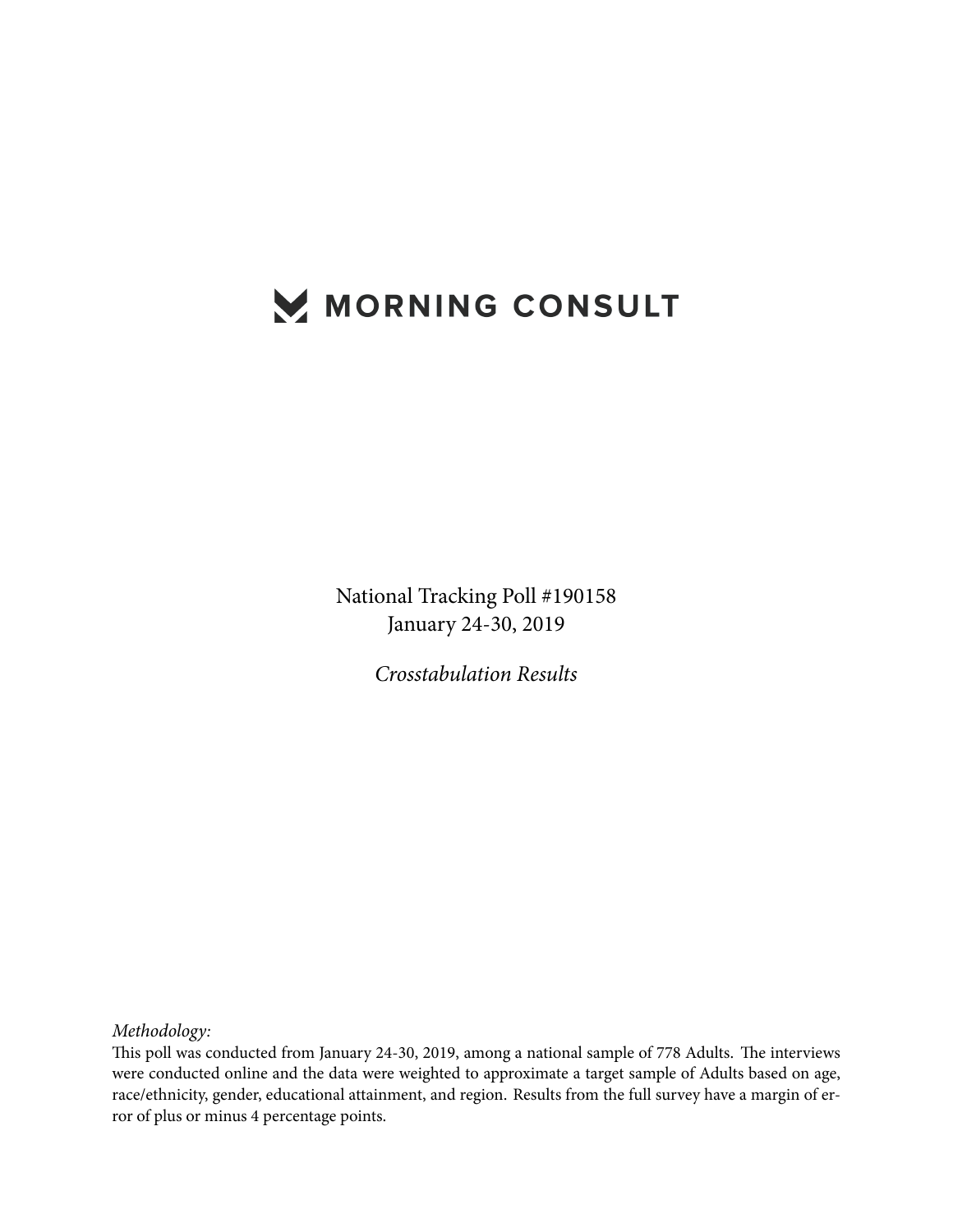## **Table Index**

| 1  | Table WNYC1: How many children, if any, have you been the primary guardian for? Please consider<br>all children you may have cared for, including biological, foster and adopted children.                                                                                                                                                 | 5            |
|----|--------------------------------------------------------------------------------------------------------------------------------------------------------------------------------------------------------------------------------------------------------------------------------------------------------------------------------------------|--------------|
| 2  | Table WNYC2: Among people with children (Based on WNYC1): Thinking about the children you are<br>or previously were the primary guardian for, how did you have them? $\ldots \ldots \ldots \ldots \ldots \ldots$                                                                                                                           | $\mathbf{9}$ |
| 3  | Table WNYC3: Among people without children (Based on WNYC1): Do you want to have children                                                                                                                                                                                                                                                  | 14           |
| 4  | Table WNYC4_1: Among people without children interested in having them someday (Based on WNYC3):<br>To what extent do the following concern you when thinking about having children in the future? Finances 18                                                                                                                             |              |
| 5  | Table WNYC4_2: Among people without children interested in having them someday (Based on WNYC3):<br>To what extent do the following concern you when thinking about having children in the future? Lack<br>of support from family or community $\dots \dots \dots \dots \dots \dots \dots \dots \dots \dots \dots \dots \dots \dots \dots$ | 22           |
| 6  | Table WNYC4_3: Among people without children interested in having them someday (Based on WNYC3):<br>To what extent do the following concern you when thinking about having children in the future? Bio-                                                                                                                                    | 26           |
| 7  | Table WNYC4_4: Among people without children interested in having them someday (Based on WNYC3):<br>To what extent do the following concern you when thinking about having children in the future? Lack                                                                                                                                    | 30           |
| 8  | Table WNYC4_5: Among people without children interested in having them someday (Based on WNYC3):<br>To what extent do the following concern you when thinking about having children in the future? Giving                                                                                                                                  | 34           |
| 9  | Table WNYC5: How much do you know about managing your personal finances?                                                                                                                                                                                                                                                                   | 38           |
| 10 | Table WNYC6_1: Please state whether you currently do the following: Check my financial accounts                                                                                                                                                                                                                                            | 42           |
| 11 | <b>Table WNYC6_2:</b> Please state whether you currently do the following: Save for a vacation $\dots \dots$                                                                                                                                                                                                                               | 46           |
| 12 | Table WNYC6_3: Please state whether you currently do the following: Save for a home $\dots \dots$                                                                                                                                                                                                                                          | 50           |
| 13 | Table WNYC6_4: Please state whether you currently do the following: Save for my child or children's                                                                                                                                                                                                                                        | 54           |
| 14 | Table WNYC6_5: Please state whether you currently do the following: Save throughout the year for                                                                                                                                                                                                                                           | 58           |
| 15 | Table WNYC6_6: Please state whether you currently do the following: Set savings goals                                                                                                                                                                                                                                                      | 62           |
| 16 | Table WNYC6_7: Please state whether you currently do the following: Check my credit score / credit                                                                                                                                                                                                                                         | 66           |
| 17 | Table WNYC6_8: Please state whether you currently do the following: Contribute to, or maintain, an                                                                                                                                                                                                                                         | 70           |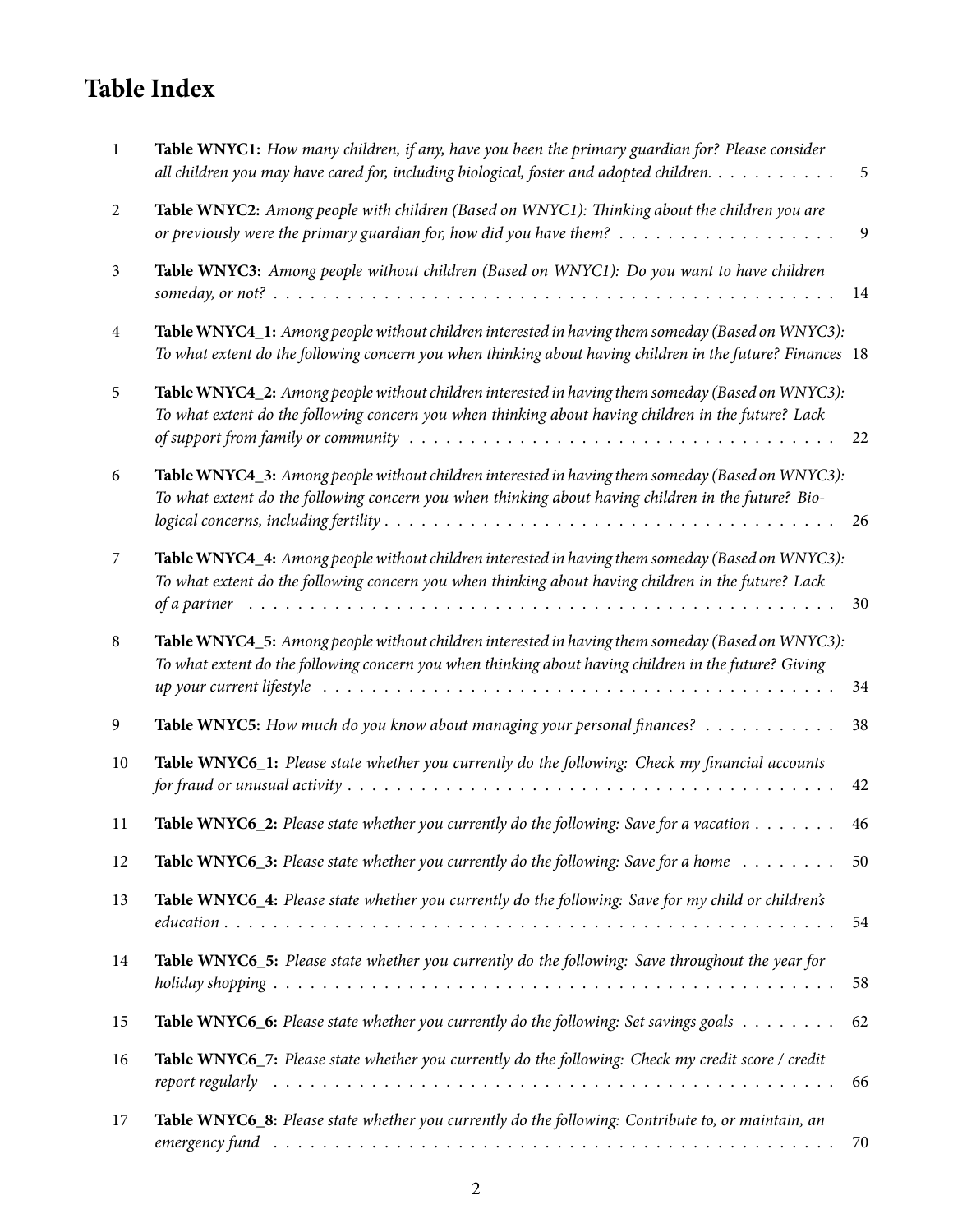| 18 | Table WNYC6_9: Please state whether you currently do the following: Contribute to charitable causes     | 74 |
|----|---------------------------------------------------------------------------------------------------------|----|
| 19 | Table WNYC6_10: Please state whether you currently do the following: Compare spending / savings         | 78 |
| 20 | Table WNYC6_11: Please state whether you currently do the following: Ensure my investments are          | 82 |
| 21 | Table WNYC6_12: Please state whether you currently do the following: Follow a monthly budget            | 86 |
| 22 | Table WNYC6_13: Please state whether you currently do the following: Pay all my bills on time $\dots$ . | 90 |
| 23 | Table WNYC6_14: Please state whether you currently do the following: Do my taxes $\dots \dots$          | 94 |
| 24 | Table WNYC6_15: Please state whether you currently do the following: Have a credit card $\dots \dots$   | 98 |
| 25 | Table WNYC6_16: Please state whether you currently do the following: Save for healthcare costs 102      |    |
| 26 | Table WNYC7: On average, what percentage of your household's income do you save every year for          |    |
| 27 | Table WNYC8: Generally speaking, do you feel you are saving enough or have saved enough money to        |    |
| 28 |                                                                                                         |    |
| 29 | Table WNYC10: How would you describe the amount of personal debt you have? 118                          |    |
| 30 |                                                                                                         |    |
| 31 |                                                                                                         |    |
| 32 | Table WNYC13_1: Generally speaking, when you think of your personal finances, to what extent do         |    |
| 33 | Table WNYC13_2: Generally speaking, when you think of your personal finances, to what extent do         |    |
| 34 | Table WNYC13_3: Generally speaking, when you think of your personal finances, to what extent do         |    |
| 35 | Table WNYC13_4: Generally speaking, when you think of your personal finances, to what extent do         |    |
| 36 | Table WNYC13_5: Generally speaking, when you think of your personal finances, to what extent do         |    |
| 37 | Table WNYC13_6: Generally speaking, when you think of your personal finances, to what extent do         |    |
| 38 | Table WNYC13_7: Generally speaking, when you think of your personal finances, to what extent do         |    |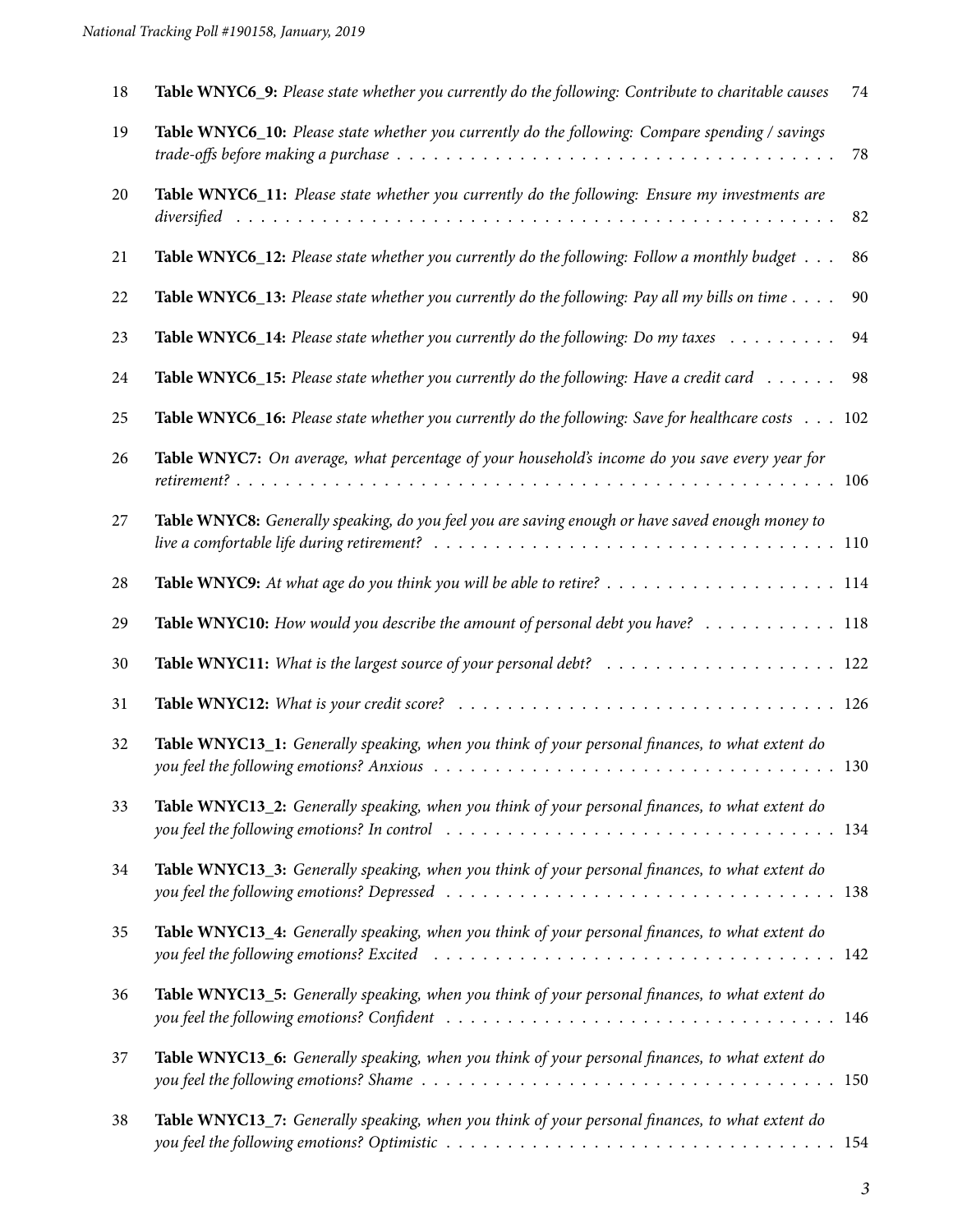| 39 | Table WNYC13_8: Generally speaking, when you think of your personal finances, to what extent do                                                                                                                      |     |
|----|----------------------------------------------------------------------------------------------------------------------------------------------------------------------------------------------------------------------|-----|
| 40 | Table WNYC15_1: To what extent do you agree or disagree with the following statements? Before<br>telling my friends and family about my sexual orientation, I was able to rely financially on them. $\dots$ . 162    |     |
| 41 | Table WNYC15_2: To what extent do you agree or disagree with the following statements? After telling<br>my friends and family about my sexual orientation, I was no longer able to rely financially on them. 166     |     |
| 42 | Table WNYC15_3: To what extent do you agree or disagree with the following statements? Before<br>telling my friends and family about my gender identity, I was able to rely financially on them. $\ldots \ldots$ 170 |     |
| 43 | Table WNYC15_4: To what extent do you agree or disagree with the following statements? After telling<br>my friends and family about my gender identity, I was no longer able to rely financially on them. 174        |     |
| 44 | Table WNYC15_5: To what extent do you agree or disagree with the following statements? My sexual<br>orientation or gender identity has had an impact on my personal finances. 178                                    |     |
| 45 | Table WNYC15_6: To what extent do you agree or disagree with the following statements? I have faced<br>financial challenges based on my sexual orientation or gender identity 182                                    |     |
| 46 | Table WNYC15_7: To what extent do you agree or disagree with the following statements? I have good                                                                                                                   |     |
| 47 | Table WNYC16: Which of the following is your top financial priority? 190                                                                                                                                             |     |
| 48 | Table WNYC17: Which of the following is your top financial concern? 193                                                                                                                                              |     |
| 49 | Table WNYC18: Thinking about your household finances, do you think you will eventually do better,                                                                                                                    |     |
| 50 |                                                                                                                                                                                                                      |     |
| 51 | Table WNYC20: Do you consider yourself to be transgender, gender queer, or gender non-conforming,                                                                                                                    | 204 |
| 52 |                                                                                                                                                                                                                      |     |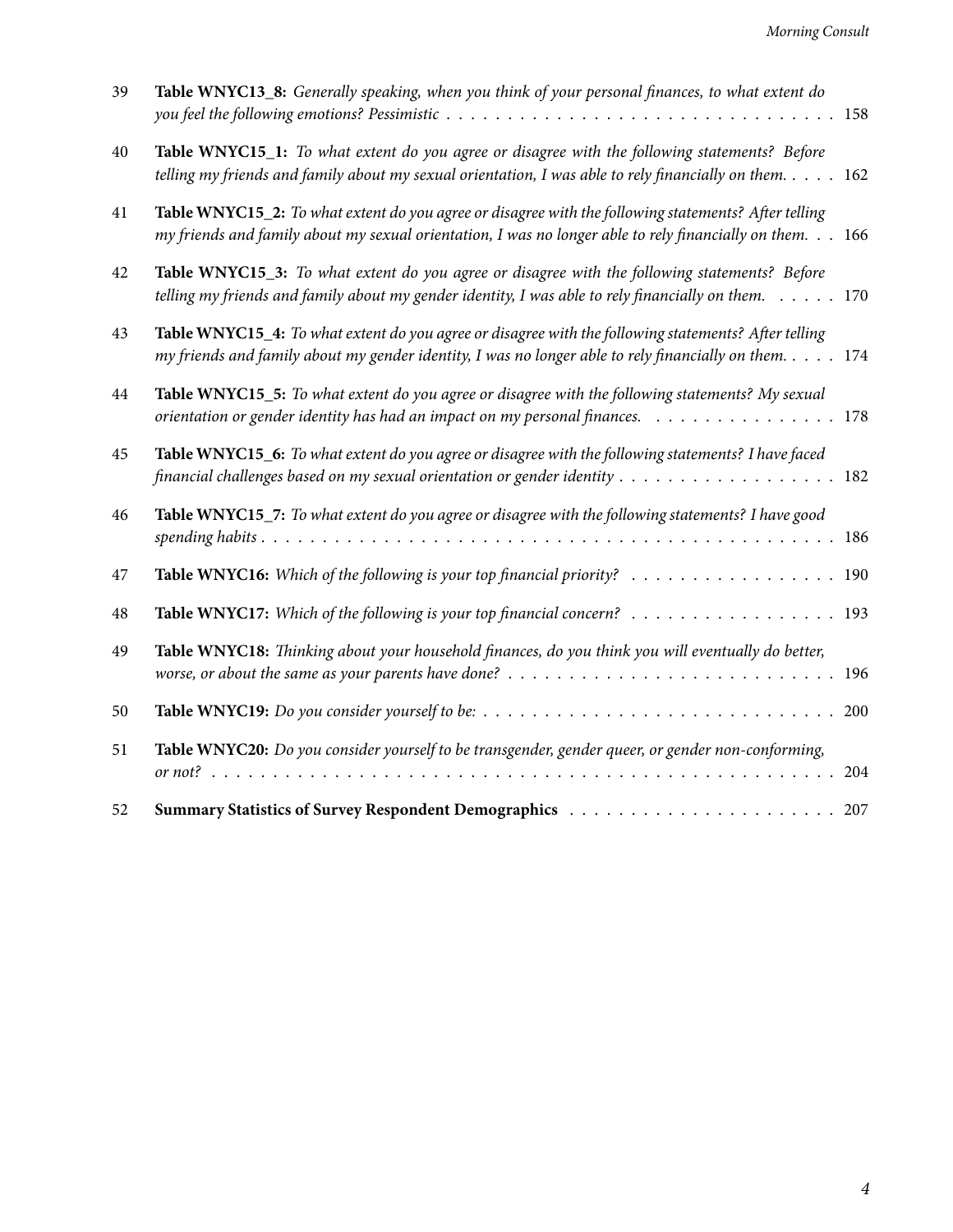### **Crosstabulation Results by Respondent Demographics**

Table WNYC1: How many children, if any, have you been the primary guardian for? Please consider all children you may have cared for, including *biological, foster and adopted children.*

<span id="page-4-0"></span>

| Demographic              | None   |       |        | One                |                                 | Two   |        | <b>Three</b> |                                 | Four |       | Five or more |     |
|--------------------------|--------|-------|--------|--------------------|---------------------------------|-------|--------|--------------|---------------------------------|------|-------|--------------|-----|
| Adults                   | 57\%   | (440) | 15%    | (120)              | 14\%                            | (107) | $6\%$  | (49)         | $3\%$                           | (21) | $5\%$ | (42)         | 778 |
| Gender: Male             | 67%    | (238) | 15%    | (52)               | $8\%$                           | (28)  | $5\%$  | (18)         | $1\%$                           | (5)  | $4\%$ | (13)         | 354 |
| Gender: Female           | 48%    | (202) | 16%    | (68)               | 18%                             | (78)  | $7\%$  | (31)         | $4\%$                           | (15) | 7%    | (29)         | 424 |
| Age: 18-29               | 72\%   | (211) | $16\%$ | (45)               | $8\%$                           | (23)  | $2\%$  | (5)          | $\hspace{0.1mm}-\hspace{0.1mm}$ | (1)  | $2\%$ | (6)          | 291 |
| Age: 30-44               | 46%    | (90)  | 17%    | (33)               | 19%                             | (38)  | 10%    | (20)         | $4\%$                           | (7)  | $5\%$ | (9)          | 197 |
| Age: 45-54               | 50%    | (58)  | 17%    | (20)               | 17%                             | (20)  | 10%    | (11)         | $1\%$                           | (1)  | $5\%$ | (6)          | 117 |
| Age: 55-64               | $51\%$ | (45)  | 11%    | (9)                | 15%                             | (14)  | 10%    | (9)          | $6\%$                           | (6)  | 7%    | (7)          | 89  |
| Age: 65+                 | 43\%   | (36)  | 15%    | (12)               | 15%                             | (12)  | $4\%$  | (3)          | $6\%$                           | (5)  | 18%   | (15)         | 83  |
| Generation Z: 18-21      | $84\%$ | (110) | $11\%$ | (15)               | $\hspace{0.1mm}-\hspace{0.1mm}$ | (0)   | $2\%$  | (3)          | $\overline{\phantom{0}}$        | (1)  | $2\%$ | (3)          | 130 |
| Millennial: Age 22-37    | 57%    | (153) | 18%    | (47)               | $16\%$                          | (43)  | $5\%$  | (12)         | $2\%$                           | (5)  | $3\%$ | (7)          | 267 |
| Generation X: Age 38-53  | 48\%   | (90)  | 17%    | (31)               | 18%                             | (35)  | $10\%$ | (20)         | $2\%$                           | (4)  | $5\%$ | (9)          | 189 |
| Boomers: Age 54-72       | $48\%$ | (83)  | 13%    | (23)               | 16%                             | (27)  | $8\%$  | (15)         | $5\%$                           | (9)  | 10%   | (17)         | 175 |
| PID: Dem (no lean)       | 64\%   | (210) | 13%    | (42)               | 13%                             | (43)  | 5%     | (15)         | $2\%$                           | (8)  | $3\%$ | (8)          | 326 |
| PID: Ind (no lean)       | 55%    | (178) | 15%    | (50)               | 14\%                            | (45)  | $7\%$  | (24)         | $3\%$                           | (8)  | $7\%$ | (22)         | 327 |
| PID: Rep (no lean)       | 42%    | (52)  | 22%    | (28)               | 15%                             | (19)  | $8\%$  | (10)         | $3\%$                           | (4)  | $9\%$ | (12)         | 125 |
| PID/Gender: Dem Men      | 78\%   | (119) | $11\%$ | (17)               | $8\%$                           | (12)  | $3\%$  | (4)          | $\hspace{0.1mm}-\hspace{0.1mm}$ | (0)  | $1\%$ | (2)          | 154 |
| PID/Gender: Dem Women    | 52%    | (90)  | 15%    | (26)               | 18%                             | (31)  | $6\%$  | (11)         | $5\%$                           | (8)  | $4\%$ | (6)          | 172 |
| PID/Gender: Ind Men      | 62%    | (84)  | 14%    | (18)               | 9%                              | (12)  | 7%     | (9)          | $2\%$                           | (3)  | $6\%$ | (8)          | 134 |
| PID/Gender: Ind Women    | 49%    | (94)  | 16%    | (31)               | 17%                             | (33)  | $8\%$  | (15)         | $3\%$                           | (5)  | $7\%$ | (14)         | 192 |
| PID/Gender: Rep Men      | 52%    | (34)  | 25%    | (16)               | $7\%$                           | (4)   | $8\%$  | (5)          | $4\%$                           | (2)  | $4\%$ | (3)          | 66  |
| PID/Gender: Rep Women    | $30\%$ | (18)  | 19%    | (11)               | 24%                             | (14)  | $8\%$  | (5)          | $3\%$                           | (2)  | 15%   | (9)          | 59  |
| Ideo: Liberal (1-3)      | 63%    | (257) | 14%    | (56)               | 13%                             | (54)  | $4\%$  | (16)         | $2\%$                           | (8)  | $5\%$ | (19)         | 410 |
| Ideo: Moderate (4)       | 48\%   | (58)  | 20%    | (23)               | 15%                             | (19)  | 10%    | (12)         | $6\%$                           | (7)  | $1\%$ | (1)          | 120 |
| Ideo: Conservative (5-7) | 49%    | (60)  | 19%    | $\left( 24\right)$ | 13%                             | (16)  | $8\%$  | (10)         | $3\%$                           | (4)  | $8\%$ | (10)         | 124 |
| Educ: < College          | 54\%   | (306) | 16%    | (92)               | 14%                             | (79)  | $7\%$  | (42)         | $3\%$                           | (18) | $5\%$ | (26)         | 563 |
| Educ: Bachelors degree   | 65%    | (85)  | 10%    | (14)               | 14\%                            | (18)  | $4\%$  | (5)          | $1\%$                           | (2)  | 5%    | (7)          | 130 |
| Educ: Post-grad          | 59%    | (49)  | 17%    | (14)               | $11\%$                          | (9)   | $3\%$  | (2)          | $1\%$                           | (1)  | 10%   | (9)          | 84  |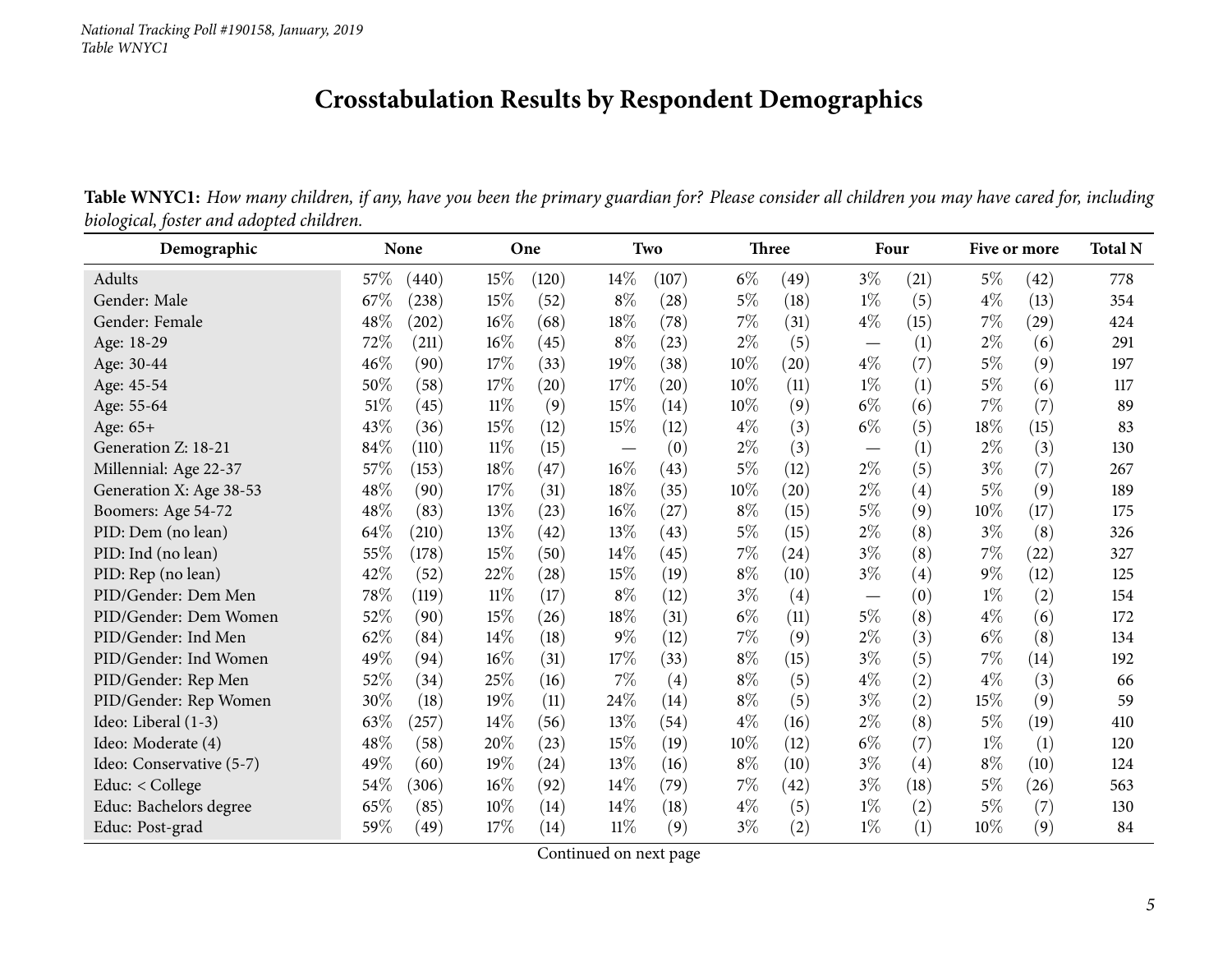| Table WNYC1: How many children, if any, have you been the primary guardian for? Please consider all children you may have cared for, including |  |  |
|------------------------------------------------------------------------------------------------------------------------------------------------|--|--|
| biological, foster and adopted children.                                                                                                       |  |  |

| Demographic                 | None |       |       | One                |        | Two   |        | <b>Three</b> |       | Four |        | Five or more |     |
|-----------------------------|------|-------|-------|--------------------|--------|-------|--------|--------------|-------|------|--------|--------------|-----|
| Adults                      | 57%  | (440) | 15%   | (120)              | 14%    | (107) | $6\%$  | (49)         | $3\%$ | (21) | $5\%$  | (42)         | 778 |
| Income: Under 50k           | 55%  | (282) | 16%   | (80)               | 15%    | (77)  | $5\%$  | (27)         | $3\%$ | (14) | $6\%$  | (29)         | 510 |
| Income: 50k-100k            | 60%  | (113) | 15%   | (27)               | $10\%$ | (18)  | $9\%$  | (17)         | $2\%$ | (5)  | $4\%$  | (7)          | 187 |
| Income: 100k+               | 57%  | (46)  | 15%   | (12)               | 14%    | (11)  | $6\%$  | (5)          | $2\%$ | (2)  | 7%     | (5)          | 80  |
| Ethnicity: White            | 58%  | (332) | 15%   | (84)               | 15%    | (85)  | $6\%$  | (33)         | $2\%$ | (11) | $4\%$  | (26)         | 570 |
| Ethnicity: Hispanic         | 58%  | (73)  | 21%   | (26)               | $9\%$  | (11)  | $6\%$  | (7)          | $3\%$ | (3)  | $4\%$  | (5)          | 125 |
| Ethnicity: Afr. Am.         | 48%  | (59)  | 16%   | $\left( 20\right)$ | 14%    | (17)  | $9\%$  | (11)         | $6\%$ | (7)  | $7\%$  | (9)          | 123 |
| Ethnicity: Other            | 58%  | (49)  | 19%   | (16)               | $6\%$  | (5)   | $6\%$  | (5)          | $3\%$ | (3)  | $8\%$  | (7)          | 84  |
| Relig: Protestant           | 52%  | (46)  | 17%   | (15)               | 13%    | (12)  | $6\%$  | (5)          | $3\%$ | (3)  | $8\%$  | (7)          | 88  |
| Relig: Roman Catholic       | 52%  | (57)  | 16%   | (18)               | 13%    | (14)  | $8\%$  | (8)          | $4\%$ | (4)  | $8\%$  | (9)          | 111 |
| Relig: Something Else       | 61%  | (70)  | 13%   | (15)               | 10%    | (12)  | $6\%$  | (7)          | $5\%$ | (5)  | $6\%$  | (7)          | 116 |
| Relig: Jewish               | 42%  | (7)   | 20%   | (3)                | 16%    | (3)   | $6\%$  | (1)          |       | (0)  | 16%    | (3)          | 17  |
| Relig: Evangelical          | 59%  | (144) | 13%   | (32)               | $11\%$ | (26)  | $7\%$  | (17)         | $4\%$ | (9)  | $6\%$  | (13)         | 242 |
| Relig: Non-Evang. Catholics | 41\% | (30)  | 21%   | (15)               | 16%    | (11)  | $4\%$  | (3)          | $5\%$ | (4)  | 13%    | (9)          | 72  |
| Relig: All Christian        | 55%  | (174) | 15%   | (48)               | $12\%$ | (38)  | $6\%$  | (20)         | $4\%$ | (12) | 7%     | (22)         | 314 |
| Relig: All Non-Christian    | 42%  | (32)  | 13%   | (10)               | 15%    | (12)  | 13%    | (10)         | $6\%$ | (5)  | $11\%$ | (9)          | 76  |
| Community: Urban            | 60%  | (137) | 18%   | (42)               | 7%     | (16)  | $6\%$  | (13)         | $3\%$ | (6)  | $6\%$  | (13)         | 228 |
| Community: Suburban         | 59%  | (193) | 11%   | (37)               | 16%    | (52)  | $7\%$  | (23)         | $2\%$ | (5)  | $4\%$  | (15)         | 325 |
| Community: Rural            | 49%  | (110) | 18%   | (40)               | 17%    | (38)  | $6\%$  | (13)         | $4\%$ | (9)  | $6\%$  | (14)         | 224 |
| Employ: Private Sector      | 59%  | (125) | 16%   | (35)               | 12%    | (25)  | $6\%$  | (12)         | $2\%$ | (3)  | $5\%$  | (11)         | 211 |
| <b>Employ: Government</b>   | 64%  | (28)  | 10%   | (4)                | 19%    | (8)   | $3\%$  | (1)          | $3\%$ | (1)  | $1\%$  | (1)          | 44  |
| Employ: Self-Employed       | 54%  | (25)  | 21\%  | (10)               | $11\%$ | (5)   | $5\%$  | (2)          | $1\%$ | (1)  | $8\%$  | (4)          | 47  |
| Employ: Homemaker           | 42%  | (23)  | 24%   | (14)               | 15%    | (9)   | $11\%$ | (6)          | $2\%$ | (1)  | $6\%$  | (3)          | 56  |
| Employ: Student             | 68%  | (47)  | 14%   | (10)               | $15\%$ | (10)  | $2\%$  | (2)          | $1\%$ | (0)  | $1\%$  | (1)          | 70  |
| Employ: Retired             | 43%  | (39)  | 18%   | (17)               | 14\%   | (13)  | $9\%$  | (8)          | $8\%$ | (7)  | $8\%$  | (7)          | 91  |
| Employ: Unemployed          | 72%  | (66)  | $6\%$ | (5)                | 12%    | (11)  | $2\%$  | (1)          | $5\%$ | (4)  | $4\%$  | (4)          | 92  |
| Employ: Other               | 53%  | (54)  | 13%   | (13)               | 14%    | (14)  | $11\%$ | (11)         | $1\%$ | (1)  | $9\%$  | (9)          | 102 |
| Military HH: Yes            | 54%  | (65)  | 16%   | (19)               | 15%    | (18)  | $5\%$  | (7)          | $4\%$ | (4)  | $7\%$  | (8)          | 121 |
| Military HH: No             | 57%  | (375) | 15%   | (101)              | 14%    | (89)  | $6\%$  | (42)         | $2\%$ | (16) | $5\%$  | (33)         | 657 |
| RD/WT: Right Direction      | 50%  | (80)  | 14%   | (22)               | 17%    | (26)  | 10%    | (17)         | $3\%$ | (4)  | 7%     | (11)         | 160 |
| RD/WT: Wrong Track          | 58%  | (360) | 16%   | (98)               | 13%    | (80)  | 5%     | (32)         | $3\%$ | (17) | $5\%$  | (30)         | 617 |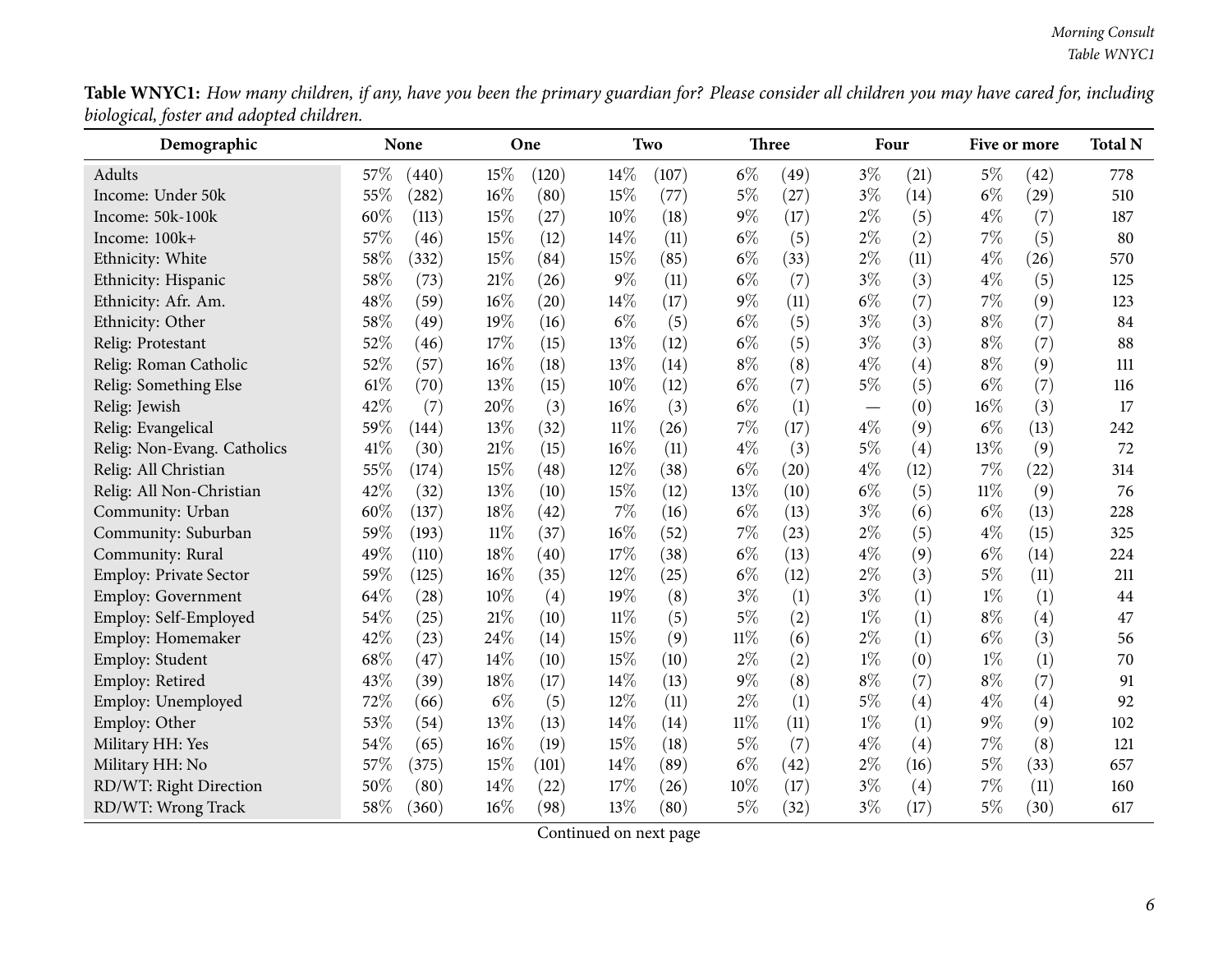| Demographic                          | <b>None</b> |                     | One    |                    |        | Two   |        | Three |       | Four |        | Five or more |     |
|--------------------------------------|-------------|---------------------|--------|--------------------|--------|-------|--------|-------|-------|------|--------|--------------|-----|
| Adults                               | 57%         | (440)               | 15%    | (120)              | 14%    | (107) | $6\%$  | (49)  | $3\%$ | (21) | $5\%$  | (42)         | 778 |
| Trump Job Approve                    | 44%         | (78)                | 20%    | (35)               | 15%    | (27)  | 10%    | (18)  | $4\%$ | (8)  | 7%     | (13)         | 179 |
| Trump Job Disapprove                 | 61%         | (335)               | 14%    | (78)               | 13%    | (70)  | $5\%$  | (29)  | $2\%$ | (12) | 5%     | (25)         | 550 |
| Trump Job Strongly Approve           | 36%         | (30)                | 26%    | (22)               | 14%    | (12)  | 14\%   | (12)  | $2\%$ | (2)  | $6\%$  | (5)          | 84  |
| Trump Job Somewhat Approve           | 50%         | (48)                | 14%    | (13)               | 16%    | (15)  | $6\%$  | (6)   | $6\%$ | (6)  | $8\%$  | (8)          | 95  |
| Trump Job Somewhat Disapprove        | 53%         | (46)                | 16%    | (14)               | 12%    | (11)  | 10%    | (9)   | $4\%$ | (4)  | $4\%$  | (3)          | 87  |
| Trump Job Strongly Disapprove        | 62%         | $\left( 289\right)$ | 14%    | (64)               | 13%    | (60)  | $4\%$  | (20)  | $2\%$ | (8)  | 5%     | (22)         | 463 |
| #1 Issue: Economy                    | 56%         | (116)               | 15%    | (31)               | 15%    | (32)  | 7%     | (14)  | $3\%$ | (6)  | $5\%$  | (10)         | 208 |
| #1 Issue: Security                   | 43%         | (42)                | 24\%   | (23)               | 14\%   | (14)  | $8\%$  | (8)   | $4\%$ | (4)  | 7%     | (7)          | 98  |
| #1 Issue: Health Care                | 60%         | (77)                | 16%    | (20)               | 14\%   | (18)  | $4\%$  | (5)   | $2\%$ | (3)  | $4\%$  | (5)          | 128 |
| #1 Issue: Medicare / Social Security | 58%         | (45)                | $8\%$  | (7)                | 15%    | (12)  | $5\%$  | (4)   | $7\%$ | (5)  | 7%     | (5)          | 77  |
| #1 Issue: Women's Issues             | 58%         | (49)                | 19%    | (16)               | 10%    | (8)   | $6\%$  | (5)   | $1\%$ | (1)  | $6\%$  | (5)          | 83  |
| #1 Issue: Education                  | 58%         | (36)                | 19%    | (12)               | 15%    | (9)   | $4\%$  | (2)   | $2\%$ | (1)  | $2\%$  | (1)          | 62  |
| #1 Issue: Energy                     | 72%         | (41)                | $6\%$  | (4)                | $6\%$  | (3)   | $3\%$  | (2)   | $2\%$ | (1)  | $11\%$ | (6)          | 57  |
| #1 Issue: Other                      | 55%         | (35)                | $11\%$ | (7)                | 16%    | (10)  | 13%    | (8)   |       | (0)  | $4\%$  | (3)          | 64  |
| 2018 House Vote: Democrat            | 63%         | (217)               | 13%    | (45)               | 13%    | (44)  | $5\%$  | (17)  | $3\%$ | (9)  | $4\%$  | (15)         | 346 |
| 2018 House Vote: Republican          | 40%         | (47)                | 23%    | (27)               | 14\%   | (17)  | $10\%$ | (12)  | $4\%$ | (4)  | $9\%$  | (11)         | 119 |
| 2018 House Vote: Someone else        | 50%         | (25)                | 16%    | (8)                | 18%    | (9)   | $6\%$  | (3)   | $3\%$ | (1)  | 7%     | (3)          | 50  |
| 2018 House Vote: Didnt Vote          | 57%         | (150)               | 15%    | (39)               | 14\%   | (37)  | $6\%$  | (17)  | $2\%$ | (6)  | 5%     | (12)         | 261 |
| 2016 Vote: Hillary Clinton           | 58%         | (180)               | 13\%   | $\left( 42\right)$ | 14\%   | (44)  | $6\%$  | (20)  | $3\%$ | (9)  | 5%     | (17)         | 311 |
| 2016 Vote: Donald Trump              | 39%         | (40)                | 24\%   | (24)               | 14\%   | (15)  | 10%    | (11)  | $5\%$ | (5)  | 7%     | (7)          | 102 |
| 2016 Vote: Someone else              | 53%         | (39)                | $11\%$ | (8)                | 17%    | (13)  | $5\%$  | (3)   | $8\%$ | (6)  | 7%     | (5)          | 73  |
| 2016 Vote: Didnt Vote                | 62%         | (180)               | 16%    | (46)               | $12\%$ | (36)  | $5\%$  | (15)  |       | (1)  | $4\%$  | (12)         | 290 |
| Voted in 2014: Yes                   | 49%         | $\left( 208\right)$ | 17%    | (70)               | 16%    | (67)  | $8\%$  | (33)  | $4\%$ | (17) | $6\%$  | (26)         | 422 |
| Voted in 2014: No                    | 65%         | (232)               | 14%    | (50)               | 11%    | (39)  | $5\%$  | (16)  | $1\%$ | (3)  | $4\%$  | (16)         | 356 |
| 2012 Vote: Barack Obama              | 54%         | (175)               | 15%    | (49)               | 15%    | (47)  | 7%     | (23)  | $4\%$ | (12) | $6\%$  | (19)         | 325 |
| 2012 Vote: Mitt Romney               | 40%         | (27)                | 25%    | (17)               | 15%    | (10)  | $11\%$ | (8)   | $4\%$ | (3)  | $5\%$  | (3)          | 68  |
| 2012 Vote: Other                     | 33%         | (12)                | 14%    | (5)                | 21%    | (8)   | $6\%$  | (2)   | $4\%$ | (1)  | 22%    | (8)          | 35  |
| 2012 Vote: Didn't Vote               | 65%         | (226)               | 14%    | (48)               | 12%    | (42)  | $5\%$  | (16)  | $1\%$ | (4)  | $3\%$  | (11)         | 347 |

Table WNYC1: How many children, if any, have you been the primary guardian for? Please consider all children you may have cared for, including *biological, foster and adopted children.*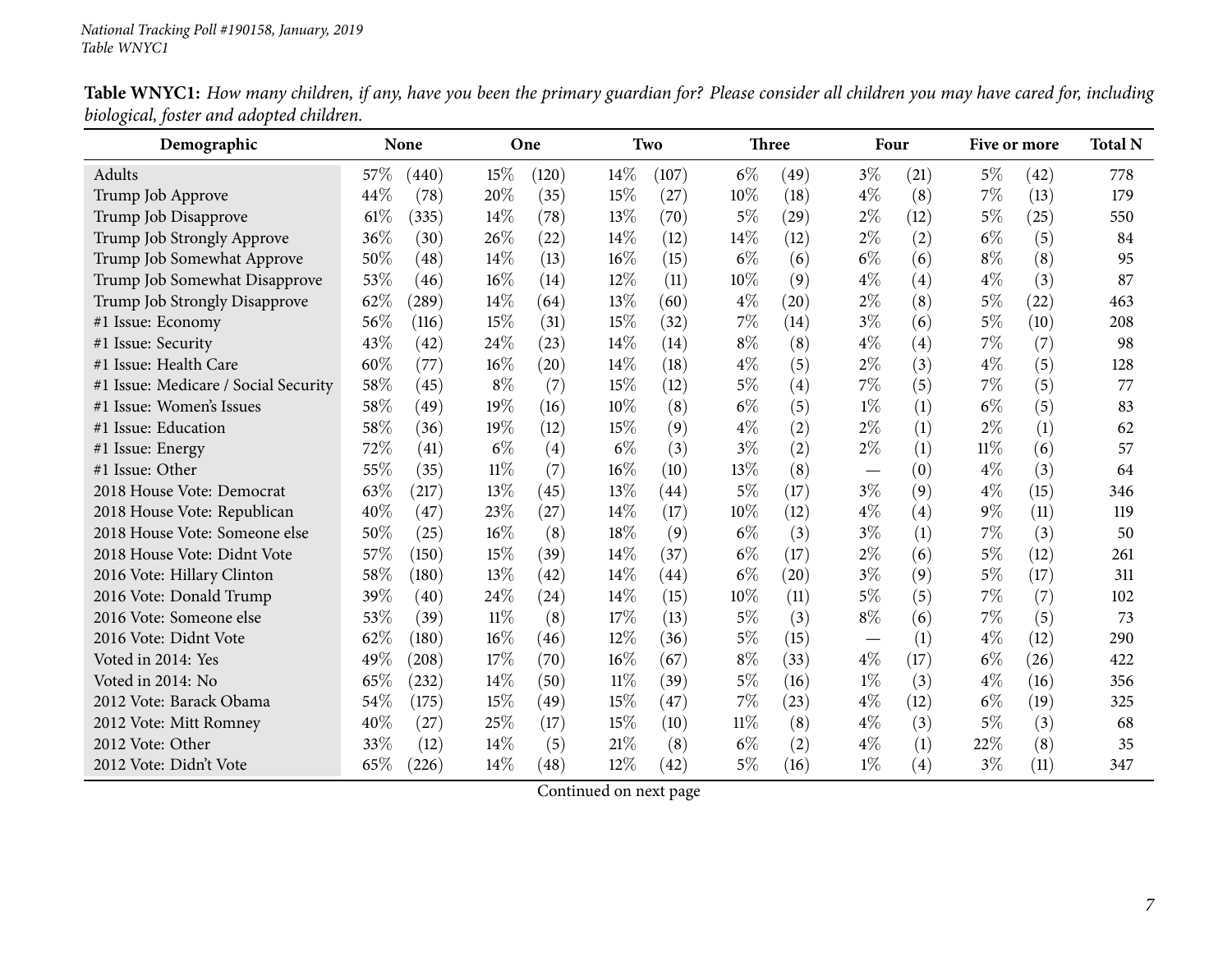| Demographic         | <b>None</b> |                | One    |           |        | Two               |       | Three |       | Four             |       | Five or more      |     |
|---------------------|-------------|----------------|--------|-----------|--------|-------------------|-------|-------|-------|------------------|-------|-------------------|-----|
| Adults              | 57%         | (440)          | $15\%$ | (120)     | $14\%$ | (107)             | $6\%$ | (49)  | $3\%$ | (21)             | 5%    | (42)              | 778 |
| 4-Region: Northeast | 63%         | $^{\prime}74)$ | $16\%$ | (19)      | $12\%$ | (14)              | $5\%$ | (6)   | $2\%$ | (3)              | $2\%$ | $\left( 2\right)$ | 118 |
| 4-Region: Midwest   | 58\%        | (97)           | $14\%$ | (24)      | $13\%$ | $\left(21\right)$ | $7\%$ | (12)  | $1\%$ | (2)              | $7\%$ | (12)              | 168 |
| 4-Region: South     | $51\%$      | (145)          | $17\%$ | (50)      | $17\%$ | (50)              | 5%    | 15    | $4\%$ | (13)             | 5%    | (15)              | 287 |
| 4-Region: West      | $60\%$      | (124)          | $13\%$ | $^{(27)}$ | $11\%$ | $22^{\circ}$      | $8\%$ | (16)  | $1\%$ | $\left(3\right)$ | $6\%$ | (13)              | 205 |
| 190148              | 54\%        | (146)          | $17\%$ | (47)      | $16\%$ | 43                | $7\%$ | (18)  | $1\%$ | $\left(4\right)$ | $5\%$ | $\left(14\right)$ | 273 |
| 190153              | 53%         | (138)          | $15\%$ | (39)      | $18\%$ | 47                | $6\%$ | (16)  | $2\%$ | (6)              | $6\%$ | (15)              | 261 |
| 190158              | $64\%$      | (155)          | $14\%$ | 34)       | $7\%$  | 17                | $6\%$ | 15    | $4\%$ | (11)             | 5%    | (13)              | 244 |

Table WNYC1: How many children, if any, have you been the primary guardian for? Please consider all children you may have cared for, including *biological, foster and adopted children.*  $\overline{\phantom{0}}$ 

*Note:* Row proportions may total to larger than one-hundred percen<sup>t</sup> due to rounding. For more information visit [MorningConsultIntelligence.com](https://morningconsultintelligence.com).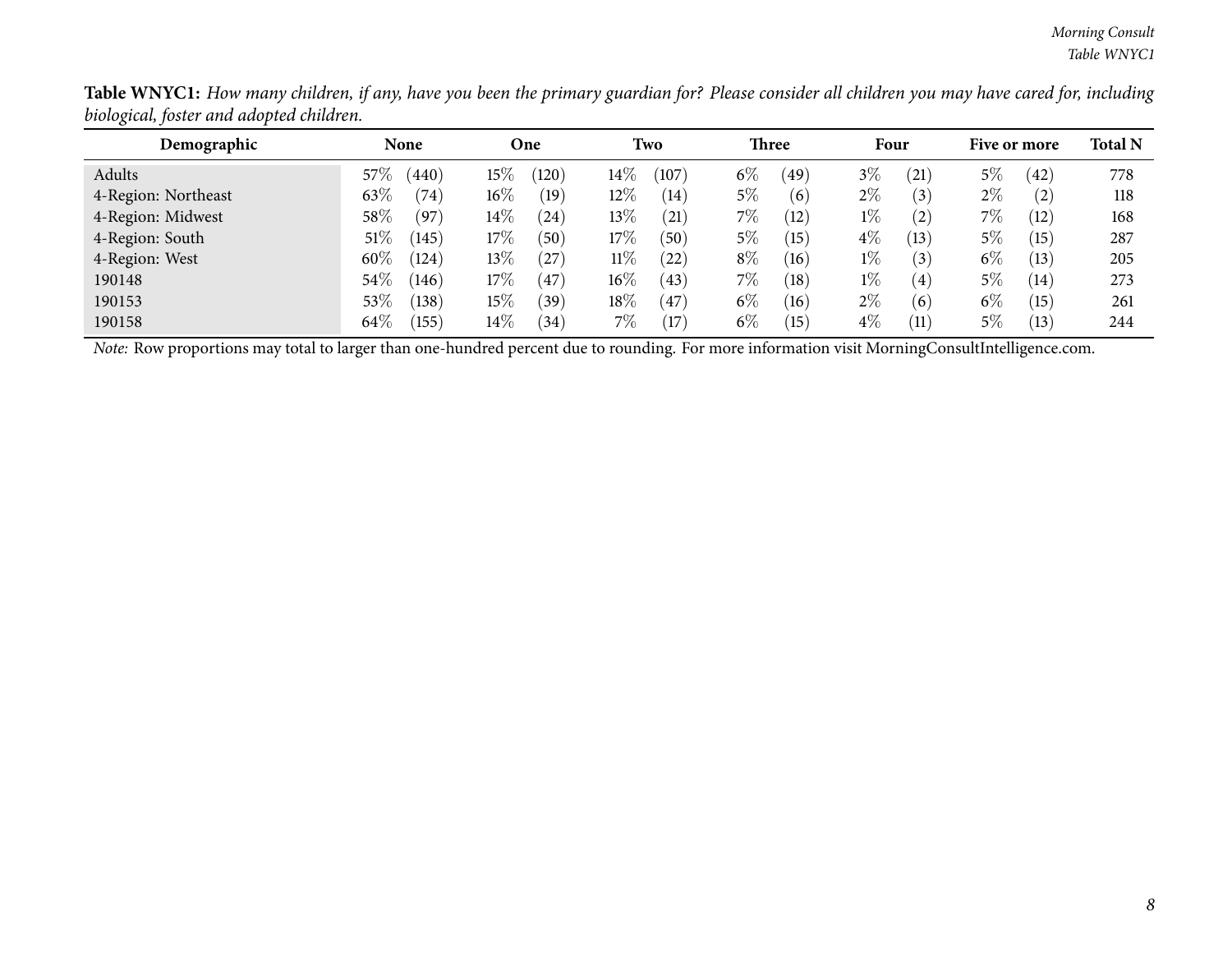<span id="page-8-0"></span>

| Demographic                                      | <b>Adoption</b>                        |             |             | <b>Biological</b><br>birth without<br>fertility<br>treatments |        | Biological<br>birth with<br>fertility<br>treatments,<br>including in<br>vitro<br>fertilization | Surrogacy                              |            | Fostering |            | <b>Other (Please</b> | Specify)     | <b>Total N</b> |
|--------------------------------------------------|----------------------------------------|-------------|-------------|---------------------------------------------------------------|--------|------------------------------------------------------------------------------------------------|----------------------------------------|------------|-----------|------------|----------------------|--------------|----------------|
| Adults                                           |                                        |             |             |                                                               | $8\%$  |                                                                                                |                                        |            | $5\%$     |            |                      |              |                |
| Gender: Male                                     | 5%<br>$8\%$                            | (16)        | 64\%<br>59% | (215)<br>(68)                                                 | $6\%$  | (28)                                                                                           | $2\%$<br>$1\%$                         | (5)        | 10%       | (18)       | $16\%$<br>17\%       | (55)         | 337            |
| Gender: Female                                   | $3\%$                                  | (9)         | 66%         | (147)                                                         | 10%    | (7)<br>(21)                                                                                    | $2\%$                                  | (1)        | $3\%$     | (11)       | $16\%$               | (20)         | 116<br>221     |
|                                                  | 10%                                    | (7)         | 59%         |                                                               | $9\%$  |                                                                                                | $4\%$                                  | (4)        | 7%        | (7)        | $11\%$               | (35)         |                |
| Age: 18-29                                       | $4\%$                                  | (8)         | 74%         | (47)<br>(79)                                                  | 7%     | (8)                                                                                            | $2\%$                                  | (3)        | $3\%$     | (6)        | $11\%$               | (8)          | 80<br>107      |
| Age: 30-44                                       | $1\%$                                  | (4)         | 59%         | (34)                                                          | $11\%$ | (7)<br>(7)                                                                                     |                                        | (3)        | $9\%$     | (3)        | 20%                  | (12)         | 59             |
| Age: 45-54                                       | $2\%$                                  | (1)         | 58%         |                                                               | $6\%$  |                                                                                                |                                        | (0)        | $2\%$     | (5)        | 33%                  | (12)<br>(14) | 44             |
| Age: 55-64                                       | $6\%$                                  | (1)<br>(3)  | 60%         | (25)<br>(29)                                                  | $9\%$  | (3)<br>(4)                                                                                     |                                        | (0)        | 7%        | (1)<br>(3) | 18%                  | (8)          | 47             |
| Age: 65+<br>Generation Z: 18-21                  | 16%                                    | (3)         | 38%         | (8)                                                           | 14\%   | (3)                                                                                            | $\overline{\phantom{0}}$<br>14\%       | (0)        | 12%       |            | $6\%$                |              | 21             |
|                                                  | $5\%$                                  | (5)         | 70%         | (80)                                                          | $6\%$  | (7)                                                                                            | $2\%$                                  | (3)<br>(2) | $5\%$     | (2)<br>(5) | 12%                  | (1)<br>(14)  | 114            |
| Millennial: Age 22-37<br>Generation X: Age 38-53 | $3\%$                                  |             | 67\%        | (66)                                                          | 10%    | (9)                                                                                            | $1\%$                                  |            | $3\%$     |            | 17%                  |              | 99             |
|                                                  | $2\%$                                  | (3)         | 61\%        | (56)                                                          | $9\%$  |                                                                                                |                                        | (1)        | $8\%$     | (3)        | 19%                  | (17)<br>(17) | 92             |
| Boomers: Age 54-72<br>PID: Dem (no lean)         | $2\%$                                  | (2)         | 64%         | (74)                                                          | 12%    | (9)<br>(14)                                                                                    | $1\%$                                  | (0)        | 7%        | (8)        | 15%                  |              | 116            |
| PID: Ind (no lean)                               | $7\%$                                  | (3)<br>(10) | 61\%        | (91)                                                          | $6\%$  | (8)                                                                                            | $3\%$                                  | (1)        | $4\%$     | (8)<br>(7) | 19%                  | (17)<br>(29) | 148            |
| PID: Rep (no lean)                               | $5\%$                                  | (4)         | 68%         | (50)                                                          | $9\%$  | (7)                                                                                            | $1\%$                                  | (4)<br>(1) | $4\%$     | (3)        | 12%                  | (9)          | 73             |
| PID/Gender: Dem Men                              | $7\%$                                  | (3)         | 50%         | (17)                                                          | $9\%$  | (3)                                                                                            | $2\%$                                  | (1)        | 15%       | (5)        | 17%                  | (6)          | 35             |
| PID/Gender: Dem Women                            |                                        | (0)         | 70%         | (57)                                                          | 13%    | (10)                                                                                           |                                        | (0)        | $4\%$     | (3)        | 14\%                 | (11)         | 82             |
| PID/Gender: Ind Men                              | $\overbrace{\phantom{aaaaa}}$<br>$8\%$ | (4)         | $61\%$      | (31)                                                          | $2\%$  |                                                                                                | $\overline{\phantom{0}}$               |            | $9\%$     |            | 20%                  | (10)         | 50             |
| PID/Gender: Ind Women                            | $6\%$                                  |             | $61\%$      | (60)                                                          | 7%     | (1)                                                                                            | $\overbrace{\phantom{13333}}$<br>$4\%$ | (0)        | $2\%$     | (5)        | 19%                  |              | 98             |
| PID/Gender: Rep Men                              | $8\%$                                  | (6)         | 64%         | (20)                                                          | $8\%$  | (7)<br>(3)                                                                                     | $2\%$                                  | (4)        | $5\%$     | (2)        | 12%                  | (19)<br>(4)  | 31             |
| PID/Gender: Rep Women                            | $3\%$                                  | (2)<br>(1)  | $71\%$      | (30)                                                          | $9\%$  | (4)                                                                                            |                                        | (1)<br>(0) | $3\%$     | (2)<br>(1) | 13%                  | (5)          | 41             |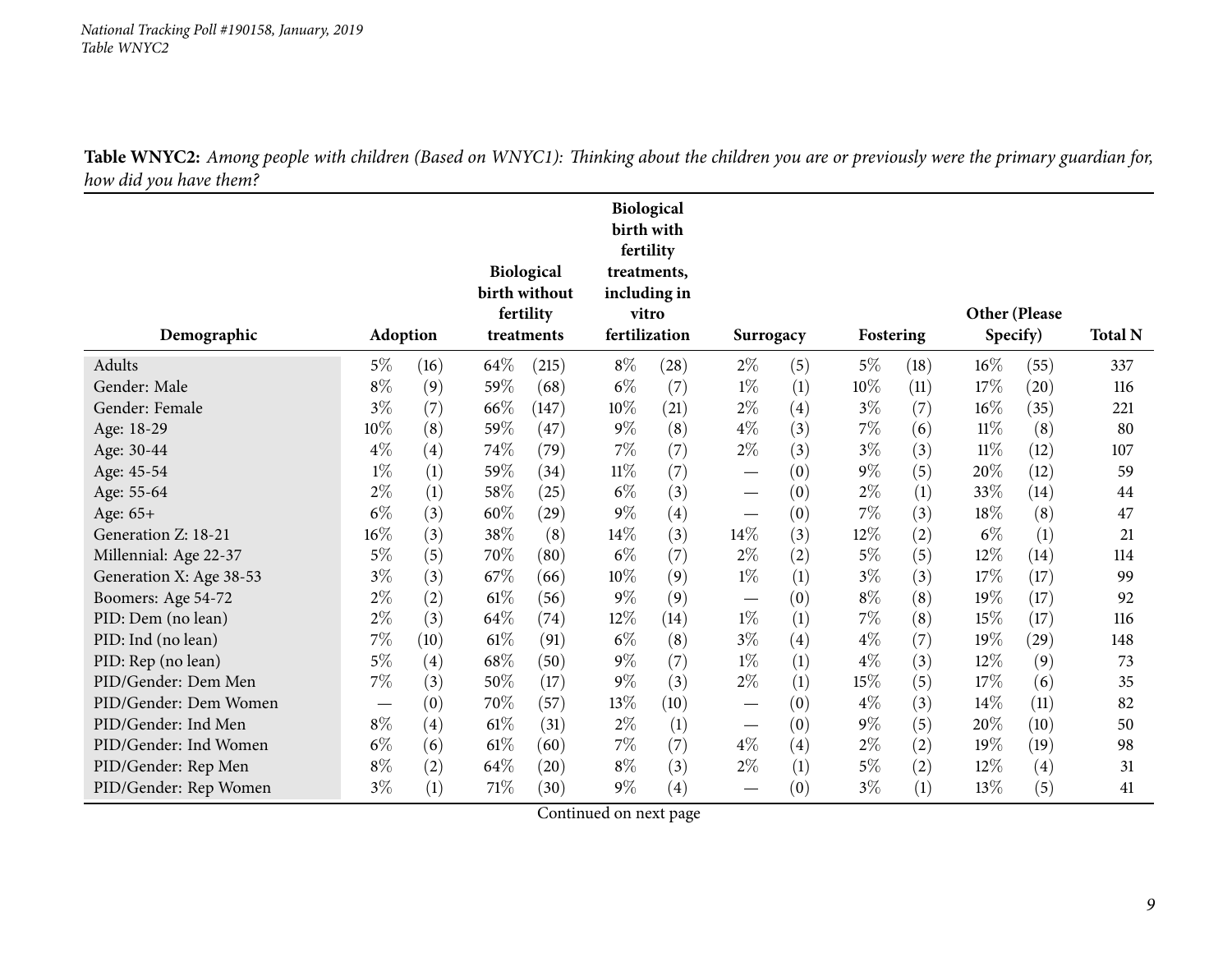|                             |                 |      |      |                            | fertility | Biological<br>birth with |                          |     |           |                   |                      |      |                |
|-----------------------------|-----------------|------|------|----------------------------|-----------|--------------------------|--------------------------|-----|-----------|-------------------|----------------------|------|----------------|
|                             |                 |      |      | <b>Biological</b>          |           | treatments,              |                          |     |           |                   |                      |      |                |
|                             |                 |      |      | birth without<br>fertility |           | including in<br>vitro    |                          |     |           |                   | <b>Other (Please</b> |      |                |
| Demographic                 | <b>Adoption</b> |      |      | treatments                 |           | fertilization            | Surrogacy                |     | Fostering |                   | Specify)             |      | <b>Total N</b> |
| Adults                      | $5\%$           | (16) | 64%  | (215)                      | $8\%$     | (28)                     | $2\%$                    | (5) | $5\%$     | (18)              | $16\%$               | (55) | 337            |
| Ideo: Liberal (1-3)         | $5\%$           | (7)  | 62%  | (96)                       | $11\%$    | (16)                     | $\overline{\phantom{0}}$ | (1) | $8\%$     | (12)              | 14%                  | (22) | 153            |
| Ideo: Moderate (4)          | $5\%$           | (3)  | 74%  | (46)                       | $8\%$     | (5)                      | $1\%$                    | (1) | $1\%$     | (0)               | $11\%$               | (7)  | 62             |
| Ideo: Conservative (5-7)    | $8\%$           | (5)  | 61\% | (38)                       | $5\%$     | (3)                      | $5\%$                    | (3) | $1\%$     | (0)               | 20%                  | (13) | 63             |
| Educ: < College             | $6\%$           | (16) | 65%  | (167)                      | $7\%$     | (19)                     | $2\%$                    | (4) | $5\%$     | (12)              | $16\%$               | (40) | 257            |
| Educ: Bachelors degree      |                 | (0)  | 65%  | (30)                       | 14%       | (6)                      | $2\%$                    | (1) | 10%       | (5)               | $9\%$                | (4)  | 45             |
| Educ: Post-grad             | $2\%$           | (1)  | 52%  | (18)                       | $10\%$    | (4)                      | $2\%$                    | (1) | $5\%$     | (2)               | 30%                  | (11) | 35             |
| Income: Under 50k           | 5%              | (12) | 63%  | (143)                      | $8\%$     | (19)                     | $2\%$                    | (4) | $6\%$     | (14)              | 15%                  | (35) | 228            |
| Income: 50k-100k            | $4\%$           | (3)  | 68%  | (51)                       | $7\%$     | (5)                      | $2\%$                    | (2) | $2\%$     | (1)               | 16%                  | (12) | 74             |
| Income: 100k+               | 2%              | (1)  | 59%  | (21)                       | 10%       | (4)                      | $\overline{\phantom{0}}$ | (0) | $6\%$     | (2)               | 23%                  | (8)  | 35             |
| Ethnicity: White            | $3\%$           | (7)  | 70%  | (167)                      | 7%        | (17)                     | $1\%$                    | (2) | $3\%$     | (8)               | 15%                  | (37) | 238            |
| Ethnicity: Hispanic         | $6\%$           | (3)  | 65%  | (35)                       | 13%       | (7)                      | $1\%$                    | (1) | $3\%$     | (2)               | $11\%$               | (6)  | 53             |
| Ethnicity: Afr. Am.         | 10%             | (6)  | 45%  | (29)                       | $11\%$    | (7)                      | $3\%$                    | (2) | $9\%$     | (6)               | 22%                  | (14) | 64             |
| Ethnicity: Other            | $8\%$           | (3)  | 53%  | (19)                       | $11\%$    | (4)                      | $4\%$                    | (2) | 12%       | (4)               | 13%                  | (4)  | 35             |
| Relig: Protestant           | 9%              | (4)  | 64%  | (27)                       | 16%       | (7)                      | $\overline{\phantom{0}}$ | (0) |           | (0)               | $11\%$               | (4)  | 42             |
| Relig: Roman Catholic       | $3\%$           | (1)  | 78%  | (42)                       | 7%        | (4)                      | $2\%$                    | (1) | $2\%$     | (1)               | $9\%$                | (5)  | 54             |
| Relig: Something Else       | $4\%$           | (2)  | 66%  | (30)                       | $7\%$     | (3)                      | $\overline{\phantom{0}}$ | (0) | $6\%$     | (3)               | 17%                  | (7)  | 45             |
| Relig: Jewish               | $4\%$           | (0)  | 58%  | (6)                        |           | (0)                      | $\overline{\phantom{0}}$ | (0) | 10%       | (1)               | 28%                  | (3)  | 10             |
| Relig: Evangelical          | $4\%$           | (4)  | 69%  | (68)                       | $9\%$     | (9)                      | $1\%$                    | (1) | $4\%$     | (4)               | 13%                  | (13) | 98             |
| Relig: Non-Evang. Catholics | $8\%$           | (3)  | 72%  | (30)                       | $11\%$    | (5)                      |                          | (0) |           | (0)               | $9\%$                | (4)  | 42             |
| Relig: All Christian        | $5\%$           | (7)  | 70%  | (98)                       | 10%       | (14)                     | $1\%$                    | (1) | $3\%$     | $\left( 4\right)$ | 12%                  | (17) | 141            |
| Relig: All Non-Christian    | $4\%$           | (2)  | 39%  | (17)                       | $9\%$     | (4)                      | $3\%$                    | (1) | $11\%$    | (5)               | 34%                  | (15) | 44             |
| Community: Urban            | 7%              | (7)  | 58%  | (53)                       | $11\%$    | (10)                     | $3\%$                    | (3) | $3\%$     | (2)               | 17%                  | (16) | 91             |
| Community: Suburban         | $4\%$           | (5)  | 70%  | (92)                       | $6\%$     | (9)                      | $2\%$                    | (2) | $5\%$     | (6)               | 14%                  | (18) | 132            |
| Community: Rural            | $4\%$           | (5)  | 61\% | (69)                       | $9\%$     | (10)                     | $\overline{\phantom{0}}$ | (0) | $8\%$     | (9)               | 18%                  | (21) | 114            |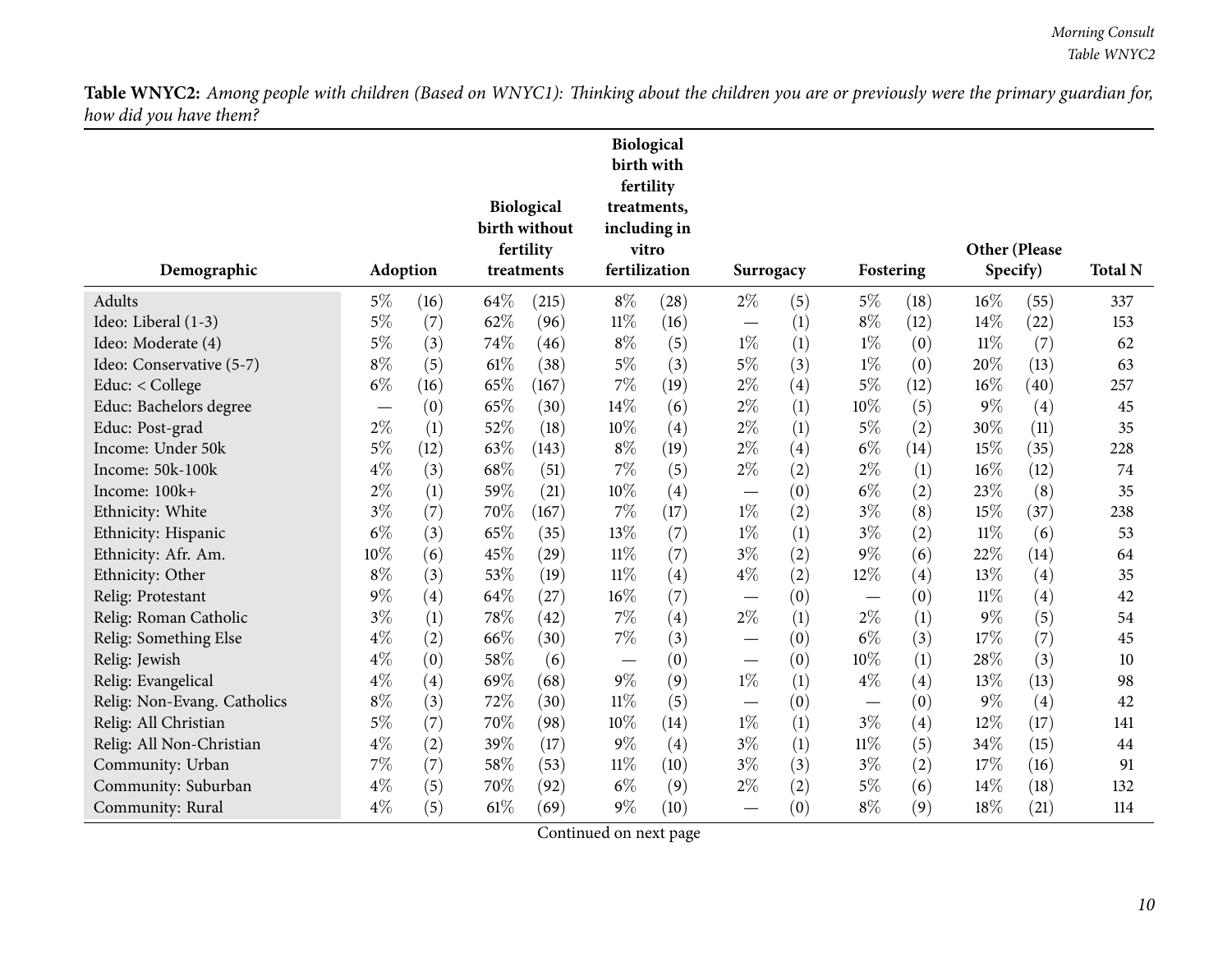| Demographic                   | Adoption                        |                   |        | Biological<br>birth without<br>fertility<br>treatments |                                 | <b>Biological</b><br>birth with<br>fertility<br>treatments,<br>including in<br>vitro<br>fertilization | Surrogacy                       |     | Fostering |      | Specify) | Other (Please     | <b>Total N</b> |
|-------------------------------|---------------------------------|-------------------|--------|--------------------------------------------------------|---------------------------------|-------------------------------------------------------------------------------------------------------|---------------------------------|-----|-----------|------|----------|-------------------|----------------|
|                               |                                 |                   |        |                                                        |                                 |                                                                                                       |                                 |     |           |      |          |                   |                |
| Adults                        | $5\%$                           | (16)              | 64\%   | (215)                                                  | $8\%$                           | (28)                                                                                                  | $2\%$                           | (5) | $5\%$     | (18) | $16\%$   | (55)              | 337            |
| <b>Employ: Private Sector</b> | $3\%$                           | (2)               | 67\%   | (58)                                                   | 13\%                            | (11)                                                                                                  |                                 | (0) | $1\%$     | (0)  | 17\%     | (14)              | 86             |
| <b>Employ: Government</b>     | $\hspace{0.1mm}-\hspace{0.1mm}$ | (0)               | 90%    | (14)                                                   | $\hspace{0.1mm}-\hspace{0.1mm}$ | (0)                                                                                                   | $\qquad \qquad \longleftarrow$  | (0) | $5\%$     | (1)  | 5%       | (1)               | 16             |
| Employ: Self-Employed         |                                 | (0)               | 60%    | (13)                                                   | $9\%$                           | (2)                                                                                                   | $6\%$                           | (1) | 7%        | (1)  | $18\%$   | $\left( 4\right)$ | 22             |
| Employ: Homemaker             | $2\%$                           | (1)               | 68\%   | (22)                                                   | $8\%$                           | (3)                                                                                                   | $3\%$                           | (1) | $5\%$     | (2)  | 13%      | $\left( 4\right)$ | 33             |
| Employ: Student               | $15\%$                          | (3)               | 60%    | (13)                                                   | $\overbrace{\phantom{13333}}$   | (0)                                                                                                   | $\hspace{0.1mm}-\hspace{0.1mm}$ | (0) | 13\%      | (3)  | 12%      | (3)               | 22             |
| Employ: Retired               | $5\%$                           | (3)               | 65%    | (33)                                                   | $9\%$                           | (5)                                                                                                   |                                 | (0) | $2\%$     | (1)  | 18\%     | (10)              | 52             |
| Employ: Unemployed            | 13%                             | (3)               | 64%    | (17)                                                   | $9\%$                           | (2)                                                                                                   | $3\%$                           | (1) | $2\%$     | (0)  | $10\%$   | (3)               | 26             |
| Employ: Other                 | $5\%$                           | (2)               | 53%    | (25)                                                   | $8\%$                           | (4)                                                                                                   | $4\%$                           | (2) | $11\%$    | (5)  | 20%      | (10)              | 48             |
| Military HH: Yes              | $4\%$                           | (2)               | 67\%   | (38)                                                   | $8\%$                           | (5)                                                                                                   | $2\%$                           | (1) | $6\%$     | (3)  | 13%      | (8)               | 56             |
| Military HH: No               | $5\%$                           | (14)              | 63%    | (177)                                                  | $8\%$                           | (24)                                                                                                  | $2\%$                           | (5) | 5%        | (15) | 17\%     | (47)              | 281            |
| RD/WT: Right Direction        | $2\%$                           | (2)               | $61\%$ | (49)                                                   | $9\%$                           | (7)                                                                                                   | $4\%$                           | (3) | $4\%$     | (3)  | 20%      | (16)              | 80             |
| RD/WT: Wrong Track            | $6\%$                           | (14)              | 64\%   | (166)                                                  | $8\%$                           | (21)                                                                                                  | $1\%$                           | (2) | $6\%$     | (15) | 15\%     | (39)              | 257            |
| Trump Job Approve             | $5\%$                           | (5)               | 63%    | (63)                                                   | $4\%$                           | (4)                                                                                                   | $4\%$                           | (4) | $5\%$     | (5)  | 19%      | (19)              | 101            |
| Trump Job Disapprove          | $4\%$                           | (8)               | 64%    | (137)                                                  | $10\%$                          | (22)                                                                                                  | $1\%$                           | (1) | $5\%$     | (12) | $16\%$   | (34)              | 214            |
| Trump Job Strongly Approve    | $8\%$                           | $\left( 4\right)$ | 59%    | (32)                                                   | $4\%$                           | (2)                                                                                                   | $7\%$                           | (3) |           | (0)  | 23\%     | (12)              | 53             |
| Trump Job Somewhat Approve    | $1\%$                           | (1)               | 67%    | (32)                                                   | $5\%$                           | (2)                                                                                                   | $2\%$                           | (1) | $11\%$    | (5)  | 14%      | (7)               | 47             |
| Trump Job Somewhat Disapprove | $8\%$                           | (3)               | 78\%   | (32)                                                   | $4\%$                           | (1)                                                                                                   | $\qquad \qquad \longleftarrow$  | (0) | $2\%$     | (1)  | $9\%$    | (4)               | 41             |
| Trump Job Strongly Disapprove | $3\%$                           | (5)               | 61\%   | (105)                                                  | 12%                             | (21)                                                                                                  | $1\%$                           | (1) | $6\%$     | (11) | 18%      | (31)              | 174            |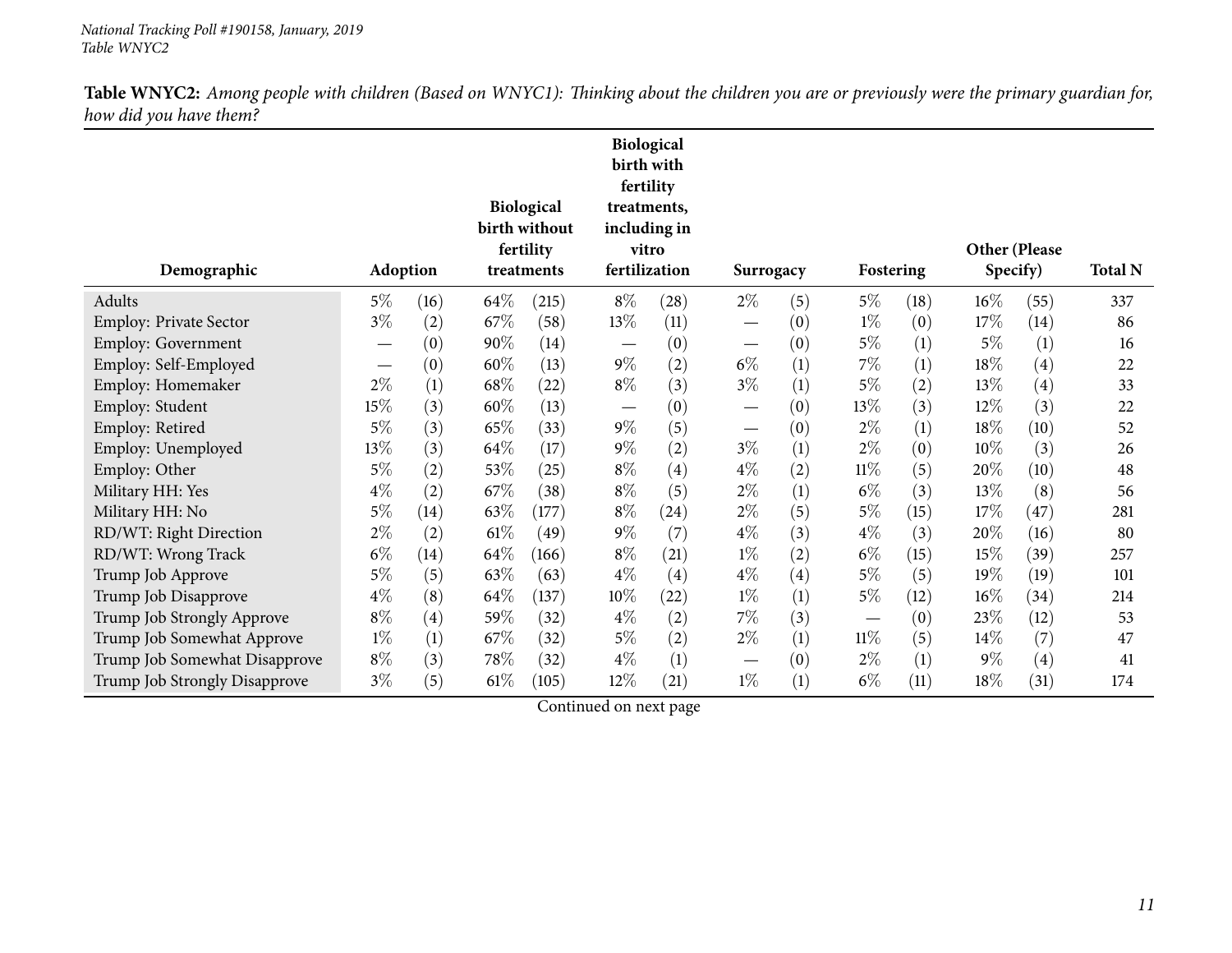|                                      |       |          |      | <b>Biological</b> |        | <b>Biological</b><br>birth with<br>fertility<br>treatments, |                               |           |        |           |               |      |                |
|--------------------------------------|-------|----------|------|-------------------|--------|-------------------------------------------------------------|-------------------------------|-----------|--------|-----------|---------------|------|----------------|
|                                      |       |          |      | birth without     |        | including in                                                |                               |           |        |           |               |      |                |
|                                      |       |          |      | fertility         |        | vitro                                                       |                               |           |        |           | Other (Please |      |                |
| Demographic                          |       | Adoption |      | treatments        |        | fertilization                                               |                               | Surrogacy |        | Fostering | Specify)      |      | <b>Total N</b> |
| Adults                               | $5\%$ | (16)     | 64\% | (215)             | $8\%$  | (28)                                                        | $2\%$                         | (5)       | 5%     | (18)      | 16%           | (55) | 337            |
| #1 Issue: Economy                    | $2\%$ | (2)      | 74%  | (68)              | $9\%$  | (8)                                                         | $\qquad \qquad$               | (0)       | $2\%$  | (2)       | 13%           | (12) | 92             |
| #1 Issue: Security                   | $6\%$ | (3)      | 61%  | (34)              | $6\%$  | (3)                                                         | $3\%$                         | (1)       | $5\%$  | (3)       | 19%           | (11) | 56             |
| #1 Issue: Health Care                | $1\%$ | (1)      | 63%  | (32)              | $8\%$  | (4)                                                         | $3\%$                         | (1)       | $11\%$ | (6)       | 13%           | (7)  | 51             |
| #1 Issue: Medicare / Social Security | $8\%$ | (3)      | 59%  | (19)              | 16%    | (5)                                                         |                               | (0)       | $3\%$  | (1)       | 14%           | (5)  | 32             |
| #1 Issue: Women's Issues             | $4\%$ | (1)      | 57%  | (20)              | 16%    | (5)                                                         | $\overline{\phantom{0}}$      | (0)       | $4\%$  | (1)       | 19%           | (7)  | 35             |
| #1 Issue: Education                  | 13%   | (3)      | 57%  | (15)              | $3\%$  | (1)                                                         | 7%                            | (2)       | $6\%$  | (2)       | 14%           | (4)  | 26             |
| #1 Issue: Energy                     | 7%    | (1)      | 58%  | (9)               | —      | (0)                                                         |                               | (0)       | $2\%$  | (0)       | 32%           | (5)  | 16             |
| #1 Issue: Other                      | 5%    | (1)      | 58%  | (16)              | $4\%$  | (1)                                                         | $3\%$                         | (1)       | 13%    | (4)       | 18%           | (5)  | 29             |
| 2018 House Vote: Democrat            | $4\%$ | (5)      | 65%  | (84)              | 12%    | (15)                                                        | $1\%$                         | (1)       | $6\%$  | (8)       | 13%           | (17) | 129            |
| 2018 House Vote: Republican          | 5%    | (3)      | 70%  | (50)              | $6\%$  | (5)                                                         | $2\%$                         | (1)       | $1\%$  | (1)       | 15%           | (11) | 72             |
| 2018 House Vote: Someone else        | 17%   | (4)      | 61%  | (15)              | $8\%$  | (2)                                                         |                               | (0)       |        | (0)       | 15%           | (4)  | 25             |
| 2018 House Vote: Didnt Vote          | $4\%$ | (4)      | 59%  | (65)              | $6\%$  | (6)                                                         | $3\%$                         | (3)       | $8\%$  | (9)       | 21%           | (23) | 111            |
| 2016 Vote: Hillary Clinton           | $3\%$ | (5)      | 60%  | (79)              | 13%    | (16)                                                        | $\qquad \qquad -$             | (0)       | $7\%$  | (9)       | 17%           | (22) | 131            |
| 2016 Vote: Donald Trump              | $4\%$ | (3)      | 66\% | (41)              | $9\%$  | (6)                                                         | $3\%$                         | (2)       | $1\%$  | (1)       | 15%           | (9)  | 62             |
| 2016 Vote: Someone else              | $6\%$ | (2)      | 75%  | (26)              | $2\%$  | (1)                                                         | $3\%$                         | (1)       | $6\%$  | (2)       | $9\%$         | (3)  | 35             |
| 2016 Vote: Didnt Vote                | $6\%$ | (7)      | 63%  | (69)              | $5\%$  | (5)                                                         | $2\%$                         | (2)       | $6\%$  | (6)       | 18%           | (20) | 110            |
| Voted in 2014: Yes                   | $4\%$ | (9)      | 65%  | (139)             | $9\%$  | (20)                                                        | $1\%$                         | (2)       | $4\%$  | (9)       | 16%           | (34) | 214            |
| Voted in 2014: No                    | $6\%$ | (7)      | 61\% | (75)              | 7%     | (8)                                                         | $3\%$                         | (3)       | 7%     | (8)       | 17%           | (21) | 124            |
| 2012 Vote: Barack Obama              | $2\%$ | (3)      | 67%  | (100)             | $11\%$ | (16)                                                        | $\overbrace{\phantom{13333}}$ | (1)       | $6\%$  | (8)       | 14\%          | (22) | 150            |
| 2012 Vote: Mitt Romney               | 10%   | (4)      | 62%  | (25)              | $11\%$ | (4)                                                         | $3\%$                         | (1)       |        | (0)       | 14\%          | (6)  | 41             |
| 2012 Vote: Other                     | $8\%$ | (2)      | 71%  | (17)              | $3\%$  | (1)                                                         | $4\%$                         | (1)       |        | (0)       | 14%           | (3)  | 24             |
| 2012 Vote: Didn't Vote               | $6\%$ | (7)      | 58%  | (71)              | $6\%$  | (7)                                                         | $2\%$                         | (2)       | $8\%$  | (9)       | 20%           | (24) | 121            |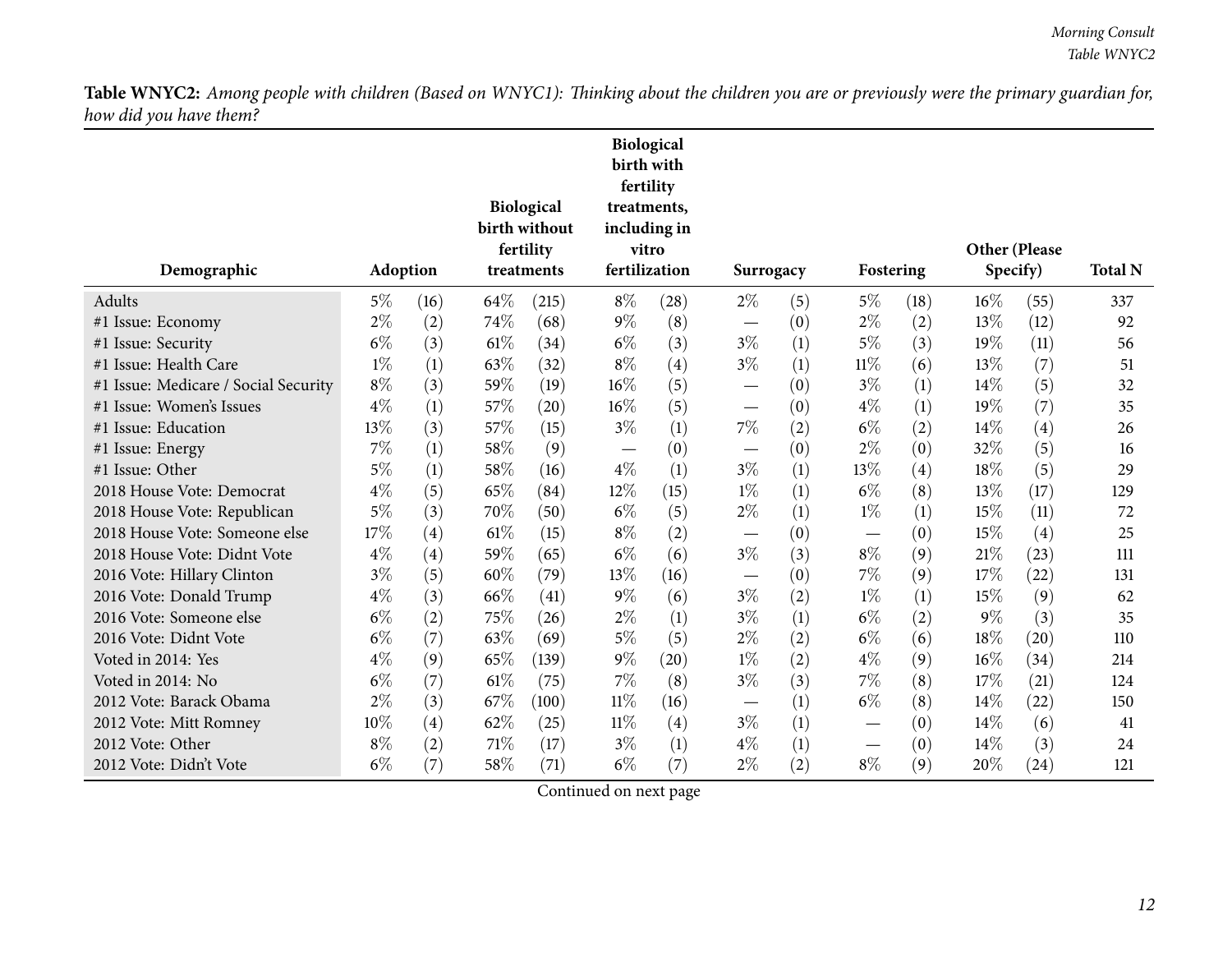| Demographic                                                                                                                                    | Adoption |                   |      | <b>Biological</b><br>birth without<br>fertility<br>treatments | <b>Biological</b><br>birth with<br>fertility<br>including in<br>vitro<br>fertilization | treatments, | Surrogacy         |     | Fostering |      | Other (Please<br>Specify) |      | <b>Total N</b> |
|------------------------------------------------------------------------------------------------------------------------------------------------|----------|-------------------|------|---------------------------------------------------------------|----------------------------------------------------------------------------------------|-------------|-------------------|-----|-----------|------|---------------------------|------|----------------|
| Adults                                                                                                                                         | $5\%$    | (16)              | 64\% | (215)                                                         | $8\%$                                                                                  | (28)        | $2\%$             | (5) | $5\%$     | (18) | $16\%$                    | (55) | 337            |
|                                                                                                                                                |          |                   |      |                                                               |                                                                                        |             |                   |     |           |      |                           |      |                |
| 4-Region: Northeast                                                                                                                            | $8\%$    | (3)               | 67\% | (29)                                                          | 7%                                                                                     | (3)         | $1\%$             | (1) | $4\%$     | (2)  | 13\%                      | (6)  | 44             |
| 4-Region: Midwest                                                                                                                              | $2\%$    | (1)               | 68\% | (48)                                                          | $6\%$                                                                                  | (4)         | $2\%$             | (1) | $3\%$     | (2)  | 20%                       | (14) | 71             |
| 4-Region: South                                                                                                                                | $7\%$    | (10)              | 59\% | (83)                                                          | $8\%$                                                                                  | (11)        | $2\%$             | (3) | $7\%$     | (9)  | $17\%$                    | (24) | 142            |
| 4-Region: West                                                                                                                                 | $1\%$    | (1)               | 67\% | (54)                                                          | $12\%$                                                                                 | (10)        | $1\%$             | (1) | $6\%$     | (5)  | $13\%$                    | (11) | 81             |
| 190148                                                                                                                                         | $3\%$    | $\left( 4\right)$ | 62\% | (79)                                                          | $10\%$                                                                                 | (13)        | $1\%$             | (1) | $8\%$     | (10) | 15%                       | (20) | 126            |
| 190153                                                                                                                                         | $4\%$    | $\left( 4\right)$ | 67\% | (83)                                                          | $6\%$                                                                                  | (8)         | $3\%$             | (4) | $5\%$     | (6)  | 15\%                      | (18) | 123            |
| 190158                                                                                                                                         | $9\%$    | (8)               | 60%  | (54)                                                          | $9\%$                                                                                  | (8)         | $\hspace{0.05cm}$ | (0) | $2\%$     | (2)  | 19%                       | (17) | 89             |
| Note: Row proportions may total to larger than one-hundred percent due to rounding. For more information visit MorningConsultIntelligence.com. |          |                   |      |                                                               |                                                                                        |             |                   |     |           |      |                           |      |                |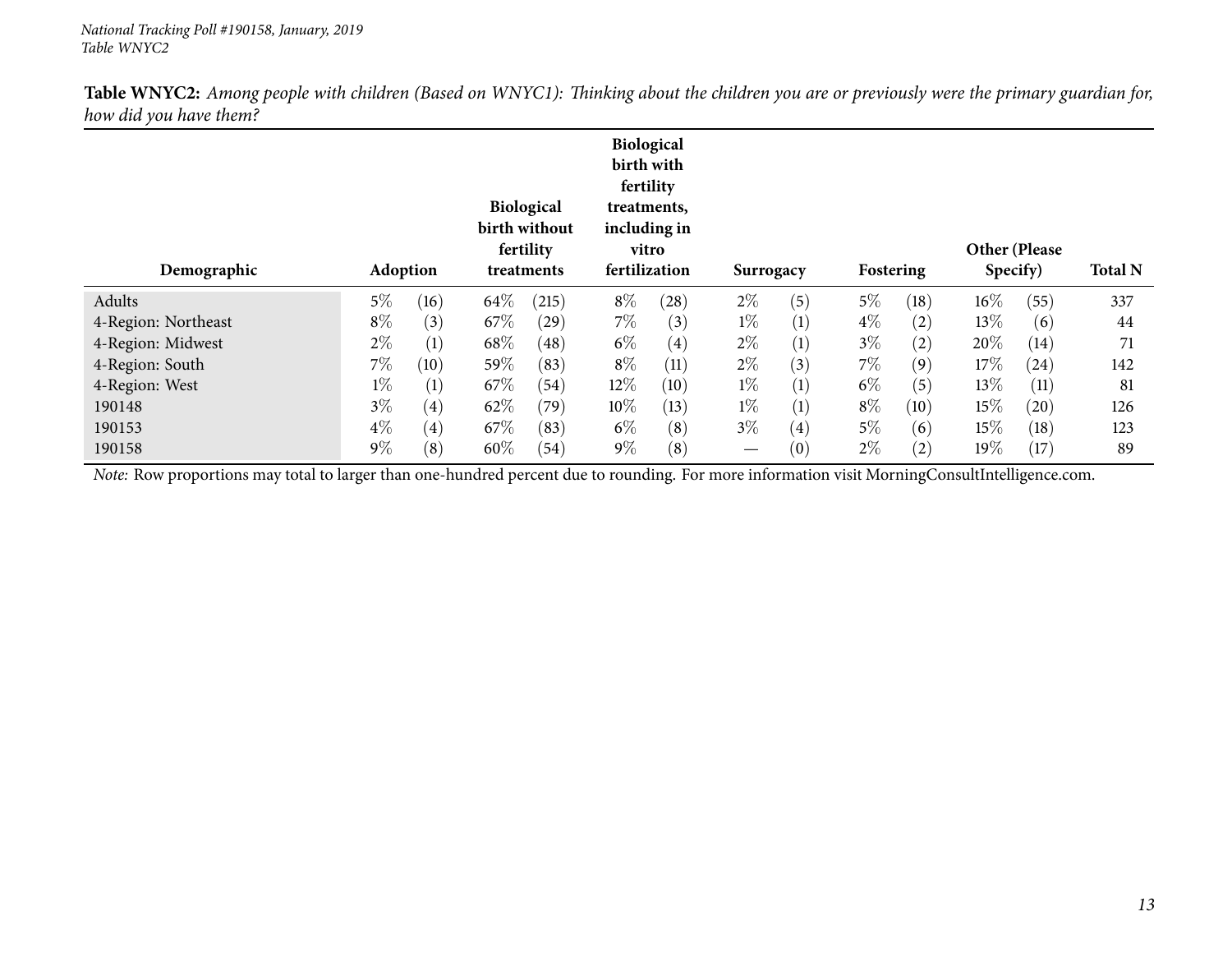<span id="page-13-0"></span>

|                          |        |            |        |                |        | Don't know / No |                |
|--------------------------|--------|------------|--------|----------------|--------|-----------------|----------------|
| Demographic              |        | <b>Yes</b> |        | N <sub>o</sub> |        | opinion         | <b>Total N</b> |
| Adults                   | 41\%   | (179)      | 39%    | (170)          | $21\%$ | (91)            | 440            |
| Gender: Male             | 39%    | (93)       | 45%    | (106)          | $16\%$ | (38)            | 238            |
| Gender: Female           | 42%    | (86)       | 32%    | (64)           | 26%    | (53)            | 202            |
| Age: 18-29               | 58%    | (122)      | 20%    | (41)           | 23%    | (48)            | 211            |
| Age: 30-44               | 44\%   | (39)       | 37%    | (33)           | 19%    | (17)            | 90             |
| Age: 45-54               | 17%    | (10)       | 71\%   | (41)           | 12%    | (7)             | 58             |
| Age: 55-64               | $9\%$  | (4)        | 62%    | (28)           | 29%    | (13)            | 45             |
| Age: 65+                 | $11\%$ | (4)        | 73%    | (26)           | 16%    | (6)             | 36             |
| Generation Z: 18-21      | 58%    | (63)       | 20%    | (22)           | 22%    | (24)            | 110            |
| Millennial: Age 22-37    | 56%    | (86)       | 22\%   | (34)           | 21%    | (33)            | 153            |
| Generation X: Age 38-53  | 23%    | (20)       | 60%    | (54)           | 17%    | (15)            | 90             |
| Boomers: Age 54-72       | $11\%$ | (9)        | 67%    | (56)           | 22%    | (18)            | 83             |
| PID: Dem (no lean)       | 38%    | (79)       | 43%    | (90)           | 19%    | (40)            | 210            |
| PID: Ind (no lean)       | 40%    | (71)       | 37%    | (66)           | 23%    | (41)            | 178            |
| PID: Rep (no lean)       | 54%    | (28)       | 26%    | (14)           | 19%    | (10)            | 52             |
| PID/Gender: Dem Men      | 35%    | (42)       | 47%    | (56)           | 18%    | (21)            | 119            |
| PID/Gender: Dem Women    | 42%    | (38)       | 37%    | (34)           | 21%    | (19)            | 90             |
| PID/Gender: Ind Men      | 35%    | (30)       | 45%    | (38)           | 19%    | (16)            | 84             |
| PID/Gender: Ind Women    | 44%    | (41)       | $30\%$ | (28)           | 26%    | (25)            | 94             |
| PID/Gender: Rep Men      | 64\%   | (22)       | 34%    | (12)           | $2\%$  | (1)             | 34             |
| PID/Gender: Rep Women    | 37%    | (7)        | $11\%$ | (2)            | 52%    | (9)             | 18             |
| Ideo: Liberal (1-3)      | 38%    | (98)       | $41\%$ | (106)          | $21\%$ | (53)            | 257            |
| Ideo: Moderate (4)       | 34%    | (20)       | 50%    | (29)           | 16%    | (9)             | 58             |
| Ideo: Conservative (5-7) | 55%    | (33)       | $31\%$ | (19)           | 14\%   | (8)             | 60             |
| Educ: < College          | 45%    | (139)      | 33%    | (100)          | 22%    | (67)            | 306            |
| Educ: Bachelors degree   | 34%    | (29)       | 48%    | (41)           | 18%    | (15)            | 85             |
| Educ: Post-grad          | 23%    | (11)       | 59%    | (29)           | 17%    | (9)             | 49             |
| Income: Under 50k        | 42%    | (119)      | 34%    | (97)           | 23%    | (65)            | 282            |
| Income: 50k-100k         | 36%    | (40)       | 46%    | (52)           | 18%    | (20)            | 113            |
| Income: 100k+            | 42%    | (19)       | 46%    | (21)           | 12%    | (6)             | 46             |

Table WNYC3: Among people without children (Based on WNYC1): Do you want to have children someday, or not?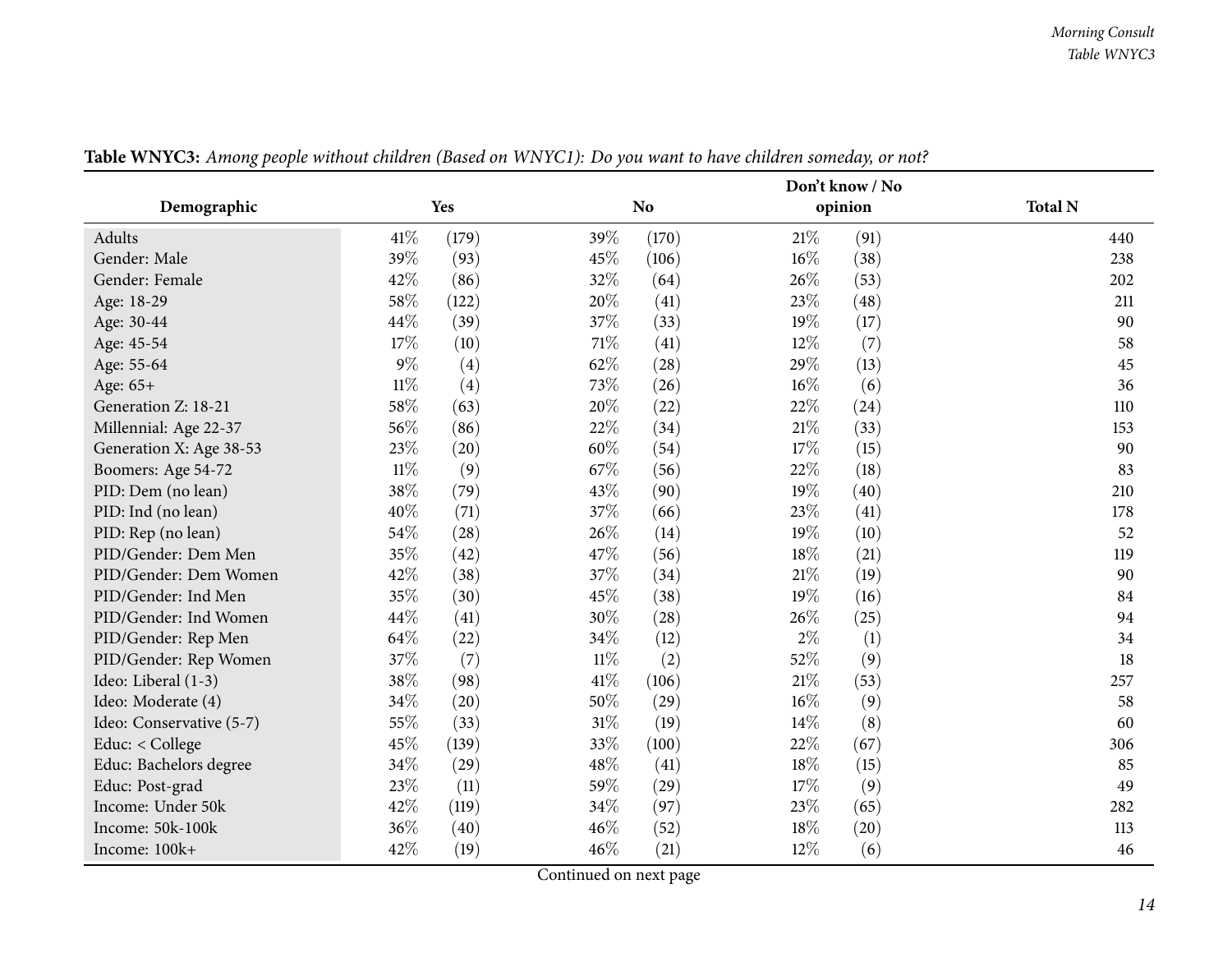|                             |      |       |        |                |        | Don't know / No |                |
|-----------------------------|------|-------|--------|----------------|--------|-----------------|----------------|
| Demographic                 |      | Yes   |        | N <sub>o</sub> |        | opinion         | <b>Total N</b> |
| <b>Adults</b>               | 41\% | (179) | 39%    | (170)          | $21\%$ | (91)            | 440            |
| Ethnicity: White            | 38%  | (127) | 43%    | (144)          | 18%    | (61)            | 332            |
| Ethnicity: Hispanic         | 56%  | (41)  | $21\%$ | (16)           | 22%    | (16)            | 73             |
| Ethnicity: Afr. Am.         | 43%  | (25)  | 28\%   | (16)           | $30\%$ | (17)            | 59             |
| Ethnicity: Other            | 54%  | (26)  | $21\%$ | (10)           | $25\%$ | (12)            | 49             |
| Relig: Protestant           | 37%  | (17)  | 49%    | (23)           | 14\%   | (6)             | 46             |
| Relig: Roman Catholic       | 49%  | (28)  | 40%    | (23)           | $11\%$ | (6)             | 57             |
| Relig: Something Else       | 48%  | (34)  | 36%    | (25)           | $16\%$ | (11)            | 70             |
| Relig: Jewish               | 28%  | (2)   | 31%    | (2)            | 40%    | (3)             | 7              |
| Relig: Evangelical          | 42%  | (60)  | 43%    | (62)           | 15%    | (21)            | 144            |
| Relig: Non-Evang. Catholics | 61%  | (18)  | 29%    | (9)            | 10%    | (3)             | 30             |
| Relig: All Christian        | 45%  | (78)  | $41\%$ | (71)           | 14\%   | (24)            | 174            |
| Relig: All Non-Christian    | 44%  | (14)  | 29%    | (9)            | 27%    | (9)             | 32             |
| Community: Urban            | 42%  | (58)  | 42%    | (58)           | $15\%$ | (21)            | 137            |
| Community: Suburban         | 43%  | (82)  | 37%    | (72)           | 20%    | (38)            | 193            |
| Community: Rural            | 35%  | (39)  | 36%    | (40)           | 29%    | (31)            | 110            |
| Employ: Private Sector      | 41%  | (51)  | 43%    | (54)           | $16\%$ | (20)            | 125            |
| Employ: Government          | 52%  | (15)  | 29%    | (8)            | $19\%$ | (5)             | 28             |
| Employ: Self-Employed       | 29%  | (7)   | 56%    | (14)           | 15%    | (4)             | 25             |
| Employ: Homemaker           | 39%  | (9)   | 46%    | (11)           | 15%    | (4)             | 23             |
| Employ: Student             | 57%  | (27)  | $22\%$ | (10)           | 22%    | (10)            | 47             |
| Employ: Retired             | 13%  | (5)   | 75%    | (29)           | 12%    | (5)             | 39             |
| Employ: Unemployed          | 54%  | (35)  | 27%    | (18)           | 20%    | (13)            | 66             |
| Employ: Other               | 26%  | (14)  | 32%    | (17)           | 42%    | (23)            | 54             |
| Military HH: Yes            | 59%  | (38)  | 22%    | (14)           | 20%    | (13)            | 65             |
| Military HH: No             | 38%  | (141) | 42%    | (156)          | $21\%$ | (78)            | 375            |
| RD/WT: Right Direction      | 52%  | (42)  | $31\%$ | (25)           | 17%    | (14)            | 80             |
| RD/WT: Wrong Track          | 38%  | (137) | 40%    | (145)          | 22%    | (77)            | 360            |
| Trump Job Approve           | 46%  | (36)  | 35%    | (27)           | 19%    | (15)            | 78             |
| Trump Job Disapprove        | 38%  | (129) | 42%    | (141)          | 20%    | (66)            | 335            |

### Table WNYC3: Among people without children (Based on WNYC1): Do you want to have children someday, or not?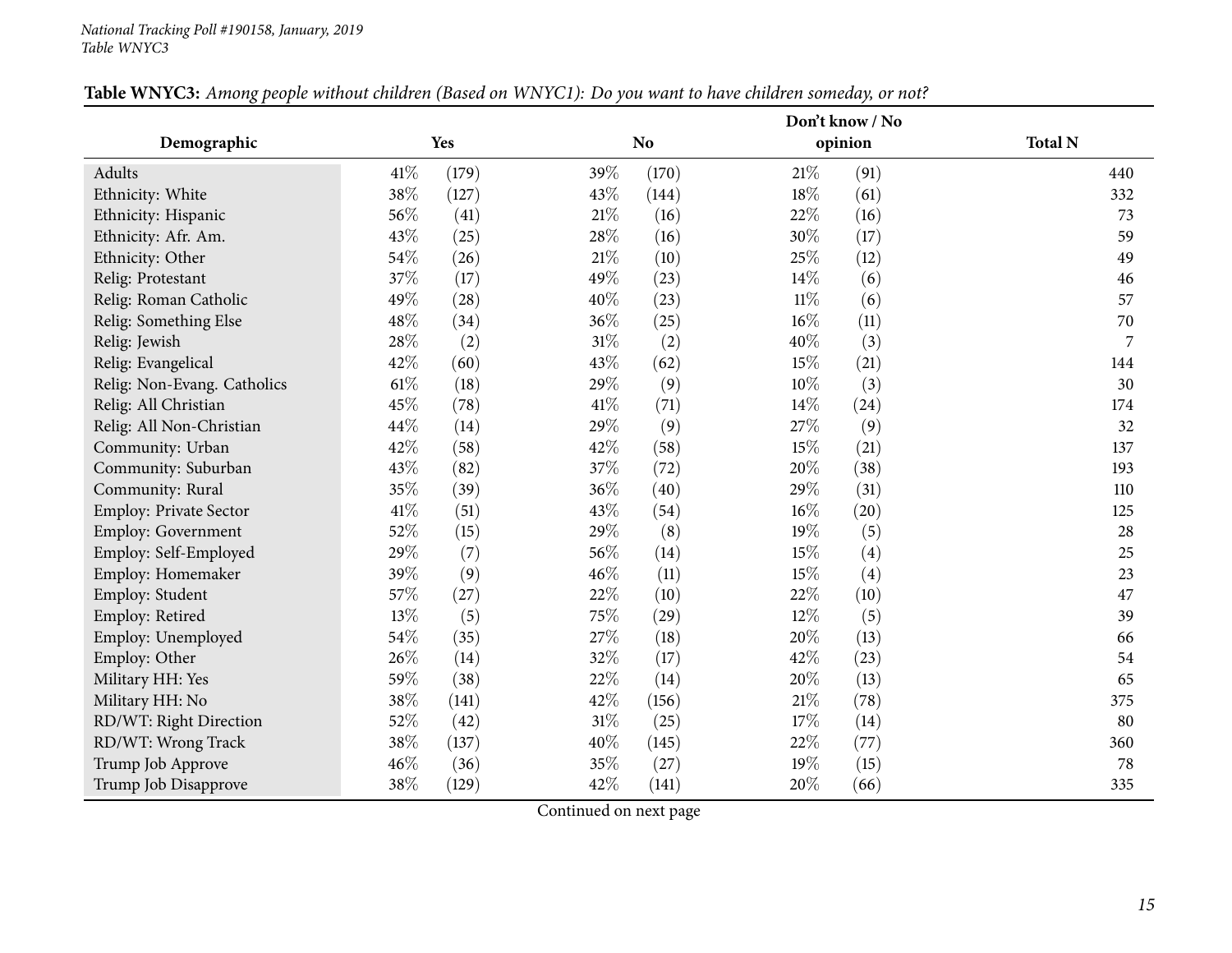*Morning Consult Table WNYC3*

|                                      |        |       |      |                |        | Don't know / No |                |
|--------------------------------------|--------|-------|------|----------------|--------|-----------------|----------------|
| Demographic                          |        | Yes   |      | N <sub>o</sub> |        | opinion         | <b>Total N</b> |
| Adults                               | 41\%   | (179) | 39%  | (170)          | 21\%   | (91)            | 440            |
| Trump Job Strongly Approve           | 49%    | (15)  | 44%  | (13)           | $7\%$  | (2)             | 30             |
| Trump Job Somewhat Approve           | 44%    | (21)  | 30%  | (14)           | 26%    | (12)            | 48             |
| Trump Job Somewhat Disapprove        | 55%    | (26)  | 34%  | (16)           | $11\%$ | (5)             | 46             |
| Trump Job Strongly Disapprove        | 36%    | (103) | 43%  | (125)          | 21%    | (61)            | 289            |
| #1 Issue: Economy                    | 42%    | (49)  | 40%  | (46)           | 18%    | (20)            | 116            |
| #1 Issue: Security                   | $51\%$ | (22)  | 23%  | (10)           | 26%    | (11)            | 42             |
| #1 Issue: Health Care                | 38%    | (29)  | 42%  | (32)           | 20%    | (16)            | 77             |
| #1 Issue: Medicare / Social Security | 22%    | (10)  | 56%  | (25)           | 22%    | (10)            | 45             |
| #1 Issue: Women's Issues             | 42%    | (20)  | 33\% | (16)           | 25\%   | (12)            | 49             |
| #1 Issue: Education                  | 57%    | (21)  | 27%  | (10)           | $16\%$ | (6)             | 36             |
| #1 Issue: Energy                     | 47%    | (19)  | 31%  | (13)           | 21%    | (9)             | 41             |
| #1 Issue: Other                      | 26%    | (9)   | 51%  | (18)           | 22%    | (8)             | 35             |
| 2018 House Vote: Democrat            | 35%    | (76)  | 47%  | (103)          | $18\%$ | (38)            | 217            |
| 2018 House Vote: Republican          | 48%    | (23)  | 31%  | (15)           | 20%    | (9)             | 47             |
| 2018 House Vote: Someone else        | 39%    | (10)  | 40%  | (10)           | 20%    | (5)             | 25             |
| 2018 House Vote: Didnt Vote          | 47%    | (70)  | 28%  | (42)           | 25%    | (38)            | 150            |
| 2016 Vote: Hillary Clinton           | 30%    | (54)  | 52%  | (93)           | 18\%   | (33)            | 180            |
| 2016 Vote: Donald Trump              | 45%    | (18)  | 39%  | (16)           | $16\%$ | (6)             | 40             |
| 2016 Vote: Someone else              | 38%    | (15)  | 34\% | (13)           | 28\%   | (11)            | 39             |
| 2016 Vote: Didnt Vote                | 50%    | (90)  | 27%  | (48)           | 23%    | (41)            | 180            |
| Voted in 2014: Yes                   | 32%    | (67)  | 51%  | (106)          | 17%    | (35)            | 208            |
| Voted in 2014: No                    | 48%    | (112) | 28%  | (64)           | 24\%   | (56)            | 232            |
| 2012 Vote: Barack Obama              | $31\%$ | (55)  | 52\% | (91)           | $16\%$ | (29)            | 175            |
| 2012 Vote: Mitt Romney               | 34%    | (9)   | 42\% | (11)           | 24\%   | (7)             | 27             |
| 2012 Vote: Other                     | 22%    | (3)   | 46%  | (5)            | 32%    | (4)             | 12             |
| 2012 Vote: Didn't Vote               | 50%    | (112) | 27%  | (62)           | 23%    | (52)            | 226            |
| 4-Region: Northeast                  | 33%    | (24)  | 37%  | (28)           | 30%    | (22)            | 74             |
| 4-Region: Midwest                    | 40%    | (39)  | 41\% | (40)           | 19%    | (18)            | 97             |
| 4-Region: South                      | 44%    | (64)  | 37%  | (54)           | $19\%$ | (27)            | 145            |
| 4-Region: West                       | 41\%   | (51)  | 39%  | (49)           | $19\%$ | (24)            | 124            |

Table WNYC3: Among people without children (Based on WNYC1): Do you want to have children someday, or not?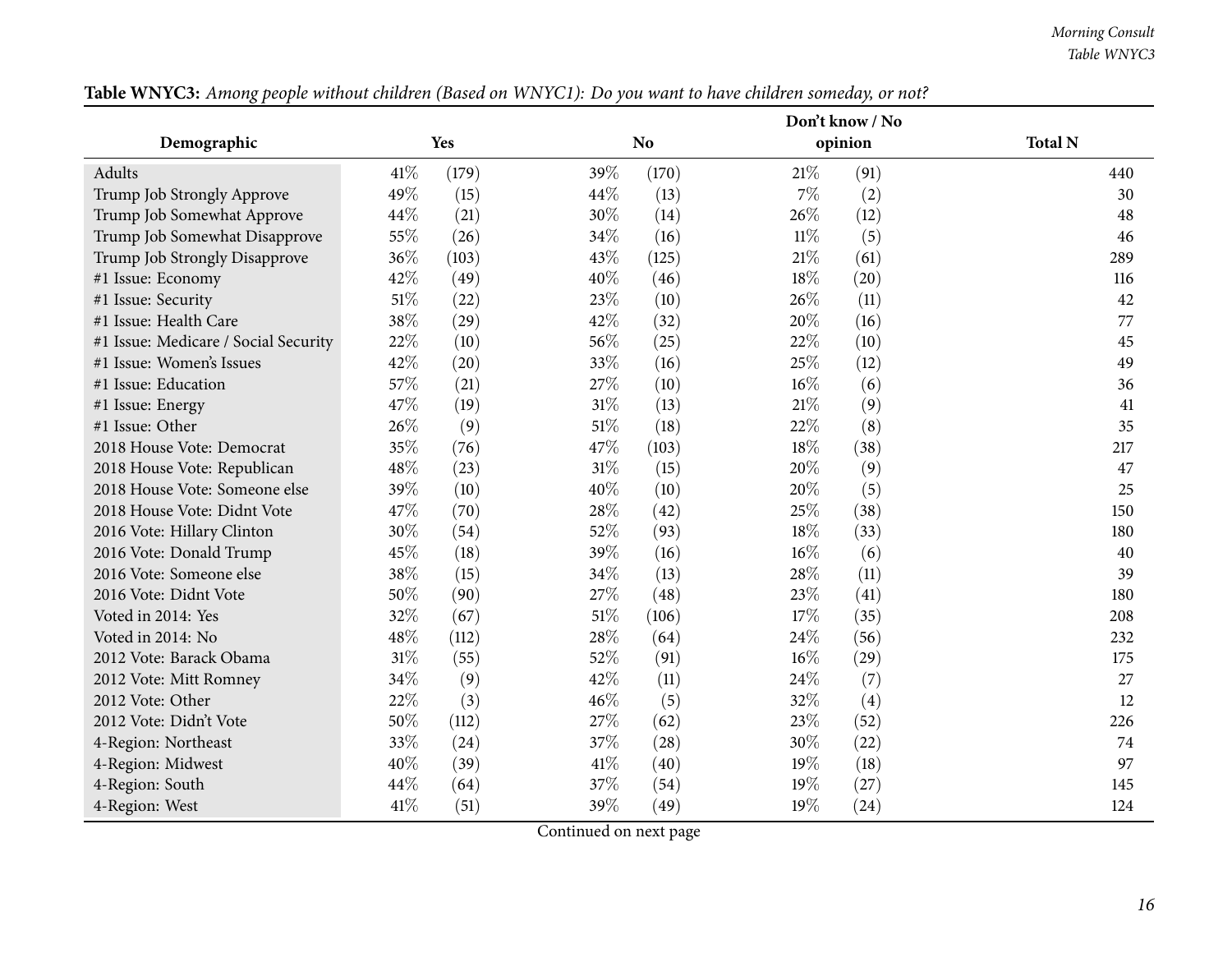|             |                |                | Don't know / No     |                |
|-------------|----------------|----------------|---------------------|----------------|
| Demographic | Yes            | No             | opinion             | <b>Total N</b> |
| Adults      | 41%<br>(179)   | 39\%<br>(170)  | 21%<br>(91)         | 440            |
| 190148      | $43\%$<br>(63) | 33%<br>(48)    | 25%<br>(36)         | 146            |
| 190153      | 43\%<br>(59)   | $37\%$<br>(51) | $21\%$<br>$^{(29)}$ | 138            |
| 190158      | $37\%$<br>(57) | 46%<br>(72)    | 17%<br>(26)         | 155            |

#### Table WNYC3: Among people without children (Based on WNYC1): Do you want to have children someday, or not?

*Note:* Row proportions may total to larger than one-hundred percen<sup>t</sup> due to rounding. For more information visit [MorningConsultIntelligence.com](https://morningconsultintelligence.com).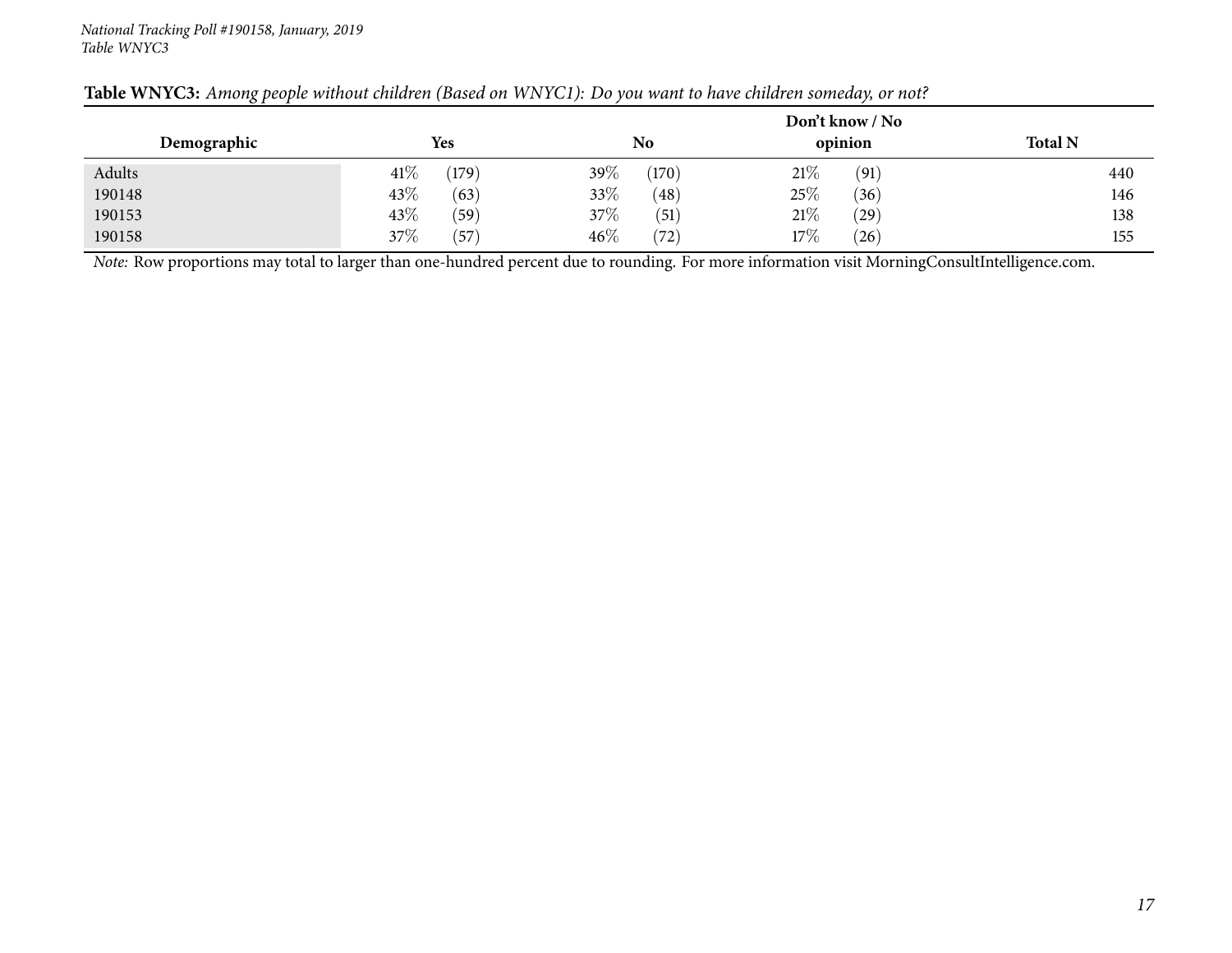<span id="page-17-0"></span>

| Demographic              |        | Very concerned | Somewhat<br>concerned |      |        | Not that<br>concerned |       | Not concerned<br>at all | Don't know /<br>No opinion |      | <b>Total N</b> |
|--------------------------|--------|----------------|-----------------------|------|--------|-----------------------|-------|-------------------------|----------------------------|------|----------------|
|                          |        |                |                       |      |        |                       |       |                         |                            |      |                |
| Adults                   | 32%    | (58)           | 38%                   | (67) | 16%    | (28)                  | $6\%$ | (11)                    | $8\%$                      | (15) | 179            |
| Gender: Male             | 27%    | (25)           | 39%                   | (37) | 17%    | (16)                  | $8\%$ | (7)                     | $8\%$                      | (8)  | 93             |
| Gender: Female           | 38%    | (32)           | 36%                   | (31) | 13%    | (12)                  | $5\%$ | (4)                     | $9\%$                      | (7)  | 86             |
| Age: 18-29               | 29%    | (35)           | 41\%                  | (49) | 19%    | (24)                  | $5\%$ | (7)                     | $5\%$                      | (7)  | 122            |
| Age: 30-44               | 41%    | (16)           | 30%                   | (12) | $11\%$ | (4)                   | $9\%$ | (4)                     | $9\%$                      | (4)  | 39             |
| Age: 45-54               | 40%    | (4)            | $21\%$                | (2)  |        | (0)                   | $9\%$ | (1)                     | 30%                        | (3)  | 10             |
| Age: 55-64               | 30%    | (1)            | 70%                   | (3)  |        | (0)                   |       | (0)                     |                            | (0)  | 4              |
| Age: 65+                 | $28\%$ | (1)            | 27%                   | (1)  |        | (0)                   |       | (0)                     | 45%                        | (2)  | 4              |
| Generation Z: 18-21      | 21\%   | (13)           | 42%                   | (27) | 25%    | (16)                  | $5\%$ | (3)                     | 7%                         | (5)  | 63             |
| Millennial: Age 22-37    | $37\%$ | (32)           | 38\%                  | (33) | 12%    | (10)                  | $6\%$ | (5)                     | $6\%$                      | (6)  | 86             |
| Generation X: Age 38-53  | 49%    | (10)           | 13%                   | (3)  | $9\%$  | (2)                   | 14%   | (3)                     | 15%                        | (3)  | 20             |
| Boomers: Age 54-72       | $24\%$ | (2)            | 57%                   | (5)  |        | (0)                   |       | (0)                     | 18%                        | (2)  | 9              |
| PID: Dem (no lean)       | 33%    | (26)           | 40%                   | (32) | 19%    | (15)                  | $4\%$ | (3)                     | $4\%$                      | (3)  | 79             |
| PID: Ind (no lean)       | 39%    | (27)           | 36\%                  | (26) | 9%     | (7)                   | $4\%$ | (3)                     | 12%                        | (8)  | 71             |
| PID: Rep (no lean)       | 15%    | (4)            | 33%                   | (9)  | 22%    | (6)                   | 19%   | (5)                     | $11\%$                     | (3)  | 28             |
| PID/Gender: Dem Men      | 23%    | (10)           | 45%                   | (19) | 24%    | (10)                  | $3\%$ | (1)                     | 5%                         | (2)  | 42             |
| PID/Gender: Dem Women    | 43%    | (16)           | 35%                   | (13) | 13%    | (5)                   | $5\%$ | (2)                     | $4\%$                      | (1)  | 38             |
| PID/Gender: Ind Men      | 41%    | (12)           | 39%                   | (11) | $8\%$  | (2)                   | $2\%$ | (1)                     | 10%                        | (3)  | 30             |
| PID/Gender: Ind Women    | 37%    | (15)           | 34%                   | (14) | 10%    | (4)                   | 5%    | (2)                     | 13%                        | (5)  | 41             |
| PID/Gender: Rep Men      | 17%    | (4)            | 30%                   | (7)  | 17%    | (4)                   | 24%   | (5)                     | 12%                        | (3)  | 22             |
| PID/Gender: Rep Women    | $7\%$  | (0)            | 44%                   | (3)  | 39%    | (3)                   |       | (0)                     | $11\%$                     | (1)  | 7              |
| Ideo: Liberal (1-3)      | 34%    | (33)           | 38%                   | (37) | 20%    | (19)                  | $3\%$ | (3)                     | $5\%$                      | (5)  | 98             |
| Ideo: Moderate (4)       | 39%    | (8)            | 52%                   | (10) | 9%     | (2)                   |       | (0)                     |                            | (0)  | 20             |
| Ideo: Conservative (5-7) | 24\%   | (8)            | 43%                   | (15) | 14%    | (5)                   | 10%   | (3)                     | $9\%$                      | (3)  | 33             |
| Educ: < College          | 29%    | (40)           | 41\%                  | (57) | 15%    | (21)                  | $6\%$ | (8)                     | $9\%$                      | (12) | 139            |
| Educ: Bachelors degree   | 42%    | (12)           | 25%                   | (7)  | 17%    | (5)                   | $6\%$ | (2)                     | 10%                        | (3)  | 29             |
| Educ: Post-grad          | 47%    | (5)            | 26%                   | (3)  | 12%    | (1)                   | 15%   | (2)                     |                            | (0)  | 11             |

Table WNYC4\_1: Among people without children interested in having them someday (Based on WNYC3): To what extent do the following concern *you when thinking about having children in the future?*

*Finances*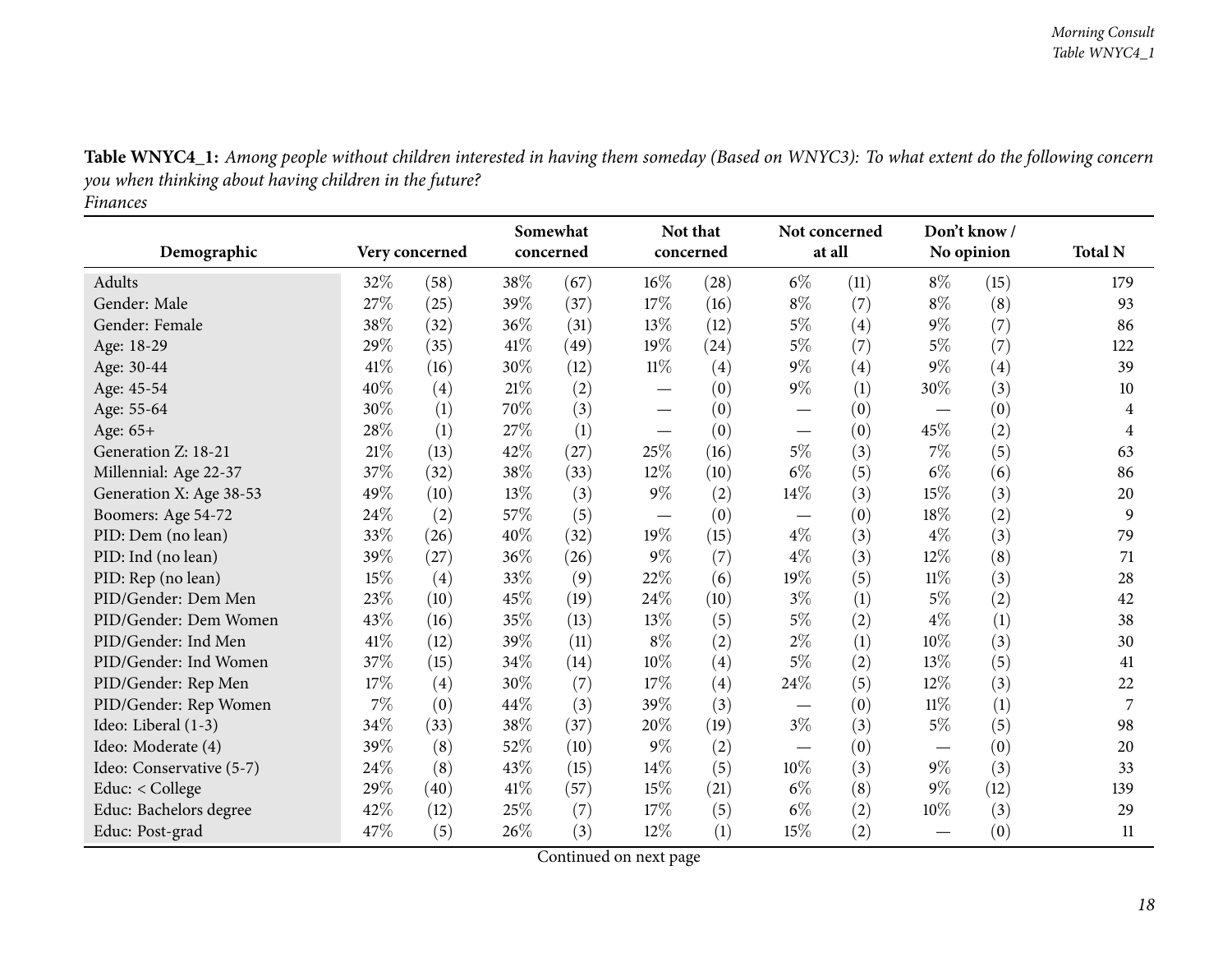| Table WNYC4_1: Among people without children interested in having them someday (Based on WNYC3): To what extent do the following concern |
|------------------------------------------------------------------------------------------------------------------------------------------|
| you when thinking about having children in the future?                                                                                   |
| <b>Finances</b>                                                                                                                          |

| Demographic                 |     | Very concerned | Somewhat<br>concerned |      | Not that<br>concerned             |      | Not concerned<br>at all         |      | Don't know/<br>No opinion     |      | <b>Total N</b> |
|-----------------------------|-----|----------------|-----------------------|------|-----------------------------------|------|---------------------------------|------|-------------------------------|------|----------------|
|                             |     |                |                       |      |                                   |      |                                 |      |                               |      |                |
| Adults                      | 32% | (58)           | 38\%                  | (67) | $16\%$                            | (28) | $6\%$                           | (11) | $8\%$                         | (15) | 179            |
| Income: Under 50k           | 36% | (43)           | 35%                   | (42) | 14%                               | (17) | $4\%$                           | (5)  | 10%                           | (12) | 119            |
| Income: 50k-100k            | 28% | (11)           | 39%                   | (16) | 23%                               | (9)  | $7\%$                           | (3)  | $3\%$                         | (1)  | 40             |
| Income: 100k+               | 18% | (3)            | 48\%                  | (9)  | $7\%$                             | (1)  | $18\%$                          | (3)  | $9\%$                         | (2)  | 19             |
| Ethnicity: White            | 33% | (42)           | 38%                   | (49) | 15%                               | (19) | $5\%$                           | (6)  | $9\%$                         | (11) | 127            |
| Ethnicity: Hispanic         | 33% | (13)           | $31\%$                | (12) | 27%                               | (11) | $3\%$                           | (1)  | $7\%$                         | (3)  | 41             |
| Ethnicity: Afr. Am.         | 22% | (6)            | 39%                   | (10) | 19%                               | (5)  | 15%                             | (4)  | $5\%$                         | (1)  | 25             |
| Ethnicity: Other            | 40% | (11)           | 33%                   | (9)  | 14\%                              | (4)  | $4\%$                           | (1)  | 9%                            | (2)  | 26             |
| Relig: Protestant           | 27% | (5)            | 43%                   | (7)  | $3\%$                             | (1)  | 10%                             | (2)  | 17%                           | (3)  | 17             |
| Relig: Roman Catholic       | 28% | (8)            | 39%                   | (11) | 10%                               | (3)  | 10%                             | (3)  | 12%                           | (3)  | 28             |
| Relig: Something Else       | 32% | (11)           | 34\%                  | (11) | 20%                               | (7)  | $9\%$                           | (3)  | $5\%$                         | (2)  | 34             |
| Relig: Jewish               |     | (0)            | 100%                  | (2)  | $\overbrace{\phantom{123221111}}$ | (0)  |                                 | (0)  |                               | (0)  | $\overline{c}$ |
| Relig: Evangelical          | 33% | (20)           | 35%                   | (21) | 14%                               | (9)  | $9\%$                           | (5)  | $9\%$                         | (6)  | 60             |
| Relig: Non-Evang. Catholics | 19% | (3)            | 46%                   | (8)  | $9\%$                             | (2)  | 13%                             | (2)  | 13%                           | (2)  | 18             |
| Relig: All Christian        | 29% | (23)           | 38\%                  | (29) | 13%                               | (10) | 10%                             | (8)  | 10%                           | (8)  | 78             |
| Relig: All Non-Christian    | 51% | (7)            | 35%                   | (5)  | $4\%$                             | (1)  | 10%                             | (1)  |                               | (0)  | 14             |
| Community: Urban            | 33% | (19)           | 33%                   | (19) | 16%                               | (9)  | $5\%$                           | (3)  | 13%                           | (8)  | 58             |
| Community: Suburban         | 31% | (25)           | 42%                   | (34) | 17%                               | (14) | $6\%$                           | (5)  | $5\%$                         | (4)  | 82             |
| Community: Rural            | 35% | (14)           | 34\%                  | (13) | 13%                               | (5)  | 10%                             | (4)  | $8\%$                         | (3)  | 39             |
| Employ: Private Sector      | 39% | (20)           | 37%                   | (19) | 12%                               | (6)  | $4\%$                           | (2)  | $9\%$                         | (5)  | 51             |
| Employ: Government          | 28% | (4)            | $51\%$                | (7)  | $21\%$                            | (3)  | $\hspace{0.1mm}-\hspace{0.1mm}$ | (0)  | $\overbrace{\phantom{13333}}$ | (0)  | 15             |
| Employ: Self-Employed       | 53% | (4)            | $21\%$                | (2)  | 15%                               | (1)  | $11\%$                          | (1)  |                               | (0)  | 7              |
| Employ: Homemaker           | 58% | (5)            | 20%                   | (2)  | 22%                               | (2)  |                                 | (0)  | $\overbrace{\phantom{aaaaa}}$ | (0)  | 9              |
| Employ: Student             | 32% | (9)            | 37%                   | (10) | 10%                               | (3)  | 15%                             | (4)  | 7%                            | (2)  | 27             |
| Employ: Retired             | 19% | (1)            | 37%                   | (2)  | $\overline{\phantom{m}}$          | (0)  | $\hspace{0.05cm}$               | (0)  | 44%                           | (2)  | 5              |
| Employ: Unemployed          | 16% | (6)            | 45%                   | (16) | 29%                               | (10) | $4\%$                           | (1)  | 7%                            | (3)  | 35             |
| Employ: Other               | 22% | (3)            | 38%                   | (5)  | $8\%$                             | (1)  | $11\%$                          | (2)  | 21%                           | (3)  | 14             |
| Military HH: Yes            | 49% | (19)           | 20%                   | (8)  | 21%                               | (8)  | $3\%$                           | (1)  | $6\%$                         | (2)  | 38             |
| Military HH: No             | 28% | (39)           | 42%                   | (59) | 14%                               | (20) | $7\%$                           | (10) | $9\%$                         | (13) | 141            |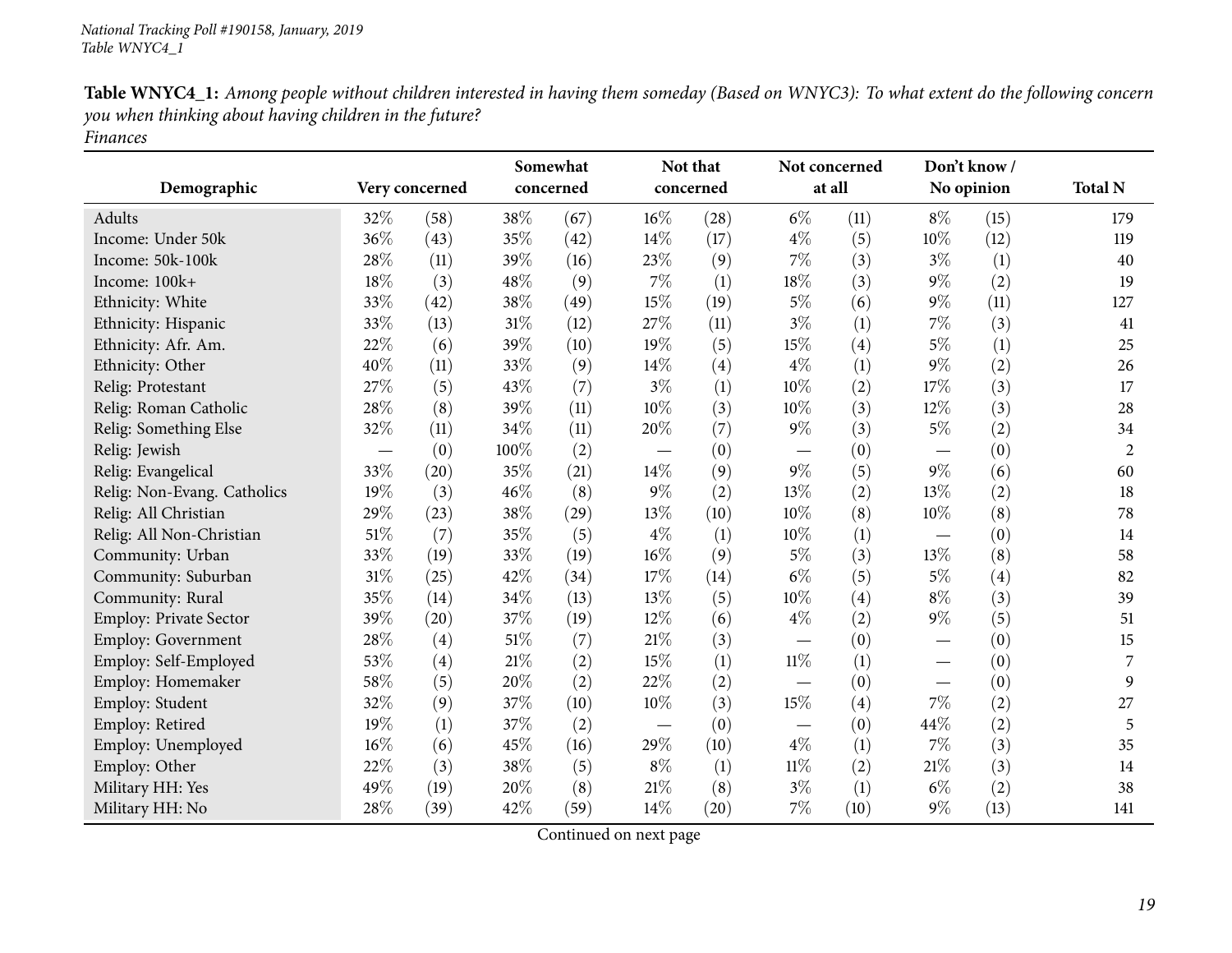Table WNYC4\_1: Among people without children interested in having them someday (Based on WNYC3): To what extent do the following concern *you when thinking about having children in the future? Finances*

|                                      |      |                | Somewhat |           |        | Not that  |        | Not concerned |        | Don't know/ |                |
|--------------------------------------|------|----------------|----------|-----------|--------|-----------|--------|---------------|--------|-------------|----------------|
| Demographic                          |      | Very concerned |          | concerned |        | concerned | at all |               |        | No opinion  | <b>Total N</b> |
| Adults                               | 32%  | (58)           | 38%      | (67)      | 16%    | (28)      | $6\%$  | (11)          | $8\%$  | (15)        | 179            |
| RD/WT: Right Direction               | 29%  | (12)           | 41\%     | (17)      | 17%    | (7)       | $6\%$  | (2)           | $8\%$  | (3)         | 42             |
| RD/WT: Wrong Track                   | 33%  | (46)           | 37%      | (50)      | 15%    | (21)      | $6\%$  | (9)           | $9\%$  | (12)        | 137            |
| Trump Job Approve                    | 38%  | (14)           | 34%      | (12)      | $6\%$  | (2)       | 13%    | (5)           | 10%    | (3)         | 36             |
| Trump Job Disapprove                 | 32%  | (41)           | 40%      | (51)      | $18\%$ | (23)      | 5%     | (6)           | $5\%$  | (7)         | 129            |
| Trump Job Strongly Approve           | 43%  | (6)            | $31\%$   | (5)       |        | (0)       | 10%    | (2)           | 15%    | (2)         | 15             |
| Trump Job Somewhat Approve           | 34%  | (7)            | 36%      | (8)       | $11\%$ | (2)       | 14\%   | (3)           | $6\%$  | (1)         | 21             |
| Trump Job Somewhat Disapprove        | 20%  | (5)            | 51\%     | (13)      | 21%    | (5)       | $4\%$  | (1)           | $4\%$  | (1)         | 26             |
| Trump Job Strongly Disapprove        | 35%  | (36)           | 37%      | (38)      | $18\%$ | (18)      | $5\%$  | (5)           | $6\%$  | (6)         | 103            |
| #1 Issue: Economy                    | 32%  | (16)           | $41\%$   | (20)      | $14\%$ | (7)       | $8\%$  | (4)           | 5%     | (2)         | 49             |
| #1 Issue: Security                   | 28%  | (6)            | 36%      | (8)       | 11%    | (2)       | $7\%$  | (2)           | 18%    | (4)         | 22             |
| #1 Issue: Health Care                | 34\% | (10)           | 35%      | (10)      | 24%    | (7)       | $7\%$  | (2)           |        | (0)         | 29             |
| #1 Issue: Medicare / Social Security | 21%  | (2)            | 43%      | (4)       | 19%    | (2)       |        | (0)           | 17%    | (2)         | 10             |
| #1 Issue: Women's Issues             | 42%  | (8)            | 40%      | (8)       | 18%    | (4)       |        | (0)           |        | (0)         | 20             |
| #1 Issue: Education                  | 45%  | (9)            | 17%      | (4)       | 10%    | (2)       | $15\%$ | (3)           | 13%    | (3)         | 21             |
| #1 Issue: Energy                     | 17%  | (3)            | 55%      | (11)      | 20%    | (4)       |        | (0)           | $8\%$  | (2)         | 19             |
| #1 Issue: Other                      | 31%  | (3)            | 29%      | (3)       |        | (0)       | $8\%$  | (1)           | 32%    | (3)         | 9              |
| 2018 House Vote: Democrat            | 39%  | (30)           | 36%      | (28)      | 17%    | (13)      | $3\%$  | (2)           | $4\%$  | (3)         | 76             |
| 2018 House Vote: Republican          | 21\% | (5)            | 41\%     | (9)       | 12%    | (3)       | 14%    | (3)           | $12\%$ | (3)         | 23             |
| 2018 House Vote: Someone else        | 47\% | (5)            | 28%      | (3)       | 12%    | (1)       | 14%    | (1)           |        | (0)         | 10             |
| 2018 House Vote: Didnt Vote          | 26\% | (18)           | 39%      | (28)      | 15%    | (11)      | $6\%$  | (4)           | 13%    | (9)         | 70             |
| 2016 Vote: Hillary Clinton           | 42%  | (23)           | 28\%     | (15)      | 17%    | (9)       | $4\%$  | (2)           | $9\%$  | (5)         | 54             |
| 2016 Vote: Donald Trump              | 30%  | (5)            | 35%      | (6)       | 17%    | (3)       | $8\%$  | (1)           | $10\%$ | (2)         | 18             |
| 2016 Vote: Someone else              | 43\% | (6)            | 34\%     | (5)       | $5\%$  | (1)       | $5\%$  | (1)           | 13%    | (2)         | 15             |
| 2016 Vote: Didnt Vote                | 24\% | (22)           | 45\%     | (41)      | $16\%$ | (15)      | $7\%$  | (7)           | $7\%$  | (7)         | 90             |
| Voted in 2014: Yes                   | 48%  | (32)           | 26%      | (18)      | 13%    | (9)       | $5\%$  | (3)           | $8\%$  | (5)         | 67             |
| Voted in 2014: No                    | 23%  | (26)           | 44\%     | (49)      | 17%    | (19)      | $7\%$  | (8)           | $9\%$  | (10)        | 112            |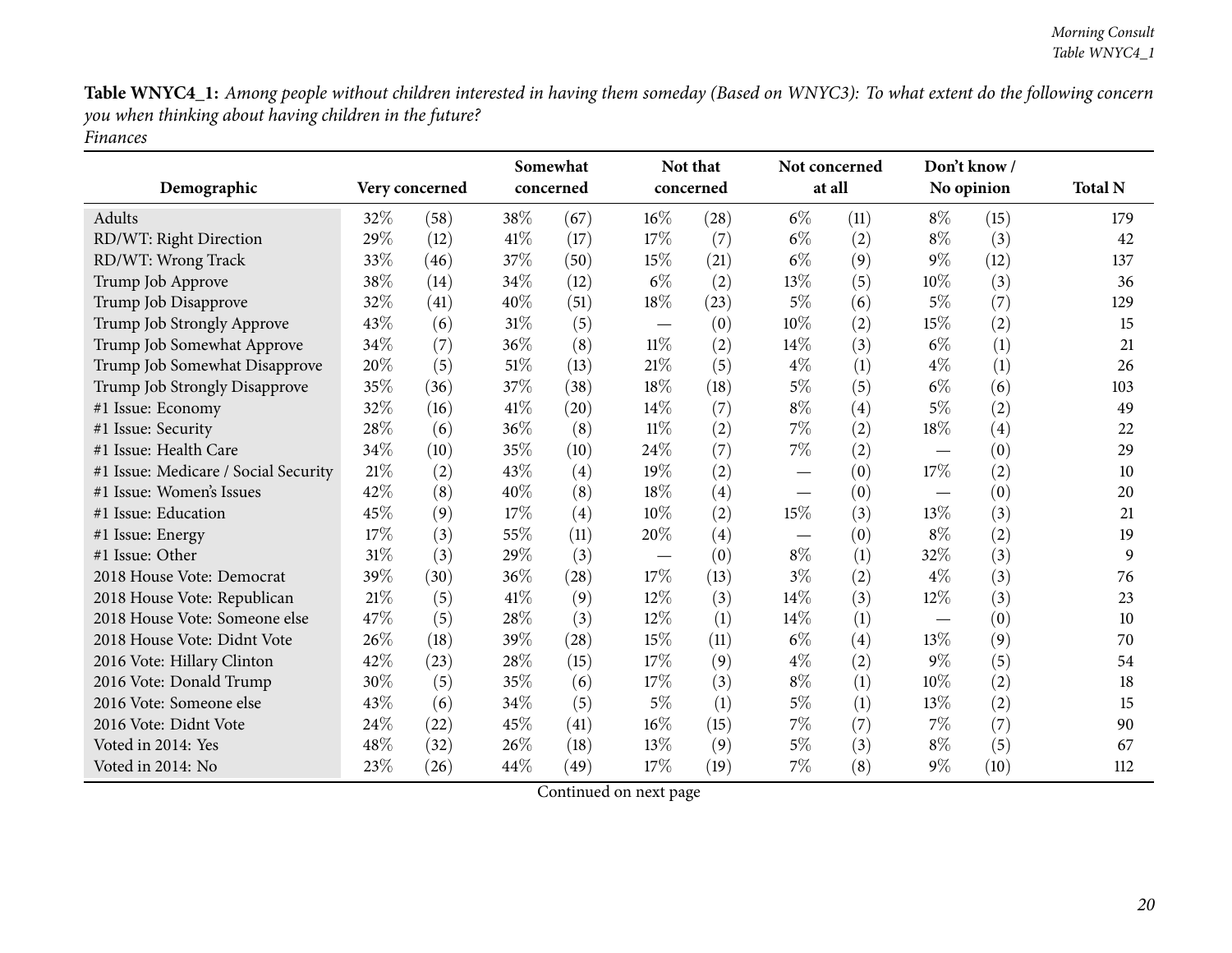| Demographic             |        | Very concerned |        | Somewhat<br>concerned |        | Not that<br>concerned | Not concerned | at all            |        | Don't know/<br>No opinion | <b>Total N</b> |
|-------------------------|--------|----------------|--------|-----------------------|--------|-----------------------|---------------|-------------------|--------|---------------------------|----------------|
| Adults                  | 32\%   | (58)           | 38%    | (67)                  | 16%    | (28)                  | $6\%$         | (11)              | $8\%$  | (15)                      | 179            |
| 2012 Vote: Barack Obama | 52%    | (28)           | 28\%   | (15)                  | 12\%   | (7)                   | $2\%$         | (1)               | $6\%$  | (3)                       | 55             |
| 2012 Vote: Mitt Romney  | $19\%$ | (2)            | 28\%   | (3)                   | $6\%$  | (1)                   | 24\%          | (2)               | 23\%   | (2)                       | 9              |
| 2012 Vote: Other        | 28\%   | (1)            |        | (0)                   |        | (0)                   |               | (0)               | 72%    | (2)                       |                |
| 2012 Vote: Didn't Vote  | 24\%   | (27)           | 44%    | (49)                  | 18%    | (20)                  | $7\%$         | (8)               | $7\%$  | (8)                       | 112            |
| 4-Region: Northeast     | 27\%   | (7)            | 42%    | (10)                  | 19%    | (5)                   | $9\%$         | (2)               | $2\%$  | (0)                       | 24             |
| 4-Region: Midwest       | 25%    | (10)           | $56\%$ | (22)                  | $4\%$  | (2)                   | 7%            | (3)               | $7\%$  | (3)                       | 39             |
| 4-Region: South         | 33\%   | (21)           | 33\%   | (21)                  | 13\%   | (8)                   | $6\%$         | $\left( 4\right)$ | $14\%$ | (9)                       | 64             |
| 4-Region: West          | 39\%   | (20)           | 26%    | (14)                  | 25\%   | (13)                  | $4\%$         | (2)               | $5\%$  | (3)                       | 51             |
| 190148                  | 34\%   | (21)           | $36\%$ | (22)                  | $16\%$ | (10)                  | $7\%$         | $\left( 4\right)$ | $7\%$  | (5)                       | 63             |
| 190153                  | 34\%   | (20)           | 39%    | (23)                  | 13%    | (8)                   | $5\%$         | (3)               | $9\%$  | (6)                       | 59             |
| 190158                  | 29\%   | (17)           | 38\%   | $^{(22)}$             | 18%    | (10)                  | 7%            | $\left( 4\right)$ | $8\%$  | (5)                       | 57             |

Table WNYC4\_1: Among people without children interested in having them someday (Based on WNYC3): To what extent do the following concern *you when thinking about having children in the future? Finances*

*Note:* Row proportions may total to larger than one-hundred percen<sup>t</sup> due to rounding. For more information visit [MorningConsultIntelligence.com](https://morningconsultintelligence.com).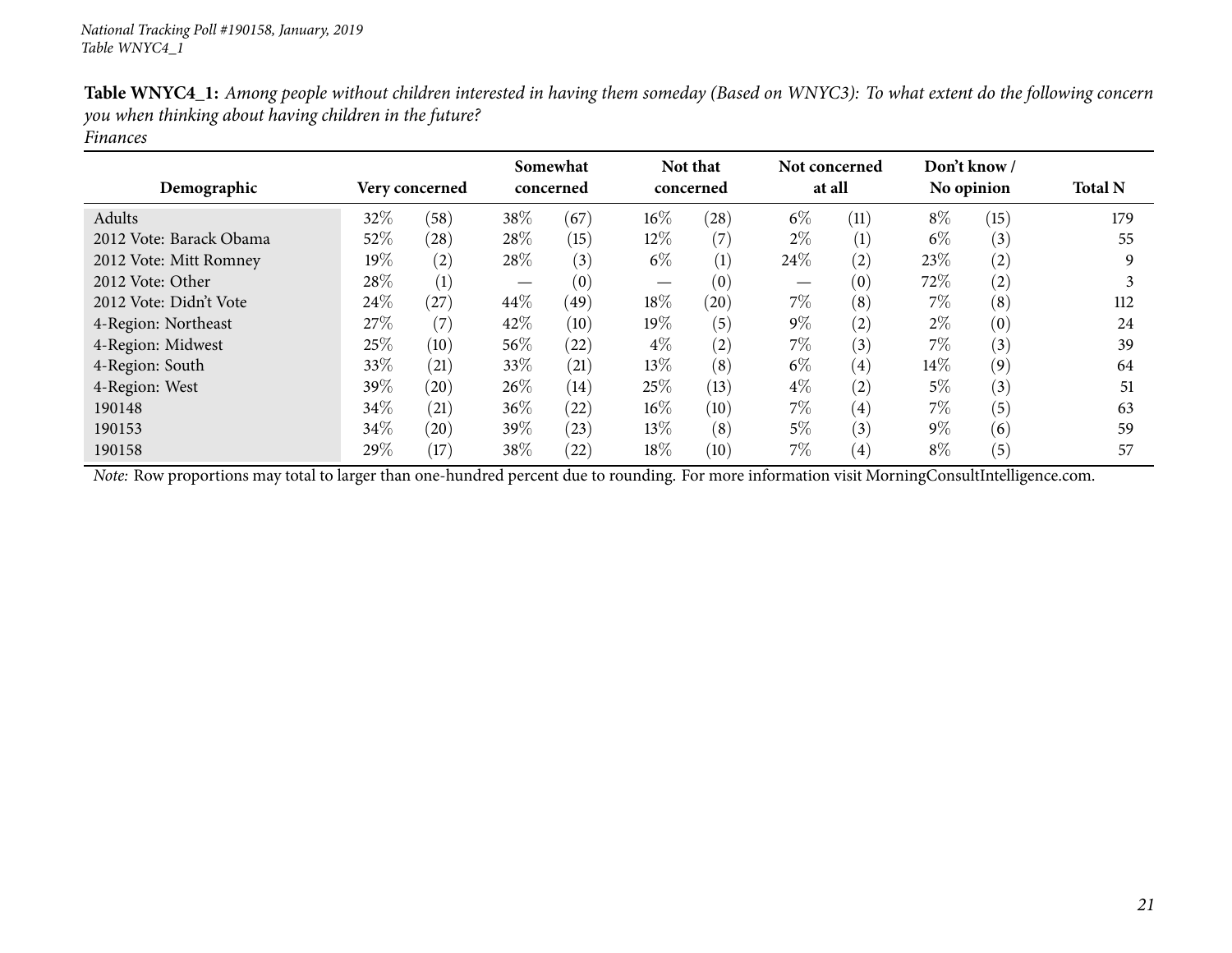Table WNYC4\_2: Among people without children interested in having them someday (Based on WNYC3): To what extent do the following concern *you when thinking about having children in the future?*

*Lack of support from family or community*

<span id="page-21-0"></span>

|                          |       |                | Somewhat                        |           |        | Not that  | Not concerned |        | Don't know/ |            |                |
|--------------------------|-------|----------------|---------------------------------|-----------|--------|-----------|---------------|--------|-------------|------------|----------------|
| Demographic              |       | Very concerned |                                 | concerned |        | concerned |               | at all |             | No opinion | <b>Total N</b> |
| Adults                   | 21%   | (38)           | 15%                             | (26)      | 23%    | (41)      | 32%           | (58)   | $9\%$       | (17)       | 179            |
| Gender: Male             | 25%   | (23)           | $15\%$                          | (14)      | $21\%$ | (20)      | 34%           | (31)   | $6\%$       | (5)        | 93             |
| Gender: Female           | 17%   | (15)           | 14\%                            | (12)      | 24%    | (21)      | $31\%$        | (27)   | 14%         | (12)       | 86             |
| Age: 18-29               | 22%   | (27)           | 13%                             | (15)      | 23%    | (28)      | 34\%          | (42)   | $8\%$       | (10)       | 122            |
| Age: 30-44               | 13%   | (5)            | 18%                             | (7)       | 26%    | (10)      | 33\%          | (13)   | $10\%$      | (4)        | 39             |
| Age: 45-54               | 33%   | (3)            | $21\%$                          | (2)       | $7\%$  | (1)       | 21%           | (2)    | 18%         | (2)        | 10             |
| Age: 55-64               | 30%   | (1)            | 32\%                            | (1)       | 38%    | (2)       |               | (0)    |             | (0)        | 4              |
| Age: 65+                 | 28%   | (1)            | $\hspace{0.1mm}-\hspace{0.1mm}$ | (0)       |        | (0)       | 27\%          | (1)    | 45%         | (2)        | 4              |
| Generation Z: 18-21      | 22%   | (14)           | 13%                             | (8)       | 21%    | (13)      | 31%           | (20)   | 13%         | (8)        | 63             |
| Millennial: Age 22-37    | 20%   | (17)           | 15%                             | (13)      | 26%    | (22)      | 34%           | (30)   | $5\%$       | (5)        | 86             |
| Generation X: Age 38-53  | 23%   | (5)            | $11\%$                          | (2)       | 16%    | (3)       | 37%           | (8)    | 12%         | (2)        | 20             |
| Boomers: Age 54-72       | 24\%  | (2)            | 30\%                            | (3)       | 16%    | (2)       | $11\%$        | (1)    | 18%         | (2)        | 9              |
| PID: Dem (no lean)       | 16%   | (13)           | 14%                             | (11)      | 24%    | (19)      | 37%           | (30)   | $8\%$       | (6)        | 79             |
| PID: Ind (no lean)       | 30%   | (21)           | 14\%                            | (10)      | 19%    | (13)      | 24\%          | (17)   | 13%         | (10)       | 71             |
| PID: Rep (no lean)       | 12%   | (3)            | $17\%$                          | (5)       | 28%    | (8)       | 40%           | (11)   | $4\%$       | (1)        | 28             |
| PID/Gender: Dem Men      | 25%   | (11)           | 13\%                            | (5)       | 24%    | (10)      | 32%           | (13)   | $6\%$       | (3)        | 42             |
| PID/Gender: Dem Women    | $6\%$ | (2)            | $16\%$                          | (6)       | 25%    | (9)       | 44\%          | (17)   | 10%         | (4)        | 38             |
| PID/Gender: Ind Men      | 31%   | (9)            | $21\%$                          | (6)       | $12\%$ | (4)       | 29%           | (9)    | $7\%$       | (2)        | 30             |
| PID/Gender: Ind Women    | 30%   | (12)           | $9\%$                           | (4)       | 24%    | (10)      | 20%           | (8)    | 18%         | (7)        | 41             |
| PID/Gender: Rep Men      | 15%   | (3)            | $11\%$                          | (2)       | 28%    | (6)       | 43\%          | (9)    | $2\%$       | (0)        | 22             |
| PID/Gender: Rep Women    |       | (0)            | 36%                             | (2)       | 25%    | (2)       | 29%           | (2)    | $11\%$      | (1)        | 7              |
| Ideo: Liberal (1-3)      | 19%   | (18)           | $14\%$                          | (13)      | 23%    | (23)      | 36%           | (35)   | $8\%$       | (8)        | 98             |
| Ideo: Moderate (4)       | 21%   | (4)            | 30%                             | (6)       | 28\%   | (6)       | 13%           | (2)    | $8\%$       | (2)        | 20             |
| Ideo: Conservative (5-7) | 24%   | (8)            | 13%                             | (4)       | 26%    | (9)       | 33\%          | (11)   | $5\%$       | (2)        | 33             |
| Educ: < College          | 21%   | (29)           | $15\%$                          | (21)      | 22\%   | (31)      | 32%           | (44)   | $10\%$      | (14)       | 139            |
| Educ: Bachelors degree   | 18%   | (5)            | 12%                             | (4)       | 25%    | (7)       | 36%           | (10)   | $9\%$       | (3)        | 29             |
| Educ: Post-grad          | 33%   | (4)            | 13%                             | (1)       | 20%    | (2)       | 28\%          | (3)    | $5\%$       | (1)        | 11             |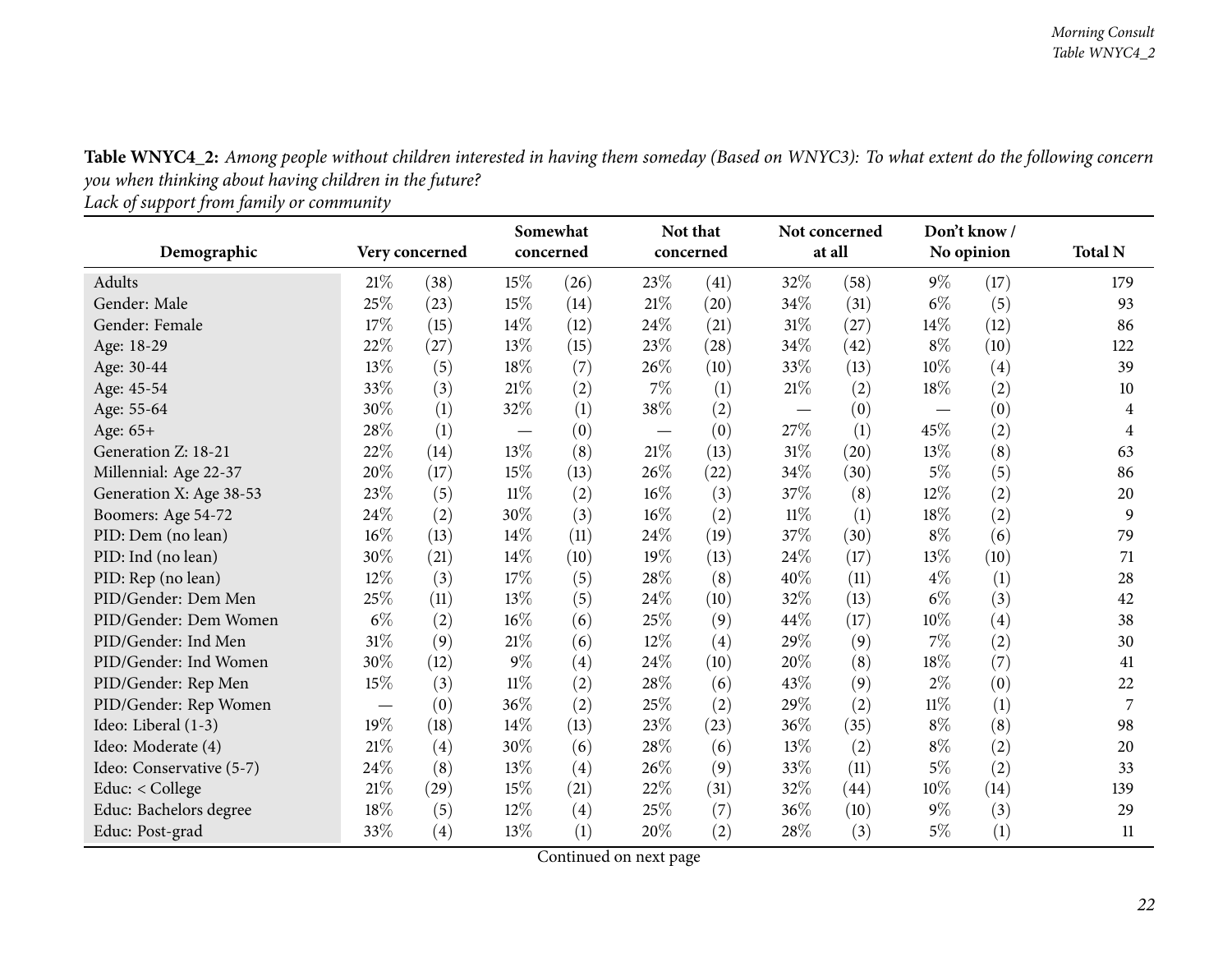| Table WNYC4_2: Among people without children interested in having them someday (Based on WNYC3): To what extent do the following concern |
|------------------------------------------------------------------------------------------------------------------------------------------|
| you when thinking about having children in the future?                                                                                   |
| Lack of support from family or community                                                                                                 |

|                               |        |                |                                 | Somewhat               |                   | Not that |        | Not concerned |                          | Don't know/ |                |
|-------------------------------|--------|----------------|---------------------------------|------------------------|-------------------|----------|--------|---------------|--------------------------|-------------|----------------|
| Demographic                   |        | Very concerned |                                 | concerned<br>concerned |                   |          |        | at all        |                          | No opinion  | <b>Total N</b> |
| <b>Adults</b>                 | 21%    | (38)           | 15%                             | (26)                   | 23%               | (41)     | 32%    | (58)          | $9\%$                    | (17)        | 179            |
| Income: Under 50k             | 20%    | (24)           | 17%                             | (20)                   | 24%               | (29)     | 28%    | (34)          | $11\%$                   | (13)        | 119            |
| Income: 50k-100k              | 28%    | (11)           | $8\%$                           | (3)                    | $21\%$            | (8)      | 40%    | (16)          | $3\%$                    | (1)         | 40             |
| Income: 100k+                 | 12\%   | (2)            | 14%                             | (3)                    | 17%               | (3)      | 40%    | (8)           | 17%                      | (3)         | 19             |
| Ethnicity: White              | 19%    | (24)           | $16\%$                          | (21)                   | $21\%$            | (27)     | 32%    | (41)          | $11\%$                   | (14)        | 127            |
| Ethnicity: Hispanic           | 22%    | (9)            | 12%                             | (5)                    | 23%               | (10)     | 32%    | (13)          | 10%                      | (4)         | 41             |
| Ethnicity: Afr. Am.           | 20%    | (5)            | $3\%$                           | (1)                    | 24%               | (6)      | 45%    | (11)          | $8\%$                    | (2)         | 25             |
| Ethnicity: Other              | $31\%$ | (8)            | 17%                             | (4)                    | 27%               | (7)      | 20%    | (5)           | $5\%$                    | (1)         | 26             |
| Relig: Protestant             | 15%    | (2)            | 28\%                            | (5)                    | 25%               | (4)      | 22%    | (4)           | 10%                      | (2)         | 17             |
| Relig: Roman Catholic         | 27%    | (8)            | 13%                             | (3)                    | 13%               | (4)      | 37%    | (10)          | 10%                      | (3)         | 28             |
| Relig: Something Else         | 18%    | (6)            | 17%                             | (6)                    | 21%               | (7)      | 37%    | (13)          | 7%                       | (3)         | 34             |
| Relig: Jewish                 |        | (0)            | $\qquad \qquad \longleftarrow$  | (0)                    | 100%              | (2)      |        | (0)           |                          | (0)         | $\overline{2}$ |
| Relig: Evangelical            | $17\%$ | (10)           | $16\%$                          | (10)                   | 20%               | (12)     | 35%    | (21)          | 12%                      | (7)         | 60             |
| Relig: Non-Evang. Catholics   | 31%    | (6)            | 23%                             | (4)                    | 16%               | (3)      | 30%    | (5)           |                          | (0)         | 18             |
| Relig: All Christian          | 20%    | (16)           | 18%                             | (14)                   | 19%               | (15)     | 34%    | (27)          | $9\%$                    | (7)         | 78             |
| Relig: All Non-Christian      | 36%    | (5)            | 15%                             | (2)                    | 12%               | (2)      | 38%    | (5)           | $\overline{\phantom{0}}$ | (0)         | 14             |
| Community: Urban              | 27%    | (15)           | $10\%$                          | (6)                    | $31\%$            | (18)     | 20%    | (12)          | 12%                      | (7)         | 58             |
| Community: Suburban           | $21\%$ | (17)           | 15%                             | (12)                   | 19%               | (16)     | 38%    | (31)          | $8\%$                    | (7)         | 82             |
| Community: Rural              | 13\%   | (5)            | $21\%$                          | (8)                    | 18%               | (7)      | 39%    | (15)          | $8\%$                    | (3)         | 39             |
| <b>Employ: Private Sector</b> | 12%    | (6)            | 22%                             | (11)                   | 28%               | (15)     | 32%    | (16)          | $6\%$                    | (3)         | 51             |
| Employ: Government            | 43%    | (6)            | $2\%$                           | (0)                    | 28%               | (4)      | 22%    | (3)           | $4\%$                    | (1)         | 15             |
| Employ: Self-Employed         | 19%    | (1)            | $8\%$                           | (1)                    |                   | (0)      | 60%    | (4)           | 12%                      | (1)         | 7              |
| Employ: Homemaker             | 52\%   | (5)            | 27%                             | (2)                    | $3\%$             | (0)      | 18%    | (2)           |                          | (0)         | 9              |
| Employ: Student               | 12\%   | (3)            | $16\%$                          | $\left( 4\right)$      | $31\%$            | (8)      | 32%    | (8)           | $9\%$                    | (2)         | 27             |
| Employ: Retired               | 36%    | (2)            | $\hspace{0.1mm}-\hspace{0.1mm}$ | (0)                    |                   | (0)      | 20%    | (1)           | 44%                      | (2)         | 5              |
| Employ: Unemployed            | 22%    | (8)            | $7\%$                           | (2)                    | 20%               | (7)      | 37%    | (13)          | 14%                      | (5)         | 35             |
| Employ: Other                 | 21%    | (3)            | 19%                             | (3)                    | $\hspace{0.05cm}$ | (0)      | 41\%   | (6)           | 20%                      | (3)         | 14             |
| Military HH: Yes              | 27%    | (10)           | 15%                             | (6)                    | $11\%$            | (4)      | 36%    | (14)          | 11%                      | (4)         | 38             |
| Military HH: No               | 19%    | (27)           | $14\%$                          | (20)                   | 26%               | (36)     | $31\%$ | (44)          | $9\%$                    | (13)        | 141            |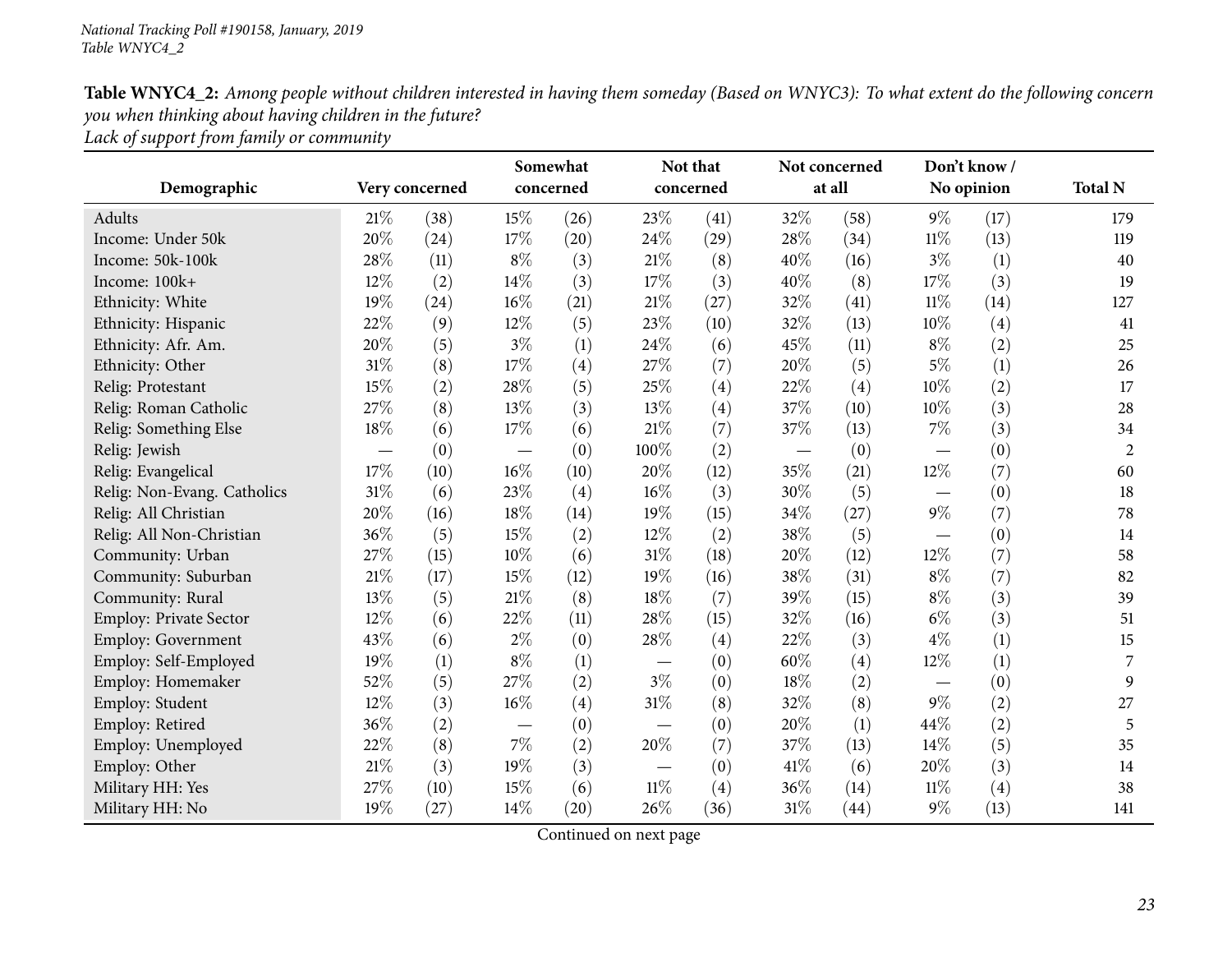Table WNYC4\_2: Among people without children interested in having them someday (Based on WNYC3): To what extent do the following concern *you when thinking about having children in the future? Lack of support from family or community*

|                                      |       |                |           | Somewhat |           | Not that |        | Not concerned | Don't know/ |      |                |
|--------------------------------------|-------|----------------|-----------|----------|-----------|----------|--------|---------------|-------------|------|----------------|
| Demographic                          |       | Very concerned | concerned |          | concerned |          | at all |               | No opinion  |      | <b>Total N</b> |
| Adults                               | 21%   | (38)           | 15%       | (26)     | 23%       | (41)     | 32%    | (58)          | $9\%$       | (17) | 179            |
| RD/WT: Right Direction               | 26%   | (11)           | 24\%      | (10)     | 19%       | (8)      | 23%    | (10)          | $7\%$       | (3)  | 42             |
| RD/WT: Wrong Track                   | 19%   | (27)           | 12%       | (16)     | 24%       | (32)     | 35\%   | (48)          | $10\%$      | (14) | 137            |
| Trump Job Approve                    | 35%   | (13)           | 18%       | (6)      | 13\%      | (5)      | $31\%$ | (11)          | $3\%$       | (1)  | 36             |
| Trump Job Disapprove                 | 18%   | (23)           | $14\%$    | (19)     | 25%       | (33)     | 35%    | (45)          | $7\%$       | (10) | 129            |
| Trump Job Strongly Approve           | 41\%  | (6)            | $2\%$     | (0)      | 10%       | (2)      | 39%    | (6)           | $7\%$       | (1)  | 15             |
| Trump Job Somewhat Approve           | 31%   | (7)            | 29%       | (6)      | 15%       | (3)      | 25%    | (5)           |             | (0)  | 21             |
| Trump Job Somewhat Disapprove        | 29%   | (7)            | 23\%      | (6)      | $8\%$     | (2)      | 32%    | (8)           | $7\%$       | (2)  | 26             |
| Trump Job Strongly Disapprove        | 15%   | (16)           | $12\%$    | (13)     | $30\%$    | (31)     | 35%    | (37)          | $8\%$       | (8)  | 103            |
| #1 Issue: Economy                    | 19%   | (9)            | 10%       | (5)      | 28\%      | (14)     | 34\%   | (16)          | $9\%$       | (4)  | 49             |
| #1 Issue: Security                   | 16%   | (3)            | $6\%$     | (1)      | 22%       | (5)      | 48%    | (10)          | $8\%$       | (2)  | 22             |
| #1 Issue: Health Care                | 21%   | (6)            | 32%       | (9)      | 28%       | (8)      | 20%    | (6)           |             | (0)  | 29             |
| #1 Issue: Medicare / Social Security | 36%   | (4)            | 28\%      | (3)      | 10%       | (1)      | $7\%$  | (1)           | 19%         | (2)  | 10             |
| #1 Issue: Women's Issues             | 21%   | (4)            | $11\%$    | (2)      | 37%       | (8)      | 26\%   | (5)           | $6\%$       | (1)  | 20             |
| #1 Issue: Education                  | 35%   | (7)            | $4\%$     | (1)      | 12%       | (2)      | 39%    | (8)           | 11%         | (2)  | 21             |
| #1 Issue: Energy                     | 11%   | (2)            | 24\%      | (5)      | 13%       | (3)      | 40%    | (8)           | 11%         | (2)  | 19             |
| #1 Issue: Other                      | 20%   | (2)            |           | (0)      | $5\%$     | (0)      | 38%    | (4)           | 37%         | (3)  | 9              |
| 2018 House Vote: Democrat            | 22%   | (17)           | 13%       | (10)     | 22%       | (17)     | 33%    | (25)          | $9\%$       | (7)  | 76             |
| 2018 House Vote: Republican          | $9\%$ | (2)            | 20%       | (4)      | 12%       | (3)      | 52%    | (12)          | 7%          | (2)  | 23             |
| 2018 House Vote: Someone else        | 48%   | (5)            | $4\%$     | (0)      | 37%       | (4)      | 11%    | (1)           |             | (0)  | 10             |
| 2018 House Vote: Didnt Vote          | 20%   | (14)           | $16\%$    | (11)     | 24%       | (17)     | 28%    | (20)          | 12%         | (9)  | 70             |
| 2016 Vote: Hillary Clinton           | 24%   | (13)           | 14%       | (8)      | 22%       | (12)     | 31%    | (17)          | $9\%$       | (5)  | 54             |
| 2016 Vote: Donald Trump              | 27\%  | (5)            | 17%       | (3)      | 17%       | (3)      | 35\%   | (6)           | $4\%$       | (1)  | 18             |
| 2016 Vote: Someone else              | 14%   | (2)            | $9\%$     | (1)      | 16%       | (2)      | 49\%   | (7)           | 13%         | (2)  | 15             |
| 2016 Vote: Didnt Vote                | 20%   | (18)           | 14\%      | (12)     | 26%       | (23)     | 30%    | (27)          | 11%         | (10) | 90             |
| Voted in 2014: Yes                   | 29%   | (19)           | 18%       | (12)     | 20%       | (14)     | 27%    | (18)          | $6\%$       | (4)  | 67             |
| Voted in 2014: No                    | 16%   | (18)           | $12\%$    | (14)     | 24%       | (27)     | 36%    | (40)          | 11%         | (13) | 112            |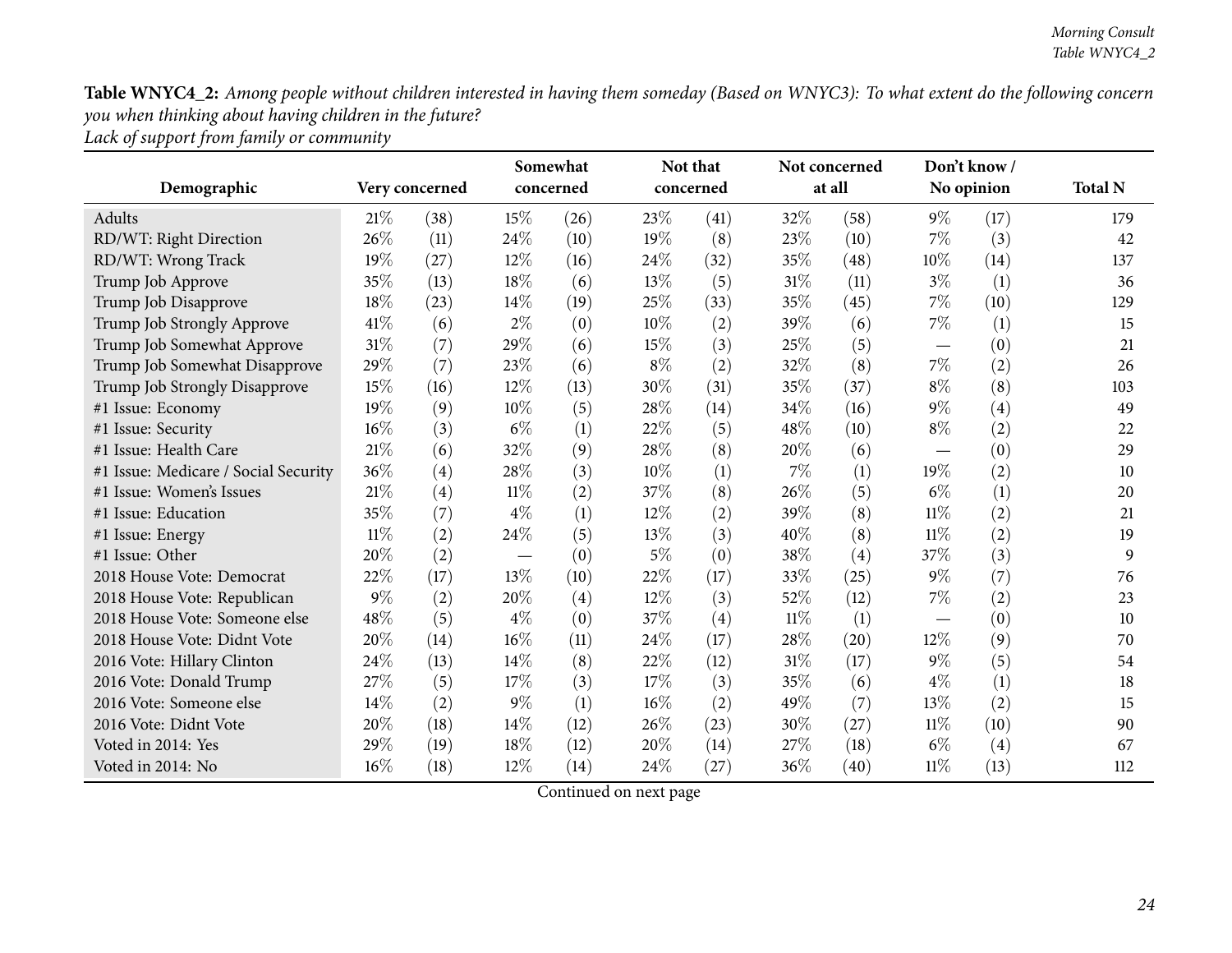| Table WNYC4_2: Among people without children interested in having them someday (Based on WNYC3): To what extent do the following concern |
|------------------------------------------------------------------------------------------------------------------------------------------|
| you when thinking about having children in the future?                                                                                   |
| Lack of support from family or community                                                                                                 |

| Demographic             |        | Very concerned |        | Somewhat<br>concerned |        | Not that<br>concerned |        | Not concerned<br>at all |        | Don't know/<br>No opinion | <b>Total N</b> |
|-------------------------|--------|----------------|--------|-----------------------|--------|-----------------------|--------|-------------------------|--------|---------------------------|----------------|
| Adults                  | 21\%   | (38)           | 15%    | (26)                  | 23\%   | $\left(41\right)$     | 32%    | (58)                    | $9\%$  | (17)                      | 179            |
| 2012 Vote: Barack Obama | 32%    | (18)           | 18%    | (10)                  | 17\%   | (9)                   | 23%    | (13)                    | $9\%$  | (5)                       | 55             |
| 2012 Vote: Mitt Romney  | 13\%   | (1)            | $10\%$ | $\left(1\right)$      | 26\%   | (2)                   | $51\%$ | (5)                     |        | (0)                       | 9              |
| 2012 Vote: Other        |        | (0)            | —      | (0)                   | 28\%   | (1)                   |        | (0)                     | 72\%   | (2)                       |                |
| 2012 Vote: Didn't Vote  | 17%    | (19)           | 13\%   | (15)                  | 25\%   | (28)                  | 36%    | (41)                    | $9\%$  | (10)                      | 112            |
| 4-Region: Northeast     | 30\%   | (7)            | $16\%$ | $\left( 4\right)$     | 21%    | (5)                   | 26%    | (6)                     | $7\%$  | (2)                       | 24             |
| 4-Region: Midwest       | $19\%$ | (7)            | $20\%$ | (8)                   | 23\%   | (9)                   | 30%    | (12)                    | $7\%$  | (3)                       | 39             |
| 4-Region: South         | $14\%$ | (9)            | $9\%$  | (6)                   | 18%    | (11)                  | 48%    | (31)                    | $11\%$ | (7)                       | 64             |
| 4-Region: West          | 27\%   | (14)           | $16\%$ | (8)                   | 29%    | (15)                  | 18%    | (9)                     | $10\%$ | (5)                       | 51             |
| 190148                  | 25\%   | (16)           | 18%    | (11)                  | 26\%   | (17)                  | 23%    | (14)                    | $8\%$  | (5)                       | 63             |
| 190153                  | $11\%$ | (7)            | $11\%$ | (6)                   | 27\%   | (16)                  | 42%    | (25)                    | $9\%$  | $\left(5\right)$          | 59             |
| 190158                  | 27\%   | (15)           | $15\%$ | (8)                   | $14\%$ | (8)                   | 33%    | (19)                    | $12\%$ | (7)                       | 57             |

*Note:* Row proportions may total to larger than one-hundred percen<sup>t</sup> due to rounding. For more information visit [MorningConsultIntelligence.com](https://morningconsultintelligence.com).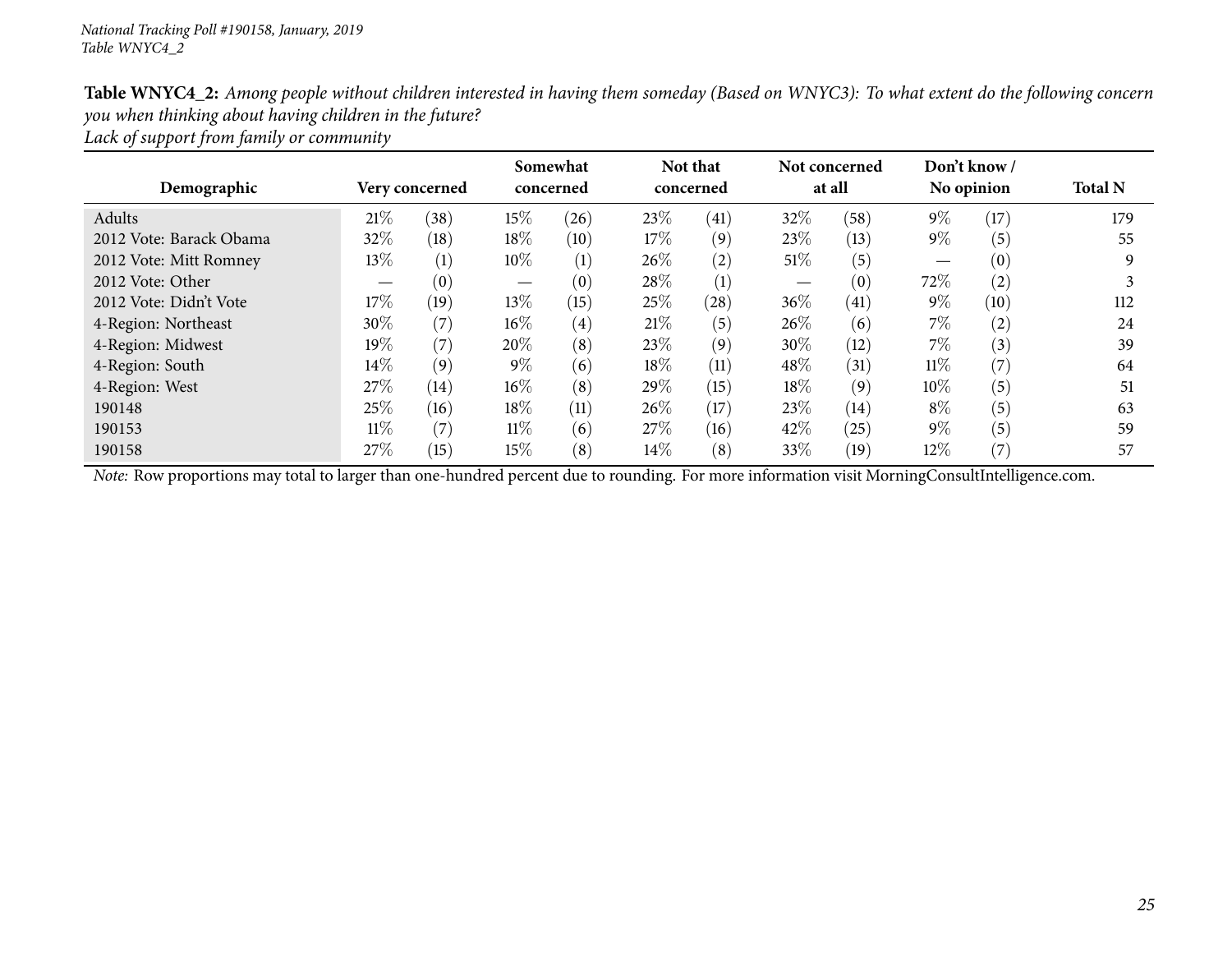Table WNYC4\_3: Among people without children interested in having them someday (Based on WNYC3): To what extent do the following concern *you when thinking about having children in the future?*

*Biological concerns, including fertility*

<span id="page-25-0"></span>

|                          |       |                |                                 | Somewhat  |        | Not that  |        | Not concerned     |                                 | Don't know/ |                |
|--------------------------|-------|----------------|---------------------------------|-----------|--------|-----------|--------|-------------------|---------------------------------|-------------|----------------|
| Demographic              |       | Very concerned |                                 | concerned |        | concerned | at all |                   | No opinion                      |             | <b>Total N</b> |
| Adults                   | 22%   | (40)           | 21%                             | (38)      | 21%    | (38)      | $19\%$ | (35)              | 15%                             | (27)        | 179            |
| Gender: Male             | 19%   | (18)           | $21\%$                          | (19)      | 23%    | (22)      | 20%    | (19)              | 17%                             | (16)        | 93             |
| Gender: Female           | 26%   | (22)           | 22%                             | (19)      | 19%    | (17)      | $19\%$ | (16)              | 14%                             | (12)        | 86             |
| Age: 18-29               | 20%   | (24)           | 26%                             | (32)      | 21%    | (26)      | 18%    | (21)              | 15%                             | (18)        | 122            |
| Age: 30-44               | 26%   | (10)           | $13\%$                          | (5)       | 19%    | (8)       | 29%    | (11)              | 13%                             | (5)         | 39             |
| Age: 45-54               | 33%   | (3)            | $\hspace{0.1mm}-\hspace{0.1mm}$ | (0)       | 13%    | (1)       | 21\%   | (2)               | 33%                             | (3)         | 10             |
| Age: 55-64               | 30%   | (1)            | 32\%                            | (1)       | 38%    | (2)       |        | (0)               | $\overline{\phantom{m}}$        | (0)         | 4              |
| Age: 65+                 | 28%   | (1)            |                                 | (0)       | 45%    | (2)       |        | (0)               | 27%                             | (1)         | 4              |
| Generation Z: 18-21      | 21%   | (13)           | 17%                             | (11)      | 27%    | (17)      | $13\%$ | (9)               | 22%                             | (14)        | 63             |
| Millennial: Age 22-37    | 22%   | (19)           | 30%                             | (25)      | 18%    | (15)      | 20%    | (17)              | 10%                             | (9)         | 86             |
| Generation X: Age 38-53  | 27%   | (6)            | $5\%$                           | (1)       | $11\%$ | (2)       | 44\%   | (9)               | 12%                             | (2)         | 20             |
| Boomers: Age 54-72       | 24%   | (2)            | $14\%$                          | (1)       | 35%    | (3)       |        | (0)               | 27%                             | (3)         | 9              |
| PID: Dem (no lean)       | 19%   | (15)           | 24\%                            | (19)      | 19%    | (15)      | 22%    | (18)              | 15%                             | (12)        | 79             |
| PID: Ind (no lean)       | 29%   | (21)           | 18%                             | (13)      | 21%    | (15)      | 14\%   | (10)              | 18%                             | (13)        | 71             |
| PID: Rep (no lean)       | 14%   | (4)            | 22\%                            | (6)       | 29%    | (8)       | 24\%   | (7)               | $11\%$                          | (3)         | 28             |
| PID/Gender: Dem Men      | 15%   | (6)            | 25%                             | (10)      | 23%    | (10)      | 20%    | (8)               | $16\%$                          | (7)         | 42             |
| PID/Gender: Dem Women    | 24%   | (9)            | 24%                             | (9)       | 15%    | (6)       | 25%    | (9)               | $12\%$                          | (5)         | 38             |
| PID/Gender: Ind Men      | 28%   | (8)            | 16%                             | (5)       | 17%    | (5)       | $21\%$ | (6)               | 19%                             | (6)         | 30             |
| PID/Gender: Ind Women    | 30%   | (12)           | 20%                             | (8)       | 23%    | (10)      | $9\%$  | $\left( 4\right)$ | 17%                             | (7)         | 41             |
| PID/Gender: Rep Men      | 16%   | (4)            | 19%                             | (4)       | 32%    | (7)       | 18%    | (4)               | 14%                             | (3)         | 22             |
| PID/Gender: Rep Women    | $8\%$ | (1)            | $31\%$                          | (2)       | 17%    | (1)       | 44\%   | (3)               |                                 | (0)         | 7              |
| Ideo: Liberal (1-3)      | 21%   | (21)           | 26%                             | (26)      | 21%    | (21)      | 18%    | (18)              | 13%                             | (13)        | 98             |
| Ideo: Moderate (4)       | 31%   | (6)            | 14\%                            | (3)       | 17%    | (3)       | 21\%   | (4)               | 16%                             | (3)         | 20             |
| Ideo: Conservative (5-7) | 22%   | (7)            | 13%                             | (4)       | 33%    | (11)      | 23%    | (8)               | $9\%$                           | (3)         | 33             |
| Educ: < College          | 21%   | (30)           | 18%                             | (24)      | 23%    | (32)      | 18%    | (25)              | 20%                             | (27)        | 139            |
| Educ: Bachelors degree   | 23%   | (7)            | 40%                             | (12)      | $18\%$ | (5)       | $19\%$ | (5)               | $\overbrace{\phantom{123321}}$  | (0)         | 29             |
| Educ: Post-grad          | 33%   | (4)            | 20%                             | (2)       | $6\%$  | (1)       | 40%    | (5)               | $\hspace{0.1mm}-\hspace{0.1mm}$ | (0)         | 11             |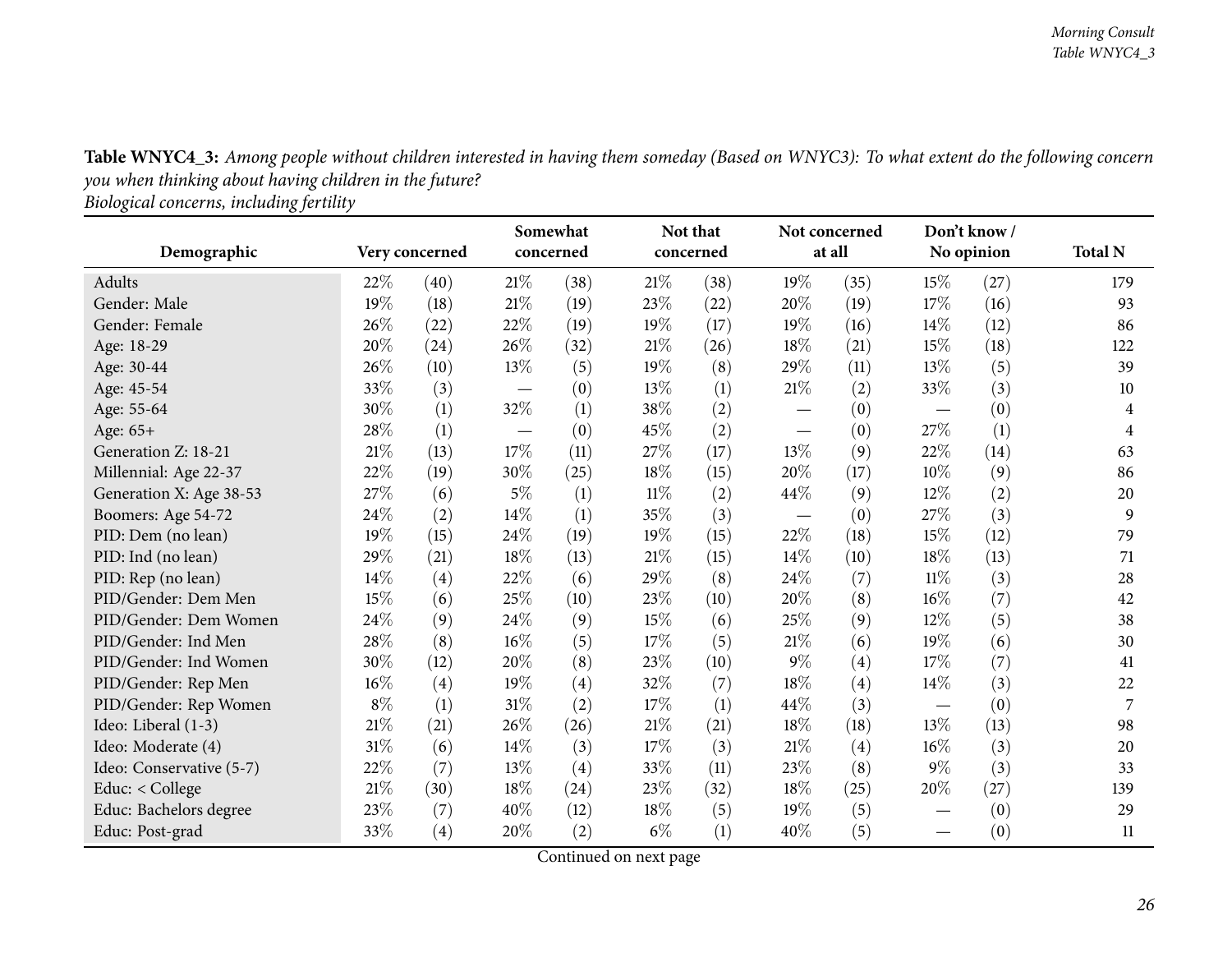| Table WNYC4_3: Among people without children interested in having them someday (Based on WNYC3): To what extent do the following concern |
|------------------------------------------------------------------------------------------------------------------------------------------|
| you when thinking about having children in the future?                                                                                   |
| Biological concerns, including fertility                                                                                                 |

|                               |        |                | Somewhat                        |                        |                                  | Not that | Not concerned |        | Don't know/ |            |                |
|-------------------------------|--------|----------------|---------------------------------|------------------------|----------------------------------|----------|---------------|--------|-------------|------------|----------------|
| Demographic                   |        | Very concerned |                                 | concerned<br>concerned |                                  |          |               | at all |             | No opinion | <b>Total N</b> |
| Adults                        | 22%    | (40)           | $21\%$                          | (38)                   | $21\%$                           | (38)     | 19%           | (35)   | 15%         | (27)       | 179            |
| Income: Under 50k             | 24\%   | (29)           | 18%                             | (22)                   | 22%                              | (27)     | 15%           | (18)   | 20%         | (24)       | 119            |
| Income: 50k-100k              | 26%    | (10)           | 22%                             | (9)                    | 17%                              | (7)      | 28%           | (11)   | $6\%$       | (3)        | 40             |
| Income: 100k+                 | $5\%$  | (1)            | 39%                             | (7)                    | 24%                              | (5)      | 25%           | (5)    | 7%          | (1)        | 19             |
| Ethnicity: White              | $21\%$ | (27)           | $21\%$                          | (27)                   | 22%                              | (27)     | 21\%          | (26)   | 15%         | (19)       | 127            |
| Ethnicity: Hispanic           | 19%    | (8)            | 20%                             | (8)                    | 25%                              | (10)     | 22%           | (9)    | 15%         | (6)        | 41             |
| Ethnicity: Afr. Am.           | 17%    | (4)            | 25%                             | (6)                    | 14%                              | (3)      | 16%           | (4)    | 27%         | (7)        | 25             |
| Ethnicity: Other              | 32%    | (9)            | 19%                             | (5)                    | 28%                              | (7)      | 15%           | (4)    | $5\%$       | (1)        | 26             |
| Relig: Protestant             | 13%    | (2)            | $4\%$                           | (1)                    | 35%                              | (6)      | 30%           | (5)    | 18%         | (3)        | $17\,$         |
| Relig: Roman Catholic         | 22%    | (6)            | $14\%$                          | (4)                    | 12%                              | (3)      | 21%           | (6)    | 31%         | (9)        | 28             |
| Relig: Something Else         | 17%    | (6)            | 24\%                            | (8)                    | 28%                              | (9)      | 24\%          | (8)    | $6\%$       | (2)        | 34             |
| Relig: Jewish                 |        | (0)            | 28\%                            | (1)                    |                                  | (0)      |               | (0)    | 72%         | (1)        | $\overline{c}$ |
| Relig: Evangelical            | $16\%$ | (10)           | $21\%$                          | (13)                   | 24%                              | (15)     | 26%           | (16)   | 12%         | (7)        | 60             |
| Relig: Non-Evang. Catholics   | 24\%   | (4)            |                                 | (0)                    | 22%                              | (4)      | 17%           | (3)    | 36%         | (7)        | 18             |
| Relig: All Christian          | 18%    | (14)           | $16\%$                          | (13)                   | 24%                              | (19)     | 24%           | (19)   | 17%         | (14)       | 78             |
| Relig: All Non-Christian      | 29%    | (4)            | 25%                             | (3)                    | 23%                              | (3)      | 14%           | (2)    | $10\%$      | (1)        | 14             |
| Community: Urban              | 27%    | (16)           | 23%                             | (14)                   | 28%                              | (16)     | 12%           | (7)    | $10\%$      | (6)        | 58             |
| Community: Suburban           | $21\%$ | (18)           | 24\%                            | (20)                   | 18%                              | (15)     | 24\%          | (20)   | 12%         | (10)       | 82             |
| Community: Rural              | 18%    | (7)            | 12%                             | (5)                    | 20%                              | (8)      | 20%           | (8)    | 31%         | (12)       | 39             |
| <b>Employ: Private Sector</b> | 20%    | (10)           | 20%                             | (10)                   | 26%                              | (13)     | $21\%$        | (11)   | 12%         | (6)        | 51             |
| Employ: Government            | 53%    | (8)            | $15\%$                          | (2)                    | $25\%$                           | (4)      | $6\%$         | (1)    |             | (0)        | 15             |
| Employ: Self-Employed         | 22%    | (2)            | 34%                             | (2)                    | $8\%$                            | (1)      | 36%           | (3)    |             | (0)        | 7              |
| Employ: Homemaker             | 56%    | (5)            | 27%                             | (2)                    | 12%                              | (1)      | $6\%$         | (1)    |             | (0)        | 9              |
| Employ: Student               | 12%    | (3)            | 19%                             | (5)                    | 30%                              | (8)      | 27%           | (7)    | $11\%$      | (3)        | 27             |
| Employ: Retired               | 36%    | (2)            | $\hspace{0.1mm}-\hspace{0.1mm}$ | (0)                    | $\overbrace{\phantom{12321111}}$ | (0)      |               | (0)    | 64%         | (3)        | 5              |
| Employ: Unemployed            | 15%    | (5)            | 23%                             | (8)                    | 19%                              | (7)      | 15%           | (5)    | 27%         | (10)       | 35             |
| Employ: Other                 | 23%    | (3)            | 25%                             | (4)                    | $4\%$                            | (1)      | 32%           | (4)    | 16%         | (2)        | 14             |
| Military HH: Yes              | $31\%$ | (12)           | 9%                              | (3)                    | 27%                              | (10)     | 17%           | (6)    | 17%         | (6)        | 38             |
| Military HH: No               | 20%    | (28)           | 25%                             | (35)                   | 20%                              | (28)     | 20%           | (28)   | 15%         | (21)       | 141            |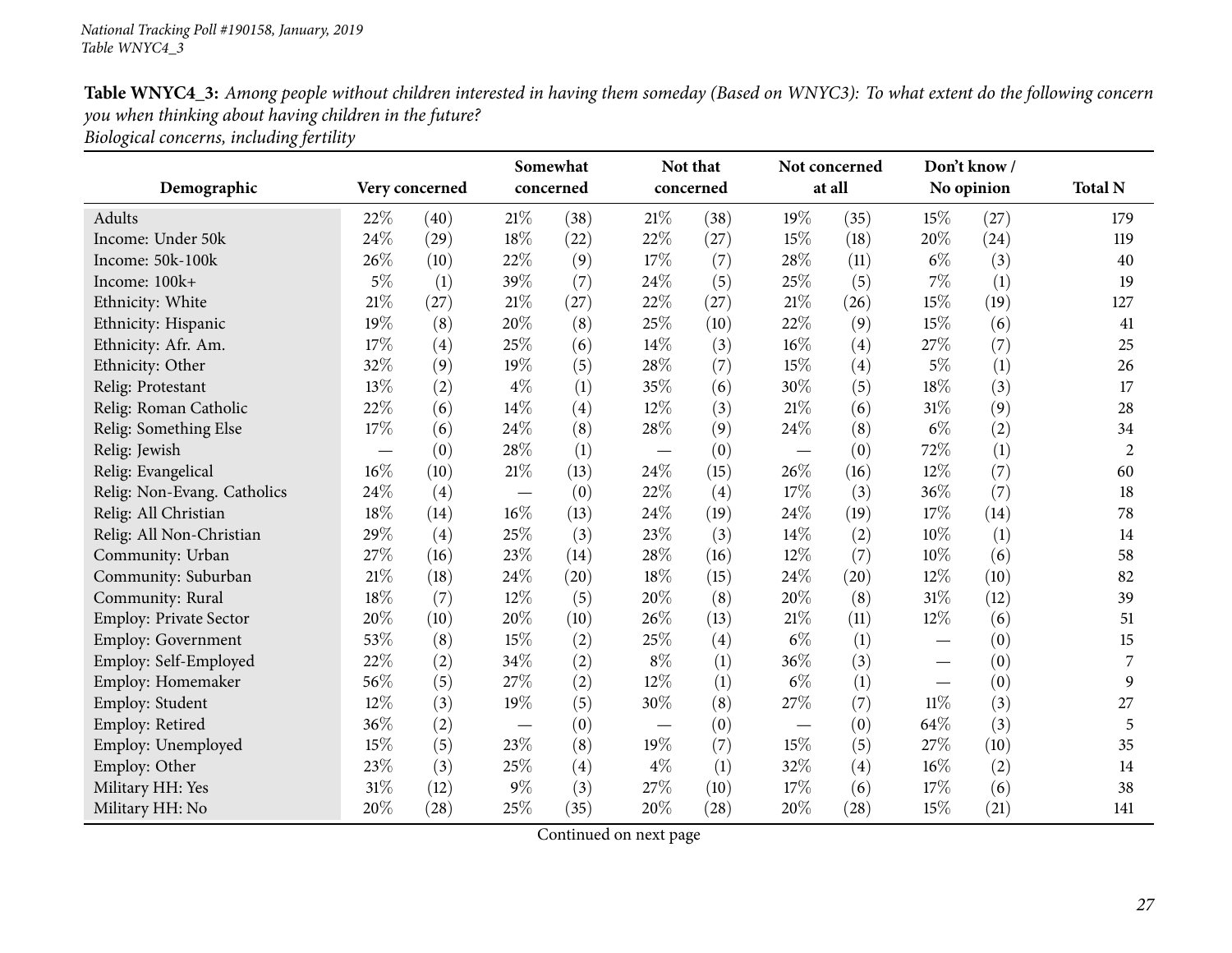Table WNYC4\_3: Among people without children interested in having them someday (Based on WNYC3): To what extent do the following concern *you when thinking about having children in the future? Biological concerns, including fertility*

|                                      |        |                | Somewhat |           |        | Not that  | Not concerned |                   | Don't know/ |            | <b>Total N</b> |
|--------------------------------------|--------|----------------|----------|-----------|--------|-----------|---------------|-------------------|-------------|------------|----------------|
| Demographic                          |        | Very concerned |          | concerned |        | concerned |               | at all            |             | No opinion |                |
| Adults                               | 22%    | (40)           | $21\%$   | (38)      | 21\%   | (38)      | 19%           | (35)              | 15%         | (27)       | 179            |
| RD/WT: Right Direction               | 26%    | (11)           | $21\%$   | (9)       | 23%    | (10)      | 13%           | (5)               | 17%         | (7)        | 42             |
| RD/WT: Wrong Track                   | 21%    | (29)           | 22%      | (30)      | 21%    | (29)      | 21%           | (29)              | 15%         | (20)       | 137            |
| Trump Job Approve                    | 30%    | (11)           | 18%      | (6)       | 24%    | (9)       | $19\%$        | (7)               | $10\%$      | (3)        | 36             |
| Trump Job Disapprove                 | 21%    | (27)           | 23\%     | (30)      | $21\%$ | (27)      | 21%           | (27)              | 15%         | (19)       | 129            |
| Trump Job Strongly Approve           | 40%    | (6)            |          | (0)       | 32%    | (5)       | $8\%$         | (1)               | 20%         | (3)        | 15             |
| Trump Job Somewhat Approve           | 22%    | (5)            | 30%      | (6)       | 19%    | (4)       | 26%           | (5)               | $2\%$       | (1)        | 21             |
| Trump Job Somewhat Disapprove        | 15%    | (4)            | 28%      | (7)       | 27%    | (7)       | 17%           | (4)               | 13%         | (3)        | 26             |
| Trump Job Strongly Disapprove        | 22%    | (23)           | 22%      | (23)      | 20%    | (20)      | 21\%          | (22)              | 15%         | (16)       | 103            |
| #1 Issue: Economy                    | 17%    | (9)            | 19%      | (9)       | 19%    | (9)       | 32%           | (15)              | 13%         | (6)        | 49             |
| #1 Issue: Security                   | 21%    | (5)            | 14%      | (3)       | 32%    | (7)       | 18%           | $\left( 4\right)$ | 15%         | (3)        | 22             |
| #1 Issue: Health Care                | 29%    | (8)            | 29%      | (8)       | 22%    | (6)       | $5\%$         | (1)               | 16%         | (5)        | 29             |
| #1 Issue: Medicare / Social Security | 36%    | (4)            | 13%      | (1)       | 36%    | (4)       |               | (0)               | 15%         | (2)        | 10             |
| #1 Issue: Women's Issues             | 42%    | (9)            | 18%      | (4)       | $11\%$ | (2)       | 22%           | (4)               | 7%          | (2)        | 20             |
| #1 Issue: Education                  | 23%    | (5)            | 22%      | (4)       | 16%    | (3)       | 22%           | $\left( 4\right)$ | 17%         | (3)        | 21             |
| #1 Issue: Energy                     | $6\%$  | (1)            | 27%      | (5)       | 31%    | (6)       | 20%           | $\left( 4\right)$ | 16%         | (3)        | 19             |
| #1 Issue: Other                      | 5%     | (0)            | $31\%$   | (3)       | $8\%$  | (1)       | $12\%$        | (1)               | 43%         | (4)        | 9              |
| 2018 House Vote: Democrat            | 26%    | (20)           | 26\%     | (19)      | 18%    | (13)      | 21\%          | (16)              | $9\%$       | (7)        | 76             |
| 2018 House Vote: Republican          | 19%    | (4)            | 17%      | (4)       | 25%    | (6)       | 20%           | (4)               | 19%         | (4)        | 23             |
| 2018 House Vote: Someone else        | 48%    | (5)            | 12%      | (1)       | 22%    | (2)       | 18%           | (2)               |             | (0)        | 10             |
| 2018 House Vote: Didnt Vote          | $16\%$ | (11)           | 20%      | (14)      | 24%    | (17)      | 17%           | (12)              | 23\%        | (16)       | 70             |
| 2016 Vote: Hillary Clinton           | 30%    | (16)           | 26%      | (14)      | 20%    | (11)      | 21\%          | (11)              | $4\%$       | (2)        | 54             |
| 2016 Vote: Donald Trump              | 23%    | (4)            | 39%      | (7)       | 26%    | (5)       | 12%           | (2)               |             | (0)        | 18             |
| 2016 Vote: Someone else              | 17%    | (2)            | $13\%$   | (2)       | 10%    | (1)       | 36%           | (5)               | 24\%        | (4)        | 15             |
| 2016 Vote: Didnt Vote                | 17%    | (16)           | 17%      | (15)      | 24%    | (21)      | 18%           | (16)              | 24%         | (22)       | 90             |
| Voted in 2014: Yes                   | 30%    | (20)           | 21%      | (14)      | 18%    | (12)      | 23%           | (15)              | $8\%$       | (5)        | 67             |
| Voted in 2014: No                    | 18%    | (20)           | 22\%     | (24)      | 23%    | (26)      | 17%           | (19)              | 20%         | (22)       | 112            |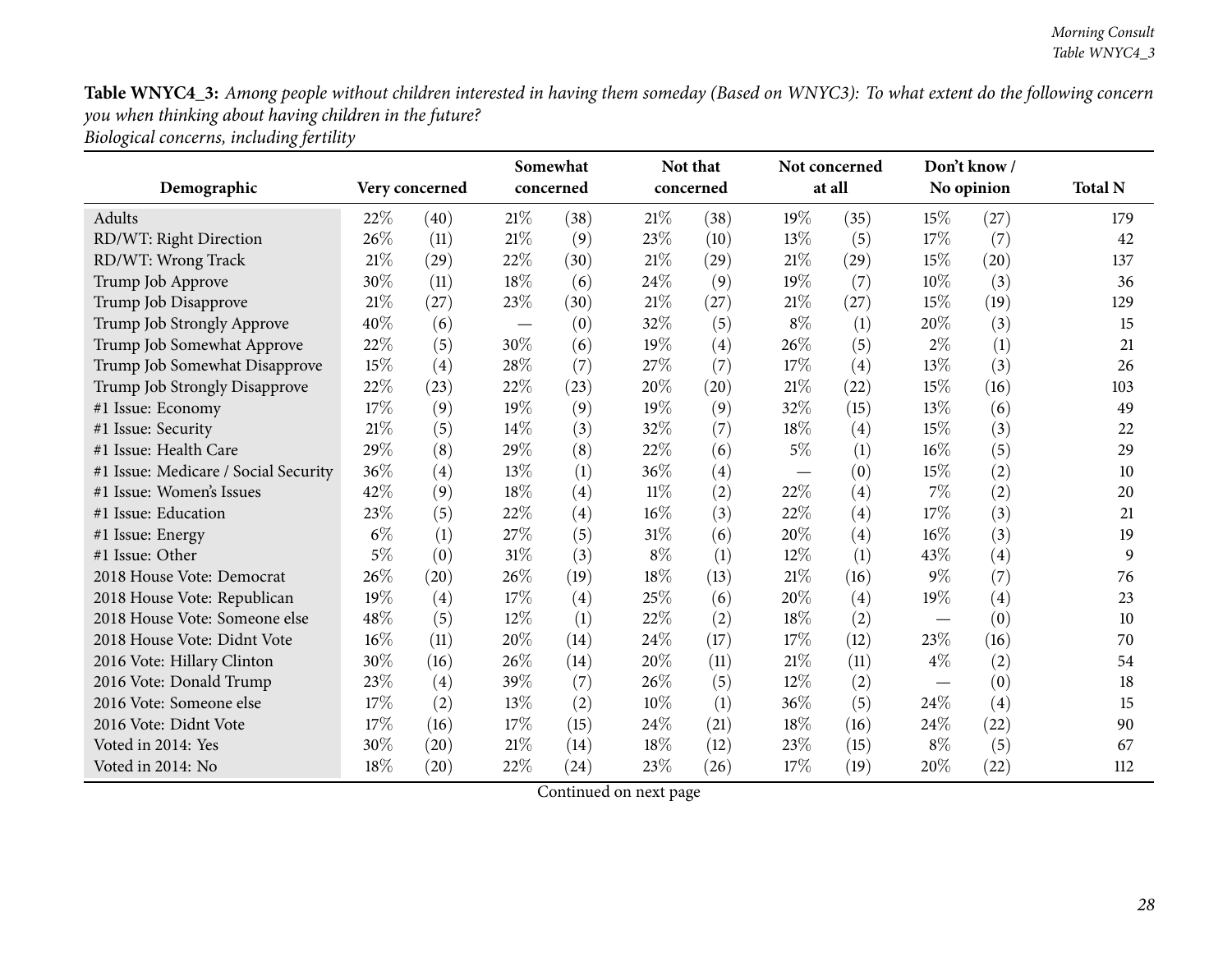| Table WNYC4_3: Among people without children interested in having them someday (Based on WNYC3): To what extent do the following concern |
|------------------------------------------------------------------------------------------------------------------------------------------|
| you when thinking about having children in the future?                                                                                   |
| Biological concerns, including fertility                                                                                                 |

| Demographic             |        | Very concerned |        | Somewhat<br>concerned |        | Not that<br>concerned |        | Not concerned<br>at all |        | Don't know /<br>No opinion | <b>Total N</b> |
|-------------------------|--------|----------------|--------|-----------------------|--------|-----------------------|--------|-------------------------|--------|----------------------------|----------------|
| Adults                  | 22\%   | (40)           | 21%    | (38)                  | 21%    | (38)                  | 19%    | (35)                    | $15\%$ | (27)                       | 179            |
| 2012 Vote: Barack Obama | 34\%   | (19)           | 20%    | (11)                  | $16\%$ | (9)                   | 20%    | (11)                    | $10\%$ | (5)                        | 55             |
| 2012 Vote: Mitt Romney  | 25%    | (2)            | $6\%$  | (1)                   | 39%    | (4)                   | $31\%$ | (3)                     |        | (0)                        |                |
| 2012 Vote: Other        |        | (0)            |        | (0)                   |        | (0)                   | 28\%   | $\left(1\right)$        | 72\%   | (2)                        |                |
| 2012 Vote: Didn't Vote  | 17%    | (19)           | 24\%   | (27)                  | 23%    | (26)                  | 18%    | (20)                    | 18%    | (20)                       | 112            |
| 4-Region: Northeast     | 28%    | (7)            | $26\%$ | (6)                   | 18%    | (4)                   | 15%    | $\left( 4\right)$       | 12\%   | (3)                        | 24             |
| 4-Region: Midwest       | $18\%$ | (7)            | 20%    | (8)                   | 24\%   | (9)                   | 24\%   | (9)                     | $14\%$ | (6)                        | 39             |
| 4-Region: South         | 20%    | (13)           | 18\%   | (11)                  | 23%    | (15)                  | 21%    | (13)                    | 18%    | (11)                       | 64             |
| 4-Region: West          | 25\%   | (13)           | 25%    | (13)                  | 19%    | (10)                  | $16\%$ | (8)                     | $15\%$ | (8)                        | 51             |
| 190148                  | 24\%   | (15)           | 19%    | (12)                  | 17%    | (11)                  | 20%    | (12)                    | 20%    | (12)                       | 63             |
| 190153                  | 27\%   | (16)           | $19\%$ | (11)                  | 28\%   | (16)                  | 20%    | (12)                    | $7\%$  | (4)                        | 59             |
| 190158                  | $16\%$ | (9)            | 28\%   | (16)                  | 19%    | (11)                  | 18%    | (10)                    | 19%    | (11)                       | 57             |

*Note:* Row proportions may total to larger than one-hundred percen<sup>t</sup> due to rounding. For more information visit [MorningConsultIntelligence.com](https://morningconsultintelligence.com).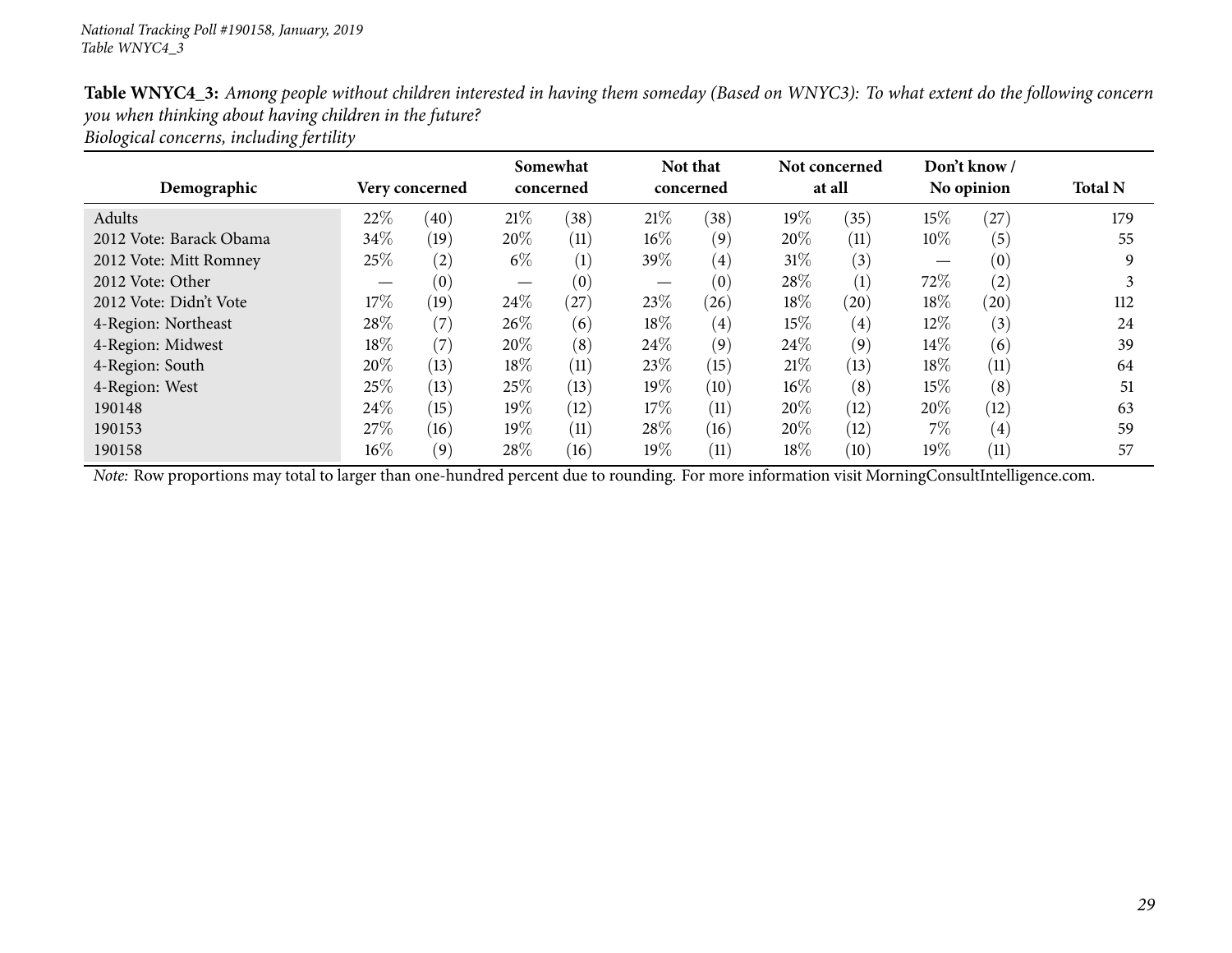<span id="page-29-0"></span>

| caen of a partirer       |                               |                |        | Somewhat  |           | Not that |                                 | Not concerned |                          | Don't know/ |                |
|--------------------------|-------------------------------|----------------|--------|-----------|-----------|----------|---------------------------------|---------------|--------------------------|-------------|----------------|
| Demographic              |                               | Very concerned |        | concerned | concerned |          | at all                          |               |                          | No opinion  | <b>Total N</b> |
| <b>Adults</b>            | 22%                           | (39)           | 26\%   | (47)      | 17%       | (31)     | $21\%$                          | (38)          | 14%                      | (25)        | 179            |
| Gender: Male             | $21\%$                        | (19)           | $31\%$ | (29)      | 18%       | (17)     | 20%                             | (19)          | 11%                      | (10)        | 93             |
| Gender: Female           | 22%                           | (19)           | $21\%$ | (18)      | 16%       | (14)     | 23%                             | (20)          | 17%                      | (15)        | 86             |
| Age: 18-29               | 20%                           | (25)           | 27%    | (33)      | 18%       | (21)     | 20%                             | (24)          | 15%                      | (19)        | 122            |
| Age: 30-44               | 23%                           | (9)            | 29%    | (11)      | 14%       | (6)      | 26%                             | (10)          | 7%                       | (3)         | 39             |
| Age: 45-54               | 23%                           | (2)            |        | (0)       | 35\%      | (4)      | $9\%$                           | (1)           | 33%                      | (3)         | 10             |
| Age: 55-64               | 30%                           | (1)            | 38%    | (2)       |           | (0)      | 32%                             | (1)           |                          | (0)         | 4              |
| Age: 65+                 | 28%                           | (1)            | 27%    | (1)       |           | (0)      | 45%                             | (2)           | $\overline{\phantom{0}}$ | (0)         | $\overline{4}$ |
| Generation Z: 18-21      | 17%                           | (11)           | 23\%   | (15)      | 20%       | (13)     | 16%                             | (10)          | 23%                      | (14)        | 63             |
| Millennial: Age 22-37    | 22%                           | (19)           | 30%    | (26)      | 17%       | (14)     | 24%                             | (21)          | 7%                       | (6)         | 86             |
| Generation X: Age 38-53  | 33%                           | (7)            | 18%    | (4)       | 17%       | (4)      | 19%                             | (4)           | 12%                      | (2)         | 20             |
| Boomers: Age 54-72       | 24%                           | (2)            | $27\%$ | (3)       |           | (0)      | 32%                             | (3)           | 16%                      | (2)         | 9              |
| PID: Dem (no lean)       | 21\%                          | (17)           | $28\%$ | (22)      | 13%       | (10)     | 25%                             | (20)          | 13%                      | (10)        | 79             |
| PID: Ind (no lean)       | 25%                           | (17)           | $23\%$ | (16)      | 16%       | (12)     | 17%                             | (12)          | 20%                      | (14)        | 71             |
| PID: Rep (no lean)       | 15%                           | (4)            | 31%    | (9)       | 31%       | (9)      | 22%                             | (6)           | $1\%$                    | (0)         | 28             |
| PID/Gender: Dem Men      | 16%                           | (7)            | 38%    | (16)      | 13%       | (5)      | 18%                             | (8)           | 15%                      | (6)         | 42             |
| PID/Gender: Dem Women    | 27%                           | (10)           | 17%    | (6)       | 13%       | (5)      | 33%                             | (12)          | 10%                      | (4)         | 38             |
| PID/Gender: Ind Men      | 28%                           | (8)            | 29%    | (8)       | 17%       | (5)      | 16%                             | (5)           | $11\%$                   | (3)         | 30             |
| PID/Gender: Ind Women    | 22%                           | (9)            | 18%    | (8)       | 16%       | (7)      | 17%                             | (7)           | 27%                      | (11)        | 41             |
| PID/Gender: Rep Men      | 20%                           | (4)            | $21\%$ | (5)       | 29%       | (6)      | 29%                             | (6)           | $2\%$                    | (0)         | 22             |
| PID/Gender: Rep Women    | $\overbrace{\phantom{aaaaa}}$ | (0)            | $62\%$ | (4)       | 38%       | (2)      | $\hspace{0.1mm}-\hspace{0.1mm}$ | (0)           | $\overline{\phantom{0}}$ | (0)         | 7              |
| Ideo: Liberal (1-3)      | 16%                           | (16)           | $28\%$ | (28)      | 14%       | (14)     | 29%                             | (28)          | 12%                      | (12)        | 98             |
| Ideo: Moderate (4)       | 32%                           | (6)            | 28%    | (6)       | 24%       | (5)      | $9\%$                           | (2)           | $8\%$                    | (2)         | 20             |
| Ideo: Conservative (5-7) | 27%                           | (9)            | 23%    | (8)       | 22%       | (7)      | 13%                             | (4)           | 15%                      | (5)         | 33             |
| Educ: < College          | 19%                           | (26)           | 28%    | (38)      | 19%       | (26)     | 18%                             | (25)          | 16%                      | (23)        | 139            |
| Educ: Bachelors degree   | $31\%$                        | (9)            | 17%    | (5)       | 15%       | (4)      | 33%                             | (10)          | $4\%$                    | (1)         | 29             |
| Educ: Post-grad          | 32%                           | (4)            | 32%    | (4)       |           | (0)      | 30%                             | (3)           | $5\%$                    | (1)         | 11             |

Table WNYC4\_4: Among people without children interested in having them someday (Based on WNYC3): To what extent do the following concern *you when thinking about having children in the future?*

*Lack of <sup>a</sup> partner*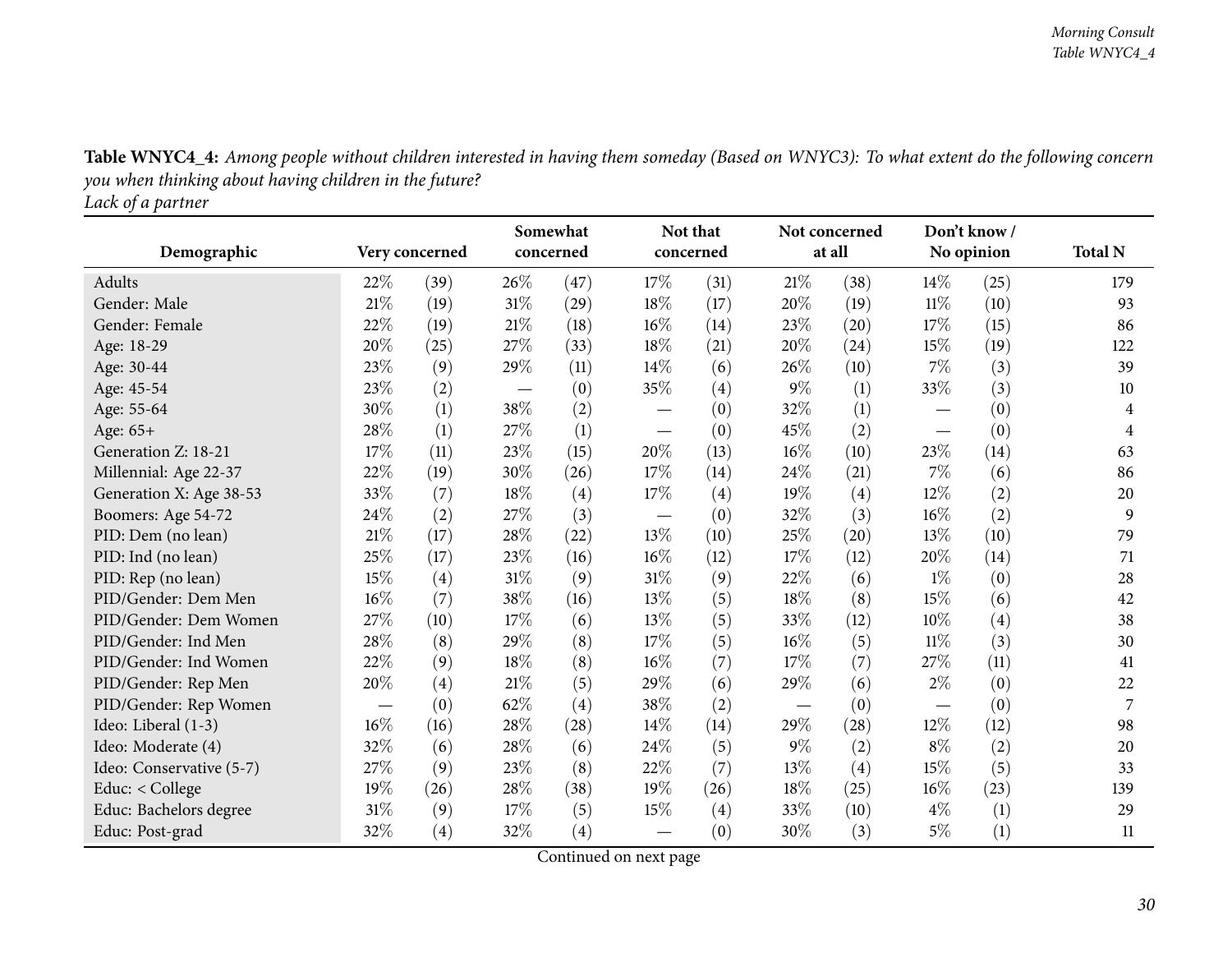| Table WNYC4_4: Among people without children interested in having them someday (Based on WNYC3): To what extent do the following concern |
|------------------------------------------------------------------------------------------------------------------------------------------|
| you when thinking about having children in the future?                                                                                   |
| Lack of a partner                                                                                                                        |

| Demographic                   | Very concerned |      |        | Somewhat<br>concerned |                   | Not that<br>concerned |        | Not concerned<br>at all |        | Don't know/<br>No opinion | <b>Total N</b> |
|-------------------------------|----------------|------|--------|-----------------------|-------------------|-----------------------|--------|-------------------------|--------|---------------------------|----------------|
|                               |                |      |        |                       |                   |                       |        |                         |        |                           |                |
| <b>Adults</b>                 | 22%            | (39) | 26%    | (47)                  | 17%               | (31)                  | $21\%$ | (38)                    | 14%    | (25)                      | 179            |
| Income: Under 50k             | 22%            | (27) | 29%    | (34)                  | 16%               | (19)                  | 18%    | (21)                    | 15%    | (18)                      | 119            |
| Income: 50k-100k              | 27%            | (11) | 10%    | $\left( 4\right)$     | 23%               | (9)                   | 30%    | (12)                    | $10\%$ | (4)                       | 40             |
| Income: 100k+                 | $5\%$          | (1)  | 44\%   | (8)                   | 15%               | (3)                   | 23%    | (4)                     | 12%    | (2)                       | 19             |
| Ethnicity: White              | 19%            | (25) | 24%    | (30)                  | 17%               | (22)                  | 26%    | (33)                    | 14%    | (18)                      | 127            |
| Ethnicity: Hispanic           | 23%            | (9)  | 28\%   | (11)                  | 18%               | (7)                   | 24\%   | (10)                    | $8\%$  | (3)                       | 41             |
| Ethnicity: Afr. Am.           | 17%            | (4)  | 43%    | (11)                  | 10%               | (3)                   | $8\%$  | (2)                     | 22%    | (6)                       | 25             |
| Ethnicity: Other              | 37%            | (10) | $21\%$ | (6)                   | 24%               | (6)                   | 12%    | (3)                     | $6\%$  | (2)                       | 26             |
| Relig: Protestant             | 14%            | (2)  | 16%    | (3)                   | 28%               | (5)                   | 33%    | (6)                     | $9\%$  | (2)                       | 17             |
| Relig: Roman Catholic         | 20%            | (6)  | 36%    | (10)                  | 15%               | (4)                   | 19%    | (5)                     | $10\%$ | (3)                       | 28             |
| Relig: Something Else         | 19%            | (6)  | 38%    | (13)                  | $9\%$             | (3)                   | 19%    | (7)                     | 14%    | (5)                       | 34             |
| Relig: Jewish                 |                | (0)  | 28%    | (1)                   | $\qquad \qquad -$ | (0)                   | 72%    | (1)                     |        | (0)                       | $\overline{2}$ |
| Relig: Evangelical            | 20%            | (12) | 33%    | (20)                  | 12%               | (8)                   | 22%    | (13)                    | 12%    | (7)                       | 60             |
| Relig: Non-Evang. Catholics   | 12%            | (2)  | 33%    | (6)                   | 26%               | (5)                   | 21%    | (4)                     | $8\%$  | (2)                       | 18             |
| Relig: All Christian          | 18%            | (14) | 33%    | (26)                  | 15%               | (12)                  | 22%    | (17)                    | $11\%$ | (9)                       | 78             |
| Relig: All Non-Christian      | 49%            | (7)  | 12%    | (2)                   | 15%               | (2)                   | $5\%$  | (1)                     | 20%    | (3)                       | 14             |
| Community: Urban              | 24%            | (14) | 28\%   | (16)                  | 14%               | (8)                   | $22\%$ | (13)                    | 13%    | (7)                       | 58             |
| Community: Suburban           | 18%            | (15) | $31\%$ | (26)                  | 14%               | (12)                  | 23%    | (19)                    | 13%    | (11)                      | 82             |
| Community: Rural              | 25%            | (10) | 13%    | (5)                   | 27%               | (11)                  | 17%    | (7)                     | 17%    | (7)                       | 39             |
| <b>Employ: Private Sector</b> | 23%            | (12) | 22%    | (11)                  | 15%               | (8)                   | 34%    | (18)                    | $6\%$  | (3)                       | 51             |
| Employ: Government            | 32%            | (5)  | 34%    | (5)                   | $8\%$             | (1)                   | 12%    | (2)                     | 14%    | (2)                       | 15             |
| Employ: Self-Employed         | 28%            | (2)  | 35%    | (3)                   |                   | (0)                   | 38%    | (3)                     |        | (0)                       | 7              |
| Employ: Homemaker             | $7\%$          | (1)  | 30%    | (3)                   | 18%               | (2)                   | 46%    | (4)                     |        | (0)                       | 9              |
| Employ: Student               | 18%            | (5)  | 28\%   | (7)                   | 28%               | (7)                   | 12%    | (3)                     | 15%    | (4)                       | 27             |
| Employ: Retired               | 19%            | (1)  | 20%    | (1)                   |                   | (0)                   | $17\%$ | (1)                     | 44%    | (2)                       | 5              |
| Employ: Unemployed            | 22%            | (8)  | 29%    | (10)                  | 23%               | (8)                   | $6\%$  | (2)                     | 19%    | (7)                       | 35             |
| Employ: Other                 | 15%            | (2)  | 25%    | (4)                   | 17%               | (2)                   | 26%    | (4)                     | 16%    | (2)                       | 14             |
| Military HH: Yes              | 25%            | (10) | 28\%   | (11)                  | 18%               | (7)                   | 13%    | (5)                     | 16%    | (6)                       | 38             |
| Military HH: No               | 20%            | (29) | 26%    | (36)                  | 17%               | (24)                  | 24\%   | (33)                    | 13%    | (19)                      | 141            |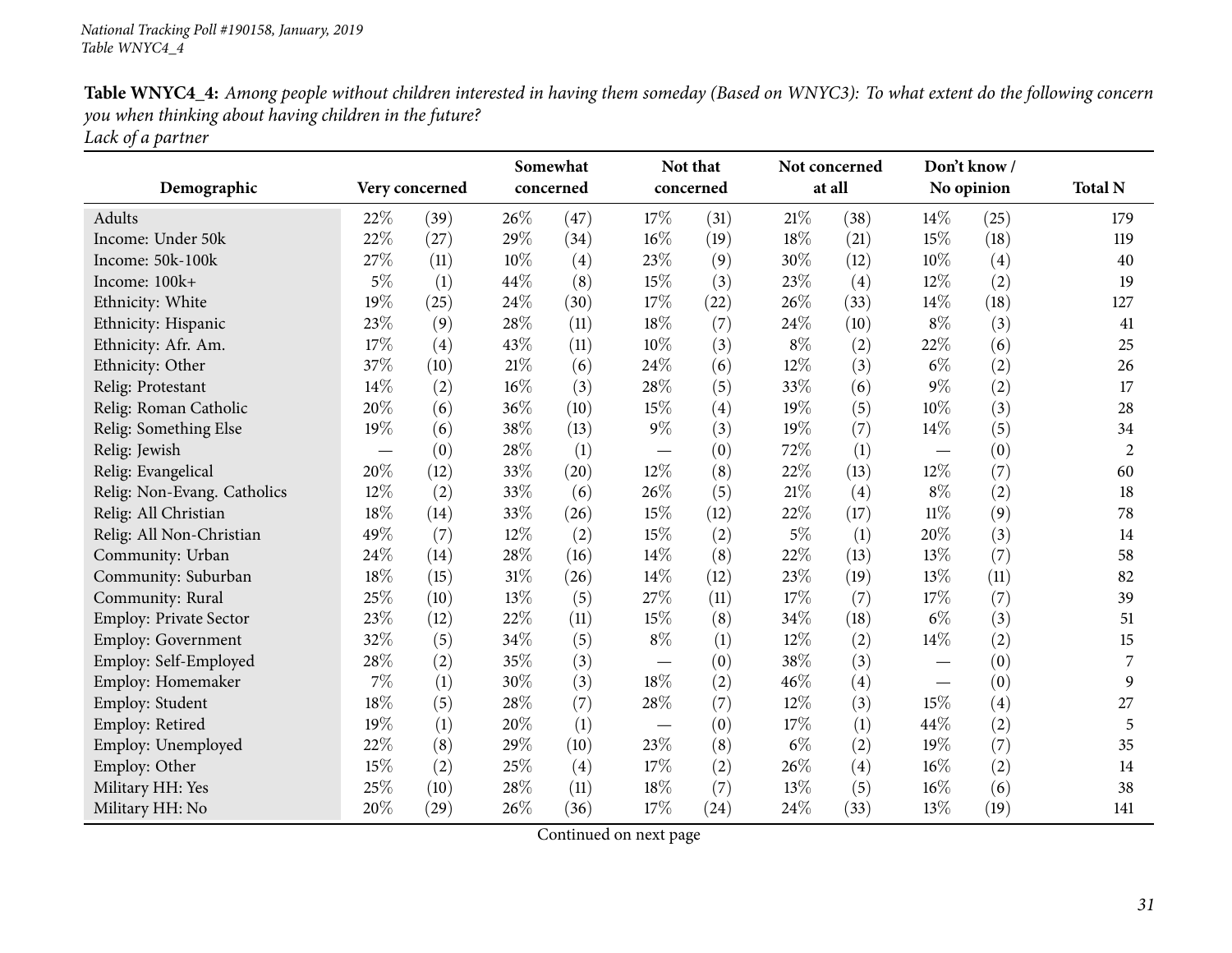Table WNYC4\_4: Among people without children interested in having them someday (Based on WNYC3): To what extent do the following concern *you when thinking about having children in the future? Lack of <sup>a</sup> partner*

|                                      |                |      | Somewhat |           | Not that |           |        | Not concerned | Don't know/                   |            |                |
|--------------------------------------|----------------|------|----------|-----------|----------|-----------|--------|---------------|-------------------------------|------------|----------------|
| Demographic                          | Very concerned |      |          | concerned |          | concerned |        | at all        |                               | No opinion | <b>Total N</b> |
| Adults                               | 22%            | (39) | 26%      | (47)      | 17%      | (31)      | 21%    | (38)          | 14%                           | (25)       | 179            |
| RD/WT: Right Direction               | $16\%$         | (7)  | 22%      | (9)       | 30%      | (12)      | 23%    | (10)          | $9\%$                         | (4)        | 42             |
| RD/WT: Wrong Track                   | 23%            | (32) | 28\%     | (38)      | 13%      | (18)      | 21%    | (29)          | 15%                           | (21)       | 137            |
| Trump Job Approve                    | 32%            | (11) | 20%      | (7)       | 29%      | (10)      | 15%    | (5)           | $5\%$                         | (2)        | 36             |
| Trump Job Disapprove                 | 19%            | (24) | $31\%$   | (40)      | 13%      | (17)      | 24%    | (30)          | 14%                           | (18)       | 129            |
| Trump Job Strongly Approve           | 43%            | (6)  | 17%      | (3)       | 20%      | (3)       | $16\%$ | (2)           | $3\%$                         | (0)        | 15             |
| Trump Job Somewhat Approve           | 23%            | (5)  | 23%      | (5)       | 35%      | (7)       | 13%    | (3)           | $6\%$                         | (1)        | 21             |
| Trump Job Somewhat Disapprove        | 13%            | (3)  | 47%      | (12)      | $3\%$    | (1)       | 22%    | (6)           | 16%                           | (4)        | 26             |
| Trump Job Strongly Disapprove        | 20%            | (21) | 27\%     | (28)      | $16\%$   | (16)      | 24%    | (25)          | 13%                           | (14)       | 103            |
| #1 Issue: Economy                    | 26%            | (13) | 34%      | (17)      | $11\%$   | (5)       | 19%    | (9)           | $11\%$                        | (5)        | 49             |
| #1 Issue: Security                   | 13%            | (3)  | 30%      | (6)       | 32%      | (7)       | 20%    | (4)           | $5\%$                         | (1)        | 22             |
| #1 Issue: Health Care                | 12%            | (4)  | 25%      | (7)       | 23%      | (7)       | 30%    | (9)           | 10%                           | (3)        | 29             |
| #1 Issue: Medicare / Social Security | 36%            | (4)  | 19%      | (2)       |          | (0)       | 22%    | (2)           | 22%                           | (2)        | 10             |
| #1 Issue: Women's Issues             | 20%            | (4)  | 19%      | (4)       | 24%      | (5)       | 29%    | (6)           | 7%                            | (2)        | 20             |
| #1 Issue: Education                  | 37%            | (8)  | 20%      | (4)       | 10%      | (2)       | 14%    | (3)           | 19%                           | (4)        | 21             |
| #1 Issue: Energy                     | 10%            | (2)  | 28\%     | (5)       | 18%      | (3)       | 25%    | (5)           | 19%                           | (4)        | 19             |
| #1 Issue: Other                      | 25%            | (2)  | 13%      | (1)       | 19%      | (2)       |        | (0)           | 43%                           | (4)        | 9              |
| 2018 House Vote: Democrat            | 22%            | (17) | 23%      | (18)      | 18%      | (13)      | 26%    | (20)          | $11\%$                        | (8)        | 76             |
| 2018 House Vote: Republican          | 15%            | (3)  | 33%      | (8)       | 16%      | (4)       | 34%    | (8)           | $2\%$                         | (1)        | 23             |
| 2018 House Vote: Someone else        | 46%            | (5)  | 38%      | (4)       | 15%      | (2)       |        | (0)           | $\overbrace{\phantom{aaaaa}}$ | (0)        | 10             |
| 2018 House Vote: Didnt Vote          | 20%            | (14) | 25%      | (18)      | 17%      | (12)      | 15%    | (11)          | 23%                           | (16)       | 70             |
| 2016 Vote: Hillary Clinton           | 20%            | (11) | 21\%     | (12)      | 14%      | (7)       | 34%    | (19)          | $10\%$                        | (6)        | 54             |
| 2016 Vote: Donald Trump              | 28%            | (5)  | 26%      | (5)       | $31\%$   | (6)       | 14%    | (3)           |                               | (0)        | 18             |
| 2016 Vote: Someone else              | 49%            | (7)  | 26%      | (4)       |          | (0)       | $9\%$  | (1)           | 16%                           | (2)        | 15             |
| 2016 Vote: Didnt Vote                | 17%            | (15) | 30%      | (27)      | 18%      | (16)      | 17%    | (16)          | 19%                           | (17)       | 90             |
| Voted in 2014: Yes                   | 29%            | (19) | 24%      | (16)      | 14%      | (10)      | 28%    | (19)          | $5\%$                         | (3)        | 67             |
| Voted in 2014: No                    | 17%            | (19) | $27\%$   | (31)      | 19%      | (21)      | 17%    | (19)          | 19%                           | (22)       | 112            |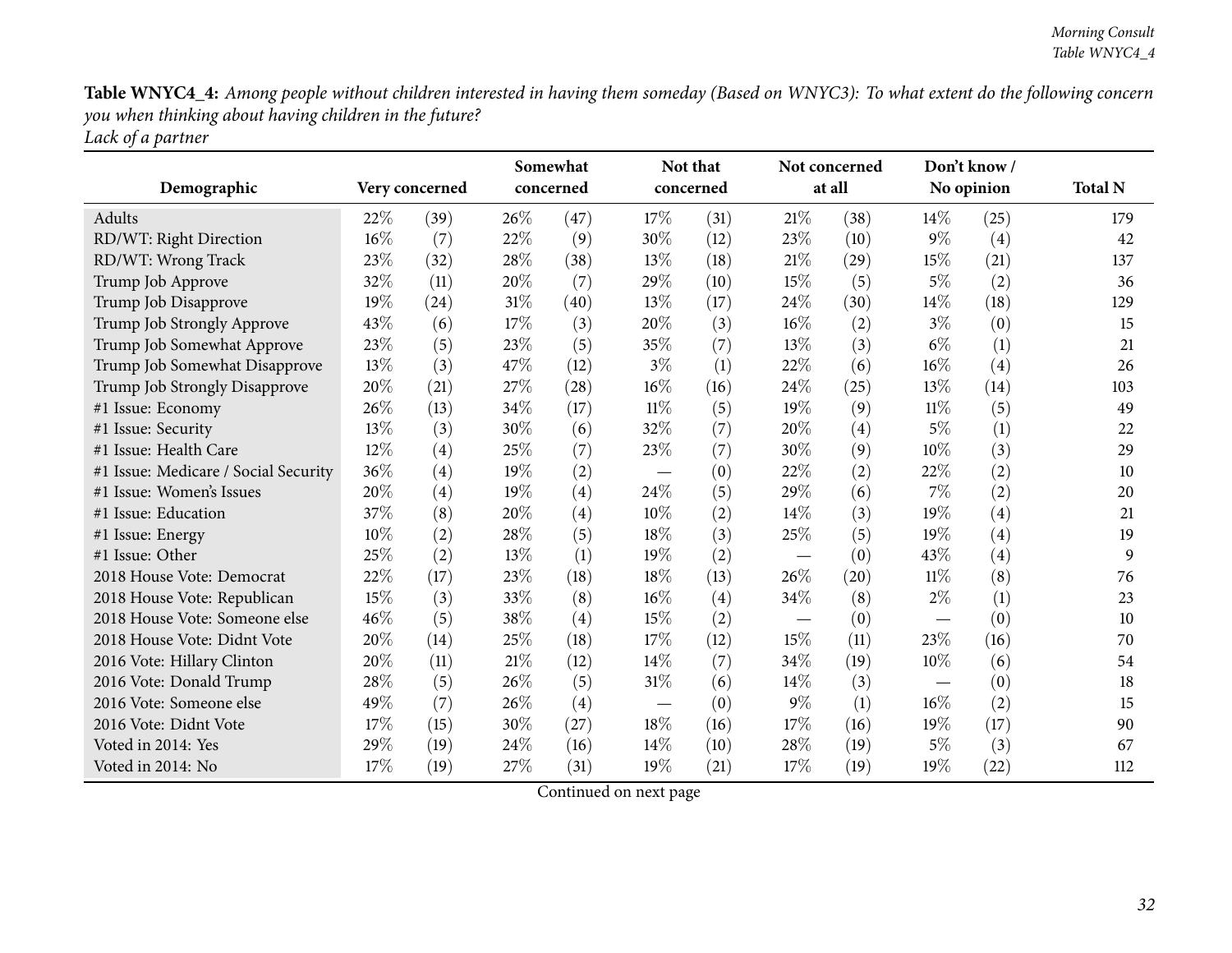| Demographic             | Very concerned |      | Somewhat<br>concerned |      | Not that<br>concerned |                   | Not concerned<br>at all |      | Don't know/<br>No opinion |                   | <b>Total N</b> |  |
|-------------------------|----------------|------|-----------------------|------|-----------------------|-------------------|-------------------------|------|---------------------------|-------------------|----------------|--|
| Adults                  | 22\%           | (39) | 26\%                  | 47   | 17%                   | (31)              | 21%                     | (38) | $14\%$                    | (25)              | 179            |  |
| 2012 Vote: Barack Obama | 34%            | (19) | 21%                   | (12) | $9\%$                 | (5)               | 29%                     | (16) | $6\%$                     | (3)               | 55             |  |
| 2012 Vote: Mitt Romney  | $11\%$         | (1)  | 24\%                  | (2)  | 25\%                  | (2)               | 41\%                    | (4)  |                           | $\left(0\right)$  | q              |  |
| 2012 Vote: Other        | 28\%           | (1)  |                       | (0)  |                       | (0)               |                         | (0)  | 72\%                      | (2)               |                |  |
| 2012 Vote: Didn't Vote  | $16\%$         | (18) | $29\%$                | (33) | 21\%                  | (23)              | 16%                     | (18) | $18\%$                    | (20)              | 112            |  |
| 4-Region: Northeast     | 27\%           | (7)  | 30\%                  | (7)  | $14\%$                | $\left( 4\right)$ | 20%                     | (5)  | $9\%$                     | (2)               | 24             |  |
| 4-Region: Midwest       | 17%            | (7)  | 39\%                  | (15) | $5\%$                 | (2)               | 22%                     | (9)  | $17\%$                    | (7)               | 39             |  |
| 4-Region: South         | 15%            | (10) | 23\%                  | (15) | 19%                   | (12)              | 24\%                    | (15) | $18\%$                    | (12)              | 64             |  |
| 4-Region: West          | $30\%$         | (15) | 18%                   | (9)  | 25%                   | (13)              | 18%                     | (9)  | $8\%$                     | $\left( 4\right)$ | 51             |  |
| 190148                  | 28\%           | (17) | 21%                   | (13) | 17%                   | (11)              | 17\%                    | (11) | $17\%$                    | (11)              | 63             |  |
| 190153                  | $14\%$         | (9)  | 35\%                  | (21) | 13\%                  | (7)               | 32%                     | (19) | $6\%$                     | $\left( 4\right)$ | 59             |  |
| 190158                  | $22\%$         | (13) | 23\%                  | (13) | 22%                   | (12)              | 15%                     | (9)  | $19\%$                    | (11)              | 57             |  |

Table WNYC4\_4: Among people without children interested in having them someday (Based on WNYC3): To what extent do the following concern *you when thinking about having children in the future? Lack of <sup>a</sup> partner*

*Note:* Row proportions may total to larger than one-hundred percen<sup>t</sup> due to rounding. For more information visit [MorningConsultIntelligence.com](https://morningconsultintelligence.com).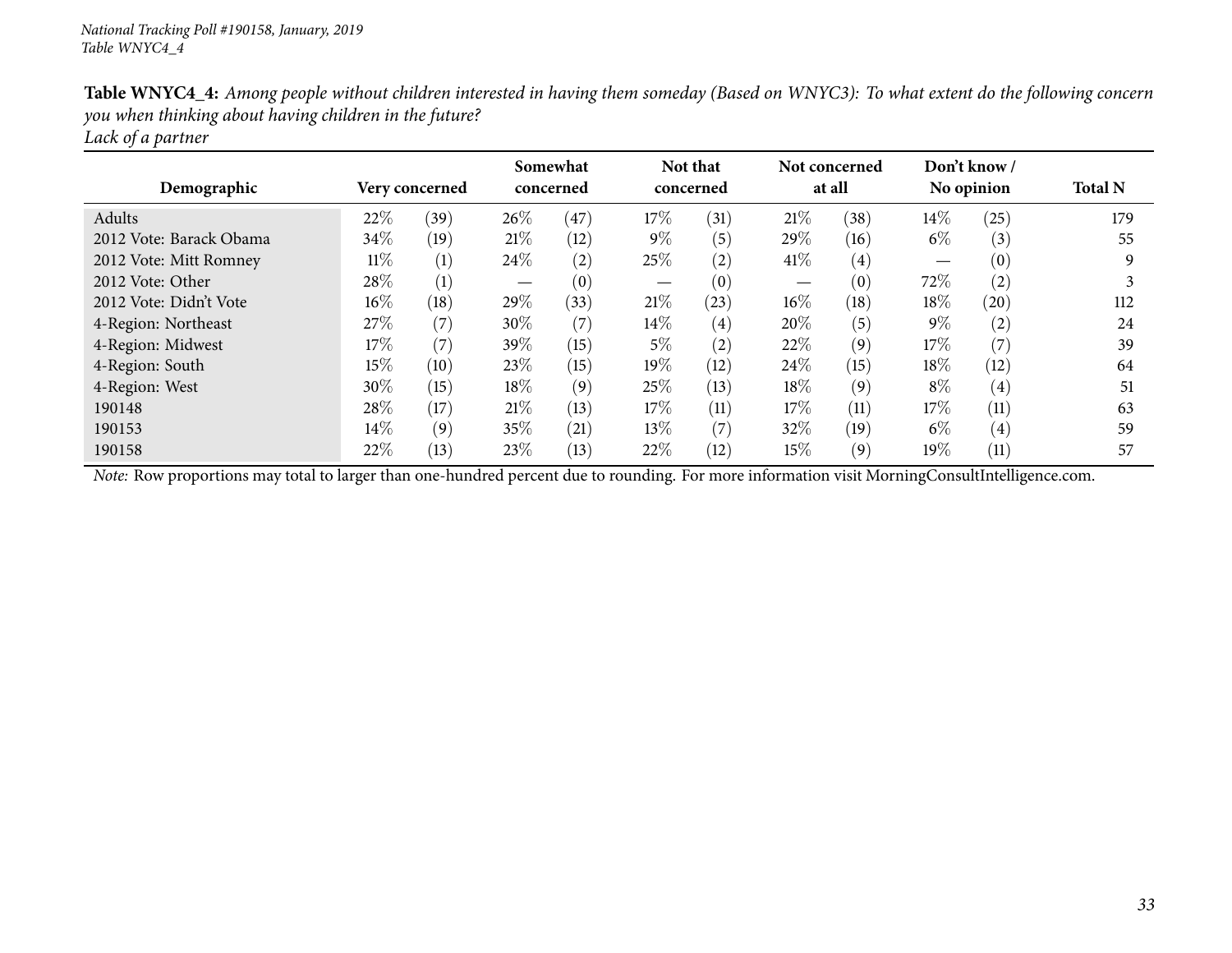Table WNYC4\_5: Among people without children interested in having them someday (Based on WNYC3): To what extent do the following concern *you when thinking about having children in the future?*

*Giving up your current lifestyle*

<span id="page-33-0"></span>

|                          |                |      |        | Somewhat           |                                 | Not that  |     | Not concerned |                               | Don't know/ |                |
|--------------------------|----------------|------|--------|--------------------|---------------------------------|-----------|-----|---------------|-------------------------------|-------------|----------------|
| Demographic              | Very concerned |      |        | concerned          |                                 | concerned |     | at all        |                               | No opinion  | <b>Total N</b> |
| Adults                   | $16\%$         | (29) | 23\%   | (42)               | 29%                             | (52)      | 23% | (42)          | $8\%$                         | (15)        | 179            |
| Gender: Male             | 19%            | (18) | $18\%$ | (17)               | 34%                             | (31)      | 24% | (22)          | 5%                            | (5)         | 93             |
| Gender: Female           | 14%            | (12) | 28%    | (24)               | 24\%                            | (20)      | 23% | (19)          | 11%                           | (10)        | 86             |
| Age: 18-29               | 20%            | (24) | 24\%   | (29)               | 28%                             | (34)      | 19% | (23)          | 10%                           | (12)        | 122            |
| Age: 30-44               | $6\%$          | (2)  | $31\%$ | (12)               | 34%                             | (13)      | 22% | (9)           | $7\%$                         | (3)         | 39             |
| Age: 45-54               | 23%            | (2)  |        | (0)                | 16%                             | (2)       | 60% | (6)           |                               | (0)         | 10             |
| Age: 55-64               |                | (0)  |        | (0)                | 68%                             | (3)       | 32% | (1)           |                               | (0)         | 4              |
| Age: 65+                 | 28%            | (1)  |        | (0)                | $\hspace{0.1mm}-\hspace{0.1mm}$ | (0)       | 72% | (3)           | $\overbrace{\phantom{aaaaa}}$ | (0)         | 4              |
| Generation Z: 18-21      | 20%            | (13) | $16\%$ | (10)               | 36%                             | (23)      | 14% | (9)           | 15%                           | (9)         | 63             |
| Millennial: Age 22-37    | $15\%$         | (13) | 34\%   | (29)               | 24%                             | (21)      | 23% | (19)          | $5\%$                         | (4)         | 86             |
| Generation X: Age 38-53  | 15%            | (3)  | 13%    | (3)                | 27%                             | (5)       | 40% | (8)           | $5\%$                         | (1)         | 20             |
| Boomers: Age 54-72       | $11\%$         | (1)  |        | (0)                | 29%                             | (3)       | 59% | (6)           |                               | (0)         | 9              |
| PID: Dem (no lean)       | 12%            | (10) | $28\%$ | $\left( 22\right)$ | 27%                             | (21)      | 25% | (20)          | $8\%$                         | (6)         | 79             |
| PID: Ind (no lean)       | 20%            | (14) | 23\%   | (16)               | 27%                             | (19)      | 19% | (14)          | 11%                           | (8)         | 71             |
| PID: Rep (no lean)       | 20%            | (6)  | $11\%$ | (3)                | 40%                             | (11)      | 27% | (8)           | $1\%$                         | (0)         | 28             |
| PID/Gender: Dem Men      | 14%            | (6)  | 20%    | (8)                | 35%                             | (14)      | 25% | (10)          | $6\%$                         | (3)         | 42             |
| PID/Gender: Dem Women    | 10%            | (4)  | 37\%   | (14)               | 19%                             | (7)       | 26% | (10)          | $9\%$                         | (3)         | 38             |
| PID/Gender: Ind Men      | 24\%           | (7)  | 24\%   | (7)                | 27%                             | (8)       | 19% | (6)           | $6\%$                         | (2)         | 30             |
| PID/Gender: Ind Women    | 17%            | (7)  | 22\%   | (9)                | 27%                             | (11)      | 20% | (8)           | 15%                           | (6)         | 41             |
| PID/Gender: Rep Men      | 21%            | (5)  | $8\%$  | (2)                | 41%                             | (9)       | 28% | (6)           | $2\%$                         | (0)         | 22             |
| PID/Gender: Rep Women    | 18%            | (1)  | $21\%$ | (1)                | 36%                             | (2)       | 25% | (2)           | $\hspace{0.05cm}$             | (0)         | 7              |
| Ideo: Liberal (1-3)      | 14%            | (13) | 32%    | (32)               | 25%                             | (25)      | 22% | (21)          | 7%                            | (7)         | 98             |
| Ideo: Moderate (4)       | 26%            | (5)  | $18\%$ | $\left( 4\right)$  | 34%                             | (7)       | 19% | (4)           | $2\%$                         | (0)         | 20             |
| Ideo: Conservative (5-7) | 13%            | (4)  | $12\%$ | (4)                | 45%                             | (15)      | 30% | (10)          |                               | (0)         | 33             |
| Educ: < College          | 18%            | (24) | 19%    | (27)               | $31\%$                          | (43)      | 22% | (31)          | $10\%$                        | (14)        | 139            |
| Educ: Bachelors degree   | $11\%$         | (3)  | 41\%   | (12)               | 19%                             | (5)       | 29% | (8)           | $\hspace{0.05cm}$             | (0)         | 29             |
| Educ: Post-grad          | 15%            | (2)  | 28\%   | (3)                | 30%                             | (3)       | 21% | (2)           | $5\%$                         | (1)         | 11             |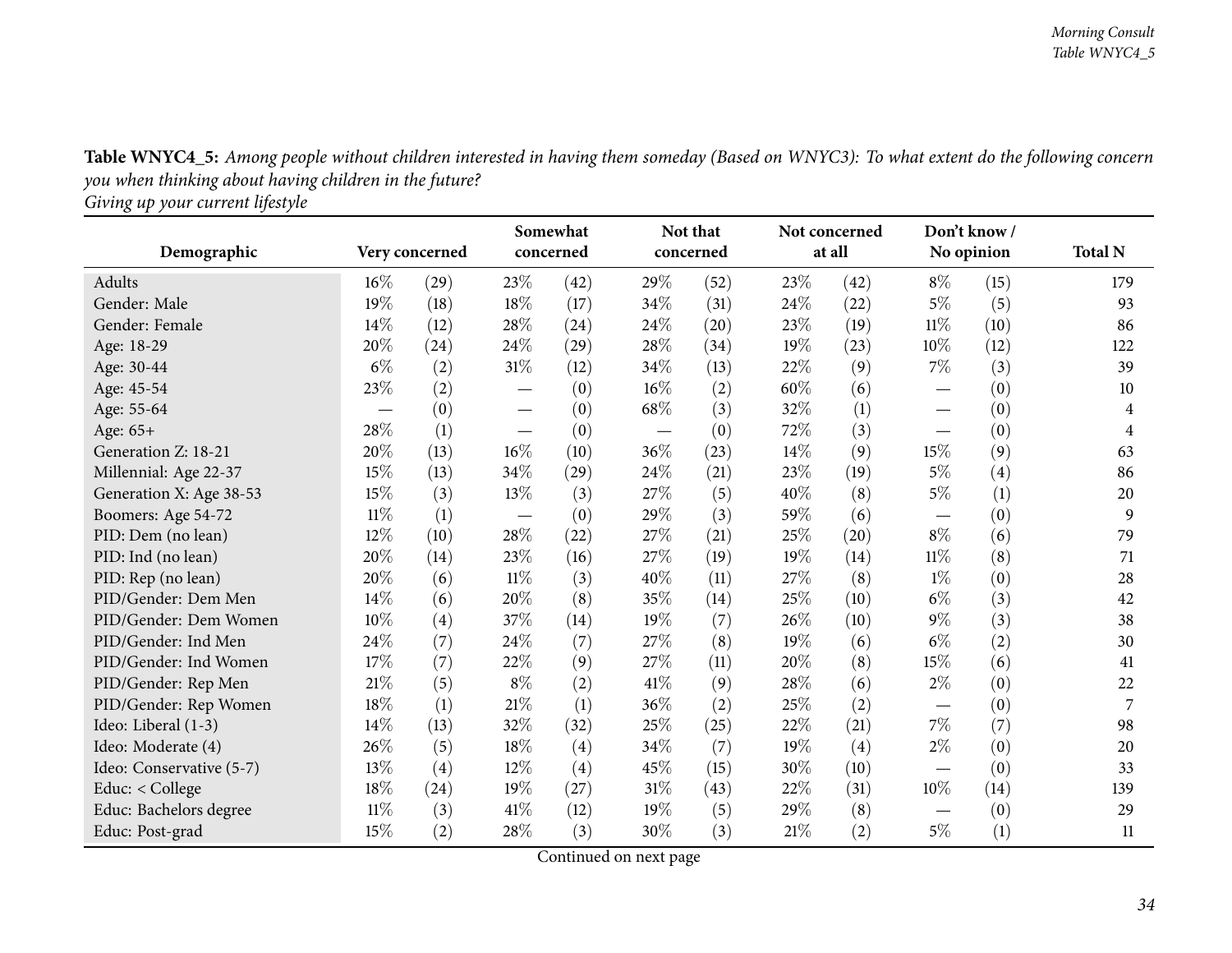| Table WNYC4_5: Among people without children interested in having them someday (Based on WNYC3): To what extent do the following concern |
|------------------------------------------------------------------------------------------------------------------------------------------|
| you when thinking about having children in the future?                                                                                   |
| Giving up your current lifestyle                                                                                                         |

|                             |        |                | Somewhat<br>concerned |      | Not that<br>concerned |      | Not concerned<br>at all |                   | Don't know/<br>No opinion       |      | <b>Total N</b> |
|-----------------------------|--------|----------------|-----------------------|------|-----------------------|------|-------------------------|-------------------|---------------------------------|------|----------------|
| Demographic                 |        | Very concerned |                       |      |                       |      |                         |                   |                                 |      |                |
| <b>Adults</b>               | $16\%$ | (29)           | 23%                   | (42) | 29%                   | (52) | 23\%                    | (42)              | $8\%$                           | (15) | 179            |
| Income: Under 50k           | 18%    | (21)           | 22%                   | (26) | 26%                   | (32) | $23\%$                  | (27)              | $11\%$                          | (13) | 119            |
| Income: 50k-100k            | 17%    | (7)            | 27%                   | (11) | 25%                   | (10) | 28%                     | (11)              | $3\%$                           | (1)  | 40             |
| Income: 100k+               | $8\%$  | (2)            | 22%                   | (4)  | 52%                   | (10) | 18%                     | (3)               | $\overline{\phantom{m}}$        | (0)  | 19             |
| Ethnicity: White            | 14%    | (18)           | 25%                   | (32) | 29%                   | (37) | 23%                     | (29)              | $9\%$                           | (12) | 127            |
| Ethnicity: Hispanic         | 18%    | (7)            | $17\%$                | (7)  | 36%                   | (15) | 24%                     | (10)              | $5\%$                           | (2)  | 41             |
| Ethnicity: Afr. Am.         | 17%    | (4)            | 22%                   | (5)  | 22%                   | (5)  | 34%                     | (9)               | $5\%$                           | (1)  | 25             |
| Ethnicity: Other            | 27%    | (7)            | $16\%$                | (4)  | 36%                   | (10) | 15%                     | $\left( 4\right)$ | $6\%$                           | (2)  | 26             |
| Relig: Protestant           | 13%    | (2)            | $3\%$                 | (1)  | 47%                   | (8)  | 36%                     | (6)               | $\hspace{0.1mm}-\hspace{0.1mm}$ | (0)  | 17             |
| Relig: Roman Catholic       | 26%    | (7)            | $14\%$                | (4)  | $31\%$                | (9)  | 20%                     | (6)               | 10%                             | (3)  | 28             |
| Relig: Something Else       | 10%    | (3)            | 42%                   | (14) | 15%                   | (5)  | 23%                     | (8)               | 10%                             | (3)  | 34             |
| Relig: Jewish               |        | (0)            | 28\%                  | (1)  |                       | (0)  |                         | (0)               | 72\%                            | (1)  | $\overline{2}$ |
| Relig: Evangelical          | 15%    | (9)            | 28\%                  | (17) | 25%                   | (15) | 23%                     | (14)              | $10\%$                          | (6)  | 60             |
| Relig: Non-Evang. Catholics | 23%    | (4)            | $9\%$                 | (2)  | 38%                   | (7)  | 30%                     | (5)               |                                 | (0)  | 18             |
| Relig: All Christian        | 16%    | (13)           | 23%                   | (18) | 28%                   | (22) | 25%                     | (19)              | $8\%$                           | (6)  | 78             |
| Relig: All Non-Christian    | 26%    | (4)            | 20%                   | (3)  | 37%                   | (5)  | 17%                     | (2)               |                                 | (0)  | 14             |
| Community: Urban            | 15%    | (9)            | 23%                   | (14) | 34%                   | (19) | 20%                     | (11)              | $8\%$                           | (5)  | 58             |
| Community: Suburban         | 18%    | (15)           | 24\%                  | (20) | 29%                   | (24) | 21\%                    | (18)              | $7\%$                           | (6)  | 82             |
| Community: Rural            | 15%    | (6)            | 22%                   | (8)  | 21%                   | (8)  | 33%                     | (13)              | 10%                             | (4)  | 39             |
| Employ: Private Sector      | 15%    | (8)            | 19%                   | (10) | 33%                   | (17) | 27\%                    | (14)              | $6\%$                           | (3)  | 51             |
| Employ: Government          | 36%    | (5)            | 19%                   | (3)  | 23%                   | (3)  | 18%                     | (3)               | $4\%$                           | (1)  | 15             |
| Employ: Self-Employed       | 14%    | (1)            | $31\%$                | (2)  | 25%                   | (2)  | 29%                     | (2)               |                                 | (0)  | 7              |
| Employ: Homemaker           | 23%    | (2)            | 20%                   | (2)  | 46%                   | (4)  | $12\%$                  | (1)               |                                 | (0)  | 9              |
| Employ: Student             | 13%    | (3)            | 30%                   | (8)  | 34%                   | (9)  | 15%                     | $\left( 4\right)$ | $9\%$                           | (2)  | 27             |
| Employ: Retired             | 19%    | (1)            | $17\%$                | (1)  |                       | (0)  | 56%                     | (3)               | $8\%$                           | (0)  | 5              |
| Employ: Unemployed          | 16%    | (6)            | 29%                   | (10) | 24%                   | (9)  | 17%                     | (6)               | 13%                             | (5)  | 35             |
| Employ: Other               | $3\%$  | (0)            | $10\%$                | (1)  | 32%                   | (5)  | $31\%$                  | (4)               | 24\%                            | (3)  | 14             |
| Military HH: Yes            | 27%    | (10)           | 20%                   | (8)  | 30%                   | (11) | 13%                     | (5)               | 10%                             | (4)  | 38             |
| Military HH: No             | 14%    | (19)           | 24\%                  | (34) | 29%                   | (40) | 26%                     | (36)              | $8\%$                           | (11) | 141            |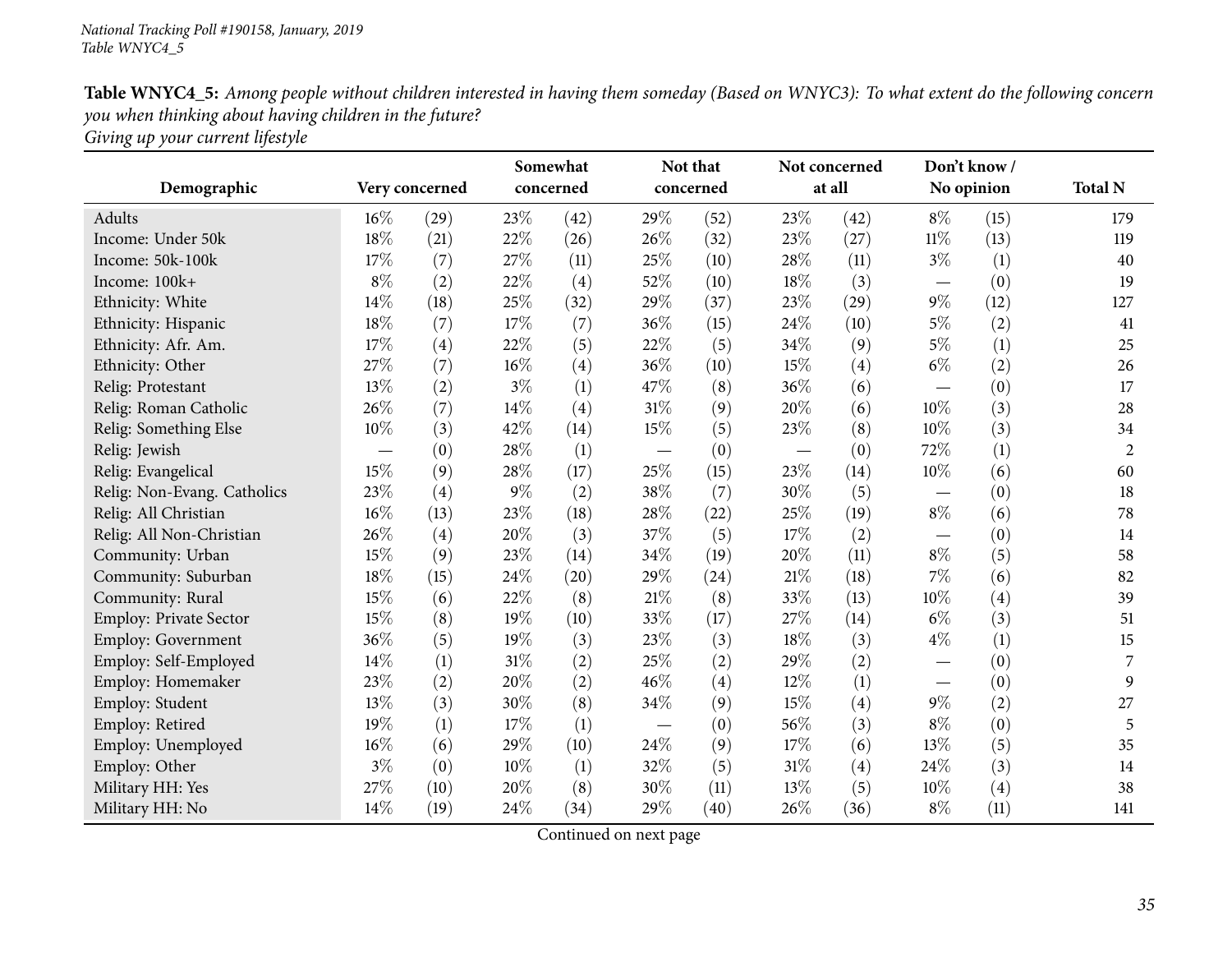Table WNYC4\_5: Among people without children interested in having them someday (Based on WNYC3): To what extent do the following concern *you when thinking about having children in the future? Giving up your current lifestyle*

|                                      |                |      | Somewhat  |      | Not that |           |        | Not concerned | Don't know/                     |            |                |
|--------------------------------------|----------------|------|-----------|------|----------|-----------|--------|---------------|---------------------------------|------------|----------------|
| Demographic                          | Very concerned |      | concerned |      |          | concerned |        | at all        |                                 | No opinion | <b>Total N</b> |
| Adults                               | $16\%$         | (29) | 23%       | (42) | 29%      | (52)      | 23%    | (42)          | $8\%$                           | (15)       | 179            |
| RD/WT: Right Direction               | 25%            | (11) | $21\%$    | (9)  | 36%      | (15)      | 15%    | (6)           | $3\%$                           | (1)        | 42             |
| RD/WT: Wrong Track                   | 14\%           | (19) | 24%       | (33) | 27%      | (37)      | 26%    | (35)          | 10%                             | (13)       | 137            |
| Trump Job Approve                    | 23%            | (8)  | $14\%$    | (5)  | 36%      | (13)      | 24\%   | (9)           | $3\%$                           | (1)        | 36             |
| Trump Job Disapprove                 | 14%            | (19) | 26\%      | (33) | $28\%$   | (36)      | 24%    | (31)          | $8\%$                           | (10)       | 129            |
| Trump Job Strongly Approve           | 48%            | (7)  |           | (0)  | 28%      | (4)       | 21%    | (3)           | $3\%$                           | (0)        | 15             |
| Trump Job Somewhat Approve           | $6\%$          | (1)  | 24%       | (5)  | 41%      | (9)       | 26%    | (5)           | $2\%$                           | (1)        | 21             |
| Trump Job Somewhat Disapprove        | $11\%$         | (3)  | 32\%      | (8)  | 35%      | (9)       | 23%    | (6)           | $\hspace{0.1mm}-\hspace{0.1mm}$ | (0)        | 26             |
| Trump Job Strongly Disapprove        | 15%            | (16) | $24\%$    | (25) | $26\%$   | (27)      | $25\%$ | (25)          | 10%                             | (10)       | 103            |
| #1 Issue: Economy                    | 15%            | (7)  | 22%       | (11) | 36%      | (17)      | 18%    | (9)           | $9\%$                           | (5)        | 49             |
| #1 Issue: Security                   | 18%            | (4)  | $11\%$    | (2)  | 34%      | (7)       | 37%    | (8)           |                                 | (0)        | 22             |
| #1 Issue: Health Care                | 13%            | (4)  | 28%       | (8)  | 29%      | (9)       | 22%    | (6)           | $8\%$                           | (2)        | 29             |
| #1 Issue: Medicare / Social Security | $21\%$         | (2)  | 34\%      | (3)  | 10%      | (1)       | 28%    | (3)           | 7%                              | (1)        | 10             |
| #1 Issue: Women's Issues             | 20%            | (4)  | 36%       | (7)  | 7%       | (1)       | 25%    | (5)           | $11\%$                          | (2)        | 20             |
| #1 Issue: Education                  | 21%            | (4)  |           | (0)  | 49%      | (10)      | 23%    | (5)           | 7%                              | (1)        | 21             |
| #1 Issue: Energy                     | 15%            | (3)  | 42\%      | (8)  | 22%      | (4)       | 12%    | (2)           | $8\%$                           | (2)        | 19             |
| #1 Issue: Other                      | 13%            | (1)  | 14%       | (1)  | 19%      | (2)       | 38%    | (3)           | 17%                             | (2)        | 9              |
| 2018 House Vote: Democrat            | 14%            | (11) | 26%       | (19) | 29%      | (22)      | 25%    | (19)          | $6\%$                           | (5)        | 76             |
| 2018 House Vote: Republican          | 14%            | (3)  | 17%       | (4)  | 36%      | (8)       | 33%    | (7)           |                                 | (0)        | 23             |
| 2018 House Vote: Someone else        | 48%            | (5)  | 12%       | (1)  | 15%      | (2)       | 14\%   | (1)           | $11\%$                          | (1)        | 10             |
| 2018 House Vote: Didnt Vote          | 15%            | (11) | 24\%      | (17) | 29%      | (20)      | 20%    | (14)          | 12%                             | (9)        | 70             |
| 2016 Vote: Hillary Clinton           | 14%            | (8)  | 28%       | (15) | 29%      | (16)      | 23%    | (13)          | $6\%$                           | (3)        | 54             |
| 2016 Vote: Donald Trump              | 12%            | (2)  | 32%       | (6)  | 30%      | (5)       | 26%    | (5)           |                                 | (0)        | 18             |
| 2016 Vote: Someone else              | 15%            | (2)  | 23%       | (3)  | 24\%     | (3)       | $31\%$ | (5)           | $8\%$                           | (1)        | 15             |
| 2016 Vote: Didnt Vote                | 19%            | (17) | 19%       | (17) | 29%      | (26)      | 22%    | (20)          | $11\%$                          | (10)       | 90             |
| Voted in 2014: Yes                   | 15%            | (10) | 26%       | (17) | 31%      | (20)      | 25%    | (17)          | $4\%$                           | (2)        | 67             |
| Voted in 2014: No                    | 17%            | (19) | $21\%$    | (24) | 28%      | (31)      | 22%    | (25)          | $11\%$                          | (12)       | 112            |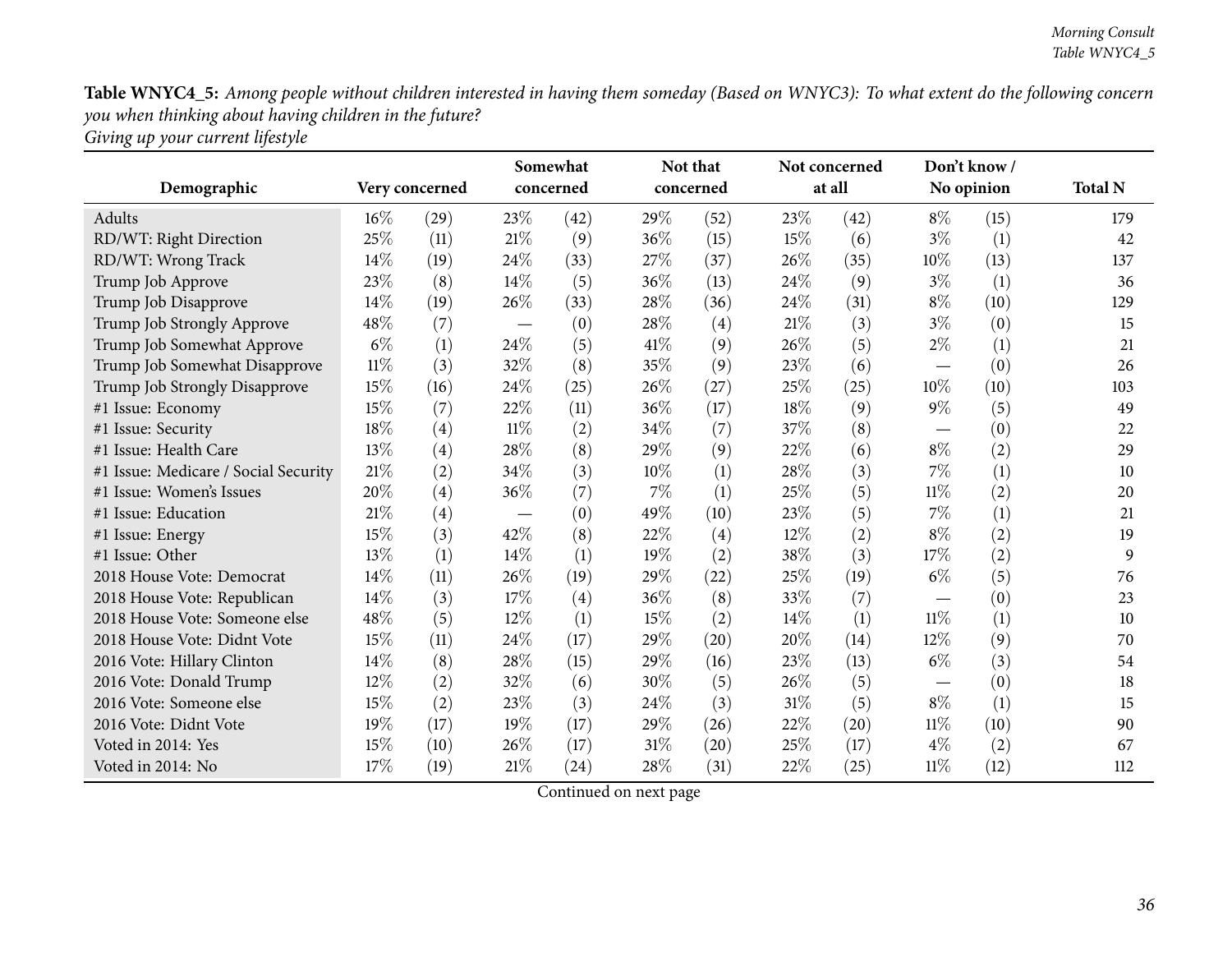| Table WNYC4_5: Among people without children interested in having them someday (Based on WNYC3): To what extent do the following concern |
|------------------------------------------------------------------------------------------------------------------------------------------|
| you when thinking about having children in the future?                                                                                   |
| Giving up your current lifestyle                                                                                                         |

| Demographic             |        | Very concerned    |        | Somewhat<br>concerned |      | Not that<br>concerned |        | Not concerned<br>at all |        | Don't know /<br>No opinion | <b>Total N</b> |
|-------------------------|--------|-------------------|--------|-----------------------|------|-----------------------|--------|-------------------------|--------|----------------------------|----------------|
| Adults                  | $16\%$ | (29)              | 23\%   | (42)                  | 29%  | (52)                  | 23\%   | (42)                    | $8\%$  | (15)                       | 179            |
| 2012 Vote: Barack Obama | $16\%$ | (9)               | 34\%   | (19)                  | 24\% | (13)                  | 21%    | (12)                    | $4\%$  | (2)                        | 55             |
| 2012 Vote: Mitt Romney  | $11\%$ | (1)               |        | (0)                   | 45%  | (4)                   | 44\%   | $\left( 4\right)$       |        | (0)                        |                |
| 2012 Vote: Other        |        | (0)               |        | (0)                   | 28\% | (1)                   | 72%    | (2)                     |        | (0)                        |                |
| 2012 Vote: Didn't Vote  | 17\%   | (20)              | 20%    | (23)                  | 30%  | (34)                  | 21%    | (24)                    | $11\%$ | (12)                       | 112            |
| 4-Region: Northeast     | $8\%$  | (2)               | 47\%   | (11)                  | 33%  | (8)                   | $11\%$ | (3)                     | $2\%$  | (0)                        | 24             |
| 4-Region: Midwest       | $11\%$ | $\left( 4\right)$ | 20%    | (8)                   | 22%  | (9)                   | 38\%   | (15)                    | $8\%$  | (3)                        | 39             |
| 4-Region: South         | $17\%$ | (11)              | $16\%$ | (10)                  | 32%  | (20)                  | 24\%   | (15)                    | $11\%$ | (7)                        | 64             |
| 4-Region: West          | 24\%   | (12)              | 23\%   | (12)                  | 28\% | (15)                  | 17%    | (9)                     | $7\%$  | $\left( 4\right)$          | 51             |
| 190148                  | 20%    | (12)              | 21%    | (13)                  | 27\% | (17)                  | 27%    | (17)                    | $6\%$  | $\left( 4\right)$          | 63             |
| 190153                  | $11\%$ | (7)               | 25\%   | (14)                  | 25%  | (15)                  | $31\%$ | (18)                    | $8\%$  | (5)                        | 59             |
| 190158                  | $19\%$ | (11)              | 25\%   | (14)                  | 35%  | (20)                  | 12%    | (7)                     | $10\%$ | (6)                        | 57             |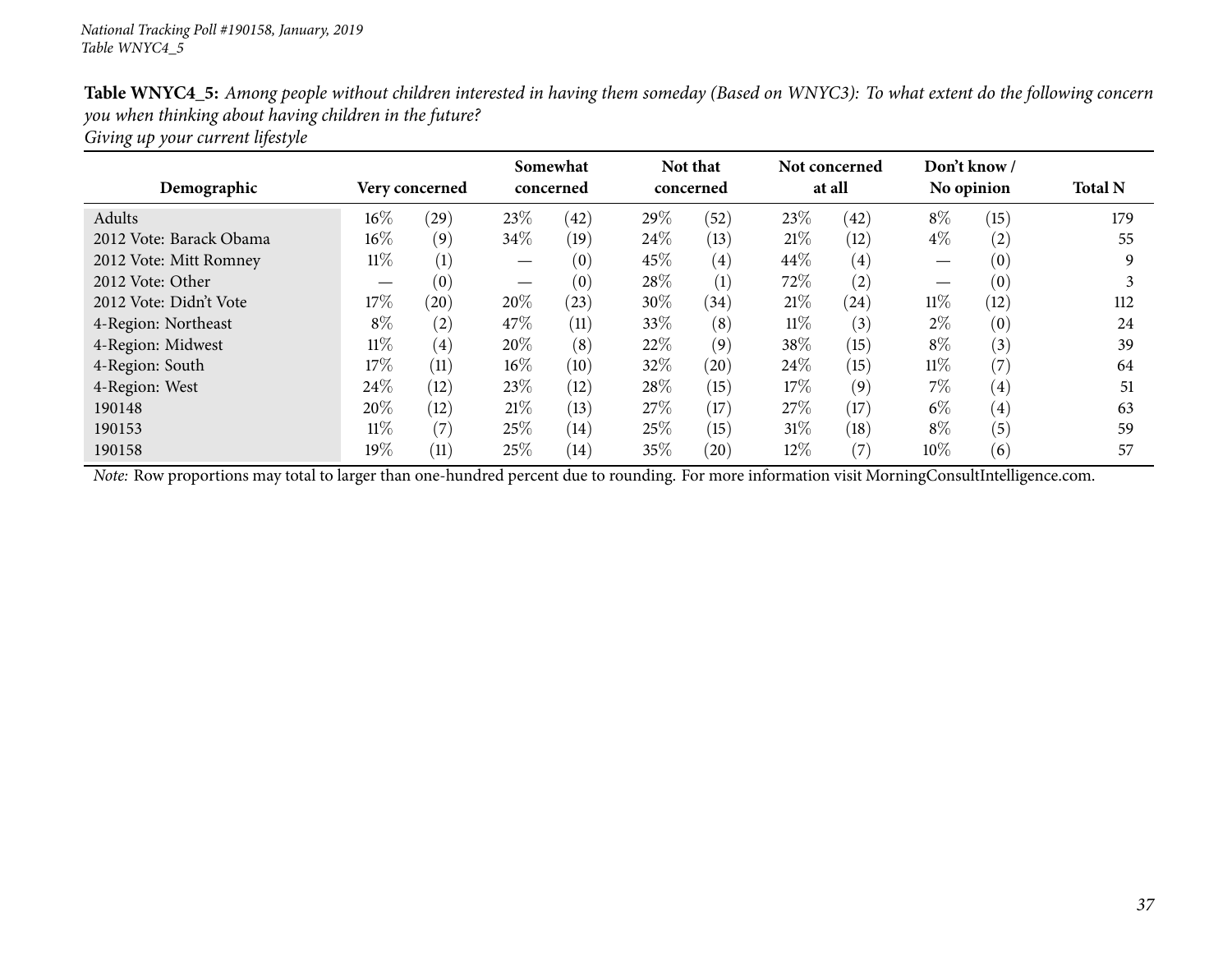|                          |     |       |        |       |        |          |       |                |        | Don't know/ |                |
|--------------------------|-----|-------|--------|-------|--------|----------|-------|----------------|--------|-------------|----------------|
| Demographic              |     | A lot |        | Some  |        | Not much |       | Nothing at all |        | No opinion  | <b>Total N</b> |
| Adults                   | 40% | (313) | 37%    | (285) | 13%    | (98)     | $4\%$ | (28)           | $7\%$  | (54)        | 778            |
| Gender: Male             | 44% | (157) | 34%    | (122) | $11\%$ | (39)     | $4\%$ | (14)           | $6\%$  | (22)        | 354            |
| Gender: Female           | 37% | (156) | 38%    | (163) | 14%    | (59)     | $3\%$ | (14)           | $8\%$  | (32)        | 424            |
| Age: 18-29               | 24% | (71)  | 42%    | (122) | 21%    | (61)     | $5\%$ | (15)           | $8\%$  | (23)        | 291            |
| Age: 30-44               | 40% | (79)  | $41\%$ | (80)  | $8\%$  | (15)     | $4\%$ | (8)            | $8\%$  | (15)        | 197            |
| Age: 45-54               | 48% | (56)  | 37%    | (43)  | $6\%$  | (8)      | $1\%$ | (2)            | $8\%$  | (9)         | 117            |
| Age: 55-64               | 56% | (50)  | 30%    | (26)  | $9\%$  | (8)      | $4\%$ | (4)            | $2\%$  | (2)         | 89             |
| Age: 65+                 | 70% | (58)  | 17%    | (14)  | $8\%$  | (6)      |       | (0)            | $6\%$  | (5)         | 83             |
| Generation Z: 18-21      | 18% | (23)  | 39%    | (51)  | 24%    | (32)     | $8\%$ | (11)           | $11\%$ | (14)        | 130            |
| Millennial: Age 22-37    | 32% | (86)  | 45%    | (119) | 14%    | (39)     | $2\%$ | (7)            | $6\%$  | (16)        | 267            |
| Generation X: Age 38-53  | 48% | (90)  | 34%    | (64)  | $6\%$  | (12)     | $4\%$ | (7)            | $8\%$  | (16)        | 189            |
| Boomers: Age 54-72       | 58% | (101) | 29%    | (50)  | $8\%$  | (15)     | $2\%$ | (4)            | $3\%$  | (5)         | 175            |
| PID: Dem (no lean)       | 44% | (144) | 40%    | (130) | $11\%$ | (36)     | $2\%$ | (7)            | $3\%$  | (10)        | 326            |
| PID: Ind (no lean)       | 31% | (102) | 37%    | (121) | 15%    | (48)     | $6\%$ | (18)           | $11\%$ | (38)        | 327            |
| PID: Rep (no lean)       | 55% | (68)  | 27%    | (34)  | $11\%$ | (14)     | $2\%$ | (3)            | $5\%$  | (6)         | 125            |
| PID/Gender: Dem Men      | 49% | (76)  | 33%    | (51)  | $11\%$ | (18)     | $3\%$ | (5)            | $3\%$  | (4)         | 154            |
| PID/Gender: Dem Women    | 39% | (68)  | 46%    | (78)  | $11\%$ | (19)     | $1\%$ | (2)            | $3\%$  | (6)         | 172            |
| PID/Gender: Ind Men      | 35% | (47)  | 37%    | (50)  | 10%    | (14)     | $6\%$ | (8)            | $11\%$ | (15)        | 134            |
| PID/Gender: Ind Women    | 28% | (54)  | 37%    | (71)  | 18%    | (34)     | $6\%$ | (11)           | 12%    | (22)        | 192            |
| PID/Gender: Rep Men      | 52% | (34)  | $31\%$ | (20)  | 12%    | (8)      | $2\%$ | (1)            | $4\%$  | (3)         | 66             |
| PID/Gender: Rep Women    | 57% | (34)  | 23%    | (14)  | 10%    | (6)      | $3\%$ | (2)            | $7\%$  | (4)         | 59             |
| Ideo: Liberal (1-3)      | 37% | (151) | 41\%   | (168) | 14%    | (56)     | $3\%$ | (12)           | 5%     | (23)        | 410            |
| Ideo: Moderate (4)       | 46% | (55)  | 34%    | (41)  | 14%    | (17)     | $4\%$ | (5)            | $2\%$  | (2)         | 120            |
| Ideo: Conservative (5-7) | 56% | (69)  | 28%    | (35)  | $7\%$  | (8)      | $4\%$ | (5)            | $6\%$  | (7)         | 124            |
| Educ: < College          | 36% | (205) | 36%    | (205) | 15%    | (86)     | $4\%$ | (24)           | $8\%$  | (43)        | 563            |
| Educ: Bachelors degree   | 53% | (70)  | 38%    | (49)  | $5\%$  | (6)      | $2\%$ | (2)            | $3\%$  | (3)         | 130            |
| Educ: Post-grad          | 46% | (39)  | 36%    | (30)  | 7%     | (6)      | $2\%$ | (1)            | $9\%$  | (8)         | 84             |
| Income: Under 50k        | 36% | (185) | 39%    | (201) | 12%    | (63)     | $4\%$ | (21)           | $8\%$  | (40)        | 510            |
| Income: 50k-100k         | 48% | (90)  | 34%    | (63)  | 14%    | (25)     | $2\%$ | (4)            | $2\%$  | (4)         | 187            |
| Income: 100k+            | 47% | (38)  | 26%    | (21)  | 13%    | (10)     | $3\%$ | (2)            | 12%    | (10)        | 80             |

Table WNYC5: How much do you know about managing your personal finances?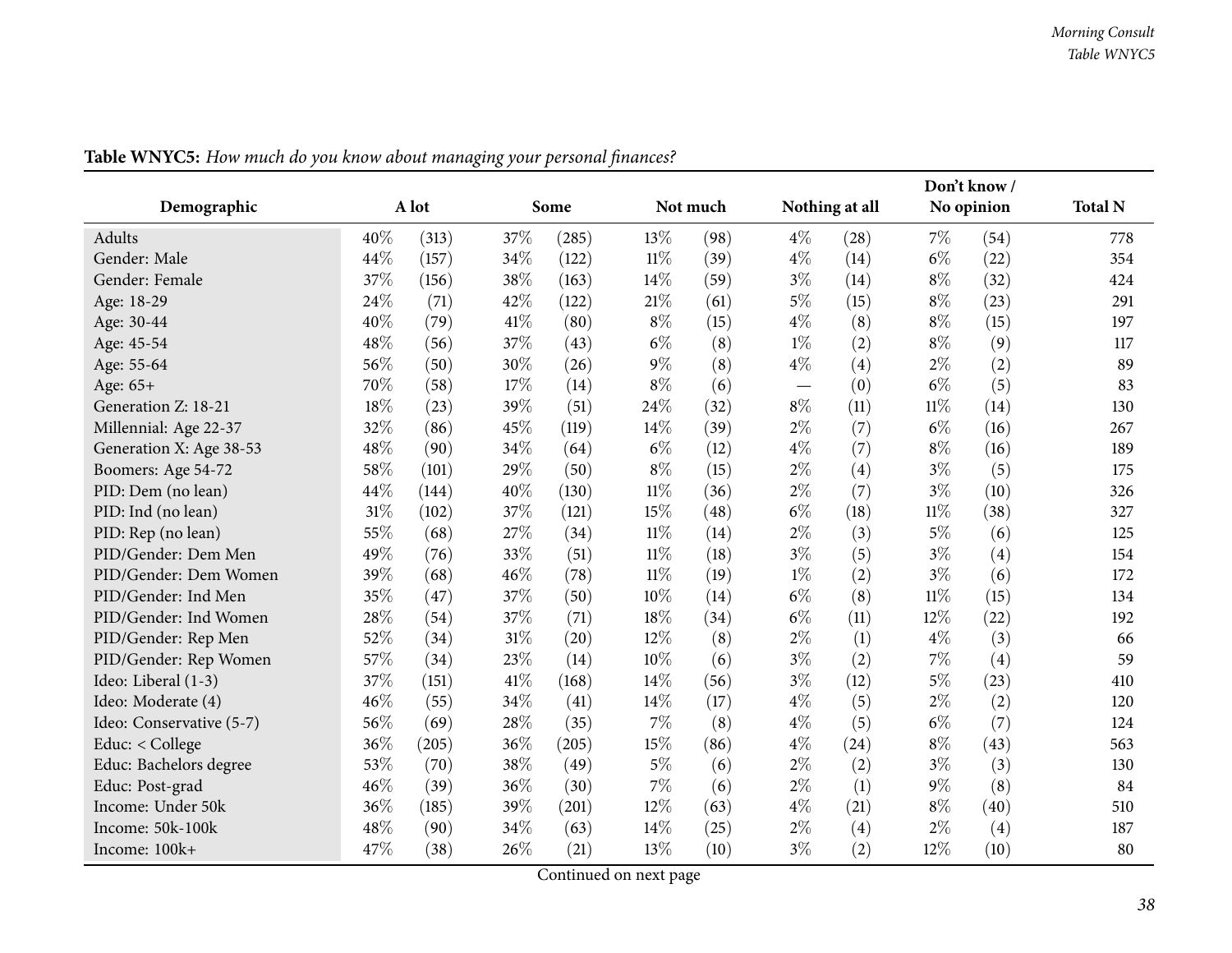## Table WNYC5: How much do you know about managing your personal finances?

|                             |      |       |        |       |        |          |                                 |                    |       | Don't know / |                |
|-----------------------------|------|-------|--------|-------|--------|----------|---------------------------------|--------------------|-------|--------------|----------------|
| Demographic                 |      | A lot |        | Some  |        | Not much |                                 | Nothing at all     |       | No opinion   | <b>Total N</b> |
| Adults                      | 40%  | (313) | 37%    | (285) | 13%    | (98)     | $4\%$                           | $\left( 28\right)$ | $7\%$ | (54)         | 778            |
| Ethnicity: White            | 42%  | (237) | 38%    | (217) | 13%    | (73)     | $2\%$                           | (13)               | $5\%$ | (30)         | 570            |
| Ethnicity: Hispanic         | 32%  | (41)  | 37%    | (46)  | 17%    | (21)     | $6\%$                           | (7)                | $8\%$ | (10)         | 125            |
| Ethnicity: Afr. Am.         | 40%  | (49)  | 30%    | (36)  | 10%    | (12)     | $8\%$                           | (10)               | 13%   | (15)         | 123            |
| Ethnicity: Other            | 31%  | (26)  | 38%    | (32)  | 15%    | (13)     | $6\%$                           | (5)                | 10%   | (8)          | 84             |
| Relig: Protestant           | 63%  | (56)  | 25%    | (22)  | $11\%$ | (9)      | $\hspace{0.1mm}-\hspace{0.1mm}$ | (0)                | $1\%$ | (1)          | 88             |
| Relig: Roman Catholic       | 46%  | (51)  | 34%    | (37)  | 12%    | (13)     | $4\%$                           | (4)                | $4\%$ | (5)          | 111            |
| Relig: Something Else       | 34%  | (40)  | 45%    | (52)  | $9\%$  | (10)     | $4\%$                           | (5)                | $8\%$ | (9)          | 116            |
| Relig: Jewish               | 52%  | (9)   | 15%    | (3)   | $11\%$ | (2)      |                                 | (0)                | 22%   | (4)          | 17             |
| Relig: Evangelical          | 44%  | (106) | 37%    | (90)  | 10%    | (24)     | $4\%$                           | (9)                | $6\%$ | (13)         | 242            |
| Relig: Non-Evang. Catholics | 56%  | (40)  | 29%    | (21)  | 13%    | (9)      |                                 | (0)                | $3\%$ | (2)          | 72             |
| Relig: All Christian        | 47%  | (147) | 35%    | (110) | 10%    | (33)     | $3\%$                           | (9)                | $5\%$ | (15)         | 314            |
| Relig: All Non-Christian    | 40%  | (30)  | 39%    | (30)  | 14%    | (10)     | $2\%$                           | (2)                | $5\%$ | (4)          | 76             |
| Community: Urban            | 40%  | (91)  | 37%    | (86)  | 13%    | (29)     | $4\%$                           | (9)                | $6\%$ | (13)         | 228            |
| Community: Suburban         | 40%  | (131) | 38%    | (122) | 14%    | (45)     | $3\%$                           | (9)                | $6\%$ | (18)         | 325            |
| Community: Rural            | 41\% | (92)  | 34%    | (77)  | 11%    | (24)     | $4\%$                           | (10)               | 10%   | (22)         | 224            |
| Employ: Private Sector      | 44%  | (94)  | 43%    | (90)  | $8\%$  | (16)     | $1\%$                           | (1)                | $5\%$ | (10)         | 211            |
| Employ: Government          | 51%  | (22)  | 40%    | (18)  | $5\%$  | (2)      | $3\%$                           | (1)                |       | (0)          | 44             |
| Employ: Self-Employed       | 44%  | (21)  | 35%    | (16)  | 17%    | (8)      | $3\%$                           | (1)                | $1\%$ | (0)          | 47             |
| Employ: Homemaker           | 34%  | (19)  | 36%    | (20)  | 14%    | (8)      | $11\%$                          | (6)                | $6\%$ | (3)          | 56             |
| Employ: Student             | 32%  | (22)  | 33%    | (23)  | 25%    | (17)     | $4\%$                           | (3)                | $6\%$ | (4)          | 70             |
| Employ: Retired             | 59%  | (54)  | 27%    | (25)  | $4\%$  | (4)      | $4\%$                           | (3)                | $6\%$ | (5)          | 91             |
| Employ: Unemployed          | 21%  | (19)  | $41\%$ | (37)  | 21%    | (19)     | $5\%$                           | (4)                | 13%   | (12)         | 92             |
| Employ: Other               | 47%  | (48)  | 27%    | (28)  | 13%    | (14)     | $4\%$                           | (4)                | $9\%$ | (9)          | 102            |
| Military HH: Yes            | 44%  | (54)  | 32%    | (39)  | 18%    | (21)     | $5\%$                           | (6)                | $1\%$ | (1)          | 121            |
| Military HH: No             | 40%  | (259) | 37%    | (246) | 12%    | (77)     | $3\%$                           | (22)               | $8\%$ | (53)         | 657            |
| RD/WT: Right Direction      | 44%  | (70)  | 33%    | (53)  | $11\%$ | (17)     | $4\%$                           | (7)                | $8\%$ | (13)         | 160            |
| RD/WT: Wrong Track          | 39%  | (243) | 37%    | (231) | 13%    | (81)     | $3\%$                           | (21)               | $7\%$ | (41)         | 617            |
| Trump Job Approve           | 50%  | (89)  | $31\%$ | (56)  | $11\%$ | (19)     | $4\%$                           | (7)                | $4\%$ | (8)          | 179            |
| Trump Job Disapprove        | 39%  | (215) | 39%    | (217) | 14\%   | (76)     | $3\%$                           | (15)               | $5\%$ | (27)         | 550            |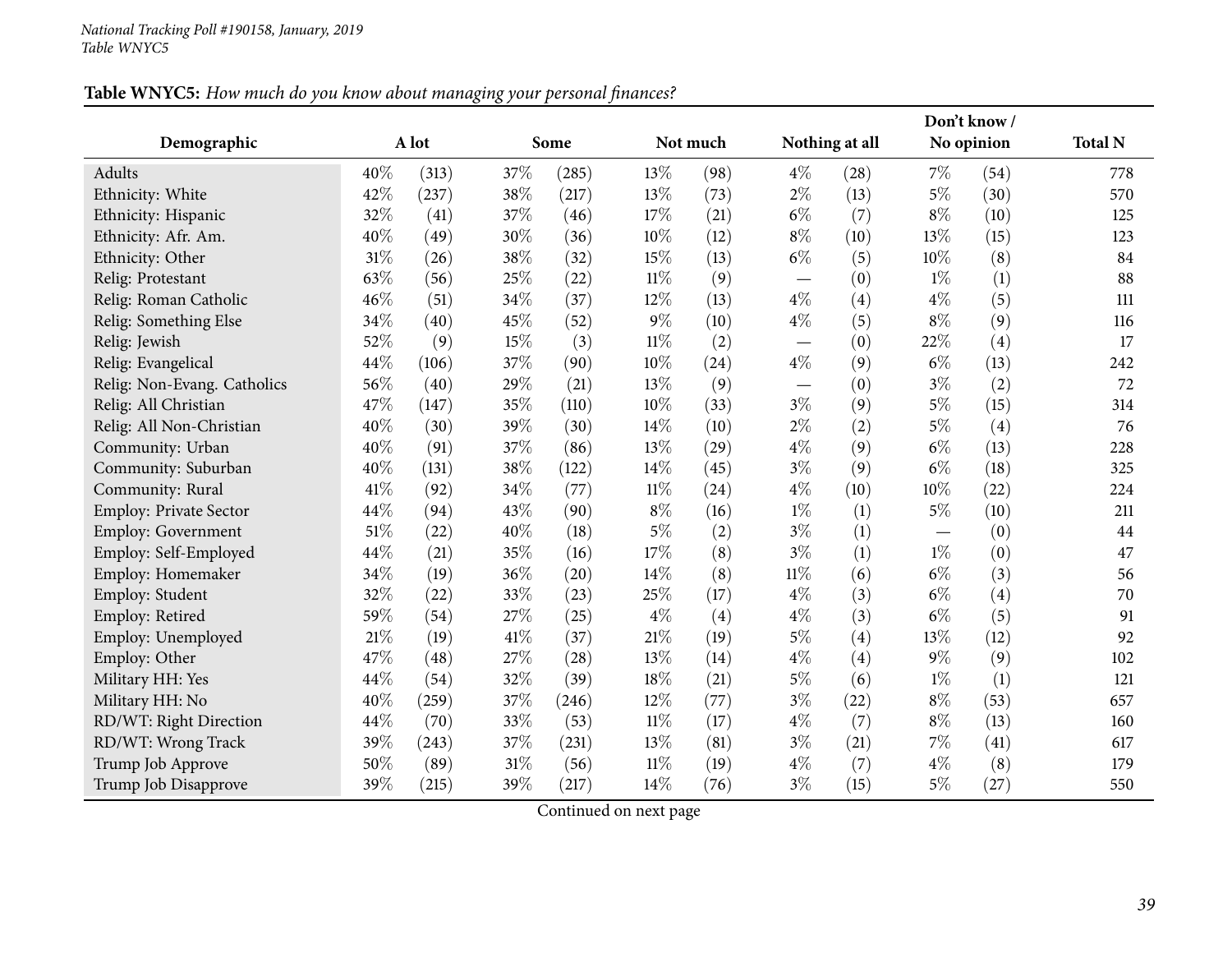|                                      |     |       |     |       |        |          |        |                |        | Don't know/ |                |
|--------------------------------------|-----|-------|-----|-------|--------|----------|--------|----------------|--------|-------------|----------------|
| Demographic                          |     | A lot |     | Some  |        | Not much |        | Nothing at all |        | No opinion  | <b>Total N</b> |
| <b>Adults</b>                        | 40% | (313) | 37% | (285) | 13%    | (98)     | $4\%$  | (28)           | $7\%$  | (54)        | 778            |
| Trump Job Strongly Approve           | 64% | (54)  | 20% | (16)  | $7\%$  | (6)      | $6\%$  | (5)            | $3\%$  | (2)         | 84             |
| Trump Job Somewhat Approve           | 37% | (36)  | 42% | (40)  | 14%    | (13)     | $2\%$  | (2)            | $6\%$  | (5)         | 95             |
| Trump Job Somewhat Disapprove        | 31% | (27)  | 38% | (33)  | 22%    | (19)     | $5\%$  | (5)            | $3\%$  | (3)         | 87             |
| Trump Job Strongly Disapprove        | 40% | (187) | 40% | (184) | 12%    | (57)     | $2\%$  | (10)           | $5\%$  | (24)        | 463            |
| #1 Issue: Economy                    | 43% | (89)  | 40% | (83)  | 10%    | (21)     | $1\%$  | (3)            | $6\%$  | (12)        | 208            |
| #1 Issue: Security                   | 46% | (45)  | 32% | (31)  | 14%    | (14)     | $2\%$  | (2)            | $6\%$  | (6)         | 98             |
| #1 Issue: Health Care                | 36% | (46)  | 38% | (48)  | $11\%$ | (14)     | $11\%$ | (14)           | $5\%$  | (6)         | 128            |
| #1 Issue: Medicare / Social Security | 60% | (46)  | 25% | (19)  | $7\%$  | (5)      | $3\%$  | (2)            | $5\%$  | (4)         | 77             |
| #1 Issue: Women's Issues             | 25% | (21)  | 51% | (42)  | 15%    | (13)     | $2\%$  | (2)            | $7\%$  | (6)         | 83             |
| #1 Issue: Education                  | 37% | (23)  | 35% | (22)  | $18\%$ | (11)     | $3\%$  | (2)            | $7\%$  | (4)         | 62             |
| #1 Issue: Energy                     | 28% | (16)  | 43% | (25)  | 22%    | (12)     | $2\%$  | (1)            | $5\%$  | (3)         | 57             |
| #1 Issue: Other                      | 43% | (28)  | 21% | (13)  | 14\%   | (9)      | $3\%$  | (2)            | 19%    | (12)        | 64             |
| 2018 House Vote: Democrat            | 45% | (155) | 39% | (135) | $11\%$ | (38)     | $3\%$  | (9)            | $2\%$  | (9)         | 346            |
| 2018 House Vote: Republican          | 56% | (66)  | 27% | (32)  | $11\%$ | (13)     | $3\%$  | (3)            | $4\%$  | (4)         | 119            |
| 2018 House Vote: Someone else        | 45% | (23)  | 29% | (15)  | $5\%$  | (3)      | $2\%$  | (1)            | 18%    | (9)         | 50             |
| 2018 House Vote: Didnt Vote          | 26% | (69)  | 39% | (102) | 17%    | (44)     | $6\%$  | (15)           | 12%    | (32)        | 261            |
| 2016 Vote: Hillary Clinton           | 48% | (148) | 38% | (118) | $9\%$  | (29)     | $1\%$  | (4)            | $4\%$  | (12)        | 311            |
| 2016 Vote: Donald Trump              | 59% | (61)  | 28% | (28)  | $7\%$  | (7)      | $3\%$  | (3)            | $3\%$  | (3)         | 102            |
| 2016 Vote: Someone else              | 41% | (30)  | 37% | (27)  | 10%    | (7)      | $2\%$  | (2)            | $11\%$ | (8)         | 73             |
| 2016 Vote: Didnt Vote                | 26% | (75)  | 38% | (112) | 19%    | (54)     | 7%     | (19)           | $11\%$ | (31)        | 290            |
| Voted in 2014: Yes                   | 50% | (212) | 34% | (142) | 9%     | (38)     | $2\%$  | (10)           | $5\%$  | (20)        | 422            |
| Voted in 2014: No                    | 29% | (102) | 40% | (143) | 17%    | (60)     | $5\%$  | (18)           | $9\%$  | (33)        | 356            |
| 2012 Vote: Barack Obama              | 49% | (158) | 37% | (120) | $9\%$  | (30)     | $1\%$  | (4)            | $4\%$  | (14)        | 325            |
| 2012 Vote: Mitt Romney               | 56% | (38)  | 28% | (19)  | 10%    | (7)      | $4\%$  | (3)            | $2\%$  | (2)         | 68             |
| 2012 Vote: Other                     | 59% | (21)  | 20% | (7)   | $5\%$  | (2)      | $2\%$  | (1)            | 13%    | (4)         | 35             |
| 2012 Vote: Didn't Vote               | 28% | (96)  | 40% | (139) | 17%    | (58)     | $6\%$  | (20)           | 10%    | (34)        | 347            |
| 4-Region: Northeast                  | 39% | (46)  | 35% | (42)  | 17%    | (20)     | $4\%$  | (5)            | $4\%$  | (5)         | 118            |
| 4-Region: Midwest                    | 43% | (72)  | 35% | (58)  | 13%    | (23)     | $3\%$  | (5)            | $7\%$  | (11)        | 168            |
| 4-Region: South                      | 41% | (117) | 37% | (106) | 10%    | (28)     | $6\%$  | (16)           | $7\%$  | (19)        | 287            |
| 4-Region: West                       | 38% | (78)  | 39% | (79)  | 13%    | (27)     | $1\%$  | (2)            | $9\%$  | (18)        | 205            |

Table WNYC5: How much do you know about managing your personal finances?

 $\overline{a}$ 

 $\overline{\phantom{a}}$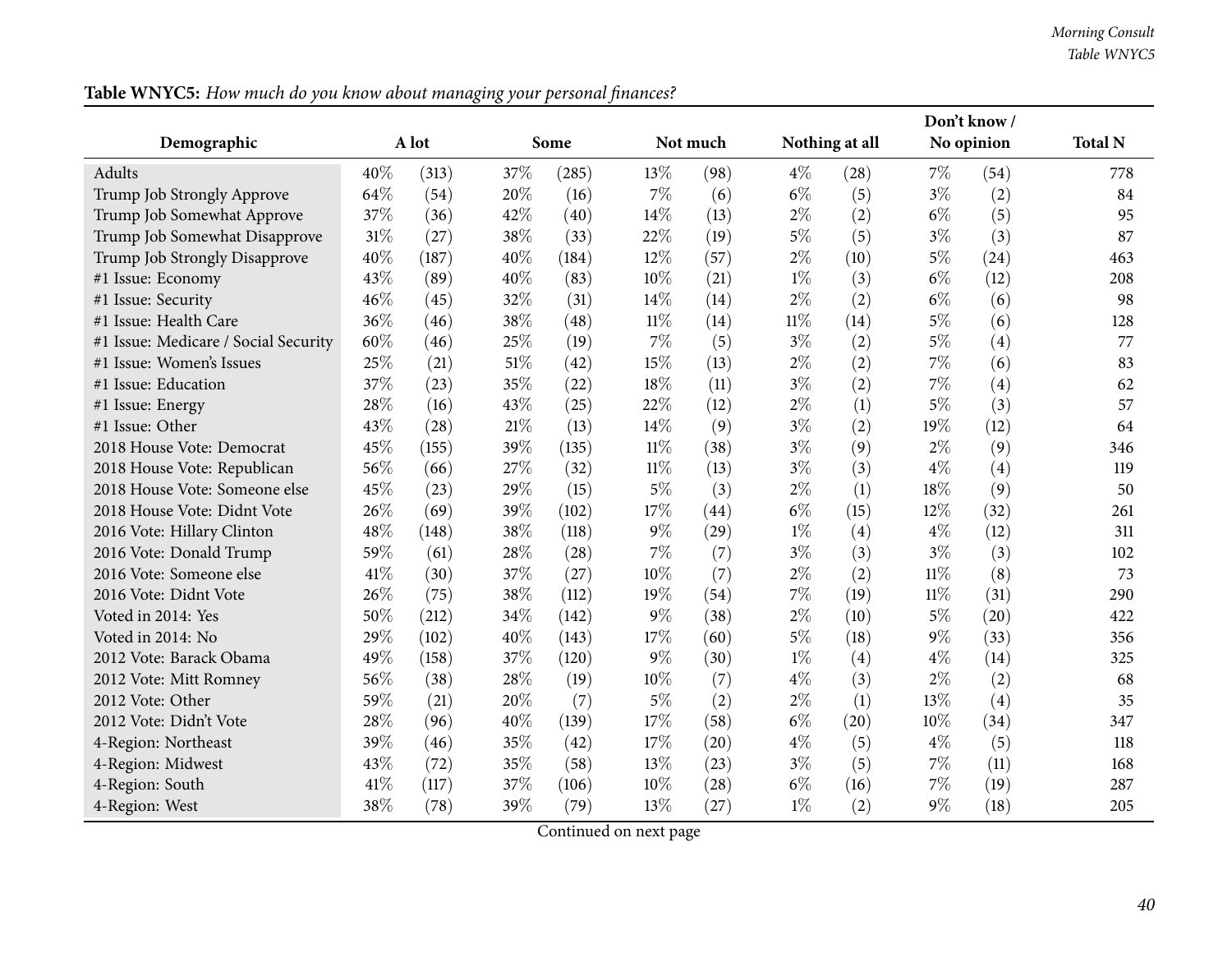|             |        |       |         |       |        |          |       |                |        | Don't know / |                |
|-------------|--------|-------|---------|-------|--------|----------|-------|----------------|--------|--------------|----------------|
| Demographic |        | A lot |         | Some  |        | Not much |       | Nothing at all |        | No opinion   | <b>Total N</b> |
| Adults      | $40\%$ | (313) | 37\%    | 285   | 13%    | $^{'}98$ | $4\%$ | 28             | $7\%$  | '54          | 778            |
| 190148      | 34\%   | (94)  | 39 $\%$ | (106) | $14\%$ | 37       | $3\%$ | (9)            | $10\%$ | (26)         | 273            |
| 190153      | 45\%   | (116) | 35%     | (91)  | $10\%$ | 27       | $4\%$ | (10)           | $6\%$  | (16)         | 261            |
| 190158      | $42\%$ | (103) | 36\%    | (88)  | $14\%$ | (34)     | $3\%$ | (8)            | $5\%$  | (11)         | 244            |

## Table WNYC5: How much do you know about managing your personal finances?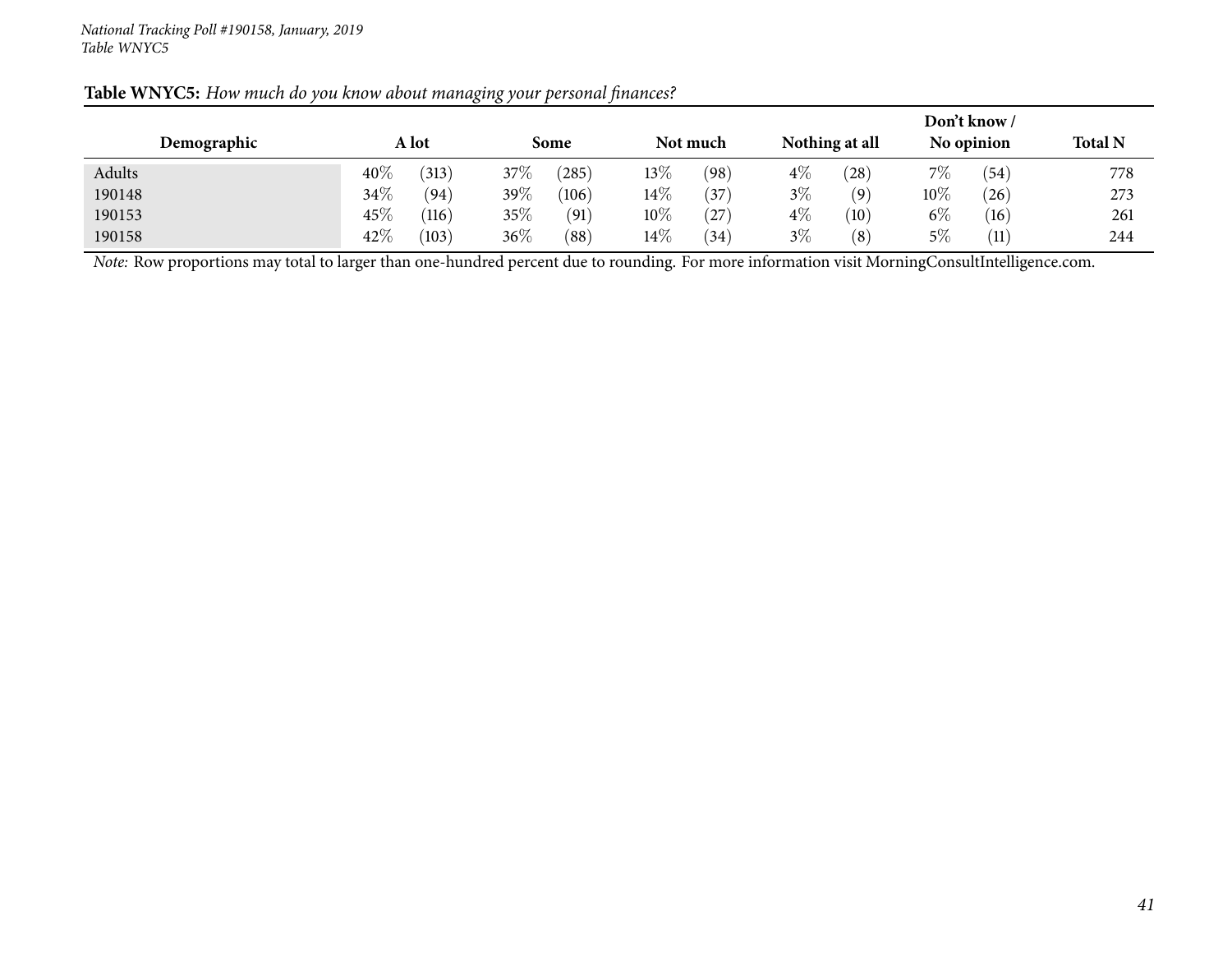|                          |      |            | Don't know / No |                |        |         |                |  |  |
|--------------------------|------|------------|-----------------|----------------|--------|---------|----------------|--|--|
| Demographic              |      | <b>Yes</b> |                 | N <sub>o</sub> |        | opinion | <b>Total N</b> |  |  |
| Adults                   | 71\% | (551)      | 19%             | (144)          | $11\%$ | (83)    | 778            |  |  |
| Gender: Male             | 72\% | (254)      | 16%             | (58)           | $12\%$ | (42)    | 354            |  |  |
| Gender: Female           | 70%  | (296)      | 20%             | (86)           | $10\%$ | (42)    | 424            |  |  |
| Age: 18-29               | 63\% | (184)      | 24\%            | (69)           | $13\%$ | (38)    | 291            |  |  |
| Age: 30-44               | 68\% | (134)      | 18%             | (35)           | $14\%$ | (28)    | 197            |  |  |
| Age: 45-54               | 77%  | (90)       | 18%             | (21)           | $5\%$  | (6)     | 117            |  |  |
| Age: 55-64               | 82%  | (73)       | 12%             | (10)           | $6\%$  | (6)     | 89             |  |  |
| Age: 65+                 | 82%  | (69)       | $11\%$          | (9)            | $7\%$  | (6)     | 83             |  |  |
| Generation Z: 18-21      | 59%  | (77)       | 22%             | (28)           | 20%    | (25)    | 130            |  |  |
| Millennial: Age 22-37    | 69%  | (185)      | $21\%$          | (57)           | 10%    | (25)    | 267            |  |  |
| Generation X: Age 38-53  | 72%  | (136)      | 18%             | (33)           | 10%    | (19)    | 189            |  |  |
| Boomers: Age 54-72       | 80%  | (140)      | 12%             | (22)           | 7%     | (13)    | 175            |  |  |
| PID: Dem (no lean)       | 75%  | (246)      | 17%             | (55)           | $8\%$  | (25)    | 326            |  |  |
| PID: Ind (no lean)       | 67\% | (218)      | 20%             | (67)           | 13%    | (42)    | 327            |  |  |
| PID: Rep (no lean)       | 70%  | (87)       | $17\%$          | (22)           | 13%    | (16)    | 125            |  |  |
| PID/Gender: Dem Men      | 72%  | (111)      | 18%             | (27)           | 10%    | (16)    | 154            |  |  |
| PID/Gender: Dem Women    | 78\% | (135)      | 16%             | (28)           | $5\%$  | (9)     | 172            |  |  |
| PID/Gender: Ind Men      | 71\% | (96)       | $16\%$          | (21)           | $13\%$ | (17)    | 134            |  |  |
| PID/Gender: Ind Women    | 63\% | (122)      | 24\%            | (46)           | 13%    | (25)    | 192            |  |  |
| PID/Gender: Rep Men      | 73\% | (48)       | 14%             | (10)           | $13\%$ | (8)     | 66             |  |  |
| PID/Gender: Rep Women    | 66%  | (39)       | $21\%$          | (12)           | 13%    | (8)     | 59             |  |  |
| Ideo: Liberal (1-3)      | 75%  | (309)      | $17\%$          | (71)           | 7%     | (30)    | 410            |  |  |
| Ideo: Moderate (4)       | 77%  | (92)       | $15\%$          | (18)           | $9\%$  | (10)    | 120            |  |  |
| Ideo: Conservative (5-7) | 65%  | (80)       | 22%             | (28)           | 13\%   | (16)    | 124            |  |  |
| Educ: $<$ College        | 66%  | (369)      | 22\%            | (121)          | 13%    | (73)    | 563            |  |  |
| Educ: Bachelors degree   | 86%  | (112)      | 10%             | (13)           | $4\%$  | (5)     | 130            |  |  |
| Educ: Post-grad          | 83%  | (70)       | $11\%$          | (9)            | $6\%$  | (5)     | 84             |  |  |

**Table WNYC6\_1:** *Please state whether you currently do the following: Check my financial accounts for fraud or unusual activity*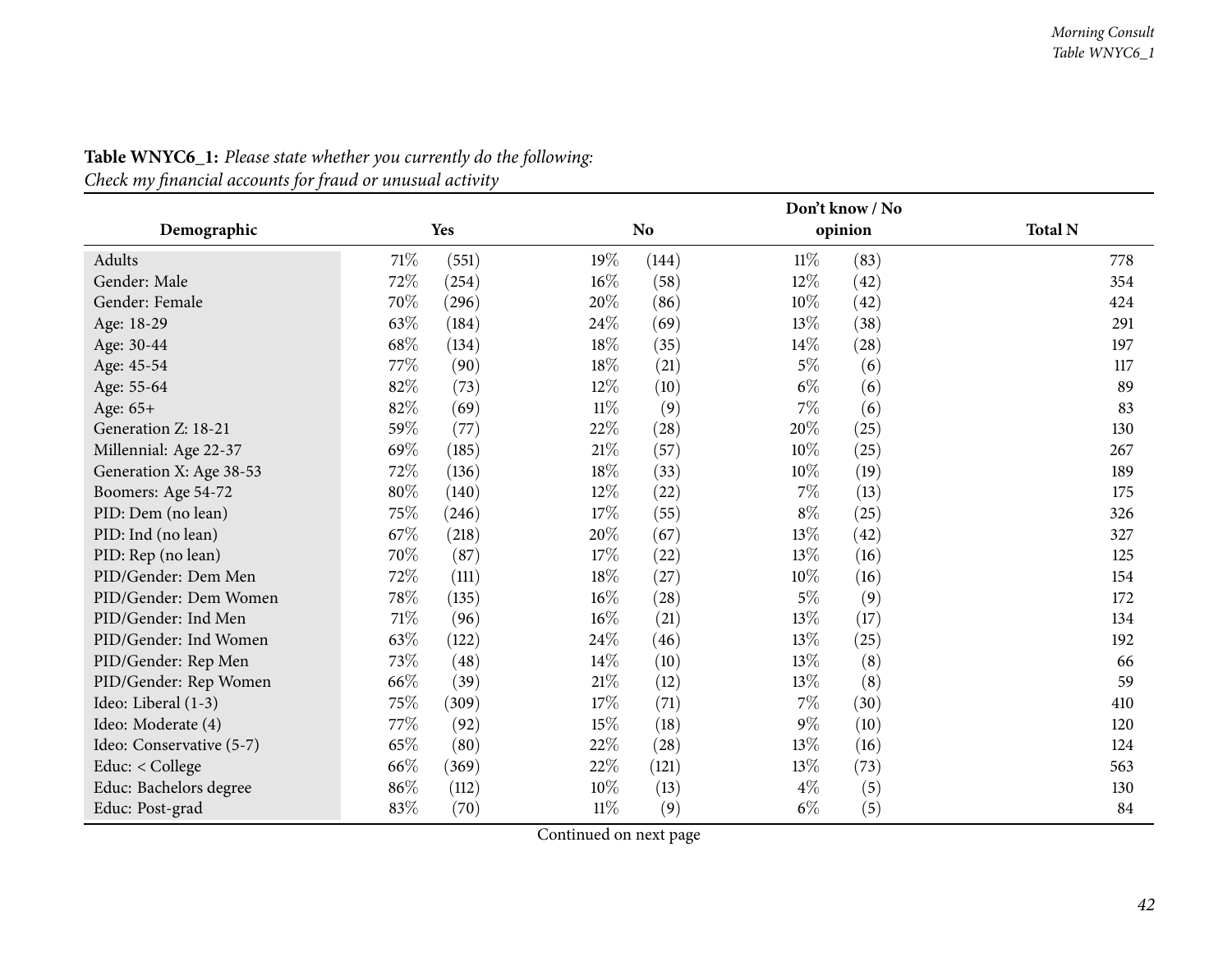## **Table WNYC6\_1:** *Please state whether you currently do the following: Check my financial accounts for fraud or unusual activity*

|                             |        |       | Don't know / No |           |        |         |                |  |  |
|-----------------------------|--------|-------|-----------------|-----------|--------|---------|----------------|--|--|
| Demographic                 |        | Yes   |                 | <b>No</b> |        | opinion | <b>Total N</b> |  |  |
| Adults                      | 71%    | (551) | 19%             | (144)     | $11\%$ | (83)    | 778            |  |  |
| Income: Under 50k           | 67%    | (342) | $21\%$          | (106)     | 12%    | (62)    | 510            |  |  |
| Income: 50k-100k            | 82%    | (154) | 13%             | (24)      | $5\%$  | (9)     | 187            |  |  |
| Income: 100k+               | 67%    | (54)  | 18%             | (14)      | 15%    | (12)    | 80             |  |  |
| Ethnicity: White            | 74%    | (419) | 17%             | (98)      | $9\%$  | (53)    | 570            |  |  |
| Ethnicity: Hispanic         | 61%    | (77)  | 24\%            | (30)      | 15%    | (19)    | 125            |  |  |
| Ethnicity: Afr. Am.         | 59%    | (72)  | 27\%            | (34)      | 14%    | (17)    | 123            |  |  |
| Ethnicity: Other            | 70%    | (59)  | 15%             | (13)      | 15%    | (12)    | 84             |  |  |
| Relig: Protestant           | $88\%$ | (77)  | 10%             | (9)       | $2\%$  | (2)     | 88             |  |  |
| Relig: Roman Catholic       | 74%    | (82)  | 19%             | (21)      | 7%     | (8)     | 111            |  |  |
| Relig: Something Else       | 70%    | (81)  | $16\%$          | (19)      | 13%    | (16)    | 116            |  |  |
| Relig: Jewish               | 63%    | (11)  | 24\%            | (4)       | 13%    | (2)     | 17             |  |  |
| Relig: Evangelical          | 77%    | (185) | 15%             | (35)      | $9\%$  | (21)    | 242            |  |  |
| Relig: Non-Evang. Catholics | $77\%$ | (55)  | 18%             | (13)      | $5\%$  | (4)     | 72             |  |  |
| Relig: All Christian        | 77%    | (241) | 15%             | (48)      | $8\%$  | (25)    | 314            |  |  |
| Relig: All Non-Christian    | 66%    | (50)  | 22%             | (17)      | 12%    | (9)     | 76             |  |  |
| Community: Urban            | 70%    | (160) | 22%             | (51)      | $8\%$  | (18)    | 228            |  |  |
| Community: Suburban         | 74%    | (239) | 16%             | (53)      | 10%    | (33)    | 325            |  |  |
| Community: Rural            | 68%    | (152) | 18%             | (40)      | 14%    | (32)    | 224            |  |  |
| Employ: Private Sector      | 82%    | (173) | 12%             | (26)      | $5\%$  | (12)    | 211            |  |  |
| Employ: Government          | 80%    | (35)  | $11\%$          | (5)       | 9%     | (4)     | 44             |  |  |
| Employ: Self-Employed       | 84%    | (40)  | $12\%$          | (6)       | $4\%$  | (2)     | 47             |  |  |
| Employ: Homemaker           | 70%    | (39)  | 21%             | (12)      | $9\%$  | (5)     | 56             |  |  |
| Employ: Student             | 62%    | (43)  | 25\%            | (17)      | 13%    | (9)     | 70             |  |  |
| Employ: Retired             | 72%    | (65)  | $22\%$          | (20)      | $6\%$  | (6)     | 91             |  |  |
| Employ: Unemployed          | 54%    | (50)  | $31\%$          | (29)      | 15%    | (14)    | 92             |  |  |
| Employ: Other               | 67%    | (68)  | 15%             | (15)      | 18%    | (19)    | 102            |  |  |
| Military HH: Yes            | 76%    | (92)  | 17%             | (20)      | 7%     | (8)     | 121            |  |  |
| Military HH: No             | 70%    | (458) | 19%             | (124)     | $11\%$ | (75)    | 657            |  |  |
| RD/WT: Right Direction      | 66%    | (106) | 19%             | (31)      | 15%    | (23)    | 160            |  |  |
| RD/WT: Wrong Track          | 72%    | (445) | 18%             | (113)     | 10%    | (60)    | 617            |  |  |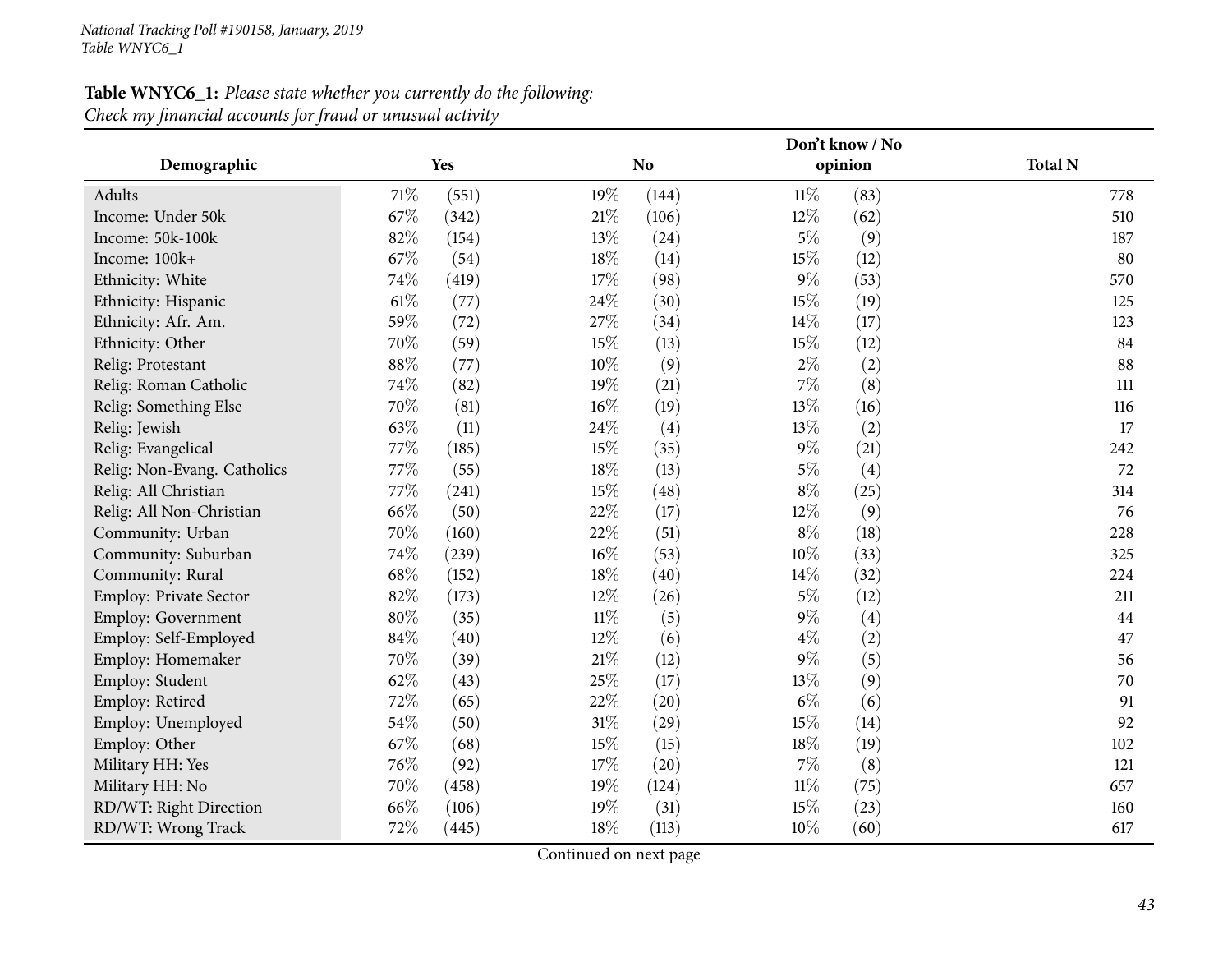#### *Morning Consult Table WNYC6\_1*

|                                      |        | Don't know / No |        |                |        |         |                |  |
|--------------------------------------|--------|-----------------|--------|----------------|--------|---------|----------------|--|
| Demographic                          |        | Yes             |        | N <sub>o</sub> |        | opinion | <b>Total N</b> |  |
| Adults                               | 71\%   | (551)           | $19\%$ | (144)          | $11\%$ | (83)    | 778            |  |
| Trump Job Approve                    | 72%    | (128)           | 19%    | (34)           | $9\%$  | (16)    | 179            |  |
| Trump Job Disapprove                 | 73%    | (404)           | 18%    | (100)          | $8\%$  | (46)    | 550            |  |
| Trump Job Strongly Approve           | 75%    | (63)            | 17%    | (14)           | $8\%$  | (7)     | 84             |  |
| Trump Job Somewhat Approve           | 68%    | (65)            | 21%    | (20)           | 10%    | (10)    | 95             |  |
| Trump Job Somewhat Disapprove        | 74%    | (64)            | 21%    | (18)           | $5\%$  | (4)     | 87             |  |
| Trump Job Strongly Disapprove        | 73%    | (339)           | 18%    | (82)           | $9\%$  | (41)    | 463            |  |
| #1 Issue: Economy                    | 70%    | (145)           | 20%    | (42)           | 10%    | (21)    | 208            |  |
| #1 Issue: Security                   | 69%    | (68)            | 20%    | (20)           | $11\%$ | (11)    | 98             |  |
| #1 Issue: Health Care                | 75%    | (95)            | 18%    | (23)           | $8\%$  | (10)    | 128            |  |
| #1 Issue: Medicare / Social Security | 76%    | (59)            | 12%    | (10)           | $11\%$ | (9)     | 77             |  |
| #1 Issue: Women's Issues             | 69%    | (57)            | 17%    | (14)           | 14\%   | (12)    | 83             |  |
| #1 Issue: Education                  | 79%    | (49)            | 13%    | (8)            | $8\%$  | (5)     | 62             |  |
| #1 Issue: Energy                     | 70%    | (40)            | 25%    | (14)           | $6\%$  | (3)     | 57             |  |
| #1 Issue: Other                      | 59%    | (38)            | 20%    | (13)           | 20%    | (13)    | 64             |  |
| 2018 House Vote: Democrat            | 77%    | (267)           | $16\%$ | (56)           | $6\%$  | (22)    | 346            |  |
| 2018 House Vote: Republican          | 76%    | (90)            | 16%    | (19)           | $8\%$  | (9)     | 119            |  |
| 2018 House Vote: Someone else        | 63%    | (32)            | 19%    | (10)           | 17%    | (9)     | 50             |  |
| 2018 House Vote: Didnt Vote          | 62%    | (161)           | 22\%   | (57)           | $16\%$ | (43)    | 261            |  |
| 2016 Vote: Hillary Clinton           | 79%    | (244)           | 16%    | (51)           | $5\%$  | (16)    | 311            |  |
| 2016 Vote: Donald Trump              | 78%    | (80)            | 13%    | (14)           | $9\%$  | (9)     | 102            |  |
| 2016 Vote: Someone else              | 75%    | (55)            | 15%    | (11)           | $11\%$ | (8)     | 73             |  |
| 2016 Vote: Didnt Vote                | 59%    | (172)           | 23%    | (67)           | 18%    | (51)    | 290            |  |
| Voted in 2014: Yes                   | 79%    | (333)           | 15%    | (62)           | $6\%$  | (26)    | 422            |  |
| Voted in 2014: No                    | $61\%$ | (218)           | 23%    | (82)           | 16%    | (57)    | 356            |  |
| 2012 Vote: Barack Obama              | 79%    | (256)           | 14\%   | (46)           | $7\%$  | (23)    | 325            |  |
| 2012 Vote: Mitt Romney               | $80\%$ | (55)            | 12%    | (8)            | $8\%$  | (5)     | 68             |  |
| 2012 Vote: Other                     | 75%    | (26)            | 23%    | (8)            | $2\%$  | (1)     | 35             |  |
| 2012 Vote: Didn't Vote               | 61\%   | (212)           | 23%    | (81)           | $16\%$ | (54)    | 347            |  |

## **Table WNYC6\_1:** *Please state whether you currently do the following: Check my financial accounts for fraud or unusual activity*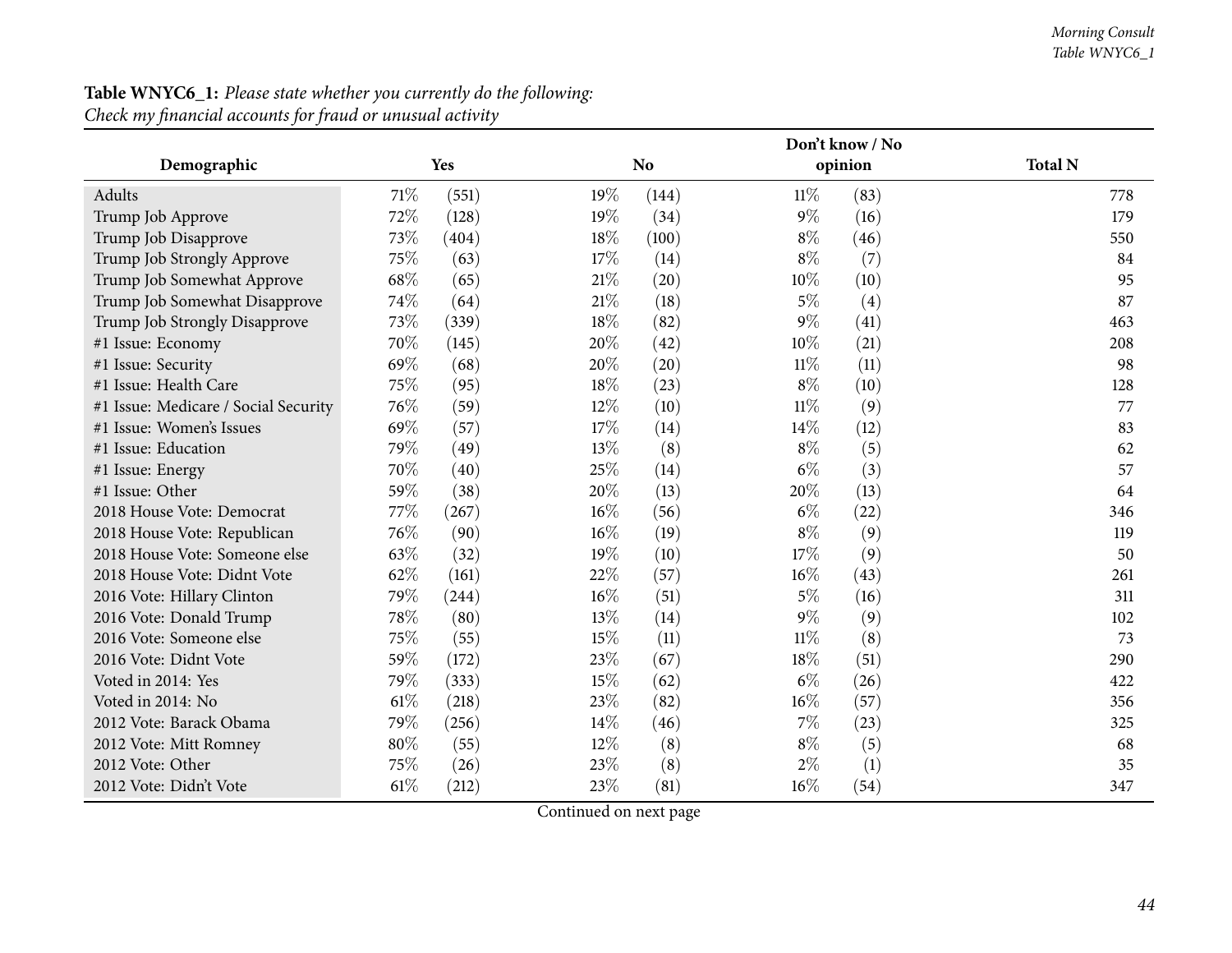|                     |                         | Don't know / No |                |                |  |  |  |  |  |
|---------------------|-------------------------|-----------------|----------------|----------------|--|--|--|--|--|
| Demographic         | <b>Yes</b>              | No              | opinion        | <b>Total N</b> |  |  |  |  |  |
| Adults              | 71\%<br>(551)           | 19%<br>(144)    | $11\%$<br>(83) | 778            |  |  |  |  |  |
| 4-Region: Northeast | 76\%<br>(89)            | 18%<br>(21)     | $6\%$<br>(8)   | 118            |  |  |  |  |  |
| 4-Region: Midwest   | 71\%<br>(119)           | 17\%<br>(29)    | $12\%$<br>(19) | 168            |  |  |  |  |  |
| 4-Region: South     | 69%<br>(198)            | 18%<br>(52)     | $13\%$<br>(37) | 287            |  |  |  |  |  |
| 4-Region: West      | 70%<br>(144)            | 20%<br>(41)     | $9\%$<br>(19)  | 205            |  |  |  |  |  |
| 190148              | 65\%<br>(177)           | 21%<br>(58)     | $14\%$<br>(38) | 273            |  |  |  |  |  |
| 190153              | 72\%<br>(187)           | $18\%$<br>(48)  | $10\%$<br>(26) | 261            |  |  |  |  |  |
| 190158              | 76\%<br>$^{\prime}187)$ | $16\%$<br>(38)  | $8\%$<br>(19)  | 244            |  |  |  |  |  |

#### **Table WNYC6\_1:** *Please state whether you currently do the following: Check my financial accounts for fraud or unusual activity*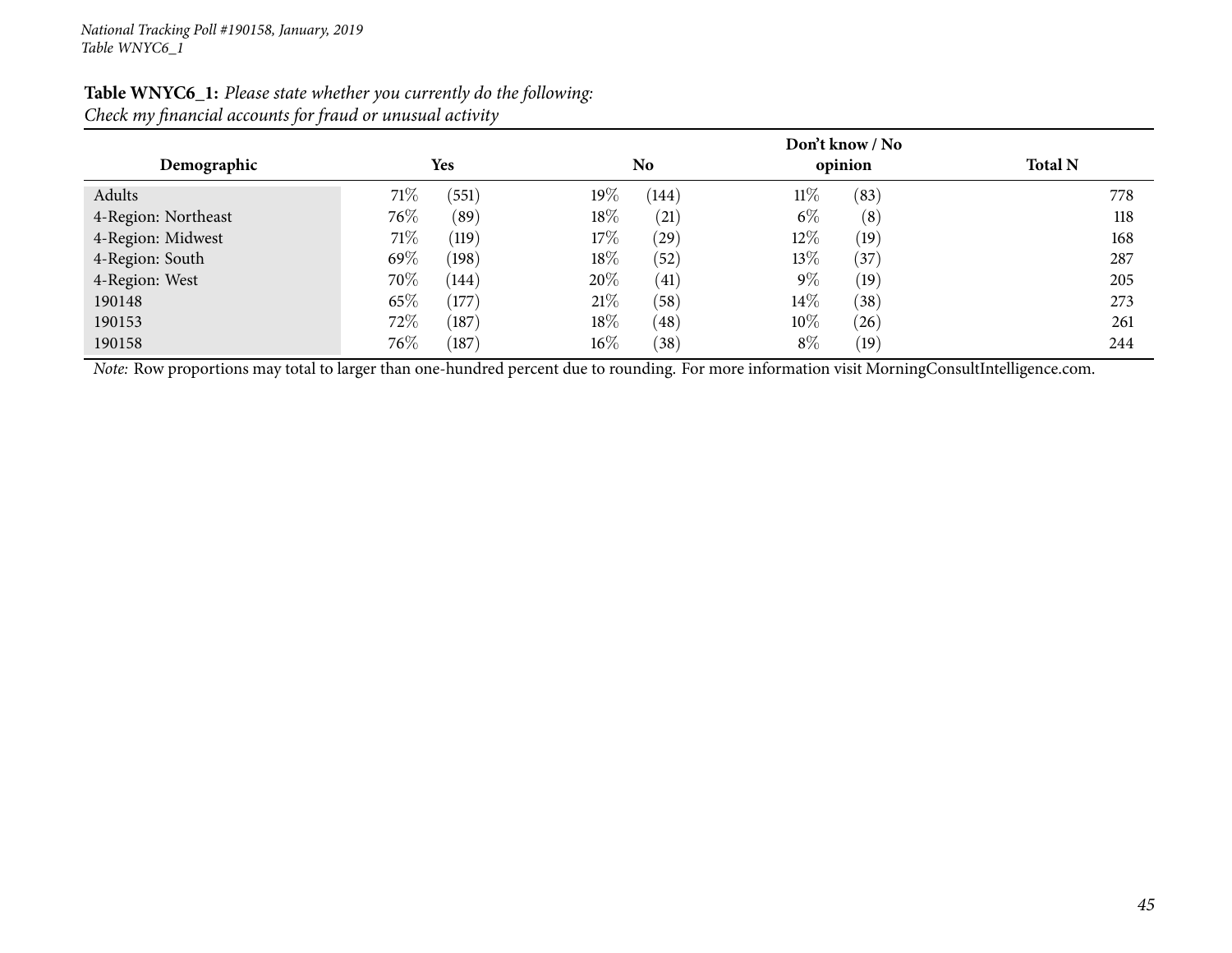|                          |        |            | Don't know / No |                |        |         |                |  |  |
|--------------------------|--------|------------|-----------------|----------------|--------|---------|----------------|--|--|
| Demographic              |        | <b>Yes</b> |                 | N <sub>o</sub> |        | opinion | <b>Total N</b> |  |  |
| Adults                   | 44\%   | (341)      | 44\%            | (341)          | $12\%$ | (96)    | 778            |  |  |
| Gender: Male             | 43%    | (153)      | 43%             | (151)          | 14\%   | (50)    | 354            |  |  |
| Gender: Female           | 44%    | (188)      | 45%             | (190)          | $11\%$ | (46)    | 424            |  |  |
| Age: 18-29               | 44%    | (129)      | 43%             | (125)          | $12\%$ | (36)    | 291            |  |  |
| Age: 30-44               | 40%    | (79)       | 46%             | (91)           | $14\%$ | (27)    | 197            |  |  |
| Age: 45-54               | 58\%   | (67)       | 33%             | (39)           | $9\%$  | (10)    | 117            |  |  |
| Age: 55-64               | 43%    | (38)       | 45%             | (40)           | 12%    | (11)    | 89             |  |  |
| Age: 65+                 | 33%    | (28)       | 54%             | (45)           | 13\%   | (11)    | 83             |  |  |
| Generation Z: 18-21      | 43%    | (56)       | 39%             | (51)           | 18%    | (24)    | 130            |  |  |
| Millennial: Age 22-37    | 45%    | (121)      | 45%             | (120)          | 10%    | (27)    | 267            |  |  |
| Generation X: Age 38-53  | 46%    | (86)       | 43%             | (81)           | 12%    | (22)    | 189            |  |  |
| Boomers: Age 54-72       | 41\%   | (72)       | 48%             | (83)           | $11\%$ | (20)    | 175            |  |  |
| PID: Dem (no lean)       | 44%    | (143)      | 48%             | (155)          | $9\%$  | (28)    | 326            |  |  |
| PID: Ind (no lean)       | 42%    | (138)      | 42%             | (138)          | $16\%$ | (51)    | 327            |  |  |
| PID: Rep (no lean)       | 49%    | (61)       | 39%             | (48)           | 13\%   | (16)    | 125            |  |  |
| PID/Gender: Dem Men      | 45%    | (70)       | 43%             | (66)           | $12\%$ | (19)    | 154            |  |  |
| PID/Gender: Dem Women    | 42%    | (73)       | 52%             | (89)           | $6\%$  | (10)    | 172            |  |  |
| PID/Gender: Ind Men      | $41\%$ | (55)       | 42%             | (56)           | 17%    | (23)    | 134            |  |  |
| PID/Gender: Ind Women    | 43%    | (82)       | 43%             | (82)           | 15%    | (28)    | 192            |  |  |
| PID/Gender: Rep Men      | 44%    | (29)       | 44%             | (29)           | $12\%$ | (8)     | 66             |  |  |
| PID/Gender: Rep Women    | 54%    | (32)       | 33%             | (19)           | 13%    | (8)     | 59             |  |  |
| Ideo: Liberal (1-3)      | 45%    | (184)      | 45%             | (186)          | $10\%$ | (40)    | 410            |  |  |
| Ideo: Moderate (4)       | 49%    | (59)       | 44%             | (53)           | $7\%$  | (8)     | 120            |  |  |
| Ideo: Conservative (5-7) | 42%    | (52)       | 44%             | (54)           | 15%    | (18)    | 124            |  |  |
| Educ: < College          | 40%    | (228)      | 46%             | (259)          | 14%    | (76)    | 563            |  |  |
| Educ: Bachelors degree   | 48%    | (63)       | 44\%            | (57)           | $8\%$  | (10)    | 130            |  |  |
| Educ: Post-grad          | 59%    | (50)       | 30%             | (25)           | $11\%$ | (9)     | 84             |  |  |

## **Table WNYC6\_2:** *Please state whether you currently do the following:*

*Save for <sup>a</sup> vacation*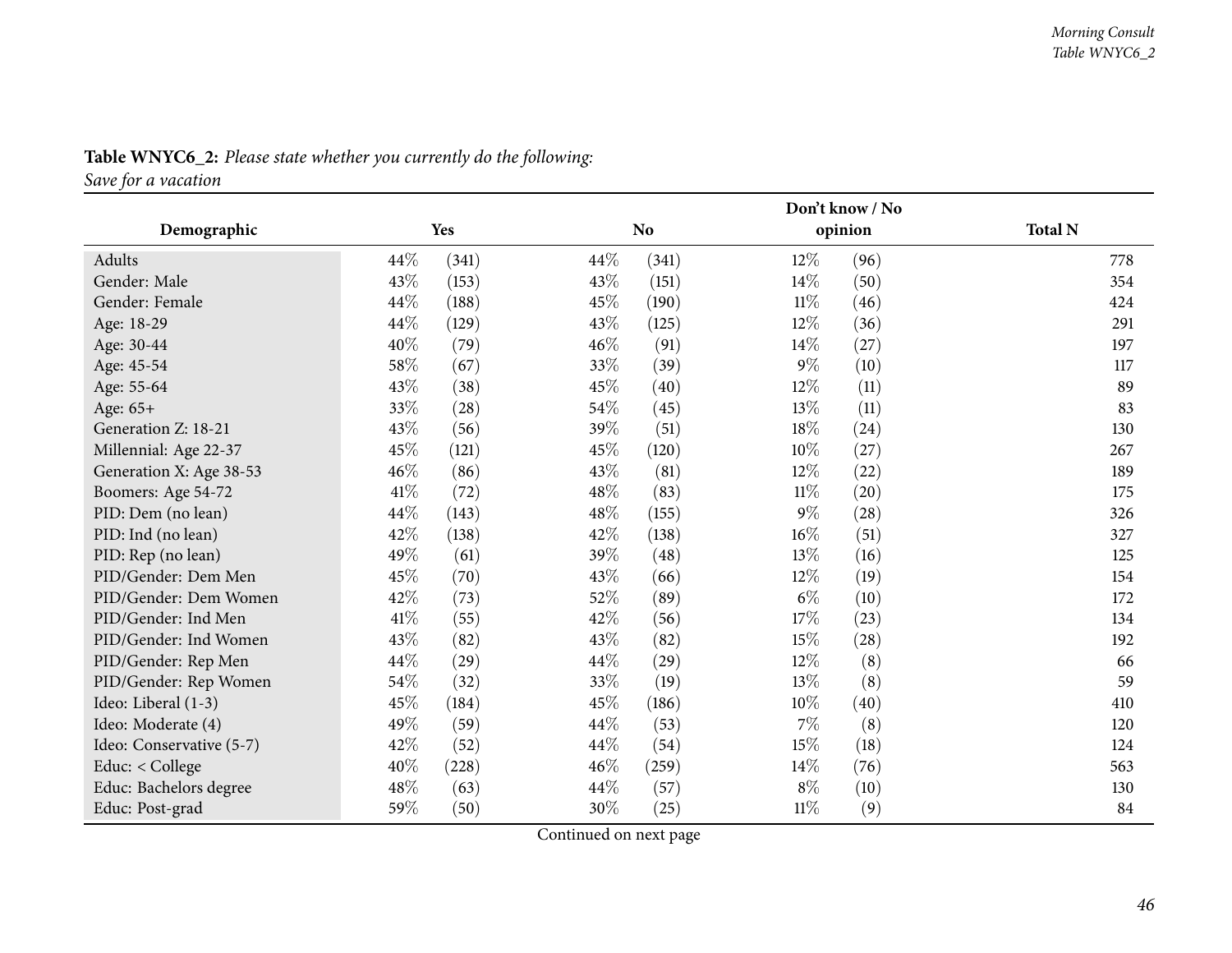#### **Table WNYC6\_2:** *Please state whether you currently do the following: Save for <sup>a</sup> vacation*

**Demographic Yes NoDon't know / Noopinion Total <sup>N</sup>**Adultss  $44\%$   $(341)$  $(341)$   $12\%$   $(96)$   $778$ 510 Income: Under 50kk  $37\%$  (189)  $49\%$  (249)  $14\%$  (73)  $510$ Income: 50k-100kk 57% (107) 37% (70) 5% (9) 187 Income: 100k+<br>Ethnicity: White  $+$  56% (45) 28% (22) 17% (13) 80 Ethnicity: White  $45\%$   $(257)$   $45\%$   $(255)$   $10\%$   $(58)$   $(58)$ 125 Ethnicity: Hispanic  $42\%$   $(53)$   $40\%$   $(50)$   $18\%$   $(23)$   $125$ Ethnicity: Afr. Am.  $38\%$  (47)  $45\%$  (55)  $17\%$  (21)  $123$ Ethnicity: Other  $44\%$   $(37)$   $36\%$   $(30)$   $20\%$   $(17)$   $84$ 88 Relig: Protestant  $46\%$   $(40)$   $49\%$   $(43)$   $5\%$   $(5)$   $(5)$   $88$ Relig: Roman Catholic  $49\%$   $(55)$   $41\%$   $(45)$   $10\%$   $(11)$   $(11)$ Relig: Something Else  $37\%$   $(43)$   $51\%$   $(59)$   $12\%$   $(14)$   $(14)$ 17 Relig: Jewish<br>Relig: Evangelical h  $58\%$  (10)  $20\%$  (3)  $22\%$  (4) 17 Relig: Evangelical  $43\%$   $(103)$   $48\%$   $(115)$   $10\%$   $(24)$   $242$ Relig: Non-Evang. Catholics 48% (34) 44% (31) 9% (6) 72<br>
Relig: All Christian 44% (138) 47% (147) 9% (30) 314 Relig: All Christiann  $44\%$  (138)  $47\%$  (147)  $9\%$  (30)  $314$ Relig: All Non-Christian**n**  $48\%$  (36)  $40\%$  (30)  $13\%$  (10) 76 Community: Urbann 39% (89)  $51\%$  (117)  $10\%$  (23) 228 Community: Suburbann 48% (156)  $42\%$  (136)  $10\%$  (32)  $325$ Community: Rural  $43\%$   $(96)$   $39\%$   $(88)$   $18\%$   $(40)$   $224$ 211 Employ: Private Sector 54% (113) 37% (79) 9% (19) 211<br>
Employ: Government 58% (25) 28% (12) 5% (6) 44 Employ: Government 58% (25) 28% (12) 15% (6)<br>
Employ: Self-Employed 49% (23) 45% (21) 5% (3) 47 Employ: Self-Employedd  $49\%$  (23)  $45\%$  (21)  $5\%$  (3)  $47$ Employ: Homemaker 52% (29)  $41\%$  (23)  $7\%$  (4) 56 70 Employ: Student  $36\%$   $(25)$   $52\%$   $(36)$   $13\%$   $(9)$   $(9)$  70 91 Employ: Retiredd 34% (31)  $57\%$  (52)  $9\%$  (8) 91 Employ: Unemployedd  $39\%$   $(36)$   $46\%$   $(43)$   $15\%$   $(14)$  92 Employ: Other 37% (38) 42% (43)  $20\%$  (21)  $102$ Military HH: Yes 51<sup>%</sup> (62) 38% (47)  $10\%$  (12) 21 Military HH: No**0 42%** (279) **45%** (294) **13%** (83) **657** RD/WT: Right Directionn 46% (73)  $40\%$  (65)  $14\%$  (22)  $160$ RD/WT: Wrong Trackk 43% (268) 45% (276)  $12\%$  (73) 617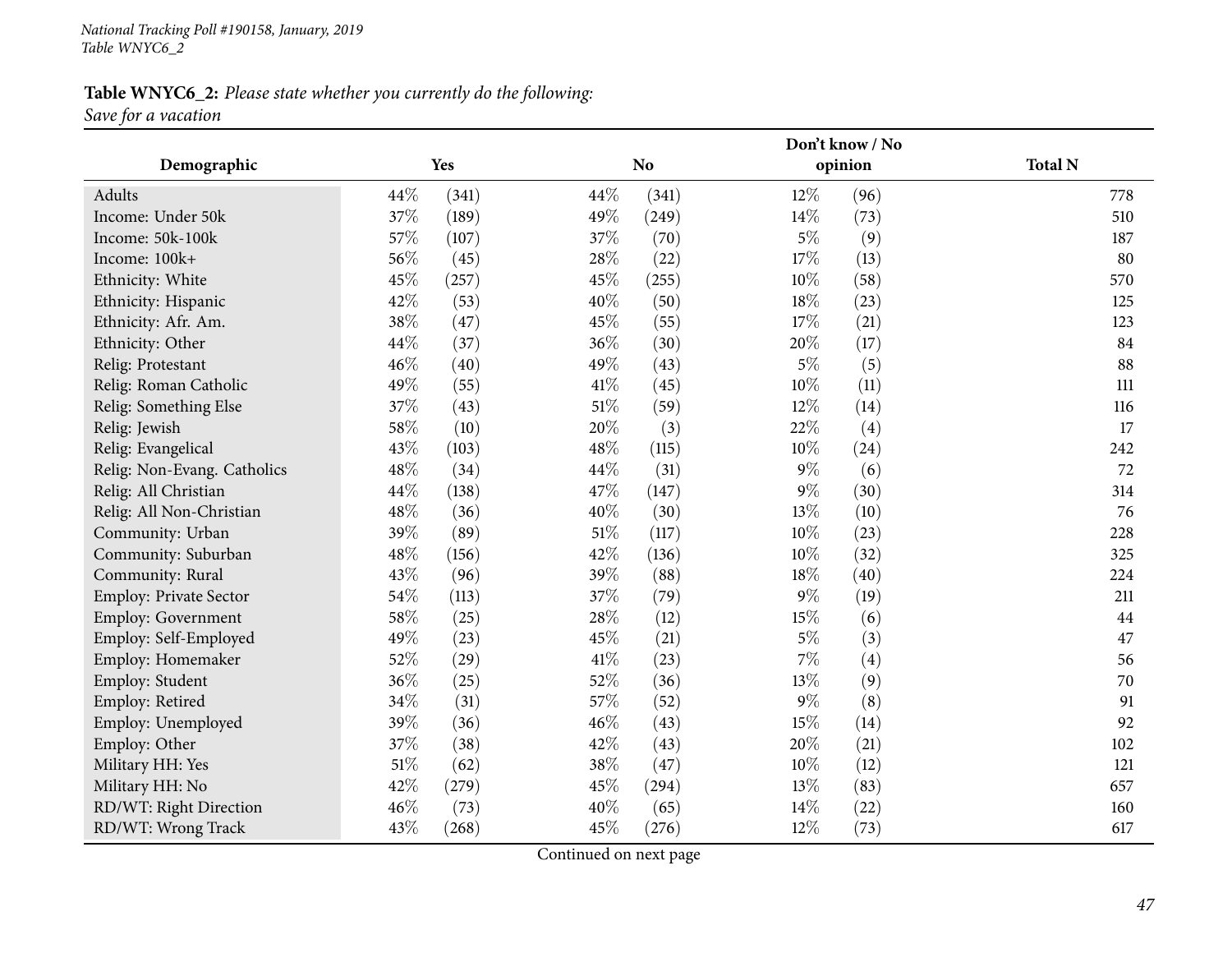#### *Morning Consult Table WNYC6\_2*

# **Table WNYC6\_2:** *Please state whether you currently do the following:*

*Save for <sup>a</sup> vacation*

|                                      |        |       |      | Don't know / No |        |         |                |  |  |  |
|--------------------------------------|--------|-------|------|-----------------|--------|---------|----------------|--|--|--|
| Demographic                          |        | Yes   |      | <b>No</b>       |        | opinion | <b>Total N</b> |  |  |  |
| Adults                               | 44%    | (341) | 44%  | (341)           | $12\%$ | (96)    | 778            |  |  |  |
| Trump Job Approve                    | 48%    | (85)  | 43%  | (76)            | $10\%$ | (18)    | 179            |  |  |  |
| Trump Job Disapprove                 | 44%    | (239) | 46%  | (254)           | $10\%$ | (56)    | 550            |  |  |  |
| Trump Job Strongly Approve           | 53%    | (44)  | 41\% | (34)            | $6\%$  | (5)     | 84             |  |  |  |
| Trump Job Somewhat Approve           | 43%    | (41)  | 44%  | (42)            | 13%    | (13)    | 95             |  |  |  |
| Trump Job Somewhat Disapprove        | 51%    | (44)  | 43%  | (38)            | $5\%$  | (5)     | 87             |  |  |  |
| Trump Job Strongly Disapprove        | 42%    | (195) | 47%  | (216)           | $11\%$ | (51)    | 463            |  |  |  |
| #1 Issue: Economy                    | 44%    | (92)  | 46%  | (97)            | $9\%$  | (19)    | 208            |  |  |  |
| #1 Issue: Security                   | 44%    | (44)  | 41\% | (40)            | 15%    | (14)    | 98             |  |  |  |
| #1 Issue: Health Care                | 40%    | (52)  | 50%  | (64)            | 10%    | (12)    | 128            |  |  |  |
| #1 Issue: Medicare / Social Security | 41\%   | (32)  | 48%  | (37)            | $11\%$ | (9)     | 77             |  |  |  |
| #1 Issue: Women's Issues             | 43%    | (36)  | 46%  | (38)            | $11\%$ | (9)     | 83             |  |  |  |
| #1 Issue: Education                  | 50%    | (31)  | 37%  | (23)            | 13%    | (8)     | 62             |  |  |  |
| #1 Issue: Energy                     | 50%    | (29)  | 38%  | (22)            | $12\%$ | (7)     | 57             |  |  |  |
| #1 Issue: Other                      | 41\%   | (26)  | 32%  | (20)            | 26%    | (17)    | 64             |  |  |  |
| 2018 House Vote: Democrat            | 47%    | (163) | 45%  | (156)           | $8\%$  | (27)    | 346            |  |  |  |
| 2018 House Vote: Republican          | $51\%$ | (61)  | 41\% | (49)            | $8\%$  | (9)     | 119            |  |  |  |
| 2018 House Vote: Someone else        | 30%    | (15)  | 52%  | (26)            | $19\%$ | (9)     | 50             |  |  |  |
| 2018 House Vote: Didnt Vote          | 39%    | (101) | 42%  | (110)           | 19%    | (50)    | 261            |  |  |  |
| 2016 Vote: Hillary Clinton           | 48%    | (148) | 46%  | (144)           | $6\%$  | (19)    | 311            |  |  |  |
| 2016 Vote: Donald Trump              | 48%    | (49)  | 47%  | (48)            | $4\%$  | (4)     | 102            |  |  |  |
| 2016 Vote: Someone else              | 35%    | (26)  | 39%  | (28)            | 26%    | (19)    | 73             |  |  |  |
| 2016 Vote: Didnt Vote                | 40%    | (116) | 42%  | (121)           | 18%    | (53)    | 290            |  |  |  |
| Voted in 2014: Yes                   | 49%    | (206) | 43%  | (182)           | $8\%$  | (34)    | 422            |  |  |  |
| Voted in 2014: No                    | 38%    | (135) | 45%  | (159)           | 17%    | (61)    | 356            |  |  |  |
| 2012 Vote: Barack Obama              | 49%    | (158) | 42%  | (137)           | $9\%$  | (30)    | 325            |  |  |  |
| 2012 Vote: Mitt Romney               | 56%    | (38)  | 36%  | (25)            | $8\%$  | (6)     | 68             |  |  |  |
| 2012 Vote: Other                     | 19%    | (7)   | 67%  | (24)            | 13%    | (5)     | 35             |  |  |  |
| 2012 Vote: Didn't Vote               | 39%    | (137) | 45%  | (155)           | 16%    | (55)    | 347            |  |  |  |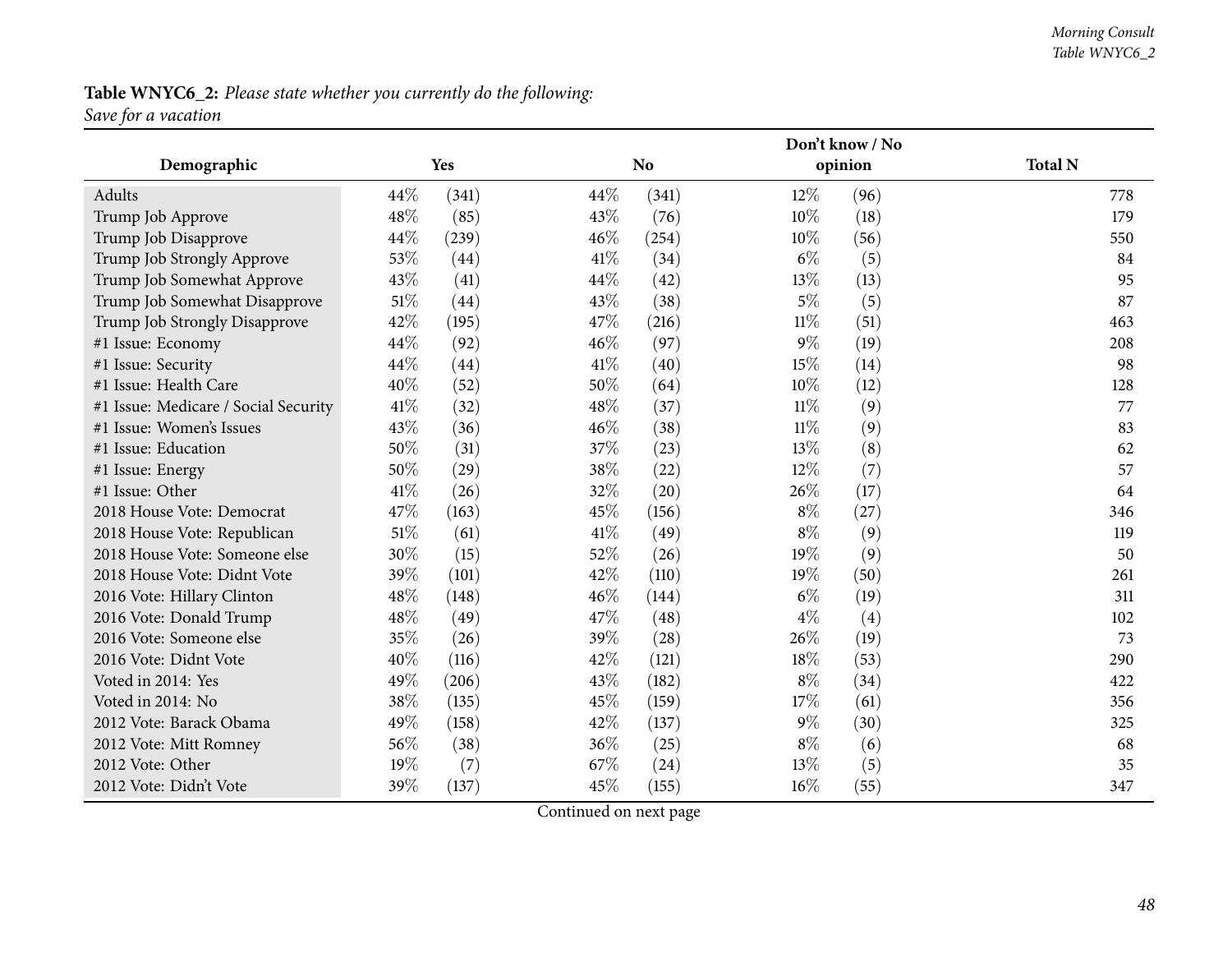| Table WNYC6_2: Please state whether you currently do the following: |  |  |
|---------------------------------------------------------------------|--|--|
| Save for a vacation                                                 |  |  |

|                     |                 | Don't know / No |                |                |
|---------------------|-----------------|-----------------|----------------|----------------|
| Demographic         | Yes             | No              | opinion        | <b>Total N</b> |
| Adults              | $44\%$<br>(341) | 44\%<br>(341)   | $12\%$<br>(96) | 778            |
| 4-Region: Northeast | 49%<br>(58)     | 42\%<br>(49)    | $9\%$<br>(11)  | 118            |
| 4-Region: Midwest   | 45\%<br>(75)    | $46\%$<br>(78)  | $9\%$<br>(15)  | 168            |
| 4-Region: South     | 42\%<br>(121)   | $44\%$<br>(127) | $14\%$<br>(39) | 287            |
| 4-Region: West      | 42\%<br>(87)    | 43\%<br>(88)    | $15\%$<br>(31) | 205            |
| 190148              | 41\%<br>(112)   | 44\%<br>(120)   | $15\%$<br>(40) | 273            |
| 190153              | 44\%<br>(115)   | $45\%$<br>(117) | $11\%$<br>(29) | 261            |
| 190158              | $46\%$<br>(113) | 43%<br>(104)    | $11\%$<br>(26) | 244            |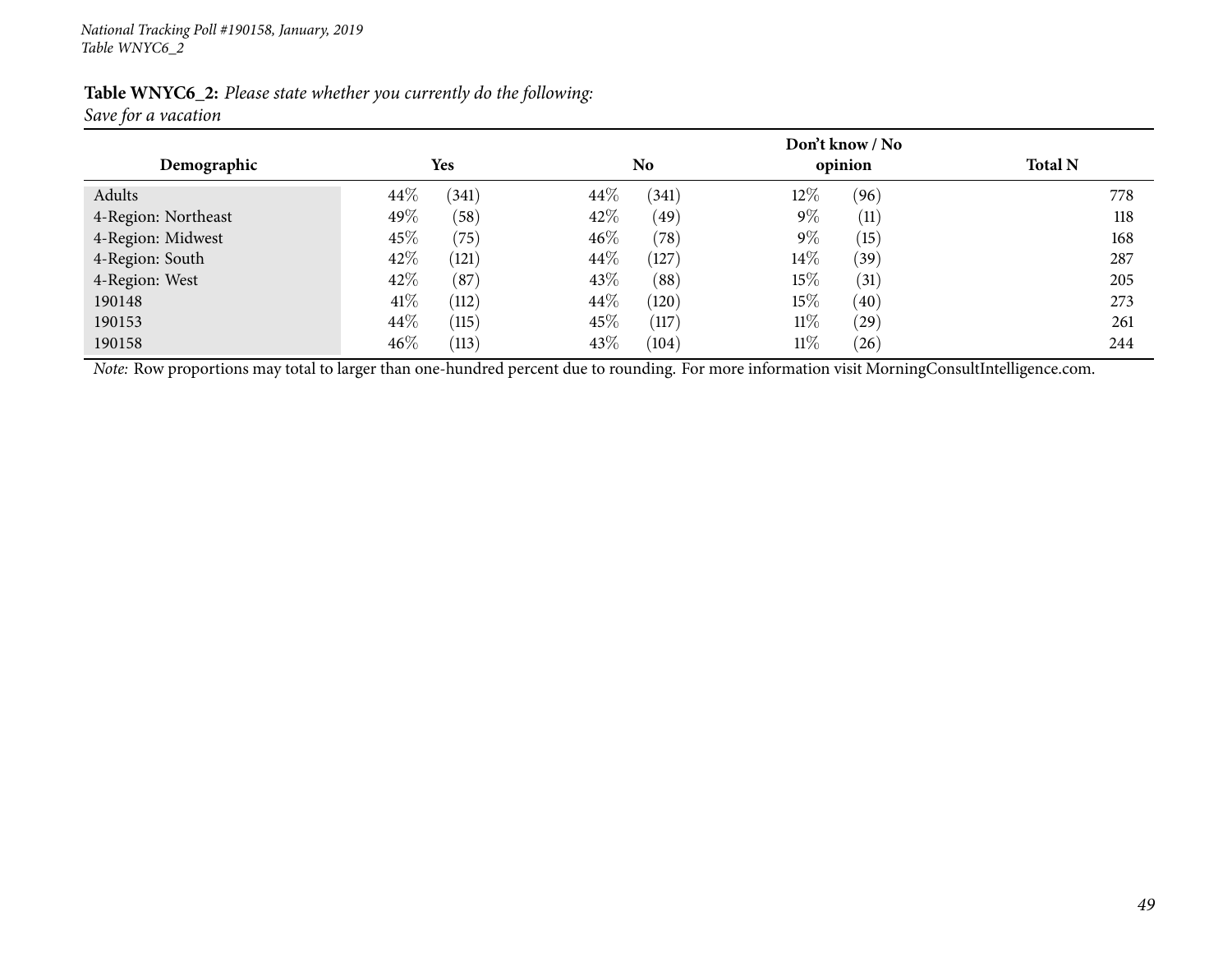|                          |        |       |        | Don't know / No |        |         |                |  |  |
|--------------------------|--------|-------|--------|-----------------|--------|---------|----------------|--|--|
| Demographic              |        | Yes   |        | <b>No</b>       |        | opinion | <b>Total N</b> |  |  |
| Adults                   | 32%    | (251) | $53\%$ | (414)           | 15%    | (113)   | 778            |  |  |
| Gender: Male             | 34%    | (119) | 52%    | (184)           | 15%    | (51)    | 354            |  |  |
| Gender: Female           | $31\%$ | (132) | 54\%   | (230)           | 15%    | (62)    | 424            |  |  |
| Age: 18-29               | $41\%$ | (118) | 46%    | (134)           | 13%    | (39)    | 291            |  |  |
| Age: 30-44               | 30%    | (59)  | 53\%   | (104)           | $18\%$ | (35)    | 197            |  |  |
| Age: 45-54               | 33%    | (38)  | $51\%$ | (60)            | 17%    | (19)    | 117            |  |  |
| Age: 55-64               | 25%    | (22)  | 63%    | (57)            | 12%    | (11)    | 89             |  |  |
| Age: 65+                 | 17%    | (14)  | 72%    | (60)            | 12%    | (10)    | 83             |  |  |
| Generation Z: 18-21      | $42\%$ | (55)  | 40%    | (53)            | 18%    | (23)    | 130            |  |  |
| Millennial: Age 22-37    | 37\%   | (99)  | 50%    | (135)           | 13%    | (34)    | 267            |  |  |
| Generation X: Age 38-53  | 29%    | (55)  | 52%    | (99)            | $19\%$ | (35)    | 189            |  |  |
| Boomers: Age 54-72       | 23%    | (41)  | 65%    | (114)           | $12\%$ | (20)    | 175            |  |  |
| PID: Dem (no lean)       | 34%    | (112) | 56%    | (182)           | 10%    | (32)    | 326            |  |  |
| PID: Ind (no lean)       | $27\%$ | (89)  | 54%    | (178)           | 18%    | (59)    | 327            |  |  |
| PID: Rep (no lean)       | 39%    | (49)  | 43%    | (54)            | 18%    | (22)    | 125            |  |  |
| PID/Gender: Dem Men      | 36\%   | (55)  | 55%    | (84)            | 10%    | (15)    | 154            |  |  |
| PID/Gender: Dem Women    | 33%    | (57)  | 57%    | (98)            | $10\%$ | (17)    | 172            |  |  |
| PID/Gender: Ind Men      | 27%    | (36)  | 55%    | (74)            | 18\%   | (24)    | 134            |  |  |
| PID/Gender: Ind Women    | 28%    | (53)  | 54%    | (104)           | 18\%   | (35)    | 192            |  |  |
| PID/Gender: Rep Men      | $41\%$ | (27)  | 39%    | (26)            | 19%    | (13)    | 66             |  |  |
| PID/Gender: Rep Women    | 37%    | (22)  | 47%    | (28)            | $16\%$ | (9)     | 59             |  |  |
| Ideo: Liberal (1-3)      | 33%    | (135) | 57%    | (232)           | $11\%$ | (43)    | 410            |  |  |
| Ideo: Moderate (4)       | 32%    | (38)  | 56%    | (67)            | $12\%$ | (15)    | 120            |  |  |
| Ideo: Conservative (5-7) | 37%    | (45)  | 47\%   | (58)            | 17%    | (20)    | 124            |  |  |
| Educ: < College          | 32%    | (178) | 52%    | (295)           | $16\%$ | (90)    | 563            |  |  |
| Educ: Bachelors degree   | 28%    | (36)  | 62%    | (81)            | $10\%$ | (13)    | 130            |  |  |
| Educ: Post-grad          | 43%    | (36)  | 45%    | (38)            | 12%    | (10)    | 84             |  |  |

## **Table WNYC6\_3:** *Please state whether you currently do the following:*

*Save for <sup>a</sup> home*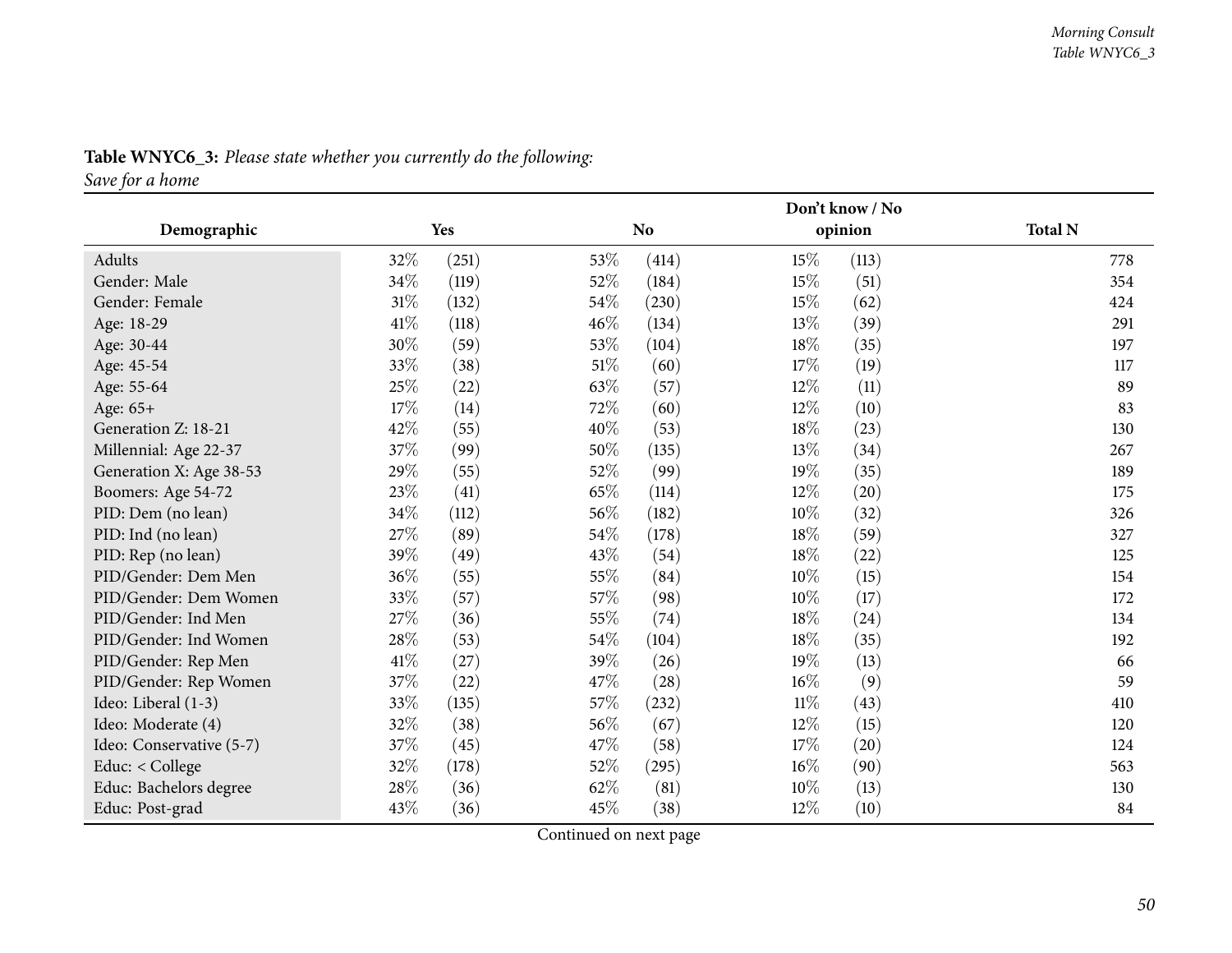*National Tracking Poll #190158, January, <sup>2019</sup> Table WNYC6\_3*

## **Table WNYC6\_3:** *Please state whether you currently do the following: Save for <sup>a</sup> home*

|                               |     |       |        | Don't know / No |        |         |                |  |  |
|-------------------------------|-----|-------|--------|-----------------|--------|---------|----------------|--|--|
| Demographic                   |     | Yes   |        | <b>No</b>       |        | opinion | <b>Total N</b> |  |  |
| Adults                        | 32% | (251) | 53%    | (414)           | 15%    | (113)   | 778            |  |  |
| Income: Under 50k             | 30% | (152) | 55%    | (281)           | 15%    | (78)    | 510            |  |  |
| Income: 50k-100k              | 37% | (68)  | 53%    | (99)            | 10%    | (19)    | 187            |  |  |
| Income: 100k+                 | 38% | (30)  | 42%    | (34)            | 20%    | (16)    | 80             |  |  |
| Ethnicity: White              | 29% | (166) | $57\%$ | (323)           | 14%    | (81)    | 570            |  |  |
| Ethnicity: Hispanic           | 34% | (43)  | 48\%   | (60)            | 18%    | (23)    | 125            |  |  |
| Ethnicity: Afr. Am.           | 44% | (54)  | 44\%   | (54)            | 12%    | (15)    | 123            |  |  |
| Ethnicity: Other              | 37% | (31)  | 43%    | (36)            | 20%    | (17)    | 84             |  |  |
| Relig: Protestant             | 29% | (25)  | 59%    | (52)            | 12%    | (11)    | 88             |  |  |
| Relig: Roman Catholic         | 38% | (42)  | 49%    | (54)            | 14%    | (15)    | 111            |  |  |
| Relig: Something Else         | 25% | (29)  | 58%    | (67)            | 17%    | (20)    | 116            |  |  |
| Relig: Jewish                 | 31% | (5)   | 56%    | (9)             | $13\%$ | (2)     | 17             |  |  |
| Relig: Evangelical            | 28% | (68)  | 57%    | (139)           | 14%    | (35)    | 242            |  |  |
| Relig: Non-Evang. Catholics   | 38% | (27)  | 47%    | (34)            | 15%    | (11)    | 72             |  |  |
| Relig: All Christian          | 30% | (96)  | 55%    | (173)           | 15%    | (46)    | 314            |  |  |
| Relig: All Non-Christian      | 28% | (21)  | 49%    | (38)            | 23%    | (18)    | 76             |  |  |
| Community: Urban              | 32% | (74)  | 55%    | (125)           | 13%    | (29)    | 228            |  |  |
| Community: Suburban           | 34% | (111) | 53%    | (172)           | 13%    | (42)    | 325            |  |  |
| Community: Rural              | 29% | (66)  | 52%    | (116)           | 19%    | (42)    | 224            |  |  |
| <b>Employ: Private Sector</b> | 39% | (82)  | 50%    | (106)           | $11\%$ | (24)    | 211            |  |  |
| Employ: Government            | 50% | (22)  | 36%    | (16)            | 15%    | (6)     | 44             |  |  |
| Employ: Self-Employed         | 36% | (17)  | $51\%$ | (24)            | 13%    | (6)     | 47             |  |  |
| Employ: Homemaker             | 39% | (22)  | 49%    | (28)            | $12\%$ | (7)     | 56             |  |  |
| Employ: Student               | 37% | (26)  | 46%    | (32)            | 17%    | (12)    | 70             |  |  |
| Employ: Retired               | 25% | (23)  | 64%    | (58)            | $11\%$ | (10)    | 91             |  |  |
| Employ: Unemployed            | 26% | (24)  | 60%    | (56)            | 14%    | (13)    | 92             |  |  |
| Employ: Other                 | 26% | (26)  | 52%    | (53)            | 23%    | (23)    | 102            |  |  |
| Military HH: Yes              | 33% | (40)  | $51\%$ | (62)            | 15%    | (19)    | 121            |  |  |
| Military HH: No               | 32% | (211) | 54%    | (351)           | 14%    | (95)    | 657            |  |  |
| RD/WT: Right Direction        | 35% | (56)  | 47%    | (76)            | 17%    | (28)    | 160            |  |  |
| RD/WT: Wrong Track            | 31% | (194) | 55%    | (338)           | 14%    | (86)    | 617            |  |  |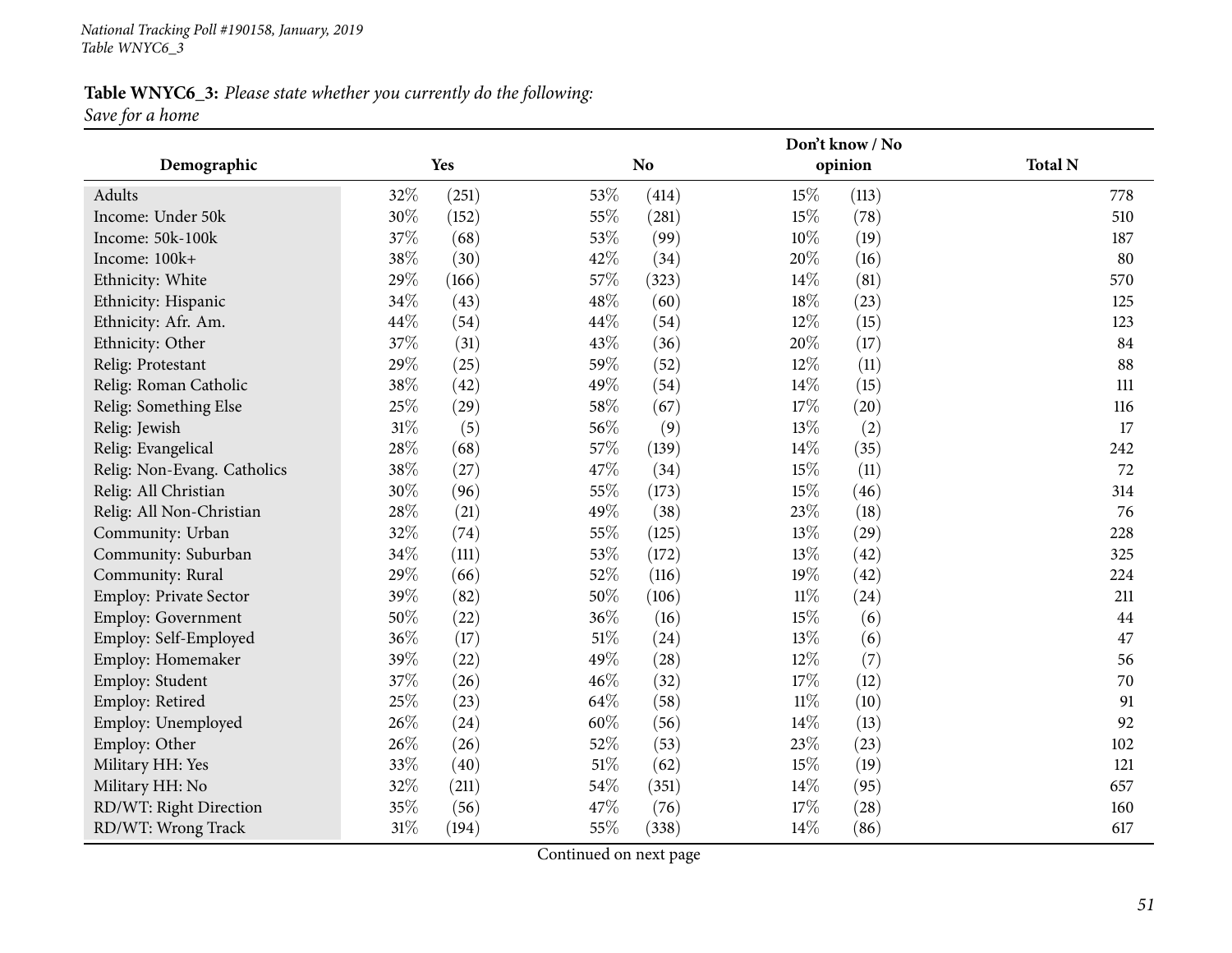#### *Morning Consult Table WNYC6\_3*

## **Table WNYC6\_3:** *Please state whether you currently do the following: Save for <sup>a</sup> home*

|                                      |     |            |        | Don't know / No |        |         |                |  |  |
|--------------------------------------|-----|------------|--------|-----------------|--------|---------|----------------|--|--|
| Demographic                          |     | <b>Yes</b> |        | <b>No</b>       |        | opinion | <b>Total N</b> |  |  |
| Adults                               | 32% | (251)      | 53%    | (414)           | 15%    | (113)   | 778            |  |  |
| Trump Job Approve                    | 34% | (60)       | 49%    | (87)            | 17%    | (31)    | 179            |  |  |
| Trump Job Disapprove                 | 32% | (177)      | 56%    | (309)           | $12\%$ | (64)    | 550            |  |  |
| Trump Job Strongly Approve           | 35% | (29)       | 47%    | (39)            | 18%    | (15)    | 84             |  |  |
| Trump Job Somewhat Approve           | 32% | (31)       | 50%    | (48)            | 17%    | (16)    | 95             |  |  |
| Trump Job Somewhat Disapprove        | 44% | (38)       | 48%    | (41)            | $9\%$  | (8)     | 87             |  |  |
| Trump Job Strongly Disapprove        | 30% | (139)      | 58\%   | (268)           | $12\%$ | (56)    | 463            |  |  |
| #1 Issue: Economy                    | 34% | (71)       | 53%    | (109)           | $13\%$ | (28)    | 208            |  |  |
| #1 Issue: Security                   | 36% | (36)       | 44%    | (43)            | 20%    | (19)    | 98             |  |  |
| #1 Issue: Health Care                | 28% | (36)       | 60%    | (77)            | $11\%$ | (14)    | 128            |  |  |
| #1 Issue: Medicare / Social Security | 25% | (19)       | 66%    | (51)            | $9\%$  | (7)     | 77             |  |  |
| #1 Issue: Women's Issues             | 34% | (28)       | 54%    | (45)            | 12%    | (10)    | 83             |  |  |
| #1 Issue: Education                  | 47% | (30)       | 37%    | (23)            | 16%    | (10)    | 62             |  |  |
| #1 Issue: Energy                     | 25% | (14)       | 63%    | (36)            | 12%    | (7)     | 57             |  |  |
| #1 Issue: Other                      | 26% | (17)       | 46%    | (29)            | 28%    | (18)    | 64             |  |  |
| 2018 House Vote: Democrat            | 30% | (103)      | 60%    | (206)           | $11\%$ | (37)    | 346            |  |  |
| 2018 House Vote: Republican          | 30% | (36)       | $51\%$ | (61)            | 19%    | (22)    | 119            |  |  |
| 2018 House Vote: Someone else        | 30% | (15)       | 51%    | (26)            | $19\%$ | (9)     | 50             |  |  |
| 2018 House Vote: Didnt Vote          | 36% | (95)       | 47%    | (122)           | 17%    | (45)    | 261            |  |  |
| 2016 Vote: Hillary Clinton           | 31% | (96)       | 60%    | (186)           | $9\%$  | (29)    | 311            |  |  |
| 2016 Vote: Donald Trump              | 39% | (39)       | 45%    | (46)            | $16\%$ | (16)    | 102            |  |  |
| 2016 Vote: Someone else              | 21% | (16)       | 52%    | (38)            | 27%    | (19)    | 73             |  |  |
| 2016 Vote: Didnt Vote                | 34% | (100)      | 49%    | (142)           | 17%    | (48)    | 290            |  |  |
| Voted in 2014: Yes                   | 31% | (132)      | 56%    | (235)           | 13\%   | (54)    | 422            |  |  |
| Voted in 2014: No                    | 33% | (118)      | 50%    | (178)           | 17%    | (59)    | 356            |  |  |
| 2012 Vote: Barack Obama              | 30% | (98)       | 59%    | (193)           | 10%    | (34)    | 325            |  |  |
| 2012 Vote: Mitt Romney               | 35% | (24)       | 39%    | (27)            | 26\%   | (17)    | 68             |  |  |
| 2012 Vote: Other                     | 13% | (5)        | 75%    | (26)            | 12%    | (4)     | 35             |  |  |
| 2012 Vote: Didn't Vote               | 36% | (125)      | 48%    | (165)           | 17%    | (57)    | 347            |  |  |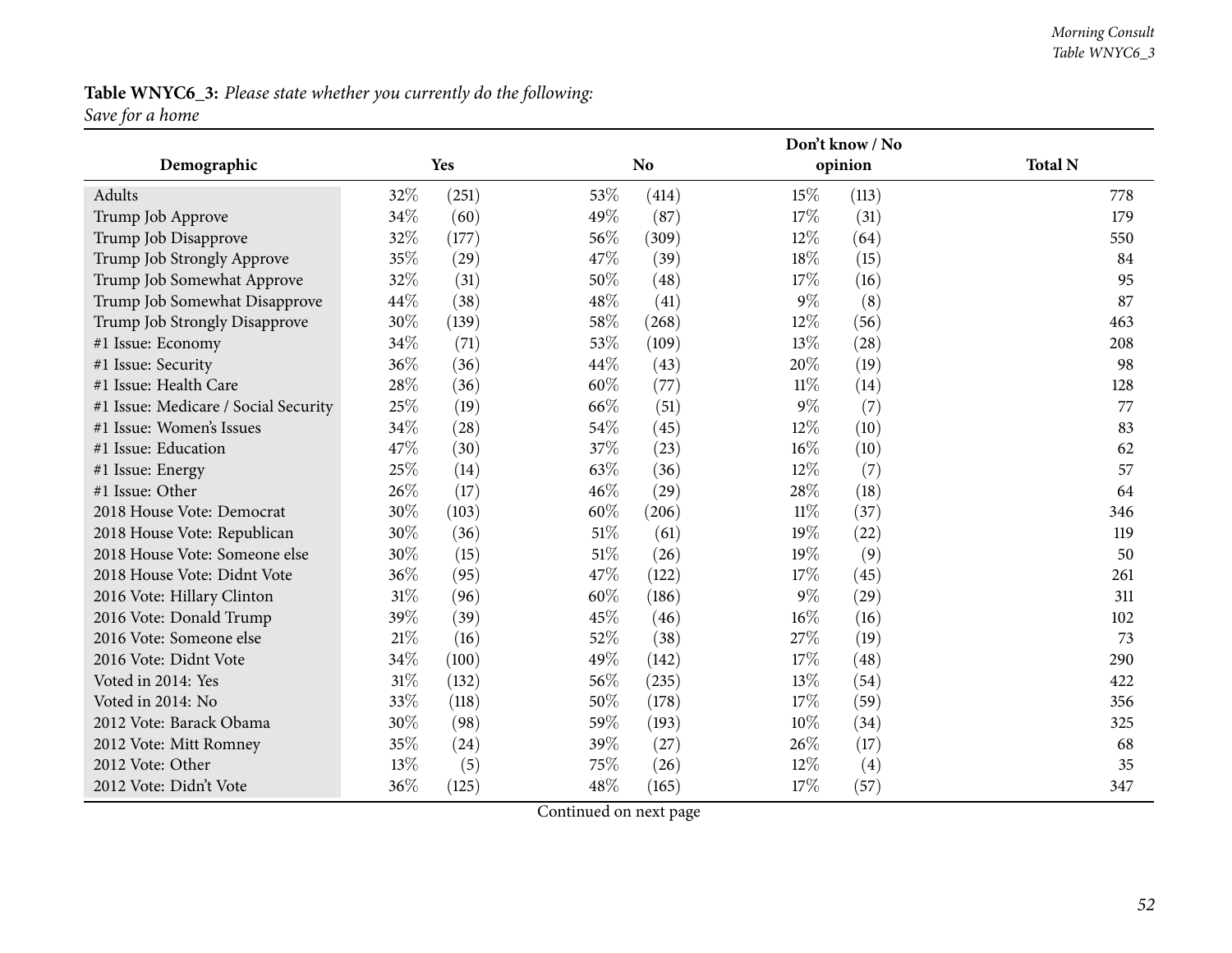| Table WNYC6_3: Please state whether you currently do the following: |  |  |
|---------------------------------------------------------------------|--|--|
| Save for a home                                                     |  |  |

|                     |                 |      | Don't know / No |        |         |                |
|---------------------|-----------------|------|-----------------|--------|---------|----------------|
| Demographic         | <b>Yes</b>      |      | N <sub>o</sub>  |        | opinion | <b>Total N</b> |
| Adults              | $32\%$<br>(251) | 53\% | (414)           | 15%    | (113)   | 778            |
| 4-Region: Northeast | $36\%$<br>(42)  | 52%  | (62)            | 12\%   | (14)    | 118            |
| 4-Region: Midwest   | 28\%<br>(48)    | 57\% | (95)            | 15%    | (25)    | 168            |
| 4-Region: South     | 35\%<br>(100)   | 51%  | (147)           | $14\%$ | (40)    | 287            |
| 4-Region: West      | 30\%<br>(61)    | 53\% | (109)           | 17%    | (34)    | 205            |
| 190148              | $31\%$<br>(85)  | 52%  | (142)           | 17%    | (46)    | 273            |
| 190153              | 33\%<br>(87)    | 52%  | (136)           | 15\%   | (39)    | 261            |
| 190158              | 32%<br>(79)     | 56\% | (136)           | $12\%$ | (29)    | 244            |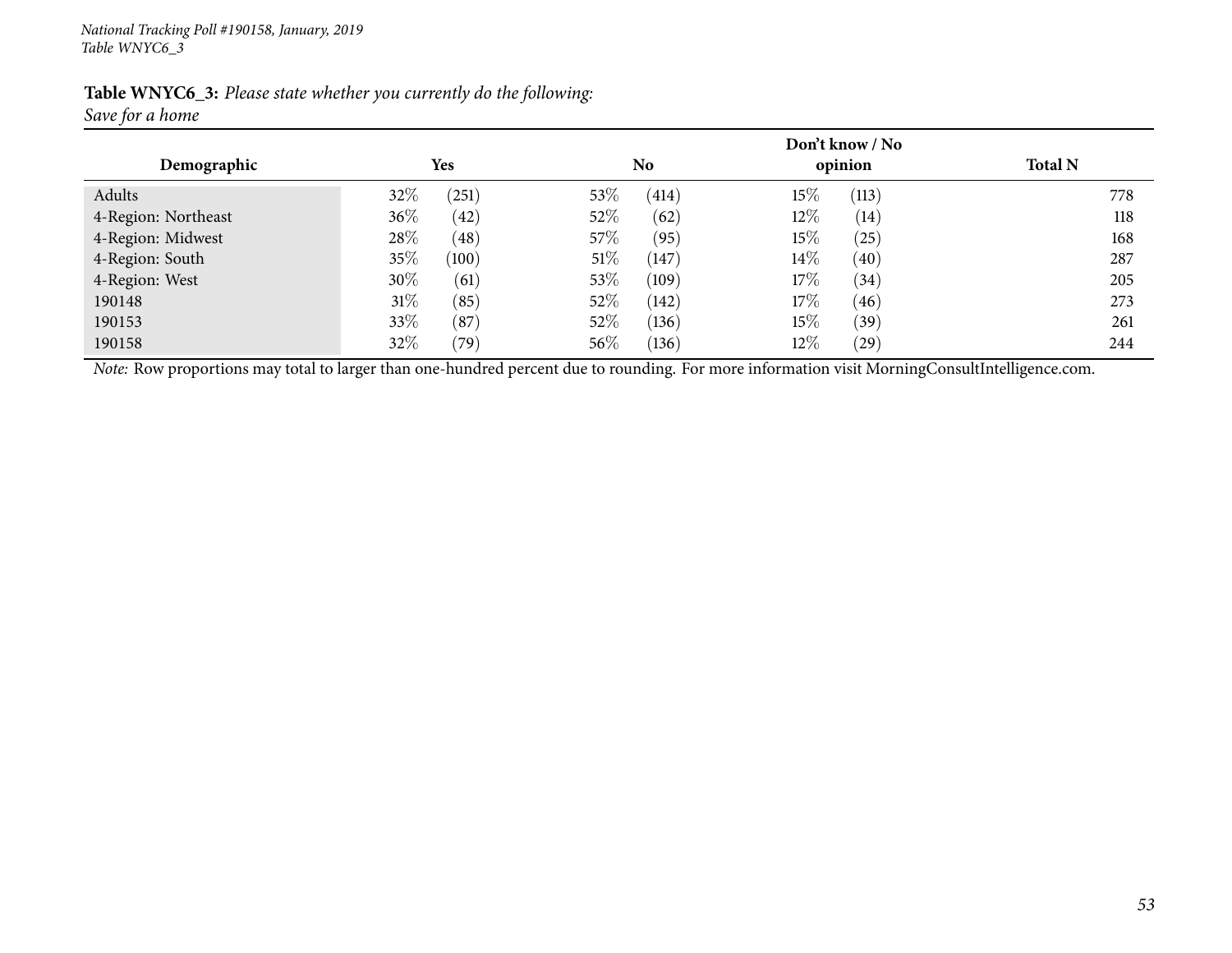|                          |        |       |        | Don't know / No |        |         |                |  |
|--------------------------|--------|-------|--------|-----------------|--------|---------|----------------|--|
| Demographic              |        | Yes   |        | <b>No</b>       |        | opinion | <b>Total N</b> |  |
| Adults                   | 23\%   | (180) | 52%    | (404)           | 25%    | (194)   | 778            |  |
| Gender: Male             | 24\%   | (84)  | 51%    | (182)           | 25%    | (87)    | 354            |  |
| Gender: Female           | 23%    | (95)  | 52\%   | (222)           | 25%    | (107)   | 424            |  |
| Age: 18-29               | 26%    | (77)  | 49%    | (143)           | 24\%   | (70)    | 291            |  |
| Age: 30-44               | 27\%   | (54)  | 47%    | (92)            | 26%    | (51)    | 197            |  |
| Age: 45-54               | 24\%   | (28)  | 49%    | (57)            | 27%    | (32)    | 117            |  |
| Age: 55-64               | 14%    | (13)  | 65%    | (58)            | $21\%$ | (19)    | 89             |  |
| Age: 65+                 | 10%    | (9)   | 63%    | (53)            | 26%    | (22)    | 83             |  |
| Generation Z: 18-21      | 22\%   | (29)  | 47%    | (61)            | 31%    | (40)    | 130            |  |
| Millennial: Age 22-37    | $31\%$ | (83)  | 47\%   | (126)           | 22%    | (58)    | 267            |  |
| Generation X: Age 38-53  | $21\%$ | (40)  | $51\%$ | (97)            | 27%    | (52)    | 189            |  |
| Boomers: Age 54-72       | 16%    | (27)  | 60%    | (105)           | 24\%   | (43)    | 175            |  |
| PID: Dem (no lean)       | 22\%   | (71)  | 54\%   | (175)           | 24%    | (80)    | 326            |  |
| PID: Ind (no lean)       | 18%    | (59)  | 56\%   | (184)           | 26%    | (84)    | 327            |  |
| PID: Rep (no lean)       | 40%    | (50)  | 36%    | (45)            | 24%    | (30)    | 125            |  |
| PID/Gender: Dem Men      | 19%    | (30)  | 56%    | (86)            | 25%    | (38)    | 154            |  |
| PID/Gender: Dem Women    | 24%    | (41)  | 52%    | (89)            | 24%    | (42)    | 172            |  |
| PID/Gender: Ind Men      | 19%    | (25)  | 57%    | (77)            | 24\%   | (33)    | 134            |  |
| PID/Gender: Ind Women    | 18%    | (34)  | $55\%$ | (107)           | 27%    | (51)    | 192            |  |
| PID/Gender: Rep Men      | 46%    | (30)  | 29%    | (19)            | 25%    | (17)    | 66             |  |
| PID/Gender: Rep Women    | 34%    | (20)  | 44%    | (26)            | 23%    | (13)    | 59             |  |
| Ideo: Liberal (1-3)      | $21\%$ | (84)  | 54\%   | (223)           | 25%    | (103)   | 410            |  |
| Ideo: Moderate (4)       | 24%    | (28)  | 56%    | (68)            | 20%    | (24)    | 120            |  |
| Ideo: Conservative (5-7) | 29%    | (36)  | 50%    | (62)            | 21%    | (26)    | 124            |  |
| Educ: < College          | 25%    | (139) | 50%    | (283)           | 25%    | (141)   | 563            |  |
| Educ: Bachelors degree   | 17%    | (22)  | 60%    | (79)            | 22%    | (29)    | 130            |  |
| Educ: Post-grad          | 22%    | (18)  | 51%    | (43)            | 28%    | (24)    | 84             |  |

**Table WNYC6\_4:** *Please state whether you currently do the following:*

*Save for my child or children's education*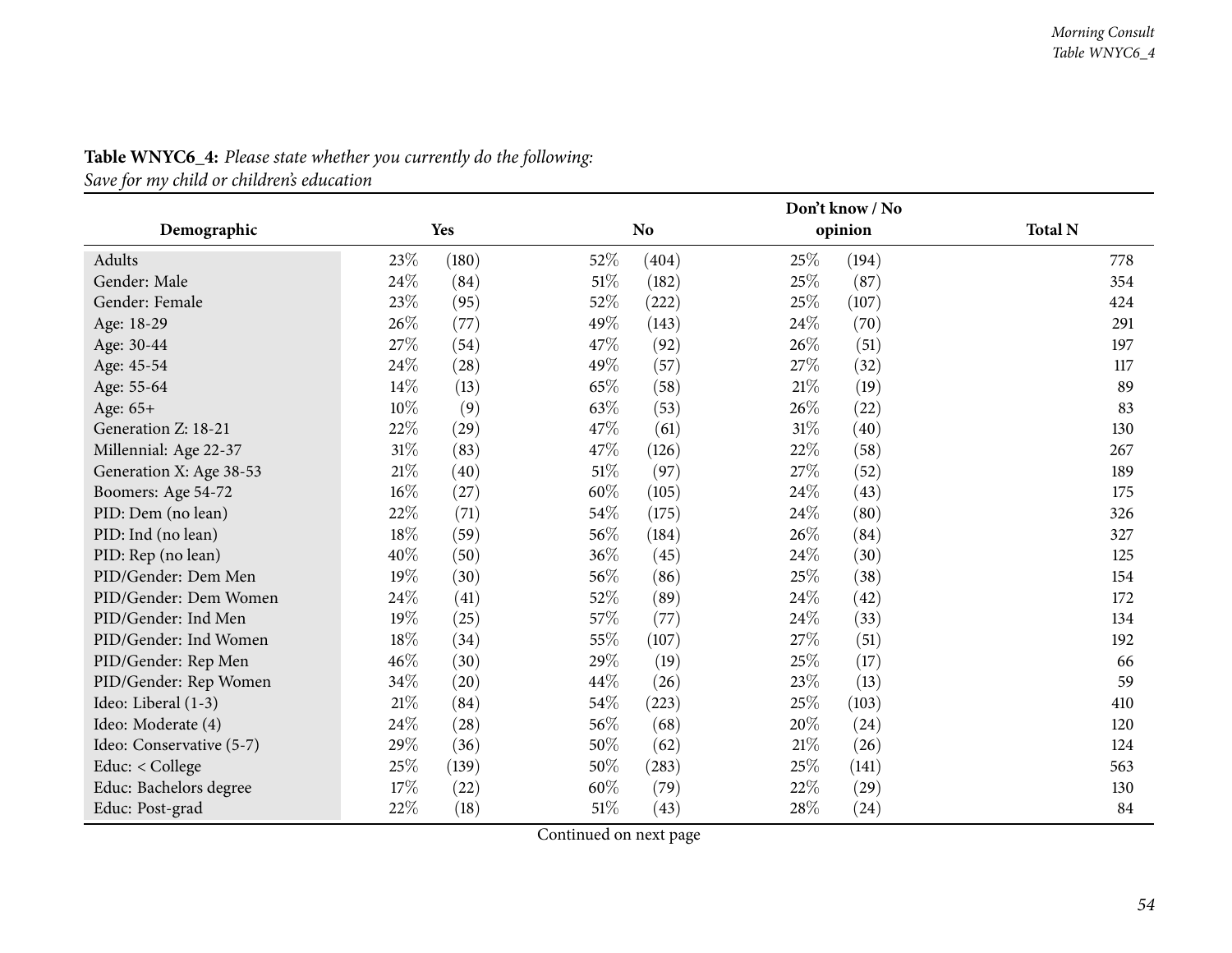## **Table WNYC6\_4:** *Please state whether you currently do the following: Save for my child or children's education*

|                               |        |       |        | Don't know / No |        |         |                |  |  |
|-------------------------------|--------|-------|--------|-----------------|--------|---------|----------------|--|--|
| Demographic                   |        | Yes   |        | N <sub>o</sub>  |        | opinion | <b>Total N</b> |  |  |
| Adults                        | 23%    | (180) | 52%    | (404)           | 25%    | (194)   | 778            |  |  |
| Income: Under 50k             | 22%    | (114) | 52%    | (265)           | 26%    | (131)   | 510            |  |  |
| Income: 50k-100k              | 26%    | (48)  | 53%    | (99)            | 21%    | (40)    | 187            |  |  |
| Income: 100k+                 | 22%    | (18)  | 49%    | (40)            | 28%    | (23)    | 80             |  |  |
| Ethnicity: White              | 20%    | (114) | 55%    | (314)           | 25%    | (142)   | 570            |  |  |
| Ethnicity: Hispanic           | 31%    | (39)  | 43%    | (54)            | 26%    | (32)    | 125            |  |  |
| Ethnicity: Afr. Am.           | 31%    | (38)  | 47%    | (58)            | 22%    | (27)    | 123            |  |  |
| Ethnicity: Other              | 33%    | (28)  | 37%    | (31)            | 30%    | (25)    | 84             |  |  |
| Relig: Protestant             | 20%    | (18)  | 64%    | (56)            | $16\%$ | (14)    | 88             |  |  |
| Relig: Roman Catholic         | 29%    | (32)  | 48%    | (54)            | 23%    | (25)    | 111            |  |  |
| Relig: Something Else         | 17%    | (19)  | 60%    | (70)            | 23%    | (27)    | 116            |  |  |
| Relig: Jewish                 | 23%    | (4)   | 45%    | (8)             | $31\%$ | (5)     | 17             |  |  |
| Relig: Evangelical            | 19%    | (45)  | 60%    | (146)           | $21\%$ | (51)    | 242            |  |  |
| Relig: Non-Evang. Catholics   | 33%    | (24)  | 47%    | (34)            | 20%    | (14)    | 72             |  |  |
| Relig: All Christian          | 22%    | (69)  | 57%    | (179)           | $21\%$ | (66)    | 314            |  |  |
| Relig: All Non-Christian      | 28%    | (22)  | 50%    | (38)            | 22%    | (16)    | 76             |  |  |
| Community: Urban              | $21\%$ | (48)  | 59%    | (134)           | 20%    | (46)    | 228            |  |  |
| Community: Suburban           | 23%    | (75)  | $51\%$ | (167)           | 26%    | (83)    | 325            |  |  |
| Community: Rural              | 26%    | (57)  | 46%    | (103)           | 29%    | (64)    | 224            |  |  |
| <b>Employ: Private Sector</b> | 25%    | (52)  | 53%    | (111)           | 23%    | (48)    | 211            |  |  |
| <b>Employ: Government</b>     | 24%    | (11)  | 48%    | (21)            | 28%    | (12)    | 44             |  |  |
| Employ: Self-Employed         | 25%    | (12)  | 57%    | (27)            | 17%    | (8)     | 47             |  |  |
| Employ: Homemaker             | 34%    | (19)  | 43%    | (24)            | 23%    | (13)    | 56             |  |  |
| Employ: Student               | 22%    | (15)  | $51\%$ | (35)            | 27%    | (19)    | 70             |  |  |
| Employ: Retired               | 27%    | (24)  | 59%    | (53)            | 14%    | (13)    | 91             |  |  |
| Employ: Unemployed            | 17%    | (15)  | 56%    | (51)            | 28\%   | (26)    | 92             |  |  |
| Employ: Other                 | $18\%$ | (18)  | 48%    | (49)            | 35%    | (35)    | 102            |  |  |
| Military HH: Yes              | 28%    | (34)  | 49%    | (59)            | 23%    | (27)    | 121            |  |  |
| Military HH: No               | 22%    | (146) | 52%    | (345)           | 25%    | (166)   | 657            |  |  |
| RD/WT: Right Direction        | 35%    | (57)  | 42%    | (68)            | 22%    | (36)    | 160            |  |  |
| RD/WT: Wrong Track            | 20%    | (123) | 54%    | (336)           | 26%    | (158)   | 617            |  |  |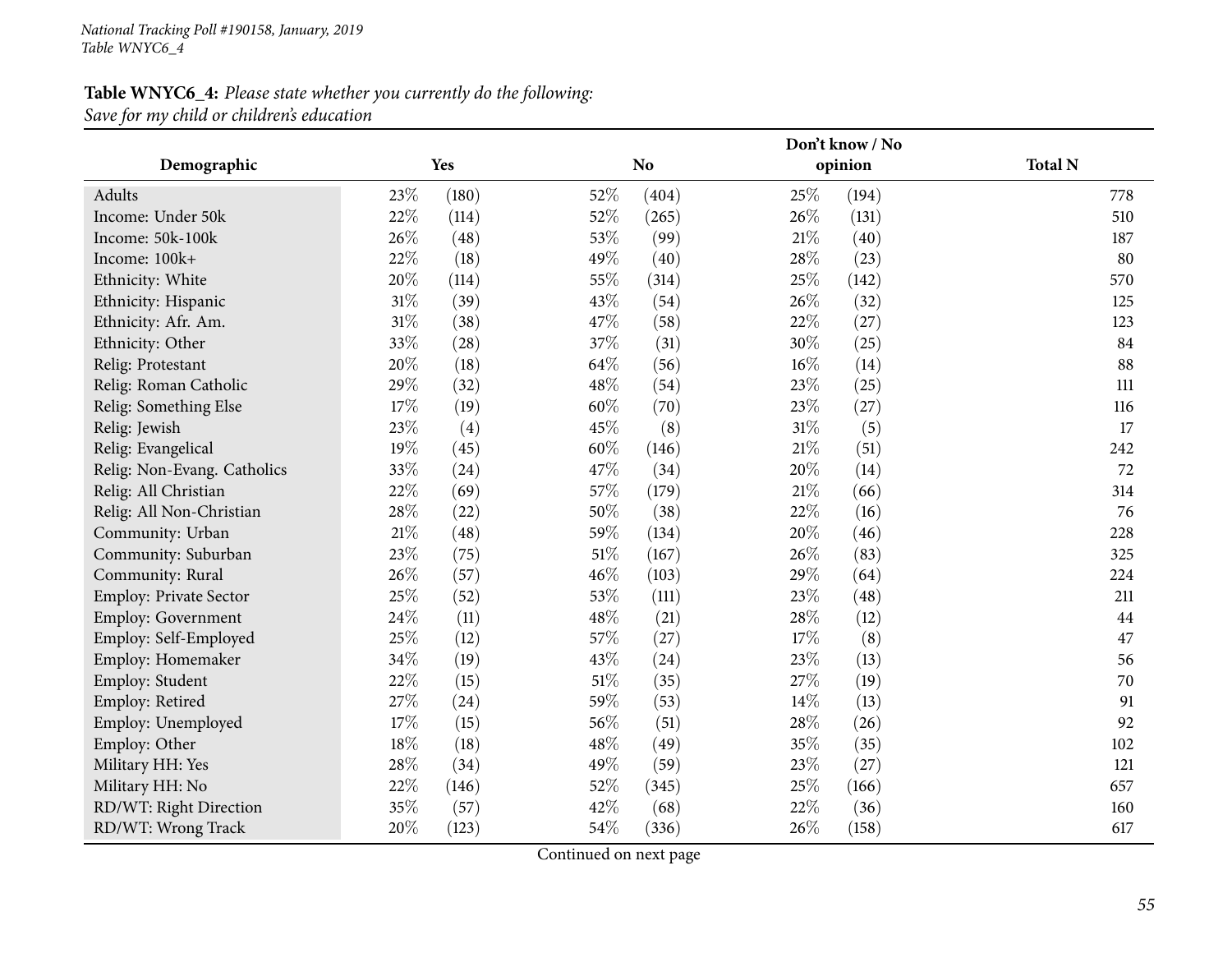## **Table WNYC6\_4:** *Please state whether you currently do the following: Save for my child or children's education*

|                                      |       |            |        | Don't know / No |        |         |                |  |  |
|--------------------------------------|-------|------------|--------|-----------------|--------|---------|----------------|--|--|
| Demographic                          |       | <b>Yes</b> |        | <b>No</b>       |        | opinion | <b>Total N</b> |  |  |
| Adults                               | 23\%  | (180)      | 52\%   | (404)           | 25%    | (194)   | 778            |  |  |
| Trump Job Approve                    | 33%   | (60)       | 47%    | (84)            | 20%    | (35)    | 179            |  |  |
| Trump Job Disapprove                 | 21%   | (113)      | 55%    | (302)           | 24\%   | (134)   | 550            |  |  |
| Trump Job Strongly Approve           | 41%   | (34)       | 43%    | (36)            | $16\%$ | (13)    | 84             |  |  |
| Trump Job Somewhat Approve           | 27%   | (25)       | $51\%$ | (48)            | 23%    | (22)    | 95             |  |  |
| Trump Job Somewhat Disapprove        | 26%   | (23)       | 52%    | (45)            | 21%    | (19)    | 87             |  |  |
| Trump Job Strongly Disapprove        | 19%   | (90)       | 56%    | (257)           | 25%    | (116)   | 463            |  |  |
| #1 Issue: Economy                    | 24%   | (49)       | 52%    | (109)           | 24\%   | (50)    | 208            |  |  |
| #1 Issue: Security                   | 30%   | (30)       | 51%    | (50)            | 18%    | (18)    | 98             |  |  |
| #1 Issue: Health Care                | 22%   | (28)       | 52%    | (67)            | 26%    | (33)    | 128            |  |  |
| #1 Issue: Medicare / Social Security | 16%   | (13)       | 59%    | (46)            | 24%    | (19)    | 77             |  |  |
| #1 Issue: Women's Issues             | 20%   | (17)       | 51%    | (42)            | 29%    | (24)    | 83             |  |  |
| #1 Issue: Education                  | 38%   | (23)       | 43%    | (27)            | 19%    | (12)    | 62             |  |  |
| #1 Issue: Energy                     | 16%   | (9)        | 56%    | (32)            | 28%    | (16)    | 57             |  |  |
| #1 Issue: Other                      | 18%   | (11)       | 48%    | (30)            | 35%    | (22)    | 64             |  |  |
| 2018 House Vote: Democrat            | 19%   | (65)       | 58%    | (200)           | 23%    | (81)    | 346            |  |  |
| 2018 House Vote: Republican          | 36%   | (43)       | 41\%   | (49)            | 23%    | (27)    | 119            |  |  |
| 2018 House Vote: Someone else        | 20%   | (10)       | 45%    | (23)            | 35%    | (17)    | 50             |  |  |
| 2018 House Vote: Didnt Vote          | 24%   | (62)       | 50%    | (131)           | 26%    | (69)    | 261            |  |  |
| 2016 Vote: Hillary Clinton           | 20%   | (62)       | 59%    | (183)           | $21\%$ | (66)    | 311            |  |  |
| 2016 Vote: Donald Trump              | 34%   | (35)       | 47\%   | (48)            | 19%    | (19)    | 102            |  |  |
| 2016 Vote: Someone else              | 19%   | (14)       | 49%    | (35)            | 33%    | (24)    | 73             |  |  |
| 2016 Vote: Didnt Vote                | 24%   | (69)       | 47\%   | (136)           | 29%    | (84)    | 290            |  |  |
| Voted in 2014: Yes                   | 24%   | (100)      | 54\%   | (226)           | 23%    | (96)    | 422            |  |  |
| Voted in 2014: No                    | 22%   | (80)       | 50%    | (178)           | 28%    | (98)    | 356            |  |  |
| 2012 Vote: Barack Obama              | 21%   | (68)       | 55%    | (180)           | 24\%   | (78)    | 325            |  |  |
| 2012 Vote: Mitt Romney               | 34%   | (23)       | 39%    | (27)            | 27\%   | (18)    | 68             |  |  |
| 2012 Vote: Other                     | $9\%$ | (3)        | 82%    | (29)            | 9%     | (3)     | 35             |  |  |
| 2012 Vote: Didn't Vote               | 25%   | (85)       | 49%    | (169)           | 27%    | (93)    | 347            |  |  |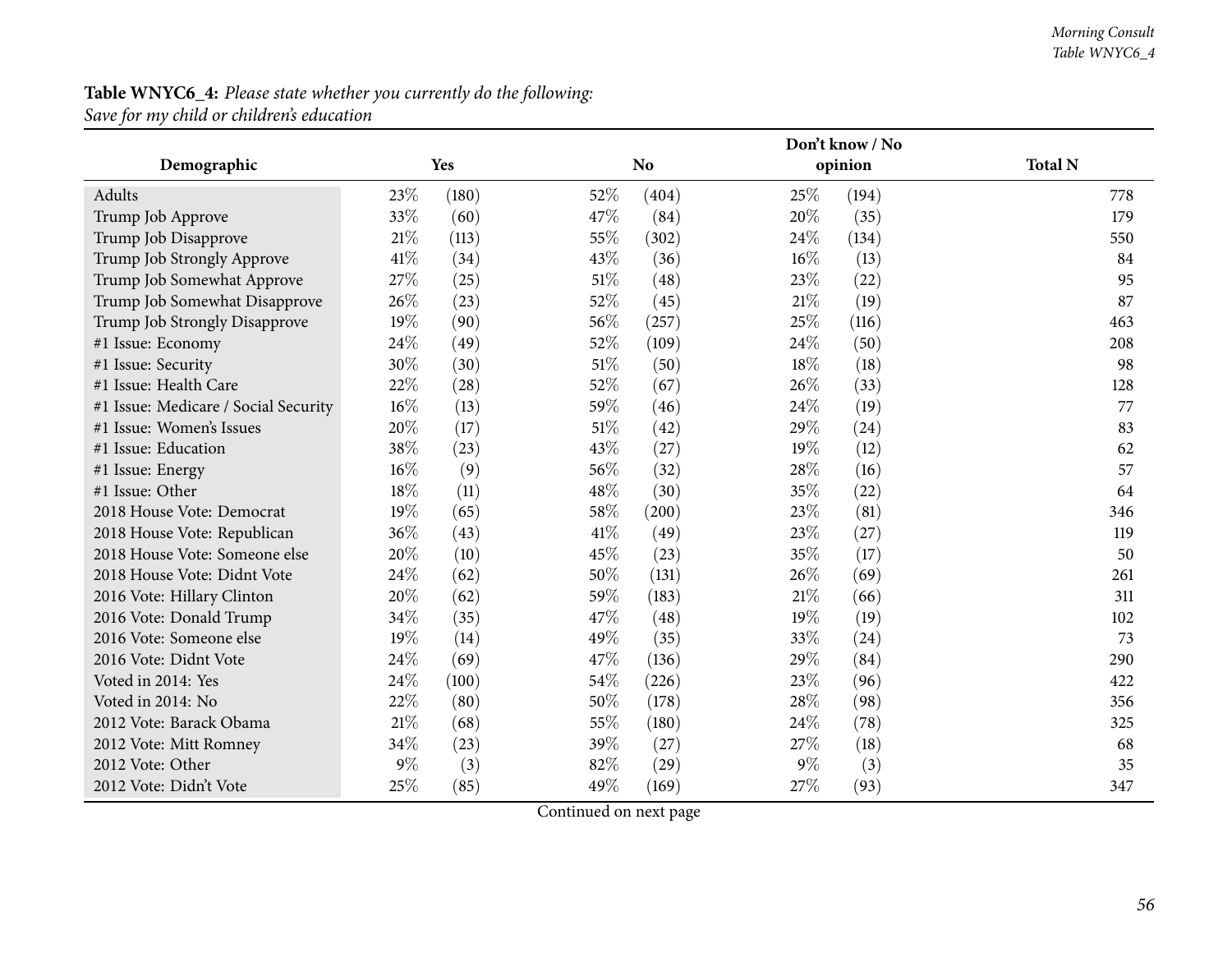|                     |                | Don't know / No |              |                |
|---------------------|----------------|-----------------|--------------|----------------|
| Demographic         | <b>Yes</b>     | N <sub>0</sub>  | opinion      | <b>Total N</b> |
| Adults              | 23\%<br>(180)  | 52\%<br>(404)   | 25%<br>(194) | 778            |
| 4-Region: Northeast | 25\%<br>(30)   | 52%<br>(61)     | 23\%<br>(27  | 118            |
| 4-Region: Midwest   | $17\%$<br>(28) | $56\%$<br>(95)  | 27\%<br>(45) | 168            |
| 4-Region: South     | 26\%<br>(75)   | $48\%$<br>(138) | 26\%<br>(73) | 287            |
| 4-Region: West      | 23\%<br>(47)   | $54\%$<br>(110) | 24\%<br>(48) | 205            |
| 190148              | 25\%<br>(68)   | 48\%<br>(130)   | 27\%<br>(75) | 273            |
| 190153              | 23\%<br>(60)   | $51\%$<br>(134) | 26\%<br>(67) | 261            |
| 190158              | 21%<br>(52)    | $57\%$<br>(139) | 21%<br>(52)  | 244            |

## **Table WNYC6\_4:** *Please state whether you currently do the following: Save for my child or children's education*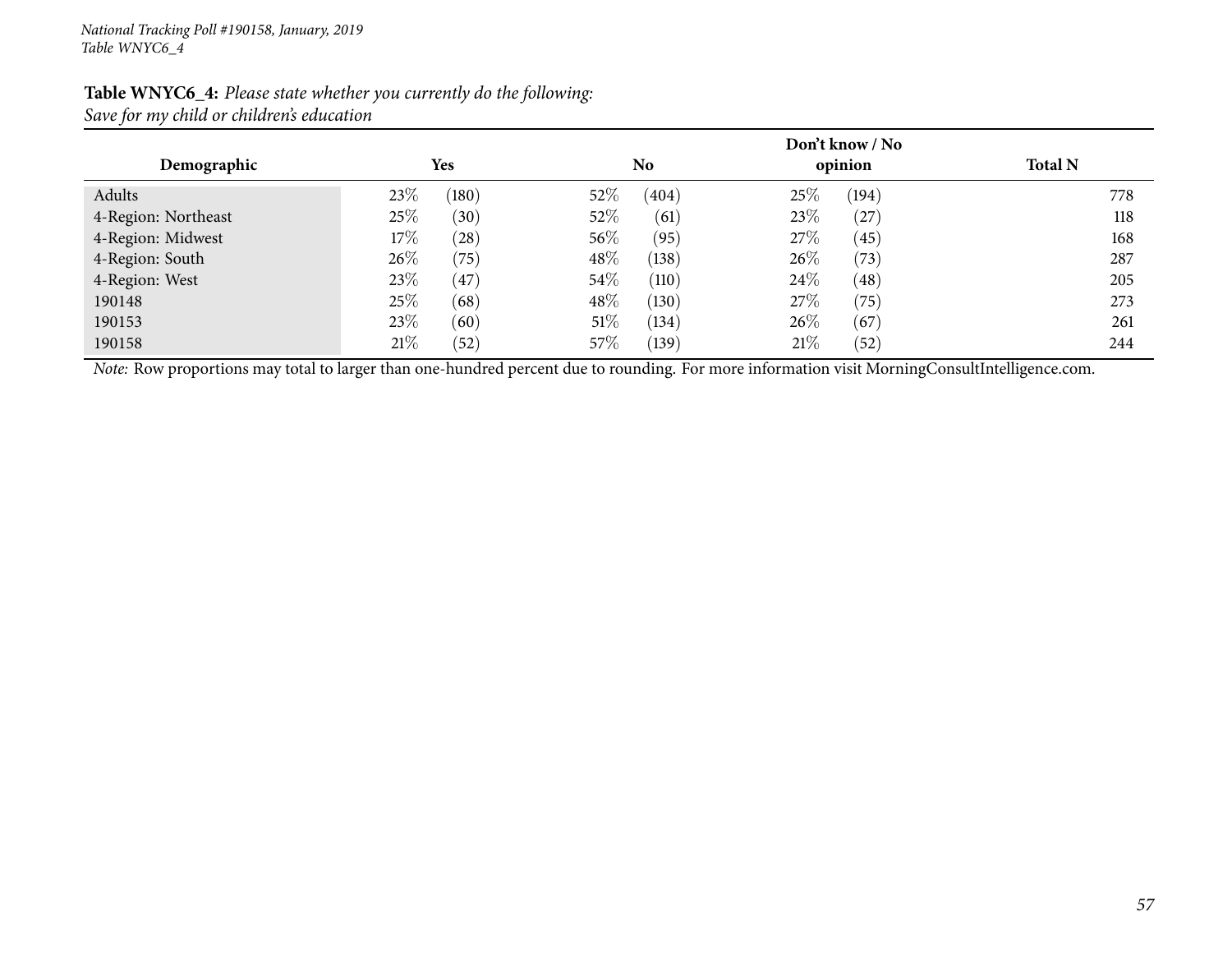|                          |      |       |        | Don't know / No |        |         |                |  |  |
|--------------------------|------|-------|--------|-----------------|--------|---------|----------------|--|--|
| Demographic              |      | Yes   |        | <b>No</b>       |        | opinion | <b>Total N</b> |  |  |
| Adults                   | 42\% | (330) | 45%    | (351)           | $12\%$ | (97)    | 778            |  |  |
| Gender: Male             | 38\% | (136) | 47%    | (168)           | 14%    | (50)    | 354            |  |  |
| Gender: Female           | 46%  | (195) | 43\%   | (183)           | $11\%$ | (46)    | 424            |  |  |
| Age: 18-29               | 45%  | (131) | 41\%   | (120)           | 14%    | (40)    | 291            |  |  |
| Age: 30-44               | 43\% | (85)  | 41\%   | (81)            | 16%    | (31)    | 197            |  |  |
| Age: 45-54               | 44%  | (51)  | 45%    | (53)            | $11\%$ | (13)    | 117            |  |  |
| Age: 55-64               | 35%  | (32)  | 56%    | (50)            | $8\%$  | (7)     | 89             |  |  |
| Age: 65+                 | 39%  | (32)  | 56%    | (46)            | $6\%$  | (5)     | 83             |  |  |
| Generation Z: 18-21      | 43%  | (57)  | 37%    | (49)            | 19%    | (25)    | 130            |  |  |
| Millennial: Age 22-37    | 47\% | (126) | $41\%$ | (110)           | 12%    | (32)    | 267            |  |  |
| Generation X: Age 38-53  | 40%  | (76)  | 46%    | (87)            | 14%    | (26)    | 189            |  |  |
| Boomers: Age 54-72       | 39%  | (68)  | 53%    | (93)            | $8\%$  | (14)    | 175            |  |  |
| PID: Dem (no lean)       | 44%  | (143) | 47\%   | (154)           | $9\%$  | (29)    | 326            |  |  |
| PID: Ind (no lean)       | 37\% | (120) | 48\%   | (158)           | 15\%   | (48)    | 327            |  |  |
| PID: Rep (no lean)       | 54%  | (67)  | $31\%$ | (38)            | 16%    | (20)    | 125            |  |  |
| PID/Gender: Dem Men      | 39%  | (60)  | 49%    | (76)            | $11\%$ | (18)    | 154            |  |  |
| PID/Gender: Dem Women    | 48%  | (83)  | 45%    | (78)            | 7%     | (11)    | 172            |  |  |
| PID/Gender: Ind Men      | 34\% | (45)  | $51\%$ | (69)            | 15%    | (20)    | 134            |  |  |
| PID/Gender: Ind Women    | 39%  | (75)  | $46\%$ | (89)            | 15%    | (28)    | 192            |  |  |
| PID/Gender: Rep Men      | 45%  | (30)  | 35%    | (23)            | 20%    | (13)    | 66             |  |  |
| PID/Gender: Rep Women    | 63\% | (37)  | $26\%$ | (16)            | $11\%$ | (7)     | 59             |  |  |
| Ideo: Liberal (1-3)      | 41\% | (170) | 49\%   | (201)           | 10%    | (39)    | 410            |  |  |
| Ideo: Moderate (4)       | 48%  | (58)  | 42%    | (50)            | 10%    | (12)    | 120            |  |  |
| Ideo: Conservative (5-7) | 48\% | (59)  | 37\%   | (46)            | 15%    | (19)    | 124            |  |  |
| Educ: < College          | 42%  | (237) | 43%    | (244)           | 15%    | (83)    | 563            |  |  |
| Educ: Bachelors degree   | 42%  | (54)  | 53%    | (69)            | $6\%$  | (7)     | 130            |  |  |
| Educ: Post-grad          | 47%  | (40)  | 46%    | (38)            | $8\%$  | (6)     | 84             |  |  |

# **Table WNYC6\_5:** *Please state whether you currently do the following:*

*Save throughout the year for holiday shopping*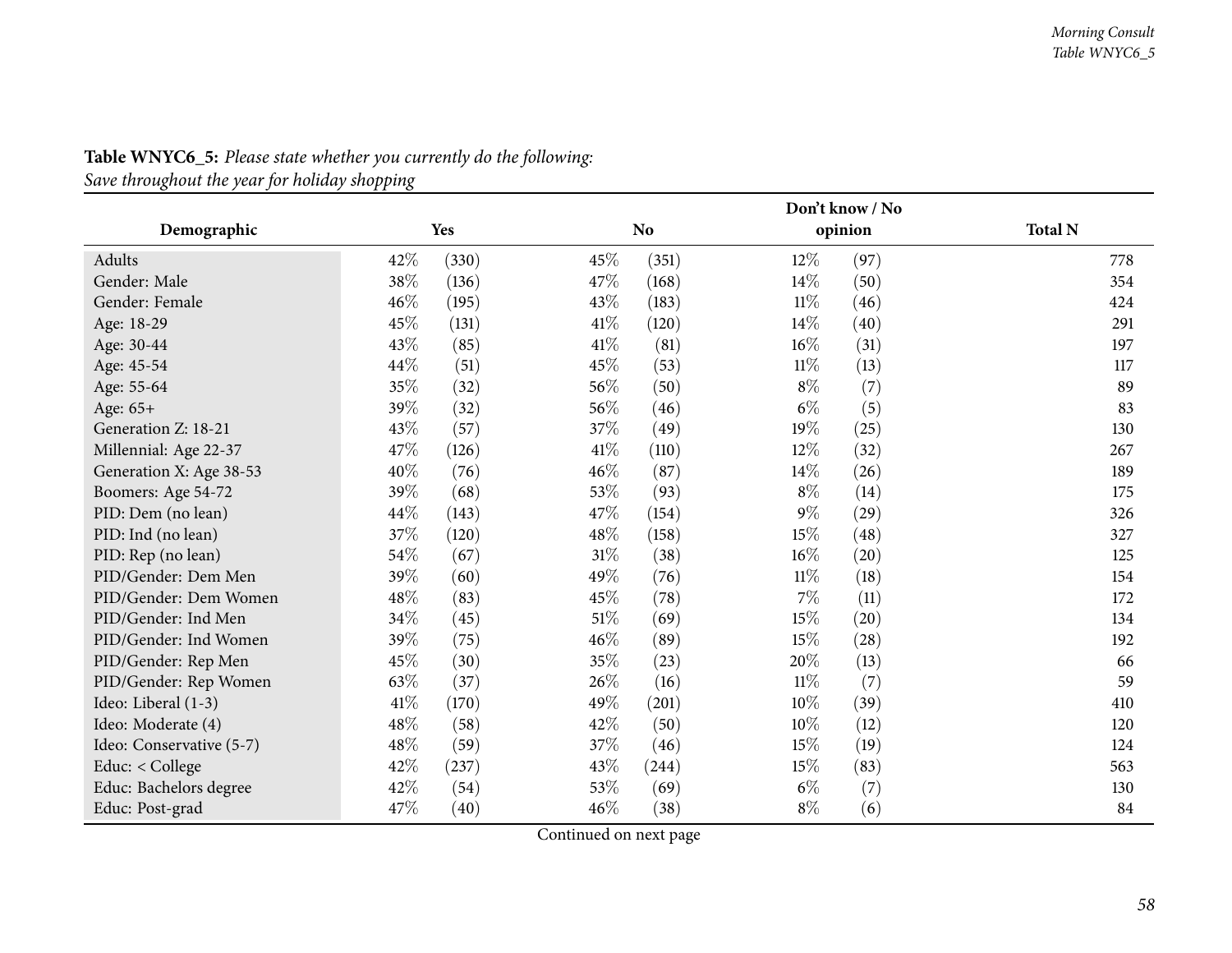## **Table WNYC6\_5:** *Please state whether you currently do the following: Save throughout the year for holiday shopping*

|                             |      |       |      | Don't know / No |        |         |                |  |  |  |  |
|-----------------------------|------|-------|------|-----------------|--------|---------|----------------|--|--|--|--|
| Demographic                 |      | Yes   |      | N <sub>o</sub>  |        | opinion | <b>Total N</b> |  |  |  |  |
| Adults                      | 42%  | (330) | 45%  | (351)           | 12%    | (97)    | 778            |  |  |  |  |
| Income: Under 50k           | 39%  | (198) | 47\% | (240)           | 14%    | (73)    | 510            |  |  |  |  |
| Income: 50k-100k            | 55%  | (103) | 40%  | (74)            | $5\%$  | (10)    | 187            |  |  |  |  |
| Income: 100k+               | 37%  | (30)  | 46%  | (37)            | 17%    | (14)    | 80             |  |  |  |  |
| Ethnicity: White            | 42%  | (238) | 48%  | (276)           | 10%    | (57)    | 570            |  |  |  |  |
| Ethnicity: Hispanic         | 48%  | (60)  | 34%  | (43)            | 18%    | (23)    | 125            |  |  |  |  |
| Ethnicity: Afr. Am.         | 42%  | (52)  | 40%  | (49)            | 18%    | (22)    | 123            |  |  |  |  |
| Ethnicity: Other            | 48%  | (41)  | 30%  | (25)            | 22%    | (18)    | 84             |  |  |  |  |
| Relig: Protestant           | 43%  | (38)  | 48%  | (42)            | $9\%$  | (8)     | 88             |  |  |  |  |
| Relig: Roman Catholic       | 54%  | (60)  | 35%  | (39)            | 10%    | (11)    | 111            |  |  |  |  |
| Relig: Something Else       | 30%  | (35)  | 56%  | (65)            | 14%    | (16)    | 116            |  |  |  |  |
| Relig: Jewish               | 54%  | (9)   | 37%  | (6)             | $9\%$  | (2)     | 17             |  |  |  |  |
| Relig: Evangelical          | 41\% | (100) | 48\% | (115)           | $11\%$ | (27)    | 242            |  |  |  |  |
| Relig: Non-Evang. Catholics | 46%  | (33)  | 42%  | (30)            | 12%    | (8)     | 72             |  |  |  |  |
| Relig: All Christian        | 42%  | (133) | 46%  | (146)           | $11\%$ | (35)    | 314            |  |  |  |  |
| Relig: All Non-Christian    | 49%  | (38)  | 33%  | (25)            | 18%    | (14)    | 76             |  |  |  |  |
| Community: Urban            | 42%  | (96)  | 49%  | (111)           | $9\%$  | (21)    | 228            |  |  |  |  |
| Community: Suburban         | 42%  | (137) | 45%  | (147)           | 13%    | (41)    | 325            |  |  |  |  |
| Community: Rural            | 43%  | (97)  | 41\% | (93)            | 15%    | (34)    | 224            |  |  |  |  |
| Employ: Private Sector      | 45%  | (96)  | 44\% | (94)            | 10%    | (22)    | 211            |  |  |  |  |
| <b>Employ: Government</b>   | 39%  | (17)  | 48\% | (21)            | 13%    | (6)     | 44             |  |  |  |  |
| Employ: Self-Employed       | 59%  | (28)  | 35%  | (16)            | $6\%$  | (3)     | 47             |  |  |  |  |
| Employ: Homemaker           | 50%  | (28)  | 43%  | (24)            | $7\%$  | (4)     | 56             |  |  |  |  |
| Employ: Student             | 40%  | (28)  | 48%  | (33)            | 13%    | (9)     | 70             |  |  |  |  |
| Employ: Retired             | 41\% | (38)  | 48%  | (43)            | $11\%$ | (10)    | 91             |  |  |  |  |
| Employ: Unemployed          | 37%  | (34)  | 49%  | (45)            | 14%    | (13)    | 92             |  |  |  |  |
| Employ: Other               | 39%  | (40)  | 42%  | (42)            | 20%    | (20)    | 102            |  |  |  |  |
| Military HH: Yes            | 52%  | (63)  | 36%  | (44)            | $12\%$ | (14)    | 121            |  |  |  |  |
| Military HH: No             | 41\% | (267) | 47%  | (307)           | 13%    | (83)    | 657            |  |  |  |  |
| RD/WT: Right Direction      | 50%  | (80)  | 29%  | (47)            | $21\%$ | (33)    | 160            |  |  |  |  |
| RD/WT: Wrong Track          | 41\% | (250) | 49%  | (303)           | 10%    | (64)    | 617            |  |  |  |  |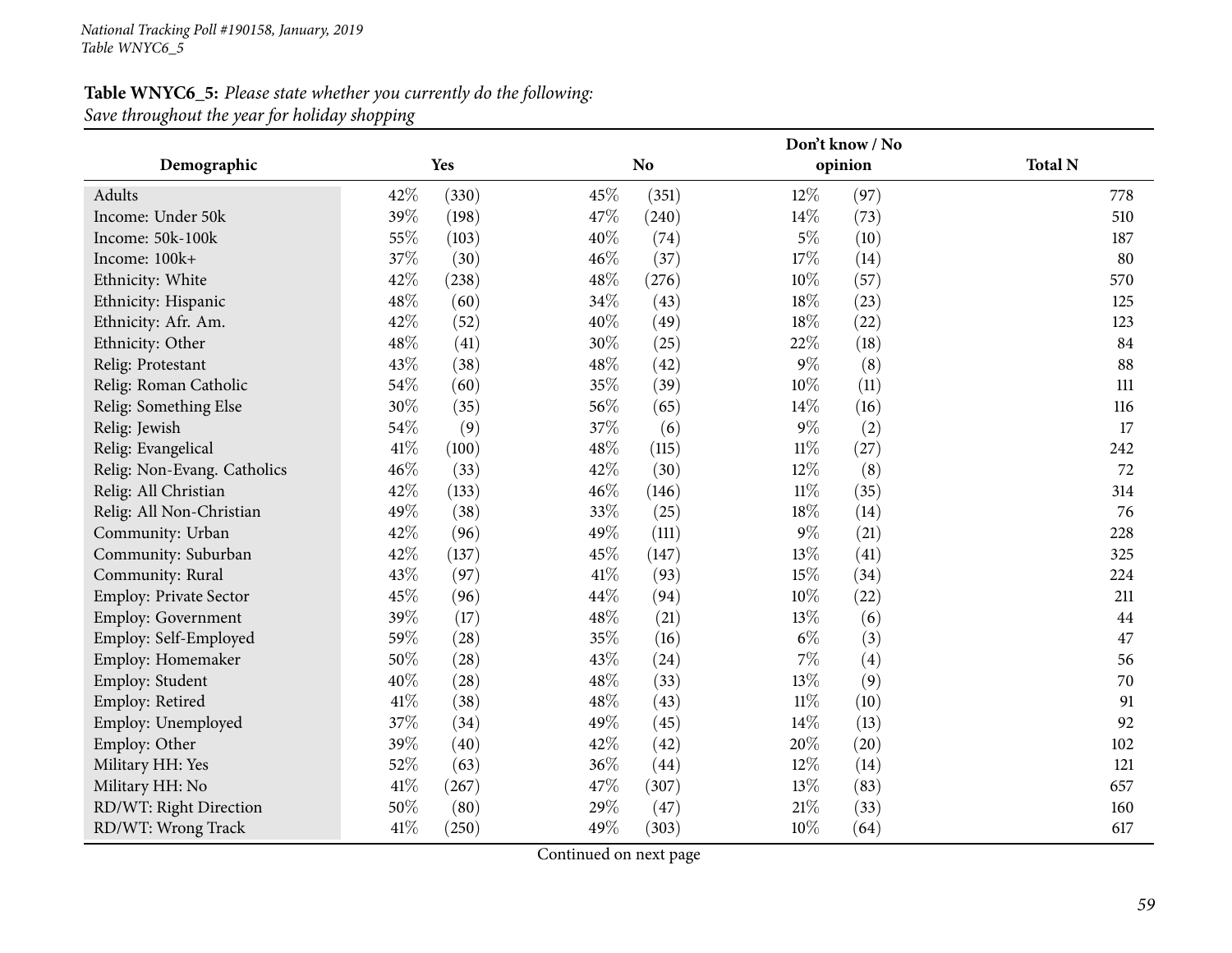#### *Morning Consult Table WNYC6\_5*

## **Table WNYC6\_5:** *Please state whether you currently do the following: Save throughout the year for holiday shopping*

|                                      |      |       | Don't know / No |           |        |         |                |  |  |  |
|--------------------------------------|------|-------|-----------------|-----------|--------|---------|----------------|--|--|--|
| Demographic                          |      | Yes   |                 | <b>No</b> |        | opinion | <b>Total N</b> |  |  |  |
| Adults                               | 42\% | (330) | 45%             | (351)     | $12\%$ | (97)    | 778            |  |  |  |
| Trump Job Approve                    | 55%  | (99)  | 35%             | (63)      | 10%    | (17)    | 179            |  |  |  |
| Trump Job Disapprove                 | 40%  | (220) | 49%             | (270)     | $11\%$ | (60)    | 550            |  |  |  |
| Trump Job Strongly Approve           | 58%  | (48)  | 34%             | (28)      | $8\%$  | (7)     | 84             |  |  |  |
| Trump Job Somewhat Approve           | 53%  | (50)  | 36%             | (34)      | $11\%$ | (11)    | 95             |  |  |  |
| Trump Job Somewhat Disapprove        | 51%  | (44)  | 35%             | (31)      | 14\%   | (12)    | 87             |  |  |  |
| Trump Job Strongly Disapprove        | 38%  | (175) | 52\%            | (239)     | 10%    | (48)    | 463            |  |  |  |
| #1 Issue: Economy                    | 42%  | (88)  | 46%             | (96)      | 12%    | (25)    | 208            |  |  |  |
| #1 Issue: Security                   | 49%  | (48)  | 37%             | (36)      | 14\%   | (14)    | 98             |  |  |  |
| #1 Issue: Health Care                | 41%  | (53)  | 48%             | (61)      | $11\%$ | (14)    | 128            |  |  |  |
| #1 Issue: Medicare / Social Security | 37%  | (29)  | 54%             | (42)      | $9\%$  | (7)     | 77             |  |  |  |
| #1 Issue: Women's Issues             | 47%  | (39)  | 42%             | (35)      | $11\%$ | (9)     | 83             |  |  |  |
| #1 Issue: Education                  | 52%  | (32)  | 35%             | (22)      | 13%    | (8)     | 62             |  |  |  |
| #1 Issue: Energy                     | 34%  | (20)  | 54%             | (31)      | $12\%$ | (7)     | 57             |  |  |  |
| #1 Issue: Other                      | 35%  | (22)  | 44%             | (28)      | $21\%$ | (13)    | 64             |  |  |  |
| 2018 House Vote: Democrat            | 40%  | (138) | 52%             | (179)     | $8\%$  | (29)    | 346            |  |  |  |
| 2018 House Vote: Republican          | 58%  | (68)  | $31\%$          | (37)      | $11\%$ | (13)    | 119            |  |  |  |
| 2018 House Vote: Someone else        | 37%  | (19)  | 40%             | (20)      | 23%    | (11)    | 50             |  |  |  |
| 2018 House Vote: Didnt Vote          | 39%  | (103) | 44%             | (114)     | 17%    | (44)    | 261            |  |  |  |
| 2016 Vote: Hillary Clinton           | 44%  | (136) | 49%             | (153)     | $7\%$  | (22)    | 311            |  |  |  |
| 2016 Vote: Donald Trump              | 57%  | (59)  | 36\%            | (37)      | $7\%$  | (7)     | 102            |  |  |  |
| 2016 Vote: Someone else              | 37%  | (27)  | 44%             | (32)      | 19%    | (14)    | 73             |  |  |  |
| 2016 Vote: Didnt Vote                | 37%  | (107) | 44%             | (129)     | 19%    | (54)    | 290            |  |  |  |
| Voted in 2014: Yes                   | 45%  | (188) | 46\%            | (193)     | 10%    | (41)    | 422            |  |  |  |
| Voted in 2014: No                    | 40%  | (142) | 44%             | (158)     | $16\%$ | (56)    | 356            |  |  |  |
| 2012 Vote: Barack Obama              | 40%  | (130) | 50%             | (162)     | 10%    | (33)    | 325            |  |  |  |
| 2012 Vote: Mitt Romney               | 59%  | (40)  | 30%             | (20)      | $11\%$ | (8)     | 68             |  |  |  |
| 2012 Vote: Other                     | 32%  | (11)  | 59%             | (21)      | 9%     | (3)     | 35             |  |  |  |
| 2012 Vote: Didn't Vote               | 42%  | (147) | 42%             | (147)     | 15%    | (53)    | 347            |  |  |  |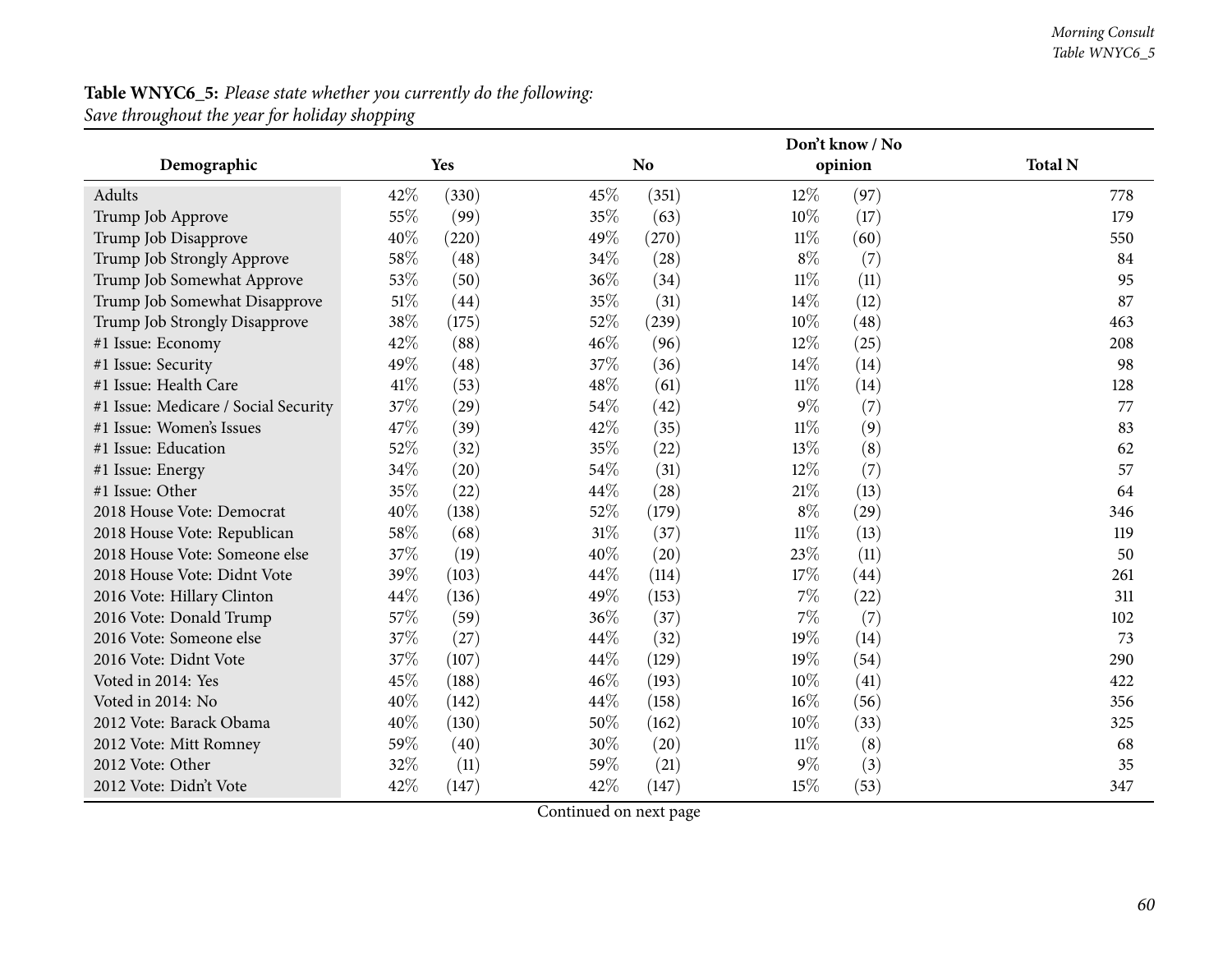| Demographic         | <b>Yes</b>     | N <sub>o</sub> | Don't know / No<br>opinion |     |  |  |  |  |
|---------------------|----------------|----------------|----------------------------|-----|--|--|--|--|
| Adults              | 42\%<br>(330)  | 45%<br>(351)   | $12\%$<br>(97)             | 778 |  |  |  |  |
| 4-Region: Northeast | 47\%<br>(56)   | 45%<br>(54)    | $7\%$<br>(9)               | 118 |  |  |  |  |
| 4-Region: Midwest   | $44\%$<br>(74) | $41\%$<br>(69) | $15\%$<br>(25)             | 168 |  |  |  |  |
| 4-Region: South     | 38\%<br>(108)  | 47\%<br>(135)  | $15\%$<br>(43)             | 287 |  |  |  |  |
| 4-Region: West      | 45\%<br>(92)   | 45\%<br>(92)   | $10\%$<br>(20)             | 205 |  |  |  |  |
| 190148              | 42\%<br>(114)  | 44\%<br>(121)  | $14\%$<br>(37)             | 273 |  |  |  |  |
| 190153              | 43\%<br>(112)  | 44\%<br>(114)  | $13\%$<br>(35)             | 261 |  |  |  |  |
| 190158              | 43\%<br>(104)  | 47\%<br>(115)  | $10\%$<br>(24)             | 244 |  |  |  |  |

## **Table WNYC6\_5:** *Please state whether you currently do the following: Save throughout the year for holiday shopping*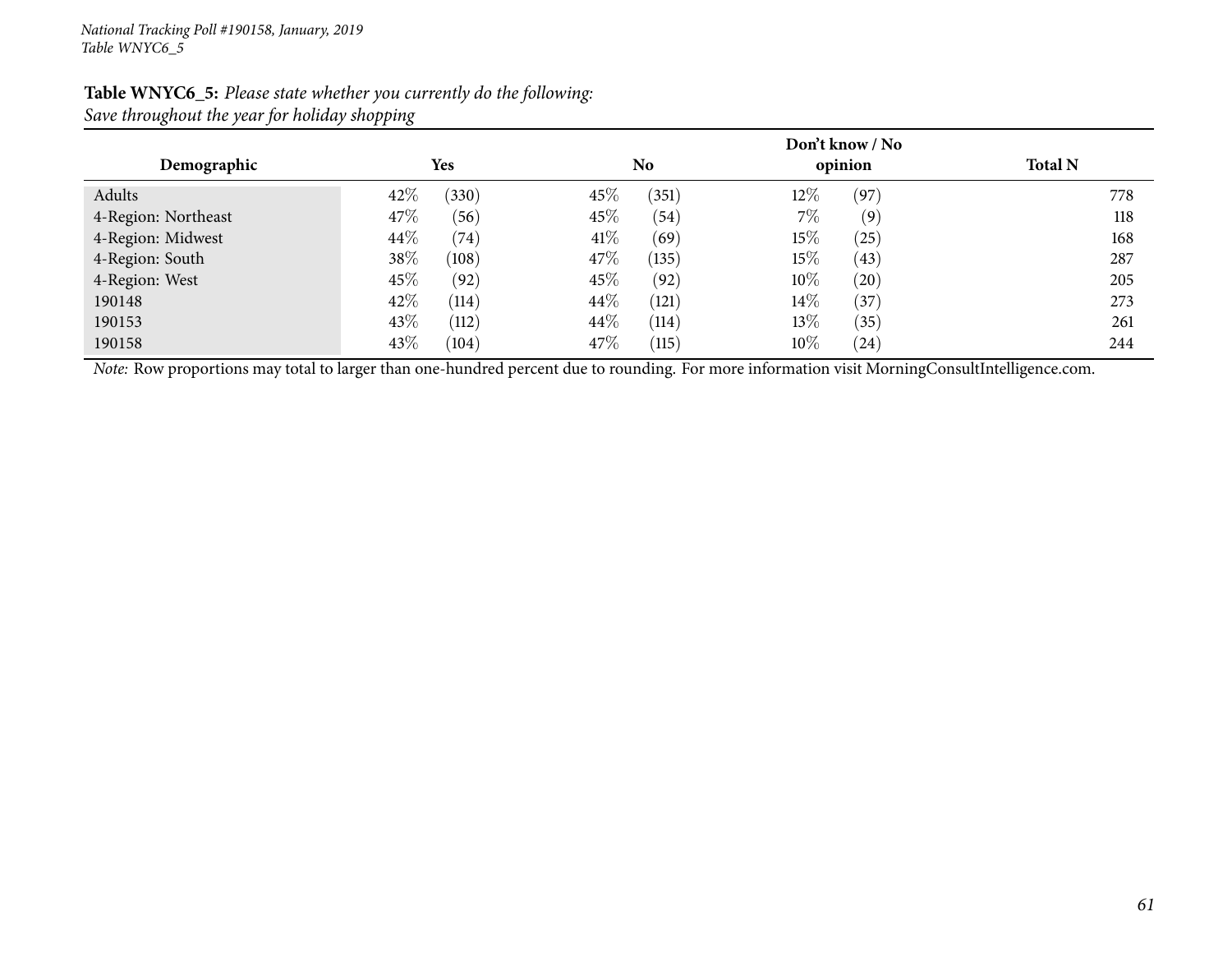|                          | Don't know / No |       |        |                |        |         |                |  |
|--------------------------|-----------------|-------|--------|----------------|--------|---------|----------------|--|
| Demographic              |                 | Yes   |        | N <sub>o</sub> |        | opinion | <b>Total N</b> |  |
| Adults                   | 59%             | (459) | 29%    | (225)          | $12\%$ | (94)    | 778            |  |
| Gender: Male             | 58\%            | (206) | 29%    | (103)          | 13%    | (46)    | 354            |  |
| Gender: Female           | $60\%$          | (254) | 29%    | (122)          | $11\%$ | (48)    | 424            |  |
| Age: 18-29               | 64%             | (185) | 24%    | (71)           | $12\%$ | (35)    | 291            |  |
| Age: 30-44               | 53%             | (105) | 32%    | (63)           | 15%    | (30)    | 197            |  |
| Age: 45-54               | 65%             | (76)  | 25%    | (29)           | $10\%$ | (12)    | 117            |  |
| Age: 55-64               | $58\%$          | (52)  | 32%    | (28)           | 10%    | (9)     | 89             |  |
| Age: 65+                 | 51%             | (42)  | 40%    | (33)           | $9\%$  | (8)     | 83             |  |
| Generation Z: 18-21      | 60%             | (78)  | 25%    | (33)           | 15%    | (20)    | 130            |  |
| Millennial: Age 22-37    | 63%             | (169) | 26%    | (68)           | $11\%$ | (30)    | 267            |  |
| Generation X: Age 38-53  | 56%             | (106) | 30%    | (57)           | $14\%$ | (26)    | 189            |  |
| Boomers: Age 54-72       | 57%             | (100) | 33%    | (58)           | 10%    | (17)    | 175            |  |
| PID: Dem (no lean)       | 63%             | (206) | 30%    | (96)           | 7%     | (23)    | 326            |  |
| PID: Ind (no lean)       | 52\%            | (170) | $31\%$ | (102)          | 17%    | (55)    | 327            |  |
| PID: Rep (no lean)       | 67%             | (83)  | 21%    | (26)           | 13\%   | (16)    | 125            |  |
| PID/Gender: Dem Men      | 63%             | (96)  | 29%    | (45)           | $8\%$  | (13)    | 154            |  |
| PID/Gender: Dem Women    | 64%             | (110) | 30%    | (52)           | $6\%$  | (11)    | 172            |  |
| PID/Gender: Ind Men      | $50\%$          | (67)  | 32%    | (43)           | 18\%   | (24)    | 134            |  |
| PID/Gender: Ind Women    | $54\%$          | (103) | $31\%$ | (59)           | 16%    | (30)    | 192            |  |
| PID/Gender: Rep Men      | 65%             | (42)  | 22%    | (15)           | $13\%$ | (9)     | 66             |  |
| PID/Gender: Rep Women    | 69%             | (41)  | 19%    | (11)           | 12%    | (7)     | 59             |  |
| Ideo: Liberal (1-3)      | 59%             | (240) | 32%    | (133)          | $9\%$  | (36)    | 410            |  |
| Ideo: Moderate (4)       | 66%             | (79)  | 27%    | (33)           | 7%     | (8)     | 120            |  |
| Ideo: Conservative (5-7) | 65%             | (80)  | 23\%   | (28)           | 12%    | (15)    | 124            |  |
| Educ: < College          | 58\%            | (327) | 29%    | (161)          | 13%    | (75)    | 563            |  |
| Educ: Bachelors degree   | $61\%$          | (80)  | 32%    | (42)           | 7%     | (9)     | 130            |  |
| Educ: Post-grad          | 62%             | (53)  | 26%    | (22)           | 12%    | (10)    | 84             |  |

## **Table WNYC6\_6:** *Please state whether you currently do the following:*

*Set savings goals*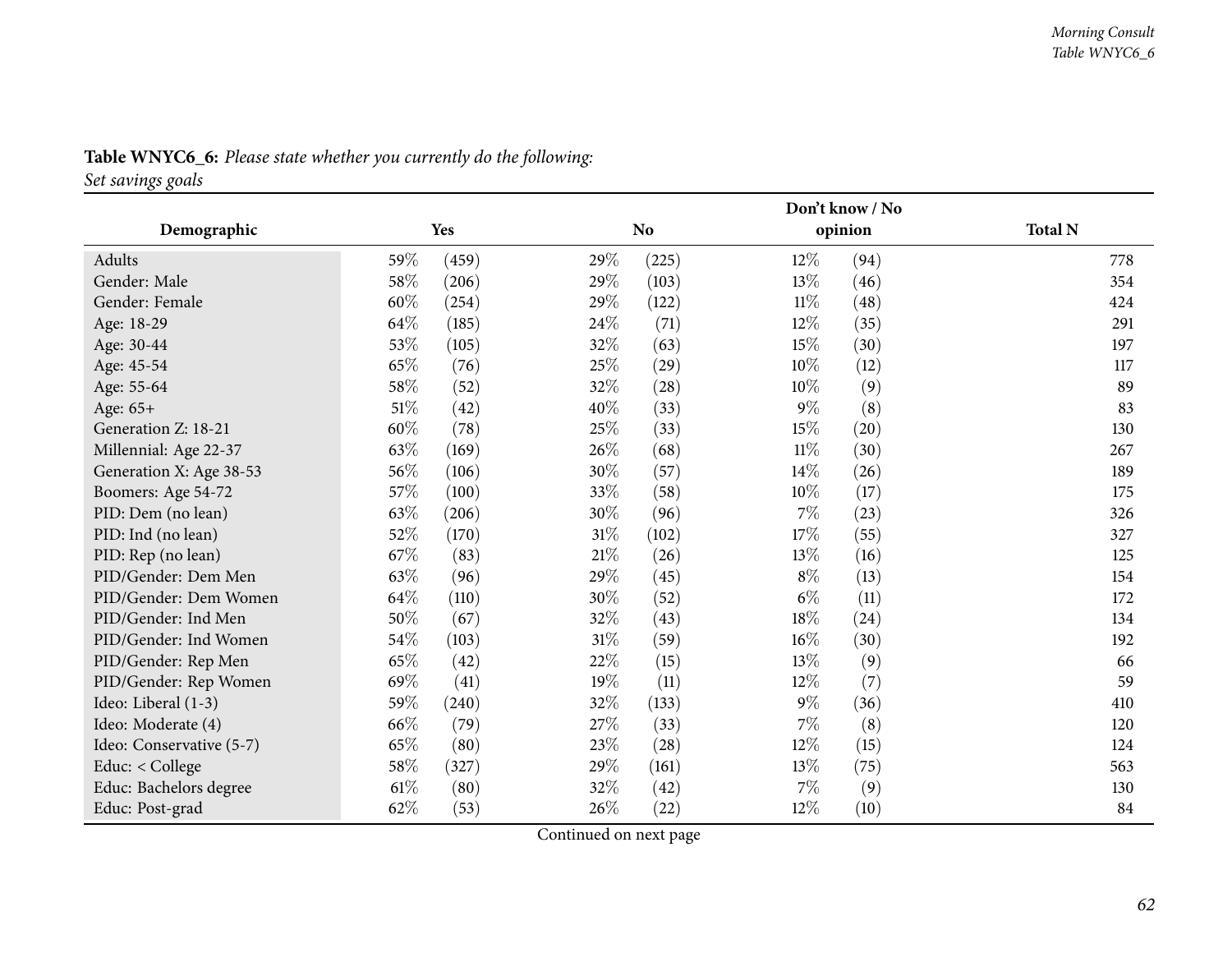*National Tracking Poll #190158, January, <sup>2019</sup> Table WNYC6\_6*

## **Table WNYC6\_6:** *Please state whether you currently do the following: Set savings goals*

|                               |      |       |        | Don't know / No |        |         |                |  |  |  |  |
|-------------------------------|------|-------|--------|-----------------|--------|---------|----------------|--|--|--|--|
| Demographic                   |      | Yes   |        | <b>No</b>       |        | opinion | <b>Total N</b> |  |  |  |  |
| Adults                        | 59%  | (459) | 29%    | (225)           | 12%    | (94)    | 778            |  |  |  |  |
| Income: Under 50k             | 56%  | (284) | 31%    | (157)           | 14\%   | (69)    | 510            |  |  |  |  |
| Income: 50k-100k              | 65%  | (122) | 28%    | (51)            | 7%     | (13)    | 187            |  |  |  |  |
| Income: 100k+                 | 66%  | (53)  | 20%    | (16)            | 14%    | (11)    | 80             |  |  |  |  |
| Ethnicity: White              | 60%  | (344) | 29%    | (166)           | $11\%$ | (61)    | 570            |  |  |  |  |
| Ethnicity: Hispanic           | 57%  | (71)  | 27%    | (35)            | $16\%$ | (20)    | 125            |  |  |  |  |
| Ethnicity: Afr. Am.           | 55%  | (68)  | 34%    | (42)            | $11\%$ | (13)    | 123            |  |  |  |  |
| Ethnicity: Other              | 56%  | (47)  | 20%    | (17)            | 24\%   | (20)    | 84             |  |  |  |  |
| Relig: Protestant             | 57%  | (50)  | 34%    | (30)            | $9\%$  | (8)     | 88             |  |  |  |  |
| Relig: Roman Catholic         | 62%  | (69)  | 28%    | (31)            | 10%    | (11)    | 111            |  |  |  |  |
| Relig: Something Else         | 51%  | (59)  | 36%    | (41)            | 13%    | (15)    | 116            |  |  |  |  |
| Relig: Jewish                 | 61\% | (10)  | 33%    | (6)             | $6\%$  | (1)     | 17             |  |  |  |  |
| Relig: Evangelical            | 56%  | (136) | 33%    | (79)            | $11\%$ | (27)    | 242            |  |  |  |  |
| Relig: Non-Evang. Catholics   | 60%  | (43)  | $31\%$ | (23)            | $9\%$  | (6)     | 72             |  |  |  |  |
| Relig: All Christian          | 57%  | (179) | 32%    | (102)           | $11\%$ | (34)    | 314            |  |  |  |  |
| Relig: All Non-Christian      | 55%  | (42)  | 29%    | (22)            | $16\%$ | (12)    | 76             |  |  |  |  |
| Community: Urban              | 55%  | (126) | 33%    | (75)            | $12\%$ | (27)    | 228            |  |  |  |  |
| Community: Suburban           | 63%  | (204) | 27%    | (86)            | $11\%$ | (34)    | 325            |  |  |  |  |
| Community: Rural              | 57%  | (129) | 28%    | (63)            | 14%    | (32)    | 224            |  |  |  |  |
| <b>Employ: Private Sector</b> | 64%  | (135) | 27%    | (56)            | 10%    | (21)    | 211            |  |  |  |  |
| Employ: Government            | 63%  | (28)  | 26%    | (11)            | $11\%$ | (5)     | 44             |  |  |  |  |
| Employ: Self-Employed         | 69%  | (32)  | 25%    | (12)            | $6\%$  | (3)     | 47             |  |  |  |  |
| Employ: Homemaker             | 56%  | (31)  | 29%    | (16)            | 15%    | (9)     | 56             |  |  |  |  |
| Employ: Student               | 65%  | (45)  | 24%    | (16)            | 12%    | (8)     | 70             |  |  |  |  |
| Employ: Retired               | 59%  | (54)  | 29%    | (27)            | 12%    | (11)    | 91             |  |  |  |  |
| Employ: Unemployed            | 55%  | (50)  | 34%    | (32)            | $11\%$ | (10)    | 92             |  |  |  |  |
| Employ: Other                 | 58%  | (59)  | 26%    | (27)            | $16\%$ | (16)    | 102            |  |  |  |  |
| Military HH: Yes              | 70%  | (85)  | 19%    | (24)            | 10%    | (12)    | 121            |  |  |  |  |
| Military HH: No               | 57%  | (374) | $31\%$ | (201)           | 12%    | (81)    | 657            |  |  |  |  |
| RD/WT: Right Direction        | 58%  | (93)  | 25%    | (40)            | 17%    | (28)    | 160            |  |  |  |  |
| RD/WT: Wrong Track            | 59%  | (366) | 30%    | (185)           | $11\%$ | (66)    | 617            |  |  |  |  |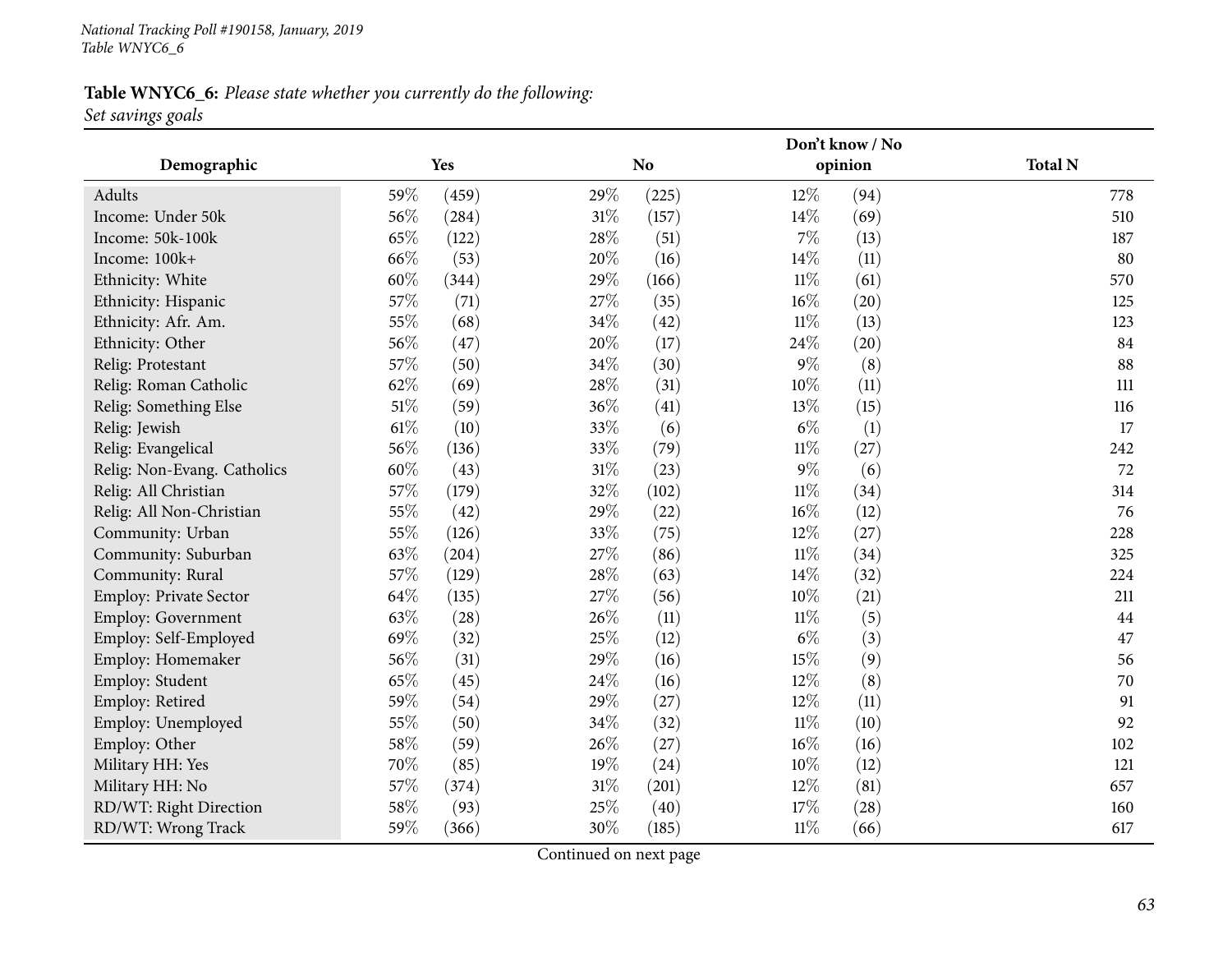#### *Morning Consult Table WNYC6\_6*

## **Table WNYC6\_6:** *Please state whether you currently do the following: Set savings goals*

|                                      |        |            |        | Don't know / No |        |         |                |  |  |  |
|--------------------------------------|--------|------------|--------|-----------------|--------|---------|----------------|--|--|--|
| Demographic                          |        | <b>Yes</b> |        | <b>No</b>       |        | opinion | <b>Total N</b> |  |  |  |
| Adults                               | 59%    | (459)      | 29%    | (225)           | $12\%$ | (94)    | 778            |  |  |  |
| Trump Job Approve                    | 62%    | (111)      | 26%    | (46)            | 12%    | (22)    | 179            |  |  |  |
| Trump Job Disapprove                 | 60%    | (331)      | $31\%$ | (169)           | $9\%$  | (50)    | 550            |  |  |  |
| Trump Job Strongly Approve           | 67%    | (56)       | 25%    | (21)            | $8\%$  | (7)     | 84             |  |  |  |
| Trump Job Somewhat Approve           | 58%    | (55)       | 27%    | (25)            | $16\%$ | (15)    | 95             |  |  |  |
| Trump Job Somewhat Disapprove        | $61\%$ | (53)       | $31\%$ | (27)            | $7\%$  | (6)     | 87             |  |  |  |
| Trump Job Strongly Disapprove        | 60%    | (278)      | $31\%$ | (142)           | $9\%$  | (43)    | 463            |  |  |  |
| #1 Issue: Economy                    | $61\%$ | (126)      | 28%    | (57)            | 12%    | (25)    | 208            |  |  |  |
| #1 Issue: Security                   | 59%    | (58)       | 28%    | (27)            | 13%    | (13)    | 98             |  |  |  |
| #1 Issue: Health Care                | 59%    | (75)       | 35%    | (44)            | $6\%$  | (8)     | 128            |  |  |  |
| #1 Issue: Medicare / Social Security | 58%    | (44)       | 37%    | (28)            | $5\%$  | (4)     | 77             |  |  |  |
| #1 Issue: Women's Issues             | $61\%$ | (51)       | 27%    | (23)            | $11\%$ | (9)     | 83             |  |  |  |
| #1 Issue: Education                  | 65%    | (40)       | 24\%   | (15)            | 11%    | (7)     | 62             |  |  |  |
| #1 Issue: Energy                     | $51\%$ | (29)       | $31\%$ | (17)            | 19%    | (11)    | 57             |  |  |  |
| #1 Issue: Other                      | 55%    | (35)       | 18%    | (12)            | 27%    | (17)    | 64             |  |  |  |
| 2018 House Vote: Democrat            | $61\%$ | (212)      | $31\%$ | (107)           | $8\%$  | (27)    | 346            |  |  |  |
| 2018 House Vote: Republican          | 66%    | (79)       | 23%    | (28)            | 10%    | (12)    | 119            |  |  |  |
| 2018 House Vote: Someone else        | 56%    | (28)       | 23%    | (12)            | 20%    | (10)    | 50             |  |  |  |
| 2018 House Vote: Didnt Vote          | 53%    | (138)      | 30%    | (78)            | 17%    | (44)    | 261            |  |  |  |
| 2016 Vote: Hillary Clinton           | $61\%$ | (190)      | 32%    | (100)           | 7%     | (21)    | 311            |  |  |  |
| 2016 Vote: Donald Trump              | 66%    | (68)       | 24%    | (24)            | 10%    | (10)    | 102            |  |  |  |
| 2016 Vote: Someone else              | 53%    | (39)       | 25%    | (19)            | 22%    | (16)    | 73             |  |  |  |
| 2016 Vote: Didnt Vote                | 56%    | (161)      | 28%    | (82)            | $16\%$ | (47)    | 290            |  |  |  |
| Voted in 2014: Yes                   | 59%    | (251)      | $31\%$ | (130)           | $10\%$ | (41)    | 422            |  |  |  |
| Voted in 2014: No                    | 59%    | (209)      | 27\%   | (95)            | 15%    | (53)    | 356            |  |  |  |
| 2012 Vote: Barack Obama              | 59%    | (191)      | 32%    | (104)           | 9%     | (30)    | 325            |  |  |  |
| 2012 Vote: Mitt Romney               | 69%    | (47)       | 18%    | (12)            | 12%    | (8)     | 68             |  |  |  |
| 2012 Vote: Other                     | 48%    | (17)       | 40%    | (14)            | 12%    | (4)     | 35             |  |  |  |
| 2012 Vote: Didn't Vote               | 59%    | (203)      | 27%    | (93)            | 15%    | (51)    | 347            |  |  |  |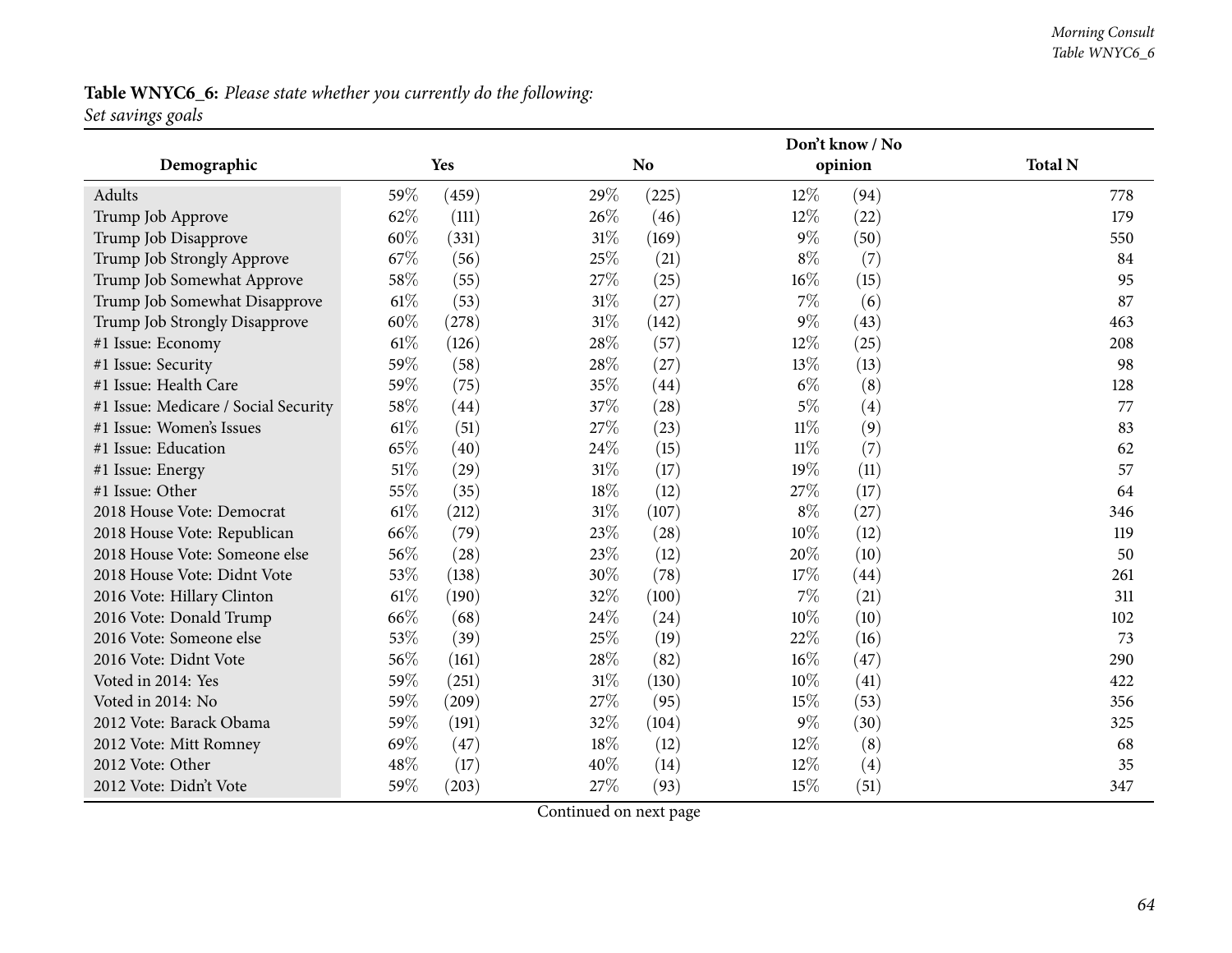| Table WNYC6_6: Please state whether you currently do the following: |  |  |
|---------------------------------------------------------------------|--|--|
| Set savings goals                                                   |  |  |

|                     | <b>Yes</b>       | Don't know / No<br>opinion | <b>Total N</b> |     |
|---------------------|------------------|----------------------------|----------------|-----|
| Demographic         |                  | No                         |                |     |
| Adults              | 59 $\%$<br>(459) | 29%<br>(225)               | $12\%$<br>(94) | 778 |
| 4-Region: Northeast | 62%<br>(73)      | 29\%<br>(34)               | $9\%$<br>(11)  | 118 |
| 4-Region: Midwest   | $59\%$<br>(99)   | $30\%$<br>(51)             | $11\%$<br>(18) | 168 |
| 4-Region: South     | $58\%$<br>(165)  | $30\%$<br>(86)             | $13\%$<br>(36) | 287 |
| 4-Region: West      | $59\%$<br>(122)  | 27%<br>(55)                | $14\%$<br>(29) | 205 |
| 190148              | $55\%$<br>(150)  | $30\%$<br>(82)             | 15\%<br>(41)   | 273 |
| 190153              | 60%<br>(156)     | 27%<br>(69)                | $14\%$<br>(35) | 261 |
| 190158              | 63\%<br>(153)    | $30\%$<br>(73)             | 7%<br>(17)     | 244 |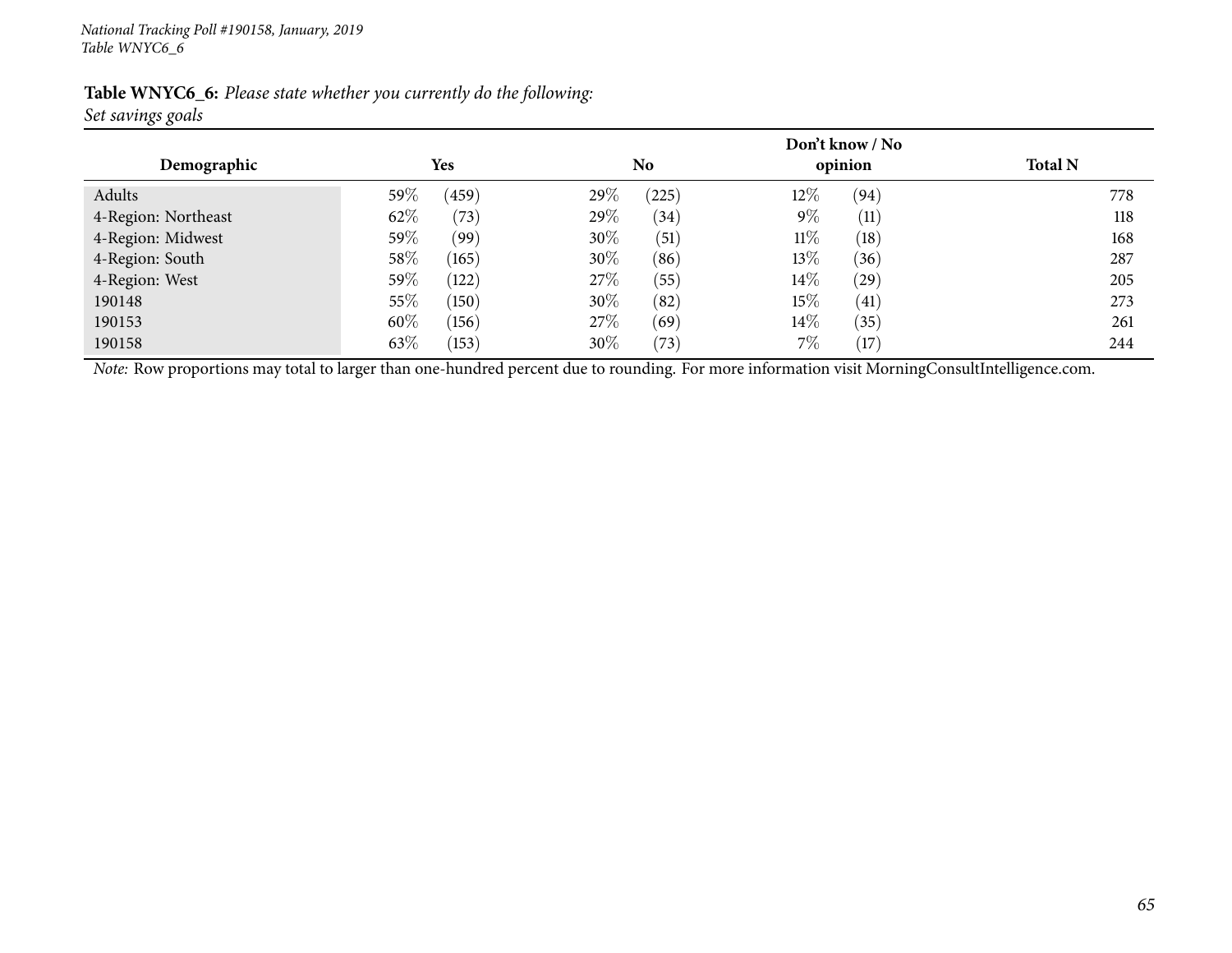|                          |        |       |        | Don't know / No |        |         |                |  |  |  |
|--------------------------|--------|-------|--------|-----------------|--------|---------|----------------|--|--|--|
| Demographic              |        | Yes   |        | <b>No</b>       |        | opinion | <b>Total N</b> |  |  |  |
| Adults                   | 55\%   | (431) | 33\%   | (255)           | $12\%$ | (92)    | 778            |  |  |  |
| Gender: Male             | 57\%   | (202) | 30%    | (106)           | 13\%   | (47)    | 354            |  |  |  |
| Gender: Female           | 54\%   | (229) | 35%    | (150)           | $11\%$ | (45)    | 424            |  |  |  |
| Age: 18-29               | 52%    | (151) | 32%    | (93)            | $16\%$ | (46)    | 291            |  |  |  |
| Age: 30-44               | 55%    | (108) | 31%    | (62)            | 14%    | (28)    | 197            |  |  |  |
| Age: 45-54               | 66%    | (77)  | 30%    | (35)            | $4\%$  | (5)     | 117            |  |  |  |
| Age: 55-64               | 52%    | (46)  | 40%    | (36)            | $8\%$  | (7)     | 89             |  |  |  |
| Age: 65+                 | 58\%   | (49)  | 35%    | (29)            | 7%     | (6)     | 83             |  |  |  |
| Generation Z: 18-21      | 42%    | (54)  | 35%    | (45)            | 24\%   | (31)    | 130            |  |  |  |
| Millennial: Age 22-37    | 59%    | (157) | 30%    | (79)            | $11\%$ | (31)    | 267            |  |  |  |
| Generation X: Age 38-53  | $61\%$ | (115) | $31\%$ | (58)            | $8\%$  | (16)    | 189            |  |  |  |
| Boomers: Age 54-72       | 58%    | (101) | 34\%   | (60)            | $8\%$  | (14)    | 175            |  |  |  |
| PID: Dem (no lean)       | 56%    | (181) | 36%    | (116)           | $9\%$  | (29)    | 326            |  |  |  |
| PID: Ind (no lean)       | 52%    | (170) | 33%    | (108)           | 15%    | (49)    | 327            |  |  |  |
| PID: Rep (no lean)       | 64\%   | (80)  | 25%    | (32)            | $11\%$ | (13)    | 125            |  |  |  |
| PID/Gender: Dem Men      | 53%    | (82)  | 37%    | (57)            | 10%    | (15)    | 154            |  |  |  |
| PID/Gender: Dem Women    | 57%    | (99)  | 35%    | (60)            | $8\%$  | (14)    | 172            |  |  |  |
| PID/Gender: Ind Men      | 55%    | (73)  | 29%    | (39)            | 16%    | (22)    | 134            |  |  |  |
| PID/Gender: Ind Women    | 50%    | (96)  | 36%    | (69)            | 14%    | (27)    | 192            |  |  |  |
| PID/Gender: Rep Men      | 70%    | (46)  | $16\%$ | (11)            | 14\%   | (9)     | 66             |  |  |  |
| PID/Gender: Rep Women    | 57\%   | (34)  | 36%    | (21)            | $7\%$  | (4)     | 59             |  |  |  |
| Ideo: Liberal (1-3)      | 58\%   | (237) | 33%    | (137)           | $9\%$  | (36)    | 410            |  |  |  |
| Ideo: Moderate (4)       | 58\%   | (70)  | 34\%   | (41)            | 7%     | (9)     | 120            |  |  |  |
| Ideo: Conservative (5-7) | 50%    | (62)  | 34\%   | (42)            | 15%    | (19)    | 124            |  |  |  |
| Educ: < College          | $51\%$ | (285) | 36\%   | (202)           | 14%    | (77)    | 563            |  |  |  |
| Educ: Bachelors degree   | 67\%   | (87)  | 25%    | (33)            | $8\%$  | (10)    | 130            |  |  |  |
| Educ: Post-grad          | 70%    | (59)  | 25%    | (21)            | $6\%$  | (5)     | 84             |  |  |  |

# **Table WNYC6\_7:** *Please state whether you currently do the following:*

*Check my credit score / credit report regularly*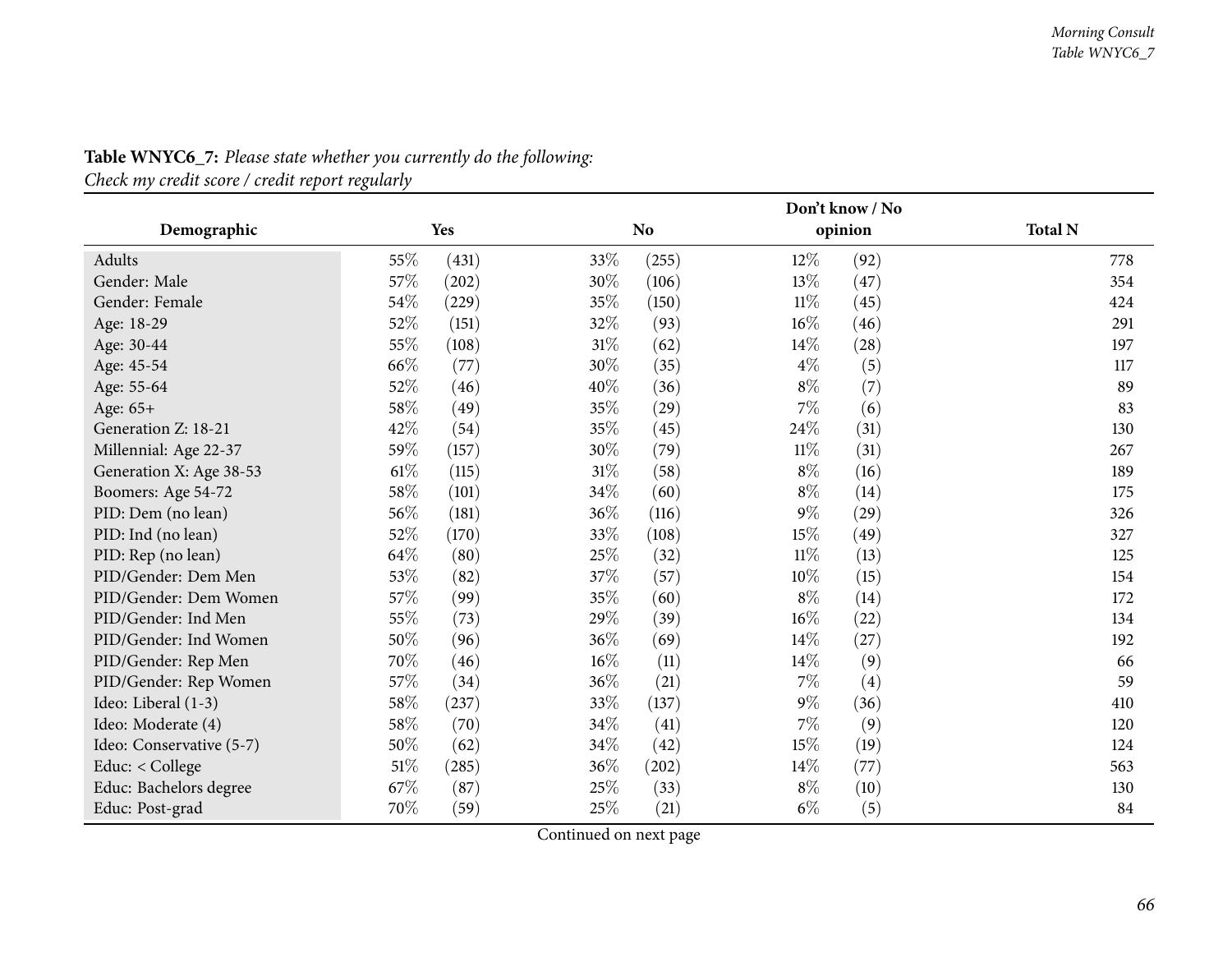## **Table WNYC6\_7:** *Please state whether you currently do the following: Check my credit score / credit report regularly*

|                               |        |            |        | Don't know / No |        |         |                |  |  |  |
|-------------------------------|--------|------------|--------|-----------------|--------|---------|----------------|--|--|--|
| Demographic                   |        | <b>Yes</b> |        | N <sub>o</sub>  |        | opinion | <b>Total N</b> |  |  |  |
| Adults                        | 55%    | (431)      | 33%    | (255)           | $12\%$ | (92)    | 778            |  |  |  |
| Income: Under 50k             | 51%    | (261)      | 36%    | (182)           | 13%    | (67)    | 510            |  |  |  |
| Income: 50k-100k              | 65%    | (122)      | 28%    | (53)            | $7\%$  | (12)    | 187            |  |  |  |
| Income: 100k+                 | 59%    | (47)       | 26\%   | (21)            | 15%    | (12)    | 80             |  |  |  |
| Ethnicity: White              | 57%    | (326)      | 33%    | (190)           | $10\%$ | (55)    | 570            |  |  |  |
| Ethnicity: Hispanic           | 50%    | (63)       | 32%    | (41)            | 17%    | (21)    | 125            |  |  |  |
| Ethnicity: Afr. Am.           | 50%    | (61)       | 34%    | (42)            | $16\%$ | (20)    | 123            |  |  |  |
| Ethnicity: Other              | 52%    | (43)       | 29%    | (24)            | 20%    | (17)    | 84             |  |  |  |
| Relig: Protestant             | 67%    | (59)       | 32%    | (28)            | $1\%$  | (1)     | 88             |  |  |  |
| Relig: Roman Catholic         | 57%    | (63)       | 33%    | (37)            | $9\%$  | (10)    | 111            |  |  |  |
| Relig: Something Else         | 57%    | (65)       | 31%    | (36)            | 13%    | (14)    | 116            |  |  |  |
| Relig: Jewish                 | 39%    | (6)        | 56%    | (9)             | $6\%$  | (1)     | 17             |  |  |  |
| Relig: Evangelical            | 59%    | (142)      | 33%    | (79)            | $9\%$  | (21)    | 242            |  |  |  |
| Relig: Non-Evang. Catholics   | 64%    | (46)       | 29%    | (21)            | $7\%$  | (5)     | 72             |  |  |  |
| Relig: All Christian          | 60%    | (188)      | 32%    | (100)           | $8\%$  | (26)    | 314            |  |  |  |
| Relig: All Non-Christian      | 43%    | (33)       | 41\%   | (31)            | 17%    | (13)    | 76             |  |  |  |
| Community: Urban              | $58\%$ | (133)      | 36%    | (81)            | $6\%$  | (14)    | 228            |  |  |  |
| Community: Suburban           | 54%    | (175)      | 35%    | (112)           | $12\%$ | (38)    | 325            |  |  |  |
| Community: Rural              | 55%    | (123)      | 27%    | (62)            | 18%    | (40)    | 224            |  |  |  |
| <b>Employ: Private Sector</b> | 68%    | (144)      | 25%    | (52)            | $7\%$  | (15)    | 211            |  |  |  |
| <b>Employ: Government</b>     | 75%    | (33)       | $16\%$ | (7)             | $9\%$  | (4)     | 44             |  |  |  |
| Employ: Self-Employed         | 65%    | (31)       | 26%    | (12)            | $9\%$  | (4)     | 47             |  |  |  |
| Employ: Homemaker             | 60%    | (34)       | 36%    | (20)            | $3\%$  | (2)     | 56             |  |  |  |
| Employ: Student               | 39%    | (27)       | 44%    | (31)            | 17%    | (12)    | 70             |  |  |  |
| Employ: Retired               | 53%    | (48)       | 42%    | (38)            | $6\%$  | (5)     | 91             |  |  |  |
| Employ: Unemployed            | 40%    | (37)       | 42%    | (39)            | 18%    | (16)    | 92             |  |  |  |
| Employ: Other                 | 53%    | (54)       | 27\%   | (28)            | $20\%$ | (20)    | 102            |  |  |  |
| Military HH: Yes              | 61\%   | (74)       | 31%    | (38)            | $8\%$  | (9)     | 121            |  |  |  |
| Military HH: No               | 54%    | (357)      | 33%    | (217)           | 13\%   | (82)    | 657            |  |  |  |
| RD/WT: Right Direction        | 60%    | (96)       | 27%    | (44)            | 13%    | (21)    | 160            |  |  |  |
| RD/WT: Wrong Track            | 54%    | (335)      | 34%    | (212)           | $11\%$ | (71)    | 617            |  |  |  |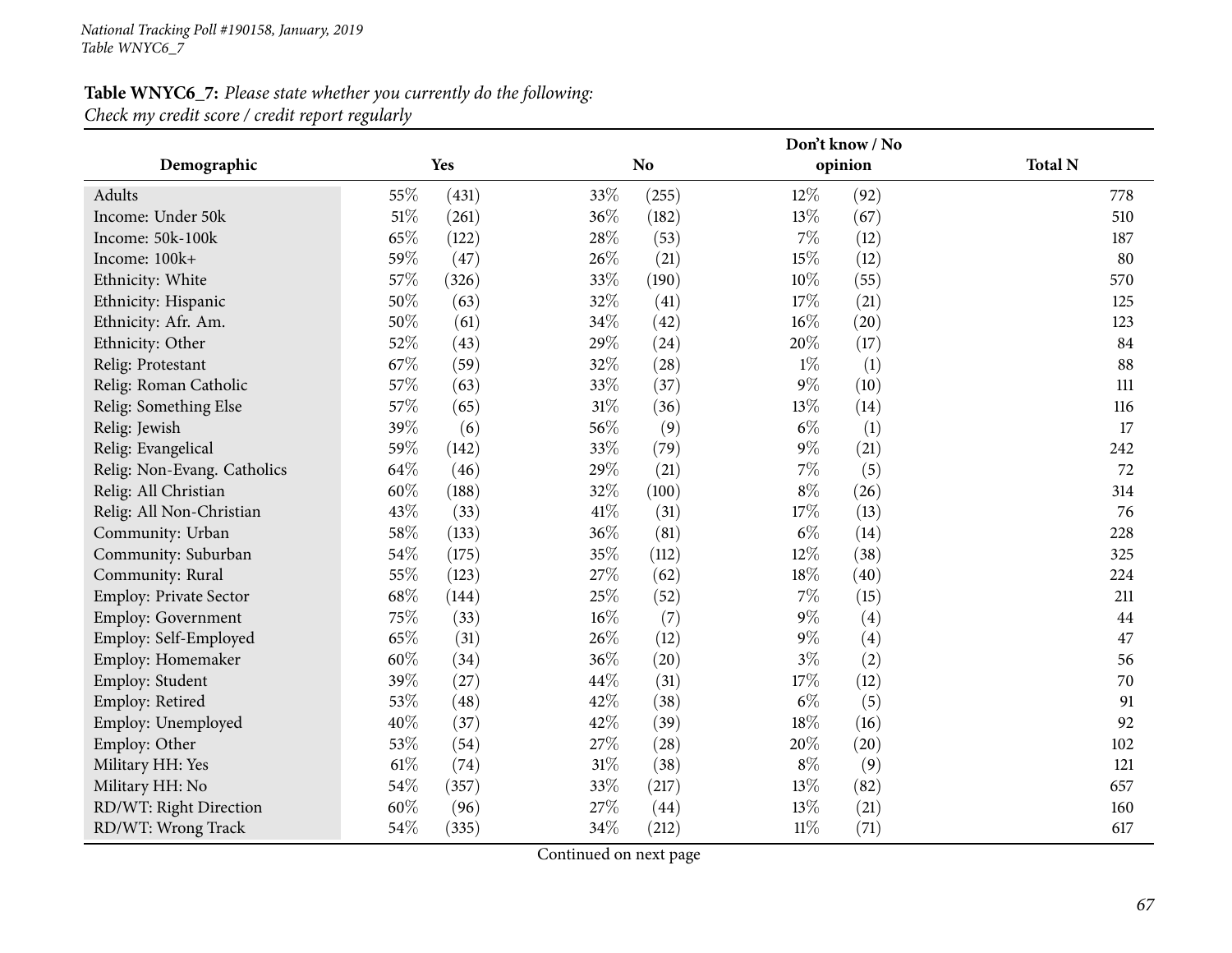#### *Morning Consult Table WNYC6\_7*

## **Table WNYC6\_7:** *Please state whether you currently do the following: Check my credit score / credit report regularly*

|                                      |        |            | Don't know / No |                |        |         |                |  |  |  |
|--------------------------------------|--------|------------|-----------------|----------------|--------|---------|----------------|--|--|--|
| Demographic                          |        | <b>Yes</b> |                 | N <sub>o</sub> |        | opinion | <b>Total N</b> |  |  |  |
| Adults                               | 55%    | (431)      | 33%             | (255)          | $12\%$ | (92)    | 778            |  |  |  |
| Trump Job Approve                    | 58%    | (103)      | 34%             | (61)           | $8\%$  | (15)    | 179            |  |  |  |
| Trump Job Disapprove                 | 57%    | (313)      | 33%             | (180)          | 10%    | (57)    | 550            |  |  |  |
| Trump Job Strongly Approve           | 56%    | (47)       | 37%             | (31)           | $6\%$  | (5)     | 84             |  |  |  |
| Trump Job Somewhat Approve           | 59%    | (56)       | $31\%$          | (29)           | 10%    | (10)    | 95             |  |  |  |
| Trump Job Somewhat Disapprove        | 63%    | (55)       | 29%             | (25)           | $8\%$  | (7)     | 87             |  |  |  |
| Trump Job Strongly Disapprove        | 56%    | (258)      | 33%             | (155)          | 11%    | (50)    | 463            |  |  |  |
| #1 Issue: Economy                    | 55%    | (114)      | 36%             | (75)           | $9\%$  | (20)    | 208            |  |  |  |
| #1 Issue: Security                   | 52%    | (52)       | 35%             | (35)           | 12%    | (12)    | 98             |  |  |  |
| #1 Issue: Health Care                | 55%    | (70)       | 36%             | (46)           | 10%    | (12)    | 128            |  |  |  |
| #1 Issue: Medicare / Social Security | 54%    | (42)       | 35%             | (27)           | $11\%$ | (8)     | 77             |  |  |  |
| #1 Issue: Women's Issues             | 56%    | (47)       | 28%             | (24)           | $16\%$ | (13)    | 83             |  |  |  |
| #1 Issue: Education                  | 73%    | (46)       | 15%             | (10)           | $11\%$ | (7)     | 62             |  |  |  |
| #1 Issue: Energy                     | 54%    | (31)       | 38%             | (22)           | $8\%$  | (5)     | 57             |  |  |  |
| #1 Issue: Other                      | 48%    | (30)       | 29%             | (18)           | 24\%   | (15)    | 64             |  |  |  |
| 2018 House Vote: Democrat            | 58%    | (202)      | 34%             | (117)          | $8\%$  | (27)    | 346            |  |  |  |
| 2018 House Vote: Republican          | 63%    | (75)       | 29%             | (35)           | $8\%$  | (9)     | 119            |  |  |  |
| 2018 House Vote: Someone else        | 61\%   | (30)       | 25%             | (12)           | 15%    | (7)     | 50             |  |  |  |
| 2018 House Vote: Didnt Vote          | 47%    | (122)      | 35%             | (92)           | 18%    | (48)    | 261            |  |  |  |
| 2016 Vote: Hillary Clinton           | 59%    | (183)      | 35%             | (110)          | $6\%$  | (18)    | 311            |  |  |  |
| 2016 Vote: Donald Trump              | 67%    | (68)       | 29%             | (29)           | $5\%$  | (5)     | 102            |  |  |  |
| 2016 Vote: Someone else              | 61\%   | (45)       | 26%             | (19)           | 13%    | (9)     | 73             |  |  |  |
| 2016 Vote: Didnt Vote                | 47%    | (135)      | 33%             | (96)           | 20%    | (59)    | 290            |  |  |  |
| Voted in 2014: Yes                   | 62%    | (261)      | 32%             | (133)          | $6\%$  | (27)    | 422            |  |  |  |
| Voted in 2014: No                    | 48%    | (169)      | 34%             | (122)          | 18%    | (64)    | 356            |  |  |  |
| 2012 Vote: Barack Obama              | 60%    | (195)      | 32%             | (104)          | $8\%$  | (26)    | 325            |  |  |  |
| 2012 Vote: Mitt Romney               | 58%    | (40)       | 35%             | (24)           | 7%     | (5)     | 68             |  |  |  |
| 2012 Vote: Other                     | 53%    | (19)       | 40%             | (14)           | 7%     | (2)     | 35             |  |  |  |
| 2012 Vote: Didn't Vote               | $51\%$ | (177)      | 33%             | (114)          | 16%    | (56)    | 347            |  |  |  |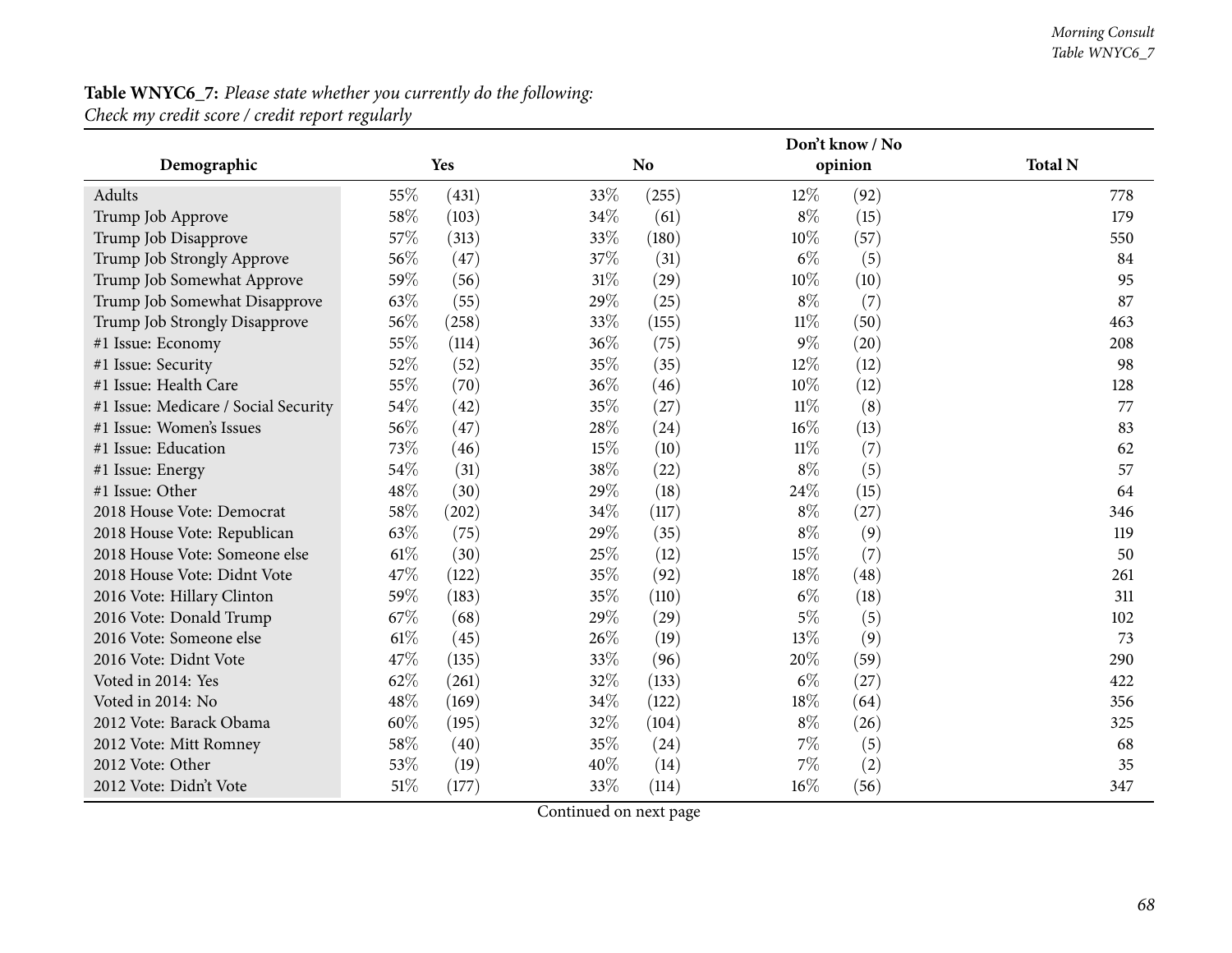|                     |        |            |        |       |        | Don't know / No |                |
|---------------------|--------|------------|--------|-------|--------|-----------------|----------------|
| Demographic         |        | <b>Yes</b> |        | No    |        | opinion         | <b>Total N</b> |
| Adults              | 55%    | (431)      | 33\%   | (255) | $12\%$ | (92)            | 778            |
| 4-Region: Northeast | 59%    | (70)       | 33\%   | (38)  | $8\%$  | (10)            | 118            |
| 4-Region: Midwest   | 57\%   | (96)       | $31\%$ | (53)  | $12\%$ | (20)            | 168            |
| 4-Region: South     | 52\%   | (150)      | 34\%   | (99)  | 13\%   | (38)            | 287            |
| 4-Region: West      | $56\%$ | (115)      | 32%    | (66)  | $12\%$ | (24)            | 205            |
| 190148              | 50%    | (137)      | 35\%   | (96)  | $14\%$ | (39)            | 273            |
| 190153              | $56\%$ | (147)      | 32\%   | (85)  | $11\%$ | (29)            | 261            |
| 190158              | $60\%$ | (147)      | $31\%$ | (75)  | $9\%$  | (23)            | 244            |

#### **Table WNYC6\_7:** *Please state whether you currently do the following: Check my credit score / credit report regularly*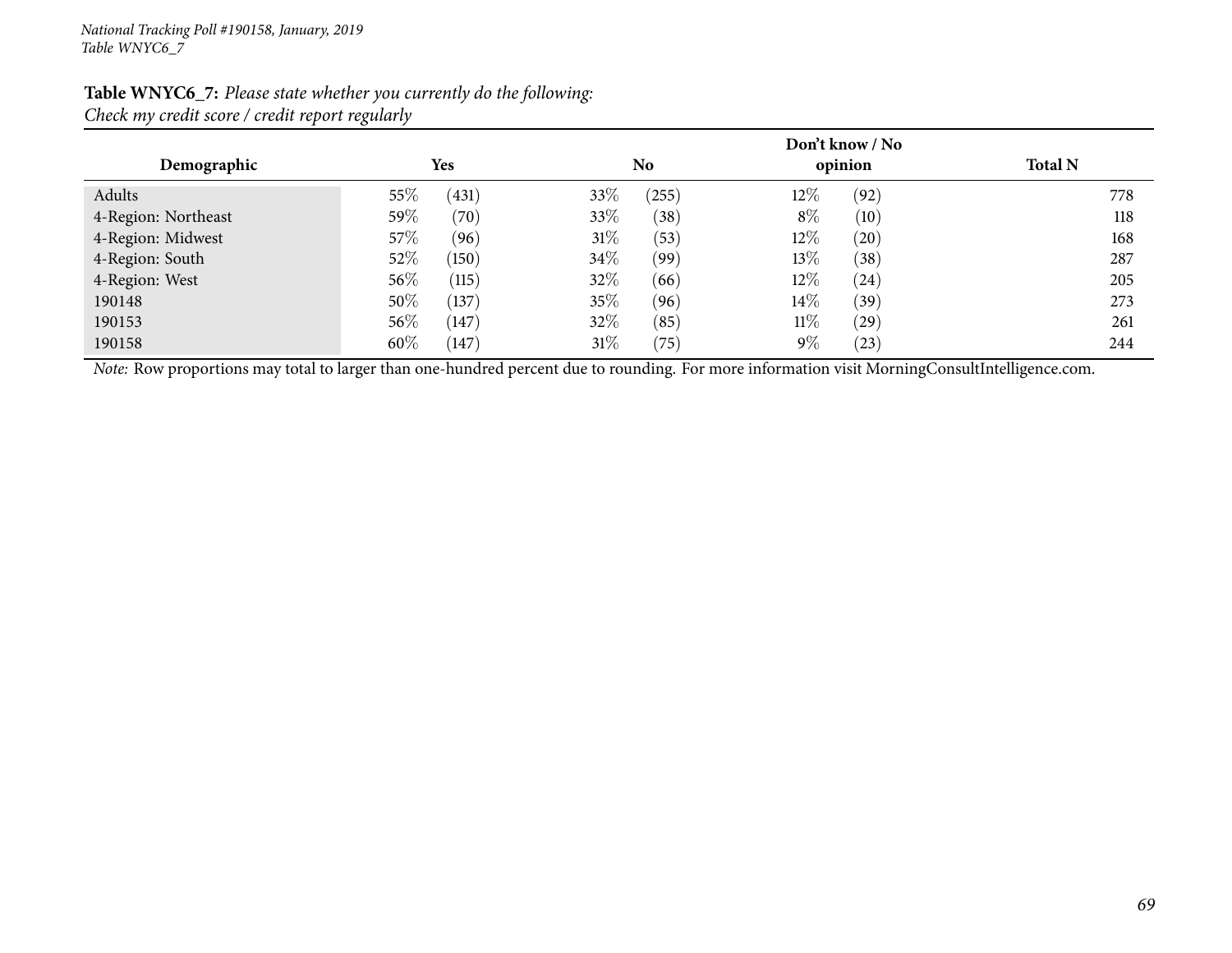|                          |        |       |        | Don't know / No |        |         |                |  |
|--------------------------|--------|-------|--------|-----------------|--------|---------|----------------|--|
| Demographic              |        | Yes   |        | <b>No</b>       |        | opinion | <b>Total N</b> |  |
| Adults                   | 49%    | (377) | 40%    | (309)           | $12\%$ | (92)    | 778            |  |
| Gender: Male             | 53%    | (187) | 34%    | (119)           | 14%    | (48)    | 354            |  |
| Gender: Female           | 45%    | (191) | 45%    | (190)           | 10%    | (43)    | 424            |  |
| Age: 18-29               | 45%    | (130) | 41\%   | (118)           | 15%    | (42)    | 291            |  |
| Age: 30-44               | 44%    | (87)  | 42\%   | (83)            | 14%    | (28)    | 197            |  |
| Age: 45-54               | 52%    | (61)  | 39\%   | (46)            | $8\%$  | (10)    | 117            |  |
| Age: 55-64               | 53%    | (47)  | $38\%$ | (34)            | $9\%$  | (8)     | 89             |  |
| Age: 65+                 | 63%    | (53)  | 33%    | (27)            | $4\%$  | (3)     | 83             |  |
| Generation Z: 18-21      | 39%    | (51)  | 40%    | (52)            | $21\%$ | (27)    | 130            |  |
| Millennial: Age 22-37    | 47\%   | (127) | $41\%$ | (109)           | 12%    | (31)    | 267            |  |
| Generation X: Age 38-53  | 48%    | (91)  | 42\%   | (79)            | 10%    | (18)    | 189            |  |
| Boomers: Age 54-72       | 58%    | (101) | 34\%   | (60)            | $8\%$  | (14)    | 175            |  |
| PID: Dem (no lean)       | 52%    | (170) | 39%    | (127)           | $9\%$  | (30)    | 326            |  |
| PID: Ind (no lean)       | 42%    | (136) | 44\%   | (144)           | 14%    | (47)    | 327            |  |
| PID: Rep (no lean)       | 58\%   | (72)  | 30%    | (38)            | 12%    | (15)    | 125            |  |
| PID/Gender: Dem Men      | 57%    | (87)  | 32%    | (50)            | $11\%$ | (17)    | 154            |  |
| PID/Gender: Dem Women    | 48%    | (83)  | 45%    | (77)            | 7%     | (13)    | 172            |  |
| PID/Gender: Ind Men      | 45%    | (61)  | 39%    | (53)            | 15%    | (20)    | 134            |  |
| PID/Gender: Ind Women    | 39%    | (75)  | 47%    | (91)            | 14%    | (27)    | 192            |  |
| PID/Gender: Rep Men      | 59%    | (38)  | $25\%$ | (16)            | 17%    | (11)    | 66             |  |
| PID/Gender: Rep Women    | 56%    | (33)  | 37%    | (22)            | 7%     | (4)     | 59             |  |
| Ideo: Liberal (1-3)      | $48\%$ | (198) | 43%    | (174)           | $9\%$  | (38)    | 410            |  |
| Ideo: Moderate (4)       | 59%    | (71)  | 34%    | (41)            | 7%     | (8)     | 120            |  |
| Ideo: Conservative (5-7) | 53%    | (66)  | 33\%   | (41)            | 14%    | (17)    | 124            |  |
| Educ: $<$ College        | 43%    | (243) | 43\%   | (244)           | 13%    | (75)    | 563            |  |
| Educ: Bachelors degree   | 57%    | (75)  | 35\%   | (46)            | 7%     | (10)    | 130            |  |
| Educ: Post-grad          | 70%    | (59)  | 22%    | (18)            | $8\%$  | (7)     | 84             |  |

## **Table WNYC6\_8:** *Please state whether you currently do the following:*

*Contribute to, or maintain, an emergency fund*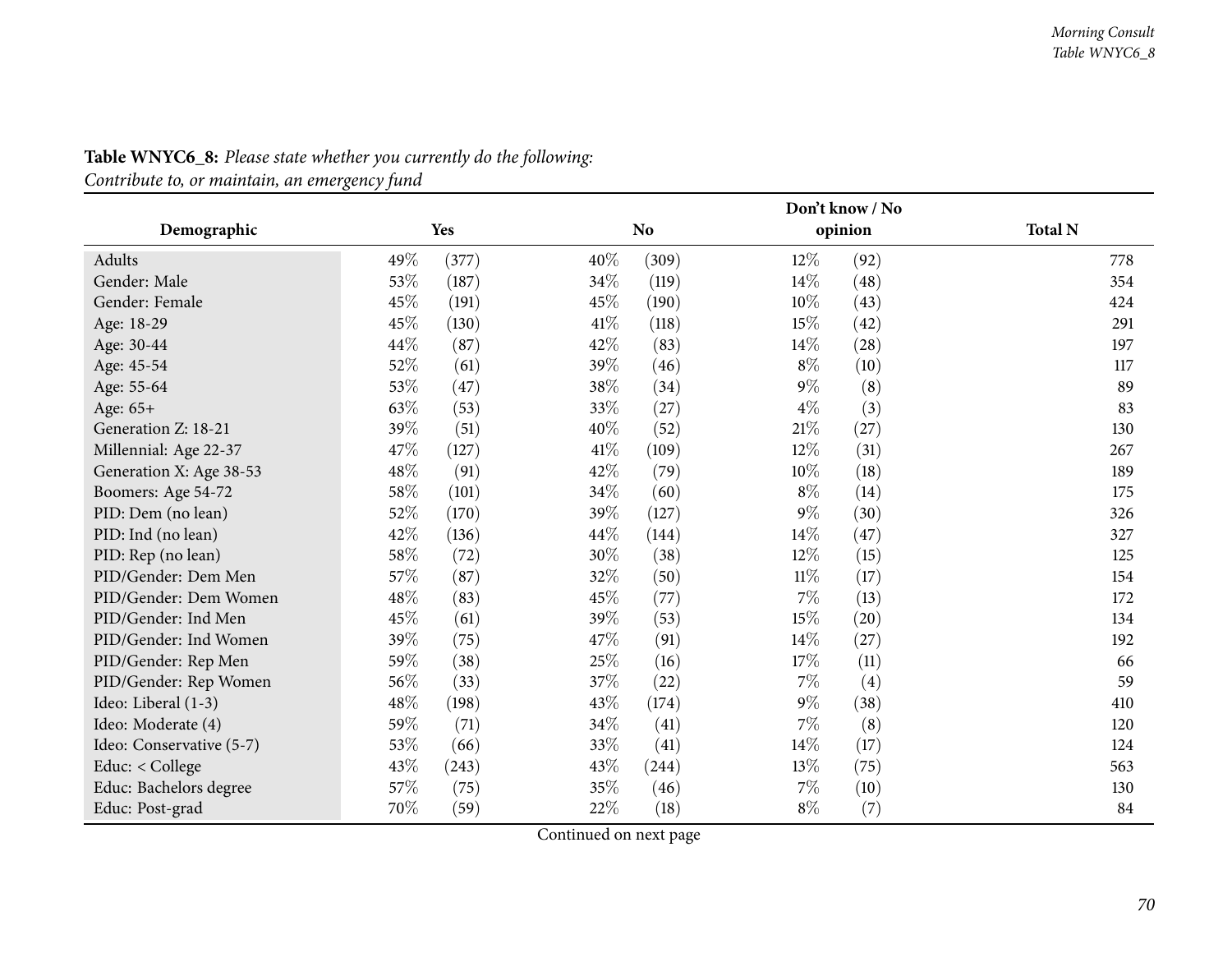## **Table WNYC6\_8:** *Please state whether you currently do the following: Contribute to, or maintain, an emergency fund*

|                               |        |       |        | Don't know / No |        |         |                |  |
|-------------------------------|--------|-------|--------|-----------------|--------|---------|----------------|--|
| Demographic                   | Yes    |       |        | <b>No</b>       |        | opinion | <b>Total N</b> |  |
| Adults                        | 49%    | (377) | 40%    | (309)           | 12%    | (92)    | 778            |  |
| Income: Under 50k             | 43%    | (217) | 45%    | (230)           | 12%    | (63)    | 510            |  |
| Income: 50k-100k              | 60%    | (113) | 30%    | (57)            | $9\%$  | (17)    | 187            |  |
| Income: 100k+                 | 59%    | (48)  | 27%    | (22)            | 13%    | (11)    | 80             |  |
| Ethnicity: White              | 51%    | (288) | 40%    | (226)           | 10%    | (56)    | 570            |  |
| Ethnicity: Hispanic           | 47%    | (59)  | 36%    | (45)            | 17%    | (21)    | 125            |  |
| Ethnicity: Afr. Am.           | 39%    | (48)  | 44\%   | (55)            | 16%    | (20)    | 123            |  |
| Ethnicity: Other              | 49%    | (41)  | 33\%   | (27)            | 19%    | (16)    | 84             |  |
| Relig: Protestant             | 73%    | (64)  | 23%    | (20)            | $4\%$  | (3)     | 88             |  |
| Relig: Roman Catholic         | 58%    | (64)  | 30%    | (33)            | 12%    | (13)    | 111            |  |
| Relig: Something Else         | 33%    | (38)  | 54\%   | (62)            | 13%    | (15)    | 116            |  |
| Relig: Jewish                 | 43%    | (7)   | 52%    | (9)             | $6\%$  | (1)     | 17             |  |
| Relig: Evangelical            | 50%    | (122) | 40%    | (97)            | 10%    | (23)    | 242            |  |
| Relig: Non-Evang. Catholics   | 62%    | (45)  | 27%    | (19)            | 12%    | (8)     | 72             |  |
| Relig: All Christian          | 53%    | (167) | 37%    | (116)           | 10%    | (31)    | 314            |  |
| Relig: All Non-Christian      | 34%    | (26)  | 49%    | (37)            | 17%    | (13)    | 76             |  |
| Community: Urban              | 46%    | (105) | 42%    | (96)            | 12%    | (28)    | 228            |  |
| Community: Suburban           | $51\%$ | (166) | 38%    | (122)           | $11\%$ | (36)    | 325            |  |
| Community: Rural              | 47%    | (106) | 40%    | (90)            | 12%    | (28)    | 224            |  |
| <b>Employ: Private Sector</b> | 61%    | (128) | $31\%$ | (65)            | $9\%$  | (19)    | 211            |  |
| Employ: Government            | 60%    | (26)  | 30%    | (13)            | $11\%$ | (5)     | 44             |  |
| Employ: Self-Employed         | 52%    | (24)  | $41\%$ | (19)            | $8\%$  | (4)     | 47             |  |
| Employ: Homemaker             | 54%    | (30)  | 35%    | (19)            | 11%    | (6)     | 56             |  |
| Employ: Student               | 49%    | (34)  | 42%    | (29)            | $8\%$  | (6)     | 70             |  |
| Employ: Retired               | 48%    | (44)  | 43%    | (39)            | $8\%$  | (8)     | 91             |  |
| Employ: Unemployed            | 29%    | (27)  | 53%    | (49)            | 18%    | (16)    | 92             |  |
| Employ: Other                 | 47%    | (48)  | 40%    | (41)            | 13%    | (13)    | 102            |  |
| Military HH: Yes              | 59%    | (71)  | 34\%   | (41)            | 7%     | (9)     | 121            |  |
| Military HH: No               | 47%    | (307) | 41\%   | (267)           | 13%    | (83)    | 657            |  |
| RD/WT: Right Direction        | 55%    | (88)  | 29%    | (46)            | 16%    | (26)    | 160            |  |
| RD/WT: Wrong Track            | 47%    | (289) | 43%    | (263)           | $11\%$ | (66)    | 617            |  |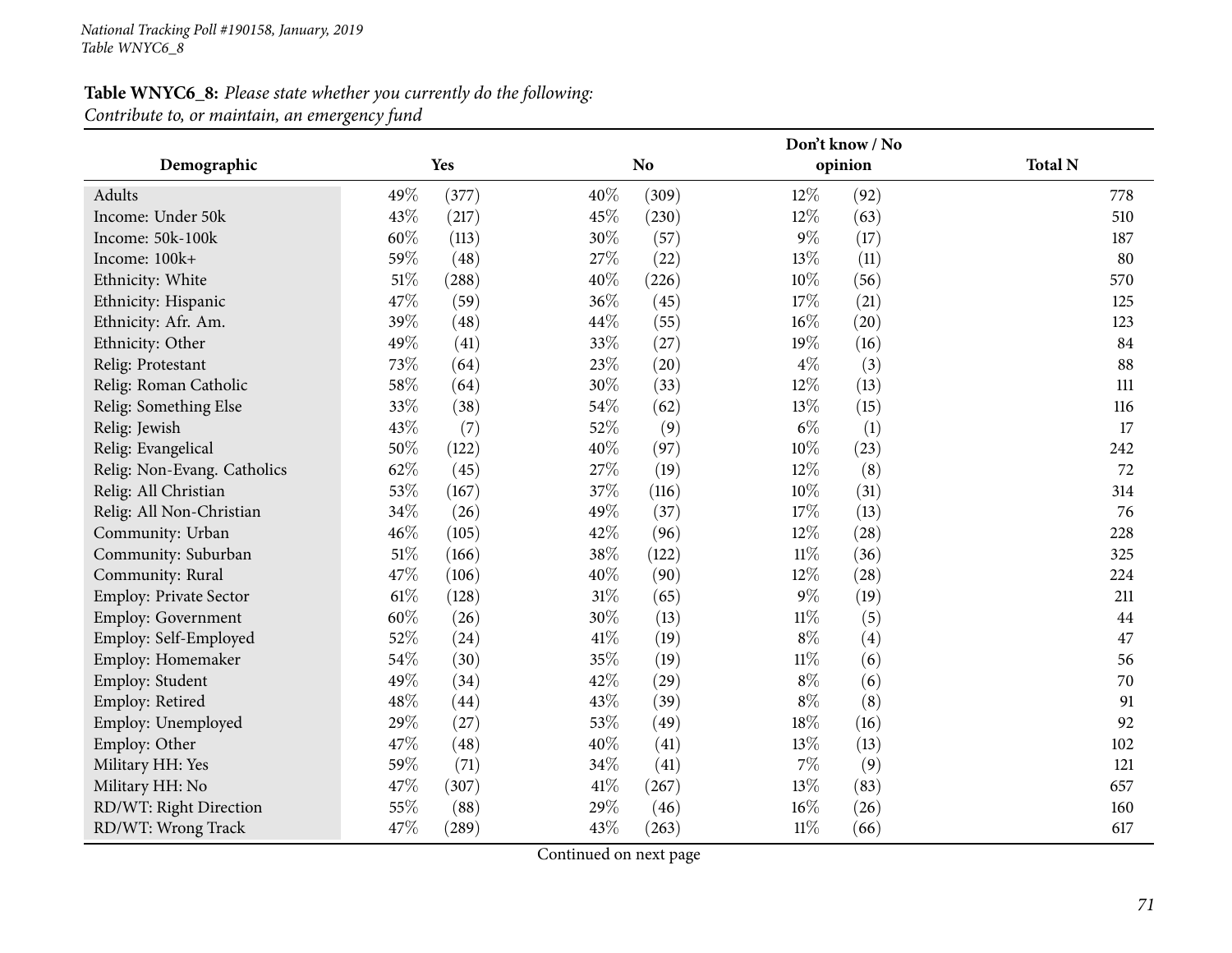#### *Morning Consult Table WNYC6\_8*

# **Table WNYC6\_8:** *Please state whether you currently do the following:*

*Contribute to, or maintain, an emergency fund*

|                                      |        |       |        | Don't know / No |        |         |                |  |  |
|--------------------------------------|--------|-------|--------|-----------------|--------|---------|----------------|--|--|
| Demographic                          |        | Yes   |        | N <sub>o</sub>  |        | opinion | <b>Total N</b> |  |  |
| Adults                               | 49%    | (377) | 40%    | (309)           | $12\%$ | (92)    | 778            |  |  |
| Trump Job Approve                    | 54%    | (97)  | 36%    | (64)            | $10\%$ | (18)    | 179            |  |  |
| Trump Job Disapprove                 | 48%    | (265) | 42%    | (228)           | 10%    | (56)    | 550            |  |  |
| Trump Job Strongly Approve           | 63%    | (53)  | 29%    | (24)            | $8\%$  | (7)     | 84             |  |  |
| Trump Job Somewhat Approve           | 47%    | (44)  | 42%    | (40)            | $11\%$ | (11)    | 95             |  |  |
| Trump Job Somewhat Disapprove        | 58%    | (50)  | 27%    | (24)            | 15%    | (13)    | 87             |  |  |
| Trump Job Strongly Disapprove        | 47%    | (215) | 44%    | (205)           | $9\%$  | (43)    | 463            |  |  |
| #1 Issue: Economy                    | 47%    | (98)  | 41\%   | (86)            | $11\%$ | (24)    | 208            |  |  |
| #1 Issue: Security                   | 55%    | (54)  | 28%    | (28)            | 17%    | (17)    | 98             |  |  |
| #1 Issue: Health Care                | 49%    | (62)  | 42%    | (53)            | 10%    | (12)    | 128            |  |  |
| #1 Issue: Medicare / Social Security | 49%    | (38)  | 47%    | (36)            | $4\%$  | (3)     | 77             |  |  |
| #1 Issue: Women's Issues             | 49%    | (40)  | 40%    | (33)            | 12%    | (10)    | 83             |  |  |
| #1 Issue: Education                  | 57%    | (35)  | 33%    | (21)            | $11\%$ | (7)     | 62             |  |  |
| #1 Issue: Energy                     | 41%    | (23)  | 49%    | (28)            | 10%    | (6)     | 57             |  |  |
| #1 Issue: Other                      | 42%    | (27)  | 38%    | (24)            | 20%    | (13)    | 64             |  |  |
| 2018 House Vote: Democrat            | 53%    | (184) | 38%    | (133)           | $8\%$  | (29)    | 346            |  |  |
| 2018 House Vote: Republican          | $61\%$ | (72)  | $31\%$ | (37)            | 7%     | (9)     | 119            |  |  |
| 2018 House Vote: Someone else        | 40%    | (20)  | 44%    | (22)            | $16\%$ | (8)     | 50             |  |  |
| 2018 House Vote: Didnt Vote          | 38%    | (100) | 44%    | (115)           | 18%    | (46)    | 261            |  |  |
| 2016 Vote: Hillary Clinton           | 55%    | (171) | 38%    | (119)           | $7\%$  | (21)    | 311            |  |  |
| 2016 Vote: Donald Trump              | 58%    | (60)  | 35%    | (36)            | 7%     | (7)     | 102            |  |  |
| 2016 Vote: Someone else              | 46%    | (33)  | 39%    | (29)            | 15%    | (11)    | 73             |  |  |
| 2016 Vote: Didnt Vote                | 39%    | (113) | 43%    | (124)           | 18%    | (53)    | 290            |  |  |
| Voted in 2014: Yes                   | 56%    | (236) | 35%    | (149)           | $9\%$  | (38)    | 422            |  |  |
| Voted in 2014: No                    | 40%    | (142) | 45%    | (160)           | 15%    | (54)    | 356            |  |  |
| 2012 Vote: Barack Obama              | 54%    | (175) | 38%    | (124)           | $8\%$  | (26)    | 325            |  |  |
| 2012 Vote: Mitt Romney               | 65%    | (44)  | 24\%   | (17)            | $11\%$ | (8)     | 68             |  |  |
| 2012 Vote: Other                     | 48%    | (17)  | 47%    | (17)            | $5\%$  | (2)     | 35             |  |  |
| 2012 Vote: Didn't Vote               | 41\%   | (142) | 44%    | (151)           | 16%    | (55)    | 347            |  |  |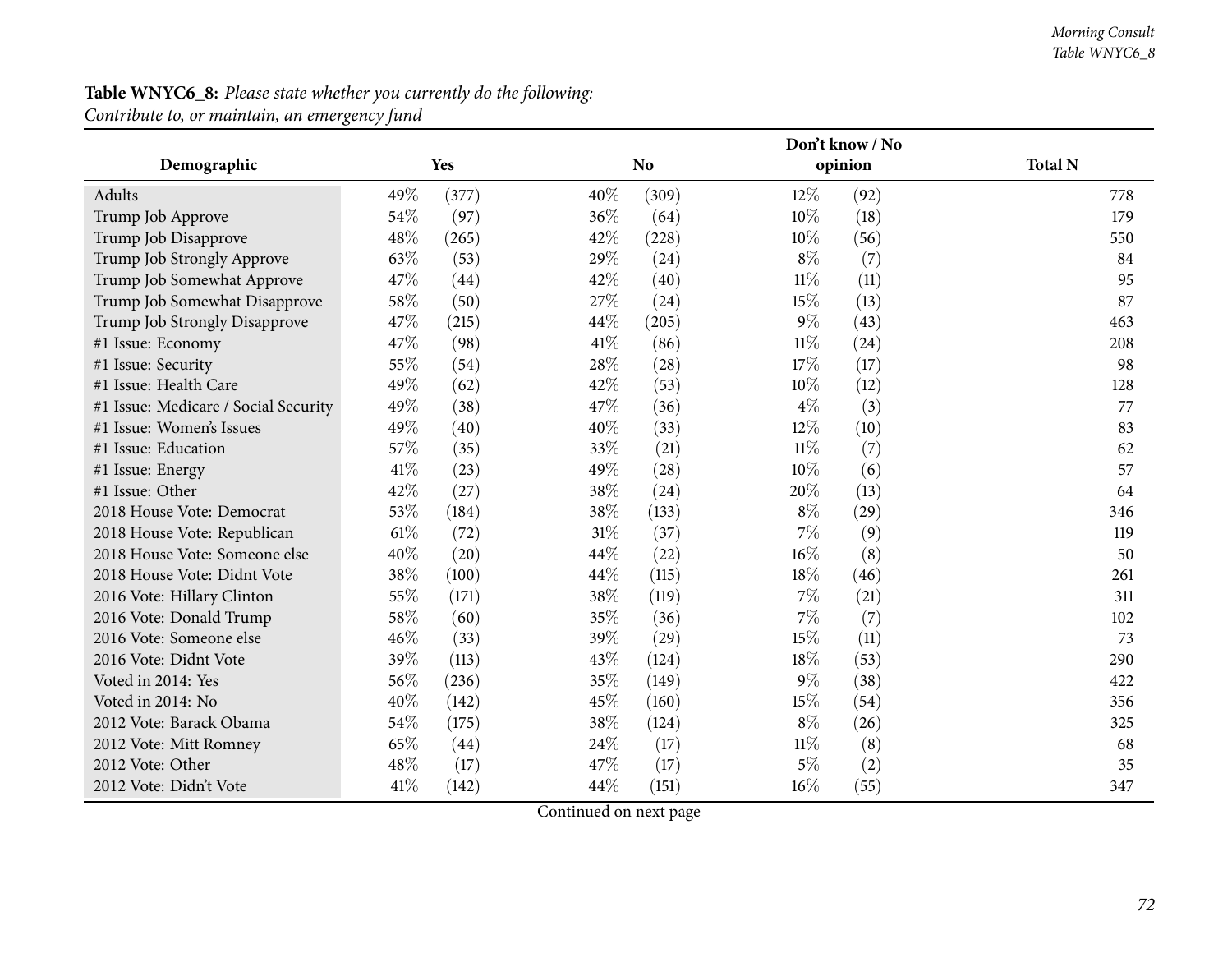| Demographic         | ັ<br>$\overline{\phantom{a}}$<br><b>Yes</b> | N <sub>0</sub>   | Don't know / No<br>opinion | <b>Total N</b> |
|---------------------|---------------------------------------------|------------------|----------------------------|----------------|
|                     |                                             |                  |                            |                |
| Adults              | 49%<br>(377)                                | 40\%<br>(309)    | $12\%$<br>(92)             | 778            |
| 4-Region: Northeast | 55%<br>(64)                                 | 39%<br>(46)      | $6\%$<br>(8)               | 118            |
| 4-Region: Midwest   | 45\%<br>(76)                                | 42\%<br>(71)     | $12\%$<br>(21)             | 168            |
| 4-Region: South     | 47\%<br>(134)                               | 39 $\%$<br>(111) | 15%<br>(42)                | 287            |
| 4-Region: West      | 50%<br>(103)                                | 39%<br>(80)      | $10\%$<br>(21)             | 205            |
| 190148              | 47\%<br>(127)                               | 39\%<br>(107)    | $14\%$<br>(38)             | 273            |
| 190153              | $48\%$<br>(125)                             | 40\%<br>(105)    | $12\%$<br>(32)             | 261            |
| 190158              | 51%<br>(125)                                | 40\%<br>(97)     | $9\%$<br>(22)              | 244            |

#### **Table WNYC6\_8:** *Please state whether you currently do the following: Contribute to, or maintain, an emergency fund*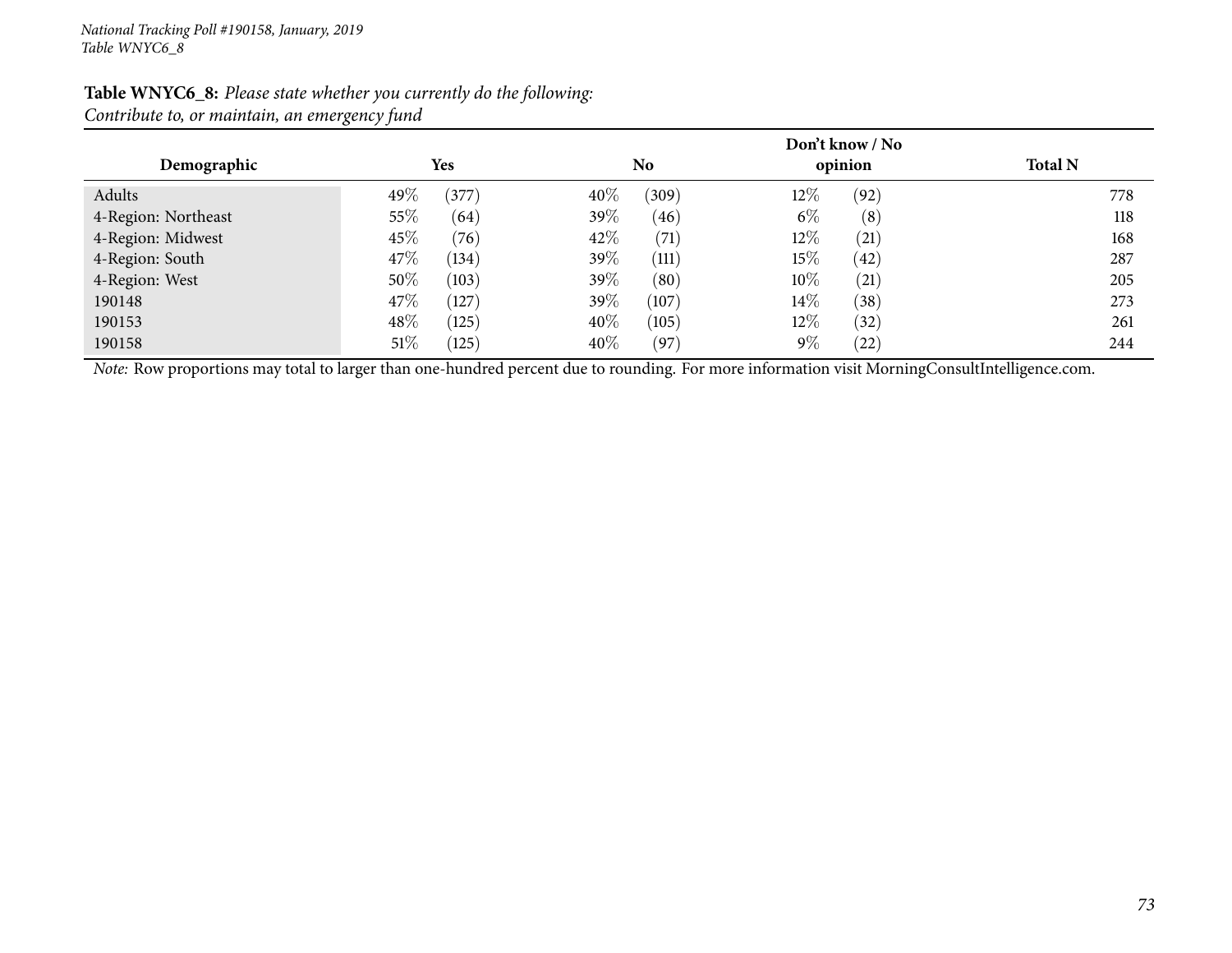|                          |        | Don't know / No |        |           |        |         |                |  |
|--------------------------|--------|-----------------|--------|-----------|--------|---------|----------------|--|
| Demographic              |        | Yes             |        | <b>No</b> |        | opinion | <b>Total N</b> |  |
| Adults                   | 52%    | (408)           | 35%    | (269)     | $13\%$ | (101)   | 778            |  |
| Gender: Male             | 53%    | (187)           | 34%    | (122)     | $13\%$ | (46)    | 354            |  |
| Gender: Female           | 52%    | (222)           | 35%    | (147)     | 13%    | (55)    | 424            |  |
| Age: 18-29               | 49%    | (141)           | 38%    | (110)     | 14\%   | (40)    | 291            |  |
| Age: 30-44               | 44%    | (87)            | 38%    | (75)      | 18%    | (35)    | 197            |  |
| Age: 45-54               | 57%    | (66)            | 33\%   | (38)      | $11\%$ | (13)    | 117            |  |
| Age: 55-64               | 58\%   | (52)            | 34%    | (31)      | $8\%$  | (7)     | 89             |  |
| Age: 65+                 | 74%    | (62)            | 18%    | (15)      | $7\%$  | (6)     | 83             |  |
| Generation Z: 18-21      | 44\%   | (57)            | 36%    | (47)      | 20%    | (26)    | 130            |  |
| Millennial: Age 22-37    | $48\%$ | (128)           | 40%    | (106)     | $12\%$ | (33)    | 267            |  |
| Generation X: Age 38-53  | 53%    | (100)           | 33%    | (62)      | 14\%   | (26)    | 189            |  |
| Boomers: Age 54-72       | 63%    | (110)           | $31\%$ | (54)      | $6\%$  | (11)    | 175            |  |
| PID: Dem (no lean)       | 59%    | (192)           | 33%    | (106)     | $8\%$  | (28)    | 326            |  |
| PID: Ind (no lean)       | 47%    | (153)           | 37%    | (120)     | 17%    | (55)    | 327            |  |
| PID: Rep (no lean)       | $51\%$ | (63)            | 35%    | (43)      | 15%    | (19)    | 125            |  |
| PID/Gender: Dem Men      | 57\%   | (87)            | 36%    | (55)      | $8\%$  | (12)    | 154            |  |
| PID/Gender: Dem Women    | $61\%$ | (105)           | 30%    | (51)      | $9\%$  | (16)    | 172            |  |
| PID/Gender: Ind Men      | 50%    | (67)            | 32%    | (44)      | 18%    | (24)    | 134            |  |
| PID/Gender: Ind Women    | 44%    | (85)            | 40%    | (76)      | $16\%$ | (31)    | 192            |  |
| PID/Gender: Rep Men      | 49%    | (32)            | 36%    | (24)      | 15%    | (10)    | 66             |  |
| PID/Gender: Rep Women    | $53\%$ | (31)            | 33%    | (20)      | 14\%   | (8)     | 59             |  |
| Ideo: Liberal (1-3)      | $58\%$ | (238)           | 34%    | (138)     | $8\%$  | (34)    | 410            |  |
| Ideo: Moderate (4)       | 52\%   | (63)            | 37%    | (45)      | $11\%$ | (13)    | 120            |  |
| Ideo: Conservative (5-7) | 53%    | (65)            | 32%    | (39)      | $16\%$ | (19)    | 124            |  |
| Educ: < College          | 48\%   | (268)           | 37\%   | (210)     | 15%    | (84)    | 563            |  |
| Educ: Bachelors degree   | 63%    | (83)            | $31\%$ | (40)      | $6\%$  | (7)     | 130            |  |
| Educ: Post-grad          | 68%    | (57)            | 22%    | (18)      | 10%    | (9)     | 84             |  |

## **Table WNYC6\_9:** *Please state whether you currently do the following:*

*Contribute to charitable causes*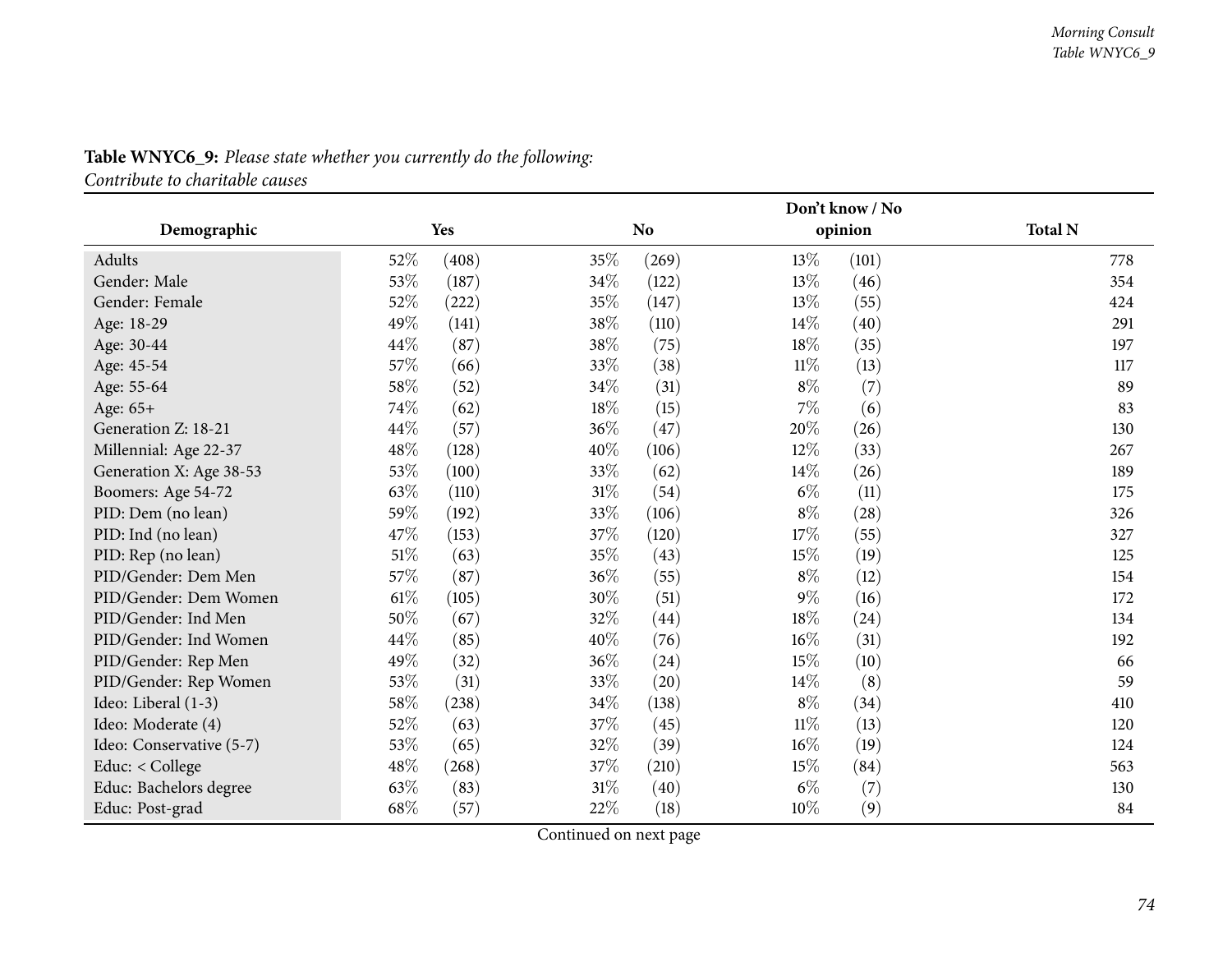## **Table WNYC6\_9:** *Please state whether you currently do the following: Contribute to charitable causes*

|                             |        |       |      |                |        | Don't know / No |                |
|-----------------------------|--------|-------|------|----------------|--------|-----------------|----------------|
| Demographic                 |        | Yes   |      | N <sub>o</sub> |        | opinion         | <b>Total N</b> |
| Adults                      | 52%    | (408) | 35%  | (269)          | 13%    | (101)           | 778            |
| Income: Under 50k           | 46%    | (237) | 39%  | (200)          | 14%    | (73)            | 510            |
| Income: 50k-100k            | 66%    | (123) | 29%  | (53)           | $6\%$  | (10)            | 187            |
| Income: 100k+               | 59%    | (48)  | 19%  | (16)           | $21\%$ | (17)            | 80             |
| Ethnicity: White            | 55%    | (314) | 35%  | (197)          | $10\%$ | (59)            | 570            |
| Ethnicity: Hispanic         | 38%    | (47)  | 42%  | (53)           | $20\%$ | (25)            | 125            |
| Ethnicity: Afr. Am.         | 43%    | (53)  | 37%  | (46)           | $20\%$ | (25)            | 123            |
| Ethnicity: Other            | 50%    | (42)  | 31%  | (26)           | 19%    | (16)            | 84             |
| Relig: Protestant           | 75%    | (66)  | 22%  | (19)           | $3\%$  | (2)             | 88             |
| Relig: Roman Catholic       | 56%    | (62)  | 29%  | (32)           | 15%    | (16)            | 111            |
| Relig: Something Else       | 46%    | (54)  | 40%  | (46)           | 14%    | (16)            | 116            |
| Relig: Jewish               | 43%    | (7)   | 36%  | (6)            | 22%    | (4)             | 17             |
| Relig: Evangelical          | $54\%$ | (132) | 33%  | (81)           | 12%    | (30)            | 242            |
| Relig: Non-Evang. Catholics | 69%    | (50)  | 24%  | (17)           | $7\%$  | (5)             | 72             |
| Relig: All Christian        | 58%    | (182) | 31%  | (97)           | $11\%$ | (35)            | 314            |
| Relig: All Non-Christian    | 37%    | (29)  | 43%  | (33)           | 19%    | (15)            | 76             |
| Community: Urban            | 55%    | (126) | 36%  | (81)           | $9\%$  | (21)            | 228            |
| Community: Suburban         | 55%    | (177) | 35%  | (113)          | $11\%$ | (35)            | 325            |
| Community: Rural            | 47%    | (105) | 33%  | (75)           | 20%    | (44)            | 224            |
| Employ: Private Sector      | $61\%$ | (130) | 29%  | (61)           | $9\%$  | (20)            | 211            |
| <b>Employ: Government</b>   | $61\%$ | (27)  | 27%  | (12)           | 12%    | (5)             | 44             |
| Employ: Self-Employed       | 56%    | (26)  | 40%  | (19)           | $4\%$  | (2)             | 47             |
| Employ: Homemaker           | 40%    | (23)  | 48%  | (27)           | $12\%$ | (7)             | 56             |
| Employ: Student             | 63%    | (44)  | 26%  | (18)           | $11\%$ | (8)             | 70             |
| Employ: Retired             | 57%    | (52)  | 34%  | (31)           | 10%    | (9)             | 91             |
| Employ: Unemployed          | 39%    | (36)  | 45%  | (42)           | 15%    | (14)            | 92             |
| Employ: Other               | 50%    | (51)  | 28\% | (28)           | 22%    | (23)            | 102            |
| Military HH: Yes            | 59%    | (71)  | 32\% | (39)           | $9\%$  | (11)            | 121            |
| Military HH: No             | $51\%$ | (337) | 35%  | (230)          | 14%    | (89)            | 657            |
| RD/WT: Right Direction      | 48%    | (77)  | 38%  | (60)           | 14%    | (23)            | 160            |
| RD/WT: Wrong Track          | 54%    | (331) | 34%  | (209)          | 13%    | (78)            | 617            |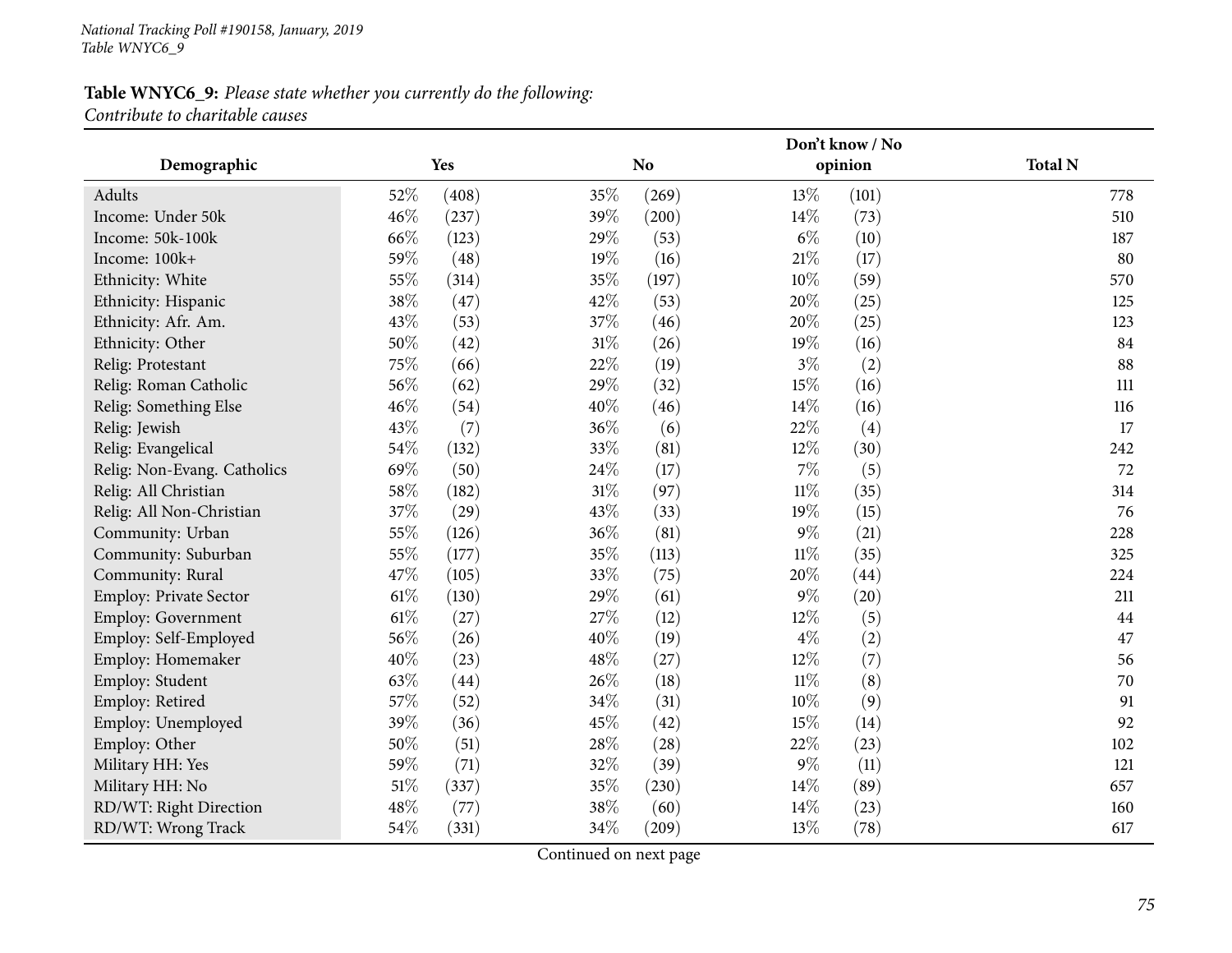## **Table WNYC6\_9:** *Please state whether you currently do the following: Contribute to charitable causes*

|                                      |        |            |      |                |        | Don't know / No |                |
|--------------------------------------|--------|------------|------|----------------|--------|-----------------|----------------|
| Demographic                          |        | <b>Yes</b> |      | N <sub>o</sub> |        | opinion         | <b>Total N</b> |
| Adults                               | 52%    | (408)      | 35%  | (269)          | $13\%$ | (101)           | 778            |
| Trump Job Approve                    | 53%    | (94)       | 35%  | (62)           | 13%    | (22)            | 179            |
| Trump Job Disapprove                 | 55%    | (303)      | 35%  | (191)          | $10\%$ | (56)            | 550            |
| Trump Job Strongly Approve           | 58%    | (49)       | 31%  | (26)           | $11\%$ | (9)             | 84             |
| Trump Job Somewhat Approve           | 48%    | (46)       | 38%  | (36)           | 14%    | (13)            | 95             |
| Trump Job Somewhat Disapprove        | 59%    | (51)       | 38%  | (33)           | $3\%$  | (3)             | 87             |
| Trump Job Strongly Disapprove        | 54%    | (251)      | 34%  | (159)          | $11\%$ | (53)            | 463            |
| #1 Issue: Economy                    | 48%    | (99)       | 39%  | (81)           | 13%    | (28)            | 208            |
| #1 Issue: Security                   | 43%    | (42)       | 40%  | (39)           | 17%    | (17)            | 98             |
| #1 Issue: Health Care                | 57%    | (73)       | 33%  | (43)           | 10%    | (12)            | 128            |
| #1 Issue: Medicare / Social Security | 62%    | (48)       | 30%  | (23)           | $8\%$  | (6)             | 77             |
| #1 Issue: Women's Issues             | 59%    | (49)       | 30%  | (25)           | $11\%$ | (9)             | 83             |
| #1 Issue: Education                  | 59%    | (37)       | 28%  | (17)           | 14%    | (8)             | 62             |
| #1 Issue: Energy                     | 58%    | (33)       | 32%  | (18)           | 10%    | (5)             | 57             |
| #1 Issue: Other                      | 43%    | (28)       | 34%  | (22)           | 23%    | (14)            | 64             |
| 2018 House Vote: Democrat            | 63%    | (218)      | 31%  | (106)          | $6\%$  | (22)            | 346            |
| 2018 House Vote: Republican          | 60%    | (71)       | 29%  | (34)           | $11\%$ | (14)            | 119            |
| 2018 House Vote: Someone else        | 36%    | (18)       | 38\% | (19)           | 26%    | (13)            | 50             |
| 2018 House Vote: Didnt Vote          | 39%    | (101)      | 41%  | (108)          | 20%    | (52)            | 261            |
| 2016 Vote: Hillary Clinton           | 60%    | (186)      | 33%  | (102)          | $7\%$  | (23)            | 311            |
| 2016 Vote: Donald Trump              | 65%    | (67)       | 27%  | (28)           | $8\%$  | (8)             | 102            |
| 2016 Vote: Someone else              | 47%    | (34)       | 33%  | (24)           | 20%    | (15)            | 73             |
| 2016 Vote: Didnt Vote                | 42%    | (120)      | 40%  | (115)          | 19%    | (55)            | 290            |
| Voted in 2014: Yes                   | $61\%$ | (256)      | 30%  | (128)          | $9\%$  | (37)            | 422            |
| Voted in 2014: No                    | 43%    | (152)      | 40%  | (141)          | 18%    | (63)            | 356            |
| 2012 Vote: Barack Obama              | 60%    | (194)      | 31%  | (102)          | $9\%$  | (29)            | 325            |
| 2012 Vote: Mitt Romney               | 63%    | (43)       | 27%  | (19)           | $9\%$  | (6)             | 68             |
| 2012 Vote: Other                     | 47%    | (17)       | 43%  | (15)           | 10%    | (3)             | 35             |
| 2012 Vote: Didn't Vote               | 44%    | (153)      | 38%  | (133)          | 18%    | (61)            | 347            |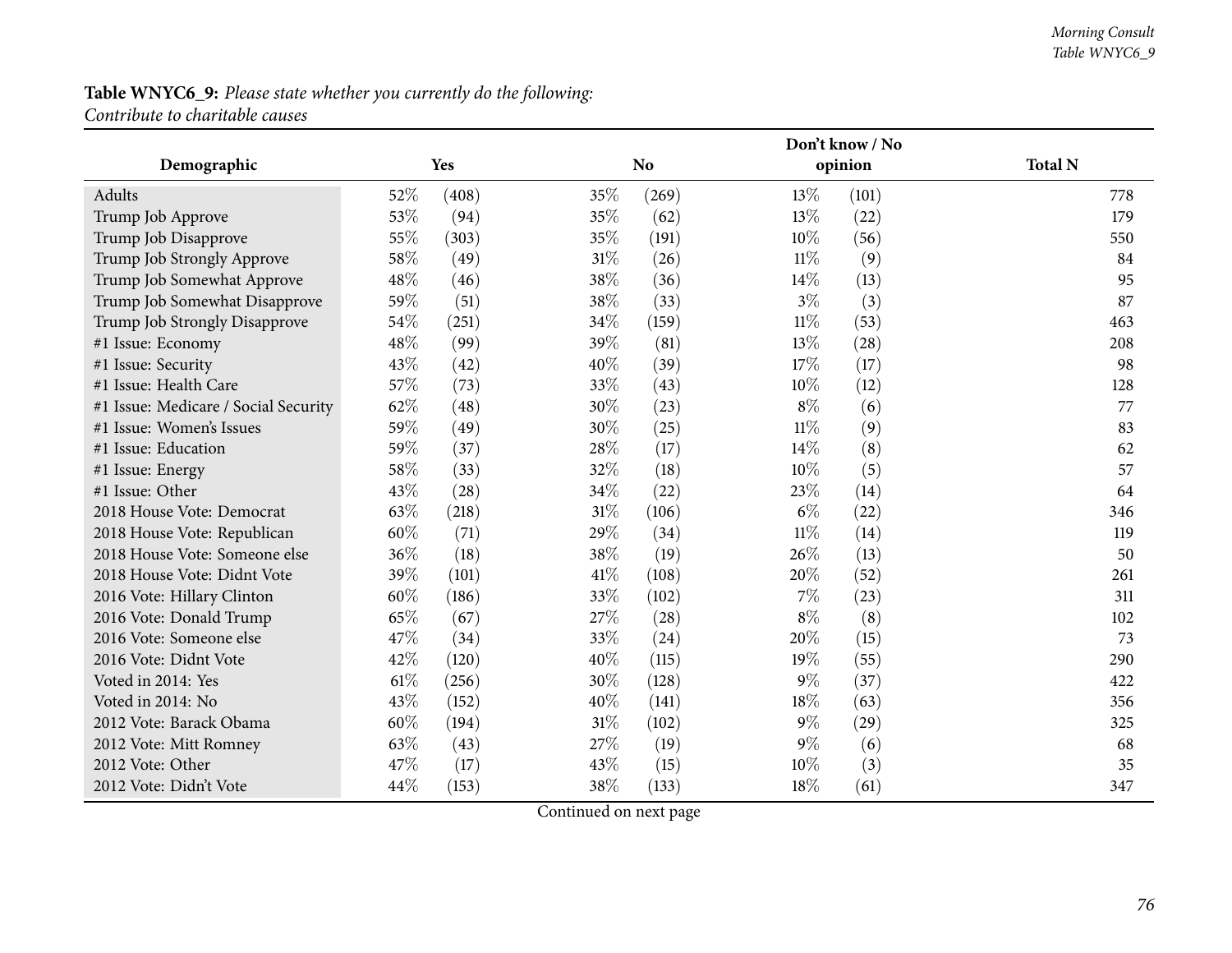| Table WNYC6_9: Please state whether you currently do the following: |  |
|---------------------------------------------------------------------|--|
| Contribute to charitable causes                                     |  |

|                     |                 |                 | Don't know / No |                |
|---------------------|-----------------|-----------------|-----------------|----------------|
| Demographic         | <b>Yes</b>      | N <sub>o</sub>  | opinion         | <b>Total N</b> |
| Adults              | $52\%$<br>(408) | $35\%$<br>(269) | $13\%$<br>(101) | 778            |
| 4-Region: Northeast | $54\%$<br>(64)  | 34\%<br>(40)    | $13\%$<br>(15)  | 118            |
| 4-Region: Midwest   | $58\%$<br>(97)  | 33\%<br>(55)    | 10\%<br>(17)    | 168            |
| 4-Region: South     | 50%<br>(144)    | $36\%$<br>(103) | $14\%$<br>(40)  | 287            |
| 4-Region: West      | $51\%$<br>(104) | 35\%<br>(72)    | $14\%$<br>(29)  | 205            |
| 190148              | $51\%$<br>(139) | 34\%<br>(92)    | 15\%<br>(41)    | 273            |
| 190153              | 52\%<br>(135)   | 35\%<br>(90)    | $14\%$<br>(35)  | 261            |
| 190158              | $55\%$<br>(134) | 35%<br>(86)     | $10\%$<br>(24)  | 244            |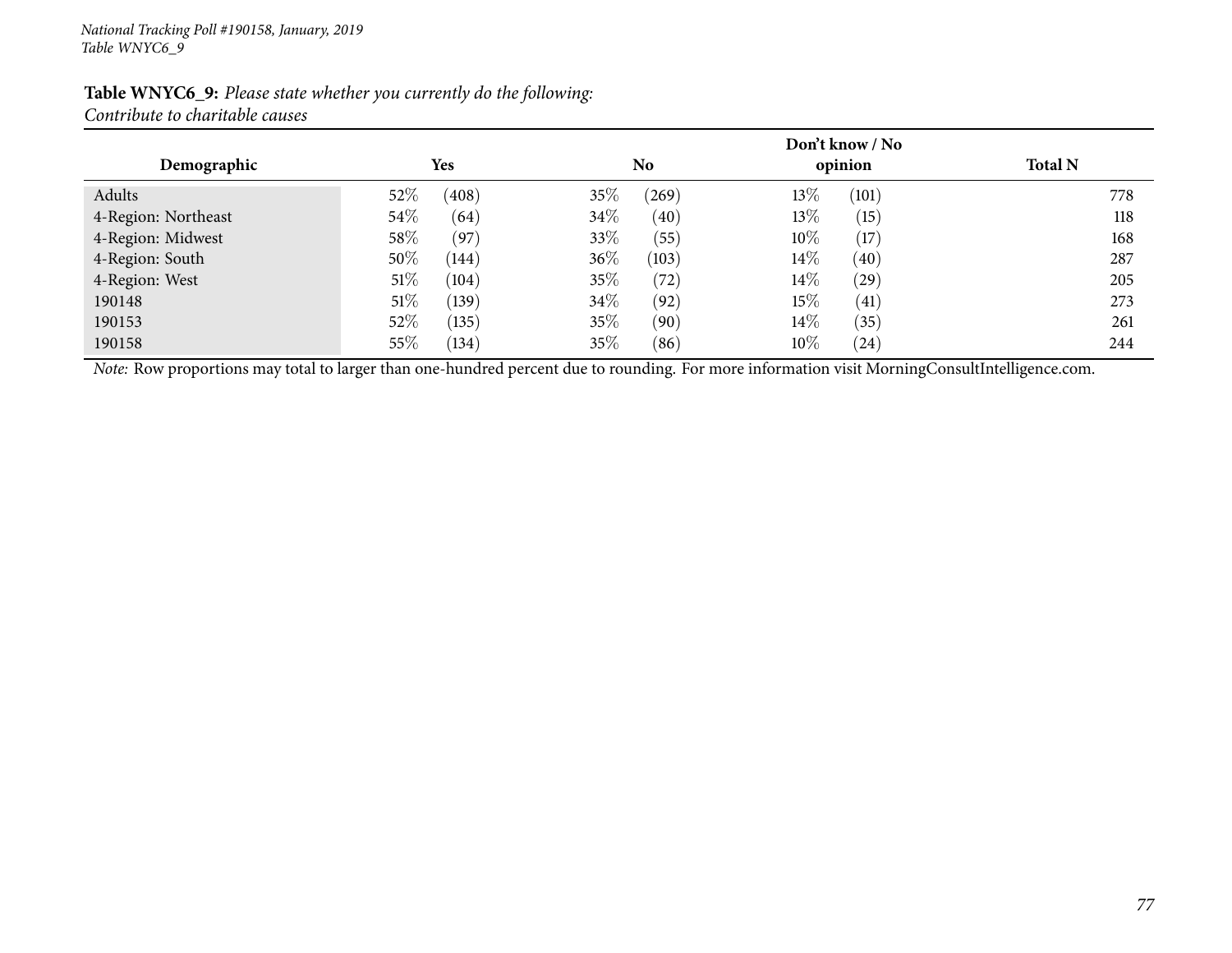|                          |        |       | Don't know / No |           |        |         |                |  |  |
|--------------------------|--------|-------|-----------------|-----------|--------|---------|----------------|--|--|
| Demographic              |        | Yes   |                 | <b>No</b> |        | opinion | <b>Total N</b> |  |  |
| Adults                   | 57\%   | (447) | 28%             | (215)     | 15%    | (116)   | 778            |  |  |
| Gender: Male             | 59%    | (207) | 26\%            | (91)      | $16\%$ | (56)    | 354            |  |  |
| Gender: Female           | 56%    | (239) | 29%             | (124)     | 14%    | (60)    | 424            |  |  |
| Age: 18-29               | 51\%   | (147) | 33\%            | (95)      | 17%    | (48)    | 291            |  |  |
| Age: 30-44               | 56\%   | (110) | 26%             | (52)      | 18%    | (36)    | 197            |  |  |
| Age: 45-54               | 61\%   | (72)  | 25%             | (30)      | 13%    | (16)    | 117            |  |  |
| Age: 55-64               | 69%    | (61)  | 19%             | (17)      | 12%    | (11)    | 89             |  |  |
| Age: 65+                 | 68%    | (57)  | 25\%            | (21)      | 7%     | (6)     | 83             |  |  |
| Generation Z: 18-21      | 47%    | (61)  | $31\%$          | (41)      | 22%    | (29)    | 130            |  |  |
| Millennial: Age 22-37    | 54\%   | (145) | 30%             | (81)      | 15%    | (41)    | 267            |  |  |
| Generation X: Age 38-53  | 58\%   | (110) | 27%             | (51)      | 15%    | (28)    | 189            |  |  |
| Boomers: Age 54-72       | 68\%   | (119) | 22%             | (39)      | 10%    | (17)    | 175            |  |  |
| PID: Dem (no lean)       | $60\%$ | (197) | 28%             | (91)      | 12%    | (38)    | 326            |  |  |
| PID: Ind (no lean)       | 54\%   | (176) | 29%             | (94)      | 17%    | (57)    | 327            |  |  |
| PID: Rep (no lean)       | 59%    | (74)  | 24%             | (30)      | 17%    | (21)    | 125            |  |  |
| PID/Gender: Dem Men      | 57%    | (88)  | $31\%$          | (47)      | 12%    | (19)    | 154            |  |  |
| PID/Gender: Dem Women    | 63%    | (109) | 26%             | (44)      | $11\%$ | (19)    | 172            |  |  |
| PID/Gender: Ind Men      | 61\%   | (81)  | $21\%$          | (28)      | 18%    | (25)    | 134            |  |  |
| PID/Gender: Ind Women    | 49%    | (94)  | 34%             | (66)      | 17%    | (32)    | 192            |  |  |
| PID/Gender: Rep Men      | 57%    | (38)  | 24%             | (16)      | 18%    | (12)    | 66             |  |  |
| PID/Gender: Rep Women    | $61\%$ | (36)  | 23%             | (14)      | 15%    | (9)     | 59             |  |  |
| Ideo: Liberal (1-3)      | $60\%$ | (244) | 29%             | (119)     | 12%    | (47)    | 410            |  |  |
| Ideo: Moderate (4)       | 65%    | (78)  | 24\%            | (29)      | $11\%$ | (13)    | 120            |  |  |
| Ideo: Conservative (5-7) | 59%    | (73)  | 25\%            | (31)      | 15%    | (19)    | 124            |  |  |
| Educ: $<$ College        | 53%    | (298) | $31\%$          | (172)     | $16\%$ | (93)    | 563            |  |  |
| Educ: Bachelors degree   | 63%    | (82)  | 23\%            | (30)      | 14%    | (18)    | 130            |  |  |
| Educ: Post-grad          | 79%    | (67)  | 15%             | (13)      | $6\%$  | (5)     | 84             |  |  |

## **Table WNYC6\_10:** *Please state whether you currently do the following: Compare spending / savings trade-offs before making <sup>a</sup> purchase*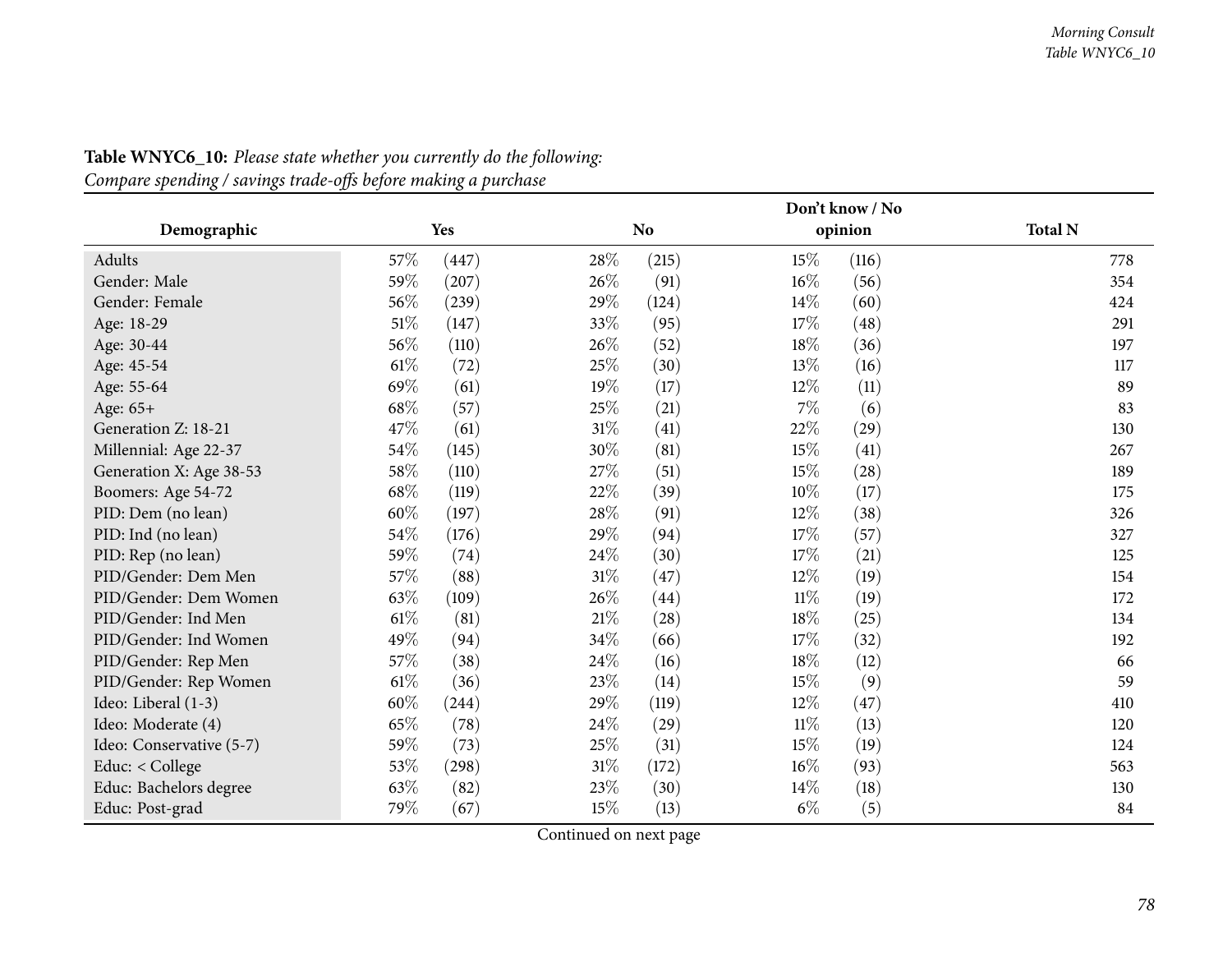| Table WNYC6_10: Please state whether you currently do the following: |
|----------------------------------------------------------------------|
| Compare spending / savings trade-offs before making a purchase       |

|                             |        |       |        |                |        | Don't know / No |                |
|-----------------------------|--------|-------|--------|----------------|--------|-----------------|----------------|
| Demographic                 |        | Yes   |        | N <sub>o</sub> |        | opinion         | <b>Total N</b> |
| Adults                      | 57%    | (447) | 28%    | (215)          | 15%    | (116)           | 778            |
| Income: Under 50k           | 53%    | (270) | $31\%$ | (160)          | 16%    | (80)            | 510            |
| Income: 50k-100k            | 68%    | (127) | 19%    | (36)           | 13%    | (24)            | 187            |
| Income: 100k+               | 62%    | (50)  | 24\%   | (19)           | 15%    | (12)            | 80             |
| Ethnicity: White            | 62%    | (353) | 26%    | (150)          | 12%    | (68)            | 570            |
| Ethnicity: Hispanic         | 45%    | (57)  | 34\%   | (43)           | $21\%$ | (26)            | 125            |
| Ethnicity: Afr. Am.         | 43%    | (53)  | 33%    | (40)           | 24%    | (30)            | 123            |
| Ethnicity: Other            | 49%    | (41)  | 30%    | (25)           | $21\%$ | (18)            | 84             |
| Relig: Protestant           | 73%    | (64)  | $18\%$ | (16)           | $9\%$  | (8)             | 88             |
| Relig: Roman Catholic       | $61\%$ | (68)  | 28%    | (31)           | $11\%$ | (12)            | 111            |
| Relig: Something Else       | 54%    | (63)  | 30%    | (34)           | $16\%$ | (19)            | 116            |
| Relig: Jewish               | $61\%$ | (10)  | 26%    | (4)            | 13%    | (2)             | 17             |
| Relig: Evangelical          | 62%    | (150) | 27%    | (65)           | $11\%$ | (28)            | 242            |
| Relig: Non-Evang. Catholics | 63%    | (45)  | 22%    | (16)           | 15%    | (11)            | 72             |
| Relig: All Christian        | 62%    | (195) | 26%    | (81)           | 12%    | (39)            | 314            |
| Relig: All Non-Christian    | 47%    | (36)  | 28%    | (22)           | 25%    | (19)            | 76             |
| Community: Urban            | 52%    | (119) | 35%    | (80)           | $13\%$ | (30)            | 228            |
| Community: Suburban         | 63%    | (205) | 24\%   | (78)           | 13%    | (42)            | 325            |
| Community: Rural            | 55%    | (122) | 26%    | (58)           | 20%    | (44)            | 224            |
| Employ: Private Sector      | 68\%   | (143) | 21%    | (44)           | $11\%$ | (24)            | 211            |
| Employ: Government          | 69%    | (30)  | $18\%$ | (8)            | 13%    | (6)             | 44             |
| Employ: Self-Employed       | 62%    | (29)  | 23%    | (11)           | 14\%   | (7)             | 47             |
| Employ: Homemaker           | 58%    | (32)  | 32%    | (18)           | $11\%$ | (6)             | 56             |
| Employ: Student             | 50%    | (35)  | 38%    | (26)           | 13%    | (9)             | 70             |
| Employ: Retired             | 59%    | (54)  | 29%    | (27)           | 12%    | (11)            | 91             |
| Employ: Unemployed          | 49%    | (45)  | 30%    | (27)           | $21\%$ | (20)            | 92             |
| Employ: Other               | 50%    | (51)  | 28\%   | (29)           | 22%    | (23)            | 102            |
| Military HH: Yes            | 72%    | (87)  | $17\%$ | (21)           | $11\%$ | (13)            | 121            |
| Military HH: No             | 55%    | (360) | 30%    | (194)          | $16\%$ | (102)           | 657            |
| RD/WT: Right Direction      | 57%    | (91)  | 25%    | (39)           | 19%    | (30)            | 160            |
| RD/WT: Wrong Track          | 58%    | (356) | 28%    | (176)          | 14%    | (86)            | 617            |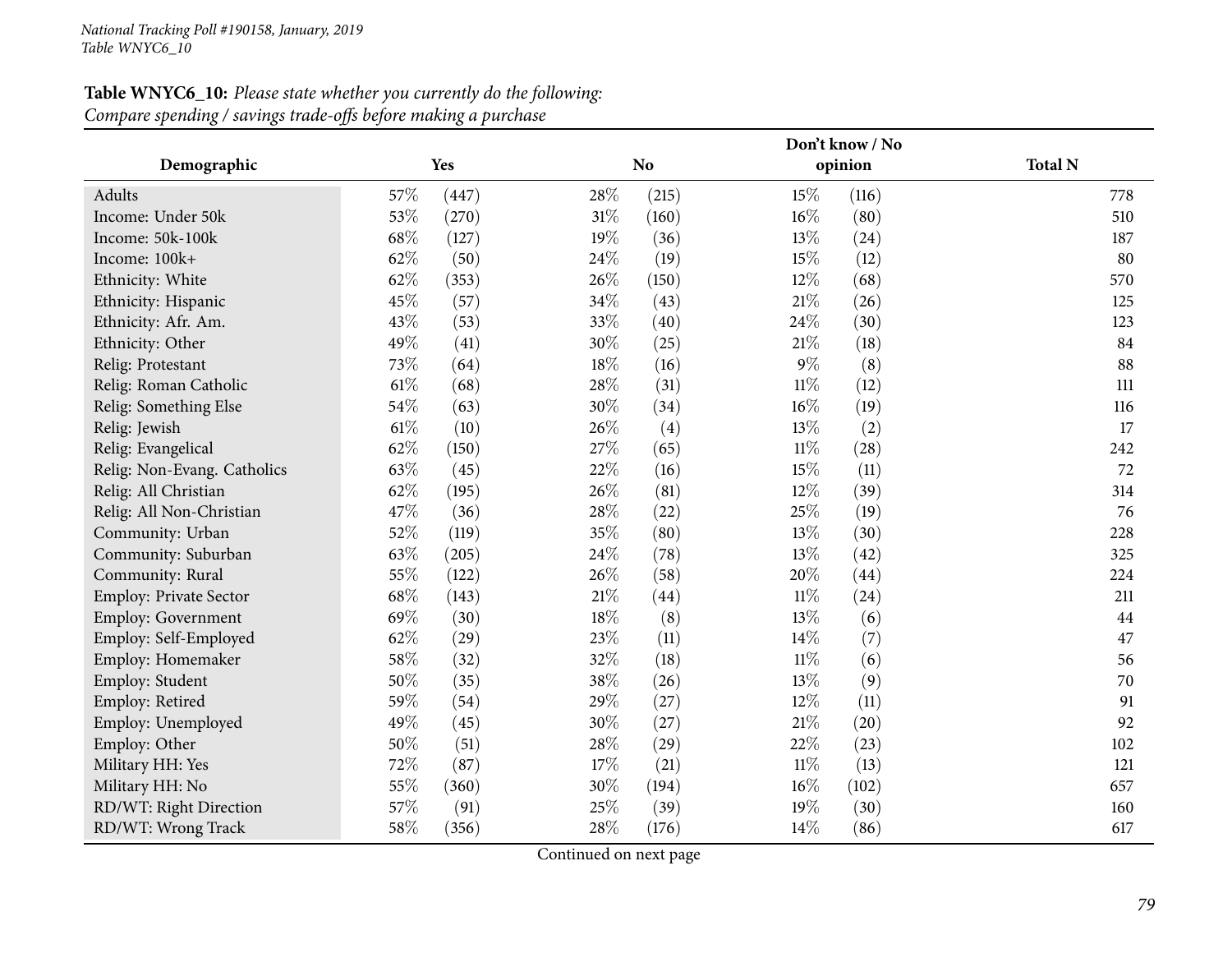|                                      |     |       |        |           |        | Don't know / No |                |
|--------------------------------------|-----|-------|--------|-----------|--------|-----------------|----------------|
| Demographic                          |     | Yes   |        | <b>No</b> |        | opinion         | <b>Total N</b> |
| Adults                               | 57% | (447) | 28\%   | (215)     | 15%    | (116)           | 778            |
| Trump Job Approve                    | 65% | (117) | 20%    | (36)      | 14\%   | (26)            | 179            |
| Trump Job Disapprove                 | 58% | (317) | 30%    | (163)     | 13%    | (69)            | 550            |
| Trump Job Strongly Approve           | 62% | (52)  | 20%    | (16)      | 19%    | (15)            | 84             |
| Trump Job Somewhat Approve           | 68% | (65)  | $21\%$ | (20)      | $11\%$ | (10)            | 95             |
| Trump Job Somewhat Disapprove        | 52% | (45)  | 33%    | (29)      | 15%    | (13)            | 87             |
| Trump Job Strongly Disapprove        | 59% | (272) | 29%    | (134)     | 12%    | (57)            | 463            |
| #1 Issue: Economy                    | 61% | (126) | 25%    | (51)      | 15%    | (30)            | 208            |
| #1 Issue: Security                   | 55% | (54)  | 29%    | (29)      | $16\%$ | (16)            | 98             |
| #1 Issue: Health Care                | 56% | (72)  | 28\%   | (36)      | 15%    | (19)            | 128            |
| #1 Issue: Medicare / Social Security | 59% | (45)  | 27%    | (21)      | 14\%   | (11)            | 77             |
| #1 Issue: Women's Issues             | 48% | (40)  | 30%    | (25)      | 21%    | (18)            | 83             |
| #1 Issue: Education                  | 68% | (42)  | $26\%$ | (16)      | $6\%$  | (4)             | 62             |
| #1 Issue: Energy                     | 60% | (34)  | 30%    | (17)      | 10%    | (6)             | 57             |
| #1 Issue: Other                      | 50% | (32)  | 30%    | (19)      | 20%    | (13)            | 64             |
| 2018 House Vote: Democrat            | 62% | (213) | 28%    | (97)      | $11\%$ | (36)            | 346            |
| 2018 House Vote: Republican          | 64% | (75)  | $21\%$ | (25)      | 15%    | (18)            | 119            |
| 2018 House Vote: Someone else        | 56% | (28)  | 23%    | (12)      | 21%    | (11)            | 50             |
| 2018 House Vote: Didnt Vote          | 50% | (130) | $31\%$ | (80)      | 20%    | (51)            | 261            |
| 2016 Vote: Hillary Clinton           | 62% | (194) | 29%    | (90)      | $9\%$  | (27)            | 311            |
| 2016 Vote: Donald Trump              | 75% | (76)  | 13\%   | (14)      | 12%    | (12)            | 102            |
| 2016 Vote: Someone else              | 55% | (40)  | 24\%   | (17)      | 21%    | (16)            | 73             |
| 2016 Vote: Didnt Vote                | 46% | (135) | 33%    | (94)      | $21\%$ | (61)            | 290            |
| Voted in 2014: Yes                   | 66% | (279) | 23%    | (97)      | $11\%$ | (46)            | 422            |
| Voted in 2014: No                    | 47% | (168) | 33%    | (118)     | 19%    | (69)            | 356            |
| 2012 Vote: Barack Obama              | 66% | (214) | 23%    | (76)      | $11\%$ | (35)            | 325            |
| 2012 Vote: Mitt Romney               | 65% | (45)  | 18%    | (12)      | 17%    | (11)            | 68             |
| 2012 Vote: Other                     | 63% | (22)  | 30%    | (11)      | $7\%$  | (3)             | 35             |
| 2012 Vote: Didn't Vote               | 48% | (166) | 34%    | (117)     | 19%    | (65)            | 347            |

## **Table WNYC6\_10:** *Please state whether you currently do the following:*

*Compare spending / savings trade-offs before making <sup>a</sup> purchase*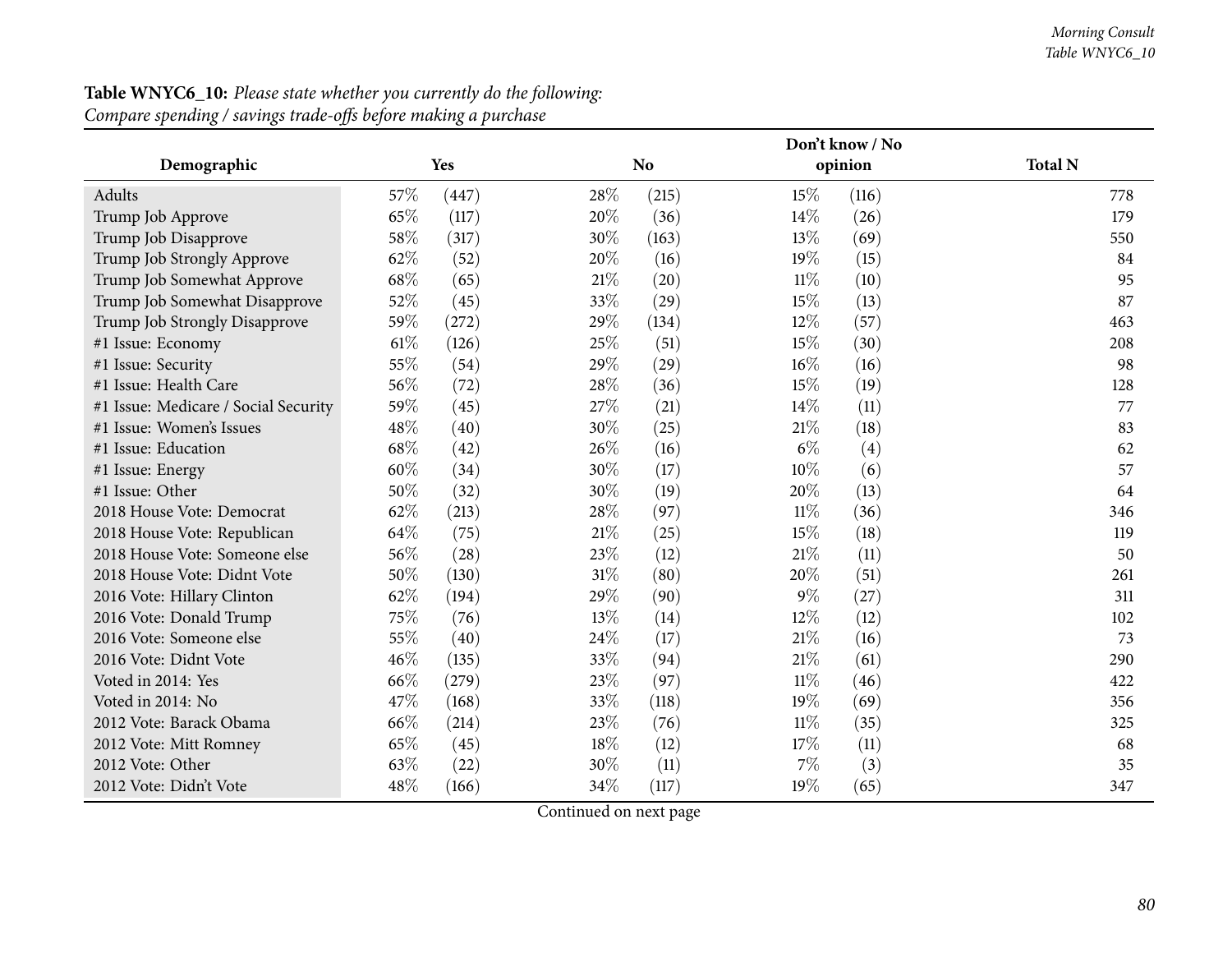| $\bullet$<br>$\bullet$ | ມ<br>$\circ$<br>$\mathbf{I}$ |                | Don't know / No |                |
|------------------------|------------------------------|----------------|-----------------|----------------|
| Demographic            | <b>Yes</b>                   | N <sub>0</sub> | opinion         | <b>Total N</b> |
| Adults                 | (447)<br>$57\%$              | 28%<br>(215)   | $15\%$<br>(116) | 778            |
| 4-Region: Northeast    | 60%<br>(71)                  | 31%<br>(36)    | $9\%$<br>(11)   | 118            |
| 4-Region: Midwest      | 56\%<br>(94)                 | 31%<br>(52)    | $13\%$<br>(22)  | 168            |
| 4-Region: South        | 56\%<br>(162)                | 25%<br>(72)    | 18\%<br>(52)    | 287            |
| 4-Region: West         | 59%<br>(120)                 | 26%<br>(54)    | 15%<br>(31)     | 205            |
| 190148                 | $55\%$<br>(149)              | 29%<br>(79)    | $16\%$<br>(44)  | 273            |
| 190153                 | 58\%<br>(151)                | 27\%<br>(71)   | $15\%$<br>(39)  | 261            |
| 190158                 | 60%<br>(147)                 | 27\%<br>(65)   | $13\%$<br>(33)  | 244            |

#### **Table WNYC6\_10:** *Please state whether you currently do the following: Compare spending / savings trade-offs before making <sup>a</sup> purchase*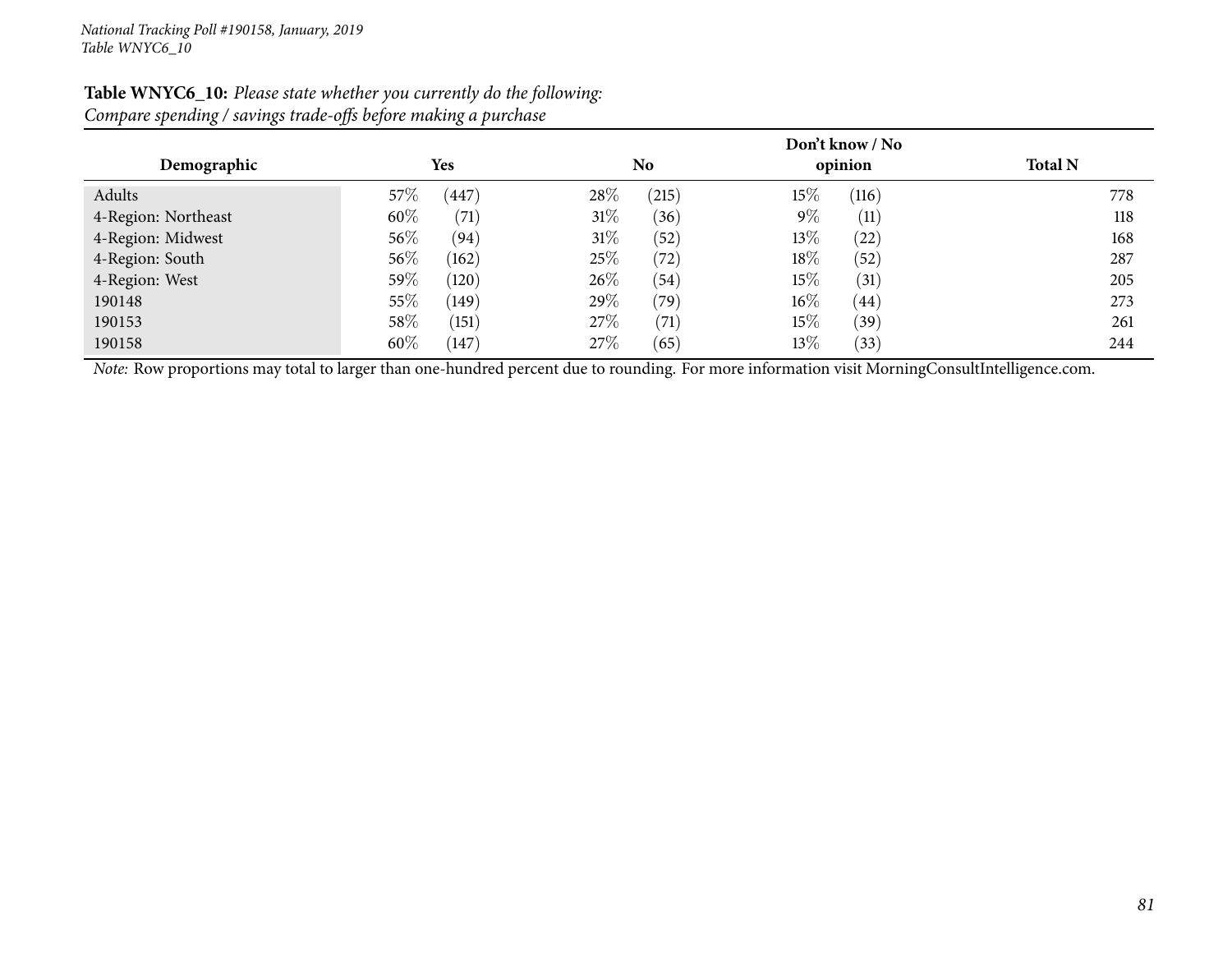|                          |        |       |        |                |        | Don't know / No |                |
|--------------------------|--------|-------|--------|----------------|--------|-----------------|----------------|
| Demographic              |        | Yes   |        | N <sub>o</sub> |        | opinion         | <b>Total N</b> |
| Adults                   | 30%    | (233) | 42%    | (329)          | 28\%   | (216)           | 778            |
| Gender: Male             | 38%    | (133) | 38%    | (136)          | 24\%   | (85)            | 354            |
| Gender: Female           | 23\%   | (99)  | 46%    | (193)          | $31\%$ | (131)           | 424            |
| Age: 18-29               | 25%    | (72)  | 47%    | (137)          | 28%    | (82)            | 291            |
| Age: 30-44               | 24%    | (47)  | 45%    | (88)           | 32%    | (63)            | 197            |
| Age: 45-54               | 37%    | (44)  | 39%    | (45)           | 24\%   | (28)            | 117            |
| Age: 55-64               | 38%    | (34)  | 37%    | (33)           | 25%    | (22)            | 89             |
| Age: 65+                 | 42%    | (35)  | $31\%$ | (26)           | 26%    | (22)            | 83             |
| Generation Z: 18-21      | 24%    | (31)  | 45%    | (58)           | $31\%$ | (41)            | 130            |
| Millennial: Age 22-37    | 26%    | (69)  | 47%    | (125)          | 27%    | (73)            | 267            |
| Generation X: Age 38-53  | $30\%$ | (57)  | 40%    | (76)           | 29%    | (55)            | 189            |
| Boomers: Age 54-72       | 41\%   | (71)  | 34%    | (59)           | 26%    | (45)            | 175            |
| PID: Dem (no lean)       | 28%    | (92)  | 45%    | (148)          | 26%    | (85)            | 326            |
| PID: Ind (no lean)       | 28\%   | (90)  | 42%    | (137)          | 30%    | (99)            | 327            |
| PID: Rep (no lean)       | 40%    | (50)  | 34%    | (43)           | 26%    | (32)            | 125            |
| PID/Gender: Dem Men      | 37%    | (57)  | 43%    | (66)           | 20%    | (31)            | 154            |
| PID/Gender: Dem Women    | 20%    | (35)  | 48%    | (83)           | 32%    | (54)            | 172            |
| PID/Gender: Ind Men      | 35%    | (48)  | 38%    | (50)           | 27%    | (36)            | 134            |
| PID/Gender: Ind Women    | $22\%$ | (43)  | 45%    | (87)           | 33%    | (63)            | 192            |
| PID/Gender: Rep Men      | 43%    | (28)  | 30%    | (19)           | 27%    | (18)            | 66             |
| PID/Gender: Rep Women    | 36%    | (22)  | 40%    | (24)           | 24\%   | (14)            | 59             |
| Ideo: Liberal (1-3)      | 30%    | (124) | 46%    | (187)          | 24\%   | (99)            | 410            |
| Ideo: Moderate (4)       | $38\%$ | (46)  | 37%    | (44)           | 25%    | (30)            | 120            |
| Ideo: Conservative (5-7) | 33%    | (41)  | 42%    | (52)           | 25%    | (31)            | 124            |
| Educ: < College          | 24\%   | (134) | 44\%   | (249)          | 32%    | (180)           | 563            |
| Educ: Bachelors degree   | 43%    | (56)  | 41\%   | (54)           | $16\%$ | (21)            | 130            |
| Educ: Post-grad          | 50%    | (42)  | 31%    | (26)           | 19%    | (16)            | 84             |

# **Table WNYC6\_11:** *Please state whether you currently do the following:*

*Ensure my investments are diversified*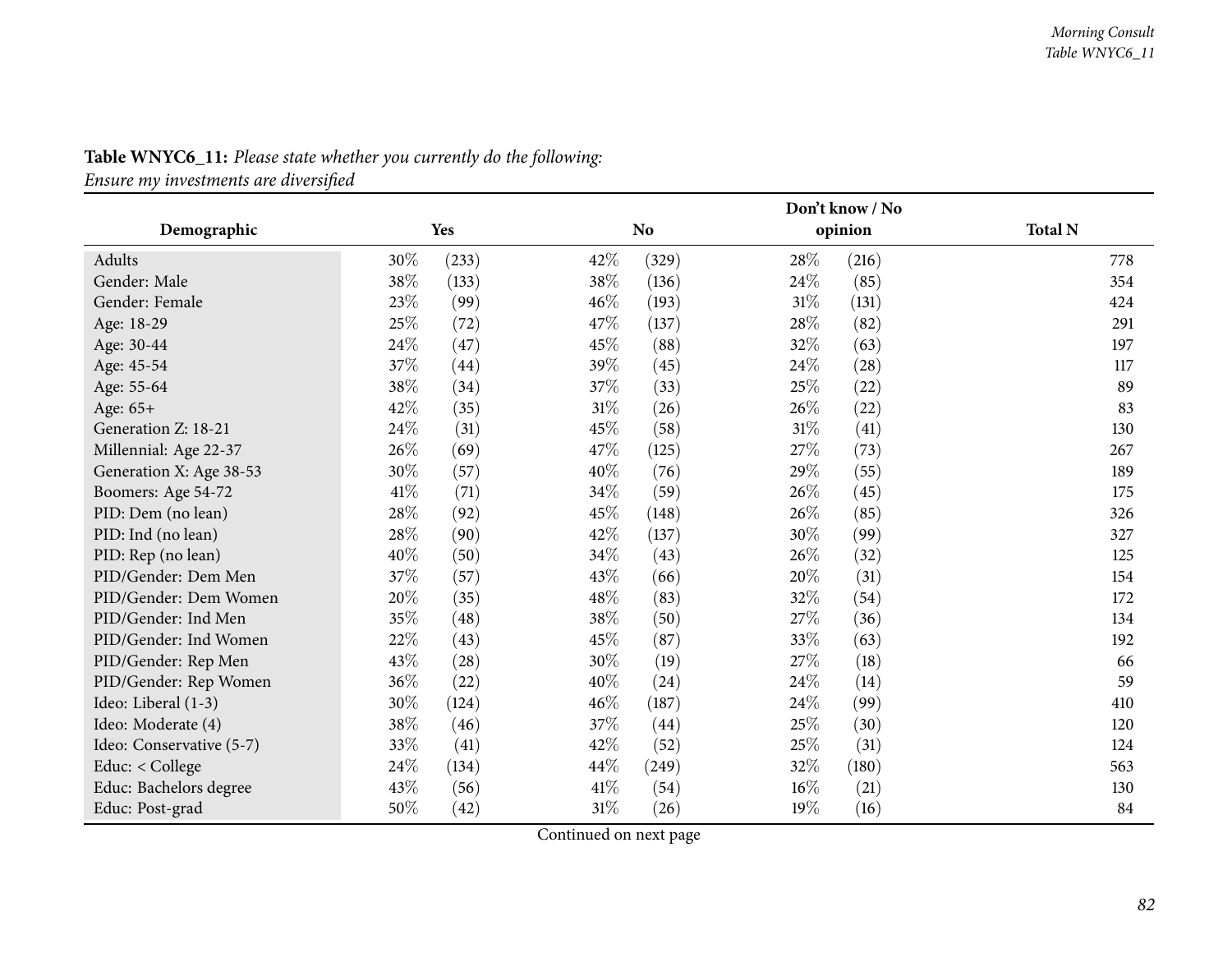## **Table WNYC6\_11:** *Please state whether you currently do the following: Ensure my investments are diversified*

|                             |        | Don't know / No |        |                |        |         |                |  |
|-----------------------------|--------|-----------------|--------|----------------|--------|---------|----------------|--|
| Demographic                 |        | <b>Yes</b>      |        | N <sub>o</sub> |        | opinion | <b>Total N</b> |  |
| Adults                      | 30%    | (233)           | 42%    | (329)          | 28%    | (216)   | 778            |  |
| Income: Under 50k           | 22%    | (115)           | 46%    | (235)          | 32%    | (161)   | 510            |  |
| Income: 50k-100k            | 43%    | (81)            | 38%    | (71)           | 19%    | (36)    | 187            |  |
| Income: 100k+               | 46%    | (37)            | 29%    | (23)           | 25%    | (20)    | 80             |  |
| Ethnicity: White            | 33%    | (187)           | 41\%   | (233)          | 26%    | (151)   | 570            |  |
| Ethnicity: Hispanic         | 26%    | (33)            | 46%    | (58)           | 27%    | (34)    | 125            |  |
| Ethnicity: Afr. Am.         | 19%    | (24)            | 52%    | (63)           | 29%    | (36)    | 123            |  |
| Ethnicity: Other            | 26%    | (22)            | 39%    | (32)           | 35%    | (30)    | 84             |  |
| Relig: Protestant           | 46%    | (41)            | 34%    | (30)           | 19%    | (17)    | 88             |  |
| Relig: Roman Catholic       | 45%    | (50)            | 34%    | (37)           | $21\%$ | (24)    | 111            |  |
| Relig: Something Else       | 21%    | (24)            | 47%    | (54)           | 33%    | (38)    | 116            |  |
| Relig: Jewish               | 19%    | (3)             | 75%    | (13)           | $6\%$  | (1)     | 17             |  |
| Relig: Evangelical          | 35%    | (85)            | 40%    | (97)           | 25%    | (60)    | 242            |  |
| Relig: Non-Evang. Catholics | 41\%   | (30)            | 34%    | (24)           | 25%    | (18)    | 72             |  |
| Relig: All Christian        | 36%    | (114)           | 39%    | (122)          | 25%    | (78)    | 314            |  |
| Relig: All Non-Christian    | 15%    | (11)            | 47%    | (36)           | 38%    | (29)    | 76             |  |
| Community: Urban            | 30%    | (68)            | 45%    | (103)          | 25%    | (57)    | 228            |  |
| Community: Suburban         | 32%    | (104)           | 45%    | (145)          | 23%    | (75)    | 325            |  |
| Community: Rural            | 27%    | (60)            | 36%    | (80)           | 38\%   | (84)    | 224            |  |
| Employ: Private Sector      | 43%    | (91)            | 37%    | (78)           | 20%    | (42)    | 211            |  |
| Employ: Government          | 45%    | (20)            | 32%    | (14)           | 23%    | (10)    | 44             |  |
| Employ: Self-Employed       | 40%    | (19)            | 34%    | (16)           | 26%    | (12)    | 47             |  |
| Employ: Homemaker           | 26%    | (15)            | $51\%$ | (29)           | 23%    | (13)    | 56             |  |
| Employ: Student             | 30%    | (21)            | 42%    | (29)           | 28%    | (20)    | 70             |  |
| Employ: Retired             | $31\%$ | (28)            | 41%    | (38)           | 28\%   | (25)    | 91             |  |
| Employ: Unemployed          | 12%    | (11)            | 57%    | (52)           | 32%    | (29)    | 92             |  |
| Employ: Other               | $21\%$ | (22)            | 41\%   | (42)           | 37%    | (38)    | 102            |  |
| Military HH: Yes            | 38%    | (46)            | 40%    | (48)           | 22%    | (27)    | 121            |  |
| Military HH: No             | 28%    | (187)           | 43%    | (281)          | 29%    | (189)   | 657            |  |
| RD/WT: Right Direction      | 38%    | (61)            | 37%    | (60)           | 25%    | (40)    | 160            |  |
| RD/WT: Wrong Track          | 28\%   | (172)           | 44%    | (269)          | 29%    | (177)   | 617            |  |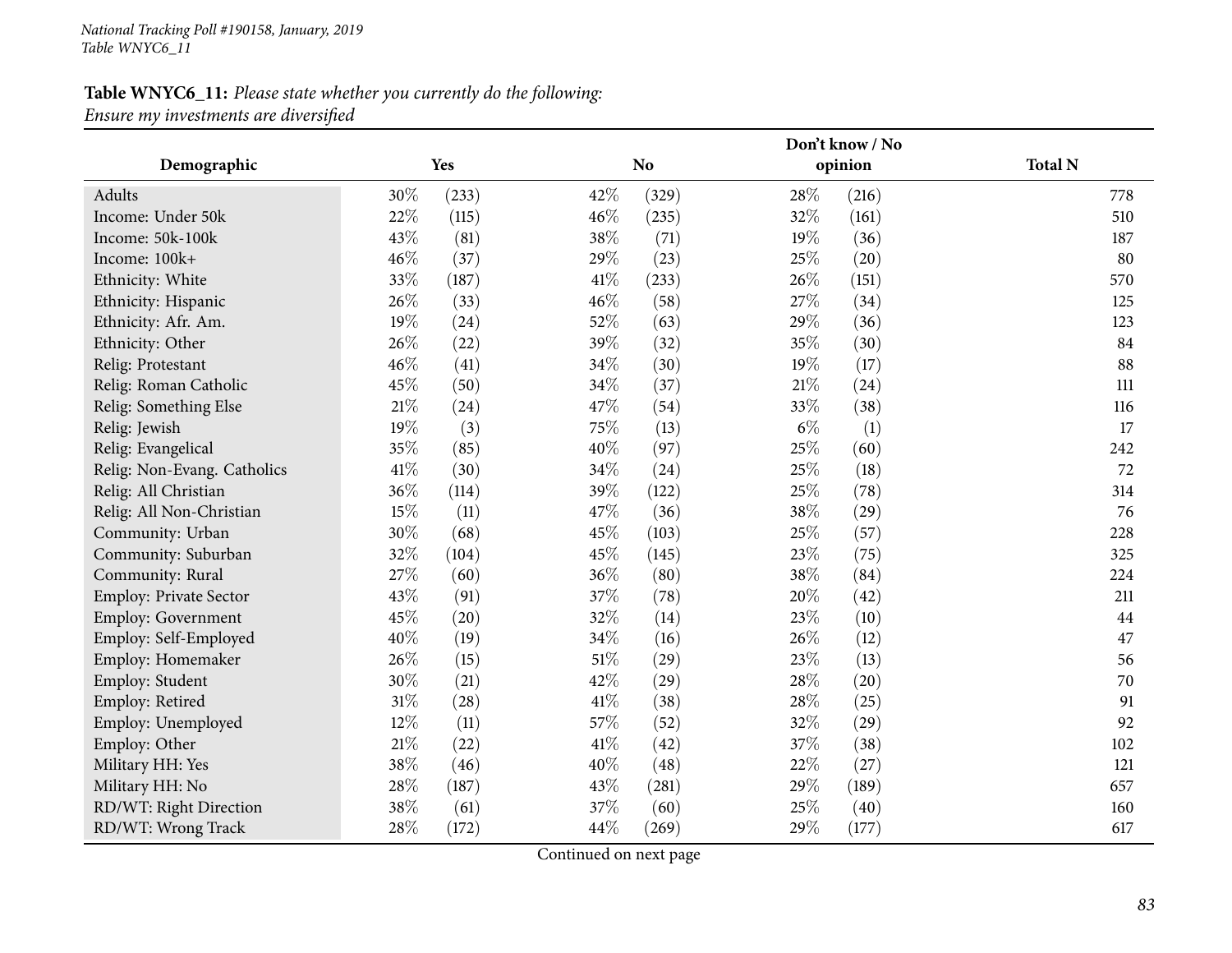#### *Morning Consult Table WNYC6\_11*

## **Table WNYC6\_11:** *Please state whether you currently do the following: Ensure my investments are diversified*

|                                      |        |       |      |           |        | Don't know / No |                |
|--------------------------------------|--------|-------|------|-----------|--------|-----------------|----------------|
| Demographic                          |        | Yes   |      | <b>No</b> |        | opinion         | <b>Total N</b> |
| Adults                               | 30%    | (233) | 42\% | (329)     | 28%    | (216)           | 778            |
| Trump Job Approve                    | 37%    | (67)  | 39%  | (70)      | 23%    | (42)            | 179            |
| Trump Job Disapprove                 | 29%    | (157) | 45%  | (245)     | 27\%   | (148)           | 550            |
| Trump Job Strongly Approve           | 38%    | (32)  | 39%  | (32)      | 23\%   | (19)            | 84             |
| Trump Job Somewhat Approve           | 37%    | (35)  | 39%  | (38)      | 24\%   | (23)            | 95             |
| Trump Job Somewhat Disapprove        | 35%    | (30)  | 39%  | (34)      | 26%    | (22)            | 87             |
| Trump Job Strongly Disapprove        | 27%    | (127) | 46%  | (211)     | 27%    | (125)           | 463            |
| #1 Issue: Economy                    | 33%    | (70)  | 44\% | (92)      | 22%    | (46)            | 208            |
| #1 Issue: Security                   | 29%    | (29)  | 43%  | (43)      | 27\%   | (27)            | 98             |
| #1 Issue: Health Care                | 27%    | (34)  | 47%  | (60)      | 26%    | (34)            | 128            |
| #1 Issue: Medicare / Social Security | 35%    | (27)  | 40%  | (31)      | 26%    | (20)            | 77             |
| #1 Issue: Women's Issues             | 24%    | (20)  | 43%  | (36)      | 33%    | (27)            | 83             |
| #1 Issue: Education                  | 30%    | (18)  | 43\% | (27)      | 27\%   | (17)            | 62             |
| #1 Issue: Energy                     | 30%    | (17)  | 39%  | (22)      | $31\%$ | (18)            | 57             |
| #1 Issue: Other                      | 28%    | (18)  | 29%  | (18)      | 43%    | (28)            | 64             |
| 2018 House Vote: Democrat            | $31\%$ | (109) | 44\% | (151)     | 25%    | (86)            | 346            |
| 2018 House Vote: Republican          | 44%    | (52)  | 33%  | (40)      | 23%    | (27)            | 119            |
| 2018 House Vote: Someone else        | 30%    | (15)  | 37\% | (18)      | 33%    | (17)            | 50             |
| 2018 House Vote: Didnt Vote          | 22%    | (57)  | 45\% | (118)     | 33%    | (86)            | 261            |
| 2016 Vote: Hillary Clinton           | 34%    | (105) | 44%  | (138)     | 22%    | (68)            | 311            |
| 2016 Vote: Donald Trump              | 44%    | (45)  | 34%  | (35)      | 22%    | (23)            | 102            |
| 2016 Vote: Someone else              | 36%    | (26)  | 37%  | (27)      | 28%    | (20)            | 73             |
| 2016 Vote: Didnt Vote                | 20%    | (57)  | 44%  | (128)     | 36%    | (105)           | 290            |
| Voted in 2014: Yes                   | 40%    | (168) | 38%  | (158)     | 23%    | (95)            | 422            |
| Voted in 2014: No                    | 18%    | (64)  | 48\% | (170)     | 34\%   | (121)           | 356            |
| 2012 Vote: Barack Obama              | 36%    | (116) | 40%  | (131)     | 24\%   | (79)            | 325            |
| 2012 Vote: Mitt Romney               | 51%    | (35)  | 30%  | (20)      | 19%    | (13)            | 68             |
| 2012 Vote: Other                     | 34%    | (12)  | 43%  | (15)      | 23%    | (8)             | 35             |
| 2012 Vote: Didn't Vote               | 20%    | (70)  | 46%  | (161)     | 34\%   | (116)           | 347            |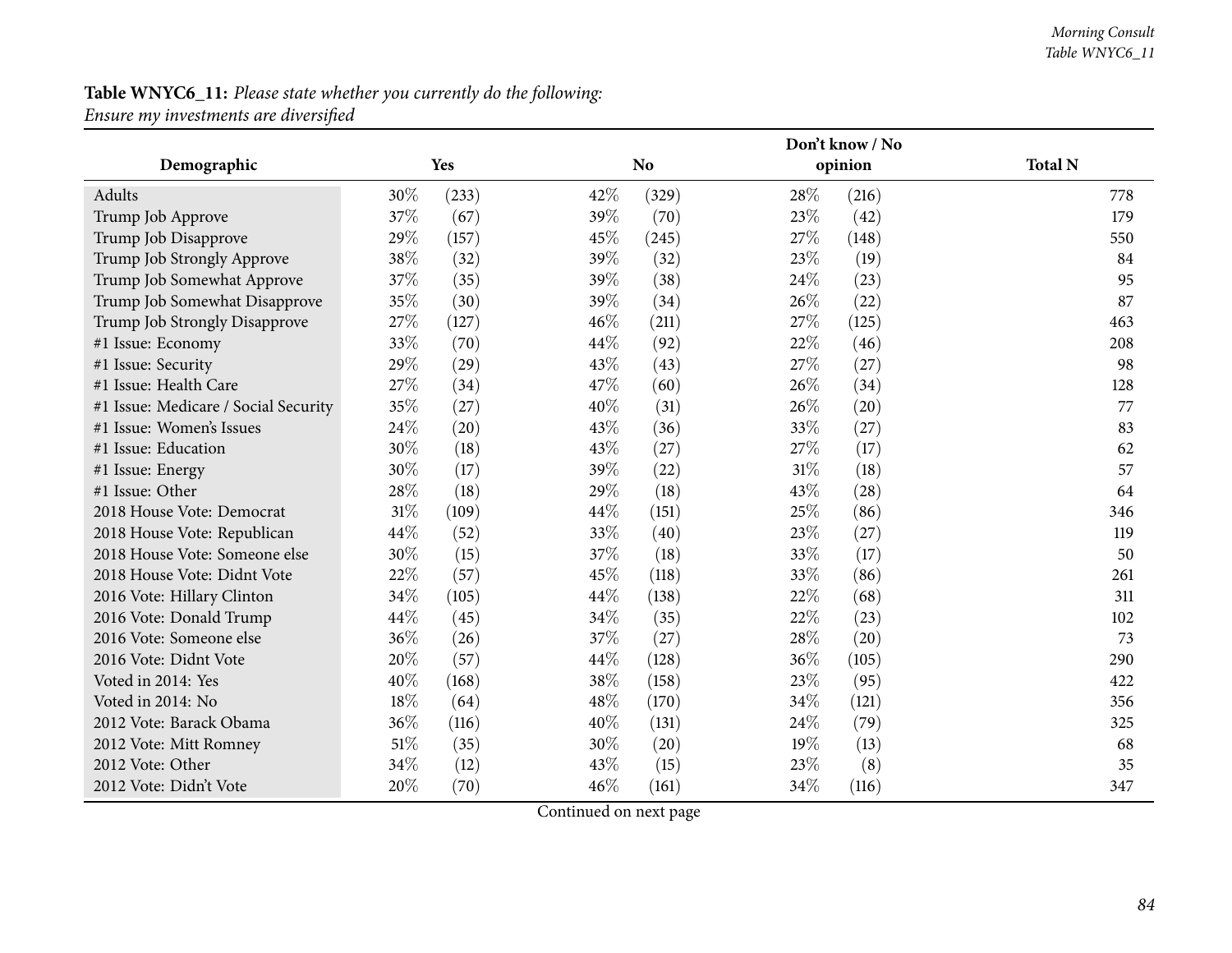#### **Table WNYC6\_11:** *Please state whether you currently do the following: Ensure my investments are diversified*

|                     |        |            | Don't know / No |                |        |          |                |
|---------------------|--------|------------|-----------------|----------------|--------|----------|----------------|
| Demographic         |        | <b>Yes</b> |                 | N <sub>0</sub> |        | opinion  | <b>Total N</b> |
| Adults              | $30\%$ | (233)      | 42\%            | (329)          | 28\%   | (216)    | 778            |
| 4-Region: Northeast | 36\%   | (42)       | $46\%$          | (54)           | $19\%$ | (22)     | 118            |
| 4-Region: Midwest   | $31\%$ | (53)       | $41\%$          | (68)           | 28\%   | $^{'}47$ | 168            |
| 4-Region: South     | 28\%   | (80)       | 41%             | (116)          | $31\%$ | (90)     | 287            |
| 4-Region: West      | 28\%   | (58)       | $44\%$          | (90)           | 28\%   | (57      | 205            |
| 190148              | 28\%   | (77)       | 41\%            | (112)          | $31\%$ | (84)     | 273            |
| 190153              | 32\%   | (83)       | $40\%$          | (104)          | 28\%   | (74)     | 261            |
| 190158              | $30\%$ | (73)       | $46\%$          | (113)          | 24\%   | (58)     | 244            |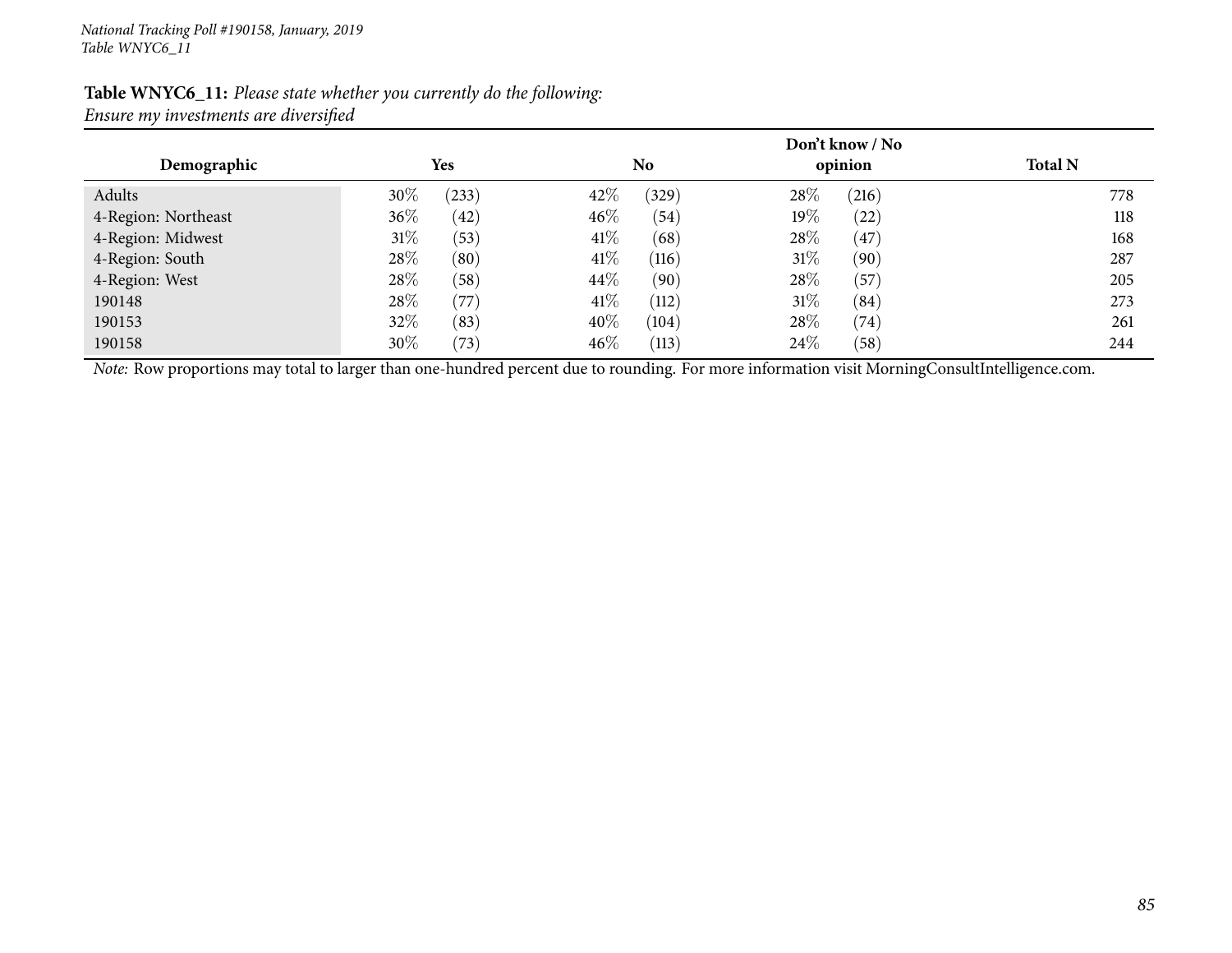|                          |        |       |        |           |        | Don't know / No |                |
|--------------------------|--------|-------|--------|-----------|--------|-----------------|----------------|
| Demographic              |        | Yes   |        | <b>No</b> |        | opinion         | <b>Total N</b> |
| Adults                   | 57%    | (444) | 32\%   | (249)     | $11\%$ | (84)            | 778            |
| Gender: Male             | 55%    | (196) | 32%    | (114)     | 12%    | (44)            | 354            |
| Gender: Female           | 59%    | (248) | 32%    | (135)     | $10\%$ | (40)            | 424            |
| Age: 18-29               | 52\%   | (152) | 34%    | (100)     | 13%    | (38)            | 291            |
| Age: 30-44               | 52%    | (104) | 34%    | (67)      | $14\%$ | (27)            | 197            |
| Age: 45-54               | $61\%$ | (72)  | 30%    | (35)      | $9\%$  | (10)            | 117            |
| Age: 55-64               | 69%    | (62)  | 24\%   | (21)      | 7%     | (6)             | 89             |
| Age: 65+                 | 66%    | (55)  | $31\%$ | (26)      | $3\%$  | (2)             | 83             |
| Generation Z: 18-21      | 45%    | (59)  | 33%    | (43)      | 22%    | (29)            | 130            |
| Millennial: Age 22-37    | 56%    | (149) | 36%    | (97)      | $8\%$  | (21)            | 267            |
| Generation X: Age 38-53  | 59%    | (111) | 30%    | (57)      | $11\%$ | (21)            | 189            |
| Boomers: Age 54-72       | $68\%$ | (119) | 25%    | (43)      | $7\%$  | (12)            | 175            |
| PID: Dem (no lean)       | 57\%   | (184) | 36%    | (118)     | 7%     | (24)            | 326            |
| PID: Ind (no lean)       | 56\%   | (183) | 30%    | (97)      | $14\%$ | (47)            | 327            |
| PID: Rep (no lean)       | 62%    | (77)  | 28\%   | (35)      | $11\%$ | (13)            | 125            |
| PID/Gender: Dem Men      | 53%    | (82)  | 39%    | (60)      | $8\%$  | (12)            | 154            |
| PID/Gender: Dem Women    | 59%    | (102) | 34\%   | (58)      | 7%     | (12)            | 172            |
| PID/Gender: Ind Men      | 58\%   | (77)  | 25%    | (34)      | 17%    | (23)            | 134            |
| PID/Gender: Ind Women    | 55%    | (105) | 33%    | (63)      | 13%    | (24)            | 192            |
| PID/Gender: Rep Men      | $56\%$ | (37)  | 30%    | (20)      | 13%    | (9)             | 66             |
| PID/Gender: Rep Women    | 68\%   | (40)  | 25%    | (15)      | 7%     | (4)             | 59             |
| Ideo: Liberal (1-3)      | 56\%   | (228) | 35\%   | (145)     | $9\%$  | (37)            | 410            |
| Ideo: Moderate (4)       | 62%    | (74)  | $31\%$ | (37)      | 7%     | (9)             | 120            |
| Ideo: Conservative (5-7) | $60\%$ | (74)  | 26\%   | (32)      | $14\%$ | (18)            | 124            |
| Educ: < College          | 56%    | (313) | 32%    | (181)     | 12%    | (69)            | 563            |
| Educ: Bachelors degree   | 63%    | (82)  | 30%    | (39)      | $7\%$  | (10)            | 130            |
| Educ: Post-grad          | 58\%   | (49)  | 35%    | (30)      | 7%     | (6)             | 84             |

# **Table WNYC6\_12:** *Please state whether you currently do the following:*

*Follow <sup>a</sup> monthly budget*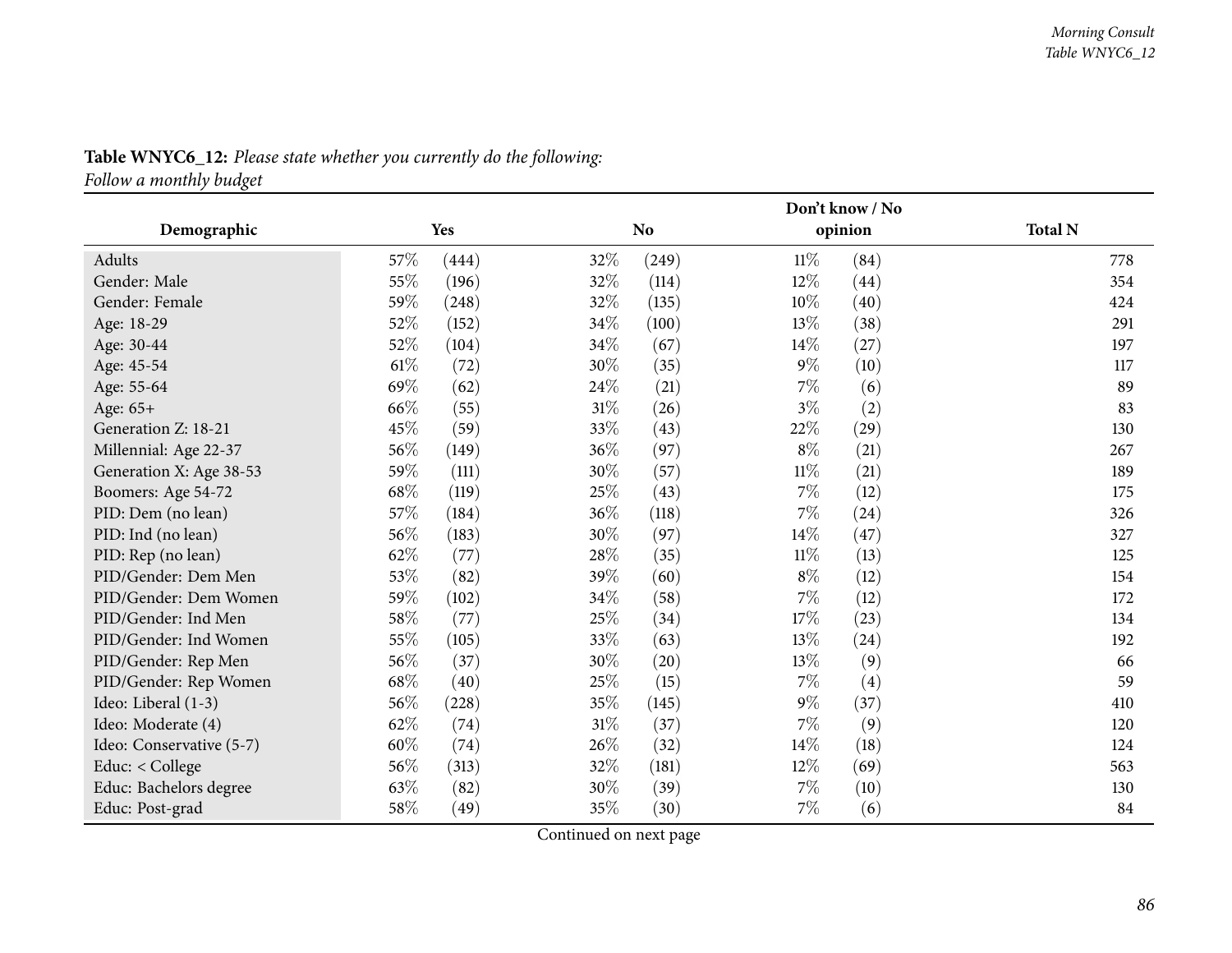## **Table WNYC6\_12:** *Please state whether you currently do the following: Follow <sup>a</sup> monthly budget*

|                             |        |       | Don't know / No |                |        |         |                |
|-----------------------------|--------|-------|-----------------|----------------|--------|---------|----------------|
| Demographic                 |        | Yes   |                 | N <sub>o</sub> |        | opinion | <b>Total N</b> |
| Adults                      | 57%    | (444) | 32%             | (249)          | $11\%$ | (84)    | 778            |
| Income: Under 50k           | 57%    | (290) | 32%             | (162)          | $11\%$ | (58)    | 510            |
| Income: 50k-100k            | 59%    | (111) | 33%             | (61)           | $8\%$  | (15)    | 187            |
| Income: 100k+               | 53%    | (43)  | 33%             | (27)           | 13%    | (11)    | 80             |
| Ethnicity: White            | 59%    | (338) | 33%             | (187)          | $8\%$  | (46)    | 570            |
| Ethnicity: Hispanic         | 47%    | (58)  | 33%             | (42)           | 20%    | (25)    | 125            |
| Ethnicity: Afr. Am.         | 49%    | (61)  | 32%             | (40)           | 19%    | (23)    | 123            |
| Ethnicity: Other            | 55%    | (46)  | 27%             | (23)           | 18%    | (15)    | 84             |
| Relig: Protestant           | 60%    | (53)  | 32%             | (28)           | $8\%$  | (7)     | 88             |
| Relig: Roman Catholic       | 62%    | (68)  | 27%             | (30)           | $11\%$ | (13)    | 111            |
| Relig: Something Else       | 57%    | (66)  | 33%             | (38)           | 10%    | (12)    | 116            |
| Relig: Jewish               | 58%    | (10)  | 37%             | (6)            | $6\%$  | (1)     | 17             |
| Relig: Evangelical          | 61\%   | (147) | 30%             | (73)           | $9\%$  | (22)    | 242            |
| Relig: Non-Evang. Catholics | 55%    | (39)  | $31\%$          | (23)           | 14%    | (10)    | 72             |
| Relig: All Christian        | 59%    | (187) | 30%             | (96)           | $10\%$ | (32)    | 314            |
| Relig: All Non-Christian    | 68%    | (52)  | 24%             | (19)           | $7\%$  | (6)     | 76             |
| Community: Urban            | 55%    | (125) | 36%             | (82)           | $9\%$  | (21)    | 228            |
| Community: Suburban         | 58%    | (188) | $31\%$          | (102)          | $11\%$ | (36)    | 325            |
| Community: Rural            | 59%    | (132) | 29%             | (65)           | 12%    | (27)    | 224            |
| Employ: Private Sector      | 66%    | (139) | 27%             | (57)           | $7\%$  | (15)    | 211            |
| <b>Employ: Government</b>   | 58%    | (25)  | $31\%$          | (14)           | $11\%$ | (5)     | 44             |
| Employ: Self-Employed       | $51\%$ | (24)  | 36%             | (17)           | 13%    | (6)     | 47             |
| Employ: Homemaker           | 70%    | (39)  | 25%             | (14)           | $5\%$  | (3)     | 56             |
| Employ: Student             | 47%    | (33)  | 45%             | (31)           | $8\%$  | (5)     | 70             |
| Employ: Retired             | 56%    | (51)  | 34%             | (31)           | 10%    | (9)     | 91             |
| Employ: Unemployed          | 45%    | (42)  | 39%             | (36)           | $16\%$ | (15)    | 92             |
| Employ: Other               | 60%    | (61)  | 24\%            | (24)           | $16\%$ | (16)    | 102            |
| Military HH: Yes            | 61%    | (74)  | $31\%$          | (37)           | $8\%$  | (10)    | 121            |
| Military HH: No             | 56%    | (370) | 32%             | (212)          | $11\%$ | (74)    | 657            |
| RD/WT: Right Direction      | 58%    | (93)  | 25%             | (40)           | 17%    | (27)    | 160            |
| RD/WT: Wrong Track          | 57%    | (352) | 34%             | (209)          | $9\%$  | (56)    | 617            |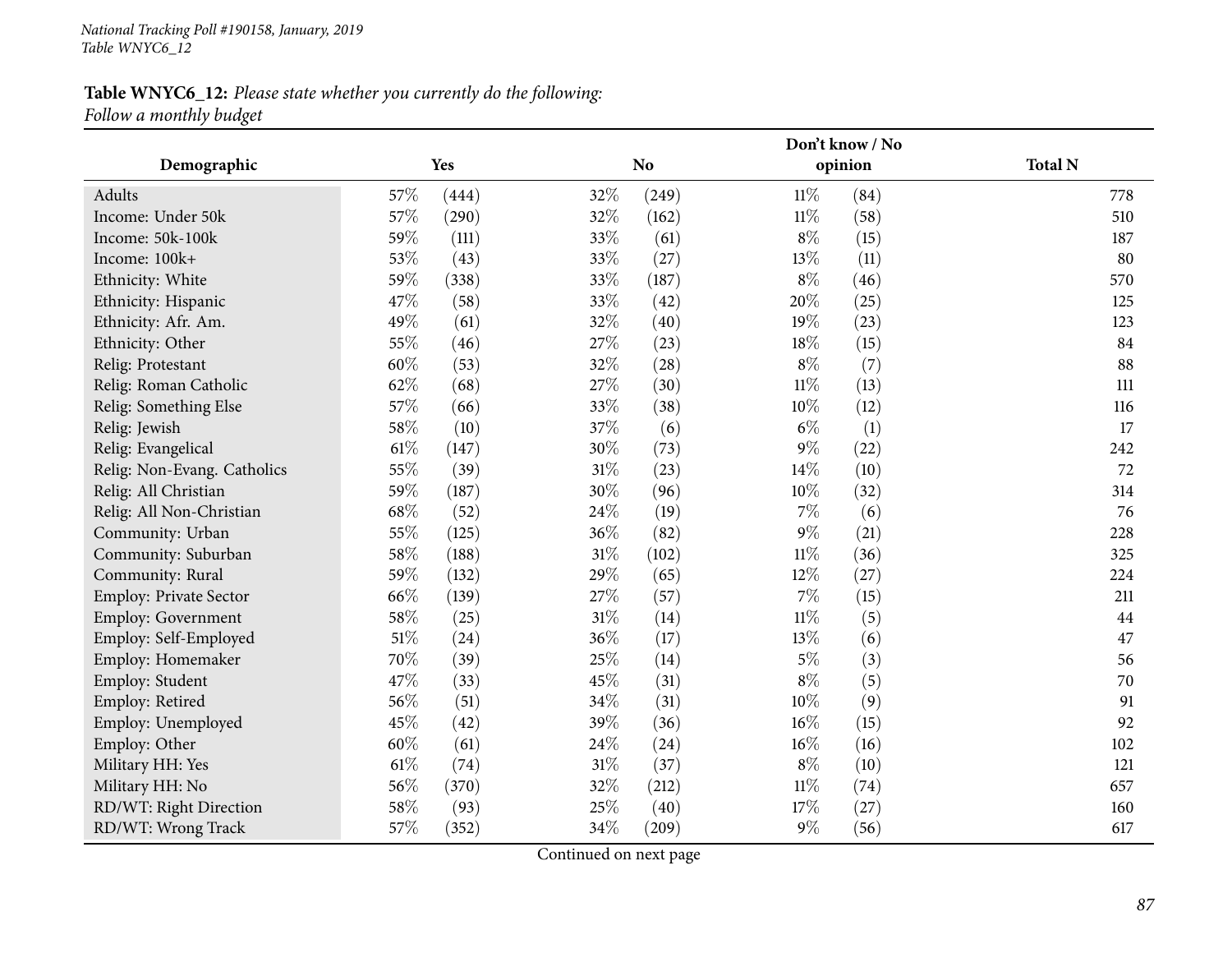#### *Morning Consult Table WNYC6\_12*

## **Table WNYC6\_12:** *Please state whether you currently do the following: Follow <sup>a</sup> monthly budget*

|                                      |        |            |        |           |        | Don't know / No |                |
|--------------------------------------|--------|------------|--------|-----------|--------|-----------------|----------------|
| Demographic                          |        | <b>Yes</b> |        | <b>No</b> |        | opinion         | <b>Total N</b> |
| Adults                               | 57\%   | (444)      | 32%    | (249)     | $11\%$ | (84)            | 778            |
| Trump Job Approve                    | 65\%   | (116)      | 25\%   | (45)      | 10%    | (17)            | 179            |
| Trump Job Disapprove                 | 56%    | (308)      | 35%    | (193)     | $9\%$  | (48)            | 550            |
| Trump Job Strongly Approve           | 70%    | (59)       | 21\%   | (18)      | $9\%$  | (7)             | 84             |
| Trump Job Somewhat Approve           | 61\%   | (58)       | 29%    | (27)      | $11\%$ | (10)            | 95             |
| Trump Job Somewhat Disapprove        | 59%    | (51)       | 29%    | (25)      | $12\%$ | (11)            | 87             |
| Trump Job Strongly Disapprove        | 56%    | (257)      | 36%    | (168)     | $8\%$  | (37)            | 463            |
| #1 Issue: Economy                    | 59%    | (123)      | $31\%$ | (65)      | $10\%$ | (20)            | 208            |
| #1 Issue: Security                   | 65%    | (64)       | $21\%$ | (21)      | 14\%   | (13)            | 98             |
| #1 Issue: Health Care                | $50\%$ | (64)       | $41\%$ | (52)      | $9\%$  | (12)            | 128            |
| #1 Issue: Medicare / Social Security | $71\%$ | (55)       | 25%    | (20)      | $4\%$  | (3)             | 77             |
| #1 Issue: Women's Issues             | 51%    | (43)       | 34%    | (28)      | 15%    | (12)            | 83             |
| #1 Issue: Education                  | 64\%   | (40)       | 28\%   | (17)      | $8\%$  | (5)             | 62             |
| #1 Issue: Energy                     | 43%    | (24)       | 47%    | (27)      | $11\%$ | (6)             | 57             |
| #1 Issue: Other                      | 49%    | (31)       | 32%    | (20)      | 19%    | (12)            | 64             |
| 2018 House Vote: Democrat            | 56%    | (192)      | 37%    | (128)     | $8\%$  | (26)            | 346            |
| 2018 House Vote: Republican          | 66%    | (79)       | 22%    | (26)      | 12%    | (14)            | 119            |
| 2018 House Vote: Someone else        | 65\%   | (32)       | 19%    | (10)      | $16\%$ | (8)             | 50             |
| 2018 House Vote: Didnt Vote          | 53%    | (140)      | 33%    | (86)      | $14\%$ | (36)            | 261            |
| 2016 Vote: Hillary Clinton           | 58%    | (179)      | 36%    | (112)     | $7\%$  | (20)            | 311            |
| 2016 Vote: Donald Trump              | 66%    | (67)       | 27%    | (27)      | $7\%$  | (7)             | 102            |
| 2016 Vote: Someone else              | 58%    | (43)       | 25%    | (18)      | 17%    | (12)            | 73             |
| 2016 Vote: Didnt Vote                | 54%    | (155)      | $31\%$ | (91)      | 15%    | (44)            | 290            |
| Voted in 2014: Yes                   | 60%    | (251)      | 32%    | (134)     | $9\%$  | (37)            | 422            |
| Voted in 2014: No                    | 54\%   | (193)      | 33%    | (116)     | 13%    | (47)            | 356            |
| 2012 Vote: Barack Obama              | 58\%   | (189)      | 34%    | (110)     | $8\%$  | (26)            | 325            |
| 2012 Vote: Mitt Romney               | 60%    | (41)       | 28\%   | (19)      | $11\%$ | (8)             | 68             |
| 2012 Vote: Other                     | 61\%   | (22)       | 27\%   | (10)      | $12\%$ | (4)             | 35             |
| 2012 Vote: Didn't Vote               | 56%    | (193)      | 32%    | (110)     | 13%    | (44)            | 347            |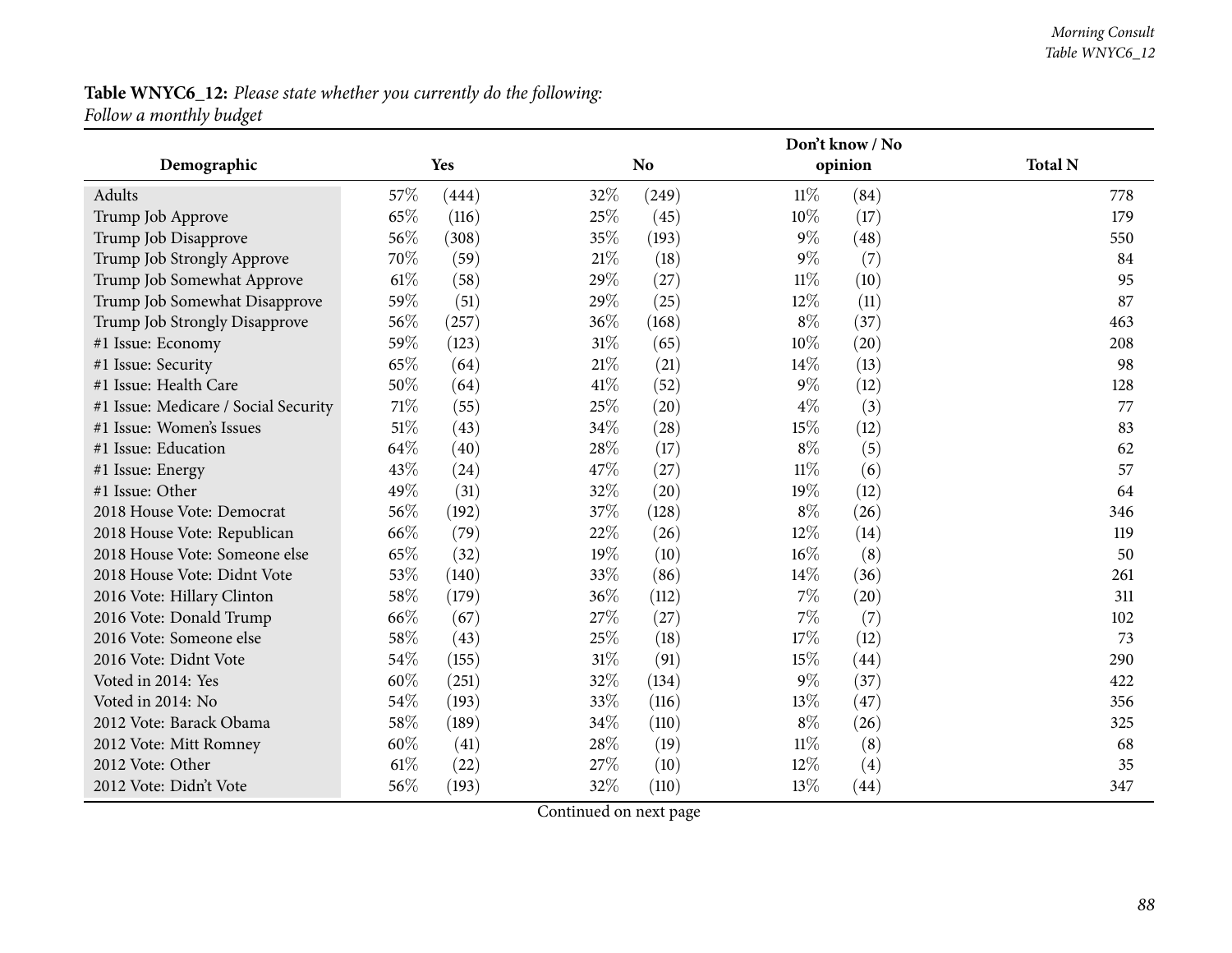| Table WNYC6_12: Please state whether you currently do the following: |  |  |
|----------------------------------------------------------------------|--|--|
| Follow a monthly budget                                              |  |  |

|                     | Don't know / No |                |                |                |  |  |  |  |
|---------------------|-----------------|----------------|----------------|----------------|--|--|--|--|
| Demographic         | Yes             | No             | opinion        | <b>Total N</b> |  |  |  |  |
| Adults              | $57\%$<br>(444) | 32\%<br>(249)  | $11\%$<br>(84) | 778            |  |  |  |  |
| 4-Region: Northeast | 56%<br>(67)     | 35%<br>(42)    | $8\%$<br>(10)  | 118            |  |  |  |  |
| 4-Region: Midwest   | 59%<br>(98)     | 32%<br>(53)    | 10\%<br>(16)   | 168            |  |  |  |  |
| 4-Region: South     | $58\%$<br>(166) | $31\%$<br>(88) | 12%<br>(33)    | 287            |  |  |  |  |
| 4-Region: West      | 55\%<br>(113)   | 32%<br>(67)    | $12\%$<br>(25) | 205            |  |  |  |  |
| 190148              | 55\%<br>(149)   | 35\%<br>(95)   | 10\%<br>(28)   | 273            |  |  |  |  |
| 190153              | 58%<br>(152)    | 31%<br>(81)    | $11\%$<br>(28) | 261            |  |  |  |  |
| 190158              | 58%<br>(143)    | 30%<br>(74)    | $11\%$<br>(28) | 244            |  |  |  |  |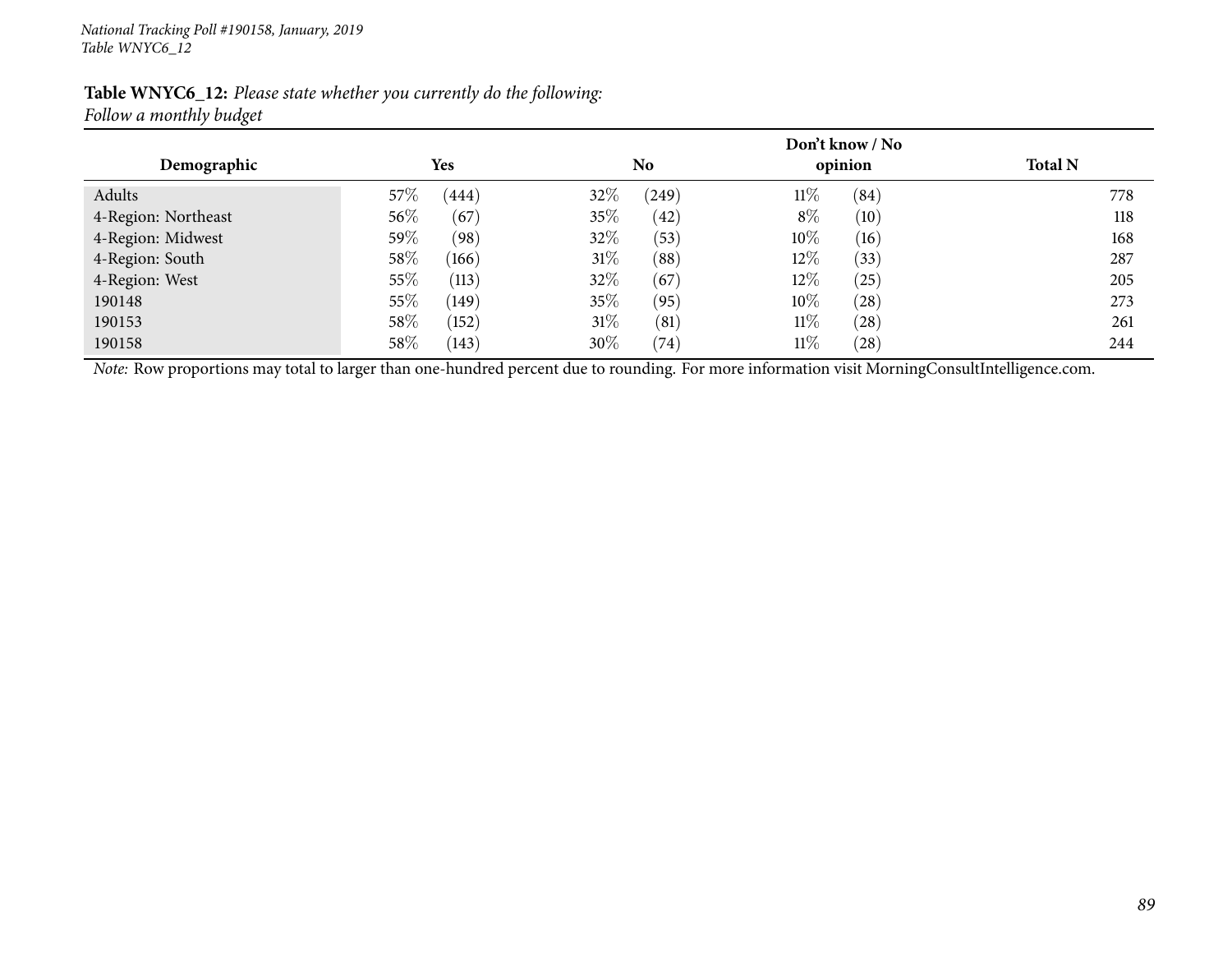|                          |        |       |        |                |        | Don't know / No |                |
|--------------------------|--------|-------|--------|----------------|--------|-----------------|----------------|
| Demographic              |        | Yes   |        | N <sub>o</sub> |        | opinion         | <b>Total N</b> |
| Adults                   | 75%    | (581) | $14\%$ | (108)          | $11\%$ | (88)            | 778            |
| Gender: Male             | 76\%   | (270) | $12\%$ | (42)           | $12\%$ | (42)            | 354            |
| Gender: Female           | 74%    | (312) | $16\%$ | (66)           | $11\%$ | (46)            | 424            |
| Age: 18-29               | 71\%   | (207) | 13\%   | (38)           | $16\%$ | (46)            | 291            |
| Age: 30-44               | $71\%$ | (140) | 14%    | (28)           | 15%    | (29)            | 197            |
| Age: 45-54               | $81\%$ | (95)  | 13\%   | (16)           | $6\%$  | (7)             | 117            |
| Age: 55-64               | 79%    | (70)  | 16%    | (14)           | $5\%$  | (5)             | 89             |
| Age: 65+                 | 83%    | (69)  | $16\%$ | (13)           | $1\%$  | (1)             | 83             |
| Generation Z: 18-21      | 65%    | (84)  | 14%    | (19)           | 21%    | (27)            | 130            |
| Millennial: Age 22-37    | 76\%   | (203) | $11\%$ | (30)           | $13\%$ | (35)            | 267            |
| Generation X: Age 38-53  | 73%    | (139) | 17%    | (32)           | 10%    | (18)            | 189            |
| Boomers: Age 54-72       | 82\%   | (144) | 13%    | (23)           | $4\%$  | (7)             | 175            |
| PID: Dem (no lean)       | 80%    | (260) | 12%    | (38)           | $8\%$  | (28)            | 326            |
| PID: Ind (no lean)       | 69%    | (226) | 16%    | (53)           | 15%    | (48)            | 327            |
| PID: Rep (no lean)       | 76%    | (95)  | 14\%   | (17)           | 10%    | (12)            | 125            |
| PID/Gender: Dem Men      | $81\%$ | (124) | 10%    | (16)           | $9\%$  | (14)            | 154            |
| PID/Gender: Dem Women    | 79%    | (136) | 13%    | (23)           | $8\%$  | (13)            | 172            |
| PID/Gender: Ind Men      | 73%    | (98)  | 13%    | (17)           | 15%    | (20)            | 134            |
| PID/Gender: Ind Women    | 66%    | (128) | 19%    | (36)           | 15%    | (28)            | 192            |
| PID/Gender: Rep Men      | 73%    | (48)  | 15%    | (10)           | $12\%$ | (8)             | 66             |
| PID/Gender: Rep Women    | 81%    | (48)  | 12%    | (7)            | 7%     | (4)             | 59             |
| Ideo: Liberal (1-3)      | $74\%$ | (303) | 16%    | (67)           | 10%    | (39)            | 410            |
| Ideo: Moderate (4)       | 80%    | (96)  | $11\%$ | (13)           | $9\%$  | (11)            | 120            |
| Ideo: Conservative (5-7) | 79%    | (97)  | $11\%$ | (14)           | 10%    | (13)            | 124            |
| Educ: $<$ College        | $71\%$ | (400) | 16%    | (89)           | 13%    | (74)            | 563            |
| Educ: Bachelors degree   | 85%    | (110) | $9\%$  | (12)           | $6\%$  | (8)             | 130            |
| Educ: Post-grad          | 84%    | (71)  | 10%    | (8)            | $6\%$  | (5)             | 84             |

## **Table WNYC6\_13:** *Please state whether you currently do the following:*

*Pay all my bills on time*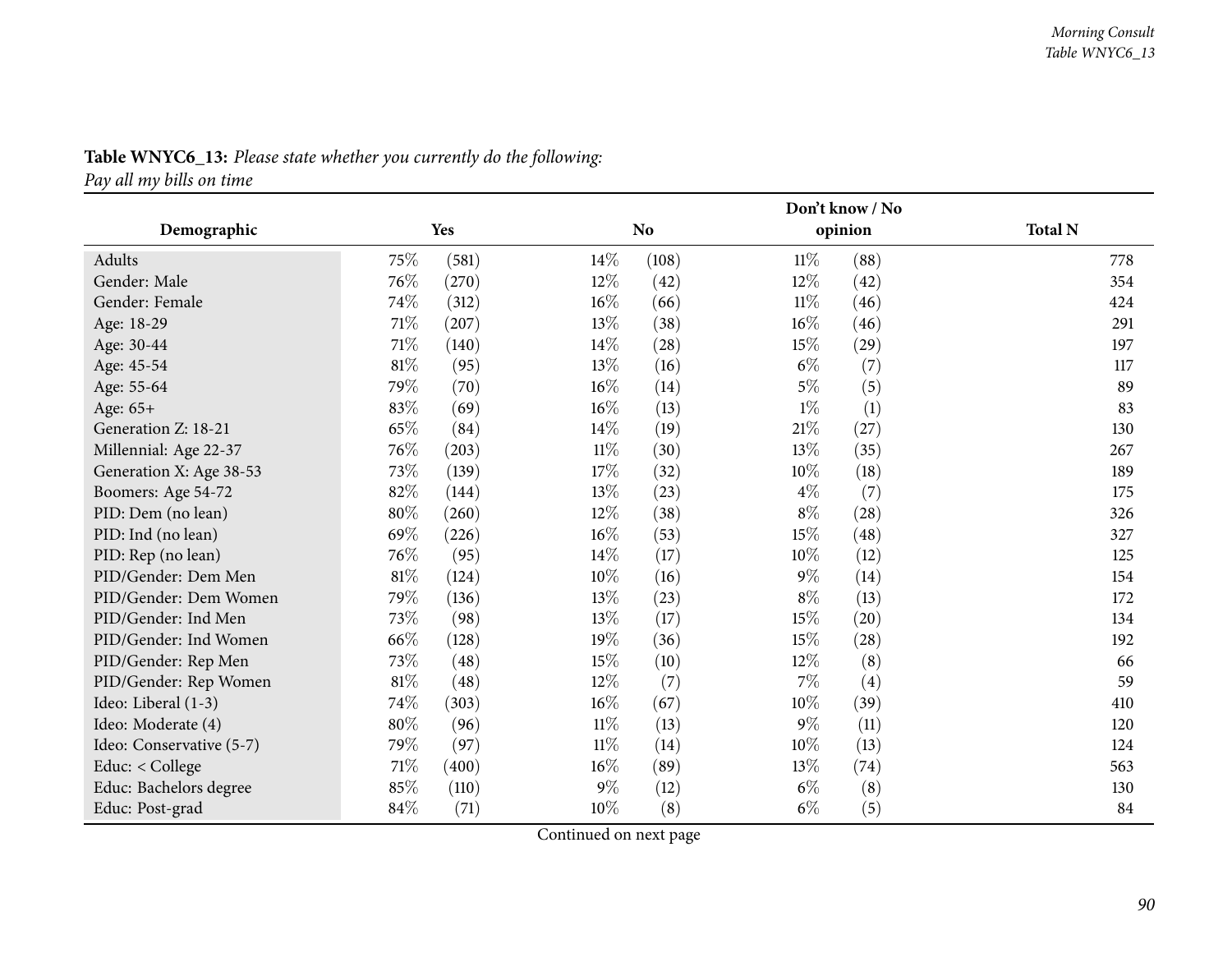## **Table WNYC6\_13:** *Please state whether you currently do the following: Pay all my bills on time*

|                             | Don't know / No |       |        |           |        |         |                |
|-----------------------------|-----------------|-------|--------|-----------|--------|---------|----------------|
| Demographic                 |                 | Yes   |        | <b>No</b> |        | opinion | <b>Total N</b> |
| Adults                      | 75%             | (581) | 14\%   | (108)     | $11\%$ | (88)    | 778            |
| Income: Under 50k           | $71\%$          | (362) | 17%    | (85)      | 12%    | (63)    | 510            |
| Income: 50k-100k            | $84\%$          | (158) | $8\%$  | (15)      | $8\%$  | (14)    | 187            |
| Income: 100k+               | 77%             | (62)  | 10%    | (8)       | 12%    | (10)    | 80             |
| Ethnicity: White            | 77%             | (439) | 13%    | (72)      | 10%    | (60)    | 570            |
| Ethnicity: Hispanic         | 73%             | (91)  | 12%    | (15)      | 15%    | (19)    | 125            |
| Ethnicity: Afr. Am.         | 67%             | (82)  | $21\%$ | (26)      | $12\%$ | (15)    | 123            |
| Ethnicity: Other            | 72%             | (60)  | $12\%$ | (10)      | $16\%$ | (13)    | 84             |
| Relig: Protestant           | 83%             | (73)  | $11\%$ | (9)       | $7\%$  | (6)     | 88             |
| Relig: Roman Catholic       | 83%             | (92)  | $12\%$ | (13)      | $5\%$  | (6)     | 111            |
| Relig: Something Else       | 67%             | (78)  | 17%    | (20)      | 15%    | (18)    | 116            |
| Relig: Jewish               | 75%             | (12)  | 20%    | (3)       | $6\%$  | (1)     | 17             |
| Relig: Evangelical          | 77%             | (187) | $14\%$ | (33)      | $9\%$  | (21)    | 242            |
| Relig: Non-Evang. Catholics | 77%             | (55)  | 13\%   | (9)       | $11\%$ | (8)     | 72             |
| Relig: All Christian        | 77%             | (243) | 13%    | (42)      | $9\%$  | (29)    | 314            |
| Relig: All Non-Christian    | 68%             | (52)  | 26%    | (20)      | $7\%$  | (5)     | 76             |
| Community: Urban            | 77%             | (175) | 15%    | (35)      | $8\%$  | (18)    | 228            |
| Community: Suburban         | 78%             | (252) | $10\%$ | (32)      | 13%    | (41)    | 325            |
| Community: Rural            | 69%             | (154) | 18%    | (41)      | 13%    | (29)    | 224            |
| Employ: Private Sector      | 81%             | (171) | $11\%$ | (23)      | $8\%$  | (17)    | 211            |
| Employ: Government          | 85%             | (37)  | $7\%$  | (3)       | $8\%$  | (3)     | 44             |
| Employ: Self-Employed       | 82%             | (38)  | $9\%$  | (4)       | $9\%$  | (4)     | 47             |
| Employ: Homemaker           | 74%             | (42)  | 18\%   | (10)      | $7\%$  | (4)     | 56             |
| Employ: Student             | 70%             | (49)  | 15%    | (11)      | 15%    | (10)    | 70             |
| Employ: Retired             | 79%             | (72)  | 17%    | (16)      | $4\%$  | (3)     | 91             |
| Employ: Unemployed          | $61\%$          | (56)  | 18%    | (17)      | $21\%$ | (19)    | 92             |
| Employ: Other               | 76%             | (77)  | $11\%$ | (11)      | 14\%   | (14)    | 102            |
| Military HH: Yes            | 78%             | (94)  | $11\%$ | (14)      | $11\%$ | (13)    | 121            |
| Military HH: No             | 74%             | (487) | 14\%   | (95)      | $11\%$ | (75)    | 657            |
| RD/WT: Right Direction      | 73%             | (117) | 14\%   | (22)      | 13%    | (21)    | 160            |
| RD/WT: Wrong Track          | 75%             | (465) | 14%    | (86)      | $11\%$ | (67)    | 617            |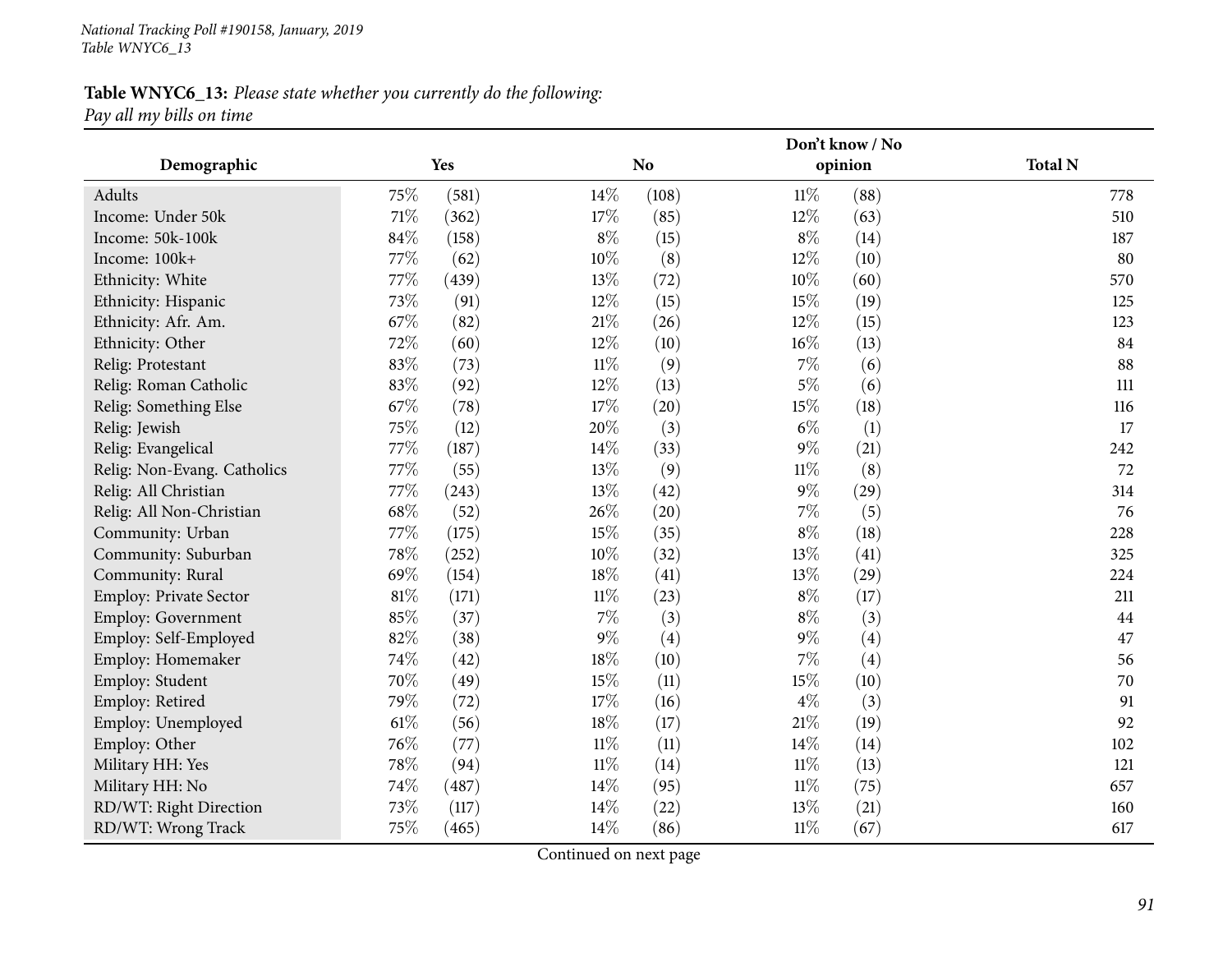#### *Morning Consult Table WNYC6\_13*

# **Table WNYC6\_13:** *Please state whether you currently do the following:*

*Pay all my bills on time*

|                                      |     |       |        |           |        | Don't know / No |                |
|--------------------------------------|-----|-------|--------|-----------|--------|-----------------|----------------|
| Demographic                          |     | Yes   |        | <b>No</b> |        | opinion         | <b>Total N</b> |
| Adults                               | 75% | (581) | $14\%$ | (108)     | $11\%$ | (88)            | 778            |
| Trump Job Approve                    | 79% | (142) | $12\%$ | (22)      | $8\%$  | (15)            | 179            |
| Trump Job Disapprove                 | 75% | (414) | 14%    | (77)      | $11\%$ | (59)            | 550            |
| Trump Job Strongly Approve           | 80% | (66)  | 15%    | (13)      | $5\%$  | (4)             | 84             |
| Trump Job Somewhat Approve           | 79% | (75)  | 10%    | (9)       | $11\%$ | (11)            | 95             |
| Trump Job Somewhat Disapprove        | 82% | (71)  | 10%    | (9)       | $8\%$  | (7)             | 87             |
| Trump Job Strongly Disapprove        | 74% | (343) | 15%    | (68)      | $11\%$ | (52)            | 463            |
| #1 Issue: Economy                    | 74% | (154) | 15%    | (30)      | $11\%$ | (23)            | 208            |
| #1 Issue: Security                   | 81% | (79)  | $11\%$ | (11)      | $8\%$  | (8)             | 98             |
| #1 Issue: Health Care                | 71% | (91)  | 18%    | (23)      | 10%    | (13)            | 128            |
| #1 Issue: Medicare / Social Security | 78% | (60)  | 18%    | (14)      | $4\%$  | (3)             | 77             |
| #1 Issue: Women's Issues             | 71% | (59)  | 15%    | (13)      | 14%    | (12)            | 83             |
| #1 Issue: Education                  | 86% | (53)  | $8\%$  | (5)       | $6\%$  | (4)             | 62             |
| #1 Issue: Energy                     | 71% | (40)  | $9\%$  | (5)       | 20%    | (11)            | 57             |
| #1 Issue: Other                      | 69% | (44)  | 10%    | (6)       | 22%    | (14)            | 64             |
| 2018 House Vote: Democrat            | 79% | (275) | 13%    | (46)      | 7%     | (25)            | 346            |
| 2018 House Vote: Republican          | 81% | (96)  | 12%    | (15)      | $7\%$  | (8)             | 119            |
| 2018 House Vote: Someone else        | 72% | (36)  | 14%    | (7)       | 15%    | (7)             | 50             |
| 2018 House Vote: Didnt Vote          | 66% | (173) | $16\%$ | (41)      | 18%    | (47)            | 261            |
| 2016 Vote: Hillary Clinton           | 82% | (255) | 14%    | (44)      | $4\%$  | (12)            | 311            |
| 2016 Vote: Donald Trump              | 80% | (82)  | $11\%$ | (12)      | $8\%$  | (9)             | 102            |
| 2016 Vote: Someone else              | 69% | (51)  | 17%    | (13)      | 13%    | (10)            | 73             |
| 2016 Vote: Didnt Vote                | 67% | (194) | 13%    | (39)      | 20%    | (57)            | 290            |
| Voted in 2014: Yes                   | 79% | (335) | 13%    | (55)      | $8\%$  | (32)            | 422            |
| Voted in 2014: No                    | 69% | (247) | 15%    | (53)      | 16%    | (56)            | 356            |
| 2012 Vote: Barack Obama              | 78% | (253) | 13%    | (44)      | $9\%$  | (29)            | 325            |
| 2012 Vote: Mitt Romney               | 79% | (54)  | 14%    | (10)      | 7%     | (5)             | 68             |
| 2012 Vote: Other                     | 75% | (26)  | 21%    | (7)       | $5\%$  | (2)             | 35             |
| 2012 Vote: Didn't Vote               | 71% | (247) | 14%    | (48)      | 15%    | (53)            | 347            |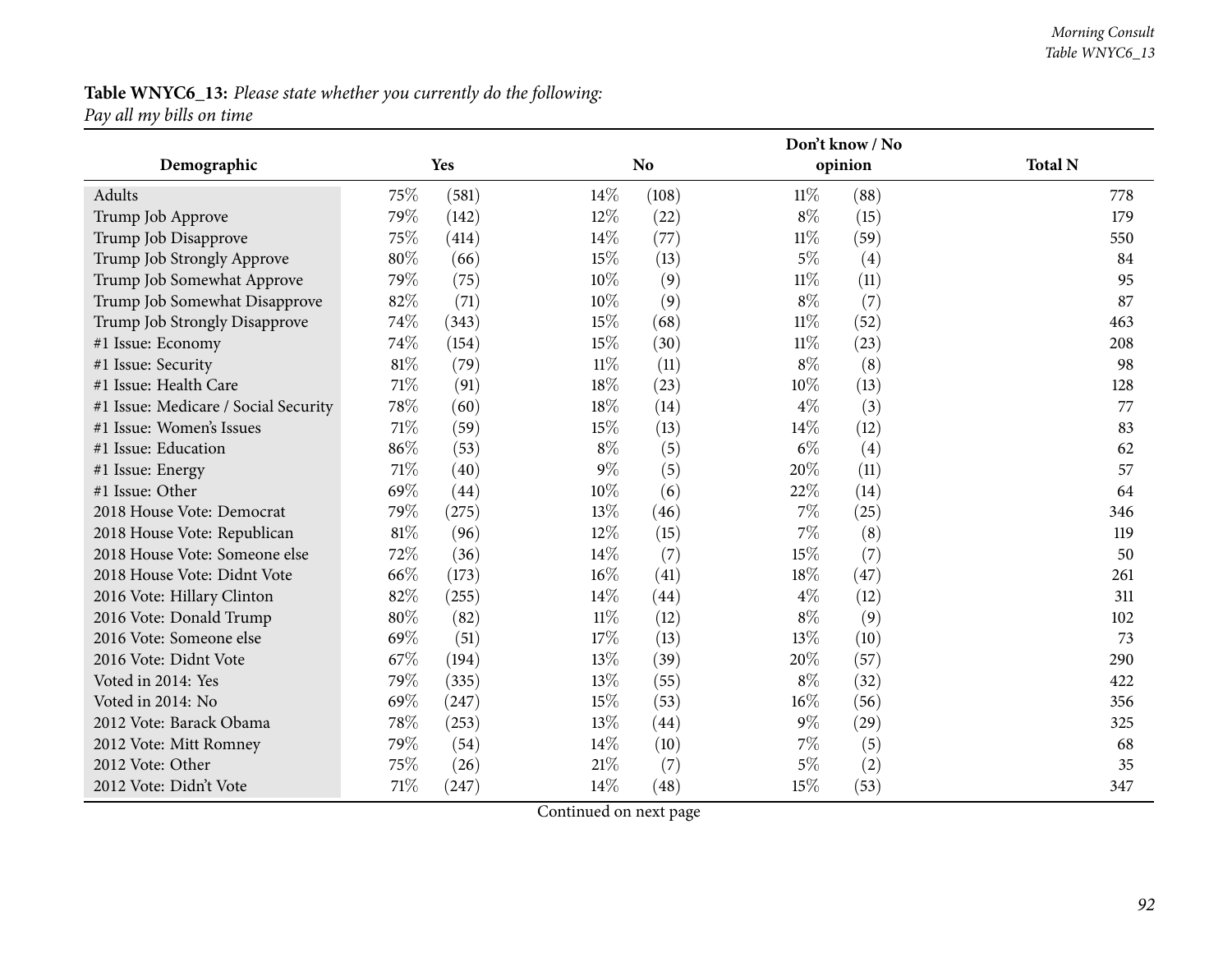| Table WNYC6_13: Please state whether you currently do the following: |  |  |
|----------------------------------------------------------------------|--|--|
| Pay all my bills on time                                             |  |  |

|                     |                 | Don't know / No |                            |                |  |  |  |
|---------------------|-----------------|-----------------|----------------------------|----------------|--|--|--|
| Demographic         | <b>Yes</b>      | No              | opinion                    | <b>Total N</b> |  |  |  |
| Adults              | 75%<br>(581)    | 14%<br>(108)    | (88)<br>$11\%$             | 778            |  |  |  |
| 4-Region: Northeast | 83%<br>(98)     | $11\%$<br>(13)  | $6\%$<br>$\left( 7\right)$ | 118            |  |  |  |
| 4-Region: Midwest   | $77\%$<br>(130) | 12%<br>(21)     | $11\%$<br>(18)             | 168            |  |  |  |
| 4-Region: South     | 72\%<br>(205)   | 17\%<br>(48)    | $12\%$<br>(33)             | 287            |  |  |  |
| 4-Region: West      | 72\%<br>(148)   | 13%<br>(27)     | $14\%$<br>(30)             | 205            |  |  |  |
| 190148              | 70\%<br>(191)   | $16\%$<br>(45)  | $13\%$<br>(37)             | 273            |  |  |  |
| 190153              | 79%<br>(207)    | $11\%$<br>(28)  | $10\%$<br>(26)             | 261            |  |  |  |
| 190158              | 75\%<br>(183)   | $15\%$<br>(36)  | $10\%$<br>(25)             | 244            |  |  |  |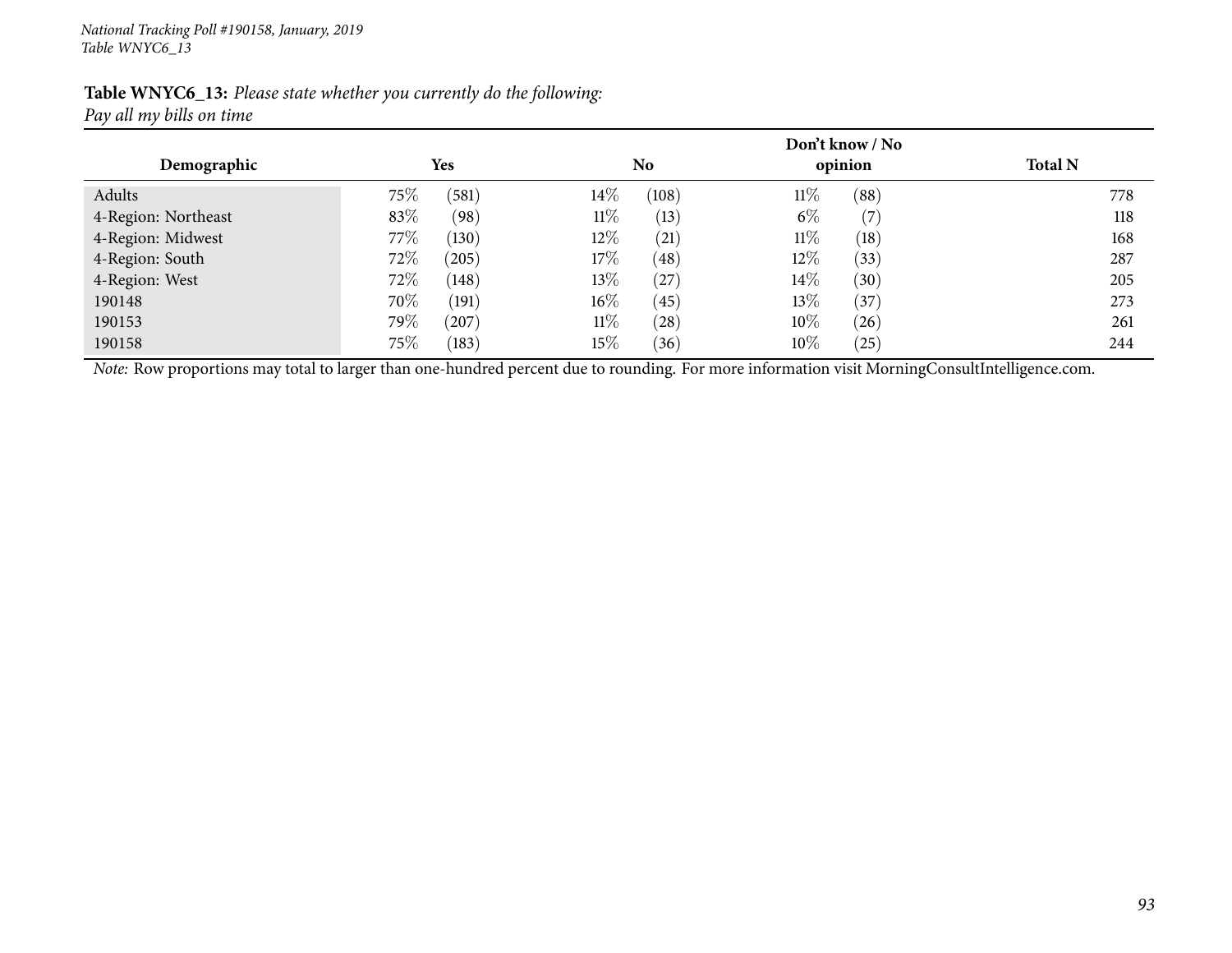|                          |        |       |        | Don't know / No |        |         |                |  |
|--------------------------|--------|-------|--------|-----------------|--------|---------|----------------|--|
| Demographic              |        | Yes   |        | N <sub>o</sub>  |        | opinion | <b>Total N</b> |  |
| Adults                   | 67\%   | (518) | 23%    | (175)           | $11\%$ | (85)    | 778            |  |
| Gender: Male             | 66\%   | (234) | 22%    | (78)            | $12\%$ | (42)    | 354            |  |
| Gender: Female           | 67%    | (284) | 23%    | (97)            | 10%    | (43)    | 424            |  |
| Age: 18-29               | 65%    | (189) | 22%    | (64)            | 13%    | (37)    | 291            |  |
| Age: 30-44               | 65%    | (128) | $21\%$ | (41)            | 15%    | (29)    | 197            |  |
| Age: 45-54               | 69%    | (81)  | 23%    | (27)            | 7%     | (9)     | 117            |  |
| Age: 55-64               | 65%    | (58)  | $24\%$ | (22)            | 10%    | (9)     | 89             |  |
| Age: 65+                 | 74%    | (62)  | 25%    | (21)            | $1\%$  | (1)     | 83             |  |
| Generation Z: 18-21      | 53%    | (70)  | 28%    | (37)            | 18%    | (24)    | 130            |  |
| Millennial: Age 22-37    | 72%    | (193) | 17%    | (46)            | 10%    | (28)    | 267            |  |
| Generation X: Age 38-53  | 66\%   | (124) | 23%    | (43)            | $11\%$ | (21)    | 189            |  |
| Boomers: Age 54-72       | 69%    | (121) | 24%    | (42)            | $7\%$  | (12)    | 175            |  |
| PID: Dem (no lean)       | 74%    | (240) | 19%    | (61)            | $8\%$  | (25)    | 326            |  |
| PID: Ind (no lean)       | 59%    | (194) | 26%    | (84)            | 15%    | (49)    | 327            |  |
| PID: Rep (no lean)       | 67%    | (84)  | 24%    | (30)            | $9\%$  | (11)    | 125            |  |
| PID/Gender: Dem Men      | 72%    | (111) | 20%    | (31)            | $8\%$  | (12)    | 154            |  |
| PID/Gender: Dem Women    | 75%    | (129) | 17%    | (30)            | 7%     | (13)    | 172            |  |
| PID/Gender: Ind Men      | 59%    | (79)  | 26%    | (35)            | 15%    | (20)    | 134            |  |
| PID/Gender: Ind Women    | 60%    | (115) | 26%    | (49)            | 15%    | (28)    | 192            |  |
| PID/Gender: Rep Men      | 67%    | (44)  | 18%    | (12)            | 15%    | (10)    | 66             |  |
| PID/Gender: Rep Women    | 67%    | (39)  | 30%    | (18)            | $3\%$  | (2)     | 59             |  |
| Ideo: Liberal (1-3)      | 70%    | (287) | 21%    | (88)            | $9\%$  | (35)    | 410            |  |
| Ideo: Moderate (4)       | $71\%$ | (86)  | $21\%$ | (25)            | $8\%$  | (10)    | 120            |  |
| Ideo: Conservative (5-7) | 66%    | (82)  | 20%    | (25)            | 13%    | (17)    | 124            |  |
| Educ: < College          | 62%    | (349) | 26%    | (144)           | $12\%$ | (70)    | 563            |  |
| Educ: Bachelors degree   | 78%    | (102) | 14%    | (18)            | $8\%$  | (11)    | 130            |  |
| Educ: Post-grad          | 79%    | (67)  | 16%    | (14)            | $5\%$  | (4)     | 84             |  |

## **Table WNYC6\_14:** *Please state whether you currently do the following:*

*Do my taxes*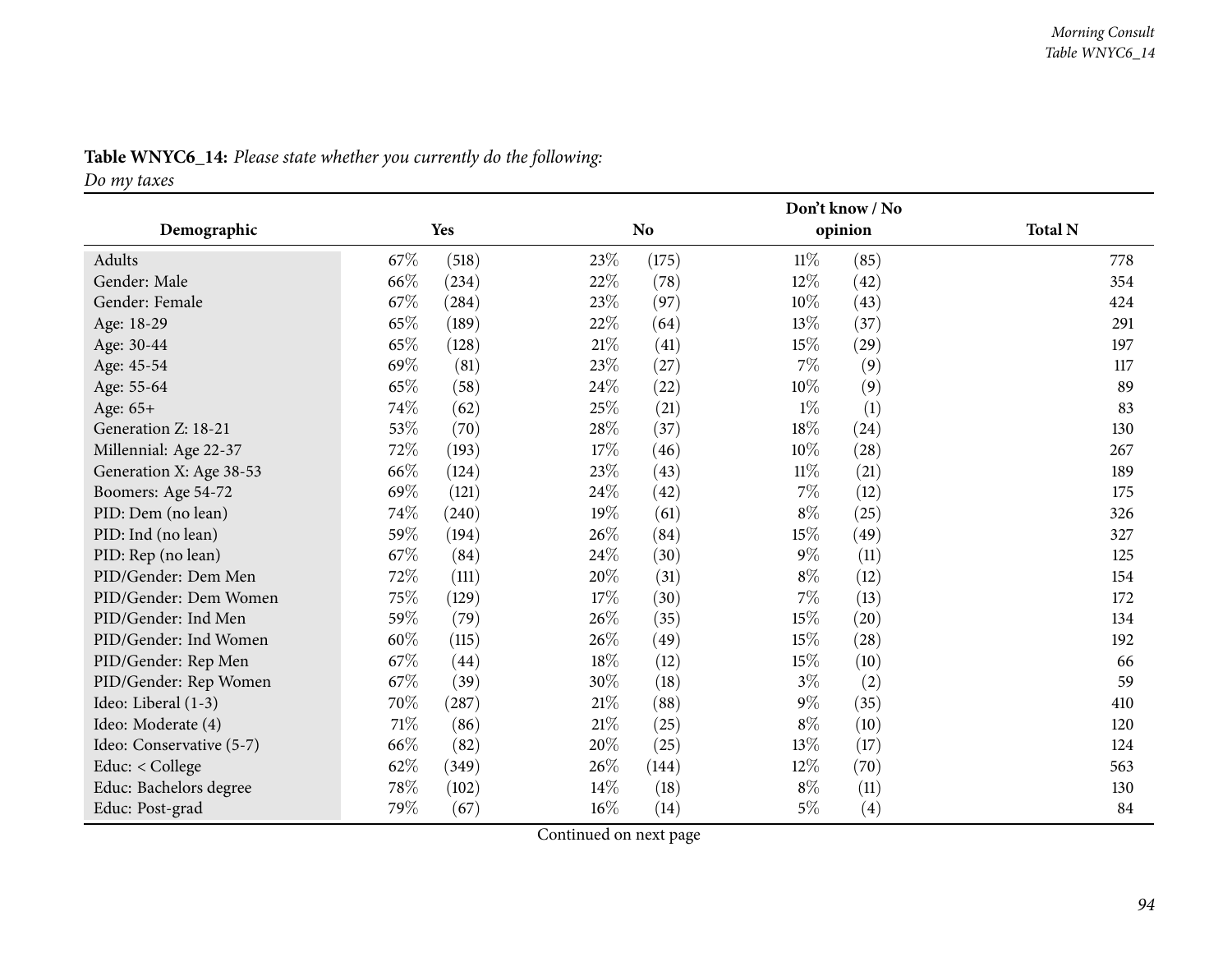#### **Table WNYC6\_14:** *Please state whether you currently do the following: Do my taxes*

**Demographic Yes NoDon't know / Noopinion Total <sup>N</sup>**Adults**s** 67% (518)  $23\%$  (175)  $11\%$  (85) 778 510 Income: Under 50kk 64% (326)  $24\%$  (122)  $12\%$  (62) 510 Income: 50k-100kk  $76\%$  (141)  $19\%$  (36)  $5\%$  (10)  $187$ Income: 100k+<br>Ethnicity: White  $+$  63% (51)  $21\%$  (17)  $16\%$  (13) 80 Ethnicity: White  $69\%$   $(396)$   $21\%$   $(120)$   $10\%$   $(55)$   $570$ 125 Ethnicity: Hispanic  $58\%$   $(73)$   $23\%$   $(29)$   $19\%$   $(24)$   $125$ Ethnicity: Afr. Am.  $56\%$   $(69)$   $34\%$   $(42)$   $10\%$   $(12)$   $(12)$ Ethnicity: Other 63% (53) 63% (53) 63% (63) 63% (13) 21% (18) 88 Relig: Protestant  $72\%$   $(63)$   $24\%$   $(21)$   $3\%$   $(3)$   $(3)$  88 Relig: Roman Catholic  $70\%$   $(77)$   $18\%$   $(20)$   $12\%$   $(14)$   $(14)$ Relig: Something Else 66% (76)  $22\%$  (25)  $13\%$  (15)  $116$ 17 Relig: Jewish<br>Relig: Evangelical h  $75\%$  (12)  $20\%$  (3)  $6\%$  (1) 17 Relig: Evangelical 69% (168)  $69\%$  (168)  $20\%$  (48)  $11\%$  (26)  $242$ Relig: Non-Evang. Catholics 68% (49) 25% (18) 7% (5) 72<br>
Relig: All Christian 69% (217) 21% (66) 10% (31) 314 Relig: All Christiann 69% (217) 21% (66) 10% (31) 314 Relig: All Non-Christiann 64% (49)  $24\%$  (18)  $12\%$  (9) 76 Community: Urbann 68% (156)  $23\%$  (52)  $9\%$  (21)  $228$ Community: Suburbann 68% (222) 22% (73) 9% (30) 325 Community: Rural 63% (140)  $63\%$  (140)  $22\%$  (50)  $15\%$  (34)  $224$ 211 Employ: Private Sector  $81\%$  (171)  $14\%$  (29)  $5\%$  (11) 211<br>
Employ: Government  $76\%$  (33)  $16\%$  (7)  $8\%$  (4)  $44$ Employ: Government  $76\%$  (33)  $16\%$  (7)  $8\%$  (4)<br>Employ: Self-Employed  $84\%$  (39)  $12\%$  (5)  $4\%$  (2) 47 Employ: Self-Employedd 84% (39)  $12\%$  (5)  $4\%$  (2)  $47$ Employ: Homemaker 56% (31)  $33\%$  (18)  $11\%$  (6)  $56\%$ 70 Employ: Student 58% (41)  $58\%$  (41)  $31\%$  (21)  $11\%$  (8)  $(8)$ 91 Employ: Retiredd 67% (61)  $25\%$  (23)  $8\%$  (7) 91 Employ: Unemployedd 53% (49) 32% (29)  $15\%$  (14) 92 Employ: Other 63% (64)  $63\%$  (64)  $20\%$  (20)  $17\%$  (18)  $102$ Military HH: Yes 69% (84)  $69\%$  (84)  $22\%$  (27)  $8\%$  (10)  $121$ Military HH: No**66%** (434) 23% (148)  $11\%$  (75) 657 RD/WT: Right Directionn 65% (104)  $21\%$  (33)  $14\%$  (23)  $160$ RD/WT: Wrong Trackk 67% (413)  $23\%$  (142)  $10\%$  (62) 617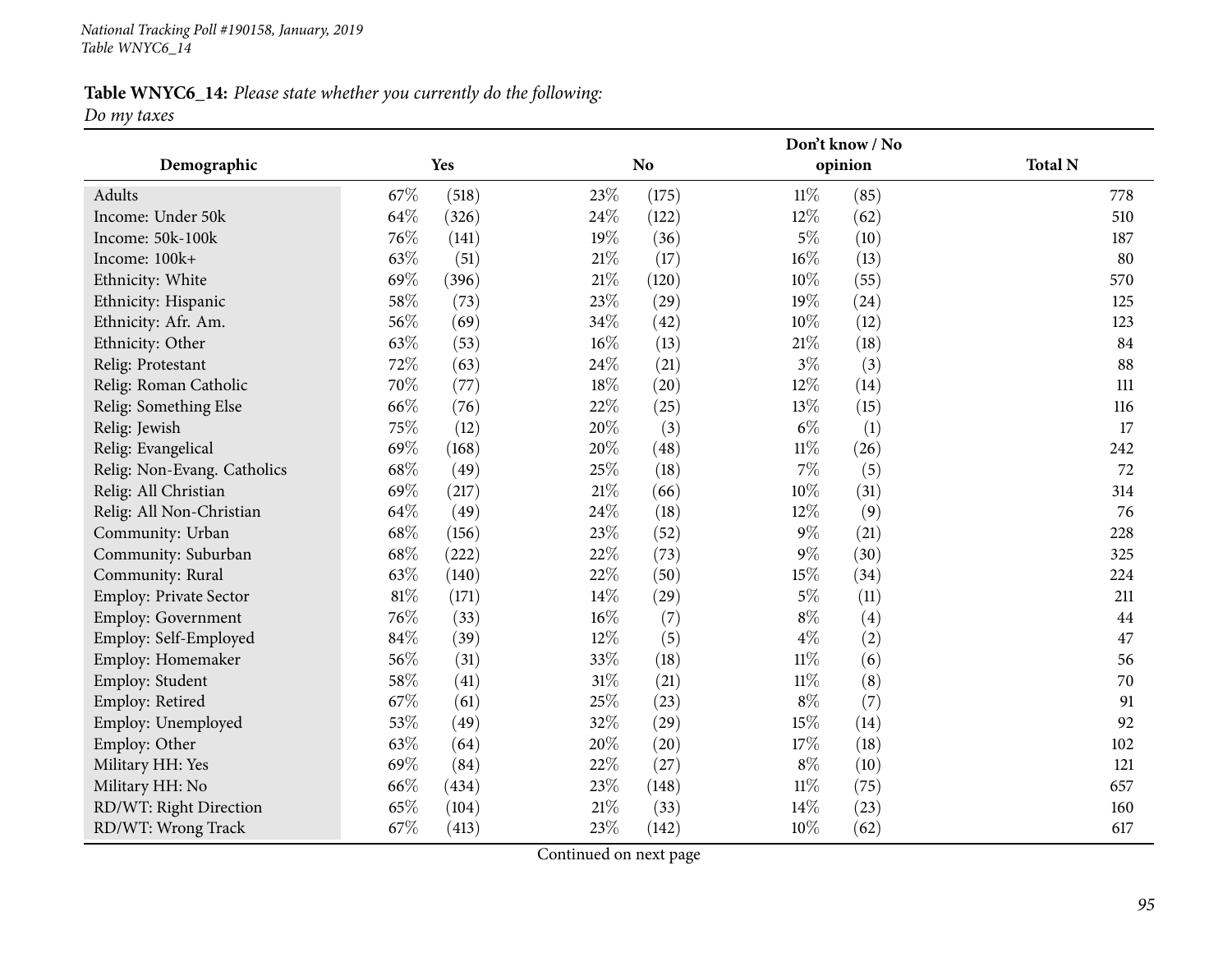#### *Morning Consult Table WNYC6\_14*

## **Table WNYC6\_14:** *Please state whether you currently do the following: Do my taxes*

|                                      |      |       |      |           |        | Don't know / No |                |
|--------------------------------------|------|-------|------|-----------|--------|-----------------|----------------|
| Demographic                          |      | Yes   |      | <b>No</b> |        | opinion         | <b>Total N</b> |
| Adults                               | 67\% | (518) | 23%  | (175)     | $11\%$ | (85)            | 778            |
| Trump Job Approve                    | 70\% | (125) | 22\% | (38)      | $9\%$  | (16)            | 179            |
| Trump Job Disapprove                 | 69%  | (377) | 22%  | (121)     | $9\%$  | (52)            | 550            |
| Trump Job Strongly Approve           | 64%  | (54)  | 26%  | (22)      | 10%    | (8)             | 84             |
| Trump Job Somewhat Approve           | 75%  | (71)  | 18%  | (17)      | 8\%    | (7)             | 95             |
| Trump Job Somewhat Disapprove        | 68\% | (59)  | 24\% | (21)      | 7%     | (6)             | 87             |
| Trump Job Strongly Disapprove        | 69%  | (317) | 22%  | (100)     | 10%    | (46)            | 463            |
| #1 Issue: Economy                    | 73%  | (151) | 19%  | (40)      | $8\%$  | (16)            | 208            |
| #1 Issue: Security                   | 62%  | (61)  | 24\% | (23)      | 14\%   | (14)            | 98             |
| #1 Issue: Health Care                | 65%  | (83)  | 25%  | (31)      | 10%    | (13)            | 128            |
| #1 Issue: Medicare / Social Security | 63%  | (49)  | 33%  | (25)      | $4\%$  | (3)             | 77             |
| #1 Issue: Women's Issues             | 67%  | (56)  | 21%  | (18)      | $11\%$ | (10)            | 83             |
| #1 Issue: Education                  | 70%  | (44)  | 18%  | (11)      | 12%    | (7)             | 62             |
| #1 Issue: Energy                     | 66%  | (38)  | 24\% | (14)      | $9\%$  | (5)             | 57             |
| #1 Issue: Other                      | 56%  | (36)  | 19%  | (12)      | 25%    | (16)            | 64             |
| 2018 House Vote: Democrat            | 76%  | (264) | 16%  | (56)      | $7\%$  | (26)            | 346            |
| 2018 House Vote: Republican          | 68%  | (81)  | 23%  | (27)      | $9\%$  | (11)            | 119            |
| 2018 House Vote: Someone else        | 56%  | (28)  | 28%  | (14)      | $16\%$ | (8)             | 50             |
| 2018 House Vote: Didnt Vote          | 55%  | (143) | 30%  | (78)      | 15%    | (40)            | 261            |
| 2016 Vote: Hillary Clinton           | 75%  | (232) | 20%  | (62)      | $6\%$  | (17)            | 311            |
| 2016 Vote: Donald Trump              | 79%  | (81)  | 16%  | (16)      | $5\%$  | (5)             | 102            |
| 2016 Vote: Someone else              | 61\% | (45)  | 23%  | (17)      | $16\%$ | (11)            | 73             |
| 2016 Vote: Didnt Vote                | 55%  | (160) | 27%  | (79)      | 18%    | (51)            | 290            |
| Voted in 2014: Yes                   | 73%  | (309) | 20%  | (83)      | $7\%$  | (30)            | 422            |
| Voted in 2014: No                    | 59%  | (209) | 26%  | (92)      | 15%    | (55)            | 356            |
| 2012 Vote: Barack Obama              | 76%  | (249) | 17%  | (56)      | $6\%$  | (21)            | 325            |
| 2012 Vote: Mitt Romney               | 63\% | (43)  | 26%  | (17)      | 12%    | (8)             | 68             |
| 2012 Vote: Other                     | 60%  | (21)  | 33%  | (12)      | $7\%$  | (2)             | 35             |
| 2012 Vote: Didn't Vote               | 59%  | (205) | 25%  | (88)      | 15%    | (54)            | 347            |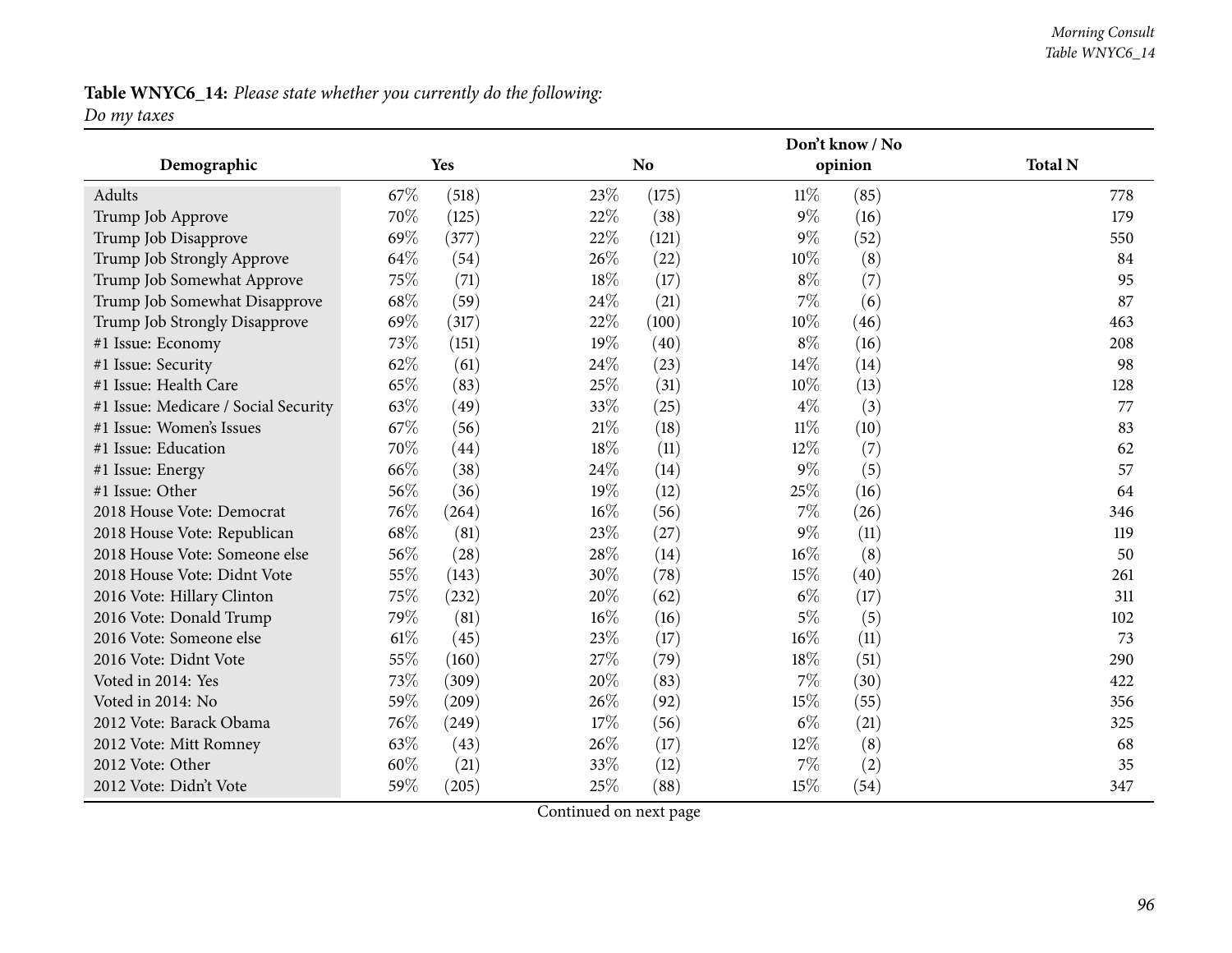| Table WNYC6_14: Please state whether you currently do the following: |  |  |  |  |  |
|----------------------------------------------------------------------|--|--|--|--|--|
| Do my taxes                                                          |  |  |  |  |  |

| Demographic         | <b>Yes</b>      | N <sub>0</sub> | Don't know / No<br>opinion | <b>Total N</b> |
|---------------------|-----------------|----------------|----------------------------|----------------|
| Adults              | $67\%$<br>(518) | 23%<br>(175)   | $11\%$<br>(85)             | 778            |
| 4-Region: Northeast | 68\%<br>(81)    | 25%<br>(29)    | $7\%$<br>(8)               | 118            |
| 4-Region: Midwest   | 64\%<br>(108)   | 24\%<br>(40)   | $12\%$<br>(20)             | 168            |
| 4-Region: South     | 65\%<br>(186)   | 24\%<br>(68)   | $11\%$<br>(33)             | 287            |
| 4-Region: West      | 70%<br>(144)    | $19\%$<br>(38) | $11\%$<br>(23)             | 205            |
| 190148              | 65\%<br>(176)   | 23\%<br>(64)   | $12\%$<br>(33)             | 273            |
| 190153              | 66\%<br>(172)   | 22\%<br>(58)   | 12\%<br>(31)               | 261            |
| 190158              | 69\%<br>(169)   | 22%<br>(54)    | $9\%$<br>(21)              | 244            |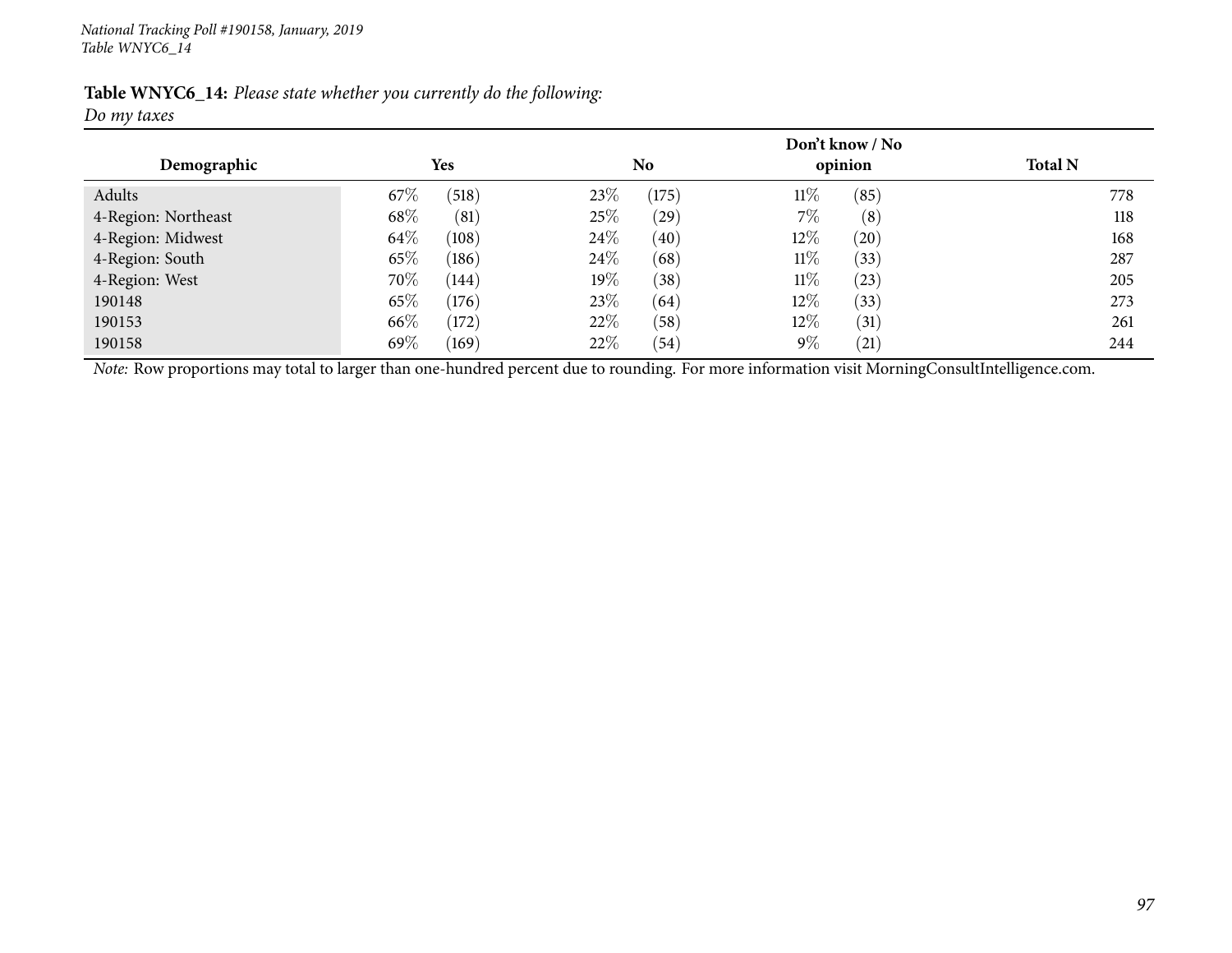|                          |        |       | Don't know / No |                |        |         |                |  |
|--------------------------|--------|-------|-----------------|----------------|--------|---------|----------------|--|
| Demographic              |        | Yes   |                 | N <sub>o</sub> |        | opinion | <b>Total N</b> |  |
| Adults                   | 58\%   | (449) | $33\%$          | (259)          | $9\%$  | (69)    | 778            |  |
| Gender: Male             | 61%    | (217) | 28\%            | (99)           | $11\%$ | (38)    | 354            |  |
| Gender: Female           | 55%    | (232) | 38\%            | (161)          | 7%     | (31)    | 424            |  |
| Age: 18-29               | 53%    | (154) | 37%             | (109)          | $10\%$ | (28)    | 291            |  |
| Age: 30-44               | 55%    | (109) | 33%             | (66)           | $12\%$ | (23)    | 197            |  |
| Age: 45-54               | $61\%$ | (71)  | 33\%            | (38)           | $6\%$  | (7)     | 117            |  |
| Age: 55-64               | 66%    | (59)  | 28\%            | (25)           | $6\%$  | (5)     | 89             |  |
| Age: 65+                 | 68%    | (56)  | 25%             | (21)           | $7\%$  | (6)     | 83             |  |
| Generation Z: 18-21      | 50%    | (65)  | 37%             | (48)           | 13%    | (17)    | 130            |  |
| Millennial: Age 22-37    | 56%    | (149) | 36%             | (96)           | $8\%$  | (22)    | 267            |  |
| Generation X: Age 38-53  | 58%    | (109) | 33%             | (62)           | $9\%$  | (17)    | 189            |  |
| Boomers: Age 54-72       | 68%    | (118) | 25%             | (44)           | $7\%$  | (13)    | 175            |  |
| PID: Dem (no lean)       | $61\%$ | (201) | 32%             | (106)          | $6\%$  | (20)    | 326            |  |
| PID: Ind (no lean)       | $51\%$ | (166) | 38\%            | (124)          | $11\%$ | (37)    | 327            |  |
| PID: Rep (no lean)       | 66%    | (83)  | 24\%            | (30)           | 10%    | (12)    | 125            |  |
| PID/Gender: Dem Men      | 63%    | (96)  | 30%             | (47)           | $7\%$  | (11)    | 154            |  |
| PID/Gender: Dem Women    | 61%    | (104) | 34%             | (59)           | $5\%$  | (9)     | 172            |  |
| PID/Gender: Ind Men      | 57%    | (77)  | 29%             | (39)           | $14\%$ | (19)    | 134            |  |
| PID/Gender: Ind Women    | 46%    | (89)  | 44%             | (85)           | $9\%$  | (18)    | 192            |  |
| PID/Gender: Rep Men      | 68%    | (44)  | 19%             | (13)           | 13\%   | (8)     | 66             |  |
| PID/Gender: Rep Women    | 64\%   | (38)  | 29%             | (17)           | 7%     | (4)     | 59             |  |
| Ideo: Liberal (1-3)      | $60\%$ | (245) | 34\%            | (139)          | $6\%$  | (26)    | 410            |  |
| Ideo: Moderate (4)       | 64%    | (77)  | $31\%$          | (37)           | $4\%$  | (5)     | 120            |  |
| Ideo: Conservative (5-7) | 63%    | (77)  | 28%             | (34)           | 10%    | (12)    | 124            |  |
| Educ: < College          | 51%    | (287) | 39%             | (217)          | 10%    | (59)    | 563            |  |
| Educ: Bachelors degree   | 74%    | (96)  | 21%             | (27)           | $5\%$  | (7)     | 130            |  |
| Educ: Post-grad          | 78%    | (66)  | 17%             | (15)           | $4\%$  | (4)     | 84             |  |

# **Table WNYC6\_15:** *Please state whether you currently do the following:*

*Have <sup>a</sup> credit card*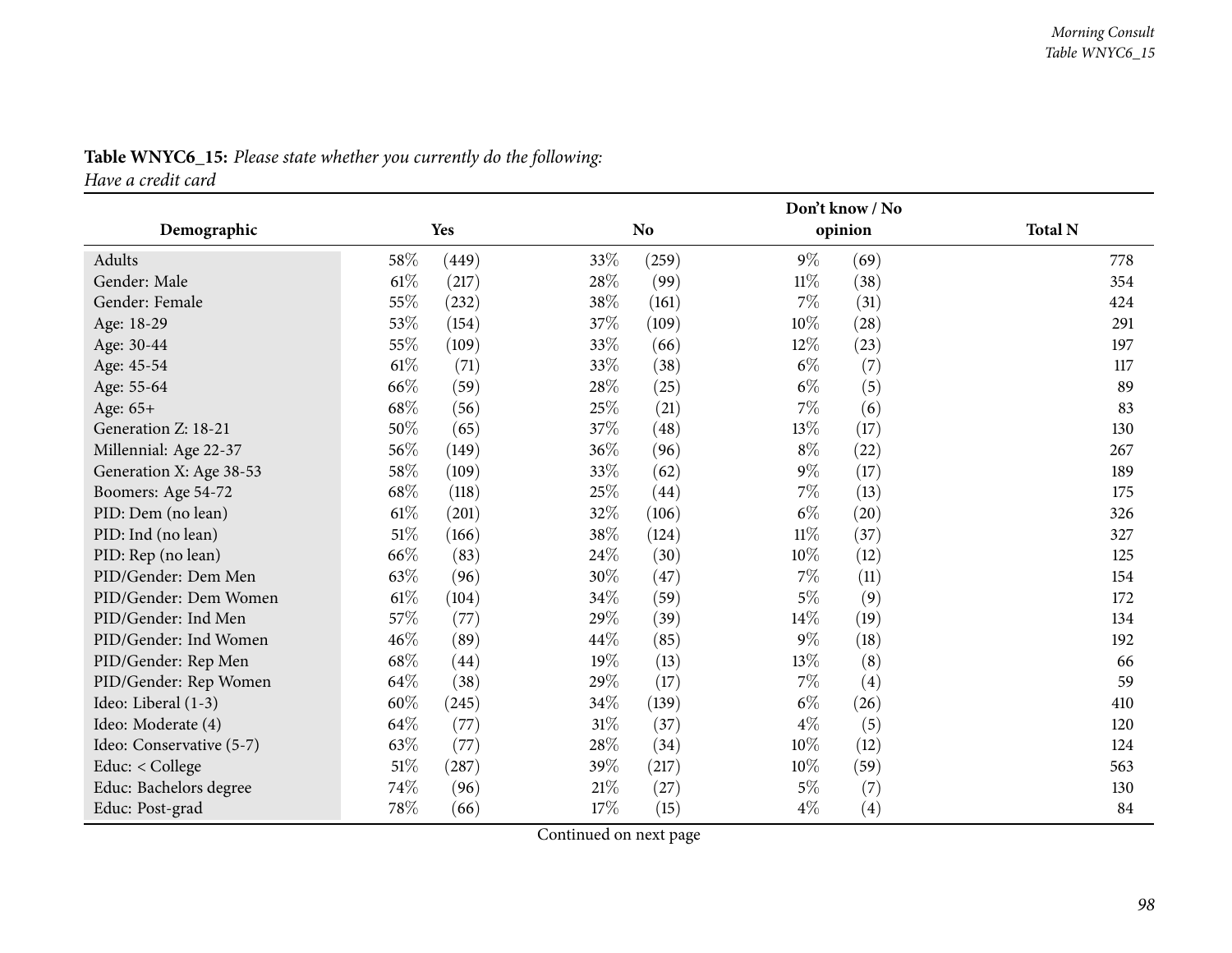#### **Table WNYC6\_15:** *Please state whether you currently do the following: Have <sup>a</sup> credit card*

|                             |      |       |        | Don't know / No |        |         |                |  |  |
|-----------------------------|------|-------|--------|-----------------|--------|---------|----------------|--|--|
| Demographic                 |      | Yes   |        | N <sub>o</sub>  |        | opinion | <b>Total N</b> |  |  |
| Adults                      | 58%  | (449) | 33%    | (259)           | $9\%$  | (69)    | 778            |  |  |
| Income: Under 50k           | 50%  | (255) | 40%    | (205)           | 10%    | (50)    | 510            |  |  |
| Income: 50k-100k            | 73%  | (137) | 22%    | (41)            | $5\%$  | (9)     | 187            |  |  |
| Income: 100k+               | 70%  | (56)  | 17%    | (14)            | 12%    | (10)    | 80             |  |  |
| Ethnicity: White            | 61\% | (350) | $31\%$ | (178)           | $7\%$  | (42)    | 570            |  |  |
| Ethnicity: Hispanic         | 53%  | (66)  | 33%    | (41)            | 14%    | (18)    | 125            |  |  |
| Ethnicity: Afr. Am.         | 45%  | (55)  | 44%    | (55)            | $11\%$ | (14)    | 123            |  |  |
| Ethnicity: Other            | 53%  | (44)  | 32%    | (27)            | $16\%$ | (13)    | 84             |  |  |
| Relig: Protestant           | 80%  | (70)  | 18%    | (16)            | $2\%$  | (2)     | 88             |  |  |
| Relig: Roman Catholic       | 66%  | (72)  | 26%    | (29)            | $8\%$  | (9)     | 111            |  |  |
| Relig: Something Else       | 50%  | (58)  | 39%    | (45)            | $11\%$ | (12)    | 116            |  |  |
| Relig: Jewish               | 60%  | (10)  | 34%    | (6)             | $6\%$  | (1)     | 17             |  |  |
| Relig: Evangelical          | 64%  | (154) | 29%    | (71)            | $7\%$  | (17)    | 242            |  |  |
| Relig: Non-Evang. Catholics | 64%  | (46)  | 26%    | (19)            | 10%    | (7)     | 72             |  |  |
| Relig: All Christian        | 64%  | (201) | 28%    | (90)            | $8\%$  | (24)    | 314            |  |  |
| Relig: All Non-Christian    | 39%  | (30)  | 48%    | (36)            | 13%    | (10)    | 76             |  |  |
| Community: Urban            | 54%  | (124) | 40%    | (91)            | $6\%$  | (13)    | 228            |  |  |
| Community: Suburban         | 64%  | (208) | 28%    | (90)            | $9\%$  | (28)    | 325            |  |  |
| Community: Rural            | 52%  | (117) | 35%    | (78)            | 13%    | (29)    | 224            |  |  |
| Employ: Private Sector      | 73%  | (154) | 22%    | (47)            | $5\%$  | (10)    | 211            |  |  |
| Employ: Government          | 62%  | (27)  | 27%    | (12)            | $11\%$ | (5)     | 44             |  |  |
| Employ: Self-Employed       | 67%  | (32)  | 23%    | (11)            | 10%    | (5)     | 47             |  |  |
| Employ: Homemaker           | 53%  | (30)  | 42%    | (24)            | $5\%$  | (3)     | 56             |  |  |
| Employ: Student             | 53%  | (37)  | 38%    | (26)            | $9\%$  | (6)     | 70             |  |  |
| Employ: Retired             | 57%  | (51)  | 41\%   | (38)            | $2\%$  | (2)     | 91             |  |  |
| Employ: Unemployed          | 38%  | (35)  | 49%    | (45)            | 13%    | (12)    | 92             |  |  |
| Employ: Other               | 53%  | (55)  | $31\%$ | (32)            | 15%    | (16)    | 102            |  |  |
| Military HH: Yes            | 67%  | (81)  | 28%    | (33)            | $6\%$  | (7)     | 121            |  |  |
| Military HH: No             | 56%  | (368) | 34\%   | (226)           | 10%    | (63)    | 657            |  |  |
| RD/WT: Right Direction      | 55%  | (89)  | $31\%$ | (49)            | 14%    | (22)    | 160            |  |  |
| RD/WT: Wrong Track          | 58%  | (360) | 34%    | (210)           | $8\%$  | (47)    | 617            |  |  |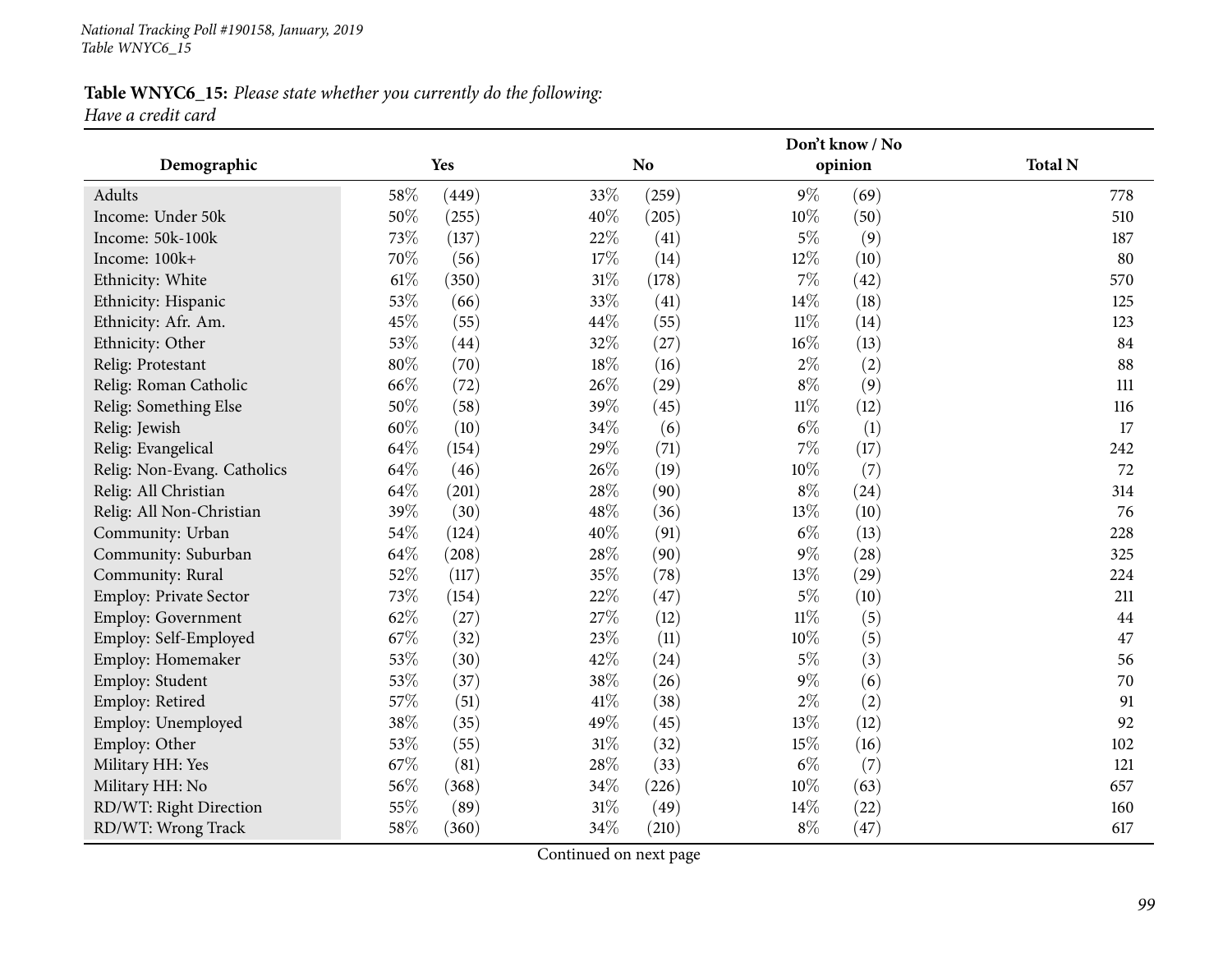#### *Morning Consult Table WNYC6\_15*

#### **Table WNYC6\_15:** *Please state whether you currently do the following: Have <sup>a</sup> credit card*

|                                      |        |       | Don't know / No |           |        |         |                |  |
|--------------------------------------|--------|-------|-----------------|-----------|--------|---------|----------------|--|
| Demographic                          |        | Yes   |                 | <b>No</b> |        | opinion | <b>Total N</b> |  |
| Adults                               | 58%    | (449) | 33%             | (259)     | $9\%$  | (69)    | 778            |  |
| Trump Job Approve                    | 65%    | (115) | 27%             | (49)      | $8\%$  | (14)    | 179            |  |
| Trump Job Disapprove                 | 58%    | (320) | 35%             | (193)     | 7%     | (37)    | 550            |  |
| Trump Job Strongly Approve           | 68%    | (57)  | 25%             | (21)      | $6\%$  | (5)     | 84             |  |
| Trump Job Somewhat Approve           | $61\%$ | (58)  | 29%             | (27)      | 10%    | (9)     | 95             |  |
| Trump Job Somewhat Disapprove        | 60%    | (52)  | $31\%$          | (27)      | $8\%$  | (7)     | 87             |  |
| Trump Job Strongly Disapprove        | 58%    | (267) | 36%             | (166)     | $6\%$  | (30)    | 463            |  |
| #1 Issue: Economy                    | 54%    | (113) | 39%             | (81)      | 7%     | (14)    | 208            |  |
| #1 Issue: Security                   | 59%    | (58)  | 29%             | (29)      | 12%    | (12)    | 98             |  |
| #1 Issue: Health Care                | 65%    | (83)  | 26%             | (34)      | $8\%$  | (11)    | 128            |  |
| #1 Issue: Medicare / Social Security | 62%    | (48)  | 29%             | (23)      | $9\%$  | (7)     | 77             |  |
| #1 Issue: Women's Issues             | 54%    | (45)  | 37%             | (31)      | $9\%$  | (8)     | 83             |  |
| #1 Issue: Education                  | 55%    | (34)  | 39%             | (24)      | 7%     | (4)     | 62             |  |
| #1 Issue: Energy                     | 65%    | (37)  | $31\%$          | (17)      | $5\%$  | (3)     | 57             |  |
| #1 Issue: Other                      | 49%    | (31)  | 32%             | (21)      | 19%    | (12)    | 64             |  |
| 2018 House Vote: Democrat            | 64%    | (220) | $31\%$          | (107)     | $5\%$  | (18)    | 346            |  |
| 2018 House Vote: Republican          | $71\%$ | (84)  | 21%             | (25)      | $8\%$  | (10)    | 119            |  |
| 2018 House Vote: Someone else        | $51\%$ | (25)  | 34%             | (17)      | $16\%$ | (8)     | 50             |  |
| 2018 House Vote: Didnt Vote          | 45%    | (117) | 42\%            | (111)     | 13\%   | (33)    | 261            |  |
| 2016 Vote: Hillary Clinton           | 65%    | (202) | 30%             | (93)      | $5\%$  | (17)    | 311            |  |
| 2016 Vote: Donald Trump              | 72%    | (74)  | 22%             | (23)      | $5\%$  | (5)     | 102            |  |
| 2016 Vote: Someone else              | 49%    | (36)  | 36%             | (26)      | 15%    | (11)    | 73             |  |
| 2016 Vote: Didnt Vote                | 47%    | (136) | 41\%            | (118)     | 13%    | (36)    | 290            |  |
| Voted in 2014: Yes                   | 66%    | (280) | 27%             | (114)     | $7\%$  | (28)    | 422            |  |
| Voted in 2014: No                    | 47%    | (169) | 41\%            | (146)     | 12%    | (41)    | 356            |  |
| 2012 Vote: Barack Obama              | 66%    | (214) | 28%             | (91)      | $6\%$  | (20)    | 325            |  |
| 2012 Vote: Mitt Romney               | 63%    | (43)  | 28%             | (19)      | $10\%$ | (7)     | 68             |  |
| 2012 Vote: Other                     | 43%    | (15)  | 50%             | (18)      | 7%     | (3)     | 35             |  |
| 2012 Vote: Didn't Vote               | $51\%$ | (177) | 38%             | (132)     | $11\%$ | (38)    | 347            |  |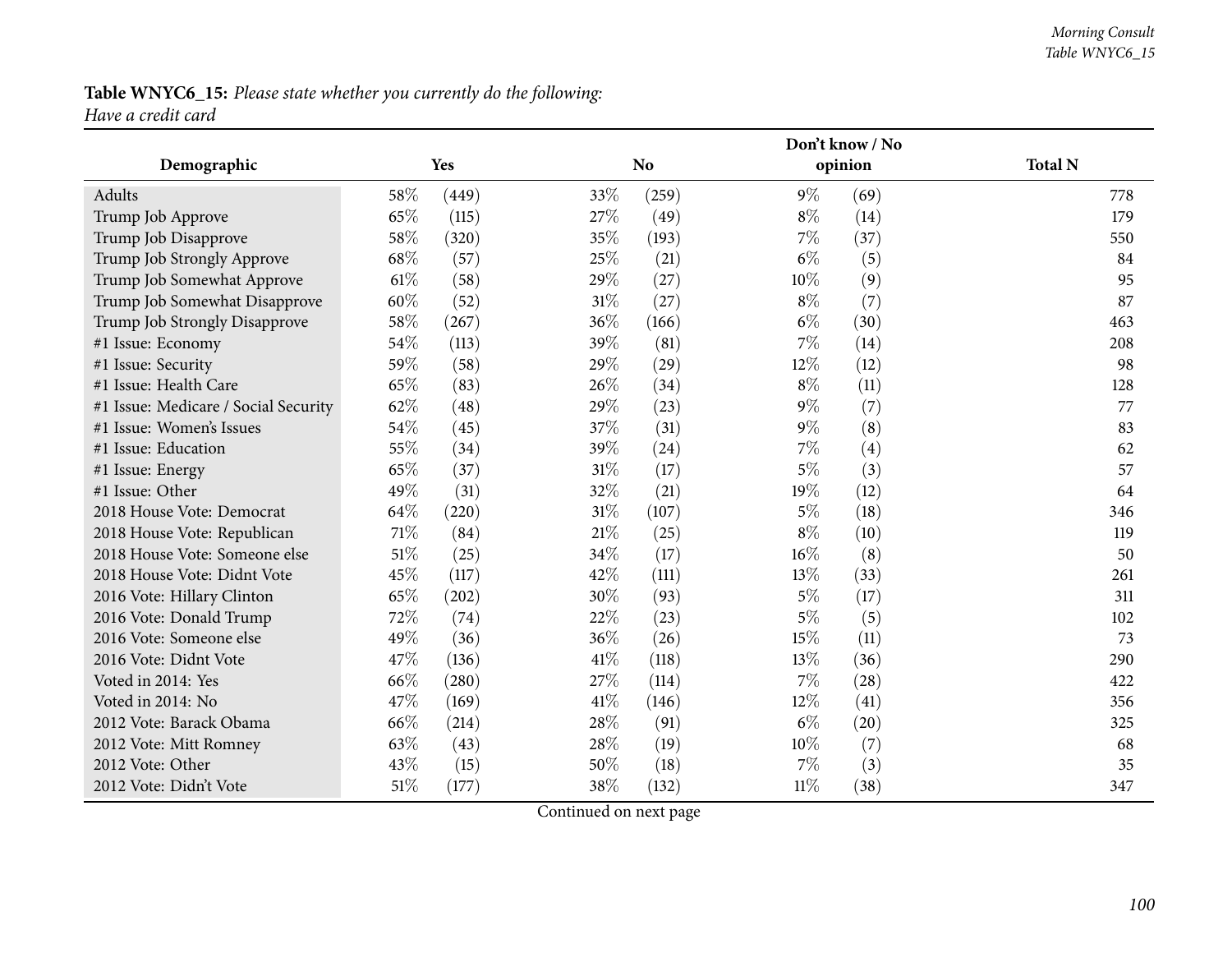|                    | Table WNYC6_15: Please state whether you currently do the following: |  |  |
|--------------------|----------------------------------------------------------------------|--|--|
| Have a credit card |                                                                      |  |  |

|                     |                 | Don't know / No |                             |                |  |  |  |
|---------------------|-----------------|-----------------|-----------------------------|----------------|--|--|--|
| Demographic         | <b>Yes</b>      | N <sub>0</sub>  | opinion                     | <b>Total N</b> |  |  |  |
| Adults              | $58\%$<br>(449) | 33\%<br>(259)   | $9\%$<br>(69)               | 778            |  |  |  |
| 4-Region: Northeast | 69%<br>(82)     | 25%<br>(29)     | $6\%$<br>(7)                | 118            |  |  |  |
| 4-Region: Midwest   | $59\%$<br>(100) | 32%<br>(54)     | $9\%$<br>(14)               | 168            |  |  |  |
| 4-Region: South     | 53%<br>(153)    | 37%<br>(106)    | $10\%$<br>(28)              | 287            |  |  |  |
| 4-Region: West      | $56\%$<br>(115) | $34\%$<br>(70)  | 10\%<br>(20)                | 205            |  |  |  |
| 190148              | 56\%<br>(153)   | $34\%$<br>(92)  | 10\%<br>(28)                | 273            |  |  |  |
| 190153              | 56\%<br>(147)   | 35%<br>(92)     | $8\%$<br>(22)               | 261            |  |  |  |
| 190158              | $61\%$<br>(149) | $31\%$<br>(75)  | $8\%$<br>$\left( 20\right)$ | 244            |  |  |  |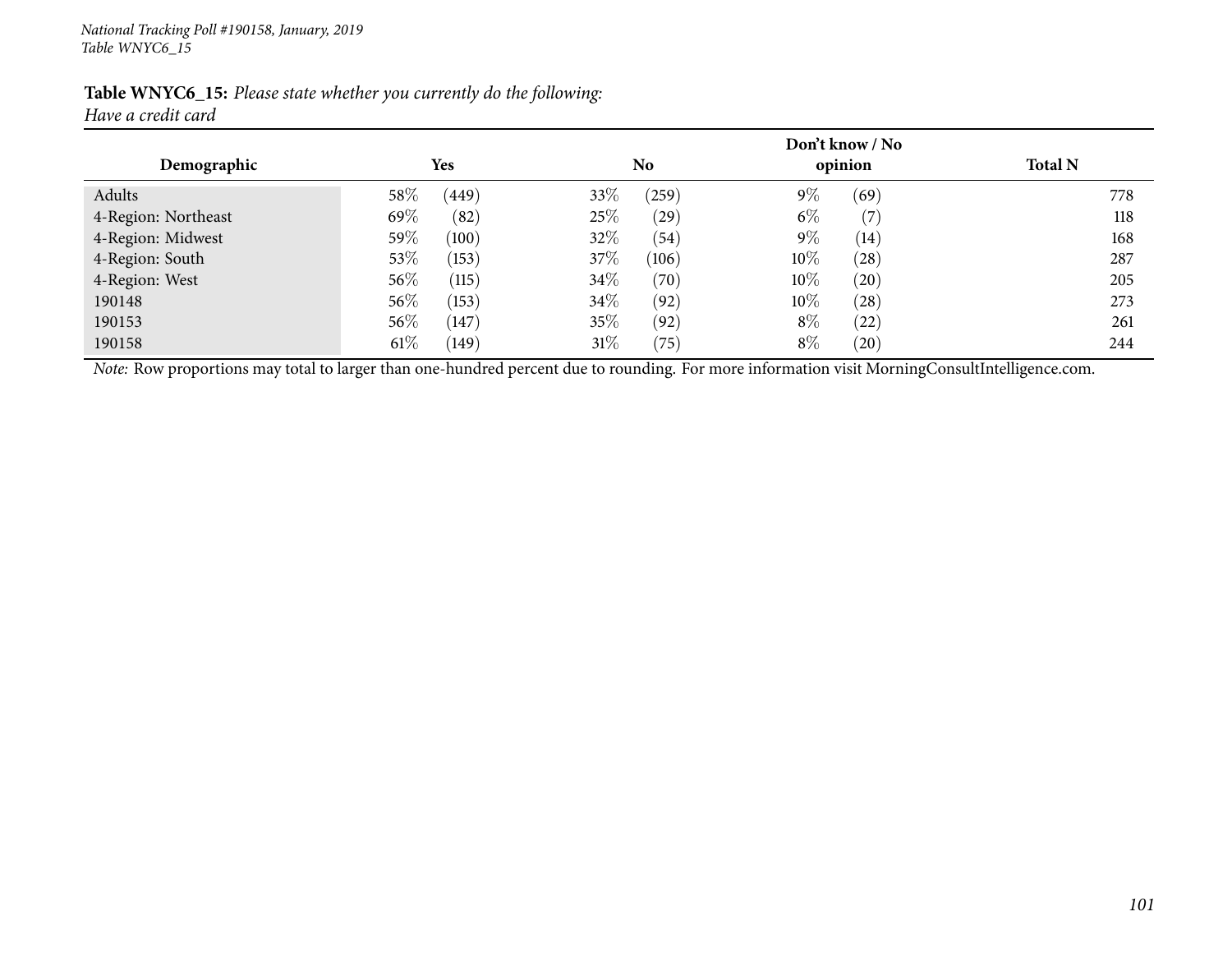|                          |        | Don't know / No |        |           |        |         |                |
|--------------------------|--------|-----------------|--------|-----------|--------|---------|----------------|
| Demographic              |        | Yes             |        | <b>No</b> |        | opinion | <b>Total N</b> |
| Adults                   | 37%    | (290)           | 47\%   | (366)     | $16\%$ | (122)   | 778            |
| Gender: Male             | 40%    | (140)           | 44%    | (155)     | 17%    | (59)    | 354            |
| Gender: Female           | 35%    | (149)           | 50%    | (211)     | 15%    | (63)    | 424            |
| Age: 18-29               | 37%    | (107)           | 46%    | (135)     | 17%    | (49)    | 291            |
| Age: 30-44               | $34\%$ | (67)            | 48\%   | (94)      | 18%    | (36)    | 197            |
| Age: 45-54               | 41\%   | (48)            | 45%    | (53)      | 13%    | (16)    | 117            |
| Age: 55-64               | 29%    | (26)            | 57\%   | (51)      | $14\%$ | (12)    | 89             |
| Age: 65+                 | 50%    | (41)            | 40%    | (34)      | $10\%$ | (8)     | 83             |
| Generation Z: 18-21      | 37%    | (48)            | 39%    | (51)      | 24\%   | (31)    | 130            |
| Millennial: Age 22-37    | 36%    | (96)            | 49%    | (132)     | 15%    | (39)    | 267            |
| Generation X: Age 38-53  | 38\%   | (72)            | 47%    | (88)      | 15%    | (29)    | 189            |
| Boomers: Age 54-72       | 37\%   | (65)            | $51\%$ | (89)      | 12%    | (21)    | 175            |
| PID: Dem (no lean)       | 36%    | (119)           | 52\%   | (169)     | 12%    | (38)    | 326            |
| PID: Ind (no lean)       | 35%    | (115)           | $46\%$ | (149)     | $19\%$ | (63)    | 327            |
| PID: Rep (no lean)       | 44%    | (55)            | 39%    | (49)      | $16\%$ | (20)    | 125            |
| PID/Gender: Dem Men      | 38%    | (59)            | $51\%$ | (78)      | $11\%$ | (17)    | 154            |
| PID/Gender: Dem Women    | 35%    | (60)            | 52%    | (90)      | $13\%$ | (22)    | 172            |
| PID/Gender: Ind Men      | 36\%   | (48)            | 41\%   | (55)      | 23%    | (31)    | 134            |
| PID/Gender: Ind Women    | 35%    | (67)            | 49%    | (94)      | $16\%$ | (31)    | 192            |
| PID/Gender: Rep Men      | $50\%$ | (33)            | 33%    | (22)      | 17%    | (11)    | 66             |
| PID/Gender: Rep Women    | $38\%$ | (23)            | 46%    | (27)      | $16\%$ | (10)    | 59             |
| Ideo: Liberal (1-3)      | 37\%   | (152)           | $51\%$ | (209)     | $12\%$ | (49)    | 410            |
| Ideo: Moderate (4)       | 35%    | (42)            | 50%    | (60)      | 15%    | (18)    | 120            |
| Ideo: Conservative (5-7) | 43%    | (53)            | 42\%   | (51)      | 15%    | (19)    | 124            |
| Educ: < College          | $34\%$ | (194)           | 47\%   | (267)     | 18%    | (103)   | 563            |
| Educ: Bachelors degree   | 42%    | (54)            | 49%    | (64)      | $9\%$  | (12)    | 130            |
| Educ: Post-grad          | 49%    | (42)            | 42%    | (35)      | $9\%$  | (7)     | 84             |

# **Table WNYC6\_16:** *Please state whether you currently do the following:*

*Save for healthcare costs*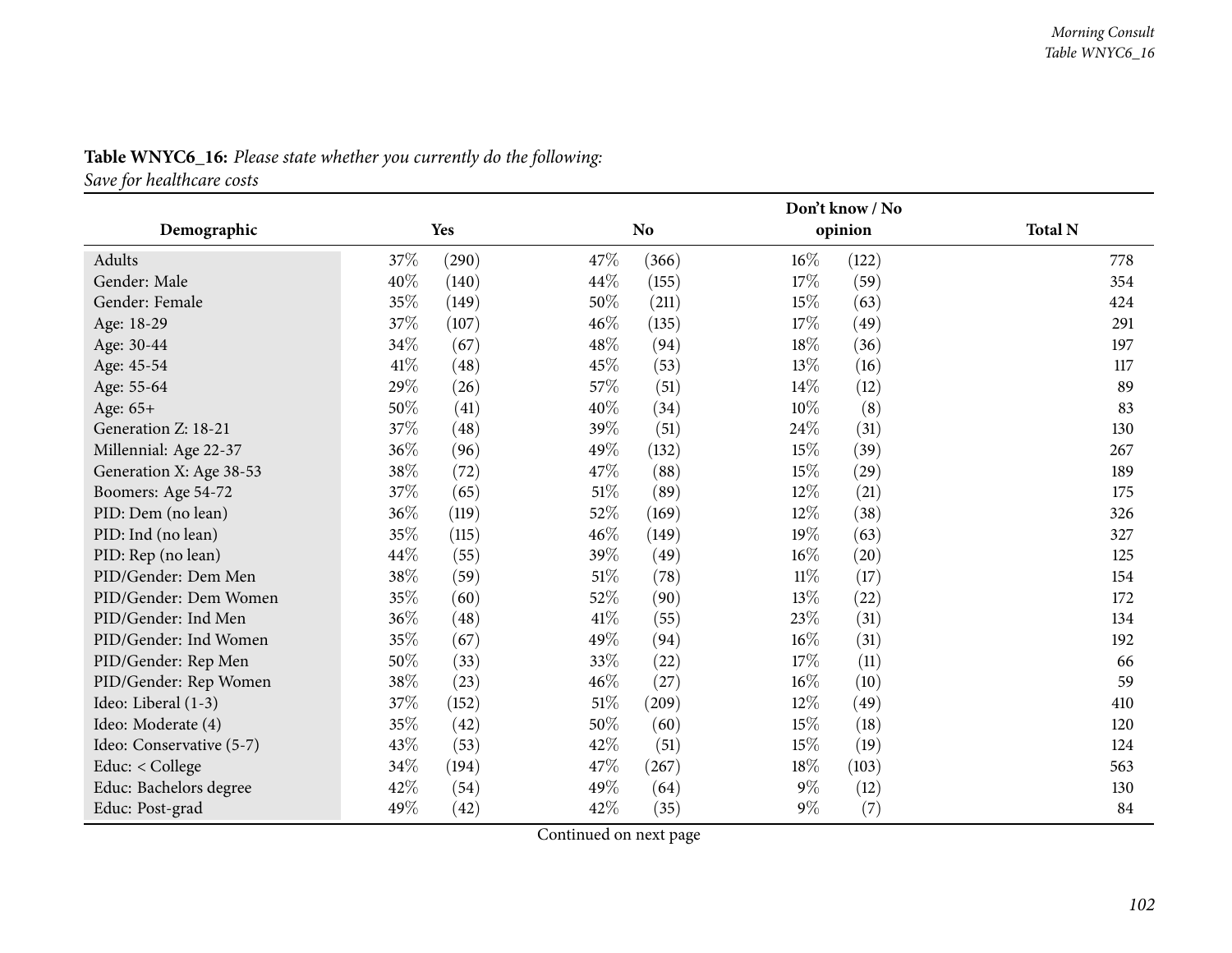#### **Table WNYC6\_16:** *Please state whether you currently do the following: Save for healthcare costs*

|                             |      |       |        | Don't know / No |        |         |                |  |  |
|-----------------------------|------|-------|--------|-----------------|--------|---------|----------------|--|--|
| Demographic                 |      | Yes   |        | <b>No</b>       |        | opinion | <b>Total N</b> |  |  |
| Adults                      | 37%  | (290) | 47%    | (366)           | $16\%$ | (122)   | 778            |  |  |
| Income: Under 50k           | 33%  | (171) | 49%    | (250)           | 18%    | (90)    | 510            |  |  |
| Income: 50k-100k            | 44%  | (82)  | 48\%   | (89)            | $8\%$  | (15)    | 187            |  |  |
| Income: 100k+               | 46%  | (37)  | 34%    | (27)            | 21%    | (17)    | 80             |  |  |
| Ethnicity: White            | 38%  | (219) | 49%    | (278)           | 13\%   | (73)    | 570            |  |  |
| Ethnicity: Hispanic         | 29%  | (36)  | 45%    | (56)            | 26%    | (33)    | 125            |  |  |
| Ethnicity: Afr. Am.         | 33%  | (40)  | 46%    | (57)            | $21\%$ | (26)    | 123            |  |  |
| Ethnicity: Other            | 36%  | (30)  | 37%    | (32)            | 27%    | (23)    | 84             |  |  |
| Relig: Protestant           | 45%  | (39)  | 42%    | (37)            | 13%    | (12)    | 88             |  |  |
| Relig: Roman Catholic       | 38%  | (43)  | 49%    | (54)            | 13%    | (14)    | 111            |  |  |
| Relig: Something Else       | 33%  | (38)  | 52%    | (61)            | 15%    | (17)    | 116            |  |  |
| Relig: Jewish               | 45%  | (7)   | 42%    | (7)             | 13%    | (2)     | 17             |  |  |
| Relig: Evangelical          | 36%  | (88)  | 50%    | (121)           | 14%    | (33)    | 242            |  |  |
| Relig: Non-Evang. Catholics | 43%  | (31)  | 42%    | (31)            | 14%    | (10)    | 72             |  |  |
| Relig: All Christian        | 38%  | (119) | 48%    | (152)           | 14%    | (43)    | 314            |  |  |
| Relig: All Non-Christian    | 29%  | (22)  | 48%    | (37)            | 23%    | (18)    | 76             |  |  |
| Community: Urban            | 38%  | (88)  | 48%    | (109)           | 14%    | (32)    | 228            |  |  |
| Community: Suburban         | 40%  | (131) | 47%    | (153)           | 13%    | (42)    | 325            |  |  |
| Community: Rural            | 32%  | (71)  | 47%    | (105)           | 22%    | (48)    | 224            |  |  |
| Employ: Private Sector      | 44%  | (94)  | 43%    | (91)            | 13%    | (27)    | 211            |  |  |
| Employ: Government          | 37%  | (16)  | 46%    | (20)            | 17%    | (8)     | 44             |  |  |
| Employ: Self-Employed       | 43%  | (20)  | $51\%$ | (24)            | $6\%$  | (3)     | 47             |  |  |
| Employ: Homemaker           | 44%  | (25)  | 43%    | (24)            | 13%    | (7)     | 56             |  |  |
| Employ: Student             | 34%  | (24)  | 52%    | (36)            | 14%    | (10)    | 70             |  |  |
| Employ: Retired             | 41\% | (38)  | 45%    | (41)            | 13%    | (12)    | 91             |  |  |
| Employ: Unemployed          | 24%  | (22)  | 58%    | (53)            | 18%    | (17)    | 92             |  |  |
| Employ: Other               | 30%  | (30)  | 47%    | (48)            | 23%    | (24)    | 102            |  |  |
| Military HH: Yes            | 39%  | (47)  | 41\%   | (50)            | 20%    | (24)    | 121            |  |  |
| Military HH: No             | 37%  | (242) | 48%    | (317)           | 15%    | (98)    | 657            |  |  |
| RD/WT: Right Direction      | 40%  | (64)  | 38%    | (61)            | $21\%$ | (34)    | 160            |  |  |
| RD/WT: Wrong Track          | 36%  | (225) | 49%    | (305)           | 14%    | (87)    | 617            |  |  |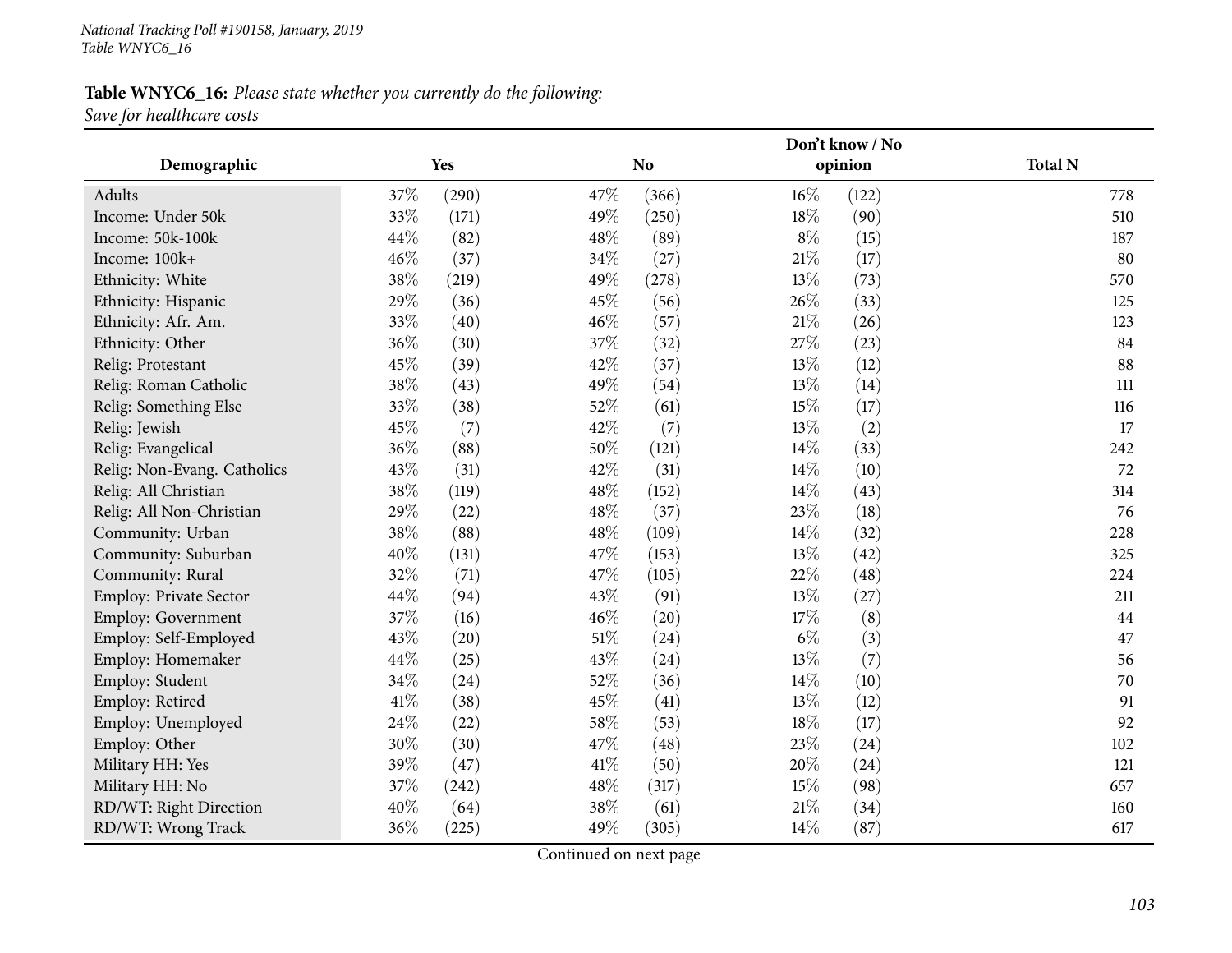## **Table WNYC6\_16:** *Please state whether you currently do the following: Save for healthcare costs*

|                                      |      |            |        | Don't know / No |        |         |                |  |  |  |
|--------------------------------------|------|------------|--------|-----------------|--------|---------|----------------|--|--|--|
| Demographic                          |      | <b>Yes</b> |        | <b>No</b>       |        | opinion | <b>Total N</b> |  |  |  |
| Adults                               | 37%  | (290)      | 47\%   | (366)           | $16\%$ | (122)   | 778            |  |  |  |
| Trump Job Approve                    | 41%  | (74)       | 44%    | (78)            | 15%    | (27)    | 179            |  |  |  |
| Trump Job Disapprove                 | 37%  | (203)      | 50%    | (275)           | 13\%   | (71)    | 550            |  |  |  |
| Trump Job Strongly Approve           | 47%  | (39)       | 44\%   | (37)            | 9%     | (8)     | 84             |  |  |  |
| Trump Job Somewhat Approve           | 36%  | (35)       | 43%    | (41)            | 20%    | (19)    | 95             |  |  |  |
| Trump Job Somewhat Disapprove        | 47%  | (40)       | 41\%   | (36)            | $12\%$ | (10)    | 87             |  |  |  |
| Trump Job Strongly Disapprove        | 35%  | (163)      | 52%    | (239)           | 13%    | (61)    | 463            |  |  |  |
| #1 Issue: Economy                    | 36%  | (75)       | 50%    | (103)           | 14\%   | (30)    | 208            |  |  |  |
| #1 Issue: Security                   | 36%  | (35)       | 47%    | (46)            | 17%    | (17)    | 98             |  |  |  |
| #1 Issue: Health Care                | 38%  | (49)       | 47\%   | (59)            | 15%    | (19)    | 128            |  |  |  |
| #1 Issue: Medicare / Social Security | 44%  | (34)       | 44%    | (34)            | 12%    | (10)    | 77             |  |  |  |
| #1 Issue: Women's Issues             | 37%  | (30)       | 50%    | (42)            | $14\%$ | (11)    | 83             |  |  |  |
| #1 Issue: Education                  | 47%  | (29)       | 36%    | (22)            | 17%    | (11)    | 62             |  |  |  |
| #1 Issue: Energy                     | 29%  | (17)       | 58%    | (33)            | 13%    | (7)     | 57             |  |  |  |
| #1 Issue: Other                      | 33%  | (21)       | 42%    | (27)            | 25%    | (16)    | 64             |  |  |  |
| 2018 House Vote: Democrat            | 39%  | (135)      | $51\%$ | (178)           | 10%    | (33)    | 346            |  |  |  |
| 2018 House Vote: Republican          | 37%  | (44)       | 43%    | (51)            | 20%    | (24)    | 119            |  |  |  |
| 2018 House Vote: Someone else        | 37%  | (19)       | 42%    | (21)            | 21%    | (10)    | 50             |  |  |  |
| 2018 House Vote: Didnt Vote          | 35%  | (90)       | 45%    | (117)           | $21\%$ | (54)    | 261            |  |  |  |
| 2016 Vote: Hillary Clinton           | 41\% | (128)      | $51\%$ | (157)           | $8\%$  | (26)    | 311            |  |  |  |
| 2016 Vote: Donald Trump              | 45%  | (46)       | 42%    | (43)            | 13%    | (14)    | 102            |  |  |  |
| 2016 Vote: Someone else              | 32%  | (23)       | 41\%   | (30)            | 27%    | (20)    | 73             |  |  |  |
| 2016 Vote: Didnt Vote                | 32%  | (93)       | 46%    | (135)           | 22%    | (63)    | 290            |  |  |  |
| Voted in 2014: Yes                   | 41\% | (174)      | 46%    | (194)           | 13\%   | (54)    | 422            |  |  |  |
| Voted in 2014: No                    | 33%  | (116)      | 49%    | (173)           | 19%    | (67)    | 356            |  |  |  |
| 2012 Vote: Barack Obama              | 38%  | (123)      | 52%    | (169)           | 10%    | (34)    | 325            |  |  |  |
| 2012 Vote: Mitt Romney               | 44%  | (30)       | 38%    | (26)            | 18%    | (13)    | 68             |  |  |  |
| 2012 Vote: Other                     | 42%  | (15)       | 45%    | (16)            | 13%    | (4)     | 35             |  |  |  |
| 2012 Vote: Didn't Vote               | 35%  | (122)      | 45%    | (156)           | 20%    | (69)    | 347            |  |  |  |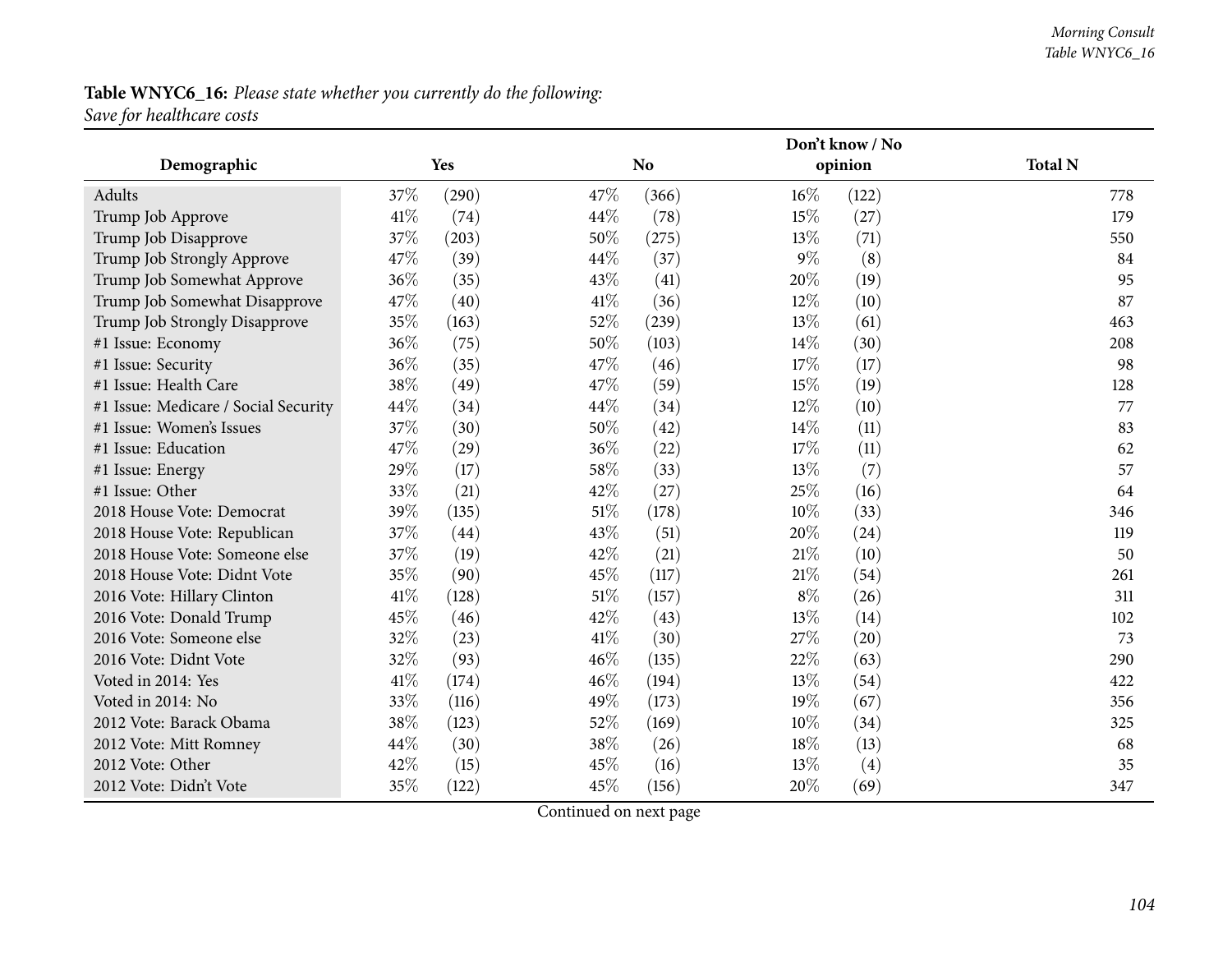| Table WNYC6_16: Please state whether you currently do the following: |  |  |
|----------------------------------------------------------------------|--|--|
| Save for healthcare costs                                            |  |  |

|                     | Don't know / No |                 |                 |                |  |  |  |  |  |  |  |
|---------------------|-----------------|-----------------|-----------------|----------------|--|--|--|--|--|--|--|
| Demographic         | <b>Yes</b>      | No              | opinion         | <b>Total N</b> |  |  |  |  |  |  |  |
| Adults              | $37\%$<br>(290) | 47\%<br>(366)   | $16\%$<br>(122) | 778            |  |  |  |  |  |  |  |
| 4-Region: Northeast | 38\%<br>(44)    | $46\%$<br>(54)  | $17\%$<br>(20)  | 118            |  |  |  |  |  |  |  |
| 4-Region: Midwest   | 41\%<br>(70)    | $45\%$<br>(76)  | $13\%$<br>(22)  | 168            |  |  |  |  |  |  |  |
| 4-Region: South     | 34\%<br>(96)    | $48\%$<br>(139) | $18\%$<br>(52)  | 287            |  |  |  |  |  |  |  |
| 4-Region: West      | 39\%<br>(80)    | 47\%<br>(97)    | $14\%$<br>(28)  | 205            |  |  |  |  |  |  |  |
| 190148              | $37\%$<br>(100) | $45\%$<br>(123) | $18\%$<br>(49)  | 273            |  |  |  |  |  |  |  |
| 190153              | $37\%$<br>(96)  | 47\%<br>(122)   | $16\%$<br>(42)  | 261            |  |  |  |  |  |  |  |
| 190158              | 38\%<br>(93)    | 49%<br>(121)    | $12\%$<br>(30)  | 244            |  |  |  |  |  |  |  |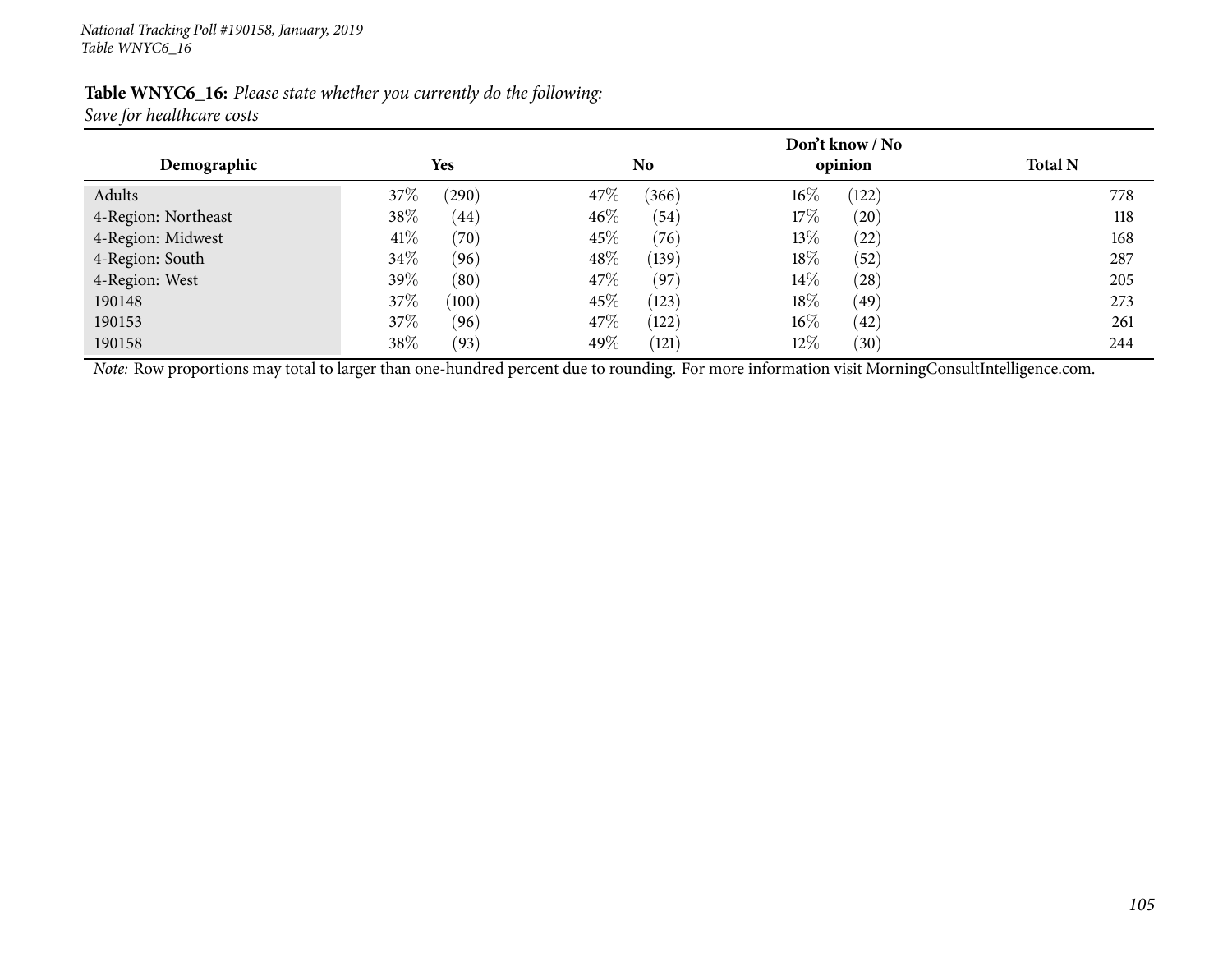|                          | I don't     |       |        |              |        |                |      |                |        |             |                |
|--------------------------|-------------|-------|--------|--------------|--------|----------------|------|----------------|--------|-------------|----------------|
|                          |             |       |        |              |        |                |      | currently save |        | Don't know/ |                |
| Demographic              | 1 % to 10 % |       |        | 11 % to 20 % |        | More than 20 % |      | for retirement |        | No opinion  | <b>Total N</b> |
| Adults                   | 22\%        | (173) | $14\%$ | (112)        | $9\%$  | (73)           | 40%  | (311)          | 14%    | (109)       | 778            |
| Gender: Male             | 25%         | (87)  | 16%    | (56)         | 14%    | (51)           | 34%  | (121)          | $11\%$ | (39)        | 354            |
| Gender: Female           | 20%         | (85)  | 13%    | (56)         | $5\%$  | (22)           | 45%  | (191)          | 17%    | (70)        | 424            |
| Age: 18-29               | 17%         | (49)  | 15%    | (43)         | 13%    | (37)           | 38%  | (111)          | 18%    | (51)        | 291            |
| Age: 30-44               | 24%         | (48)  | 18%    | (35)         | $5\%$  | (10)           | 39%  | (77)           | 14%    | (27)        | 197            |
| Age: 45-54               | 29%         | (34)  | 19%    | (22)         | 7%     | (8)            | 34%  | (40)           | 10%    | (12)        | 117            |
| Age: 55-64               | 35%         | (32)  | $9\%$  | (8)          | 12%    | (10)           | 35%  | (31)           | 10%    | (9)         | 89             |
| Age: 65+                 | 12%         | (10)  | $4\%$  | (3)          | 10%    | (8)            | 63%  | (52)           | $11\%$ | (10)        | 83             |
| Generation Z: 18-21      | 10%         | (13)  | 19%    | (24)         | 10%    | (14)           | 42%  | (54)           | 19%    | (25)        | 130            |
| Millennial: Age 22-37    | 23%         | (60)  | 14%    | (36)         | $11\%$ | (29)           | 39%  | (103)          | 14%    | (38)        | 267            |
| Generation X: Age 38-53  | 25%         | (48)  | 19%    | (37)         | $6\%$  | (12)           | 35%  | (66)           | 14%    | (26)        | 189            |
| Boomers: Age 54-72       | 28%         | (50)  | $8\%$  | (15)         | 10%    | (17)           | 42%  | (74)           | $11\%$ | (20)        | 175            |
| PID: Dem (no lean)       | 24%         | (79)  | 15%    | (49)         | $8\%$  | (27)           | 40%  | (129)          | 13%    | (41)        | 326            |
| PID: Ind (no lean)       | 19%         | (62)  | 12%    | (40)         | $8\%$  | (25)           | 44\% | (143)          | 17%    | (56)        | 327            |
| PID: Rep (no lean)       | 25%         | (32)  | 18%    | (22)         | 16%    | (20)           | 31%  | (39)           | 10%    | (12)        | 125            |
| PID/Gender: Dem Men      | 28%         | (43)  | 16%    | (25)         | 12%    | (19)           | 33%  | (52)           | $10\%$ | (15)        | 154            |
| PID/Gender: Dem Women    | 21%         | (36)  | $14\%$ | (24)         | $5\%$  | (9)            | 45%  | (78)           | 15%    | (26)        | 172            |
| PID/Gender: Ind Men      | 20%         | (26)  | 13%    | (17)         | 14%    | (19)           | 40%  | (53)           | 14\%   | (18)        | 134            |
| PID/Gender: Ind Women    | 18%         | (35)  | 12%    | (23)         | $3\%$  | (6)            | 46%  | (89)           | 20%    | (38)        | 192            |
| PID/Gender: Rep Men      | 27%         | (18)  | 21%    | (14)         | 19%    | (13)           | 24%  | (16)           | $9\%$  | (6)         | 66             |
| PID/Gender: Rep Women    | 23%         | (14)  | 15%    | (9)          | 12%    | (7)            | 40%  | (24)           | 10%    | (6)         | 59             |
| Ideo: Liberal (1-3)      | 23%         | (95)  | 17%    | (70)         | 10%    | (42)           | 40%  | (164)          | $9\%$  | (38)        | 410            |
| Ideo: Moderate (4)       | 27%         | (33)  | 12%    | (15)         | $5\%$  | (6)            | 42%  | (50)           | 14\%   | (16)        | 120            |
| Ideo: Conservative (5-7) | 22%         | (27)  | 17%    | (21)         | 15%    | (18)           | 34\% | (42)           | 12%    | (14)        | 124            |
| Educ: < College          | 19%         | (109) | 13%    | (76)         | $8\%$  | (45)           | 43%  | (242)          | 16%    | (92)        | 563            |
| Educ: Bachelors degree   | 35%         | (45)  | 16%    | (21)         | $9\%$  | (12)           | 32%  | (42)           | $8\%$  | (10)        | 130            |
| Educ: Post-grad          | 22%         | (18)  | 18%    | (15)         | 19%    | (16)           | 33%  | (28)           | $9\%$  | (7)         | 84             |

Table WNYC7: On average, what percentage of your household's income do you save every year for retirement?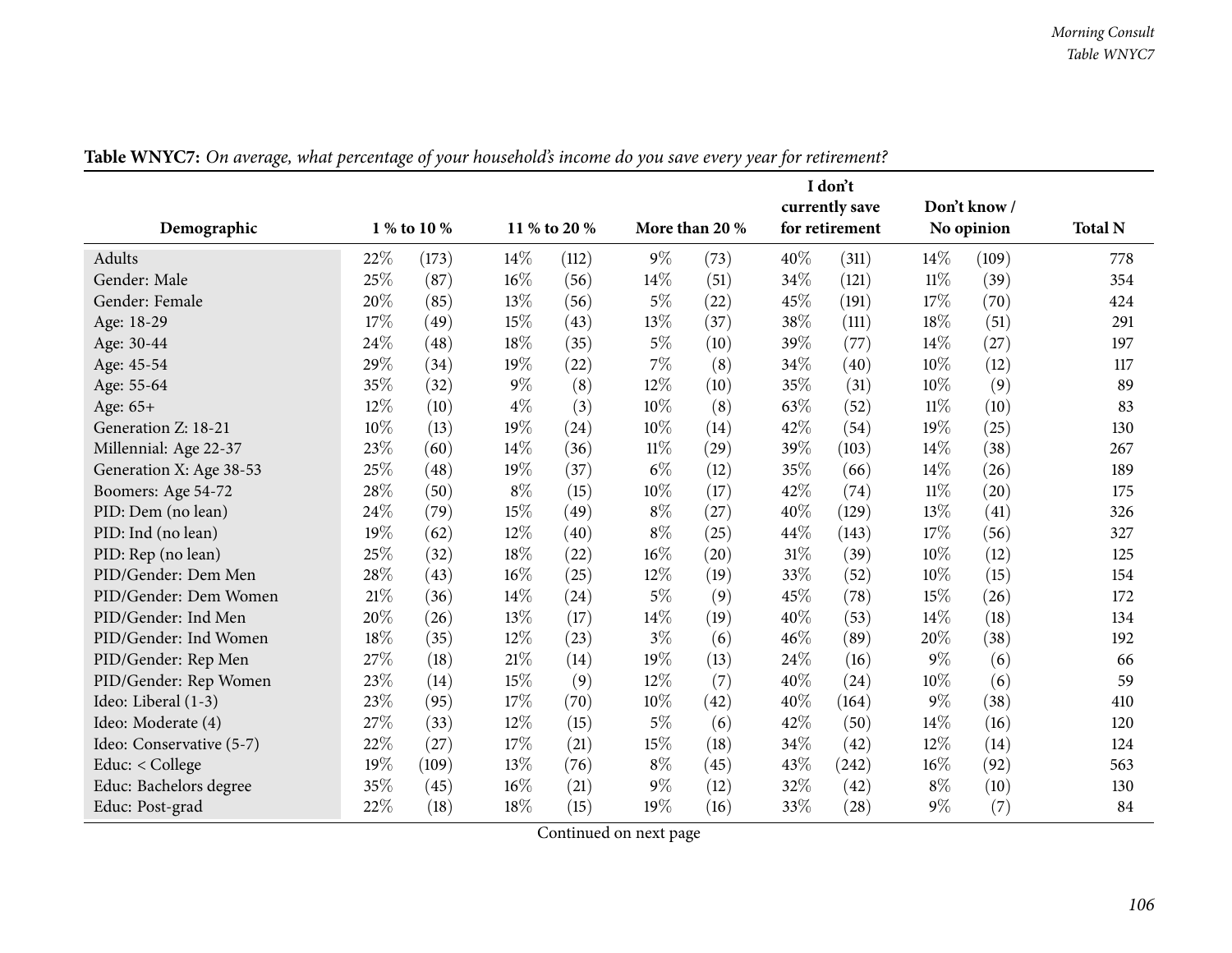|                               |             |       |        |              |        |                |      | I don't        |        |             |                |
|-------------------------------|-------------|-------|--------|--------------|--------|----------------|------|----------------|--------|-------------|----------------|
|                               |             |       |        |              |        |                |      | currently save |        | Don't know/ |                |
| Demographic                   | 1 % to 10 % |       |        | 11 % to 20 % |        | More than 20 % |      | for retirement |        | No opinion  | <b>Total N</b> |
| Adults                        | 22%         | (173) | 14%    | (112)        | $9\%$  | (73)           | 40%  | (311)          | 14\%   | (109)       | 778            |
| Income: Under 50k             | 19%         | (99)  | $11\%$ | (55)         | $7\%$  | (38)           | 47%  | (241)          | 15%    | (78)        | 510            |
| Income: 50k-100k              | 30%         | (56)  | 20%    | (37)         | $11\%$ | (20)           | 28\% | (53)           | $11\%$ | (21)        | 187            |
| Income: 100k+                 | 22%         | (18)  | 25%    | (20)         | 19%    | (15)           | 21%  | (17)           | 14\%   | (11)        | 80             |
| Ethnicity: White              | 23%         | (130) | 15%    | (87)         | $9\%$  | (49)           | 42%  | (237)          | 12%    | (68)        | 570            |
| Ethnicity: Hispanic           | 16%         | (20)  | 20%    | (26)         | 13%    | (17)           | 34%  | (43)           | 16%    | (21)        | 125            |
| Ethnicity: Afr. Am.           | 18%         | (23)  | $9\%$  | (11)         | 14\%   | (17)           | 40%  | (49)           | 19%    | (23)        | 123            |
| Ethnicity: Other              | 24%         | (20)  | 17%    | (15)         | $7\%$  | (6)            | 30%  | (25)           | $21\%$ | (18)        | 84             |
| Relig: Protestant             | 24%         | (21)  | 16%    | (14)         | 14\%   | (12)           | 40%  | (35)           | $6\%$  | (5)         | 88             |
| Relig: Roman Catholic         | 29%         | (32)  | 14%    | (15)         | 19%    | (21)           | 30%  | (33)           | $8\%$  | (9)         | 111            |
| Relig: Something Else         | 18%         | (21)  | $11\%$ | (13)         | $5\%$  | (6)            | 55%  | (64)           | $11\%$ | (12)        | 116            |
| Relig: Jewish                 | $3\%$       | (1)   | 17%    | (3)          | 17%    | (3)            | 41\% | (7)            | 21%    | (4)         | 17             |
| Relig: Evangelical            | 24%         | (59)  | 13%    | (31)         | $9\%$  | (21)           | 45%  | (108)          | 10%    | (23)        | 242            |
| Relig: Non-Evang. Catholics   | 22%         | (16)  | 16%    | (12)         | 24\%   | (17)           | 33%  | (24)           | $5\%$  | (4)         | 72             |
| Relig: All Christian          | 24%         | (75)  | 14%    | (43)         | 12%    | (39)           | 42%  | (132)          | $8\%$  | (27)        | 314            |
| Relig: All Non-Christian      | 17%         | (13)  | $11\%$ | (8)          | $9\%$  | (7)            | 48%  | (36)           | 16%    | (12)        | 76             |
| Community: Urban              | 20%         | (45)  | 12%    | (28)         | $10\%$ | (23)           | 42%  | (96)           | 16%    | (37)        | 228            |
| Community: Suburban           | 26%         | (84)  | 17%    | (54)         | $9\%$  | (30)           | 37%  | (120)          | $11\%$ | (36)        | 325            |
| Community: Rural              | 19%         | (44)  | 13%    | (30)         | $9\%$  | (20)           | 43%  | (95)           | 16%    | (36)        | 224            |
| <b>Employ: Private Sector</b> | 35%         | (73)  | 21\%   | (43)         | 10%    | (22)           | 28%  | (59)           | $7\%$  | (14)        | 211            |
| Employ: Government            | 24\%        | (10)  | 23%    | (10)         | 32%    | (14)           | 12%  | (5)            | $10\%$ | (4)         | 44             |
| Employ: Self-Employed         | $28\%$      | (13)  | 18%    | (8)          | $7\%$  | (3)            | 38%  | (18)           | $9\%$  | (4)         | 47             |
| Employ: Homemaker             | 20%         | (11)  | 20%    | (11)         | 13%    | (8)            | 34%  | (19)           | 12%    | (7)         | 56             |
| Employ: Student               | 17\%        | (12)  | 12%    | (8)          | 13%    | (9)            | 41\% | (28)           | 17%    | (12)        | 70             |
| Employ: Retired               | 18%         | (16)  | $5\%$  | (4)          | $3\%$  | (3)            | 57%  | (52)           | 18%    | (16)        | 91             |
| Employ: Unemployed            | $8\%$       | (8)   | 10%    | (9)          | $5\%$  | (5)            | 57%  | (52)           | 19%    | (18)        | 92             |
| Employ: Other                 | 15%         | (15)  | 12%    | (12)         | $5\%$  | (5)            | 48%  | (49)           | $21\%$ | (21)        | 102            |
| Military HH: Yes              | 26%         | (31)  | $21\%$ | (26)         | $12\%$ | (14)           | 30%  | (37)           | $11\%$ | (13)        | 121            |
| Military HH: No               | $21\%$      | (141) | 13%    | (86)         | $9\%$  | (58)           | 42%  | (275)          | 15%    | (96)        | 657            |
| RD/WT: Right Direction        | 22%         | (35)  | 19%    | (31)         | $16\%$ | (26)           | 34%  | (54)           | 9%     | (14)        | 160            |
| RD/WT: Wrong Track            | 22%         | (137) | 13%    | (81)         | $8\%$  | (47)           | 42%  | (257)          | 15%    | (95)        | 617            |

Table WNYC7: On average, what percentage of your household's income do you save every year for retirement?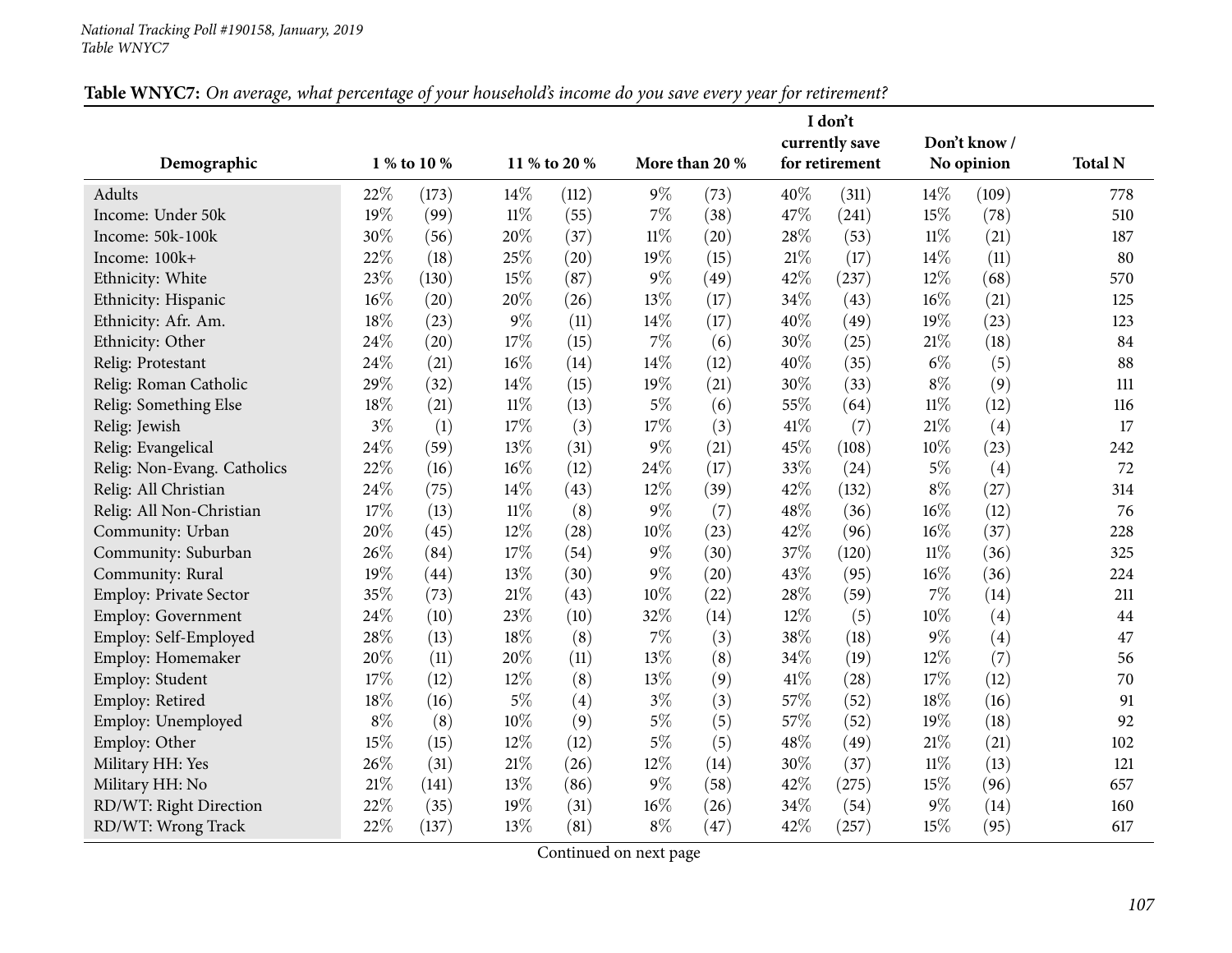|                                      |             |       |        |              |        |                |      | I don't        |        |             |                |
|--------------------------------------|-------------|-------|--------|--------------|--------|----------------|------|----------------|--------|-------------|----------------|
|                                      |             |       |        |              |        |                |      | currently save |        | Don't know/ |                |
| Demographic                          | 1 % to 10 % |       |        | 11 % to 20 % |        | More than 20 % |      | for retirement |        | No opinion  | <b>Total N</b> |
| Adults                               | 22%         | (173) | 14%    | (112)        | $9\%$  | (73)           | 40%  | (311)          | 14%    | (109)       | 778            |
| Trump Job Approve                    | 28%         | (50)  | 17%    | (30)         | 15%    | (26)           | 32%  | (57)           | $9\%$  | (16)        | 179            |
| Trump Job Disapprove                 | 22%         | (121) | 14\%   | (75)         | $8\%$  | (45)           | 43%  | (238)          | 13%    | (70)        | 550            |
| Trump Job Strongly Approve           | 35%         | (29)  | 14%    | (12)         | 14%    | (12)           | 29%  | (24)           | $8\%$  | (7)         | 84             |
| Trump Job Somewhat Approve           | 22%         | (21)  | 19%    | (18)         | 15%    | (14)           | 35%  | (33)           | 9%     | (9)         | 95             |
| Trump Job Somewhat Disapprove        | 19%         | (17)  | 27%    | (24)         | 12%    | (10)           | 32%  | (28)           | 10%    | (8)         | 87             |
| Trump Job Strongly Disapprove        | 23%         | (105) | $11\%$ | (52)         | $8\%$  | (35)           | 45%  | (210)          | 13%    | (61)        | 463            |
| #1 Issue: Economy                    | 30%         | (63)  | 13%    | (28)         | 7%     | (14)           | 38%  | (80)           | $11\%$ | (24)        | 208            |
| #1 Issue: Security                   | 25%         | (24)  | 17%    | (17)         | 15%    | (15)           | 34%  | (33)           | 9%     | (9)         | 98             |
| #1 Issue: Health Care                | 20%         | (25)  | 16%    | (20)         | 13%    | (16)           | 41\% | (53)           | 10%    | (13)        | 128            |
| #1 Issue: Medicare / Social Security | 14\%        | (10)  | 12%    | (9)          | $6\%$  | (5)            | 56%  | (43)           | 12%    | (9)         | 77             |
| #1 Issue: Women's Issues             | $18\%$      | (15)  | 10%    | (9)          | $11\%$ | (9)            | 42%  | (35)           | 18%    | (15)        | 83             |
| #1 Issue: Education                  | 19%         | (12)  | 19%    | (12)         | 10%    | (6)            | 30%  | (19)           | 23%    | (14)        | 62             |
| #1 Issue: Energy                     | 20%         | (11)  | 18%    | (10)         | $11\%$ | (6)            | 43%  | (25)           | $8\%$  | (4)         | 57             |
| #1 Issue: Other                      | 17%         | (11)  | $11\%$ | (7)          | $3\%$  | (2)            | 38%  | (24)           | 31%    | (20)        | 64             |
| 2018 House Vote: Democrat            | 26%         | (92)  | 13%    | (45)         | 9%     | (32)           | 41\% | (141)          | $11\%$ | (37)        | 346            |
| 2018 House Vote: Republican          | 30%         | (35)  | 19%    | (22)         | 15%    | (17)           | 28%  | (33)           | $9\%$  | (11)        | 119            |
| 2018 House Vote: Someone else        | 14\%        | (7)   | 18%    | (9)          | $8\%$  | (4)            | 44%  | (22)           | 16%    | (8)         | 50             |
| 2018 House Vote: Didnt Vote          | 15%         | (38)  | 13%    | (35)         | 7%     | (20)           | 44%  | (115)          | 20%    | (53)        | 261            |
| 2016 Vote: Hillary Clinton           | 27%         | (85)  | 15%    | (47)         | 9%     | (28)           | 40%  | (124)          | $9\%$  | (27)        | 311            |
| 2016 Vote: Donald Trump              | 29%         | (30)  | 15%    | (15)         | 16%    | (17)           | 31%  | (32)           | 9%     | (9)         | 102            |
| 2016 Vote: Someone else              | 25%         | (18)  | 13%    | (10)         | 7%     | (5)            | 35%  | (25)           | 21%    | (15)        | 73             |
| 2016 Vote: Didnt Vote                | 14%         | (40)  | 14\%   | (40)         | $8\%$  | (23)           | 45%  | (129)          | 20%    | (58)        | 290            |
| Voted in 2014: Yes                   | 28%         | (117) | 15%    | (63)         | $11\%$ | (47)           | 37%  | (154)          | 10%    | (40)        | 422            |
| Voted in 2014: No                    | $16\%$      | (55)  | 14%    | (49)         | 7%     | (25)           | 44%  | (157)          | 19%    | (69)        | 356            |
| 2012 Vote: Barack Obama              | 28\%        | (89)  | 14%    | (46)         | 9%     | (30)           | 40%  | (129)          | 9%     | (31)        | 325            |
| 2012 Vote: Mitt Romney               | 24%         | (16)  | 19%    | (13)         | 17%    | (11)           | 29%  | (20)           | 12%    | (8)         | 68             |
| 2012 Vote: Other                     | 19%         | (7)   | 13%    | (4)          | $7\%$  | (2)            | 52%  | (18)           | $10\%$ | (3)         | 35             |
| 2012 Vote: Didn't Vote               | 17%         | (59)  | 14%    | (49)         | $8\%$  | (28)           | 41\% | (144)          | 19%    | (67)        | 347            |

Table WNYC7: On average, what percentage of your household's income do you save every year for retirement?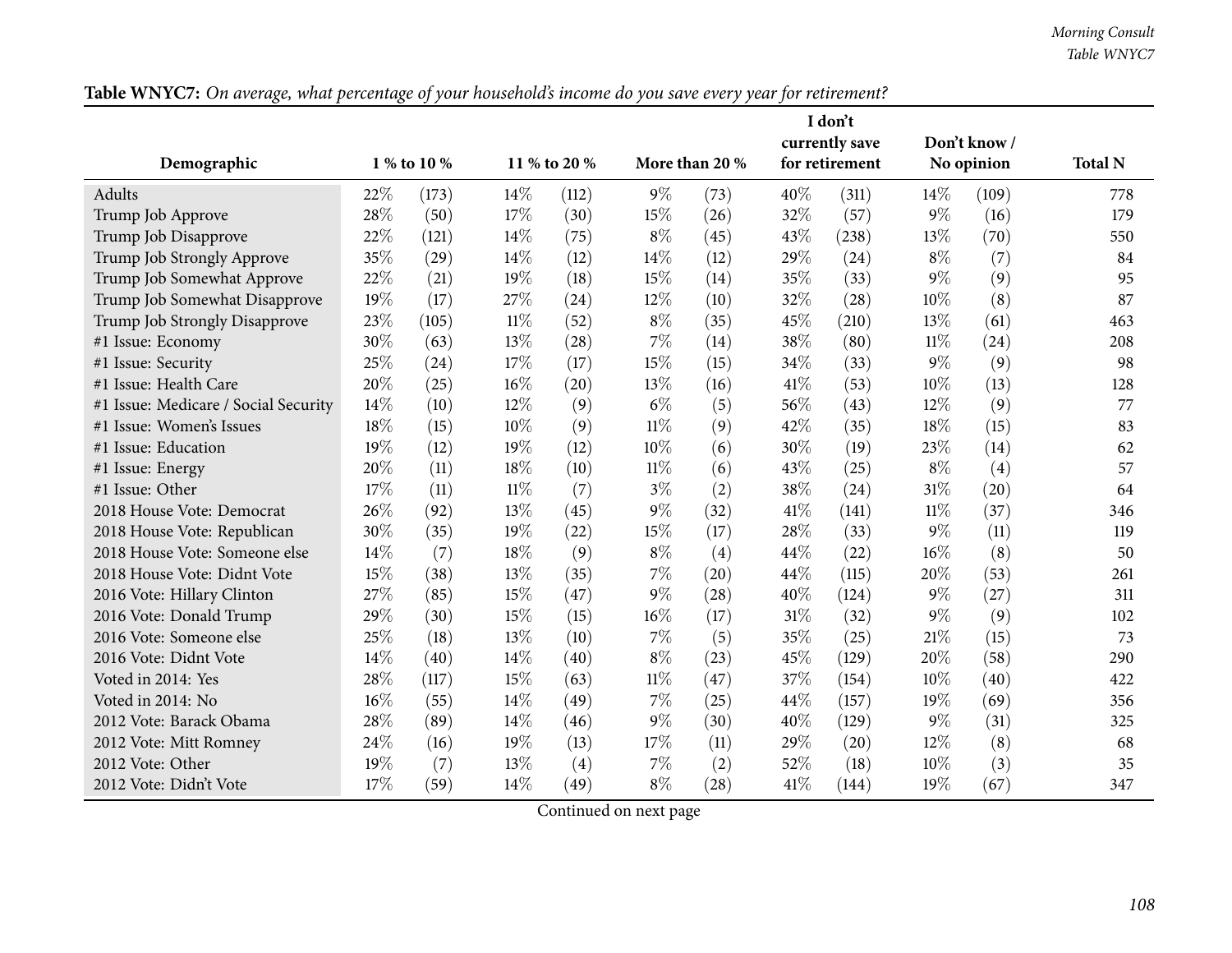|                     |        |             |        |              |        |                |      | I don't        |        |              |                |
|---------------------|--------|-------------|--------|--------------|--------|----------------|------|----------------|--------|--------------|----------------|
|                     |        |             |        |              |        |                |      | currently save |        | Don't know / |                |
| Demographic         |        | 1 % to 10 % |        | 11 % to 20 % |        | More than 20 % |      | for retirement |        | No opinion   | <b>Total N</b> |
| Adults              | $22\%$ | (173)       | $14\%$ | (112)        | $9\%$  | (73)           | 40%  | (311)          | 14\%   | (109)        | 778            |
| 4-Region: Northeast | 15\%   | (17)        | $24\%$ | (28)         | $8\%$  | (9)            | 41\% | (49)           | 13\%   | (15)         | 118            |
| 4-Region: Midwest   | 24\%   | (40)        | $12\%$ | (20)         | $12\%$ | (21)           | 39%  | (65)           | $12\%$ | (21)         | 168            |
| 4-Region: South     | 23\%   | (66)        | 13\%   | (37)         | $8\%$  | (22)           | 42\% | (120)          | $15\%$ | (42)         | 287            |
| 4-Region: West      | 24%    | (49)        | 13\%   | $^{(27)}$    | $10\%$ | (20)           | 38\% | (78)           | 15%    | (31)         | 205            |
| 190148              | 20%    | (54)        | 18%    | (48)         | $10\%$ | (27)           | 37\% | (101)          | $16\%$ | (43)         | 273            |
| 190153              | 23\%   | (61)        | 13\%   | (33)         | $8\%$  | (21)           | 40%  | (104)          | $16\%$ | (42)         | 261            |
| 190158              | $24\%$ | (58)        | 13%    | (31)         | $10\%$ | (24)           | 44\% | (107)          | $10\%$ | $^{'}25)$    | 244            |

### Table WNYC7: On average, what percentage of your household's income do you save every year for retirement?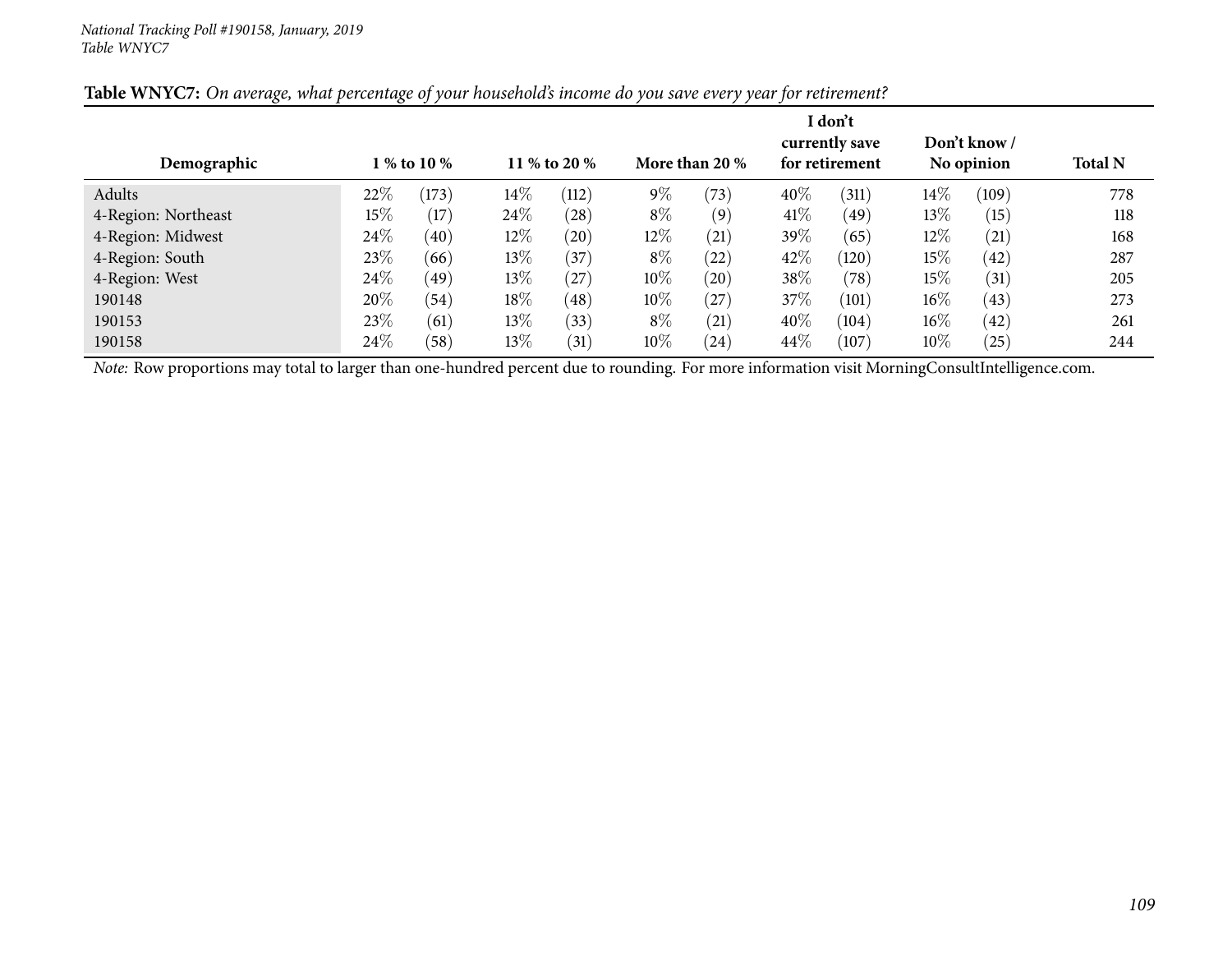|                          |        | Yes, saving enough / |        | No, not saving enough / |        | Don't know / No |                |
|--------------------------|--------|----------------------|--------|-------------------------|--------|-----------------|----------------|
| Demographic              |        | have saved enough    |        | have not saved enough   |        | opinion         | <b>Total N</b> |
| Adults                   | 20%    | (156)                | $61\%$ | (474)                   | 19%    | (147)           | 778            |
| Gender: Male             | 25%    | (88)                 | 56%    | (200)                   | $19\%$ | (66)            | 354            |
| Gender: Female           | 16%    | (68)                 | 65%    | (274)                   | 19%    | (81)            | 424            |
| Age: 18-29               | $21\%$ | (60)                 | 56%    | (162)                   | 24\%   | (69)            | 291            |
| Age: 30-44               | $16\%$ | (31)                 | 68\%   | (134)                   | 17%    | (33)            | 197            |
| Age: 45-54               | 14%    | (16)                 | 71\%   | (83)                    | 15%    | (17)            | 117            |
| Age: 55-64               | 16%    | (15)                 | 70%    | (63)                    | 13%    | (12)            | 89             |
| Age: 65+                 | 41\%   | (35)                 | 39%    | (32)                    | 20%    | (17)            | 83             |
| Generation Z: 18-21      | $21\%$ | (27)                 | 43%    | (56)                    | 36%    | (47)            | 130            |
| Millennial: Age 22-37    | 19%    | (52)                 | 66%    | (177)                   | $14\%$ | (38)            | 267            |
| Generation X: Age 38-53  | 14%    | (27)                 | 70%    | (132)                   | $16\%$ | (31)            | 189            |
| Boomers: Age 54-72       | 27%    | (46)                 | 57%    | (100)                   | $16\%$ | (28)            | 175            |
| PID: Dem (no lean)       | 23%    | (75)                 | $61\%$ | (197)                   | $16\%$ | (53)            | 326            |
| PID: Ind (no lean)       | 14%    | (46)                 | 63%    | (207)                   | 22\%   | (73)            | 327            |
| PID: Rep (no lean)       | 28%    | (35)                 | 56%    | (70)                    | $17\%$ | (21)            | 125            |
| PID/Gender: Dem Men      | 27%    | (41)                 | 55%    | (85)                    | 18%    | (28)            | 154            |
| PID/Gender: Dem Women    | 20%    | (34)                 | 66%    | (113)                   | 15%    | (25)            | 172            |
| PID/Gender: Ind Men      | 20%    | (26)                 | 62%    | (83)                    | $19\%$ | (25)            | 134            |
| PID/Gender: Ind Women    | $10\%$ | (20)                 | 65%    | (124)                   | 25%    | (48)            | 192            |
| PID/Gender: Rep Men      | $31\%$ | (20)                 | 50%    | (33)                    | 19%    | (13)            | 66             |
| PID/Gender: Rep Women    | 24%    | (14)                 | 62%    | (37)                    | 13%    | (8)             | 59             |
| Ideo: Liberal (1-3)      | 22%    | (90)                 | 62%    | (253)                   | $16\%$ | (66)            | 410            |
| Ideo: Moderate (4)       | 19%    | (23)                 | 66%    | (80)                    | 15%    | (18)            | 120            |
| Ideo: Conservative (5-7) | $21\%$ | (26)                 | 59%    | (72)                    | 20%    | (25)            | 124            |
| Educ: < College          | 17%    | (94)                 | 62%    | (346)                   | 22\%   | (122)           | 563            |
| Educ: Bachelors degree   | 24%    | (31)                 | 66%    | (86)                    | 10%    | (13)            | 130            |
| Educ: Post-grad          | 36%    | (31)                 | 50%    | (42)                    | $14\%$ | (12)            | 84             |
| Income: Under 50k        | 15%    | (76)                 | 65%    | (329)                   | $21\%$ | (105)           | 510            |
| Income: 50k-100k         | 26%    | (49)                 | 60%    | (112)                   | $14\%$ | (26)            | 187            |
| Income: 100k+            | 38%    | (31)                 | 41\%   | (33)                    | 21%    | (17)            | 80             |

Table WNYC8: Generally speaking, do you feel you are saving enough or have saved enough money to live a comfortable life during retirement?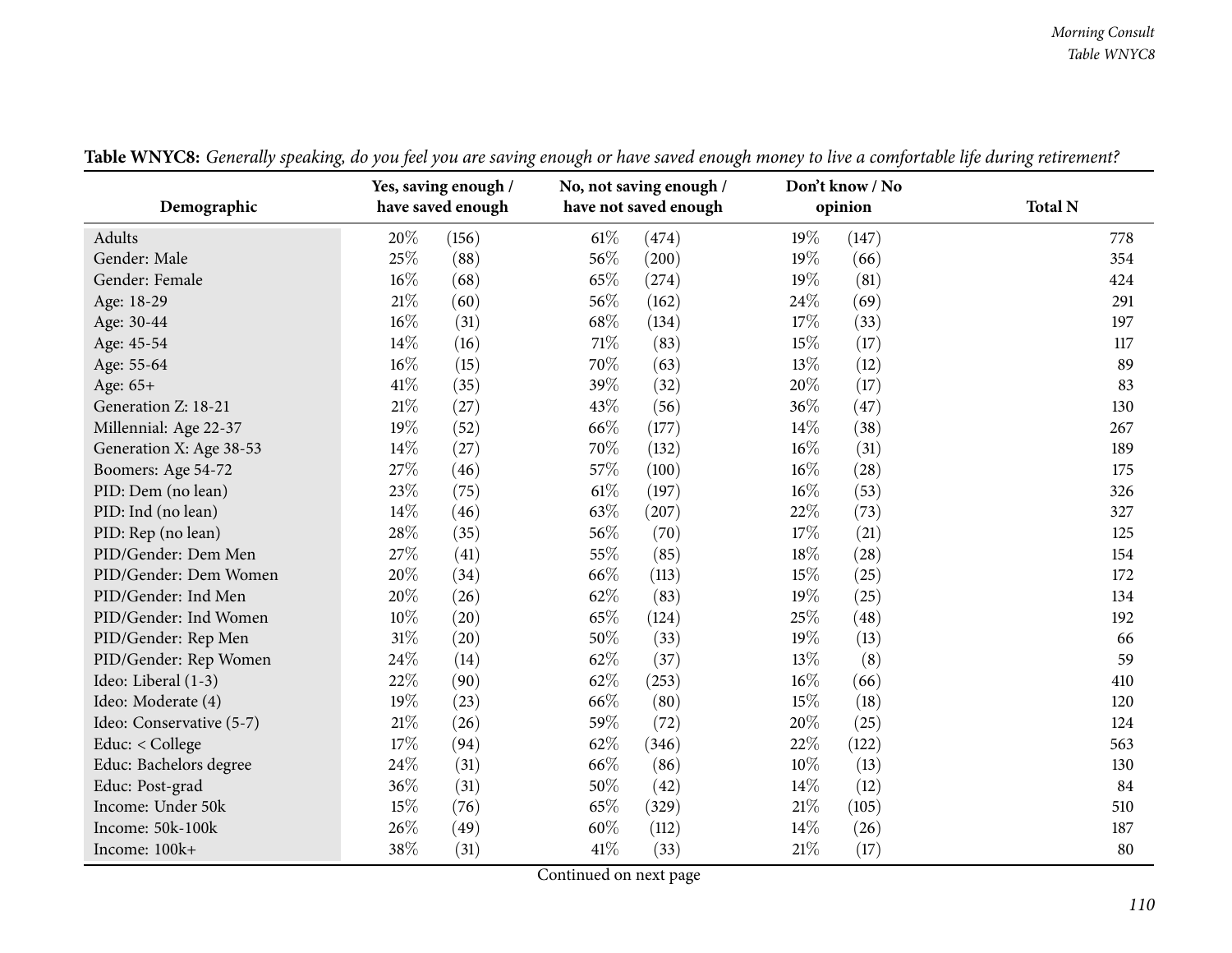#### *National Tracking Poll #190158, January, <sup>2019</sup> Table WNYC8*

| Demographic                 |        | Yes, saving enough /<br>have saved enough |        | No, not saving enough /<br>have not saved enough |        | Don't know / No<br>opinion | <b>Total N</b> |
|-----------------------------|--------|-------------------------------------------|--------|--------------------------------------------------|--------|----------------------------|----------------|
| Adults                      | 20%    | (156)                                     | $61\%$ | (474)                                            | 19%    | (147)                      | 778            |
| Ethnicity: White            | $21\%$ | (121)                                     | 63%    | (359)                                            | $16\%$ | (90)                       | 570            |
| Ethnicity: Hispanic         | 21%    | (26)                                      | 54\%   | (68)                                             | 25%    | (31)                       | 125            |
| Ethnicity: Afr. Am.         | $16\%$ | (20)                                      | 55%    | (68)                                             | 29%    | (35)                       | 123            |
| Ethnicity: Other            | 18%    | (15)                                      | 56%    | (47)                                             | 26\%   | (22)                       | 84             |
| Relig: Protestant           | 28%    | (25)                                      | 63%    | (55)                                             | $9\%$  | (8)                        | 88             |
| Relig: Roman Catholic       | 30%    | (34)                                      | 60%    | (66)                                             | 10%    | (11)                       | 111            |
| Relig: Something Else       | $11\%$ | (13)                                      | $71\%$ | (82)                                             | 18%    | (21)                       | 116            |
| Relig: Jewish               | 32%    | (5)                                       | 40%    | (7)                                              | 28\%   | (5)                        | 17             |
| Relig: Evangelical          | $21\%$ | (51)                                      | 67\%   | (161)                                            | $12\%$ | (30)                       | 242            |
| Relig: Non-Evang. Catholics | 28%    | (20)                                      | 59%    | (42)                                             | $13\%$ | (9)                        | 72             |
| Relig: All Christian        | 23%    | (71)                                      | 65%    | (204)                                            | $13\%$ | (39)                       | 314            |
| Relig: All Non-Christian    | $17\%$ | (13)                                      | $60\%$ | (46)                                             | $23\%$ | (18)                       | 76             |
| Community: Urban            | $19\%$ | (44)                                      | $61\%$ | (139)                                            | 20%    | (46)                       | 228            |
| Community: Suburban         | $21\%$ | (67)                                      | 64\%   | (210)                                            | 15%    | (49)                       | 325            |
| Community: Rural            | 20%    | (45)                                      | 56%    | (126)                                            | 24\%   | (53)                       | 224            |
| Employ: Private Sector      | 21\%   | (44)                                      | 70%    | (148)                                            | $9\%$  | (19)                       | 211            |
| Employ: Government          | 40%    | (18)                                      | 50%    | (22)                                             | $10\%$ | (4)                        | 44             |
| Employ: Self-Employed       | 19%    | (9)                                       | 67%    | (32)                                             | 13%    | (6)                        | 47             |
| Employ: Homemaker           | $21\%$ | (12)                                      | 63%    | (35)                                             | $16\%$ | (9)                        | 56             |
| Employ: Student             | 19%    | (13)                                      | $51\%$ | (35)                                             | 30%    | (21)                       | 70             |
| Employ: Retired             | 24%    | (22)                                      | 56%    | (51)                                             | 20%    | (18)                       | 91             |
| Employ: Unemployed          | 12%    | (11)                                      | 56%    | (51)                                             | 32%    | (30)                       | 92             |
| Employ: Other               | 20%    | (20)                                      | 59%    | (60)                                             | $21\%$ | (22)                       | 102            |
| Military HH: Yes            | $31\%$ | (38)                                      | 58%    | (71)                                             | $11\%$ | (13)                       | 121            |
| Military HH: No             | $18\%$ | (119)                                     | 61\%   | (403)                                            | 20%    | (134)                      | 657            |
| RD/WT: Right Direction      | 23%    | (37)                                      | 58\%   | (93)                                             | 19%    | (30)                       | 160            |
| RD/WT: Wrong Track          | $19\%$ | (119)                                     | 62%    | (381)                                            | 19%    | (117)                      | 617            |
| Trump Job Approve           | $24\%$ | (43)                                      | 63%    | (112)                                            | $13\%$ | (24)                       | 179            |
| Trump Job Disapprove        | 20%    | (109)                                     | 63%    | (345)                                            | 17%    | (96)                       | 550            |

| Table WNYC8: Generally speaking, do you feel you are saving enough or have saved enough money to live a comfortable life during retirement? |  |
|---------------------------------------------------------------------------------------------------------------------------------------------|--|
|---------------------------------------------------------------------------------------------------------------------------------------------|--|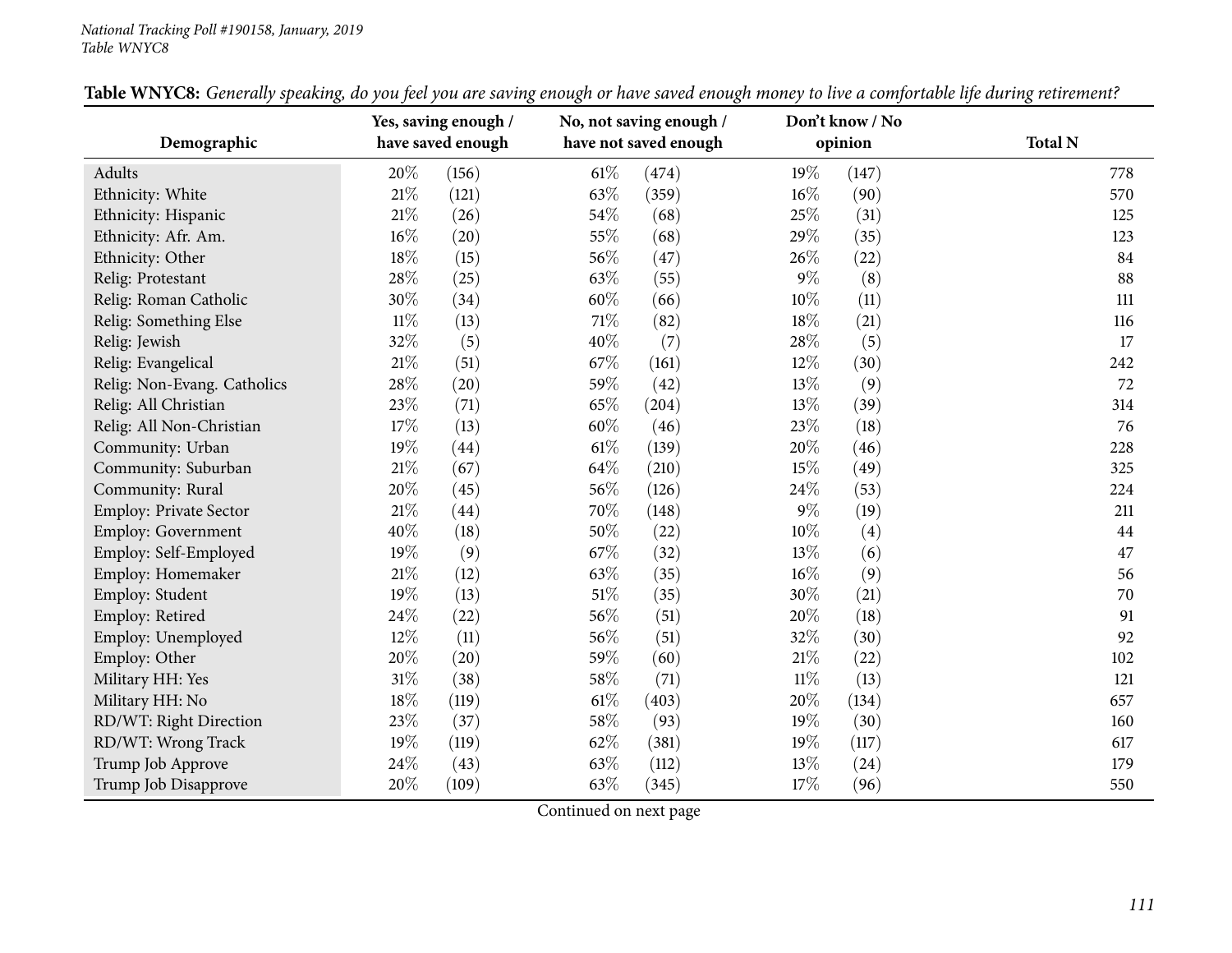| Demographic                          |       | Yes, saving enough /<br>have saved enough |        | No, not saving enough /<br>have not saved enough |        | Don't know / No<br>opinion | <b>Total N</b> |
|--------------------------------------|-------|-------------------------------------------|--------|--------------------------------------------------|--------|----------------------------|----------------|
| Adults                               | 20%   | (156)                                     | $61\%$ | (474)                                            | 19%    | (147)                      | 778            |
| Trump Job Strongly Approve           | 28%   | (23)                                      | 56%    | (47)                                             | 17%    | (14)                       | 84             |
| Trump Job Somewhat Approve           | 21%   | (20)                                      | 69%    | (66)                                             | 10%    | (10)                       | 95             |
| Trump Job Somewhat Disapprove        | 28%   | (25)                                      | 53%    | (46)                                             | 19%    | (16)                       | 87             |
| Trump Job Strongly Disapprove        | 18%   | (84)                                      | 65%    | (299)                                            | 17%    | (80)                       | 463            |
| #1 Issue: Economy                    | 19%   | (39)                                      | 65%    | (134)                                            | 17%    | (35)                       | 208            |
| #1 Issue: Security                   | 17%   | (17)                                      | 63%    | (62)                                             | 20%    | (19)                       | 98             |
| #1 Issue: Health Care                | 20%   | (26)                                      | 59%    | (76)                                             | 20%    | (26)                       | 128            |
| #1 Issue: Medicare / Social Security | 30%   | (23)                                      | 57%    | (44)                                             | $13\%$ | (10)                       | 77             |
| #1 Issue: Women's Issues             | 15%   | (13)                                      | $61\%$ | (51)                                             | 24\%   | (20)                       | 83             |
| #1 Issue: Education                  | 20%   | (12)                                      | 65%    | (40)                                             | 15%    | (10)                       | 62             |
| #1 Issue: Energy                     | 26%   | (15)                                      | 58%    | (33)                                             | 16%    | (9)                        | 57             |
| #1 Issue: Other                      | 17%   | (11)                                      | 53%    | (34)                                             | 29%    | (19)                       | 64             |
| 2018 House Vote: Democrat            | 24%   | (84)                                      | 63%    | (218)                                            | 13\%   | (44)                       | 346            |
| 2018 House Vote: Republican          | 28%   | (33)                                      | 60%    | (71)                                             | 13\%   | (15)                       | 119            |
| 2018 House Vote: Someone else        | 14%   | (7)                                       | 70%    | (35)                                             | 16%    | (8)                        | 50             |
| 2018 House Vote: Didnt Vote          | 12%   | (31)                                      | 57%    | (150)                                            | 31%    | (80)                       | 261            |
| 2016 Vote: Hillary Clinton           | 25%   | (78)                                      | 65%    | (201)                                            | 10%    | (32)                       | 311            |
| 2016 Vote: Donald Trump              | 24\%  | (25)                                      | 67%    | (68)                                             | $9\%$  | (9)                        | 102            |
| 2016 Vote: Someone else              | $9\%$ | (6)                                       | 64%    | (47)                                             | 27%    | (20)                       | 73             |
| 2016 Vote: Didnt Vote                | 16%   | (47)                                      | 54%    | (158)                                            | 29%    | (85)                       | 290            |
| Voted in 2014: Yes                   | 25%   | (105)                                     | 63%    | (266)                                            | 12%    | (51)                       | 422            |
| Voted in 2014: No                    | 14%   | (51)                                      | 59%    | (208)                                            | 27%    | (96)                       | 356            |
| 2012 Vote: Barack Obama              | 25%   | (81)                                      | 63%    | (203)                                            | 12%    | (41)                       | 325            |
| 2012 Vote: Mitt Romney               | 28%   | (19)                                      | 59%    | (41)                                             | 13%    | (9)                        | 68             |
| 2012 Vote: Other                     | $9\%$ | (3)                                       | 79%    | (28)                                             | 12%    | (4)                        | 35             |
| 2012 Vote: Didn't Vote               | 15%   | (53)                                      | 58\%   | (201)                                            | 27%    | (94)                       | 347            |
| 4-Region: Northeast                  | 28%   | (33)                                      | 54\%   | (63)                                             | 19%    | (22)                       | 118            |
| 4-Region: Midwest                    | 20%   | (33)                                      | 68%    | (115)                                            | $12\%$ | (20)                       | 168            |
| 4-Region: South                      | 17%   | (50)                                      | 59%    | (170)                                            | 23%    | (67)                       | 287            |
| 4-Region: West                       | 20%   | (41)                                      | $61\%$ | (126)                                            | 19%    | (38)                       | 205            |

Table WNYC8: Generally speaking, do you feel you are saving enough or have saved enough money to live a comfortable life during retirement?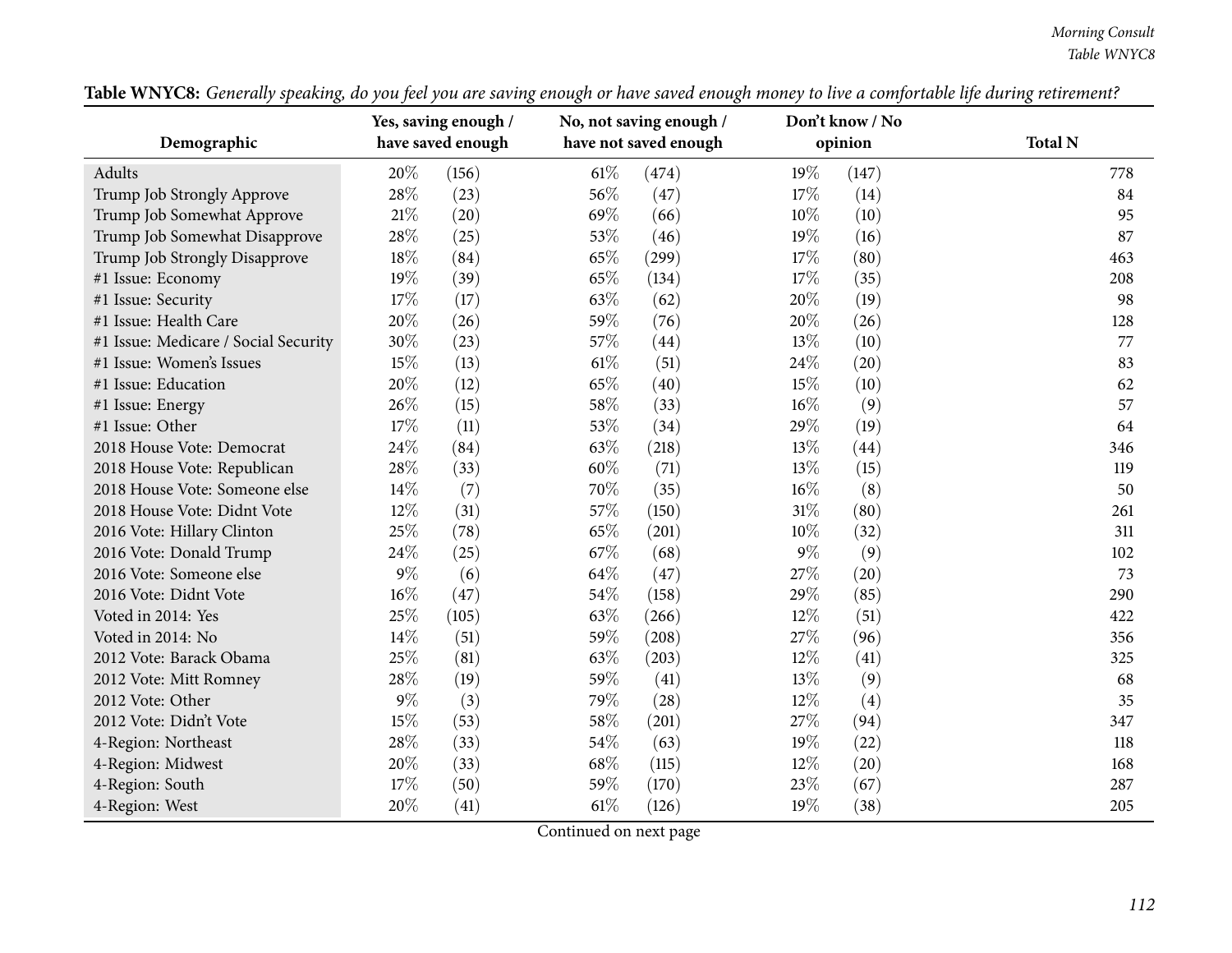| Demographic | Yes, saving enough /<br>have saved enough | No, not saving enough /<br>have not saved enough | Don't know / No<br>opinion | <b>Total N</b> |
|-------------|-------------------------------------------|--------------------------------------------------|----------------------------|----------------|
| Adults      | $20\%$<br>(156)                           | $61\%$<br>(474)                                  | 19 $\%$<br>(147)           | 778            |
| 190148      | $20\%$<br>(55)                            | $60\%$<br>(164)                                  | 20%<br>(53)                | 273            |
| 190153      | 22%<br>(58)                               | 63%<br>(163)                                     | $15\%$<br>(40)             | 261            |
| 190158      | 18%<br>(43)                               | $60\%$<br>(146)                                  | 22%<br>(54)                | 244            |

|  | Table WNYC8: Generally speaking, do you feel you are saving enough or have saved enough money to live a comfortable life during retirement? |  |  |  |  |
|--|---------------------------------------------------------------------------------------------------------------------------------------------|--|--|--|--|
|--|---------------------------------------------------------------------------------------------------------------------------------------------|--|--|--|--|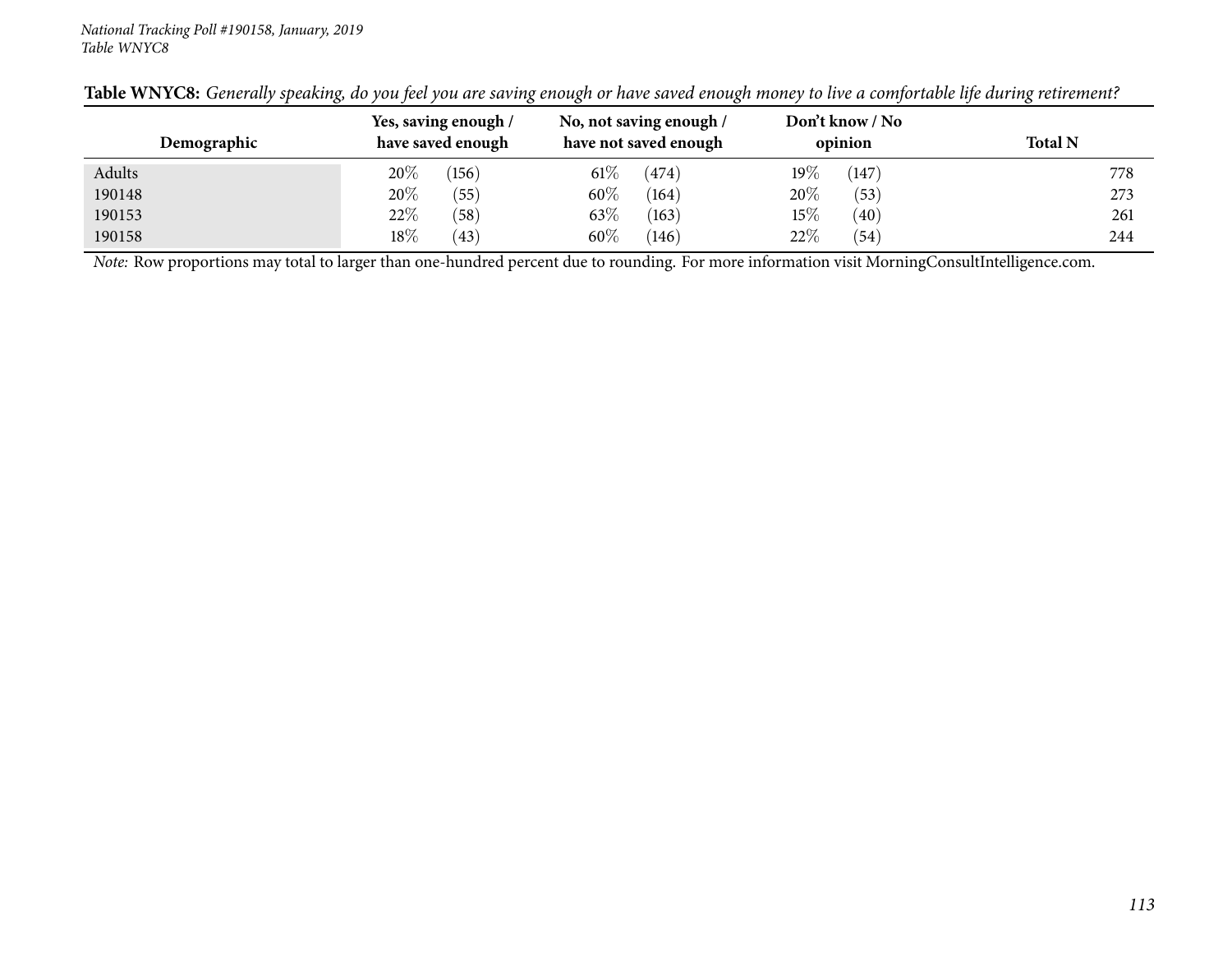|                          |                            |                                        |                |                |                | Older than    |                | Don't          |                |
|--------------------------|----------------------------|----------------------------------------|----------------|----------------|----------------|---------------|----------------|----------------|----------------|
|                          | 35-45 years                | 46-55 years                            | 56-65 years    | 66-75 years    | 76-85 years    | 85 years      |                | know / No      |                |
| Demographic              | old                        | old                                    | old            | old            | old            | old           | <b>Never</b>   | opinion        | <b>Total N</b> |
| <b>Adults</b>            | $3\%$<br>(22)              | $4\%$<br>(30)                          | $22\%$ (171)   | 27\% (211)     | $10\%$ (80)    | $5\%$<br>(39) | $11\%$ (87)    | $18\%$ (138)   | 778            |
| Gender: Male             | $4\%$<br>(13)              | $4\%$<br>(13)                          | 25% (90)       | 27\% (97)      | $11\%$ (40)    | $3\%$<br>(11) | 10\%<br>(35)   | $16\%$ (55)    | 354            |
| Gender: Female           | $2\%$<br>(9)               | $4\%$<br>(17)                          | $19\%$<br>(81) | 27\% (115)     | $10\%$ (40)    | $7\%$<br>(28) | $12\%$<br>(51) | $20\%$ (83)    | 424            |
| Age: 18-29               | $4\%$<br>(10)              | $5\%$<br>(13)                          | $19\%$<br>(54) | $26\%$ (76)    | $11\%$<br>(31) | $6\%$<br>(18) | $9\%$<br>(25)  | $22\%$ (63)    | 291            |
| Age: 30-44               | $5\%$<br>(10)              | $3\%$<br>(6)                           | $15\%$ (29)    | $26\%$<br>(50) | $12\%$<br>(24) | $7\%$<br>(14) | $17\%$ (34)    | $15\%$ (30)    | 197            |
| Age: 45-54               | $1\%$<br>(1)               | $9\%$<br>(11)                          | 23\%<br>(26)   | 29\%<br>(33)   | $10\%$<br>(12) | $3\%$<br>(3)  | $12\%$<br>(14) | $14\%$<br>(16) | 117            |
| Age: 55-64               | $1\%$<br>(1)               | (0)                                    | 38\%<br>(34)   | $28\%$<br>(25) | $8\%$<br>(7)   | (0)           | $9\%$<br>(8)   | $15\%$<br>(14) | 89             |
| Age: 65+                 | $\left(0\right)$           | (0)<br>$\hspace{0.1mm}-\hspace{0.1mm}$ | $33\%$<br>(28) | $32\%$<br>(26) | 7%<br>(6)      | $4\%$<br>(4)  | 7%<br>(6)      | $18\%$<br>(15) | 83             |
| Generation Z: 18-21      | $5\%$<br>(7)               | $5\%$<br>(7)                           | $15\%$<br>(20) | $31\%$ (41)    | $9\%$<br>(12)  | $3\%$<br>(4)  | $6\%$<br>(8)   | $25\%$ (32)    | 130            |
| Millennial: Age 22-37    | $3\%$<br>(8)               | $4\%$<br>(12)                          | $17\%$ (47)    | 25\% (66)      | $12\%$<br>(31) | $8\%$<br>(22) | $12\%$<br>(32) | $18\%$ (49)    | 267            |
| Generation X: Age 38-53  | $3\%$<br>(6)               | $6\%$<br>(11)                          | $20\%$<br>(37) | 23\% (43)      | $13\%$<br>(24) | $5\%$<br>(9)  | 17%<br>(32)    | $14\%$ (26)    | 189            |
| Boomers: Age 54-72       | $1\%$<br>(1)               | (1)<br>$\overline{\phantom{m}}$        | $36\%$ (63)    | $34\%$ (59)    | $6\%$<br>(10)  | $1\%$<br>(1)  | $7\%$<br>(11)  | $17\%$ (29)    | 175            |
| PID: Dem (no lean)       | $2\%$<br>(8)               | $4\%$<br>(12)                          | $26\%$<br>(84) | $31\% (100)$   | $9\%$<br>(29)  | $4\%$<br>(13) | $10\%$<br>(33) | $14\%$ (47)    | 326            |
| PID: Ind (no lean)       | $3\%$<br>(11)              | $3\%$<br>(11)                          | $15\%$<br>(49) | 25\% (83)      | $12\%$<br>(39) | $6\%$<br>(19) | $13\%$<br>(43) | 22\% (70)      | 327            |
| PID: Rep (no lean)       | $2\%$<br>(3)               | $6\%$<br>(7)                           | $30\%$<br>(38) | $22\%$<br>(28) | $9\%$<br>(12)  | 5%<br>(7)     | $8\%$<br>(11)  | $16\%$<br>(21) | 125            |
| PID/Gender: Dem Men      | $3\%$<br>$\left( 4\right)$ | $2\%$<br>(4)                           | 29\%<br>(45)   | 33\%<br>(51)   | $10\%$<br>(15) | $3\%$<br>(4)  | $9\%$<br>(14)  | $12\%$<br>(18) | 154            |
| PID/Gender: Dem Women    | $2\%$<br>$\left( 4\right)$ | $5\%$<br>(8)                           | 23\%<br>(39)   | 29\%<br>(50)   | $8\%$<br>(14)  | $5\%$<br>(9)  | $11\%$ (20)    | $17\%$ (29)    | 172            |
| PID/Gender: Ind Men      | 5%<br>(6)                  | $4\%$<br>(6)                           | 20%<br>(27)    | 22\%<br>(29)   | $12\%$<br>(16) | $5\%$<br>(6)  | $12\%$<br>(17) | $20\%$ (27)    | 134            |
| PID/Gender: Ind Women    | $2\%$<br>(5)               | $3\%$<br>(6)                           | $12\%$<br>(22) | $28\%$<br>(54) | $12\%$<br>(23) | 7%<br>(13)    | $14\%$<br>(26) | $23\%$ (43)    | 192            |
| PID/Gender: Rep Men      | $3\%$<br>(2)               | $6\%$<br>(4)                           | 28\%<br>(18)   | 25\%<br>(17)   | $14\%$<br>(9)  | $1\%$<br>(1)  | $8\%$<br>(5)   | $15\%$<br>(10) | 66             |
| PID/Gender: Rep Women    | $1\%$<br>(1)               | $5\%$<br>(3)                           | 33\%<br>(19)   | $19\%$<br>(11) | $5\%$<br>(3)   | 10%<br>(6)    | $9\%$<br>(5)   | $18\%$<br>(11) | 59             |
| Ideo: Liberal (1-3)      | $3\%$<br>(10)              | $4\%$<br>(14)                          | 22%<br>(89)    | $30\% (125)$   | $10\%$<br>(40) | $5\%$<br>(21) | $12\%$<br>(50) | $15\%$ (60)    | 410            |
| Ideo: Moderate (4)       | $4\%$<br>(5)               | $2\%$<br>(3)                           | $26\%$<br>(31) | 28\% (34)      | $9\%$<br>(11)  | $4\%$<br>(5)  | $8\%$<br>(9)   | $18\%$ (22)    | 120            |
| Ideo: Conservative (5-7) | $3\%$<br>$\left( 4\right)$ | $6\%$<br>(8)                           | $29\%$<br>(36) | $25\%$ (31)    | $12\%$<br>(15) | $4\%$<br>(5)  | 7%<br>(8)      | $13\%$<br>(17) | 124            |
| Educ: $<$ College        | $3\%$<br>(16)              | $4\%$<br>(24)                          | $22\%$ (121)   | $26\%$ (145)   | $9\%$<br>(51)  | $5\%$<br>(29) | $11\%$<br>(62) | $20\%$ (115)   | 563            |
| Educ: Bachelors degree   | $2\%$<br>(3)               | $2\%$<br>(3)                           | $20\%$<br>(26) | $33\%$ (43)    | 15%<br>(20)    | $4\%$<br>(6)  | $12\%$<br>(15) | $11\%$<br>(14) | 130            |
| Educ: Post-grad          | $4\%$<br>(3)               | $5\%$<br>(4)                           | $28\%$<br>(23) | 27\% (23)      | $10\%$<br>(9)  | $4\%$<br>(4)  | $12\%$<br>(10) | $10\%$<br>(8)  | 84             |

Table WNYC9: At what age do you think you will be able to retire?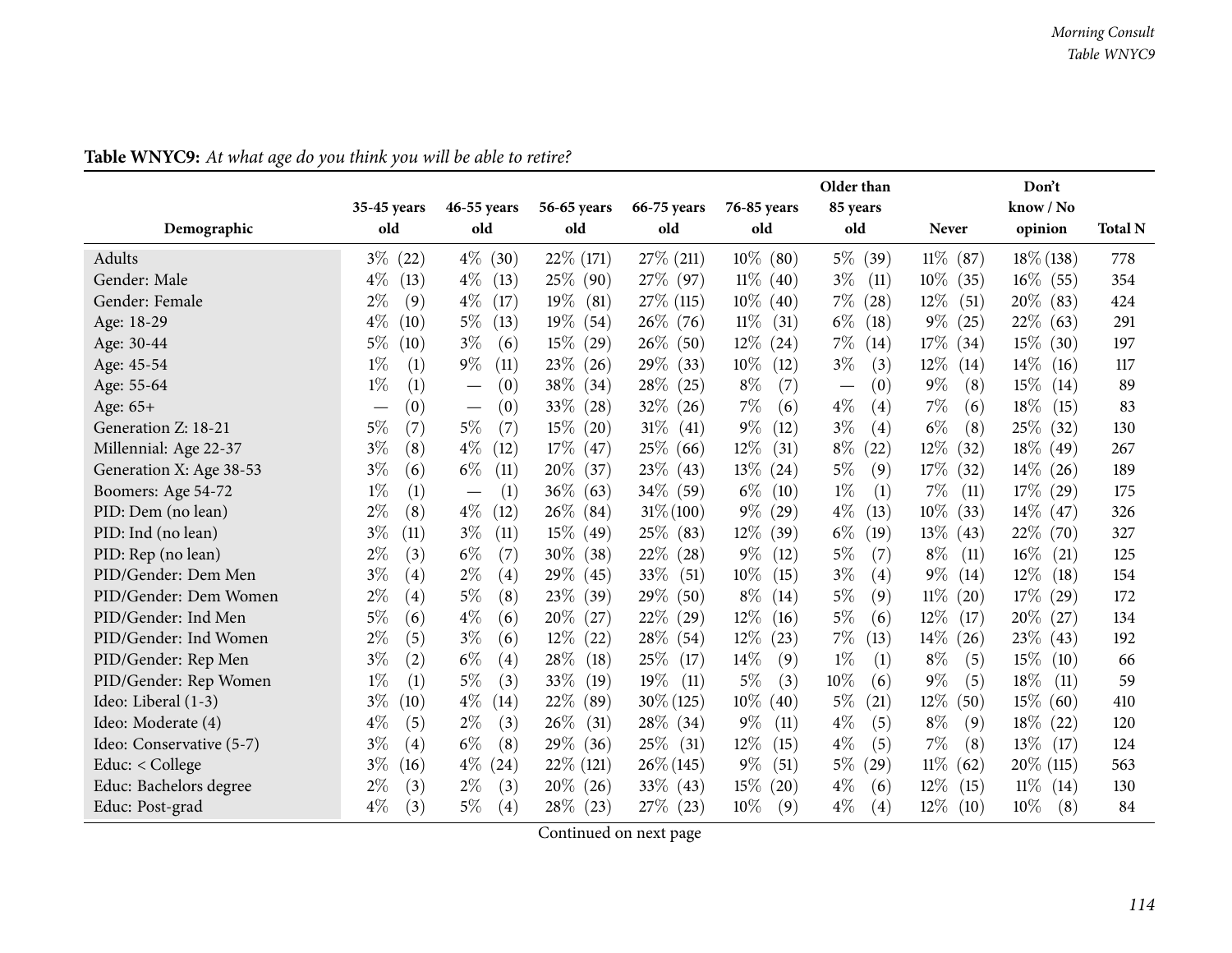| Table WNYC9: At what age do you think you will be able to retire? |
|-------------------------------------------------------------------|
|-------------------------------------------------------------------|

|                               | 35-45 years                | 46-55 years                              | 56-65 years    | 66-75 years    | 76-85 years                  | Older than<br>85 years |                | Don't<br>know / No |                |
|-------------------------------|----------------------------|------------------------------------------|----------------|----------------|------------------------------|------------------------|----------------|--------------------|----------------|
| Demographic                   | old                        | old                                      | old            | old            | old                          | old                    | <b>Never</b>   | opinion            | <b>Total N</b> |
| Adults                        | $3\%$<br>(22)              | $4\%$<br>(30)                            | 22\% (171)     | 27\% (211)     | $10\%$ (80)                  | $5\%$<br>(39)          | $11\%$ (87)    | $18\%$ (138)       | 778            |
| Income: Under 50k             | $3\%$<br>(16)              | $3\%$<br>(16)                            | $19\%$ (96)    | $22\%$ (111)   | $11\%$<br>(55)               | $6\%$<br>(31)          | $14\%$<br>(72) | $22\%$ (113)       | 510            |
| Income: 50k-100k              | $1\%$<br>(2)               | $6\%$<br>(11)                            | 28\%<br>(52)   | 37\% (70)      | $10\%$<br>(19)               | $2\%$<br>(4)           | $5\%$<br>(10)  | $11\%$ (20)        | 187            |
| Income: 100k+                 | $5\%$<br>(4)               | $5\%$<br>(4)                             | $28\%$ (23)    | $38\%$ (31)    | 7%<br>(5)                    | 5%<br>(4)              | $6\%$<br>(5)   | $7\%$<br>(5)       | 80             |
| Ethnicity: White              | $2\%$<br>$^{'}10)$         | $3\%$<br>(17)                            | $20\%$ (113)   | $29\%$ (163)   | $13\%$<br>(72)               | $4\%$<br>(26)          | $12\%$<br>(66) | $18\%$ (103)       | 570            |
| Ethnicity: Hispanic           | $3\%$<br>(4)               | $4\%$<br>(5)                             | $22\%$<br>(28) | $23\%$ (29)    | $12\%$<br>(15)               | $9\%$<br>(12)          | $11\%$<br>(14) | $14\%$<br>(18)     | 125            |
| Ethnicity: Afr. Am.           | $9\%$<br>$\left(10\right)$ | 7%<br>(8)                                | 28\%<br>(35)   | $24\%$ (30)    | $2\%$<br>(2)                 | $8\%$<br>(10)          | $8\%$<br>(10)  | $14\%$<br>(17)     | 123            |
| Ethnicity: Other              | $1\%$<br>(1)               | $6\%$<br>(5)                             | $27\%$<br>(23) | $21\%$<br>(18) | 7%<br>(6)                    | $3\%$<br>(3)           | $13\%$<br>(11) | $21\%$<br>(18)     | 84             |
| Relig: Protestant             | $3\%$<br>(3)               | $1\%$<br>(1)                             | 32%<br>(28)    | 27\%<br>(23)   | 11%<br>(10)                  | $5\%$<br>(4)           | 7%<br>(7)      | 14%<br>(13)        | 88             |
| Relig: Roman Catholic         | $4\%$<br>(4)               | $6\%$<br>(6)                             | 29%<br>(32)    | 27\%<br>(30)   | $12\%$<br>(14)               | $4\%$<br>(5)           | $9\%$<br>(10)  | 10%<br>(11)        | 111            |
| Relig: Something Else         | $1\%$<br>(2)               | $4\%$<br>(5)                             | 21%<br>(24)    | $20\%$<br>(23) | $9\%$<br>(11)                | $3\%$<br>(3)           | 17\%<br>(19)   | 25\%<br>(28)       | 116            |
| Relig: Jewish                 | $5\%$<br>(1)               | $9\%$<br>(1)                             | $6\%$<br>(1)   | 29%<br>(5)     | 7%<br>(1)                    | 19%<br>(3)             | 7%<br>(1)      | 18%<br>(3)         | 17             |
| Relig: Evangelical            | $2\%$<br>(6)               | $5\%$<br>(12)                            | 25\%<br>(61)   | 24%<br>(59)    | $8\%$<br>(20)                | $3\%$<br>(8)           | 13\%<br>(31)   | 19%<br>(45)        | 242            |
| Relig: Non-Evang. Catholics   | $4\%$<br>(3)               | (0)<br>$\overbrace{\phantom{123221111}}$ | 32%<br>(23)    | 24%<br>(17)    | 20%<br>(15)                  | $5\%$<br>(3)           | $6\%$<br>(4)   | $9\%$<br>(7)       | 72             |
| Relig: All Christian          | $3\%$<br>(9)               | $4\%$<br>(12)                            | 27\%<br>(84)   | $24\%$<br>(77) | 11%<br>(34)                  | $4\%$<br>(12)          | $11\%$<br>(35) | $16\%$<br>(52)     | 314            |
| Relig: All Non-Christian      | $4\%$<br>(3)               | $8\%$<br>(6)                             | 19%<br>(15)    | $34\%$ (26)    | 7%<br>(6)                    | $4\%$<br>(3)           | 7%<br>(5)      | 17\%<br>(13)       | 76             |
| Community: Urban              | $3\%$<br>(6)               | $5\%$<br>(11)                            | 21%<br>(49)    | $24\%$ (55)    | $12\%$<br>(27)               | $5\%$<br>(11)          | 12\%<br>(28)   | 19%<br>(43)        | 228            |
| Community: Suburban           | $3\%$<br>$^{'}10)$         | $4\%$<br>(13)                            | 22%<br>(70)    | $31\%$ (101)   | $10\%$<br>(32)               | $4\%$<br>(15)          | $11\%$<br>(35) | $15\%$<br>(50)     | 325            |
| Community: Rural              | $2\%$<br>(5)               | $3\%$<br>(7)                             | 23\%<br>(52)   | $25\%$ (55)    | $10\%$<br>$\left( 22\right)$ | $6\%$<br>(14)          | $10\%$<br>(23) | $20\%$<br>(46)     | 224            |
| <b>Employ: Private Sector</b> | $1\%$<br>(1)               | $3\%$<br>(7)                             | 23\%<br>(48)   | $36\%$ (76)    | $12\%$<br>(26)               | $8\%$<br>(18)          | $9\%$<br>(19)  | $8\%$<br>(17)      | 211            |
| <b>Employ: Government</b>     | $3\%$<br>(1)               | $5\%$<br>(2)                             | 28\%<br>(12)   | $31\%$<br>(14) | 16%<br>(7)                   | $4\%$<br>(2)           | $7\%$<br>(3)   | $5\%$<br>(2)       | 44             |
| Employ: Self-Employed         | $4\%$<br>(2)               | $4\%$<br>(2)                             | 25\%<br>(12)   | 22\%<br>(10)   | $11\%$<br>(5)                | $4\%$<br>(2)           | 13%<br>(6)     | 17%<br>(8)         | 47             |
| Employ: Homemaker             | $9\%$<br>(5)               | $4\%$<br>(2)                             | 22%<br>(12)    | 18\%<br>(10)   | 12%<br>(7)                   | 5%<br>(3)              | 14\%<br>(8)    | $16\%$<br>(9)      | 56             |
| Employ: Student               | $2\%$<br>(1)               | $6\%$<br>(4)                             | 19%<br>(13)    | 22\%<br>(15)   | 17%<br>(12)                  | $3\%$<br>(2)           | 12%<br>(8)     | 19%<br>(13)        | 70             |
| Employ: Retired               | $5\%$<br>(5)               | $3\%$<br>(3)                             | 41%<br>(37)    | $19\%$<br>(17) | $6\%$<br>(6)                 | $2\%$<br>(2)           | 7%<br>(7)      | $16\%$<br>(15)     | 91             |
| Employ: Unemployed            | $2\%$<br>(1)               | (0)<br>$\overbrace{\phantom{123221111}}$ | $9\%$<br>(9)   | 31%<br>(28)    | 10%<br>(9)                   | $6\%$<br>(5)           | $16\%$<br>(14) | 27%<br>(25)        | 92             |
| Employ: Other                 | $3\%$<br>(3)               | $8\%$<br>(8)                             | 18%<br>(18)    | 23\%<br>(23)   | 7%<br>(7)                    | $4\%$<br>(4)           | 15\%<br>(15)   | 23\%<br>(23)       | 102            |
| Military HH: Yes              | $8\%$<br>(9)               | $3\%$<br>(4)                             | 22\%<br>(27)   | 29\% (35)      | $11\%$<br>(14)               | $3\%$<br>(4)           | $8\%$<br>(10)  | $15\%$<br>(19)     | 121            |
| Military HH: No               | $2\%$<br>(13)              | $4\%$<br>(27)                            | $22\% (144)$   | $27\%$ (177)   | $10\%$<br>(66)               | $5\%$<br>(35)          | 12\%<br>(77)   | $18\%$ (119)       | 657            |
| RD/WT: Right Direction        | $4\%$<br>(6)               | $6\%$<br>(9)                             | $28\%$ (45)    | $23\%$ (36)    | $10\%$<br>(16)               | $6\%$<br>(9)           | $9\%$<br>(15)  | $15\%$ (23)        | 160            |
| RD/WT: Wrong Track            | $3\%$<br>(16)              | $3\%$<br>(21)                            | $20\% (125)$   | 28\% (175)     | $10\%$ (64)                  | $5\%$<br>(30)          | $12\%$ (72)    | $19\%$ (115)       | 617            |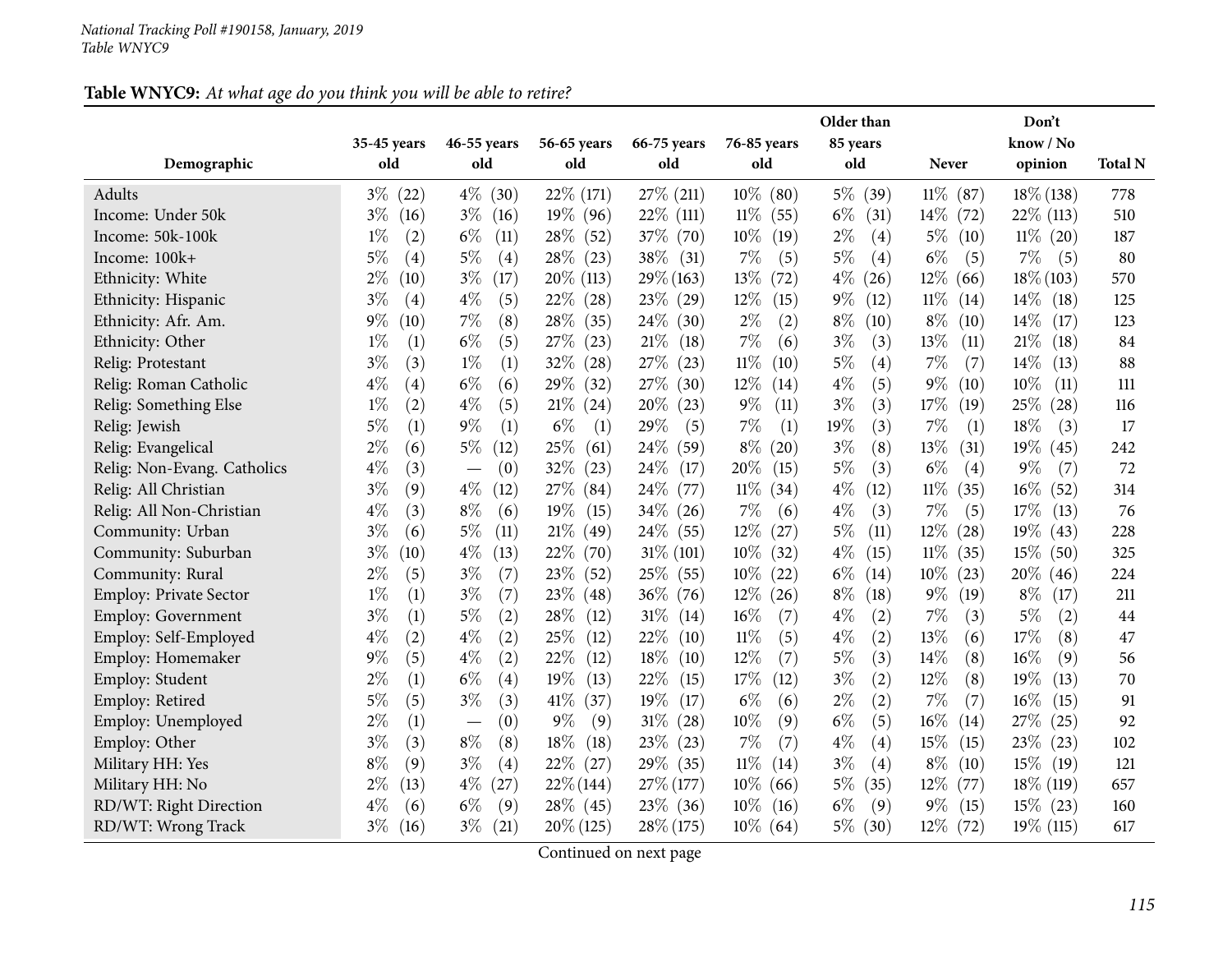|                                      |               |               |                     |                |                | Older than                  |                | Don't          |                |
|--------------------------------------|---------------|---------------|---------------------|----------------|----------------|-----------------------------|----------------|----------------|----------------|
|                                      | 35-45 years   | 46-55 years   | 56-65 years         | 66-75 years    | 76-85 years    | 85 years                    |                | know / No      |                |
| Demographic                          | old           | old           | old                 | old            | old            | old                         | <b>Never</b>   | opinion        | <b>Total N</b> |
| Adults                               | $3\%$ (22)    | $4\%$ (30)    | $22\%$ (171)        | $27\%$ (211)   | $10\%$ (80)    | $5\%$<br>(39)               | $11\%$<br>(87) | $18\%$ (138)   | 778            |
| Trump Job Approve                    | $4\%$<br>(6)  | $3\%$<br>(6)  | $30\%$ (54)         | $23\%$ (41)    | $10\%$<br>(18) | $6\%$<br>(10)               | $11\%$<br>(19) | $13\%$ (24)    | 179            |
| Trump Job Disapprove                 | $3\%$<br>(15) | $4\%$<br>(23) | $20\%$ (111)        | $30\% (163)$   | $11\%$<br>(60) | $5\%$<br>(25)               | $11\%$<br>(63) | $16\%$<br>(89) | 550            |
| Trump Job Strongly Approve           | 5%<br>(4)     | $4\%$<br>(3)  | $32\%$ (27)         | $26\%$ (22)    | $8\%$<br>(7)   | $3\%$<br>(3)                | $8\%$<br>(6)   | $14\%$<br>(12) | 84             |
| Trump Job Somewhat Approve           | $3\%$<br>(3)  | $3\%$<br>(3)  | 29\%<br>(28)        | 20%<br>(19)    | 11%<br>(11)    | $8\%$<br>(7)                | 13%<br>(12)    | $13\%$<br>(12) | 95             |
| Trump Job Somewhat Disapprove        | $2\%$<br>(2)  | $1\%$<br>(1)  | 24%<br>(21)         | $37\%$ (33)    | 12%<br>(10)    | $6\%$<br>(6)                | 5%<br>(4)      | $12\%$<br>(10) | 87             |
| Trump Job Strongly Disapprove        | $3\%$<br>(13) | $5\%$<br>(22) | $20\%$<br>(91)      | $28\%$ (130)   | $11\%$<br>(50) | $4\%$<br>$\left( 20\right)$ | $13\%$<br>(58) | $17\%$<br>(79) | 463            |
| #1 Issue: Economy                    | $1\%$<br>(1)  | $5\%$<br>(10) | $24\%$<br>(50)      | $28\%$ (58)    | 10%<br>(21)    | 5%<br>(11)                  | $11\%$<br>(23) | $16\%$<br>(33) | 208            |
| #1 Issue: Security                   | $4\%$<br>(4)  | $2\%$<br>(2)  | 32%<br>(31)         | 27\%<br>(26)   | 12%<br>(11)    | $2\%$<br>(2)                | $11\%$<br>(10) | $11\%$<br>(11) | 98             |
| #1 Issue: Health Care                | $5\%$<br>(7)  | $3\%$<br>(4)  | $17\%$<br>(22)      | 24\%<br>(31)   | 13%<br>(16)    | $6\%$<br>(8)                | 13%<br>(17)    | 18%<br>(23)    | 128            |
| #1 Issue: Medicare / Social Security | $1\%$<br>(1)  | $5\%$<br>(3)  | $31\%$ (24)         | 27\%<br>(21)   | $1\%$<br>(1)   | $3\%$<br>(2)                | 5%<br>(4)      | 27\%<br>(20)   | 77             |
| #1 Issue: Women's Issues             | $8\%$<br>(7)  | $3\%$<br>(3)  | 15%<br>(13)         | 25\%<br>(21)   | 13%<br>(10)    | (7)<br>$8\%$                | 11%<br>(9)     | 17%<br>(14)    | 83             |
| #1 Issue: Education                  | (0)           | $6\%$<br>(4)  | 14%<br>(9)          | 36\%<br>(22)   | 19%<br>(12)    | (1)<br>$2\%$                | 13%<br>(8)     | 10%<br>(6)     | 62             |
| #1 Issue: Energy                     | $3\%$<br>(1)  | $4\%$<br>(2)  | 17%<br>(10)         | 38\%<br>(21)   | $8\%$<br>(4)   | 7%<br>(4)                   | $11\%$<br>(6)  | 13%<br>(8)     | 57             |
| #1 Issue: Other                      | $2\%$<br>(1)  | $2\%$<br>(1)  | 20%<br>(13)         | 17\%<br>(11)   | 5%<br>(3)      | $5\%$<br>(3)                | 13%<br>(8)     | $36\%$<br>(23) | 64             |
| 2018 House Vote: Democrat            | $3\%$<br>(10) | $4\%$<br>(13) | 25\%<br>(86)        | $30\% (104)$   | $11\%$<br>(39) | $4\%$<br>(15)               | $11\%$<br>(38) | $12\%$<br>(41) | 346            |
| 2018 House Vote: Republican          | $4\%$<br>(4)  | $7\%$<br>(9)  | $30\%$<br>(36)      | 27%<br>(32)    | $9\%$<br>(11)  | 5%<br>(6)                   | 7%<br>(8)      | $11\%$<br>(13) | 119            |
| 2018 House Vote: Someone else        | (0)           | 7%<br>(4)     | $19\%$<br>(10)      | $20\%$<br>(10) | 14%<br>(7)     | $1\%$<br>(0)                | 18\%<br>(9)    | 21%<br>(11)    | 50             |
| 2018 House Vote: Didnt Vote          | $3\%$<br>(8)  | $2\%$<br>(5)  | $14\%$<br>(38)      | 25\%<br>(65)   | $9\%$<br>(24)  | 7%<br>(17)                  | $12\%$<br>(32) | 28\%<br>(73)   | 261            |
| 2016 Vote: Hillary Clinton           | $1\%$<br>(5)  | $6\%$<br>(18) | $24\%$<br>(74)      | $31\%$<br>(97) | $11\%$<br>(33) | $5\%$<br>(16)               | $10\%$<br>(30) | $12\%$<br>(38) | 311            |
| 2016 Vote: Donald Trump              | $6\%$<br>(7)  | $4\%$<br>(4)  | 33\%<br>(33)        | 24%<br>(25)    | $9\%$<br>(9)   | $3\%$<br>(3)                | $10\%$<br>(11) | $11\%$<br>(11) | 102            |
| 2016 Vote: Someone else              | $1\%$<br>(1)  | $1\%$<br>(1)  | $16\%$<br>(12)      | 22\%<br>(16)   | 15%<br>(11)    | 7%<br>(5)                   | $11\%$<br>(8)  | 27%<br>(20)    | 73             |
| 2016 Vote: Didnt Vote                | $4\%$<br>(10) | $3\%$<br>(8)  | $18\%$<br>(51)      | 25\%<br>(73)   | $9\%$<br>(27)  | 5%<br>(15)                  | 13\%<br>(37)   | 23\%<br>(68)   | 290            |
| Voted in 2014: Yes                   | $3\%$<br>(13) | $4\%$<br>(18) | $26\% (108)$        | $28\%$ (119)   | $11\%$<br>(45) | $5\%$<br>(22)               | 10\%<br>(43)   | $13\%$ (54)    | 422            |
| Voted in 2014: No                    | $3\%$<br>(9)  | $4\%$<br>(13) | $18\%$ (63)         | $26\%$ (92)    | $10\%$<br>(35) | 5%<br>(16)                  | $12\%$<br>(43) | $24\%$ (84)    | 356            |
| 2012 Vote: Barack Obama              | $2\%$<br>(6)  | $4\%$<br>(12) | $26\%$ (85)         | $29\%$ (96)    | $10\%$<br>(33) | 5%<br>(17)                  | $12\%$<br>(39) | $12\%$<br>(38) | 325            |
| 2012 Vote: Mitt Romney               | 5%<br>(4)     | $5\%$<br>(4)  | 26\%<br>(17)        | 23\%<br>(16)   | 13%<br>(9)     | $3\%$<br>(2)                | 5%<br>(3)      | 21%<br>(14)    | 68             |
| 2012 Vote: Other                     | $3\%$<br>(1)  | $3\%$<br>(1)  | 17%<br>(6)          | 17\%<br>(6)    | 5%<br>(2)      | $8\%$<br>(3)                | 18%<br>(6)     | 28\%<br>(10)   | 35             |
| 2012 Vote: Didn't Vote               | $3\%$<br>(11) | $4\%$<br>(14) | $17\%$<br>(61)<br>⌒ | 27\%<br>(94)   | $11\%$<br>(37) | $5\%$<br>(17)               | $11\%$<br>(38) | $22\%$<br>(76) | 347            |

## Table WNYC9: At what age do you think you will be able to retire?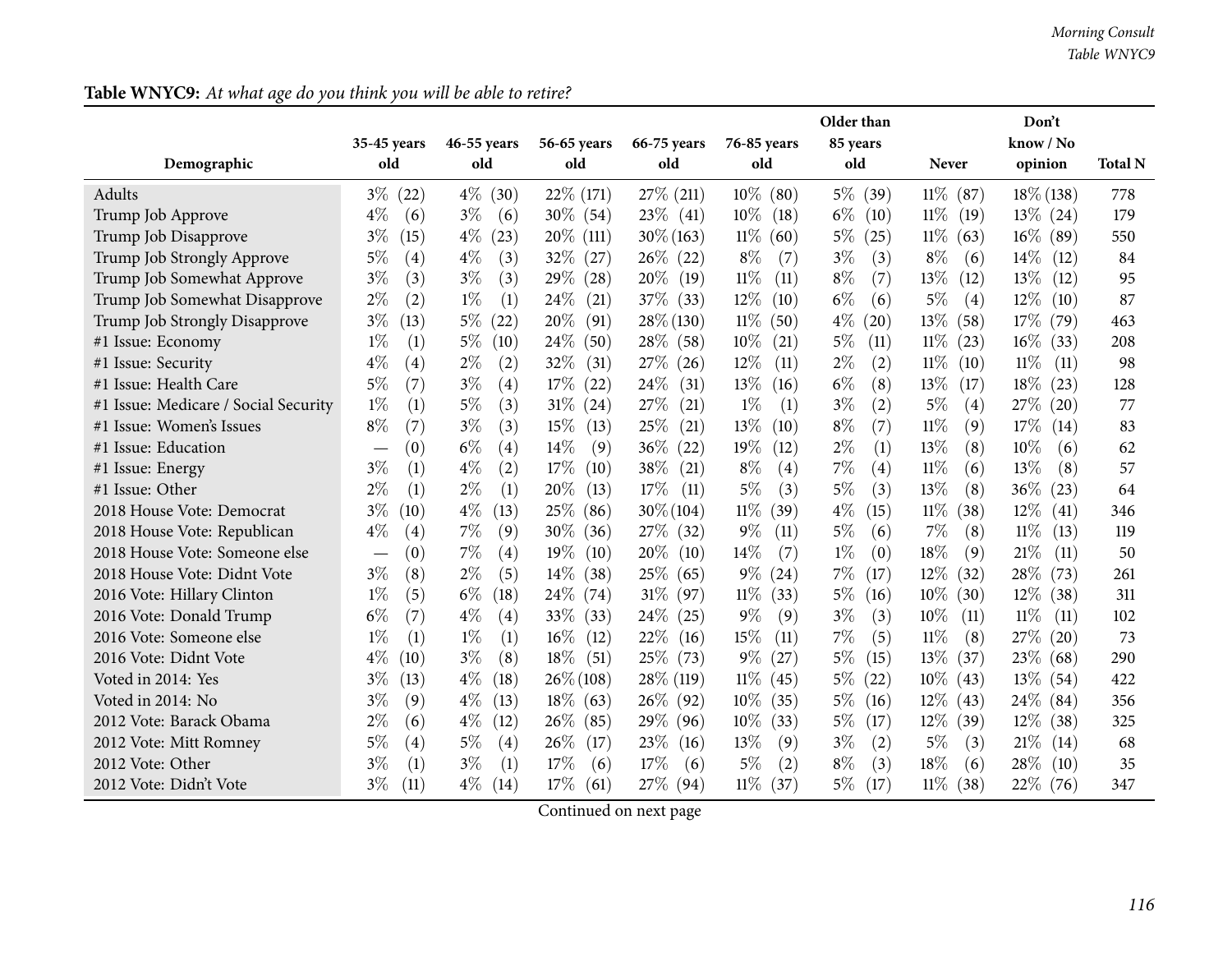|                     |                                        |               |             |              |                | Older than    |                | Don't                     |                |
|---------------------|----------------------------------------|---------------|-------------|--------------|----------------|---------------|----------------|---------------------------|----------------|
|                     | 35-45 years                            | 46-55 years   | 56-65 years | 66-75 years  | 76-85 years    | 85 years      |                | $\text{know} / \text{No}$ |                |
| Demographic         | old                                    | old           | old         | old          | old            | old           | <b>Never</b>   | opinion                   | <b>Total N</b> |
| Adults              | $3\%$<br>(22)                          | $4\%$ (30)    | 22\% (171)  | $27\%$ (211) | $10\%$ (80)    | $5\%$ (39)    | $11\%$ (87)    | $18\%$ (138)              | 778            |
| 4-Region: Northeast | (0)<br>$\hspace{0.1mm}-\hspace{0.1mm}$ | $4\%$<br>(5)  | $25\%$ (30) | 27\% (32)    | $12\%$ (14)    | $5\%$<br>(6)  | $10\%$<br>(11) | $17\%$ (20)               | 118            |
| 4-Region: Midwest   | $2\%$<br>(4)                           | $6\%$<br>(10) | $18\%$ (30) | $32\%$ (54)  | $13\%$<br>(21) | $5\%$<br>(8)  | $10\%$<br>(17) | $14\%$ (24)               | 168            |
| 4-Region: South     | $4\%$<br>(12)                          | $4\%$<br>(12) | $24\%$ (68) | $23\%$ (65)  | $9\%$ (26)     | $5\%$<br>(13) | $13\%$ (37)    | $19\%$ (54)               | 287            |
| 4-Region: West      | $3\%$<br>(7)                           | $2\%$<br>(3)  | $21\%$ (43) | $29\%$ (60)  | $9\%$ (19)     | $5\%$<br>(11) | $10\%$ (21)    | $20\%$ (40)               | 205            |
| 190148              | $3\%$<br>(7)                           | $4\%$<br>(10) | $24\%$ (65) | $26\%$ (72)  | $10\%$ (27)    | $4\%$<br>(11) | $8\%$ (22)     | $21\%$ (57)               | 273            |
| 190153              | $3\%$<br>(7)                           | $5\%$<br>(12) | $19\%$ (49) | $26\%$ (67)  | $11\%$ (29)    | $5\%$ (14)    | $15\%$ (39)    | $17\%$ (44)               | 261            |
| 190158              | $3\%$<br>(8)                           | $3\%$<br>(8)  | $23\%$ (57) | $30\%$ (72)  | $10\%$ (24)    | $6\%$ (14)    | $10\%$ (25)    | $15\%$ (37)               | 244            |

### Table WNYC9: At what age do you think you will be able to retire?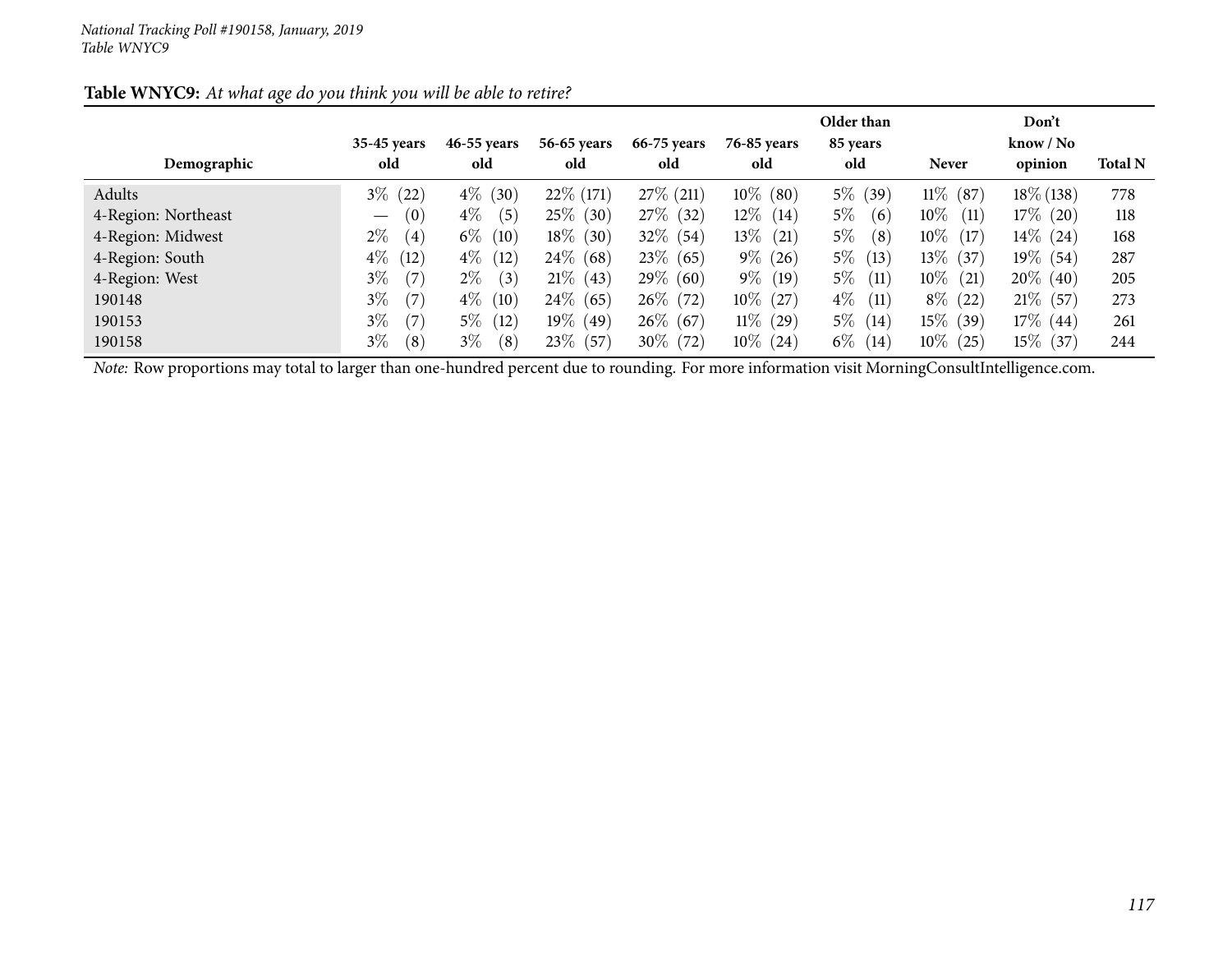|                          |                | \$5,000 to     | \$10,000 to    | \$20,000 to   | \$30,000 to   | \$40,000 to                             |                                       |                | Don't          |                |
|--------------------------|----------------|----------------|----------------|---------------|---------------|-----------------------------------------|---------------------------------------|----------------|----------------|----------------|
|                          | Under          | less than      | less than      | less than     | less than     | less than                               | \$50,000                              | No debt at     | know / No      |                |
| Demographic              | \$5,000        | \$10,000       | \$20,000       | \$30,000      | \$40,000      | \$50,000                                | or more                               | all            | opinion        | <b>Total N</b> |
| Adults                   | $21\% (164)$   | $15\%$ (118)   | $13\%$<br>(99) | $5\%$ (42)    | $5\%$<br>(36) | $3\%$<br>(24)                           | $8\%$ (63)                            | $21\%$ (165)   | $9\%$ (66)     | 778            |
| Gender: Male             | $21\%$ (74)    | $14\%$ (50)    | $12\%$<br>(41) | $5\%$<br>(18) | $6\%$<br>(23) | $2\%$<br>(8)                            | $8\%$ (29)                            | 22% (79)       | $9\%$<br>(33)  | 354            |
| Gender: Female           | 21%<br>(91)    | $16\%$ (68)    | $14\%$<br>(58) | $6\%$<br>(24) | $3\%$<br>(14) | $4\%$<br>(15)                           | $8\%$ (34)                            | $20\%$ (86)    | $8\%$<br>(33)  | 424            |
| Age: 18-29               | $21\%$<br>(62) | $12\%$<br>(35) | $10\%$<br>(29) | $5\%$<br>(15) | $5\%$<br>(13) | $4\%$<br>(11)                           | $4\%$<br>(10)                         | $33\%$ (95)    | 7%<br>(20)     | 291            |
| Age: 30-44               | $21\%$<br>(41) | $16\%$ (32)    | $18\%$<br>(35) | $7\%$<br>(13) | $5\%$<br>(10) | (7)<br>$3\%$                            | $11\%$<br>(22)                        | $10\%$<br>(19) | $9\%$<br>(18)  | 197            |
| Age: 45-54               | $21\%$<br>(25) | $19\%$ (22)    | $12\%$<br>(14) | $6\%$<br>(7)  | $5\%$<br>(6)  | $2\%$<br>(3)                            | $14\%$<br>(17)                        | $10\%$<br>(12) | $10\%$<br>(12) | 117            |
| Age: 55-64               | $26\%$<br>(23) | 21%<br>(18)    | $11\%$<br>(10) | $3\%$<br>(3)  | $3\%$<br>(3)  | $4\%$<br>(3)                            | 7%<br>(6)                             | $16\%$<br>(15) | $9\%$<br>(8)   | 89             |
| Age: $65+$               | $16\%$<br>(13) | $12\%$<br>(10) | $14\%$<br>(11) | $5\%$<br>(4)  | $5\%$<br>(4)  | (0)<br>$\overbrace{\phantom{12322111}}$ | 10%<br>(8)                            | 28\%<br>(23)   | 10%<br>(8)     | 83             |
| Generation Z: 18-21      | $15\%$<br>(20) | $12\%$<br>(15) | $6\%$<br>(8)   | $3\%$<br>(4)  | $2\%$<br>(3)  | $5\%$<br>(7)                            | (0)<br>$\qquad \qquad \longleftarrow$ | 47\%<br>(62)   | $8\%$<br>(11)  | 130            |
| Millennial: Age 22-37    | 23\%<br>(63)   | $14\%$<br>(36) | $14\%$<br>(37) | $7\%$<br>(19) | $6\%$<br>(16) | $2\%$<br>(6)                            | $9\%$<br>(23)                         | $18\%$ (48)    | $7\%$<br>(19)  | 267            |
| Generation X: Age 38-53  | $21\%$ (40)    | $18\%$ (34)    | $15\%$<br>(28) | $6\%$<br>(12) | $5\%$<br>(9)  | $3\%$<br>(6)                            | 13%<br>(25)                           | $9\%$<br>(17)  | $10\%$<br>(18) | 189            |
| Boomers: Age 54-72       | 24\%<br>(41)   | $16\%$<br>(28) | $15\%$<br>(26) | $4\%$<br>(8)  | $3\%$<br>(6)  | $2\%$<br>(4)                            | $7\%$<br>(13)                         | $17\%$<br>(29) | $11\%$<br>(19) | 175            |
| PID: Dem (no lean)       | $22\%$<br>(72) | $19\%$ (60)    | $9\%$<br>(29)  | $6\%$<br>(19) | $4\%$<br>(12) | $3\%$<br>(10)                           | $9\%$<br>(28)                         | 23%<br>(75)    | $7\%$<br>(22)  | 326            |
| PID: Ind (no lean)       | $21\%$ (68)    | $14\%$<br>(45) | $17\%$<br>(54) | $5\%$<br>(18) | $4\%$<br>(13) | $4\%$<br>(11)                           | $6\%$<br>(19)                         | $20\%$ (67)    | $10\%$<br>(31) | 327            |
| PID: Rep (no lean)       | $19\%$<br>(24) | $10\%$<br>(12) | $13\%$<br>(16) | $5\%$<br>(6)  | $9\%$<br>(11) | $2\%$<br>(3)                            | 13%<br>(17)                           | $19\%$ (24)    | $10\%$<br>(13) | 125            |
| PID/Gender: Dem Men      | $24\%$<br>(37) | 20%<br>(31)    | $8\%$<br>(12)  | (7)<br>$5\%$  | $4\%$<br>(6)  | $2\%$<br>(3)                            | $8\%$<br>(12)                         | $19\%$ (30)    | $9\%$<br>(14)  | 154            |
| PID/Gender: Dem Women    | 21%<br>(35)    | $17\%$<br>(29) | $9\%$<br>(16)  | $7\%$<br>(11) | $4\%$<br>(6)  | $4\%$<br>(6)                            | $9\%$<br>(15)                         | $26\%$ (45)    | $5\%$<br>(8)   | 172            |
| PID/Gender: Ind Men      | $20\%$<br>(26) | $11\%$<br>(15) | $14\%$<br>(19) | $5\%$<br>(6)  | $6\%$<br>(9)  | $2\%$<br>(3)                            | $6\%$<br>(8)                          | 26\%<br>(35)   | $10\%$<br>(14) | 134            |
| PID/Gender: Ind Women    | 22\%<br>(42)   | $16\%$<br>(31) | $18\%$<br>(35) | $6\%$<br>(11) | $2\%$<br>(5)  | $4\%$<br>(8)                            | $6\%$<br>(11)                         | $16\%$<br>(31) | $9\%$<br>(17)  | 192            |
| PID/Gender: Rep Men      | 15%<br>(10)    | $7\%$<br>(5)   | 14\%<br>(9)    | $8\%$<br>(5)  | $12\%$<br>(8) | $3\%$<br>(2)                            | 13%<br>(9)                            | 20%<br>(13)    | 7%<br>(4)      | 66             |
| PID/Gender: Rep Women    | 23%<br>(14)    | 13%<br>(8)     | 11%<br>(7)     | $2\%$<br>(1)  | (3)<br>$5\%$  | $1\%$<br>(1)                            | 13%<br>(8)                            | 17%<br>(10)    | 14%<br>(8)     | 59             |
| Ideo: Liberal (1-3)      | $19\%$<br>(77) | 17%<br>(71)    | $11\%$<br>(47) | $6\%$<br>(26) | $5\%$<br>(20) | $5\%$<br>(20)                           | $9\%$<br>(37)                         | 22%<br>(89)    | $6\%$<br>(23)  | 410            |
| Ideo: Moderate (4)       | 27\%<br>(33)   | $13\%$<br>(15) | $17\%$<br>(20) | $2\%$<br>(3)  | $3\%$<br>(4)  | $2\%$<br>(2)                            | $8\%$<br>(10)                         | 21%<br>(25)    | $7\%$<br>(8)   | 120            |
| Ideo: Conservative (5-7) | $27\%$ (34)    | 13%<br>(16)    | $13\%$<br>(16) | $7\%$<br>(9)  | $6\%$<br>(8)  | $1\%$<br>(1)                            | $9\%$<br>(12)                         | $17\%$<br>(21) | $7\%$<br>(8)   | 124            |
| Educ: $<$ College        | $22\% (126)$   | $17\%$<br>(98) | $12\%$<br>(70) | $6\%$<br>(31) | $4\%$<br>(23) | $2\%$<br>(14)                           | $6\%$<br>(31)                         | $21\%$ (118)   | $9\%$<br>(52)  | 563            |
| Educ: Bachelors degree   | $19\%$ (25)    | $12\%$<br>(15) | $16\%$<br>(21) | $7\%$<br>(9)  | $7\%$<br>(9)  | $4\%$<br>(5)                            | $9\%$<br>(11)                         | $18\%$ (24)    | $8\%$<br>(10)  | 130            |
| Educ: Post-grad          | $16\%$<br>(14) | $6\%$<br>(5)   | $10\%$<br>(9)  | $2\%$<br>(2)  | $4\%$<br>(4)  | $5\%$<br>(4)                            | 24%<br>(21)                           | $27\%$ (23)    | $5\%$<br>(4)   | 84             |

Table WNYC10: How would you describe the amount of personal debt you have?

Continued on next page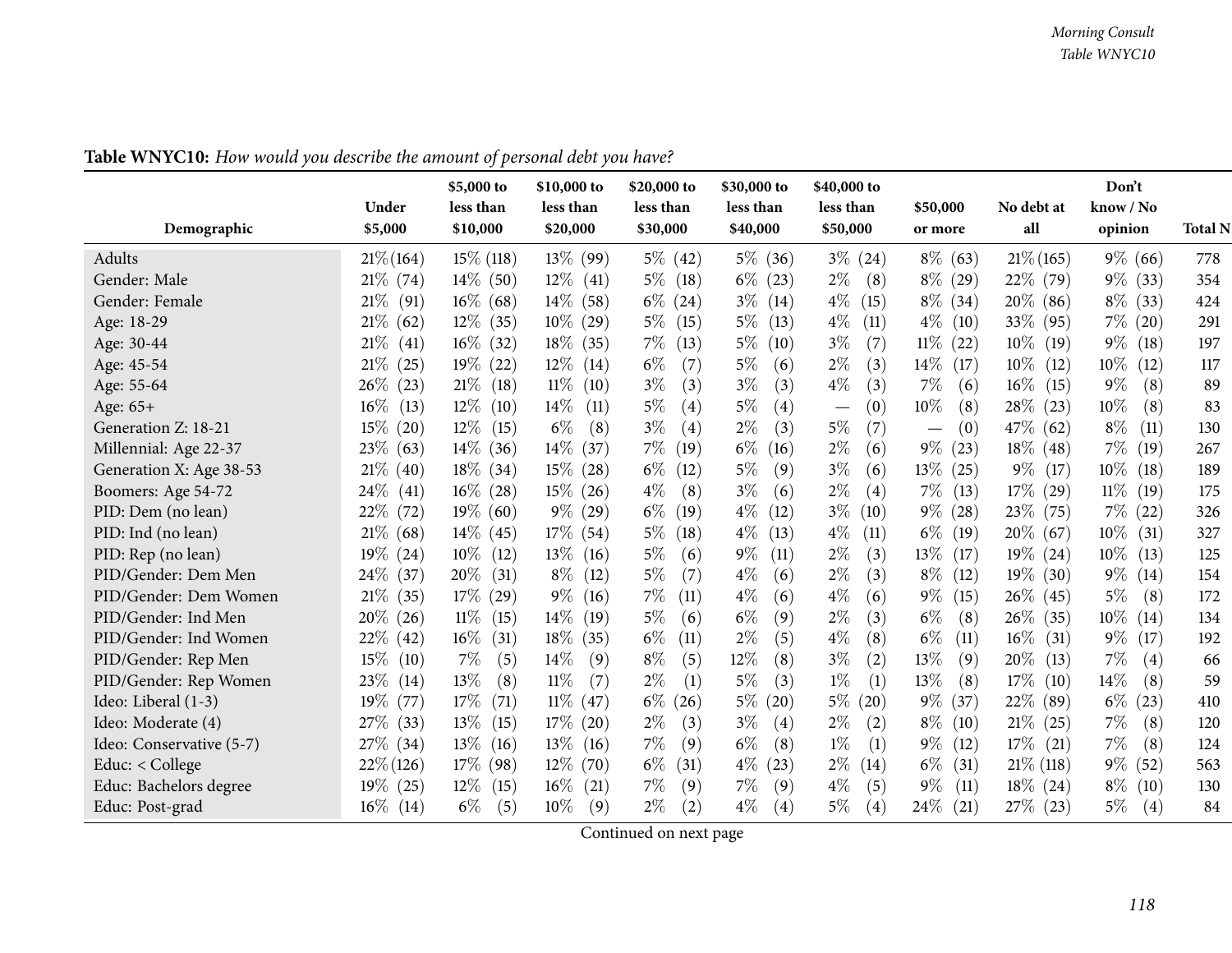### Table WNYC10: How would you describe the amount of personal debt you have?

|                             |                  | \$5,000 to            | \$10,000 to                     | \$20,000 to           | \$30,000 to                     | \$40,000 to                     |                     |                   | Don't                |                |
|-----------------------------|------------------|-----------------------|---------------------------------|-----------------------|---------------------------------|---------------------------------|---------------------|-------------------|----------------------|----------------|
| Demographic                 | Under<br>\$5,000 | less than<br>\$10,000 | less than<br>\$20,000           | less than<br>\$30,000 | less than<br>\$40,000           | less than<br>\$50,000           | \$50,000<br>or more | No debt at<br>all | know / No<br>opinion | <b>Total N</b> |
| Adults                      | $21\% (164)$     | $15\%$ (118)          | $13\%$ (99)                     | $5\%$ (42)            | $5\%$<br>(36)                   | $3\%$<br>(24)                   | $8\%$<br>(63)       | $21\% (165)$      | $9\%$ (66)           | 778            |
| Income: Under 50k           | 23\% (116)       | $16\%$ (83)           | $14\%$ (69)                     | (28)<br>$5\%$         | $5\%$<br>(24)                   | $2\%$<br>(12)                   | $7\%$<br>(35)       | 19% (98)          | $9\%$ (46)           | 510            |
| Income: 50k-100k            | $19\%$ (35)      | $16\%$<br>(29)        | $13\%$ (24)                     | $6\%$<br>(11)         | $3\%$<br>(6)                    | $5\%$<br>(9)                    | $9\%$<br>(17)       | $23\%$ (43)       | $6\%$<br>(12)        | 187            |
| Income: 100k+               | $17\%$<br>(13)   | $7\%$<br>(6)          | $7\%$<br>(6)                    | $4\%$<br>(3)          | $8\%$<br>(6)                    | $3\%$<br>(2)                    | $14\%$<br>(12)      | 29\% (23)         | $11\%$<br>(9)        | 80             |
| Ethnicity: White            | $21\%$ (120)     | $15\%$<br>(83)        | 13\%<br>(76)                    | $6\%$<br>(34)         | $5\%$<br>(28)                   | $3\%$<br>(18)                   | $9\%$<br>(50)       | $22\%$ (124)      | $7\%$<br>(37)        | 570            |
| Ethnicity: Hispanic         | 23\% (29)        | $16\%$<br>(20)        | 13%<br>(17)                     | $5\%$<br>(6)          | $5\%$<br>(6)                    | $8\%$<br>(10)                   | $5\%$<br>(7)        | $19\%$ (24)       | $6\%$<br>(8)         | 125            |
| Ethnicity: Afr. Am.         | $24\%$<br>(30)   | $16\%$<br>(20)        | $12\%$<br>(15)                  | $4\%$<br>(5)          | $5\%$<br>(7)                    | $2\%$<br>(3)                    | 5%<br>(6)           | $17\%$<br>(21)    | $14\%$<br>(17)       | 123            |
| Ethnicity: Other            | 17%<br>(14)      | $18\%$<br>(15)        | 10%<br>(8)                      | $4\%$<br>(3)          | $2\%$<br>(2)                    | $4\%$<br>(3)                    | $8\%$<br>(7)        | 23\%<br>(20)      | $14\%$<br>(12)       | 84             |
| Relig: Protestant           | $16\%$<br>(14)   | $14\%$<br>(12)        | 20%<br>(18)                     | (7)<br>$8\%$          | 7%<br>(6)                       | $2\%$<br>(2)                    | $11\%$<br>(10)      | $16\%$<br>(14)    | $5\%$<br>(4)         | 88             |
| Relig: Roman Catholic       | 23\%<br>(25)     | 23\%<br>(25)          | (7)<br>$6\%$                    | (5)<br>$4\%$          | $6\%$<br>(7)                    | $4\%$<br>(4)                    | $6\%$<br>(7)        | $23\%$ (26)       | $5\%$<br>(5)         | $111$          |
| Relig: Something Else       | 26\%<br>(31)     | $11\%$<br>(13)        | 13%<br>(15)                     | $3\%$<br>(4)          | $4\%$<br>(5)                    | $3\%$<br>(4)                    | 9%<br>(11)          | $21\%$ (24)       | $9\%$<br>(10)        | 116            |
| Relig: Jewish               | 41%<br>(7)       | $3\%$<br>(1)          | (0)<br>$\overline{\phantom{0}}$ | $3\%$<br>(1)          | (0)<br>$\overline{\phantom{m}}$ | $3\%$<br>(1)                    | $9\%$<br>(2)        | 35\%<br>(6)       | $6\%$<br>(1)         | 17             |
| Relig: Evangelical          | 23\%<br>(56)     | 17%<br>(40)           | 13%<br>(30)                     | $4\%$<br>(10)         | $4\%$<br>(10)                   | $3\%$<br>(7)                    | $8\%$<br>(19)       | 22\%<br>(54)      | $7\%$<br>(17)        | 242            |
| Relig: Non-Evang. Catholics | 19%<br>(14)      | $14\%$<br>(10)        | 12%<br>(9)                      | $8\%$<br>(6)          | 12%<br>(8)                      | $3\%$<br>(2)                    | 12%<br>(9)          | $14\%$<br>(10)    | $5\%$<br>(4)         | 72             |
| Relig: All Christian        | 22\%<br>(70)     | $16\%$<br>(50)        | $12\%$<br>(39)                  | $5\%$<br>(16)         | $6\%$<br>(18)                   | $3\%$<br>(9)                    | $9\%$<br>(28)       | $20\%$ (64)       | $6\%$<br>(20)        | 314            |
| Relig: All Non-Christian    | 27\%<br>(21)     | $14\%$<br>(11)        | 15%<br>(11)                     | (5)<br>7%             | $4\%$<br>(3)                    | $2\%$<br>(2)                    | $4\%$<br>(3)        | 15%<br>(12)       | $11\%$<br>(9)        | 76             |
| Community: Urban            | 20%<br>(46)      | 19%<br>(44)           | $11\%$<br>(26)                  | $5\%$<br>(12)         | $4\%$<br>(9)                    | (8)<br>$3\%$                    | $9\%$<br>(20)       | $21\%$<br>(48)    | $8\%$<br>(17)        | 228            |
| Community: Suburban         | 23\%<br>(75)     | $14\%$<br>(45)        | 13%<br>(41)                     | $4\%$<br>(13)         | $5\%$<br>(17)                   | $4\%$<br>(13)                   | $8\%$<br>(25)       | $23\%$ (75)       | $7\%$<br>(21)        | 325            |
| Community: Rural            | $19\%$<br>(43)   | 13\%<br>(30)          | 15%<br>(33)                     | $8\%$<br>(18)         | $5\%$<br>(10)                   | $1\%$<br>(3)                    | $8\%$<br>(18)       | $19\%$ (42)       | $12\%$<br>(28)       | 224            |
| Employ: Private Sector      | 22\%<br>(46)     | 15%<br>(32)           | 17\%<br>(37)                    | $10\%$<br>(21)        | $4\%$<br>(8)                    | $4\%$<br>(9)                    | $10\%$<br>(21)      | $14\%$ (30)       | $4\%$<br>(8)         | 211            |
| Employ: Government          | 15%<br>(7)       | $8\%$<br>(3)          | 16%<br>(7)                      | $3\%$<br>(1)          | $8\%$<br>(4)                    | $3\%$<br>(1)                    | 19%<br>(8)          | 22\%<br>(10)      | $6\%$<br>(3)         | 44             |
| Employ: Self-Employed       | 22\%<br>(10)     | 13%<br>(6)            | 12%<br>(6)                      | $5\%$<br>(2)          | $8\%$<br>(4)                    | $6\%$<br>(3)                    | 11%<br>(5)          | 19%<br>(9)        | $3\%$<br>(2)         | 47             |
| Employ: Homemaker           | $16\%$<br>(9)    | 20%<br>(11)           | 16%<br>(9)                      | (1)<br>$2\%$          | $5\%$<br>(3)                    | 7%<br>(4)                       | 7%<br>(4)           | 14%<br>(8)        | 13%<br>(7)           | 56             |
| Employ: Student             | 19%<br>(13)      | 15%<br>(10)           | (2)<br>$4\%$                    | (2)<br>$3\%$          | $8\%$<br>(5)                    | (0)                             | 5%<br>(3)           | 36\%<br>(25)      | 12%<br>(8)           | 70             |
| Employ: Retired             | 24\%<br>(21)     | 19%<br>(17)           | 7%<br>(7)                       | (3)<br>$3\%$          | $6\%$<br>(6)                    | (0)<br>$\overline{\phantom{m}}$ | $8\%$<br>(7)        | 22\%<br>(20)      | 10%<br>(9)           | 91             |
| Employ: Unemployed          | 18%<br>(17)      | $8\%$<br>(7)          | $11\%$<br>(10)                  | $5\%$<br>(5)          | $3\%$<br>(2)                    | $6\%$<br>(5)                    | $4\%$<br>(4)        | $36\%$<br>(33)    | $10\%$<br>(10)       | 92             |
| Employ: Other               | 25%<br>(26)      | 13%<br>(13)           | $14\%$<br>(15)                  | $3\%$<br>(3)          | $3\%$<br>(3)                    | $1\%$<br>(1)                    | $8\%$<br>(8)        | 21%<br>(21)       | $12\%$<br>(13)       | 102            |
| Military HH: Yes            | $21\%$ (25)      | $14\%$<br>(16)        | 15%<br>(18)                     | $7\%$<br>(8)          | 7%<br>(9)                       | $5\%$<br>(6)                    | $6\%$<br>(7)        | $22\%$ (27)       | $4\%$<br>(5)         | 121            |
| Military HH: No             | $21\%$ (139)     | $15\%$ (101)          | $12\%$<br>(81)                  | $5\%$<br>(34)         | $4\%$<br>(27)                   | $3\%$<br>(17)                   | $9\%$<br>(56)       | $21\%$ (138)      | $9\%$<br>(61)        | 657            |
| RD/WT: Right Direction      | 22\% (36)        | $12\%$ (20)           | 15%<br>(24)                     | $5\%$<br>(9)          | $8\%$<br>(13)                   | $3\%$<br>(4)                    | $9\%$<br>(15)       | $18\%$ (28)       | $7\%$<br>(11)        | 160            |
| RD/WT: Wrong Track          | $21\%$ (128)     | $16\%$ (98)           | $12\%$ (75)                     | $5\%$ (34)            | $4\%$ (23)                      | $3\%$<br>(19)                   | $8\%$ (48)          | $22\%$ (136)      | $9\%$<br>(55)        | 617            |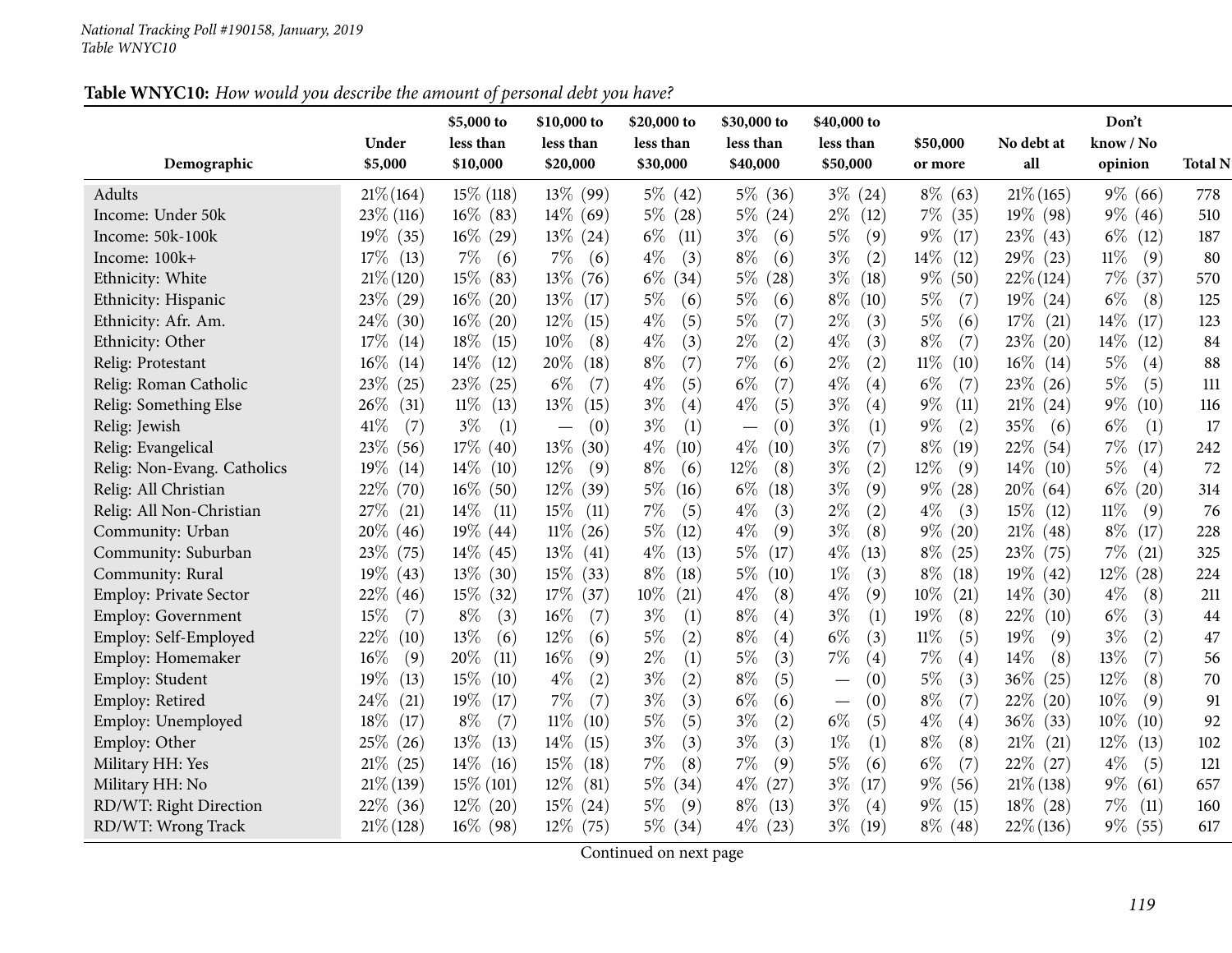| Table WNYC10: How would you describe the amount of personal debt you have? |  |  |
|----------------------------------------------------------------------------|--|--|
|                                                                            |  |  |

|                                      | Under          | \$5,000 to<br>less than | \$10,000 to<br>less than | \$20,000 to<br>less than    | \$30,000 to<br>less than | \$40,000 to<br>less than        | \$50,000       | No debt at     | Don't<br>know / No |                |
|--------------------------------------|----------------|-------------------------|--------------------------|-----------------------------|--------------------------|---------------------------------|----------------|----------------|--------------------|----------------|
| Demographic                          | \$5,000        | \$10,000                | \$20,000                 | \$30,000                    | \$40,000                 | \$50,000                        | or more        | all            | opinion            | <b>Total N</b> |
| Adults                               | $21\% (164)$   | $15\%$ (118)            | $13\%$ (99)              | $5\%$ (42)                  | $5\%$ (36)               | $3\% (24)$                      | $8\%$<br>(63)  | $21\%$ (165)   | $9\%$ (66)         | 778            |
| Trump Job Approve                    | $22\%$ (40)    | $14\%$ (25)             | $16\%$<br>(28)           | $6\%$<br>(10)               | $6\%$<br>(11)            | $3\%$<br>(5)                    | $11\%$<br>(19) | $15\%$ (28)    | $7\%$<br>(13)      | 179            |
| Trump Job Disapprove                 | $21\%$ (117)   | $16\%$<br>(87)          | $12\%$<br>(64)           | $6\%$<br>(31)               | $5\%$<br>(25)            | $3\%$<br>(17)                   | $8\%$<br>(42)  | $23\%$ (125)   | $7\%$<br>(40)      | 550            |
| Trump Job Strongly Approve           | $24\%$ (20)    | $11\%$<br>(9)           | 12%<br>(10)              | $6\%$<br>(5)                | 7%<br>(6)                | $3\%$<br>(3)                    | $11\%$<br>(9)  | $17\%$<br>(14) | $8\%$<br>(7)       | 84             |
| Trump Job Somewhat Approve           | $21\%$<br>(20) | $16\%$<br>(15)          | 20%<br>(19)              | $5\%$<br>(5)                | $5\%$<br>(5)             | $2\%$<br>(2)                    | $10\%$<br>(10) | $14\%$<br>(13) | $6\%$<br>(6)       | 95             |
| Trump Job Somewhat Disapprove        | 27\%<br>(23)   | 20%<br>(17)             | $12\%$<br>(10)           | $4\%$<br>(3)                | $6\%$<br>(6)             | $8\%$<br>(7)                    | $3\%$<br>(2)   | $16\%$<br>(14) | $5\%$<br>(4)       | 87             |
| Trump Job Strongly Disapprove        | $20\%$ (94)    | 15%<br>(71)             | $12\%$<br>(54)           | $6\%$<br>(28)               | $4\%$<br>(19)            | $2\%$<br>(11)                   | $9\%$<br>(40)  | $24\%$ (111)   | $8\%$<br>(35)      | 463            |
| #1 Issue: Economy                    | 27%<br>(57)    | $15\%$<br>(32)          | $13\%$<br>(26)           | $4\%$<br>(8)                | $5\%$<br>(9)             | $4\%$<br>(9)                    | $8\%$<br>(17)  | $19\%$<br>(40) | $5\%$<br>(9)       | 208            |
| #1 Issue: Security                   | 23\%<br>(23)   | $15\%$<br>(15)          | $9\%$<br>(9)             | $7\%$<br>(7)                | 7%<br>(7)                | $1\%$<br>(1)                    | $6\%$<br>(6)   | 21%<br>(21)    | 11%<br>(11)        | 98             |
| #1 Issue: Health Care                | $16\%$<br>(20) | 19%<br>(25)             | $14\%$<br>(17)           | $6\%$<br>(8)                | $6\%$<br>(8)             | $5\%$<br>(6)                    | $6\%$<br>(7)   | 21%<br>(27)    | $8\%$<br>(10)      | 128            |
| #1 Issue: Medicare / Social Security | 23\%<br>(17)   | $14\%$<br>(11)          | 15%<br>(12)              | $1\%$<br>(1)                | $3\%$<br>(2)             | $2\%$<br>(2)                    | $8\%$<br>(6)   | 17%<br>(13)    | 17%<br>(13)        | 77             |
| #1 Issue: Women's Issues             | 20%<br>(16)    | 15%<br>(13)             | 14%<br>(12)              | 10%<br>(8)                  | $4\%$<br>(3)             | $3\%$<br>(2)                    | 10%<br>(8)     | 19%<br>(16)    | $6\%$<br>(5)       | 83             |
| #1 Issue: Education                  | 20%<br>(13)    | 13\%<br>(8)             | 15%<br>(9)               | (5)<br>$7\%$                | $4\%$<br>(2)             | $5\%$<br>(3)                    | $6\%$<br>(4)   | 25%<br>(16)    | $6\%$<br>(4)       | 62             |
| #1 Issue: Energy                     | 15%<br>(9)     | 10%<br>(6)              | 10%<br>(6)               | 7%<br>(4)                   | 7%<br>(4)                | (0)<br>$\overline{\phantom{m}}$ | $11\%$<br>(7)  | 35%<br>(20)    | $4\%$<br>(2)       | 57             |
| #1 Issue: Other                      | 15%<br>(10)    | $14\%$<br>(9)           | 13\%<br>(8)              | $5\%$<br>(3)                | $1\%$<br>(1)             | $1\%$<br>(0)                    | 12%<br>(8)     | 19%<br>(12)    | 20%<br>(13)        | 64             |
| 2018 House Vote: Democrat            | $18\%$<br>(63) | $18\%$<br>(62)          | $12\%$<br>(42)           | $7\%$<br>$\left( 24\right)$ | $5\%$<br>(17)            | $3\%$<br>(12)                   | $10\%$<br>(33) | 22%<br>(75)    | $5\%$<br>(18)      | 346            |
| 2018 House Vote: Republican          | 22\%<br>(26)   | $9\%$<br>(11)           | $12\%$<br>(14)           | $6\%$<br>(8)                | 10%<br>(12)              | $2\%$<br>(2)                    | $12\%$<br>(14) | $19\%$<br>(23) | 7%<br>(9)          | 119            |
| 2018 House Vote: Someone else        | 23%<br>(11)    | 13%<br>(7)              | 24%<br>(12)              | $3\%$<br>(1)                | $1\%$<br>(0)             | $2\%$<br>(1)                    | 12%<br>(6)     | 15%<br>(7)     | 7%<br>(3)          | 50             |
| 2018 House Vote: Didnt Vote          | $25\%$ (64)    | $15\%$<br>(38)          | $12\%$<br>(31)           | $4\%$<br>(9)                | $2\%$<br>(6)             | $3\%$<br>(9)                    | $4\%$<br>(10)  | 22\%<br>(57)   | 14%<br>(37)        | 261            |
| 2016 Vote: Hillary Clinton           | $19\%$<br>(58) | $19\%$<br>(59)          | $11\%$<br>(35)           | $6\%$<br>(19)               | $7\%$<br>(21)            | $3\%$<br>(9)                    | $11\%$<br>(35) | 19%<br>(60)    | $4\%$<br>(14)      | 311            |
| 2016 Vote: Donald Trump              | 23\%<br>(24)   | $10\%$<br>(10)          | $13\%$<br>(13)           | $8\%$<br>(9)                | $8\%$<br>(8)             | $2\%$<br>(2)                    | $11\%$<br>(11) | $16\%$<br>(16) | $8\%$<br>(9)       | 102            |
| 2016 Vote: Someone else              | 20%<br>(15)    | 15%<br>(11)             | 20%<br>(15)              | $4\%$<br>(3)                | $3\%$<br>(2)             | $8\%$<br>(6)                    | $8\%$<br>(6)   | $8\%$<br>(6)   | 13%<br>(10)        | 73             |
| 2016 Vote: Didnt Vote                | 23%<br>(68)    | $13\%$<br>(37)          | $12\%$<br>(36)           | $4\%$<br>(11)               | $2\%$<br>(5)             | $2\%$<br>(7)                    | $4\%$<br>(11)  | 28%<br>(81)    | $12\%$<br>(34)     | 290            |
| Voted in 2014: Yes                   | 20%<br>(86)    | $18\%$<br>(78)          | 13\%<br>(53)             | $5\%$<br>(22)               | $7\%$<br>(29)            | $3\%$<br>(14)                   | $11\%$<br>(48) | 15%<br>(65)    | $6\%$<br>(26)      | 422            |
| Voted in 2014: No                    | 22\%<br>(78)   | $11\%$ (40)             | $13\%$ (46)              | $6\%$<br>(20)               | $2\%$<br>(7)             | $3\%$<br>(9)                    | $4\%$<br>(16)  | $28\% (100)$   | $11\%$<br>(40)     | 356            |
| 2012 Vote: Barack Obama              | $20\%$ (64)    | $19\%$<br>(62)          | $12\%$<br>(39)           | $5\%$<br>(18)               | $5\%$<br>(18)            | $4\%$<br>(12)                   | 13\%<br>(41)   | $16\%$<br>(51) | $7\%$<br>(22)      | 325            |
| 2012 Vote: Mitt Romney               | 21%<br>(14)    | $8\%$<br>(6)            | 17%<br>(11)              | $8\%$<br>(6)                | 13%<br>(9)               | $1\%$<br>(1)                    | $11\%$<br>(7)  | $8\%$<br>(6)   | 13%<br>(9)         | 68             |
| 2012 Vote: Other                     | 15%<br>(5)     | 22%<br>(8)              | 20%<br>(7)               | $6\%$<br>(2)                | (0)                      | $3\%$<br>(1)                    | 13\%<br>(5)    | 14%<br>(5)     | $6\%$<br>(2)       | 35             |
| 2012 Vote: Didn't Vote               | 23\%<br>(81)   | $12\%$<br>(41)          | $12\%$<br>(41)           | $5\%$<br>(17)               | $3\%$<br>(10)            | $3\%$<br>(10)                   | $3\%$<br>(11)  | $30\% (103)$   | $10\%$<br>(34)     | 347            |

Continued on next page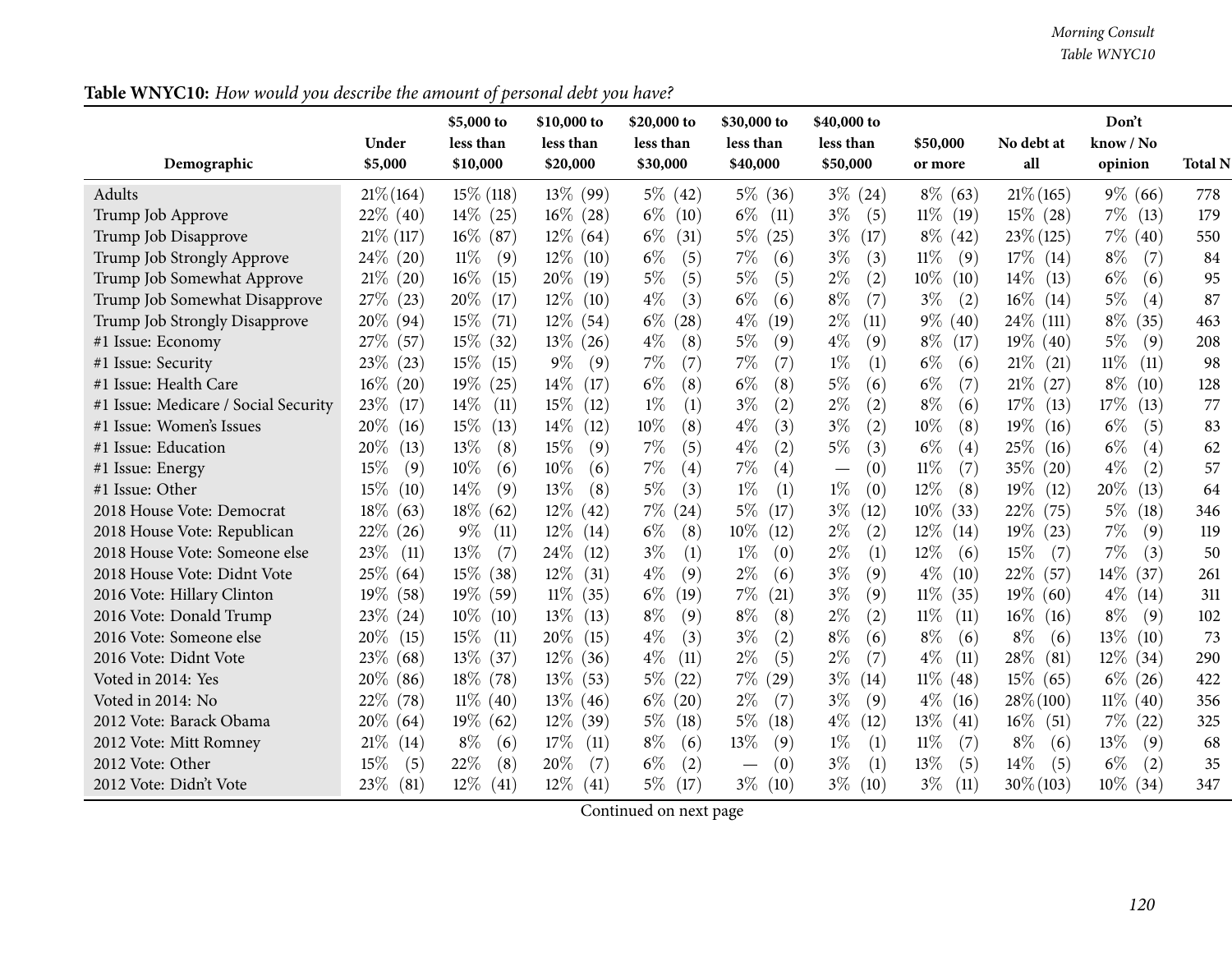|                     | Under           | \$5,000 to<br>less than | \$10,000 to<br>less than | \$20,000 to<br>less than | \$30,000 to<br>less than | \$40,000 to<br>less than | \$50,000      | No debt at   | Don't<br>$\text{know} / \text{No}$ |                |
|---------------------|-----------------|-------------------------|--------------------------|--------------------------|--------------------------|--------------------------|---------------|--------------|------------------------------------|----------------|
| Demographic         | \$5,000         | \$10,000                | \$20,000                 | \$30,000                 | \$40,000                 | \$50,000                 | or more       | all          | opinion                            | <b>Total N</b> |
| Adults              | $21\%$ (164)    | $15\%$ (118)            | $13\%$ (99)              | $5\%$ (42)               | $5\%$ (36)               | $3\%$ (24)               | $8\%$ (63)    | $21\%$ (165) | $9\%$ (66)                         | 778            |
| 4-Region: Northeast | 19 $\%$<br>(23) | $15\%$<br>(18)          | $9\%$<br>(11)            | $5\%$<br>(6)             | $7\%$<br>(8)             | $2\%$<br>(2)             | $8\%$<br>(10) | $22\%$ (26)  | $12\%$ (14)                        | 118            |
| 4-Region: Midwest   | $23\%$<br>(38)  | $17\%$ (29)             | $17\%$ (28)              | $7\%$ (12)               | $5\%$<br>(9)             | $2\%$<br>(4)             | $12\%$ (19)   | $15\%$ (24)  | $3\%$<br>(5)                       | 168            |
| 4-Region: South     | $22\%$ (64)     | $16\%$ (46)             | $10\%$ (30)              | $6\%$ (16)               | $3\%$<br>(8)             | $3\%$<br>(8)             | $7\%$<br>(21) | $21\%$ (60)  | $12\%$<br>(33)                     | 287            |
| 4-Region: West      | 19 $\%$<br>(40) | $12\%$<br>(26)          | $15\%$ (30)              | $4\%$<br>(8)             | $5\%$<br>(11)            | $5\%$<br>(9)             | $6\%$<br>(13) | 27\% (55)    | $7\%$<br>(13)                      | 205            |
| 190148              | $22\%$<br>(61)  | $18\%$<br>(49)          | $12\%$ (32)              | $4\%$<br>(11)            | $4\%$<br>(11)            | $3\%$<br>(8)             | $9\%$ (23)    | $17\%$ (48)  | $11\%$ (30)                        | 273            |
| 190153              | $18\%$<br>(47)  | $13\%$ (33)             | $16\%$ (43)              | $6\%$ (16)               | $4\%$ (10)               | $2\%$<br>(6)             | $8\%$ (20)    | $25\%$ (64)  | $8\%$ (22)                         | 261            |
| 190158              | 23\% (56)       | $15\%$ (36)             | $10\%$ (24)              | $6\%$ (15)               | $6\%$ (16)               | $4\%$ (10)               | $8\%$ (20)    | $22\%$ (53)  | $6\%$ (14)                         | 244            |

# Table WNYC10: How would you describe the amount of personal debt you have?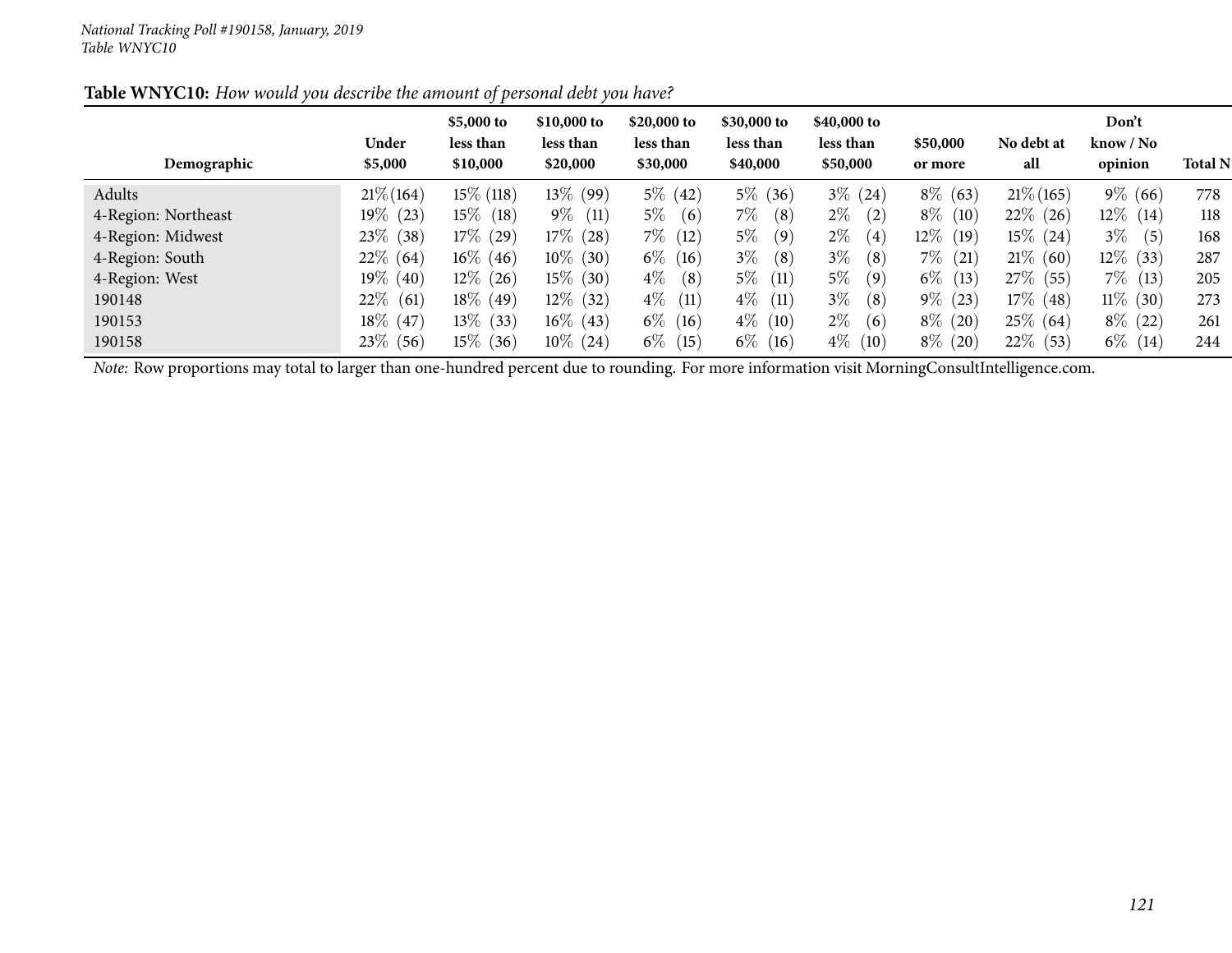|                          |                          |                |                |                |                                 |                |                | Don't         |                |
|--------------------------|--------------------------|----------------|----------------|----------------|---------------------------------|----------------|----------------|---------------|----------------|
|                          |                          | Credit         | School         |                | Home                            | Medical        |                | know / No     |                |
| Demographic              | Car loan                 | cards          | loans          | Mortgage       | equity loan                     | bills          | Other          | opinion       | <b>Total N</b> |
| <b>Adults</b>            | $12\%$ (67)              | $20\%$ (112)   | $23\%$ (128)   | $13\%$ (70)    | $3\%$ (16)                      | $12\%$<br>(66) | $11\%$ (62)    | $5\%$ (27)    | 547            |
| Gender: Male             | $13\%$<br>(32)           | 23%<br>(56)    | $22\%$<br>(52) | $14\%$<br>(33) | $4\%$<br>(10)                   | $8\%$<br>(18)  | $14\%$<br>(33) | $3\%$<br>(8)  | 243            |
| Gender: Female           | $11\%$<br>(35)           | $18\%$<br>(56) | $25\%$<br>(76) | $12\%$<br>(37) | $2\%$<br>(5)                    | $16\%$<br>(47) | $10\%$<br>(29) | $6\%$<br>(19) | 304            |
| Age: 18-29               | $9\%$<br>(15)            | $19\%$<br>(34) | 36\%<br>(63)   | $4\%$<br>(7)   | $5\%$<br>(8)                    | 15%<br>(25)    | $8\%$<br>(14)  | $5\%$<br>(9)  | 175            |
| Age: 30-44               | 12\%<br>(19)             | 21%<br>(34)    | 23\%<br>(37)   | $10\%$<br>(17) | $2\%$<br>(3)                    | 13%<br>(21)    | $12\%$<br>(19) | $6\%$<br>(9)  | 160            |
| Age: 45-54               | 15%<br>(14)              | 17%<br>(15)    | 20%<br>(19)    | 16%<br>(15)    | $2\%$<br>(2)                    | 13%<br>(12)    | $12\%$<br>(11) | $5\%$<br>(5)  | 93             |
| Age: 55-64               | 16%<br>$\left(11\right)$ | 28%<br>(19)    | $4\%$<br>(3)   | 26%<br>(18)    | $3\%$<br>(2)                    | $8\%$<br>(5)   | $12\%$<br>(8)  | $2\%$<br>(2)  | 67             |
| Age: 65+                 | 13%<br>(7)               | 20%<br>(10)    | 12%<br>(6)     | 28\%<br>(14)   | (0)<br>$\overline{\phantom{m}}$ | $4\%$<br>(2)   | 20%<br>(10)    | $4\%$<br>(2)  | 52             |
| Generation Z: 18-21      | $9\%$<br>(5)             | 20%<br>(12)    | 33%<br>(19)    | $2\%$<br>(1)   | $6\%$<br>(3)                    | $11\%$<br>(6)  | $12\%$<br>(7)  | $7\%$<br>(4)  | 58             |
| Millennial: Age 22-37    | $10\%$<br>(20)           | 18\%<br>(37)   | $34\%$<br>(69) | $6\%$<br>(13)  | $4\%$<br>(8)                    | 17%<br>(33)    | 7%<br>(15)     | $3\%$<br>(6)  | 200            |
| Generation X: Age 38-53  | 13\%<br>(21)             | 21%<br>(32)    | 18\%<br>(28)   | 15%<br>(23)    | $1\%$<br>(2)                    | 11%<br>(17)    | 13\%<br>(20)   | $7\%$<br>(11) | 153            |
| Boomers: Age 54-72       | 15%<br>(19)              | 23%<br>(30)    | $9\%$<br>(11)  | 24\%<br>(31)   | $2\%$<br>(3)                    | 7%<br>(9)      | 15\%<br>(18)   | $4\%$<br>(5)  | 127            |
| PID: Dem (no lean)       | $9\%$<br>(21)            | $19\%$<br>(45) | 31%<br>(71)    | $12\%$<br>(27) | $4\%$<br>(9)                    | $11\%$<br>(26) | $9\%$<br>(21)  | $4\%$<br>(10) | 229            |
| PID: Ind (no lean)       | 15%<br>(33)              | $20\%$<br>(46) | 20%<br>(46)    | $10\%$<br>(22) | $1\%$<br>(3)                    | $13\%$<br>(30) | $16\%$<br>(36) | $6\%$<br>(13) | 229            |
| PID: Rep (no lean)       | $14\%$<br>(13)           | 24%<br>(22)    | $12\%$<br>(11) | 24\%<br>(22)   | $4\%$<br>(4)                    | $11\%$<br>(10) | $6\%$<br>(5)   | $4\%$<br>(4)  | 89             |
| PID/Gender: Dem Men      | $12\%$<br>(14)           | 23%<br>(25)    | 23\%<br>(26)   | $9\%$<br>(10)  | $6\%$<br>(6)                    | $9\%$<br>(10)  | 12%<br>(13)    | $5\%$<br>(5)  | 110            |
| PID/Gender: Dem Women    | $6\%$<br>(7)             | 16%<br>(19)    | 38\%<br>(45)   | $14\%$<br>(17) | $2\%$<br>(3)                    | 13%<br>(16)    | $7\%$<br>(8)   | $4\%$<br>(5)  | 120            |
| PID/Gender: Ind Men      | 13%<br>(11)              | 19%<br>(16)    | 24%<br>(20)    | 13%<br>(11)    | $3\%$<br>(2)                    | 7%<br>(6)      | 21\%<br>(18)   | $2\%$<br>(1)  | 85             |
| PID/Gender: Ind Women    | $16\%$<br>(22)           | 21%<br>(30)    | 18%<br>(26)    | $8\%$<br>(11)  | (1)                             | 17%<br>(24)    | 13%<br>(18)    | $8\%$<br>(12) | 144            |
| PID/Gender: Rep Men      | $16\%$<br>(8)            | 30%<br>(14)    | 14%<br>(7)     | 26\%<br>(13)   | $4\%$<br>(2)                    | $4\%$<br>(2)   | $4\%$<br>(2)   | $2\%$<br>(1)  | 48             |
| PID/Gender: Rep Women    | 12%<br>(5)               | 18%<br>(7)     | 10%<br>(4)     | 22%<br>(9)     | $5\%$<br>(2)                    | 19%<br>(8)     | 7%<br>(3)      | $7\%$<br>(3)  | 41             |
| Ideo: Liberal (1-3)      | $8\%$<br>(25)            | 17%<br>(51)    | $31\%$<br>(93) | $11\%$<br>(32) | $4\%$<br>(11)                   | 13\%<br>(38)   | 12\%<br>(37)   | $4\%$<br>(11) | 297            |
| Ideo: Moderate (4)       | 19%<br>(16)              | 17%<br>(15)    | 23\%<br>(20)   | 19%<br>(16)    | $1\%$<br>(1)                    | $11\%$<br>(10) | $5\%$<br>(4)   | $5\%$<br>(5)  | 87             |
| Ideo: Conservative (5-7) | $16\%$<br>(15)           | 27%<br>(26)    | $8\%$<br>(7)   | 19%<br>(18)    | $3\%$<br>(3)                    | 13%<br>(12)    | 10%<br>(9)     | $5\%$<br>(5)  | 95             |
| Educ: $<$ College        | $11\%$<br>(44)           | 21%<br>(82)    | 20%<br>(79)    | $10\%$<br>(41) | $3\%$<br>(13)                   | 15\%<br>(59)   | 13\%<br>(51)   | $6\%$<br>(25) | 393            |
| Educ: Bachelors degree   | 19%<br>(18)              | 18%<br>(17)    | $36\%$<br>(35) | 12\%<br>(12)   | $2\%$<br>(2)                    | $5\%$<br>(4)   | $8\%$<br>(7)   | $1\%$<br>(1)  | 96             |
| Educ: Post-grad          | $9\%$<br>(5)             | 23%<br>(13)    | $25\%$<br>(14) | $31\%$<br>(18) | $2\%$<br>(1)                    | $4\%$<br>(2)   | $6\%$<br>(3)   | $1\%$<br>(1)  | 57             |

## **Table WNYC11:** *What is the largest source of your persona<sup>l</sup> debt?*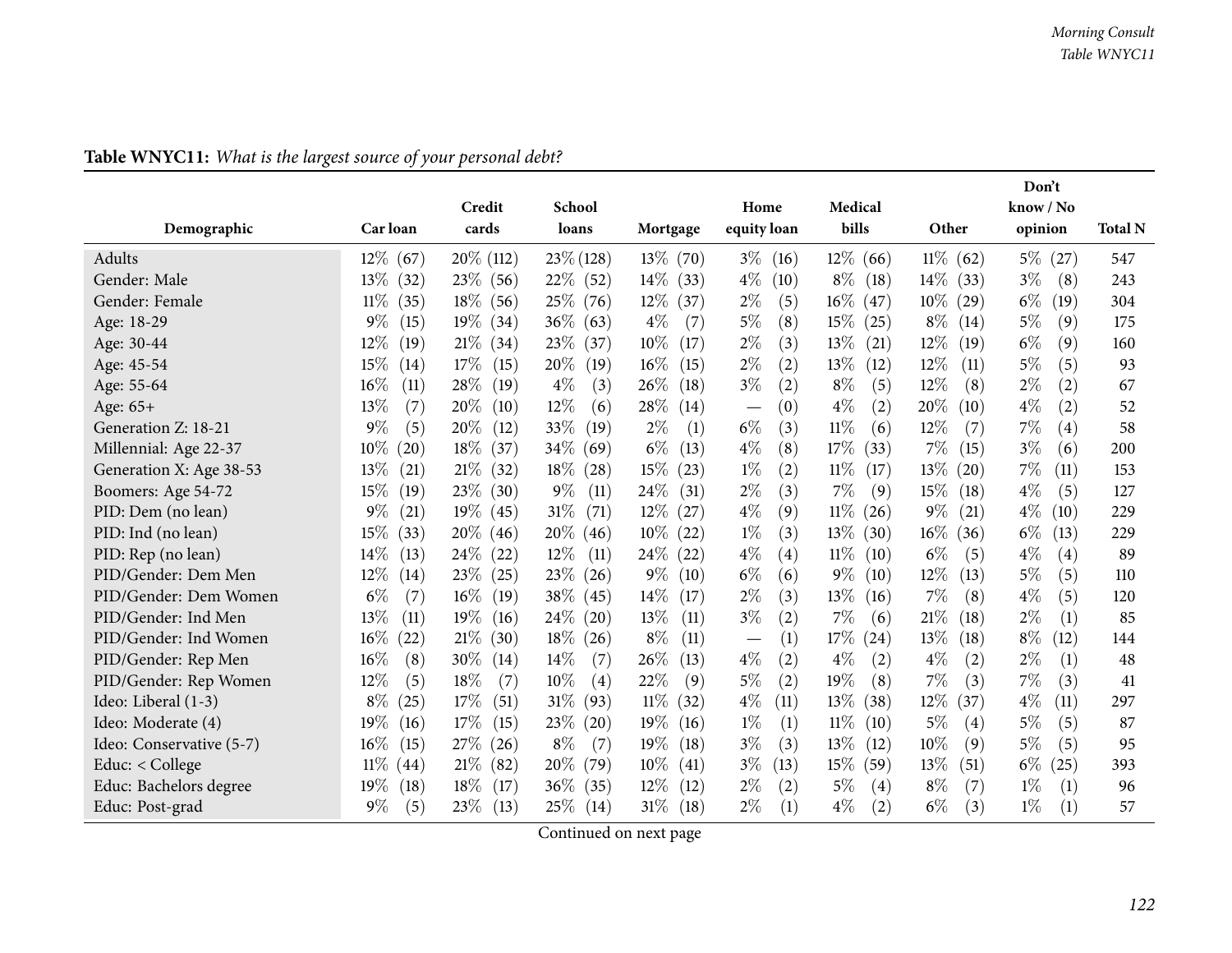### **Table WNYC11:** *What is the largest source of your persona<sup>l</sup> debt?*

|                               |                   |                 |                 |                |                                 |                  |                | Don't                           |                |
|-------------------------------|-------------------|-----------------|-----------------|----------------|---------------------------------|------------------|----------------|---------------------------------|----------------|
| Demographic                   | Car loan          | Credit<br>cards | School<br>loans | Mortgage       | Home<br>equity loan             | Medical<br>bills | Other          | know / No<br>opinion            | <b>Total N</b> |
| Adults                        | $12\%$ (67)       | $20\%$ (112)    | $23\%$ (128)    | $13\%$ (70)    | $3\%$<br>(16)                   | $12\%$ (66)      | $11\%$<br>(62) | $5\%$<br>(27)                   | 547            |
| Income: Under 50k             | $11\%$<br>(41)    | $20\%$ (74)     | 24\% (89)       | $8\%$<br>(28)  | $2\%$<br>(9)                    | $14\%$<br>(52)   | $14\%$<br>(50) | $7\%$ $(24)$                    | 366            |
| Income: 50k-100k              | $14\%$<br>(19)    | 21%<br>(27)     | $19\%$<br>(25)  | 24\%<br>(31)   | $4\%$<br>(5)                    | $8\%$<br>(11)    | $9\%$<br>(12)  | $1\%$<br>(2)                    | 132            |
| Income: 100k+                 | 13%<br>(6)        | 21%<br>(10)     | 30\%<br>(15)    | 24%<br>(11)    | $3\%$<br>(1)                    | $6\%$<br>(3)     | $1\%$<br>(0)   | $2\%$<br>(1)                    | 48             |
| Ethnicity: White              | 13%<br>(51)       | 23\%<br>(93)    | 22%<br>(89)     | 15\%<br>(62)   | $2\%$<br>(10)                   | $12\%$<br>(49)   | $10\%$<br>(39) | $4\%$<br>(15)                   | 410            |
| Ethnicity: Hispanic           | $8\%$<br>(8)      | 26\%<br>(24)    | 24\%<br>(23)    | 11%<br>(11)    | $5\%$<br>(5)                    | 7%<br>(7)        | 13\%<br>(12)   | $5\%$<br>(4)                    | 94             |
| Ethnicity: Afr. Am.           | $10\%$<br>(8)     | $12\%$<br>(10)  | 28%<br>(24)     | $2\%$<br>(2)   | 7%<br>(6)                       | $11\%$<br>(9)    | 19%<br>(16)    | 12%<br>(10)                     | 85             |
| Ethnicity: Other              | 13%<br>(7)        | $16\%$<br>(8)   | 29%<br>(15)     | 13%<br>(7)     | (0)<br>$\overline{\phantom{m}}$ | 13%<br>(7)       | 13%<br>(7)     | $2\%$<br>(1)                    | 53             |
| Relig: Protestant             | $7\%$<br>(5)      | 23%<br>(16)     | 26\%<br>(18)    | 27\%<br>(19)   | $3\%$<br>(2)                    | $5\%$<br>(4)     | $9\%$<br>(6)   | (0)                             | 69             |
| Relig: Roman Catholic         | 24\%<br>$^{'}19)$ | 30%<br>(24)     | $16\%$<br>(12)  | $8\%$<br>(6)   | $4\%$<br>(3)                    | $9\%$<br>(7)     | 10%<br>(8)     | (0)<br>$\overline{\phantom{m}}$ | 79             |
| Relig: Something Else         | $10\%$<br>(8)     | 22%<br>(18)     | 24\%<br>(20)    | 7%<br>(6)      | $1\%$<br>(1)                    | $14\%$<br>(12)   | 14\%<br>(11)   | $8\%$<br>(6)                    | 81             |
| Relig: Jewish                 | $3\%$<br>(0)      | 22%<br>(2)      | $6\%$<br>(1)    | $6\%$<br>(1)   | (0)                             | $6\%$<br>(1)     | 57\%<br>(6)    | (0)                             | 10             |
| Relig: Evangelical            | 17%<br>29)        | 24\%<br>(42)    | 22%<br>(39)     | 11%<br>(19)    | $1\%$<br>(2)                    | $10\%$<br>(17)   | 11%<br>(18)    | $4\%$<br>(6)                    | 172            |
| Relig: Non-Evang. Catholics   | $5\%$<br>(3)      | $26\%$<br>(15)  | 20%<br>(12)     | 21%<br>(12)    | 7%<br>(4)                       | $9\%$<br>(5)     | 13%<br>(7)     | (0)                             | 58             |
| Relig: All Christian          | $14\%$<br>(32)    | 25\%<br>(57)    | 22%<br>(50)     | $13\%$<br>(30) | $3\%$<br>(6)                    | $10\%$<br>(22)   | $11\%$<br>(26) | $3\%$<br>(6)                    | 230            |
| Relig: All Non-Christian      | $8\%$<br>(4)      | $12\%$<br>(6)   | 20%<br>(11)     | 7%<br>(4)      | (0)                             | 17%<br>(10)      | 28\%<br>(15)   | $8\%$<br>(5)                    | 56             |
| Community: Urban              | $9\%$<br>(14)     | 23\%<br>(38)    | 28\%<br>(46)    | $8\%$<br>(13)  | $2\%$<br>(3)                    | 13%<br>(21)      | $11\%$<br>(18) | $6\%$<br>(10)                   | 163            |
| Community: Suburban           | $13\%$<br>(29)    | $19\%$<br>(44)  | 22%<br>(50)     | $16\%$<br>(36) | $3\%$<br>(7)                    | $12\%$<br>(27)   | $11\%$<br>(24) | $5\%$<br>(12)                   | 229            |
| Community: Rural              | $15\%$<br>(23)    | 20%<br>(30)     | 21%<br>(32)     | 14\%<br>(21)   | $3\%$<br>(5)                    | 12\%<br>(18)     | 13\%<br>(19)   | $3\%$<br>(5)                    | 154            |
| <b>Employ: Private Sector</b> | $15\%$ (26)       | 23\%<br>(40)    | $29\%$<br>(49)  | $15\%$<br>(27) | $3\%$<br>(5)                    | $6\%$<br>(11)    | $7\%$<br>(13)  | $1\%$<br>(2)                    | 173            |
| <b>Employ: Government</b>     | $12\%$<br>(4)     | 11%<br>(4)      | 14%<br>(4)      | 21%<br>(7)     | 5%<br>(2)                       | 18%<br>(6)       | $14\%$<br>(4)  | $5\%$<br>(1)                    | 31             |
| Employ: Self-Employed         | 17%<br>(6)        | 27%<br>(10)     | $8\%$<br>(3)    | 13%<br>(5)     | $3\%$<br>(1)                    | 16%<br>(6)       | 14%<br>(5)     | $2\%$<br>(1)                    | 36             |
| Employ: Homemaker             | $10\%$<br>(4)     | 18%<br>(8)      | 17%<br>(7)      | 12%<br>(5)     | $5\%$<br>(2)                    | 17%<br>(7)       | 15%<br>(6)     | $5\%$<br>(2)                    | 41             |
| Employ: Student               | $5\%$<br>(2)      | 27\%<br>(10)    | 41\%<br>(15)    | $4\%$<br>(2)   | (0)                             | 12%<br>(4)       | $5\%$<br>(2)   | $6\%$<br>(2)                    | 37             |
| Employ: Retired               | $16\%$<br>(10)    | 18%<br>(11)     | $8\%$<br>(5)    | 20%<br>(13)    | $3\%$<br>(2)                    | 17%<br>(11)      | $7\%$<br>(4)   | $11\%$<br>(7)                   | 62             |
| Employ: Unemployed            | $7\%$<br>(4)      | 12%<br>(6)      | 42%<br>(21)     | $1\%$<br>(1)   | $3\%$<br>(1)                    | 13%<br>(6)       | 16%<br>(8)     | $6\%$<br>(3)                    | 50             |
| Employ: Other                 | $12\%$<br>(8)     | 23\%<br>(16)    | $18\%$<br>(12)  | 12%<br>(8)     | $3\%$<br>(2)                    | 10%<br>(7)       | 17%<br>(11)    | $5\%$<br>(3)                    | 68             |
| Military HH: Yes              | 14\%<br>(12)      | 14\%<br>(12)    | $21\%$<br>(19)  | 15%<br>(13)    | $6\%$<br>(6)                    | 14%<br>(13)      | 12%<br>(11)    | $4\%$<br>(4)                    | 89             |
| Military HH: No               | $12\%$<br>(54)    | $22\%$ (100)    | $24\% (109)$    | $12\%$<br>(57) | $2\%$<br>(10)                   | $12\%$<br>(53)   | $11\%$<br>(51) | $5\%$<br>(23)                   | 458            |
| RD/WT: Right Direction        | $12\%$<br>(14)    | $24\%$ (30)     | $16\%$ (19)     | 18\%<br>(22)   | $4\%$<br>(5)                    | $16\%$<br>(19)   | $8\%$<br>(10)  | $1\%$<br>(2)                    | 121            |
| RD/WT: Wrong Track            | $12\%$ (53)       | $19\%$ (82)     | $26\% (109)$    | $11\%$ (48)    | $3\%$<br>(11)                   | $11\%$ (46)      | $12\%$<br>(52) | $6\%$<br>(25)                   | 426            |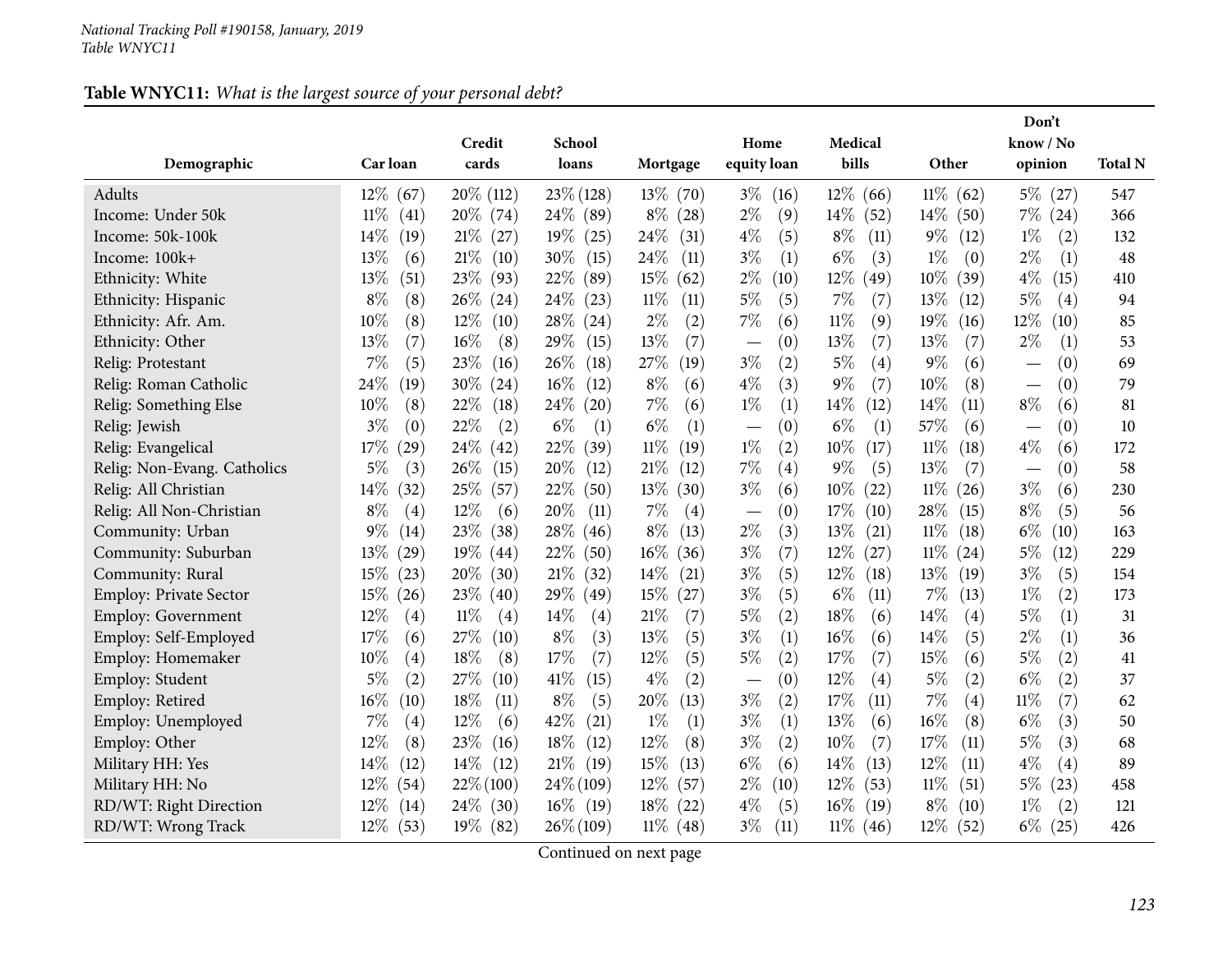|                                      |                             |                |                |                |                                          |                |                | Don't         |                |
|--------------------------------------|-----------------------------|----------------|----------------|----------------|------------------------------------------|----------------|----------------|---------------|----------------|
|                                      |                             | Credit         | School         |                | Home                                     | Medical        |                | know / No     |                |
| Demographic                          | Car loan                    | cards          | loans          | Mortgage       | equity loan                              | bills          | Other          | opinion       | <b>Total N</b> |
| Adults                               | $12\%$ (67)                 | 20\% (112)     | $23\%$ (128)   | $13\%$ (70)    | $3\%$<br>(16)                            | $12\%$<br>(66) | $11\%$<br>(62) | $5\%$<br>(27) | 547            |
| Trump Job Approve                    | 17%<br>(23)                 | $26\%$ (35)    | $12\%$ (16)    | $20\%$ (28)    | $5\%$<br>(7)                             | $11\%$<br>(15) | $9\%$<br>(12)  | $2\%$<br>(3)  | 138            |
| Trump Job Disapprove                 | $11\%$<br>(41)              | 18%<br>(71)    | $28\% (106)$   | $11\%$ (42)    | $2\%$<br>(9)                             | $13\%$<br>(49) | $13\%$<br>(49) | $5\%$<br>(18) | 385            |
| Trump Job Strongly Approve           | $16\%$<br>(10)              | 29%<br>(18)    | $6\%$<br>(4)   | 25\%<br>(15)   | $6\%$<br>(4)                             | 11%<br>(7)     | $6\%$<br>(4)   | $1\%$<br>(1)  | 62             |
| Trump Job Somewhat Approve           | 17%<br>(13)                 | 23\%<br>(17)   | $16\%$<br>(12) | $16\%$<br>(12) | $4\%$<br>(3)                             | $11\%$<br>(8)  | 11%<br>(9)     | $2\%$<br>(2)  | 76             |
| Trump Job Somewhat Disapprove        | 16%<br>(11)                 | 25\%<br>(17)   | 21%<br>(14)    | $9\%$<br>(6)   | $2\%$<br>(1)                             | 13%<br>(9)     | 13%<br>(9)     | $2\%$<br>(1)  | 68             |
| Trump Job Strongly Disapprove        | $9\%$<br>(30)               | $17\%$<br>(54) | 29%<br>(91)    | $12\%$<br>(37) | $2\%$<br>(8)                             | 13%<br>(40)    | 13\%<br>(40)   | $5\%$<br>(17) | 316            |
| #1 Issue: Economy                    | $16\%$<br>(26)              | $21\%$<br>(34) | $19\%$<br>(30) | $11\%$<br>(18) | $2\%$<br>(4)                             | $14\%$<br>(23) | $11\%$<br>(18) | $4\%$<br>(6)  | 159            |
| #1 Issue: Security                   | 13%<br>(9)                  | 24%<br>(16)    | 17%<br>(12)    | 13%<br>(8)     | $4\%$<br>(3)                             | 13%<br>(9)     | 12%<br>(8)     | $4\%$<br>(3)  | 67             |
| #1 Issue: Health Care                | $8\%$<br>(7)                | 17%<br>(15)    | 27\%<br>(25)   | 15\%<br>(14)   | $5\%$<br>(4)                             | 12%<br>(10)    | 7%<br>(7)      | 10%<br>(9)    | 91             |
| #1 Issue: Medicare / Social Security | 19%<br>(10)                 | 20%<br>(10)    | 13%<br>(7)     | $19\%$<br>(10) | $1\%$<br>(1)                             | $6\%$<br>(3)   | 17%<br>(9)     | $4\%$<br>(2)  | 51             |
| #1 Issue: Women's Issues             | 10%<br>(6)                  | 24%<br>(15)    | $31\%$<br>(20) | $6\%$<br>(4)   | (0)                                      | 17%<br>(11)    | 5%<br>(3)      | 5%<br>(3)     | 62             |
| #1 Issue: Education                  | $6\%$<br>(3)                | 21%<br>(9)     | 37%<br>(16)    | 5%<br>(2)      | $2\%$<br>(1)                             | $11\%$<br>(5)  | $16\%$<br>(7)  | (0)           | 43             |
| #1 Issue: Energy                     | $3\%$<br>(1)                | 22%<br>(8)     | 34\%<br>(12)   | 14\%<br>(5)    | $4\%$<br>(1)                             | $6\%$<br>(2)   | 13%<br>(5)     | $4\%$<br>(1)  | 35             |
| #1 Issue: Other                      | 13%<br>(5)                  | $11\%$<br>(4)  | 19%<br>(7)     | 23\%<br>(9)    | 5%<br>(2)                                | $7\%$<br>(3)   | 17%<br>(7)     | $6\%$<br>(2)  | 39             |
| 2018 House Vote: Democrat            | $11\%$<br>(27)              | 22%<br>(55)    | 29%<br>(73)    | $13\%$<br>(32) | $3\%$<br>(8)                             | $11\%$<br>(27) | $8\%$<br>(21)  | $4\%$<br>(10) | 253            |
| 2018 House Vote: Republican          | 15%<br>(13)                 | 23\%<br>(20)   | 10%<br>(9)     | $29\%$<br>(25) | $4\%$<br>(3)                             | 10%<br>(8)     | $8\%$<br>(7)   | $2\%$<br>(2)  | 87             |
| 2018 House Vote: Someone else        | $16\%$<br>(6)               | $18\%$<br>(7)  | 16%<br>(6)     | 15%<br>(6)     | (0)                                      | 12%<br>(5)     | 19%<br>(7)     | 5%<br>(2)     | 39             |
| 2018 House Vote: Didnt Vote          | $12\%$<br>(20)              | 18%<br>(30)    | $24\%$<br>(40) | 5%<br>(8)      | $2\%$<br>(4)                             | 15%<br>(26)    | $16\%$<br>(28) | 7%<br>(13)    | 167            |
| 2016 Vote: Hillary Clinton           | $11\%$<br>(26)              | 23\%<br>(54)   | 28\%<br>(67)   | 13%<br>(31)    | $3\%$<br>(7)                             | $10\%$<br>(24) | $8\%$<br>(19)  | $4\%$<br>(9)  | 237            |
| 2016 Vote: Donald Trump              | $14\%$<br>(11)              | $19\%$<br>(15) | 10%<br>(8)     | $33\%$<br>(26) | $3\%$<br>(3)                             | 13%<br>(10)    | $4\%$<br>(3)   | $4\%$<br>(3)  | 78             |
| 2016 Vote: Someone else              | 24%<br>(14)                 | $9\%$<br>(5)   | 25%<br>(14)    | 11%<br>(7)     | $2\%$<br>(1)                             | $8\%$<br>(5)   | 16%<br>(9)     | $4\%$<br>(3)  | 57             |
| 2016 Vote: Didnt Vote                | $10\%$<br>(17)              | 21%<br>(37)    | 22%<br>(39)    | $4\%$<br>(7)   | $3\%$<br>(5)                             | $16\%$<br>(27) | 18%<br>(31)    | $7\%$<br>(12) | 175            |
| Voted in 2014: Yes                   | $14\%$<br>(47)              | 21%<br>(69)    | 21%<br>(69)    | $19\%$<br>(62) | $3\%$<br>(10)                            | $11\%$<br>(37) | $8\%$<br>(27)  | $3\%$<br>(10) | 330            |
| Voted in 2014: No                    | $9\%$<br>$\left( 20\right)$ | $20\%$<br>(43) | 27%<br>(59)    | $4\%$<br>(8)   | $3\%$<br>(6)                             | $13\%$<br>(29) | $16\%$<br>(35) | $8\%$<br>(17) | 216            |
| 2012 Vote: Barack Obama              | $12\%$<br>(30)              | 23\%<br>(58)   | 25%<br>(62)    | $16\%$<br>(40) | $3\%$<br>(7)                             | $10\%$<br>(25) | $8\%$<br>(20)  | $4\%$<br>(11) | 253            |
| 2012 Vote: Mitt Romney               | 20%<br>(11)                 | 16%<br>(8)     | 12%<br>(7)     | 29%<br>(16)    | $5\%$<br>(3)                             | $9\%$<br>(5)   | 7%<br>(4)      | $1\%$<br>(1)  | 54             |
| 2012 Vote: Other                     | 13%<br>(4)                  | 10%<br>(3)     | 14%<br>(4)     | 21%<br>(6)     | (0)<br>$\overbrace{\phantom{123221111}}$ | 12%<br>(3)     | 23%<br>(6)     | 7%<br>(2)     | 28             |
| 2012 Vote: Didn't Vote               | $11\%$<br>(23)              | $19\%$<br>(41) | $26\%$<br>(55) | $4\%$<br>(8)   | $3\%$<br>(6)                             | $16\%$<br>(33) | $15\%$<br>(32) | $6\%$<br>(13) | 210            |

## **Table WNYC11:** *What is the largest source of your persona<sup>l</sup> debt?*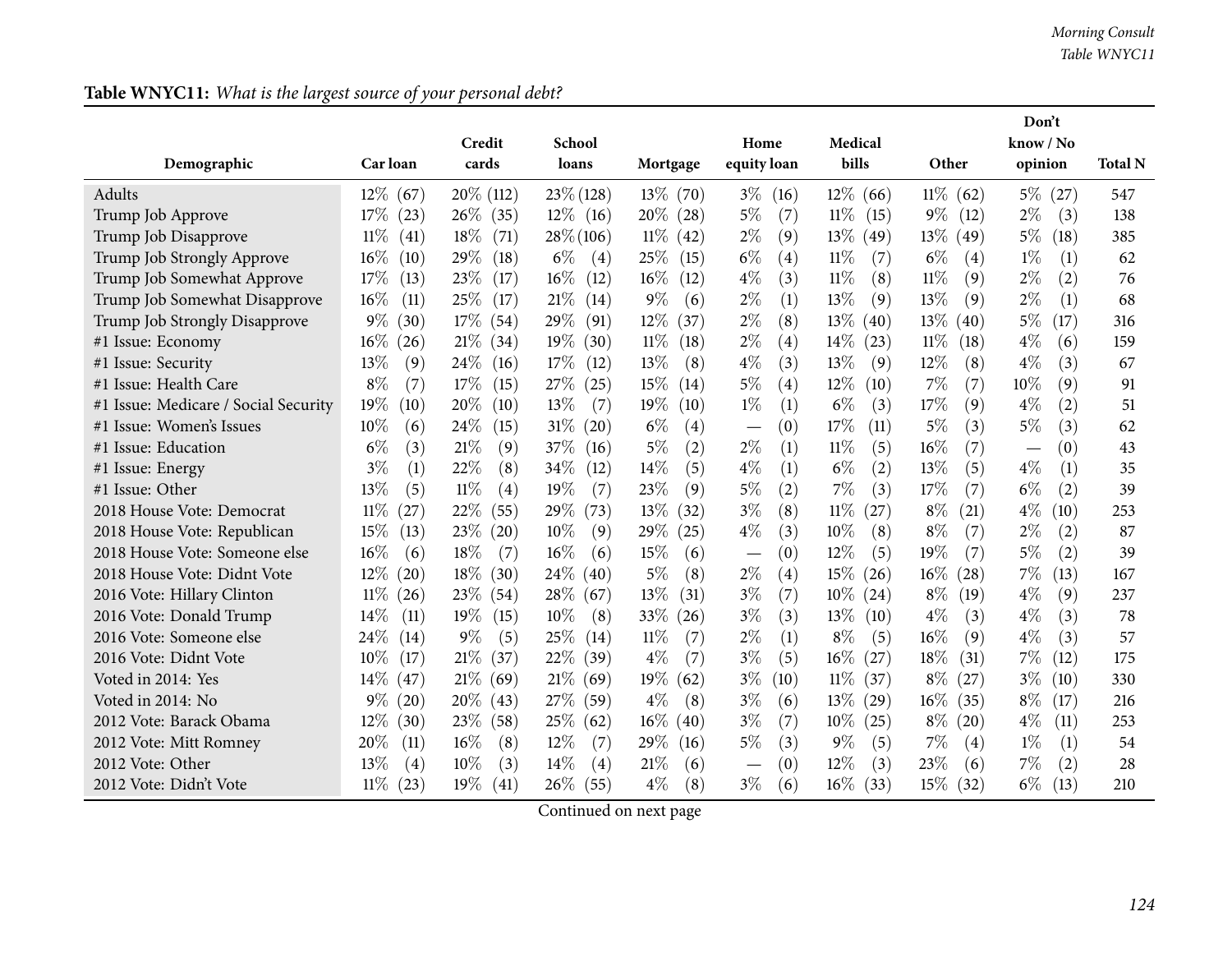| Table WNYC11: What is the largest source of your personal debt? |
|-----------------------------------------------------------------|
|-----------------------------------------------------------------|

|                     |                 |                |              |                |                            |                |                 | Don't                     |                |
|---------------------|-----------------|----------------|--------------|----------------|----------------------------|----------------|-----------------|---------------------------|----------------|
|                     |                 | Credit         | School       |                | Home                       | Medical        |                 | $\text{know} / \text{No}$ |                |
| Demographic         | <b>Car</b> loan | cards          | loans        | Mortgage       | equity loan                | bills          | Other           | opinion                   | <b>Total N</b> |
| Adults              | $12\%$<br>(67)  | $20\%$ (112)   | $23\%$ (128) | $13\%$ (70)    | $3\%$<br>(16)              | $12\%$ (66)    | $11\%$ (62)     | $5\%$<br>(27)             | 547            |
| 4-Region: Northeast | $12\%$<br>(9)   | $30\%$<br>(23) | $26\%$ (20)  | $8\%$<br>(6)   | $2\%$<br>(2)               | $6\%$<br>(5)   | $14\%$<br>(11)  | $1\%$<br>(1)              | 78             |
| 4-Region: Midwest   | $11\%$<br>(16)  | $17\%$<br>(23) | $25\%$ (35)  | $13\%$<br>(19) | $2\%$<br>(2)               | $17\%$ (24)    | $9\%$<br>(13)   | $5\%$<br>(7)              | 139            |
| 4-Region: South     | $15\%$<br>(29)  | $19\%$ (37)    | $19\%$ (38)  | $14\%$ (27)    | $4\%$<br>(7)               | $13\%$<br>(25) | $9\%$<br>(18)   | $7\%$<br>(13)             | 194            |
| 4-Region: West      | $10\%$<br>(13)  | $20\%$ (28)    | $26\%$ (35)  | $13\%$<br>(18) | $3\%$<br>$\left( 4\right)$ | $8\%$ (12)     | 15 $\%$<br>(21) | $4\%$<br>(6)              | 137            |
| 190148              | $12\%$ (22)     | $20\%$ (38)    | $24\%$ (47)  | $11\%$ (22)    | $2\%$<br>$\left( 4\right)$ | $14\%$ (28)    | $11\%$ (22)     | $6\%$<br>(11)             | 195            |
| 190153              | $15\%$ (26)     | $21\%$ (37)    | $19\%$ (34)  | $14\%$ (24)    | $3\%$<br>(6)               | $12\%$<br>(21) | $13\%$<br>(23)  | $3\%$<br>(4)              | 175            |
| 190158              | $10\%$<br>(18)  | $21\%$<br>(37) | $26\%$ (47)  | $14\%$<br>(24) | $3\%$<br>(6)               | $10\%$<br>(17) | $10\%$<br>(17)  | $6\%$<br>(11)             | 178            |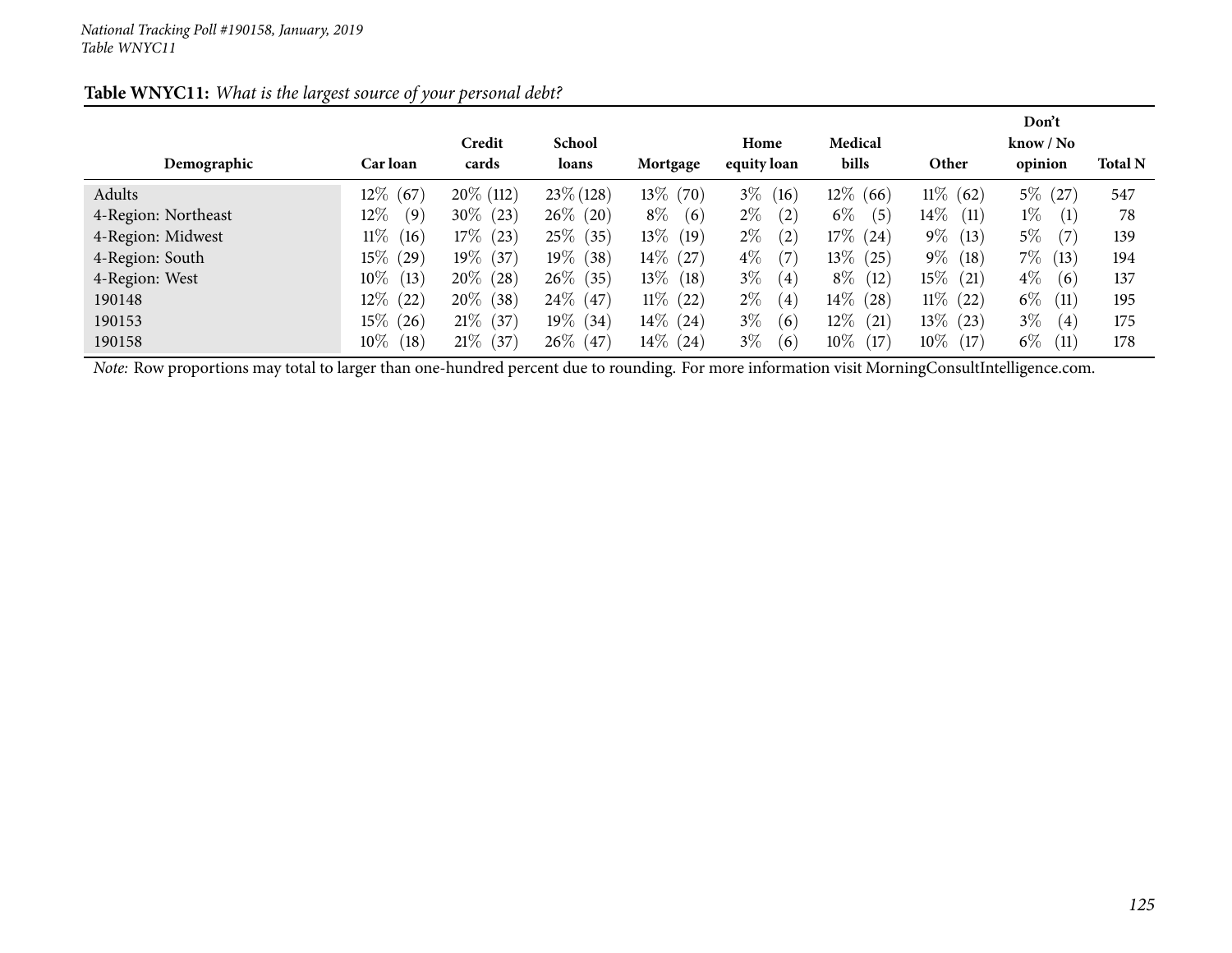|                          |                |                           |                 |                |                | I have                     |                |                |
|--------------------------|----------------|---------------------------|-----------------|----------------|----------------|----------------------------|----------------|----------------|
|                          |                |                           |                 |                | I have never   | checked my<br>credit score |                |                |
|                          | Less than      |                           |                 | 700 or         | checked my     | but don't                  | Don't know/    |                |
| Demographic              | 500            | $500 - 599$               | $600 - 699$     | higher         | credit score   | remember it                | No opinion     | <b>Total N</b> |
| Adults                   | $11\%$<br>(87) | 17%<br>(131)              | $19\%$<br>(149) | 24%<br>(183)   | $9\%$<br>(71)  | $6\%$<br>(50)              | $14\%$ (106)   | 778            |
| Gender: Male             | $10\%$<br>(37) | 15%<br>(53)               | 21%<br>(75)     | 28%<br>(99)    | 7%<br>(23)     | $6\%$<br>(20)              | 13\%<br>(47)   | 354            |
| Gender: Female           | 12%<br>(50)    | 18%<br>(78)               | 17%<br>(73)     | 20%<br>(84)    | $11\%$<br>(48) | 7%<br>(30)                 | 14%<br>(60)    | 424            |
| Age: 18-29               | 12%<br>(36)    | 16%<br>(47)               | 15%<br>(42)     | 16%<br>(45)    | 17%<br>(50)    | $9\%$<br>(26)              | 15%<br>(44)    | 291            |
| Age: 30-44               | $11\%$<br>(23) | 20%<br>(40)               | 22%<br>(43)     | 21%<br>(41)    | $6\%$<br>(12)  | 7%<br>(14)                 | 13%<br>(25)    | 197            |
| Age: 45-54               | 15%<br>(17)    | 17%<br>$\left( 20\right)$ | 22%<br>(25)     | 29%<br>(34)    | $1\%$<br>(2)   | $2\%$<br>(2)               | 14%<br>(16)    | 117            |
| Age: 55-64               | $5\%$<br>(4)   | 20%<br>(18)               | 22%<br>(19)     | 30%<br>(26)    | $6\%$<br>(5)   | $6\%$<br>(5)               | 13%<br>(11)    | 89             |
| Age: 65+                 | $8\%$<br>(7)   | 7%<br>(6)                 | 22%<br>(18)     | 44%<br>(37)    | $3\%$<br>(3)   | $3\%$<br>(3)               | 12%<br>(10)    | 83             |
| Generation Z: 18-21      | $8\%$<br>(11)  | $8\%$<br>(10)             | $11\%$<br>(14)  | 14%<br>(18)    | 27%<br>(35)    | $11\%$<br>(14)             | 22%<br>(28)    | 130            |
| Millennial: Age 22-37    | 13%<br>(35)    | 22%<br>(58)               | 22%<br>(58)     | 17%<br>(45)    | $8\%$<br>(22)  | $8\%$<br>(21)              | $11\%$<br>(28) | 267            |
| Generation X: Age 38-53  | 15%<br>(28)    | 18%<br>(34)               | 19%<br>(36)     | 28%<br>(52)    | $4\%$<br>(7)   | $3\%$<br>(6)               | 14\%<br>(26)   | 189            |
| Boomers: Age 54-72       | $5\%$<br>(8)   | 17%<br>$\left( 29\right)$ | 20%<br>(36)     | 36%<br>(62)    | $3\%$<br>(6)   | $5\%$<br>(9)               | 14%<br>(25)    | 175            |
| PID: Dem (no lean)       | $9\%$<br>(31)  | 17%<br>(54)               | 21%<br>(67)     | 26%<br>(86)    | $8\%$<br>(27)  | $6\%$<br>(20)              | 13%<br>(41)    | 326            |
| PID: Ind (no lean)       | 14%<br>(45)    | 15%<br>(50)               | 17%<br>(56)     | 18%<br>(60)    | $11\%$<br>(36) | 7%<br>(24)                 | 17%<br>(54)    | 327            |
| PID: Rep (no lean)       | $9\%$<br>(11)  | 21%<br>(26)               | 20%<br>(25)     | 29%<br>(37)    | $6\%$<br>(8)   | $5\%$<br>(7)               | $9\%$<br>(11)  | 125            |
| PID/Gender: Dem Men      | 10%<br>(15)    | 13%<br>$\left( 20\right)$ | 24%<br>(37)     | $31\%$<br>(47) | $5\%$<br>(7)   | 7%<br>(10)                 | $11\%$<br>(17) | 154            |
| PID/Gender: Dem Women    | 9%<br>(16)     | 20%<br>(34)               | 18%<br>(30)     | 23%<br>(39)    | 12%<br>(20)    | $5\%$<br>(9)               | 14%<br>(24)    | 172            |
| PID/Gender: Ind Men      | $12\%$<br>(16) | 14%<br>(19)               | 18%<br>(24)     | 25%<br>(34)    | 10%<br>(13)    | $3\%$<br>(4)               | 18%<br>(24)    | 134            |
| PID/Gender: Ind Women    | 15%<br>(29)    | 16%<br>(32)               | 17%<br>(32)     | 14%<br>(27)    | 12%<br>(23)    | 10%<br>(19)                | 16%<br>(31)    | 192            |
| PID/Gender: Rep Men      | $8\%$<br>(6)   | 21\%<br>(14)              | 22%<br>(14)     | 28%<br>(18)    | $4\%$<br>(3)   | $8\%$<br>(5)               | $8\%$<br>(6)   | 66             |
| PID/Gender: Rep Women    | $9\%$<br>(5)   | 21%<br>(12)               | 18%<br>(11)     | 31%<br>(18)    | $9\%$<br>(5)   | $3\%$<br>(2)               | $9\%$<br>(6)   | 59             |
| Ideo: Liberal (1-3)      | 10%<br>(43)    | $16\%$<br>(65)            | 19%<br>(76)     | 27%<br>(112)   | $9\%$<br>(39)  | 7%<br>(28)                 | 12%<br>(48)    | 410            |
| Ideo: Moderate (4)       | 10%<br>(12)    | 17%<br>$\left( 20\right)$ | 18%<br>(21)     | 27%<br>(33)    | $8\%$<br>(10)  | $6\%$<br>(7)               | 13%<br>(16)    | 120            |
| Ideo: Conservative (5-7) | 9%<br>(12)     | 19%<br>(24)               | 22%<br>(27)     | 21%<br>(26)    | $9\%$<br>(12)  | $6\%$<br>(8)               | 13%<br>(16)    | 124            |
| Educ: < College          | 14%<br>(77)    | 19%<br>(109)              | 18%<br>(99)     | 16%<br>(92)    | $11\%$<br>(62) | 7%<br>(38)                 | 15%<br>(86)    | 563            |
| Educ: Bachelors degree   | $6\%$<br>(7)   | 12%<br>(16)               | 25%<br>(33)     | 38%<br>(49)    | 5%<br>(7)      | $6\%$<br>(7)               | $9\%$<br>(11)  | 130            |
| Educ: Post-grad          | $3\%$<br>(2)   | 7%<br>(6)                 | 21%<br>(17)     | 49%<br>(42)    | $3\%$<br>(3)   | $5\%$<br>(5)               | $11\%$<br>(10) | 84             |

### **Table WNYC12:** *What is your credit score?*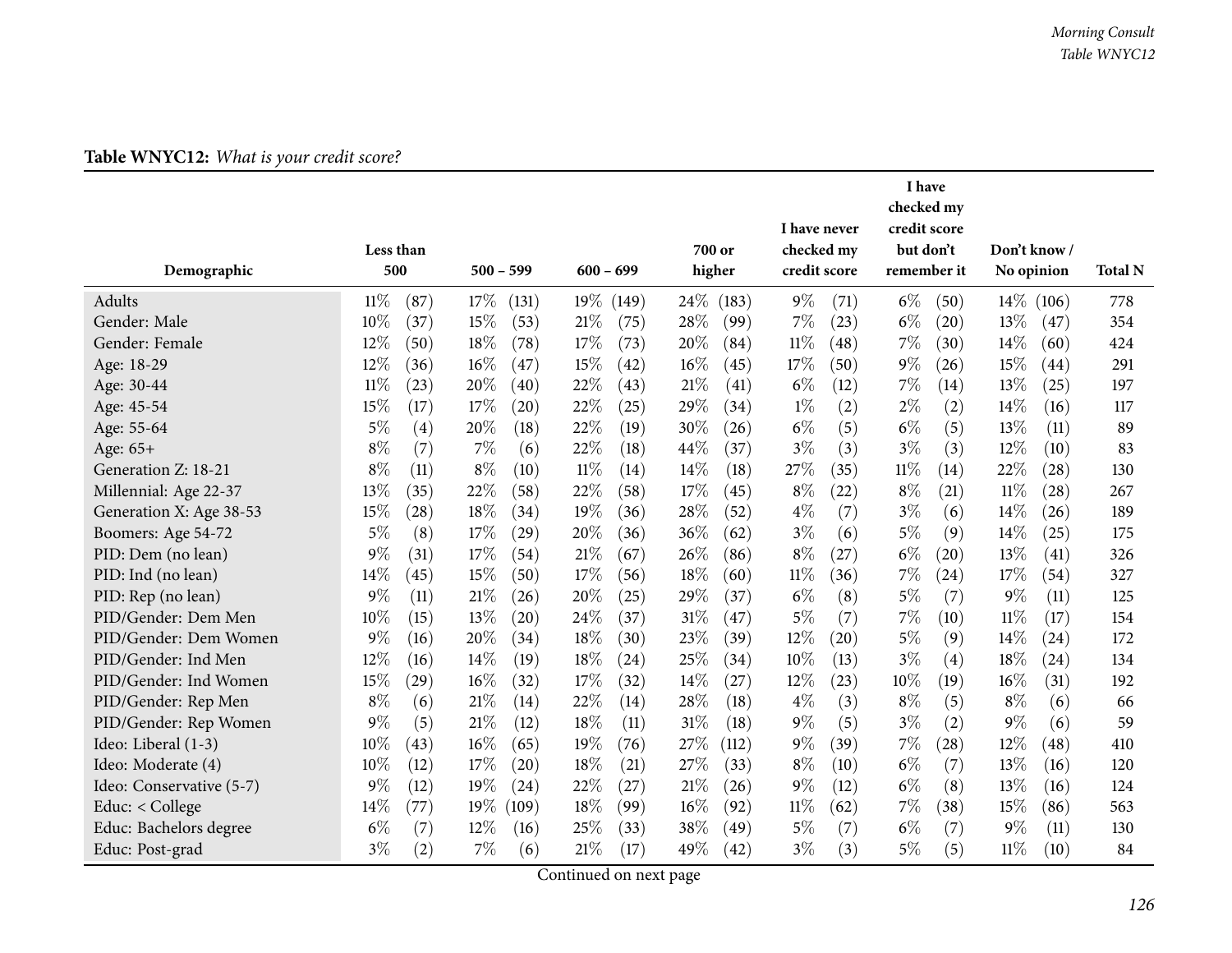## **Table WNYC12:** *What is your credit score?*

|                               |                |                                 |                    |             |       |        |        | I have never |              | I have<br>checked my<br>credit score |             |              |            |     |
|-------------------------------|----------------|---------------------------------|--------------------|-------------|-------|--------|--------|--------------|--------------|--------------------------------------|-------------|--------------|------------|-----|
|                               | Less than      |                                 |                    |             |       |        | 700 or | checked my   |              | but don't                            |             | Don't know/  |            |     |
| Demographic                   | 500            |                                 | $500 - 599$        | $600 - 699$ |       |        | higher |              | credit score |                                      | remember it |              | No opinion |     |
| Adults                        | $11\%$<br>(87) | 17%                             | (131)              | 19%         | (149) | 24\%   | (183)  | $9\%$        | (71)         | $6\%$                                | (50)        | $14\%$ (106) |            | 778 |
| Income: Under 50k             | $15\%$<br>(78) | 21%                             | (109)              | 18%         | (91)  | 15%    | (75)   | 10%          | (50)         | 7%                                   | (36)        | 14%          | (72)       | 510 |
| Income: 50k-100k              | 5%             | (9)<br>$9\%$                    | (18)               | 23%         | (43)  | 38%    | (71)   | $8\%$        | (14)         | $6\%$                                | (12)        | $11\%$       | (21)       | 187 |
| Income: 100k+                 |                | $5\%$<br>(0)                    | (4)                | 18%         | (15)  | 47%    | (37)   | $9\%$        | (8)          | $4\%$                                | (3)         | 17%          | (13)       | 80  |
| Ethnicity: White              | $11\%$         | $18\%$<br>(61)                  | (100)              | 20%         | (115) | 25\%   | (140)  | 10%          | (56)         | $6\%$                                | (36)        | $11\%$       | (61)       | 570 |
| Ethnicity: Hispanic           | $11\%$         | 18%<br>(14)                     | (23)               | 22%         | (28)  | 19%    | (23)   | $9\%$        | (12)         | 10%                                  | (13)        | 10%          | (13)       | 125 |
| Ethnicity: Afr. Am.           | 17%<br>(20)    | 18%                             | (22)               | 16%         | (19)  | 20%    | (25)   | $4\%$        | (5)          | $2\%$                                | (2)         | 25%          | (30)       | 123 |
| Ethnicity: Other              | $6\%$          | $11\%$<br>(5)                   | (9)                | 17%         | (14)  | 22%    | (18)   | 13%          | (11)         | 14%                                  | (12)        | 17%          | (15)       | 84  |
| Relig: Protestant             | $9\%$          | (8)<br>19%                      | (17)               | 19%         | (16)  | 42%    | (37)   | $6\%$        | (6)          | $3\%$                                | (2)         | $2\%$        | (2)        | 88  |
| Relig: Roman Catholic         | $5\%$          | (5)<br>19%                      | (21)               | 23%         | (25)  | 28%    | (31)   | $9\%$        | (10)         | $5\%$                                | (6)         | $11\%$       | (12)       | 111 |
| Relig: Something Else         | 15%            | 19%<br>(17)                     | (22)               | 22%         | (26)  | 13%    | (15)   | $11\%$       | (13)         | 7%                                   | (8)         | 14%          | (16)       | 116 |
| Relig: Jewish                 | $7\%$          | (1)<br>$\overline{\phantom{0}}$ | (0)                | 21%         | (4)   | 44%    | (7)    | 12%          | (2)          | 10%                                  | (2)         | $6\%$        | (1)        | 17  |
| Relig: Evangelical            | $9\%$          | 17%<br>(23)                     | (41)               | 23%         | (57)  | 23%    | (56)   | 10%          | (25)         | $5\%$                                | (13)        | $11\%$       | (27)       | 242 |
| Relig: Non-Evang. Catholics   | $11\%$         | 25%<br>(8)                      | (18)               | 14%         | (10)  | 37%    | (27)   | $5\%$        | (4)          | $4\%$                                | (3)         | $4\%$        | (3)        | 72  |
| Relig: All Christian          | 10%            | 19%<br>(31)                     | (59)               | 21%         | (67)  | 26%    | (82)   | $9\%$        | (29)         | $5\%$                                | (16)        | 10%          | (30)       | 314 |
| Relig: All Non-Christian      | 19%            | 21%<br>(15)                     | (16)               | 9%          | (7)   | $11\%$ | (9)    | 13%          | (10)         | 5%                                   | (4)         | 22%          | (16)       | 76  |
| Community: Urban              | 12%            | (27)<br>19%                     | $\left( 44\right)$ | 21%         | (49)  | 20%    | (46)   | $6\%$        | (14)         | $6\%$                                | (14)        | 15%          | (35)       | 228 |
| Community: Suburban           | 10%            | 16%<br>(34)                     | (52)               | 18%         | (59)  | 26%    | (86)   | 10%          | (32)         | 7%                                   | (21)        | 13%          | (41)       | 325 |
| Community: Rural              | 12%<br>(26)    | 16%                             | (35)               | 18%         | (41)  | 23%    | (51)   | 12%          | (26)         | 7%                                   | (15)        | 13%          | (30)       | 224 |
| <b>Employ: Private Sector</b> | 12%            | 17%<br>(25)                     | (36)               | 20%         | (43)  | 35%    | (74)   | $3\%$        | (6)          | $5\%$                                | (11)        | $8\%$        | (16)       | 211 |
| <b>Employ: Government</b>     | 18%            | 13%<br>(8)                      | (5)                | 15%         | (6)   | 33%    | (15)   | $5\%$        | (2)          | 7%                                   | (3)         | 10%          | (4)        | 44  |
| Employ: Self-Employed         | 15%            | (7)<br>15%                      | (7)                | 33%         | (16)  | 14%    | (7)    | 10%          | (5)          | 7%                                   | (3)         | $4\%$        | (2)        | 47  |
| Employ: Homemaker             | $8\%$          | (5)<br>12%                      | (7)                | 18%         | (10)  | 26%    | (14)   | 10%          | (6)          | 12%                                  | (7)         | 13%          | (7)        | 56  |
| Employ: Student               | $9\%$          | $8\%$<br>(7)                    | (6)                | 14%         | (10)  | 20%    | (14)   | 22%          | (15)         | 7%                                   | (5)         | 20%          | (14)       | 70  |
| Employ: Retired               | $9\%$          | 19%<br>(8)                      | (17)               | 17%         | (15)  | 29%    | (26)   | $8\%$        | (7)          | $2\%$                                | (2)         | 16%          | (15)       | 91  |
| Employ: Unemployed            | $8\%$          | (7)<br>20%                      | (19)               | 17%         | (16)  | 7%     | (6)    | 16%          | (15)         | $11\%$                               | (10)        | 22%          | (20)       | 92  |
| Employ: Other                 | $11\%$         | 22%<br>(11)                     | (22)               | 17%         | (17)  | 23%    | (23)   | $8\%$        | (8)          | $4\%$                                | (4)         | 16%          | (16)       | 102 |
| Military HH: Yes              | 9%             | (11)<br>20%                     | (24)               | 15%         | (18)  | 29%    | (35)   | 12%          | (14)         | $8\%$                                | (9)         | $8\%$        | (10)       | 121 |
| Military HH: No               | 12%<br>(76)    | $16\%$                          | (107)              | 20%         | (131) | 23\%   | (148)  | $9\%$        | (57)         | $6\%$                                | (41)        | 15%          | (96)       | 657 |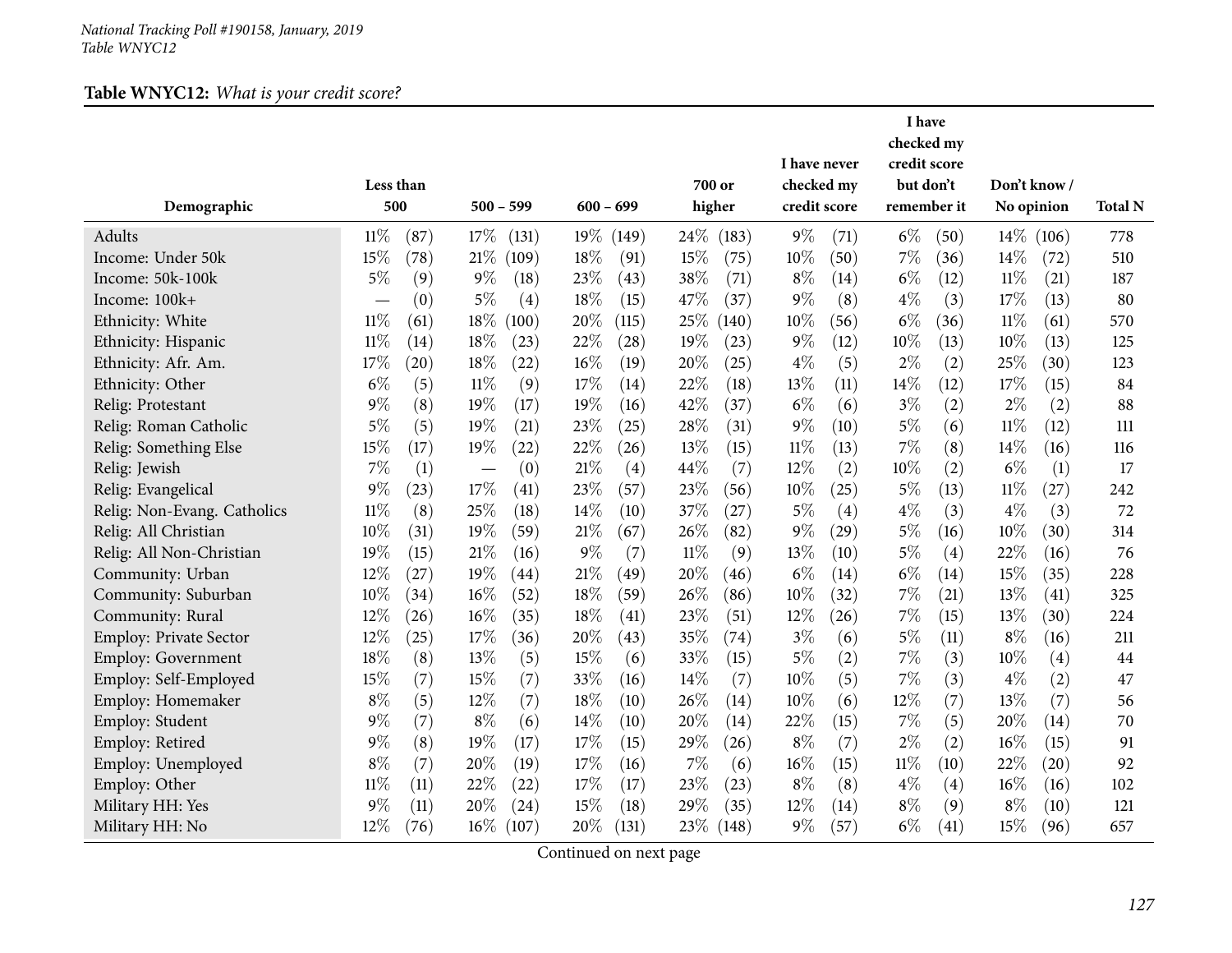|                                      |                             |               |                 |                | I have never  | I have<br>checked my<br>credit score |                |                |
|--------------------------------------|-----------------------------|---------------|-----------------|----------------|---------------|--------------------------------------|----------------|----------------|
|                                      | Less than                   |               |                 | 700 or         | checked my    | but don't                            | Don't know/    |                |
| Demographic                          | 500                         | $500 - 599$   | $600 - 699$     | higher         | credit score  | remember it                          | No opinion     | <b>Total N</b> |
| Adults                               | $11\%$<br>(87)              | 17%<br>(131)  | $19\%$<br>(149) | 24\%<br>(183)  | $9\%$<br>(71) | $6\%$<br>(50)                        | $14\%$ (106)   | 778            |
| RD/WT: Right Direction               | $11\%$<br>(18)              | 20%<br>(31)   | 22%<br>(35)     | 23%<br>(37)    | $9\%$<br>(15) | 7%<br>(11)                           | $8\%$<br>(13)  | 160            |
| RD/WT: Wrong Track                   | $11\%$<br>(69)              | 16%<br>(100)  | 18%<br>(114)    | 24\%<br>(146)  | $9\%$<br>(57) | $6\%$<br>(39)                        | 15%<br>(93)    | 617            |
| Trump Job Approve                    | 12%<br>(21)                 | 20%<br>(36)   | 23%<br>(41)     | 25\%<br>(45)   | $9\%$<br>(16) | $5\%$<br>(8)                         | $6\%$<br>(11)  | 179            |
| Trump Job Disapprove                 | $11\%$<br>(60)              | 16%<br>(89)   | 18%<br>(101)    | 25%<br>(135)   | $9\%$<br>(52) | $7\%$<br>(38)                        | 14%<br>(75)    | 550            |
| Trump Job Strongly Approve           | $4\%$<br>(4)                | 21%<br>(18)   | 27%<br>(22)     | 24\%<br>(20)   | $8\%$<br>(7)  | 7%<br>(6)                            | $8\%$<br>(6)   | 84             |
| Trump Job Somewhat Approve           | 18%<br>(17)                 | 19%<br>(18)   | 20%<br>(19)     | 26%<br>(24)    | 10%<br>(9)    | $2\%$<br>(2)                         | $5\%$<br>(5)   | 95             |
| Trump Job Somewhat Disapprove        | $11\%$<br>(10)              | 16%<br>(14)   | 17%<br>(15)     | 25%<br>(21)    | 10%<br>(9)    | $8\%$<br>(7)                         | 13%<br>(11)    | 87             |
| Trump Job Strongly Disapprove        | $11\%$<br>(50)              | 16%<br>(75)   | 19%<br>(86)     | 25%<br>(114)   | $9\%$<br>(43) | $7\%$<br>(31)                        | 14%<br>(64)    | 463            |
| #1 Issue: Economy                    | 9%<br>(18)                  | 18%<br>(37)   | 25%<br>(53)     | $20\%$<br>(41) | $6\%$<br>(13) | $8\%$<br>(16)                        | 14%<br>(30)    | 208            |
| #1 Issue: Security                   | 13%<br>(13)                 | 18%<br>(18)   | 18%<br>(18)     | 28%<br>(28)    | $6\%$<br>(6)  | $6\%$<br>(6)                         | $11\%$<br>(11) | 98             |
| #1 Issue: Health Care                | 12%<br>(16)                 | 19%<br>(24)   | 23%<br>(30)     | 19%<br>(24)    | 13%<br>(17)   | $5\%$<br>(7)                         | $8\%$<br>(10)  | 128            |
| #1 Issue: Medicare / Social Security | 9%<br>(7)                   | 21%<br>(16)   | 13%<br>(10)     | 34%<br>(26)    | $6\%$<br>(5)  | $4\%$<br>(3)                         | 12%<br>(9)     | 77             |
| #1 Issue: Women's Issues             | 13%<br>(11)                 | 19%<br>(16)   | 10%<br>(9)      | 28%<br>(23)    | $9\%$<br>(7)  | 5%<br>$\left( 4\right)$              | 16%<br>(14)    | 83             |
| #1 Issue: Education                  | 13\%<br>(8)                 | 20%<br>(12)   | 18%<br>(12)     | 19%<br>(12)    | $9\%$<br>(6)  | $8\%$<br>(5)                         | 13%<br>(8)     | 62             |
| #1 Issue: Energy                     | 12%<br>(7)                  | $3\%$<br>(2)  | 20%<br>(11)     | 33%<br>(19)    | 18%<br>(10)   | $9\%$<br>(5)                         | $6\%$<br>(3)   | 57             |
| #1 Issue: Other                      | 12%<br>(8)                  | 10%<br>(6)    | $11\%$<br>(7)   | 16%<br>(10)    | 11%<br>(7)    | $6\%$<br>(4)                         | 34%<br>(21)    | 64             |
| 2018 House Vote: Democrat            | $9\%$<br>(33)               | 15%<br>(51)   | 21%<br>(72)     | 28%<br>(98)    | $8\%$<br>(27) | $6\%$<br>(21)                        | 13%<br>(44)    | 346            |
| 2018 House Vote: Republican          | $6\%$<br>(7)                | 19%<br>(22)   | 20%<br>(24)     | 36%<br>(43)    | $6\%$<br>(8)  | $4\%$<br>(4)                         | $9\%$<br>(10)  | 119            |
| 2018 House Vote: Someone else        | 21%<br>(11)                 | 11%<br>(6)    | 18%<br>(9)      | 20%<br>(10)    | $6\%$<br>(3)  | 7%<br>(3)                            | 18%<br>(9)     | 50             |
| 2018 House Vote: Didnt Vote          | 14%<br>(37)                 | 20%<br>(52)   | 17\%<br>(43)    | 12%<br>(30)    | 13\%<br>(34)  | $8\%$<br>(21)                        | 17%<br>(43)    | 261            |
| 2016 Vote: Hillary Clinton           | $9\%$<br>$\left( 29\right)$ | 18%<br>(56)   | 20%<br>(63)     | 31%<br>(96)    | $6\%$<br>(19) | $5\%$<br>(15)                        | 10%<br>(32)    | 311            |
| 2016 Vote: Donald Trump              | $8\%$<br>(8)                | 18%<br>(18)   | 20%<br>(21)     | 35%<br>(36)    | $8\%$<br>(8)  | $3\%$<br>(4)                         | $8\%$<br>(8)   | 102            |
| 2016 Vote: Someone else              | 12%<br>(9)                  | $11\%$<br>(8) | 27%<br>(20)     | 15%<br>(11)    | 7%<br>(5)     | 9%<br>(7)                            | 20%<br>(14)    | 73             |
| 2016 Vote: Didnt Vote                | $14\%$<br>(41)              | 17%<br>(49)   | 16%<br>(45)     | 14\%<br>(40)   | 13%<br>(38)   | $9\%$<br>(25)                        | 18%<br>(52)    | 290            |
| Voted in 2014: Yes                   | $9\%$<br>(38)               | 17%<br>(72)   | 22%<br>(92)     | 33%<br>(139)   | $4\%$<br>(18) | 5%<br>(20)                           | 10%<br>(42)    | 422            |
| Voted in 2014: No                    | $14\%$<br>(49)              | 17%<br>(59)   | 16%<br>(56)     | 12%<br>(44)    | 15\%<br>(53)  | $8\%$<br>(30)                        | 18%<br>(64)    | 356            |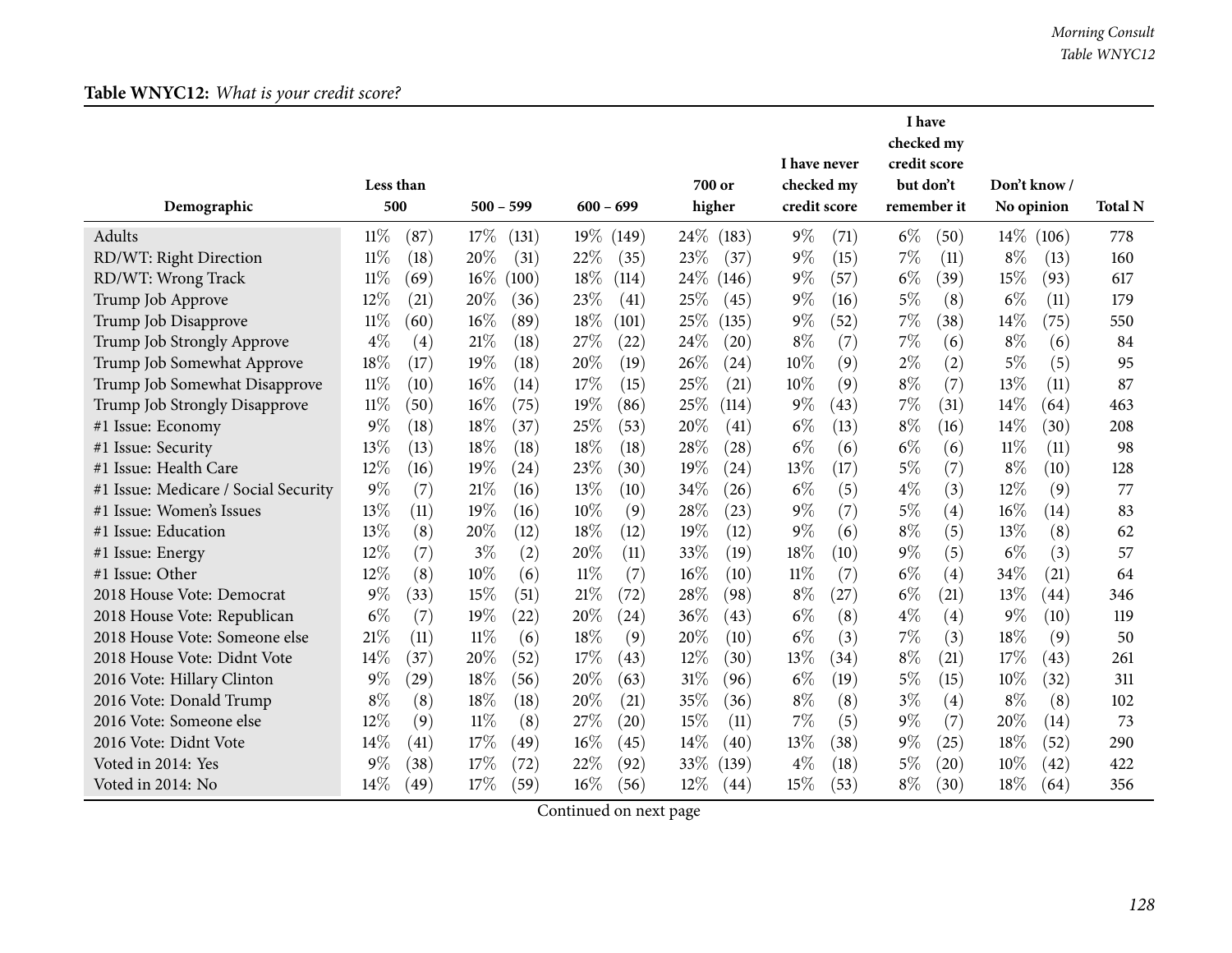#### **Table WNYC12:** *What is your credit score?*

| Demographic             | Less than<br>500 | $500 - 599$     | $600 - 699$                  | 700 or<br>higher | I have never<br>checked my<br>credit score | I have<br>checked my<br>credit score<br>but don't<br>remember it | Don't know/<br>No opinion | <b>Total N</b> |
|-------------------------|------------------|-----------------|------------------------------|------------------|--------------------------------------------|------------------------------------------------------------------|---------------------------|----------------|
| Adults                  | $11\%$<br>(87)   | $17\%$<br>(131) | $19\%$<br>(149)              | 24\% (183)       | $9\%$<br>(71)                              | $6\%$<br>(50)                                                    | $14\%$ (106)              | 778            |
| 2012 Vote: Barack Obama | $9\%$<br>(29)    | $18\%$<br>(59)  | 21%<br>(68)                  | $32\%$<br>(104)  | $4\%$<br>(14)                              | $5\%$<br>(17)                                                    | $10\%$<br>(33)            | 325            |
| 2012 Vote: Mitt Romney  | $6\%$<br>(4)     | 23\%<br>(15)    | 20%<br>(13)                  | $30\%$<br>(21)   | $6\%$<br>$\left( 4\right)$                 | $4\%$<br>(3)                                                     | $12\%$<br>(8)             | 68             |
| 2012 Vote: Other        | 17\%<br>(6)      | $11\%$<br>(4)   | 17%<br>(6)                   | $19\%$<br>(7)    | $10\%$<br>$\left( 4\right)$                | $5\%$<br>$\left( 2\right)$                                       | $22\%$<br>(8)             | 35             |
| 2012 Vote: Didn't Vote  | $14\%$<br>(48)   | $15\%$<br>(52)  | $18\%$<br>(61)               | 15%<br>(50)      | 14\%<br>(50)                               | $8\%$<br>$^{'}28)$                                               | $16\%$<br>(57)            | 347            |
| 4-Region: Northeast     | $5\%$<br>(6)     | 15%<br>(17)     | 18\%<br>(21)                 | 29\%<br>(35)     | 13\%<br>(15)                               | $6\%$<br>(7)                                                     | 15%<br>$\left(18\right)$  | 118            |
| 4-Region: Midwest       | $16\%$<br>(27)   | $19\%$<br>(32)  | $16\%$<br>$^{'}27)$          | $26\%$<br>(44)   | $9\%$<br>(14)                              | $6\%$<br>(9)                                                     | $8\%$<br>(13)             | 168            |
| 4-Region: South         | $13\%$<br>(37)   | 19%<br>(55)     | 21%<br>(61)                  | $17\%$<br>(50)   | $7\%$<br>(21)                              | $7\%$<br>(20)                                                    | 15%<br>(44)               | 287            |
| 4-Region: West          | $8\%$<br>(17)    | 13\%<br>(27)    | 20%<br>(40)                  | 27\%<br>(55)     | $10\%$<br>(21)                             | $7\%$<br>(14)                                                    | 15%<br>(32)               | 205            |
| 190148                  | $12\%$<br>(33)   | 21%<br>(56)     | $17\%$<br>(46)               | $20\%$<br>(53)   | $8\%$<br>(23)                              | $7\%$<br>(18)                                                    | $16\%$<br>(43)            | 273            |
| 190153                  | $8\%$<br>(20)    | $17\%$<br>(45)  | $18\%$<br>$\left( 48\right)$ | $24\%$<br>(64)   | $9\%$<br>(22)                              | $8\%$<br>$\left( 20\right)$                                      | $16\%$<br>(42)            | 261            |
| 190158                  | $14\%$<br>(34)   | 12%<br>(30)     | $22\%$<br>(54)               | 27%<br>(66)      | $11\%$<br>(26)                             | 5%<br>(12)                                                       | $9\%$<br>(21)             | 244            |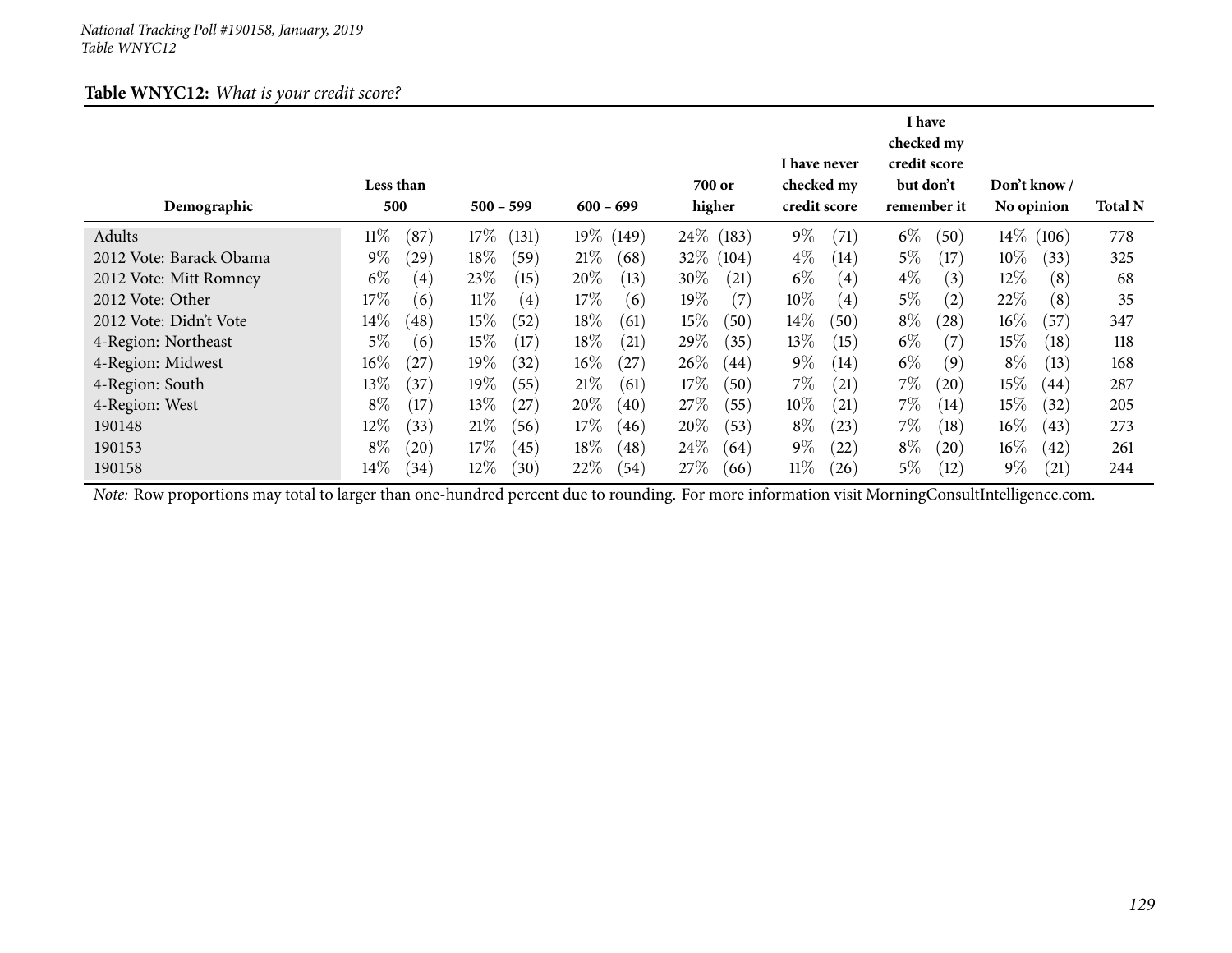| Table WNYC13_1: Generally speaking, when you think of your personal finances, to what extent do you feel the following emotions? |  |  |
|----------------------------------------------------------------------------------------------------------------------------------|--|--|
| Anxious                                                                                                                          |  |  |

|                          |        |       |        |       |      |                    | Don't know/ |            |        |            |                |
|--------------------------|--------|-------|--------|-------|------|--------------------|-------------|------------|--------|------------|----------------|
| Demographic              |        | A lot |        | Some  |      | Not that much      |             | Not at all |        | No opinion | <b>Total N</b> |
| <b>Adults</b>            | 21%    | (159) | $31\%$ | (242) | 21%  | (166)              | 17%         | (130)      | 10%    | (80)       | 778            |
| Gender: Male             | 16%    | (56)  | $31\%$ | (110) | 24%  | (83)               | 21%         | (74)       | $9\%$  | (30)       | 354            |
| Gender: Female           | 24%    | (103) | $31\%$ | (132) | 20%  | (83)               | 13%         | (56)       | $12\%$ | (50)       | 424            |
| Age: 18-29               | 27%    | (77)  | $31\%$ | (90)  | 19%  | (55)               | 12%         | (34)       | 12%    | (34)       | 291            |
| Age: 30-44               | 25%    | (48)  | 37%    | (72)  | 19%  | (37)               | $11\%$      | (23)       | $9\%$  | (17)       | 197            |
| Age: 45-54               | 12%    | (14)  | 33%    | (38)  | 28\% | (33)               | 18%         | (21)       | $9\%$  | (11)       | 117            |
| Age: 55-64               | 13%    | (12)  | 22%    | (20)  | 29%  | (26)               | 28%         | (25)       | $7\%$  | (6)        | 89             |
| Age: 65+                 | 10%    | (8)   | 26%    | (22)  | 19%  | (16)               | 32%         | (27)       | 13%    | (11)       | 83             |
| Generation Z: 18-21      | 21%    | (27)  | 28%    | (36)  | 23%  | (30)               | 14%         | (18)       | 15%    | (19)       | 130            |
| Millennial: Age 22-37    | 30%    | (80)  | 34\%   | (91)  | 17%  | (44)               | 10%         | (27)       | $9\%$  | (25)       | 267            |
| Generation X: Age 38-53  | $17\%$ | (31)  | 36%    | (68)  | 25%  | (46)               | 13%         | (25)       | $9\%$  | (18)       | 189            |
| Boomers: Age 54-72       | $10\%$ | (18)  | $25\%$ | (43)  | 24%  | (43)               | 31%         | (54)       | 10%    | (17)       | 175            |
| PID: Dem (no lean)       | 20%    | (64)  | 33%    | (108) | 19%  | (61)               | 20%         | (64)       | $9\%$  | (29)       | 326            |
| PID: Ind (no lean)       | 23%    | (75)  | 29%    | (96)  | 23%  | (74)               | 13%         | (42)       | 12%    | (39)       | 327            |
| PID: Rep (no lean)       | $17\%$ | (21)  | 30%    | (38)  | 25%  | (31)               | 18%         | (23)       | 10%    | (13)       | 125            |
| PID/Gender: Dem Men      | 14%    | (22)  | $31\%$ | (48)  | 19%  | (29)               | 28%         | (42)       | $9\%$  | (14)       | 154            |
| PID/Gender: Dem Women    | 24%    | (42)  | 35%    | (60)  | 19%  | (33)               | 13%         | (22)       | $9\%$  | (15)       | 172            |
| PID/Gender: Ind Men      | 21%    | (28)  | 29%    | (39)  | 29%  | (38)               | 14%         | (19)       | $7\%$  | (9)        | 134            |
| PID/Gender: Ind Women    | 25%    | (48)  | 29%    | (57)  | 19%  | (36)               | 12%         | (23)       | 15%    | (29)       | 192            |
| PID/Gender: Rep Men      | $11\%$ | (7)   | 35%    | (23)  | 25%  | (16)               | 19%         | (12)       | $11\%$ | (7)        | 66             |
| PID/Gender: Rep Women    | 23%    | (14)  | 25%    | (15)  | 25%  | (15)               | 18%         | (11)       | $9\%$  | (6)        | 59             |
| Ideo: Liberal (1-3)      | 22%    | (89)  | $37\%$ | (150) | 22%  | (88)               | 14%         | (55)       | $7\%$  | (28)       | 410            |
| Ideo: Moderate (4)       | 18%    | (21)  | 27%    | (33)  | 27%  | (32)               | 16%         | (19)       | 12%    | (15)       | 120            |
| Ideo: Conservative (5-7) | 14%    | (17)  | 24\%   | (30)  | 26%  | (32)               | 26%         | (32)       | 10%    | (12)       | 124            |
| Educ: < College          | 22%    | (122) | $31\%$ | (175) | 20%  | (112)              | 16%         | (92)       | $11\%$ | (62)       | 563            |
| Educ: Bachelors degree   | 17%    | (22)  | 30%    | (39)  | 27\% | (35)               | 18%         | (23)       | $8\%$  | (11)       | 130            |
| Educ: Post-grad          | 18%    | (15)  | 33%    | (28)  | 23%  | $\left( 20\right)$ | 17%         | (15)       | $8\%$  | (7)        | 84             |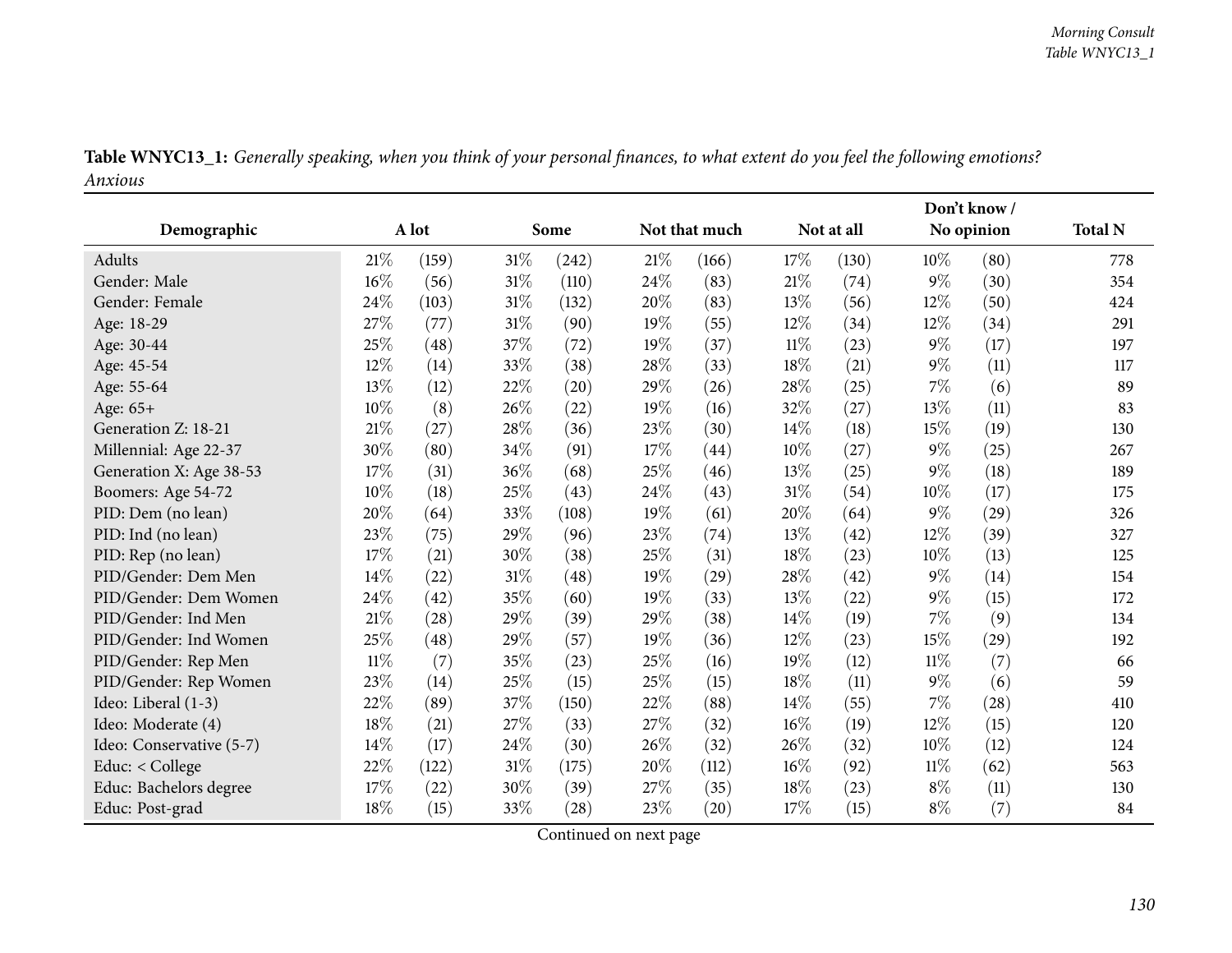|         |  |  |  | Table WNYC13_1: Generally speaking, when you think of your personal finances, to what extent do you feel the following emotions? |
|---------|--|--|--|----------------------------------------------------------------------------------------------------------------------------------|
| Anxious |  |  |  |                                                                                                                                  |

|                             |       |       |        |       |     | Don't know /  |        |            |        |            |                |
|-----------------------------|-------|-------|--------|-------|-----|---------------|--------|------------|--------|------------|----------------|
| Demographic                 |       | A lot |        | Some  |     | Not that much |        | Not at all |        | No opinion | <b>Total N</b> |
| Adults                      | 21%   | (159) | $31\%$ | (242) | 21% | (166)         | 17%    | (130)      | 10%    | (80)       | 778            |
| Income: Under 50k           | 23%   | (120) | $31\%$ | (159) | 20% | (100)         | 14%    | (72)       | 12%    | (60)       | 510            |
| Income: 50k-100k            | 16%   | (29)  | $31\%$ | (57)  | 27% | (51)          | 22%    | (41)       | $4\%$  | (8)        | 187            |
| Income: 100k+               | 13%   | (10)  | 32%    | (25)  | 20% | (16)          | 20%    | (16)       | 16%    | (13)       | 80             |
| Ethnicity: White            | 21%   | (120) | 33%    | (186) | 22% | (127)         | 16%    | (91)       | $8\%$  | (46)       | 570            |
| Ethnicity: Hispanic         | 26%   | (33)  | $37\%$ | (46)  | 16% | (20)          | 10%    | (13)       | $11\%$ | (14)       | 125            |
| Ethnicity: Afr. Am.         | 17%   | (21)  | 24\%   | (30)  | 22% | (27)          | $21\%$ | (26)       | 16%    | (20)       | 123            |
| Ethnicity: Other            | 22%   | (19)  | 32%    | (27)  | 14% | (12)          | 15%    | (13)       | 17%    | (14)       | 84             |
| Relig: Protestant           | $8\%$ | (7)   | 39%    | (34)  | 27% | (24)          | 17%    | (15)       | 9%     | (8)        | 88             |
| Relig: Roman Catholic       | 18%   | (20)  | 33%    | (37)  | 22% | (24)          | 25%    | (27)       | $2\%$  | (2)        | 111            |
| Relig: Something Else       | 22%   | (26)  | 30%    | (35)  | 26% | (30)          | 14\%   | (16)       | 7%     | (9)        | 116            |
| Relig: Jewish               | 28%   | (5)   | $2\%$  | (0)   | 27% | (4)           | 32%    | (5)        | $11\%$ | (2)        | 17             |
| Relig: Evangelical          | 18%   | (44)  | $31\%$ | (75)  | 26% | (62)          | 19%    | (47)       | $6\%$  | (15)       | 242            |
| Relig: Non-Evang. Catholics | 13%   | (9)   | 43%    | (31)  | 23% | (16)          | 17%    | (12)       | $5\%$  | (4)        | 72             |
| Relig: All Christian        | 17%   | (53)  | 34\%   | (105) | 25% | (78)          | 19%    | (59)       | $6\%$  | (19)       | 314            |
| Relig: All Non-Christian    | 24%   | (18)  | $31\%$ | (24)  | 16% | (12)          | 19%    | (14)       | $11\%$ | (8)        | 76             |
| Community: Urban            | 22%   | (51)  | 29%    | (66)  | 17% | (39)          | 20%    | (46)       | 11%    | (26)       | 228            |
| Community: Suburban         | 17%   | (55)  | 33%    | (108) | 25% | (81)          | $18\%$ | (58)       | 7%     | (23)       | 325            |
| Community: Rural            | 24%   | (53)  | 30%    | (68)  | 21% | (46)          | $11\%$ | (26)       | 14%    | (31)       | 224            |
| Employ: Private Sector      | 17%   | (36)  | 32%    | (69)  | 27% | (58)          | 15%    | (33)       | $8\%$  | (16)       | 211            |
| Employ: Government          | 28%   | (12)  | $31\%$ | (14)  | 17% | (7)           | 19%    | (8)        | $5\%$  | (2)        | 44             |
| Employ: Self-Employed       | 30%   | (14)  | 28%    | (13)  | 22% | (10)          | 16%    | (7)        | $4\%$  | (2)        | 47             |
| Employ: Homemaker           | 18%   | (10)  | 35%    | (20)  | 23% | (13)          | 14%    | (8)        | 10%    | (5)        | 56             |
| Employ: Student             | 13%   | (9)   | $34\%$ | (24)  | 25% | (17)          | 13%    | (9)        | 15%    | (10)       | 70             |
| Employ: Retired             | 15%   | (14)  | 27\%   | (25)  | 20% | (18)          | 30%    | (27)       | $8\%$  | (7)        | 91             |
| Employ: Unemployed          | 26%   | (24)  | 33%    | (30)  | 21% | (19)          | $6\%$  | (5)        | 15%    | (13)       | 92             |
| Employ: Other               | 18%   | (18)  | 26\%   | (27)  | 18% | (19)          | 19%    | (19)       | 19%    | (19)       | 102            |
| Military HH: Yes            | 21%   | (25)  | 25%    | (30)  | 28% | (34)          | $16\%$ | (19)       | 10%    | (12)       | 121            |
| Military HH: No             | 20%   | (135) | 32%    | (211) | 20% | (132)         | 17%    | (110)      | 10%    | (68)       | 657            |
| RD/WT: Right Direction      | 16%   | (26)  | 27%    | (44)  | 28% | (45)          | 17%    | (26)       | 12%    | (19)       | 160            |
| RD/WT: Wrong Track          | 22%   | (134) | 32%    | (198) | 20% | (121)         | 17%    | (103)      | 10%    | (61)       | 617            |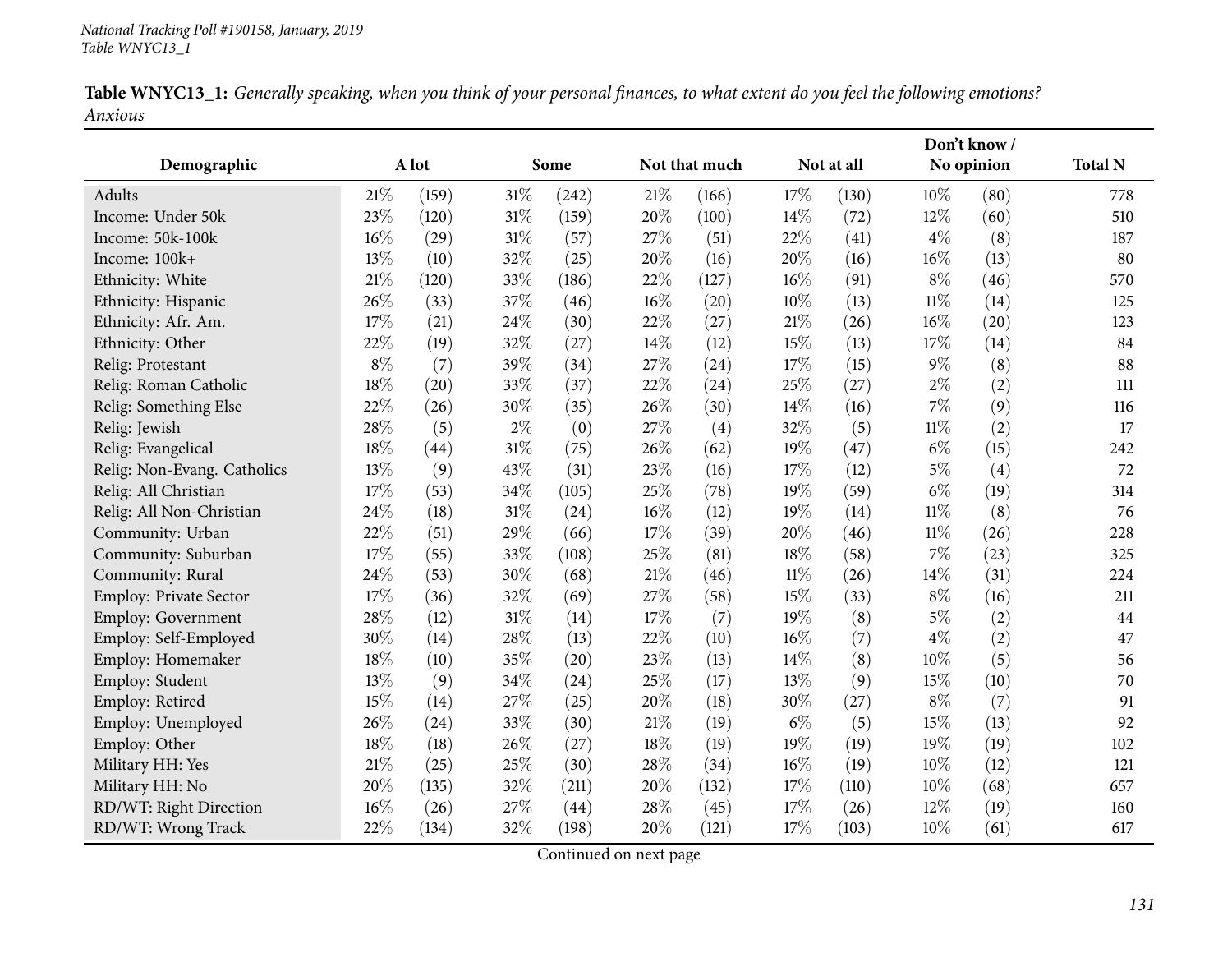Table WNYC13\_1: Generally speaking, when you think of your personal finances, to what extent do you feel the following emotions? *Anxious*

|                                      |       |       |        |       |        |               |        |            | Don't know / |            |                |
|--------------------------------------|-------|-------|--------|-------|--------|---------------|--------|------------|--------------|------------|----------------|
| Demographic                          |       | A lot |        | Some  |        | Not that much |        | Not at all |              | No opinion | <b>Total N</b> |
| Adults                               | 21%   | (159) | $31\%$ | (242) | 21%    | (166)         | 17%    | (130)      | 10%          | (80)       | 778            |
| Trump Job Approve                    | 17%   | (30)  | 29%    | (51)  | 24%    | (43)          | 20%    | (35)       | $11\%$       | (20)       | 179            |
| Trump Job Disapprove                 | 21%   | (118) | 34\%   | (186) | 21%    | (115)         | 16%    | (87)       | $8\%$        | (44)       | 550            |
| Trump Job Strongly Approve           | 13%   | (11)  | 21%    | (18)  | 29%    | (24)          | 26%    | (22)       | 10%          | (9)        | 84             |
| Trump Job Somewhat Approve           | 20%   | (19)  | 35%    | (33)  | 19%    | (19)          | 14%    | (14)       | 12%          | (11)       | 95             |
| Trump Job Somewhat Disapprove        | 14%   | (12)  | 32%    | (28)  | $31\%$ | (27)          | 18%    | (15)       | $5\%$        | (4)        | 87             |
| Trump Job Strongly Disapprove        | 23%   | (105) | 34%    | (158) | 19%    | (88)          | 15%    | (71)       | $9\%$        | (40)       | 463            |
| #1 Issue: Economy                    | 22%   | (46)  | 34%    | (70)  | 22%    | (46)          | 16%    | (33)       | $6\%$        | (13)       | 208            |
| #1 Issue: Security                   | 15%   | (15)  | 34%    | (33)  | 26%    | (26)          | 18%    | (18)       | 7%           | (7)        | 98             |
| #1 Issue: Health Care                | 23%   | (29)  | 25%    | (31)  | 19%    | (25)          | 19%    | (25)       | 14%          | (18)       | 128            |
| #1 Issue: Medicare / Social Security | $9\%$ | (7)   | 18%    | (14)  | 26%    | (20)          | 31%    | (24)       | 16%          | (12)       | 77             |
| #1 Issue: Women's Issues             | 30%   | (25)  | 39%    | (32)  | 16%    | (13)          | $4\%$  | (3)        | 12%          | (10)       | 83             |
| #1 Issue: Education                  | 26%   | (16)  | 25%    | (15)  | 25%    | (16)          | 14%    | (9)        | 10%          | (6)        | 62             |
| #1 Issue: Energy                     | 21%   | (12)  | 45%    | (26)  | 20%    | (11)          | $9\%$  | (5)        | 5%           | (3)        | 57             |
| #1 Issue: Other                      | 16%   | (10)  | 31%    | (20)  | 15%    | (9)           | 21%    | (13)       | 18%          | (11)       | 64             |
| 2018 House Vote: Democrat            | 20%   | (69)  | 33%    | (114) | 20%    | (69)          | 20%    | (70)       | 7%           | (23)       | 346            |
| 2018 House Vote: Republican          | 14%   | (17)  | 27%    | (31)  | 31%    | (36)          | 17%    | (20)       | 12%          | (14)       | 119            |
| 2018 House Vote: Someone else        | 12%   | (6)   | 29%    | (15)  | 24%    | (12)          | 20%    | (10)       | 15%          | (8)        | 50             |
| 2018 House Vote: Didnt Vote          | 26%   | (68)  | 31%    | (80)  | 18%    | (48)          | $11\%$ | (29)       | 14%          | (35)       | 261            |
| 2016 Vote: Hillary Clinton           | 19%   | (59)  | 30%    | (95)  | 23%    | (70)          | 21%    | (67)       | 7%           | (20)       | 311            |
| 2016 Vote: Donald Trump              | 18%   | (19)  | 25%    | (25)  | 25%    | (25)          | 17%    | (17)       | 15%          | (15)       | 102            |
| 2016 Vote: Someone else              | 20%   | (15)  | 41\%   | (30)  | 14%    | (10)          | 14%    | (10)       | 11%          | (8)        | 73             |
| 2016 Vote: Didnt Vote                | 23%   | (67)  | 32%    | (92)  | 21%    | (61)          | 12%    | (35)       | 12%          | (35)       | 290            |
| Voted in 2014: Yes                   | 17%   | (71)  | 31%    | (133) | 24%    | (101)         | 19%    | (80)       | $9\%$        | (38)       | 422            |
| Voted in 2014: No                    | 25%   | (89)  | 31%    | (109) | 18%    | (66)          | 14%    | (50)       | 12%          | (42)       | 356            |
| 2012 Vote: Barack Obama              | 18%   | (59)  | 34\%   | (110) | 22%    | (72)          | 17%    | (57)       | $8\%$        | (28)       | 325            |
| 2012 Vote: Mitt Romney               | $7\%$ | (5)   | 26%    | (17)  | $31\%$ | (21)          | 22%    | (15)       | 14%          | (10)       | 68             |
| 2012 Vote: Other                     | $8\%$ | (3)   | 35%    | (13)  | 24%    | (9)           | 24%    | (8)        | $9\%$        | (3)        | 35             |
| 2012 Vote: Didn't Vote               | 27%   | (93)  | 29%    | (101) | 19%    | (64)          | 14%    | (50)       | $11\%$       | (40)       | 347            |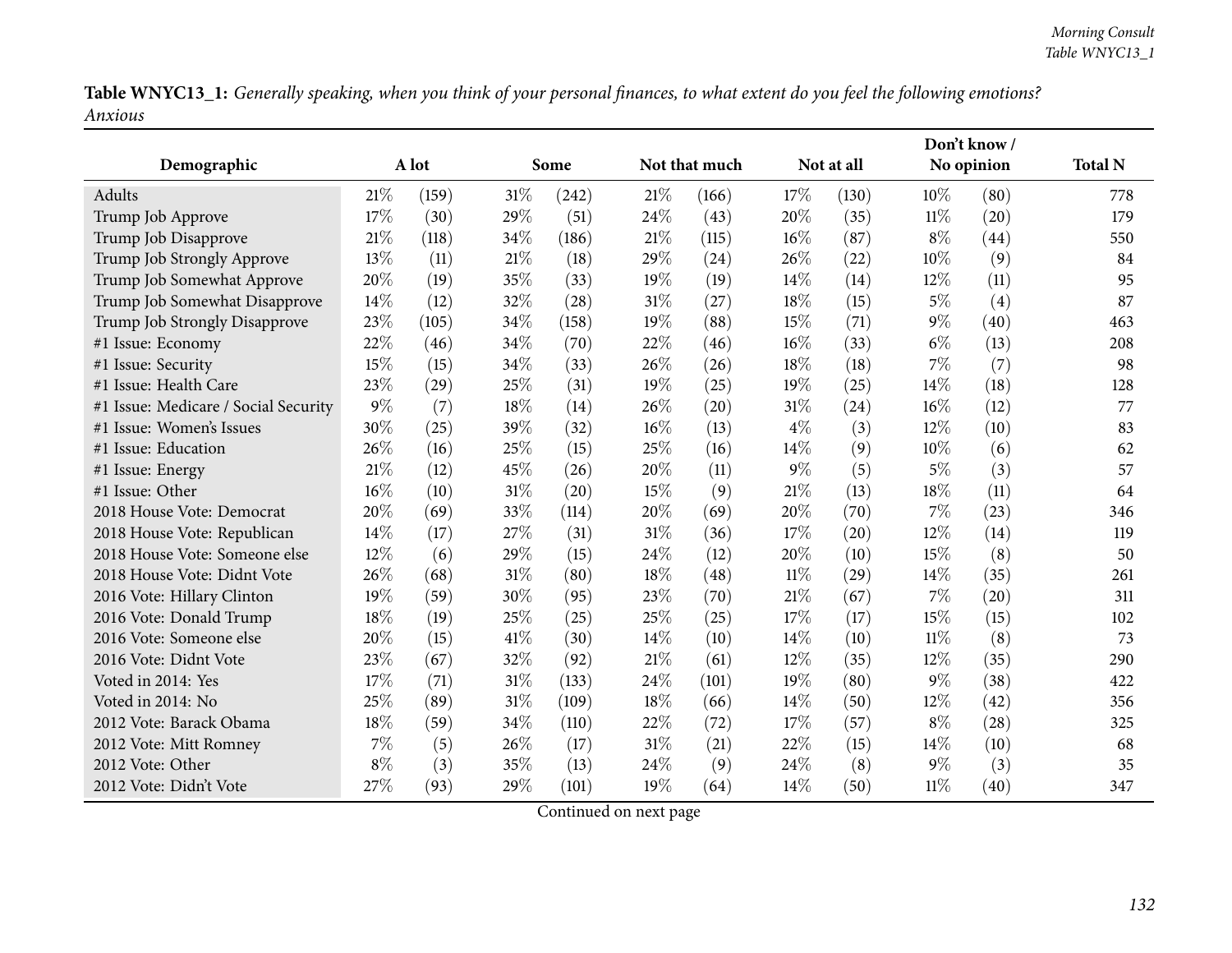|                     |        |       |        |       |        |               |        |            |        | Don't know /   |                |
|---------------------|--------|-------|--------|-------|--------|---------------|--------|------------|--------|----------------|----------------|
| Demographic         |        | A lot |        | Some  |        | Not that much |        | Not at all |        | No opinion     | <b>Total N</b> |
| Adults              | 21%    | (159) | $31\%$ | (242) | 21%    | (166)         | 17%    | (130)      | 10\%   | (80)           | 778            |
| 4-Region: Northeast | $19\%$ | (23)  | 34\%   | (40)  | 25\%   | $^{'}29)$     | $14\%$ | (16)       | $9\%$  | (10)           | 118            |
| 4-Region: Midwest   | 20%    | (34)  | 29\%   | (49)  | 22%    | (36)          | 19%    | (32)       | $10\%$ | (17)           | 168            |
| 4-Region: South     | 20%    | (56)  | 29\%   | (84)  | 23%    | (65)          | $16\%$ | (45)       | $13\%$ | $^{\prime}37)$ | 287            |
| 4-Region: West      | 23%    | 47    | 34\%   | (69)  | 18%    | (36)          | 18%    | (37)       | $8\%$  | (16)           | 205            |
| 190148              | 22%    | (59)  | 28\%   | (78)  | 21%    | (58)          | 17%    | $^{'}47$   | 12%    | (31)           | 273            |
| 190153              | 21%    | (55)  | 28\%   | (74)  | 24\%   | (61)          | 17%    | (43)       | $11\%$ | (28)           | 261            |
| 190158              | 19%    | (46)  | 37\%   | (90)  | $19\%$ | 47            | $16\%$ | (40)       | $9\%$  | (21)           | 244            |

Table WNYC13\_1: Generally speaking, when you think of your personal finances, to what extent do you feel the following emotions? *Anxious*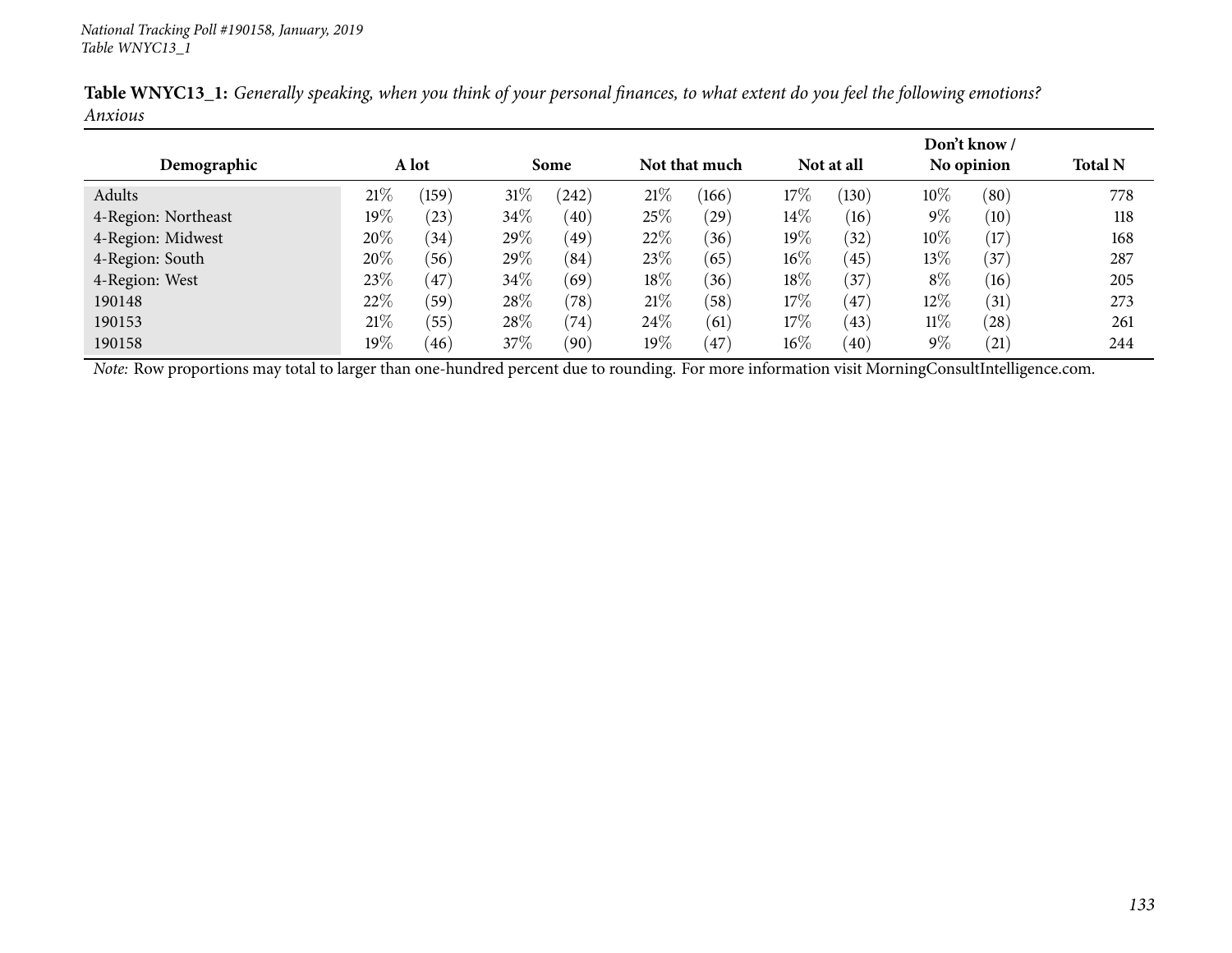| Table WNYC13_2: Generally speaking, when you think of your personal finances, to what extent do you feel the following emotions? |  |
|----------------------------------------------------------------------------------------------------------------------------------|--|
| In control                                                                                                                       |  |

|                          |        |       |        |       |        |               | Don't know/ |            |        |            |                |
|--------------------------|--------|-------|--------|-------|--------|---------------|-------------|------------|--------|------------|----------------|
| Demographic              |        | A lot |        | Some  |        | Not that much |             | Not at all |        | No opinion | <b>Total N</b> |
| Adults                   | 17%    | (134) | 32%    | (246) | 25%    | (195)         | $16\%$      | (124)      | 10%    | (79)       | 778            |
| Gender: Male             | 20%    | (70)  | 32%    | (114) | 25%    | (88)          | 14\%        | (50)       | $9\%$  | (32)       | 354            |
| Gender: Female           | 15%    | (64)  | $31\%$ | (131) | 25%    | (108)         | 17%         | (73)       | $11\%$ | (48)       | 424            |
| Age: 18-29               | 17%    | (48)  | $28\%$ | (80)  | 25%    | (72)          | 19%         | (54)       | $12\%$ | (36)       | 291            |
| Age: 30-44               | 12%    | (24)  | 33%    | (64)  | 29%    | (57)          | $16\%$      | (32)       | 10%    | (20)       | 197            |
| Age: 45-54               | 20%    | (24)  | $31\%$ | (36)  | 23%    | (27)          | 17%         | (20)       | $8\%$  | (10)       | 117            |
| Age: 55-64               | 13%    | (12)  | 46%    | (41)  | 24%    | (21)          | 12%         | (11)       | $5\%$  | (5)        | 89             |
| Age: 65+                 | $31\%$ | (26)  | 29%    | (24)  | 21%    | (18)          | $8\%$       | (7)        | $11\%$ | (9)        | 83             |
| Generation Z: 18-21      | 22%    | (29)  | 28\%   | (37)  | 21%    | (27)          | 15%         | (20)       | 14%    | (18)       | 130            |
| Millennial: Age 22-37    | $11\%$ | (30)  | 29%    | (77)  | 29%    | (76)          | 19%         | (51)       | 12%    | (33)       | 267            |
| Generation X: Age 38-53  | 18%    | (34)  | 32%    | (61)  | 25%    | (47)          | 17%         | (31)       | $8\%$  | (14)       | 189            |
| Boomers: Age 54-72       | 19%    | (33)  | 38%    | (67)  | 24%    | (42)          | $11\%$      | (20)       | $8\%$  | (13)       | 175            |
| PID: Dem (no lean)       | 17%    | (55)  | 32\%   | (106) | 27%    | (88)          | 16%         | (53)       | $7\%$  | (24)       | 326            |
| PID: Ind (no lean)       | 16%    | (53)  | 30%    | (98)  | 25%    | (82)          | 15%         | (49)       | 13%    | (44)       | 327            |
| PID: Rep (no lean)       | 21%    | (26)  | $34\%$ | (42)  | 20%    | (25)          | 17%         | (21)       | $9\%$  | (11)       | 125            |
| PID/Gender: Dem Men      | 18%    | (28)  | 32%    | (49)  | 26%    | (41)          | $14\%$      | (21)       | 10%    | (15)       | 154            |
| PID/Gender: Dem Women    | 16%    | (28)  | 33%    | (57)  | 27%    | (47)          | 19%         | (32)       | $5\%$  | (9)        | 172            |
| PID/Gender: Ind Men      | 24%    | (33)  | 30%    | (41)  | 25%    | (34)          | 12%         | (16)       | $8\%$  | (11)       | 134            |
| PID/Gender: Ind Women    | $11\%$ | (20)  | 30%    | (57)  | 25%    | (49)          | 17%         | (34)       | 17%    | (33)       | 192            |
| PID/Gender: Rep Men      | 15%    | (10)  | 37\%   | (24)  | 20%    | (13)          | 20%         | (13)       | $8\%$  | (5)        | 66             |
| PID/Gender: Rep Women    | 27%    | (16)  | 30%    | (18)  | $21\%$ | (12)          | 13%         | (8)        | 10%    | (6)        | 59             |
| Ideo: Liberal (1-3)      | 16%    | (67)  | 33%    | (134) | 26%    | (107)         | 17%         | (71)       | $8\%$  | (31)       | 410            |
| Ideo: Moderate (4)       | 18%    | (22)  | $31\%$ | (37)  | 31%    | (37)          | 13%         | (16)       | $7\%$  | (8)        | 120            |
| Ideo: Conservative (5-7) | 22%    | (27)  | 32%    | (40)  | 24%    | (29)          | 14%         | (18)       | $8\%$  | (10)       | 124            |
| Educ: < College          | 17%    | (94)  | 30%    | (168) | 25%    | (142)         | 17%         | (94)       | 12%    | (65)       | 563            |
| Educ: Bachelors degree   | 18%    | (24)  | 35%    | (46)  | 28\%   | (37)          | 14%         | (18)       | $4\%$  | (6)        | 130            |
| Educ: Post-grad          | 19%    | (16)  | 38%    | (32)  | 20%    | (17)          | 14%         | (11)       | 10%    | (8)        | 84             |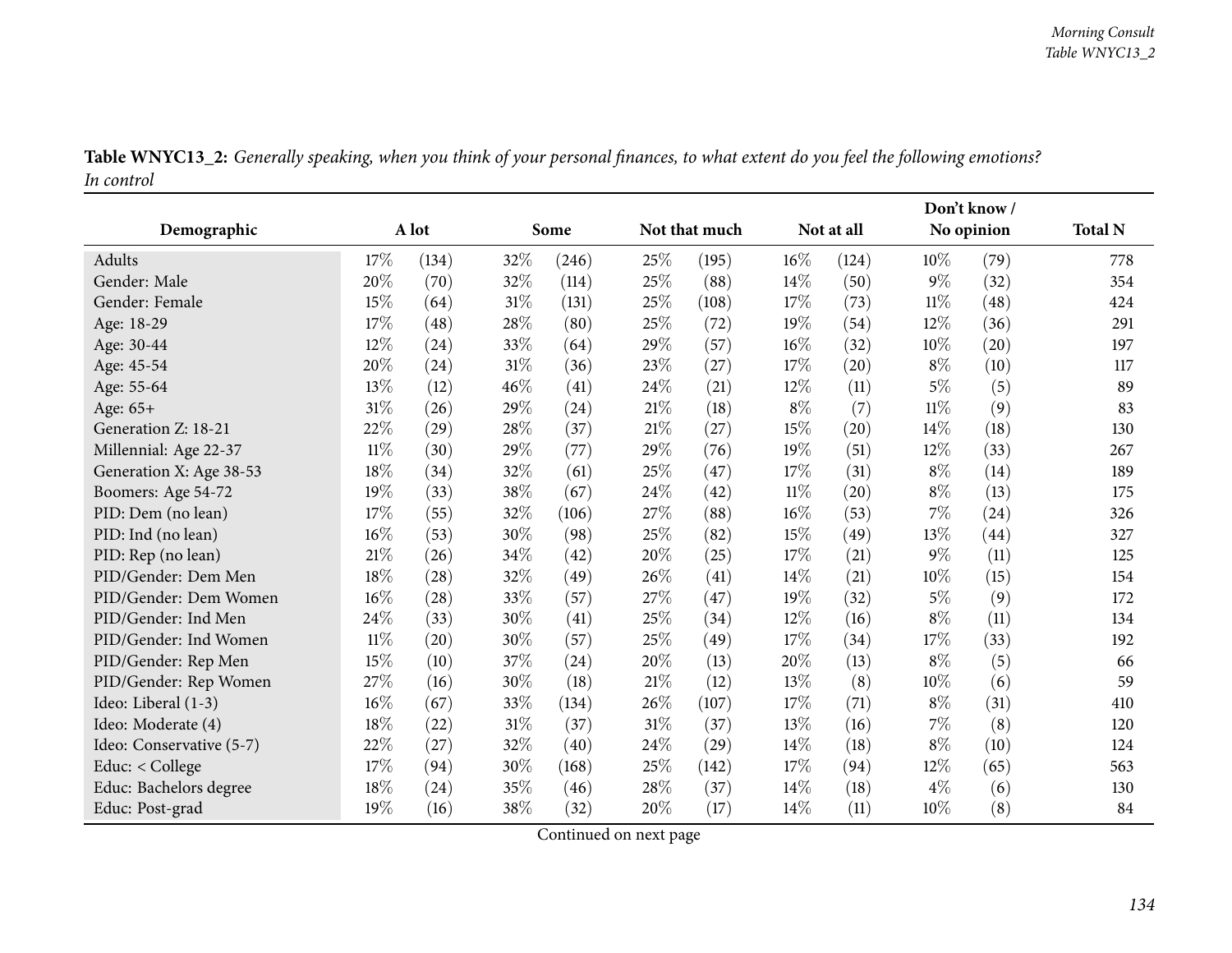| Table WNYC13_2: Generally speaking, when you think of your personal finances, to what extent do you feel the following emotions? |  |
|----------------------------------------------------------------------------------------------------------------------------------|--|
| In control                                                                                                                       |  |

| Demographic                 |        | A lot |        | Some  |     | Not that much |        | Not at all |        | No opinion | <b>Total N</b> |
|-----------------------------|--------|-------|--------|-------|-----|---------------|--------|------------|--------|------------|----------------|
| Adults                      | 17%    | (134) | 32%    | (246) | 25% | (195)         | 16%    | (124)      | 10%    | (79)       | 778            |
| Income: Under 50k           | 15%    | (79)  | 30%    | (154) | 25% | (129)         | $18\%$ | (91)       | $11\%$ | (58)       | 510            |
| Income: 50k-100k            | 20%    | (38)  | 33%    | (61)  | 27% | (51)          | 15%    | (27)       | $5\%$  | (10)       | 187            |
| Income: 100k+               | 21%    | (17)  | 38%    | (31)  | 19% | (16)          | 7%     | (5)        | 14%    | (12)       | 80             |
| Ethnicity: White            | 14%    | (82)  | 33%    | (188) | 26% | (151)         | 17%    | (99)       | $9\%$  | (50)       | 570            |
| Ethnicity: Hispanic         | 16%    | (21)  | 32%    | (40)  | 26% | (32)          | 15%    | (18)       | 11%    | (14)       | 125            |
| Ethnicity: Afr. Am.         | 30%    | (37)  | 27\%   | (33)  | 18% | (22)          | 12%    | (15)       | 13%    | (16)       | 123            |
| Ethnicity: Other            | 18%    | (15)  | 29%    | (24)  | 26% | (22)          | $11\%$ | (9)        | 16%    | (13)       | 84             |
| Relig: Protestant           | 19%    | (17)  | $37\%$ | (32)  | 25% | (22)          | 14%    | (12)       | $5\%$  | (4)        | 88             |
| Relig: Roman Catholic       | 23%    | (25)  | 33%    | (36)  | 26% | (29)          | 13%    | (15)       | $5\%$  | (5)        | 111            |
| Relig: Something Else       | 16%    | (18)  | 32%    | (37)  | 23% | (27)          | $17\%$ | (20)       | 12%    | (14)       | 116            |
| Relig: Jewish               | 23%    | (4)   | 48%    | (8)   | 7%  | (1)           | 16%    | (3)        | $6\%$  | (1)        | 17             |
| Relig: Evangelical          | 19%    | (47)  | 32%    | (79)  | 25% | (60)          | 15%    | (37)       | $8\%$  | (20)       | 242            |
| Relig: Non-Evang. Catholics | 19%    | (13)  | 38\%   | (27)  | 25% | (18)          | 14%    | (10)       | $5\%$  | (4)        | 72             |
| Relig: All Christian        | 19%    | (60)  | 34\%   | (106) | 25% | (78)          | 15%    | (47)       | $7\%$  | (24)       | 314            |
| Relig: All Non-Christian    | 21%    | (16)  | 33%    | (26)  | 20% | (16)          | 21%    | (16)       | $5\%$  | (4)        | 76             |
| Community: Urban            | 18%    | (40)  | 27%    | (62)  | 25% | (58)          | 20%    | (46)       | 10%    | (22)       | 228            |
| Community: Suburban         | 17%    | (54)  | 36%    | (116) | 25% | (82)          | 13%    | (43)       | 10%    | (31)       | 325            |
| Community: Rural            | 18%    | (40)  | 30%    | (68)  | 25% | (55)          | $16\%$ | (35)       | 12%    | (26)       | 224            |
| Employ: Private Sector      | 16%    | (34)  | 37%    | (79)  | 24% | (52)          | 16%    | (34)       | $6\%$  | (13)       | 211            |
| Employ: Government          | 35%    | (15)  | 42%    | (18)  | 14% | (6)           | $8\%$  | (3)        | $2\%$  | (1)        | 44             |
| Employ: Self-Employed       | 14%    | (7)   | 28%    | (13)  | 29% | (14)          | 24%    | (11)       | $6\%$  | (3)        | 47             |
| Employ: Homemaker           | 14%    | (8)   | 35%    | (20)  | 21% | (12)          | 18%    | (10)       | 13%    | (7)        | 56             |
| Employ: Student             | 21%    | (15)  | 20%    | (14)  | 24% | (17)          | 17%    | (12)       | 17%    | (12)       | 70             |
| Employ: Retired             | 26%    | (23)  | 24\%   | (22)  | 29% | (27)          | 16%    | (15)       | $5\%$  | (4)        | 91             |
| Employ: Unemployed          | $9\%$  | (8)   | 32%    | (30)  | 27% | (25)          | 15%    | (14)       | 17%    | (15)       | 92             |
| Employ: Other               | $16\%$ | (16)  | 33%    | (34)  | 26% | (26)          | $11\%$ | (11)       | 15%    | (15)       | 102            |
| Military HH: Yes            | 19%    | (23)  | 38\%   | (46)  | 23% | (28)          | 13%    | (15)       | 7%     | (9)        | 121            |
| Military HH: No             | 17%    | (111) | 30%    | (200) | 25% | (167)         | 17%    | (108)      | $11\%$ | (71)       | 657            |
| RD/WT: Right Direction      | 17%    | (28)  | 33%    | (52)  | 23% | (38)          | 17%    | (26)       | 10%    | (16)       | 160            |
| RD/WT: Wrong Track          | 17%    | (106) | $31\%$ | (193) | 26% | (158)         | $16\%$ | (97)       | 10%    | (63)       | 617            |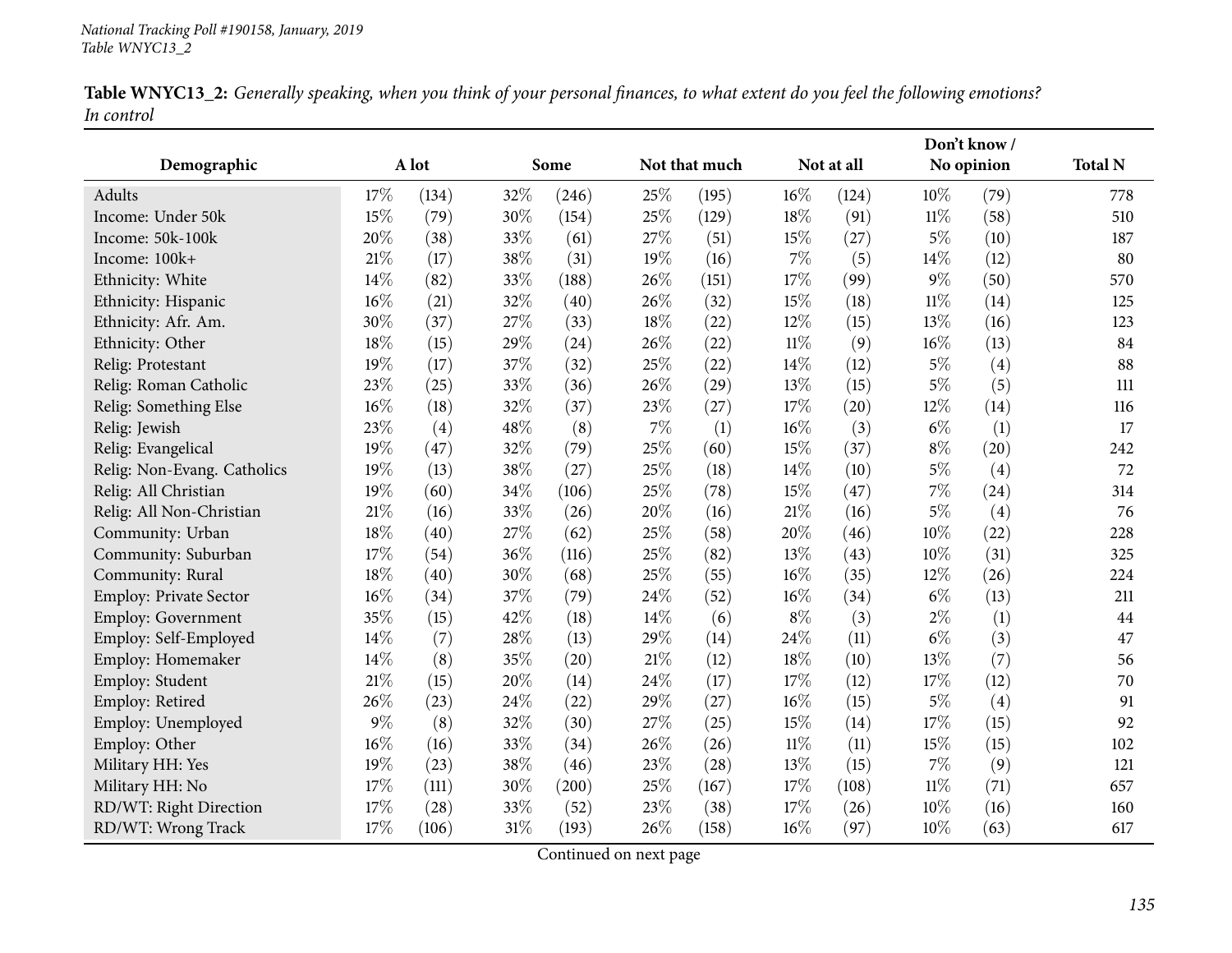Table WNYC13\_2: Generally speaking, when you think of your personal finances, to what extent do you feel the following emotions? *In control*

|                                      |        |       |        |       |      |               |        |            |       | Don't know/ |                |
|--------------------------------------|--------|-------|--------|-------|------|---------------|--------|------------|-------|-------------|----------------|
| Demographic                          |        | A lot |        | Some  |      | Not that much |        | Not at all |       | No opinion  | <b>Total N</b> |
| Adults                               | 17%    | (134) | 32%    | (246) | 25%  | (195)         | $16\%$ | (124)      | 10%   | (79)        | 778            |
| Trump Job Approve                    | 17%    | (31)  | 34%    | (60)  | 24%  | (44)          | 15%    | (27)       | $9\%$ | (16)        | 179            |
| Trump Job Disapprove                 | 17%    | (96)  | 32%    | (177) | 26%  | (143)         | 16%    | (90)       | $8\%$ | (44)        | 550            |
| Trump Job Strongly Approve           | 22%    | (19)  | 36%    | (30)  | 19%  | (15)          | 13%    | (11)       | 10%   | (8)         | 84             |
| Trump Job Somewhat Approve           | 13%    | (12)  | $31\%$ | (30)  | 30%  | (28)          | 18%    | (17)       | $8\%$ | (8)         | 95             |
| Trump Job Somewhat Disapprove        | 21%    | (18)  | 42%    | (36)  | 23%  | (20)          | $11\%$ | (10)       | $3\%$ | (2)         | 87             |
| Trump Job Strongly Disapprove        | 17%    | (78)  | 30%    | (141) | 26%  | (122)         | 17%    | (80)       | $9\%$ | (42)        | 463            |
| #1 Issue: Economy                    | 17%    | (36)  | 32%    | (66)  | 26%  | (54)          | 18%    | (37)       | $8\%$ | (16)        | 208            |
| #1 Issue: Security                   | 19%    | (19)  | 35%    | (34)  | 25%  | (25)          | 15%    | (15)       | $6\%$ | (6)         | 98             |
| #1 Issue: Health Care                | 15%    | (19)  | 30%    | (39)  | 28\% | (35)          | 18%    | (22)       | 10%   | (13)        | 128            |
| #1 Issue: Medicare / Social Security | 22%    | (17)  | 38%    | (29)  | 18%  | (14)          | 7%     | (5)        | 16%   | (12)        | 77             |
| #1 Issue: Women's Issues             | 14%    | (12)  | 29%    | (24)  | 29%  | (24)          | 19%    | (16)       | $9\%$ | (8)         | 83             |
| #1 Issue: Education                  | 24%    | (15)  | 35%    | (22)  | 18%  | (11)          | 14\%   | (9)        | $9\%$ | (6)         | 62             |
| #1 Issue: Energy                     | $11\%$ | (6)   | 38%    | (22)  | 29%  | (16)          | 13%    | (7)        | 10%   | (6)         | 57             |
| #1 Issue: Other                      | 17%    | (11)  | 16%    | (10)  | 26%  | (17)          | 20%    | (13)       | 21%   | (14)        | 64             |
| 2018 House Vote: Democrat            | 19%    | (65)  | 30%    | (103) | 28%  | (96)          | 17%    | (60)       | $6\%$ | (22)        | 346            |
| 2018 House Vote: Republican          | 21%    | (25)  | 36%    | (43)  | 22%  | (26)          | 12%    | (14)       | $8\%$ | (10)        | 119            |
| 2018 House Vote: Someone else        | 14%    | (7)   | 28\%   | (14)  | 29%  | (14)          | 14%    | (7)        | 16%   | (8)         | 50             |
| 2018 House Vote: Didnt Vote          | 14\%   | (36)  | 32%    | (84)  | 22%  | (59)          | 16%    | (42)       | 15%   | (40)        | 261            |
| 2016 Vote: Hillary Clinton           | 20%    | (61)  | 29%    | (91)  | 30%  | (93)          | 15%    | (46)       | 7%    | (21)        | 311            |
| 2016 Vote: Donald Trump              | 17%    | (17)  | 38%    | (39)  | 21\% | (21)          | 17%    | (17)       | 7%    | (7)         | 102            |
| 2016 Vote: Someone else              | 16%    | (12)  | 30%    | (22)  | 24\% | (18)          | $16\%$ | (12)       | 13%   | (10)        | 73             |
| 2016 Vote: Didnt Vote                | 15%    | (44)  | 32%    | (94)  | 22%  | (63)          | 17%    | (49)       | 14\%  | (40)        | 290            |
| Voted in 2014: Yes                   | 18%    | (76)  | 34%    | (144) | 26%  | (111)         | 14%    | (59)       | $8\%$ | (32)        | 422            |
| Voted in 2014: No                    | 16%    | (58)  | 29%    | (102) | 24%  | (84)          | 18%    | (64)       | 13%   | (48)        | 356            |
| 2012 Vote: Barack Obama              | 18%    | (59)  | 31%    | (102) | 28%  | (90)          | 15%    | (48)       | $8\%$ | (27)        | 325            |
| 2012 Vote: Mitt Romney               | 19%    | (13)  | 38%    | (26)  | 19%  | (13)          | 14%    | (10)       | 11%   | (7)         | 68             |
| 2012 Vote: Other                     | 20%    | (7)   | 29%    | (10)  | 27%  | (9)           | 15%    | (5)        | $9\%$ | (3)         | 35             |
| 2012 Vote: Didn't Vote               | 16%    | (56)  | 31%    | (107) | 23%  | (81)          | 18%    | (61)       | 12%   | (42)        | 347            |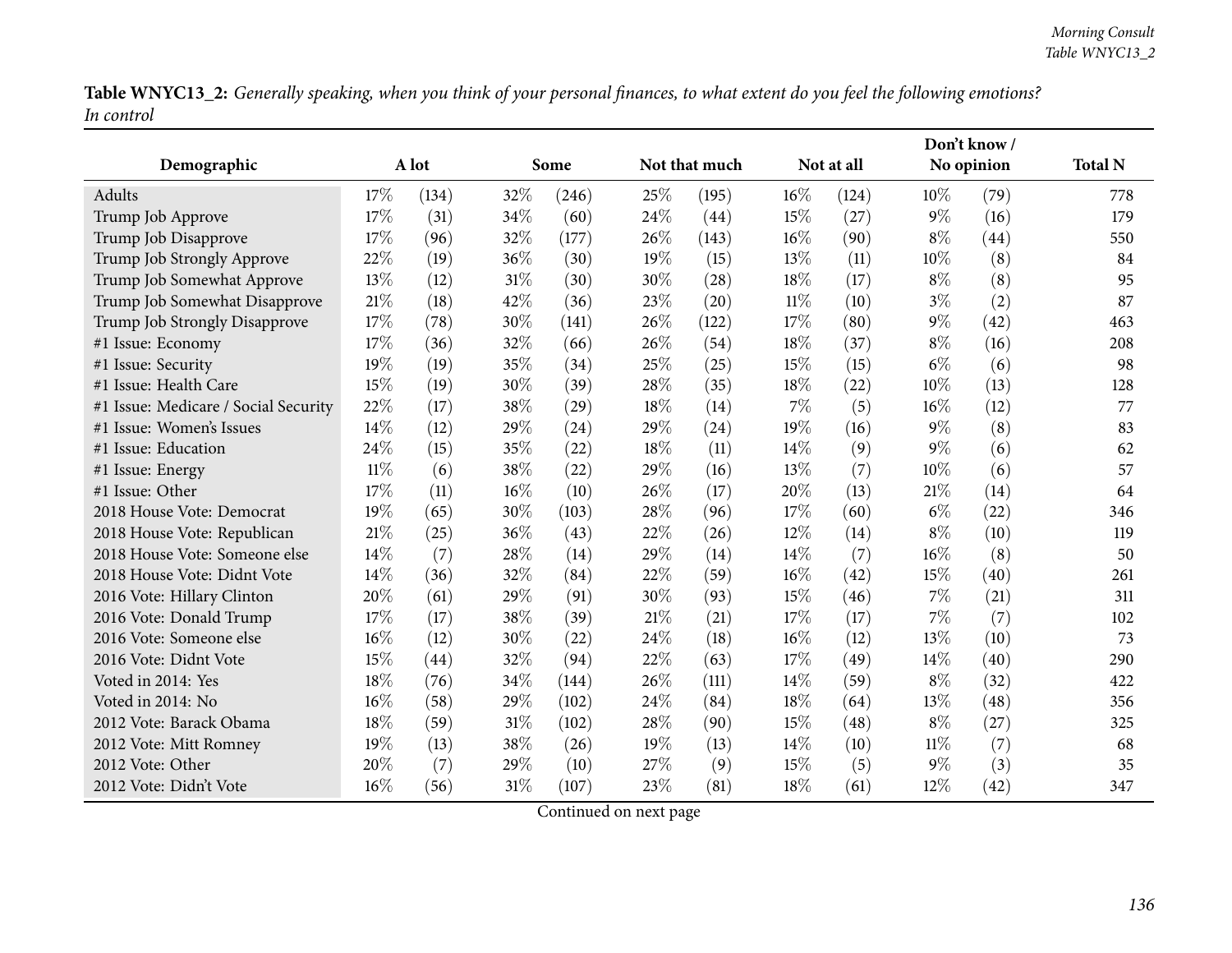|                     |         |       |        |       |      |               |        |            |       | Don't know / |                |
|---------------------|---------|-------|--------|-------|------|---------------|--------|------------|-------|--------------|----------------|
| Demographic         |         | A lot |        | Some  |      | Not that much |        | Not at all |       | No opinion   | <b>Total N</b> |
| Adults              | 17%     | (134) | 32%    | (246) | 25%  | (195)         | $16\%$ | (124)      | 10%   | (79)         | 778            |
| 4-Region: Northeast | 15%     | (17)  | $34\%$ | (40)  | 31%  | (37)          | $14\%$ | (16)       | 7%    | (8)          | 118            |
| 4-Region: Midwest   | $12\%$  | (21)  | $36\%$ | (60)  | 21%  | (35)          | $18\%$ | (30)       | 13\%  | $^{'}22)$    | 168            |
| 4-Region: South     | $18\%$  | (50)  | $30\%$ | (85)  | 27\% | (78)          | $14\%$ | (39)       | 12%   | (34)         | 287            |
| 4-Region: West      | 22\%    | (45)  | 30\%   | (62)  | 22%  | (45)          | $19\%$ | (38)       | 7%    | (15)         | 205            |
| 190148              | $16\%$  | (44)  | 33\%   | (91)  | 22%  | (61)          | 18%    | (50)       | 10\%  | 27)          | 273            |
| 190153              | $17\%$  | (43)  | $34\%$ | (88)  | 22%  | (59)          | $15\%$ | (39)       | 13\%  | (33)         | 261            |
| 190158              | 19 $\%$ | (47)  | 27%    | (66)  | 31%  | (75)          | $14\%$ | (35)       | $8\%$ | $^{'}20)$    | 244            |

Table WNYC13\_2: Generally speaking, when you think of your personal finances, to what extent do you feel the following emotions? *In control*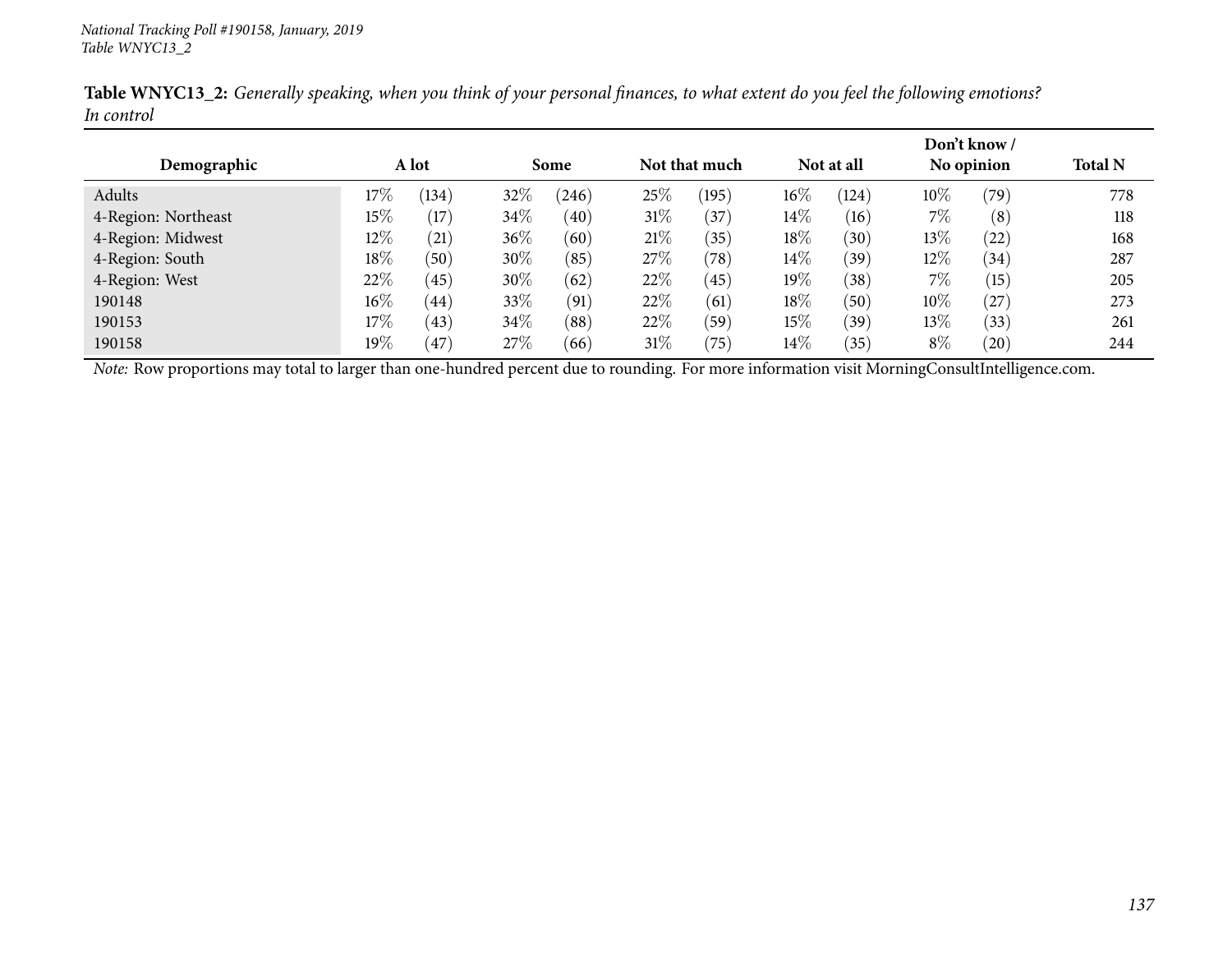|                          |        |       |        |       |       |               | Don't know / |            |        |            |                |
|--------------------------|--------|-------|--------|-------|-------|---------------|--------------|------------|--------|------------|----------------|
| Demographic              |        | A lot |        | Some  |       | Not that much |              | Not at all |        | No opinion | <b>Total N</b> |
| Adults                   | 19%    | (146) | 23%    | (176) | 19%   | (149)         | 26%          | (201)      | 14%    | (105)      | 778            |
| Gender: Male             | 15%    | (54)  | $21\%$ | (75)  | 19%   | (67)          | 31%          | (111)      | 13%    | (47)       | 354            |
| Gender: Female           | 22%    | (92)  | 24%    | (101) | 19%   | (82)          | 21%          | (90)       | 14%    | (58)       | 424            |
| Age: 18-29               | 24%    | (70)  | $24\%$ | (69)  | 19%   | (56)          | 18%          | (51)       | 15%    | (44)       | 291            |
| Age: 30-44               | 21%    | (41)  | 24%    | (47)  | 21\%  | (41)          | 23%          | (45)       | 12%    | (23)       | 197            |
| Age: 45-54               | $11\%$ | (13)  | 25%    | (29)  | 26%   | (30)          | 27%          | (32)       | $11\%$ | (13)       | 117            |
| Age: 55-64               | 9%     | (8)   | 25%    | (22)  | 17%   | (15)          | 42%          | (38)       | $8\%$  | (7)        | 89             |
| Age: 65+                 | 17%    | (14)  | 10%    | (8)   | $9\%$ | (8)           | 43%          | (36)       | 21%    | (17)       | 83             |
| Generation Z: 18-21      | 23%    | (30)  | $18\%$ | (24)  | 21%   | (28)          | 20%          | (27)       | 17%    | (22)       | 130            |
| Millennial: Age 22-37    | 22%    | (59)  | 28\%   | (75)  | 18%   | (47)          | 19%          | (51)       | 13%    | (35)       | 267            |
| Generation X: Age 38-53  | 17%    | (33)  | 22%    | (41)  | 24%   | (46)          | 25%          | (47)       | $11\%$ | (21)       | 189            |
| Boomers: Age 54-72       | $11\%$ | (20)  | 19%    | (33)  | 15%   | (27)          | 41\%         | (71)       | 13%    | (23)       | 175            |
| PID: Dem (no lean)       | 18%    | (60)  | 23%    | (75)  | 19%   | (63)          | 26%          | (85)       | 13%    | (43)       | 326            |
| PID: Ind (no lean)       | 20%    | (65)  | 25%    | (83)  | 17%   | (57)          | 24%          | (77)       | 14%    | (45)       | 327            |
| PID: Rep (no lean)       | 17%    | (21)  | 14%    | (17)  | 23%   | (29)          | 31%          | (39)       | 14%    | (18)       | 125            |
| PID/Gender: Dem Men      | 12%    | (19)  | 22%    | (34)  | 17%   | (27)          | 34%          | (52)       | 14%    | (22)       | 154            |
| PID/Gender: Dem Women    | 24%    | (41)  | 24%    | (41)  | 21%   | (37)          | 19%          | (33)       | 12%    | (21)       | 172            |
| PID/Gender: Ind Men      | 19%    | (26)  | 24%    | (33)  | 17%   | (23)          | 30%          | (40)       | $9\%$  | (13)       | 134            |
| PID/Gender: Ind Women    | 20%    | (39)  | 26%    | (50)  | 18%   | (34)          | 19%          | (37)       | 17%    | (32)       | 192            |
| PID/Gender: Rep Men      | 14%    | (9)   | 12%    | (8)   | 27%   | (18)          | 28%          | (19)       | 19%    | (12)       | 66             |
| PID/Gender: Rep Women    | 21%    | (12)  | 16%    | (10)  | 19%   | (12)          | 34%          | (20)       | $9\%$  | (6)        | 59             |
| Ideo: Liberal (1-3)      | 20%    | (84)  | 24%    | (100) | 21\%  | (87)          | 23%          | (95)       | $11\%$ | (44)       | 410            |
| Ideo: Moderate (4)       | 15%    | (18)  | $21\%$ | (25)  | 20%   | (25)          | 30%          | (36)       | 14%    | (17)       | 120            |
| Ideo: Conservative (5-7) | 10%    | (13)  | 21%    | (26)  | 18%   | (23)          | 37%          | (46)       | 13%    | (17)       | 124            |
| Educ: < College          | 21%    | (117) | 24%    | (133) | 18%   | (102)         | 24%          | (137)      | 13%    | (73)       | 563            |
| Educ: Bachelors degree   | 13%    | (16)  | 25%    | (32)  | 21\%  | (27)          | 27%          | (36)       | 14%    | (19)       | 130            |
| Educ: Post-grad          | 15%    | (12)  | 12%    | (10)  | 24%   | (20)          | 33%          | (28)       | 16%    | (14)       | 84             |

Table WNYC13\_3: Generally speaking, when you think of your personal finances, to what extent do you feel the following emotions? *Depressed*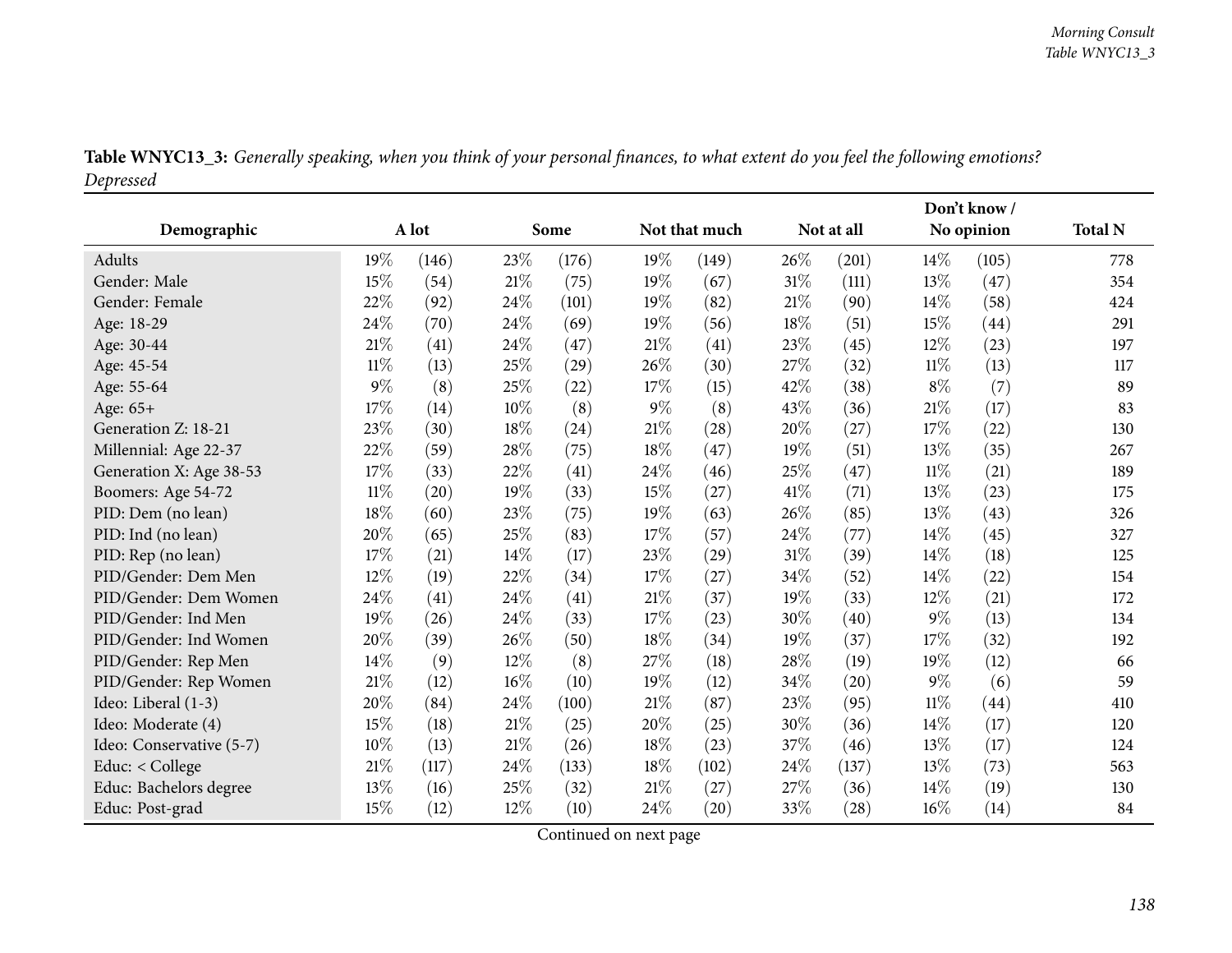|           | Table WNYC13_3: Generally speaking, when you think of your personal finances, to what extent do you feel the following emotions? |
|-----------|----------------------------------------------------------------------------------------------------------------------------------|
| Depressed |                                                                                                                                  |

|                             |       |       |        |       |        |               |        |            |        | Don't know / |                |
|-----------------------------|-------|-------|--------|-------|--------|---------------|--------|------------|--------|--------------|----------------|
| Demographic                 |       | A lot |        | Some  |        | Not that much |        | Not at all |        | No opinion   | <b>Total N</b> |
| Adults                      | 19%   | (146) | 23\%   | (176) | 19%    | (149)         | 26%    | (201)      | 14%    | (105)        | 778            |
| Income: Under 50k           | 23%   | (118) | 24\%   | (124) | 16%    | (82)          | 23%    | (119)      | 13%    | (67)         | 510            |
| Income: 50k-100k            | 12%   | (22)  | 22%    | (41)  | 27%    | (50)          | 29%    | (54)       | 10%    | (19)         | 187            |
| Income: 100k+               | $8\%$ | (6)   | 13%    | (10)  | 22%    | (17)          | 34%    | (28)       | 23%    | (19)         | 80             |
| Ethnicity: White            | 17%   | (97)  | 25%    | (141) | 21%    | (118)         | 25%    | (145)      | 12%    | (69)         | 570            |
| Ethnicity: Hispanic         | 26%   | (33)  | 22%    | (28)  | 24%    | (30)          | 17%    | (22)       | $11\%$ | (14)         | 125            |
| Ethnicity: Afr. Am.         | 26%   | (32)  | 15%    | (18)  | $10\%$ | (13)          | 32%    | (39)       | 17%    | (21)         | 123            |
| Ethnicity: Other            | 21%   | (18)  | 20%    | (17)  | 22%    | (18)          | 19%    | (16)       | 18%    | (15)         | 84             |
| Relig: Protestant           | 10%   | (9)   | 25%    | (22)  | 18%    | (16)          | 32%    | (28)       | 15%    | (14)         | 88             |
| Relig: Roman Catholic       | 14%   | (16)  | 22%    | (25)  | 18%    | (19)          | 33%    | (37)       | 13%    | (14)         | 111            |
| Relig: Something Else       | 22%   | (26)  | $31\%$ | (35)  | 16%    | (19)          | 22%    | (26)       | 9%     | (10)         | 116            |
| Relig: Jewish               | 25%   | (4)   | $3\%$  | (1)   | 19%    | (3)           | 34%    | (6)        | 19%    | (3)          | 17             |
| Relig: Evangelical          | 17%   | (41)  | 27%    | (65)  | 18%    | (43)          | 28\%   | (68)       | 10%    | (25)         | 242            |
| Relig: Non-Evang. Catholics | 13%   | (9)   | 24\%   | (18)  | 15%    | (11)          | 30%    | (22)       | 18%    | (13)         | 72             |
| Relig: All Christian        | 16%   | (50)  | 26\%   | (82)  | 17%    | (54)          | 29%    | (90)       | 12%    | (38)         | 314            |
| Relig: All Non-Christian    | 28%   | (21)  | 19%    | (14)  | 16%    | (12)          | 29%    | (22)       | 9%     | (7)          | 76             |
| Community: Urban            | 22%   | (49)  | 20%    | (46)  | 17%    | (38)          | 28\%   | (64)       | 13%    | (31)         | 228            |
| Community: Suburban         | 15%   | (48)  | 24\%   | (77)  | 21%    | (69)          | 27%    | (88)       | 13%    | (44)         | 325            |
| Community: Rural            | 22%   | (49)  | 24\%   | (53)  | 19%    | (42)          | 22%    | (50)       | 14%    | (31)         | 224            |
| Employ: Private Sector      | 14%   | (29)  | 22%    | (45)  | 26%    | (54)          | 27%    | (56)       | 12%    | (26)         | 211            |
| <b>Employ: Government</b>   | 21%   | (9)   | $15\%$ | (6)   | 28%    | (12)          | 26%    | (11)       | 10%    | (4)          | 44             |
| Employ: Self-Employed       | 21%   | (10)  | $16\%$ | (8)   | 29%    | (14)          | 25%    | (12)       | $8\%$  | (4)          | 47             |
| Employ: Homemaker           | 19%   | (11)  | 23\%   | (13)  | 24%    | (13)          | 18%    | (10)       | 16%    | (9)          | 56             |
| Employ: Student             | 16%   | (11)  | 27\%   | (19)  | 17%    | (12)          | 20%    | (14)       | 19%    | (13)         | 70             |
| Employ: Retired             | 18%   | (17)  | 20%    | (18)  | 10%    | (9)           | 40%    | (37)       | $11\%$ | (10)         | 91             |
| Employ: Unemployed          | 22%   | (21)  | 28%    | (25)  | 20%    | (19)          | 17%    | (16)       | 13%    | (12)         | 92             |
| Employ: Other               | 18%   | (19)  | 23\%   | (24)  | 10%    | (10)          | 26%    | (27)       | 22%    | (22)         | 102            |
| Military HH: Yes            | 17%   | (20)  | 18%    | (22)  | 25%    | (30)          | 24\%   | (29)       | 16%    | (19)         | 121            |
| Military HH: No             | 19%   | (126) | 23\%   | (154) | 18%    | (119)         | 26%    | (172)      | 13%    | (86)         | 657            |
| RD/WT: Right Direction      | 14%   | (23)  | 16%    | (25)  | 22%    | (36)          | $31\%$ | (50)       | 17%    | (27)         | 160            |
| RD/WT: Wrong Track          | 20%   | (124) | 24%    | (150) | 18%    | (114)         | 25%    | (151)      | 13%    | (79)         | 617            |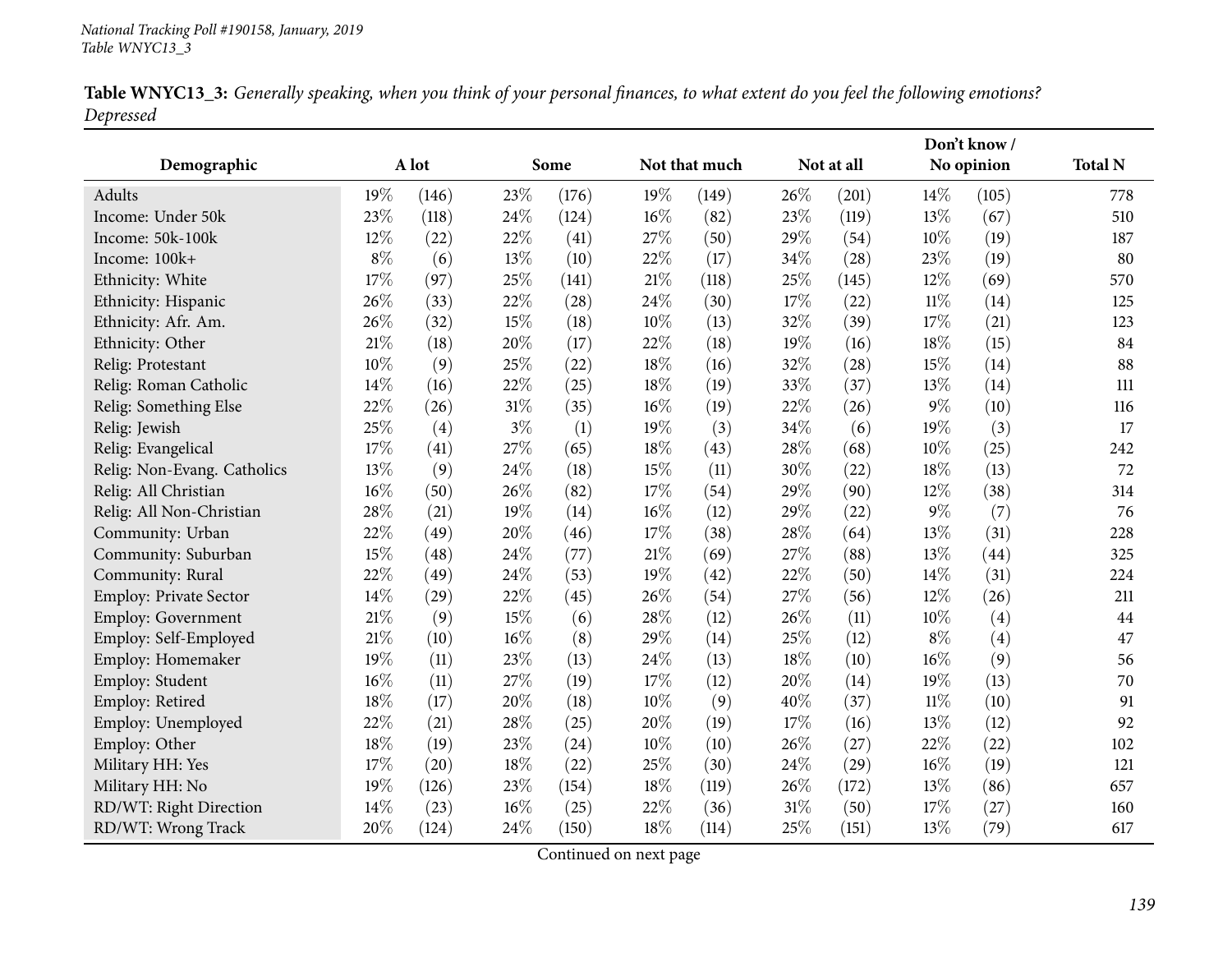Table WNYC13\_3: Generally speaking, when you think of your personal finances, to what extent do you feel the following emotions? *Depressed*

|                                      |        |       |      |       |        |               |      |            |        | Don't know / |                |
|--------------------------------------|--------|-------|------|-------|--------|---------------|------|------------|--------|--------------|----------------|
| Demographic                          |        | A lot |      | Some  |        | Not that much |      | Not at all |        | No opinion   | <b>Total N</b> |
| Adults                               | 19%    | (146) | 23%  | (176) | 19%    | (149)         | 26%  | (201)      | 14%    | (105)        | 778            |
| Trump Job Approve                    | 14%    | (25)  | 18%  | (32)  | $21\%$ | (38)          | 32%  | (57)       | 15%    | (27)         | 179            |
| Trump Job Disapprove                 | 20%    | (112) | 25%  | (138) | 19%    | (102)         | 25%  | (136)      | $11\%$ | (62)         | 550            |
| Trump Job Strongly Approve           | 11%    | (9)   | 16%  | (13)  | 14%    | (12)          | 40%  | (34)       | 19%    | (16)         | 84             |
| Trump Job Somewhat Approve           | 17%    | (16)  | 20%  | (19)  | 27%    | (26)          | 24\% | (23)       | 12%    | (11)         | 95             |
| Trump Job Somewhat Disapprove        | 17%    | (15)  | 18%  | (16)  | 25%    | (22)          | 29%  | (25)       | 10%    | (9)          | 87             |
| Trump Job Strongly Disapprove        | 21%    | (97)  | 26%  | (122) | 17%    | (80)          | 24%  | (111)      | $11\%$ | (53)         | 463            |
| #1 Issue: Economy                    | 19%    | (39)  | 25%  | (51)  | 20%    | (42)          | 26%  | (53)       | 11%    | (22)         | 208            |
| #1 Issue: Security                   | 18%    | (18)  | 15%  | (14)  | $21\%$ | (21)          | 33%  | (33)       | 13%    | (13)         | 98             |
| #1 Issue: Health Care                | 20%    | (26)  | 26%  | (34)  | 17%    | (21)          | 24\% | (30)       | 13%    | (17)         | 128            |
| #1 Issue: Medicare / Social Security | 12%    | (9)   | 17%  | (13)  | 12%    | (10)          | 42%  | (32)       | 17%    | (13)         | 77             |
| #1 Issue: Women's Issues             | 25%    | (21)  | 30%  | (25)  | 19%    | (16)          | 10%  | (9)        | 16%    | (13)         | 83             |
| #1 Issue: Education                  | 24%    | (15)  | 19%  | (12)  | 17%    | (11)          | 25%  | (16)       | 16%    | (10)         | 62             |
| #1 Issue: Energy                     | 15%    | (8)   | 21%  | (12)  | 38%    | (21)          | 17%  | (10)       | 10%    | (5)          | 57             |
| #1 Issue: Other                      | 17%    | (11)  | 24%  | (15)  | 12%    | (8)           | 29%  | (19)       | 18%    | (11)         | 64             |
| 2018 House Vote: Democrat            | 19%    | (65)  | 25%  | (88)  | 19%    | (65)          | 26%  | (91)       | $11\%$ | (38)         | 346            |
| 2018 House Vote: Republican          | 14%    | (16)  | 15%  | (18)  | 18%    | (22)          | 35%  | (41)       | 18%    | (21)         | 119            |
| 2018 House Vote: Someone else        | 14%    | (7)   | 26%  | (13)  | 15%    | (7)           | 27%  | (13)       | 18%    | (9)          | 50             |
| 2018 House Vote: Didnt Vote          | 22%    | (58)  | 21%  | (55)  | $21\%$ | (55)          | 21%  | (56)       | 14\%   | (37)         | 261            |
| 2016 Vote: Hillary Clinton           | 17%    | (53)  | 26%  | (81)  | 19%    | (60)          | 28%  | (88)       | $9\%$  | (28)         | 311            |
| 2016 Vote: Donald Trump              | 18%    | (18)  | 15%  | (16)  | 14%    | (14)          | 32%  | (33)       | 21%    | (22)         | 102            |
| 2016 Vote: Someone else              | 18%    | (13)  | 24%  | (18)  | 23%    | (17)          | 21%  | (16)       | 14%    | (10)         | 73             |
| 2016 Vote: Didnt Vote                | 21%    | (62)  | 21%  | (61)  | 20%    | (58)          | 22%  | (65)       | 15%    | (44)         | 290            |
| Voted in 2014: Yes                   | 15%    | (63)  | 24\% | (102) | 20%    | (83)          | 28%  | (119)      | 13%    | (55)         | 422            |
| Voted in 2014: No                    | 23%    | (83)  | 21%  | (73)  | 19%    | (66)          | 23%  | (83)       | 14%    | (51)         | 356            |
| 2012 Vote: Barack Obama              | 18%    | (59)  | 25%  | (81)  | 19%    | (63)          | 25%  | (82)       | 12%    | (40)         | 325            |
| 2012 Vote: Mitt Romney               | $6\%$  | (4)   | 17%  | (11)  | 22%    | (15)          | 40%  | (27)       | 17%    | (11)         | 68             |
| 2012 Vote: Other                     | $11\%$ | (4)   | 14%  | (5)   | 19%    | (7)           | 42%  | (15)       | 13%    | (5)          | 35             |
| 2012 Vote: Didn't Vote               | 23%    | (79)  | 22%  | (77)  | 19%    | (65)          | 22%  | (77)       | 14%    | (49)         | 347            |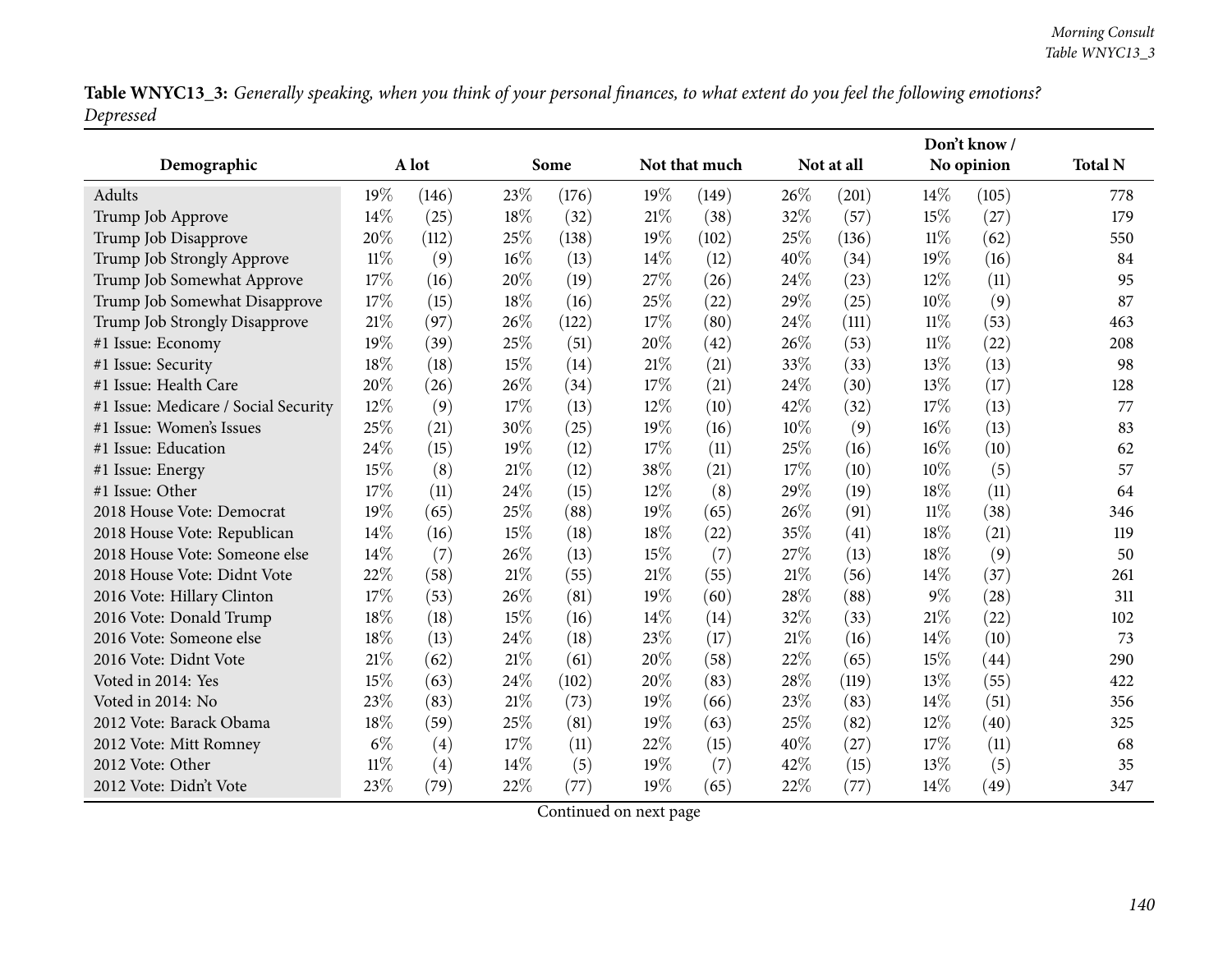|                     |        |       |        |       |        |               |      |            |        | Don't know / |                |
|---------------------|--------|-------|--------|-------|--------|---------------|------|------------|--------|--------------|----------------|
| Demographic         |        | A lot |        | Some  |        | Not that much |      | Not at all |        | No opinion   | <b>Total N</b> |
| Adults              | $19\%$ | (146) | 23\%   | (176) | $19\%$ | (149)         | 26\% | (201)      | $14\%$ | (105)        | 778            |
| 4-Region: Northeast | $16\%$ | (19)  | 26%    | (30)  | 24\%   | $^{'}28)$     | 23\% | (27)       | $11\%$ | (13)         | 118            |
| 4-Region: Midwest   | 15%    | (25)  | 23\%   | (39)  | 20%    | (34)          | 28\% | (47)       | $14\%$ | (23)         | 168            |
| 4-Region: South     | $19\%$ | (56)  | 21%    | (59)  | $18\%$ | (53)          | 26\% | (73)       | $16\%$ | (46)         | 287            |
| 4-Region: West      | 23\%   | (46)  | 23\%   | 47    | 17\%   | (34)          | 26\% | (54)       | $11\%$ | (23)         | 205            |
| 190148              | 21%    | (57   | $19\%$ | (53)  | $17\%$ | (46)          | 30%  | (82)       | 13%    | (35)         | 273            |
| 190153              | $16\%$ | (43)  | 24\%   | (64)  | 20%    | (52)          | 25%  | (65)       | 15%    | (38)         | 261            |
| 190158              | $19\%$ | (46)  | 24\%   | (59)  | 21\%   | (52)          | 22\% | (54)       | 13\%   | (32)         | 244            |

Table WNYC13\_3: Generally speaking, when you think of your personal finances, to what extent do you feel the following emotions? *Depressed*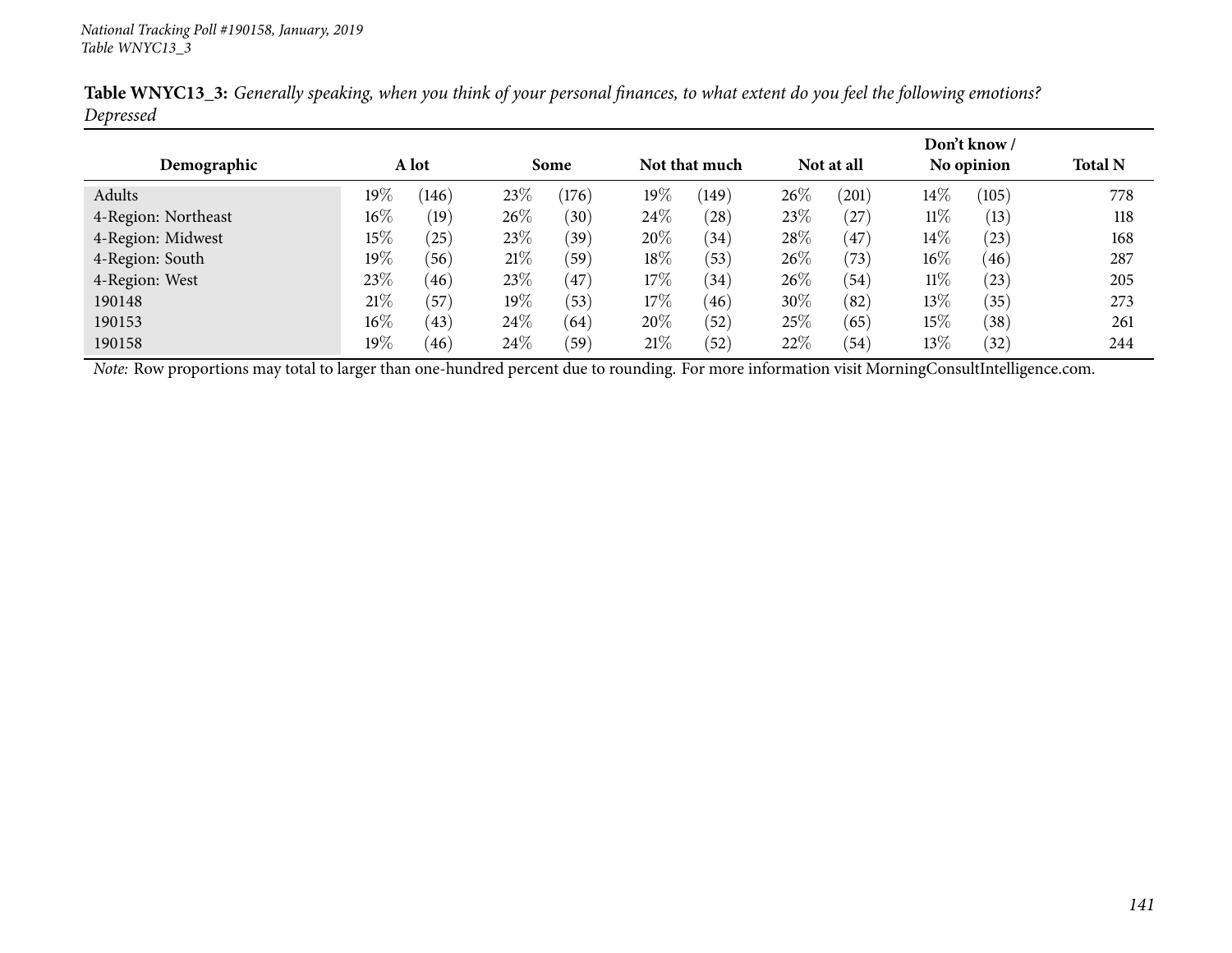| Table WNYC13_4: Generally speaking, when you think of your personal finances, to what extent do you feel the following emotions? |  |
|----------------------------------------------------------------------------------------------------------------------------------|--|
| Excited                                                                                                                          |  |

|                          |        |       |        |       |        |                    |        |            |        | Don't know/ |                |
|--------------------------|--------|-------|--------|-------|--------|--------------------|--------|------------|--------|-------------|----------------|
| Demographic              |        | A lot |        | Some  |        | Not that much      |        | Not at all |        | No opinion  | <b>Total N</b> |
| Adults                   | $11\%$ | (82)  | 19%    | (148) | 27%    | (208)              | 28%    | (218)      | 16%    | (121)       | 778            |
| Gender: Male             | 13%    | (45)  | 19%    | (69)  | 29%    | (102)              | 23%    | (83)       | 15%    | (55)        | 354            |
| Gender: Female           | $9\%$  | (37)  | 19%    | (79)  | 25%    | (106)              | 32%    | (135)      | $16\%$ | (66)        | 424            |
| Age: 18-29               | 14%    | (41)  | 19%    | (54)  | 27%    | (78)               | 25%    | (72)       | 16%    | (46)        | 291            |
| Age: 30-44               | 7%     | (14)  | 17%    | (33)  | 27%    | (53)               | 32%    | (63)       | 17%    | (34)        | 197            |
| Age: 45-54               | 12%    | (14)  | 19%    | (23)  | 25%    | (29)               | 29%    | (34)       | 15%    | (17)        | 117            |
| Age: 55-64               | $6\%$  | (6)   | 23\%   | (21)  | 27%    | (24)               | 32%    | (29)       | $11\%$ | (10)        | 89             |
| Age: 65+                 | $10\%$ | (8)   | $21\%$ | (18)  | 29%    | (24)               | 23\%   | (19)       | 17%    | (14)        | 83             |
| Generation Z: 18-21      | 18%    | (23)  | 18%    | (23)  | 29%    | (38)               | 18%    | (23)       | 18%    | (23)        | 130            |
| Millennial: Age 22-37    | 10%    | (26)  | 19%    | (50)  | 25%    | (67)               | 30%    | (79)       | 17%    | (45)        | 267            |
| Generation X: Age 38-53  | $9\%$  | (18)  | $17\%$ | (32)  | 26%    | (50)               | 32%    | (60)       | $15\%$ | (28)        | 189            |
| Boomers: Age 54-72       | $8\%$  | (13)  | 23%    | (40)  | 26%    | (46)               | 29%    | (51)       | $14\%$ | (24)        | 175            |
| PID: Dem (no lean)       | $9\%$  | (29)  | $18\%$ | (59)  | 28%    | (92)               | 32%    | (103)      | 13%    | (43)        | 326            |
| PID: Ind (no lean)       | $11\%$ | (36)  | 18%    | (57)  | 25%    | (83)               | 26%    | (86)       | 20%    | (64)        | 327            |
| PID: Rep (no lean)       | 15%    | (18)  | 25%    | (32)  | 26%    | (33)               | 23%    | (28)       | $11\%$ | (14)        | 125            |
| PID/Gender: Dem Men      | 13%    | (19)  | 17%    | (26)  | 29%    | $\left( 44\right)$ | 26%    | (40)       | 16%    | (24)        | 154            |
| PID/Gender: Dem Women    | $5\%$  | (9)   | 19%    | (33)  | 28%    | (48)               | 37%    | (63)       | $11\%$ | (19)        | 172            |
| PID/Gender: Ind Men      | $14\%$ | (19)  | 19%    | (26)  | 29%    | (39)               | 20%    | (27)       | 18%    | (24)        | 134            |
| PID/Gender: Ind Women    | 9%     | (17)  | $16\%$ | (32)  | 23%    | (44)               | $31\%$ | (59)       | $21\%$ | (40)        | 192            |
| PID/Gender: Rep Men      | $11\%$ | (8)   | 25%    | (17)  | 30%    | (19)               | 24\%   | (15)       | 10%    | (7)         | 66             |
| PID/Gender: Rep Women    | 18%    | (11)  | 25%    | (15)  | 23%    | (13)               | 22%    | (13)       | 13%    | (7)         | 59             |
| Ideo: Liberal (1-3)      | 10%    | (41)  | 17%    | (71)  | 28%    | (116)              | 32%    | (130)      | 13%    | (52)        | 410            |
| Ideo: Moderate (4)       | $6\%$  | (8)   | 20%    | (23)  | 32%    | (39)               | 26%    | (32)       | 16%    | (19)        | 120            |
| Ideo: Conservative (5-7) | 18%    | (23)  | 26%    | (32)  | 19%    | (24)               | 25%    | (31)       | 12%    | (14)        | 124            |
| Educ: < College          | 12%    | (68)  | 18%    | (102) | 26%    | (144)              | 28%    | (156)      | 17%    | (93)        | 563            |
| Educ: Bachelors degree   | $4\%$  | (5)   | 19%    | (25)  | $31\%$ | (40)               | 34\%   | (45)       | 12%    | (15)        | 130            |
| Educ: Post-grad          | 11%    | (10)  | 25%    | (21)  | 27%    | (23)               | 21%    | (18)       | 15%    | (13)        | 84             |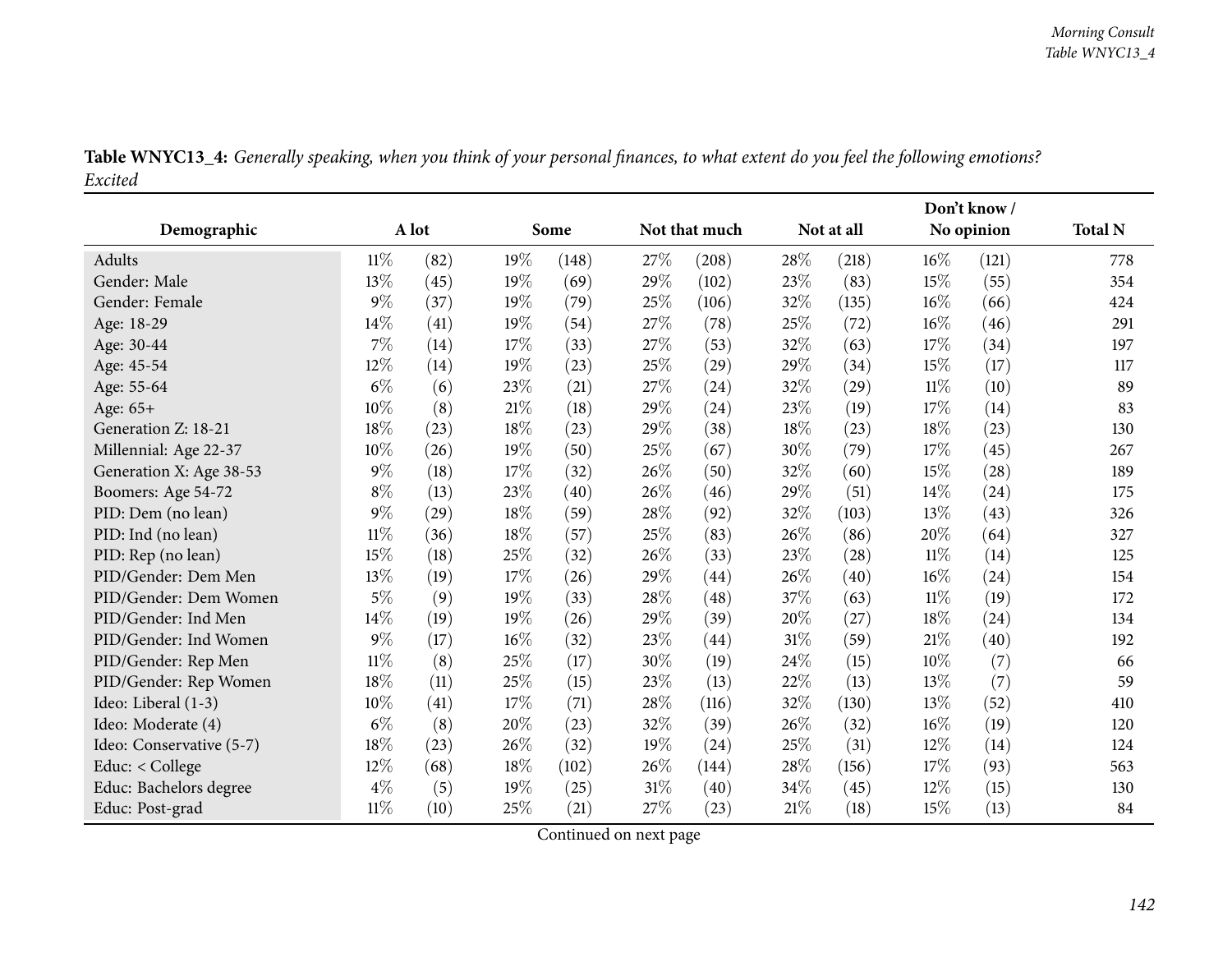| Table WNYC13_4: Generally speaking, when you think of your personal finances, to what extent do you feel the following emotions? |  |  |
|----------------------------------------------------------------------------------------------------------------------------------|--|--|
| Excited                                                                                                                          |  |  |

|                             |        |       |        |                    |     |               |        |            |        | Don't know / |                |
|-----------------------------|--------|-------|--------|--------------------|-----|---------------|--------|------------|--------|--------------|----------------|
| Demographic                 |        | A lot |        | Some               |     | Not that much |        | Not at all |        | No opinion   | <b>Total N</b> |
| Adults                      | $11\%$ | (82)  | 19%    | (148)              | 27% | (208)         | 28%    | (218)      | 16%    | (121)        | 778            |
| Income: Under 50k           | $11\%$ | (55)  | 17%    | (88)               | 25% | (126)         | 31%    | (160)      | 16%    | (82)         | 510            |
| Income: 50k-100k            | $8\%$  | (15)  | 23%    | (43)               | 32% | (59)          | 25%    | (47)       | 12%    | (23)         | 187            |
| Income: 100k+               | 14%    | (12)  | 22%    | (18)               | 29% | (23)          | 14\%   | (12)       | 20%    | (16)         | 80             |
| Ethnicity: White            | 9%     | (49)  | 20%    | (113)              | 27% | (153)         | 30%    | (173)      | 15%    | (83)         | 570            |
| Ethnicity: Hispanic         | 19%    | (24)  | $19\%$ | (23)               | 25% | (32)          | 25%    | (32)       | 12%    | (15)         | 125            |
| Ethnicity: Afr. Am.         | 17%    | (21)  | $16\%$ | (20)               | 24% | (30)          | 23%    | (28)       | 20%    | (25)         | 123            |
| Ethnicity: Other            | 15%    | (13)  | 18%    | (15)               | 30% | (25)          | $21\%$ | (17)       | 16%    | (13)         | 84             |
| Relig: Protestant           | 9%     | (8)   | $17\%$ | (15)               | 34% | (30)          | 31%    | (28)       | 9%     | (8)          | 88             |
| Relig: Roman Catholic       | 14%    | (15)  | $21\%$ | (23)               | 32% | (35)          | 24\%   | (26)       | 10%    | (11)         | 111            |
| Relig: Something Else       | 10%    | (11)  | $17\%$ | (19)               | 25% | (29)          | 32%    | (37)       | 16%    | (19)         | 116            |
| Relig: Jewish               | 16%    | (3)   | 15%    | (2)                | 25% | (4)           | 26%    | (4)        | 18%    | (3)          | 17             |
| Relig: Evangelical          | 10%    | (24)  | $18\%$ | (43)               | 30% | (73)          | 29%    | (70)       | 13%    | (32)         | 242            |
| Relig: Non-Evang. Catholics | 14%    | (10)  | $21\%$ | (15)               | 29% | (21)          | 28%    | (20)       | 7%     | (5)          | 72             |
| Relig: All Christian        | $11\%$ | (34)  | 18%    | (58)               | 30% | (94)          | 29%    | (91)       | 12%    | (37)         | 314            |
| Relig: All Non-Christian    | 14%    | (11)  | 22%    | (17)               | 20% | (15)          | 27%    | (21)       | 17%    | (13)         | 76             |
| Community: Urban            | $11\%$ | (26)  | 17%    | (39)               | 25% | (56)          | 32%    | (72)       | 15%    | (35)         | 228            |
| Community: Suburban         | 10%    | (34)  | $21\%$ | (67)               | 28% | (90)          | 27%    | (89)       | 14%    | (45)         | 325            |
| Community: Rural            | 10%    | (23)  | 19%    | $\left( 42\right)$ | 27% | (61)          | 25%    | (57)       | 18%    | (41)         | 224            |
| Employ: Private Sector      | 7%     | (14)  | 23%    | (48)               | 29% | (61)          | 29%    | (62)       | 12%    | (26)         | 211            |
| Employ: Government          | 30%    | (13)  | 16%    | (7)                | 26% | (11)          | 19%    | (8)        | $9\%$  | (4)          | 44             |
| Employ: Self-Employed       | 15%    | (7)   | 22%    | (10)               | 17% | (8)           | 40%    | (19)       | $6\%$  | (3)          | 47             |
| Employ: Homemaker           | $6\%$  | (3)   | 24\%   | (13)               | 30% | (17)          | $21\%$ | (12)       | 19%    | (11)         | 56             |
| Employ: Student             | 14%    | (10)  | $12\%$ | (8)                | 28% | (19)          | 23%    | (16)       | 23%    | (16)         | 70             |
| Employ: Retired             | $8\%$  | (7)   | 25%    | (23)               | 34% | (31)          | 23%    | (21)       | $11\%$ | (10)         | 91             |
| Employ: Unemployed          | $6\%$  | (6)   | $15\%$ | (14)               | 27% | (25)          | $31\%$ | (29)       | 21%    | (19)         | 92             |
| Employ: Other               | 13%    | (13)  | $18\%$ | (19)               | 23% | (23)          | 26%    | (27)       | 20%    | (20)         | 102            |
| Military HH: Yes            | 17%    | (21)  | $21\%$ | (26)               | 27% | (33)          | 23%    | (28)       | $11\%$ | (14)         | 121            |
| Military HH: No             | 9%     | (62)  | 19%    | (122)              | 27% | (175)         | 29%    | (190)      | 16%    | (107)        | 657            |
| RD/WT: Right Direction      | 14%    | (23)  | 23%    | (36)               | 25% | (39)          | 25%    | (41)       | 13%    | (21)         | 160            |
| RD/WT: Wrong Track          | 10%    | (59)  | 18%    | (112)              | 27% | (168)         | 29%    | (177)      | 16%    | (100)        | 617            |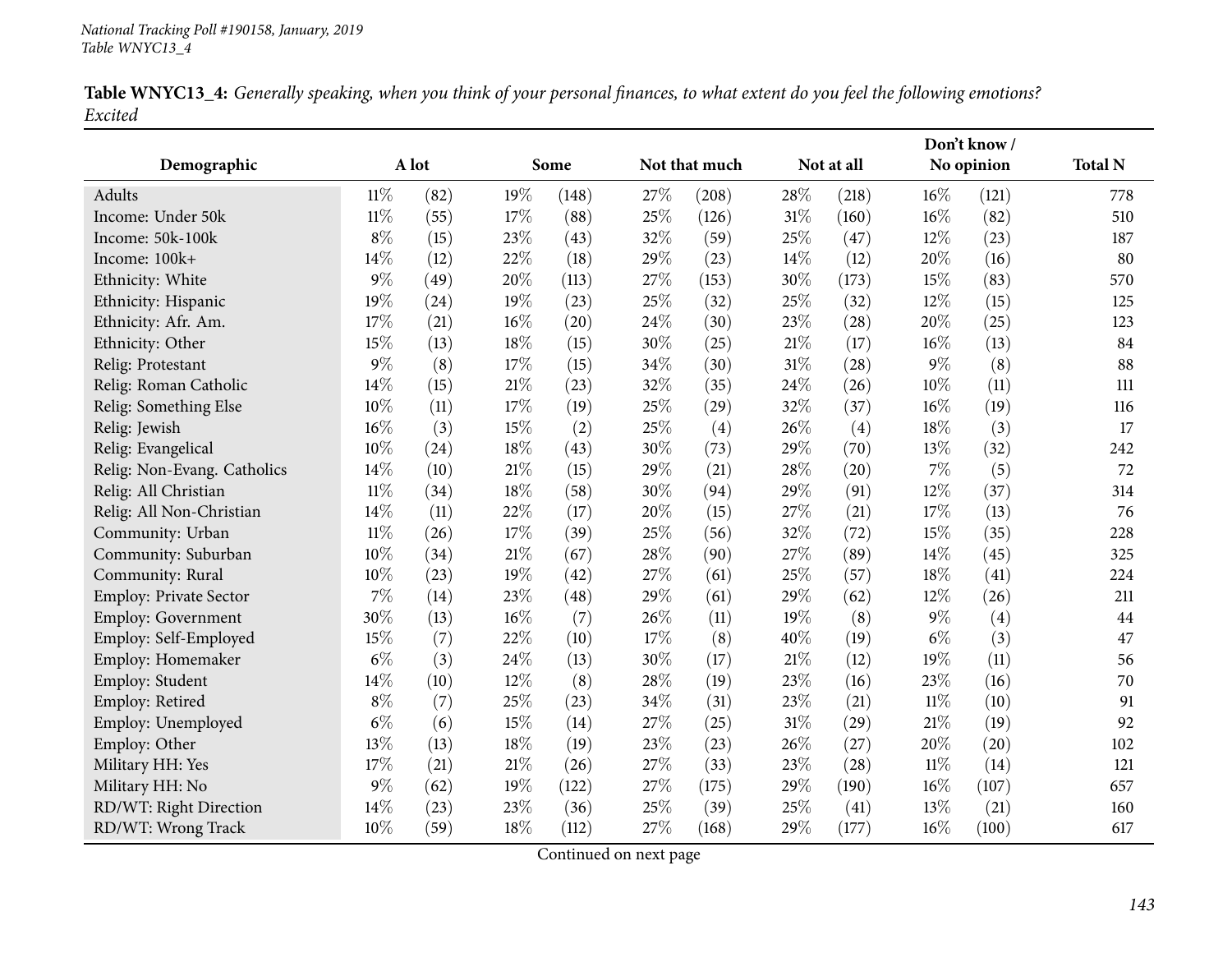Table WNYC13\_4: Generally speaking, when you think of your personal finances, to what extent do you feel the following emotions? *Excited*

|                                      |        |       |      |       |        |               |        |            |        | Don't know / |                |
|--------------------------------------|--------|-------|------|-------|--------|---------------|--------|------------|--------|--------------|----------------|
| Demographic                          |        | A lot |      | Some  |        | Not that much |        | Not at all |        | No opinion   | <b>Total N</b> |
| Adults                               | $11\%$ | (82)  | 19%  | (148) | 27%    | (208)         | 28%    | (218)      | 16%    | (121)        | 778            |
| Trump Job Approve                    | 14%    | (24)  | 21\% | (38)  | 23%    | (42)          | 29%    | (51)       | 13%    | (23)         | 179            |
| Trump Job Disapprove                 | 10%    | (53)  | 18%  | (100) | 28%    | (155)         | 29%    | (159)      | 15%    | (83)         | 550            |
| Trump Job Strongly Approve           | 16%    | (13)  | 30%  | (25)  | 19%    | (16)          | 24%    | (20)       | $11\%$ | (9)          | 84             |
| Trump Job Somewhat Approve           | 12%    | (11)  | 13%  | (12)  | 27%    | (26)          | 33%    | (32)       | 15%    | (14)         | 95             |
| Trump Job Somewhat Disapprove        | 7%     | (6)   | 31%  | (27)  | 26%    | (22)          | 22%    | (19)       | 15%    | (13)         | 87             |
| Trump Job Strongly Disapprove        | 10%    | (48)  | 16%  | (72)  | 29%    | (132)         | 30%    | (140)      | 15%    | (71)         | 463            |
| #1 Issue: Economy                    | $6\%$  | (13)  | 20%  | (41)  | 31%    | (64)          | 30%    | (62)       | 13%    | (28)         | 208            |
| #1 Issue: Security                   | 13%    | (13)  | 20%  | (19)  | 26%    | (26)          | 30%    | (30)       | $11\%$ | (11)         | 98             |
| #1 Issue: Health Care                | $11\%$ | (14)  | 17%  | (22)  | 26%    | (33)          | 28\%   | (36)       | 19%    | (24)         | 128            |
| #1 Issue: Medicare / Social Security | 7%     | (5)   | 24%  | (18)  | 22%    | (17)          | 30%    | (23)       | 18%    | (14)         | 77             |
| #1 Issue: Women's Issues             | $11\%$ | (9)   | 18%  | (15)  | 26%    | (21)          | 31%    | (26)       | 15%    | (12)         | 83             |
| #1 Issue: Education                  | 18%    | (12)  | 25%  | (16)  | $21\%$ | (13)          | 20%    | (12)       | 16%    | (10)         | 62             |
| #1 Issue: Energy                     | 10%    | (6)   | 13%  | (7)   | 36%    | (21)          | 21%    | (12)       | 20%    | (11)         | 57             |
| #1 Issue: Other                      | 19%    | (12)  | 14%  | (9)   | 22%    | (14)          | 26%    | (16)       | 19%    | (12)         | 64             |
| 2018 House Vote: Democrat            | $9\%$  | (32)  | 18%  | (61)  | 28%    | (97)          | $31\%$ | (109)      | 14%    | (48)         | 346            |
| 2018 House Vote: Republican          | 14%    | (16)  | 27%  | (32)  | 20%    | (24)          | 27%    | (32)       | $11\%$ | (14)         | 119            |
| 2018 House Vote: Someone else        | $8\%$  | (4)   | 15%  | (8)   | 29%    | (15)          | 23%    | (11)       | 25%    | (13)         | 50             |
| 2018 House Vote: Didnt Vote          | $11\%$ | (29)  | 18%  | (47)  | 27%    | (72)          | 25%    | (66)       | 18%    | (47)         | 261            |
| 2016 Vote: Hillary Clinton           | $9\%$  | (27)  | 19%  | (58)  | 29%    | (90)          | 30%    | (92)       | 14%    | (43)         | 311            |
| 2016 Vote: Donald Trump              | $11\%$ | (12)  | 27%  | (27)  | $18\%$ | (19)          | 34%    | (34)       | 10%    | (10)         | 102            |
| 2016 Vote: Someone else              | $9\%$  | (7)   | 18%  | (13)  | 23%    | (17)          | 30%    | (22)       | 20%    | (15)         | 73             |
| 2016 Vote: Didnt Vote                | 13%    | (37)  | 17%  | (50)  | 28%    | (82)          | 24%    | (70)       | 18%    | (52)         | 290            |
| Voted in 2014: Yes                   | $9\%$  | (38)  | 20%  | (85)  | 27%    | (113)         | 29%    | (124)      | 15%    | (62)         | 422            |
| Voted in 2014: No                    | 13%    | (45)  | 18%  | (63)  | 27%    | (94)          | 26%    | (94)       | 17%    | (59)         | 356            |
| 2012 Vote: Barack Obama              | $9\%$  | (29)  | 18%  | (59)  | 27%    | (88)          | 30%    | (98)       | 16%    | (51)         | 325            |
| 2012 Vote: Mitt Romney               | $8\%$  | (6)   | 30%  | (20)  | 22%    | (15)          | 26%    | (18)       | 14%    | (10)         | 68             |
| 2012 Vote: Other                     | $8\%$  | (3)   | 16%  | (6)   | 32%    | (11)          | 35%    | (12)       | 10%    | (4)          | 35             |
| 2012 Vote: Didn't Vote               | 13%    | (45)  | 18%  | (63)  | 27%    | (93)          | 26%    | (90)       | 16%    | (56)         | 347            |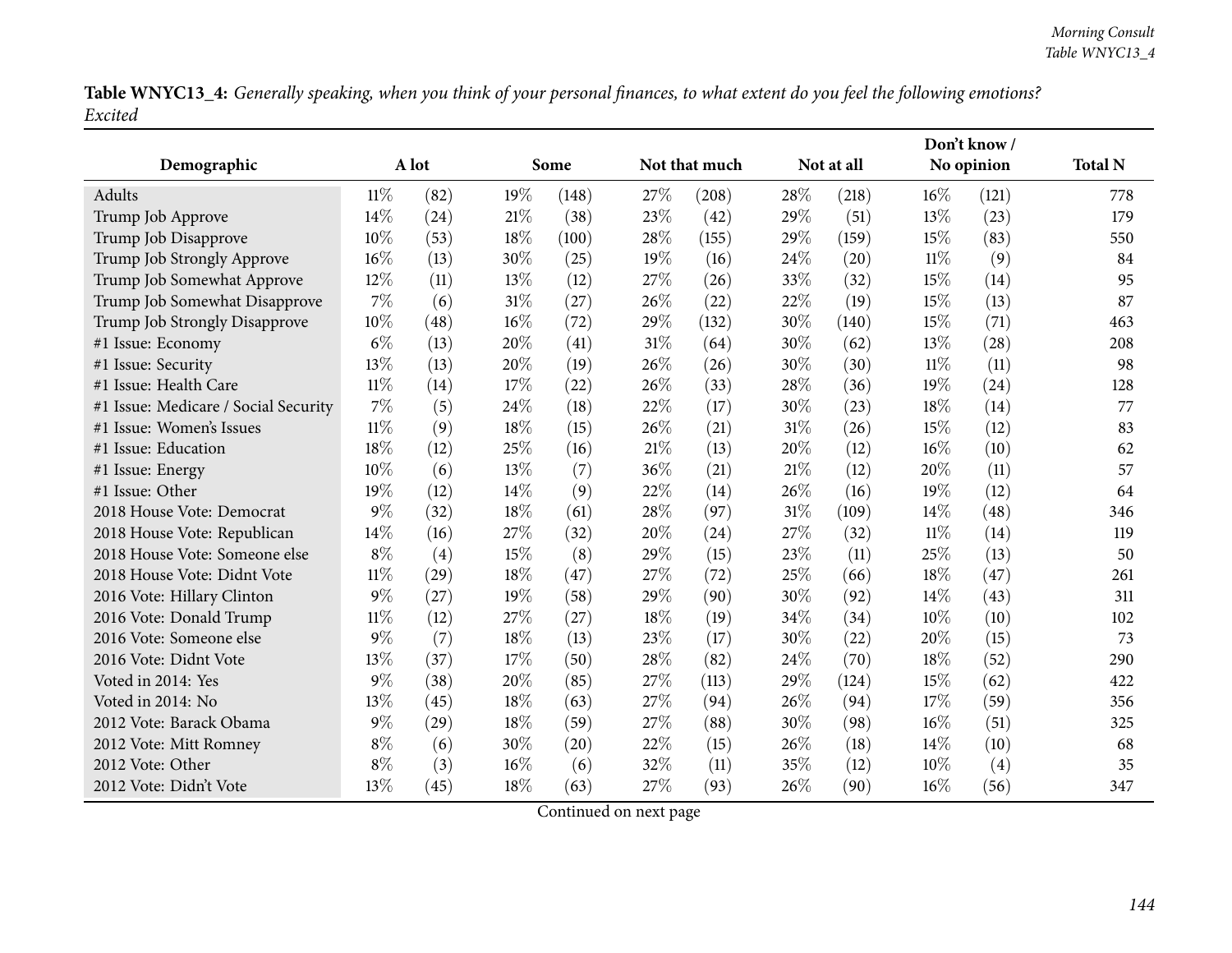| Demographic         | A lot  |           |        | <b>Some</b> |      | Not that much |        | Not at all |        | Don't know /<br>No opinion | <b>Total N</b> |
|---------------------|--------|-----------|--------|-------------|------|---------------|--------|------------|--------|----------------------------|----------------|
| Adults              | $11\%$ | (82)      | $19\%$ | (148)       | 27\% | (208)         | 28%    | (218)      | $16\%$ | (121)                      | 778            |
| 4-Region: Northeast | 7%     | (8)       | 21%    | (24)        | 27%  | (32)          | 32%    | (38)       | $14\%$ | (16)                       | 118            |
| 4-Region: Midwest   | $7\%$  | (11)      | 21%    | (35)        | 24%  | (40)          | $31\%$ | (51)       | 18%    | (30)                       | 168            |
| 4-Region: South     | $13\%$ | (38)      | 18\%   | (50)        | 29%  | (82)          | 24\%   | (69)       | 17\%   | (47)                       | 287            |
| 4-Region: West      | $12\%$ | (25)      | $19\%$ | (39)        | 26\% | (53)          | $29\%$ | (60)       | 13\%   | (27)                       | 205            |
| 190148              | $11\%$ | (29)      | 20%    | (55)        | 22%  | (60)          | 30%    | (82)       | 17\%   | (46)                       | 273            |
| 190153              | $11\%$ | (28)      | 20%    | (52)        | 27%  | (71)          | $26\%$ | (67)       | $16\%$ | (43)                       | 261            |
| 190158              | $10\%$ | $^{'}25)$ | 17\%   | (42)        | 31%  | (76)          | 28%    | (68)       | $13\%$ | (33)                       | 244            |

Table WNYC13\_4: Generally speaking, when you think of your personal finances, to what extent do you feel the following emotions? *Excited*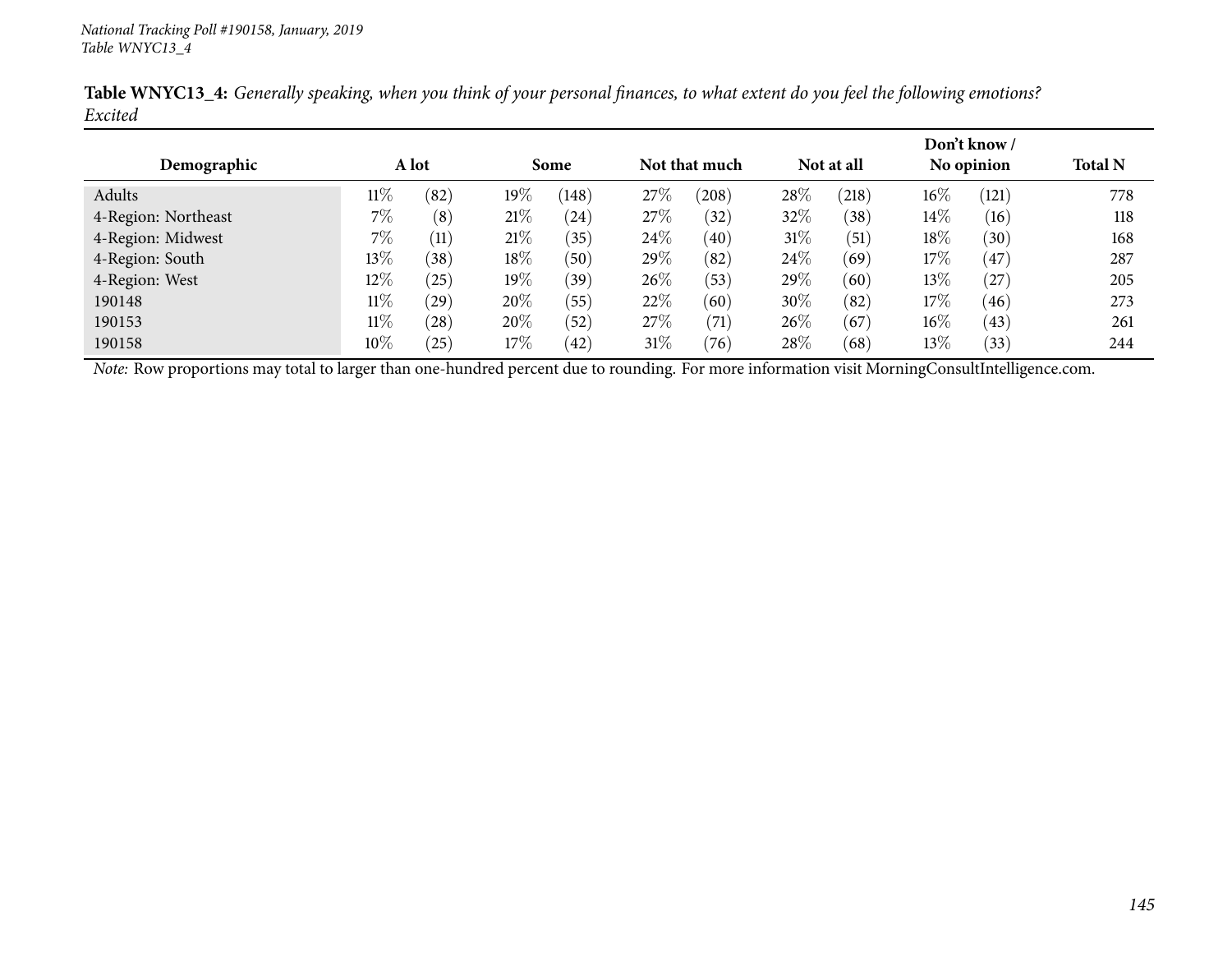|                          |        |                    |        |       |     |               |      |            | Don't know/ |            |                |
|--------------------------|--------|--------------------|--------|-------|-----|---------------|------|------------|-------------|------------|----------------|
| Demographic              |        | A lot              |        | Some  |     | Not that much |      | Not at all |             | No opinion | <b>Total N</b> |
| Adults                   | 15%    | (114)              | 26%    | (203) | 29% | (222)         | 19%  | (151)      | $11\%$      | (86)       | 778            |
| Gender: Male             | 19%    | (68)               | 26%    | (90)  | 30% | (104)         | 17%  | (62)       | $8\%$       | (30)       | 354            |
| Gender: Female           | $11\%$ | (47)               | 27%    | (113) | 28% | (118)         | 21%  | (90)       | 13%         | (56)       | 424            |
| Age: 18-29               | 15%    | $\left( 44\right)$ | 23\%   | (66)  | 26% | (75)          | 21%  | (61)       | 15%         | (45)       | 291            |
| Age: 30-44               | 12%    | (23)               | 26%    | (51)  | 31% | (62)          | 21%  | (42)       | 10%         | (20)       | 197            |
| Age: 45-54               | 15%    | (18)               | 23%    | (27)  | 34% | (39)          | 17%  | (20)       | $11\%$      | (13)       | 117            |
| Age: 55-64               | $8\%$  | (7)                | 45%    | (40)  | 25% | (22)          | 19%  | (17)       | $3\%$       | (2)        | 89             |
| Age: 65+                 | 27%    | (23)               | 23%    | (19)  | 29% | (24)          | 14\% | (12)       | 7%          | (6)        | 83             |
| Generation Z: 18-21      | 19%    | (25)               | $24\%$ | (31)  | 22% | (29)          | 20%  | (27)       | 14%         | (18)       | 130            |
| Millennial: Age 22-37    | 12%    | (32)               | 24\%   | (63)  | 29% | (78)          | 21%  | (57)       | 14%         | (37)       | 267            |
| Generation X: Age 38-53  | 13%    | (25)               | $24\%$ | (46)  | 32% | (61)          | 19%  | (36)       | 12%         | (22)       | 189            |
| Boomers: Age 54-72       | 16%    | (28)               | 33%    | (58)  | 28% | (49)          | 18%  | (31)       | $5\%$       | (9)        | 175            |
| PID: Dem (no lean)       | 13%    | (42)               | 27%    | (89)  | 33% | (107)         | 18%  | (59)       | $9\%$       | (29)       | 326            |
| PID: Ind (no lean)       | 16%    | (53)               | 22%    | (73)  | 27% | (88)          | 20%  | (66)       | 14%         | (46)       | 327            |
| PID: Rep (no lean)       | 16%    | (20)               | 33%    | (41)  | 22% | (27)          | 21%  | (26)       | $9\%$       | (11)       | 125            |
| PID/Gender: Dem Men      | 17%    | (26)               | 27%    | (41)  | 32% | (49)          | 15%  | (23)       | $9\%$       | (14)       | 154            |
| PID/Gender: Dem Women    | 9%     | (15)               | 28%    | (48)  | 34% | (58)          | 21%  | (36)       | 9%          | (15)       | 172            |
| PID/Gender: Ind Men      | 23%    | (30)               | $21\%$ | (28)  | 31% | (42)          | 17%  | (23)       | $8\%$       | (11)       | 134            |
| PID/Gender: Ind Women    | 12%    | (22)               | 23%    | (45)  | 24% | (47)          | 22%  | (43)       | 18%         | (35)       | 192            |
| PID/Gender: Rep Men      | 17%    | (11)               | 32%    | (21)  | 22% | (14)          | 23%  | (15)       | 7%          | (4)        | 66             |
| PID/Gender: Rep Women    | 16%    | (9)                | 33%    | (20)  | 22% | (13)          | 18%  | (11)       | $11\%$      | (7)        | 59             |
| Ideo: Liberal (1-3)      | 12%    | (48)               | 25%    | (104) | 32% | (130)         | 21%  | (88)       | 10%         | (40)       | 410            |
| Ideo: Moderate (4)       | 16%    | (20)               | 27%    | (33)  | 29% | (35)          | 18%  | (22)       | $8\%$       | (10)       | 120            |
| Ideo: Conservative (5-7) | 21%    | (25)               | 31%    | (39)  | 24% | (29)          | 16%  | (20)       | $8\%$       | (10)       | 124            |
| Educ: < College          | 15%    | (87)               | 24%    | (135) | 29% | (164)         | 19%  | (106)      | 13%         | (72)       | 563            |
| Educ: Bachelors degree   | $11\%$ | (14)               | 32%    | (41)  | 27% | (36)          | 26%  | (34)       | $4\%$       | (5)        | 130            |
| Educ: Post-grad          | 16%    | (13)               | 31%    | (27)  | 27% | (23)          | 15%  | (12)       | 11%         | (10)       | 84             |

Table WNYC13\_5: Generally speaking, when you think of your personal finances, to what extent do you feel the following emotions? *Confident*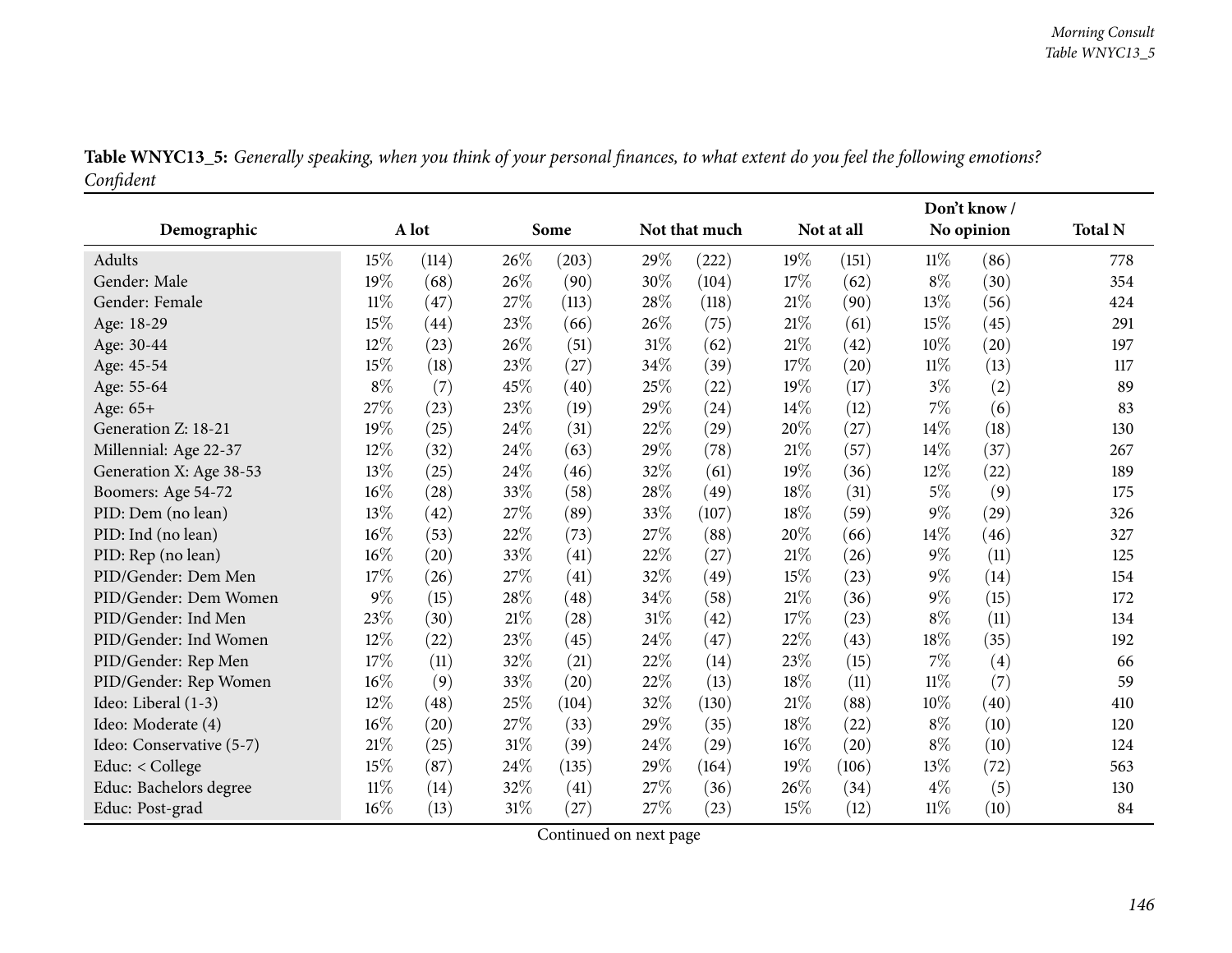|           |  |  | Table WNYC13_5: Generally speaking, when you think of your personal finances, to what extent do you feel the following emotions? |  |
|-----------|--|--|----------------------------------------------------------------------------------------------------------------------------------|--|
| Confident |  |  |                                                                                                                                  |  |

|                             |        |       |        |       |        |               |        |            |            | Don't know / |                |
|-----------------------------|--------|-------|--------|-------|--------|---------------|--------|------------|------------|--------------|----------------|
| Demographic                 |        | A lot |        | Some  |        | Not that much |        | Not at all | No opinion |              | <b>Total N</b> |
| Adults                      | 15%    | (114) | 26%    | (203) | 29%    | (222)         | 19%    | (151)      | 11%        | (86)         | 778            |
| Income: Under 50k           | 13%    | (67)  | 23%    | (118) | 29%    | (147)         | 22%    | (114)      | 12%        | (63)         | 510            |
| Income: 50k-100k            | 15%    | (29)  | 32%    | (59)  | 31%    | (57)          | $16\%$ | (30)       | $6\%$      | (11)         | 187            |
| Income: 100k+               | 23%    | (18)  | $31\%$ | (25)  | 22%    | (18)          | $8\%$  | (7)        | 15%        | (12)         | 80             |
| Ethnicity: White            | 12%    | (66)  | 27\%   | (153) | $31\%$ | (176)         | 21%    | (122)      | 9%         | (53)         | 570            |
| Ethnicity: Hispanic         | 14\%   | (17)  | 25%    | (32)  | $31\%$ | (39)          | 17%    | (22)       | 12%        | (16)         | 125            |
| Ethnicity: Afr. Am.         | 27%    | (33)  | 24\%   | (30)  | 19%    | (23)          | 14%    | (18)       | 16%        | (19)         | 123            |
| Ethnicity: Other            | 19%    | (16)  | 24%    | (20)  | 27%    | (23)          | 14%    | (12)       | 16%        | (14)         | 84             |
| Relig: Protestant           | 13%    | (12)  | 32%    | (28)  | 33%    | (29)          | 15%    | (14)       | $6\%$      | (5)          | 88             |
| Relig: Roman Catholic       | 21%    | (23)  | 32%    | (35)  | 28%    | (30)          | 17%    | (19)       | $3\%$      | (3)          | 111            |
| Relig: Something Else       | $11\%$ | (13)  | 27%    | (31)  | 26%    | (31)          | 23%    | (27)       | 12%        | (14)         | 116            |
| Relig: Jewish               | 16%    | (3)   | 30%    | (5)   | 27%    | (4)           | 19%    | (3)        | $8\%$      | (1)          | 17             |
| Relig: Evangelical          | 14%    | (34)  | 29%    | (71)  | 29%    | (70)          | 20%    | (48)       | $8\%$      | (19)         | 242            |
| Relig: Non-Evang. Catholics | 19%    | (13)  | 33%    | (24)  | 27%    | (20)          | 16%    | (12)       | $5\%$      | (3)          | 72             |
| Relig: All Christian        | 15%    | (47)  | 30%    | (95)  | 29%    | (90)          | 19%    | (59)       | 7%         | (22)         | 314            |
| Relig: All Non-Christian    | 19%    | (15)  | 22%    | (17)  | 28%    | (21)          | 19%    | (14)       | 12%        | (9)          | 76             |
| Community: Urban            | 14%    | (31)  | 26%    | (59)  | 28%    | (63)          | $21\%$ | (49)       | $11\%$     | (26)         | 228            |
| Community: Suburban         | 16%    | (54)  | 26\%   | (84)  | 28%    | (92)          | 19%    | (61)       | $11\%$     | (34)         | 325            |
| Community: Rural            | 13%    | (29)  | 27\%   | (60)  | 30%    | (67)          | $18\%$ | (41)       | 12%        | (26)         | 224            |
| Employ: Private Sector      | 13%    | (28)  | 33%    | (70)  | 28%    | (58)          | 18%    | (38)       | $8\%$      | (17)         | 211            |
| Employ: Government          | 35%    | (15)  | 34%    | (15)  | 19%    | (8)           | $9\%$  | (4)        | $4\%$      | (2)          | 44             |
| Employ: Self-Employed       | 13%    | (6)   | 22%    | (10)  | 18%    | (8)           | 41\%   | (19)       | 7%         | (3)          | 47             |
| Employ: Homemaker           | 12%    | (7)   | 37%    | (21)  | 23%    | (13)          | 15%    | (9)        | 13%        | (7)          | 56             |
| Employ: Student             | 12%    | (8)   | 29%    | (21)  | 21%    | (15)          | 20%    | (14)       | 18%        | (13)         | 70             |
| Employ: Retired             | 15%    | (14)  | 25%    | (23)  | 34%    | (31)          | 20%    | (19)       | $5\%$      | (5)          | 91             |
| Employ: Unemployed          | $9\%$  | (8)   | $18\%$ | (17)  | 32%    | (30)          | 23%    | (21)       | 18%        | (16)         | 92             |
| Employ: Other               | 17%    | (17)  | $18\%$ | (18)  | 37%    | (38)          | 13%    | (13)       | 15%        | (15)         | 102            |
| Military HH: Yes            | 17%    | (21)  | $34\%$ | (41)  | 25%    | (30)          | 15%    | (19)       | $9\%$      | (11)         | 121            |
| Military HH: No             | 14%    | (94)  | 25%    | (162) | 29%    | (192)         | 20%    | (133)      | 12%        | (76)         | 657            |
| RD/WT: Right Direction      | 15%    | (24)  | 26%    | (42)  | 28%    | (45)          | 20%    | (32)       | $11\%$     | (17)         | 160            |
| RD/WT: Wrong Track          | 15%    | (90)  | 26%    | (161) | 29%    | (177)         | 19%    | (120)      | $11\%$     | (69)         | 617            |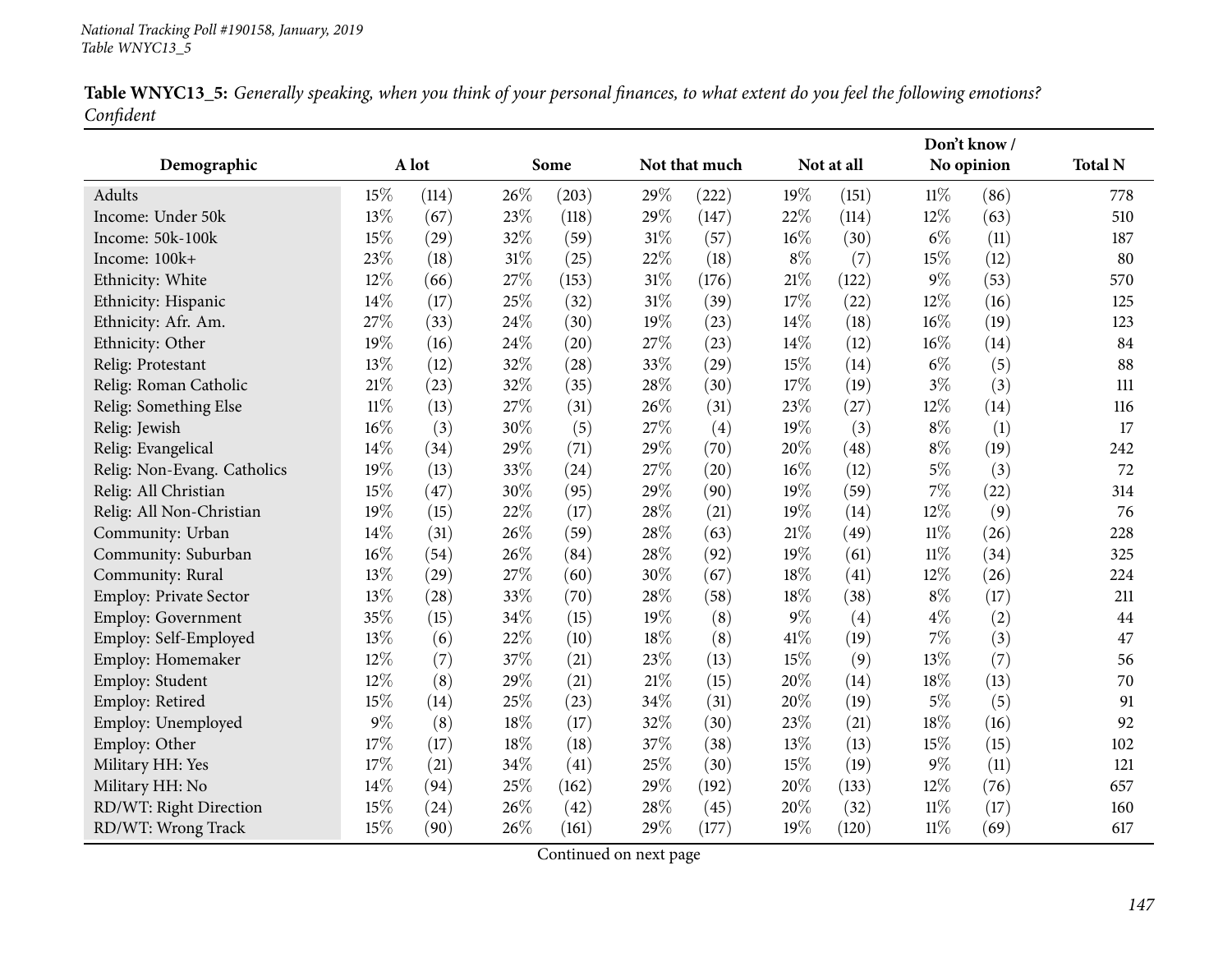Table WNYC13\_5: Generally speaking, when you think of your personal finances, to what extent do you feel the following emotions? *Confident*

|                                      |        |       |      |       |        |               |     |            |            | Don't know/ |                |
|--------------------------------------|--------|-------|------|-------|--------|---------------|-----|------------|------------|-------------|----------------|
| Demographic                          |        | A lot |      | Some  |        | Not that much |     | Not at all | No opinion |             | <b>Total N</b> |
| Adults                               | 15%    | (114) | 26%  | (203) | 29%    | (222)         | 19% | (151)      | $11\%$     | (86)        | 778            |
| Trump Job Approve                    | 18%    | (32)  | 28%  | (50)  | 24%    | (43)          | 21% | (38)       | $9\%$      | (16)        | 179            |
| Trump Job Disapprove                 | 14%    | (75)  | 26%  | (142) | 31%    | (169)         | 20% | (108)      | 10%        | (55)        | 550            |
| Trump Job Strongly Approve           | 20%    | (17)  | 34%  | (29)  | 17%    | (14)          | 20% | (17)       | $9\%$      | (7)         | 84             |
| Trump Job Somewhat Approve           | 16%    | (16)  | 23%  | (22)  | 30%    | (29)          | 22% | (21)       | $9\%$      | (8)         | 95             |
| Trump Job Somewhat Disapprove        | 12%    | (10)  | 32%  | (28)  | 33%    | (29)          | 17% | (15)       | $6\%$      | (5)         | 87             |
| Trump Job Strongly Disapprove        | 14%    | (64)  | 25%  | (114) | 30%    | (140)         | 20% | (94)       | $11\%$     | (50)        | 463            |
| #1 Issue: Economy                    | 12%    | (26)  | 26%  | (54)  | 34%    | (70)          | 20% | (42)       | $8\%$      | (16)        | 208            |
| #1 Issue: Security                   | 21%    | (21)  | 30%  | (29)  | 23%    | (22)          | 18% | (17)       | $9\%$      | (8)         | 98             |
| #1 Issue: Health Care                | $8\%$  | (10)  | 25%  | (31)  | $31\%$ | (40)          | 25% | (32)       | 12%        | (15)        | 128            |
| #1 Issue: Medicare / Social Security | 23%    | (18)  | 27%  | (21)  | 26%    | (20)          | 12% | (9)        | 13%        | (10)        | 77             |
| #1 Issue: Women's Issues             | 9%     | (7)   | 33%  | (27)  | 23%    | (19)          | 23% | (19)       | 12%        | (10)        | 83             |
| #1 Issue: Education                  | 18%    | (12)  | 29%  | (18)  | 26%    | (16)          | 13% | (8)        | 14\%       | (9)         | 62             |
| #1 Issue: Energy                     | 14\%   | (8)   | 20%  | (11)  | 37%    | (21)          | 21% | (12)       | $9\%$      | (5)         | 57             |
| #1 Issue: Other                      | 20%    | (13)  | 19%  | (12)  | 22%    | (14)          | 19% | (12)       | 20%        | (13)        | 64             |
| 2018 House Vote: Democrat            | 14%    | (49)  | 24%  | (83)  | 33%    | (113)         | 21% | (74)       | $8\%$      | (27)        | 346            |
| 2018 House Vote: Republican          | $16\%$ | (18)  | 34%  | (41)  | 22%    | (26)          | 20% | (24)       | $8\%$      | (10)        | 119            |
| 2018 House Vote: Someone else        | 17%    | (8)   | 28\% | (14)  | 28\%   | (14)          | 13% | (6)        | 14\%       | (7)         | 50             |
| 2018 House Vote: Didnt Vote          | 14\%   | (37)  | 25%  | (65)  | 26%    | (69)          | 18% | (48)       | 16%        | (42)        | 261            |
| 2016 Vote: Hillary Clinton           | 16%    | (49)  | 25%  | (77)  | 32%    | (101)         | 18% | (57)       | $9\%$      | (27)        | 311            |
| 2016 Vote: Donald Trump              | 15%    | (15)  | 35%  | (36)  | 21\%   | (21)          | 21% | (21)       | $8\%$      | (9)         | 102            |
| 2016 Vote: Someone else              | 15%    | (11)  | 27%  | (20)  | 27%    | (20)          | 16% | (12)       | 14%        | (10)        | 73             |
| 2016 Vote: Didnt Vote                | 13%    | (39)  | 24%  | (71)  | 28%    | (80)          | 21% | (61)       | 13%        | (39)        | 290            |
| Voted in 2014: Yes                   | 13%    | (56)  | 30%  | (125) | 30%    | (125)         | 19% | (79)       | $9\%$      | (37)        | 422            |
| Voted in 2014: No                    | 16%    | (59)  | 22%  | (78)  | 27%    | (97)          | 20% | (73)       | 14%        | (49)        | 356            |
| 2012 Vote: Barack Obama              | 13%    | (43)  | 27%  | (87)  | 31%    | (100)         | 19% | (63)       | 10%        | (32)        | 325            |
| 2012 Vote: Mitt Romney               | $9\%$  | (6)   | 44%  | (30)  | $21\%$ | (14)          | 17% | (12)       | $8\%$      | (6)         | 68             |
| 2012 Vote: Other                     | 17%    | (6)   | 21%  | (7)   | 35%    | (12)          | 17% | (6)        | 10%        | (3)         | 35             |
| 2012 Vote: Didn't Vote               | 17%    | (60)  | 23%  | (79)  | 27%    | (95)          | 20% | (69)       | 13%        | (45)        | 347            |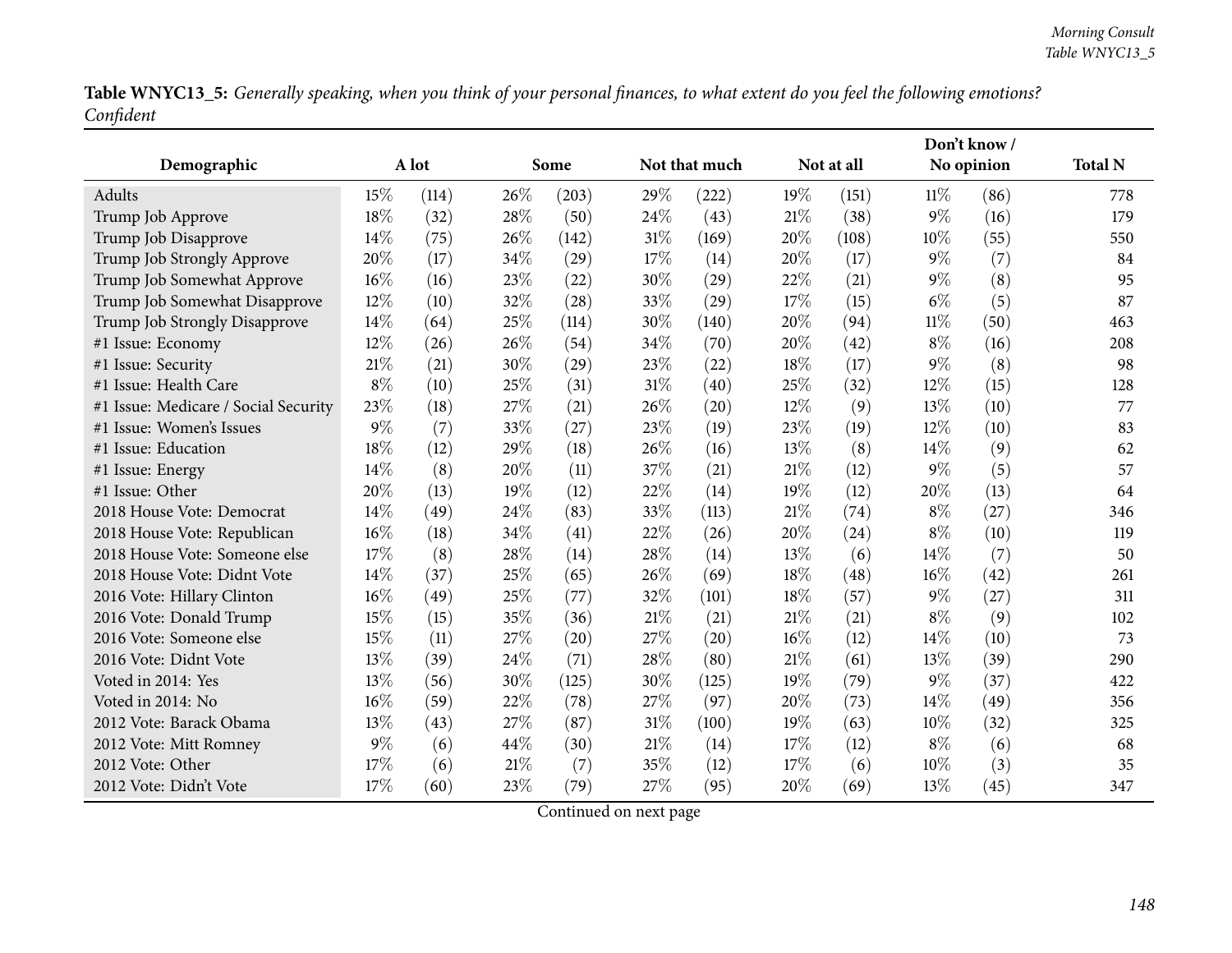|                     |        |       |        |       |        |                |     |            |        | Don't know /      |                |  |
|---------------------|--------|-------|--------|-------|--------|----------------|-----|------------|--------|-------------------|----------------|--|
| Demographic         |        | A lot |        | Some  |        | Not that much  |     | Not at all |        | No opinion        | <b>Total N</b> |  |
| Adults              | $15\%$ | (114) | $26\%$ | (203) | 29\%   | (222)          | 19% | (151)      | $11\%$ | (86)              | 778            |  |
| 4-Region: Northeast | $12\%$ | (14)  | 27\%   | (32)  | 35%    | (41)           | 20% | $^{'}23)$  | $6\%$  | (7)               | 118            |  |
| 4-Region: Midwest   | $14\%$ | (24)  | 29\%   | (49)  | 23%    | $^{\prime}38)$ | 19% | (31)       | 15%    | (25)              | 168            |  |
| 4-Region: South     | $13\%$ | (38)  | 25%    | (71)  | 32%    | (93)           | 17% | (50)       | 12\%   | (35)              | 287            |  |
| 4-Region: West      | $19\%$ | (39)  | 25%    | (51)  | 24%    | (50)           | 23% | (47)       | $9\%$  | $\left(18\right)$ | 205            |  |
| 190148              | 15%    | (42)  | 26\%   | (71)  | 30\%   | (81)           | 19% | (52)       | 10\%   | $^{\prime}27)$    | 273            |  |
| 190153              | $14\%$ | (37)  | 29\%   | (77)  | 24\%   | (64)           | 19% | (50)       | $13\%$ | (34)              | 261            |  |
| 190158              | $15\%$ | (36)  | 23%    | (56)  | $31\%$ | 77             | 20% | (50)       | $11\%$ | (26)              | 244            |  |

Table WNYC13\_5: Generally speaking, when you think of your personal finances, to what extent do you feel the following emotions? *Confident*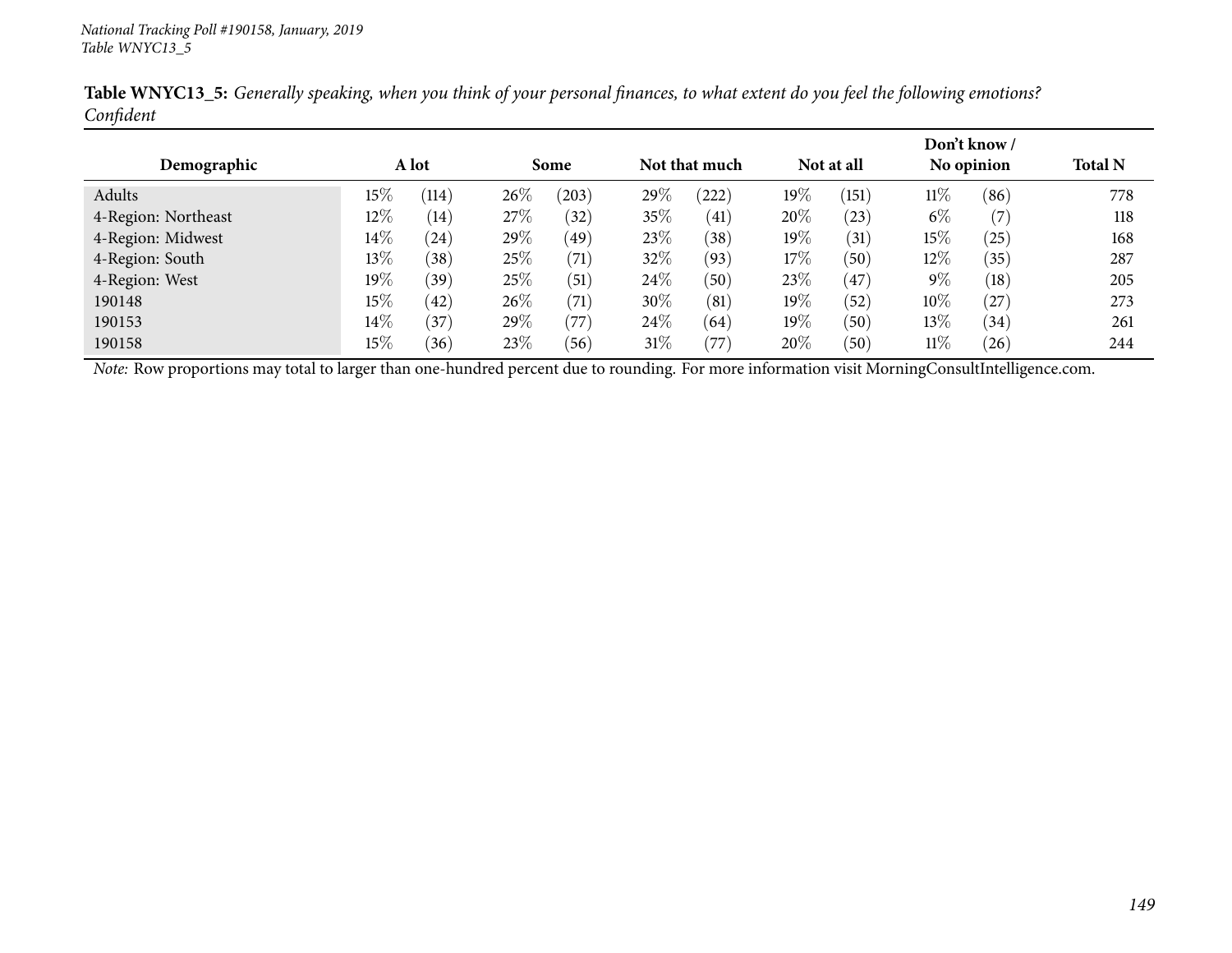|       | Table WNYC13_6: Generally speaking, when you think of your personal finances, to what extent do you feel the following emotions? |
|-------|----------------------------------------------------------------------------------------------------------------------------------|
| Shame |                                                                                                                                  |

|                          |        |       |        |       |        |               |     |            |            | Don't know/ |                |
|--------------------------|--------|-------|--------|-------|--------|---------------|-----|------------|------------|-------------|----------------|
| Demographic              |        | A lot |        | Some  |        | Not that much |     | Not at all | No opinion |             | <b>Total N</b> |
| <b>Adults</b>            | 13%    | (104) | 17%    | (129) | 22%    | (173)         | 31% | (240)      | 17%        | (131)       | 778            |
| Gender: Male             | 12%    | (41)  | $15\%$ | (54)  | 23%    | (83)          | 33% | (118)      | 17\%       | (59)        | 354            |
| Gender: Female           | 15%    | (63)  | 18%    | (75)  | 21%    | (90)          | 29% | (122)      | 17\%       | (72)        | 424            |
| Age: 18-29               | 16%    | (48)  | $16\%$ | (45)  | 29%    | (83)          | 24% | (70)       | 15%        | (44)        | 291            |
| Age: 30-44               | 18%    | (35)  | 21\%   | (42)  | 19%    | (37)          | 26% | (51)       | 16%        | (32)        | 197            |
| Age: 45-54               | $6\%$  | (7)   | 19%    | (22)  | 24%    | (28)          | 35% | (40)       | 16%        | (19)        | 117            |
| Age: 55-64               | $3\%$  | (3)   | 14%    | (12)  | 20%    | (18)          | 50% | (45)       | 12%        | (11)        | 89             |
| Age: 65+                 | 14%    | (11)  | $9\%$  | (7)   | $7\%$  | (6)           | 40% | (33)       | $31\%$     | (26)        | 83             |
| Generation Z: 18-21      | 18%    | (23)  | $10\%$ | (13)  | 27\%   | (35)          | 28% | (36)       | 17%        | (22)        | 130            |
| Millennial: Age 22-37    | 16%    | (43)  | 20%    | (52)  | 27\%   | (71)          | 22% | (60)       | 15%        | (41)        | 267            |
| Generation X: Age 38-53  | 13%    | (24)  | $22\%$ | (42)  | 19%    | (35)          | 32% | (60)       | 14%        | (27)        | 189            |
| Boomers: Age 54-72       | $6\%$  | (10)  | 12%    | (21)  | 17%    | (30)          | 45% | (78)       | 20%        | (35)        | 175            |
| PID: Dem (no lean)       | $11\%$ | (37)  | $18\%$ | (60)  | 22%    | (70)          | 33% | (106)      | 16%        | (53)        | 326            |
| PID: Ind (no lean)       | 17%    | (55)  | $15\%$ | (48)  | 22\%   | (72)          | 29% | (93)       | 18%        | (59)        | 327            |
| PID: Rep (no lean)       | 10%    | (13)  | $17\%$ | (21)  | 25%    | (31)          | 32% | (41)       | 16%        | (20)        | 125            |
| PID/Gender: Dem Men      | $8\%$  | (12)  | $14\%$ | (22)  | 24%    | (37)          | 36% | (56)       | 18%        | (27)        | 154            |
| PID/Gender: Dem Women    | 14%    | (24)  | 22%    | (38)  | 20%    | (34)          | 29% | (50)       | 15%        | (25)        | 172            |
| PID/Gender: Ind Men      | $18\%$ | (25)  | 14%    | (18)  | 22%    | (29)          | 31% | (41)       | 16%        | (21)        | 134            |
| PID/Gender: Ind Women    | 16%    | (30)  | 15%    | (29)  | 22%    | (43)          | 27% | (52)       | 19%        | (37)        | 192            |
| PID/Gender: Rep Men      | $6\%$  | (4)   | 20%    | (13)  | 26%    | (17)          | 32% | (21)       | 15%        | (10)        | 66             |
| PID/Gender: Rep Women    | 15%    | (9)   | 13%    | (7)   | 23%    | (14)          | 33% | (19)       | 17\%       | (10)        | 59             |
| Ideo: Liberal (1-3)      | 13%    | (54)  | $21\%$ | (86)  | 24%    | (96)          | 29% | (121)      | 13%        | (53)        | 410            |
| Ideo: Moderate (4)       | $12\%$ | (14)  | $12\%$ | (14)  | $21\%$ | (26)          | 31% | (38)       | 23%        | (28)        | 120            |
| Ideo: Conservative (5-7) | 10%    | (13)  | $11\%$ | (14)  | 22%    | (28)          | 40% | (50)       | 16%        | (20)        | 124            |
| Educ: < College          | 15%    | (84)  | 17%    | (94)  | 22%    | (125)         | 30% | (168)      | $16\%$     | (92)        | 563            |
| Educ: Bachelors degree   | $6\%$  | (8)   | 17%    | (22)  | 24\%   | (32)          | 36% | (47)       | 17\%       | (22)        | 130            |
| Educ: Post-grad          | 14\%   | (12)  | 15%    | (13)  | 20%    | (17)          | 29% | (25)       | 21%        | (18)        | 84             |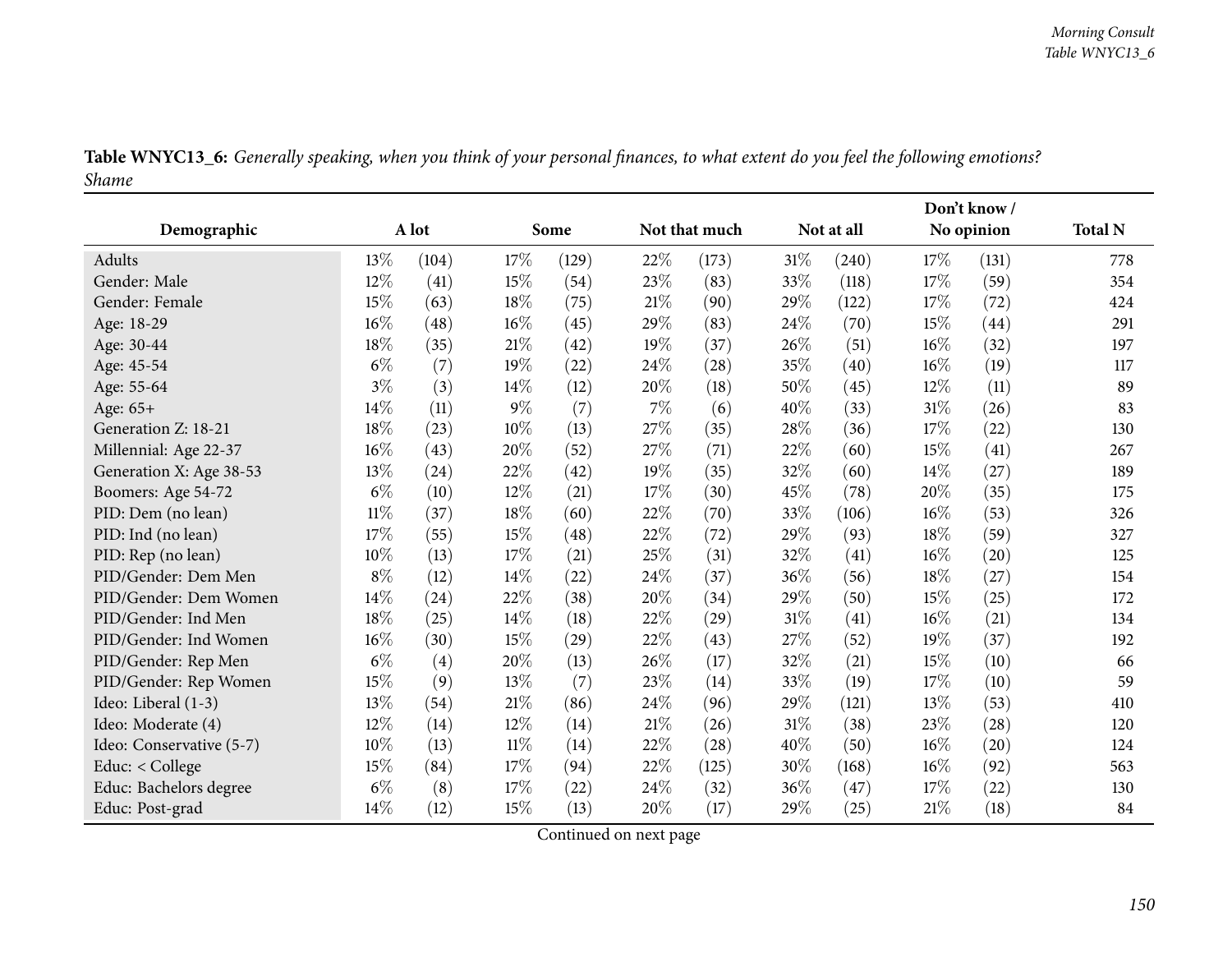| Table WNYC13_6: Generally speaking, when you think of your personal finances, to what extent do you feel the following emotions? |  |  |
|----------------------------------------------------------------------------------------------------------------------------------|--|--|
| Shame                                                                                                                            |  |  |

|                             |        |       |        |       |       |               |        |            |       | Don't know / |                |
|-----------------------------|--------|-------|--------|-------|-------|---------------|--------|------------|-------|--------------|----------------|
| Demographic                 |        | A lot |        | Some  |       | Not that much |        | Not at all |       | No opinion   | <b>Total N</b> |
| Adults                      | 13\%   | (104) | 17%    | (129) | 22%   | (173)         | $31\%$ | (240)      | 17%   | (131)        | 778            |
| Income: Under 50k           | 16%    | (84)  | 18%    | (94)  | 22%   | (112)         | 28%    | (142)      | 15%   | (78)         | 510            |
| Income: 50k-100k            | $8\%$  | (14)  | $11\%$ | (21)  | 27%   | (50)          | 38%    | (72)       | 16%   | (31)         | 187            |
| Income: 100k+               | $8\%$  | (6)   | 17%    | (14)  | 14\%  | (12)          | 32%    | (26)       | 28%   | (23)         | 80             |
| Ethnicity: White            | $11\%$ | (65)  | 18%    | (104) | 22%   | (127)         | 32%    | (184)      | 16%   | (91)         | 570            |
| Ethnicity: Hispanic         | 17%    | (21)  | 17%    | (21)  | 33%   | (41)          | 20%    | (25)       | 13%   | (17)         | 125            |
| Ethnicity: Afr. Am.         | 20%    | (25)  | $9\%$  | (11)  | 20%   | (25)          | 32%    | (39)       | 19%   | (23)         | 123            |
| Ethnicity: Other            | 17\%   | (15)  | 17%    | (14)  | 26%   | (22)          | 20%    | (17)       | 20%   | (17)         | 84             |
| Relig: Protestant           | $6\%$  | (5)   | $25\%$ | (22)  | 14%   | (13)          | 34%    | (30)       | 20%   | (18)         | 88             |
| Relig: Roman Catholic       | 13%    | (14)  | $18\%$ | (20)  | 21%   | (24)          | $31\%$ | (34)       | 17%   | (19)         | 111            |
| Relig: Something Else       | 14%    | (16)  | $21\%$ | (25)  | 22%   | (25)          | $31\%$ | (35)       | 12%   | (14)         | 116            |
| Relig: Jewish               | 16%    | (3)   | 17%    | (3)   | $6\%$ | (1)           | 42%    | (7)        | 19%   | (3)          | 17             |
| Relig: Evangelical          | 12%    | (30)  | $21\%$ | (52)  | 20%   | (49)          | 30%    | (73)       | 16%   | (39)         | 242            |
| Relig: Non-Evang. Catholics | $8\%$  | (6)   | 20%    | (15)  | 18%   | (13)          | 36%    | (26)       | 17%   | (12)         | 72             |
| Relig: All Christian        | $11\%$ | (35)  | $21\%$ | (67)  | 20%   | (62)          | $31\%$ | (99)       | 16%   | (51)         | 314            |
| Relig: All Non-Christian    | 24%    | (18)  | $15\%$ | (12)  | 19%   | (14)          | 30%    | (23)       | 12%   | (9)          | 76             |
| Community: Urban            | 12%    | (28)  | 19%    | (43)  | 17%   | (39)          | 34%    | (77)       | 18%   | (42)         | 228            |
| Community: Suburban         | 12%    | (40)  | $15\%$ | (49)  | 25%   | (80)          | 33%    | (109)      | 15%   | (47)         | 325            |
| Community: Rural            | 16%    | (37)  | $16\%$ | (37)  | 24%   | (54)          | 24%    | (55)       | 19%   | (42)         | 224            |
| Employ: Private Sector      | $11\%$ | (23)  | 17%    | (36)  | 21%   | (43)          | 37%    | (77)       | 15%   | (32)         | 211            |
| Employ: Government          | 20%    | (9)   | 10%    | (4)   | 23%   | (10)          | 34%    | (15)       | 12%   | (5)          | 44             |
| Employ: Self-Employed       | $11\%$ | (5)   | 25%    | (12)  | 30%   | (14)          | 26%    | (12)       | $9\%$ | (4)          | 47             |
| Employ: Homemaker           | 21%    | (12)  | 20%    | (11)  | 20%   | (11)          | 25%    | (14)       | 15%   | (8)          | 56             |
| Employ: Student             | $9\%$  | (7)   | 14\%   | (10)  | 35%   | (25)          | 22%    | (15)       | 19%   | (13)         | 70             |
| Employ: Retired             | $8\%$  | (7)   | 15%    | (14)  | 14%   | (12)          | 40%    | (37)       | 23%   | (21)         | 91             |
| Employ: Unemployed          | 15%    | (14)  | 20%    | (18)  | 24%   | (22)          | 24\%   | (22)       | 18%   | (17)         | 92             |
| Employ: Other               | 12%    | (13)  | $17\%$ | (17)  | 15%   | (16)          | 32%    | (32)       | 24%   | (24)         | 102            |
| Military HH: Yes            | 18%    | (21)  | $12\%$ | (14)  | 30%   | (36)          | 23%    | (27)       | 18%   | (22)         | 121            |
| Military HH: No             | 13%    | (83)  | $17\%$ | (114) | 21%   | (137)         | 32%    | (213)      | 17%   | (109)        | 657            |
| RD/WT: Right Direction      | 9%     | (14)  | 16%    | (25)  | 22%   | (35)          | 37%    | (59)       | 17%   | (27)         | 160            |
| RD/WT: Wrong Track          | 15%    | (90)  | 17%    | (103) | 22%   | (138)         | 29%    | (181)      | 17%   | (104)        | 617            |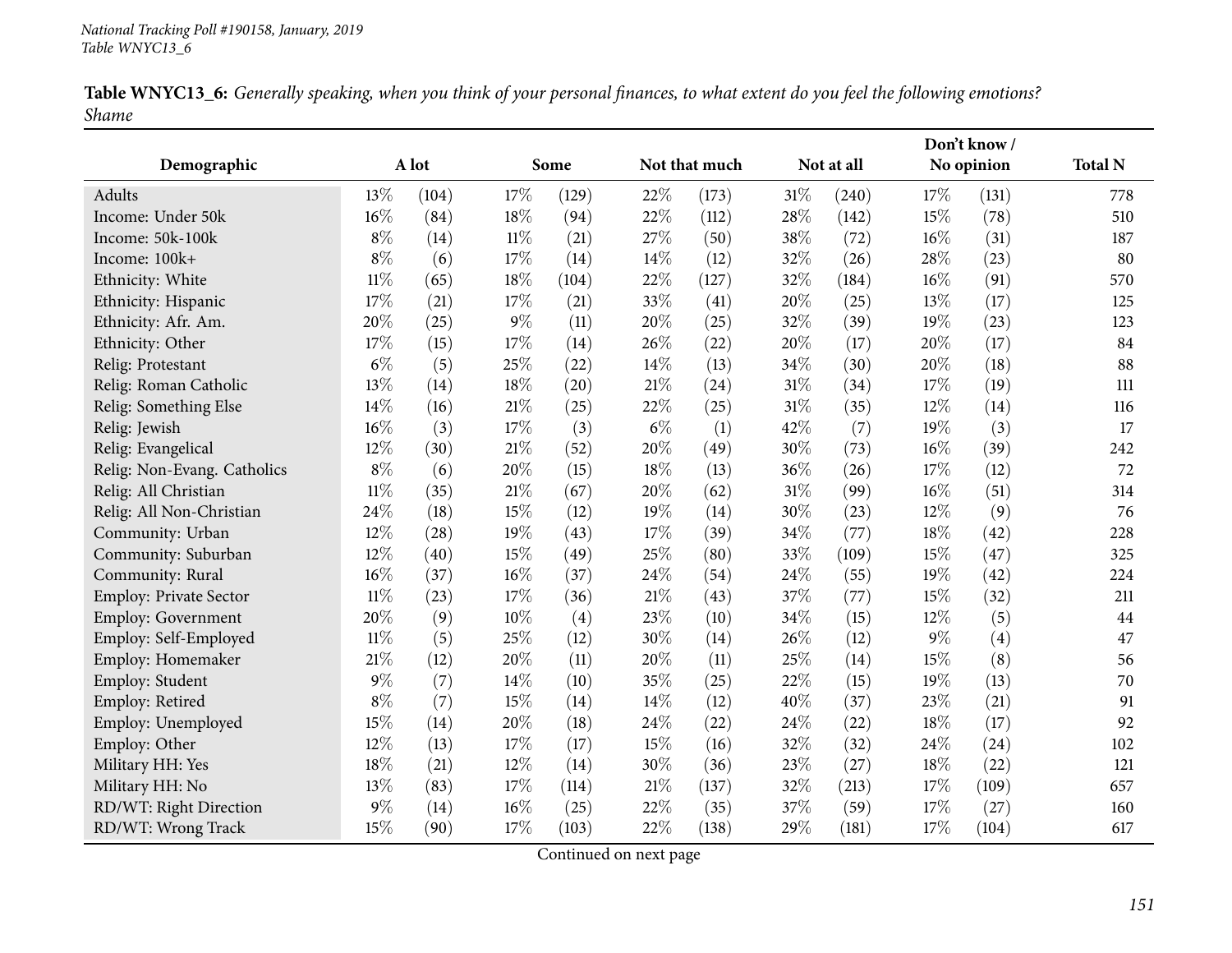Table WNYC13\_6: Generally speaking, when you think of your personal finances, to what extent do you feel the following emotions? *Shame*

|                                      |        |       |        |       |        |               |      |            |     | Don't know / |                |
|--------------------------------------|--------|-------|--------|-------|--------|---------------|------|------------|-----|--------------|----------------|
| Demographic                          |        | A lot |        | Some  |        | Not that much |      | Not at all |     | No opinion   | <b>Total N</b> |
| Adults                               | 13%    | (104) | 17%    | (129) | 22%    | (173)         | 31%  | (240)      | 17% | (131)        | 778            |
| Trump Job Approve                    | $9\%$  | (17)  | 16%    | (28)  | 23%    | (41)          | 36%  | (64)       | 16% | (28)         | 179            |
| Trump Job Disapprove                 | 15%    | (80)  | 18%    | (98)  | 22%    | (122)         | 30%  | (163)      | 16% | (86)         | 550            |
| Trump Job Strongly Approve           | 7%     | (6)   | 14%    | (11)  | 20%    | (17)          | 41\% | (34)       | 17% | (14)         | 84             |
| Trump Job Somewhat Approve           | $11\%$ | (10)  | 18%    | (17)  | 26%    | (24)          | 31%  | (30)       | 14% | (14)         | 95             |
| Trump Job Somewhat Disapprove        | 13%    | (11)  | 17%    | (15)  | 22%    | (19)          | 38%  | (33)       | 10% | (8)          | 87             |
| Trump Job Strongly Disapprove        | 15%    | (69)  | 18%    | (83)  | 22%    | (104)         | 28%  | (130)      | 17% | (77)         | 463            |
| #1 Issue: Economy                    | 14%    | (29)  | 18%    | (37)  | 26%    | (54)          | 29%  | (60)       | 13% | (27)         | 208            |
| #1 Issue: Security                   | 10%    | (10)  | 15%    | (15)  | 21%    | (21)          | 41\% | (41)       | 12% | (12)         | 98             |
| #1 Issue: Health Care                | 10%    | (13)  | 16%    | (20)  | 26%    | (34)          | 29%  | (37)       | 19% | (25)         | 128            |
| #1 Issue: Medicare / Social Security | $6\%$  | (5)   | 7%     | (6)   | $14\%$ | (10)          | 45%  | (35)       | 28% | (21)         | 77             |
| #1 Issue: Women's Issues             | 21%    | (18)  | 19%    | (16)  | 21%    | (18)          | 25%  | (21)       | 13% | (11)         | 83             |
| #1 Issue: Education                  | 19%    | (12)  | 22%    | (14)  | $16\%$ | (10)          | 28%  | (17)       | 16% | (10)         | 62             |
| #1 Issue: Energy                     | 16%    | (9)   | 25%    | (14)  | 23%    | (13)          | 23%  | (13)       | 12% | (7)          | 57             |
| #1 Issue: Other                      | 15%    | (9)   | 10%    | (6)   | $21\%$ | (13)          | 26%  | (17)       | 28% | (18)         | 64             |
| 2018 House Vote: Democrat            | $11\%$ | (38)  | 17%    | (59)  | 21\%   | (74)          | 35%  | (120)      | 16% | (55)         | 346            |
| 2018 House Vote: Republican          | 9%     | (10)  | 14%    | (17)  | 20%    | (24)          | 39%  | (46)       | 18% | (21)         | 119            |
| 2018 House Vote: Someone else        | 17%    | (9)   | $11\%$ | (6)   | 19%    | (10)          | 32%  | (16)       | 20% | (10)         | 50             |
| 2018 House Vote: Didnt Vote          | 18%    | (47)  | 18%    | (47)  | 25%    | (65)          | 22%  | (57)       | 17% | (44)         | 261            |
| 2016 Vote: Hillary Clinton           | 10%    | (30)  | 18%    | (57)  | 20%    | (63)          | 35%  | (110)      | 16% | (51)         | 311            |
| 2016 Vote: Donald Trump              | 10%    | (11)  | 15%    | (15)  | 13%    | (14)          | 39%  | (40)       | 22% | (22)         | 102            |
| 2016 Vote: Someone else              | 18%    | (13)  | 15%    | (11)  | 33%    | (24)          | 18%  | (13)       | 16% | (12)         | 73             |
| 2016 Vote: Didnt Vote                | 17%    | (50)  | $16\%$ | (46)  | 25%    | (72)          | 27%  | (77)       | 16% | (45)         | 290            |
| Voted in 2014: Yes                   | $9\%$  | (39)  | 17%    | (74)  | 20%    | (83)          | 36%  | (150)      | 18% | (76)         | 422            |
| Voted in 2014: No                    | 18%    | (65)  | 15%    | (55)  | 25%    | (90)          | 25%  | (90)       | 15% | (55)         | 356            |
| 2012 Vote: Barack Obama              | 10%    | (33)  | 19%    | (63)  | 19%    | (63)          | 33%  | (106)      | 19% | (61)         | 325            |
| 2012 Vote: Mitt Romney               | $3\%$  | (2)   | 13%    | (9)   | 27%    | (18)          | 39%  | (27)       | 19% | (13)         | 68             |
| 2012 Vote: Other                     | 14\%   | (5)   | 16%    | (6)   | 16%    | (6)           | 36%  | (13)       | 18% | (6)          | 35             |
| 2012 Vote: Didn't Vote               | 19%    | (64)  | 15%    | (51)  | 25%    | (87)          | 27%  | (93)       | 15% | (52)         | 347            |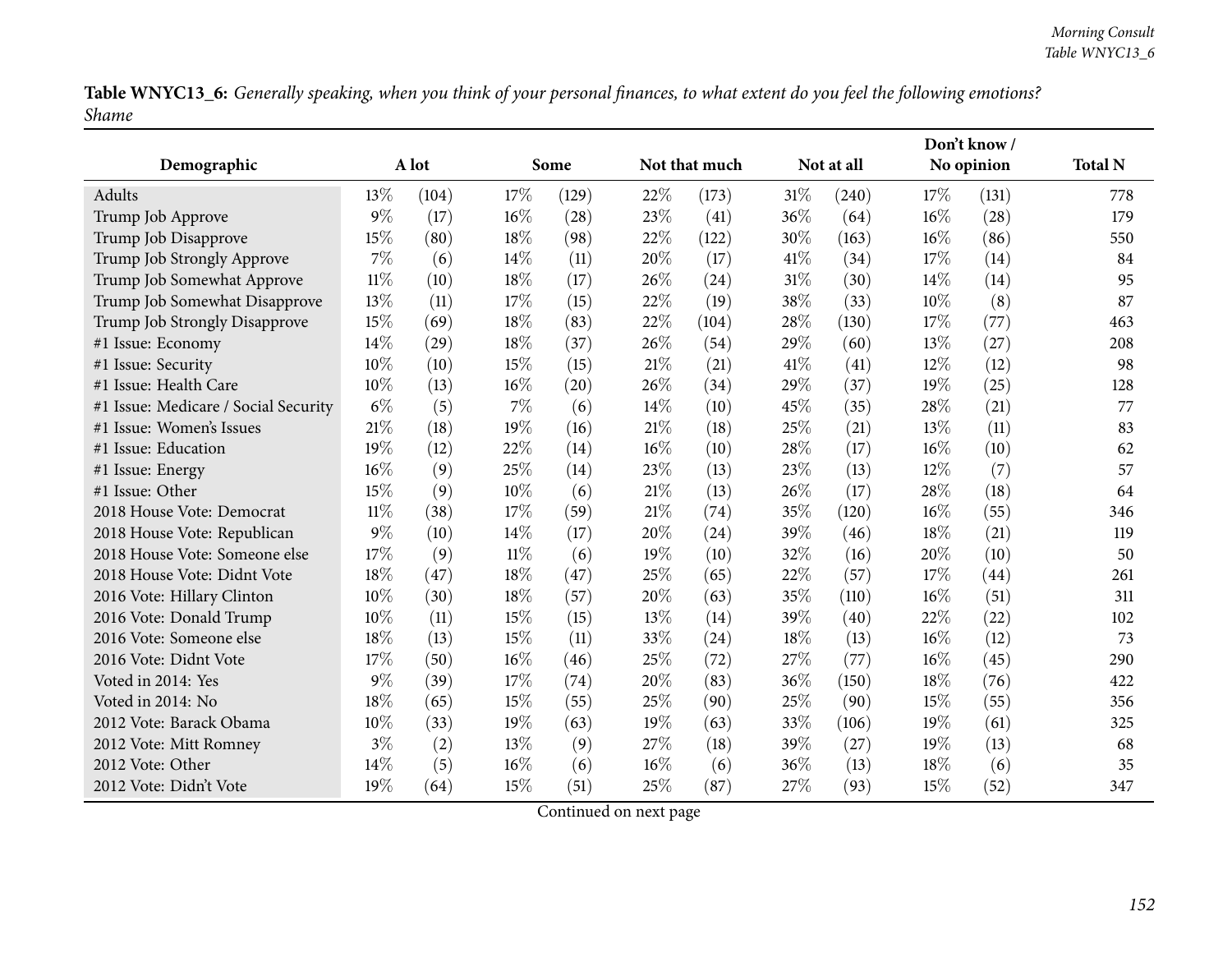| Demographic         |        | A lot |        | Some      |     | Not that much  |      | Not at all |        | Don't know /<br>No opinion | <b>Total N</b> |
|---------------------|--------|-------|--------|-----------|-----|----------------|------|------------|--------|----------------------------|----------------|
| Adults              | $13\%$ | (104) | 17%    | (129)     | 22% | (173)          | 31\% | (240)      | 17\%   | (131)                      | 778            |
| 4-Region: Northeast | $8\%$  | (9)   | 18\%   | $^{'}22)$ | 29% | (34)           | 25%  | (30)       | 20%    | (23)                       | 118            |
| 4-Region: Midwest   | 13%    | (21)  | $12\%$ | (21)      | 25% | (42)           | 32%  | (54)       | 18%    | (30)                       | 168            |
| 4-Region: South     | $15\%$ | (43)  | $16\%$ | (46)      | 20% | (58)           | 30%  | (87)       | 18%    | (53)                       | 287            |
| 4-Region: West      | $15\%$ | (31)  | 20%    | (41)      | 19% | $^{\prime}38)$ | 34\% | (69)       | $12\%$ | (25)                       | 205            |
| 190148              | $15\%$ | (41)  | $13\%$ | (37)      | 24% | (65)           | 31\% | (85)       | 17%    | (45)                       | 273            |
| 190153              | $13\%$ | (34)  | $16\%$ | (43)      | 20% | (52)           | 32%  | (84)       | 18%    | (48)                       | 261            |
| 190158              | $12\%$ | (29)  | 20%    | (49)      | 23% | (56)           | 29\% | (71)       | $16\%$ | (38)                       | 244            |

Table WNYC13\_6: Generally speaking, when you think of your personal finances, to what extent do you feel the following emotions? *Shame*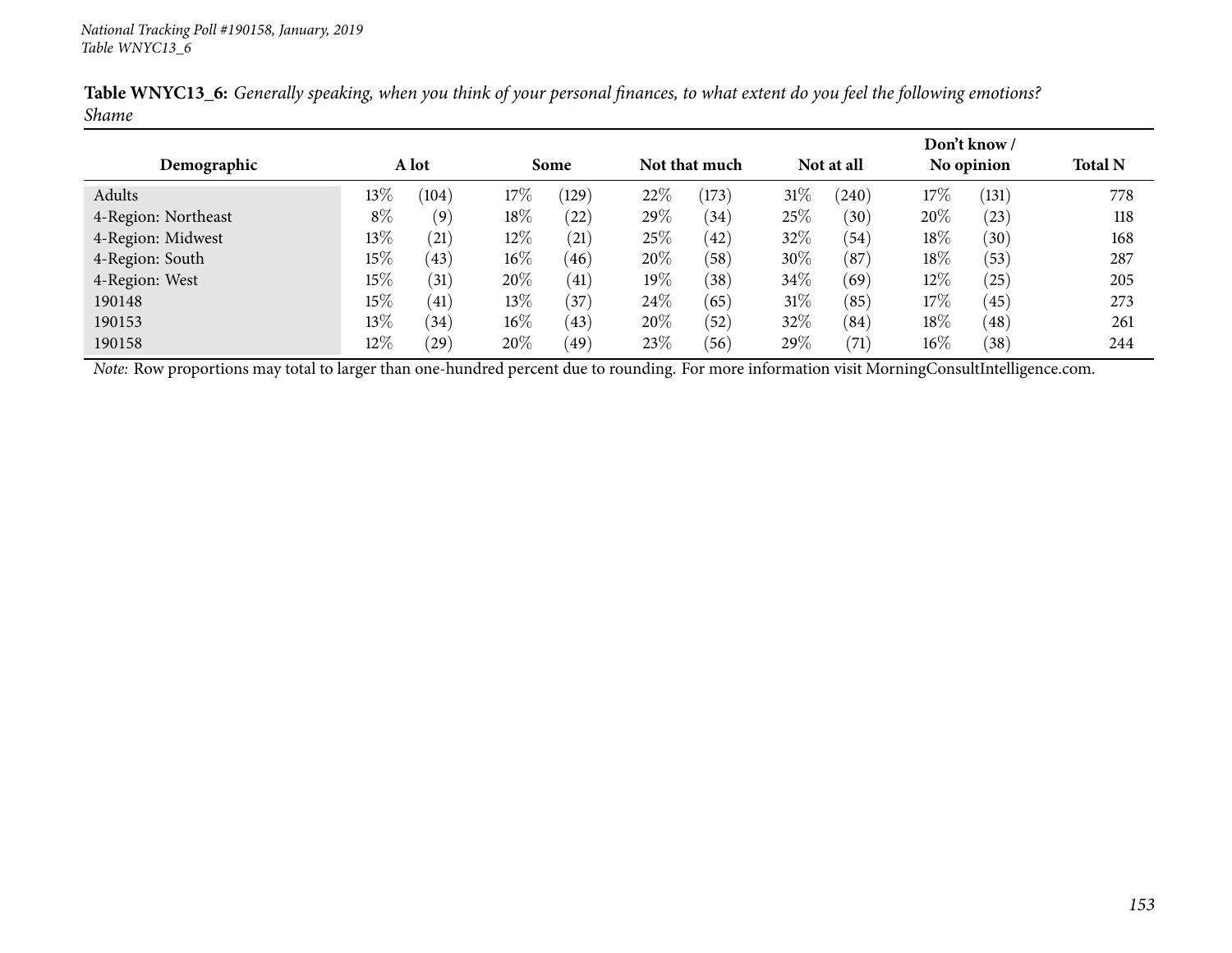|            | Table WNYC13_7: Generally speaking, when you think of your personal finances, to what extent do you feel the following emotions? |
|------------|----------------------------------------------------------------------------------------------------------------------------------|
| Optimistic |                                                                                                                                  |

| Demographic              |        | A lot |        | Some  |     | Not that much |        | Not at all |        | No opinion | <b>Total N</b> |
|--------------------------|--------|-------|--------|-------|-----|---------------|--------|------------|--------|------------|----------------|
| Adults                   | $16\%$ | (126) | 27%    | (211) | 27% | (209)         | 19%    | (146)      | $11\%$ | (86)       | 778            |
| Gender: Male             | 21\%   | (76)  | 27%    | (95)  | 25% | (90)          | 18%    | (62)       | $9\%$  | (31)       | 354            |
| Gender: Female           | 12%    | (51)  | 27%    | (116) | 28% | (119)         | 20%    | (83)       | 13%    | (55)       | 424            |
| Age: 18-29               | 17%    | (50)  | 23%    | (65)  | 30% | (86)          | 16%    | (47)       | 15%    | (43)       | 291            |
| Age: 30-44               | 13%    | (26)  | $31\%$ | (61)  | 26% | (52)          | 20%    | (39)       | 10%    | (19)       | 197            |
| Age: 45-54               | 20%    | (23)  | 26%    | (30)  | 23% | (27)          | 24%    | (28)       | $8\%$  | (9)        | 117            |
| Age: 55-64               | $11\%$ | (10)  | 35%    | (32)  | 25% | (22)          | 23%    | (20)       | $6\%$  | (5)        | 89             |
| Age: 65+                 | $21\%$ | (18)  | 27%    | (22)  | 26% | (22)          | 15%    | (12)       | $11\%$ | (9)        | 83             |
| Generation Z: 18-21      | 17%    | (22)  | 21%    | (28)  | 29% | (38)          | 16%    | (21)       | 16%    | (21)       | 130            |
| Millennial: Age 22-37    | 15%    | (39)  | 27%    | (72)  | 29% | (78)          | 16%    | (44)       | 13%    | (35)       | 267            |
| Generation X: Age 38-53  | $18\%$ | (35)  | 27%    | (51)  | 24% | (45)          | 22%    | (42)       | $8\%$  | (16)       | 189            |
| Boomers: Age 54-72       | $16\%$ | (28)  | 30%    | (53)  | 24% | (42)          | 22%    | (39)       | $8\%$  | (13)       | 175            |
| PID: Dem (no lean)       | 15%    | (48)  | 30%    | (99)  | 27% | (89)          | 20%    | (64)       | $8\%$  | (26)       | 326            |
| PID: Ind (no lean)       | $17\%$ | (57)  | 23%    | (76)  | 26% | (86)          | 19%    | (61)       | 14%    | (47)       | 327            |
| PID: Rep (no lean)       | $17\%$ | (22)  | 29%    | (36)  | 27% | (34)          | 17%    | (21)       | 10%    | (12)       | 125            |
| PID/Gender: Dem Men      | 20%    | (31)  | 27%    | (42)  | 24% | (37)          | 20%    | (31)       | $9\%$  | (13)       | 154            |
| PID/Gender: Dem Women    | $10\%$ | (18)  | 33%    | (57)  | 30% | (52)          | 19%    | (33)       | $8\%$  | (13)       | 172            |
| PID/Gender: Ind Men      | 24\%   | (33)  | 25%    | (33)  | 27% | (36)          | 15%    | (20)       | $9\%$  | (13)       | 134            |
| PID/Gender: Ind Women    | $13\%$ | (24)  | 22\%   | (43)  | 26% | (50)          | $21\%$ | (40)       | 18\%   | (35)       | 192            |
| PID/Gender: Rep Men      | 19%    | (13)  | 30%    | (19)  | 27% | (18)          | 16%    | (11)       | $7\%$  | (5)        | 66             |
| PID/Gender: Rep Women    | 15\%   | (9)   | 28%    | (17)  | 27% | (16)          | 17%    | (10)       | 12%    | (7)        | 59             |
| Ideo: Liberal (1-3)      | 14\%   | (56)  | 28%    | (115) | 30% | (124)         | 20%    | (81)       | $8\%$  | (34)       | 410            |
| Ideo: Moderate (4)       | $16\%$ | (19)  | 28%    | (34)  | 27% | (32)          | 21\%   | (25)       | $8\%$  | (10)       | 120            |
| Ideo: Conservative (5-7) | 25%    | (30)  | 27%    | (33)  | 22% | (27)          | 18%    | (22)       | $9\%$  | (11)       | 124            |
| Educ: < College          | 17%    | (98)  | 26%    | (144) | 26% | (149)         | 18%    | (99)       | 13%    | (73)       | 563            |
| Educ: Bachelors degree   | 13%    | (17)  | 30%    | (38)  | 30% | (39)          | 24%    | (31)       | $4\%$  | (6)        | 130            |
| Educ: Post-grad          | 14%    | (12)  | 34%    | (29)  | 25% | (21)          | 19%    | (16)       | $8\%$  | (7)        | 84             |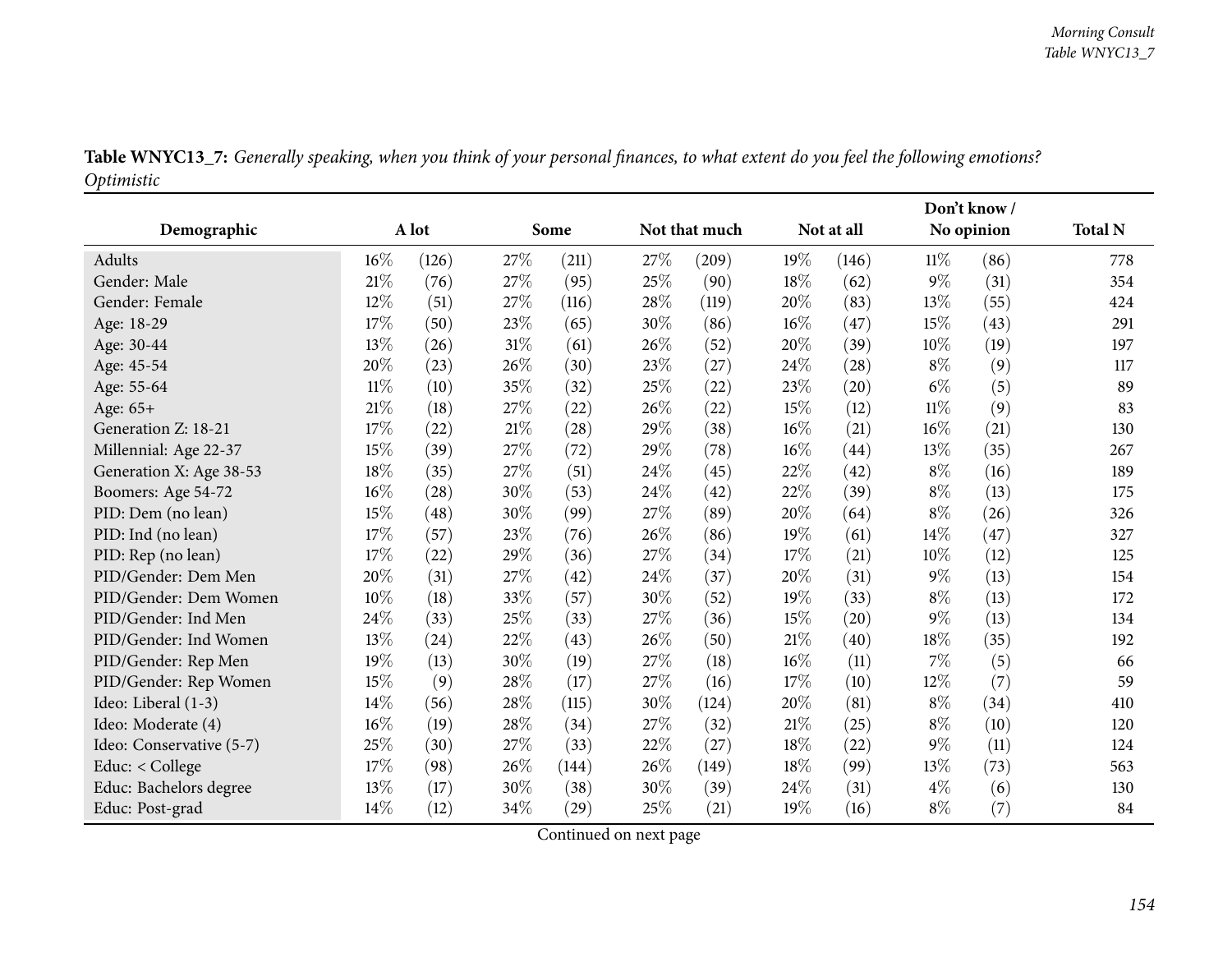| Table WNYC13_7: Generally speaking, when you think of your personal finances, to what extent do you feel the following emotions? |  |  |
|----------------------------------------------------------------------------------------------------------------------------------|--|--|
| Optimistic                                                                                                                       |  |  |

|                             |       |       |        |       |     |               | Don't know/ |            |        |            |                |
|-----------------------------|-------|-------|--------|-------|-----|---------------|-------------|------------|--------|------------|----------------|
| Demographic                 |       | A lot |        | Some  |     | Not that much |             | Not at all |        | No opinion | <b>Total N</b> |
| Adults                      | 16%   | (126) | 27%    | (211) | 27% | (209)         | 19%         | (146)      | $11\%$ | (86)       | 778            |
| Income: Under 50k           | 15%   | (78)  | 25%    | (129) | 26% | (135)         | 20%         | (101)      | 13%    | (68)       | 510            |
| Income: 50k-100k            | 17%   | (31)  | 29%    | (54)  | 31% | (57)          | 20%         | (38)       | $4\%$  | (7)        | 187            |
| Income: 100k+               | 22%   | (18)  | 35%    | (28)  | 21% | (17)          | $8\%$       | (6)        | 14%    | (12)       | 80             |
| Ethnicity: White            | 14%   | (81)  | 28%    | (159) | 27% | (156)         | 21%         | (120)      | 10%    | (55)       | 570            |
| Ethnicity: Hispanic         | 19%   | (24)  | 26%    | (33)  | 30% | (38)          | 15%         | (19)       | $9\%$  | (11)       | 125            |
| Ethnicity: Afr. Am.         | 24%   | (30)  | 26%    | (32)  | 24% | (29)          | 12%         | (15)       | 14\%   | (17)       | 123            |
| Ethnicity: Other            | 19%   | (16)  | 24%    | (20)  | 28% | (24)          | 12%         | (10)       | 16%    | (13)       | 84             |
| Relig: Protestant           | 12%   | (11)  | 28%    | (24)  | 29% | (25)          | 24%         | (21)       | $7\%$  | (6)        | 88             |
| Relig: Roman Catholic       | 18%   | (20)  | 34%    | (37)  | 28% | (30)          | 17%         | (18)       | $4\%$  | (4)        | 111            |
| Relig: Something Else       | 16%   | (18)  | 29%    | (34)  | 25% | (29)          | 17%         | (20)       | 13%    | (15)       | 116            |
| Relig: Jewish               | 26%   | (4)   | $31\%$ | (5)   | 35% | (6)           |             | (0)        | $8\%$  | (1)        | 17             |
| Relig: Evangelical          | 14%   | (34)  | 29%    | (69)  | 28% | (68)          | 21%         | (50)       | $8\%$  | (20)       | 242            |
| Relig: Non-Evang. Catholics | 21%   | (15)  | 36%    | (26)  | 23% | (17)          | 13%         | (9)        | $7\%$  | (5)        | 72             |
| Relig: All Christian        | 16%   | (49)  | 30%    | (95)  | 27% | (84)          | 19%         | (60)       | $8\%$  | (25)       | 314            |
| Relig: All Non-Christian    | 18%   | (14)  | 28%    | (21)  | 15% | (12)          | 25%         | (19)       | 14\%   | (11)       | 76             |
| Community: Urban            | 16%   | (37)  | 26%    | (59)  | 29% | (65)          | 19%         | (44)       | 10%    | (23)       | 228            |
| Community: Suburban         | 16%   | (52)  | 26%    | (85)  | 29% | (93)          | 19%         | (62)       | 10%    | (33)       | 325            |
| Community: Rural            | 17%   | (37)  | 30%    | (67)  | 23% | (51)          | 18%         | (40)       | 14%    | (30)       | 224            |
| Employ: Private Sector      | 16%   | (33)  | 35%    | (73)  | 28% | (58)          | 15%         | (32)       | 7%     | (15)       | 211            |
| Employ: Government          | 26%   | (11)  | 39%    | (17)  | 16% | (7)           | 17%         | (8)        | $2\%$  | (1)        | 44             |
| Employ: Self-Employed       | 10%   | (5)   | 28%    | (13)  | 24% | (11)          | 34%         | (16)       | 4%     | (2)        | 47             |
| Employ: Homemaker           | $9\%$ | (5)   | 32%    | (18)  | 29% | (16)          | 15%         | (8)        | 15%    | (8)        | 56             |
| Employ: Student             | 17%   | (12)  | 26%    | (18)  | 26% | (18)          | 12%         | (8)        | 19%    | (13)       | 70             |
| Employ: Retired             | 19%   | (17)  | 27%    | (25)  | 27% | (24)          | 24%         | (21)       | $4\%$  | (4)        | 91             |
| Employ: Unemployed          | $9\%$ | (9)   | 19%    | (17)  | 35% | (33)          | 16%         | (14)       | 21%    | (19)       | 92             |
| Employ: Other               | 20%   | (21)  | 20%    | (20)  | 22% | (22)          | 21%         | (22)       | 17%    | (17)       | 102            |
| Military HH: Yes            | 22%   | (27)  | 24%    | (29)  | 26% | (32)          | 17%         | (21)       | 10%    | (12)       | 121            |
| Military HH: No             | 15%   | (100) | 28%    | (181) | 27% | (177)         | 19%         | (125)      | $11\%$ | (74)       | 657            |
| RD/WT: Right Direction      | 22%   | (35)  | 26%    | (42)  | 28% | (44)          | 15%         | (25)       | 9%     | (14)       | 160            |
| RD/WT: Wrong Track          | 15%   | (91)  | 27%    | (169) | 27% | (164)         | 20%         | (121)      | 12%    | (71)       | 617            |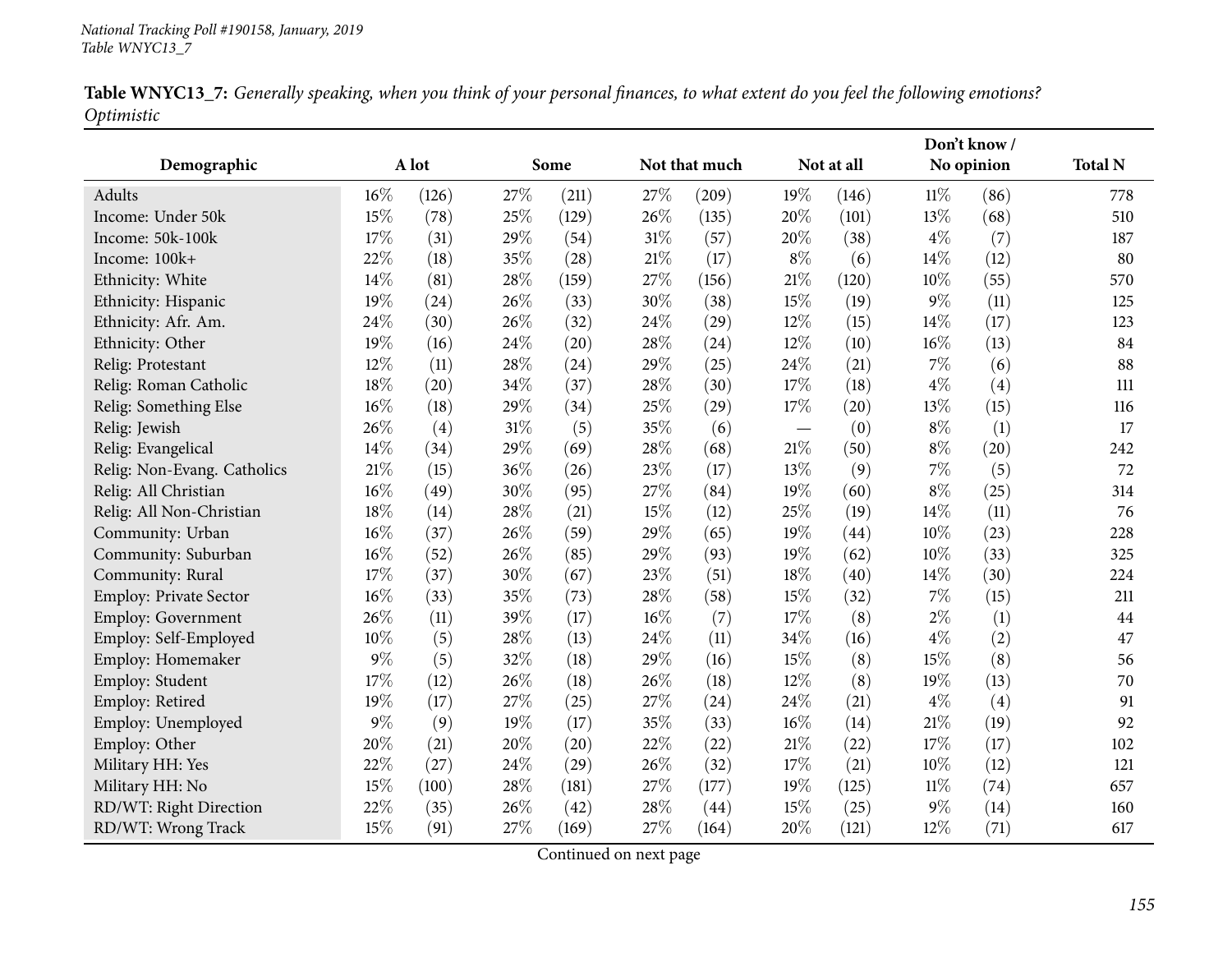Table WNYC13\_7: Generally speaking, when you think of your personal finances, to what extent do you feel the following emotions? *Optimistic*

|                                      |               |       |      |       |               |       |            |       |            | Don't know/    |     |
|--------------------------------------|---------------|-------|------|-------|---------------|-------|------------|-------|------------|----------------|-----|
| Demographic                          | A lot<br>Some |       |      |       | Not that much |       | Not at all |       | No opinion | <b>Total N</b> |     |
| Adults                               | 16%           | (126) | 27%  | (211) | 27%           | (209) | 19%        | (146) | $11\%$     | (86)           | 778 |
| Trump Job Approve                    | 21%           | (37)  | 29%  | (52)  | 23%           | (41)  | 18%        | (33)  | $9\%$      | (16)           | 179 |
| Trump Job Disapprove                 | 15%           | (81)  | 28\% | (153) | 28%           | (155) | 19%        | (107) | 10%        | (55)           | 550 |
| Trump Job Strongly Approve           | 28%           | (23)  | 32%  | (27)  | 15%           | (13)  | 15%        | (13)  | 10%        | (8)            | 84  |
| Trump Job Somewhat Approve           | 15%           | (14)  | 26%  | (25)  | 29%           | (28)  | $21\%$     | (20)  | $9\%$      | (8)            | 95  |
| Trump Job Somewhat Disapprove        | 15%           | (13)  | 30%  | (26)  | 37%           | (33)  | 12%        | (11)  | $6\%$      | (5)            | 87  |
| Trump Job Strongly Disapprove        | 15%           | (69)  | 27%  | (127) | 26%           | (122) | 21%        | (96)  | $11\%$     | (49)           | 463 |
| #1 Issue: Economy                    | 15%           | (30)  | 31%  | (64)  | 26%           | (54)  | 19%        | (39)  | 10%        | (20)           | 208 |
| #1 Issue: Security                   | 20%           | (19)  | 29%  | (28)  | 28%           | (28)  | $16\%$     | (16)  | 7%         | (7)            | 98  |
| #1 Issue: Health Care                | 10%           | (13)  | 24%  | (31)  | 28\%          | (35)  | 26%        | (33)  | 12%        | (15)           | 128 |
| #1 Issue: Medicare / Social Security | 14%           | (11)  | 22%  | (17)  | 30%           | (23)  | 16%        | (13)  | 18%        | (14)           | 77  |
| #1 Issue: Women's Issues             | 16%           | (13)  | 29%  | (24)  | 27%           | (22)  | 19%        | (16)  | $9\%$      | (8)            | 83  |
| #1 Issue: Education                  | 26%           | (16)  | 26%  | (16)  | 26%           | (16)  | 12%        | (8)   | 11%        | (7)            | 62  |
| #1 Issue: Energy                     | 14\%          | (8)   | 31%  | (18)  | 33%           | (19)  | $11\%$     | (6)   | $11\%$     | (6)            | 57  |
| #1 Issue: Other                      | 24%           | (15)  | 19%  | (12)  | 19%           | (12)  | 24%        | (15)  | 14%        | (9)            | 64  |
| 2018 House Vote: Democrat            | 17%           | (58)  | 27%  | (95)  | 27%           | (92)  | 22%        | (75)  | $8\%$      | (27)           | 346 |
| 2018 House Vote: Republican          | 20%           | (24)  | 34%  | (40)  | 20%           | (24)  | 15%        | (18)  | $11\%$     | (13)           | 119 |
| 2018 House Vote: Someone else        | 11%           | (5)   | 22%  | (11)  | 29%           | (14)  | 22%        | (11)  | 17%        | (8)            | 50  |
| 2018 House Vote: Didnt Vote          | 15%           | (39)  | 24%  | (64)  | 30%           | (78)  | 16%        | (42)  | 15%        | (38)           | 261 |
| 2016 Vote: Hillary Clinton           | 17%           | (52)  | 26%  | (81)  | 30%           | (93)  | 20%        | (62)  | 7%         | (22)           | 311 |
| 2016 Vote: Donald Trump              | 17%           | (17)  | 33%  | (34)  | $21\%$        | (21)  | 17%        | (18)  | 12%        | (12)           | 102 |
| 2016 Vote: Someone else              | 13%           | (9)   | 26%  | (19)  | 29%           | (21)  | 21%        | (15)  | 11%        | (8)            | 73  |
| 2016 Vote: Didnt Vote                | 16%           | (48)  | 27%  | (77)  | 25%           | (73)  | 18%        | (51)  | 14\%       | (42)           | 290 |
| Voted in 2014: Yes                   | 16%           | (66)  | 30%  | (125) | 27%           | (113) | 19%        | (82)  | $9\%$      | (37)           | 422 |
| Voted in 2014: No                    | 17%           | (61)  | 24%  | (86)  | 27%           | (96)  | 18%        | (64)  | 14%        | (49)           | 356 |
| 2012 Vote: Barack Obama              | 16%           | (51)  | 29%  | (95)  | 27%           | (86)  | 19%        | (61)  | 10%        | (32)           | 325 |
| 2012 Vote: Mitt Romney               | 13%           | (9)   | 30%  | (21)  | 25%           | (17)  | 20%        | (14)  | 12%        | (8)            | 68  |
| 2012 Vote: Other                     | 13%           | (5)   | 19%  | (7)   | 26%           | (9)   | 31%        | (11)  | $11\%$     | (4)            | 35  |
| 2012 Vote: Didn't Vote               | 18%           | (62)  | 25%  | (88)  | 27%           | (95)  | 17%        | (60)  | 12%        | (42)           | 347 |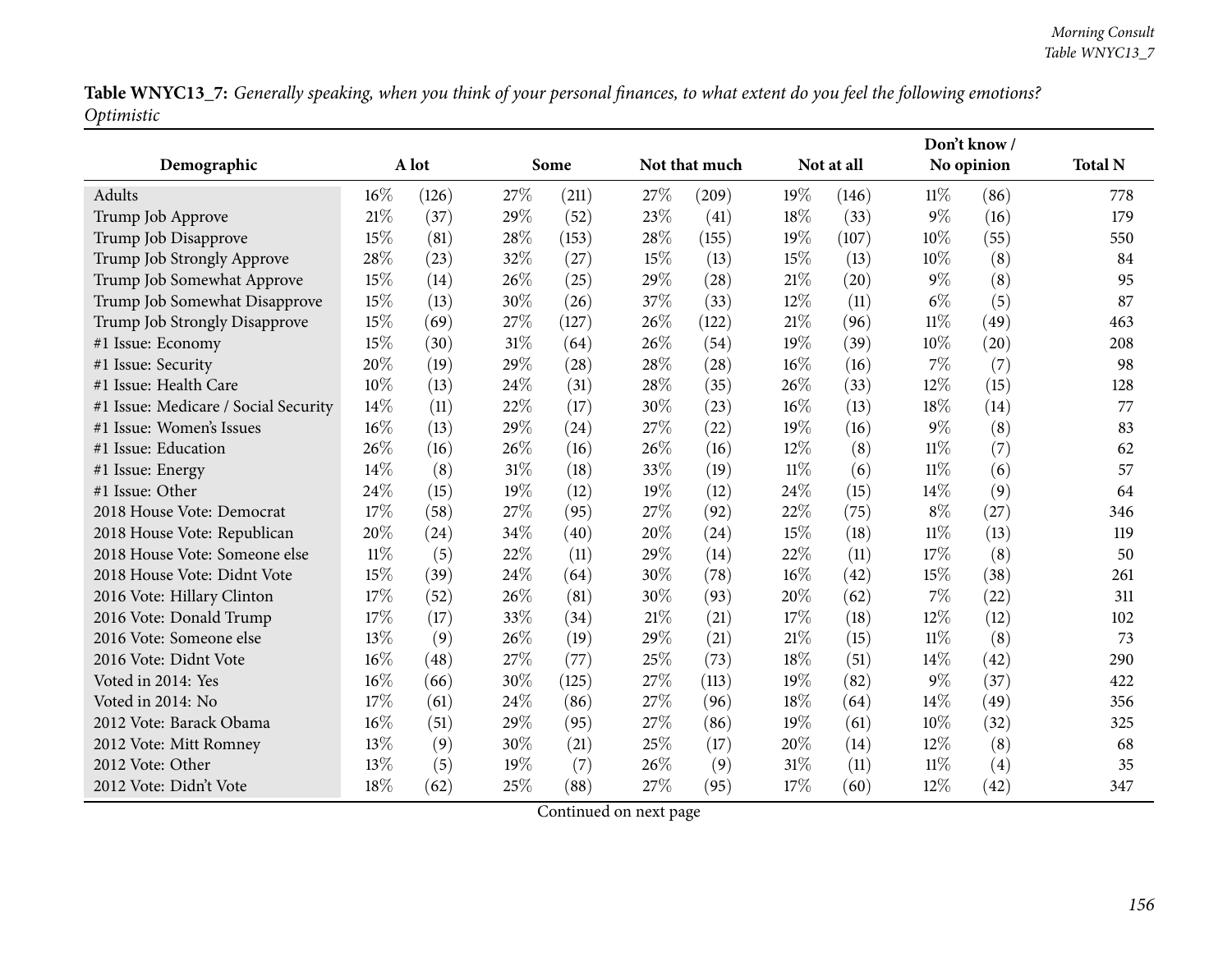|                     |        |       |      |       |     |               |        |                   |        | Don't know / |                |
|---------------------|--------|-------|------|-------|-----|---------------|--------|-------------------|--------|--------------|----------------|
| Demographic         |        | A lot |      | Some  |     | Not that much |        | Not at all        |        | No opinion   | <b>Total N</b> |
| Adults              | $16\%$ | (126) | 27%  | (211) | 27% | (209)         | $19\%$ | (146)             | $11\%$ | (86)         | 778            |
| 4-Region: Northeast | $10\%$ | (11)  | 28\% | (33)  | 26% | (31)          | 26\%   | (30)              | $10\%$ | (12)         | 118            |
| 4-Region: Midwest   | 13%    | (22)  | 33%  | (56)  | 26% | (44)          | $13\%$ | (22)              | $14\%$ | (24)         | 168            |
| 4-Region: South     | $18\%$ | (52)  | 24\% | (69)  | 27% | (77)          | 17%    | (50)              | 13\%   | (38)         | 287            |
| 4-Region: West      | 20%    | (41)  | 26%  | (53)  | 27% | (56)          | 21%    | (43)              | $6\%$  | (12)         | 205            |
| 190148              | $19\%$ | (51)  | 23\% | (63)  | 26% | (71)          | 20%    | (55)              | 12\%   | (33)         | 273            |
| 190153              | $14\%$ | (38)  | 32%  | (83)  | 26% | (67)          | 17%    | (43)              | 12\%   | (31)         | 261            |
| 190158              | $16\%$ | (38)  | 27%  | (65)  | 29% | (71)          | $19\%$ | $\left(47\right)$ | $9\%$  | $^{'}22)$    | 244            |

Table WNYC13\_7: Generally speaking, when you think of your personal finances, to what extent do you feel the following emotions? *Optimistic*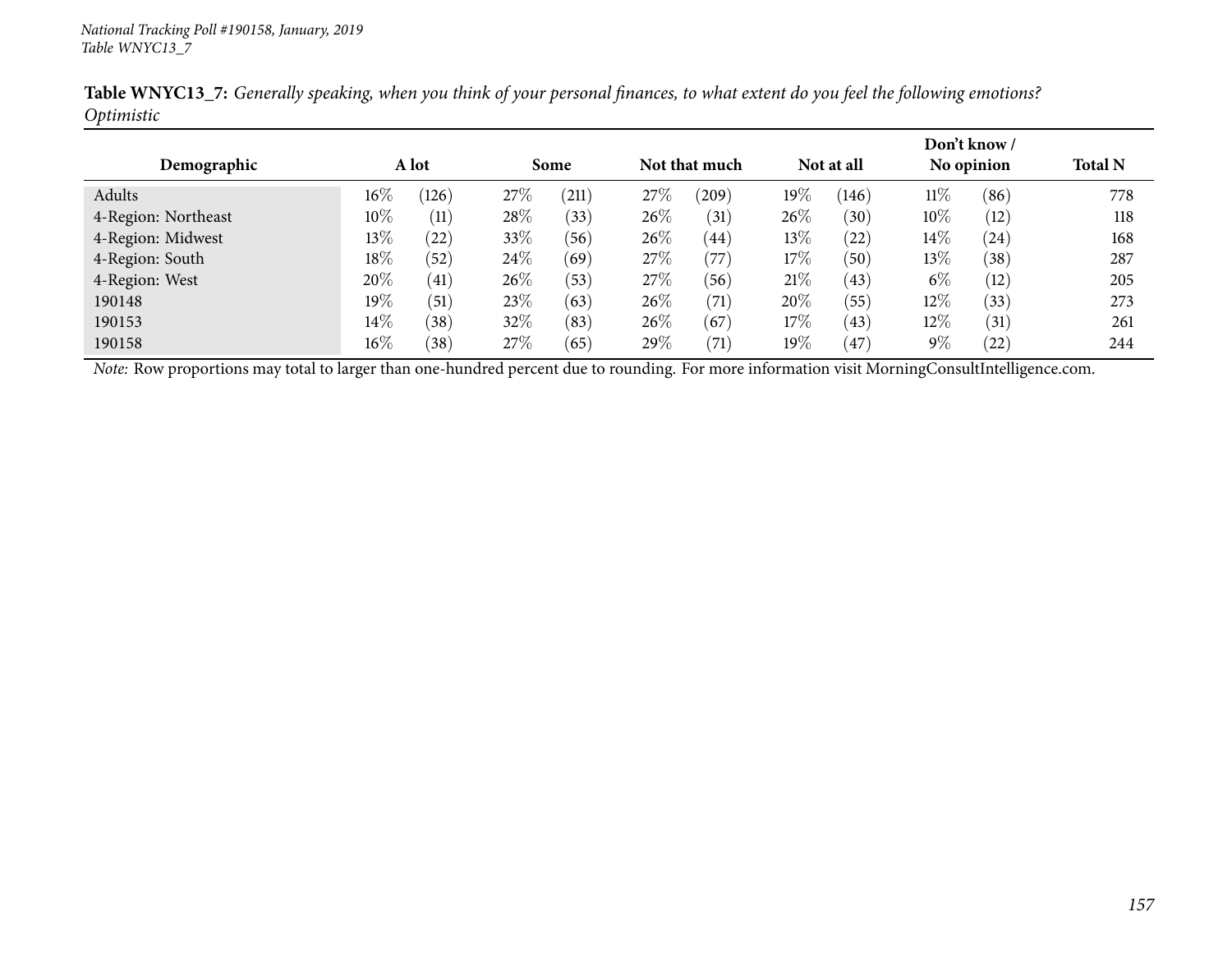| Table WNYC13_8: Generally speaking, when you think of your personal finances, to what extent do you feel the following emotions? |  |
|----------------------------------------------------------------------------------------------------------------------------------|--|
| Pessimistic                                                                                                                      |  |

|                          |        |       |        |       |      |               |        |            | Don't know/ |            |                |
|--------------------------|--------|-------|--------|-------|------|---------------|--------|------------|-------------|------------|----------------|
| Demographic              |        | A lot |        | Some  |      | Not that much |        | Not at all |             | No opinion | <b>Total N</b> |
| Adults                   | 13%    | (98)  | 22%    | (172) | 24%  | (184)         | 24\%   | (184)      | 18%         | (140)      | 778            |
| Gender: Male             | $12\%$ | (44)  | 21%    | (74)  | 24%  | (85)          | 29%    | (104)      | 13%         | (47)       | 354            |
| Gender: Female           | 13%    | (54)  | 23%    | (98)  | 23%  | (99)          | 19%    | (80)       | 22\%        | (93)       | 424            |
| Age: 18-29               | 16%    | (47)  | 22%    | (65)  | 22%  | (63)          | 19%    | (56)       | $21\%$      | (60)       | 291            |
| Age: 30-44               | 12%    | (23)  | 25%    | (50)  | 24%  | (48)          | 22%    | (43)       | 17%         | (33)       | 197            |
| Age: 45-54               | $9\%$  | (11)  | 26%    | (30)  | 28%  | (33)          | 21%    | (25)       | 16%         | (18)       | 117            |
| Age: 55-64               | $6\%$  | (6)   | $16\%$ | (14)  | 28%  | (25)          | 37%    | (33)       | 13%         | (12)       | 89             |
| Age: 65+                 | 14%    | (12)  | $15\%$ | (12)  | 18%  | (15)          | 33%    | (27)       | 21%         | (17)       | 83             |
| Generation Z: 18-21      | 16%    | (21)  | 19%    | (24)  | 27%  | (35)          | 18%    | (24)       | 20%         | (26)       | 130            |
| Millennial: Age 22-37    | 15%    | (39)  | 27\%   | (71)  | 19%  | (50)          | 21%    | (55)       | 19%         | (51)       | 267            |
| Generation X: Age 38-53  | 10%    | (19)  | 24\%   | (44)  | 30%  | (56)          | 22%    | (41)       | $15\%$      | (28)       | 189            |
| Boomers: Age 54-72       | $9\%$  | (16)  | 17%    | (30)  | 21%  | (37)          | 35%    | (62)       | 17%         | (30)       | 175            |
| PID: Dem (no lean)       | 12%    | (40)  | 25\%   | (81)  | 23%  | (75)          | 24\%   | (80)       | 16%         | (51)       | 326            |
| PID: Ind (no lean)       | 14\%   | (44)  | 20%    | (65)  | 25%  | (80)          | $21\%$ | (69)       | 21%         | (68)       | 327            |
| PID: Rep (no lean)       | $11\%$ | (14)  | 20%    | (25)  | 23%  | (29)          | 28%    | (35)       | 17%         | (22)       | 125            |
| PID/Gender: Dem Men      | $9\%$  | (14)  | $21\%$ | (33)  | 22%  | (33)          | 33%    | (51)       | 15%         | (23)       | 154            |
| PID/Gender: Dem Women    | 15%    | (25)  | 28\%   | (48)  | 24%  | (42)          | 17%    | (29)       | 16%         | (28)       | 172            |
| PID/Gender: Ind Men      | 17%    | (23)  | 22\%   | (29)  | 25%  | (33)          | 24\%   | (32)       | 12%         | (16)       | 134            |
| PID/Gender: Ind Women    | $11\%$ | (21)  | 19%    | (36)  | 24%  | (47)          | 19%    | (37)       | 27%         | (51)       | 192            |
| PID/Gender: Rep Men      | 10%    | (6)   | $18\%$ | (12)  | 27%  | (18)          | 33%    | (21)       | 12%         | (8)        | 66             |
| PID/Gender: Rep Women    | 14%    | (8)   | 22%    | (13)  | 18%  | (11)          | 23%    | (14)       | 23%         | (14)       | 59             |
| Ideo: Liberal (1-3)      | 14%    | (58)  | 27%    | (110) | 23%  | (94)          | 23%    | (94)       | 13%         | (53)       | 410            |
| Ideo: Moderate (4)       | 11%    | (13)  | 19%    | (23)  | 30%  | (36)          | 22%    | (26)       | 19%         | (22)       | 120            |
| Ideo: Conservative (5-7) | 7%     | (9)   | 16%    | (20)  | 26%  | (32)          | 35%    | (44)       | 16%         | (19)       | 124            |
| Educ: < College          | 13%    | (72)  | 22%    | (126) | 23%  | (127)         | 22%    | (126)      | 20%         | (113)      | 563            |
| Educ: Bachelors degree   | 10%    | (13)  | 24\%   | (31)  | 24\% | (31)          | $31\%$ | (40)       | 12%         | (15)       | 130            |
| Educ: Post-grad          | 17%    | (14)  | 17%    | (15)  | 30%  | (26)          | 21%    | (18)       | 14%         | (12)       | 84             |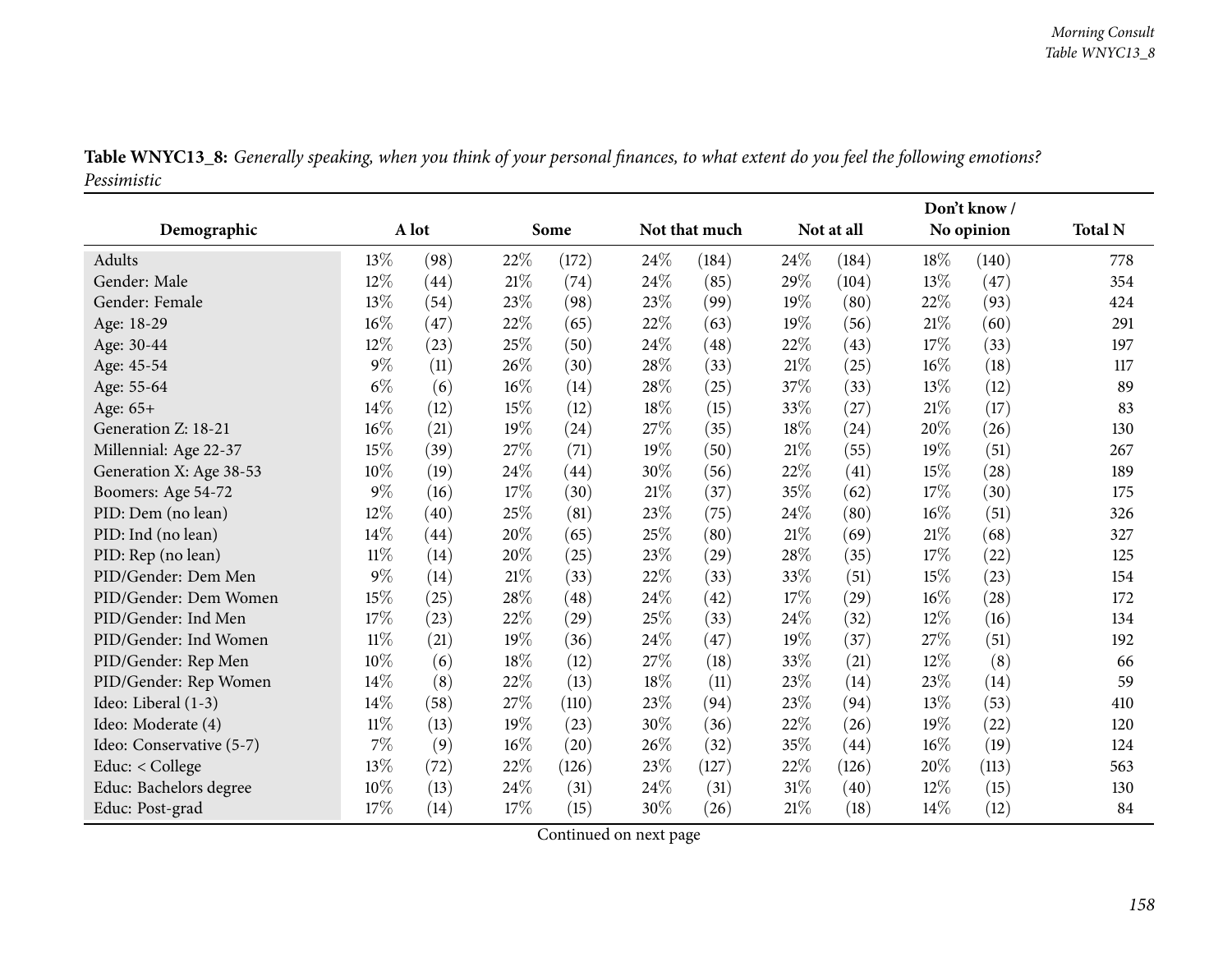| Table WNYC13_8: Generally speaking, when you think of your personal finances, to what extent do you feel the following emotions? |  |  |
|----------------------------------------------------------------------------------------------------------------------------------|--|--|
| Pessimistic                                                                                                                      |  |  |

|                             |        |       |        |       |     |               | Don't know/ |            |       |            |                |
|-----------------------------|--------|-------|--------|-------|-----|---------------|-------------|------------|-------|------------|----------------|
| Demographic                 |        | A lot |        | Some  |     | Not that much |             | Not at all |       | No opinion | <b>Total N</b> |
| Adults                      | 13%    | (98)  | 22%    | (172) | 24% | (184)         | 24\%        | (184)      | 18\%  | (140)      | 778            |
| Income: Under 50k           | 15%    | (76)  | 24%    | (123) | 22% | (112)         | 20%         | (104)      | 19%   | (96)       | 510            |
| Income: 50k-100k            | 9%     | (17)  | 18%    | (34)  | 29% | (54)          | 30%         | (57)       | 14%   | (25)       | 187            |
| Income: 100k+               | 7%     | (6)   | 19%    | (15)  | 23% | (18)          | 29%         | (23)       | 23%   | (18)       | 80             |
| Ethnicity: White            | 12%    | (69)  | 22%    | (128) | 26% | (149)         | 25%         | (141)      | 15%   | (83)       | 570            |
| Ethnicity: Hispanic         | 16%    | (20)  | 22%    | (27)  | 28% | (36)          | 16%         | (20)       | 18%   | (22)       | 125            |
| Ethnicity: Afr. Am.         | 14%    | (17)  | 21%    | (26)  | 14% | (17)          | 20%         | (24)       | 32%   | (39)       | 123            |
| Ethnicity: Other            | 15%    | (13)  | 22%    | (18)  | 21% | (18)          | 22%         | (18)       | 21%   | (17)       | 84             |
| Relig: Protestant           | $9\%$  | (8)   | 24%    | (21)  | 28% | (25)          | 25%         | (22)       | 13%   | (12)       | 88             |
| Relig: Roman Catholic       | 13%    | (15)  | 29%    | (32)  | 21% | (23)          | 30%         | (33)       | 7%    | (8)        | 111            |
| Relig: Something Else       | 14%    | (16)  | 23%    | (27)  | 21% | (25)          | 24%         | (28)       | 18%   | (20)       | 116            |
| Relig: Jewish               | 20%    | (3)   | $9\%$  | (2)   | 22% | (4)           | 34%         | (6)        | 15%   | (3)        | 17             |
| Relig: Evangelical          | 12%    | (29)  | 24%    | (57)  | 24% | (58)          | 26%         | (63)       | 14%   | (35)       | 242            |
| Relig: Non-Evang. Catholics | 14%    | (10)  | 31%    | (22)  | 21% | (15)          | 27%         | (19)       | $7\%$ | (5)        | 72             |
| Relig: All Christian        | 13%    | (39)  | 25%    | (80)  | 23% | (73)          | 26%         | (82)       | 13%   | (40)       | 314            |
| Relig: All Non-Christian    | 16%    | (12)  | 14%    | (11)  | 19% | (15)          | 27%         | (20)       | 25%   | (19)       | 76             |
| Community: Urban            | 13%    | (30)  | 22%    | (50)  | 22% | (51)          | 24%         | (55)       | 18%   | (42)       | 228            |
| Community: Suburban         | $9\%$  | (31)  | 23%    | (74)  | 25% | (82)          | 27%         | (89)       | 15%   | (50)       | 325            |
| Community: Rural            | 17%    | (37)  | 21%    | (48)  | 23% | (51)          | 18%         | (40)       | 22%   | (48)       | 224            |
| Employ: Private Sector      | 10%    | (21)  | $21\%$ | (45)  | 27% | (57)          | 27%         | (58)       | 15%   | (31)       | 211            |
| Employ: Government          | 21%    | (9)   | 19%    | (8)   | 32% | (14)          | 22%         | (10)       | 7%    | (3)        | 44             |
| Employ: Self-Employed       | 17%    | (8)   | $16\%$ | (8)   | 34% | (16)          | 22%         | (10)       | 10%   | (5)        | 47             |
| Employ: Homemaker           | $9\%$  | (5)   | $22\%$ | (12)  | 25% | (14)          | 25%         | (14)       | 19%   | (11)       | 56             |
| Employ: Student             | $11\%$ | (7)   | 30%    | (21)  | 23% | (16)          | 18%         | (13)       | 18%   | (13)       | 70             |
| Employ: Retired             | $6\%$  | (5)   | 25%    | (23)  | 19% | (17)          | 35%         | (32)       | 16%   | (14)       | 91             |
| Employ: Unemployed          | 13%    | (12)  | $21\%$ | (19)  | 23% | (21)          | 15%         | (14)       | 28%   | (26)       | 92             |
| Employ: Other               | 15%    | (15)  | 20%    | (21)  | 16% | (17)          | 25%         | (25)       | 24%   | (24)       | 102            |
| Military HH: Yes            | $11\%$ | (14)  | 20%    | (24)  | 25% | (30)          | 27%         | (33)       | 17%   | (20)       | 121            |
| Military HH: No             | 13%    | (85)  | 22%    | (148) | 23% | (154)         | 23%         | (151)      | 18%   | (120)      | 657            |
| RD/WT: Right Direction      | $5\%$  | (7)   | 22%    | (35)  | 24% | (38)          | 32%         | (51)       | 18%   | (29)       | 160            |
| RD/WT: Wrong Track          | 15%    | (91)  | 22%    | (136) | 24% | (146)         | 22%         | (133)      | 18%   | (111)      | 617            |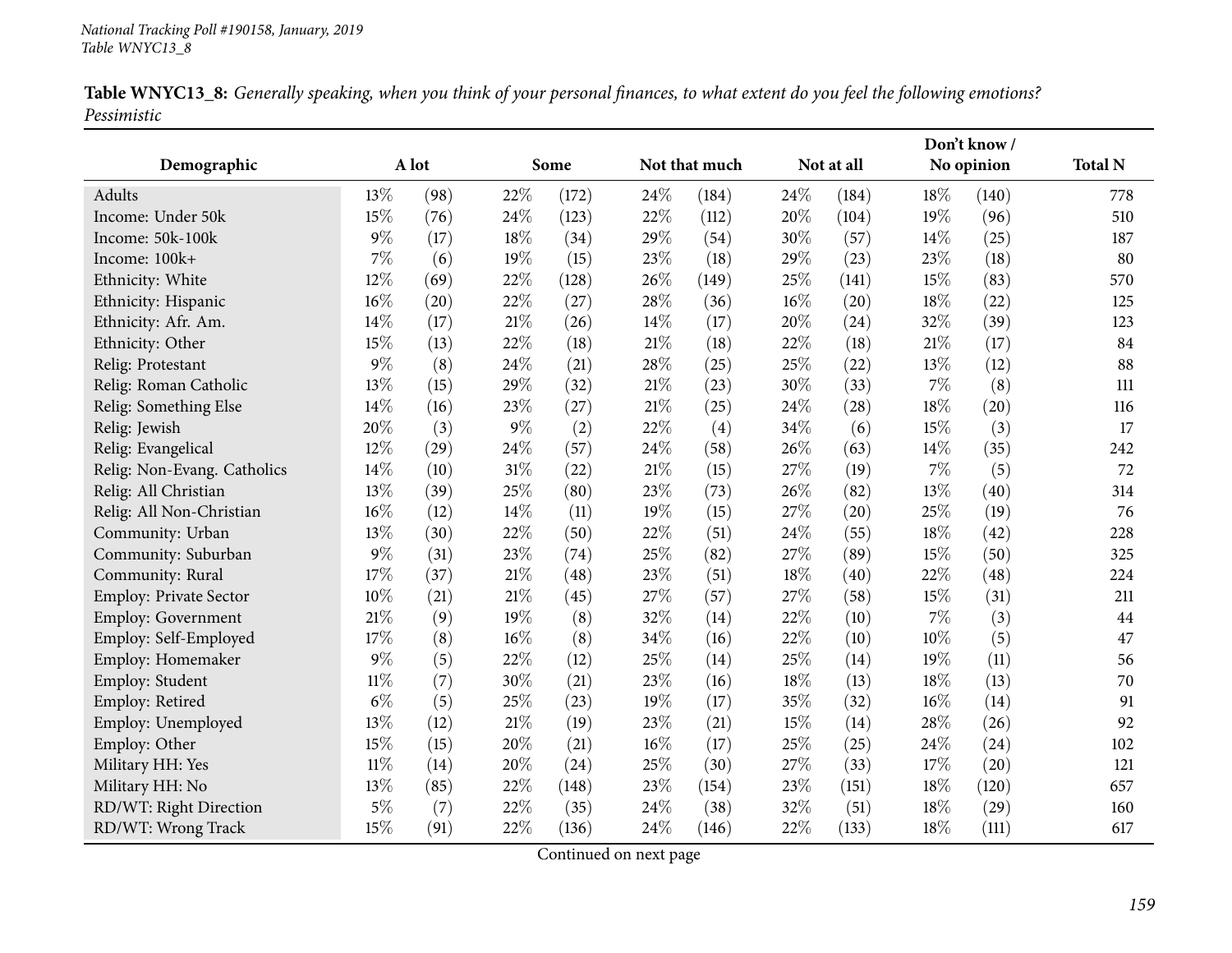Table WNYC13\_8: Generally speaking, when you think of your personal finances, to what extent do you feel the following emotions? *Pessimistic*

|                                      |        |      |        |       |        |               |     |            |      | Don't know / |                |  |  |
|--------------------------------------|--------|------|--------|-------|--------|---------------|-----|------------|------|--------------|----------------|--|--|
| Demographic                          | A lot  |      |        | Some  |        | Not that much |     | Not at all |      | No opinion   | <b>Total N</b> |  |  |
| Adults                               | 13%    | (98) | 22%    | (172) | 24%    | (184)         | 24% | (184)      | 18%  | (140)        | 778            |  |  |
| Trump Job Approve                    | $9\%$  | (17) | $21\%$ | (38)  | 25%    | (44)          | 29% | (51)       | 16%  | (29)         | 179            |  |  |
| Trump Job Disapprove                 | 14%    | (78) | 23%    | (128) | 24%    | (130)         | 22% | (121)      | 17%  | (92)         | 550            |  |  |
| Trump Job Strongly Approve           | $6\%$  | (5)  | 17%    | (14)  | 20%    | (17)          | 42% | (35)       | 16%  | (13)         | 84             |  |  |
| Trump Job Somewhat Approve           | 12%    | (12) | 25%    | (24)  | 28%    | (27)          | 18% | (17)       | 16%  | (16)         | 95             |  |  |
| Trump Job Somewhat Disapprove        | 13%    | (11) | 17%    | (15)  | $31\%$ | (27)          | 26% | (22)       | 13%  | (11)         | 87             |  |  |
| Trump Job Strongly Disapprove        | 15%    | (68) | 24%    | (113) | 22%    | (103)         | 21% | (99)       | 17%  | (81)         | 463            |  |  |
| #1 Issue: Economy                    | 12%    | (25) | 25%    | (52)  | 27%    | (57)          | 20% | (42)       | 16%  | (33)         | 208            |  |  |
| #1 Issue: Security                   | $11\%$ | (10) | 22%    | (22)  | 18%    | (18)          | 35% | (34)       | 14%  | (14)         | 98             |  |  |
| #1 Issue: Health Care                | 13%    | (17) | 19%    | (24)  | 22%    | (28)          | 26% | (33)       | 21%  | (26)         | 128            |  |  |
| #1 Issue: Medicare / Social Security | $6\%$  | (5)  | 14%    | (11)  | 24%    | (18)          | 28% | (22)       | 28%  | (22)         | 77             |  |  |
| #1 Issue: Women's Issues             | 19%    | (16) | 31%    | (26)  | 19%    | (16)          | 15% | (13)       | 16%  | (13)         | 83             |  |  |
| #1 Issue: Education                  | 15%    | (9)  | 18%    | (11)  | 27%    | (17)          | 24% | (15)       | 17%  | (10)         | 62             |  |  |
| #1 Issue: Energy                     | 12%    | (7)  | 31%    | (18)  | 33%    | (19)          | 12% | (7)        | 11%  | (6)          | 57             |  |  |
| #1 Issue: Other                      | 16%    | (10) | 13%    | (8)   | 18%    | (11)          | 30% | (19)       | 24\% | (15)         | 64             |  |  |
| 2018 House Vote: Democrat            | 15%    | (51) | 23%    | (81)  | 22%    | (77)          | 28% | (97)       | 12%  | (40)         | 346            |  |  |
| 2018 House Vote: Republican          | $9\%$  | (10) | 21%    | (25)  | 23%    | (27)          | 30% | (36)       | 17%  | (20)         | 119            |  |  |
| 2018 House Vote: Someone else        | $6\%$  | (3)  | 15%    | (7)   | 26%    | (13)          | 22% | (11)       | 30%  | (15)         | 50             |  |  |
| 2018 House Vote: Didnt Vote          | 13%    | (34) | 22%    | (58)  | 25%    | (66)          | 15% | (39)       | 25%  | (64)         | 261            |  |  |
| 2016 Vote: Hillary Clinton           | 13%    | (40) | 24%    | (75)  | 23%    | (71)          | 26% | (80)       | 15%  | (45)         | 311            |  |  |
| 2016 Vote: Donald Trump              | 7%     | (7)  | 18%    | (19)  | 27%    | (27)          | 27% | (28)       | 21%  | (22)         | 102            |  |  |
| 2016 Vote: Someone else              | 13%    | (10) | 26%    | (19)  | 25%    | (18)          | 22% | (16)       | 14%  | (10)         | 73             |  |  |
| 2016 Vote: Didnt Vote                | 14%    | (42) | 20%    | (59)  | 23%    | (68)          | 21% | (60)       | 21%  | (61)         | 290            |  |  |
| Voted in 2014: Yes                   | $11\%$ | (47) | 23%    | (98)  | 26%    | (109)         | 25% | (107)      | 15%  | (61)         | 422            |  |  |
| Voted in 2014: No                    | 15%    | (52) | 21%    | (74)  | 21\%   | (75)          | 22% | (77)       | 22%  | (79)         | 356            |  |  |
| 2012 Vote: Barack Obama              | 12%    | (39) | 24%    | (79)  | 25%    | (83)          | 23% | (76)       | 15%  | (48)         | 325            |  |  |
| 2012 Vote: Mitt Romney               | $4\%$  | (3)  | 14%    | (10)  | 30%    | (20)          | 33% | (22)       | 20%  | (14)         | 68             |  |  |
| 2012 Vote: Other                     | 10%    | (3)  | 26%    | (9)   | 26%    | (9)           | 27% | (9)        | 12%  | (4)          | 35             |  |  |
| 2012 Vote: Didn't Vote               | 15%    | (52) | 21%    | (74)  | 21%    | (72)          | 22% | (76)       | 21%  | (74)         | 347            |  |  |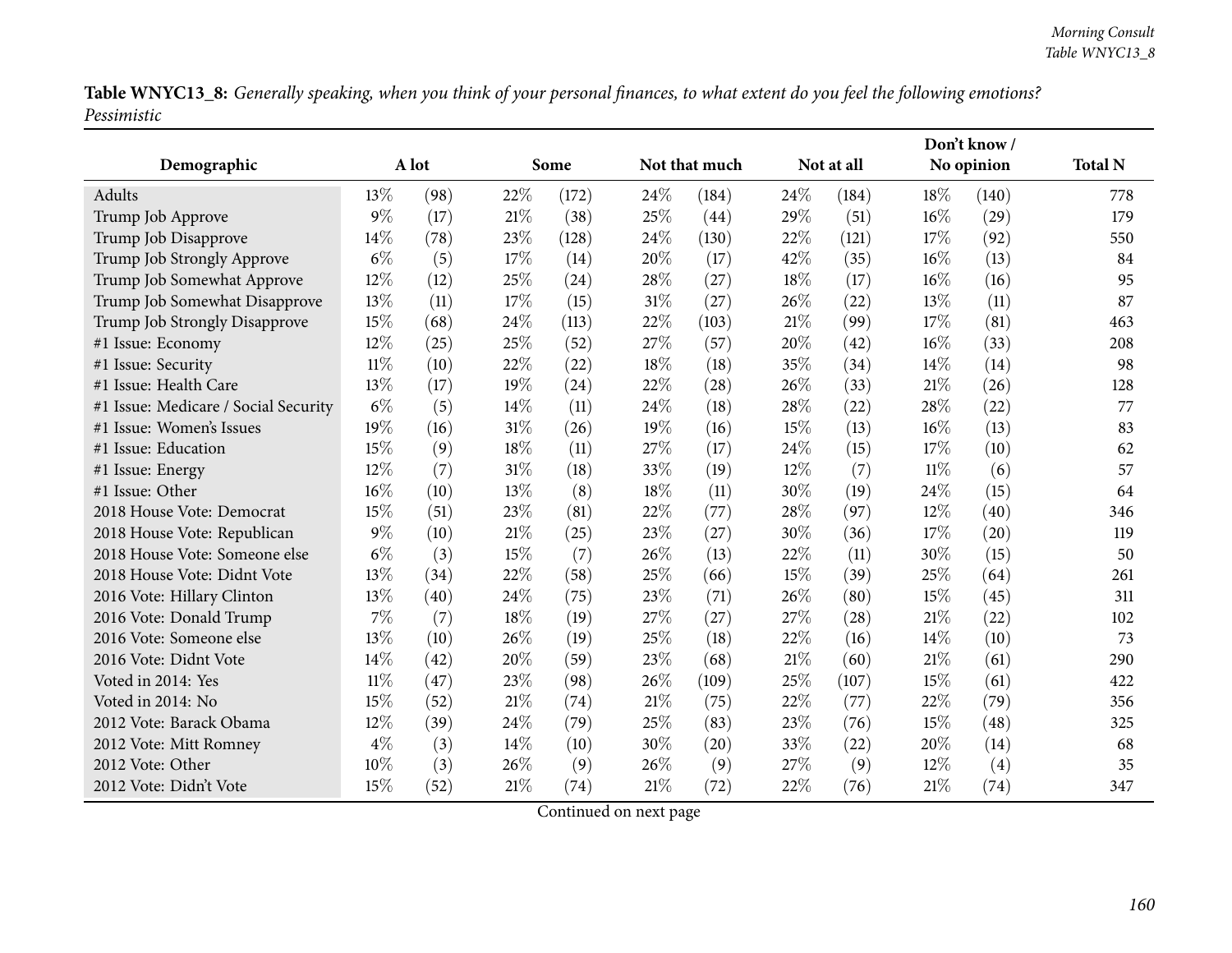|                     |        |       |      |       |      |               |      |            |        | Don't know/ |                |
|---------------------|--------|-------|------|-------|------|---------------|------|------------|--------|-------------|----------------|
| Demographic         |        | A lot |      | Some  |      | Not that much |      | Not at all |        | No opinion  | <b>Total N</b> |
| Adults              | $13\%$ | (98)  | 22\% | (172) | 24\% | (184)         | 24\% | (184)      | 18%    | (140)       | 778            |
| 4-Region: Northeast | $12\%$ | (14)  | 21%  | (25)  | 29%  | (35)          | 26\% | (31)       | $12\%$ | (14)        | 118            |
| 4-Region: Midwest   | $12\%$ | (20)  | 20%  | (34)  | 22\% | $^{'}37$      | 25\% | (42)       | 21%    | (35)        | 168            |
| 4-Region: South     | $12\%$ | (34)  | 22\% | (63)  | 23%  | (65)          | 22%  | (63)       | 22%    | (62)        | 287            |
| 4-Region: West      | 15%    | (31)  | 24\% | (50)  | 23\% | (48)          | 23\% | (47)       | $14\%$ | $^{'}29)$   | 205            |
| 190148              | $13\%$ | (37)  | 21%  | (57)  | 22%  | (61)          | 23\% | (63)       | 20%    | (55)        | 273            |
| 190153              | $10\%$ | (27)  | 22\% | (57)  | 25\% | (64)          | 25\% | (65)       | 18%    | (48)        | 261            |
| 190158              | $14\%$ | (35)  | 24\% | (58)  | 24\% | (58)          | 23\% | (56)       | 15%    | (37)        | 244            |

Table WNYC13\_8: Generally speaking, when you think of your personal finances, to what extent do you feel the following emotions? *Pessimistic*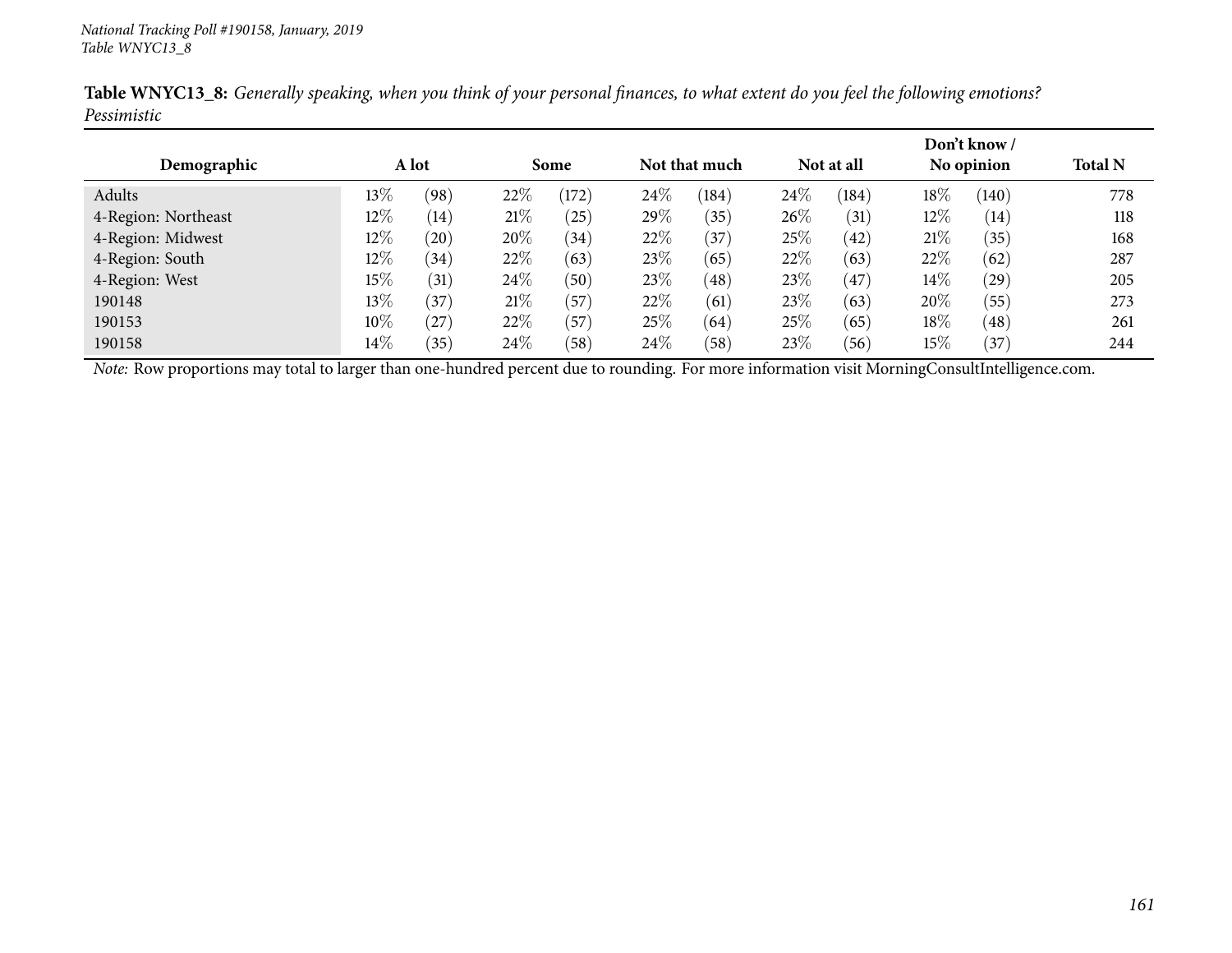| o                        |        |                |        | Somewhat | ر ر    | Somewhat |        | <b>Strongly</b>    |     | Don't know/ |                |
|--------------------------|--------|----------------|--------|----------|--------|----------|--------|--------------------|-----|-------------|----------------|
| Demographic              |        | Strongly agree |        | agree    |        | disagree |        | disagree           |     | No opinion  | <b>Total N</b> |
| Adults                   | 23%    | (178)          | 16%    | (126)    | $9\%$  | (68)     | 20%    | (154)              | 33% | (253)       | 778            |
| Gender: Male             | 22%    | (79)           | 20%    | (72)     | $10\%$ | (37)     | 19%    | (66)               | 28% | (100)       | 354            |
| Gender: Female           | 23%    | (98)           | 13%    | (54)     | $7\%$  | (31)     | 21%    | (88)               | 36% | (153)       | 424            |
| Age: 18-29               | 23%    | (66)           | $23\%$ | (66)     | $9\%$  | (25)     | 16%    | (47)               | 30% | (87)        | 291            |
| Age: 30-44               | $21\%$ | (41)           | 15%    | (29)     | $9\%$  | (17)     | 23%    | (45)               | 33% | (65)        | 197            |
| Age: 45-54               | 25%    | (30)           | $12\%$ | (14)     | $9\%$  | (11)     | 17%    | $\left( 20\right)$ | 37% | (43)        | 117            |
| Age: 55-64               | $21\%$ | (19)           | 13%    | (11)     | $5\%$  | (5)      | 26%    | (23)               | 36% | (32)        | 89             |
| Age: 65+                 | $27\%$ | (23)           | $7\%$  | (6)      | $12\%$ | (10)     | $23\%$ | (19)               | 31% | (26)        | 83             |
| Generation Z: 18-21      | 24%    | (31)           | 18%    | (23)     | $9\%$  | (12)     | 16%    | (21)               | 33% | (43)        | 130            |
| Millennial: Age 22-37    | 20%    | (54)           | $22\%$ | (58)     | $9\%$  | (23)     | 19%    | (51)               | 30% | (81)        | 267            |
| Generation X: Age 38-53  | 25%    | (47)           | 12%    | (23)     | $9\%$  | (16)     | 20%    | (37)               | 34% | (65)        | 189            |
| Boomers: Age 54-72       | 22%    | (39)           | $10\%$ | (18)     | $8\%$  | (15)     | $22\%$ | (39)               | 37% | (64)        | 175            |
| PID: Dem (no lean)       | 25%    | (82)           | 18%    | (60)     | $9\%$  | (30)     | 20%    | (64)               | 28% | (91)        | 326            |
| PID: Ind (no lean)       | $21\%$ | (68)           | $16\%$ | (52)     | $8\%$  | (26)     | 19%    | (62)               | 36% | (118)       | 327            |
| PID: Rep (no lean)       | 22%    | (28)           | $11\%$ | (13)     | $9\%$  | (12)     | 22%    | (27)               | 36% | (45)        | 125            |
| PID/Gender: Dem Men      | 24%    | (37)           | 23%    | (36)     | $11\%$ | (17)     | 19%    | (30)               | 22% | (34)        | 154            |
| PID/Gender: Dem Women    | 26%    | (45)           | $14\%$ | (24)     | $8\%$  | (13)     | 20%    | (34)               | 33% | (56)        | 172            |
| PID/Gender: Ind Men      | 21%    | (29)           | $20\%$ | (27)     | $9\%$  | (12)     | 17%    | (22)               | 33% | (44)        | 134            |
| PID/Gender: Ind Women    | 20%    | (39)           | 13%    | (25)     | $7\%$  | (14)     | 21%    | (40)               | 38% | (74)        | 192            |
| PID/Gender: Rep Men      | 20%    | (13)           | 13%    | (9)      | 12%    | (8)      | 22%    | (14)               | 33% | (22)        | 66             |
| PID/Gender: Rep Women    | 25%    | (15)           | $8\%$  | (5)      | 7%     | (4)      | 22%    | (13)               | 39% | (23)        | 59             |
| Ideo: Liberal (1-3)      | 25%    | (102)          | 21\%   | (87)     | 10%    | (40)     | 18%    | (76)               | 26% | (106)       | 410            |
| Ideo: Moderate (4)       | 24%    | (29)           | 12%    | (15)     | $11\%$ | (13)     | 15%    | (18)               | 38% | (45)        | 120            |
| Ideo: Conservative (5-7) | 21%    | (26)           | 15%    | (18)     | $6\%$  | (8)      | 22%    | (27)               | 36% | (44)        | 124            |
| Educ: < College          | $21\%$ | (117)          | 18%    | (99)     | $9\%$  | (51)     | 21%    | (117)              | 32% | (179)       | 563            |
| Educ: Bachelors degree   | $28\%$ | (36)           | 12%    | (15)     | $6\%$  | (7)      | $21\%$ | (27)               | 34% | (44)        | 130            |
| Educ: Post-grad          | 29%    | (24)           | $14\%$ | (11)     | $11\%$ | (9)      | $11\%$ | (9)                | 35% | (30)        | 84             |

Table WNYC15\_1: To what extent do you agree or disagree with the following statements? Before telling my friends and family about my sexual orientation, I was able to rely financially on them.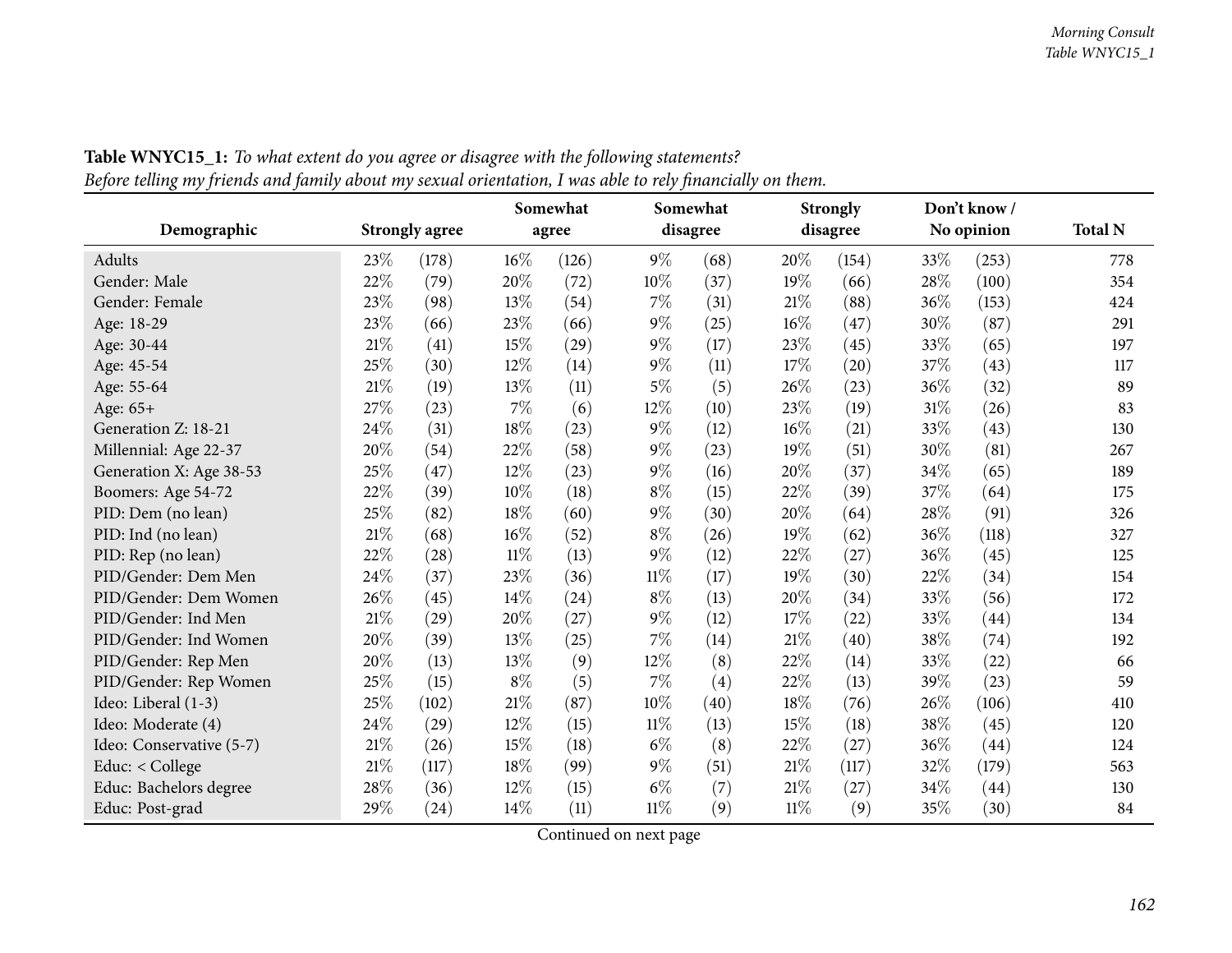|                               |        |                       |        | Somewhat |        | Somewhat |                          | <b>Strongly</b> |     | Don't know / |                |
|-------------------------------|--------|-----------------------|--------|----------|--------|----------|--------------------------|-----------------|-----|--------------|----------------|
| Demographic                   |        | <b>Strongly agree</b> |        | agree    |        | disagree |                          | disagree        |     | No opinion   | <b>Total N</b> |
| Adults                        | 23%    | (178)                 | 16%    | (126)    | $9\%$  | (68)     | 20%                      | (154)           | 33% | (253)        | 778            |
| Income: Under 50k             | 20%    | (104)                 | 17%    | (86)     | $9\%$  | (48)     | 22%                      | (110)           | 32% | (163)        | 510            |
| Income: 50k-100k              | 24%    | (45)                  | 16%    | (29)     | $11\%$ | (20)     | 17%                      | (32)            | 32% | (61)         | 187            |
| Income: 100k+                 | 35%    | (28)                  | 14%    | (11)     |        | (0)      | 14%                      | (11)            | 37% | (30)         | 80             |
| Ethnicity: White              | 24%    | (136)                 | 17%    | (96)     | 10%    | (55)     | 16%                      | (94)            | 33% | (189)        | 570            |
| Ethnicity: Hispanic           | 23%    | (29)                  | 22%    | (27)     | 10%    | (13)     | 20%                      | (26)            | 25% | (31)         | 125            |
| Ethnicity: Afr. Am.           | $16\%$ | (20)                  | 15%    | (19)     | $5\%$  | (6)      | 35%                      | (43)            | 29% | (36)         | 123            |
| Ethnicity: Other              | 25%    | (21)                  | 13%    | (11)     | $8\%$  | (6)      | 20%                      | (17)            | 33% | (28)         | 84             |
| Relig: Protestant             | $21\%$ | (19)                  | 12%    | (11)     | 12%    | (10)     | 27%                      | (24)            | 27% | (24)         | 88             |
| Relig: Roman Catholic         | 25%    | (28)                  | 16%    | (18)     | 13%    | (14)     | 24\%                     | (26)            | 22% | (25)         | 111            |
| Relig: Something Else         | 22%    | (26)                  | 15%    | (18)     | $3\%$  | (3)      | 22%                      | (25)            | 38% | (44)         | 116            |
| Relig: Jewish                 | 51%    | (8)                   | 14%    | (2)      | 12%    | (2)      | $\overline{\phantom{m}}$ | (0)             | 23% | (4)          | 17             |
| Relig: Evangelical            | 24%    | (58)                  | 14%    | (34)     | $8\%$  | (20)     | 24\%                     | (57)            | 30% | (72)         | 242            |
| Relig: Non-Evang. Catholics   | 20%    | (14)                  | 16%    | (12)     | $11\%$ | (8)      | 25%                      | (18)            | 28% | (20)         | 72             |
| Relig: All Christian          | 23%    | (72)                  | 15%    | (46)     | 9%     | (28)     | 24%                      | (75)            | 29% | (92)         | 314            |
| Relig: All Non-Christian      | 18%    | (13)                  | 13%    | (10)     | $11\%$ | (8)      | 30%                      | (23)            | 29% | (22)         | 76             |
| Community: Urban              | 25%    | (58)                  | 16%    | (37)     | $9\%$  | (20)     | 19%                      | (44)            | 30% | (69)         | 228            |
| Community: Suburban           | 22%    | (70)                  | 17%    | (57)     | $9\%$  | (28)     | 20%                      | (65)            | 32% | (105)        | 325            |
| Community: Rural              | 22%    | (50)                  | 14%    | (32)     | 9%     | (20)     | 20%                      | (44)            | 35% | (79)         | 224            |
| <b>Employ: Private Sector</b> | 23%    | (48)                  | 17%    | (36)     | 10%    | (20)     | 21%                      | (43)            | 30% | (63)         | 211            |
| Employ: Government            | 25%    | (11)                  | 19%    | (8)      | 19%    | (8)      | $11\%$                   | (5)             | 26% | (11)         | 44             |
| Employ: Self-Employed         | 28%    | (13)                  | 20%    | (9)      | 14%    | (6)      | 12%                      | (6)             | 27% | (13)         | 47             |
| Employ: Homemaker             | 28%    | (15)                  | 14%    | (8)      | $9\%$  | (5)      | 18%                      | (10)            | 31% | (17)         | 56             |
| Employ: Student               | 30%    | (21)                  | 20%    | (14)     | $2\%$  | (2)      | 15%                      | (10)            | 33% | (23)         | 70             |
| Employ: Retired               | 14\%   | (13)                  | 15%    | (14)     | $8\%$  | (7)      | 27%                      | (25)            | 35% | (32)         | 91             |
| Employ: Unemployed            | 25%    | (23)                  | 16%    | (15)     | $8\%$  | (8)      | 18%                      | (17)            | 33% | (30)         | 92             |
| Employ: Other                 | 22%    | (23)                  | $11\%$ | (11)     | 7%     | (7)      | 22%                      | (22)            | 38% | (39)         | 102            |
| Military HH: Yes              | 26%    | (32)                  | 15%    | (18)     | 7%     | (8)      | $21\%$                   | (26)            | 30% | (37)         | 121            |
| Military HH: No               | 22%    | (146)                 | 16%    | (107)    | $9\%$  | (60)     | 19%                      | (128)           | 33% | (216)        | 657            |
| RD/WT: Right Direction        | 25%    | (39)                  | 13%    | (21)     | $11\%$ | (17)     | 20%                      | (32)            | 31% | (50)         | 160            |
| RD/WT: Wrong Track            | 22%    | (138)                 | 17%    | (104)    | $8\%$  | (51)     | 20%                      | (121)           | 33% | (203)        | 617            |

**Table WNYC15\_1:** To what extent do you agree or disagree with the following statements? Before telling my friends and family about my sexual orientation, I was able to rely financially on them.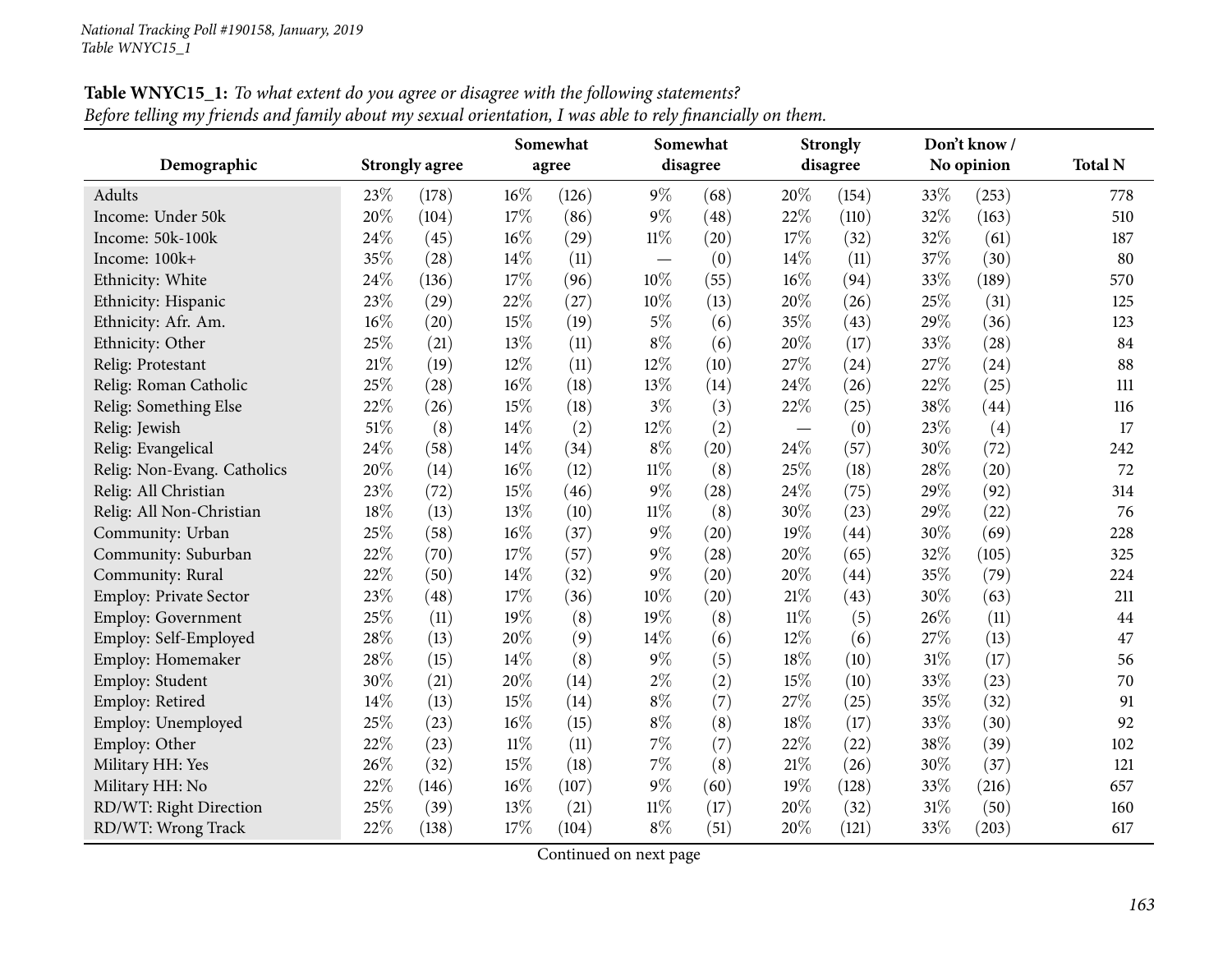| Ö                                    |        |                       |        | Somewhat |        | Somewhat |        | <b>Strongly</b> |      | Don't know / |                |
|--------------------------------------|--------|-----------------------|--------|----------|--------|----------|--------|-----------------|------|--------------|----------------|
| Demographic                          |        | <b>Strongly agree</b> |        | agree    |        | disagree |        | disagree        |      | No opinion   | <b>Total N</b> |
| Adults                               | 23\%   | (178)                 | $16\%$ | (126)    | $9\%$  | (68)     | 20%    | (154)           | 33\% | (253)        | 778            |
| Trump Job Approve                    | $21\%$ | (37)                  | 14%    | (26)     | $7\%$  | (12)     | 21\%   | (38)            | 37%  | (65)         | 179            |
| Trump Job Disapprove                 | 24%    | (134)                 | 18%    | (97)     | 9%     | (51)     | 20%    | (113)           | 28%  | (155)        | 550            |
| Trump Job Strongly Approve           | 20%    | (17)                  | 14%    | (12)     | $6\%$  | (5)      | 20%    | (17)            | 40%  | (34)         | 84             |
| Trump Job Somewhat Approve           | 21%    | (20)                  | 15%    | (14)     | $8\%$  | (7)      | 22%    | (21)            | 33\% | (32)         | 95             |
| Trump Job Somewhat Disapprove        | 21%    | (18)                  | 18%    | (16)     | 10%    | (8)      | 22%    | (19)            | 29%  | (25)         | 87             |
| Trump Job Strongly Disapprove        | 25%    | (115)                 | 18%    | (82)     | 9%     | (42)     | 20%    | (94)            | 28%  | (130)        | 463            |
| #1 Issue: Economy                    | 24%    | (50)                  | 14%    | (29)     | 9%     | (19)     | $21\%$ | (43)            | 32%  | (67)         | 208            |
| #1 Issue: Security                   | 23%    | (23)                  | 20%    | (20)     | 9%     | (9)      | 18%    | (18)            | 29%  | (29)         | 98             |
| #1 Issue: Health Care                | 20%    | (25)                  | 17%    | (22)     | 12%    | (15)     | 19%    | (24)            | 33%  | (42)         | 128            |
| #1 Issue: Medicare / Social Security | 14%    | (11)                  | 12%    | (9)      | 12%    | (9)      | 25%    | (19)            | 37%  | (29)         | 77             |
| #1 Issue: Women's Issues             | 26%    | (21)                  | 25%    | (21)     | $6\%$  | (5)      | 14\%   | (12)            | 30%  | (25)         | 83             |
| #1 Issue: Education                  | 22%    | (14)                  | 14\%   | (8)      | $11\%$ | (7)      | 20%    | (13)            | 33%  | (20)         | 62             |
| #1 Issue: Energy                     | 30%    | (17)                  | 20%    | (11)     | $4\%$  | (3)      | 13%    | (7)             | 33%  | (19)         | 57             |
| #1 Issue: Other                      | 26%    | (17)                  | $8\%$  | (5)      | $2\%$  | (1)      | 28%    | (18)            | 36%  | (23)         | 64             |
| 2018 House Vote: Democrat            | 24%    | (84)                  | 19%    | (65)     | $11\%$ | (38)     | 21%    | (73)            | 25%  | (87)         | 346            |
| 2018 House Vote: Republican          | 22%    | (26)                  | 10%    | (12)     | $6\%$  | (7)      | 17%    | (20)            | 45%  | (54)         | 119            |
| 2018 House Vote: Someone else        | 20%    | (10)                  | 10%    | (5)      | $1\%$  | (0)      | $11\%$ | (6)             | 58%  | (29)         | 50             |
| 2018 House Vote: Didnt Vote          | 22%    | (58)                  | 16%    | (43)     | 9%     | (23)     | 21\%   | (54)            | 32%  | (83)         | 261            |
| 2016 Vote: Hillary Clinton           | 23%    | (71)                  | 20%    | (62)     | 9%     | (29)     | 22%    | (68)            | 26%  | (80)         | 311            |
| 2016 Vote: Donald Trump              | 26%    | (27)                  | 10%    | (10)     | $5\%$  | (5)      | 17%    | (17)            | 41%  | (42)         | 102            |
| 2016 Vote: Someone else              | 24%    | (18)                  | 13%    | (9)      | $6\%$  | (4)      | 14\%   | (10)            | 44%  | (32)         | 73             |
| 2016 Vote: Didnt Vote                | $21\%$ | (62)                  | 15%    | (43)     | 10%    | (29)     | 20%    | (59)            | 34%  | (97)         | 290            |
| Voted in 2014: Yes                   | 24%    | (100)                 | 17%    | (70)     | $8\%$  | (33)     | 20%    | (83)            | 32%  | (136)        | 422            |
| Voted in 2014: No                    | 22%    | (77)                  | 16%    | (56)     | 10%    | (35)     | 20%    | (71)            | 33%  | (117)        | 356            |
| 2012 Vote: Barack Obama              | 26%    | (85)                  | 16%    | (52)     | 9%     | (29)     | 21%    | (67)            | 28%  | (91)         | 325            |
| 2012 Vote: Mitt Romney               | 17%    | (12)                  | 13%    | (9)      | $7\%$  | (5)      | 20%    | (14)            | 43%  | (29)         | 68             |
| 2012 Vote: Other                     | 15%    | (5)                   | $8\%$  | (3)      | $6\%$  | (2)      | 24\%   | (8)             | 48%  | (17)         | 35             |
| 2012 Vote: Didn't Vote               | 22%    | (76)                  | 18%    | (62)     | 9%     | (31)     | 18%    | (64)            | 33%  | (114)        | 347            |

**Table WNYC15\_1:** To what extent do you agree or disagree with the following statements? Before telling my friends and family about my sexual orientation, I was able to rely financially on them.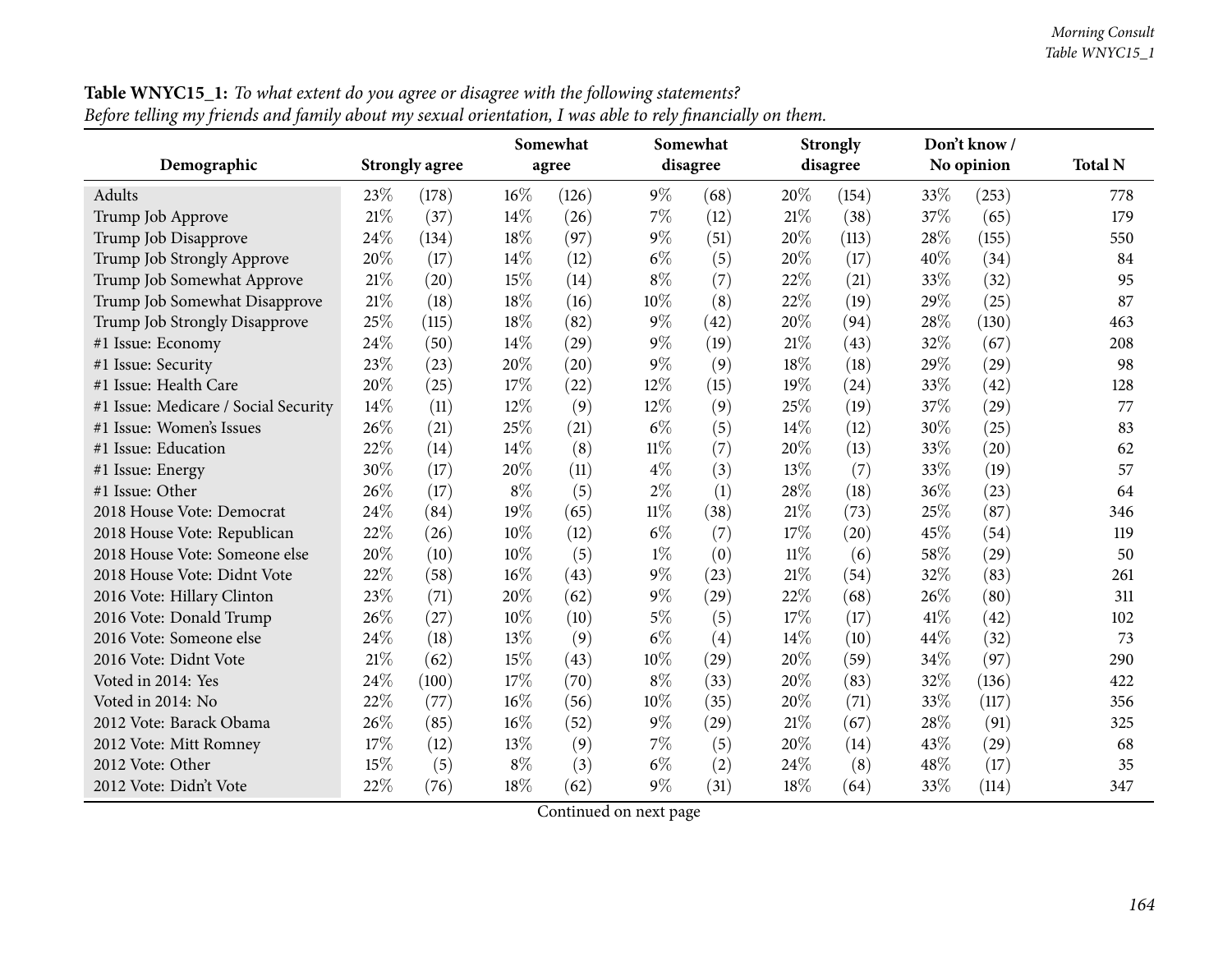| $\bullet$<br>$\prime\prime$<br>Demographic | <b>Strongly agree</b> |       | Somewhat<br>agree |       | Somewhat<br>disagree |      | <b>Strongly</b><br>disagree |       | Don't know/<br>No opinion |            | <b>Total N</b> |
|--------------------------------------------|-----------------------|-------|-------------------|-------|----------------------|------|-----------------------------|-------|---------------------------|------------|----------------|
| Adults                                     | 23\%                  | (178) | $16\%$            | (126) | $9\%$                | (68) | 20%                         | (154) | $33\%$                    | $^{(253)}$ | 778            |
| 4-Region: Northeast                        | 23\%                  | (27   | $12\%$            | (14)  | $11\%$               | (13) | 20%                         | (24)  | $34\%$                    | (40)       | 118            |
| 4-Region: Midwest                          | 21%                   | (36)  | 18%               | (30)  | $9\%$                | (15) | 20%                         | (34)  | 32\%                      | (53)       | 168            |
| 4-Region: South                            | 19%                   | (55)  | $15\%$            | (43)  | $9\%$                | (26) | 20%                         | (58)  | 37%                       | (106)      | 287            |
| 4-Region: West                             | 29%                   | (60)  | 19%               | (38)  | 7%                   | (15) | 19%                         | (38)  | 26\%                      | (54)       | 205            |
| 190148                                     | $18\%$                | (50)  | $15\%$            | (42)  | $8\%$                | (21) | 22%                         | (61)  | 36\%                      | (99)       | 273            |
| 190153                                     | 26\%                  | (67)  | $14\%$            | (38)  | $11\%$               | (28) | 18%                         | (47)  | $31\%$                    | (81)       | 261            |
| 190158                                     | 25%                   | (61)  | $19\%$            | (46)  | 7%                   | (18) | 19%                         | (46)  | 30\%                      | (73)       | 244            |

## Table WNYC15\_1: To what extent do you agree or disagree with the following statements? Before telling my friends and family about my sexual orientation, I was able to rely financially on them.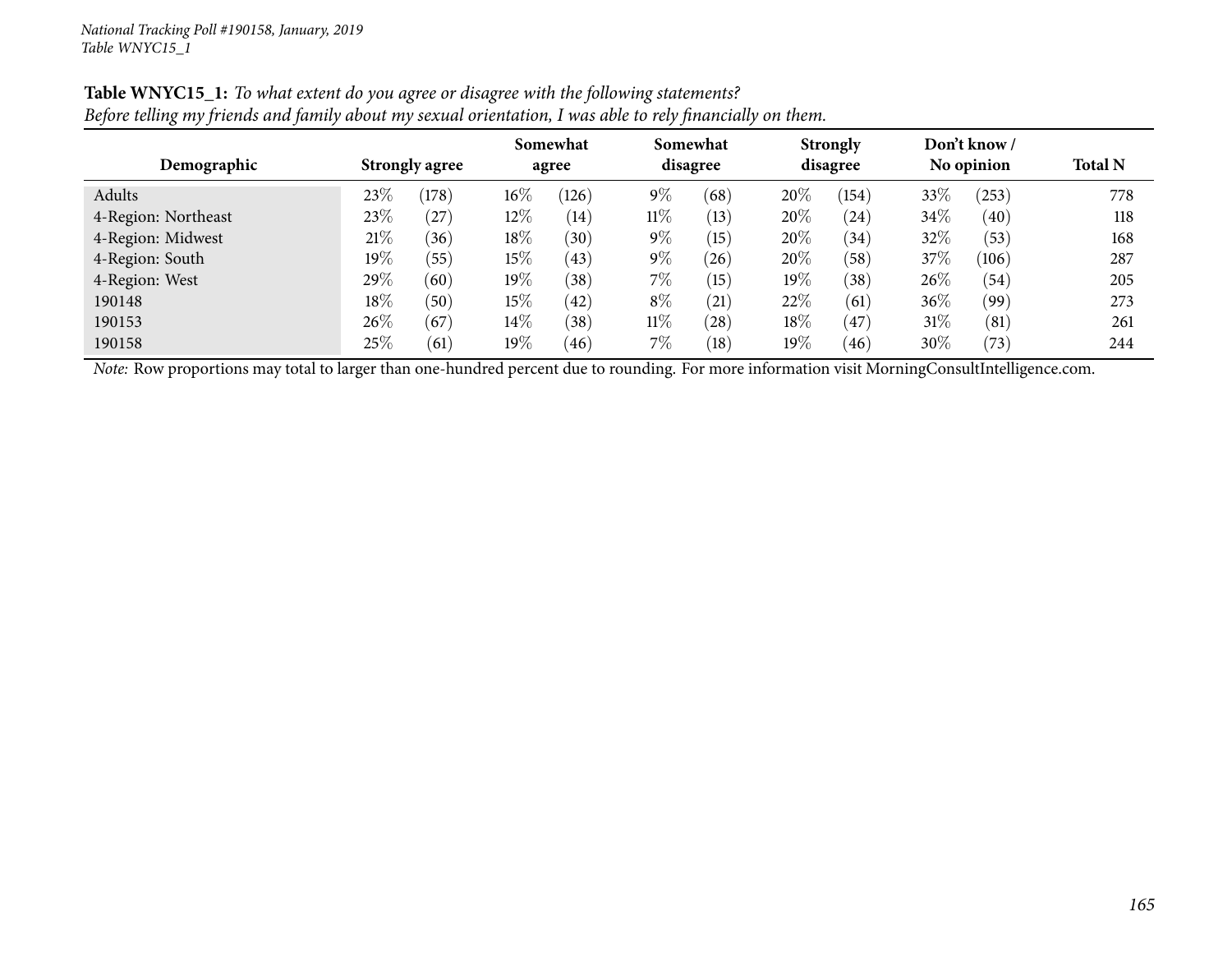| o<br>╯ノ                  |        |                       |        | Somewhat | $\circ$ | <b>∕</b> J<br>Somewhat |        | <b>Strongly</b> |      | Don't know/ |                |
|--------------------------|--------|-----------------------|--------|----------|---------|------------------------|--------|-----------------|------|-------------|----------------|
| Demographic              |        | <b>Strongly agree</b> |        | agree    |         | disagree               |        | disagree        |      | No opinion  | <b>Total N</b> |
| Adults                   | 12%    | (96)                  | $9\%$  | (71)     | $8\%$   | (64)                   | 36%    | (280)           | 34\% | (265)       | 778            |
| Gender: Male             | 15%    | (51)                  | $11\%$ | (38)     | $9\%$   | (32)                   | 34%    | (120)           | 32%  | (113)       | 354            |
| Gender: Female           | $11\%$ | (45)                  | $8\%$  | (34)     | 7%      | (32)                   | 38%    | (161)           | 36%  | (153)       | 424            |
| Age: 18-29               | 10%    | (30)                  | $14\%$ | (41)     | $9\%$   | (27)                   | 39%    | (113)           | 28%  | (80)        | 291            |
| Age: 30-44               | $14\%$ | (27)                  | $7\%$  | (15)     | $8\%$   | (15)                   | 38%    | (75)            | 33%  | (66)        | 197            |
| Age: 45-54               | 16%    | (19)                  | $9\%$  | (10)     | $9\%$   | (10)                   | 27\%   | (32)            | 39%  | (46)        | 117            |
| Age: 55-64               | 10%    | (9)                   | $1\%$  | (1)      | $6\%$   | (6)                    | 40%    | (36)            | 43%  | (38)        | 89             |
| Age: 65+                 | 14%    | (12)                  | $6\%$  | (5)      | 7%      | (6)                    | $31\%$ | (26)            | 42%  | (35)        | 83             |
| Generation Z: 18-21      | 9%     | (12)                  | $11\%$ | (15)     | $12\%$  | (16)                   | 36%    | (47)            | 31%  | (40)        | 130            |
| Millennial: Age 22-37    | $11\%$ | (28)                  | $13\%$ | (34)     | $8\%$   | (21)                   | 41%    | (109)           | 28%  | (75)        | 267            |
| Generation X: Age 38-53  | 18%    | (33)                  | $8\%$  | (15)     | $7\%$   | (13)                   | 32%    | (60)            | 36%  | (68)        | 189            |
| Boomers: Age 54-72       | 12%    | (21)                  | $3\%$  | (5)      | $7\%$   | (13)                   | 33%    | (57)            | 45%  | (78)        | 175            |
| PID: Dem (no lean)       | 12%    | (39)                  | $11\%$ | (36)     | $8\%$   | (27)                   | 38%    | (125)           | 30%  | (99)        | 326            |
| PID: Ind (no lean)       | 13%    | (42)                  | $6\%$  | (18)     | $9\%$   | (30)                   | 35%    | (116)           | 37%  | (121)       | 327            |
| PID: Rep (no lean)       | 12%    | (16)                  | 13%    | (17)     | $6\%$   | (7)                    | 32%    | (40)            | 36%  | (46)        | 125            |
| PID/Gender: Dem Men      | 15%    | (23)                  | 13%    | (20)     | 10%     | (15)                   | 35%    | (54)            | 27%  | (42)        | 154            |
| PID/Gender: Dem Women    | $9\%$  | (16)                  | $9\%$  | (16)     | 7%      | (12)                   | 41\%   | (71)            | 33%  | (57)        | 172            |
| PID/Gender: Ind Men      | 14%    | (19)                  | $6\%$  | (8)      | 10%     | (13)                   | 33%    | (44)            | 38%  | (50)        | 134            |
| PID/Gender: Ind Women    | 12%    | (23)                  | $5\%$  | (10)     | $9\%$   | (17)                   | 37%    | (72)            | 37%  | (71)        | 192            |
| PID/Gender: Rep Men      | 14%    | (9)                   | $14\%$ | (9)      | $6\%$   | (4)                    | 34\%   | (22)            | 31\% | (20)        | 66             |
| PID/Gender: Rep Women    | $11\%$ | (6)                   | 13%    | (7)      | 5%      | (3)                    | 29%    | (17)            | 42%  | (25)        | 59             |
| Ideo: Liberal (1-3)      | 13%    | (54)                  | $12\%$ | (51)     | $10\%$  | (40)                   | 36%    | (147)           | 29%  | (119)       | 410            |
| Ideo: Moderate (4)       | 12%    | (14)                  | $6\%$  | (7)      | 7%      | (9)                    | 38%    | (46)            | 37%  | (44)        | 120            |
| Ideo: Conservative (5-7) | 10%    | (13)                  | $7\%$  | (9)      | $8\%$   | (10)                   | 35%    | (43)            | 39%  | (48)        | 124            |
| Educ: < College          | 12%    | (69)                  | $10\%$ | (55)     | $9\%$   | (48)                   | 37%    | (206)           | 33%  | (185)       | 563            |
| Educ: Bachelors degree   | 13%    | (16)                  | $5\%$  | (7)      | $3\%$   | (4)                    | 40%    | (53)            | 39%  | (51)        | 130            |
| Educ: Post-grad          | 13%    | (11)                  | $11\%$ | (9)      | 14%     | (12)                   | 26%    | (22)            | 36%  | (30)        | 84             |

Table WNYC15\_2: To what extent do you agree or disagree with the following statements? After telling my friends and family about my sexual orientation, I was no longer able to rely financially on them.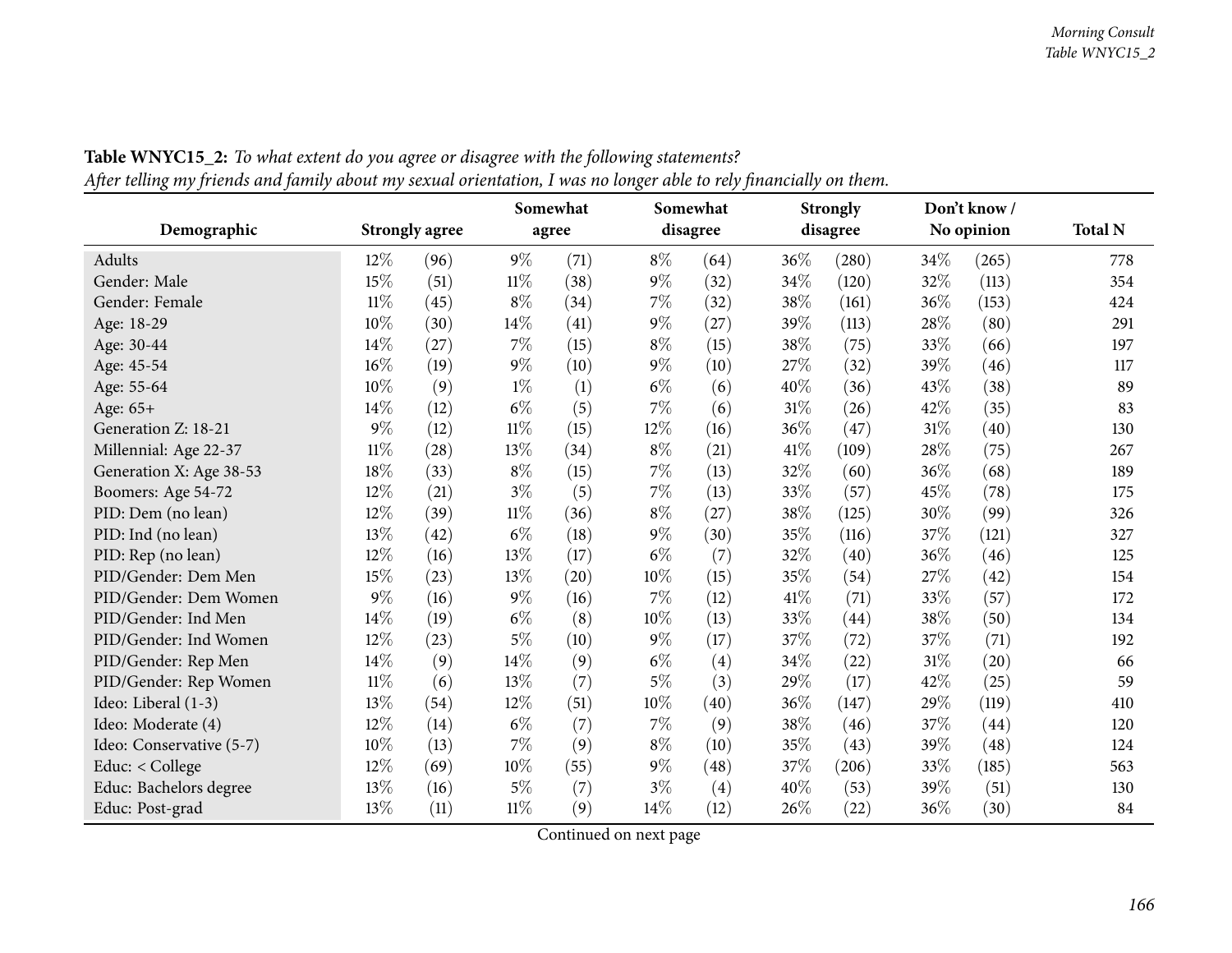|                             |        |                       |        | Somewhat |        | Somewhat |        | <b>Strongly</b> |     | Don't know / |                |
|-----------------------------|--------|-----------------------|--------|----------|--------|----------|--------|-----------------|-----|--------------|----------------|
| Demographic                 |        | <b>Strongly agree</b> |        | agree    |        | disagree |        | disagree        |     | No opinion   | <b>Total N</b> |
| Adults                      | 12%    | (96)                  | $9\%$  | (71)     | $8\%$  | (64)     | 36%    | (280)           | 34% | (265)        | 778            |
| Income: Under 50k           | 12%    | (62)                  | $9\%$  | (47)     | $8\%$  | (40)     | 37%    | (187)           | 34% | (174)        | 510            |
| Income: 50k-100k            | 10%    | (19)                  | $8\%$  | (16)     | 13%    | (24)     | 35%    | (65)            | 34% | (63)         | 187            |
| Income: 100k+               | 19%    | (15)                  | $11\%$ | (9)      |        | (0)      | 36%    | (29)            | 35% | (28)         | 80             |
| Ethnicity: White            | 13%    | (74)                  | $8\%$  | (47)     | $9\%$  | (52)     | 35%    | (197)           | 35% | (200)        | 570            |
| Ethnicity: Hispanic         | 15%    | (19)                  | 12%    | (15)     | 12%    | (15)     | 37%    | (47)            | 24% | (31)         | 125            |
| Ethnicity: Afr. Am.         | $6\%$  | (7)                   | 16%    | (20)     | $5\%$  | (6)      | 40%    | (49)            | 33% | (41)         | 123            |
| Ethnicity: Other            | 17%    | (15)                  | $5\%$  | (4)      | $8\%$  | (6)      | 41%    | (34)            | 29% | (24)         | 84             |
| Relig: Protestant           | $11\%$ | (10)                  | $11\%$ | (10)     | $5\%$  | (4)      | 35%    | (31)            | 38% | (33)         | 88             |
| Relig: Roman Catholic       | 12%    | (13)                  | 15%    | (17)     | $8\%$  | (9)      | 42%    | (47)            | 22% | (25)         | 111            |
| Relig: Something Else       | $11\%$ | (13)                  | $5\%$  | (6)      | $4\%$  | (4)      | 39%    | (45)            | 41% | (48)         | 116            |
| Relig: Jewish               | $8\%$  | (1)                   | 42%    | (7)      | $3\%$  | (1)      | $16\%$ | (3)             | 31% | (5)          | 17             |
| Relig: Evangelical          | $11\%$ | (26)                  | $9\%$  | (21)     | $6\%$  | (14)     | 40%    | (97)            | 35% | (84)         | 242            |
| Relig: Non-Evang. Catholics | 15%    | (10)                  | 15%    | (11)     | $6\%$  | (4)      | 36%    | (26)            | 29% | (21)         | 72             |
| Relig: All Christian        | 12%    | (36)                  | 10%    | (32)     | $6\%$  | (18)     | 39%    | (123)           | 34% | (105)        | 314            |
| Relig: All Non-Christian    | 13%    | (10)                  | $8\%$  | (6)      | 16%    | (12)     | 38%    | (29)            | 25% | (19)         | 76             |
| Community: Urban            | 13%    | (30)                  | $11\%$ | (26)     | $8\%$  | (18)     | 39%    | (89)            | 29% | (66)         | 228            |
| Community: Suburban         | 12%    | (39)                  | $9\%$  | (29)     | $9\%$  | (28)     | 36%    | (117)           | 34% | (112)        | 325            |
| Community: Rural            | $12\%$ | (27)                  | 7%     | (16)     | $8\%$  | (18)     | 33%    | (74)            | 39% | (88)         | 224            |
| Employ: Private Sector      | 15%    | (31)                  | $8\%$  | (17)     | $9\%$  | (19)     | 35%    | (74)            | 33% | (70)         | 211            |
| Employ: Government          | 17%    | (7)                   | 23%    | (10)     | $10\%$ | (4)      | 30%    | (13)            | 21% | (9)          | 44             |
| Employ: Self-Employed       | 18%    | (8)                   | 19%    | (9)      | $3\%$  | (1)      | 29%    | (14)            | 31% | (14)         | 47             |
| Employ: Homemaker           | 14%    | (8)                   | $8\%$  | (4)      | 14%    | (8)      | 36%    | (20)            | 28% | (16)         | 56             |
| Employ: Student             | $10\%$ | (7)                   | $9\%$  | (6)      | $8\%$  | (5)      | 35%    | (25)            | 39% | (27)         | 70             |
| Employ: Retired             | $7\%$  | (6)                   | 12%    | (11)     | $5\%$  | (5)      | 32%    | (29)            | 44% | (40)         | 91             |
| Employ: Unemployed          | $9\%$  | (8)                   | 10%    | (10)     | $8\%$  | (7)      | 43%    | (40)            | 31% | (28)         | 92             |
| Employ: Other               | 15%    | (15)                  | $2\%$  | (3)      | $11\%$ | (11)     | 37%    | (37)            | 35% | (36)         | 102            |
| Military HH: Yes            | 17%    | (21)                  | 13%    | (16)     | $9\%$  | (11)     | 32%    | (39)            | 28% | (34)         | 121            |
| Military HH: No             | 12%    | (76)                  | $8\%$  | (55)     | $8\%$  | (53)     | 37%    | (241)           | 35% | (231)        | 657            |
| RD/WT: Right Direction      | 14%    | (22)                  | 10%    | (17)     | $11\%$ | (17)     | 34%    | (54)            | 31% | (50)         | 160            |
| RD/WT: Wrong Track          | 12%    | (74)                  | $9\%$  | (55)     | $8\%$  | (47)     | 37%    | (226)           | 35% | (216)        | 617            |

Table WNYC15\_2: To what extent do you agree or disagree with the following statements? After telling my friends and family about my sexual orientation, I was no longer able to rely financially on them.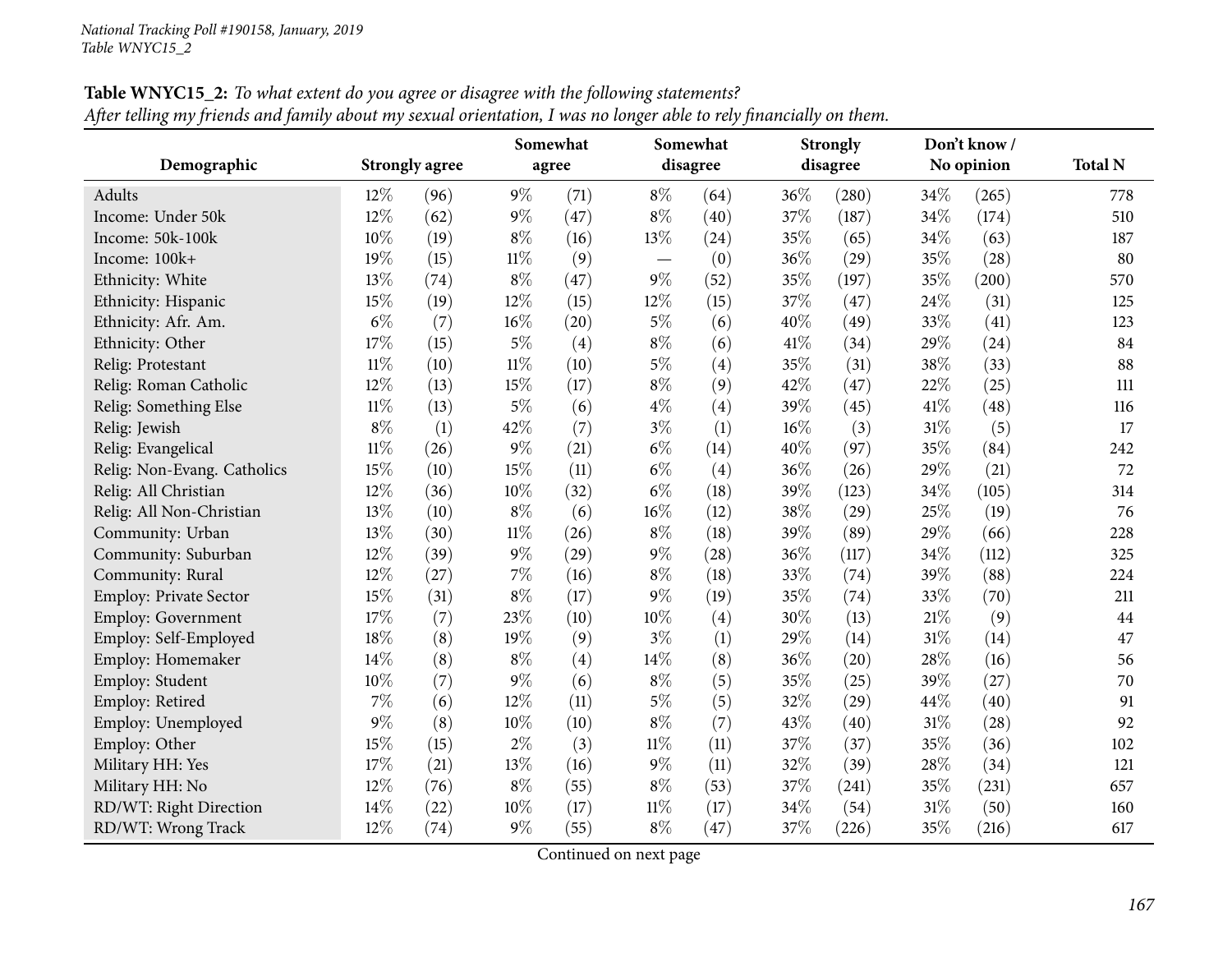|                                      |        |                       |        | Somewhat |        | Somewhat |        | <b>Strongly</b> |      | Don't know/ |                |
|--------------------------------------|--------|-----------------------|--------|----------|--------|----------|--------|-----------------|------|-------------|----------------|
| Demographic                          |        | <b>Strongly agree</b> |        | agree    |        | disagree |        | disagree        |      | No opinion  | <b>Total N</b> |
| Adults                               | $12\%$ | (96)                  | $9\%$  | (71)     | $8\%$  | (64)     | 36%    | (280)           | 34\% | (265)       | 778            |
| Trump Job Approve                    | 14\%   | (25)                  | $8\%$  | (15)     | $7\%$  | (13)     | 33%    | (59)            | 37%  | (67)        | 179            |
| Trump Job Disapprove                 | 12%    | (68)                  | 10%    | (55)     | $9\%$  | (47)     | 38%    | (211)           | 31%  | (168)       | 550            |
| Trump Job Strongly Approve           | 14%    | (12)                  | $7\%$  | (6)      | $4\%$  | (3)      | 29%    | (24)            | 46%  | (38)        | 84             |
| Trump Job Somewhat Approve           | 14%    | (13)                  | $9\%$  | (9)      | 10%    | (9)      | 37%    | (35)            | 30%  | (28)        | 95             |
| Trump Job Somewhat Disapprove        | 10%    | (9)                   | $9\%$  | (8)      | 19%    | (17)     | 36%    | (31)            | 26\% | (22)        | 87             |
| Trump Job Strongly Disapprove        | 13%    | (59)                  | 10%    | (47)     | $7\%$  | (31)     | 39%    | (179)           | 32%  | (146)       | 463            |
| #1 Issue: Economy                    | 12%    | (24)                  | $8\%$  | (17)     | $6\%$  | (12)     | 45%    | (93)            | 30%  | (62)        | 208            |
| #1 Issue: Security                   | 13%    | (12)                  | 13%    | (13)     | $11\%$ | (11)     | 34%    | (33)            | 30%  | (29)        | 98             |
| #1 Issue: Health Care                | 12%    | (15)                  | 13%    | (16)     | $8\%$  | (11)     | 32%    | (40)            | 35%  | (45)        | 128            |
| #1 Issue: Medicare / Social Security | 15%    | (12)                  | $2\%$  | (2)      | 7%     | (6)      | 33%    | (25)            | 43%  | (33)        | 77             |
| #1 Issue: Women's Issues             | 14%    | (12)                  | 15%    | (12)     | 12%    | (10)     | 26%    | (21)            | 33%  | (28)        | 83             |
| #1 Issue: Education                  | $9\%$  | (5)                   | $4\%$  | (2)      | $11\%$ | (7)      | 43%    | (27)            | 34%  | (21)        | 62             |
| #1 Issue: Energy                     | $3\%$  | (2)                   | 10%    | (6)      | 10%    | (6)      | 38%    | (22)            | 39%  | (22)        | 57             |
| #1 Issue: Other                      | 22%    | (14)                  | $6\%$  | (4)      | $3\%$  | (2)      | 30%    | (19)            | 39%  | (25)        | 64             |
| 2018 House Vote: Democrat            | $14\%$ | (48)                  | 10%    | (34)     | $9\%$  | (32)     | 38%    | (130)           | 29%  | (101)       | 346            |
| 2018 House Vote: Republican          | 12%    | (14)                  | $11\%$ | (13)     | $3\%$  | (4)      | $31\%$ | (36)            | 43%  | (51)        | 119            |
| 2018 House Vote: Someone else        | $12\%$ | (6)                   | $4\%$  | (2)      | $3\%$  | (1)      | 26\%   | (13)            | 55%  | (28)        | 50             |
| 2018 House Vote: Didnt Vote          | $11\%$ | (28)                  | $8\%$  | (22)     | 10%    | (26)     | 39%    | (101)           | 32%  | (85)        | 261            |
| 2016 Vote: Hillary Clinton           | 14%    | (43)                  | $11\%$ | (33)     | $9\%$  | (27)     | 38%    | (119)           | 29%  | (89)        | 311            |
| 2016 Vote: Donald Trump              | $11\%$ | (11)                  | $7\%$  | (7)      | $2\%$  | (2)      | 34%    | (35)            | 46%  | (47)        | 102            |
| 2016 Vote: Someone else              | 15%    | (11)                  | 7%     | (5)      | $6\%$  | (4)      | 33%    | (24)            | 39%  | (29)        | 73             |
| 2016 Vote: Didnt Vote                | $11\%$ | (32)                  | $9\%$  | (26)     | $11\%$ | (30)     | 35%    | (102)           | 34%  | (100)       | 290            |
| Voted in 2014: Yes                   | 13%    | (55)                  | $9\%$  | (40)     | $7\%$  | (31)     | 36%    | (151)           | 35%  | (146)       | 422            |
| Voted in 2014: No                    | 12%    | (41)                  | $9\%$  | (32)     | $9\%$  | (33)     | 36%    | (130)           | 34%  | (120)       | 356            |
| 2012 Vote: Barack Obama              | 13%    | (42)                  | 10%    | (31)     | 10%    | (31)     | 37%    | (122)           | 31%  | (99)        | 325            |
| 2012 Vote: Mitt Romney               | 16%    | (11)                  | $9\%$  | (6)      | $2\%$  | (1)      | 29%    | (20)            | 44%  | (30)        | 68             |
| 2012 Vote: Other                     | $8\%$  | (3)                   | $4\%$  | (1)      | $5\%$  | (2)      | 36%    | (13)            | 47%  | (17)        | 35             |
| 2012 Vote: Didn't Vote               | 12%    | (41)                  | $9\%$  | (32)     | $9\%$  | (30)     | 36%    | (124)           | 34%  | (120)       | 347            |

**Table WNYC15\_2:** To what extent do you agree or disagree with the following statements? After telling my friends and family about my sexual orientation, I was no longer able to rely financially on them.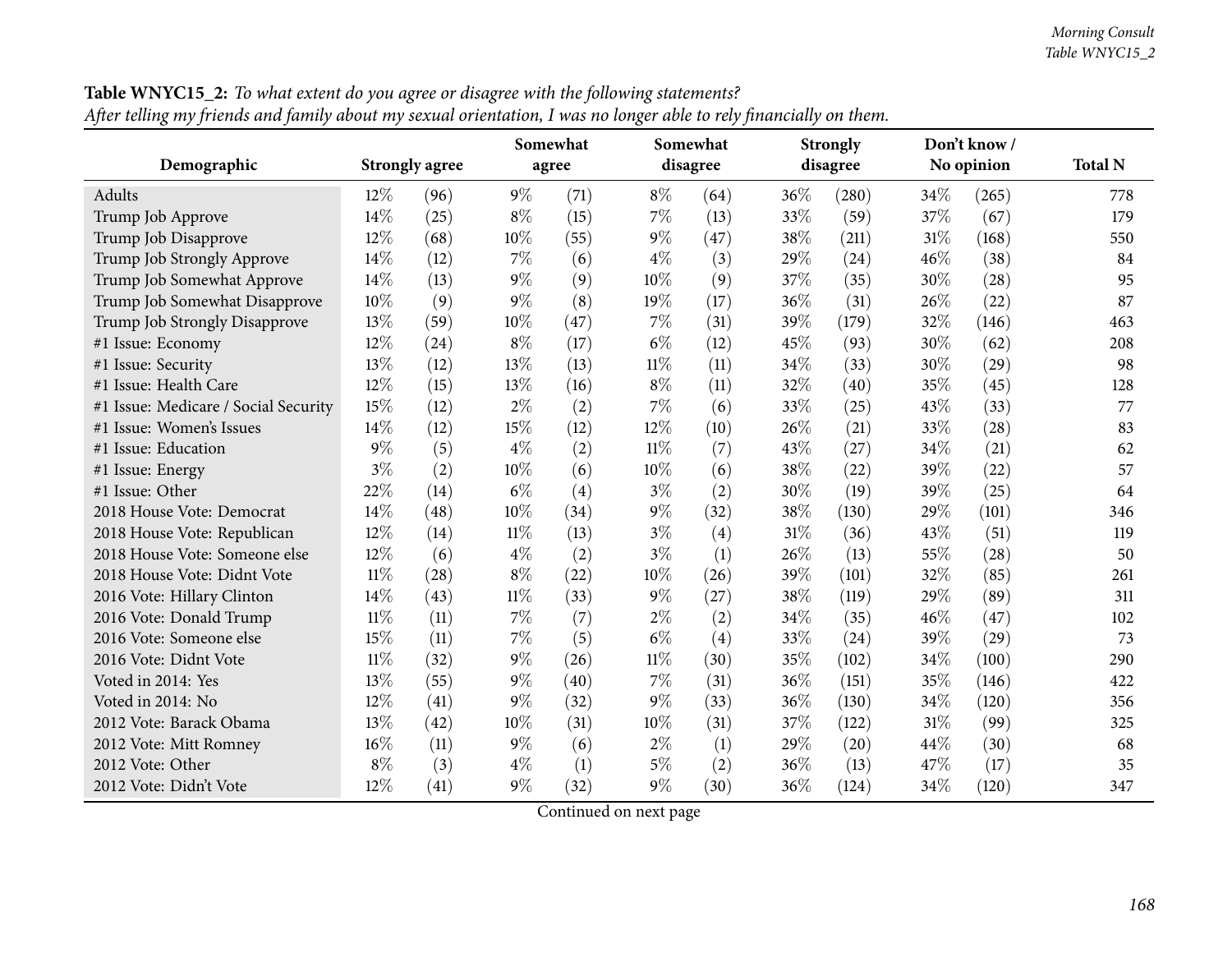| Demographic         |        | <b>Strongly agree</b> |        | Somewhat<br>agree |        | Somewhat<br>disagree |      | <b>Strongly</b><br>disagree |        | Don't know/<br>No opinion | <b>Total N</b> |
|---------------------|--------|-----------------------|--------|-------------------|--------|----------------------|------|-----------------------------|--------|---------------------------|----------------|
| Adults              | $12\%$ | (96)                  | $9\%$  | (71)              | $8\%$  | (64)                 | 36%  | (280)                       | 34\%   | (265)                     | 778            |
| 4-Region: Northeast | $8\%$  | (9)                   | $9\%$  | (10)              | $10\%$ | (12)                 | 46\% | (54)                        | 28%    | (33)                      | 118            |
| 4-Region: Midwest   | $16\%$ | (27)                  | 5%     | (9)               | $6\%$  | (11)                 | 39%  | (66)                        | 33\%   | (56)                      | 168            |
| 4-Region: South     | $9\%$  | (26)                  | $9\%$  | $^{'}27$          | $10\%$ | 29)                  | 32%  | (92)                        | 39%    | (113)                     | 287            |
| 4-Region: West      | 17%    | (35)                  | $13\%$ | (26)              | $6\%$  | (13)                 | 33%  | (68)                        | $31\%$ | (64)                      | 205            |
| 190148              | $8\%$  | $^{'}23$              | $8\%$  | $^{'}20$          | $10\%$ | (26)                 | 35%  | (96)                        | 39%    | (107)                     | 273            |
| 190153              | $12\%$ | (32)                  | $9\%$  | (23)              | $9\%$  | $^{(23)}$            | 37\% | (97)                        | 33\%   | (86)                      | 261            |
| 190158              | 17\%   | (41)                  | $11\%$ | (27)              | $6\%$  | (15)                 | 36\% | (88)                        | 30%    | (73)                      | 244            |

## Table WNYC15\_2: To what extent do you agree or disagree with the following statements? After telling my friends and family about my sexual orientation, I was no longer able to rely financially on them.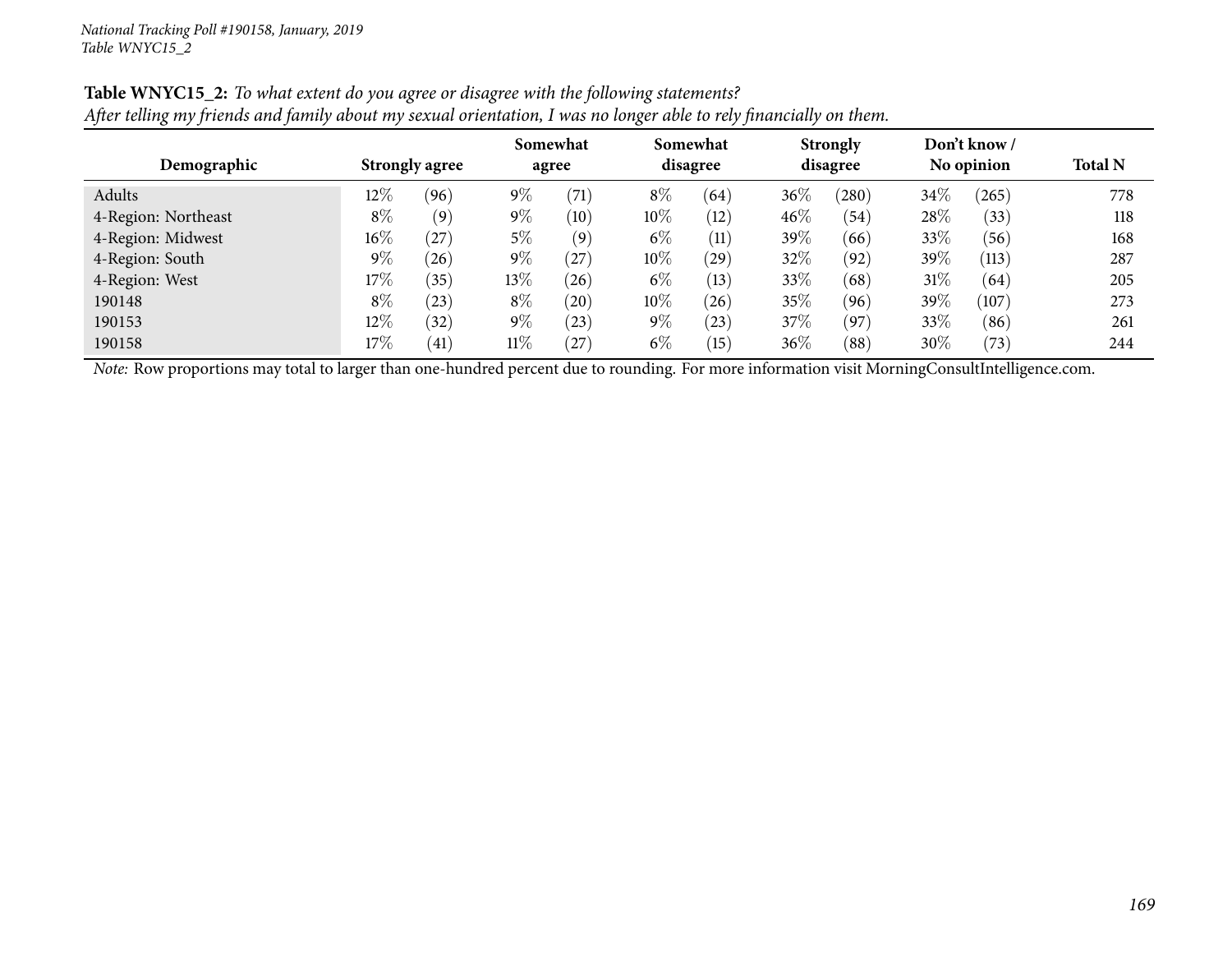| o                        |        | ∕ ⊙                   |        | Somewhat |        | Somewhat |        | <b>Strongly</b> |      | Don't know/ |                |
|--------------------------|--------|-----------------------|--------|----------|--------|----------|--------|-----------------|------|-------------|----------------|
| Demographic              |        | <b>Strongly agree</b> |        | agree    |        | disagree |        | disagree        |      | No opinion  | <b>Total N</b> |
| Adults                   | 23%    | (176)                 | $12\%$ | (95)     | $11\%$ | (84)     | 17%    | (131)           | 38%  | (292)       | 778            |
| Gender: Male             | 22%    | (80)                  | 14%    | (48)     | 13%    | (47)     | 17%    | (59)            | 34%  | (121)       | 354            |
| Gender: Female           | 23%    | (97)                  | $11\%$ | (47)     | 9%     | (37)     | 17%    | (71)            | 41\% | (172)       | 424            |
| Age: 18-29               | 24\%   | (70)                  | $15\%$ | (43)     | 15%    | (42)     | 13%    | (38)            | 34%  | (97)        | 291            |
| Age: 30-44               | 18%    | (36)                  | $13\%$ | (26)     | 12%    | (24)     | 18%    | (36)            | 38%  | (75)        | 197            |
| Age: 45-54               | $21\%$ | (25)                  | $10\%$ | (12)     | 7%     | (8)      | $21\%$ | (25)            | 41\% | (48)        | 117            |
| Age: 55-64               | 26%    | (23)                  | $8\%$  | (7)      | $3\%$  | (3)      | 24\%   | (21)            | 39%  | (35)        | 89             |
| Age: 65+                 | $27\%$ | (23)                  | $8\%$  | (7)      | $8\%$  | (7)      | 13%    | (11)            | 43%  | (36)        | 83             |
| Generation Z: 18-21      | 24%    | (31)                  | 13%    | (17)     | 13%    | (17)     | 12%    | (16)            | 38%  | (49)        | 130            |
| Millennial: Age 22-37    | 21%    | (57)                  | 16%    | (44)     | 14%    | (38)     | 15%    | (40)            | 33%  | (89)        | 267            |
| Generation X: Age 38-53  | $21\%$ | (40)                  | $9\%$  | (18)     | 10%    | (18)     | 21\%   | (40)            | 39%  | (73)        | 189            |
| Boomers: Age 54-72       | 25%    | (45)                  | $8\%$  | (13)     | $6\%$  | (10)     | 19%    | (33)            | 42%  | (74)        | 175            |
| PID: Dem (no lean)       | 25%    | (80)                  | $13\%$ | (44)     | 13%    | (41)     | $16\%$ | (53)            | 33%  | (108)       | 326            |
| PID: Ind (no lean)       | $21\%$ | (67)                  | 13%    | (41)     | 10%    | (32)     | 17%    | (54)            | 40%  | (132)       | 327            |
| PID: Rep (no lean)       | 23%    | (29)                  | $8\%$  | (10)     | 9%     | (11)     | 19%    | (23)            | 42%  | (52)        | 125            |
| PID/Gender: Dem Men      | 23%    | (35)                  | 14%    | (22)     | 15%    | (24)     | 19%    | (29)            | 28%  | (44)        | 154            |
| PID/Gender: Dem Women    | 26%    | (45)                  | $12\%$ | (22)     | 10%    | (17)     | 14%    | (24)            | 37%  | (64)        | 172            |
| PID/Gender: Ind Men      | 24%    | (32)                  | $14\%$ | (19)     | 10%    | (13)     | 14\%   | (19)            | 38%  | (51)        | 134            |
| PID/Gender: Ind Women    | 18%    | (35)                  | 12%    | (22)     | 10%    | (19)     | 18%    | (35)            | 42%  | (81)        | 192            |
| PID/Gender: Rep Men      | 20%    | (13)                  | $11\%$ | (7)      | 15%    | (10)     | $16\%$ | (11)            | 39%  | (25)        | 66             |
| PID/Gender: Rep Women    | 27%    | (16)                  | $5\%$  | (3)      | $2\%$  | (1)      | 22%    | (13)            | 45%  | (27)        | 59             |
| Ideo: Liberal (1-3)      | 26%    | (106)                 | 15%    | (60)     | 12%    | (50)     | 14%    | (59)            | 33%  | (134)       | 410            |
| Ideo: Moderate (4)       | 22%    | (26)                  | 12%    | (15)     | 10%    | (11)     | 15%    | (18)            | 41\% | (49)        | 120            |
| Ideo: Conservative (5-7) | 20%    | (25)                  | $11\%$ | (13)     | $11\%$ | (14)     | 18%    | (22)            | 40%  | (49)        | 124            |
| Educ: < College          | 22%    | (123)                 | $12\%$ | (66)     | 12%    | (67)     | 18%    | (99)            | 37%  | (208)       | 563            |
| Educ: Bachelors degree   | 24%    | (32)                  | $16\%$ | (21)     | $8\%$  | (10)     | 14%    | (19)            | 37%  | (49)        | 130            |
| Educ: Post-grad          | 25%    | (21)                  | $10\%$ | (8)      | $8\%$  | (6)      | 15%    | (13)            | 42%  | (36)        | 84             |

Table WNYC15\_3: To what extent do you agree or disagree with the following statements? Before telling my friends and family about my gender identity, I was able to rely financially on them.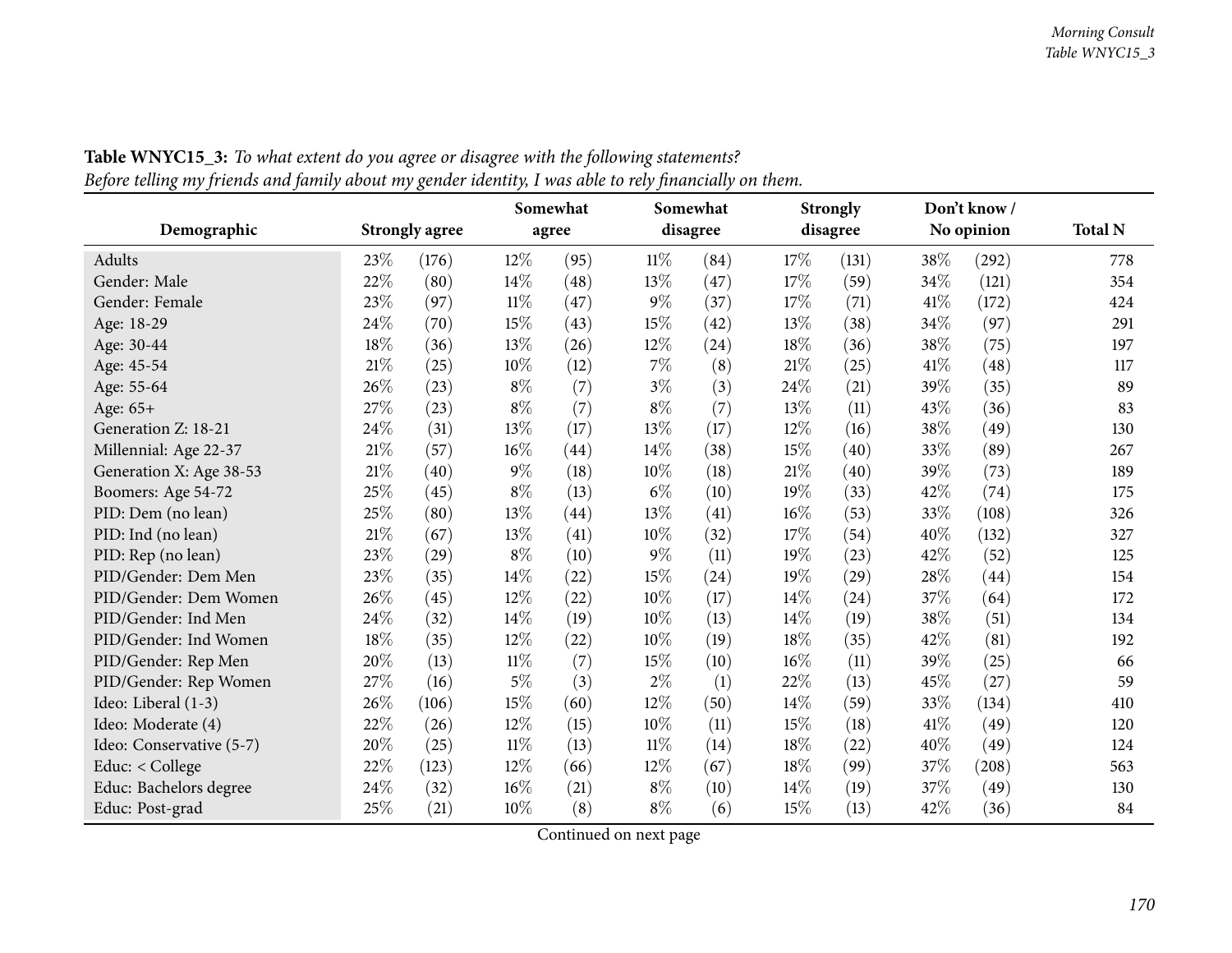|                             |        |                       |        | Somewhat |        | Somewhat |        | <b>Strongly</b> |     | Don't know / |                |
|-----------------------------|--------|-----------------------|--------|----------|--------|----------|--------|-----------------|-----|--------------|----------------|
| Demographic                 |        | <b>Strongly agree</b> |        | agree    |        | disagree |        | disagree        |     | No opinion   | <b>Total N</b> |
| Adults                      | 23%    | (176)                 | 12%    | (95)     | $11\%$ | (84)     | 17%    | (131)           | 38% | (292)        | 778            |
| Income: Under 50k           | $21\%$ | (108)                 | $11\%$ | (57)     | 12%    | (61)     | 18%    | (92)            | 38% | (192)        | 510            |
| Income: 50k-100k            | 20%    | (37)                  | 16%    | (29)     | $9\%$  | (17)     | 17%    | (31)            | 39% | (73)         | 187            |
| Income: 100k+               | 40%    | (32)                  | 10%    | (8)      | 7%     | (6)      | $9\%$  | (7)             | 34% | (28)         | 80             |
| Ethnicity: White            | 23%    | (131)                 | 13%    | (76)     | $9\%$  | (54)     | 15%    | (83)            | 40% | (226)        | 570            |
| Ethnicity: Hispanic         | 26%    | (32)                  | 13%    | (16)     | 19%    | (24)     | 17%    | (22)            | 25% | (31)         | 125            |
| Ethnicity: Afr. Am.         | 19%    | (23)                  | $8\%$  | (10)     | 17%    | (21)     | 26%    | (32)            | 31% | (38)         | 123            |
| Ethnicity: Other            | 26%    | (22)                  | $11\%$ | (9)      | $11\%$ | (9)      | 19%    | (16)            | 33% | (28)         | 84             |
| Relig: Protestant           | 22%    | (19)                  | 10%    | (8)      | 10%    | (8)      | 21%    | (19)            | 38% | (33)         | 88             |
| Relig: Roman Catholic       | 26%    | (29)                  | 10%    | (11)     | 17%    | (19)     | 21%    | (23)            | 26% | (29)         | 111            |
| Relig: Something Else       | 20%    | (23)                  | 12%    | (14)     | 12%    | (14)     | 17%    | (20)            | 39% | (45)         | 116            |
| Relig: Jewish               | 51\%   | (9)                   | $4\%$  | (1)      | 12%    | (2)      | $5\%$  | (1)             | 27% | (5)          | 17             |
| Relig: Evangelical          | 23%    | (55)                  | $11\%$ | (26)     | 13%    | (31)     | 20%    | (49)            | 33% | (81)         | 242            |
| Relig: Non-Evang. Catholics | 22%    | (16)                  | $9\%$  | (7)      | 15%    | (10)     | 17%    | (12)            | 36% | (26)         | 72             |
| Relig: All Christian        | 23%    | (71)                  | $11\%$ | (33)     | 13%    | (41)     | 20%    | (62)            | 34% | (107)        | 314            |
| Relig: All Non-Christian    | $18\%$ | (14)                  | $11\%$ | (8)      | $7\%$  | (6)      | 25%    | (19)            | 39% | (30)         | 76             |
| Community: Urban            | 23%    | (53)                  | $11\%$ | (24)     | $11\%$ | (26)     | 20%    | (46)            | 35% | (79)         | 228            |
| Community: Suburban         | 21%    | (70)                  | 14%    | (45)     | 12%    | (38)     | 16%    | (51)            | 37% | (120)        | 325            |
| Community: Rural            | 24\%   | (54)                  | $11\%$ | (26)     | $9\%$  | (19)     | 15%    | (33)            | 41% | (93)         | 224            |
| Employ: Private Sector      | 23%    | (48)                  | 16%    | (33)     | 12%    | (26)     | 18%    | (37)            | 32% | (67)         | 211            |
| Employ: Government          | 23%    | (10)                  | 17%    | (8)      | 19%    | (8)      | 13%    | (6)             | 28% | (12)         | 44             |
| Employ: Self-Employed       | 33%    | (15)                  | $11\%$ | (5)      | 17%    | (8)      | 14%    | (7)             | 25% | (12)         | 47             |
| Employ: Homemaker           | 29%    | (16)                  | $11\%$ | (6)      | 7%     | (4)      | 14%    | (8)             | 40% | (22)         | 56             |
| Employ: Student             | 33%    | (23)                  | $11\%$ | (8)      | 10%    | (7)      | 10%    | (7)             | 36% | (25)         | 70             |
| Employ: Retired             | 12%    | (11)                  | $9\%$  | (8)      | $11\%$ | (10)     | 19%    | (17)            | 49% | (44)         | 91             |
| Employ: Unemployed          | 19%    | (17)                  | 18%    | (17)     | 12%    | (11)     | 16%    | (15)            | 35% | (33)         | 92             |
| Employ: Other               | 24%    | (25)                  | $7\%$  | (7)      | $7\%$  | (7)      | $21\%$ | (22)            | 41% | (41)         | 102            |
| Military HH: Yes            | 24\%   | (29)                  | 11%    | (14)     | $11\%$ | (13)     | 19%    | (23)            | 35% | (43)         | 121            |
| Military HH: No             | 22%    | (148)                 | 12%    | (81)     | $11\%$ | (71)     | 16%    | (108)           | 38% | (250)        | 657            |
| RD/WT: Right Direction      | 24%    | (39)                  | $11\%$ | (17)     | 13%    | (20)     | 16%    | (26)            | 36% | (57)         | 160            |
| RD/WT: Wrong Track          | 22%    | (137)                 | 13%    | (77)     | 10%    | (63)     | 17%    | (104)           | 38% | (235)        | 617            |

**Table WNYC15\_3:** To what extent do you agree or disagree with the following statements? Before telling my friends and family about my gender identity, I was able to rely financially on them.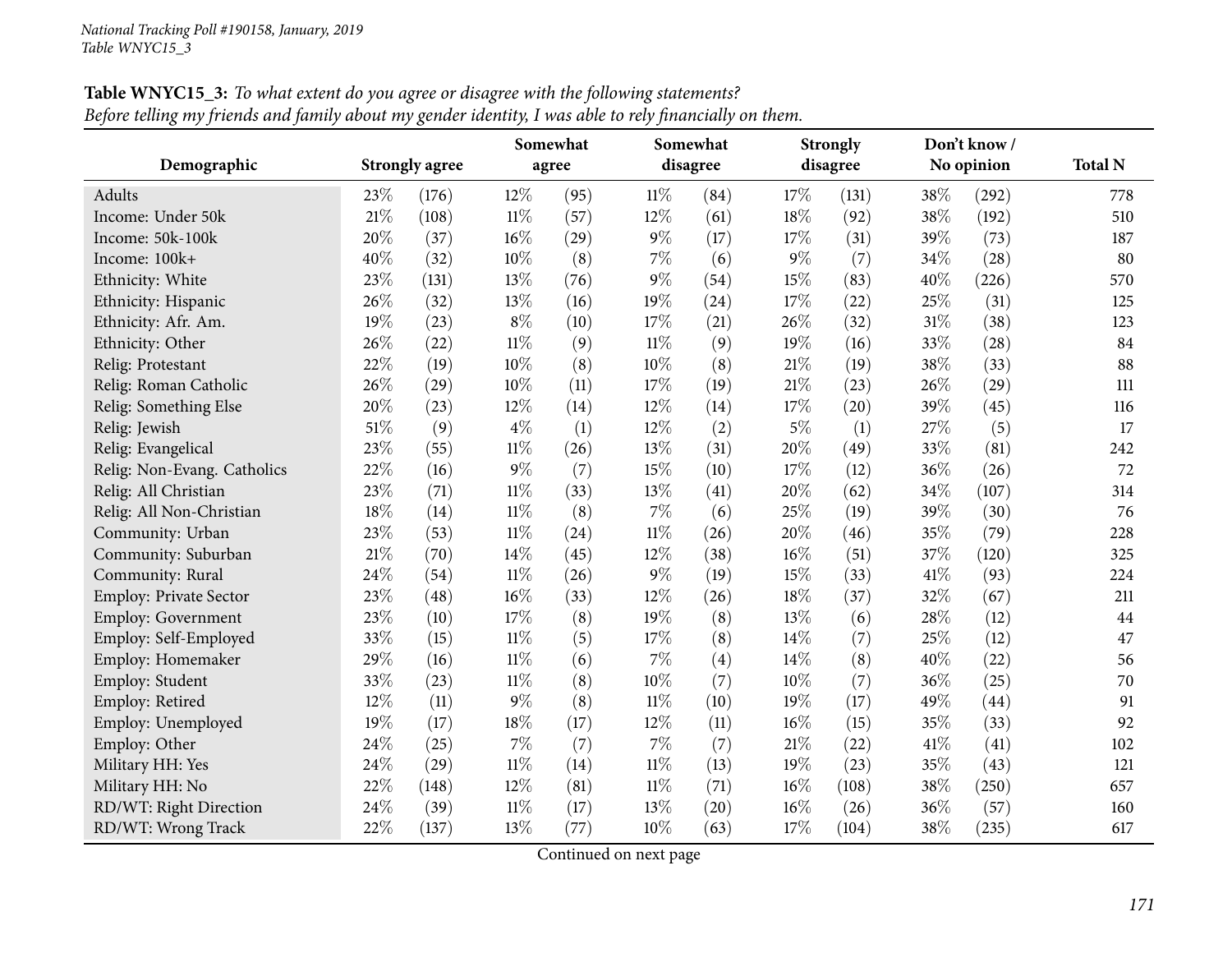|                                      |       |                       |        | Somewhat |        | Somewhat |        | <b>Strongly</b> |      | Don't know / |                |
|--------------------------------------|-------|-----------------------|--------|----------|--------|----------|--------|-----------------|------|--------------|----------------|
| Demographic                          |       | <b>Strongly agree</b> |        | agree    |        | disagree |        | disagree        |      | No opinion   | <b>Total N</b> |
| Adults                               | 23\%  | (176)                 | $12\%$ | (95)     | $11\%$ | (84)     | 17%    | (131)           | 38\% | (292)        | 778            |
| Trump Job Approve                    | 23%   | (40)                  | $9\%$  | (15)     | 10%    | (19)     | 17%    | (30)            | 42%  | (74)         | 179            |
| Trump Job Disapprove                 | 24%   | (131)                 | 14\%   | (75)     | $11\%$ | (62)     | 17%    | (94)            | 34%  | (187)        | 550            |
| Trump Job Strongly Approve           | 19%   | (16)                  | 10%    | (8)      | $9\%$  | (8)      | 15%    | (13)            | 47%  | (39)         | 84             |
| Trump Job Somewhat Approve           | 25%   | (24)                  | $8\%$  | (7)      | $11\%$ | (11)     | $18\%$ | (17)            | 37%  | (36)         | 95             |
| Trump Job Somewhat Disapprove        | 19%   | (17)                  | $11\%$ | (9)      | 20%    | (17)     | 21\%   | (18)            | 29%  | (25)         | 87             |
| Trump Job Strongly Disapprove        | 25%   | (114)                 | 14%    | (66)     | 10%    | (45)     | 16%    | (76)            | 35%  | (162)        | 463            |
| #1 Issue: Economy                    | 26%   | (54)                  | 12%    | (25)     | $8\%$  | (18)     | 20%    | (43)            | 33%  | (69)         | 208            |
| #1 Issue: Security                   | 22%   | (22)                  | 16%    | (16)     | $6\%$  | (6)      | 15%    | (15)            | 40%  | (40)         | 98             |
| #1 Issue: Health Care                | 19%   | (24)                  | 13%    | (17)     | 12%    | (15)     | 18%    | (23)            | 38%  | (49)         | 128            |
| #1 Issue: Medicare / Social Security | 23%   | (18)                  | $1\%$  | (1)      | 19%    | (15)     | 17%    | (13)            | 39%  | (30)         | 77             |
| #1 Issue: Women's Issues             | 19%   | (16)                  | 20%    | (17)     | $11\%$ | (9)      | $11\%$ | (9)             | 38%  | (32)         | 83             |
| #1 Issue: Education                  | 15%   | (9)                   | $11\%$ | (7)      | 21%    | (13)     | 14%    | (9)             | 38%  | (24)         | 62             |
| #1 Issue: Energy                     | 32%   | (18)                  | $11\%$ | (6)      | $9\%$  | (5)      | $9\%$  | (5)             | 39%  | (22)         | 57             |
| #1 Issue: Other                      | 23%   | (15)                  | $9\%$  | (5)      | $5\%$  | (3)      | 21\%   | (14)            | 42%  | (27)         | 64             |
| 2018 House Vote: Democrat            | 25%   | (88)                  | 15%    | (51)     | 13%    | (44)     | 17%    | (58)            | 30%  | (104)        | 346            |
| 2018 House Vote: Republican          | 24%   | (29)                  | $7\%$  | (8)      | $6\%$  | (7)      | 16%    | (19)            | 46%  | (55)         | 119            |
| 2018 House Vote: Someone else        | 14%   | (7)                   | $11\%$ | (6)      | $3\%$  | (2)      | 18%    | (9)             | 54%  | (27)         | 50             |
| 2018 House Vote: Didnt Vote          | 20%   | (53)                  | $11\%$ | (28)     | 12%    | (31)     | 17%    | (44)            | 40%  | (105)        | 261            |
| 2016 Vote: Hillary Clinton           | 25%   | (76)                  | 14%    | (45)     | $11\%$ | (34)     | 18%    | (55)            | 32%  | (101)        | 311            |
| 2016 Vote: Donald Trump              | 26%   | (26)                  | $6\%$  | (6)      | $6\%$  | (6)      | $16\%$ | (17)            | 46%  | (47)         | 102            |
| 2016 Vote: Someone else              | 24\%  | (18)                  | 12%    | (9)      | $6\%$  | (4)      | $16\%$ | (11)            | 42%  | (31)         | 73             |
| 2016 Vote: Didnt Vote                | 19%   | (56)                  | 12%    | (35)     | 14%    | (39)     | $16\%$ | (48)            | 39%  | (112)        | 290            |
| Voted in 2014: Yes                   | 24%   | (102)                 | 13%    | (57)     | $9\%$  | (39)     | 17%    | (71)            | 36%  | (153)        | 422            |
| Voted in 2014: No                    | 21\%  | (74)                  | $11\%$ | (38)     | 13%    | (45)     | 17%    | (59)            | 39%  | (139)        | 356            |
| 2012 Vote: Barack Obama              | 27%   | (88)                  | 13%    | (42)     | $9\%$  | (31)     | 16%    | (53)            | 34%  | (111)        | 325            |
| 2012 Vote: Mitt Romney               | 18%   | (12)                  | 12%    | (8)      | $5\%$  | (3)      | 15%    | (10)            | 51\% | (35)         | 68             |
| 2012 Vote: Other                     | $8\%$ | (3)                   | 10%    | (4)      | $6\%$  | (2)      | 28%    | (10)            | 47%  | (17)         | 35             |
| 2012 Vote: Didn't Vote               | 21%   | (73)                  | 12%    | (41)     | 14%    | (48)     | 17%    | (57)            | 37%  | (128)        | 347            |

**Table WNYC15\_3:** To what extent do you agree or disagree with the following statements? Before telling my friends and family about my gender identity, I was able to rely financially on them.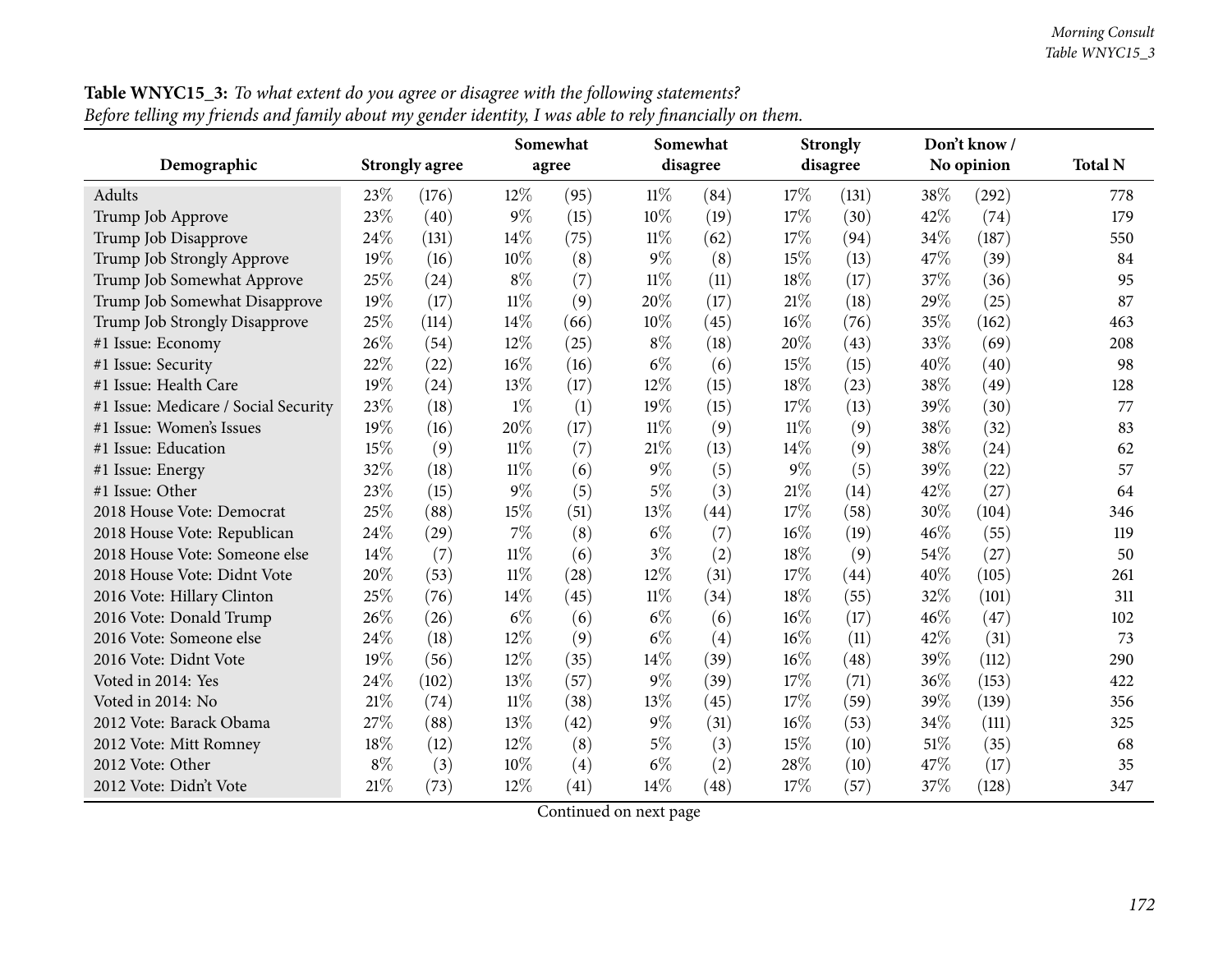| Demographic         |        | <b>Strongly agree</b> |        | Somewhat<br>agree |        | Somewhat<br>disagree |        | <b>Strongly</b><br>disagree |        | Don't know /<br>No opinion | <b>Total N</b> |
|---------------------|--------|-----------------------|--------|-------------------|--------|----------------------|--------|-----------------------------|--------|----------------------------|----------------|
| Adults              | $23\%$ | (176)                 | $12\%$ | (95)              | $11\%$ | (84)                 | $17\%$ | (131)                       | 38%    | $^{(292)}$                 | 778            |
| 4-Region: Northeast | 21\%   | $^{'}25$              | $9\%$  | (11)              | $13\%$ | (15)                 | 20%    | (23)                        | $37\%$ | (44)                       | 118            |
| 4-Region: Midwest   | 22%    | (37)                  | $14\%$ | (24)              | $10\%$ | (16)                 | 20%    | (33)                        | $35\%$ | (58)                       | 168            |
| 4-Region: South     | 23\%   | (66)                  | $11\%$ | (32)              | $9\%$  | (26)                 | $15\%$ | $\left(44\right)$           | 41\%   | (119)                      | 287            |
| 4-Region: West      | 24\%   | (48)                  | $14\%$ | (28)              | $13\%$ | 27                   | $15\%$ | (30)                        | $35\%$ | (72)                       | 205            |
| 190148              | 22%    | (61)                  | $10\%$ | (26)              | 10%    | 27                   | $15\%$ | (41)                        | $43\%$ | (118)                      | 273            |
| 190153              | 19%    | (50)                  | $11\%$ | $^{'}29)$         | 13%    | (33)                 | $19\%$ | (49)                        | 38%    | (100)                      | 261            |
| 190158              | 27\%   | (66)                  | $16\%$ | (39)              | $10\%$ | (23)                 | 17%    | (41)                        | 30%    | (74)                       | 244            |

## Table WNYC15\_3: To what extent do you agree or disagree with the following statements? Before telling my friends and family about my gender identity, I was able to rely financially on them.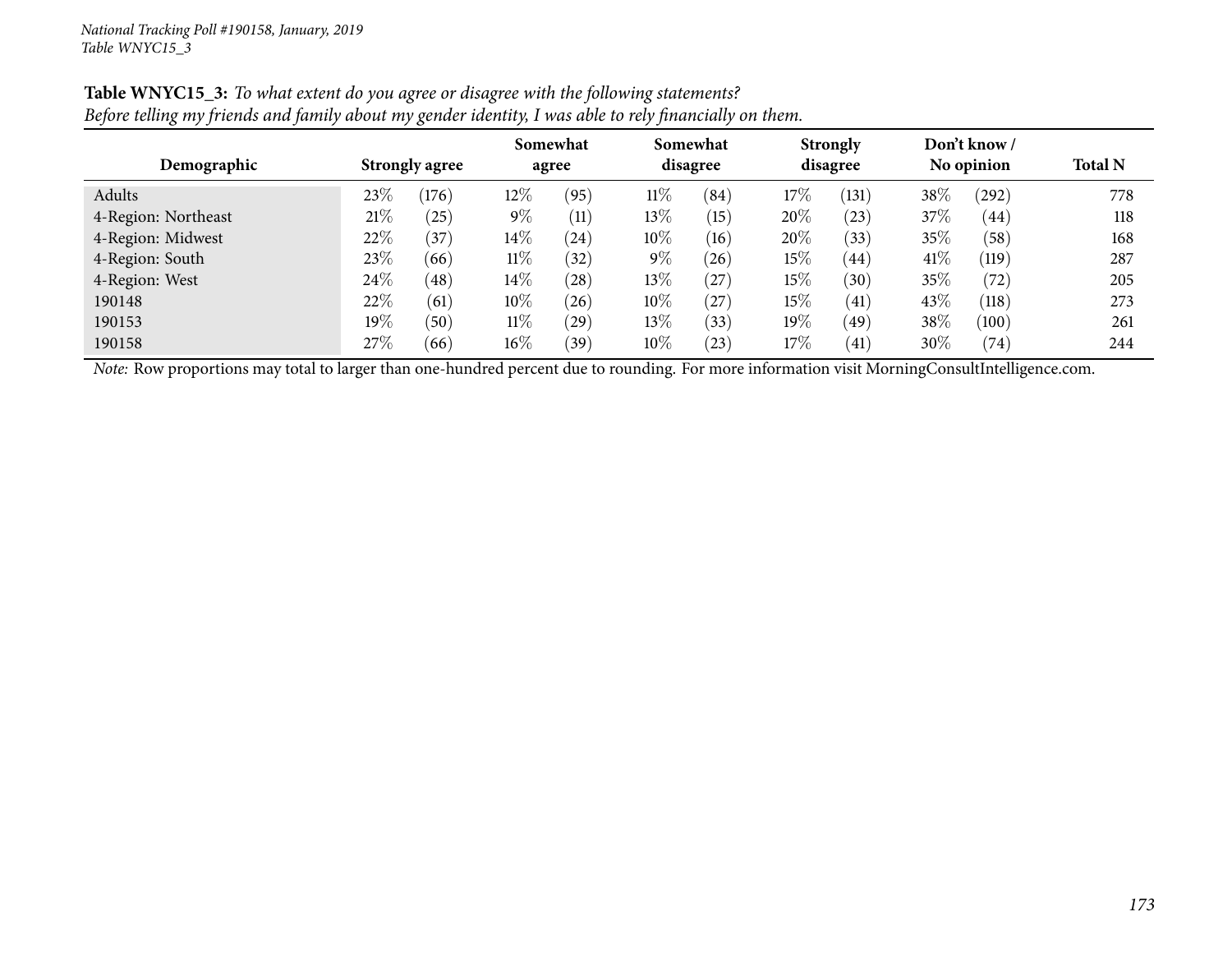|                          |        |                       | Somewhat |      |        | Somewhat |      | <b>Strongly</b> |      | Don't know/ |                |
|--------------------------|--------|-----------------------|----------|------|--------|----------|------|-----------------|------|-------------|----------------|
| Demographic              |        | <b>Strongly agree</b> | agree    |      |        | disagree |      | disagree        |      | No opinion  | <b>Total N</b> |
| Adults                   | 13\%   | (103)                 | $7\%$    | (57) | $9\%$  | (67)     | 34%  | (267)           | 36%  | (284)       | 778            |
| Gender: Male             | $16\%$ | (57)                  | $9\%$    | (32) | $11\%$ | (40)     | 30%  | (107)           | 33%  | (118)       | 354            |
| Gender: Female           | $11\%$ | (46)                  | $6\%$    | (25) | $6\%$  | (27)     | 38%  | (159)           | 39%  | (165)       | 424            |
| Age: 18-29               | 12%    | (33)                  | $11\%$   | (32) | 10%    | (30)     | 36%  | (105)           | 31%  | (91)        | 291            |
| Age: 30-44               | 14%    | (27)                  | $8\%$    | (15) | 10%    | (20)     | 33%  | (65)            | 36%  | (70)        | 197            |
| Age: 45-54               | 17%    | (20)                  | $3\%$    | (4)  | $6\%$  | (7)      | 33%  | (38)            | 41\% | (48)        | 117            |
| Age: 55-64               | $8\%$  | (7)                   | $6\%$    | (6)  | $5\%$  | (5)      | 43%  | (39)            | 37%  | (33)        | 89             |
| Age: 65+                 | 17%    | (14)                  | $1\%$    | (1)  | $8\%$  | (7)      | 23\% | (19)            | 50%  | (42)        | 83             |
| Generation Z: 18-21      | $11\%$ | (15)                  | $10\%$   | (13) | 13%    | (16)     | 32%  | (41)            | 35%  | (45)        | 130            |
| Millennial: Age 22-37    | $11\%$ | (30)                  | 10%      | (26) | $9\%$  | (24)     | 38%  | (102)           | 32%  | (85)        | 267            |
| Generation X: Age 38-53  | 18%    | (33)                  | $6\%$    | (11) | $6\%$  | (12)     | 33\% | (62)            | 37%  | (70)        | 189            |
| Boomers: Age 54-72       | 12%    | (22)                  | $3\%$    | (6)  | $7\%$  | (12)     | 33%  | (57)            | 45%  | (79)        | 175            |
| PID: Dem (no lean)       | 14%    | (46)                  | $9\%$    | (28) | $7\%$  | (24)     | 37%  | (119)           | 33%  | (109)       | 326            |
| PID: Ind (no lean)       | 12%    | (38)                  | $5\%$    | (18) | $11\%$ | (35)     | 32%  | (105)           | 40%  | (132)       | 327            |
| PID: Rep (no lean)       | 15%    | (19)                  | $9\%$    | (11) | 7%     | (8)      | 34%  | (43)            | 35%  | (44)        | 125            |
| PID/Gender: Dem Men      | 16%    | (25)                  | 10%      | (16) | $11\%$ | (18)     | 33%  | (51)            | 29%  | (44)        | 154            |
| PID/Gender: Dem Women    | 12%    | (20)                  | $7\%$    | (13) | $4\%$  | (7)      | 39%  | (68)            | 37%  | (64)        | 172            |
| PID/Gender: Ind Men      | 17%    | (23)                  | $6\%$    | (8)  | 12%    | (16)     | 25%  | (34)            | 40%  | (54)        | 134            |
| PID/Gender: Ind Women    | $8\%$  | (16)                  | $5\%$    | (10) | 10%    | (18)     | 37%  | (71)            | 40%  | (77)        | 192            |
| PID/Gender: Rep Men      | 13%    | (9)                   | 13%      | (9)  | $9\%$  | (6)      | 34%  | (23)            | 30%  | (20)        | 66             |
| PID/Gender: Rep Women    | 17%    | (10)                  | $4\%$    | (3)  | $4\%$  | (2)      | 35%  | (20)            | 40%  | (24)        | 59             |
| Ideo: Liberal (1-3)      | 16%    | (64)                  | $9\%$    | (37) | 9%     | (38)     | 35%  | (143)           | 31%  | (128)       | 410            |
| Ideo: Moderate (4)       | $11\%$ | (13)                  | $5\%$    | (6)  | 10%    | (12)     | 35%  | (42)            | 40%  | (48)        | 120            |
| Ideo: Conservative (5-7) | $11\%$ | (13)                  | $8\%$    | (10) | $9\%$  | (11)     | 35%  | (44)            | 37%  | (46)        | 124            |
| Educ: < College          | 12%    | (69)                  | $8\%$    | (47) | $9\%$  | (53)     | 34%  | (194)           | 36%  | (200)       | 563            |
| Educ: Bachelors degree   | 13%    | (17)                  | $6\%$    | (7)  | $5\%$  | (6)      | 36%  | (47)            | 40%  | (53)        | 130            |
| Educ: Post-grad          | 19%    | (16)                  | $4\%$    | (3)  | $9\%$  | (8)      | 31%  | (26)            | 37%  | (31)        | 84             |

Table WNYC15\_4: To what extent do you agree or disagree with the following statements? After telling my friends and family about my gender identity, I was no longer able to rely financially on them.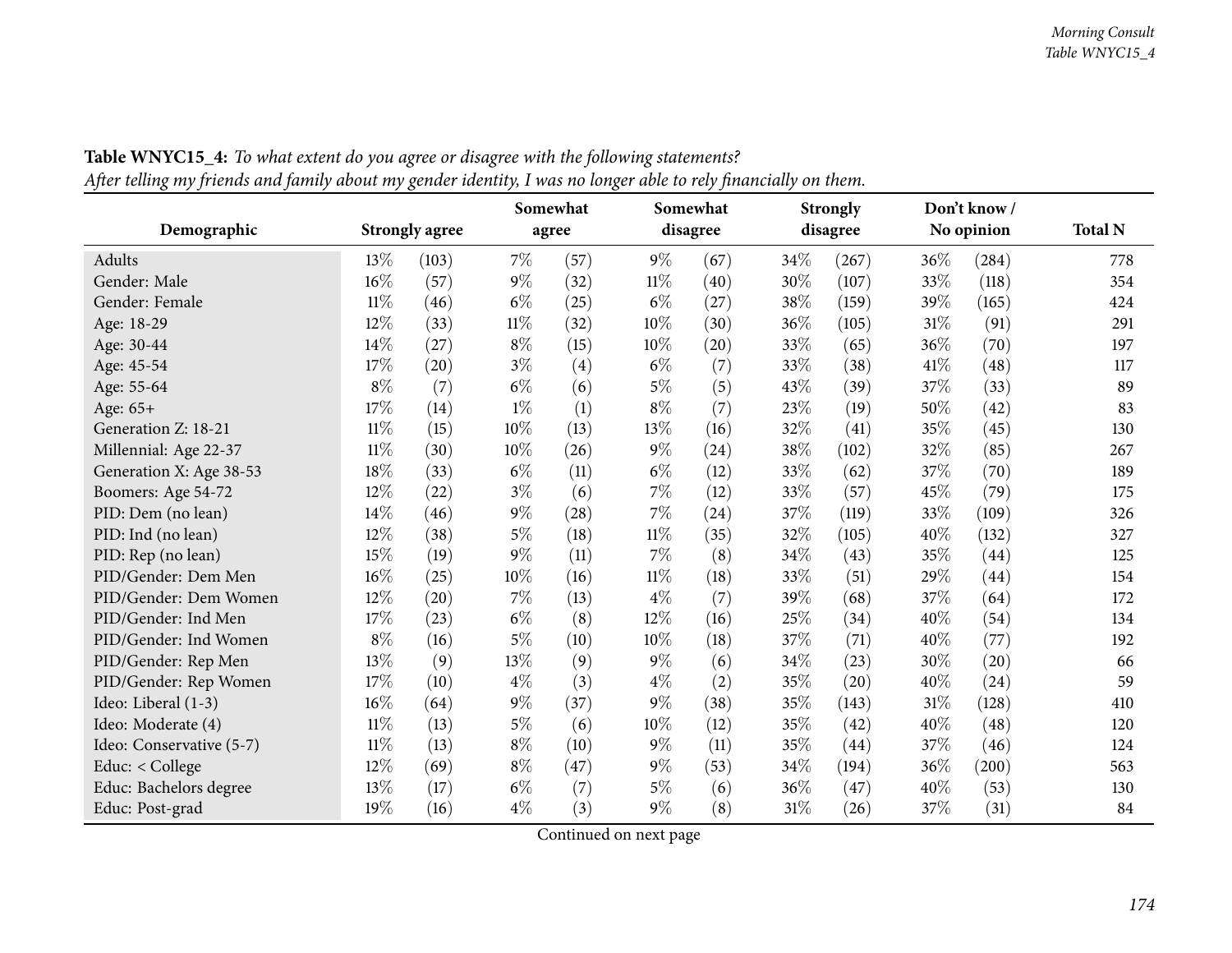|                             |        |                       | Somewhat |       | Somewhat |          | <b>Strongly</b> |          |     | Don't know / |                |
|-----------------------------|--------|-----------------------|----------|-------|----------|----------|-----------------|----------|-----|--------------|----------------|
| Demographic                 |        | <b>Strongly agree</b> |          | agree |          | disagree |                 | disagree |     | No opinion   | <b>Total N</b> |
| Adults                      | 13\%   | (103)                 | $7\%$    | (57)  | $9\%$    | (67)     | 34%             | (267)    | 36% | (284)        | 778            |
| Income: Under 50k           | 12%    | (63)                  | $8\%$    | (41)  | $9\%$    | (48)     | 33%             | (170)    | 37% | (189)        | 510            |
| Income: 50k-100k            | 12%    | (23)                  | $6\%$    | (11)  | $9\%$    | (17)     | 37%             | (69)     | 36% | (66)         | 187            |
| Income: 100k+               | 20%    | (16)                  | $6\%$    | (5)   | $3\%$    | (3)      | 35%             | (28)     | 36% | (29)         | 80             |
| Ethnicity: White            | 12%    | (67)                  | 7%       | (42)  | $8\%$    | (46)     | 33%             | (190)    | 39% | (225)        | 570            |
| Ethnicity: Hispanic         | $16\%$ | (20)                  | 15%      | (19)  | 13%      | (16)     | 29%             | (37)     | 27% | (33)         | 125            |
| Ethnicity: Afr. Am.         | $16\%$ | (20)                  | 7%       | (8)   | 10%      | (13)     | 39%             | (48)     | 28% | (34)         | 123            |
| Ethnicity: Other            | 18%    | (15)                  | $8\%$    | (7)   | $11\%$   | (9)      | 35%             | (29)     | 29% | (24)         | 84             |
| Relig: Protestant           | 10%    | (9)                   | $6\%$    | (5)   | $8\%$    | (7)      | 33%             | (29)     | 43% | (38)         | 88             |
| Relig: Roman Catholic       | 16%    | (18)                  | 12%      | (13)  | $8\%$    | (9)      | 35%             | (39)     | 29% | (32)         | 111            |
| Relig: Something Else       | 10%    | (12)                  | $5\%$    | (5)   | $6\%$    | (7)      | 38%             | (44)     | 42% | (48)         | 116            |
| Relig: Jewish               | 32%    | (5)                   | 23%      | (4)   |          | (0)      | $14\%$          | (2)      | 31% | (5)          | 17             |
| Relig: Evangelical          | $11\%$ | (27)                  | $6\%$    | (15)  | $6\%$    | (15)     | 38%             | (91)     | 38% | (93)         | 242            |
| Relig: Non-Evang. Catholics | $16\%$ | (11)                  | 13%      | (9)   | $9\%$    | (7)      | 28%             | (20)     | 35% | (25)         | 72             |
| Relig: All Christian        | 12%    | (39)                  | $8\%$    | (24)  | 7%       | (22)     | 35%             | (111)    | 38% | (118)        | 314            |
| Relig: All Non-Christian    | 7%     | (6)                   | $6\%$    | (4)   | 15%      | (11)     | 38%             | (29)     | 35% | (26)         | 76             |
| Community: Urban            | 16%    | (38)                  | $8\%$    | (18)  | $9\%$    | (20)     | 37%             | (86)     | 29% | (67)         | 228            |
| Community: Suburban         | 10%    | (32)                  | $8\%$    | (26)  | $11\%$   | (34)     | 35%             | (113)    | 37% | (120)        | 325            |
| Community: Rural            | 15%    | (33)                  | $6\%$    | (13)  | $6\%$    | (13)     | 30%             | (68)     | 43% | (96)         | 224            |
| Employ: Private Sector      | 13%    | (28)                  | $6\%$    | (14)  | $9\%$    | (19)     | 34%             | (72)     | 37% | (78)         | 211            |
| Employ: Government          | 23%    | (10)                  | 10%      | (4)   | 19%      | (8)      | 26%             | (11)     | 23% | (10)         | 44             |
| Employ: Self-Employed       | 18%    | (8)                   | 19%      | (9)   | $9\%$    | (4)      | 27%             | (13)     | 27% | (13)         | 47             |
| Employ: Homemaker           | 15%    | (9)                   | $7\%$    | (4)   | 13%      | (8)      | 36%             | (20)     | 28% | (16)         | 56             |
| Employ: Student             | 18%    | (13)                  | $7\%$    | (5)   | $8\%$    | (6)      | 32%             | (22)     | 35% | (24)         | 70             |
| Employ: Retired             | $10\%$ | (9)                   | $7\%$    | (6)   | $7\%$    | (7)      | 33%             | (30)     | 43% | (39)         | 91             |
| Employ: Unemployed          | $8\%$  | (7)                   | $6\%$    | (5)   | $8\%$    | (7)      | 41%             | (38)     | 38% | (35)         | 92             |
| Employ: Other               | 14\%   | (14)                  | 7%       | (7)   | $8\%$    | (8)      | 33%             | (34)     | 38% | (39)         | 102            |
| Military HH: Yes            | 14%    | (17)                  | $9\%$    | (11)  | $11\%$   | (13)     | 36%             | (44)     | 30% | (37)         | 121            |
| Military HH: No             | 13%    | (86)                  | 7%       | (46)  | $8\%$    | (54)     | 34%             | (223)    | 38% | (247)        | 657            |
| RD/WT: Right Direction      | 15%    | (24)                  | 7%       | (11)  | 10%      | (16)     | 33%             | (54)     | 34% | (55)         | 160            |
| RD/WT: Wrong Track          | 13%    | (79)                  | $7\%$    | (46)  | $8\%$    | (51)     | 35%             | (213)    | 37% | (229)        | 617            |

Table WNYC15\_4: To what extent do you agree or disagree with the following statements? After telling my friends and family about my gender identity, I was no longer able to rely financially on them.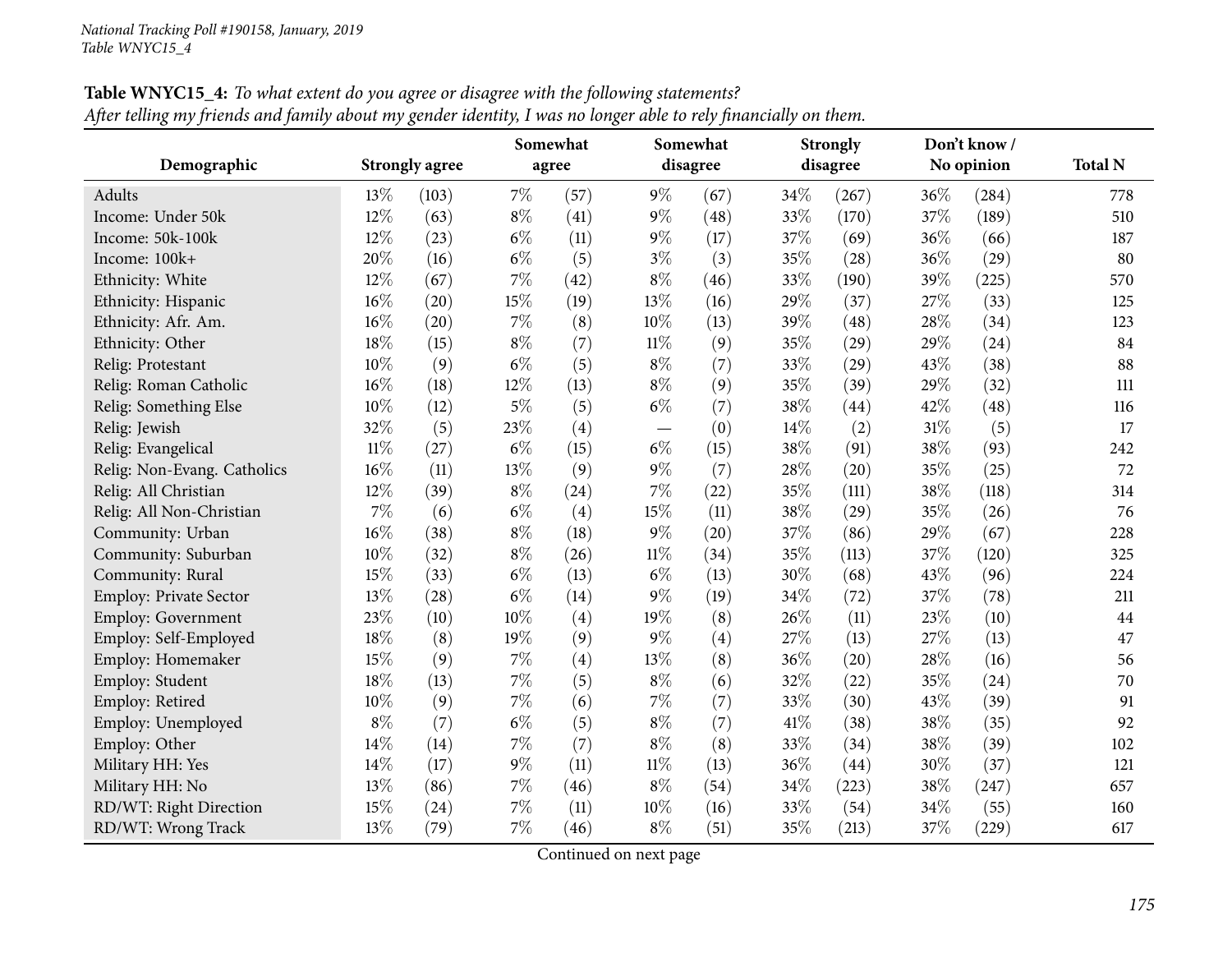|                                      |        |                       | Somewhat |       |        | Somewhat |        | <b>Strongly</b> |      | Don't know/ |                |
|--------------------------------------|--------|-----------------------|----------|-------|--------|----------|--------|-----------------|------|-------------|----------------|
| Demographic                          |        | <b>Strongly agree</b> |          | agree |        | disagree |        | disagree        |      | No opinion  | <b>Total N</b> |
| Adults                               | 13%    | (103)                 | $7\%$    | (57)  | $9\%$  | (67)     | 34%    | (267)           | 36\% | (284)       | 778            |
| Trump Job Approve                    | 13%    | (23)                  | $8\%$    | (13)  | $8\%$  | (15)     | 34%    | (60)            | 38%  | (68)        | 179            |
| Trump Job Disapprove                 | 14%    | (78)                  | $7\%$    | (41)  | $9\%$  | (48)     | 36%    | (199)           | 34%  | (184)       | 550            |
| Trump Job Strongly Approve           | 13%    | (11)                  | $4\%$    | (3)   | $5\%$  | (4)      | 32%    | (27)            | 47%  | (39)        | 84             |
| Trump Job Somewhat Approve           | 13%    | (12)                  | $11\%$   | (10)  | 12%    | (11)     | 35%    | (33)            | 30%  | (28)        | 95             |
| Trump Job Somewhat Disapprove        | 12%    | (10)                  | $10\%$   | (8)   | 15%    | (13)     | 35%    | (30)            | 29%  | (25)        | 87             |
| Trump Job Strongly Disapprove        | 15%    | (68)                  | $7\%$    | (33)  | $8\%$  | (35)     | 36%    | (169)           | 34%  | (159)       | 463            |
| #1 Issue: Economy                    | $11\%$ | (24)                  | $8\%$    | (17)  | $6\%$  | (13)     | 38%    | (79)            | 37%  | (76)        | 208            |
| #1 Issue: Security                   | $11\%$ | (11)                  | $8\%$    | (8)   | 12%    | (12)     | 35%    | (34)            | 34\% | (33)        | 98             |
| #1 Issue: Health Care                | 16%    | (21)                  | $8\%$    | (10)  | 7%     | (9)      | 31%    | (40)            | 37%  | (48)        | 128            |
| #1 Issue: Medicare / Social Security | 13%    | (10)                  | $4\%$    | (3)   | $11\%$ | (9)      | 37%    | (29)            | 35%  | (27)        | 77             |
| #1 Issue: Women's Issues             | 18%    | (15)                  | $7\%$    | (6)   | 14%    | (12)     | 25%    | (21)            | 36%  | (30)        | 83             |
| #1 Issue: Education                  | 7%     | (4)                   | $7\%$    | (4)   | 13%    | (8)      | 37%    | (23)            | 36%  | (22)        | 62             |
| #1 Issue: Energy                     | $11\%$ | (6)                   | $11\%$   | (6)   | $7\%$  | (4)      | 35%    | (20)            | 37%  | (21)        | 57             |
| #1 Issue: Other                      | 18%    | (11)                  | $5\%$    | (3)   | $2\%$  | (1)      | 35%    | (22)            | 41\% | (26)        | 64             |
| 2018 House Vote: Democrat            | 16%    | (56)                  | $7\%$    | (24)  | 10%    | (34)     | 37%    | (128)           | 30%  | (105)       | 346            |
| 2018 House Vote: Republican          | 14%    | (17)                  | $7\%$    | (9)   | $6\%$  | (7)      | 29%    | (34)            | 44%  | (52)        | 119            |
| 2018 House Vote: Someone else        | 10%    | (5)                   | $4\%$    | (2)   | $7\%$  | (3)      | 23%    | (11)            | 56%  | (28)        | 50             |
| 2018 House Vote: Didnt Vote          | $9\%$  | (25)                  | $9\%$    | (23)  | $8\%$  | (22)     | 36%    | (94)            | 38%  | (98)        | 261            |
| 2016 Vote: Hillary Clinton           | 16%    | (49)                  | $5\%$    | (14)  | $8\%$  | (26)     | 40%    | (124)           | 31%  | (98)        | 311            |
| 2016 Vote: Donald Trump              | 12%    | (12)                  | $6\%$    | (6)   | $4\%$  | (4)      | 32%    | (32)            | 46%  | (47)        | 102            |
| 2016 Vote: Someone else              | 12%    | (9)                   | $9\%$    | (6)   | 10%    | (8)      | 31%    | (23)            | 38%  | (28)        | 73             |
| 2016 Vote: Didnt Vote                | $11\%$ | (32)                  | $11\%$   | (31)  | 10%    | (29)     | 30%    | (88)            | 38%  | (110)       | 290            |
| Voted in 2014: Yes                   | 16%    | (66)                  | $6\%$    | (24)  | $8\%$  | (34)     | 36%    | (150)           | 35%  | (148)       | 422            |
| Voted in 2014: No                    | 10%    | (36)                  | $9\%$    | (34)  | $9\%$  | (33)     | 33%    | (116)           | 38%  | (136)       | 356            |
| 2012 Vote: Barack Obama              | 17%    | (54)                  | $4\%$    | (14)  | $9\%$  | (28)     | 39%    | (125)           | 32%  | (103)       | 325            |
| 2012 Vote: Mitt Romney               | 13%    | (9)                   | $8\%$    | (5)   | $4\%$  | (3)      | $31\%$ | (21)            | 44%  | (30)        | 68             |
| 2012 Vote: Other                     | $9\%$  | (3)                   | $6\%$    | (2)   | $3\%$  | (1)      | 30%    | (10)            | 53%  | (19)        | 35             |
| 2012 Vote: Didn't Vote               | $11\%$ | (37)                  | 10%      | (36)  | 10%    | (35)     | 32%    | (110)           | 37%  | (130)       | 347            |

**Table WNYC15\_4:** To what extent do you agree or disagree with the following statements? After telling my friends and family about my gender identity, I was no longer able to rely financially on them.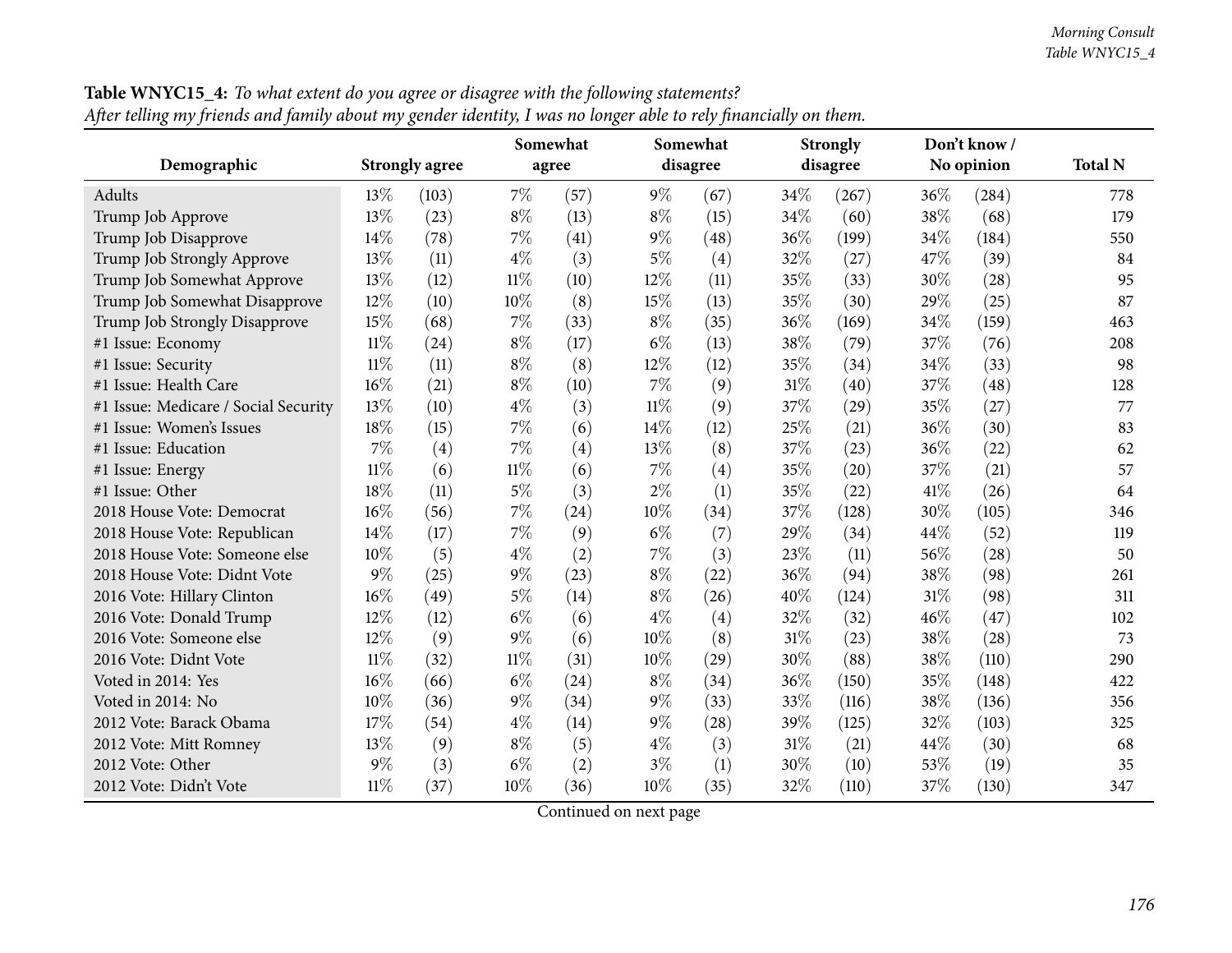| Demographic         | <b>Strongly agree</b> |                       | Somewhat<br>agree |      |        | Somewhat<br>disagree |      | <b>Strongly</b><br>disagree |        | Don't know/<br>No opinion | <b>Total N</b> |
|---------------------|-----------------------|-----------------------|-------------------|------|--------|----------------------|------|-----------------------------|--------|---------------------------|----------------|
| Adults              | $13\%$                | (103)                 | 7%                | (57) | $9\%$  | (67)                 | 34\% | $^{'}267$                   | $36\%$ | (284)                     | 778            |
| 4-Region: Northeast | $11\%$                | (13)                  | 10\%              | (11) | $10\%$ | (12)                 | 39%  | (46)                        | 29\%   | (35)                      | 118            |
| 4-Region: Midwest   | $12\%$                | $^{\prime}20^{\cdot}$ | $6\%$             | (10) | $8\%$  | (13)                 | 34\% | (58)                        | $40\%$ | (67)                      | 168            |
| 4-Region: South     | $11\%$                | (32)                  | $6\%$             | (18) | $9\%$  | $^{'}25)$            | 33\% | (93)                        | 41\%   | (118)                     | 287            |
| 4-Region: West      | 18%                   | (37)                  | $9\%$             | (18) | $8\%$  | (17)                 | 34\% | (69)                        | $31\%$ | (64)                      | 205            |
| 190148              | $10\%$                | (28)                  | $6\%$             | (18) | 7%     | (20)                 | 36%  | (99)                        | 40%    | (108)                     | 273            |
| 190153              | $11\%$                | (28)                  | 7%                | (19) | $9\%$  | (24)                 | 36%  | (93)                        | 37\%   | (97)                      | 261            |
| 190158              | 19%                   | 47                    | $8\%$             | (20) | $10\%$ | (24)                 | 31\% | (74)                        | 32\%   | (79)                      | 244            |

## Table WNYC15\_4: To what extent do you agree or disagree with the following statements? After telling my friends and family about my gender identity, I was no longer able to rely financially on them.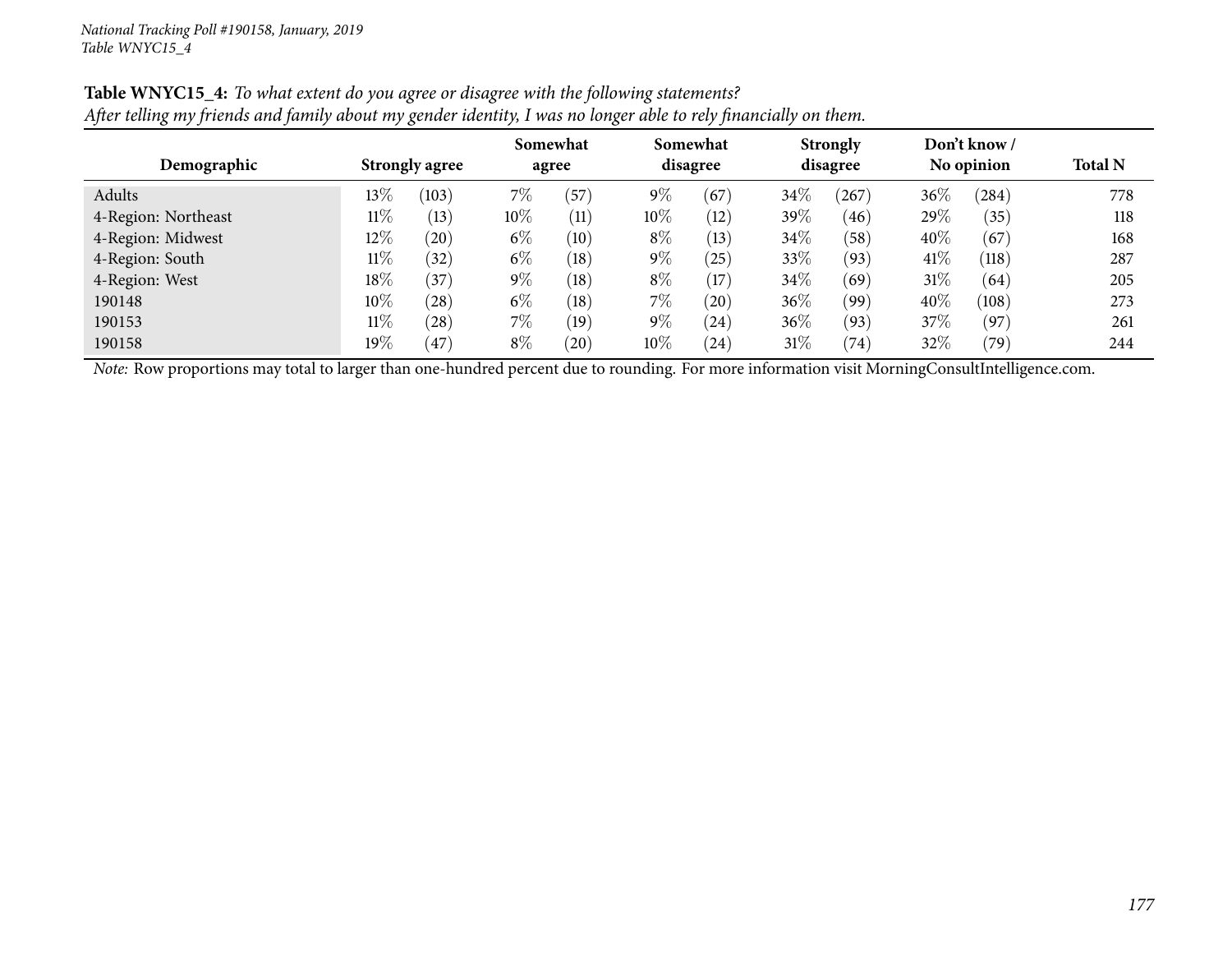|                          |        |                       | Somewhat |       |        | Somewhat |      | <b>Strongly</b> |        | Don't know/ |                |
|--------------------------|--------|-----------------------|----------|-------|--------|----------|------|-----------------|--------|-------------|----------------|
| Demographic              |        | <b>Strongly agree</b> |          | agree |        | disagree |      | disagree        |        | No opinion  | <b>Total N</b> |
| Adults                   | 12\%   | (96)                  | 13%      | (104) | $11\%$ | (85)     | 36%  | (277)           | 28%    | (216)       | 778            |
| Gender: Male             | 14%    | (51)                  | 17%      | (61)  | 13%    | (45)     | 30%  | (107)           | 25%    | (89)        | 354            |
| Gender: Female           | $11\%$ | (45)                  | 10%      | (43)  | 9%     | (39)     | 40%  | (170)           | 30%    | (126)       | 424            |
| Age: 18-29               | 10%    | (30)                  | 17%      | (48)  | $12\%$ | (35)     | 38%  | (110)           | 23%    | (67)        | 291            |
| Age: 30-44               | $11\%$ | (22)                  | 14%      | (27)  | $11\%$ | (22)     | 36%  | (71)            | 28%    | (55)        | 197            |
| Age: 45-54               | 17%    | (20)                  | $11\%$   | (13)  | $9\%$  | (11)     | 33%  | (39)            | 29%    | (34)        | 117            |
| Age: 55-64               | $5\%$  | (4)                   | 12%      | (11)  | 13%    | (12)     | 36%  | (32)            | 34%    | (30)        | 89             |
| Age: 65+                 | 23%    | (19)                  | $7\%$    | (6)   | $5\%$  | (4)      | 30%  | (25)            | 34%    | (29)        | 83             |
| Generation Z: 18-21      | 9%     | (12)                  | $17\%$   | (22)  | 15%    | (19)     | 31%  | (40)            | 29%    | (37)        | 130            |
| Millennial: Age 22-37    | $12\%$ | (31)                  | $16\%$   | (44)  | 10%    | (26)     | 40%  | (108)           | 22%    | (59)        | 267            |
| Generation X: Age 38-53  | 14%    | (27)                  | $11\%$   | (20)  | 12%    | (22)     | 34%  | (65)            | 29%    | (55)        | 189            |
| Boomers: Age 54-72       | 13%    | (22)                  | $11\%$   | (19)  | 10%    | (18)     | 32%  | (55)            | 35%    | (61)        | 175            |
| PID: Dem (no lean)       | 13%    | (42)                  | 14%      | (46)  | 13%    | (43)     | 36%  | (118)           | 24\%   | (77)        | 326            |
| PID: Ind (no lean)       | 12%    | (40)                  | 14%      | (46)  | $9\%$  | (28)     | 33%  | (107)           | 32%    | (106)       | 327            |
| PID: Rep (no lean)       | $11\%$ | (14)                  | $10\%$   | (13)  | $11\%$ | (13)     | 41\% | (51)            | 26%    | (33)        | 125            |
| PID/Gender: Dem Men      | 16%    | (24)                  | 20%      | (31)  | 14%    | (22)     | 30%  | (46)            | $20\%$ | (31)        | 154            |
| PID/Gender: Dem Women    | $11\%$ | (18)                  | $8\%$    | (14)  | 12%    | (21)     | 42%  | (72)            | 27%    | (46)        | 172            |
| PID/Gender: Ind Men      | 15%    | (20)                  | $18\%$   | (24)  | 9%     | (12)     | 26%  | (35)            | 32%    | (43)        | 134            |
| PID/Gender: Ind Women    | 10%    | (20)                  | $11\%$   | (21)  | $8\%$  | (16)     | 38%  | (72)            | 33%    | (63)        | 192            |
| PID/Gender: Rep Men      | 10%    | (7)                   | $9\%$    | (6)   | 16%    | (10)     | 40%  | (26)            | 25%    | (16)        | 66             |
| PID/Gender: Rep Women    | 13%    | (8)                   | $12\%$   | (7)   | $5\%$  | (3)      | 42%  | (25)            | 28%    | (17)        | 59             |
| Ideo: Liberal (1-3)      | 14%    | (56)                  | 19%      | (77)  | 14%    | (58)     | 32%  | (131)           | 22%    | (88)        | 410            |
| Ideo: Moderate (4)       | $11\%$ | (13)                  | $8\%$    | (10)  | $8\%$  | (9)      | 38%  | (46)            | 35%    | (42)        | 120            |
| Ideo: Conservative (5-7) | 12%    | (15)                  | $9\%$    | (12)  | 10%    | (13)     | 39%  | (48)            | 29%    | (36)        | 124            |
| Educ: < College          | $11\%$ | (63)                  | $14\%$   | (79)  | $11\%$ | (60)     | 37%  | (211)           | 27%    | (150)       | 563            |
| Educ: Bachelors degree   | 11%    | (15)                  | $11\%$   | (15)  | 13%    | (17)     | 35%  | (45)            | 30%    | (39)        | 130            |
| Educ: Post-grad          | 22%    | (18)                  | 13%      | (11)  | 9%     | (8)      | 24%  | (20)            | 32%    | (27)        | 84             |

Table WNYC15\_5: To what extent do you agree or disagree with the following statements? My sexual orientation or gender identity has had an impact on my personal finances.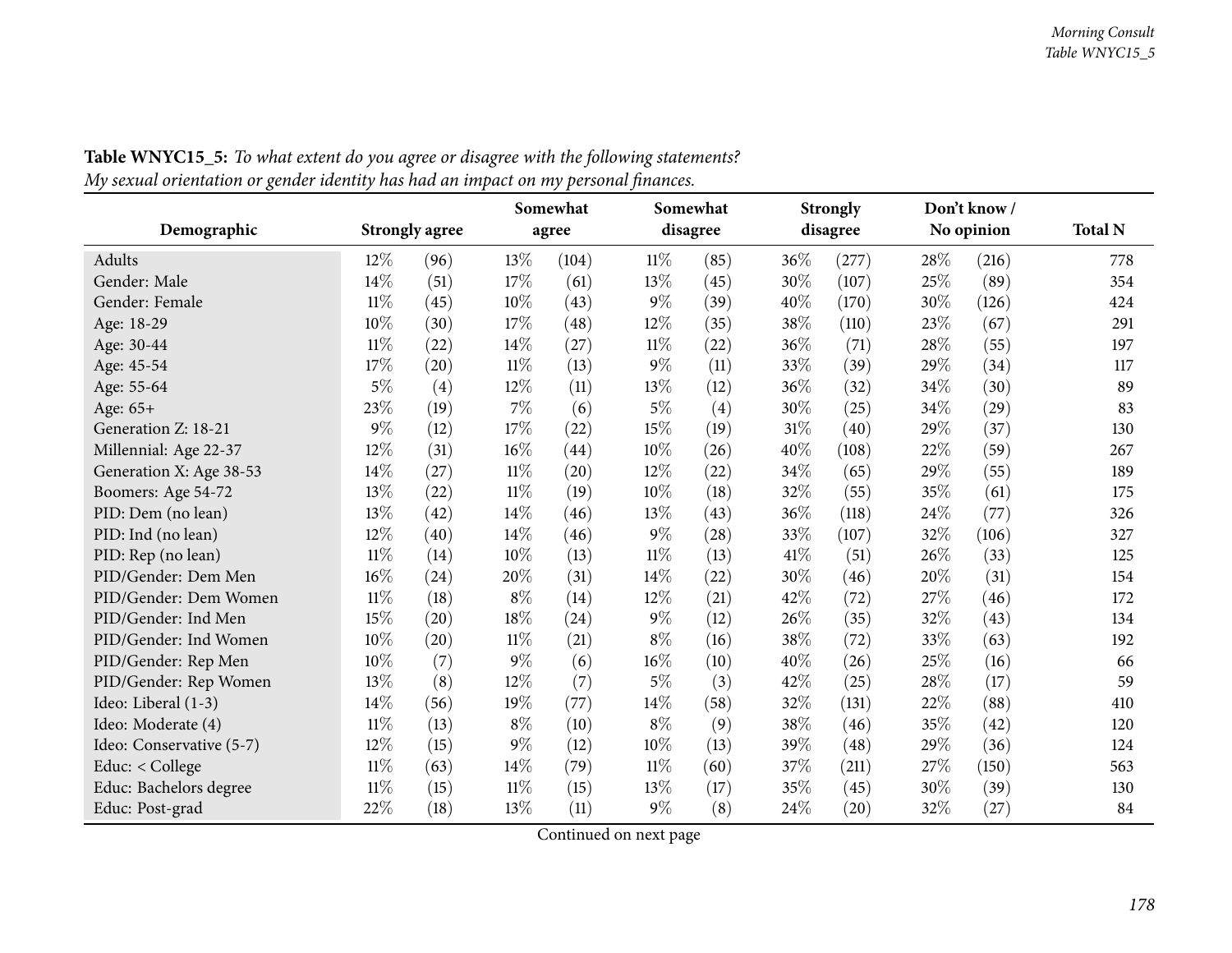|                             |        |                       |        | Somewhat |          | Somewhat |      | <b>Strongly</b> |      | Don't know / |                |
|-----------------------------|--------|-----------------------|--------|----------|----------|----------|------|-----------------|------|--------------|----------------|
| Demographic                 |        | <b>Strongly agree</b> |        | agree    | disagree |          |      | disagree        |      | No opinion   | <b>Total N</b> |
| Adults                      | 12\%   | (96)                  | 13%    | (104)    | $11\%$   | (85)     | 36%  | (277)           | 28\% | (216)        | 778            |
| Income: Under 50k           | $11\%$ | (56)                  | 16%    | (80)     | $11\%$   | (58)     | 35%  | (177)           | 27%  | (139)        | 510            |
| Income: 50k-100k            | $10\%$ | (19)                  | 10%    | (20)     | 12%      | (23)     | 38%  | (72)            | 29%  | (54)         | 187            |
| Income: 100k+               | 26%    | (21)                  | $7\%$  | (5)      | $5\%$    | (4)      | 35%  | (28)            | 28%  | (23)         | 80             |
| Ethnicity: White            | 12%    | (67)                  | 14%    | (78)     | 12%      | (67)     | 36%  | (207)           | 27%  | (152)        | 570            |
| Ethnicity: Hispanic         | 12%    | (15)                  | 19%    | (24)     | 19%      | (24)     | 28\% | (35)            | 21%  | (27)         | 125            |
| Ethnicity: Afr. Am.         | $11\%$ | (13)                  | 16%    | (20)     | $7\%$    | (8)      | 36%  | (45)            | 30%  | (37)         | 123            |
| Ethnicity: Other            | 19%    | (16)                  | $8\%$  | (7)      | $11\%$   | (9)      | 30%  | (25)            | 31%  | (26)         | 84             |
| Relig: Protestant           | 15%    | (13)                  | $11\%$ | (10)     | 15%      | (13)     | 39%  | (34)            | 20%  | (17)         | 88             |
| Relig: Roman Catholic       | 14%    | (15)                  | 18%    | (19)     | $7\%$    | (8)      | 36%  | (39)            | 26%  | (28)         | 111            |
| Relig: Something Else       | 10%    | (11)                  | 15%    | (18)     | $11\%$   | (12)     | 35%  | (40)            | 30%  | (34)         | 116            |
| Relig: Jewish               | 25%    | (4)                   | $11\%$ | (2)      | $3\%$    | (1)      | 22%  | (4)             | 38%  | (6)          | 17             |
| Relig: Evangelical          | 12%    | (30)                  | 15%    | (37)     | $9\%$    | (22)     | 36%  | (87)            | 28%  | (67)         | 242            |
| Relig: Non-Evang. Catholics | 14%    | (10)                  | 14%    | (10)     | 16%      | (12)     | 37%  | (27)            | 18%  | (13)         | 72             |
| Relig: All Christian        | 13%    | (40)                  | 15%    | (47)     | $11\%$   | (34)     | 36%  | (114)           | 25%  | (80)         | 314            |
| Relig: All Non-Christian    | $6\%$  | (5)                   | $6\%$  | (5)      | 10%      | (8)      | 45%  | (34)            | 32%  | (24)         | 76             |
| Community: Urban            | 14\%   | (32)                  | 17%    | (40)     | 10%      | (24)     | 35%  | (79)            | 24%  | (54)         | 228            |
| Community: Suburban         | 10%    | (34)                  | 12%    | (40)     | 10%      | (32)     | 38%  | (123)           | 29%  | (95)         | 325            |
| Community: Rural            | 13%    | (30)                  | $11\%$ | (24)     | 13%      | (29)     | 33%  | (75)            | 30%  | (67)         | 224            |
| Employ: Private Sector      | 14%    | (30)                  | $11\%$ | (24)     | 14%      | (30)     | 35%  | (74)            | 25%  | (53)         | 211            |
| <b>Employ: Government</b>   | 9%     | (4)                   | 22%    | (10)     | 19%      | (8)      | 26%  | (11)            | 24%  | (10)         | 44             |
| Employ: Self-Employed       | 17%    | (8)                   | 18%    | (8)      | $5\%$    | (2)      | 33%  | (15)            | 27%  | (13)         | 47             |
| Employ: Homemaker           | $16\%$ | (9)                   | 14%    | (8)      | 14%      | (8)      | 29%  | (16)            | 26%  | (15)         | 56             |
| Employ: Student             | 12%    | (8)                   | 13%    | (9)      | $9\%$    | (6)      | 47%  | (33)            | 19%  | (13)         | 70             |
| Employ: Retired             | 13%    | (12)                  | 14%    | (12)     | $8\%$    | (7)      | 30%  | (27)            | 35%  | (32)         | 91             |
| Employ: Unemployed          | $8\%$  | (7)                   | 18%    | (17)     | $11\%$   | (10)     | 28\% | (26)            | 34%  | (32)         | 92             |
| Employ: Other               | 12%    | (12)                  | $11\%$ | (11)     | $5\%$    | (5)      | 42%  | (43)            | 30%  | (31)         | 102            |
| Military HH: Yes            | 14\%   | (16)                  | 18%    | (21)     | 14%      | (17)     | 36%  | (44)            | 19%  | (23)         | 121            |
| Military HH: No             | 12%    | (80)                  | 13%    | (83)     | 10%      | (68)     | 35%  | (233)           | 29%  | (193)        | 657            |
| RD/WT: Right Direction      | $11\%$ | (18)                  | 12%    | (19)     | 13%      | (21)     | 31%  | (50)            | 32%  | (52)         | 160            |
| RD/WT: Wrong Track          | 13%    | (78)                  | 14%    | (85)     | 10%      | (64)     | 37%  | (226)           | 27%  | (164)        | 617            |

Table WNYC15\_5: To what extent do you agree or disagree with the following statements? My sexual orientation or gender identity has had an impact on my personal finances.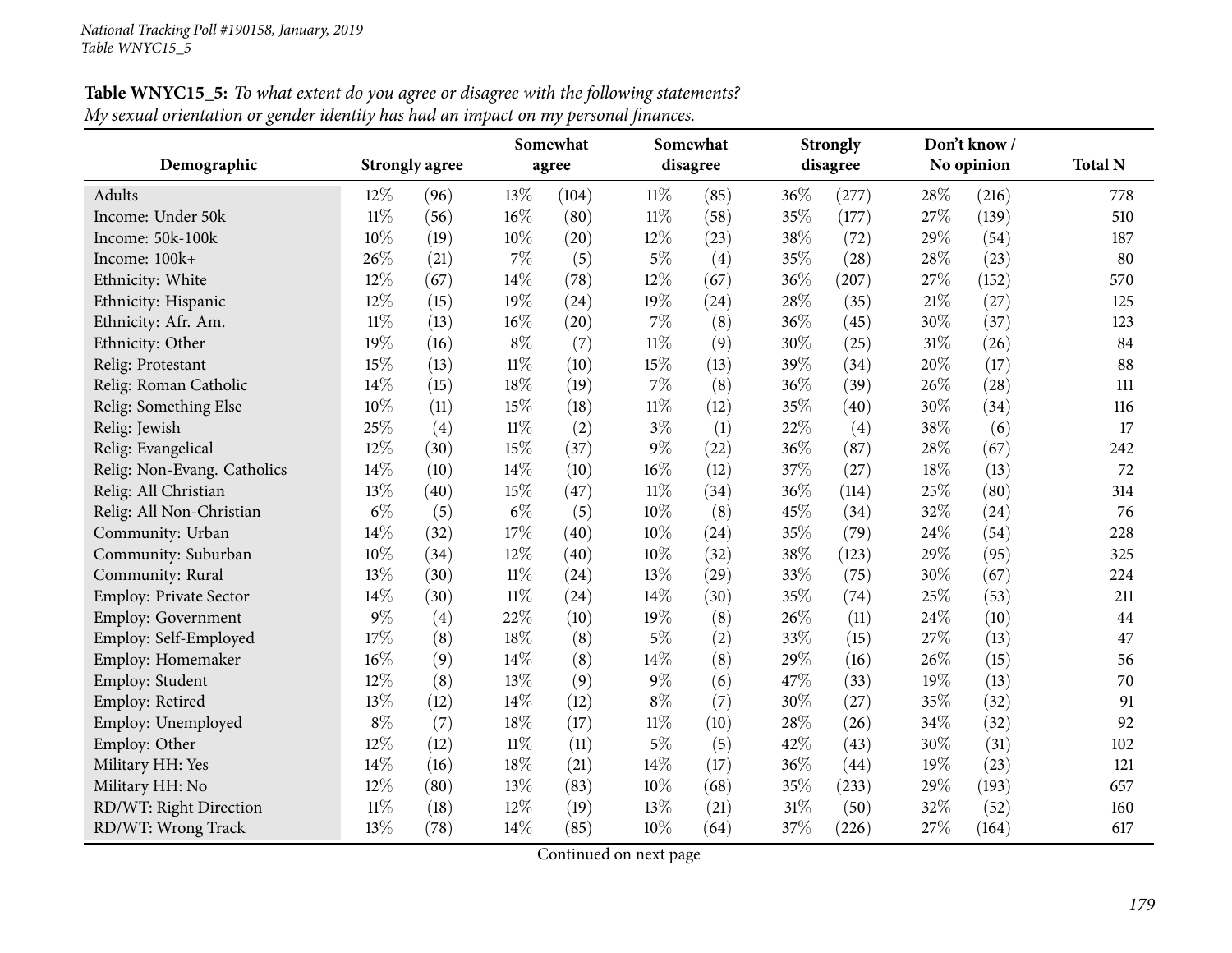|                                      |        |                       | Somewhat |       |        | Somewhat |     | <b>Strongly</b> |     | Don't know / |                |
|--------------------------------------|--------|-----------------------|----------|-------|--------|----------|-----|-----------------|-----|--------------|----------------|
| Demographic                          |        | <b>Strongly agree</b> |          | agree |        | disagree |     | disagree        |     | No opinion   | <b>Total N</b> |
| Adults                               | $12\%$ | (96)                  | $13\%$   | (104) | $11\%$ | (85)     | 36% | (277)           | 28% | (216)        | 778            |
| Trump Job Approve                    | 10%    | (17)                  | $11\%$   | (21)  | $8\%$  | (15)     | 39% | (70)            | 32% | (56)         | 179            |
| Trump Job Disapprove                 | 14\%   | (77)                  | 14\%     | (79)  | 12%    | (65)     | 36% | (200)           | 24% | (129)        | 550            |
| Trump Job Strongly Approve           | $9\%$  | (8)                   | $11\%$   | (9)   | 7%     | (6)      | 36% | (30)            | 37% | (31)         | 84             |
| Trump Job Somewhat Approve           | 10%    | (9)                   | 12%      | (11)  | 10%    | (9)      | 42% | (40)            | 27% | (26)         | 95             |
| Trump Job Somewhat Disapprove        | $8\%$  | (7)                   | 20%      | (18)  | 16%    | (14)     | 37% | (32)            | 18% | (16)         | 87             |
| Trump Job Strongly Disapprove        | 15%    | (70)                  | 13%      | (62)  | $11\%$ | (50)     | 36% | (168)           | 24% | (113)        | 463            |
| #1 Issue: Economy                    | 7%     | (15)                  | $14\%$   | (29)  | $7\%$  | (15)     | 44% | (91)            | 27% | (57)         | 208            |
| #1 Issue: Security                   | 12%    | (11)                  | $18\%$   | (17)  | 7%     | (7)      | 38% | (38)            | 25% | (25)         | 98             |
| #1 Issue: Health Care                | 14%    | (18)                  | $17\%$   | (22)  | 14%    | (18)     | 29% | (37)            | 26% | (33)         | 128            |
| #1 Issue: Medicare / Social Security | $9\%$  | (7)                   | 10%      | (8)   | 12%    | (10)     | 37% | (28)            | 32% | (25)         | 77             |
| #1 Issue: Women's Issues             | 22%    | (18)                  | $9\%$    | (8)   | 13%    | (11)     | 31% | (26)            | 25% | (21)         | 83             |
| #1 Issue: Education                  | $8\%$  | (5)                   | 10%      | (7)   | 20%    | (13)     | 33% | (21)            | 28% | (18)         | 62             |
| #1 Issue: Energy                     | 10%    | (6)                   | 17%      | (10)  | 16%    | (9)      | 38% | (22)            | 18% | (10)         | 57             |
| #1 Issue: Other                      | 25%    | (16)                  | $6\%$    | (4)   | $3\%$  | (2)      | 23% | (14)            | 43% | (28)         | 64             |
| 2018 House Vote: Democrat            | 16%    | (56)                  | 15%      | (53)  | 14%    | (50)     | 33% | (114)           | 22% | (74)         | 346            |
| 2018 House Vote: Republican          | 12%    | (14)                  | $11\%$   | (13)  | 7%     | (9)      | 39% | (46)            | 30% | (36)         | 119            |
| 2018 House Vote: Someone else        | $6\%$  | (3)                   | 13%      | (6)   | $4\%$  | (2)      | 27% | (14)            | 50% | (25)         | 50             |
| 2018 House Vote: Didnt Vote          | $9\%$  | (23)                  | 12%      | (31)  | $9\%$  | (24)     | 39% | (103)           | 30% | (80)         | 261            |
| 2016 Vote: Hillary Clinton           | 15%    | (46)                  | 15%      | (48)  | 13%    | (39)     | 35% | (110)           | 22% | (68)         | 311            |
| 2016 Vote: Donald Trump              | $11\%$ | (12)                  | $11\%$   | (11)  | $4\%$  | (4)      | 39% | (40)            | 35% | (36)         | 102            |
| 2016 Vote: Someone else              | 15%    | (11)                  | 17%      | (12)  | $8\%$  | (6)      | 29% | (21)            | 32% | (23)         | 73             |
| 2016 Vote: Didnt Vote                | 10%    | (28)                  | 12%      | (34)  | 12%    | (36)     | 36% | (106)           | 30% | (87)         | 290            |
| Voted in 2014: Yes                   | 14%    | (61)                  | $15\%$   | (63)  | 10%    | (42)     | 34% | (142)           | 27% | (114)        | 422            |
| Voted in 2014: No                    | 10%    | (35)                  | $12\%$   | (42)  | 12%    | (42)     | 38% | (135)           | 28% | (101)        | 356            |
| 2012 Vote: Barack Obama              | 16%    | (51)                  | $15\%$   | (49)  | 12%    | (37)     | 32% | (103)           | 26% | (84)         | 325            |
| 2012 Vote: Mitt Romney               | 12%    | (8)                   | $7\%$    | (5)   | $8\%$  | (6)      | 40% | (27)            | 33% | (23)         | 68             |
| 2012 Vote: Other                     | 12%    | (4)                   | 19%      | (7)   | $3\%$  | (1)      | 30% | (11)            | 36% | (13)         | 35             |
| 2012 Vote: Didn't Vote               | $9\%$  | (33)                  | 13%      | (44)  | $11\%$ | (39)     | 39% | (135)           | 28% | (96)         | 347            |

**Table WNYC15\_5:** To what extent do you agree or disagree with the following statements? <u>My sexual orientation or gender identity has had an impact on my personal finances.</u>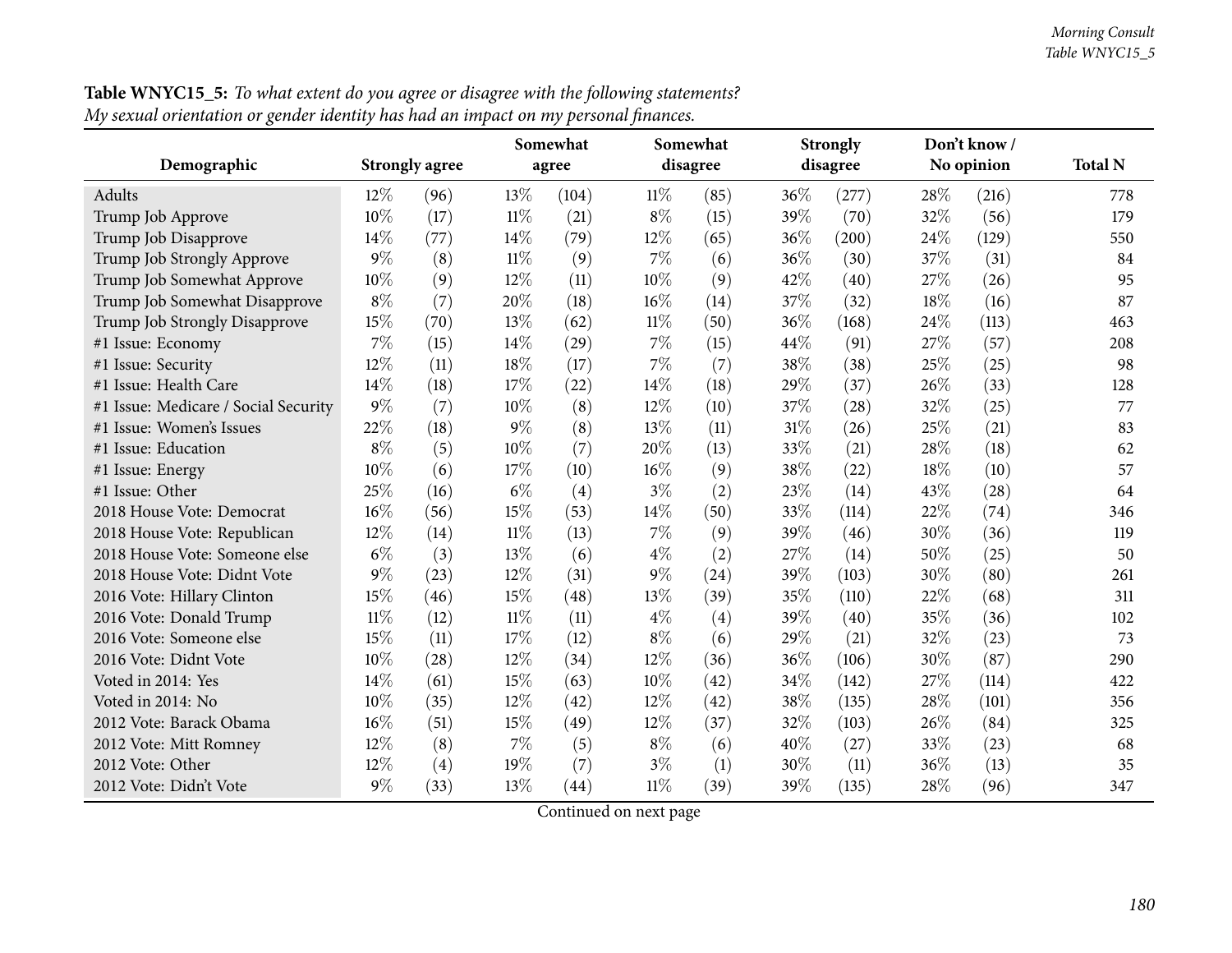| Demographic         | <b>Strongly agree</b> |      |        |       |        | Somewhat<br>agree |        | Somewhat<br>disagree |      | <b>Strongly</b><br>disagree |     | Don't know /<br>No opinion | <b>Total N</b> |
|---------------------|-----------------------|------|--------|-------|--------|-------------------|--------|----------------------|------|-----------------------------|-----|----------------------------|----------------|
| Adults              | $12\%$                | (96) | $13\%$ | (104) | $11\%$ | (85)              | 36\%   | (277)                | 28%  | (216)                       | 778 |                            |                |
| 4-Region: Northeast | $9\%$                 | (11) | 15%    | (18)  | 12%    | (14)              | 40%    | (47)                 | 24%  | (29)                        | 118 |                            |                |
| 4-Region: Midwest   | $13\%$                | (23) | $10\%$ | (17)  | $10\%$ | (17)              | 41\%   | (68)                 | 25%  | (43)                        | 168 |                            |                |
| 4-Region: South     | $10\%$                | (28) | $14\%$ | (41)  | $10\%$ | $^{\prime}30)$    | 34%    | (98)                 | 31\% | (89)                        | 287 |                            |                |
| 4-Region: West      | 17%                   | (34) | $14\%$ | (29)  | $11\%$ | (23)              | $31\%$ | (63)                 | 27%  | (55)                        | 205 |                            |                |
| 190148              | $10\%$                | (29) | $11\%$ | (30)  | $13\%$ | (36)              | 38%    | (103)                | 28%  | (75)                        | 273 |                            |                |
| 190153              | $11\%$                | (29) | $12\%$ | (33)  | $11\%$ | $^{'}29$          | 37\%   | (97)                 | 28%  | (74)                        | 261 |                            |                |
| 190158              | 16%                   | (39) | $17\%$ | (42)  | $8\%$  | (20)              | 32%    | $\left(77\right)$    | 27%  | (66)                        | 244 |                            |                |

Table WNYC15\_5: To what extent do you agree or disagree with the following statements? My sexual orientation or gender identity has had an impact on my personal finances.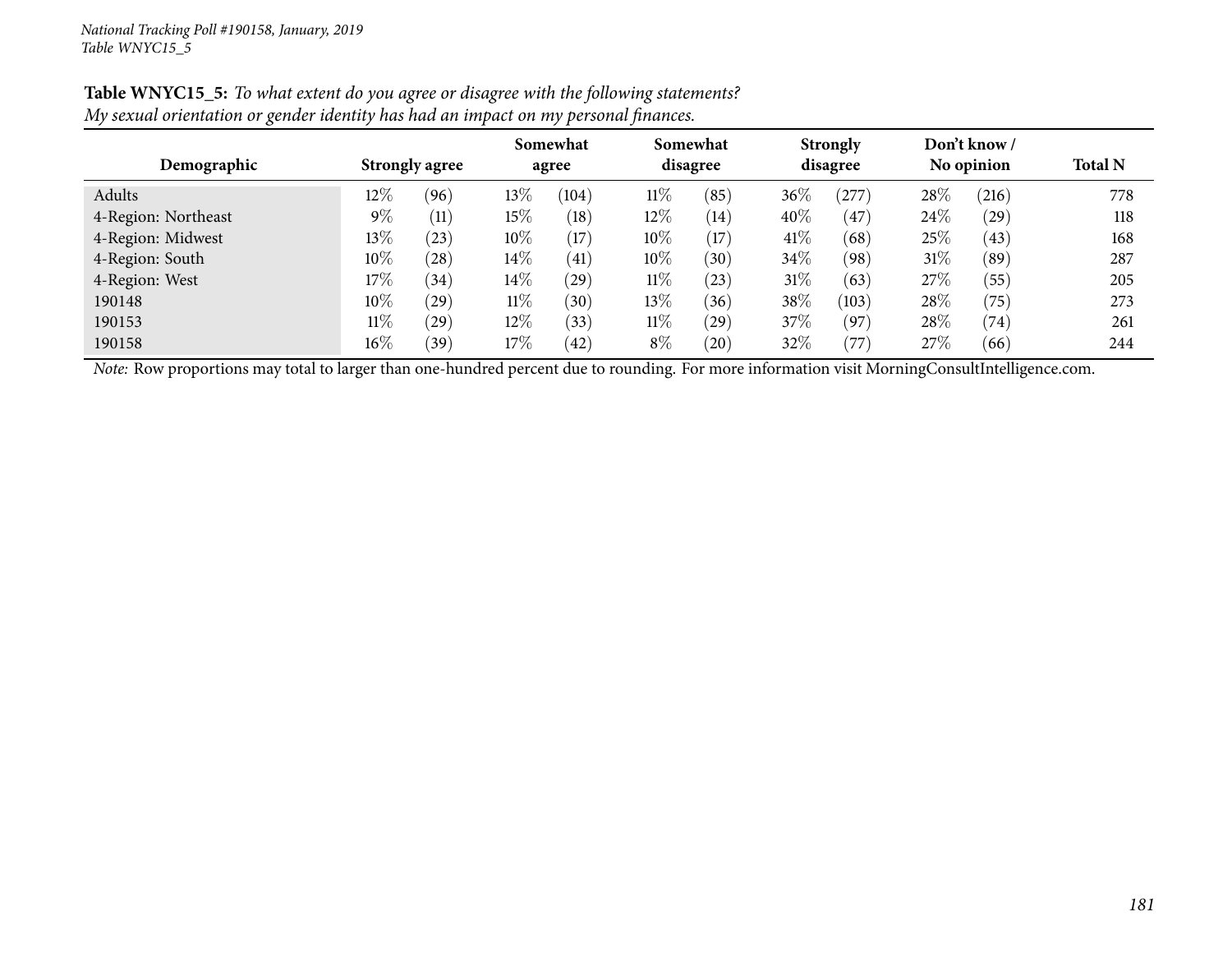| ◡                        |        |                       |        | 0<br>Somewhat |        | Somewhat |     | <b>Strongly</b> |        | Don't know/ |                |
|--------------------------|--------|-----------------------|--------|---------------|--------|----------|-----|-----------------|--------|-------------|----------------|
| Demographic              |        | <b>Strongly agree</b> |        | agree         |        | disagree |     | disagree        |        | No opinion  | <b>Total N</b> |
| Adults                   | 13\%   | (101)                 | 12%    | (94)          | 10%    | (81)     | 35% | (275)           | 29%    | (226)       | 778            |
| Gender: Male             | 16%    | (56)                  | 16%    | (55)          | 10%    | (36)     | 31% | (111)           | 27%    | (96)        | 354            |
| Gender: Female           | $11\%$ | (45)                  | 9%     | (39)          | $11\%$ | (45)     | 39% | (163)           | 31%    | (131)       | 424            |
| Age: 18-29               | 13%    | (39)                  | 15%    | (42)          | $11\%$ | (31)     | 37% | (108)           | 24%    | (70)        | 291            |
| Age: 30-44               | $11\%$ | (22)                  | $12\%$ | (24)          | 10%    | (21)     | 35% | (70)            | 31%    | (61)        | 197            |
| Age: 45-54               | 14%    | (16)                  | $9\%$  | (11)          | 12%    | (15)     | 33% | (39)            | 32%    | (37)        | 117            |
| Age: 55-64               | $7\%$  | (6)                   | 12%    | (11)          | $5\%$  | (5)      | 40% | (36)            | 36%    | (32)        | 89             |
| Age: 65+                 | 22%    | (18)                  | $8\%$  | (6)           | 12%    | (10)     | 27% | (22)            | 32%    | (27)        | 83             |
| Generation Z: 18-21      | 10%    | (13)                  | $13\%$ | (17)          | 15%    | (19)     | 35% | (46)            | 27%    | (35)        | 130            |
| Millennial: Age 22-37    | 14%    | (37)                  | $16\%$ | (42)          | $8\%$  | (22)     | 38% | (101)           | 25%    | (66)        | 267            |
| Generation X: Age 38-53  | $14\%$ | (27)                  | $9\%$  | (16)          | 12%    | (23)     | 33% | (61)            | 32%    | (61)        | 189            |
| Boomers: Age 54-72       | 14%    | (24)                  | $11\%$ | (19)          | 7%     | (12)     | 35% | (61)            | 34%    | (59)        | 175            |
| PID: Dem (no lean)       | 14%    | (46)                  | 15%    | (48)          | 10%    | (34)     | 37% | (121)           | 24%    | (78)        | 326            |
| PID: Ind (no lean)       | 12%    | (40)                  | $11\%$ | (36)          | 9%     | (31)     | 33% | (108)           | 34%    | (112)       | 327            |
| PID: Rep (no lean)       | $12\%$ | (15)                  | $8\%$  | (10)          | 13%    | (17)     | 36% | (45)            | 30%    | (37)        | 125            |
| PID/Gender: Dem Men      | 17%    | (26)                  | 19%    | (29)          | 9%     | (15)     | 34% | (52)            | 21%    | (33)        | 154            |
| PID/Gender: Dem Women    | 12%    | (20)                  | $11\%$ | (19)          | $11\%$ | (19)     | 40% | (69)            | 26%    | (45)        | 172            |
| PID/Gender: Ind Men      | $16\%$ | (22)                  | $15\%$ | (20)          | $7\%$  | (10)     | 27% | (36)            | $35\%$ | (47)        | 134            |
| PID/Gender: Ind Women    | 10%    | (18)                  | $8\%$  | (16)          | $11\%$ | (21)     | 38% | (72)            | 34%    | (65)        | 192            |
| PID/Gender: Rep Men      | 13%    | (8)                   | $9\%$  | (6)           | 18%    | (12)     | 35% | (23)            | 25%    | (16)        | 66             |
| PID/Gender: Rep Women    | 12%    | (7)                   | 7%     | (4)           | 9%     | (5)      | 37% | (22)            | 35%    | (21)        | 59             |
| Ideo: Liberal (1-3)      | 15%    | (60)                  | $16\%$ | (67)          | 13%    | (53)     | 35% | (142)           | $21\%$ | (88)        | 410            |
| Ideo: Moderate (4)       | 12%    | (14)                  | 9%     | (10)          | $8\%$  | (10)     | 33% | (40)            | 38%    | (46)        | 120            |
| Ideo: Conservative (5-7) | 10%    | (12)                  | 10%    | (12)          | $11\%$ | (13)     | 38% | (47)            | 32%    | (39)        | 124            |
| Educ: < College          | 13%    | (72)                  | 12%    | (68)          | $9\%$  | (53)     | 38% | (212)           | 28%    | (158)       | 563            |
| Educ: Bachelors degree   | 12%    | (15)                  | 12%    | (15)          | 12%    | (16)     | 33% | (43)            | 32%    | (41)        | 130            |
| Educ: Post-grad          | 17%    | (14)                  | 12%    | (10)          | 15%    | (13)     | 24% | (20)            | 32%    | (27)        | 84             |

Table WNYC15\_6: To what extent do you agree or disagree with the following statements? I have faced financial challenges based on my sexual orientation or gender identity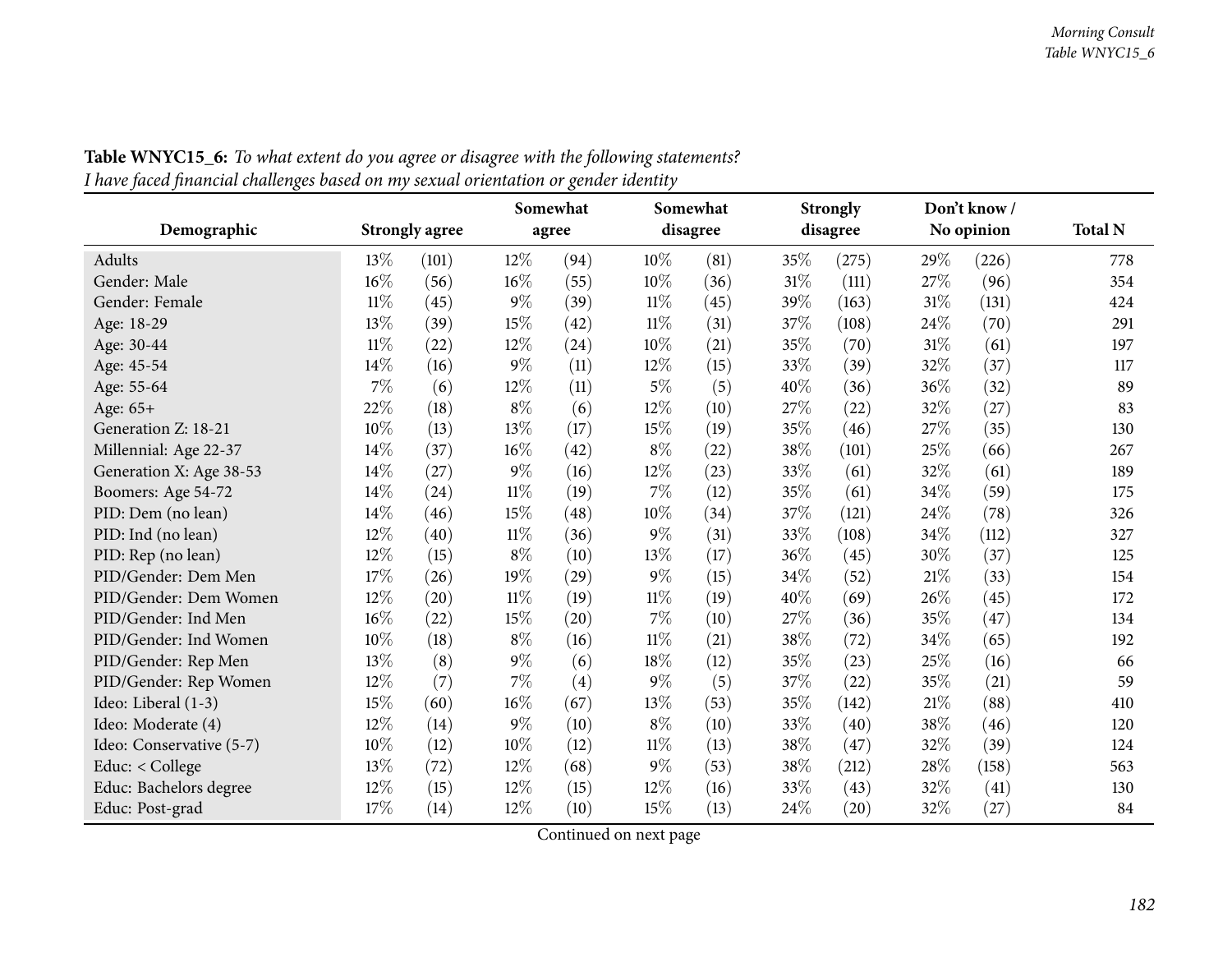|                               |        |                       |        | Somewhat |        | Somewhat |        | <b>Strongly</b> |     | Don't know/ |                |
|-------------------------------|--------|-----------------------|--------|----------|--------|----------|--------|-----------------|-----|-------------|----------------|
| Demographic                   |        | <b>Strongly agree</b> |        | agree    |        | disagree |        | disagree        |     | No opinion  | <b>Total N</b> |
| Adults                        | 13\%   | (101)                 | 12%    | (94)     | $10\%$ | (81)     | 35%    | (275)           | 29% | (226)       | 778            |
| Income: Under 50k             | 13%    | (68)                  | 12%    | (60)     | $10\%$ | (50)     | 36%    | (185)           | 29% | (148)       | 510            |
| Income: 50k-100k              | $8\%$  | (15)                  | 15%    | (27)     | 14%    | (26)     | 35%    | (65)            | 28% | (53)        | 187            |
| Income: 100k+                 | 23%    | (18)                  | $8\%$  | (6)      | $7\%$  | (5)      | 31%    | (25)            | 32% | (26)        | 80             |
| Ethnicity: White              | 13%    | (74)                  | 13%    | (74)     | $11\%$ | (61)     | 36%    | (205)           | 27% | (156)       | 570            |
| Ethnicity: Hispanic           | 12%    | (15)                  | $18\%$ | (22)     | 15%    | (19)     | 29%    | (36)            | 26% | (33)        | 125            |
| Ethnicity: Afr. Am.           | $11\%$ | (14)                  | 9%     | (11)     | $8\%$  | (10)     | 35%    | (43)            | 37% | (46)        | 123            |
| Ethnicity: Other              | 16%    | (14)                  | 10%    | (9)      | 12%    | (10)     | 32%    | (27)            | 29% | (25)        | 84             |
| Relig: Protestant             | 13%    | (11)                  | 10%    | (9)      | 12%    | (10)     | 40%    | (35)            | 25% | (22)        | 88             |
| Relig: Roman Catholic         | 14%    | (16)                  | 19%    | (22)     | 10%    | (11)     | 33%    | (37)            | 23% | (26)        | 111            |
| Relig: Something Else         | 12%    | (14)                  | $8\%$  | (9)      | 10%    | (12)     | 37%    | (43)            | 33% | (38)        | 116            |
| Relig: Jewish                 | 24%    | (4)                   | 17%    | (3)      | $7\%$  | (1)      | 17%    | (3)             | 35% | (6)         | 17             |
| Relig: Evangelical            | 13%    | (32)                  | 13%    | (31)     | 10%    | (23)     | 35%    | (85)            | 29% | (70)        | 242            |
| Relig: Non-Evang. Catholics   | 13%    | (9)                   | $11\%$ | (8)      | 13%    | (10)     | 41\%   | (30)            | 21% | (15)        | 72             |
| Relig: All Christian          | 13%    | (41)                  | 13%    | (39)     | $10\%$ | (33)     | 37%    | (115)           | 27% | (86)        | 314            |
| Relig: All Non-Christian      | $10\%$ | (8)                   | 14%    | (11)     | $8\%$  | (6)      | 40%    | (31)            | 27% | (21)        | 76             |
| Community: Urban              | $11\%$ | (26)                  | $15\%$ | (35)     | $11\%$ | (25)     | 40%    | (91)            | 22% | (51)        | 228            |
| Community: Suburban           | 14%    | (46)                  | $11\%$ | (37)     | $11\%$ | (34)     | 35%    | (114)           | 29% | (94)        | 325            |
| Community: Rural              | 13%    | (30)                  | 10%    | (21)     | $10\%$ | (22)     | $31\%$ | (69)            | 36% | (82)        | 224            |
| <b>Employ: Private Sector</b> | 10%    | (22)                  | 12%    | (25)     | $11\%$ | (22)     | 39%    | (83)            | 28% | (59)        | 211            |
| Employ: Government            | 20%    | (9)                   | 23%    | (10)     | $11\%$ | (5)      | 24%    | (11)            | 22% | (10)        | 44             |
| Employ: Self-Employed         | 22%    | (10)                  | 14%    | (7)      | 17%    | (8)      | 24%    | (11)            | 22% | (11)        | 47             |
| Employ: Homemaker             | 13%    | (8)                   | 16%    | (9)      | 13%    | (7)      | 26%    | (14)            | 32% | (18)        | 56             |
| Employ: Student               | 16%    | (11)                  | 10%    | (7)      | $7\%$  | (5)      | 44%    | (30)            | 23% | (16)        | 70             |
| Employ: Retired               | 9%     | (8)                   | $11\%$ | (10)     | 13%    | (12)     | 34%    | (31)            | 33% | (30)        | 91             |
| Employ: Unemployed            | $11\%$ | (10)                  | 13%    | (12)     | 14%    | (13)     | 30%    | (28)            | 32% | (29)        | 92             |
| Employ: Other                 | 17%    | (17)                  | $11\%$ | (11)     | $8\%$  | (8)      | 34%    | (35)            | 30% | (31)        | 102            |
| Military HH: Yes              | 13%    | (16)                  | 17%    | (20)     | $9\%$  | (11)     | 34%    | (41)            | 27% | (33)        | 121            |
| Military HH: No               | 13%    | (86)                  | $11\%$ | (73)     | $11\%$ | (70)     | 36%    | (234)           | 30% | (194)       | 657            |
| RD/WT: Right Direction        | 15%    | (24)                  | 10%    | (16)     | 13%    | (21)     | 33%    | (52)            | 30% | (47)        | 160            |
| RD/WT: Wrong Track            | 13%    | (78)                  | 13%    | (77)     | 10%    | (60)     | 36%    | (222)           | 29% | (179)       | 617            |

Table WNYC15\_6: To what extent do you agree or disagree with the following statements? I have faced financial challenges based on my sexual orientation or gender identity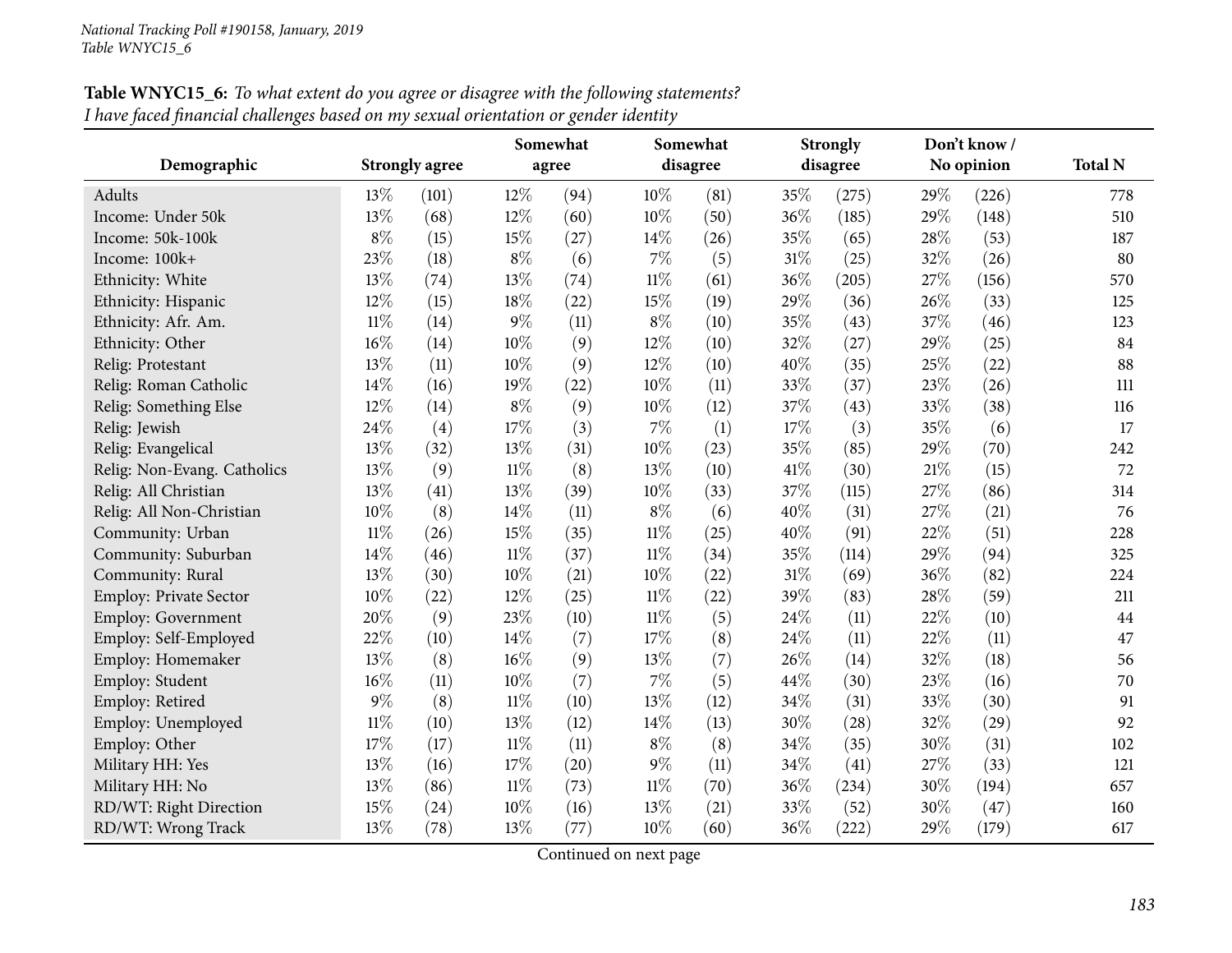|                                      |        |                       |        | Somewhat |        | Somewhat |      | <b>Strongly</b> |      | Don't know / |                |
|--------------------------------------|--------|-----------------------|--------|----------|--------|----------|------|-----------------|------|--------------|----------------|
| Demographic                          |        | <b>Strongly agree</b> |        | agree    |        | disagree |      | disagree        |      | No opinion   | <b>Total N</b> |
| Adults                               | 13%    | (101)                 | $12\%$ | (94)     | $10\%$ | (81)     | 35%  | (275)           | 29%  | (226)        | 778            |
| Trump Job Approve                    | 13%    | (24)                  | $9\%$  | (16)     | $11\%$ | (19)     | 36%  | (65)            | 30%  | (54)         | 179            |
| Trump Job Disapprove                 | 14\%   | (75)                  | $14\%$ | (76)     | $11\%$ | (58)     | 36%  | (199)           | 26%  | (142)        | 550            |
| Trump Job Strongly Approve           | 15%    | (13)                  | $3\%$  | (3)      | $9\%$  | (7)      | 39%  | (32)            | 34%  | (28)         | 84             |
| Trump Job Somewhat Approve           | 12%    | (11)                  | 14\%   | (14)     | 13%    | (12)     | 34\% | (32)            | 27%  | (26)         | 95             |
| Trump Job Somewhat Disapprove        | $6\%$  | (6)                   | 12%    | (11)     | 18%    | (16)     | 42%  | (36)            | 21%  | (19)         | 87             |
| Trump Job Strongly Disapprove        | 15%    | (69)                  | 14\%   | (65)     | $9\%$  | (42)     | 35%  | (163)           | 27%  | (123)        | 463            |
| #1 Issue: Economy                    | $9\%$  | (18)                  | $9\%$  | (18)     | $11\%$ | (22)     | 42%  | (88)            | 29%  | (61)         | 208            |
| #1 Issue: Security                   | 16%    | (15)                  | 18%    | (18)     | 7%     | (7)      | 33%  | (32)            | 26%  | (26)         | 98             |
| #1 Issue: Health Care                | 13%    | (17)                  | 15%    | (19)     | 13%    | (17)     | 29%  | (37)            | 30%  | (39)         | 128            |
| #1 Issue: Medicare / Social Security | 17%    | (13)                  | 10%    | (8)      | 10%    | (8)      | 35%  | (27)            | 27%  | (21)         | 77             |
| #1 Issue: Women's Issues             | 20%    | (17)                  | 14\%   | (11)     | 13%    | (11)     | 27%  | (23)            | 26%  | (21)         | 83             |
| #1 Issue: Education                  | 7%     | (4)                   | $8\%$  | (5)      | $11\%$ | (7)      | 48%  | (30)            | 27%  | (17)         | 62             |
| #1 Issue: Energy                     | 5%     | (3)                   | 17%    | (9)      | 13%    | (8)      | 35%  | (20)            | 30%  | (17)         | 57             |
| #1 Issue: Other                      | 21%    | (13)                  | $9\%$  | (6)      | $4\%$  | (2)      | 28%  | (18)            | 39%  | (25)         | 64             |
| 2018 House Vote: Democrat            | 17%    | (57)                  | 17%    | (58)     | 12%    | (40)     | 34%  | (118)           | 21%  | (72)         | 346            |
| 2018 House Vote: Republican          | 10%    | (12)                  | $8\%$  | (9)      | $11\%$ | (13)     | 34%  | (40)            | 37%  | (44)         | 119            |
| 2018 House Vote: Someone else        | $11\%$ | (5)                   | $7\%$  | (4)      | $8\%$  | (4)      | 27%  | (14)            | 47%  | (24)         | 50             |
| 2018 House Vote: Didnt Vote          | 10%    | (26)                  | $9\%$  | (23)     | $9\%$  | (24)     | 39%  | (102)           | 33%  | (86)         | 261            |
| 2016 Vote: Hillary Clinton           | 16%    | (48)                  | $15\%$ | (46)     | 10%    | (32)     | 37%  | (114)           | 23%  | (71)         | 311            |
| 2016 Vote: Donald Trump              | 9%     | (10)                  | $9\%$  | (9)      | $7\%$  | (7)      | 36%  | (36)            | 39%  | (40)         | 102            |
| 2016 Vote: Someone else              | 16%    | (11)                  | $12\%$ | (9)      | $8\%$  | (6)      | 29%  | (21)            | 35%  | (26)         | 73             |
| 2016 Vote: Didnt Vote                | $11\%$ | (32)                  | $11\%$ | (31)     | 12%    | (35)     | 36%  | (103)           | 31%  | (89)         | 290            |
| Voted in 2014: Yes                   | 13%    | (57)                  | $14\%$ | (59)     | $11\%$ | (44)     | 34%  | (142)           | 29%  | (120)        | 422            |
| Voted in 2014: No                    | 13\%   | (45)                  | $10\%$ | (35)     | 10%    | (37)     | 37%  | (133)           | 30%  | (106)        | 356            |
| 2012 Vote: Barack Obama              | 13%    | (42)                  | 15%    | (50)     | 11%    | (34)     | 35%  | (114)           | 26%  | (85)         | 325            |
| 2012 Vote: Mitt Romney               | $16\%$ | (11)                  | $7\%$  | (4)      | $9\%$  | (6)      | 37%  | (25)            | 32%  | (22)         | 68             |
| 2012 Vote: Other                     | 16%    | (5)                   | $10\%$ | (3)      | $9\%$  | (3)      | 25%  | (9)             | 41\% | (14)         | 35             |
| 2012 Vote: Didn't Vote               | 13%    | (44)                  | 10%    | (36)     | 11%    | (38)     | 36%  | (125)           | 30%  | (105)        | 347            |

**Table WNYC15\_6:** *To what extent do you agree or disagree with the following statements?* I have faced financial challenges based on my sexual orientation or gender identity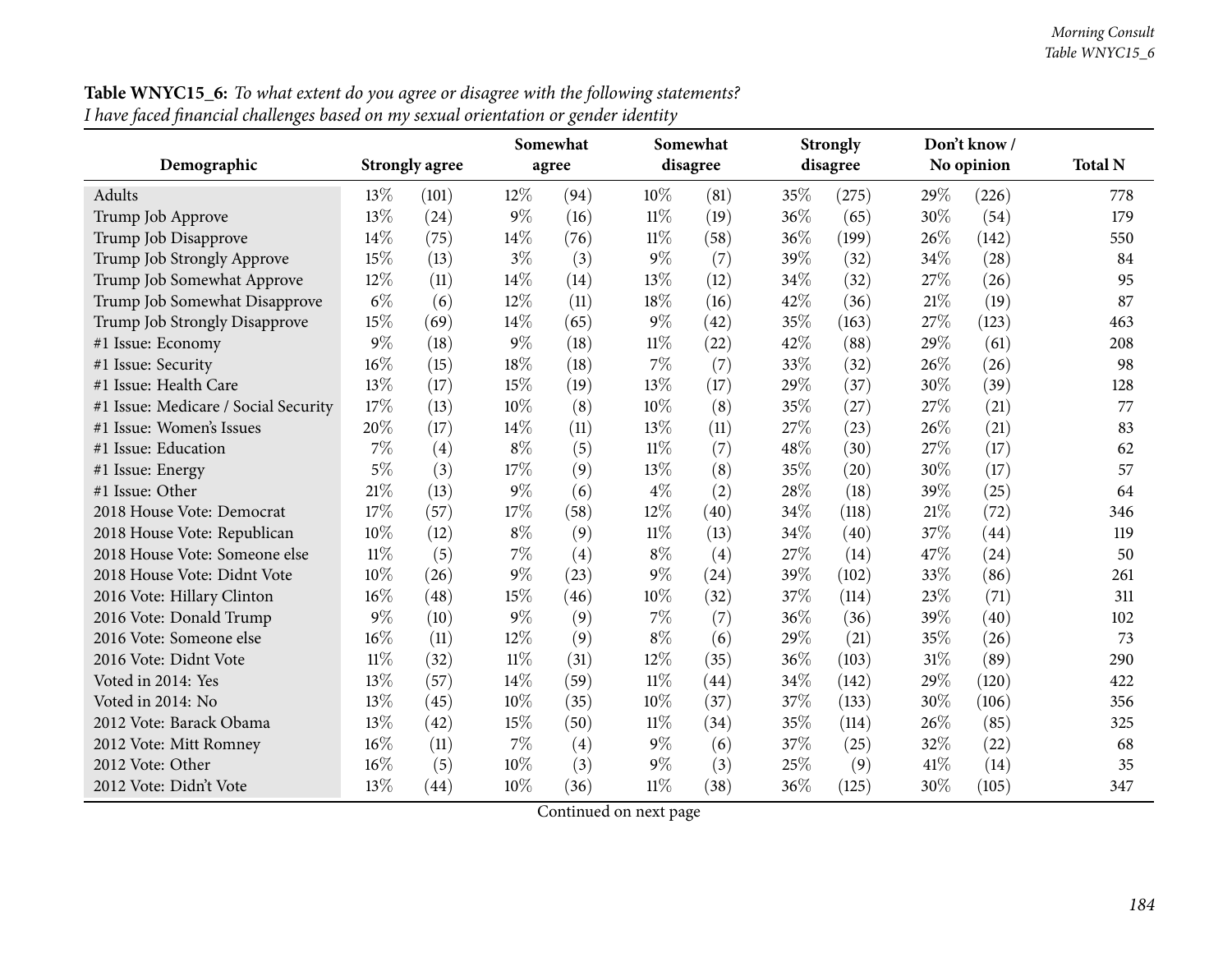| O<br>$\circ$        |                       |        |                   |        |                      |      |                             |        |                            |                |  |  |
|---------------------|-----------------------|--------|-------------------|--------|----------------------|------|-----------------------------|--------|----------------------------|----------------|--|--|
| Demographic         | <b>Strongly agree</b> |        | Somewhat<br>agree |        | Somewhat<br>disagree |      | <b>Strongly</b><br>disagree |        | Don't know /<br>No opinion | <b>Total N</b> |  |  |
| Adults              | 13%<br>(101)          | $12\%$ | (94)              | $10\%$ | (81)                 | 35%  | (275)                       | 29%    | (226)                      | 778            |  |  |
| 4-Region: Northeast | $10\%$<br>(12)        | $13\%$ | (16)              | 13%    | (16)                 | 39%  | (45)                        | $25\%$ | $^{'}29)$                  | 118            |  |  |
| 4-Region: Midwest   | $14\%$<br>(23)        | $11\%$ | (18)              | $11\%$ | (19)                 | 38%  | (63)                        | 27%    | (45)                       | 168            |  |  |
| 4-Region: South     | $11\%$<br>(30)        | $15\%$ | $^{(42)}$         | $8\%$  | (22)                 | 35%  | (100)                       | 33%    | (93)                       | 287            |  |  |
| 4-Region: West      | 18%<br>$^{(37)}$      | $9\%$  | (18)              | $12\%$ | $^{'}25)$            | 32%  | (66)                        | 29\%   | (59)                       | 205            |  |  |
| 190148              | $12\%$<br>(33)        | $9\%$  | $^{\prime}24)$    | $11\%$ | $^{'}29)$            | 38%  | (104)                       | $30\%$ | (83)                       | 273            |  |  |
| 190153              | $13\%$<br>(33)        | $14\%$ | (37)              | $10\%$ | (26)                 | 33%  | (87)                        | $30\%$ | (77)                       | 261            |  |  |
| 190158              | $14\%$<br>(35)        | $13\%$ | (32)              | $11\%$ | (26)                 | 34\% | (84)                        | 27%    | (67)                       | 244            |  |  |

Table WNYC15\_6: To what extent do you agree or disagree with the following statements? I have faced financial challenges based on my sexual orientation or gender identity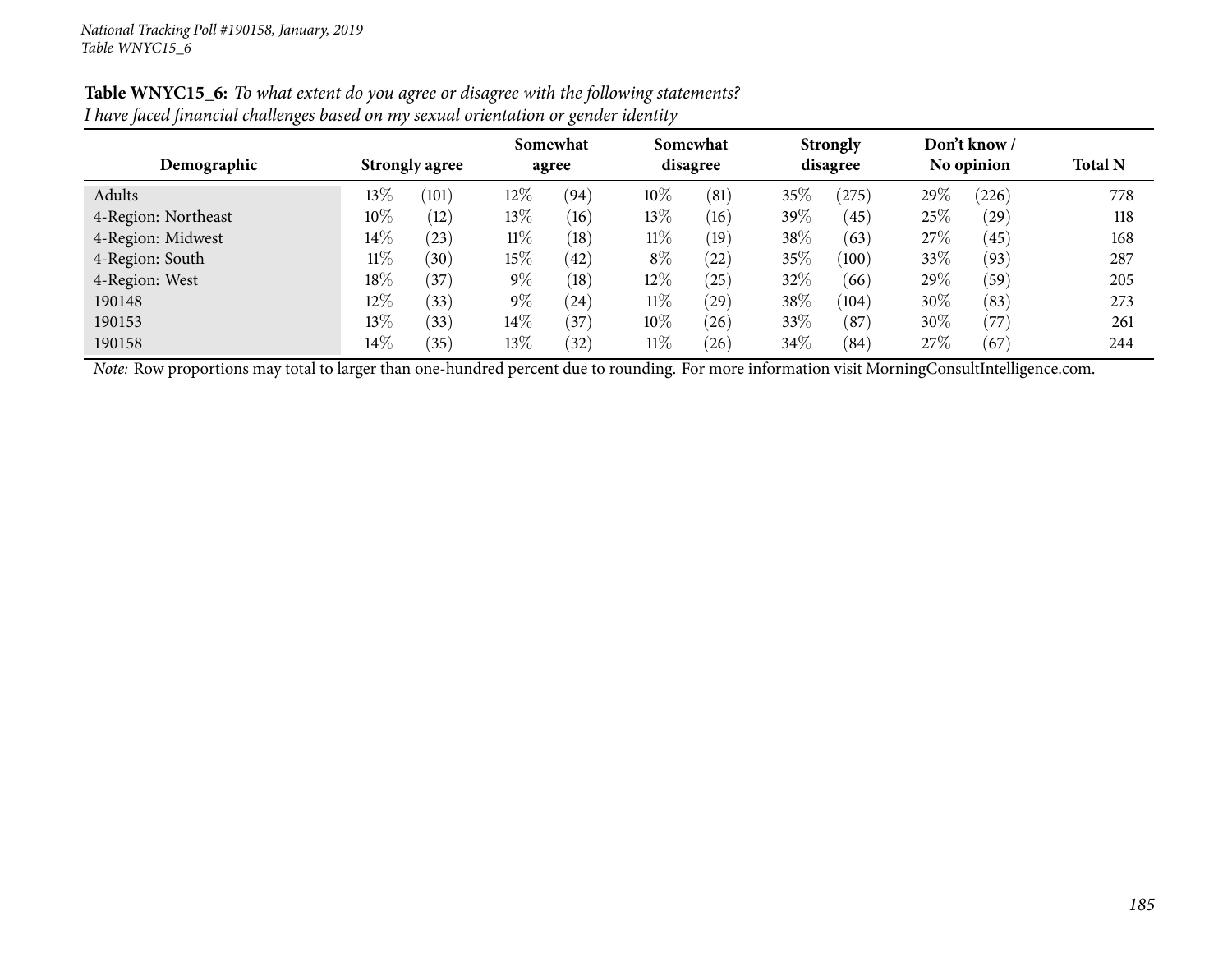| <b>Table WNYC15_7:</b> To what extent do you agree or disagree with the following statements? |  |  |  |  |
|-----------------------------------------------------------------------------------------------|--|--|--|--|
| I have good spending habits                                                                   |  |  |  |  |

|                          |      |                       |      | Somewhat | Somewhat<br>disagree |       | <b>Strongly</b><br>disagree |      | Don't know/<br>No opinion |      |                |
|--------------------------|------|-----------------------|------|----------|----------------------|-------|-----------------------------|------|---------------------------|------|----------------|
| Demographic              |      | <b>Strongly agree</b> |      | agree    |                      |       |                             |      |                           |      | <b>Total N</b> |
| Adults                   | 22%  | (171)                 | 34%  | (264)    | 21%                  | (162) | 11%                         | (87) | 12%                       | (93) | 778            |
| Gender: Male             | 23%  | (83)                  | 34%  | (121)    | 20%                  | (71)  | 12%                         | (42) | $11\%$                    | (38) | 354            |
| Gender: Female           | 21\% | (88)                  | 34%  | (144)    | 21\%                 | (91)  | $11\%$                      | (45) | 13%                       | (55) | 424            |
| Age: 18-29               | 19%  | (56)                  | 30%  | (86)     | 24%                  | (71)  | 13%                         | (37) | 14%                       | (41) | 291            |
| Age: 30-44               | 18%  | (36)                  | 34%  | (68)     | 20%                  | (39)  | 13%                         | (26) | 15%                       | (29) | 197            |
| Age: 45-54               | 25%  | (30)                  | 36\% | (42)     | 18%                  | (21)  | $11\%$                      | (13) | $9\%$                     | (11) | 117            |
| Age: 55-64               | 24%  | (21)                  | 41\% | (37)     | 22%                  | (19)  | $4\%$                       | (4)  | $9\%$                     | (8)  | 89             |
| Age: 65+                 | 34%  | (28)                  | 38%  | (31)     | 14%                  | (11)  | $9\%$                       | (8)  | $6\%$                     | (5)  | 83             |
| Generation Z: 18-21      | 17%  | (22)                  | 25%  | (32)     | 29%                  | (37)  | 13%                         | (16) | 18%                       | (23) | 130            |
| Millennial: Age 22-37    | 20%  | (54)                  | 35%  | (92)     | 21\%                 | (56)  | 12%                         | (32) | 12%                       | (32) | 267            |
| Generation X: Age 38-53  | 24%  | (45)                  | 32%  | (61)     | 18%                  | (35)  | 13%                         | (25) | 12%                       | (23) | 189            |
| Boomers: Age 54-72       | 25%  | (45)                  | 40%  | (69)     | 19%                  | (33)  | 7%                          | (12) | $9\%$                     | (15) | 175            |
| PID: Dem (no lean)       | 23%  | (76)                  | 33%  | (109)    | 22%                  | (73)  | 13%                         | (43) | $8\%$                     | (25) | 326            |
| PID: Ind (no lean)       | 18%  | (59)                  | 33%  | (109)    | 21%                  | (68)  | 10%                         | (33) | 18%                       | (57) | 327            |
| PID: Rep (no lean)       | 29%  | (36)                  | 37%  | (47)     | 16%                  | (20)  | $9\%$                       | (11) | $9\%$                     | (11) | 125            |
| PID/Gender: Dem Men      | 25%  | (39)                  | 30%  | (46)     | 22%                  | (34)  | 14%                         | (22) | $8\%$                     | (12) | 154            |
| PID/Gender: Dem Women    | 21%  | (37)                  | 36%  | (62)     | 23%                  | (39)  | 12%                         | (21) | 7%                        | (13) | 172            |
| PID/Gender: Ind Men      | 20%  | (27)                  | 35%  | (47)     | 20%                  | (27)  | 9%                          | (13) | 15%                       | (21) | 134            |
| PID/Gender: Ind Women    | 17%  | (32)                  | 32%  | (62)     | 22%                  | (41)  | $11\%$                      | (21) | 19%                       | (37) | 192            |
| PID/Gender: Rep Men      | 25%  | (17)                  | 41%  | (27)     | 15%                  | (10)  | 10%                         | (7)  | $8\%$                     | (5)  | 66             |
| PID/Gender: Rep Women    | 33%  | (20)                  | 33%  | (20)     | 18%                  | (10)  | 7%                          | (4)  | $9\%$                     | (5)  | 59             |
| Ideo: Liberal (1-3)      | 22%  | (90)                  | 35%  | (142)    | 24%                  | (97)  | 12%                         | (48) | $8\%$                     | (33) | 410            |
| Ideo: Moderate (4)       | 21%  | (25)                  | 32%  | (39)     | 20%                  | (24)  | 14\%                        | (16) | 13%                       | (15) | 120            |
| Ideo: Conservative (5-7) | 26%  | (32)                  | 36%  | (45)     | 19%                  | (23)  | $8\%$                       | (10) | 12%                       | (14) | 124            |
| Educ: < College          | 20%  | (114)                 | 32%  | (182)    | 21\%                 | (119) | 13%                         | (73) | 13%                       | (75) | 563            |
| Educ: Bachelors degree   | 28%  | (37)                  | 42%  | (55)     | 18%                  | (23)  | $6\%$                       | (8)  | $6\%$                     | (8)  | 130            |
| Educ: Post-grad          | 24%  | $\left( 20\right)$    | 33%  | (28)     | 23%                  | (20)  | 7%                          | (6)  | 12%                       | (10) | 84             |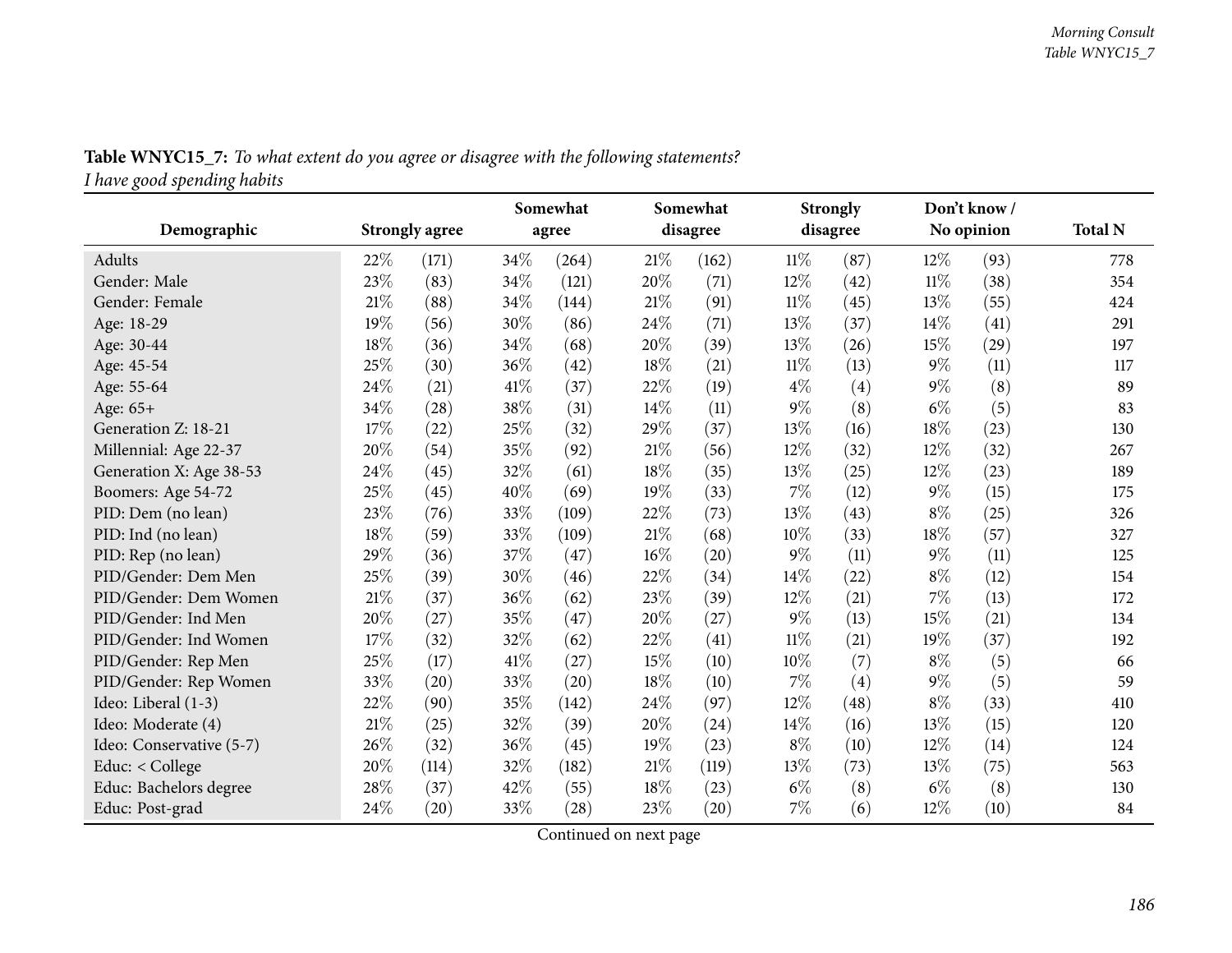## **Table WNYC15\_7:** To what extent do you agree or disagree with the following statements? *<sup>I</sup> have goo<sup>d</sup> spending habits*

|                             |        |                       | Somewhat<br>Somewhat |                    |        | <b>Strongly</b> |        | Don't know/ |       |            |                |
|-----------------------------|--------|-----------------------|----------------------|--------------------|--------|-----------------|--------|-------------|-------|------------|----------------|
| Demographic                 |        | <b>Strongly agree</b> |                      | agree              |        | disagree        |        | disagree    |       | No opinion | <b>Total N</b> |
| Adults                      | 22%    | (171)                 | 34%                  | (264)              | 21%    | (162)           | $11\%$ | (87)        | 12%   | (93)       | 778            |
| Income: Under 50k           | 19%    | (99)                  | 32%                  | (162)              | 22%    | (110)           | 12%    | (64)        | 15%   | (75)       | 510            |
| Income: 50k-100k            | 25%    | (46)                  | $41\%$               | (77)               | 20%    | (37)            | $8\%$  | (15)        | $6\%$ | (12)       | 187            |
| Income: 100k+               | 33%    | (26)                  | 30%                  | (24)               | 18%    | (15)            | 10%    | (8)         | $8\%$ | (6)        | 80             |
| Ethnicity: White            | 21%    | (119)                 | 37%                  | (211)              | 22%    | (124)           | 10%    | (58)        | 10%   | (59)       | 570            |
| Ethnicity: Hispanic         | 21%    | (26)                  | 35%                  | (43)               | 19%    | (23)            | 13%    | (17)        | 13%   | (16)       | 125            |
| Ethnicity: Afr. Am.         | 28%    | (34)                  | 22%                  | (27)               | 14%    | (18)            | 18%    | (22)        | 18%   | (22)       | 123            |
| Ethnicity: Other            | 22%    | (19)                  | 32%                  | (27)               | 24%    | (20)            | $8\%$  | (6)         | 15%   | (12)       | 84             |
| Relig: Protestant           | $23\%$ | (21)                  | $40\%$               | (35)               | 22%    | (19)            | $9\%$  | (8)         | $6\%$ | (5)        | 88             |
| Relig: Roman Catholic       | 32%    | (36)                  | 29%                  | (32)               | 21%    | (23)            | $11\%$ | (12)        | 7%    | (7)        | 111            |
| Relig: Something Else       | 17%    | (20)                  | 38%                  | (44)               | 14%    | (16)            | 16%    | (18)        | 15%   | (18)       | 116            |
| Relig: Jewish               | 27\%   | (4)                   | 45%                  | (7)                | 10%    | (2)             | 13%    | (2)         | $6\%$ | (1)        | 17             |
| Relig: Evangelical          | 23%    | (57)                  | 34%                  | (82)               | 20%    | (49)            | 12%    | (29)        | 10%   | (24)       | 242            |
| Relig: Non-Evang. Catholics | 27%    | (19)                  | 39%                  | $\left( 28\right)$ | 12%    | (9)             | 14%    | (10)        | $8\%$ | (6)        | 72             |
| Relig: All Christian        | 24%    | (76)                  | 35%                  | (111)              | 18%    | (58)            | 12%    | (39)        | 10%   | (30)       | 314            |
| Relig: All Non-Christian    | 27%    | (21)                  | 30%                  | (23)               | 26%    | (20)            | $8\%$  | (6)         | 9%    | (7)        | 76             |
| Community: Urban            | 23%    | (52)                  | 29%                  | (65)               | 23%    | (51)            | 14%    | (32)        | 12%   | (27)       | 228            |
| Community: Suburban         | 19%    | (61)                  | 36%                  | (118)              | 21%    | (69)            | $11\%$ | (37)        | 13%   | (41)       | 325            |
| Community: Rural            | 26%    | (58)                  | 36%                  | (81)               | 18%    | (41)            | $8\%$  | (18)        | 12%   | (26)       | 224            |
| Employ: Private Sector      | 24%    | (51)                  | $41\%$               | (86)               | 18%    | (37)            | $9\%$  | (19)        | $8\%$ | (18)       | 211            |
| Employ: Government          | 29%    | (13)                  | 27%                  | (12)               | 18%    | (8)             | $6\%$  | (3)         | 21%   | (9)        | 44             |
| Employ: Self-Employed       | 15%    | (7)                   | 35%                  | (17)               | 36%    | (17)            | $9\%$  | (4)         | $5\%$ | (2)        | $47\,$         |
| Employ: Homemaker           | 33%    | (19)                  | 33%                  | (18)               | 12%    | (7)             | 10%    | (6)         | 12%   | (7)        | 56             |
| Employ: Student             | 22%    | (16)                  | 29%                  | (20)               | 22%    | (15)            | 18%    | (13)        | 9%    | (6)        | 70             |
| Employ: Retired             | 30%    | (27)                  | 38%                  | (34)               | 12%    | (11)            | $11\%$ | (10)        | 10%   | (9)        | 91             |
| Employ: Unemployed          | $8\%$  | (8)                   | 33%                  | (30)               | $31\%$ | (29)            | $8\%$  | (8)         | 20%   | (18)       | 92             |
| Employ: Other               | 22%    | (22)                  | 26%                  | (27)               | 25%    | (25)            | 13%    | (14)        | 14%   | (14)       | 102            |
| Military HH: Yes            | 30%    | (36)                  | $31\%$               | (38)               | 17%    | (21)            | 12%    | (14)        | 10%   | (12)       | 121            |
| Military HH: No             | 21\%   | (135)                 | 35%                  | (227)              | 21%    | (141)           | $11\%$ | (73)        | 12%   | (81)       | 657            |
| RD/WT: Right Direction      | 27%    | (43)                  | $31\%$               | (49)               | 20%    | (32)            | $9\%$  | (14)        | 13%   | (22)       | 160            |
| RD/WT: Wrong Track          | 21%    | (128)                 | 35%                  | (215)              | 21\%   | (130)           | 12%    | (73)        | 12%   | (72)       | 617            |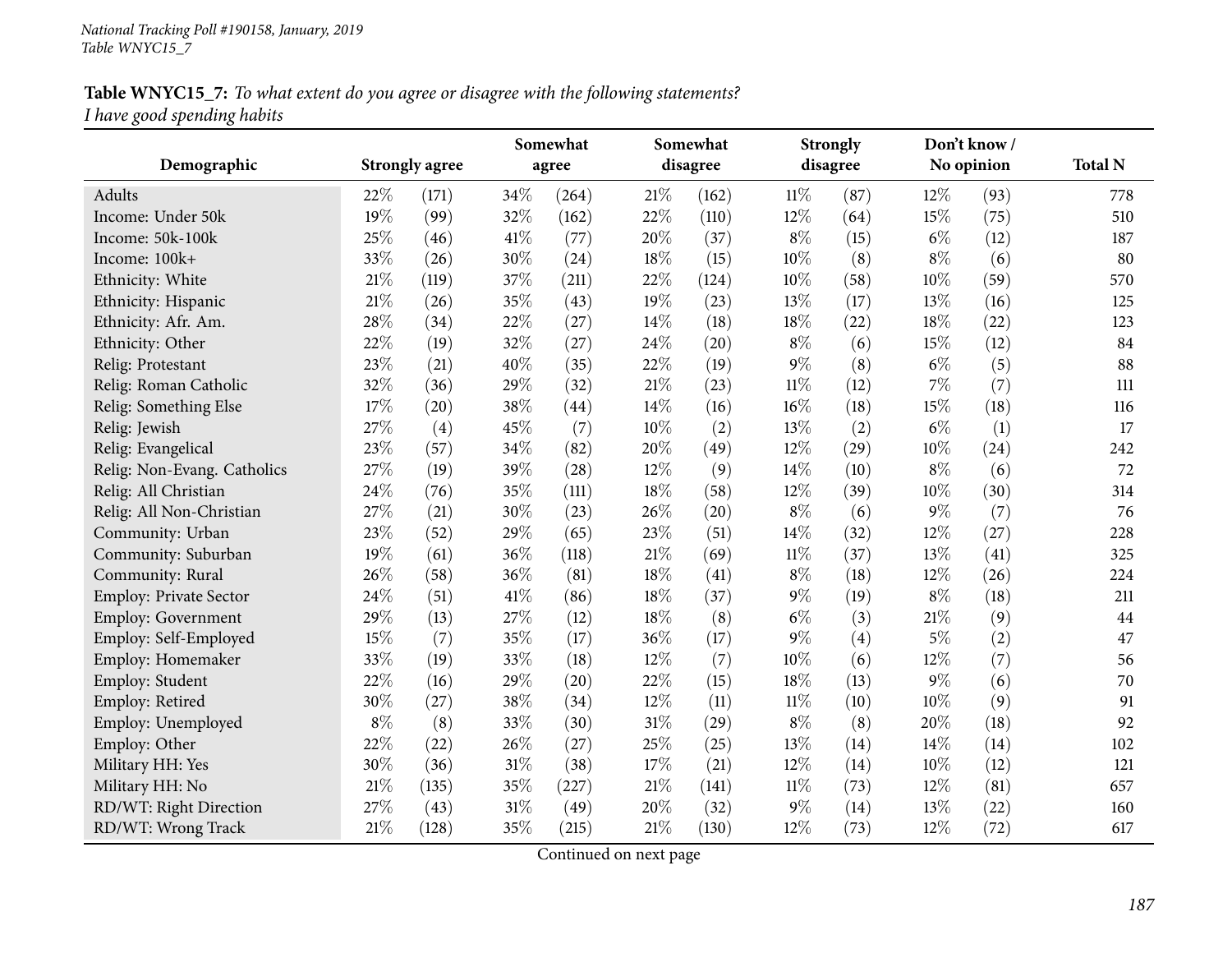Table WNYC15\_7: To what extent do you agree or disagree with the following statements? *<sup>I</sup> have goo<sup>d</sup> spending habits*

|                                      |     |                       | Somewhat |       |        | Somewhat |        | <b>Strongly</b> | Don't know/ |            |                |
|--------------------------------------|-----|-----------------------|----------|-------|--------|----------|--------|-----------------|-------------|------------|----------------|
| Demographic                          |     | <b>Strongly agree</b> |          | agree |        | disagree |        | disagree        |             | No opinion | <b>Total N</b> |
| <b>Adults</b>                        | 22% | (171)                 | 34\%     | (264) | 21\%   | (162)    | $11\%$ | (87)            | $12\%$      | (93)       | 778            |
| Trump Job Approve                    | 28% | (49)                  | 34%      | (61)  | $18\%$ | (32)     | 10%    | (18)            | 10%         | (18)       | 179            |
| Trump Job Disapprove                 | 21% | (115)                 | 35%      | (193) | 22%    | (121)    | 12%    | (66)            | 10%         | (55)       | 550            |
| Trump Job Strongly Approve           | 33% | (27)                  | 32%      | (27)  | $16\%$ | (13)     | $6\%$  | (5)             | 14%         | (11)       | 84             |
| Trump Job Somewhat Approve           | 23% | (22)                  | 36%      | (34)  | 19%    | (19)     | 14%    | (14)            | 7%          | (7)        | 95             |
| Trump Job Somewhat Disapprove        | 22% | (19)                  | 36%      | (31)  | 22%    | (19)     | $11\%$ | (9)             | 10%         | (8)        | 87             |
| Trump Job Strongly Disapprove        | 21% | (96)                  | 35%      | (162) | 22%    | (102)    | 12%    | (57)            | 10%         | (46)       | 463            |
| #1 Issue: Economy                    | 21% | (44)                  | 36%      | (75)  | 21\%   | (44)     | 12%    | (25)            | 10%         | (20)       | 208            |
| #1 Issue: Security                   | 27% | (26)                  | 33%      | (33)  | 14\%   | (14)     | 12%    | (11)            | 15%         | (14)       | 98             |
| #1 Issue: Health Care                | 23% | (30)                  | 31%      | (39)  | 22%    | (29)     | 10%    | (13)            | 13%         | (17)       | 128            |
| #1 Issue: Medicare / Social Security | 27% | (21)                  | 39%      | (30)  | 16%    | (13)     | $8\%$  | (6)             | 10%         | (7)        | 77             |
| #1 Issue: Women's Issues             | 18% | (15)                  | 32%      | (27)  | 29%    | (24)     | 13%    | (11)            | $8\%$       | (7)        | 83             |
| #1 Issue: Education                  | 19% | (12)                  | $31\%$   | (19)  | 23\%   | (14)     | 10%    | (6)             | 18%         | (11)       | 62             |
| #1 Issue: Energy                     | 22% | (13)                  | 43%      | (24)  | 22%    | (12)     | 7%     | (4)             | $6\%$       | (4)        | 57             |
| #1 Issue: Other                      | 17% | (11)                  | 27%      | (17)  | 19%    | (12)     | 15%    | (10)            | $21\%$      | (14)       | 64             |
| 2018 House Vote: Democrat            | 23% | (79)                  | 34%      | (116) | 25%    | (85)     | 12%    | (43)            | $6\%$       | (22)       | 346            |
| 2018 House Vote: Republican          | 33% | (39)                  | 37%      | (44)  | 12%    | (14)     | $9\%$  | (11)            | $9\%$       | (11)       | 119            |
| 2018 House Vote: Someone else        | 29% | (14)                  | 38%      | (19)  | 12%    | (6)      | $5\%$  | (2)             | 17%         | (9)        | 50             |
| 2018 House Vote: Didnt Vote          | 15% | (39)                  | 32%      | (85)  | $21\%$ | (55)     | 12%    | (31)            | 20%         | (52)       | 261            |
| 2016 Vote: Hillary Clinton           | 23% | (71)                  | 37%      | (114) | 22%    | (69)     | 13%    | (40)            | 5%          | (17)       | 311            |
| 2016 Vote: Donald Trump              | 25% | (26)                  | 45%      | (45)  | 14\%   | (15)     | $6\%$  | (6)             | 10%         | (10)       | 102            |
| 2016 Vote: Someone else              | 19% | (14)                  | 36%      | (27)  | 17%    | (13)     | 12%    | (9)             | 15%         | (11)       | 73             |
| 2016 Vote: Didnt Vote                | 21% | (60)                  | 27%      | (78)  | 23%    | (65)     | $11\%$ | (33)            | 18%         | (53)       | 290            |
| Voted in 2014: Yes                   | 25% | (107)                 | 35%      | (149) | 20%    | (85)     | $11\%$ | (46)            | $8\%$       | (35)       | 422            |
| Voted in 2014: No                    | 18% | (65)                  | 32%      | (115) | $21\%$ | (76)     | 12%    | (41)            | 16%         | (59)       | 356            |
| 2012 Vote: Barack Obama              | 25% | (80)                  | 35%      | (112) | 21%    | (69)     | $11\%$ | (35)            | $9\%$       | (29)       | 325            |
| 2012 Vote: Mitt Romney               | 25% | (17)                  | 38%      | (26)  | 18%    | (12)     | $8\%$  | (5)             | 12%         | (8)        | 68             |
| 2012 Vote: Other                     | 20% | (7)                   | 42%      | (15)  | $16\%$ | (6)      | $6\%$  | (2)             | 15%         | (5)        | 35             |
| 2012 Vote: Didn't Vote               | 19% | (67)                  | 31%      | (109) | 22%    | (75)     | 13%    | (45)            | 15%         | (51)       | 347            |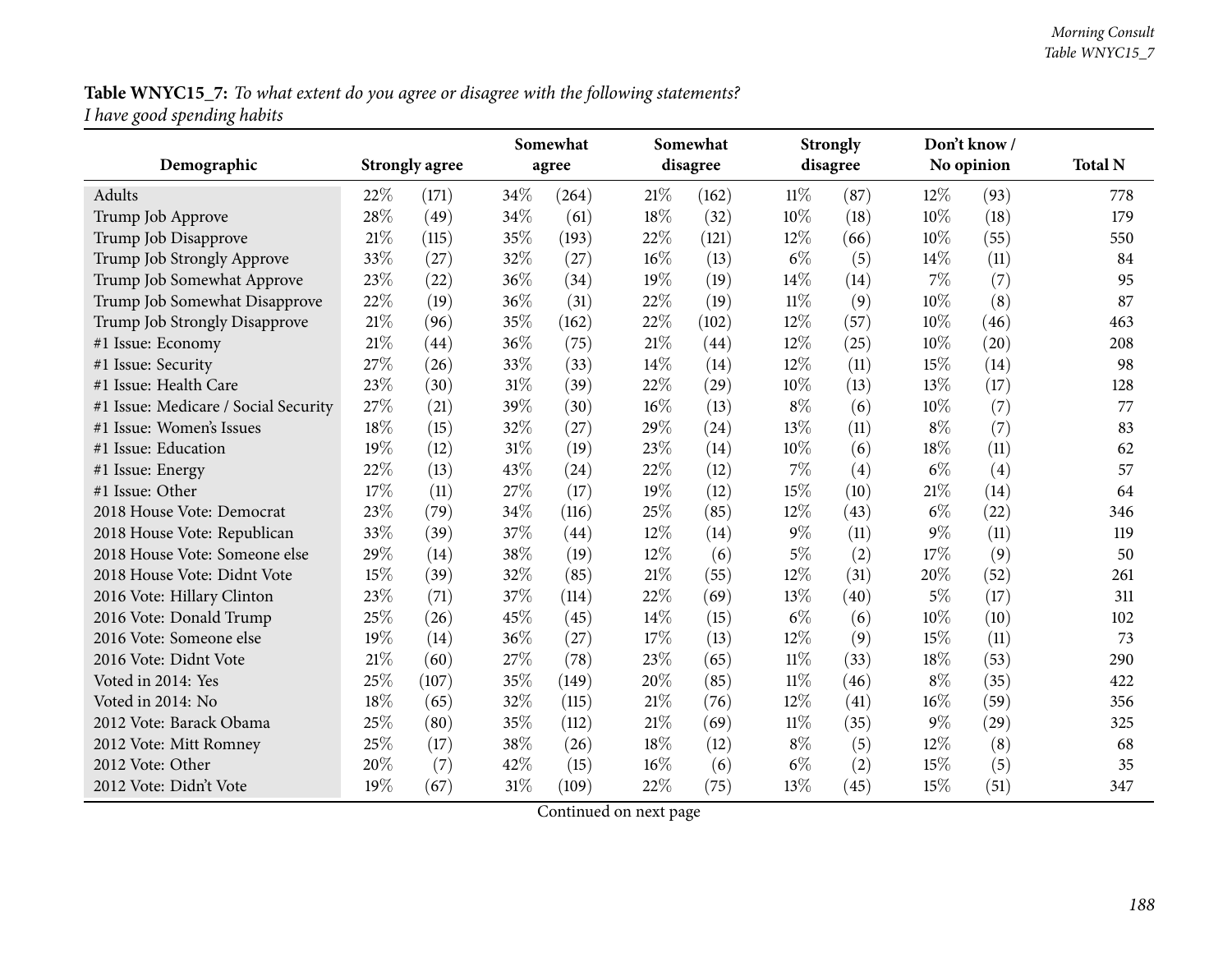#### Table WNYC15\_7: To what extent do you agree or disagree with the following statements? *<sup>I</sup> have goo<sup>d</sup> spending habits*

|                     |                       |                | Somewhat |            |        | Somewhat       |        | <b>Strongly</b> |        | Don't know/ |                |
|---------------------|-----------------------|----------------|----------|------------|--------|----------------|--------|-----------------|--------|-------------|----------------|
| Demographic         | <b>Strongly agree</b> |                | agree    |            |        | disagree       |        | disagree        |        | No opinion  | <b>Total N</b> |
| Adults              | 22%                   | (171)          | $34\%$   | $^{'}264)$ | 21\%   | (162)          | $11\%$ | (87)            | 12%    | (93)        | 778            |
| 4-Region: Northeast | 23\%                  | (27)           | $35\%$   | (42)       | 22%    | (26)           | 10%    | (12)            | $10\%$ | (12)        | 118            |
| 4-Region: Midwest   | 23\%                  | $^{\prime}38)$ | 39\%     | (65)       | 20%    | (33)           | 10%    | (18)            | $8\%$  | (14)        | 168            |
| 4-Region: South     | 20%                   | (56)           | 35\%     | (101)      | $17\%$ | (48)           | 13%    | (37)            | 15%    | (44)        | 287            |
| 4-Region: West      | 25%                   | (51)           | 28\%     | (57`       | 27\%   | (54)           | 10%    | (20)            | $11\%$ | (23)        | 205            |
| 190148              | $19\%$                | (51)           | $34\%$   | (92)       | 20%    | $^{\prime}54)$ | $14\%$ | (37)            | $14\%$ | (38)        | 273            |
| 190153              | 23%                   | (61)           | 36\%     | (94)       | 21\%   | (54)           | $7\%$  | (19)            | 12%    | (32)        | 261            |
| 190158              | $25\%$                | (60)           | $32\%$   | (78)       | 22%    | (54)           | $12\%$ | (30)            | $9\%$  | (22)        | 244            |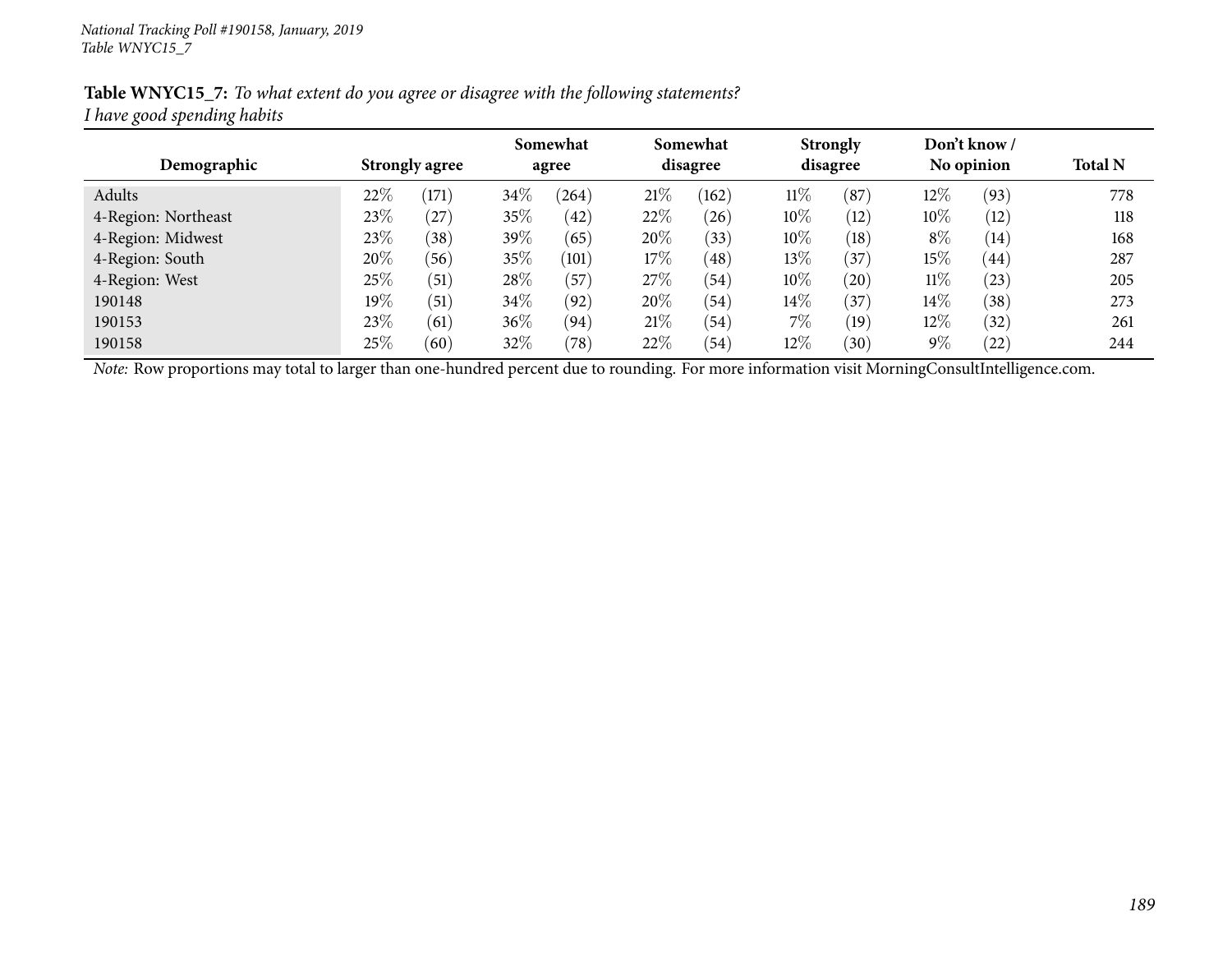| Demographic                                  | Reducing<br>or paying<br>off my<br>personal<br>debt | Saving for<br>retirement    | Saving for<br>a vacation    | Saving for<br>a big<br>purchase,<br>like a<br>home | Saving for<br>a big<br>event, like<br>a wedding | Contributing<br>to, or<br>maintain-<br>ing, an<br>emer-<br>gency<br>fund | Paying all<br>my bills<br>on time | Improving<br>my credit<br>score | Saving for<br>a medical<br>procedure | Other                           | Don't<br>know / No<br>opinion | <b>Total N</b> |
|----------------------------------------------|-----------------------------------------------------|-----------------------------|-----------------------------|----------------------------------------------------|-------------------------------------------------|--------------------------------------------------------------------------|-----------------------------------|---------------------------------|--------------------------------------|---------------------------------|-------------------------------|----------------|
| Adults<br>Gender: Male                       | 17%<br>(131)<br>13%<br>(45)                         | $11\%$<br>(84)<br>16\%      | $5\%$<br>(35)<br>$6\%$      | $9\%$<br>(74)<br>8%<br>(29)                        | $1\%$<br>(11)<br>$1\%$<br>(4)                   | 7%<br>(55)<br>$9\%$<br>(31)                                              | 27\% (214)<br>24\%                | 7%<br>(54)<br>6%<br>(22)        | $2\%$<br>(17)<br>$4\%$               | $5\%$<br>(35)<br>$5\%$          | $9\%$<br>(69)<br>$8\%$        | 778            |
| Gender: Female                               | 20%<br>(86)                                         | (56)<br>7%<br>(28)          | (21)<br>$3\%$<br>(15)       | $11\%$<br>(45)                                     | $2\%$                                           | $5\%$<br>(23)                                                            | (86)<br>30\% (128)                | $7\%$<br>(32)                   | (13)<br>$1\%$                        | (19)<br>$4\%$<br>(17)           | (28)<br>10%<br>(40)           | 354<br>424     |
| Age: 18-29                                   | 13%<br>(37)                                         | 5%<br>(13)                  | $5\%$<br>(13)               | 15%<br>(45)                                        | (6)<br>$2\%$<br>(6)                             | 10%<br>(29)                                                              | $27\%$<br>(78)                    | 6%<br>(16)                      | (4)<br>$3\%$<br>(8)                  | 6%<br>(19)                      | $9\%$<br>(25)                 | 291            |
| Age: 30-44                                   | 19%<br>(38)                                         | 10%<br>(19)                 | $4\%$<br>(8)                | 10%<br>(19)                                        | $2\%$<br>(5)                                    | (7)<br>$3\%$                                                             | 26%<br>(52)                       | $9\%$<br>(17)                   | $2\%$<br>(5)                         | 4%<br>(9)                       | 10%<br>(19)                   | 197            |
| Age: 45-54                                   | 18%<br>(21)                                         | 19%<br>(22)                 | $1\%$<br>(1)                | 7%<br>(8)                                          | (0)<br>$\overbrace{\phantom{1232211}}$          | 7%<br>(8)                                                                | 26%<br>(30)                       | 9%<br>(11)                      | $1\%$<br>(1)                         | 2%<br>(3)                       | $11\%$<br>(13)                | 117            |
| Age: 55-64                                   | 26%<br>(23)                                         | 21\%<br>(19)                | 5%<br>(4)                   | $2\%$<br>(2)                                       | (0)<br>$\overline{\phantom{0}}$                 | $4\%$<br>(4)                                                             | 22%<br>(20)                       | $8\%$<br>(7)                    | (0)                                  | 5%<br>(4)                       | $8\%$<br>(7)                  | 89             |
| Age: 65+                                     | 14%<br>(12)                                         | 13\%<br>(10)                | 11%<br>(9)                  | (0)<br>$\overbrace{\phantom{12322111}}$            | (0)<br>$\hspace{0.1mm}-\hspace{0.1mm}$          | $8\%$<br>(7)                                                             | 41%<br>(34)                       | $3\%$<br>(3)                    | $4\%$<br>(3)                         | $1\%$<br>(1)                    | 5%<br>(4)                     | 83             |
| Generation Z: 18-21                          | 7%<br>(9)                                           | $3\%$<br>(3)                | $6\%$<br>(8)                | 19%<br>(25)                                        | $1\%$<br>(2)                                    | 7%<br>(9)                                                                | 28\%<br>(36)                      | 5%<br>(7)                       | 4%<br>(5)                            | $8\%$<br>(10)                   | 13%<br>(17)                   | 130            |
| Millennial: Age 22-37                        | 18%<br>(49)                                         | 7%<br>(19)                  | $4\%$<br>(10)               | 12%<br>(31)                                        | $3\%$<br>(7)                                    | $9\%$<br>(25)                                                            | $26\%$<br>(68)                    | $8\%$<br>(20)                   | $3\%$<br>(8)                         | 5%<br>(13)                      | 6%<br>(17)                    | 267            |
| Generation X: Age 38-53                      | 19%<br>(36)                                         | 15%<br>(29)                 | $3\%$<br>(5)                | 6%<br>(11)                                         | $1\%$<br>(2)                                    | $6\%$<br>(11)                                                            | 27\%<br>(51)                      | $8\%$<br>(14)                   | (1)<br>$\overline{\phantom{m}}$      | 4%<br>(7)                       | 12%<br>(22)                   | 189            |
| Boomers: Age 54-72                           | 19%<br>(33)                                         | 19%<br>(33)                 | $6\%$<br>(10)               | $4\%$<br>(7)                                       | (0)<br>$\overbrace{\phantom{1232211}}$          | $4\%$<br>(7)                                                             | 30%<br>(53)                       | 6%<br>(10)                      | $2\%$<br>(3)                         | (5)<br>$3\%$                    | 8%<br>(13)                    | 175            |
| PID: Dem (no lean)                           | 18%<br>(58)                                         | 13%<br>(42)                 | $3\%$<br>(10)               | $10\%$<br>(31)                                     | $1\%$<br>(3)                                    | $9\%$<br>(30)                                                            | 27\%<br>(88)                      | $8\%$<br>(26)                   | $2\%$<br>(7)                         | $4\%$<br>(14)                   | 5%<br>(17)                    | 326            |
| PID: Ind (no lean)                           | 16%<br>(53)                                         | $6\%$<br>(20)               | $5\%$<br>(17)               | $9\%$<br>(29)                                      | $1\%$<br>(2)                                    | 6%<br>(20)                                                               | 29%<br>(94)                       | $7\%$<br>(22)                   | $3\%$<br>(9)                         | 5%<br>(15)                      | 13%<br>(44)                   | 327            |
| PID: Rep (no lean)                           | $16\%$<br>(20)                                      | $17\%$<br>(22)              | $6\%$<br>(8)                | $10\%$<br>(13)                                     | $4\%$<br>(5)                                    | 4%<br>(5)                                                                | 25%<br>(31)                       | 5%<br>(6)                       | $1\%$<br>(2)                         | 5%<br>(6)                       | $7\%$<br>(8)                  | 125            |
| PID/Gender: Dem Men                          | $11\%$<br>(17)                                      | 21%<br>(32)                 | (7)<br>$5\%$                | 8%<br>(13)                                         | $1\%$<br>(1)                                    | 12%<br>(18)                                                              | 22%<br>(34)                       | $7\%$<br>(11)                   | $3\%$<br>(4)                         | $4\%$<br>(7)                    | 7%<br>(10)                    | 154            |
| PID/Gender: Dem Women<br>PID/Gender: Ind Men | 24%<br>(42)<br>13%<br>(17)                          | 6%<br>(10)<br>$8\%$<br>(11) | $2\%$<br>(3)<br>8%<br>(10)  | $11\%$<br>(19)<br>$9\%$<br>(12)                    | $1\%$<br>(2)<br>$1\%$                           | $7\%$<br>(12)<br>$8\%$<br>(11)                                           | 31\%<br>(53)<br>$26\%$            | $8\%$<br>(15)<br>$6\%$          | $1\%$<br>(3)<br>5%<br>(7)            | 4%<br>(7)<br>5%                 | 4%<br>(6)<br>11%              | 172<br>134     |
| PID/Gender: Ind Women                        | 18%<br>(35)                                         | 4%<br>(9)                   | (7)<br>$4\%$                | $9\%$<br>(17)                                      | (1)<br>$1\%$<br>(2)                             | $5\%$<br>(9)                                                             | (36)<br>31%<br>(59)               | (8)<br>$7\%$<br>(14)            | $1\%$<br>(2)                         | (7)<br>$4\%$<br>(8)             | (14)<br>15%<br>(30)           | 192            |
| PID/Gender: Rep Men                          | 16%<br>(11)                                         | 20%<br>(13)                 | (3)<br>$4\%$                | 7%<br>(4)                                          | $4\%$<br>(3)                                    | $4\%$<br>(3)                                                             | 24\%<br>(16)                      | $4\%$<br>(3)                    | $2\%$<br>(2)                         | $8\%$<br>(5)                    | 6%<br>(4)                     | 66             |
| PID/Gender: Rep Women                        | 15%<br>(9)                                          | 14%<br>(8)                  | $8\%$<br>(5)                | 15%<br>(9)                                         | $4\%$<br>(3)                                    | $4\%$<br>(2)                                                             | 26%<br>(15)                       | $5\%$<br>(3)                    | (0)<br>$\equiv$                      | $2\%$<br>(1)                    | 7%<br>(4)                     | 59             |
| Ideo: Liberal (1-3)                          | 19%<br>(79)                                         | $10\%$<br>(43)              | $5\%$<br>(22)               | $9\%$<br>(35)                                      | $2\%$<br>(8)                                    | $9\%$<br>(35)                                                            | $28\%$<br>(116)                   | $7\%$<br>(28)                   | $3\%$<br>(12)                        | $3\%$<br>(14)                   | 5%<br>(19)                    | 410            |
| Ideo: Moderate (4)                           | $12\%$<br>(15)                                      | 12%<br>(14)                 | $6\%$<br>(7)                | 9%<br>(11)                                         | $1\%$<br>(1)                                    | $8\%$<br>(9)                                                             | 24\%<br>(28)                      | $9\%$<br>(11)                   | $1\%$<br>(2)                         | $8\%$<br>(10)                   | $10\%$<br>(11)                | 120            |
| Ideo: Conservative (5-7)                     | 18%<br>(22)                                         | 18%<br>(23)                 | $1\%$<br>(2)                | 11%<br>(13)                                        | $1\%$<br>(1)                                    | (7)<br>6%                                                                | $24\%$<br>(30)                    | $5\%$<br>(6)                    | (0)<br>$\overline{\phantom{0}}$      | $5\%$<br>(7)                    | $10\%$<br>(13)                | 124            |
| Educ: < College                              | 15%<br>(82)                                         | $8\%$<br>(42)               | $4\%$<br>(24)               | $11\%$<br>(61)                                     | $2\%$<br>(10)                                   | 7%<br>(39)                                                               | $30\%$<br>(166)                   | $8\%$<br>(46)                   | $2\%$<br>(12)                        | $5\%$<br>(26)                   | 10%<br>(55)                   | 563            |
| Educ: Bachelors degree                       | 25%<br>(33)                                         | 17%<br>(22)                 | $3\%$<br>(4)                | 6%<br>(8)                                          | (0)<br>$\equiv$                                 | $9\%$<br>(12)                                                            | 21%<br>(27)                       | $4\%$<br>(5)                    | $2\%$<br>(2)                         | $4\%$<br>(6)                    | $8\%$<br>(11)                 | 130            |
| Educ: Post-grad                              | 19%<br>(16)                                         | 23%<br>(19)                 | 9%<br>(7)                   | 5%<br>(4)                                          | $1\%$<br>(1)                                    | $5\%$<br>(4)                                                             | 24%<br>(20)                       | $3\%$<br>(2)                    | $4\%$<br>(3)                         | 5%<br>(4)                       | $3\%$<br>(3)                  | 84             |
| Income: Under 50k                            | 14%<br>(73)                                         | 7%<br>(34)                  | $4\%$<br>(18)               | 10%<br>(51)                                        | $2\%$<br>(9)                                    | $9\%$<br>(44)                                                            | 30%<br>(152)                      | $8\%$<br>(40)                   | $2\%$<br>(13)                        | 5%<br>(25)                      | 10%<br>(52)                   | 510            |
| Income: 50k-100k                             | 22%<br>(41)                                         | 14\%<br>(26)                | $3\%$<br>(5)                | $11\%$<br>(21)                                     | $1\%$<br>(1)                                    | $4\%$<br>(8)                                                             | 27%<br>(51)                       | $7\%$<br>(12)                   | $2\%$<br>(5)                         | $4\%$<br>(8)                    | $4\%$<br>(8)                  | 187            |
| Income: 100k+                                | 20%<br>(16)                                         | 30%<br>(24)                 | 15%<br>(12)                 | $3\%$<br>(3)                                       | $1\%$<br>(1)                                    | $\overline{3})$<br>$4\%$                                                 | 13%<br>(11)                       | $1\%$<br>(1)                    | (0)                                  | 3%<br>(2)                       | 10%<br>(8)                    | 80             |
| Ethnicity: White                             | 19%<br>(106)                                        | 12%<br>(71)                 | $3\%$<br>(20)               | $8\%$<br>(48)                                      | $1\%$<br>(5)                                    | $7\%$<br>(39)                                                            | 28\%<br>(161)                     | $6\%$<br>(36)                   | $2\%$<br>(11)                        | $5\%$<br>(28)                   | $8\%$<br>(47)                 | 570            |
| Ethnicity: Hispanic                          | 12%<br>(14)                                         | $8\%$<br>(10)               | $8\%$<br>(10)               | 11%<br>(14)                                        | $3\%$<br>(3)                                    | $9\%$<br>(12)                                                            | 25\%<br>(31)                      | $8\%$<br>(10)                   | $3\%$<br>(4)                         | $6\%$<br>(8)                    | $7\%$<br>(9)                  | 125            |
| Ethnicity: Afr. Am.                          | 14%<br>(18)<br>$8\%$                                | $4\%$<br>(5)<br>10%<br>(8)  | 10%<br>(12)<br>$4\%$<br>(3) | 14%<br>(18)<br>$10\%$                              | $3\%$<br>(4)<br>$2\%$                           | $9\%$<br>(12)<br>$5\%$<br>(4)                                            | 22%<br>(27)<br>31%                | $9\%$<br>(11)<br>$7\%$          | $3\%$<br>(3)<br>$3\%$<br>(3)         | $3\%$<br>(3)<br>5%              | $8\%$<br>(10)<br>14%<br>(12)  | 123<br>84      |
| Ethnicity: Other<br>Relig: Protestant        | (7)<br>$16\%$<br>(14)                               | 20%<br>(17)                 | $6\%$<br>(5)                | (8)<br>6%<br>(5)                                   | (2)<br>(0)                                      | $8\%$<br>(7)                                                             | (26)<br>27%<br>(24)               | (6)<br>$8\%$<br>(7)             | $1\%$<br>(1)                         | (4)<br>$4\%$<br>(4)             | $4\%$<br>(3)                  | 88             |
| Relig: Roman Catholic                        | 10%<br>(11)                                         | 15%<br>(16)                 | (6)<br>$6\%$                | 6%<br>(7)                                          | $4\%$<br>(4)                                    | 7%<br>(8)                                                                | 35\%<br>(38)                      | $8\%$<br>(9)                    | $2\%$<br>(3)                         | (0)                             | 7%<br>(8)                     | 111            |
| Relig: Something Else                        | 22%<br>(26)                                         | 5%<br>(6)                   | $1\%$<br>(1)                | 12%<br>(14)                                        | $1\%$<br>(1)                                    | 5%<br>(6)                                                                | 24\%<br>(28)                      | $4\%$<br>(5)                    | 7%<br>(8)                            | $8\%$<br>(9)                    | $10\%$<br>(12)                | 116            |
| Relig: Jewish                                | 14\%<br>(2)                                         | 16%<br>(3)                  | $16\%$<br>(3)               | (0)<br>$\overbrace{\phantom{12322111}}$            | $9\%$<br>(1)                                    | $6\%$<br>(1)                                                             | 33%<br>(6)                        | (0)<br>$\overline{\phantom{0}}$ | (0)<br>$\overline{\phantom{0}}$      | (0)<br>$\overline{\phantom{0}}$ | $6\%$<br>(1)                  | 17             |

## **Table WNYC16:** *Which of the following is your top financial priority?*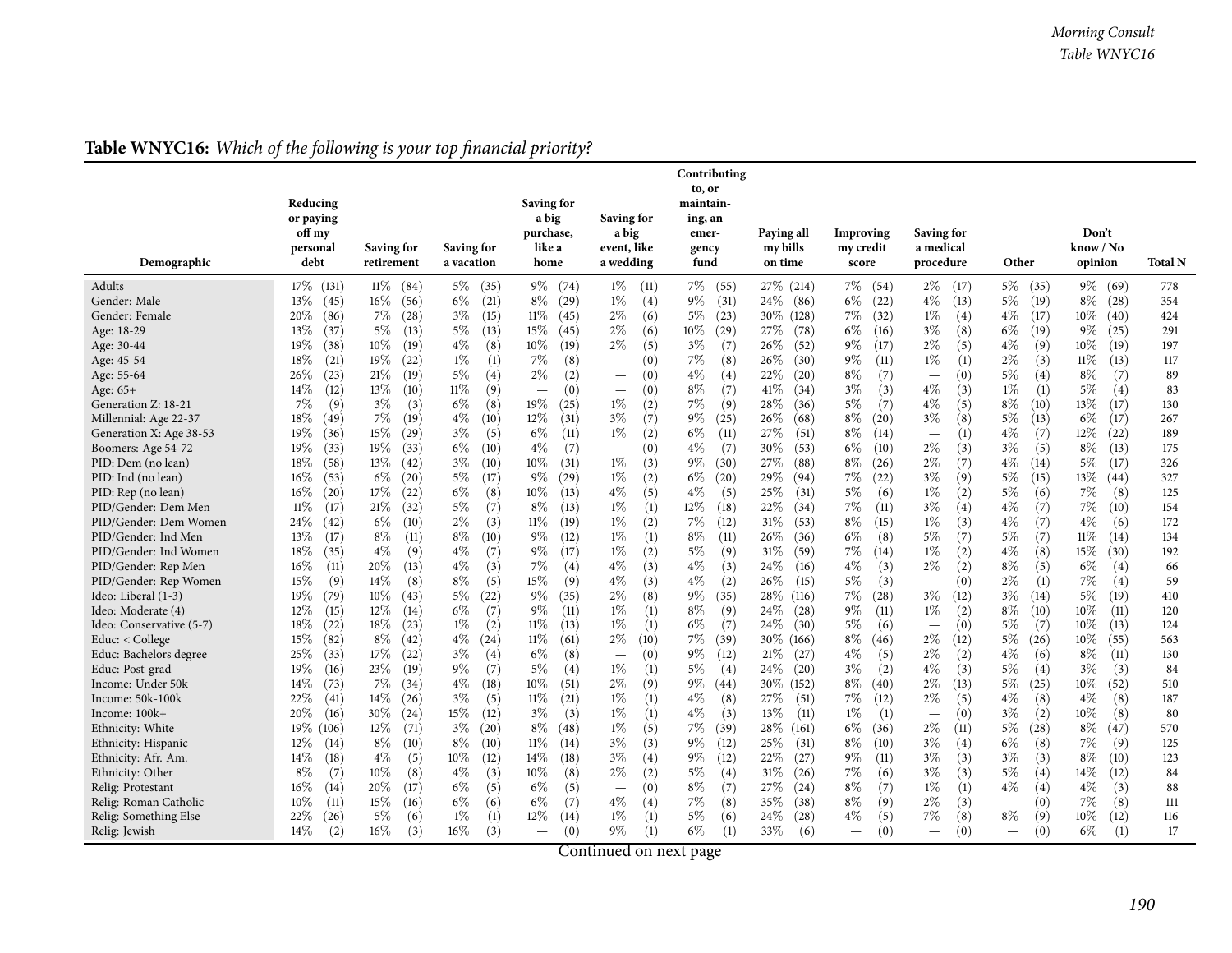## **Table WNYC16:** *Which of the following is your top financial priority?*

| Demographic                          | Reducing<br>or paying<br>off my<br>personal<br>debt | Saving for<br>retirement | Saving for<br>a vacation | Saving for<br>a big<br>purchase,<br>like a<br>home | Saving for<br>a big<br>event, like<br>a wedding | Contributing<br>to, or<br>maintain-<br>ing, an<br>emer-<br>gency<br>fund | Paying all<br>my bills<br>on time | Improving<br>my credit<br>score | Saving for<br>a medical<br>procedure    | Other         | Don't<br>know / No<br>opinion | <b>Total N</b> |
|--------------------------------------|-----------------------------------------------------|--------------------------|--------------------------|----------------------------------------------------|-------------------------------------------------|--------------------------------------------------------------------------|-----------------------------------|---------------------------------|-----------------------------------------|---------------|-------------------------------|----------------|
| Adults                               | $17\%$ (131)                                        | $11\%$<br>(84)           | $5\%$<br>(35)            | $9\%$<br>(74)                                      | $1\%$<br>(11)                                   | 7%<br>(55)                                                               | 27\% (214)                        | 7%<br>(54)                      | $2\%$<br>(17)                           | $5\%$<br>(35) | 9%<br>(69)                    | 778            |
| Relig: Evangelical                   | $19\%$<br>(45)                                      | 11%<br>(28)              | $4\%$<br>(9)             | $10\%$<br>(24)                                     | 2%<br>(5)                                       | $4\%$<br>(10)                                                            | 28\%<br>(68)                      | $5\%$<br>(11)                   | $4\%$<br>(10)                           | $4\%$<br>(11) | $9\%$<br>(21)                 | 242            |
| Relig: Non-Evang. Catholics          | $9\%$<br>(7)                                        | $16\%$<br>(12)           | $4\%$<br>(3)             | $4\%$<br>(3)                                       | $1\%$<br>(1)                                    | $14\%$<br>(10)                                                           | 31%<br>(22)                       | $14\%$<br>(10)                  | $2\%$<br>(1)                            | $3\%$<br>(2)  | $3\%$<br>(2)                  | 72             |
| Relig: All Christian                 | $16\%$<br>(52)                                      | $13\%$<br>(39)           | $4\%$<br>(12)            | $8\%$<br>(26)                                      | 2%<br>(6)                                       | 7%<br>(21)                                                               | 29\%<br>(90)                      | 7%<br>(21)                      | $4\%$<br>(11)                           | $4\%$<br>(13) | $7\%$<br>(23)                 | 314            |
| Relig: All Non-Christian             | $19\%$<br>(14)                                      | $7\%$<br>(5)             | 7%<br>(5)                | 7%<br>(5)                                          | 2%<br>(2)                                       | $5\%$<br>(4)                                                             | 22\%<br>(17)                      | $14\%$<br>(11)                  | $1\%$<br>(1)                            | 5%<br>(4)     | 12%<br>(9)                    | 76             |
| Community: Urban                     | $16\%$<br>(36)                                      | 13%<br>(30)              | $2\%$<br>(5)             | 9%<br>(21)                                         | 2%<br>(4)                                       | (20)<br>9%                                                               | $28\%$<br>(64)                    | $3\%$<br>(6)                    | $3\%$<br>(7)                            | 5%<br>(12)    | $9\%$<br>(22)                 | 228            |
| Community: Suburban                  | $18\%$<br>(58)                                      | $10\%$<br>(34)           | $4\%$<br>(14)            | $10\%$<br>(33)                                     | $1\%$<br>(3)                                    | 7%<br>(23)                                                               | 29\%<br>(94)                      | 8%<br>(26)                      | $2\%$<br>(7)                            | $4\%$<br>(13) | $6\%$<br>(21)                 | 325            |
| Community: Rural                     | $16\%$<br>(37)                                      | $9\%$<br>(20)            | 7%<br>(16)               | $9\%$<br>(20)                                      | $1\%$<br>(3)                                    | $5\%$<br>(12)                                                            | 25\%<br>(56)                      | 9%<br>(21)                      | $2\%$<br>(4)                            | $4\%$<br>(10) | 12%<br>(26)                   | 224            |
| Employ: Private Sector               | 25%<br>(53)                                         | 18%<br>(37)              | $6\%$<br>(12)            | 8%<br>(18)                                         | (1)<br>$\overbrace{\phantom{12322111}}$         | $5\%$<br>(11)                                                            | 25\%<br>(53)                      | $5\%$<br>(11)                   | $1\%$<br>(3)                            | $2\%$<br>(5)  | $3\%$<br>(7)                  | 211            |
| Employ: Government                   | 19%<br>(9)                                          | 19%<br>(8)               | $6\%$<br>(3)             | 5%<br>(2)                                          | (0)<br>$\overline{\phantom{0}}$                 | 17%<br>(8)                                                               | 14%<br>(6)                        | $8\%$<br>(4)                    | $6\%$<br>(2)                            | $1\%$<br>(1)  | 5%<br>(2)                     | 44             |
| Employ: Self-Employed                | 17%<br>(8)                                          | $10\%$<br>(5)            | 3%<br>(2)                | 15%<br>(7)                                         | $4\%$<br>(2)                                    | 17%<br>(8)                                                               | 18\%<br>(8)                       | $10\%$<br>(5)                   | (0)<br>$\overline{\phantom{m}}$         | $4\%$<br>(2)  | $3\%$<br>(1)                  | 47             |
| Employ: Homemaker                    | $16\%$<br>(9)                                       | 13\%<br>(7)              | 4%<br>(2)                | $9\%$<br>(5)                                       | 2%<br>(1)                                       | $5\%$<br>(3)                                                             | $36\%$<br>(20)                    | $4\%$<br>(2)                    | $1\%$<br>(1)                            | $2\%$<br>(1)  | 7%<br>(4)                     | 56             |
| Employ: Student                      | $7\%$<br>(5)                                        | $11\%$<br>(8)            | $6\%$<br>(5)             | 15%<br>(10)                                        | $7\%$<br>(5)                                    | $3\%$<br>(2)                                                             | 29%<br>(20)                       | $4\%$<br>(3)                    | 3%<br>(2)                               | $7\%$<br>(5)  | 8%<br>(6)                     | 70             |
| Employ: Retired                      | $16\%$<br>(15)                                      | $9\%$<br>(8)             | 5%<br>(5)                | 6%<br>(5)                                          | $1\%$<br>(1)                                    | (9)<br>$10\%$                                                            | 29\%<br>(26)                      | $7\%$<br>(6)                    | $3\%$<br>$\overline{3})$                | $3\%$<br>(3)  | 11%<br>(10)                   | 91             |
| Employ: Unemployed                   | $10\%$<br>(9)                                       | 3%<br>(3)                | 3%<br>(3)                | 14%<br>(13)                                        | $1\%$<br>(1)                                    | $9\%$<br>(8)                                                             | $29\%$<br>(27)                    | $6\%$<br>(5)                    | 3%<br>(2)                               | $8\%$<br>(8)  | 13%<br>(12)                   | 92             |
| Employ: Other                        | 15%<br>(16)                                         | 6%<br>(6)                | $4\%$<br>(4)             | 7%<br>(7)                                          | $1\%$<br>(1)                                    | 5%<br>(5)                                                                | $30\%$<br>(30)                    | $5\%$<br>(5)                    | $2\%$<br>(2)                            | $8\%$<br>(8)  | 17%<br>(17)                   | 102            |
| Military HH: Yes                     | $16\%$<br>(19)                                      | $10\%$<br>(12)           | $8\%$<br>(9)             | 12%<br>(15)                                        | 4%<br>(5)                                       | 9%<br>(11)                                                               | (27)<br>22\%                      | $8\%$<br>(9)                    | 4%<br>(4)                               | $3\%$<br>(4)  | 5%<br>(6)                     | 121            |
| Military HH: No                      | 17%<br>(112)                                        | 11%<br>(72)              | 4%<br>(26)               | $9\%$<br>(59)                                      | $1\%$<br>(6)                                    | $7\%$<br>(43)                                                            | 28\%<br>(187)                     | 7%<br>(44)                      | $2\%$<br>(13)                           | $5\%$<br>(32) | $10\%$<br>(63)                | 657            |
| RD/WT: Right Direction               | 14%<br>(22)                                         | $16\%$<br>(25)           | $6\%$<br>(9)             | $9\%$<br>(14)                                      | 3%<br>(5)                                       | 9%<br>(15)                                                               | 29\%<br>(46)                      | $6\%$<br>(10)                   | (1)<br>$\overline{\phantom{0}}$         | $4\%$<br>(7)  | 5%<br>(8)                     | 160            |
| RD/WT: Wrong Track                   | $18\%$<br>(109)                                     | $10\%$<br>(59)           | $4\%$<br>(26)            | $10\%$<br>(60)                                     | $1\%$<br>(6)                                    | $6\%$<br>(40)                                                            | 27\%<br>(167)                     | 7%<br>(44)                      | $3\%$<br>(16)                           | $5\%$<br>(28) | $10\%$<br>(61)                | 617            |
| Trump Job Approve                    | 17%<br>(31)                                         | 18%<br>(32)              | $2\%$<br>(4)             | 8%<br>(15)                                         | $3\%$<br>(5)                                    | 9%<br>(16)                                                               | $29\%$<br>(51)                    | 6%<br>(10)                      | (1)<br>$\overline{\phantom{0}}$         | $3\%$<br>(6)  | $4\%$<br>(8)                  | 179            |
| Trump Job Disapprove                 | 17%<br>(94)                                         | $9\%$<br>(51)            | $6\%$<br>(31)            | 9%<br>(52)                                         | $1\%$<br>(5)                                    | 7%<br>(38)                                                               | $28\%$<br>(153)                   | 7%<br>(40)                      | $3\%$<br>(16)                           | 5%<br>(25)    | $8\%$<br>(43)                 | 550            |
| Trump Job Strongly Approve           | $19\%$<br>(16)                                      | 17%<br>(14)              | $3\%$<br>(2)             | 7%<br>(6)                                          | 4%<br>(3)                                       | $8\%$<br>(6)                                                             | 33\%<br>(27)                      | $4\%$<br>(3)                    | (0)<br>$\overbrace{\phantom{12322111}}$ | $3\%$<br>(3)  | $4\%$<br>(3)                  | 84             |
| Trump Job Somewhat Approve           | $16\%$<br>(15)                                      | 18%<br>(17)              | $2\%$<br>(2)             | $10\%$<br>(9)                                      | 2%<br>(2)                                       | (9)<br>$10\%$                                                            | 25%<br>(24)                       | $8\%$<br>(7)                    | $1\%$<br>(1)                            | $3\%$<br>(3)  | 5%<br>(5)                     | 95             |
| Trump Job Somewhat Disapprove        | 15%<br>(13)                                         | 7%<br>(6)                | $6\%$<br>(5)             | 11%<br>(10)                                        | (0)                                             | 7%<br>(6)                                                                | 37\%<br>(32)                      | $4\%$<br>(4)                    | $3\%$<br>(2)                            | 5%<br>(4)     | 5%<br>(4)                     | 87             |
| Trump Job Strongly Disapprove        | $18\%$<br>(81)                                      | $10\%$<br>(45)           | $6\%$<br>(26)            | $9\%$<br>(42)                                      | $1\%$<br>(5)                                    | 7%<br>(32)                                                               | $26\%$<br>(121)                   | 8%<br>(37)                      | 3%<br>(14)                              | $4\%$<br>(21) | $8\%$<br>(39)                 | 463            |
| #1 Issue: Economy                    | 21%<br>(44)                                         | $10\%$<br>(20)           | 4%<br>(8)                | $11\%$<br>(22)                                     | $1\%$<br>(1)                                    | 5%<br>(11)                                                               | 29\%<br>(60)                      | $8\%$<br>(16)                   | $1\%$<br>(2)                            | 5%<br>(10)    | $7\%$<br>(15)                 | 208            |
| #1 Issue: Security                   | 12%<br>(11)                                         | $15\%$<br>(14)           | $1\%$<br>(1)             | 12%<br>(12)                                        | 3%<br>(3)                                       | $9\%$<br>(9)                                                             | 32\%<br>(32)                      | 7%<br>(7)                       | (0)<br>$\overline{\phantom{0}}$         | $3\%$<br>(3)  | $6\%$<br>(6)                  | 98             |
| #1 Issue: Health Care                | $16\%$<br>(21)                                      | 13%<br>(16)              | $3\%$<br>(4)             | 9%<br>(12)                                         | 2%<br>(3)                                       | 13\%<br>(16)                                                             | 25%<br>(32)                       | 7%<br>(9)                       | $3\%$<br>(4)                            | $4\%$<br>(5)  | $4\%$<br>(5)                  | 128            |
| #1 Issue: Medicare / Social Security | 14%<br>(10)                                         | 13%<br>(10)              | $6\%$<br>(5)             | (0)<br>$\overbrace{\phantom{1232211}}$             | $1\%$<br>(1)                                    | $5\%$<br>(4)                                                             | 36\%<br>(28)                      | $10\%$<br>(8)                   | $2\%$<br>(2)                            | $3\%$<br>(3)  | 9%<br>(7)                     | 77             |
| #1 Issue: Women's Issues             | 21%<br>(17)                                         | $7\%$<br>(6)             | $2\%$<br>(2)             | 13%<br>(11)                                        | $1\%$<br>(1)                                    | (2)<br>$2\%$                                                             | 19%<br>(16)                       | $9\%$<br>(8)                    | 5%<br>(4)                               | 5%<br>(4)     | 15%<br>(13)                   | 83             |
| #1 Issue: Education                  | $16\%$<br>(10)                                      | 8%<br>(5)                | $6\%$<br>(3)             | 11%<br>(7)                                         | 2%<br>(1)                                       | 3%<br>(2)                                                                | 34%<br>(21)                       | 5%<br>(3)                       | $3\%$<br>(2)                            | $2\%$<br>(1)  | 9%<br>(6)                     | 62             |
| #1 Issue: Energy                     | 15%<br>(8)                                          | 13%<br>(7)               | 13%<br>(7)               | 12%<br>(7)                                         | $1\%$<br>(0)                                    | 7%<br>(4)                                                                | 27\%<br>(16)                      | $1\%$<br>(1)                    | $2\%$<br>(1)                            | $9\%$<br>(5)  | $1\%$<br>(0)                  | 57             |
| #1 Issue: Other                      | 12%<br>(8)                                          | $8\%$<br>(5)             | $9\%$<br>(6)             | 5%<br>(3)                                          | (0)<br>$\overline{\phantom{0}}$                 | $11\%$<br>(7)                                                            | 14\%<br>(9)                       | $5\%$<br>(3)                    | (2)<br>$3\%$                            | 5%<br>(3)     | 27%<br>(17)                   | 64             |
| 2018 House Vote: Democrat            | 20%<br>(68)                                         | 13%<br>(46)              | $4\%$<br>(15)            | 8%<br>(27)                                         | $1\%$<br>(2)                                    | 9%<br>(31)                                                               | 25%<br>(87)                       | $7\%$<br>(25)                   | $3\%$<br>(11)                           | $4\%$<br>(14) | 6%<br>(20)                    | 346            |
| 2018 House Vote: Republican          | 19%<br>(23)                                         | 19%<br>(23)              | $6\%$<br>(7)             | 7%<br>(8)                                          | 3%<br>(3)                                       | 5%<br>(6)                                                                | 24\%<br>(29)                      | $5\%$<br>(6)                    | $1\%$<br>(2)                            | $4\%$<br>(4)  | $6\%$<br>(8)                  | 119            |
| 2018 House Vote: Someone else        | 17%<br>(8)                                          | 7%<br>(3)                | $3\%$<br>(2)             | 6%<br>(3)                                          | 3%<br>(2)                                       | 7%<br>(4)                                                                | 32%<br>(16)                       | $3\%$<br>(2)                    | $2\%$<br>(1)                            | 5%<br>(2)     | 14%<br>(7)                    | 50             |
| 2018 House Vote: Didnt Vote          | $12\%$<br>(32)                                      | $4\%$<br>(10)            | $5\%$<br>(12)            | 14\%<br>(36)                                       | $1\%$<br>(3)                                    | $5\%$<br>(14)                                                            | 31\%<br>(81)                      | $8\%$<br>(21)                   | $1\%$<br>(3)                            | $6\%$<br>(14) | 13%<br>(35)                   | 261            |
| 2016 Vote: Hillary Clinton           | $20\%$<br>(64)                                      | $14\%$<br>(45)           | $6\%$<br>(20)            | $7\%$<br>(22)                                      | $1\%$<br>(4)                                    | $8\%$<br>(26)                                                            | 24\%<br>(75)                      | $8\%$<br>(25)                   | $2\%$<br>(6)                            | $3\%$<br>(10) | $4\%$<br>(14)                 | 311            |
| 2016 Vote: Donald Trump              | $18\%$<br>(19)                                      | 21%<br>(21)              | $1\%$<br>(1)             | 9%<br>(9)                                          | $2\%$<br>(2)                                    | $5\%$<br>(5)                                                             | 26\%<br>(27)                      | 7%<br>(7)                       | $1\%$<br>(1)                            | 5%<br>(5)     | $6\%$<br>(6)                  | 102            |
| 2016 Vote: Someone else              | $20\%$<br>(15)                                      | $7\%$<br>(5)             | $3\%$<br>(2)             | $7\%$<br>(5)                                       | $1\%$<br>(1)                                    | (5)<br>6%                                                                | 24\%<br>(18)                      | $4\%$<br>(3)                    | $2\%$<br>(1)                            | $7\%$<br>(5)  | 18%<br>(13)                   | 73             |
| 2016 Vote: Didnt Vote                | $12\%$ (34)                                         | $4\%$<br>(13)            | $5\%$<br>(13)            | 13%<br>(37)                                        | $1\%$<br>(3)                                    | 7%<br>(19)                                                               | 33\%<br>(95)                      | $6\%$<br>(19)                   | $3\%$<br>(9)                            | $5\%$<br>(13) | $12\%$<br>(36)                | 290            |

Continued on next page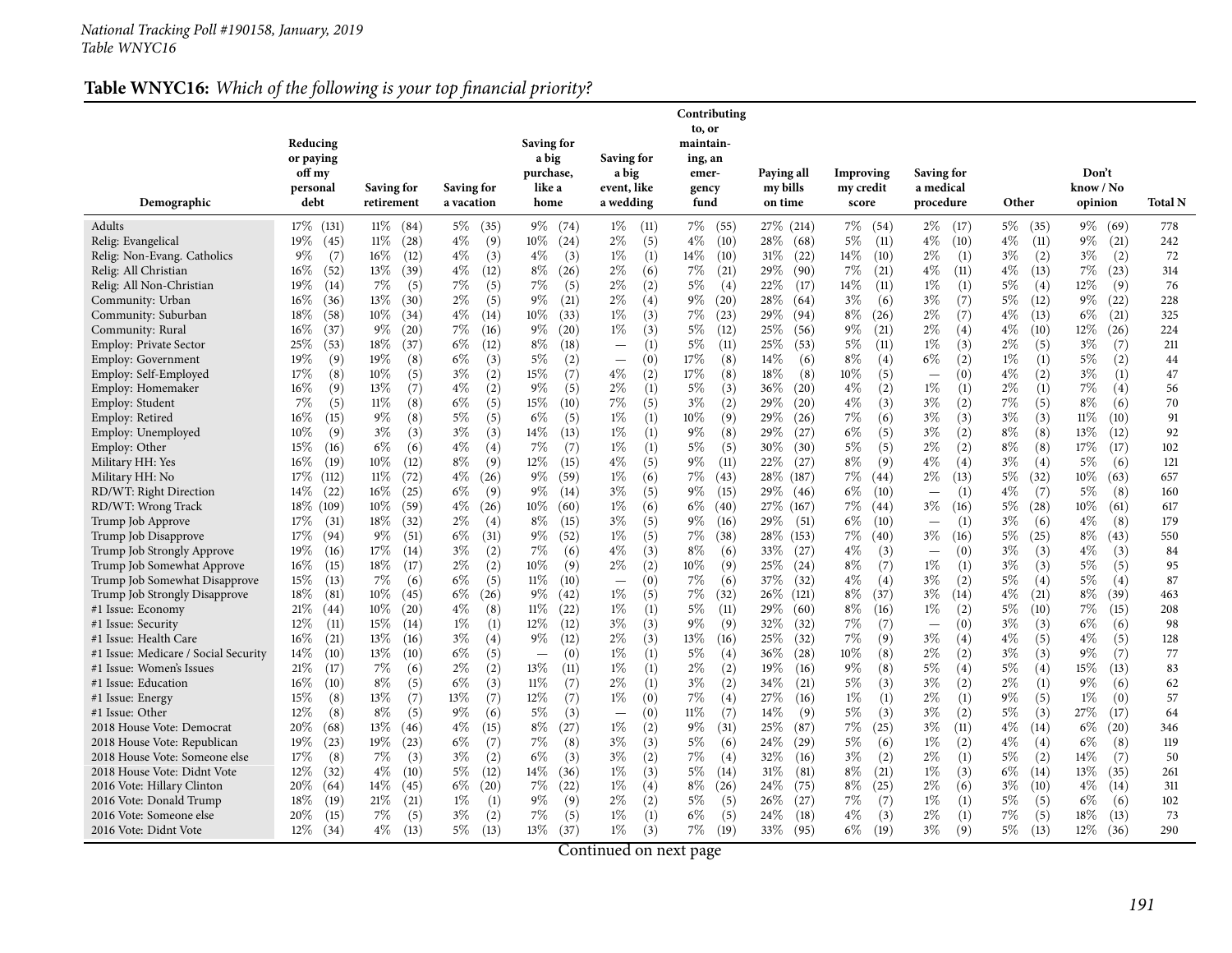## **Table WNYC16:** *Which of the following is your top financial priority?*

| Demographic             | Reducing<br>or paying<br>off my<br>personal<br>debt | Saving for<br>retirement | <b>Saving for</b><br>a vacation | <b>Saving for</b><br>a big<br>purchase,<br>like a<br>home | <b>Saving for</b><br>a big<br>event, like<br>a wedding | Contributing<br>to, or<br>maintain-<br>ing, an<br>emer-<br>gency<br>fund | Paying all<br>my bills<br>on time | Improving<br>my credit<br>score | <b>Saving for</b><br>a medical<br>procedure | Other                      | Don't<br>know / No<br>opinion | <b>Total N</b> |
|-------------------------|-----------------------------------------------------|--------------------------|---------------------------------|-----------------------------------------------------------|--------------------------------------------------------|--------------------------------------------------------------------------|-----------------------------------|---------------------------------|---------------------------------------------|----------------------------|-------------------------------|----------------|
| Adults                  | 17%<br>(131)                                        | $11\%$<br>(84)           | $5\%$<br>(35)                   | $9\%$<br>(74)                                             | $1\%$<br>(11)                                          | 7%<br>(55)                                                               | 27%<br>(214)                      | 7%<br>(54)                      | $2\%$<br>(17)                               | $5\%$<br>(35)              | $9\%$<br>(69)                 | 778            |
| Voted in 2014: Yes      | $20\%$<br>(83)                                      | $16\%$<br>(66)           | $5\%$<br>(20)                   | 7%<br>(30)                                                | $1\%$<br>(6)                                           | 7%<br>(31)                                                               | 23\%<br>(97)                      | $8\%$<br>(33)                   | $2\%$<br>(7)                                | $4\%$<br>(17)              | 7%<br>(31)                    | 422            |
| Voted in 2014: No       | 13\%<br>(47)                                        | $5\%$<br>(18)            | $4\%$<br>(15)                   | $12\%$<br>(44)                                            | $1\%$<br>(5)                                           | 7%<br>(24)                                                               | 33\%<br>(116)                     | $6\%$<br>(20)                   | $3\%$<br>(10)                               | $5\%$<br>(18)              | $11\%$<br>(38)                | 356            |
| 2012 Vote: Barack Obama | 21\%<br>(68)                                        | 15%<br>(48)              | $5\%$<br>(17)                   | $6\%$<br>(18)                                             | $1\%$<br>(3)                                           | 7%<br>(23)                                                               | 24\%<br>(79)                      | $8\%$<br>(27)                   | $2\%$<br>(6)                                | $4\%$<br>(13)              | 7%<br>(23)                    | 325            |
| 2012 Vote: Mitt Romney  | $20\%$<br>(14)                                      | 13\%<br>(9)              | $4\%$<br>(3)                    | $9\%$<br>(6)                                              | $3\%$<br>(2)                                           | $6\%$<br>(4)                                                             | $26\%$<br>(18)                    | $3\%$<br>(2)                    | (0)<br>$\hspace{0.05cm}$                    | $5\%$<br>(3)               | $10\%$<br>(7)                 | 68             |
| 2012 Vote: Other        | 18%<br>(6)                                          | 13\%<br>(5)              | (0)<br>$\qquad \qquad -$        | 7%<br>(2)                                                 | (0)<br>$\hspace{0.05cm}$                               | $5\%$<br>(2)                                                             | 25\%<br>(9)                       | (0)<br>$\hspace{0.05cm}$        | $6\%$<br>(2)                                | $9\%$<br>(3)               | 17%<br>(6)                    | 35             |
| 2012 Vote: Didn't Vote  | 12%<br>(42)                                         | $6\%$<br>(22)            | $4\%$<br>(15)                   | 13%<br>(47)                                               | $2\%$<br>(6)                                           | 7%<br>(25)                                                               | $31\%$<br>(108)                   | 7%<br>(23)                      | $3\%$<br>(9)                                | $5\%$<br>(16)              | $10\%$<br>(33)                | 347            |
| 4-Region: Northeast     | $20\%$<br>(23)                                      | 8%<br>(9)                | $6\%$<br>(7)                    | 7%<br>(9)                                                 | 3%<br>(3)                                              | $10\%$<br>(12)                                                           | 25%<br>(30)                       | $5\%$<br>(6)                    | $1\%$<br>(2)                                | $4\%$<br>(5)               | $10\%$<br>(12)                | 118            |
| 4-Region: Midwest       | 21\%<br>(36)                                        | $12\%$<br>(20)           | (6)<br>$4\%$                    | 7%<br>(12)                                                | $2\%$<br>(3)                                           | (7)<br>$4\%$                                                             | $30\%$<br>(50)                    | $10\%$<br>(17)                  | $2\%$<br>(3)                                | $3\%$<br>(5)               | $7\%$<br>(11)                 | 168            |
| 4-Region: South         | $16\%$<br>(46)                                      | $10\%$<br>(30)           | (9)<br>$3\%$                    | $11\%$<br>(32)                                            | $1\%$<br>(3)                                           | 7%<br>(21)                                                               | 29%<br>(82)                       | $8\%$<br>(23)                   | $2\%$<br>(6)                                | $5\%$<br>$\left(14\right)$ | 7%<br>(20)                    | 287            |
| 4-Region: West          | 13%<br>(26)                                         | $12\%$<br>(25)           | 7%<br>(14)                      | $10\%$<br>(21)                                            | $1\%$<br>(1)                                           | 7%<br>(14)                                                               | 25\%<br>(52)                      | $4\%$<br>(8)                    | $3\%$<br>(6)                                | $6\%$<br>(12)              | $12\%$<br>(26)                | 205            |
| 190148                  | 16%<br>(43)                                         | $11\%$<br>(29)           | (9)<br>$3\%$                    | $8\%$<br>(23)                                             | $2\%$<br>(6)                                           | $4\%$<br>(11)                                                            | 27\%<br>(73)                      | $10\%$<br>(27)                  | $2\%$<br>(6)                                | $5\%$<br>(15)              | $11\%$<br>(30)                | 273            |
| 190153                  | $16\%$<br>(43)                                      | $11\%$<br>(28)           | $4\%$<br>(10)                   | $11\%$<br>(30)                                            | $1\%$<br>(3)                                           | $8\%$<br>(21)                                                            | 27\%<br>(70)                      | $6\%$<br>(16)                   | $1\%$<br>(3)                                | $4\%$<br>(12)              | $10\%$<br>(26)                | 261            |
| 190158                  | 18%<br>(45)                                         | $11\%$<br>(27)           | $6\%$<br>(16)                   | $9\%$<br>(22)                                             | $1\%$<br>$\left( 2\right)$                             | $9\%$<br>(22)                                                            | 29%<br>(71)                       | $5\%$<br>(11)                   | $3\%$<br>(8)                                | $4\%$<br>(9)               | $5\%$<br>(13)                 | 244            |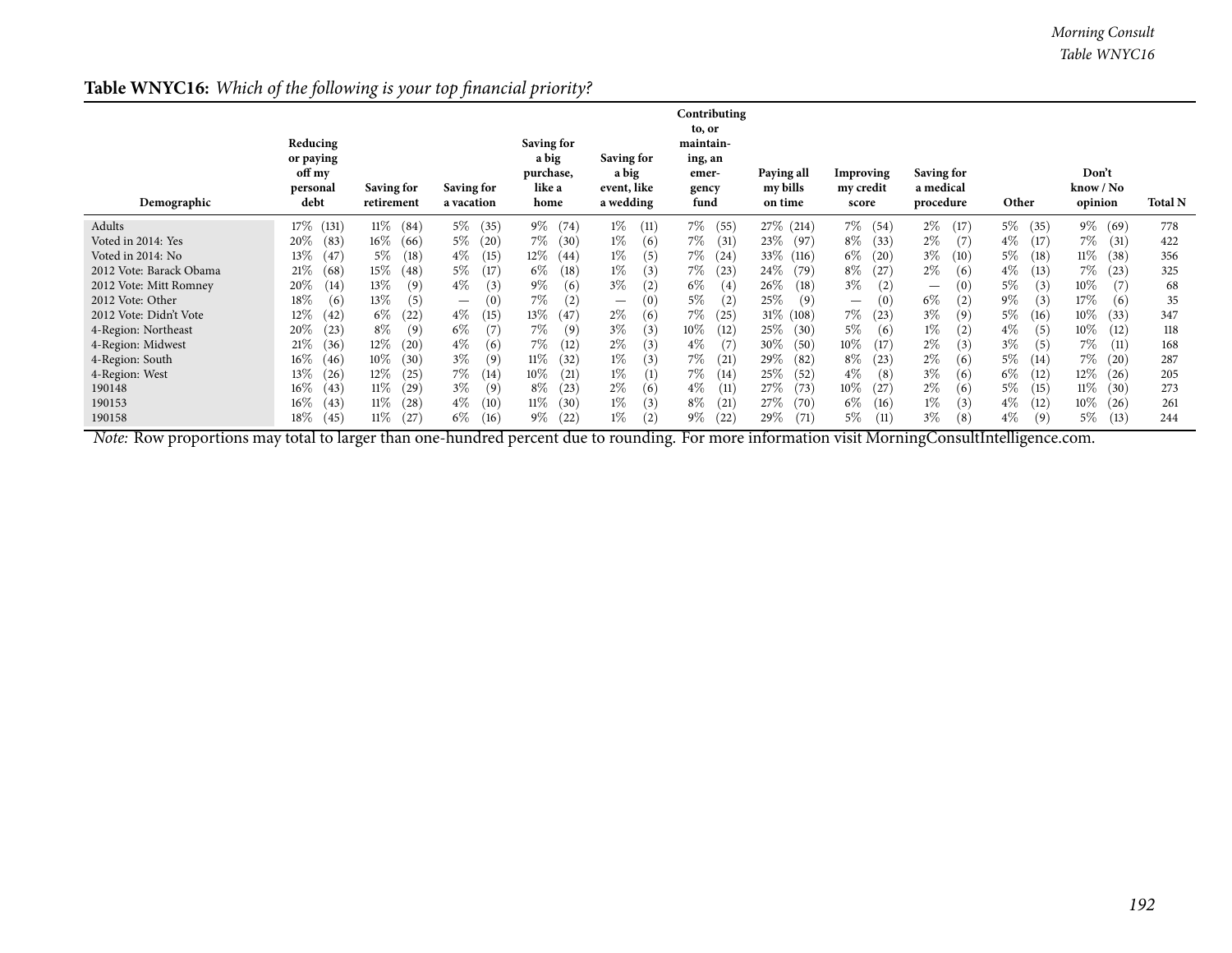|--|

| Demographic                                                                                                                                                                                                                                                                                                                                                                                                                                                                                                                                                                                                                                                                                                                                   | Loss of<br>my or<br>my<br>spouse/partner's<br>job                                                                                                                                                                                                                                                                                                                                                                                                                                                                                            | Inflation                                                                                                                                                                                                                                                                                                                                                                                                                                                                                                                                                                          | Existing<br>debt                                                                                                                                                                                                                                                                                                                                                                                                                                                                                                                                                                 | Lack of<br>job<br>opportu-<br>nities                                                                                                                                                                                                                                                                                                                                                                                                                                                                                                                                                                           | Lack of<br>financial<br>knowl-<br>edge                                                                                                                                                                                                                                                                                                                                                                                                                                                                                                  | Low<br>interest<br>rates im-<br>pacting<br>savings<br>growth                                                                                                                                                                                                                                                                                                                                                                                                                                                                                                                     | Lack of<br>Social<br>Security<br>or<br>pension<br>survivor<br>benefits                                                                                                                                                                                                                                                                                                                                                                                                                                                                                               | Lack of<br>employ-<br>ment<br>protec-<br>tion                                                                                                                                                                                                                                                                                                                                                                                                                                                                                                               | Legislation<br>nega-<br>tively<br>affecting<br>my<br>financial<br>rights                                                                                                                                                                                                                                                                                                                                                                                                                                                                                                         | <b>Loss of</b><br>health<br>care<br>benefits                                                                                                                                                                                                                                                                                                                                                                                                                                                                                                          | Financially<br>support-<br>ing a<br>family<br>member,<br>friend or<br>depen-<br>dent                                                                                                                                                                                                                                                                                                                                                                                                                                                                            | Other                                                                                                                                                                                                                                                                                                                                                                                                                                                                                                                                                                       |
|-----------------------------------------------------------------------------------------------------------------------------------------------------------------------------------------------------------------------------------------------------------------------------------------------------------------------------------------------------------------------------------------------------------------------------------------------------------------------------------------------------------------------------------------------------------------------------------------------------------------------------------------------------------------------------------------------------------------------------------------------|----------------------------------------------------------------------------------------------------------------------------------------------------------------------------------------------------------------------------------------------------------------------------------------------------------------------------------------------------------------------------------------------------------------------------------------------------------------------------------------------------------------------------------------------|------------------------------------------------------------------------------------------------------------------------------------------------------------------------------------------------------------------------------------------------------------------------------------------------------------------------------------------------------------------------------------------------------------------------------------------------------------------------------------------------------------------------------------------------------------------------------------|----------------------------------------------------------------------------------------------------------------------------------------------------------------------------------------------------------------------------------------------------------------------------------------------------------------------------------------------------------------------------------------------------------------------------------------------------------------------------------------------------------------------------------------------------------------------------------|----------------------------------------------------------------------------------------------------------------------------------------------------------------------------------------------------------------------------------------------------------------------------------------------------------------------------------------------------------------------------------------------------------------------------------------------------------------------------------------------------------------------------------------------------------------------------------------------------------------|-----------------------------------------------------------------------------------------------------------------------------------------------------------------------------------------------------------------------------------------------------------------------------------------------------------------------------------------------------------------------------------------------------------------------------------------------------------------------------------------------------------------------------------------|----------------------------------------------------------------------------------------------------------------------------------------------------------------------------------------------------------------------------------------------------------------------------------------------------------------------------------------------------------------------------------------------------------------------------------------------------------------------------------------------------------------------------------------------------------------------------------|----------------------------------------------------------------------------------------------------------------------------------------------------------------------------------------------------------------------------------------------------------------------------------------------------------------------------------------------------------------------------------------------------------------------------------------------------------------------------------------------------------------------------------------------------------------------|-------------------------------------------------------------------------------------------------------------------------------------------------------------------------------------------------------------------------------------------------------------------------------------------------------------------------------------------------------------------------------------------------------------------------------------------------------------------------------------------------------------------------------------------------------------|----------------------------------------------------------------------------------------------------------------------------------------------------------------------------------------------------------------------------------------------------------------------------------------------------------------------------------------------------------------------------------------------------------------------------------------------------------------------------------------------------------------------------------------------------------------------------------|-------------------------------------------------------------------------------------------------------------------------------------------------------------------------------------------------------------------------------------------------------------------------------------------------------------------------------------------------------------------------------------------------------------------------------------------------------------------------------------------------------------------------------------------------------|-----------------------------------------------------------------------------------------------------------------------------------------------------------------------------------------------------------------------------------------------------------------------------------------------------------------------------------------------------------------------------------------------------------------------------------------------------------------------------------------------------------------------------------------------------------------|-----------------------------------------------------------------------------------------------------------------------------------------------------------------------------------------------------------------------------------------------------------------------------------------------------------------------------------------------------------------------------------------------------------------------------------------------------------------------------------------------------------------------------------------------------------------------------|
|                                                                                                                                                                                                                                                                                                                                                                                                                                                                                                                                                                                                                                                                                                                                               |                                                                                                                                                                                                                                                                                                                                                                                                                                                                                                                                              |                                                                                                                                                                                                                                                                                                                                                                                                                                                                                                                                                                                    |                                                                                                                                                                                                                                                                                                                                                                                                                                                                                                                                                                                  |                                                                                                                                                                                                                                                                                                                                                                                                                                                                                                                                                                                                                |                                                                                                                                                                                                                                                                                                                                                                                                                                                                                                                                         |                                                                                                                                                                                                                                                                                                                                                                                                                                                                                                                                                                                  |                                                                                                                                                                                                                                                                                                                                                                                                                                                                                                                                                                      |                                                                                                                                                                                                                                                                                                                                                                                                                                                                                                                                                             |                                                                                                                                                                                                                                                                                                                                                                                                                                                                                                                                                                                  |                                                                                                                                                                                                                                                                                                                                                                                                                                                                                                                                                       |                                                                                                                                                                                                                                                                                                                                                                                                                                                                                                                                                                 |                                                                                                                                                                                                                                                                                                                                                                                                                                                                                                                                                                             |
| Adults<br>Gender: Male<br>Gender: Female<br>Age: 18-29<br>Age: 30-44<br>Age: 45-54<br>Age: 55-64<br>Age: 65+<br>Generation Z: 18-21<br>Millennial: Age 22-37<br>Generation X: Age 38-53<br>Boomers: Age 54-72<br>PID: Dem (no lean)<br>PID: Ind (no lean)<br>PID: Rep (no lean)<br>PID/Gender: Dem Men<br>PID/Gender: Dem Women<br>PID/Gender: Ind Men<br>PID/Gender: Ind Women<br>PID/Gender: Rep Men<br>PID/Gender: Rep Women<br>Ideo: Liberal (1-3)<br>Ideo: Moderate (4)<br>Ideo: Conservative (5-7)<br>Educ: < College<br>Educ: Bachelors degree<br>Educ: Post-grad<br>Income: Under 50k<br>Income: 50k-100k<br>Income: 100k+<br>Ethnicity: White<br>Ethnicity: Hispanic<br>Ethnicity: Afr. Am.<br>Ethnicity: Other<br>Relig: Protestant | $6\%$ (49)<br>$5\%$<br>(16)<br>$8\%$<br>(33)<br>6%<br>(18)<br>7%<br>(15)<br>$6\%$<br>(7)<br>5%<br>(5)<br>$6\%$<br>(5)<br>4%<br>(6)<br>$8\%$<br>(22)<br>$6\%$<br>(11)<br>5%<br>(9)<br>6%<br>(21)<br>6%<br>(19)<br>$8\%$<br>(10)<br>4%<br>(6)<br>$8\%$<br>(15)<br>$5\%$<br>(7)<br>$6\%$<br>(12)<br>$6\%$<br>(4)<br>$10\%$<br>(6)<br>5%<br>(21)<br>$7\%$<br>(8)<br>5%<br>(7)<br>$6\%$<br>(33)<br>$6\%$<br>(8)<br>10%<br>(9)<br>6%<br>(29)<br>7%<br>(14)<br>$8\%$<br>(7)<br>7%<br>(40)<br>6%<br>(8)<br>$3\%$<br>(4)<br>$6\%$<br>(5)<br>5%<br>(4) | $4\%$<br>(29)<br>5%<br>(18)<br>$3\%$<br>(11)<br>$2\%$<br>(7)<br>2%<br>(4)<br>3%<br>(3)<br>6%<br>(6)<br>11%<br>(9)<br>3%<br>(4)<br>$2\%$<br>(6)<br>2%<br>(4)<br>9%<br>(16)<br>3%<br>(11)<br>5%<br>(18)<br>(1)<br>$\overbrace{\phantom{1232211}}$<br>4%<br>(7)<br>2%<br>(4)<br>8%<br>(11)<br>$4\%$<br>(7)<br>$1\%$<br>(1)<br>(0)<br>$\overline{\phantom{0}}$<br>$4\%$<br>(15)<br>$4\%$<br>(4)<br>5%<br>(7)<br>$4\%$<br>(21)<br>$3\%$<br>(3)<br>5%<br>(4)<br>$3\%$<br>(17)<br>$4\%$<br>(7)<br>5%<br>(4)<br>$4\%$<br>(23)<br>$1\%$<br>(2)<br>$2\%$<br>(3)<br>$4\%$<br>(3)<br>5%<br>(5) | $19\%$ (151)<br>$20\%$<br>(70)<br>19%<br>(81)<br>$15\%$<br>(42)<br>25\%<br>(49)<br>25%<br>(29)<br>$16\%$<br>(14)<br>19%<br>(16)<br>10%<br>(13)<br>20\%<br>(54)<br>26\%<br>(50)<br>17%<br>(29)<br>24\%<br>(77)<br>15%<br>(48)<br>21%<br>(26)<br>23%<br>(35)<br>24\%<br>(41)<br>$14\%$<br>(19)<br>15%<br>(29)<br>24\%<br>(16)<br>17%<br>(10)<br>22%<br>(92)<br>$14\%$<br>(17)<br>$20\%$<br>(25)<br>$19\%$ (104)<br>20%<br>(26)<br>(20)<br>24\%<br>$18\%$<br>(94)<br>21%<br>(39)<br>22%<br>(18)<br>$22\%$ (124)<br>$24\%$<br>(30)<br>$16\%$<br>(19)<br>$9\%$<br>(7)<br>27\%<br>(24) | $12\%$ (90)<br>$11\%$<br>(39)<br>12\%<br>(51)<br>23\%<br>(67)<br>$8\%$<br>(15)<br>$3\%$<br>(3)<br>$5\%$<br>(4)<br>(0)<br>$\overline{\phantom{0}}$<br>27\%<br>(36)<br>$16\%$<br>(42)<br>$4\%$<br>(8)<br>$2\%$<br>(4)<br>$11\%$<br>(37)<br>12\%<br>(41)<br>$10\%$<br>(13)<br>$9\%$<br>(14)<br>13\%<br>(22)<br>14%<br>(19)<br>$11\%$<br>(22)<br>9%<br>(6)<br>12\%<br>(7)<br>13\%<br>(52)<br>$10\%$<br>(12)<br>$12\%$<br>(15)<br>$14\%$<br>(76)<br>7%<br>(9)<br>$5\%$<br>(4)<br>$12\%$<br>(59)<br>$12\%$<br>(22)<br>$11\%$<br>(9)<br>$11\%$<br>(63)<br>$15\%$<br>(19)<br>13\%<br>(16)<br>13\%<br>(11)<br>6%<br>(5) | $4\%$<br>(30)<br>$2\%$<br>(9)<br>5%<br>(21)<br>6%<br>(19)<br>2%<br>(4)<br>2%<br>(2)<br>4%<br>(3)<br>$2\%$<br>(1)<br>$8\%$<br>(10)<br>$4\%$<br>(11)<br>2%<br>(4)<br>3%<br>(5)<br>$4\%$<br>(12)<br>$4\%$<br>(13)<br>$4\%$<br>(5)<br>$2\%$<br>(2)<br>6%<br>(10)<br>$3\%$<br>(4)<br>5%<br>(9)<br>$4\%$<br>(3)<br>3%<br>(2)<br>$3\%$<br>(14)<br>$4\%$<br>(5)<br>5%<br>(6)<br>$4\%$<br>(23)<br>$3\%$<br>(4)<br>$4\%$<br>(3)<br>$4\%$<br>(18)<br>5%<br>(10)<br>2%<br>(2)<br>3%<br>(17)<br>5%<br>(7)<br>$3\%$<br>(4)<br>10%<br>(8)<br>3%<br>(3) | $4\%$<br>(29)<br>$5\%$<br>(18)<br>$3\%$<br>(11)<br>$4\%$<br>(13)<br>$3\%$<br>(6)<br>$3\%$<br>(3)<br>$5\%$<br>(5)<br>$3\%$<br>(3)<br>$4\%$<br>(6)<br>$4\%$<br>(10)<br>$3\%$<br>(6)<br>$3\%$<br>(5)<br>$3\%$<br>(9)<br>$4\%$<br>(12)<br>7%<br>(8)<br>$4\%$<br>(6)<br>$2\%$<br>(3)<br>5%<br>(7)<br>$3\%$<br>(5)<br>$9\%$<br>(6)<br>$4\%$<br>(3)<br>$5\%$<br>(19)<br>$5\%$<br>(6)<br>$2\%$<br>(2)<br>$3\%$<br>(19)<br>$6\%$<br>(8)<br>$3\%$<br>(3)<br>$4\%$<br>(19)<br>$4\%$<br>(7)<br>$4\%$<br>(3)<br>$3\%$<br>(20)<br>$6\%$<br>(8)<br>$6\%$<br>(7)<br>$3\%$<br>(2)<br>$9\%$<br>(8) | $8\%$ (65)<br>$9\%$<br>(33)<br>7%<br>(31)<br>5%<br>(14)<br>6%<br>(12)<br>$8\%$<br>(9)<br>$16\%$<br>(14)<br>17%<br>(15)<br>$2\%$<br>(3)<br>7%<br>(18)<br>7%<br>(14)<br>$14\%$<br>(24)<br>$8\%$<br>(25)<br>7%<br>(24)<br>$12\%$<br>(15)<br>$10\%$<br>(15)<br>6%<br>(10)<br>$9\%$<br>(13)<br>$6\%$<br>(12)<br>$9\%$<br>(6)<br>$16\%$<br>(9)<br>$10\%$<br>(41)<br>$8\%$<br>(9)<br>$8\%$<br>(10)<br>7%<br>(42)<br>$11\%$<br>(14)<br>$10\%$<br>(8)<br>$9\%$<br>(46)<br>7%<br>(12)<br>7%<br>(6)<br>$8\%$<br>(44)<br>7%<br>(9)<br>12%<br>(15)<br>7%<br>(6)<br>$11\%$<br>(10) | $4\%$<br>(34)<br>$3\%$<br>(11)<br>5%<br>(23)<br>$6\%$<br>(17)<br>$5\%$<br>(10)<br>$4\%$<br>(4)<br>$2\%$<br>(2)<br>$1\%$<br>(1)<br>$3\%$<br>(4)<br>7%<br>(19)<br>5%<br>(8)<br>$2\%$<br>(3)<br>$4\%$<br>(13)<br>5%<br>(15)<br>5%<br>(6)<br>$4\%$<br>(6)<br>$4\%$<br>(7)<br>$2\%$<br>(2)<br>7%<br>(13)<br>$4\%$<br>(3)<br>$6\%$<br>(3)<br>$4\%$<br>(16)<br>(5)<br>$4\%$<br>5%<br>(6)<br>$4\%$<br>(25)<br>$6\%$<br>(8)<br>$2\%$<br>(1)<br>6%<br>(29)<br>$2\%$<br>(5)<br>$1\%$<br>(1)<br>5%<br>(26)<br>$2\%$<br>(3)<br>$3\%$<br>(4)<br>5%<br>(4)<br>$2\%$<br>(2) | $4\%$<br>(27)<br>$4\%$<br>(16)<br>$3\%$<br>(12)<br>$2\%$<br>(5)<br>$4\%$<br>(7)<br>6%<br>(7)<br>$3\%$<br>(2)<br>$6\%$<br>(5)<br>$2\%$<br>(3)<br>$3\%$<br>(9)<br>$4\%$<br>(8)<br>$4\%$<br>(8)<br>$3\%$<br>(10)<br>$4\%$<br>(12)<br>$5\%$<br>(6)<br>$3\%$<br>(5)<br>$3\%$<br>(4)<br>$4\%$<br>(5)<br>$3\%$<br>(6)<br>$8\%$<br>(5)<br>$2\%$<br>(1)<br>$4\%$<br>(17)<br>$3\%$<br>(3)<br>$5\%$<br>(6)<br>$3\%$<br>(17)<br>$4\%$<br>(5)<br>$6\%$<br>(5)<br>$3\%$<br>(14)<br>5%<br>(10)<br>$4\%$<br>(3)<br>$3\%$<br>(19)<br>$5\%$<br>(6)<br>$1\%$<br>(2)<br>$8\%$<br>(7)<br>$7\%$<br>(6) | $7\%$ (57)<br>$8\%$<br>(29)<br>7%<br>(28)<br>6%<br>(18)<br>5%<br>(9)<br>9%<br>(10)<br>$12\%$<br>(11)<br>$10\%$<br>(8)<br>$6\%$<br>(8)<br>$5\%$<br>(13)<br>$6\%$<br>(12)<br>13%<br>(23)<br>$8\%$<br>(27)<br>7%<br>(22)<br>$6\%$<br>(8)<br>$10\%$<br>(15)<br>7%<br>(11)<br>$8\%$<br>(11)<br>$6\%$<br>(11)<br>$4\%$<br>(3)<br>9%<br>(5)<br>$8\%$<br>(35)<br>6%<br>(7)<br>$5\%$<br>(6)<br>7%<br>(39)<br>8%<br>(10)<br>$9\%$<br>(8)<br>7%<br>(35)<br>$8\%$<br>(15)<br>$8\%$<br>(6)<br>$8\%$<br>(46)<br>$4\%$<br>(5)<br>5%<br>(6)<br>6%<br>(5)<br>6%<br>(5) | 7%<br>(55)<br>$6\%$<br>(22)<br>8%<br>(34)<br>$8\%$<br>(24)<br>10%<br>(20)<br>$5\%$<br>(6)<br>$3\%$<br>(3)<br>2%<br>(2)<br>7%<br>(9)<br>$10\%$<br>(26)<br>$8\%$<br>(16)<br>$3\%$<br>(5)<br>$8\%$<br>(26)<br>7%<br>(22)<br>$6\%$<br>(7)<br>$7\%$<br>(11)<br>$9\%$<br>(15)<br>5%<br>(7)<br>$8\%$<br>(15)<br>$6\%$<br>(4)<br>5%<br>(3)<br>$7\%$<br>(28)<br>$9\%$<br>(11)<br>$6\%$<br>(8)<br>$7\%$<br>(40)<br>$8\%$<br>(11)<br>$6\%$<br>(5)<br>$7\%$<br>(37)<br>8%<br>(14)<br>$6\%$<br>(5)<br>7%<br>(41)<br>10%<br>(12)<br>6%<br>(7)<br>$9\%$<br>(8)<br>$2\%$<br>(2) | $7\%$ (57)<br>7%<br>(23)<br>$8\%$<br>(34)<br>$6\%$<br>(18)<br>$9\%$<br>(18)<br>$9\%$<br>(11)<br>7%<br>(6)<br>5%<br>(4)<br>$7\%$<br>(10)<br>$7\%$<br>(18)<br>$9\%$<br>(17)<br>7%<br>(12)<br>$5\%$<br>(16)<br>$9\%$<br>(29)<br>$9\%$<br>(12)<br>$3\%$<br>(4)<br>$7\%$<br>(12)<br>$7\%$<br>(10)<br>$10\%$<br>(19)<br>14%<br>(9)<br>5%<br>(3)<br>$7\%$<br>(27)<br>$11\%$<br>(13)<br>$7\%$<br>(8)<br>$7\%$<br>(38)<br>$9\%$<br>(12)<br>$8\%$<br>(7)<br>7%<br>(35)<br>$9\%$<br>(16)<br>$7\%$<br>(6)<br>$8\%$<br>(46)<br>$3\%$<br>(4)<br>$7\%$<br>(8)<br>$3\%$<br>(3)<br>5%<br>(5) |
| Relig: Roman Catholic                                                                                                                                                                                                                                                                                                                                                                                                                                                                                                                                                                                                                                                                                                                         | $8\%$<br>(9)                                                                                                                                                                                                                                                                                                                                                                                                                                                                                                                                 | 2%<br>(3)                                                                                                                                                                                                                                                                                                                                                                                                                                                                                                                                                                          | $17\%$<br>(19)                                                                                                                                                                                                                                                                                                                                                                                                                                                                                                                                                                   | $11\%$<br>(12)                                                                                                                                                                                                                                                                                                                                                                                                                                                                                                                                                                                                 | 8%<br>(9)                                                                                                                                                                                                                                                                                                                                                                                                                                                                                                                               | $5\%$<br>(5)                                                                                                                                                                                                                                                                                                                                                                                                                                                                                                                                                                     | $10\%$<br>(11)                                                                                                                                                                                                                                                                                                                                                                                                                                                                                                                                                       | $6\%$<br>(6)                                                                                                                                                                                                                                                                                                                                                                                                                                                                                                                                                | $3\%$<br>(4)                                                                                                                                                                                                                                                                                                                                                                                                                                                                                                                                                                     | $12\%$<br>(13)                                                                                                                                                                                                                                                                                                                                                                                                                                                                                                                                        | $8\%$<br>(9)                                                                                                                                                                                                                                                                                                                                                                                                                                                                                                                                                    | 5%<br>(6)                                                                                                                                                                                                                                                                                                                                                                                                                                                                                                                                                                   |
| Relig: Something Else<br>Relig: Jewish                                                                                                                                                                                                                                                                                                                                                                                                                                                                                                                                                                                                                                                                                                        | $11\%$<br>(12)<br>(0)<br>$\overline{\phantom{0}}$                                                                                                                                                                                                                                                                                                                                                                                                                                                                                            | 2%<br>(3)<br>7%<br>(1)                                                                                                                                                                                                                                                                                                                                                                                                                                                                                                                                                             | $16\%$<br>(19)<br>$3\%$<br>(1)                                                                                                                                                                                                                                                                                                                                                                                                                                                                                                                                                   | $14\%$<br>(17)<br>$14\%$<br>(2)                                                                                                                                                                                                                                                                                                                                                                                                                                                                                                                                                                                | 2%<br>(2)<br>(0)<br>$\overline{\phantom{a}}$                                                                                                                                                                                                                                                                                                                                                                                                                                                                                            | $3\%$<br>(4)<br>15%<br>(2)                                                                                                                                                                                                                                                                                                                                                                                                                                                                                                                                                       | $5\%$<br>(5)<br>23\%<br>(4)                                                                                                                                                                                                                                                                                                                                                                                                                                                                                                                                          | $6\%$<br>(7)<br>(0)                                                                                                                                                                                                                                                                                                                                                                                                                                                                                                                                         | $1\%$<br>(1)<br>(0)<br>$\overbrace{\phantom{1232211}}$                                                                                                                                                                                                                                                                                                                                                                                                                                                                                                                           | 6%<br>(7)<br>$3\%$<br>(1)                                                                                                                                                                                                                                                                                                                                                                                                                                                                                                                             | $8\%$<br>(9)<br>9%<br>(2)                                                                                                                                                                                                                                                                                                                                                                                                                                                                                                                                       | 12%<br>(14)<br>(0)<br>$\qquad \qquad -$                                                                                                                                                                                                                                                                                                                                                                                                                                                                                                                                     |
|                                                                                                                                                                                                                                                                                                                                                                                                                                                                                                                                                                                                                                                                                                                                               |                                                                                                                                                                                                                                                                                                                                                                                                                                                                                                                                              |                                                                                                                                                                                                                                                                                                                                                                                                                                                                                                                                                                                    |                                                                                                                                                                                                                                                                                                                                                                                                                                                                                                                                                                                  |                                                                                                                                                                                                                                                                                                                                                                                                                                                                                                                                                                                                                |                                                                                                                                                                                                                                                                                                                                                                                                                                                                                                                                         |                                                                                                                                                                                                                                                                                                                                                                                                                                                                                                                                                                                  |                                                                                                                                                                                                                                                                                                                                                                                                                                                                                                                                                                      |                                                                                                                                                                                                                                                                                                                                                                                                                                                                                                                                                             |                                                                                                                                                                                                                                                                                                                                                                                                                                                                                                                                                                                  |                                                                                                                                                                                                                                                                                                                                                                                                                                                                                                                                                       |                                                                                                                                                                                                                                                                                                                                                                                                                                                                                                                                                                 |                                                                                                                                                                                                                                                                                                                                                                                                                                                                                                                                                                             |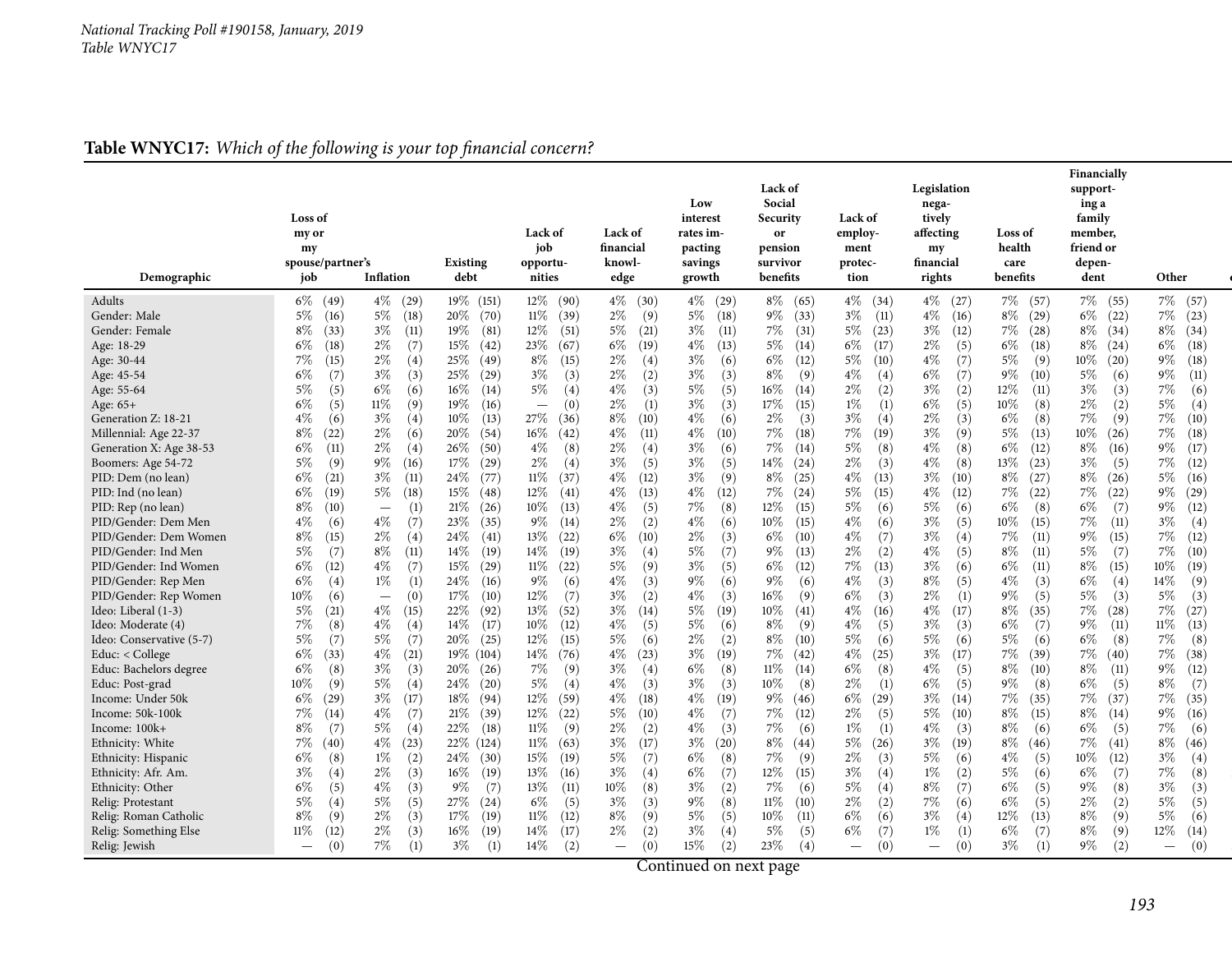|--|

| Demographic                          | Loss of<br>my or<br>my<br>spouse/partner's<br>job | Inflation                | <b>Existing</b><br>debt | Lack of<br>job<br>opportu-<br>nities | Lack of<br>financial<br>knowl-<br>edge | Low<br>interest<br>rates im-<br>pacting<br>savings<br>growth | Lack of<br>Social<br>Security<br>or<br>pension<br>survivor<br>benefits | Lack of<br>employ-<br>ment<br>protec-<br>tion | Legislation<br>nega-<br>tively<br>affecting<br>my<br>financial<br>rights | Loss of<br>health<br>care<br>benefits | Financially<br>support-<br>ing a<br>family<br>member,<br>friend or<br>depen-<br>dent | Other         |
|--------------------------------------|---------------------------------------------------|--------------------------|-------------------------|--------------------------------------|----------------------------------------|--------------------------------------------------------------|------------------------------------------------------------------------|-----------------------------------------------|--------------------------------------------------------------------------|---------------------------------------|--------------------------------------------------------------------------------------|---------------|
| Adults                               | $6\%$ (49)                                        | $4\%$<br>(29)            | 19\% (151)              | $12\%$ (90)                          | $4\%$<br>(30)                          | $4\%$ (29)                                                   | $8\%$ (65)                                                             | $4\%$<br>(34)                                 | $4\%$<br>(27)                                                            | $7\%$ (57)                            | 7%<br>(55)                                                                           | $7\%$<br>(57) |
| Relig: Evangelical                   | $9\%$                                             | $3\%$                    | 19%                     | $11\%$                               | (9)                                    | $4\%$                                                        | $8\%$                                                                  | $5\%$                                         | $4\%$                                                                    | $8\%$                                 | 7%                                                                                   | $9\%$         |
|                                      | (22)                                              | (7)                      | (45)                    | (26)                                 | 4%                                     | (10)                                                         | (19)                                                                   | (13)                                          | (9)                                                                      | (19)                                  | (16)                                                                                 | (21)          |
| Relig: Non-Evang. Catholics          | $5\%$                                             | 4%                       | 23\%                    | $10\%$                               | $6\%$                                  | 9%                                                           | $10\%$                                                                 | $4\%$                                         | $2\%$                                                                    | $10\%$                                | 4%                                                                                   | 5%            |
|                                      | (4)                                               | (3)                      | (17)                    | (7)                                  | (4)                                    | (6)                                                          | (7)                                                                    | (3)                                           | (2)                                                                      | (7)                                   | (3)                                                                                  | (4)           |
| Relig: All Christian                 | $8\%$                                             | $3\%$                    | $20\%$                  | $11\%$                               | $4\%$                                  | 5%                                                           | $8\%$                                                                  | $5\%$                                         | $3\%$                                                                    | $8\%$                                 | $6\%$                                                                                | $8\%$         |
|                                      | (25)                                              | (10)                     | (62)                    | (34)                                 | (14)                                   | (17)                                                         | (26)                                                                   | (15)                                          | (11)                                                                     | (26)                                  | (19)                                                                                 | (24)          |
| Relig: All Non-Christian             | $6\%$                                             | 8%                       | 19%                     | 7%                                   | $4\%$                                  | (0)                                                          | $16\%$                                                                 | $3\%$                                         | (0)                                                                      | 7%                                    | $6\%$                                                                                | $9\%$         |
|                                      | (5)                                               | (6)                      | (14)                    | (5)                                  | (3)                                    | $\overline{\phantom{m}}$                                     | (12)                                                                   | (3)                                           | $\overline{\phantom{m}}$                                                 | (6)                                   | (5)                                                                                  | (7)           |
| Community: Urban                     | 5%                                                | $4\%$                    | 21%                     | $12\%$                               | $3\%$                                  | $3\%$                                                        | $10\%$                                                                 | 4%                                            | 4%                                                                       | 7%                                    | $8\%$                                                                                | 5%            |
|                                      | (11)                                              | (9)                      | (48)                    | (27)                                 | (7)                                    | (7)                                                          | (23)                                                                   | (9)                                           | (9)                                                                      | (17)                                  | (18)                                                                                 | (13)          |
| Community: Suburban                  | $6\%$                                             | 5%                       | 19%                     | 13\%                                 | 5%                                     | 5%                                                           | 7%                                                                     | $5\%$                                         | 4%                                                                       | 7%                                    | $9\%$                                                                                | $7\%$         |
|                                      | (20)                                              | (15)                     | (60)                    | (41)                                 | (15)                                   | (15)                                                         | (22)                                                                   | (15)                                          | (12)                                                                     | (23)                                  | (29)                                                                                 | (23)          |
| Community: Rural                     | $8\%$                                             | 2%                       | 19%                     | $10\%$                               | $3\%$                                  | $3\%$                                                        | $9\%$                                                                  | $4\%$                                         | $3\%$                                                                    | 7%                                    | 4%                                                                                   | $9\%$         |
|                                      | (19)                                              | (5)                      | (43)                    | (22)                                 | (7)                                    | (8)                                                          | (20)                                                                   | (10)                                          | (6)                                                                      | (17)                                  | (9)                                                                                  | (21)          |
| Employ: Private Sector               | $5\%$                                             | 5%                       | 25\%                    | $8\%$                                | $4\%$                                  | $5\%$                                                        | $10\%$                                                                 | 5%                                            | 4%                                                                       | $8\%$                                 | 9%                                                                                   | $6\%$         |
|                                      | (11)                                              | (10)                     | (54)                    | (17)                                 | (7)                                    | (10)                                                         | (20)                                                                   | (10)                                          | (8)                                                                      | (17)                                  | (19)                                                                                 | (13)          |
| Employ: Government                   | 7%                                                | $6\%$                    | 33\%                    | 6%                                   | $4\%$                                  | $6\%$                                                        | $2\%$                                                                  | $6\%$                                         | $4\%$                                                                    | $3\%$                                 | 11%                                                                                  | 5%            |
|                                      | (3)                                               | (3)                      | (14)                    | (3)                                  | (2)                                    | (3)                                                          | (1)                                                                    | (2)                                           | (2)                                                                      | (1)                                   | (5)                                                                                  | (2)           |
| Employ: Self-Employed                | 5%                                                | $4\%$                    | 17%                     | $16\%$                               | 7%                                     | $8\%$                                                        | $4\%$                                                                  | 4%                                            | $2\%$                                                                    | 12%                                   | 7%                                                                                   | 11%           |
|                                      | (2)                                               | (2)                      | (8)                     | (7)                                  | (3)                                    | (4)                                                          | (2)                                                                    | (2)                                           | (1)                                                                      | (5)                                   | (3)                                                                                  | (5)           |
| Employ: Homemaker                    | 15%                                               | $1\%$                    | $16\%$                  | 5%                                   | $1\%$                                  | $2\%$                                                        | $11\%$                                                                 | $5\%$                                         | 7%                                                                       | $6\%$                                 | 12\%                                                                                 | 5%            |
|                                      | (8)                                               | (1)                      | (9)                     | (3)                                  | (1)                                    | (1)                                                          | (6)                                                                    | (3)                                           | (4)                                                                      | (3)                                   | (7)                                                                                  | (3)           |
| Employ: Student                      | $2\%$                                             | $1\%$                    | $8\%$                   | 24\%                                 | $5\%$                                  | 5%                                                           | $6\%$                                                                  | $5\%$                                         | $2\%$                                                                    | $9\%$                                 | 11%                                                                                  | 8%            |
|                                      | (2)                                               | (1)                      | (6)                     | (17)                                 | (4)                                    | (4)                                                          | (4)                                                                    | (3)                                           | (2)                                                                      | (6)                                   | (7)                                                                                  | (5)           |
| Employ: Retired                      | $11\%$                                            | 5%                       | 23\%                    | $1\%$                                | $3\%$                                  | 5%                                                           | $10\%$                                                                 | $2\%$                                         | $2\%$                                                                    | (9)                                   | $2\%$                                                                                | 9%            |
|                                      | (10)                                              | (4)                      | (21)                    | (1)                                  | (3)                                    | (4)                                                          | (9)                                                                    | (2)                                           | (1)                                                                      | $10\%$                                | (2)                                                                                  | (8)           |
| Employ: Unemployed                   | 5%                                                | $1\%$                    | $11\%$                  | $26\%$                               | $7\%$                                  | $3\%$                                                        | 6%                                                                     | $5\%$                                         | 3%                                                                       | 5%                                    | $4\%$                                                                                | $8\%$         |
|                                      | (5)                                               | (1)                      | (10)                    | (24)                                 | (6)                                    | (3)                                                          | (6)                                                                    | (5)                                           | (3)                                                                      | (5)                                   | (4)                                                                                  | (7)           |
| Employ: Other                        | 5%                                                | 6%                       | 19%                     | $8\%$                                | 2%                                     | $1\%$                                                        | 15%                                                                    | $2\%$                                         | $6\%$                                                                    | $3\%$                                 | 6%                                                                                   | $6\%$         |
|                                      | (5)                                               | (6)                      | (20)                    | (8)                                  | (2)                                    | (1)                                                          | (15)                                                                   | (2)                                           | (6)                                                                      | (3)                                   | (6)                                                                                  | (6)           |
| Military HH: Yes                     | $7\%$                                             | 4%                       | 22\%                    | $12\%$                               | $3\%$                                  | 9%                                                           | $5\%$                                                                  | $6\%$                                         | $6\%$                                                                    | 6%                                    | $8\%$                                                                                | $3\%$         |
|                                      | (8)                                               | (5)                      | (26)                    | (15)                                 | (3)                                    | (11)                                                         | (6)                                                                    | (7)                                           | (7)                                                                      | (7)                                   | (10)                                                                                 | (4)           |
| Military HH: No                      | $6\%$<br>(41)                                     | 4%<br>(24)               | $19\%$ (125)            | $11\%$<br>(75)                       | $4\%$<br>(26)                          | $3\%$<br>(18)                                                | 9%<br>(59)                                                             | $4\%$<br>(27)                                 | $3\%$<br>(20)                                                            | $8\%$<br>(50)                         | $7\%$<br>(45)                                                                        | $8\%$<br>(53) |
| RD/WT: Right Direction               | 8%                                                | 2%                       | 17%                     | $10\%$                               | 7%                                     | $6\%$                                                        | 8%                                                                     | $3\%$                                         | $6\%$                                                                    | $5\%$                                 | 8%                                                                                   | $9\%$         |
|                                      | (13)                                              | (3)                      | (27)                    | (15)                                 | (11)                                   | (9)                                                          | (13)                                                                   | (5)                                           | (10)                                                                     | (8)                                   | (13)                                                                                 | (15)          |
| RD/WT: Wrong Track                   | $6\%$<br>(36)                                     | 4%<br>(25)               | $20\%$ (124)            | $12\%$<br>(74)                       | $3\%$<br>(19)                          | $3\%$<br>(20)                                                | $8\%$<br>(52)                                                          | 5%<br>(29)                                    | $3\%$<br>(17)                                                            | $8\%$<br>(49)                         | $7\%$<br>(42)                                                                        | 7%<br>(42)    |
| Trump Job Approve                    | 8%                                                | 5%                       | 20\%                    | $11\%$                               | 5%                                     | $5\%$                                                        | 6%                                                                     | $4\%$                                         | 5%                                                                       | 7%                                    | 9%                                                                                   | $7\%$         |
|                                      | (14)                                              | (9)                      | (35)                    | (20)                                 | (8)                                    | (8)                                                          | (11)                                                                   | (7)                                           | (9)                                                                      | (13)                                  | (15)                                                                                 | (12)          |
| Trump Job Disapprove                 | $6\%$                                             | $3\%$                    | $20\%$                  | 13\%                                 | 4%                                     | $4\%$                                                        | $10\%$                                                                 | $5\%$                                         | $3\%$                                                                    | 7%                                    | $6\%$                                                                                | $7\%$         |
|                                      | (32)                                              | (18)                     | (111)                   | (69)                                 | (19)                                   | (21)                                                         | (53)                                                                   | (27)                                          | (19)                                                                     | (40)                                  | (36)                                                                                 | (40)          |
| Trump Job Strongly Approve           | $6\%$                                             | 6%                       | 24%                     | 6%                                   | 5%                                     | $3\%$                                                        | 6%                                                                     | $3\%$                                         | $6\%$                                                                    | $9\%$                                 | 13%                                                                                  | 5%            |
|                                      | (5)                                               | (5)                      | (20)                    | (5)                                  | (5)                                    | (3)                                                          | (5)                                                                    | (3)                                           | (5)                                                                      | (8)                                   | (11)                                                                                 | (4)           |
| Trump Job Somewhat Approve           | $9\%$                                             | $4\%$                    | $16\%$                  | $15\%$                               | $4\%$                                  | $6\%$                                                        | 6%                                                                     | $4\%$                                         | 4%                                                                       | $6\%$                                 | 5%                                                                                   | 8%            |
|                                      | (9)                                               | (4)                      | (16)                    | (14)                                 | (4)                                    | (5)                                                          | (6)                                                                    | (4)                                           | (4)                                                                      | (6)                                   | (5)                                                                                  | (7)           |
| Trump Job Somewhat Disapprove        | $8\%$                                             | 4%                       | 19%                     | $15\%$                               | 5%                                     | $10\%$                                                       | $10\%$                                                                 | 5%                                            | $1\%$                                                                    | $2\%$                                 | 6%                                                                                   | $9\%$         |
|                                      | (7)                                               | (3)                      | (16)                    | (13)                                 | (4)                                    | (9)                                                          | (9)                                                                    | (4)                                           | (1)                                                                      | (1)                                   | (5)                                                                                  | (8)           |
| Trump Job Strongly Disapprove        | 5%                                                | $3\%$                    | 21%                     | $12\%$                               | $3\%$                                  | $3\%$                                                        | $9\%$                                                                  | 5%                                            | $4\%$                                                                    | 8%                                    | $7\%$                                                                                | $7\%$         |
|                                      | (25)                                              | (14)                     | (95)                    | (56)                                 | (15)                                   | (12)                                                         | (44)                                                                   | (23)                                          | (18)                                                                     | (39)                                  | (30)                                                                                 | (33)          |
| #1 Issue: Economy                    | $6\%$                                             | 2%                       | 19%                     | 13%                                  | $6\%$                                  | $3\%$                                                        | $8\%$                                                                  | $7\%$                                         | $3\%$                                                                    | $3\%$                                 | $9\%$                                                                                | $9\%$         |
|                                      | (13)                                              | (4)                      | (40)                    | (27)                                 | (13)                                   | (6)                                                          | (18)                                                                   | (14)                                          | (7)                                                                      | (6)                                   | (19)                                                                                 | (18)          |
| #1 Issue: Security                   | $5\%$                                             | 8%                       | $15\%$                  | $10\%$                               | $3\%$                                  | $8\%$                                                        | $16\%$                                                                 | $1\%$                                         | 5%                                                                       | $8\%$                                 | $7\%$                                                                                | $5\%$         |
|                                      | (5)                                               | (8)                      | (14)                    | (10)                                 | (3)                                    | (7)                                                          | (16)                                                                   | (1)                                           | (5)                                                                      | (8)                                   | (7)                                                                                  | (5)           |
| #1 Issue: Health Care                | $11\%$                                            | $6\%$                    | 23\%                    | $8\%$                                | $1\%$                                  | $3\%$                                                        | $5\%$                                                                  | $8\%$                                         | $3\%$                                                                    | $12\%$                                | $3\%$                                                                                | $9\%$         |
|                                      | (14)                                              | (7)                      | (29)                    | (10)                                 | (1)                                    | (3)                                                          | (7)                                                                    | (10)                                          | (3)                                                                      | (16)                                  | (4)                                                                                  | (11)          |
| #1 Issue: Medicare / Social Security | $1\%$                                             | 6%                       | 22%                     | $2\%$                                | $1\%$                                  | $4\%$                                                        | $10\%$                                                                 | (0)                                           | 10%                                                                      | 12%                                   | $5\%$                                                                                | $3\%$         |
|                                      | (1)                                               | (5)                      | (17)                    | (2)                                  | (1)                                    | (3)                                                          | (8)                                                                    |                                               | (7)                                                                      | (9)                                   | (4)                                                                                  | (3)           |
| #1 Issue: Women's Issues             | $8\%$                                             | $1\%$                    | 27\%                    | $15\%$                               | $3\%$                                  | $2\%$                                                        | $3\%$                                                                  | $4\%$                                         | $1\%$                                                                    | 5%                                    | $10\%$                                                                               | 8%            |
|                                      | (6)                                               | (0)                      | (22)                    | (12)                                 | (3)                                    | (1)                                                          | (2)                                                                    | (3)                                           | (1)                                                                      | (5)                                   | (8)                                                                                  | (7)           |
| #1 Issue: Education                  | $4\%$                                             | 6%                       | $15\%$                  | $17\%$                               | 5%                                     | $1\%$                                                        | $8\%$                                                                  | $6\%$                                         | $1\%$                                                                    | 7%                                    | $8\%$                                                                                | 10%           |
|                                      | (3)                                               | (4)                      | (9)                     | (11)                                 | (3)                                    | (1)                                                          | (5)                                                                    | (4)                                           | (1)                                                                      | (4)                                   | (5)                                                                                  | (6)           |
| #1 Issue: Energy                     | $5\%$                                             | (0)                      | 14\%                    | 19%                                  | 7%                                     | $3\%$                                                        | $10\%$                                                                 | $4\%$                                         | $4\%$                                                                    | $8\%$                                 | $8\%$                                                                                | $8\%$         |
|                                      | (3)                                               | $\overline{\phantom{a}}$ | (8)                     | (11)                                 | (4)                                    | (2)                                                          | (6)                                                                    | (3)                                           | (2)                                                                      | (5)                                   | (5)                                                                                  | (5)           |
| #1 Issue: Other                      | $8\%$                                             | 2%                       | 17%                     | $10\%$                               | $3\%$                                  | $8\%$                                                        | $5\%$                                                                  | $1\%$                                         | $3\%$                                                                    | 7%                                    | $6\%$                                                                                | 5%            |
|                                      | (5)                                               | (1)                      | (11)                    | (6)                                  | (2)                                    | (5)                                                          | (3)                                                                    | (1)                                           | (2)                                                                      | (4)                                   | (4)                                                                                  | (3)           |
| 2018 House Vote: Democrat            | $5\%$                                             | $3\%$                    | 25\%                    | $8\%$                                | $3\%$                                  | $4\%$                                                        | $11\%$                                                                 | $4\%$                                         | $4\%$                                                                    | $10\%$                                | 5%                                                                                   | $8\%$         |
|                                      | (18)                                              | (12)                     | (86)                    | (27)                                 | (10)                                   | (13)                                                         | (40)                                                                   | (15)                                          | (15)                                                                     | (34)                                  | (18)                                                                                 | (27)          |
| 2018 House Vote: Republican          | $6\%$                                             | $2\%$                    | (28)                    | $12\%$                               | $4\%$                                  | $6\%$                                                        | $9\%$                                                                  | $4\%$                                         | $6\%$                                                                    | 7%                                    | $6\%$                                                                                | 7%            |
|                                      | (8)                                               | (2)                      | 24\%                    | (14)                                 | (5)                                    | (7)                                                          | (11)                                                                   | (4)                                           | (7)                                                                      | (8)                                   | (7)                                                                                  | (8)           |
| 2018 House Vote: Someone else        | 9%                                                | $8\%$                    | 13%                     | $8\%$                                | 5%                                     | $1\%$                                                        | 9%                                                                     | 7%                                            | $1\%$                                                                    | $3\%$                                 | $2\%$                                                                                | 10%           |
|                                      | (5)                                               | (4)                      | (6)                     | (4)                                  | (3)                                    | (0)                                                          | (4)                                                                    | (4)                                           | (0)                                                                      | (1)                                   | (1)                                                                                  | (5)           |
| 2018 House Vote: Didnt Vote          | 7%                                                | $4\%$                    | $11\%$                  | $17\%$                               | 5%                                     | $3\%$                                                        | $4\%$                                                                  | $4\%$                                         | $2\%$                                                                    | $4\%$                                 | 11%                                                                                  | $6\%$         |
|                                      | (20)                                              | (11)                     | (30)                    | (45)                                 | (12)                                   | (8)                                                          | (10)                                                                   | (11)                                          | (5)                                                                      | (12)                                  | (29)                                                                                 | (17)          |
| 2016 Vote: Hillary Clinton           | $6\%$                                             | $3\%$                    | $26\%$                  | 6%                                   | $2\%$                                  | $3\%$                                                        | $12\%$                                                                 | $4\%$                                         | $5\%$                                                                    | 9%                                    | $4\%$                                                                                | $8\%$         |
|                                      | (19)                                              | (9)                      | (80)                    | (20)                                 | (6)                                    | (9)                                                          | (38)                                                                   | (11)                                          | (17)                                                                     | (29)                                  | (13)                                                                                 | (25)          |
| 2016 Vote: Donald Trump              | $8\%$                                             | $2\%$                    | 21%                     | $10\%$                               | $4\%$                                  | $6\%$                                                        | $8\%$                                                                  | $4\%$                                         | 4%                                                                       | 8%                                    | $8\%$                                                                                | 7%            |
|                                      | (8)                                               | (2)                      | (21)                    | (10)                                 | (4)                                    | (6)                                                          | (9)                                                                    | (4)                                           | (4)                                                                      | (9)                                   | (8)                                                                                  | (8)           |
| 2016 Vote: Someone else              | $6\%$                                             | 5%                       | 17%                     | 11%                                  | $4\%$                                  | $2\%$                                                        | 5%                                                                     | $6\%$                                         | $2\%$                                                                    | $8\%$                                 | $8\%$                                                                                | $6\%$         |
|                                      | (5)                                               | (4)                      | (12)                    | (8)                                  | (3)                                    | (1)                                                          | (4)                                                                    | (4)                                           | (1)                                                                      | (6)                                   | (6)                                                                                  | (4)           |
| 2016 Vote: Didnt Vote                | 6%                                                | $5\%$                    | 13%                     | $17\%$                               | $6\%$                                  | 4%                                                           | $5\%$                                                                  | $5\%$                                         | $2\%$                                                                    | $5\%$                                 | $10\%$                                                                               | $7\%$         |
|                                      | (17)                                              | (14)                     | (38)                    | (51)                                 | (17)                                   | (13)                                                         | (14)                                                                   | (14)                                          | (6)                                                                      | (13)                                  | (29)                                                                                 | (20)          |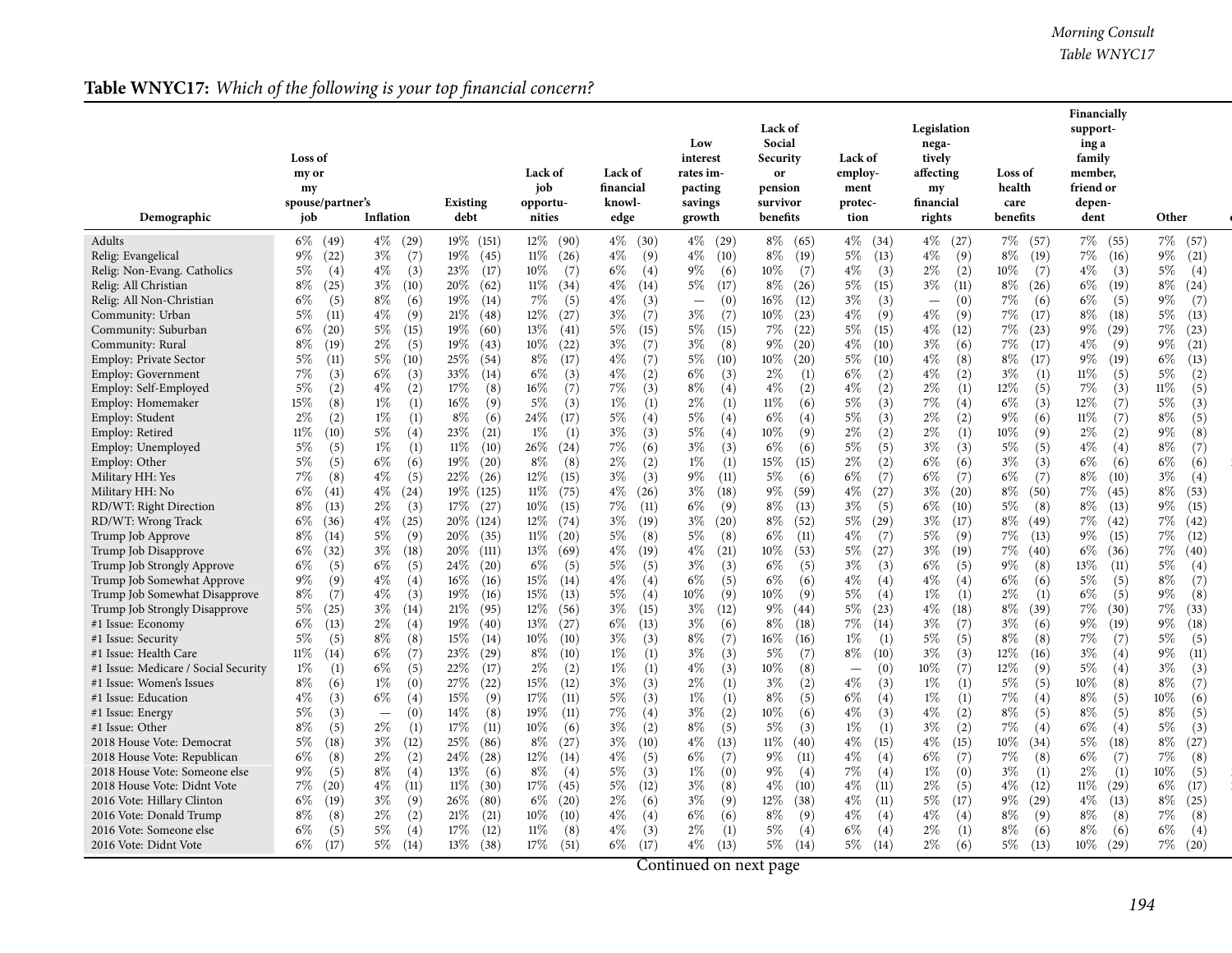#### **Table WNYC17:** *Which of the following is your top financial concern?*

| Demographic             | Loss of<br>my or<br>my<br>spouse/partner's<br>job | Inflation     | Existing<br>debt | Lack of<br>job<br>opportu-<br>nities | Lack of<br>financial<br>knowl-<br>edge | Low<br>interest<br>rates im-<br>pacting<br>savings<br>growth | Lack of<br>Social<br>Security<br><b>or</b><br>pension<br>survivor<br>benefits | <b>Lack of</b><br>employ-<br>ment<br>protec-<br>tion | Legislation<br>nega-<br>tively<br>affecting<br>my<br>financial<br>rights | Loss of<br>health<br>care<br>benefits | Financially<br>support-<br>ing a<br>family<br>member,<br>friend or<br>depen-<br>dent | Other   |
|-------------------------|---------------------------------------------------|---------------|------------------|--------------------------------------|----------------------------------------|--------------------------------------------------------------|-------------------------------------------------------------------------------|------------------------------------------------------|--------------------------------------------------------------------------|---------------------------------------|--------------------------------------------------------------------------------------|---------|
| Adults                  | $6\%$<br>(49)                                     | $4\%$<br>(29) | 19% (151)        | $12\%$<br>(90)                       | $4\%$ (30)                             | $4\%$<br>(29)                                                | $8\%$<br>(65)                                                                 | $4\%$ (34)                                           | $4\%$<br>(27)                                                            | 7%<br>(57)                            | 7%<br>(55)                                                                           | 7% (57) |
| Voted in 2014: Yes      | 7%                                                | $3\%$         | 23\%             | 7%                                   | $3\%$                                  | $4\%$                                                        | 11%                                                                           | $4\%$                                                | $5\%$                                                                    | $8\%$                                 | 5%                                                                                   | 7%      |
|                         | (31)                                              | (15)          | (97)             | (28)                                 | (12)                                   | (17)                                                         | (47)                                                                          | (18)                                                 | (20)                                                                     | (34)                                  | (22)                                                                                 | (30)    |
| Voted in 2014: No       | $5\%$                                             | $4\%$         | 15%              | 17%                                  | 5%                                     | $3\%$                                                        | $5\%$                                                                         | $4\%$                                                | (7)                                                                      | $6\%$                                 | $9\%$                                                                                | $8\%$   |
|                         | $^{(19)}$                                         | (14)          | (54)             | (62)                                 | (18)                                   | (12)                                                         | (18)                                                                          | (16)                                                 | $2\%$                                                                    | (23)                                  | (33)                                                                                 | (27)    |
| 2012 Vote: Barack Obama | $6\%$                                             | $4\%$         | 24\%             | $5\%$                                | $2\%$                                  | $4\%$                                                        | 13\%                                                                          | $4\%$                                                | $5\%$                                                                    | $8\%$                                 | $6\%$                                                                                | $8\%$   |
|                         | (19)                                              | (13)          | (79)             | (18)                                 | (6)                                    | (12)                                                         | (41)                                                                          | (13)                                                 | (16)                                                                     | (27)                                  | (21)                                                                                 | (26)    |
| 2012 Vote: Mitt Romney  | $4\%$                                             | $1\%$         | 22%              | $5\%$                                | 8%                                     | $2\%$                                                        | 11%                                                                           | 7%                                                   | 5%                                                                       | $9\%$                                 | 7%                                                                                   | $6\%$   |
|                         | (3)                                               | (0)           | (15)             | $\scriptstyle{(4)}$                  | (5)                                    | (2)                                                          | (8)                                                                           | (5)                                                  | (4)                                                                      | (6)                                   | (5)                                                                                  | (4)     |
| 2012 Vote: Other        | 21%                                               | 7%            | 17%              | $3\%$                                | 5%                                     | (0)                                                          | 6%                                                                            | (0)                                                  | $3\%$                                                                    | $5\%$                                 | $4\%$                                                                                | $5\%$   |
|                         | (7)                                               | (2)           | (6)              | (1)                                  | (2)                                    | $\hspace{0.1mm}-\hspace{0.1mm}$                              | (2)                                                                           | $\hspace{0.1mm}-\hspace{0.1mm}$                      | (1)                                                                      | (2)                                   | (1)                                                                                  | (2)     |
| 2012 Vote: Didn't Vote  | $6\%$                                             | $4\%$         | $14\%$           | 19%                                  | $5\%$                                  | $5\%$                                                        | $4\%$                                                                         | $5\%$                                                | $2\%$                                                                    | $6\%$                                 | $8\%$                                                                                | 7%      |
|                         | (20)                                              | (13)          | (50)             | (66)                                 | (16)                                   | (16)                                                         | (14)                                                                          | (17)                                                 | (7)                                                                      | $^{(22)}$                             | (28)                                                                                 | (25)    |
| 4-Region: Northeast     | $4\%$                                             | $2\%$         | $20\%$           | 13\%                                 | $4\%$                                  | $8\%$                                                        | $6\%$                                                                         | $3\%$                                                | $3\%$                                                                    | $8\%$                                 | $9\%$                                                                                | $5\%$   |
|                         | $\left(4\right)$                                  | (2)           | (24)             | (15)                                 | (4)                                    | (10)                                                         | (7)                                                                           | (4)                                                  | (3)                                                                      | (10)                                  | (11)                                                                                 | (6)     |
| 4-Region: Midwest       | $6\%$                                             | $5\%$         | 23\%             | $12\%$                               | 4%                                     | $2\%$                                                        | $8\%$                                                                         | 6%                                                   | $5\%$                                                                    | $6\%$                                 | $4\%$                                                                                | $9\%$   |
|                         | 10)                                               | (8)           | (39)             | (21)                                 | (6)                                    | (3)                                                          | (13)                                                                          | (9)                                                  | (8)                                                                      | (11)                                  | (6)                                                                                  | (16)    |
| 4-Region: South         | 7%                                                | $4\%$         | 19%              | $10\%$                               | $3\%$                                  | $2\%$                                                        | $8\%$                                                                         | $5\%$                                                | $3\%$                                                                    | $8\%$                                 | $8\%$                                                                                | $8\%$   |
|                         | (20)                                              | (12)          | (56)             | (29)                                 | (9)                                    | (6)                                                          | (23)                                                                          | (13)                                                 | (9)                                                                      | (24)                                  | (22)                                                                                 | (24)    |
| 4-Region: West          | 7%                                                | $4\%$         | $16\%$           | $12\%$                               | 5%                                     | $5\%$                                                        | 11%                                                                           | $4\%$                                                | $4\%$                                                                    | $6\%$                                 | $8\%$                                                                                | $5\%$   |
|                         | (15)                                              | (7)           | (32)             | (24)                                 | (10)                                   | (10)                                                         | (22)                                                                          | (8)                                                  | (8)                                                                      | (12)                                  | (16)                                                                                 | (11)    |
| 190148                  | $7\%$                                             | $3\%$         | $18\%$           | $11\%$                               | $2\%$                                  | $3\%$                                                        | $8\%$                                                                         | $5\%$                                                | $4\%$                                                                    | 7%                                    | $6\%$                                                                                | $8\%$   |
|                         | (20)                                              | (9)           | (50)             | (30)                                 | (6)                                    | (8)                                                          | (21)                                                                          | (14)                                                 | (12)                                                                     | (18)                                  | (17)                                                                                 | (21)    |
| 190153                  | $7\%$                                             | $4\%$         | 19%              | $9\%$                                | $4\%$                                  | $4\%$                                                        | $6\%$                                                                         | $5\%$                                                | $4\%$                                                                    | 7%                                    | $8\%$                                                                                | 7%      |
|                         | (18)                                              | (11)          | (50)             | (24)                                 | (12)                                   | (10)                                                         | (16)                                                                          | (13)                                                 | (10)                                                                     | (19)                                  | (20)                                                                                 | (20)    |
| 190158                  | $5\%$                                             | $4\%$         | 21%              | 15%                                  | $5\%$                                  | $4\%$                                                        | 11%                                                                           | $3\%$                                                | $2\%$                                                                    | $8\%$                                 | $7\%$                                                                                | 7%      |
|                         | (12)                                              | (9)           | (51)             | (36)                                 | (12)                                   | (11)                                                         | (27)                                                                          | (7)                                                  | (6)                                                                      | (19)                                  | (18)                                                                                 | (17)    |

*Note:* Row proportions may total to larger than one-hundred percen<sup>t</sup> due to rounding. For more information visit [MorningConsultIntelligence.com](https://morningconsultintelligence.com).

**opinion Total <sup>N</sup>**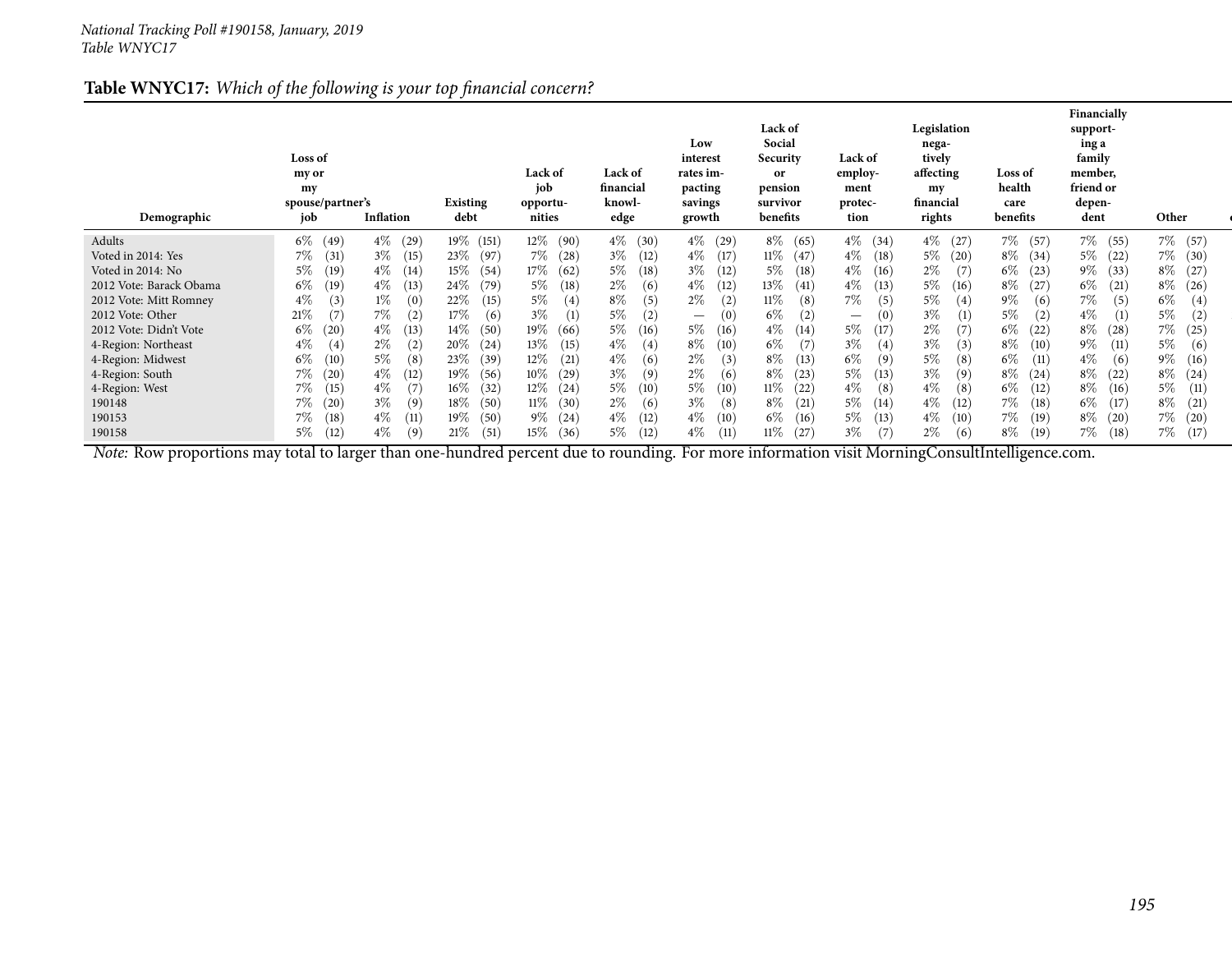|       | Table WNYC18: Thinking about your household finances, do you think you will eventually do better, worse, or about the same as your parents have |  |  |  |
|-------|-------------------------------------------------------------------------------------------------------------------------------------------------|--|--|--|
| done? |                                                                                                                                                 |  |  |  |

|                          |        |                    |      | Somewhat |        | <b>About the</b> |        | Somewhat |            |                    |        | Don't know/ |                |
|--------------------------|--------|--------------------|------|----------|--------|------------------|--------|----------|------------|--------------------|--------|-------------|----------------|
| Demographic              |        | <b>Much Better</b> |      | better   |        | same             | worse  |          | Much worse |                    |        | No opinion  | <b>Total N</b> |
| Adults                   | 21%    | (163)              | 23\% | (179)    | 21%    | (161)            | 14%    | (112)    | $8\%$      | (62)               | $13\%$ | (100)       | 778            |
| Gender: Male             | 23%    | (80)               | 20%  | (71)     | 21%    | (74)             | 16%    | (55)     | 10%        | (34)               | $11\%$ | (39)        | 354            |
| Gender: Female           | 20%    | (83)               | 25%  | (108)    | 21%    | (87)             | 14%    | (57)     | $6\%$      | (27)               | 14%    | (61)        | 424            |
| Age: 18-29               | 20%    | (59)               | 24\% | (71)     | 21%    | (62)             | 12%    | (36)     | 7%         | (20)               | 15%    | (43)        | 291            |
| Age: 30-44               | 21\%   | (42)               | 23%  | (46)     | 18%    | (35)             | 14%    | (27)     | 10%        | (20)               | 14%    | (27)        | 197            |
| Age: 45-54               | 23%    | (26)               | 23%  | (26)     | 17%    | (19)             | 17%    | (20)     | 10%        | (12)               | $11\%$ | (13)        | 117            |
| Age: 55-64               | 21\%   | (19)               | 21%  | (19)     | 26%    | (23)             | 19%    | (17)     | $6\%$      | (5)                | 7%     | (7)         | 89             |
| Age: 65+                 | 21\%   | (18)               | 20%  | (17)     | 26%    | (22)             | 16%    | (13)     | $4\%$      | (4)                | 12%    | (10)        | 83             |
| Generation Z: 18-21      | 18%    | (23)               | 23%  | (30)     | 23%    | (30)             | $9\%$  | (11)     | $5\%$      | (7)                | 22%    | (29)        | 130            |
| Millennial: Age 22-37    | $21\%$ | (56)               | 26%  | (69)     | 19%    | (50)             | 15\%   | (41)     | $8\%$      | (22)               | $11\%$ | (29)        | 267            |
| Generation X: Age 38-53  | $21\%$ | (40)               | 20%  | (37)     | 19%    | (35)             | 15%    | (28)     | 13%        | $\left( 24\right)$ | 13%    | (24)        | 189            |
| Boomers: Age 54-72       | $23\%$ | $\left( 40\right)$ | 23%  | (40)     | 25%    | (43)             | 18%    | (31)     | $4\%$      | (8)                | $8\%$  | (13)        | 175            |
| PID: Dem (no lean)       | 24\%   | (78)               | 23%  | (74)     | 21%    | (69)             | 17%    | (54)     | $8\%$      | (25)               | $8\%$  | (25)        | 326            |
| PID: Ind (no lean)       | 15%    | (50)               | 21%  | (68)     | 23%    | (74)             | 15%    | (50)     | $8\%$      | (27)               | 18%    | (57)        | 327            |
| PID: Rep (no lean)       | 28%    | (35)               | 30%  | (37)     | 14%    | (18)             | 7%     | (8)      | $8\%$      | (10)               | 14%    | (17)        | 125            |
| PID/Gender: Dem Men      | 26%    | (39)               | 18%  | (27)     | 22%    | (33)             | 19%    | (29)     | $8\%$      | (13)               | $8\%$  | (12)        | 154            |
| PID/Gender: Dem Women    | 23%    | (39)               | 27%  | (47)     | $21\%$ | (36)             | 14%    | (25)     | 7%         | (13)               | $8\%$  | (13)        | 172            |
| PID/Gender: Ind Men      | $17\%$ | (23)               | 18%  | (24)     | 25%    | (34)             | 14%    | (19)     | 10%        | (14)               | 15%    | (20)        | 134            |
| PID/Gender: Ind Women    | 14%    | (27)               | 23%  | (44)     | $21\%$ | (40)             | 16%    | (31)     | 7%         | (13)               | 19%    | (37)        | 192            |
| PID/Gender: Rep Men      | 27%    | (18)               | 30%  | (20)     | 10%    | (7)              | 10%    | (6)      | 12%        | (8)                | $11\%$ | (7)         | 66             |
| PID/Gender: Rep Women    | 29%    | (17)               | 29%  | (17)     | 19%    | (11)             | $3\%$  | (2)      | $3\%$      | (2)                | 17%    | (10)        | 59             |
| Ideo: Liberal (1-3)      | $21\%$ | (87)               | 22%  | (89)     | 20%    | (83)             | $19\%$ | (79)     | $9\%$      | (37)               | $9\%$  | (36)        | 410            |
| Ideo: Moderate (4)       | 22%    | (26)               | 24%  | (29)     | 23%    | (27)             | 12%    | (14)     | $9\%$      | (11)               | $11\%$ | (13)        | 120            |
| Ideo: Conservative (5-7) | 26%    | (32)               | 26%  | (33)     | 20%    | (25)             | $9\%$  | (11)     | $5\%$      | (6)                | 14\%   | (18)        | 124            |
| Educ: < College          | 18%    | (101)              | 26%  | (148)    | $21\%$ | (121)            | 13%    | (75)     | $6\%$      | (35)               | 15%    | (84)        | 563            |
| Educ: Bachelors degree   | 27%    | (36)               | 16%  | (21)     | 23%    | (30)             | 16%    | (21)     | 12%        | (15)               | $5\%$  | (7)         | 130            |
| Educ: Post-grad          | 31%    | (26)               | 12%  | (10)     | 13%    | (11)             | 20%    | (16)     | 14%        | (12)               | 10%    | (9)         | 84             |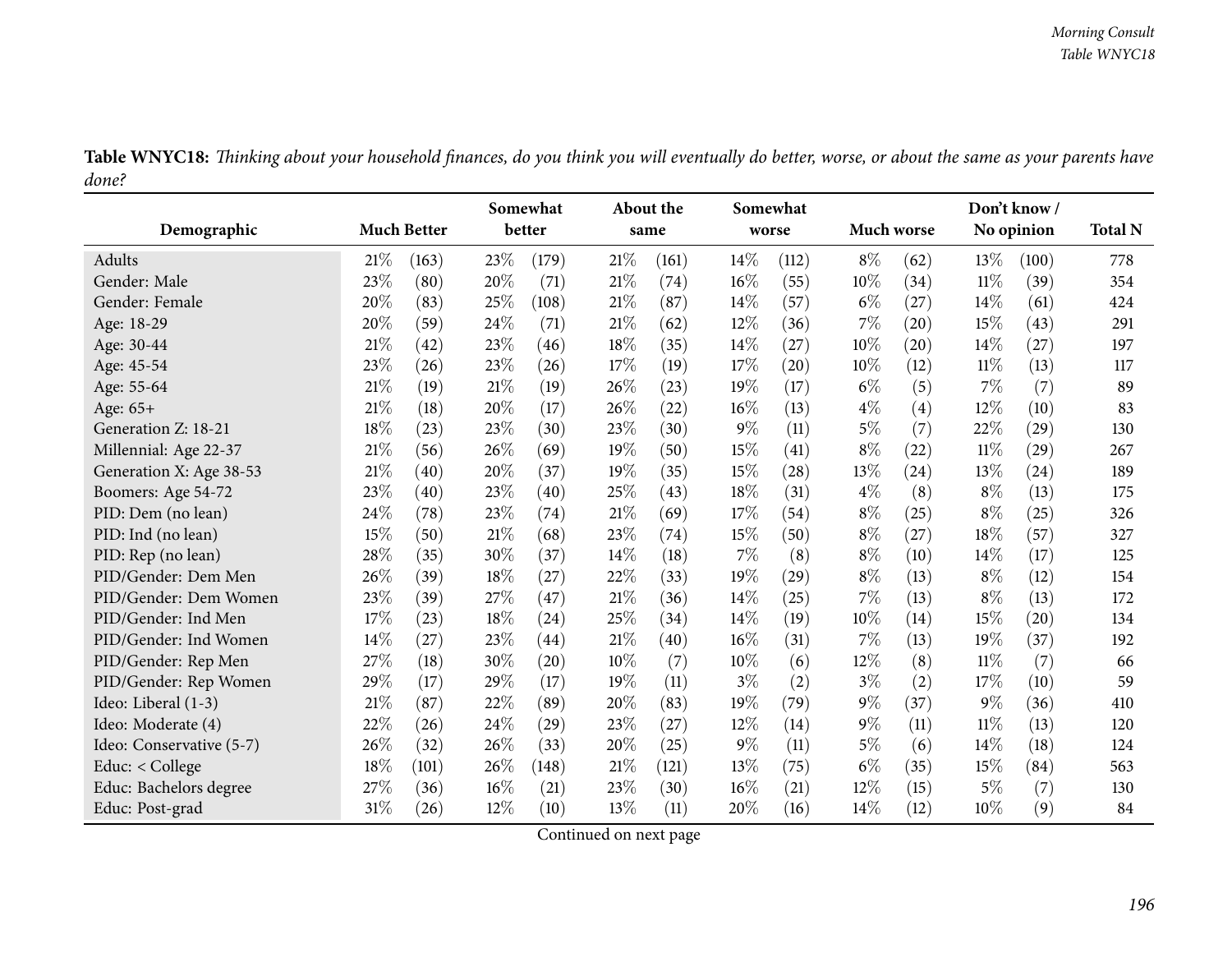|       |  |  | Table WNYC18: Thinking about your household finances, do you think you will eventually do better, worse, or about the same as your parents have |  |
|-------|--|--|-------------------------------------------------------------------------------------------------------------------------------------------------|--|
| done? |  |  |                                                                                                                                                 |  |

|                             |      |                    |      | Somewhat           |        | About the |       | Somewhat |            |      |        | Don't know/ |                |
|-----------------------------|------|--------------------|------|--------------------|--------|-----------|-------|----------|------------|------|--------|-------------|----------------|
| Demographic                 |      | <b>Much Better</b> |      | better             |        | same      |       | worse    | Much worse |      |        | No opinion  | <b>Total N</b> |
| Adults                      | 21%  | (163)              | 23%  | (179)              | 21\%   | (161)     | 14%   | (112)    | $8\%$      | (62) | 13%    | (100)       | 778            |
| Income: Under 50k           | 16%  | (83)               | 24%  | (121)              | $21\%$ | (105)     | 15%   | (77)     | $9\%$      | (47) | 15%    | (77)        | 510            |
| Income: 50k-100k            | 29%  | (55)               | 23%  | (43)               | 23%    | (42)      | 15%   | (27)     | $6\%$      | (11) | $5\%$  | (9)         | 187            |
| Income: 100k+               | 31%  | (25)               | 19%  | (15)               | 18%    | (15)      | 10%   | (8)      | $5\%$      | (4)  | 17%    | (14)        | 80             |
| Ethnicity: White            | 19%  | (109)              | 24%  | (135)              | 23%    | (128)     | 17%   | (95)     | $8\%$      | (48) | 10%    | (55)        | 570            |
| Ethnicity: Hispanic         | 21\% | (27)               | 19%  | (24)               | 23%    | (29)      | 11%   | (14)     | 12%        | (15) | 13%    | (16)        | 125            |
| Ethnicity: Afr. Am.         | 24%  | (30)               | 24%  | (30)               | 12%    | (15)      | $9\%$ | (11)     | $6\%$      | (8)  | 23%    | (29)        | 123            |
| Ethnicity: Other            | 29%  | (24)               | 17%  | (14)               | $21\%$ | (18)      | $8\%$ | (7)      | $6\%$      | (5)  | 19%    | (16)        | 84             |
| Relig: Protestant           | 23%  | (20)               | 28%  | (24)               | 18%    | (16)      | 17%   | (15)     | $11\%$     | (9)  | $3\%$  | (3)         | 88             |
| Relig: Roman Catholic       | 23%  | (25)               | 22%  | (24)               | 25%    | (28)      | 12%   | (14)     | $11\%$     | (12) | 7%     | (7)         | 111            |
| Relig: Something Else       | 24%  | (28)               | 19%  | (22)               | 19%    | (22)      | 19%   | (22)     | $6\%$      | (7)  | 13%    | (15)        | 116            |
| Relig: Jewish               | 17%  | (3)                | 14\% | (2)                | 16%    | (3)       | 21%   | (3)      | $3\%$      | (0)  | 30%    | (5)         | 17             |
| Relig: Evangelical          | 23%  | (56)               | 20%  | (48)               | 23%    | (56)      | 17%   | (40)     | $9\%$      | (21) | $9\%$  | (21)        | 242            |
| Relig: Non-Evang. Catholics | 25%  | (18)               | 31%  | $\left( 22\right)$ | 14%    | (10)      | 14%   | (10)     | $11\%$     | (8)  | $6\%$  | (4)         | 72             |
| Relig: All Christian        | 23%  | (74)               | 23%  | (71)               | 21%    | (66)      | 16%   | (50)     | $9\%$      | (28) | $8\%$  | (25)        | 314            |
| Relig: All Non-Christian    | 18%  | (14)               | 29%  | (22)               | 18%    | (14)      | 13%   | (10)     | $6\%$      | (5)  | 15%    | (11)        | 76             |
| Community: Urban            | 21%  | (48)               | 20%  | (45)               | 22%    | (50)      | 16%   | (37)     | $9\%$      | (21) | 12%    | (28)        | 228            |
| Community: Suburban         | 22%  | (70)               | 22%  | (71)               | 21%    | (69)      | 16%   | (52)     | 10%        | (32) | 10%    | (32)        | 325            |
| Community: Rural            | 20%  | (46)               | 28%  | (63)               | 19%    | (43)      | 10%   | (23)     | $4\%$      | (10) | 18%    | (40)        | 224            |
| Employ: Private Sector      | 28%  | (60)               | 22%  | (47)               | 21%    | (45)      | 12%   | (26)     | $9\%$      | (19) | 7%     | (14)        | 211            |
| Employ: Government          | 27%  | (12)               | 21\% | (9)                | 17%    | (7)       | 23%   | (10)     | $9\%$      | (4)  | $4\%$  | (2)         | 44             |
| Employ: Self-Employed       | 18%  | (9)                | 21%  | (10)               | 26%    | (12)      | 22%   | (10)     | $11\%$     | (5)  | $2\%$  | (1)         | 47             |
| Employ: Homemaker           | 22%  | (12)               | 24%  | (13)               | $12\%$ | (7)       | 17%   | (10)     | $6\%$      | (3)  | 20%    | (11)        | 56             |
| Employ: Student             | 24%  | (17)               | 18%  | (12)               | 22%    | (15)      | 12%   | (9)      | $7\%$      | (5)  | 16%    | (11)        | 70             |
| Employ: Retired             | 18%  | (16)               | 36%  | (32)               | 18%    | (17)      | 15%   | (13)     | $3\%$      | (3)  | $11\%$ | (10)        | 91             |
| Employ: Unemployed          | 14%  | (13)               | 21%  | (19)               | 18%    | (17)      | 17%   | (16)     | $8\%$      | (7)  | 22%    | (21)        | 92             |
| Employ: Other               | 14%  | (15)               | 17%  | (17)               | 27%    | (28)      | 14%   | (14)     | $11\%$     | (11) | 16%    | (17)        | 102            |
| Military HH: Yes            | 20%  | (24)               | 23%  | (28)               | 25%    | (31)      | 18%   | (22)     | $9\%$      | (11) | 4%     | (5)         | 121            |
| Military HH: No             | 21%  | (139)              | 23%  | (151)              | 20%    | (131)     | 14%   | (91)     | $8\%$      | (51) | 14%    | (94)        | 657            |
| RD/WT: Right Direction      | 23%  | (38)               | 21%  | (34)               | 24%    | (39)      | 13%   | (22)     | $6\%$      | (9)  | 12%    | (19)        | 160            |
| RD/WT: Wrong Track          | 20%  | (126)              | 23%  | (145)              | 20%    | (123)     | 15%   | (91)     | $9\%$      | (53) | 13%    | (80)        | 617            |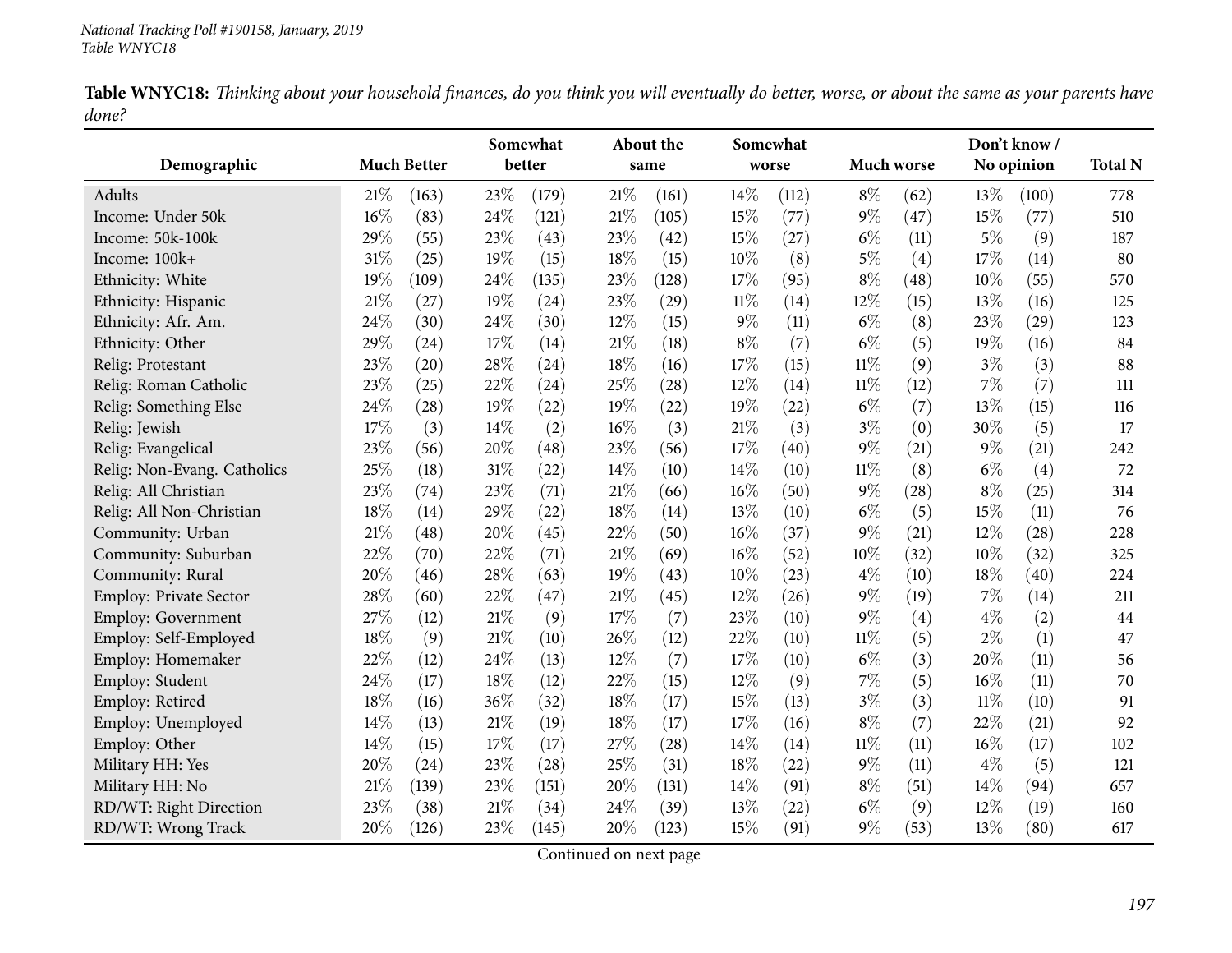Table WNYC18: Thinking about your household finances, do you think you will eventually do better, worse, or about the same as your parents have *done?*

|                                      |     |                    |      | Somewhat |     | About the |        | Somewhat |        |            |        | Don't know/ |                |
|--------------------------------------|-----|--------------------|------|----------|-----|-----------|--------|----------|--------|------------|--------|-------------|----------------|
| Demographic                          |     | <b>Much Better</b> |      | better   |     | same      |        | worse    |        | Much worse |        | No opinion  | <b>Total N</b> |
| Adults                               | 21% | (163)              | 23%  | (179)    | 21% | (161)     | $14\%$ | (112)    | $8\%$  | (62)       | $13\%$ | (100)       | 778            |
| Trump Job Approve                    | 22% | (39)               | 24%  | (42)     | 25% | (45)      | 15%    | (27)     | $6\%$  | (10)       | $8\%$  | (15)        | 179            |
| Trump Job Disapprove                 | 22% | (120)              | 23%  | (127)    | 19% | (107)     | 16%    | (86)     | $9\%$  | (50)       | $11\%$ | (61)        | 550            |
| Trump Job Strongly Approve           | 25% | (21)               | 24\% | (20)     | 21% | (17)      | 14%    | (11)     | 7%     | (6)        | $10\%$ | (8)         | 84             |
| Trump Job Somewhat Approve           | 19% | (18)               | 23%  | (22)     | 30% | (28)      | 16%    | (15)     | $5\%$  | (5)        | 7%     | (7)         | 95             |
| Trump Job Somewhat Disapprove        | 26% | (23)               | 28%  | (25)     | 17% | (15)      | 16%    | (14)     | $3\%$  | (2)        | 10%    | (8)         | 87             |
| Trump Job Strongly Disapprove        | 21% | (97)               | 22%  | (102)    | 20% | (92)      | 16%    | (72)     | 10%    | (48)       | $11\%$ | (52)        | 463            |
| #1 Issue: Economy                    | 27% | (57)               | 20%  | (43)     | 19% | (40)      | $11\%$ | (23)     | $9\%$  | (18)       | 13%    | (26)        | 208            |
| #1 Issue: Security                   | 26% | (26)               | 30%  | (30)     | 17% | (16)      | 15%    | (15)     | $3\%$  | (3)        | $8\%$  | (8)         | 98             |
| #1 Issue: Health Care                | 18% | (23)               | 22%  | (29)     | 15% | (20)      | 15%    | (20)     | 14%    | (18)       | 14\%   | (18)        | 128            |
| #1 Issue: Medicare / Social Security | 20% | (16)               | 19%  | (15)     | 35% | (27)      | $11\%$ | (8)      | $3\%$  | (2)        | 12%    | (9)         | 77             |
| #1 Issue: Women's Issues             | 19% | (16)               | 27%  | (22)     | 18% | (15)      | 16%    | (13)     | $9\%$  | (8)        | $11\%$ | (9)         | 83             |
| #1 Issue: Education                  | 13% | (8)                | 24\% | (15)     | 30% | (19)      | 14\%   | (9)      | $5\%$  | (3)        | 15%    | (9)         | 62             |
| #1 Issue: Energy                     | 17% | (10)               | 25%  | (14)     | 23% | (13)      | 17%    | (10)     | $5\%$  | (3)        | 13%    | (7)         | 57             |
| #1 Issue: Other                      | 12% | (8)                | 18%  | (12)     | 18% | (11)      | 23%    | (15)     | $9\%$  | (6)        | 19%    | (12)        | 64             |
| 2018 House Vote: Democrat            | 21% | (74)               | 23%  | (78)     | 21% | (74)      | 19%    | (66)     | $9\%$  | (32)       | $6\%$  | (22)        | 346            |
| 2018 House Vote: Republican          | 27% | (32)               | 28%  | (34)     | 16% | (19)      | 10%    | (12)     | $9\%$  | (10)       | 10%    | (12)        | 119            |
| 2018 House Vote: Someone else        | 19% | (10)               | 21%  | (10)     | 22% | (11)      | $9\%$  | (5)      | $11\%$ | (6)        | 17%    | (9)         | 50             |
| 2018 House Vote: Didnt Vote          | 18% | (47)               | 21%  | (56)     | 22% | (58)      | 12%    | (30)     | $5\%$  | (14)       | 22%    | (57)        | 261            |
| 2016 Vote: Hillary Clinton           | 23% | (71)               | 24%  | (73)     | 21% | (64)      | 19%    | (58)     | $10\%$ | (31)       | $4\%$  | (14)        | 311            |
| 2016 Vote: Donald Trump              | 32% | (32)               | 25%  | (26)     | 17% | (18)      | $9\%$  | (9)      | $7\%$  | (7)        | 10%    | (11)        | 102            |
| 2016 Vote: Someone else              | 17% | (12)               | 15%  | (11)     | 27% | (19)      | 10%    | (7)      | 13%    | (10)       | 18%    | (13)        | 73             |
| 2016 Vote: Didnt Vote                | 17% | (48)               | 24\% | (69)     | 21% | (60)      | 13%    | (39)     | $5\%$  | (14)       | 21%    | (60)        | 290            |
| Voted in 2014: Yes                   | 21% | (91)               | 24\% | (101)    | 20% | (83)      | 17%    | (70)     | 10%    | (41)       | $8\%$  | (36)        | 422            |
| Voted in 2014: No                    | 20% | (73)               | 22%  | (78)     | 22% | (78)      | 12%    | (42)     | $6\%$  | (21)       | 18%    | (64)        | 356            |
| 2012 Vote: Barack Obama              | 21% | (67)               | 23%  | (75)     | 20% | (65)      | 18%    | (59)     | $10\%$ | (34)       | $8\%$  | (25)        | 325            |
| 2012 Vote: Mitt Romney               | 30% | (21)               | 20%  | (14)     | 20% | (14)      | 13%    | (9)      | $4\%$  | (3)        | $12\%$ | (8)         | 68             |
| 2012 Vote: Other                     | 20% | (7)                | 19%  | (7)      | 11% | (4)       | 18%    | (6)      | 17%    | (6)        | 15%    | (5)         | 35             |
| 2012 Vote: Didn't Vote               | 20% | (69)               | 24%  | (82)     | 23% | (79)      | $11\%$ | (38)     | 5%     | (19)       | 18%    | (61)        | 347            |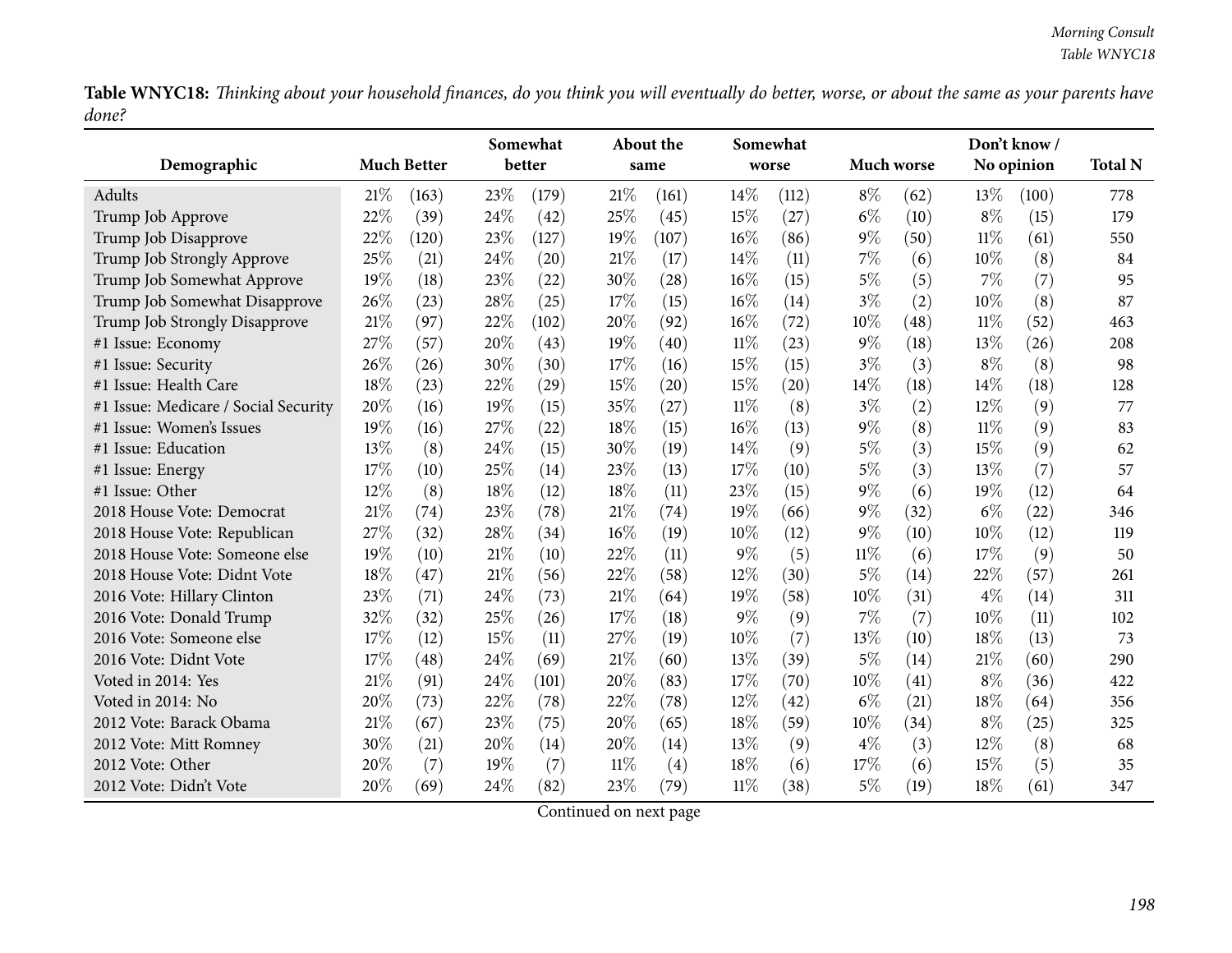|                     |                          | Somewhat         | About the            | Somewhat                   |               | Don't know /                |                |
|---------------------|--------------------------|------------------|----------------------|----------------------------|---------------|-----------------------------|----------------|
| Demographic         | <b>Much Better</b>       | better           | same                 | worse                      | Much worse    | No opinion                  | <b>Total N</b> |
| Adults              | $21\%$<br>(163)          | (179)<br>23%     | 21%<br>161           | $14\%$<br>(112)            | $8\%$<br>(62) | $13\%$<br>(100)             | 778            |
| 4-Region: Northeast | $21\%$<br>24)            | 23\%<br>(27      | 23\%<br>$^{'}27$     | 17%<br>(20)                | $8\%$<br>(10) | $8\%$<br>$\left( 9\right)$  | 118            |
| 4-Region: Midwest   | 22%<br>$\left(38\right)$ | 24\%<br>(41)     | 24\%<br>(40)         | 13\%<br>$\left( 21\right)$ | $9\%$<br>(14) | $8\%$<br>(14)               | 168            |
| 4-Region: South     | 22%<br>(63)              | 24\%<br>(70)     | $16\%$<br>47         | 13\%<br>(36)               | $8\%$<br>(23) | $17\%$<br>(48)              | 287            |
| 4-Region: West      | 19 $\%$<br>(38)          | 20%<br>(41)      | 23\%<br>47           | $17\%$<br>$^{\prime}35)$   | $7\%$<br>(15) | $14\%$<br>$^{'}29$          | 205            |
| 190148              | 24\%<br>(65)             | 23\%<br>(63)     | 19%<br>$\sqrt{51}$   | $11\%$<br>(31)             | $7\%$<br>(19  | $16\%$<br>$\left(44\right)$ | 273            |
| 190153              | $18\%$<br>(46)           | 22%<br>(57       | 21%<br>55            | $18\%$<br>(46)             | $8\%$<br>(21) | $13\%$<br>(35)              | 261            |
| 190158              | $21\%$<br>(52)           | 24\%<br>$^{'}59$ | 23\%<br>$55^{\circ}$ | $14\%$<br>35)              | $9\%$<br>(21) | $9\%$<br>(21)               | 244            |

Table WNYC18: Thinking about your household finances, do you think you will eventually do better, worse, or about the same as your parents have *done?*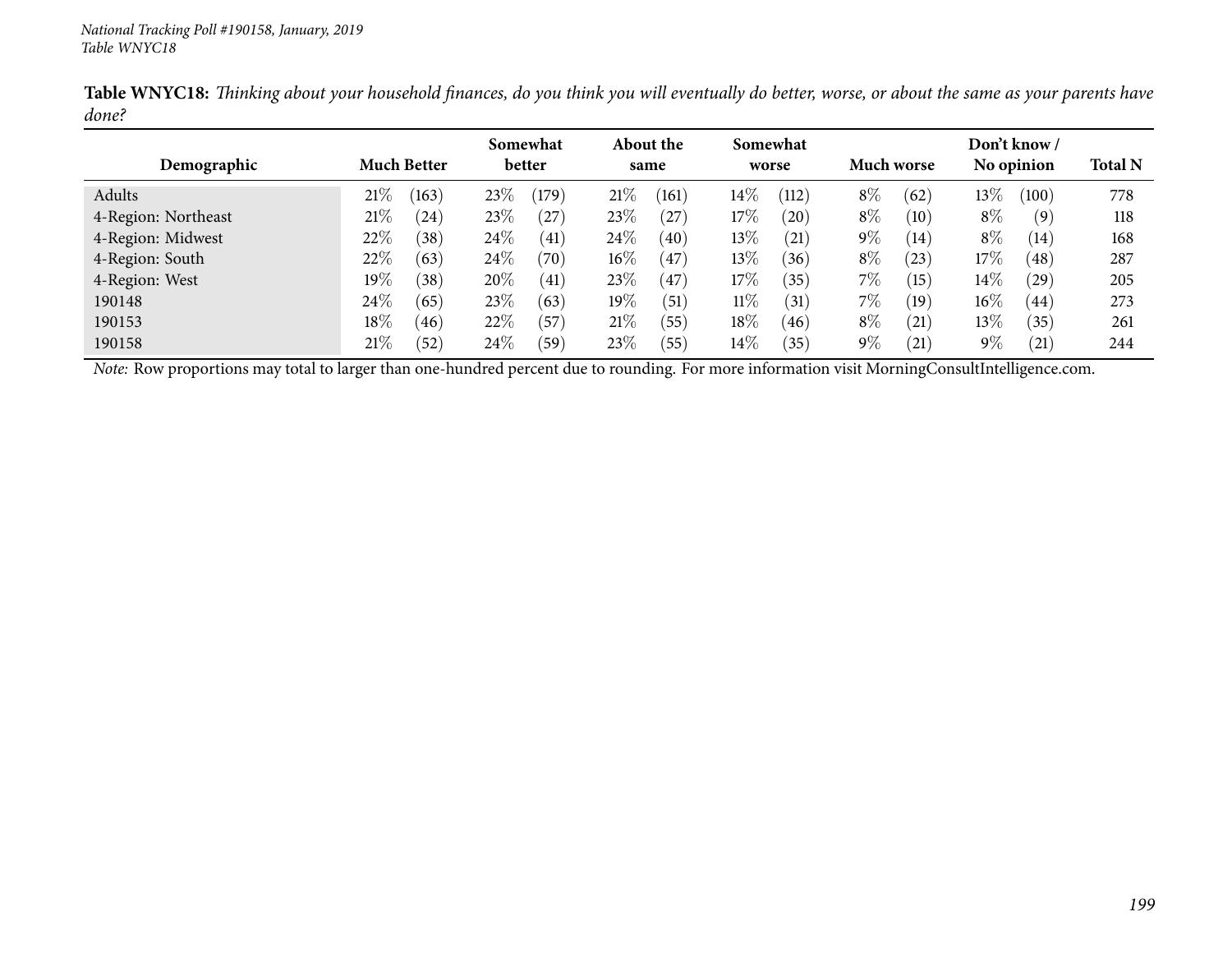| Demographic              | Heterosexual<br>or straight | Gay                       | Lesbian       | <b>Bisexual</b> | Queer         | Asexual                                | Something<br>else (Please<br>Specify) | <b>Total N</b> |
|--------------------------|-----------------------------|---------------------------|---------------|-----------------|---------------|----------------------------------------|---------------------------------------|----------------|
|                          |                             |                           |               |                 |               |                                        |                                       |                |
| Adults                   | $4\%$<br>(32)               | 17%<br>(134)              | 10%<br>(77)   | 36\% (284)      | $3\%$<br>(26) | $8\%$<br>(63)                          | 21\%<br>(162)                         | 778            |
| Gender: Male             | $5\%$<br>(19)               | 34\%<br>(120)             | $2\%$<br>(7)  | 26%<br>(92)     | $4\%$<br>(14) | $9\%$<br>(31)                          | 20%<br>(70)                           | 354            |
| Gender: Female           | $3\%$<br>(13)               | $3\%$<br>(13)             | 17%<br>(70)   | 45\%<br>(191)   | $3\%$<br>(12) | $8\%$<br>(32)                          | 22%<br>(92)                           | 424            |
| Age: 18-29               | $3\%$<br>(9)                | 12%<br>(36)               | $9\%$<br>(26) | 45%<br>(130)    | $6\%$<br>(18) | $7\%$<br>(20)                          | 18%<br>(52)                           | 291            |
| Age: 30-44               | $4\%$<br>(8)                | 13%<br>(26)               | $8\%$<br>(17) | 45%<br>(88)     | $3\%$<br>(6)  | $9\%$<br>(18)                          | 17%<br>(34)                           | 197            |
| Age: 45-54               | $3\%$<br>(3)                | 25%<br>(29)               | $7\%$<br>(8)  | 32%<br>(37)     | $2\%$<br>(2)  | $9\%$<br>(10)                          | 23%<br>(27)                           | 117            |
| Age: 55-64               | $4\%$<br>(4)                | 25%<br>(22)               | 13%<br>(11)   | 23%<br>(20)     | (0)           | $2\%$<br>(1)                           | 34%<br>(30)                           | 89             |
| Age: 65+                 | 9%<br>(8)                   | 24%<br>(20)               | 18%<br>(15)   | 10%<br>(8)      | (0)           | 17%<br>(14)                            | 22%<br>(18)                           | 83             |
| Generation Z: 18-21      | $3\%$<br>(4)                | 15%<br>$\left( 20\right)$ | 10%<br>(13)   | 41\%<br>(54)    | $6\%$<br>(8)  | $7\%$<br>(9)                           | 18%<br>(23)                           | 130            |
| Millennial: Age 22-37    | $3\%$<br>(8)                | $11\%$<br>(30)            | 10%<br>(26)   | 47%<br>(126)    | $5\%$<br>(15) | 7%<br>(17)                             | 17%<br>(45)                           | 267            |
| Generation X: Age 38-53  | $4\%$<br>(8)                | 19%<br>(36)               | $6\%$<br>(12) | 37%<br>(71)     | $2\%$<br>(3)  | $12\%$<br>(22)                         | 19%<br>(36)                           | 189            |
| Boomers: Age 54-72       | 7%<br>(12)                  | 25%<br>(43)               | 14%<br>(24)   | 17%<br>(30)     | (0)           | $6\%$<br>(10)                          | 32%<br>(56)                           | 175            |
| PID: Dem (no lean)       | $4\%$<br>(12)               | 24%<br>(77)               | 12%<br>(39)   | 34%<br>(112)    | $4\%$<br>(13) | $8\%$<br>(26)                          | 14%<br>(47)                           | 326            |
| PID: Ind (no lean)       | $5\%$<br>(17)               | 12%<br>(39)               | $9\%$<br>(29) | 38\%<br>(123)   | $3\%$<br>(10) | $8\%$<br>(27)                          | 25%<br>(81)                           | 327            |
| PID: Rep (no lean)       | $3\%$<br>(4)                | 14\%<br>(17)              | $7\%$<br>(9)  | 39%<br>(49)     | $2\%$<br>(2)  | $8\%$<br>(10)                          | 27%<br>(33)                           | 125            |
| PID/Gender: Dem Men      | $3\%$<br>(4)                | 48\%<br>(74)              | (0)           | 21%<br>(33)     | $3\%$<br>(5)  | $8\%$<br>(13)                          | 16%<br>(25)                           | 154            |
| PID/Gender: Dem Women    | $4\%$<br>(7)                | $2\%$<br>(3)              | 23%<br>(39)   | 46%<br>(79)     | $5\%$<br>(8)  | $8\%$<br>(14)                          | 13%<br>(22)                           | 172            |
| PID/Gender: Ind Men      | $9\%$<br>(11)               | 24%<br>(32)               | $4\%$<br>(5)  | 28%<br>(38)     | $6\%$<br>(8)  | $6\%$<br>(9)                           | 24%<br>(32)                           | 134            |
| PID/Gender: Ind Women    | $3\%$<br>(5)                | $4\%$<br>(8)              | 12%<br>(24)   | 44%<br>(85)     | $1\%$<br>(3)  | 10%<br>(18)                            | 26%<br>(50)                           | 192            |
| PID/Gender: Rep Men      | $4\%$<br>(3)                | 22%<br>(15)               | $2\%$<br>(1)  | 34%<br>(22)     | $1\%$<br>(1)  | 15%<br>(10)                            | 21%<br>(14)                           | 66             |
| PID/Gender: Rep Women    | $1\%$<br>(1)                | $5\%$<br>(3)              | 13%<br>(8)    | 46%<br>(27)     | $2\%$<br>(1)  | (0)<br>$\hspace{0.1mm}-\hspace{0.1mm}$ | 33%<br>(20)                           | 59             |
| Ideo: Liberal (1-3)      | $3\%$<br>(14)               | 21%<br>(86)               | 14%<br>(56)   | 33\%<br>(136)   | $6\%$<br>(23) | $8\%$<br>(31)                          | $16\%$<br>(64)                        | 410            |
| Ideo: Moderate (4)       | $6\%$<br>(8)                | 19%<br>(22)               | $3\%$<br>(3)  | 42%<br>(50)     | $1\%$<br>(1)  | $9\%$<br>(10)                          | 22%<br>(26)                           | 120            |
| Ideo: Conservative (5-7) | $5\%$<br>(6)                | 14\%<br>(17)              | $7\%$<br>(9)  | 35%<br>(43)     | $1\%$<br>(1)  | 15%<br>(19)                            | 23%<br>(29)                           | 124            |
| Educ: $<$ College        | $3\%$<br>(17)               | 16%<br>(90)               | $8\%$<br>(44) | $40\%$ (224)    | $3\%$<br>(16) | $8\%$<br>(47)                          | 22%<br>(124)                          | 563            |
| Educ: Bachelors degree   | $6\%$<br>(8)                | 17%<br>(22)               | 16%<br>(21)   | 27%<br>(35)     | $6\%$<br>(8)  | $9\%$<br>(12)                          | 19%<br>(24)                           | 130            |
| Educ: Post-grad          | 7%<br>(6)                   | 26%<br>(22)               | 14\%<br>(12)  | 29%<br>(25)     | $2\%$<br>(1)  | $6\%$<br>(5)                           | 17%<br>(14)                           | 84             |

## **Table WNYC19:** *Do you consider yourself to be:*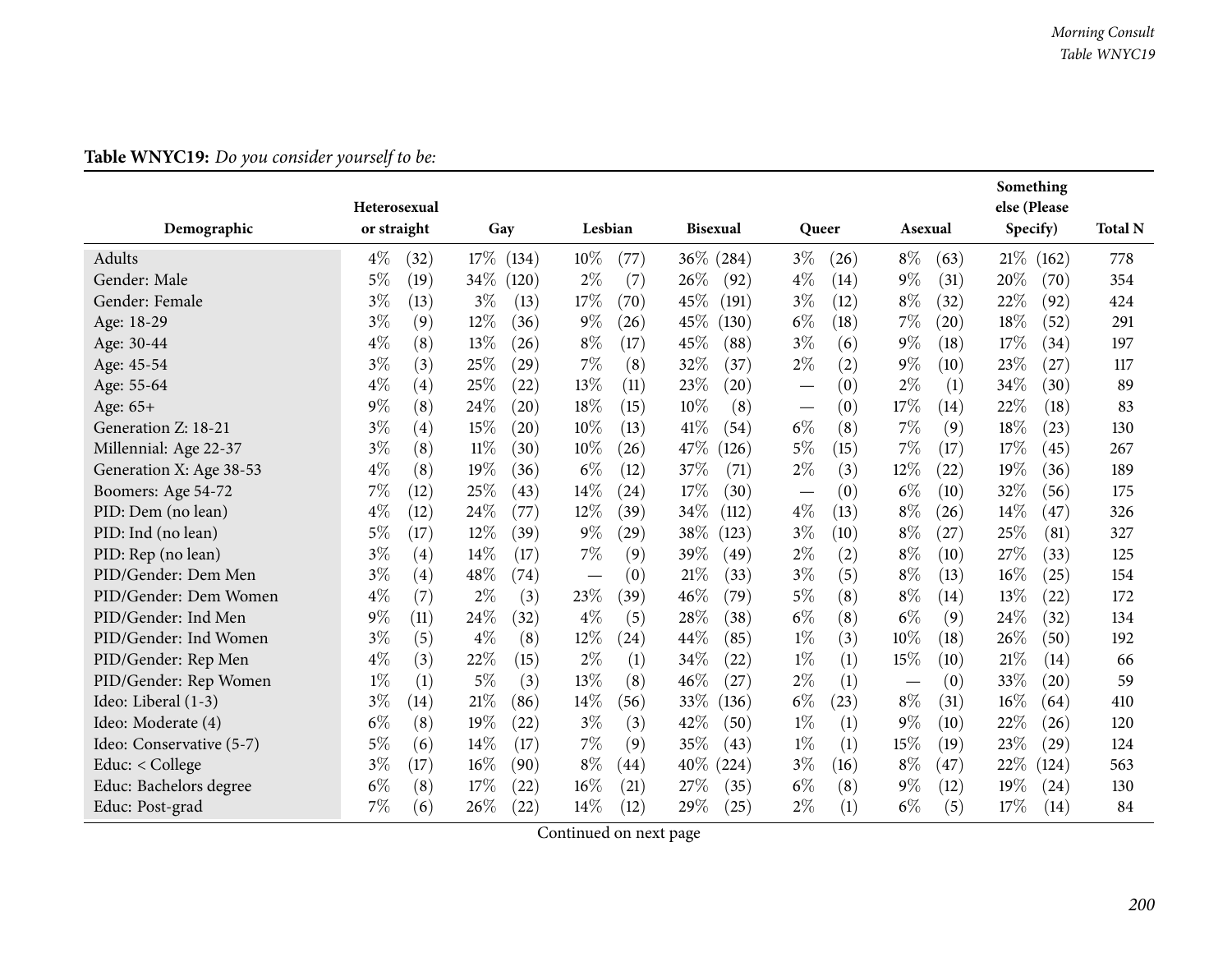## **Table WNYC19:** *Do you consider yourself to be:*

|                               | Heterosexual  |        |                 |         |                 |                                   |       |         |                    | Something<br>else (Please |       |                |
|-------------------------------|---------------|--------|-----------------|---------|-----------------|-----------------------------------|-------|---------|--------------------|---------------------------|-------|----------------|
| Demographic                   | or straight   | Gay    |                 | Lesbian | <b>Bisexual</b> |                                   | Queer | Asexual |                    | Specify)                  |       | <b>Total N</b> |
| Adults                        | $4\%$<br>(32) | 17\%   | 10%<br>(134)    | (77)    | 36\% (284)      | $3\%$                             | (26)  | $8\%$   | (63)               | 21%                       | (162) | 778            |
| Income: Under 50k             | $3\%$<br>(15) | 12%    | $9\%$<br>(63)   | (47)    | 40\% (205)      | $3\%$                             | (16)  | 10%     | (50)               | 22%                       | (114) | 510            |
| Income: 50k-100k              | 7%<br>(13)    | 24%    | $11\%$<br>(44)  | (21)    | $31\%$<br>(57)  | $4\%$                             | (7)   | $5\%$   | (10)               | 19%                       | (35)  | 187            |
| Income: 100k+                 | 5%<br>(4)     | 33%    | $11\%$<br>(26)  | (9)     | 26%<br>(21)     | $4\%$                             | (3)   | $5\%$   | (4)                | $16\%$                    | (13)  | 80             |
| Ethnicity: White              | $4\%$<br>(22) | 19%    | 10%<br>(110)    | (55)    | 38%<br>(218)    | $3\%$                             | (16)  | $8\%$   | (44)               | $18\%$                    | (104) | 570            |
| Ethnicity: Hispanic           | $8\%$<br>(10) | 21%    | $9\%$<br>(26)   | (11)    | $34\%$<br>(42)  | $4\%$                             | (5)   | $9\%$   | (11)               | $16\%$                    | (20)  | 125            |
| Ethnicity: Afr. Am.           | $3\%$<br>(4)  | 12%    | 10%<br>(15)     | (13)    | 32%<br>(39)     | $6\%$                             | (7)   | 10%     | (12)               | 26%                       | (33)  | 123            |
| Ethnicity: Other              | 7%<br>(6)     | 10%    | 11%<br>(8)      | (9)     | $31\%$<br>(26)  | $3\%$                             | (3)   | $9\%$   | (7)                | 30%                       | (25)  | 84             |
| Relig: Protestant             | 5%<br>(5)     | 22%    | $8\%$<br>(19)   | (7)     | 28\%<br>(25)    | $2\%$                             | (1)   | 13%     | (11)               | 22%                       | (20)  | 88             |
| Relig: Roman Catholic         | $8\%$<br>(9)  | 25%    | (28)<br>7%      | (8)     | 33%<br>(36)     | $2\%$                             | (2)   | $9\%$   | (10)               | 16%                       | (18)  | 111            |
| Relig: Something Else         | $3\%$<br>(3)  | $8\%$  | 15%<br>(9)      | (17)    | 45%<br>(53)     | $2\%$                             | (2)   | $2\%$   | (3)                | 25%                       | (29)  | 116            |
| Relig: Jewish                 | 9%<br>(1)     | 42%    | 23%<br>(7)      | (4)     | 12%<br>(2)      | $6\%$                             | (1)   | $3\%$   | (1)                | $5\%$                     | (1)   | 17             |
| Relig: Evangelical            | $5\%$<br>(12) | 17%    | 12%<br>(41)     | (29)    | 38%<br>(93)     | $2\%$                             | (4)   | $5\%$   | (12)               | 21%                       | (52)  | 242            |
| Relig: Non-Evang. Catholics   | 7%<br>(5)     | 20%    | $4\%$<br>(15)   | (3)     | 29%<br>(21)     | $3\%$                             | (2)   | 17%     | (12)               | 21%                       | (15)  | 72             |
| Relig: All Christian          | 5%<br>(17)    | 18%    | 10%<br>(56)     | (32)    | 36%<br>(113)    | $2\%$                             | (6)   | $8\%$   | $\left( 24\right)$ | $21\%$                    | (67)  | 314            |
| Relig: All Non-Christian      | $3\%$<br>(3)  | 9%     | $3\%$<br>(7)    | (2)     | 41\%<br>(32)    | $\overbrace{\phantom{123221111}}$ | (0)   | 9%      | (7)                | 34%                       | (26)  | 76             |
| Community: Urban              | $6\%$<br>(14) | 20%    | $8\%$<br>(46)   | (19)    | 36\%<br>(83)    | $3\%$                             | (7)   | 11%     | $\left( 24\right)$ | 16%                       | (36)  | 228            |
| Community: Suburban           | $3\%$<br>(9)  | 17%    | 11%<br>(54)     | (36)    | 39%<br>(126)    | $4\%$                             | (12)  | $5\%$   | (17)               | 22%                       | (71)  | 325            |
| Community: Rural              | $4\%$<br>(9)  | 15%    | 10%<br>(34)     | (22)    | 33%<br>(75)     | $3\%$                             | (7)   | 10%     | (22)               | 25%                       | (55)  | 224            |
| <b>Employ: Private Sector</b> | $3\%$<br>(7)  | 24%    | $9\%$<br>(51)   | (19)    | 37\%<br>(78)    | $4\%$                             | (9)   | 5%      | (10)               | 18%                       | (37)  | 211            |
| <b>Employ: Government</b>     | $8\%$<br>(4)  | 17%    | 17%<br>(7)      | (7)     | 23%<br>(10)     | 12%                               | (5)   | $9\%$   | (4)                | 14\%                      | (6)   | 44             |
| Employ: Self-Employed         | $6\%$<br>(3)  | 16%    | 16%<br>(8)      | (7)     | 32%<br>(15)     | $1\%$                             | (0)   | 12%     | (6)                | 17%                       | (8)   | 47             |
| Employ: Homemaker             | 7%<br>(4)     | 10%    | (5)<br>13%      | (7)     | 40%<br>(22)     | $5\%$                             | (3)   | $4\%$   | (2)                | 22%                       | (12)  | 56             |
| Employ: Student               | $4\%$<br>(3)  | 21\%   | $4\%$<br>(15)   | (3)     | 42\%<br>(29)    | $3\%$                             | (2)   | 7%      | (5)                | 18%                       | (12)  | 70             |
| Employ: Retired               | $5\%$<br>(5)  | 16%    | 12%<br>(15)     | (11)    | $31\%$<br>(29)  | $\overbrace{\phantom{123221111}}$ | (0)   | 19%     | (17)               | 17%                       | (15)  | 91             |
| Employ: Unemployed            | $3\%$<br>(2)  | $9\%$  | $4\%$<br>(8)    | (4)     | 49%<br>(46)     | $3\%$                             | (3)   | 10%     | (9)                | 21%                       | (20)  | 92             |
| Employ: Other                 | $3\%$<br>(3)  | 18%    | 12%<br>(19)     | (13)    | 26\%<br>(26)    | $3\%$                             | (3)   | $6\%$   | (6)                | $31\%$                    | (31)  | 102            |
| Military HH: Yes              | $2\%$<br>(2)  | 20%    | $5\%$<br>(24)   | (6)     | 39%<br>(47)     | $5\%$                             | (6)   | 10%     | (12)               | 20%                       | (24)  | 121            |
| Military HH: No               | $5\%$<br>(30) | 17\%   | $11\%$<br>(110) | (71)    | 36\%<br>(236)   | $3\%$                             | (20)  | $8\%$   | (51)               | 21%                       | (138) | 657            |
| RD/WT: Right Direction        | $6\%$<br>(9)  | 12%    | 7%<br>(20)      | (11)    | 37\%<br>(60)    | $3\%$                             | (5)   | 10%     | (16)               | 25%                       | (40)  | 160            |
| RD/WT: Wrong Track            | $4\%$<br>(23) | $18\%$ | $11\%$<br>(114) | (66)    | $36\%$ (224)    | $3\%$                             | (21)  | $8\%$   | (48)               | $20\%$                    | (122) | 617            |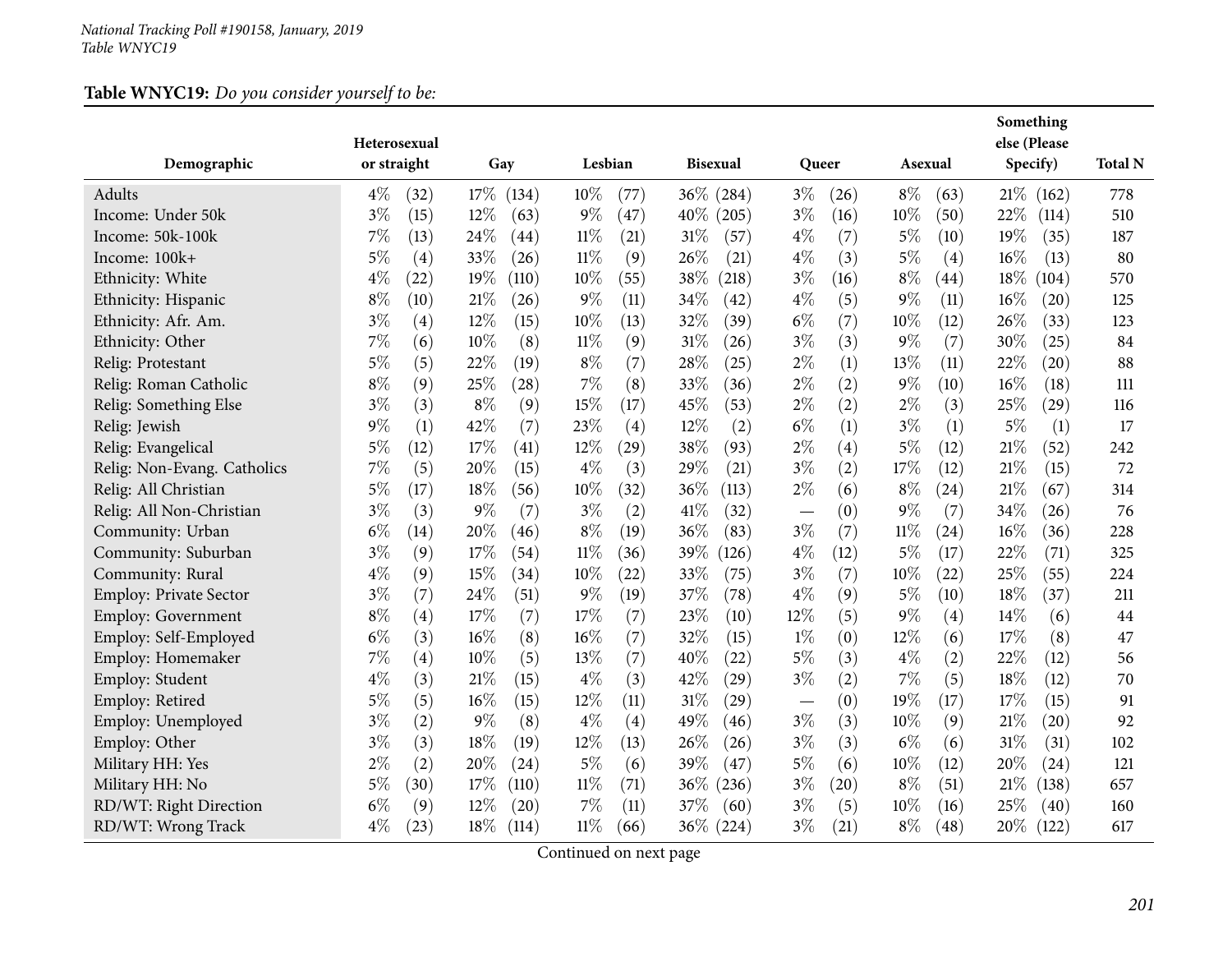## **Table WNYC19:** *Do you consider yourself to be:*

|                                      | Heterosexual  |                |               |                 |                                        |                | Something<br>else (Please |                |
|--------------------------------------|---------------|----------------|---------------|-----------------|----------------------------------------|----------------|---------------------------|----------------|
| Demographic                          | or straight   | Gay            | Lesbian       | <b>Bisexual</b> | Queer                                  | Asexual        | Specify)                  | <b>Total N</b> |
| Adults                               | $4\%$<br>(32) | 17\%<br>(134)  | 10%<br>(77)   | $36\%$ (284)    | $3\%$<br>(26)                          | $8\%$<br>(63)  | 21%<br>(162)              | 778            |
| Trump Job Approve                    | $5\%$<br>(8)  | 11%<br>(20)    | $7\%$<br>(13) | 38%<br>(67)     | $2\%$<br>(4)                           | $11\%$<br>(19) | 27%<br>(48)               | 179            |
| Trump Job Disapprove                 | $4\%$<br>(23) | 20%<br>(112)   | 11%<br>(62)   | $36\%$<br>(198) | $4\%$<br>$\left( 20\right)$            | $7\%$<br>(38)  | 18%<br>(97)               | 550            |
| Trump Job Strongly Approve           | $3\%$<br>(3)  | 10%<br>(9)     | $6\%$<br>(5)  | 33%<br>(28)     | $3\%$<br>(2)                           | 14%<br>(11)    | 31%<br>(26)               | 84             |
| Trump Job Somewhat Approve           | $6\%$<br>(5)  | 12%<br>(11)    | $8\%$<br>(8)  | 41\%<br>(39)    | $2\%$<br>(2)                           | $8\%$<br>(8)   | 23%<br>(22)               | 95             |
| Trump Job Somewhat Disapprove        | $4\%$<br>(4)  | 15%<br>(13)    | 7%<br>(7)     | 36%<br>(31)     | $1\%$<br>(1)                           | $6\%$<br>(5)   | 30%<br>(26)               | 87             |
| Trump Job Strongly Disapprove        | $4\%$<br>(19) | 21\%<br>(98)   | 12%<br>(55)   | 36\%<br>(167)   | $4\%$<br>(19)                          | 7%<br>(33)     | 15%<br>(71)               | 463            |
| #1 Issue: Economy                    | $2\%$<br>(3)  | 15%<br>(30)    | $9\%$<br>(19) | 46%<br>(96)     | $2\%$<br>(4)                           | $5\%$<br>(11)  | 22%<br>(45)               | 208            |
| #1 Issue: Security                   | $3\%$<br>(3)  | 18\%<br>(18)   | $9\%$<br>(9)  | 36%<br>(35)     | $2\%$<br>(2)                           | $8\%$<br>(8)   | 23%<br>(23)               | 98             |
| #1 Issue: Health Care                | $9\%$<br>(11) | 20%<br>(26)    | 10%<br>(13)   | 28%<br>(36)     | $4\%$<br>(5)                           | 7%<br>(9)      | 22%<br>(28)               | 128            |
| #1 Issue: Medicare / Social Security | $7\%$<br>(5)  | 24\%<br>(19)   | 17%<br>(13)   | 20%<br>(15)     | (0)                                    | $8\%$<br>(7)   | 23%<br>(18)               | 77             |
| #1 Issue: Women's Issues             | $2\%$<br>(2)  | $4\%$<br>(3)   | 15%<br>(13)   | 48%<br>(40)     | 5%<br>(4)                              | $11\%$<br>(9)  | 14%<br>(12)               | 83             |
| #1 Issue: Education                  | $4\%$<br>(2)  | 21%<br>(13)    | $5\%$<br>(3)  | 32%<br>(20)     | $6\%$<br>(4)                           | 12%<br>(7)     | 21%<br>(13)               | 62             |
| #1 Issue: Energy                     | $3\%$<br>(2)  | 20%<br>(11)    | $5\%$<br>(3)  | 44%<br>(25)     | 7%<br>(4)                              | $13\%$<br>(7)  | 9%<br>(5)                 | 57             |
| #1 Issue: Other                      | $5\%$<br>(3)  | 20%<br>(13)    | $7\%$<br>(4)  | 26%<br>(17)     | 5%<br>(3)                              | $8\%$<br>(5)   | 29%<br>(18)               | 64             |
| 2018 House Vote: Democrat            | $5\%$<br>(18) | 24%<br>(82)    | 12%<br>(41)   | $31\%$<br>(107) | $5\%$<br>(16)                          | $9\%$<br>(30)  | 15%<br>(52)               | 346            |
| 2018 House Vote: Republican          | $3\%$<br>(4)  | 15%<br>(17)    | $5\%$<br>(6)  | 40%<br>(48)     | $1\%$<br>(1)                           | $8\%$<br>(10)  | 28%<br>(33)               | 119            |
| 2018 House Vote: Someone else        | $7\%$<br>(4)  | 14%<br>(7)     | $6\%$<br>(3)  | 39%<br>(20)     | $1\%$<br>(0)                           | $6\%$<br>(3)   | 27%<br>(13)               | 50             |
| 2018 House Vote: Didnt Vote          | $3\%$<br>(7)  | $10\%$<br>(27) | 10%<br>(26)   | 42%<br>(109)    | $3\%$<br>(9)                           | $8\%$<br>(21)  | 24%<br>(62)               | 261            |
| 2016 Vote: Hillary Clinton           | $5\%$<br>(17) | 27%<br>(84)    | 13%<br>(41)   | 31%<br>(95)     | $3\%$<br>(10)                          | $7\%$<br>(21)  | 14\%<br>(43)              | 311            |
| 2016 Vote: Donald Trump              | $4\%$<br>(4)  | $9\%$<br>(9)   | $6\%$<br>(6)  | 39%<br>(40)     | (0)<br>$\hspace{0.1mm}-\hspace{0.1mm}$ | $13\%$<br>(13) | 30%<br>(30)               | 102            |
| 2016 Vote: Someone else              | $7\%$<br>(5)  | $10\%$<br>(7)  | $8\%$<br>(6)  | 38%<br>(28)     | $2\%$<br>(1)                           | $8\%$<br>(6)   | 27%<br>(20)               | 73             |
| 2016 Vote: Didnt Vote                | $2\%$<br>(6)  | 11%<br>(33)    | $8\%$<br>(24) | 41\%<br>(120)   | 5%<br>(14)                             | $8\%$<br>(24)  | 23%<br>(68)               | 290            |
| Voted in 2014: Yes                   | $5\%$<br>(23) | 21%<br>(90)    | 11%<br>(46)   | 31%<br>(132)    | $2\%$<br>(10)                          | $9\%$<br>(36)  | 20%<br>(86)               | 422            |
| Voted in 2014: No                    | $3\%$<br>(9)  | 12%<br>(44)    | $9\%$<br>(31) | 43\%<br>(152)   | $5\%$<br>(16)                          | $8\%$<br>(27)  | 21%<br>(76)               | 356            |
| 2012 Vote: Barack Obama              | $4\%$<br>(15) | 25%<br>(82)    | 12%<br>(40)   | $31\%$<br>(102) | $3\%$<br>(11)                          | $8\%$<br>(24)  | 16%<br>(52)               | 325            |
| 2012 Vote: Mitt Romney               | $5\%$<br>(4)  | 11%<br>(8)     | $5\%$<br>(4)  | 31%<br>(21)     | (0)                                    | $13\%$<br>(9)  | 33%<br>(23)               | 68             |
| 2012 Vote: Other                     | 14%<br>(5)    | $6\%$<br>(2)   | $2\%$<br>(1)  | 41\%<br>(15)    | (0)<br>$\hspace{0.05cm}$               | 14\%<br>(5)    | 23%<br>(8)                | 35             |
| 2012 Vote: Didn't Vote               | $2\%$<br>(9)  | 12%<br>(42)    | $9\%$<br>(31) | 42\%<br>(146)   | $4\%$<br>(15)                          | $7\%$<br>(25)  | 23%<br>(79)               | 347            |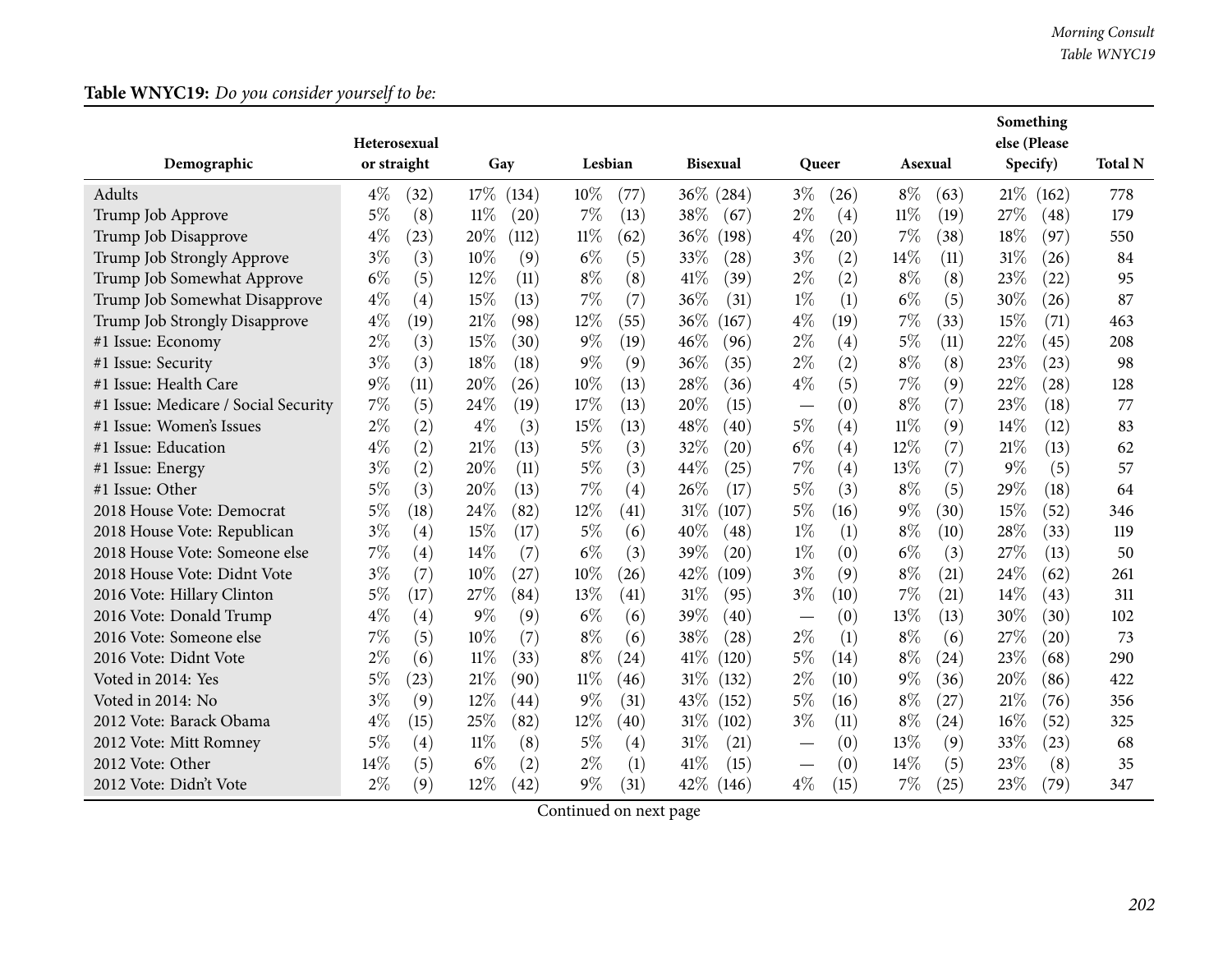|--|

| Demographic         | Heterosexual<br>or straight | Gay                 | Lesbian                     | <b>Bisexual</b>               | <b>Queer</b>  | Asexual                     | Something<br>else (Please<br>Specify) | <b>Total N</b> |
|---------------------|-----------------------------|---------------------|-----------------------------|-------------------------------|---------------|-----------------------------|---------------------------------------|----------------|
|                     |                             |                     |                             |                               |               |                             |                                       |                |
| Adults              | $4\%$<br>$\left(32\right)$  | $17\%$ (134)        | $10\%$<br>$^{\prime}77$     | $36\%$<br>(284)               | $3\%$<br>(26) | $8\%$<br>(63)               | $21\%$ (162)                          | 778            |
| 4-Region: Northeast | $3\%$<br>(4,                | $22\%$<br>$^{(26)}$ | $7\%$<br>(8)                | $36\%$<br>$^{(42)}$           | $4\%$<br>(5)  | $12\%$<br>$\left(14\right)$ | $17\%$<br>(20)                        | 118            |
| 4-Region: Midwest   | $2\%$<br>(4)                | $14\%$<br>(24)      | $12\%$<br>(19)              | 39%<br>(66)                   | $3\%$<br>(4)  | $8\%$<br>(14)               | 22%<br>(36)                           | 168            |
| 4-Region: South     | $3\%$<br>$\left(10\right)$  | $15\%$<br>(44)      | $9\%$<br>26                 | 34\%<br>(98)                  | $3\%$<br>(9)  | $8\%$<br>(24                | 27%<br>(76)                           | 287            |
| 4-Region: West      | $7\%$<br>(15)               | $20\%$<br>(40)      | $11\%$<br>(23)              | 38\%<br>(77)                  | $4\%$<br>(8)  | $6\%$<br>(12)               | 15%<br>(30)                           | 205            |
| 190148              | $2\%$<br>(6)                | $16\%$<br>(44)      | $9\%$<br>(24)               | 41\%<br>$\langle 112 \rangle$ | $2\%$<br>(5)  | 7%<br>$^{'}20$              | $23\%$<br>(62)                        | 273            |
| 190153              | 7%<br>17                    | 15 $\%$<br>(40)     | $12\%$<br>$\left(31\right)$ | 37\%<br>(98`                  | $3\%$<br>(9)  | 7%<br>(19                   | 18%<br>(47)                           | 261            |
| 190158              | $4\%$<br>(9)                | 20%<br>(49)         | $9\%$<br>$\left(22\right)$  | $30\%$<br>(74)                | $5\%$<br>(12) | 10%<br>24                   | 22%<br>(53)                           | 244            |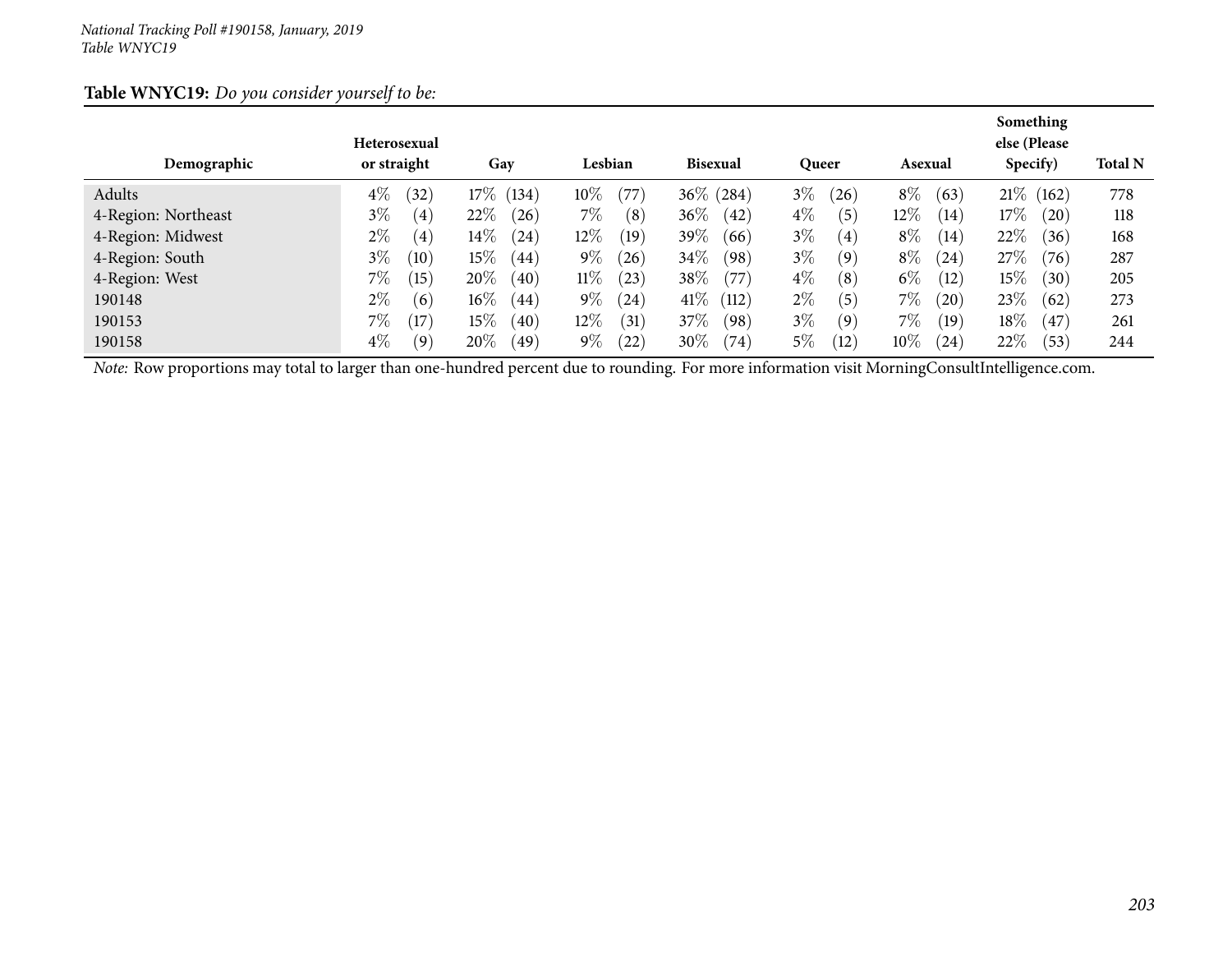| Demographic              |        | Yes   |      | N <sub>o</sub> | <b>Total N</b> |
|--------------------------|--------|-------|------|----------------|----------------|
| Adults                   | $16\%$ | (121) | 84%  | (656)          | 778            |
| Gender: Male             | 19%    | (67)  | 81%  | (287)          | 354            |
| Gender: Female           | 13\%   | (55)  | 87%  | (369)          | 424            |
| Age: 18-29               | 20%    | (58)  | 80%  | (233)          | 291            |
| Age: 30-44               | 16%    | (32)  | 84%  | (166)          | 197            |
| Age: 45-54               | 10%    | (12)  | 90%  | (105)          | 117            |
| Age: 55-64               | $7\%$  | (7)   | 93%  | (83)           | 89             |
| Age: 65+                 | 16%    | (13)  | 84%  | (70)           | 83             |
| Generation Z: 18-21      | 16%    | (21)  | 84%  | (110)          | 130            |
| Millennial: Age 22-37    | 20%    | (54)  | 80%  | (213)          | 267            |
| Generation X: Age 38-53  | 14\%   | (27)  | 86%  | (162)          | 189            |
| Boomers: Age 54-72       | $9\%$  | (16)  | 91%  | (159)          | 175            |
| PID: Dem (no lean)       | 15%    | (49)  | 85%  | (277)          | 326            |
| PID: Ind (no lean)       | $16\%$ | (53)  | 84%  | (274)          | 327            |
| PID: Rep (no lean)       | $16\%$ | (20)  | 84%  | (105)          | 125            |
| PID/Gender: Dem Men      | 15%    | (23)  | 85%  | (131)          | 154            |
| PID/Gender: Dem Women    | 15%    | (26)  | 85%  | (146)          | 172            |
| PID/Gender: Ind Men      | $21\%$ | (29)  | 79%  | (106)          | 134            |
| PID/Gender: Ind Women    | 12%    | (24)  | 88%  | (168)          | 192            |
| PID/Gender: Rep Men      | 22%    | (15)  | 78%  | (51)           | 66             |
| PID/Gender: Rep Women    | $8\%$  | (5)   | 92%  | (54)           | 59             |
| Ideo: Liberal (1-3)      | 20%    | (81)  | 80%  | (329)          | 410            |
| Ideo: Moderate (4)       | 13%    | (15)  | 87%  | (105)          | 120            |
| Ideo: Conservative (5-7) | $11\%$ | (14)  | 89%  | (109)          | 124            |
| Educ: < College          | 14\%   | (78)  | 86%  | (485)          | 563            |
| Educ: Bachelors degree   | 18%    | (23)  | 82%  | (107)          | 130            |
| Educ: Post-grad          | 24%    | (20)  | 76\% | (64)           | 84             |
| Income: Under 50k        | 16%    | (81)  | 84%  | (429)          | 510            |
| Income: 50k-100k         | 14%    | (26)  | 86%  | (161)          | 187            |
| Income: 100k+            | 18%    | (14)  | 82%  | (66)           | 80             |
| Ethnicity: White         | 15%    | (84)  | 85%  | (487)          | 570            |

Table WNYC20: Do you consider yourself to be transgender, gender queer, or gender non-conforming, or not?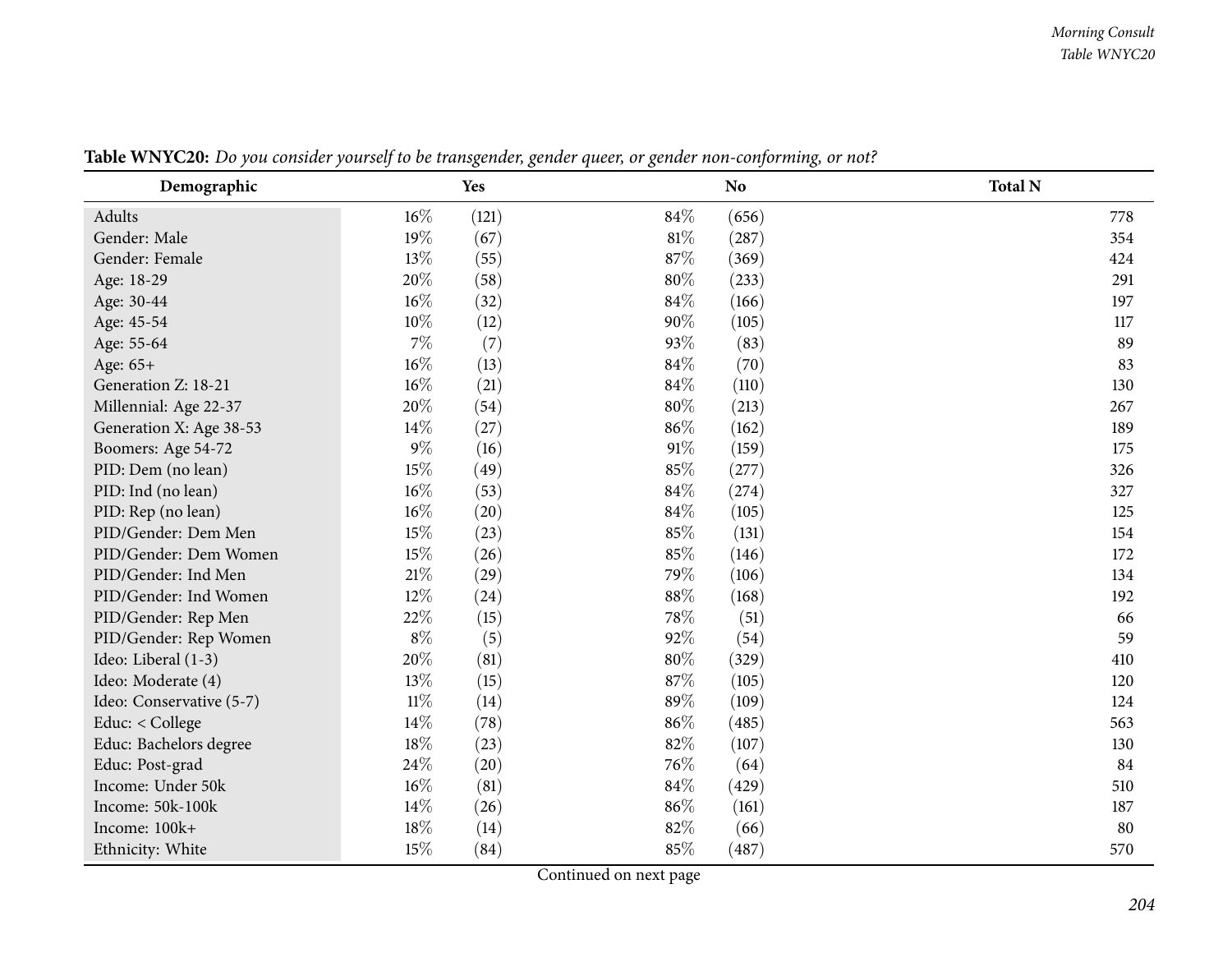| Demographic                   |        | Yes   |     | N <sub>o</sub> | <b>Total N</b> |
|-------------------------------|--------|-------|-----|----------------|----------------|
| Adults                        | $16\%$ | (121) | 84% | (656)          | 778            |
| Ethnicity: Hispanic           | 24\%   | (30)  | 76% | (95)           | 125            |
| Ethnicity: Afr. Am.           | 17%    | (21)  | 83% | (102)          | 123            |
| Ethnicity: Other              | 20%    | (17)  | 80% | (67)           | 84             |
| Relig: Protestant             | 10%    | (9)   | 90% | (79)           | 88             |
| Relig: Roman Catholic         | 17%    | (18)  | 83% | (92)           | 111            |
| Relig: Something Else         | 18%    | (21)  | 82% | (94)           | 116            |
| Relig: Jewish                 | 46%    | (8)   | 54% | (9)            | 17             |
| Relig: Evangelical            | 14%    | (35)  | 86% | (207)          | 242            |
| Relig: Non-Evang. Catholics   | 20%    | (14)  | 80% | (58)           | 72             |
| Relig: All Christian          | 16%    | (49)  | 84% | (265)          | 314            |
| Relig: All Non-Christian      | $10\%$ | (8)   | 90% | (69)           | 76             |
| Community: Urban              | 20%    | (45)  | 80% | (183)          | 228            |
| Community: Suburban           | 14%    | (44)  | 86% | (281)          | 325            |
| Community: Rural              | 14%    | (31)  | 86% | (193)          | 224            |
| Employ: Private Sector        | 15%    | (32)  | 85% | (179)          | 211            |
| Employ: Government            | 19%    | (8)   | 81% | (36)           | 44             |
| Employ: Self-Employed         | 21\%   | (10)  | 79% | (37)           | 47             |
| Employ: Homemaker             | 19%    | (11)  | 81% | (45)           | 56             |
| Employ: Student               | 19%    | (13)  | 81% | (57)           | 70             |
| Employ: Retired               | 15%    | (13)  | 85% | (78)           | 91             |
| Employ: Unemployed            | 16%    | (15)  | 84% | (77)           | 92             |
| Employ: Other                 | 13%    | (13)  | 87% | (89)           | 102            |
| Military HH: Yes              | 20%    | (24)  | 80% | (97)           | 121            |
| Military HH: No               | 15%    | (98)  | 85% | (559)          | 657            |
| RD/WT: Right Direction        | 21%    | (34)  | 79% | (126)          | 160            |
| RD/WT: Wrong Track            | 14%    | (87)  | 86% | (530)          | 617            |
| Trump Job Approve             | 15%    | (27)  | 85% | (151)          | 179            |
| Trump Job Disapprove          | 16%    | (90)  | 84% | (459)          | 550            |
| Trump Job Strongly Approve    | 15%    | (13)  | 85% | (71)           | 84             |
| Trump Job Somewhat Approve    | 15%    | (15)  | 85% | (81)           | 95             |
| Trump Job Somewhat Disapprove | 13%    | (11)  | 87% | (76)           | 87             |
| Trump Job Strongly Disapprove | 17%    | (79)  | 83% | (384)          | 463            |

Table WNYC20: Do you consider yourself to be transgender, gender queer, or gender non-conforming, or not?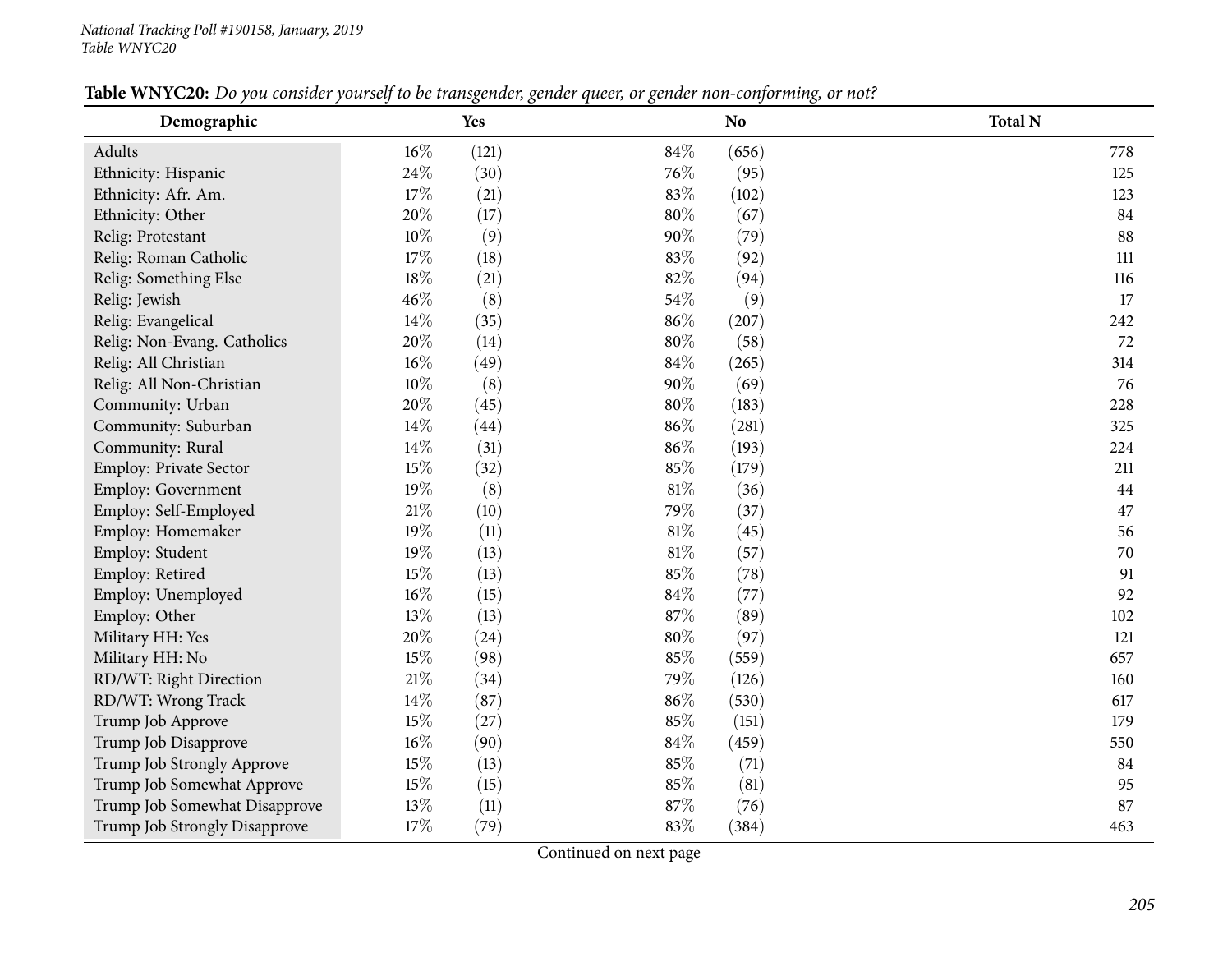#### *Morning Consult Table WNYC20*

| Demographic                          |        | Yes   |      | N <sub>o</sub> | <b>Total N</b> |
|--------------------------------------|--------|-------|------|----------------|----------------|
| Adults                               | $16\%$ | (121) | 84%  | (656)          | 778            |
| #1 Issue: Economy                    | $9\%$  | (19)  | 91\% | (189)          | 208            |
| #1 Issue: Security                   | 16%    | (16)  | 84%  | (82)           | 98             |
| #1 Issue: Health Care                | 20%    | (25)  | 80%  | (102)          | 128            |
| #1 Issue: Medicare / Social Security | $11\%$ | (8)   | 89%  | (69)           | 77             |
| #1 Issue: Women's Issues             | 25%    | (20)  | 75%  | (63)           | 83             |
| #1 Issue: Education                  | 10%    | (6)   | 90%  | (56)           | 62             |
| #1 Issue: Energy                     | 27%    | (15)  | 73%  | (42)           | 57             |
| #1 Issue: Other                      | $16\%$ | (10)  | 84%  | (53)           | 64             |
| 2018 House Vote: Democrat            | 20%    | (69)  | 80%  | (277)          | 346            |
| 2018 House Vote: Republican          | 15%    | (18)  | 85%  | (101)          | 119            |
| 2018 House Vote: Someone else        | $10\%$ | (5)   | 90%  | (45)           | 50             |
| 2018 House Vote: Didnt Vote          | 11%    | (29)  | 89%  | (232)          | 261            |
| 2016 Vote: Hillary Clinton           | 20%    | (61)  | 80%  | (250)          | 311            |
| 2016 Vote: Donald Trump              | $11\%$ | (11)  | 89%  | (91)           | 102            |
| 2016 Vote: Someone else              | 17%    | (13)  | 83%  | (60)           | 73             |
| 2016 Vote: Didnt Vote                | 13%    | (37)  | 87%  | (253)          | 290            |
| Voted in 2014: Yes                   | 17%    | (71)  | 83%  | (351)          | 422            |
| Voted in 2014: No                    | 14%    | (50)  | 86%  | (306)          | 356            |
| 2012 Vote: Barack Obama              | 18%    | (57)  | 82%  | (268)          | 325            |
| 2012 Vote: Mitt Romney               | 19%    | (13)  | 81%  | (55)           | 68             |
| 2012 Vote: Other                     | 19%    | (7)   | 81\% | (29)           | 35             |
| 2012 Vote: Didn't Vote               | 13%    | (45)  | 87%  | (303)          | 347            |
| 4-Region: Northeast                  | 12%    | (14)  | 88%  | (104)          | 118            |
| 4-Region: Midwest                    | 12%    | (21)  | 88%  | (147)          | 168            |
| 4-Region: South                      | 13%    | (38)  | 87%  | (248)          | 287            |
| 4-Region: West                       | 24%    | (49)  | 76%  | (156)          | 205            |
| 190148                               | 13%    | (36)  | 87\% | (237)          | 273            |
| 190153                               | 15%    | (38)  | 85%  | (223)          | 261            |
| 190158                               | 19%    | (48)  | 81%  | (197)          | 244            |

Table WNYC20: Do you consider yourself to be transgender, gender queer, or gender non-conforming, or not?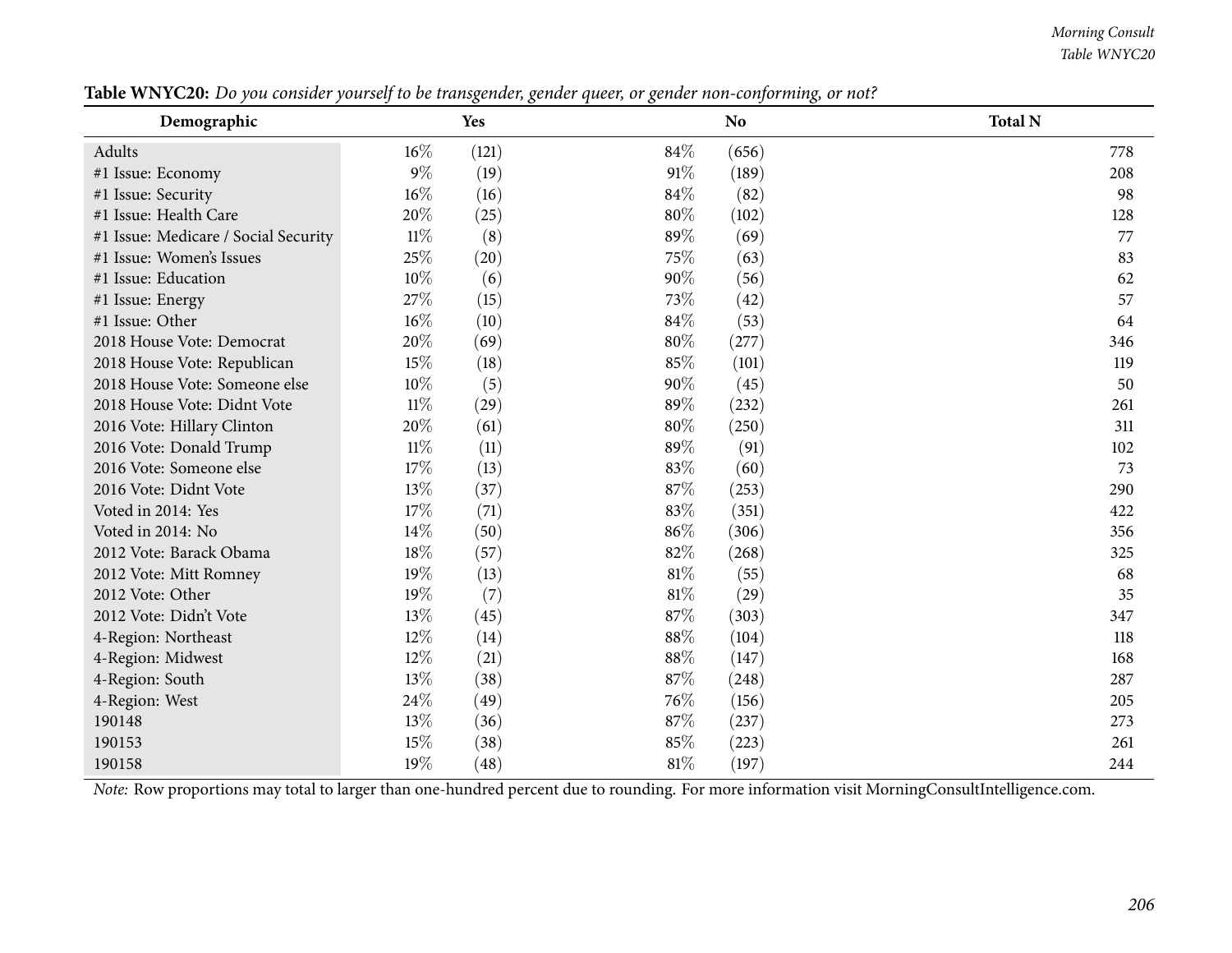## **Respondent Demographics Summary**

| Demographic      | Group                                                                                                                                                          | Frequency                                   | Percentage                                 |
|------------------|----------------------------------------------------------------------------------------------------------------------------------------------------------------|---------------------------------------------|--------------------------------------------|
| xdemAll          | Adults                                                                                                                                                         | 778                                         | 100%                                       |
| xdemGender       | Gender: Male<br>Gender: Female<br>$\boldsymbol{N}$                                                                                                             | 354<br>424<br>778                           | 46%<br>54%                                 |
| age5             | Age: 18-29<br>Age: 30-44<br>Age: 45-54<br>Age: 55-64<br>Age: 65+<br>$\boldsymbol{N}$                                                                           | 291<br>197<br>117<br>89<br>83<br>778        | 37%<br>25%<br>15%<br>11%<br>11%            |
| demAgeGeneration | Generation Z: 18-21<br>Millennial: Age 22-37<br>Generation X: Age 38-53<br>Boomers: Age 54-72<br>$\boldsymbol{N}$                                              | 130<br>267<br>189<br>175<br>761             | 17%<br>34%<br>24%<br>22%                   |
| xpid3            | PID: Dem (no lean)<br>PID: Ind (no lean)<br>PID: Rep (no lean)<br>$\overline{N}$                                                                               | 326<br>327<br>125<br>778                    | 42%<br>42%<br>$16\%$                       |
| xpidGender       | PID/Gender: Dem Men<br>PID/Gender: Dem Women<br>PID/Gender: Ind Men<br>PID/Gender: Ind Women<br>PID/Gender: Rep Men<br>PID/Gender: Rep Women<br>$\overline{N}$ | 154<br>172<br>134<br>192<br>66<br>59<br>778 | 20%<br>22%<br>17%<br>25%<br>$8\%$<br>$8\%$ |
| xdemIdeo3        | Ideo: Liberal (1-3)<br>Ideo: Moderate (4)<br>Ideo: Conservative (5-7)<br>$\boldsymbol{N}$                                                                      | 410<br>120<br>124<br>654                    | 53%<br>15%<br>$16\%$                       |
| xeduc3           | Educ: < College<br>Educ: Bachelors degree<br>Educ: Post-grad<br>$\boldsymbol{N}$                                                                               | 563<br>130<br>84<br>778                     | 72%<br>17%<br>$11\%$                       |

#### **Summary Statistics of Survey Respondent Demographics**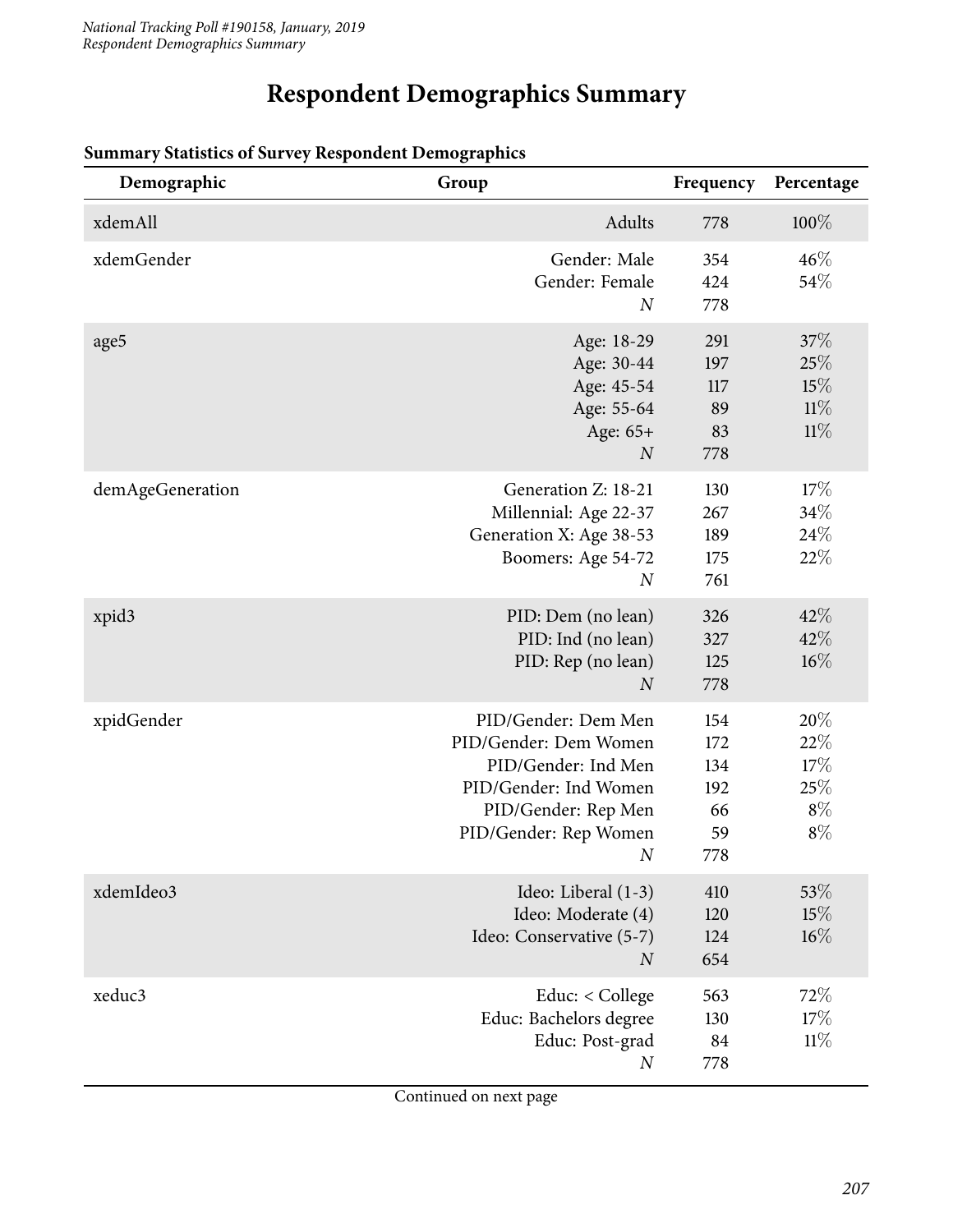| Demographic  | Group                                                                                                                                                                                              | Frequency                                             | Percentage                                                         |
|--------------|----------------------------------------------------------------------------------------------------------------------------------------------------------------------------------------------------|-------------------------------------------------------|--------------------------------------------------------------------|
| xdemInc3     | Income: Under 50k<br>Income: 50k-100k<br>Income: 100k+<br>$\overline{N}$                                                                                                                           | 510<br>187<br>80<br>778                               | 66\%<br>24%<br>10%                                                 |
| xdemWhite    | Ethnicity: White                                                                                                                                                                                   | 570                                                   | 73%                                                                |
| xdemHispBin  | Ethnicity: Hispanic                                                                                                                                                                                | 125                                                   | $16\%$                                                             |
| demBlackBin  | Ethnicity: Afr. Am.                                                                                                                                                                                | 123                                                   | 16%                                                                |
| demRaceOther | Ethnicity: Other                                                                                                                                                                                   | 84                                                    | $11\%$                                                             |
| xrelNet      | Relig: Protestant<br>Relig: Roman Catholic<br>Relig: Something Else<br>$\boldsymbol{N}$                                                                                                            | 88<br>111<br>116<br>314                               | $11\%$<br>14%<br>15%                                               |
| xreligion1   | Relig: Jewish                                                                                                                                                                                      | 17                                                    | $2\%$                                                              |
| xreligion2   | Relig: Evangelical<br>Relig: Non-Evang. Catholics<br>$\overline{N}$                                                                                                                                | 242<br>72<br>314                                      | $31\%$<br>$9\%$                                                    |
| xreligion3   | Relig: All Christian<br>Relig: All Non-Christian<br>$\boldsymbol{N}$                                                                                                                               | 314<br>76<br>391                                      | 40%<br>10%                                                         |
| xdemUsr      | Community: Urban<br>Community: Suburban<br>Community: Rural<br>$\boldsymbol{N}$                                                                                                                    | 228<br>325<br>224<br>778                              | 29%<br>42%<br>29%                                                  |
| xdemEmploy   | <b>Employ: Private Sector</b><br>Employ: Government<br>Employ: Self-Employed<br>Employ: Homemaker<br>Employ: Student<br>Employ: Retired<br>Employ: Unemployed<br>Employ: Other<br>$\boldsymbol{N}$ | 211<br>44<br>47<br>56<br>70<br>91<br>92<br>102<br>713 | 27%<br>$6\%$<br>$6\%$<br>$7\%$<br>$9\%$<br>$12\%$<br>$12\%$<br>13% |
| xdemMilHH1   | Military HH: Yes<br>Military HH: No<br>$\boldsymbol{N}$                                                                                                                                            | 121<br>657<br>778                                     | $16\%$<br>84%                                                      |

## **Summary Statistics of Survey Respondent Demographics**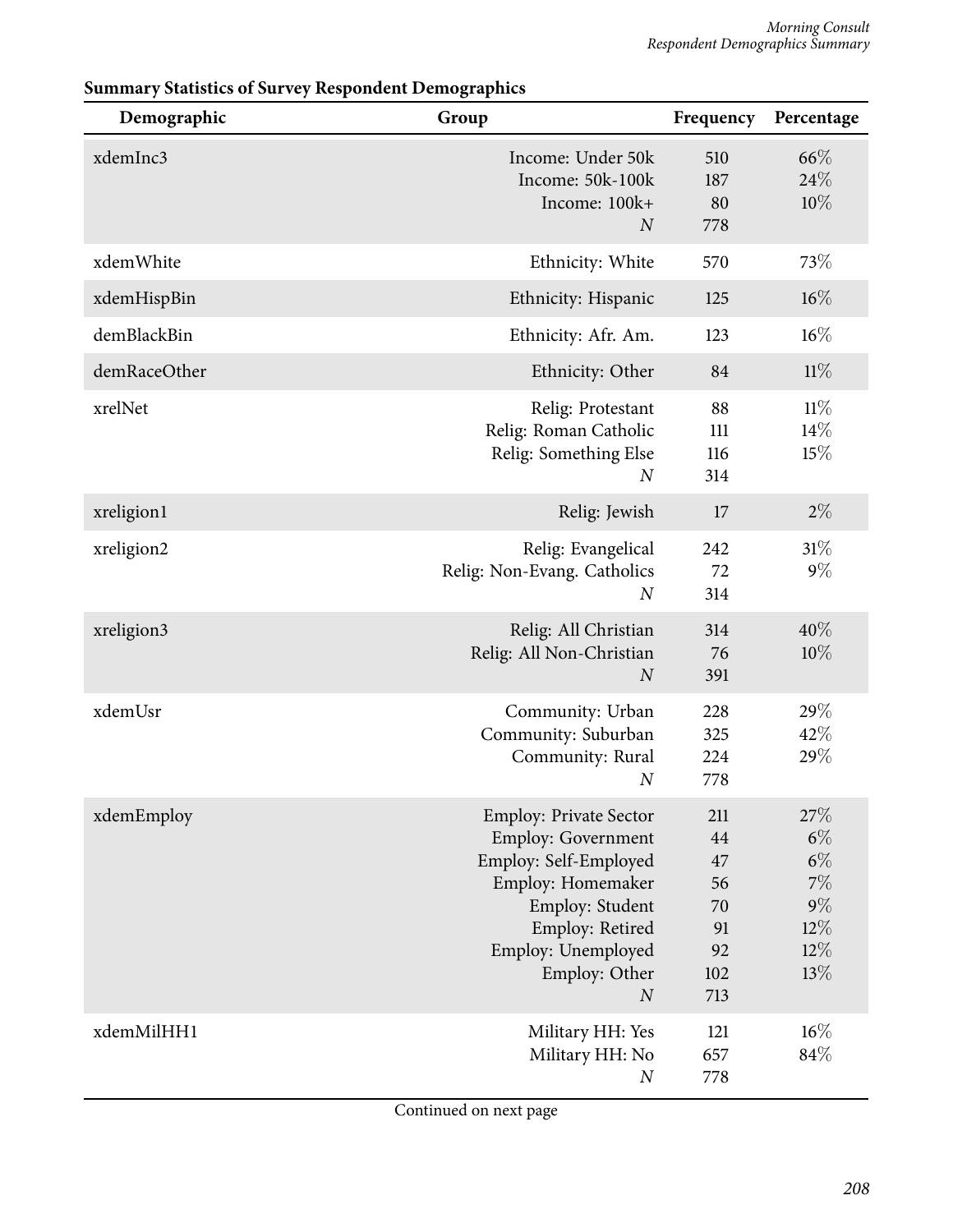| Demographic    | Group                                                                                                                                                                                                                  | Frequency                                             | Percentage                                                           |
|----------------|------------------------------------------------------------------------------------------------------------------------------------------------------------------------------------------------------------------------|-------------------------------------------------------|----------------------------------------------------------------------|
| xnr1           | RD/WT: Right Direction<br>RD/WT: Wrong Track<br>$\overline{N}$                                                                                                                                                         | 160<br>617<br>778                                     | 21%<br>79%                                                           |
| Trump_Approve  | Trump Job Approve<br>Trump Job Disapprove<br>$\boldsymbol{N}$                                                                                                                                                          | 179<br>550<br>728                                     | 23%<br>71\%                                                          |
| Trump_Approve2 | Trump Job Strongly Approve<br>Trump Job Somewhat Approve<br>Trump Job Somewhat Disapprove<br>Trump Job Strongly Disapprove<br>$\boldsymbol{N}$                                                                         | 84<br>95<br>87<br>463<br>728                          | 11%<br>$12\%$<br>$11\%$<br>60%                                       |
| xnr3           | #1 Issue: Economy<br>#1 Issue: Security<br>#1 Issue: Health Care<br>#1 Issue: Medicare / Social Security<br>#1 Issue: Women's Issues<br>#1 Issue: Education<br>#1 Issue: Energy<br>#1 Issue: Other<br>$\boldsymbol{N}$ | 208<br>98<br>128<br>77<br>83<br>62<br>57<br>64<br>778 | 27\%<br>$13\%$<br>$16\%$<br>$10\%$<br>11%<br>$8\%$<br>$7\%$<br>$8\%$ |
| xsubVote18O    | 2018 House Vote: Democrat<br>2018 House Vote: Republican<br>2018 House Vote: Someone else<br>2018 House Vote: Didnt Vote<br>$\boldsymbol{N}$                                                                           | 346<br>119<br>50<br>261<br>776                        | 44%<br>15%<br>$6\%$<br>34%                                           |
| xsubVote16O    | 2016 Vote: Hillary Clinton<br>2016 Vote: Donald Trump<br>2016 Vote: Someone else<br>2016 Vote: Didnt Vote<br>$\boldsymbol{N}$                                                                                          | 311<br>102<br>73<br>290<br>776                        | 40%<br>13%<br>$9\%$<br>37%                                           |
| xsubVote14O    | Voted in 2014: Yes<br>Voted in 2014: No<br>$\boldsymbol{N}$                                                                                                                                                            | 422<br>356<br>778                                     | 54\%<br>46%                                                          |
| xsubVote12O    | 2012 Vote: Barack Obama<br>2012 Vote: Mitt Romney<br>2012 Vote: Other<br>2012 Vote: Didn't Vote<br>$\boldsymbol{N}$                                                                                                    | 325<br>68<br>35<br>347<br>776                         | 42%<br>$9\%$<br>$5\%$<br>45%                                         |

## **Summary Statistics of Survey Respondent Demographics**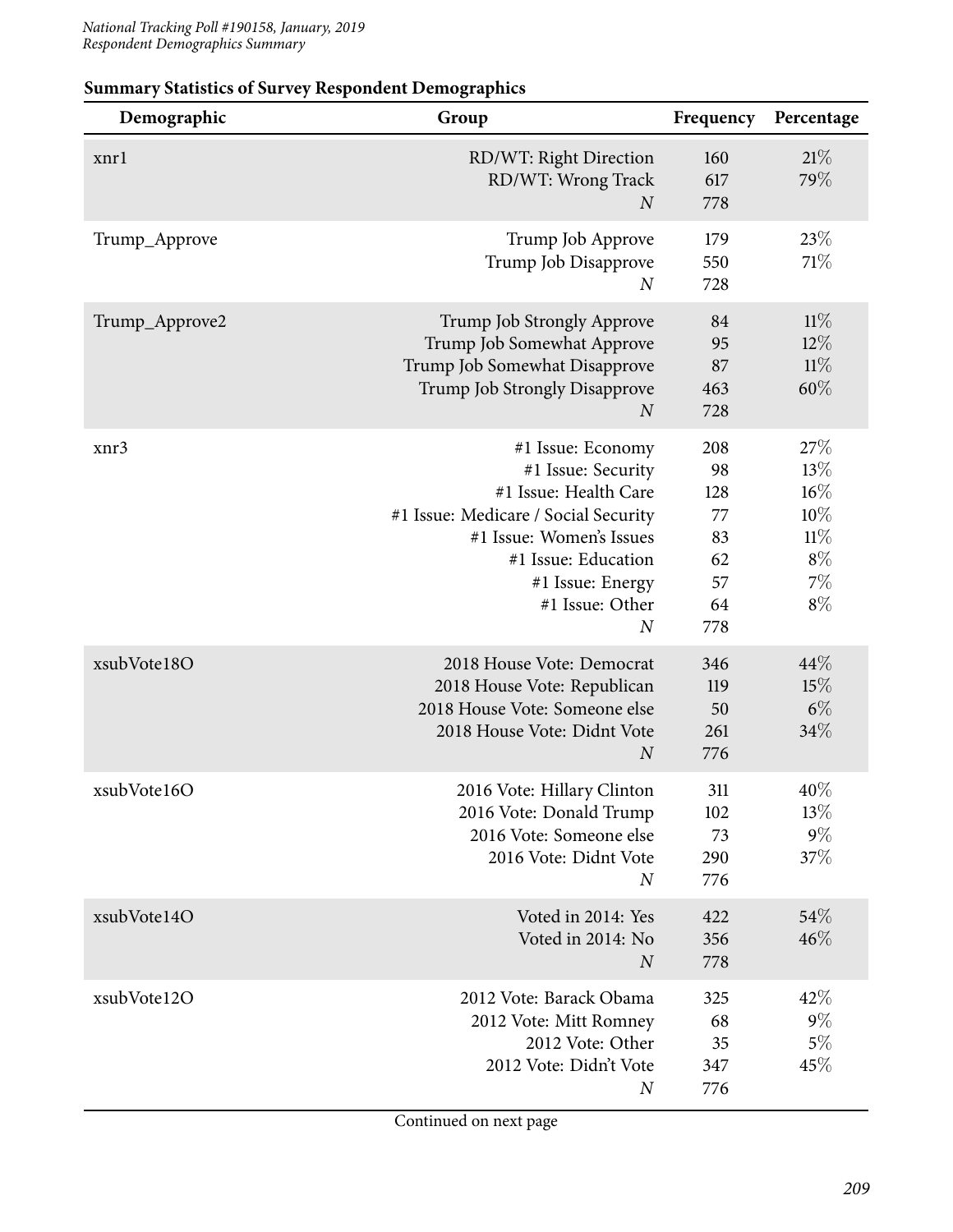| Demographic | Group                                                                                           | Frequency                       | Percentage                 |
|-------------|-------------------------------------------------------------------------------------------------|---------------------------------|----------------------------|
| xreg4       | 4-Region: Northeast<br>4-Region: Midwest<br>4-Region: South<br>4-Region: West<br>$\overline{N}$ | 118<br>168<br>287<br>205<br>778 | 15%<br>22%<br>37\%<br>26\% |
| poll        | 190148<br>190153<br>190158<br>$_{N}$                                                            | 273<br>261<br>244<br>778        | 35%<br>$34\%$<br>$31\%$    |

## **Summary Statistics of Survey Respondent Demographics**

*Note:* Group proportions may total to larger than one-hundred percent due to rounding. All statistics are calculated with demographic post-stratification weights applied.